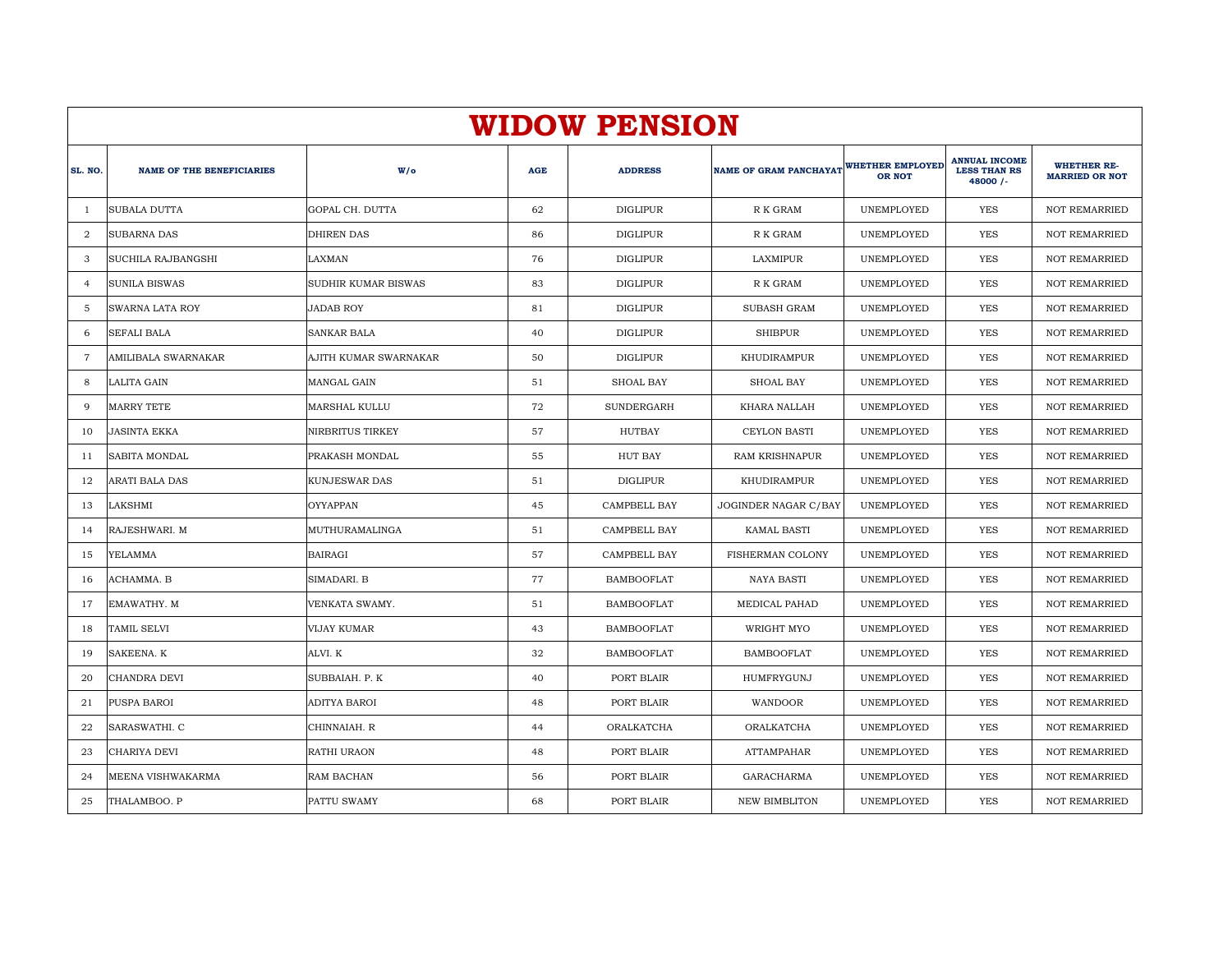| 26 | UMA MAHESWARI. K     | KASINATHAN. V       | 47 | PORT BLAIR | <b>NEW PAHARGOAN</b> | UNEMPLOYED | <b>YES</b> | <b>NOT REMARRIED</b> |
|----|----------------------|---------------------|----|------------|----------------------|------------|------------|----------------------|
| 27 | VIJAYA LAXMI. G      | GAJENDREN. B        | 34 | PORT BLAIR | PROTHRAPUR           | UNEMPLOYED | <b>YES</b> | <b>NOT REMARRIED</b> |
| 28 | PANCHAVARNAM         | PALANI. P           | 52 | PORT BLAIR | <b>BIRD LINE</b>     | UNEMPLOYED | YES        | <b>NOT REMARRIED</b> |
| 29 | RAM BACHI SINGH      | TRILOKI SINGH       | 55 | PORT BLAIR | ABERDEEN BAZAR       | UNEMPLOYED | YES        | <b>NOT REMARRIED</b> |
| 30 | MARIYAM BIBI. M      | T. M. IBRAHIM       | 68 | PORT BLAIR | PHOENIX BAY          | UNEMPLOYED | YES        | <b>NOT REMARRIED</b> |
| 31 | PAPAMMA. N           | KRISHNA RAO. N      | 33 | PORT BLAIR | DAIRY FARM           | UNEMPLOYED | YES        | NOT REMARRIED        |
| 32 | PRATHIBHA, K. K      | RAGHUNATHA          | 54 | PORT BLAIR | PORT BLAIR           | UNEMPLOYED | <b>YES</b> | NOT REMARRIED        |
| 33 | KADEEJA BIBI         | KOYA KUTTY. K       | 60 | PORT BLAIR | DELANIPUR            | UNEMPLOYED | YES        | NOT REMARRIED        |
| 34 | APPALAMMA. S         | JOGULU. S           | 55 | PORT BLAIR | JUNGLIGHAT           | UNEMPLOYED | YES        | NOT REMARRIED        |
| 35 | <b>IRULAYEE</b>      | KUPPU SWAMY         | 45 | PORT BLAIR | PORT BLAIR           | UNEMPLOYED | <b>YES</b> | <b>NOT REMARRIED</b> |
| 36 | B. RANI              | M. BHASKARAN        | 49 | PORT BLAIR | BARGAT LINE          | UNEMPLOYED | <b>YES</b> | <b>NOT REMARRIED</b> |
| 37 | <b>JAI DEVI</b>      | ROOP SINGH          | 62 | PORT BLAIR | PORT MOUT            | UNEMPLOYED | <b>YES</b> | <b>NOT REMARRIED</b> |
| 38 | NAGAVELLI K.         | K. KALIMUTHU        | 70 | PORT BLAIR | VALLUVER NAGAR       | UNEMPLOYED | YES        | NOT REMARRIED        |
| 39 | PACKIYAM,            | THANGA RAJU         | 36 | PORT BLAIR | <b>BAMBOOFLAT</b>    | UNEMPLOYED | YES        | <b>NOT REMARRIED</b> |
| 40 | R. JAIAMMA           | R. SIMADRI          | 53 | HUT BAY    | NETAJI NAGAR         | UNEMPLOYED | YES        | NOT REMARRIED        |
| 41 | <b>GOLAPI BASU</b>   | BHADRA KANTO        | 61 | PORT BLAIR | WANDOOR              | UNEMPLOYED | YES        | <b>NOT REMARRIED</b> |
| 42 | <b>SHEELA KASYAP</b> | FRANCIS KUJUR       | 66 | PORT BLAIR | MITHAKHARI           | UNEMPLOYED | YES        | NOT REMARRIED        |
| 43 | LALITHA WATHI        | SANJAY GOVIND       | 41 | PORT BLAIR | <b>BIMBLITAN</b>     | UNEMPLOYED | YES        | <b>NOT REMARRIED</b> |
| 44 | <b>MILAN DAS</b>     | AMULLYA DAS         | 52 | PORT BLAIR | GARACHARMA           | UNEMPLOYED | YES        | NOT REMARRIED        |
| 45 | AVAIYAMBAL           | KUNJUDHAPADAM       | 64 | PORT BLAIR | NEW BIMBLITAN        | UNEMPLOYED | <b>YES</b> | <b>NOT REMARRIED</b> |
| 46 | K. BOGGAMMA          | BAPNAIAH            | 63 | PORT BLAIR | DAIRY FARM           | UNEMPLOYED | <b>YES</b> | <b>NOT REMARRIED</b> |
| 47 | KOTAMMA S.           | S. TATHA RAO        | 50 | PORT BLAIR | ANNARKALI            | UNEMPLOYED | <b>YES</b> | <b>NOT REMARRIED</b> |
| 48 | MAHESHWARI           | MARIMUTHU           | 39 | PORT BLAIR | <b>BRICHGUNJ</b>     | UNEMPLOYED | <b>YES</b> | <b>NOT REMARRIED</b> |
| 49 | T. VALLI KANNU       | P. PALANIVEL        | 49 | PORT BLAIR | NEW PAHAR GOAN       | UNEMPLOYED | YES        | <b>NOT REMARRIED</b> |
| 50 | L. KALIMUTHU         | M. LAXMANAN         | 39 | PORT BLAIR | PRATHRA PUR          | UNEMPLOYED | <b>YES</b> | <b>NOT REMARRIED</b> |
| 51 | CHANDRIKA MARRY      | MANI DEVASI         | 52 | PORT BLAIR | <b>AUSTINABAD</b>    | UNEMPLOYED | YES        | NOT REMARRIED        |
| 52 | R. SUMATHI,          | P. RAVI             | 45 | PORT BLAIR | PATHAR GUDDA         | UNEMPLOYED | YES        | <b>NOT REMARRIED</b> |
| 53 | P. SARASWATHI,       | L. PERIYA SWAMY     | 55 | PORT BLAIR | PAHARGOAN            | UNEMPLOYED | YES        | <b>NOT REMARRIED</b> |
| 54 | ANJAMMAL. G          | <b>GOVINDASWAMY</b> | 75 | PORT BLAIR | PREMNAGAR            | UNEMPLOYED | YES        | NOT REMARRIED        |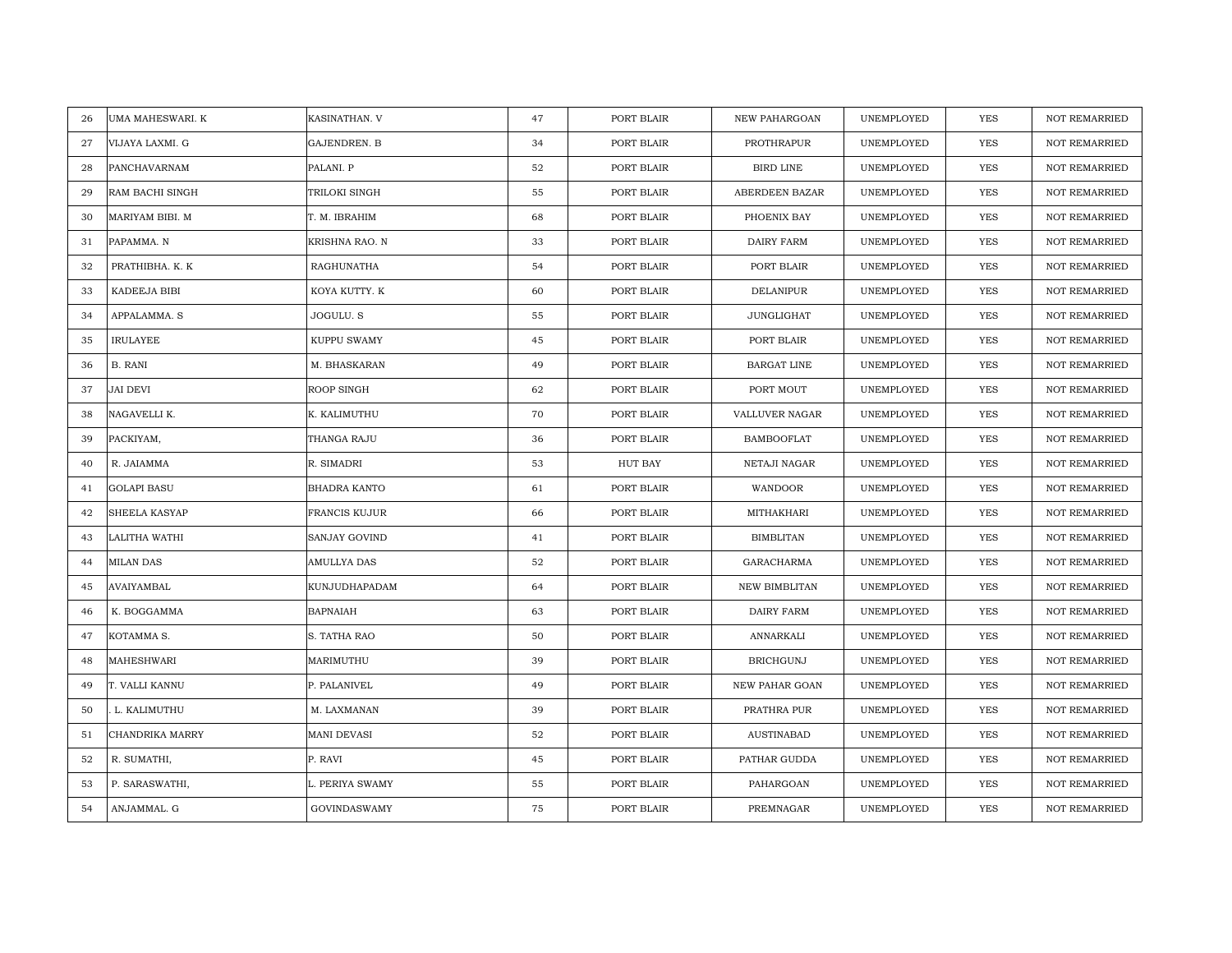| 55 | <b>BALAWATHI. K</b>      | KESAVA RAO. K     | 57 | PORT BLAIR      | <b>SHORE POINT</b> | UNEMPLOYED | <b>YES</b> | <b>NOT REMARRIED</b> |
|----|--------------------------|-------------------|----|-----------------|--------------------|------------|------------|----------------------|
| 56 | DAMAYANTHI. K            | MAKAIAH. K        | 52 | PORT BLAIR      | <b>SHORE POINT</b> | UNEMPLOYED | <b>YES</b> | <b>NOT REMARRIED</b> |
| 57 | <b>DILLAMMA</b>          | HARI KRISHNA. B   | 53 | PORT BLAIR      | <b>SHORE POINT</b> | UNEMPLOYED | YES        | <b>NOT REMARRIED</b> |
| 58 | <b>JASINTA TOPPO</b>     | KALESTUS KUJUR    | 53 | PORT BLAIR      | HOPE TOWN          | UNEMPLOYED | YES        | <b>NOT REMARRIED</b> |
| 59 | LAXMIAMMA. N             | BANGARAIAH. N     | 54 | PORT BLAIR      | <b>SHORE POINT</b> | UNEMPLOYED | YES        | <b>NOT REMARRIED</b> |
| 60 | POLLAMMA. B              | SANYASI. B        | 58 | PORT BLAIR      | PANIGHAT           | UNEMPLOYED | YES        | NOT REMARRIED        |
| 61 | SARASWATHI. K            | DURAVASULU. K     | 52 | PORT BLAIR      | <b>SHOREPOINT</b>  | UNEMPLOYED | <b>YES</b> | NOT REMARRIED        |
| 62 | LUSEELA TOPPO            | NABOR KUJUR       | 58 | HUT BAY         | NETAJI NAGAR       | UNEMPLOYED | YES        | NOT REMARRIED        |
| 63 | M. MUTHALAMMA            | M. SREERAMULU     | 82 | HUT BAY         | PADAUK TIKREY      | UNEMPLOYED | YES        | NOT REMARRIED        |
| 64 | MARIUM                   | SAMUEL INDOAR     | 57 | PORT BLAIR      | RABINDRE NAGAR     | UNEMPLOYED | <b>YES</b> | <b>NOT REMARRIED</b> |
| 65 | MUTHULAXMI. K            | KUMARESAN. S      | 60 | HUT BAY         | PANCHU TIKERY      | UNEMPLOYED | <b>YES</b> | <b>NOT REMARRIED</b> |
| 66 | NAMITA CHAKRABORTY       | <b>BIJAN</b>      | 48 | HUT BAY         | NETAJI NAGAR       | UNEMPLOYED | <b>YES</b> | <b>NOT REMARRIED</b> |
| 67 | NANDHO BAI               | <b>BIHARI RAM</b> | 49 | HUT BAY         | NETAJI NAGAR       | UNEMPLOYED | YES        | NOT REMARRIED        |
| 68 | S. DHANAMMA              | S. KOTESWARAO     | 58 | HUT BAY         | PADAK TIKERI       | UNEMPLOYED | <b>YES</b> | <b>NOT REMARRIED</b> |
| 69 | KALYANI. S               | SUNDARRAJAN. N    | NA | PORT BLAIR      | PANCHY TIKERI      | UNEMPLOYED | YES        | NOT REMARRIED        |
| 70 | M. ADILAKSHMI            | M. KURAMAIAH      | 66 | HUT BAY         | <b>BALU DERA</b>   | UNEMPLOYED | YES        | <b>NOT REMARRIED</b> |
| 71 | <b>SABITA DAS</b>        | <b>SANKAR DAS</b> | 39 | PORT BLAIR      | MANGLUTAN          | UNEMPLOYED | YES        | NOT REMARRIED        |
| 72 | SARASWATI BAIRAGI        | GOKUL BAIRAGI     | 72 | PORT BLAIR      | GUPTAPARA          | UNEMPLOYED | YES        | NOT REMARRIED        |
| 73 | SUBARNA MONDAL           | SANTOSH MONDAL    | 55 | PORT BLAIR      | <b>GUPTAPARA</b>   | UNEMPLOYED | YES        | <b>NOT REMARRIED</b> |
| 74 | MANMOHINI DAS            | TARAMILANTA DAS   | 89 | PORT BLAIR      | NAMUNAGHAR         | UNEMPLOYED | <b>YES</b> | <b>NOT REMARRIED</b> |
| 75 | <b>NAZIM SALMA</b>       | ANAND PAL         | 35 | PORT BLAIR      | NAMUNAGHAR         | UNEMPLOYED | <b>YES</b> | <b>NOT REMARRIED</b> |
| 76 | SANTHAMMA. D             | GANNAIAH. D       | 57 | PORT BLAIR      | NAMUNAGHAR         | UNEMPLOYED | <b>YES</b> | <b>NOT REMARRIED</b> |
| 77 | <b>SITA DEVI</b>         | RAMAIAH           | 68 | PORT BLAIR      | SAITHAN KHARI      | UNEMPLOYED | <b>YES</b> | <b>NOT REMARRIED</b> |
| 78 | VEDAMANI                 | <b>VELLASWAMY</b> | 58 | PORT BLAIR      | NAMUNAGHAR         | UNEMPLOYED | YES        | <b>NOT REMARRIED</b> |
| 79 | PARWATI MONDAL           | PRADEEP MONDAL    | 57 | AERIAL BAY      | <b>SHIBPUR</b>     | UNEMPLOYED | <b>YES</b> | <b>NOT REMARRIED</b> |
| 80 | <b>SABITRI DAS</b>       | BARADA KANTA      | 66 | HUT BAY         | SWARAJ GRAM        | UNEMPLOYED | YES        | NOT REMARRIED        |
| 81 | <b>SANTI RANI BISWAS</b> | BIREN BISWAS      | 59 | <b>DIGLIPUR</b> | RAMKRISHNA         | UNEMPLOYED | <b>YES</b> | <b>NOT REMARRIED</b> |
| 82 | <b>SAROJINI DAS</b>      | JAMINI MOHAN DAS  | 77 | DIGLIPUR        | R K GRAM           | UNEMPLOYED | YES        | <b>NOT REMARRIED</b> |
| 83 | <b>SUSHMA TIGGA</b>      | STANISLAS DUNG    | 42 | <b>DIGLIPUR</b> | SUBASH GRAM        | UNEMPLOYED | YES        | NOT REMARRIED        |
|    |                          |                   |    |                 |                    |            |            |                      |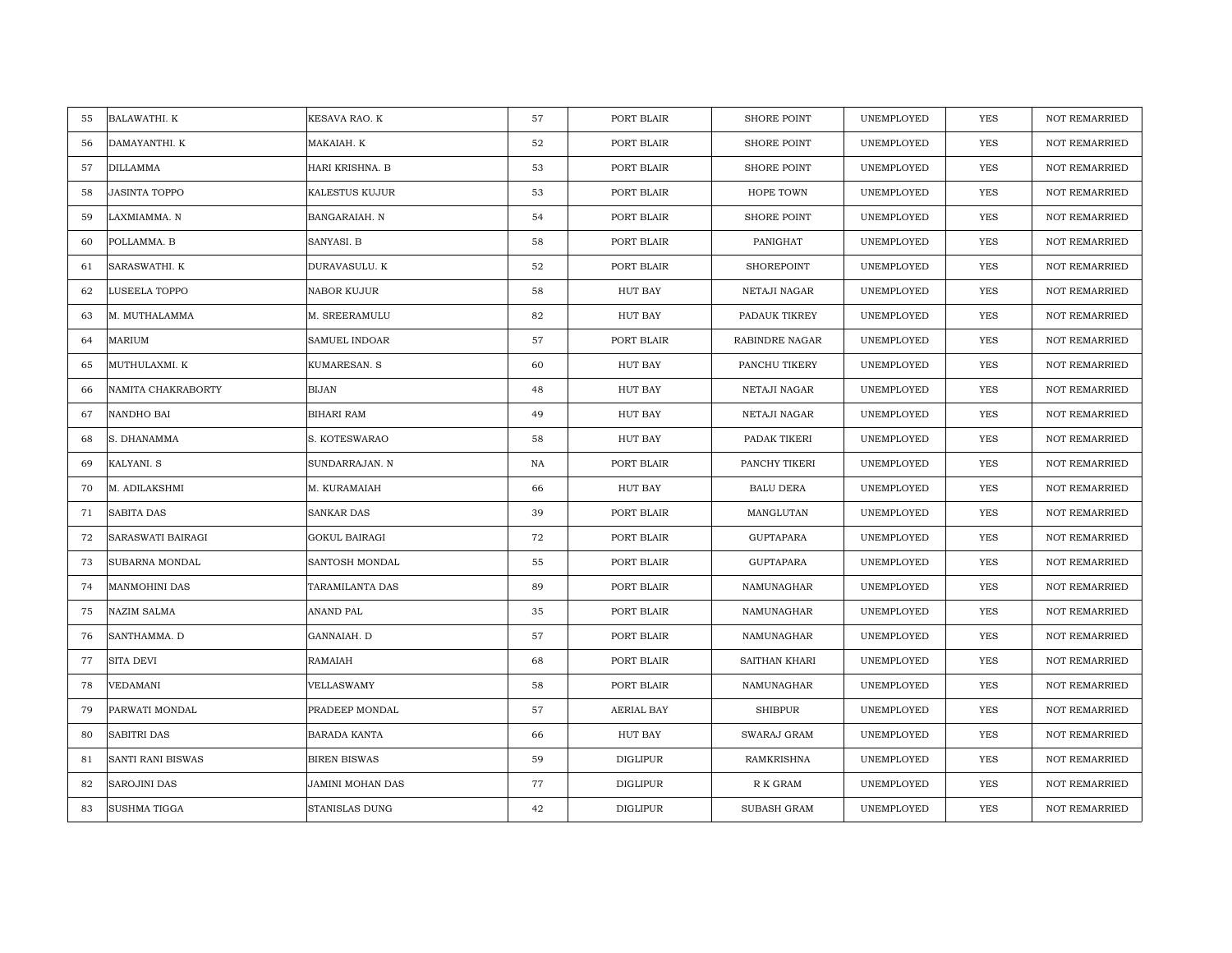| <b>BASHIRAN BIBI</b><br>84    | MOHD ALI            | 54 | PORT BLAIR       | MITHAKARI           | UNEMPLOYED | YES        | <b>NOT REMARRIED</b> |
|-------------------------------|---------------------|----|------------------|---------------------|------------|------------|----------------------|
| MARI KANNU. B<br>85           | RAJU. A             | 54 | PORT BLAIR       | <b>MAZAR PAHAR</b>  | UNEMPLOYED | YES        | <b>NOT REMARRIED</b> |
| 86<br><b>BALAM DINA BARLA</b> | JAGANNATH           | 46 | PORT BLAIR       | <b>BIRSA NAGAR</b>  | UNEMPLOYED | <b>YES</b> | <b>NOT REMARRIED</b> |
| MINOTI SARKAR<br>87           | <b>BISHU SARKAR</b> | 43 | PORT BLAIR       | <b>SCHOOL LINE</b>  | UNEMPLOYED | YES        | <b>NOT REMARRIED</b> |
| 88<br>DEVIKA. Y               | KRISHNA RAO. Y      | 44 | PORT BLAIR       | DAIRY FARM          | UNEMPLOYED | <b>YES</b> | <b>NOT REMARRIED</b> |
| 89<br>ESWARI. T               | CHANDRA SEKHAR.     | 47 | PORT BLAIR       | HADDO W             | UNEMPLOYED | YES        | <b>NOT REMARRIED</b> |
| 90<br>KARUPPAYI, R            | RATNAM. A           | 69 | PORT BLAIR       | DAIRY FARM          | UNEMPLOYED | YES        | <b>NOT REMARRIED</b> |
| 91<br>KUMARI. G               | SUBBA RAO. G        | 48 | PORT BLAIR       | PONGICHANG          | UNEMPLOYED | YES        | NOT REMARRIED        |
| 92<br>RABIYA BIBI             | MOHAMMED YUSUF      | 55 | PORT BLAIR       | RANCHI BASTHI       | UNEMPLOYED | YES        | NOT REMARRIED        |
| 93<br>FATHIMA. N              | UNNIN               | 80 | PORT BLAIR       | CALICUT             | UNEMPLOYED | YES        | <b>NOT REMARRIED</b> |
| 94<br>JAYASHREE               | RAVINDRAN. C. S     | 45 | NICOBAR DISTRICT | CAMPBELL BAY        | UNEMPLOYED | YES        | <b>NOT REMARRIED</b> |
| 95<br>KANTHAMMA. G            | SOMAIAH. G          | 71 | NICOBAR DISTRICT | CAMPBELL BAY        | UNEMPLOYED | YES        | NOT REMARRIED        |
| 96<br>RAJAM. S                | SELVARAJ. E         | 52 | NICOBAR DISTRICT | <b>GANDHI NAGAR</b> | UNEMPLOYED | YES        | NOT REMARRIED        |
| <b>SUNITA BECK</b><br>97      | JASPAL SINGH        | 44 | NICOBAR          | CAMPBELL BAY        | UNEMPLOYED | YES        | <b>NOT REMARRIED</b> |
| 98<br>DAYAMUNI MINJ           | SONAR KUJUR         | 56 | NICOBAR DISTRICT | JOGINDAR NAGAR      | UNEMPLOYED | YES        | <b>NOT REMARRIED</b> |
| 99<br>PITCHAIAMMA             | ALAGU               | 49 | PORT BLAIR       | PATHARGUDDA         | UNEMPLOYED | YES        | <b>NOT REMARRIED</b> |
| RAMANI NAIR. G<br>100         | NAIR. N. P          | 56 | PORT BLAIR       | CALICUT             | UNEMPLOYED | YES        | NOT REMARRIED        |
| SADHNA ANAND<br>101           | ANAND MOHAN         | 53 | PORT BLAIR       | DOLLYGUNJ           | UNEMPLOYED | YES        | <b>NOT REMARRIED</b> |
| 102<br>SHIVA LAXMI            | BHIMA RAJU          | 54 | PORT BLAIR       | CALICUT             | UNEMPLOYED | YES        | NOT REMARRIED        |
| 103<br>DEVI KUMARI. P         | NAIDU. A. M         | 44 | PORT BLAIR       | PATHER GUDDA        | UNEMPLOYED | <b>YES</b> | <b>NOT REMARRIED</b> |
| PHOOL KUMARI<br>104           | ANIL KUMAR          | 44 | PORT BLAIR       | PROTHRAPUR          | UNEMPLOYED | YES        | <b>NOT REMARRIED</b> |
| 105<br><b>MALATHI ROY</b>     | ARUN ROY            | 65 | PORT BLAIR       | PREM NAGAR          | UNEMPLOYED | YES        | NOT REMARRIED        |
| POOVAYEE<br>106               | ANDIAPPAN           | 62 | PORT BLAIR       | GARACHARMA          | UNEMPLOYED | <b>YES</b> | <b>NOT REMARRIED</b> |
| LALMANI DEVI<br>107           | ISHWAR SINGH        | na | PORT BLAIR       | <b>BROOKSHABAD</b>  | UNEMPLOYED | YES        | <b>NOT REMARRIED</b> |
| 108<br>LALMUNI                | GASWIA MUNDA        | 53 | PORT BLAIR       | <b>BROOKSHABAD</b>  | UNEMPLOYED | YES        | NOT REMARRIED        |
| KAVERY. RM<br>109             | RAMANATHAN. RM      | 58 | PORT BLAIR       | DIGNABAD            | UNEMPLOYED | YES        | NOT REMARRIED        |
| MUTHU LAXMI<br>110            | <b>SUBRAMANIUM</b>  | 48 | PORT BLAIR       | JUNGLIGHAT          | UNEMPLOYED | YES        | <b>NOT REMARRIED</b> |
| TAHIRA BIBI<br>111            | MOHAMMED ALI        | 65 | PORT BLAIR       | JUNGLIGHAT          | UNEMPLOYED | YES        | <b>NOT REMARRIED</b> |
| 112<br>AMUDHA. P              | PONNALAGU. M        | 56 | PORT BLAIR       | CHOULDARI           | UNEMPLOYED | <b>YES</b> | <b>NOT REMARRIED</b> |
|                               |                     |    |                  |                     |            |            |                      |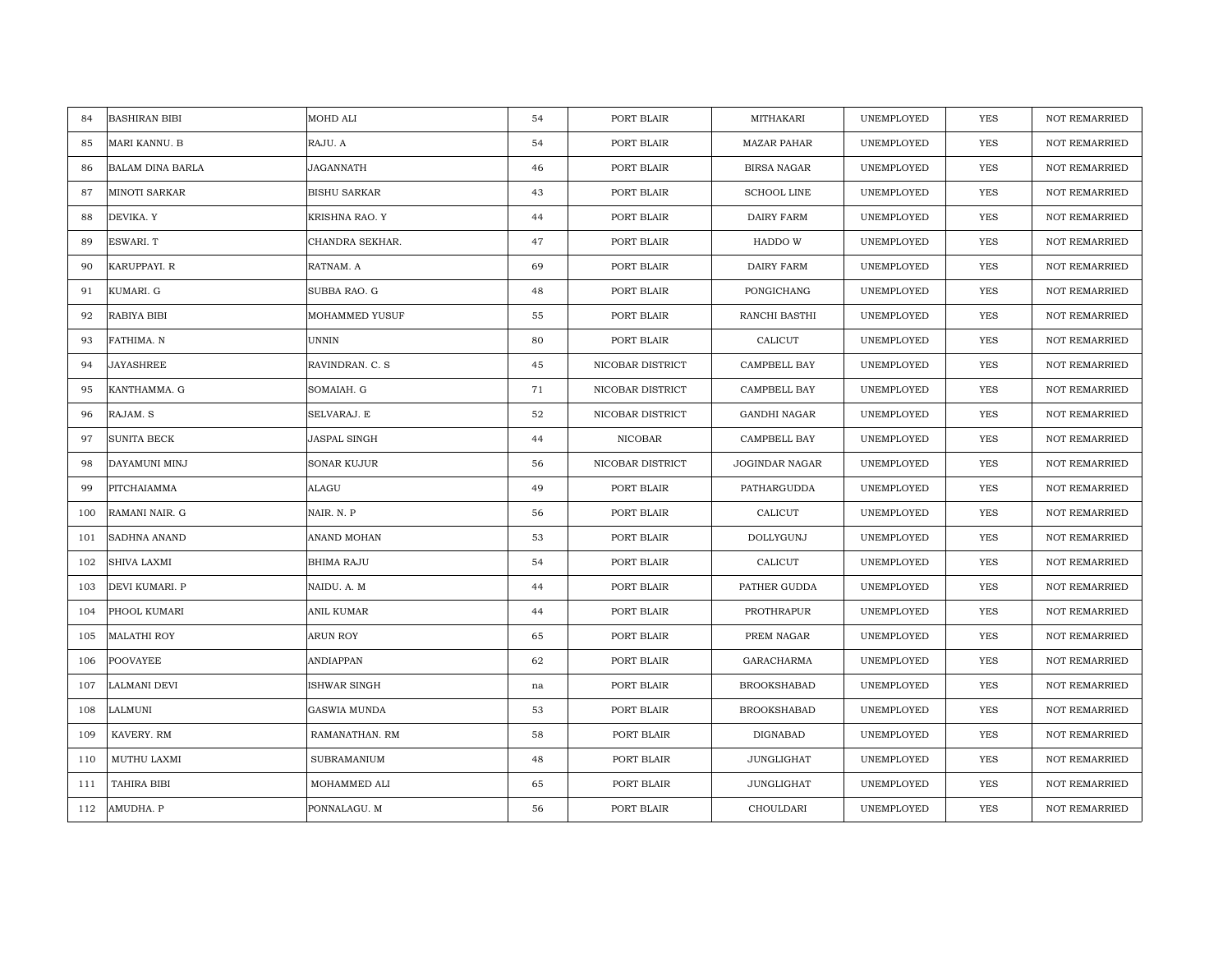| <b>SUMATI MAJUMDER</b><br>113 | BIMAL CH. MAZUMDAR      | 82 | LITTLE ANDAMAN     | NETAJI NAGAR         | UNEMPLOYED | <b>YES</b> | <b>NOT REMARRIED</b> |
|-------------------------------|-------------------------|----|--------------------|----------------------|------------|------------|----------------------|
| TAMIL SELVI<br>114            | M. PRABHU               | 33 | HUT BAY            | <b>HUT BAY</b>       | UNEMPLOYED | <b>YES</b> | NOT REMARRIED        |
| MANU RANI HALDER<br>115       | <b>SUBASH HALDER</b>    | 56 | LITTLE ANDAMAN     | NETAJI NAGAR         | UNEMPLOYED | YES        | <b>NOT REMARRIED</b> |
| 116<br>RANI BALA PAUL         | JAGANNATH PAUL          | 70 | PORT BLAIR         | <b>GUPTAPARA</b>     | UNEMPLOYED | YES        | <b>NOT REMARRIED</b> |
| 117<br>TULSI. Y               | YOGANATHAN. S           | 52 | MANGLUTAN          | <b>INDRA NAGAR</b>   | UNEMPLOYED | YES        | <b>NOT REMARRIED</b> |
| 118<br>RUPA HORO              | KRISHNA HORO            | 44 | PORT BLAIR         | DUNDAS POINT         | UNEMPLOYED | YES        | NOT REMARRIED        |
| <b>BISHAKA MALO</b><br>119    | NAKUL MALO              | 60 | <b>DIGLIPUR</b>    | <b>SUBASH GRAM</b>   | UNEMPLOYED | <b>YES</b> | <b>NOT REMARRIED</b> |
| 120<br>KAMALA BAROI           | NISHIKANTA BAROI        | 76 | DIGLIPUR           | <b>SUBASH GRAM</b>   | UNEMPLOYED | YES        | <b>NOT REMARRIED</b> |
| 121<br>KAMALAVELLI. K. G      | KUTTAN. M. K            | 60 | <b>DIGLIPUR</b>    | KERALAPURAM          | UNEMPLOYED | YES        | NOT REMARRIED        |
| SEFALI MONDAL<br>122          | NAGEN MONDAL            | 83 | <b>DIGLIPUR</b>    | SUBASH GRAM          | UNEMPLOYED | YES        | NOT REMARRIED        |
| TARAMONI MAJHI<br>123         | MANGALCHARAN            | 74 | DIGLIPUR           | RABINDRAPALLY        | UNEMPLOYED | YES        | <b>NOT REMARRIED</b> |
| 124<br><b>SAMSOON NISHA</b>   | <b>AUGUSTINE</b>        | 48 | PORT BLAIR         | <b>SCHOOL LINE</b>   | UNEMPLOYED | YES        | <b>NOT REMARRIED</b> |
| VASANTHA. M<br>125            | MANIVASAGAM             | 49 | PORT BLAIR         | DUDH LINE            | UNEMPLOYED | YES        | NOT REMARRIED        |
| CHAYA KHEDKER<br>126          | <b>MADESH KHEDKER</b>   | 39 | CAMPBELL BAY       | LAXMI NAGAR          | UNEMPLOYED | <b>YES</b> | <b>NOT REMARRIED</b> |
| 127<br>RAJAVALLI              | SANMUGAM PILLAI         | 67 | CAMPBELL BAY       | RAJIV NAGAR          | UNEMPLOYED | <b>YES</b> | <b>NOT REMARRIED</b> |
| SEEMA LAXMI<br>128            | RAMANNA                 | 62 | PORT BLAIR         | DOLLYGUN             | UNEMPLOYED | <b>YES</b> | NOT REMARRIED        |
| MARY MANJU KUJUR<br>129       | <b>NAGENDER KUMAR</b>   | 40 | <b>JUNGLIGHAT</b>  | <b>SCHOOL LINE</b>   | UNEMPLOYED | YES        | <b>NOT REMARRIED</b> |
| 130<br>MIRA BAI               | SHANKAR SINGH           | 65 | PORT BLAIR         | ABERDEEN BAZAR       | UNEMPLOYED | <b>YES</b> | <b>NOT REMARRIED</b> |
| <b>BHARATHI</b><br>131        | ANNAMALAI               | 45 | <b>BEODNABAD</b>   | RANGACHANG           | UNEMPLOYED | <b>YES</b> | <b>NOT REMARRIED</b> |
| 132<br>ANNAPORNA ADAK         | <b>BISWANATH ADAK</b>   | 65 | PORT BLAIR         | NEW PAHARGOAN        | UNEMPLOYED | YES        | <b>NOT REMARRIED</b> |
| APARAJITA PODDAR<br>133       | SHYAMAL PODDAR          | 56 | HAVELOCK           | <b>GOVINDA NAGAR</b> | UNEMPLOYED | <b>YES</b> | <b>NOT REMARRIED</b> |
| K. KUNJUMOL<br>134            | G BABY                  | 62 | <b>BILLIGROUND</b> | <b>BETAPUR</b>       | UNEMPLOYED | YES        | NOT REMARRIED        |
| NANDIYA<br>135                | DASARATHRAM             | 50 | GARACHARMA         | GARACHARAMA          | UNEMPLOYED | <b>YES</b> | <b>NOT REMARRIED</b> |
| PUTUL MAJHI,<br>136           | NALINI MOITRA           | 50 | DIGLIPUR           | <b>SITANAGAR</b>     | UNEMPLOYED | YES        | NOT REMARRIED        |
| <b>SALOMI KUJUR</b><br>137    | HILARUS KHAKHA          | 58 | <b>BILLIGROUND</b> | LOUKINALLAH          | UNEMPLOYED | <b>YES</b> | <b>NOT REMARRIED</b> |
| 138<br>G KAMAMMA              | <b>G SHYAM RAJ</b>      | 38 | DAIRY FARM         | DAIRY FARM           | UNEMPLOYED | YES        | NOT REMARRIED        |
| PREMA<br>139                  | <b>NEMAI ROY</b>        | 32 | RANGAT             | <b>SABARI</b>        | UNEMPLOYED | <b>YES</b> | <b>NOT REMARRIED</b> |
| DURGA MONDAL,<br>140          | <b>BISTUPADA MONDAL</b> | 56 | DIGLIPUR           | DIGLIPUR             | UNEMPLOYED | YES        | <b>NOT REMARRIED</b> |
| KAMALA RANI BISWAS,<br>141    | CHITTARANJAN BISWAS     | 60 | HAVELOCK           | VIJAY NAGAR          | UNEMPLOYED | YES        | NOT REMARRIED        |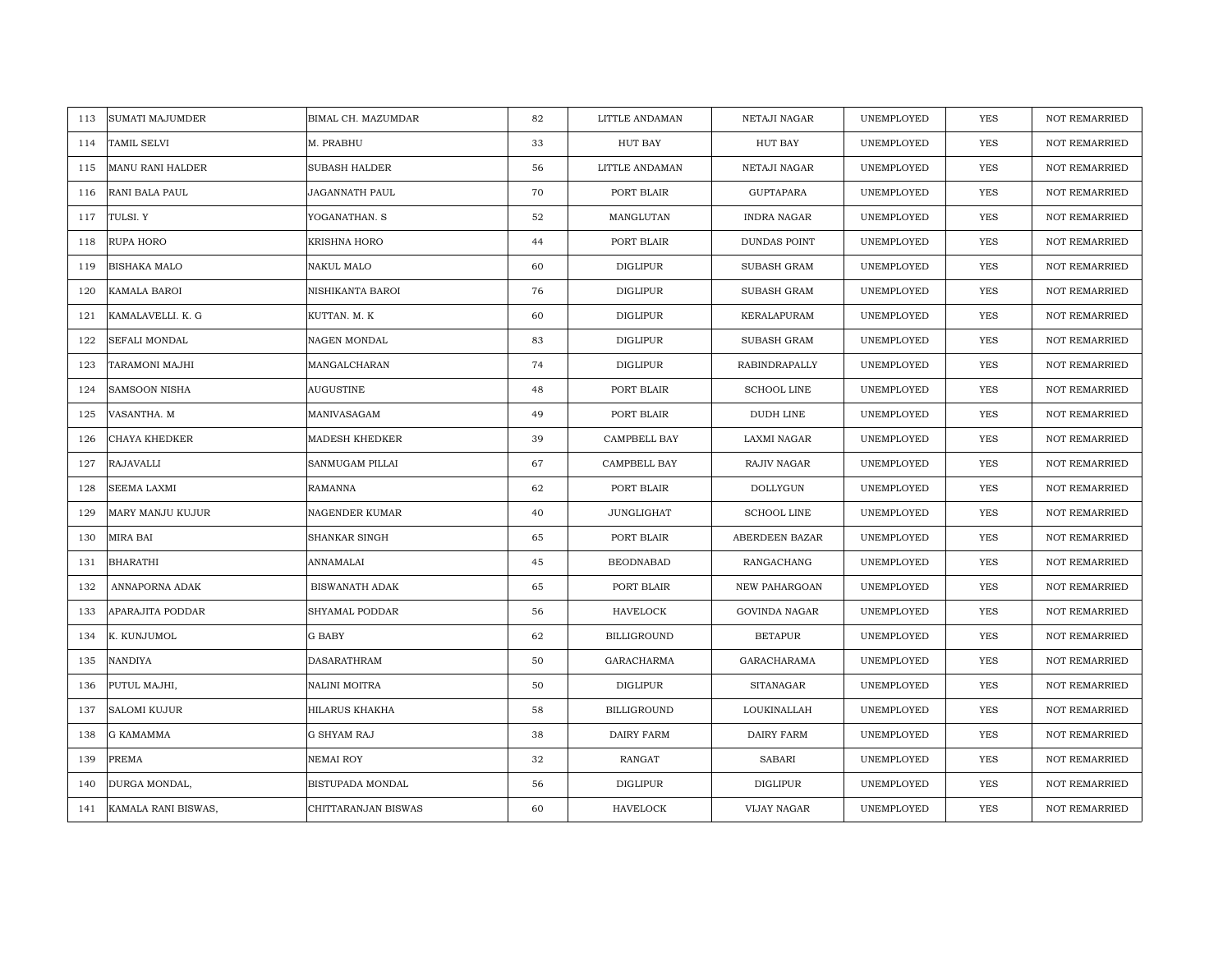| KANAN BALA MAZUMDER<br>142  | SADANANDA MAZUMDER     | 59 | <b>BILLIGROUND</b> | HARINAGAR            | UNEMPLOYED | <b>YES</b> | <b>NOT REMARRIED</b> |
|-----------------------------|------------------------|----|--------------------|----------------------|------------|------------|----------------------|
| JAYATRI DEVI<br>143         | KOMAL SING             | 63 | <b>GUPTAPARA</b>   | <b>BADAKHARI</b>     | UNEMPLOYED | <b>YES</b> | NOT REMARRIED        |
| RITA DUNG DUNG<br>144       | <b>ANTONY XESS</b>     | 58 | TUSNABAD           | HOBDIPUR             | UNEMPLOYED | <b>YES</b> | <b>NOT REMARRIED</b> |
| 145<br>SRIMATI BISWAS       | KHITISH BISWAS         | 62 | <b>BILLIGROUND</b> | <b>SHANTIPUR</b>     | UNEMPLOYED | <b>YES</b> | NOT REMARRIED        |
| BUDHANI MAJHI<br>146        | KRISHNA MAJHI          | 43 | <b>RANGAT</b>      | PARNASHALA           | UNEMPLOYED | <b>YES</b> | <b>NOT REMARRIED</b> |
| NANDIA MUNDA<br>147         | HEMBO MUNDA            | 52 | <b>BAKULTALA</b>   | URIMALAPUR           | UNEMPLOYED | YES        | <b>NOT REMARRIED</b> |
| SHOBHA TOPPO<br>148         | AJIT LAKRA             | 52 | <b>BILLIGROUND</b> | <b>BETAPUR</b>       | UNEMPLOYED | <b>YES</b> | <b>NOT REMARRIED</b> |
| URMILA KIRTONIYA<br>149     | RAVI KIRTONIYA         | 50 | HAVELOCK           | <b>GOVINDA NAGAR</b> | UNEMPLOYED | YES        | NOT REMARRIED        |
| LAXMI KUMARI<br>150         | V SELVA RAJ            | 39 | <b>SHADIPUR</b>    | LAMBALINE            | UNEMPLOYED | YES        | NOT REMARRIED        |
| MEEMMA JOSEPH<br>151        | O U MOIDU              | 55 | <b>BAMBOOFLAT</b>  | TSUNAMI SHELTER      | UNEMPLOYED | YES        | <b>NOT REMARRIED</b> |
| HEMLATA CHAKRABORTHY<br>152 | KIRAN CHAKRABORTHY     | 58 | TUSNABAD           | MANPUR               | UNEMPLOYED | YES        | <b>NOT REMARRIED</b> |
| 153<br>RADHIKA,             | <b>SHIV RAJAN</b>      | 44 | TUSNABAD           | TUSHNABAD            | UNEMPLOYED | YES        | <b>NOT REMARRIED</b> |
| 154<br>AFSANA BEGUM         | HAJAMOIDEEN            | 41 | PORT BLAIR         | RGT ROAD             | UNEMPLOYED | YES        | NOT REMARRIED        |
| NAMITA MAZUMDER<br>155      | KRISHNA KANTA MAZUMDER | 49 | <b>BILLIGROUND</b> | HARINAGAR            | UNEMPLOYED | <b>YES</b> | <b>NOT REMARRIED</b> |
| 156<br>NAYAN SARKAR,        | <b>GISTHA SARKAR</b>   | 54 | DIGLIPUR           | SUBASH GRAM          | UNEMPLOYED | YES        | NOT REMARRIED        |
| MEERA HALDER,<br>157        | SAMARENDRANATH HALDER  | 44 | DIGLIPUR           | R K PUR              | UNEMPLOYED | <b>YES</b> | <b>NOT REMARRIED</b> |
| LAXMI KUNDU<br>158          | AMAL KUNDU             | 45 | <b>SHADIPUR</b>    | <b>DUDHLINE</b>      | UNEMPLOYED | YES        | <b>NOT REMARRIED</b> |
| M. DHANALAXMI<br>159        | M PAPA RAO             | 38 | PORT BLAIR         | GARACHARAMA          | UNEMPLOYED | <b>YES</b> | <b>NOT REMARRIED</b> |
| MINATI HALDER<br>160        | <b>BIMAL HALDER</b>    | 49 | R.K.PUR            | <b>HUTBAY</b>        | UNEMPLOYED | <b>YES</b> | NOT REMARRIED        |
| ZARINA BEGAM<br>161         | MOHD ISMAIL            | 44 | PORT BLAIR         | <b>DELANIPUR</b>     | UNEMPLOYED | YES        | NOT REMARRIED        |
| MANGA LAXMI<br>162          | T MANI KANDAN          | 37 | WIMBERLYGUNJ       | NAYAPURAM            | UNEMPLOYED | YES        | <b>NOT REMARRIED</b> |
| 163<br><b>SAVITHRI BAI</b>  | MANI RAM               | 41 | WIMBERLYGUNJ       | SHOAL BAY            | UNEMPLOYED | YES        | NOT REMARRIED        |
| P. DURGA LAXMI<br>164       | P GANESH               | 46 | WIMBERLYGUNJ       | WIMBERLYGUNJ         | UNEMPLOYED | YES        | <b>NOT REMARRIED</b> |
| MAGGIE<br>165               | <b>MURRAY</b>          | 40 | <b>HUTBAY</b>      | <b>HARMINDER BAY</b> | UNEMPLOYED | YES        | <b>NOT REMARRIED</b> |
| 166<br>BASIO BAKLA          | FAGUA KERKETTA         | 52 | MAYABUNDER         | POKKADERA            | UNEMPLOYED | YES        | <b>NOT REMARRIED</b> |
| POW ROY<br>167              | SAW DAVID              | 55 | MAYABUNDER         | KARMATANG            | UNEMPLOYED | YES        | NOT REMARRIED        |
| 168<br>BASANA DAS           | KRISHNA PADA DAS       | 58 | MAYABUNDER         | TUGAPUR              | UNEMPLOYED | <b>YES</b> | <b>NOT REMARRIED</b> |
| LAXMIAMMA<br>169            | P RAMA RAO             | 52 | MAYABUNDER         | MAYABUNDER           | UNEMPLOYED | <b>YES</b> | <b>NOT REMARRIED</b> |
| S. NAVOMANI<br>170          | S RAMAKRISHNA RAO      | 50 | MAYABUNDER         | POKKADERA            | UNEMPLOYED | <b>YES</b> | <b>NOT REMARRIED</b> |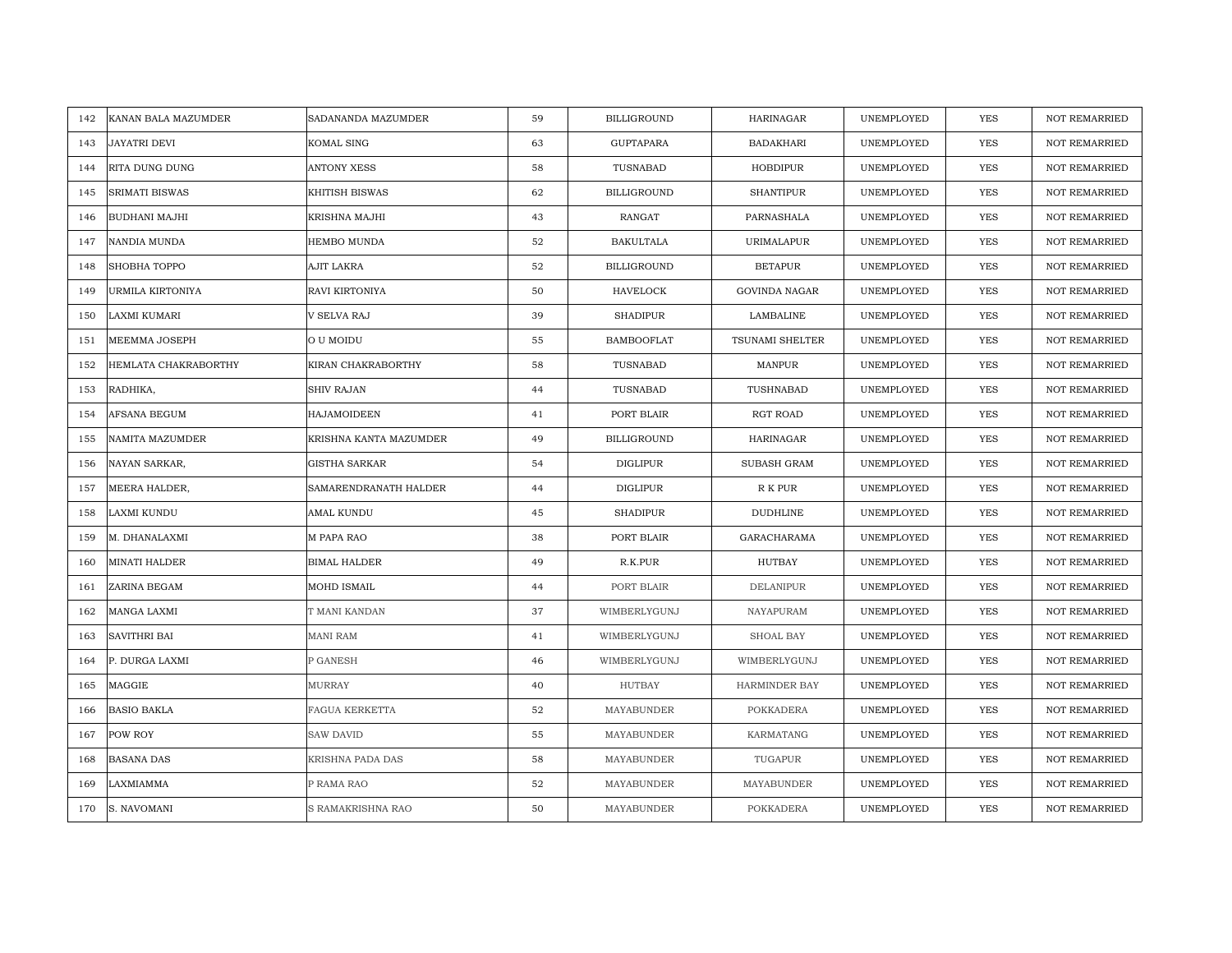| TERESA EKKA<br>171           | <b>SIMON KUJUR</b> | 57 | MAYABUNDER        | TUGAPUR              | UNEMPLOYED | <b>YES</b> | <b>NOT REMARRIED</b> |
|------------------------------|--------------------|----|-------------------|----------------------|------------|------------|----------------------|
| <b>BOSE MANI</b><br>172      | ALOGU              | 58 | MAYABUNDER        | REST CAMP            | UNEMPLOYED | <b>YES</b> | NOT REMARRIED        |
| M. TAMIL SELVI<br>173        | T MURUGESHAN       | 56 | MAYABUNDER        | MAYABUNDER           | UNEMPLOYED | <b>YES</b> | <b>NOT REMARRIED</b> |
| 174<br>M. BHARATAMMA         | M YERRANNA         | 50 | MAYABUNDER        | MAYABUNDER           | UNEMPLOYED | <b>YES</b> | NOT REMARRIED        |
| <b>BHANU MRIDHA</b><br>175   | AJIT MRIDHA        | 49 | RANGAT            | <b>DASARATPUR</b>    | UNEMPLOYED | <b>YES</b> | <b>NOT REMARRIED</b> |
| M. MAHALAXMI<br>176          | M CHANDER RAO      | 44 | PORT BLAIR        | <b>ROUND BASTI</b>   | UNEMPLOYED | YES        | <b>NOT REMARRIED</b> |
| KUMARI EKKA<br>177           | NICODIN NAG        | 63 | MAYABUNDER        | MAYABUNDER           | UNEMPLOYED | <b>YES</b> | <b>NOT REMARRIED</b> |
| T. VAIRAMMA<br>178           | T VELLAIAH         | 63 | RANGAT            | LADAI BASTI          | UNEMPLOYED | YES        | NOT REMARRIED        |
| SUNITA EKKA<br>179           | <b>BOWAS KULLU</b> | 44 | MAYABUNDER        | RESTCAMP             | UNEMPLOYED | YES        | NOT REMARRIED        |
| ANITA MONDAL<br>180          | SAGAN MONDAL       | 42 | HAVELOCK          | GOVINDANAGAR         | UNEMPLOYED | YES        | <b>NOT REMARRIED</b> |
| K. BALAMANI<br>181           | KANNA DASAN        | 59 | <b>SHADIPUR</b>   | <b>SHADIPUR</b>      | UNEMPLOYED | YES        | <b>NOT REMARRIED</b> |
| M. MARISHANTHI,<br>182       | L MANIMARAN        | 51 | <b>BAMBOOFLAT</b> | LALLUVAR NAGAR       | UNEMPLOYED | YES        | NOT REMARRIED        |
| 183<br>KALAI SELVI           | <b>ONDIVEER</b>    | 35 | GARACHARMA        | GARACHARAMA          | UNEMPLOYED | YES        | NOT REMARRIED        |
| S. NIRMALA DEVI<br>184       | <b>G SELVARAJ</b>  | 59 | RANGAT            | RANGAT               | UNEMPLOYED | <b>YES</b> | <b>NOT REMARRIED</b> |
| 185<br><b>BANDHRI TIRKEY</b> | RAMNATH TIRKEY     | 50 | R.K.PUR           | <b>RAMKRISHNAPUR</b> | UNEMPLOYED | YES        | NOT REMARRIED        |
| <b>SURENIYA</b><br>186       | R MURUGESWARAN     | 36 | PORT BLAIR        | <b>DELANIPUR</b>     | UNEMPLOYED | <b>YES</b> | NOT REMARRIED        |
| 187<br>SUNANDA SAHA          | BABUL CHNDRA SAHA  | 49 | PORT BLAIR        | <b>DOLLYGUNJ</b>     | UNEMPLOYED | YES        | <b>NOT REMARRIED</b> |
| <b>BISHU JAYDHER</b><br>188  | JAGDISH LALL       | 46 | PORT BLAIR        | GRACHARAMA           | UNEMPLOYED | <b>YES</b> | <b>NOT REMARRIED</b> |
| AROKYA MARY<br>189           | A ARPUTHA RAJ      | 46 | PORT BLAIR        | CHAKKARGAON          | UNEMPLOYED | <b>YES</b> | NOT REMARRIED        |
| 190<br>K. MARIN              | S KARNANINHI       | 44 | PORT BLAIR        | ABERDEEN BAZAR       | UNEMPLOYED | YES        | NOT REMARRIED        |
| 191<br>T DEEPA               | LB MUKUNDA RAO     | 26 | <b>BAMBOOFLAT</b> | DAIRY FARM           | UNEMPLOYED | YES        | NOT REMARRIED        |
| JONAMMA<br>192               | A PAPPACHAN        | 69 | PORT BLAIR        | MILE TILAK           | UNEMPLOYED | YES        | NOT REMARRIED        |
| KALAI SELVI<br>193           | N SANGARAPANDI     | 38 | RAKSHA VIHAR      | DAIRY FARM           | UNEMPLOYED | YES        | <b>NOT REMARRIED</b> |
| 194<br>LEELA DAS             | KALIKANT DAS       | 78 | MITAKHARI         | HATHITAPU            | UNEMPLOYED | YES        | <b>NOT REMARRIED</b> |
| 195<br>KAMLI DEVI            | RAMESHWAR PAHAN    | 48 | HUTBAY            | ONGI TIKREY          | UNEMPLOYED | YES        | NOT REMARRIED        |
| . SELINA MARY<br>196         | S INNACI MUTHU     | 44 | RAKSHA VIHAR      | LAMBALINE            | UNEMPLOYED | YES        | NOT REMARRIED        |
| R. PARWATHI<br>197           | GANGA RAJU         | 49 | RAKSHA VIHAR      | CALICUT              | UNEMPLOYED | <b>YES</b> | <b>NOT REMARRIED</b> |
| PATHO BAI<br>198             | MADHO RAM          | 58 | HUTBAY            | ONGI TIKREY          | UNEMPLOYED | <b>YES</b> | <b>NOT REMARRIED</b> |
| 199<br>N. BANUMATHI          | N APPARAO          | 40 | <b>JUNGLIGHAT</b> | <b>DAIRY FARM</b>    | UNEMPLOYED | <b>YES</b> | <b>NOT REMARRIED</b> |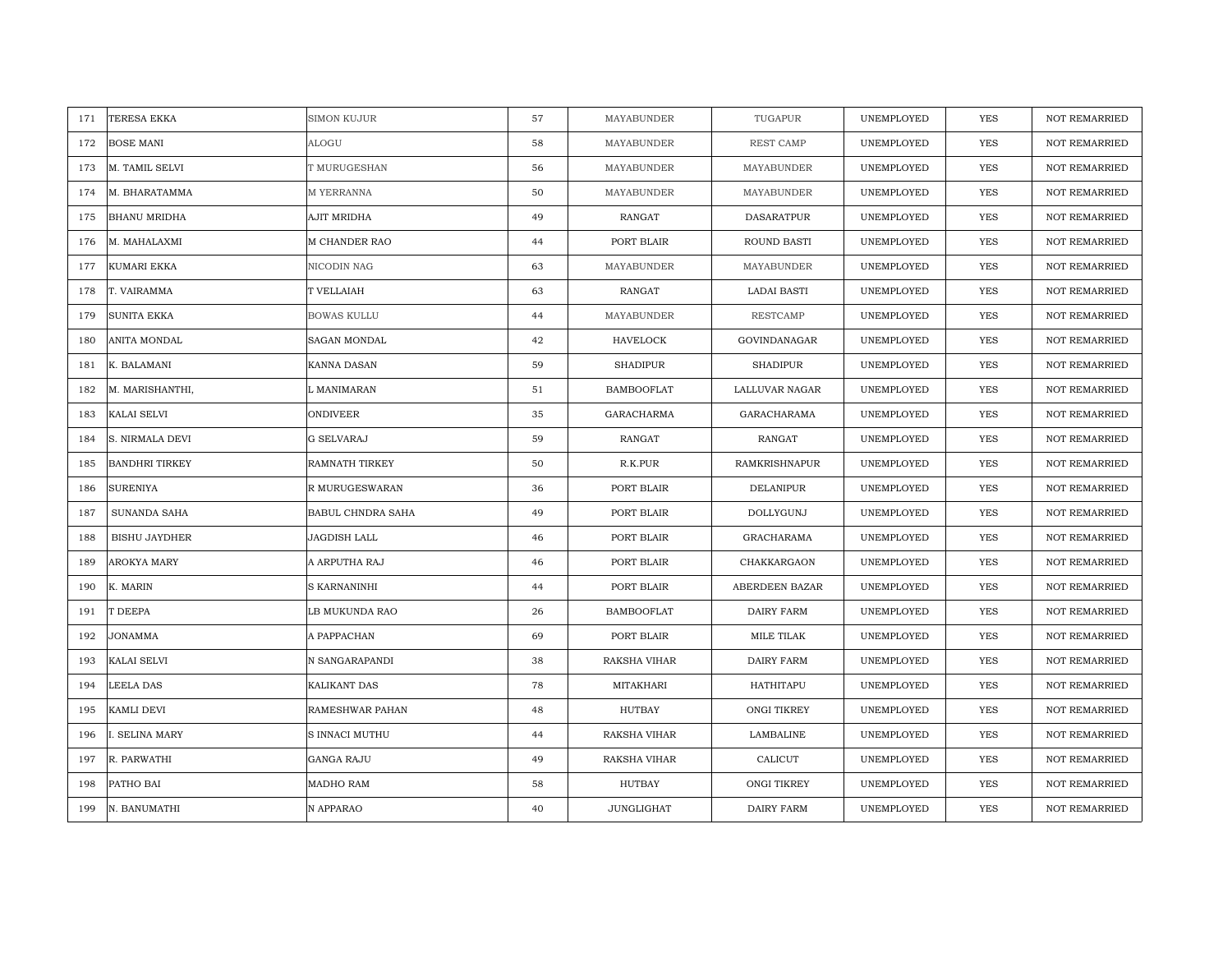| 200 | CHINNAMMA            | P DURAI RAJ        | 60 | <b>GARACHARMA</b> | TEYLARABAD         | UNEMPLOYED | YES        | <b>NOT REMARRIED</b> |
|-----|----------------------|--------------------|----|-------------------|--------------------|------------|------------|----------------------|
| 201 | KABITA KHA           | GOVINDA KHA        | 54 | MANGULTAN         | WANDOOR            | UNEMPLOYED | <b>YES</b> | NOT REMARRIED        |
| 202 | <b>B. URVASI</b>     | <b>B MOHAN RAO</b> | 47 | MITAKHARI         | NAMUNAGAR          | UNEMPLOYED | <b>YES</b> | <b>NOT REMARRIED</b> |
| 203 | REJINA TIRKEY        | WILLIAM TIGGA      | 53 | DOLLYGUNJ         | CHAKKARGAON        | UNEMPLOYED | YES        | <b>NOT REMARRIED</b> |
| 204 | SABITA BISWAS        | NIKHIL BISWAS      | 63 | CHOULDARI         | CHOULDARI          | UNEMPLOYED | YES        | <b>NOT REMARRIED</b> |
| 205 | S. POOMA DEVI        | P SUNDER RAJ       | 52 | ABERDEEN BAZAR    | ABERDEEN BAZAR     | UNEMPLOYED | YES        | NOT REMARRIED        |
| 206 | K. SHANTA            | K KARUPPAIAH       | 78 | ABERDEEN BAZAR    | DUGNABAD           | UNEMPLOYED | <b>YES</b> | <b>NOT REMARRIED</b> |
| 207 | SWAPNA HALDER        | BARUN MONDAL       | 37 | MANGULTAN         | WANDOOR            | UNEMPLOYED | YES        | <b>NOT REMARRIED</b> |
| 208 | <b>SAVITRI</b>       | SRIRAMLU           | 56 | MITAKHARI         | NAMUNA NAGAR       | UNEMPLOYED | YES        | <b>NOT REMARRIED</b> |
| 209 | D. NOOKAMMA          | D SUNDAR RAO       | 49 | <b>JUNGLIGHAT</b> | <b>DAIRYFARM</b>   | UNEMPLOYED | YES        | NOT REMARRIED        |
| 210 | S. MARY              | SELVARAJ           | 52 | CHOULDARI         | CHOULDARI          | UNEMPLOYED | YES        | <b>NOT REMARRIED</b> |
| 211 | K. ADI LAXMI         | K DILLESH          | 55 | <b>BAMBOOFLAT</b> | <b>BAMBOOFLAY</b>  | UNEMPLOYED | YES        | <b>NOT REMARRIED</b> |
| 212 | HAMIDA BIBI          | ABDUL RASHEED      | 58 | MITHAKHARI        | MITHAKHARI         | UNEMPLOYED | YES        | <b>NOT REMARRIED</b> |
| 213 | PURNAWATI            | UMAPATHI           | 45 | MANGULTAN         | WANDOOR            | UNEMPLOYED | <b>YES</b> | <b>NOT REMARRIED</b> |
| 214 | T UDAYA ROSHMA BANU  | CH ANIL RAJ        | 36 | <b>BAMBOOFLAT</b> | <b>BAMBOOFLAY</b>  | UNEMPLOYED | YES        | <b>NOT REMARRIED</b> |
| 215 | SARALA SAHA          | NIRAPADA SONA      | 59 | RK PUR            | HUTBAY             | UNEMPLOYED | <b>YES</b> | <b>NOT REMARRIED</b> |
| 216 | AJEETA PRABHA SURIN  | PETER DUNG DUNG    | 41 | MITAKHARI         | NAMUNA NAGAR       | UNEMPLOYED | <b>YES</b> | <b>NOT REMARRIED</b> |
| 217 | PUSHPA RANI MAZUMDER | KARTHICK MAZUMDER  | 57 | HAVELOCK          | HAVELOCK           | UNEMPLOYED | <b>YES</b> | <b>NOT REMARRIED</b> |
| 218 | ANJALA KIRAN         | FULJUN LAKRA       | 40 | HUTBAY            | ONGE TIKREY        | UNEMPLOYED | <b>YES</b> | <b>NOT REMARRIED</b> |
| 219 | PARVATI SANA         | THAKUR DAS SANA    | 63 | RK PUR            | R K PUR            | UNEMPLOYED | YES        | <b>NOT REMARRIED</b> |
| 220 | SENTHIL NAYAGI       | KANDASWAMY         | 47 | HADDO             | <b>BUNIYADABAD</b> | UNEMPLOYED | YES        | <b>NOT REMARRIED</b> |
| 221 | M. JANIKAMMA         | M KANNARAJU        | 49 | <b>BAMBOOFLAT</b> | <b>BAMBOOFLAY</b>  | UNEMPLOYED | YES        | <b>NOT REMARRIED</b> |
| 222 | TARA RANI BISWAS     | PANCHANAN BISWAS   | 56 | <b>HUTBAY</b>     | V K PUR            | UNEMPLOYED | YES        | <b>NOT REMARRIED</b> |
| 223 | V. SELVI             | VISWANATHAN        | 49 | <b>HUTBAY</b>     | HUTBAY             | UNEMPLOYED | YES        | <b>NOT REMARRIED</b> |
| 224 | <b>SITARA BIBI</b>   | SHAMSUDDIN         | 58 | ABERDEEN BAZAR    | R P ROAD           | UNEMPLOYED | <b>YES</b> | <b>NOT REMARRIED</b> |
| 225 | RAJESHWARI           | MANIVASAGAN        | 44 | ABERDEEN BAZAR    | <b>BABULINE</b>    | UNEMPLOYED | YES        | NOT REMARRIED        |
| 226 | D. REGINA MARY       | V J DASAN          | 50 | JUNGLIGHAT        | JUNGLIGHAT         | UNEMPLOYED | YES        | <b>NOT REMARRIED</b> |
| 227 | <b>SUMILA EKKA</b>   | SIMON LAKRA        | 39 | <b>GARACHARMA</b> | CALICUT            | UNEMPLOYED | YES        | <b>NOT REMARRIED</b> |
| 228 | K. TULASAMMA         | K VALLABHU RAO     | 56 | HADDO             | HADDO              | UNEMPLOYED | YES        | <b>NOT REMARRIED</b> |
|     |                      |                    |    |                   |                    |            |            |                      |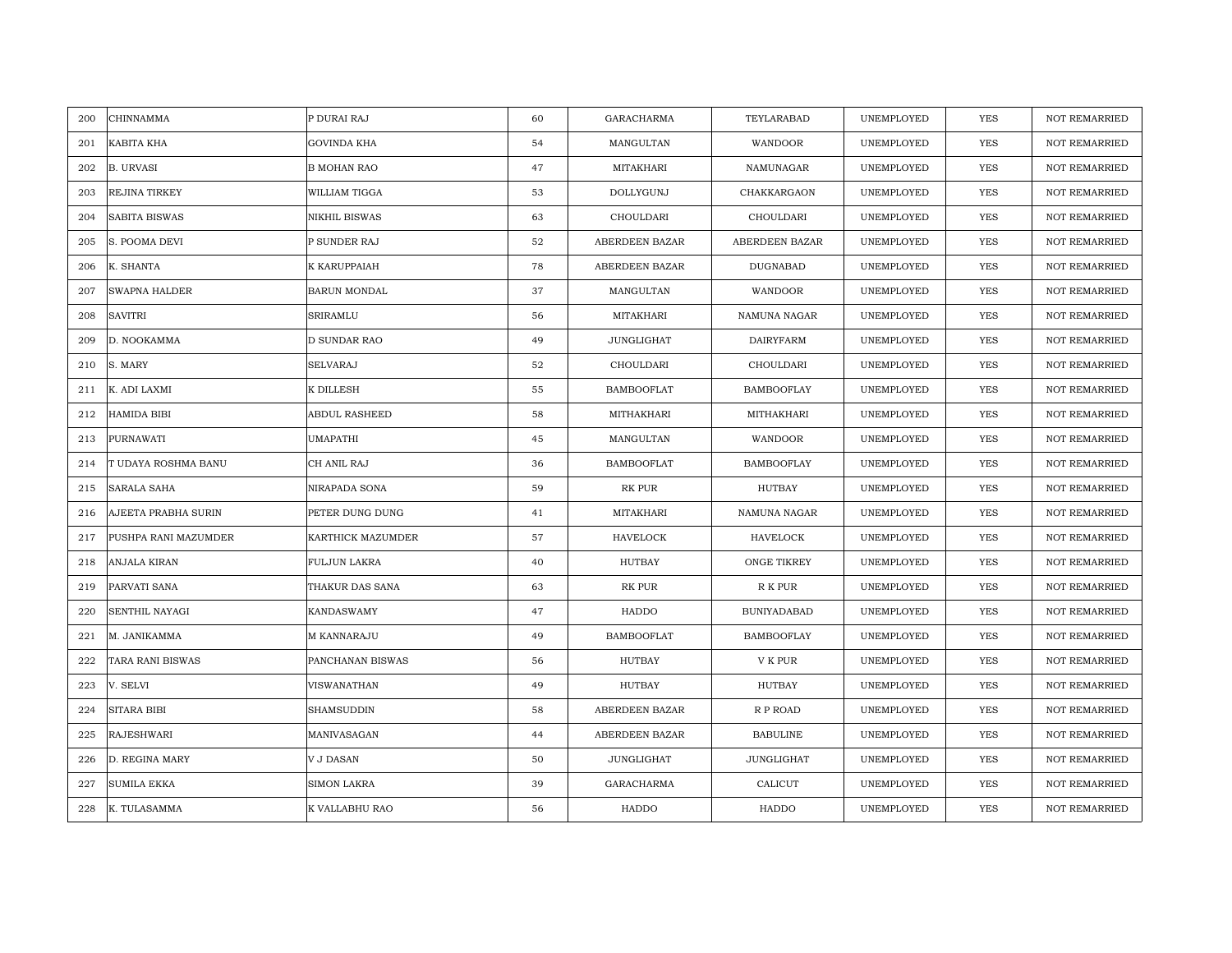| 229<br>LUSY MARY            | M PADHAM MUTHU         | 37 | <b>BARATANG</b>   | <b>SOUTH CREEK</b>  | UNEMPLOYED | <b>YES</b> | <b>NOT REMARRIED</b> |
|-----------------------------|------------------------|----|-------------------|---------------------|------------|------------|----------------------|
| 230<br><b>B. PUNNAMA</b>    | MADHO RAO              | 78 | JUNGLIGHAT        | <b>DAIRY FARM</b>   | UNEMPLOYED | <b>YES</b> | <b>NOT REMARRIED</b> |
| M. RADHA KUMARI<br>231      | <b>S MOHAN</b>         | 43 | PORT BLAIR        | PREMNAGAR           | UNEMPLOYED | YES        | <b>NOT REMARRIED</b> |
| 232<br>KABITA GHARAMI       | PRAN KRISHNA CHARAMI   | 58 | CHOULDARI         | <b>BADMASHPAHAR</b> | UNEMPLOYED | <b>YES</b> | <b>NOT REMARRIED</b> |
| NIRMALA KUJUR<br>233        | <b>SARJU KUJUR</b>     | 30 | DIGLIPUR          | R K GRAM            | UNEMPLOYED | YES        | <b>NOT REMARRIED</b> |
| 234<br>K. MEHALA            | T KRISHNA MURTHY       | 50 | HUTBAY            | HUTBAY              | UNEMPLOYED | YES        | NOT REMARRIED        |
| <b>BATTI POLAMMA</b><br>235 | BATTI BHASKAR RAO      | 36 | <b>JUNGLIGHAT</b> | <b>DAIRY FARM</b>   | UNEMPLOYED | <b>YES</b> | <b>NOT REMARRIED</b> |
| K. RAJAMMA<br>236           | K VADU BABU            | 48 | JUNGLIGHAT        | PREMNAGAR           | UNEMPLOYED | YES        | <b>NOT REMARRIED</b> |
| KALYANI BISWAS<br>237       | <b>GOPAL BISWAS</b>    | 52 | RK PUR            | HUTBAY              | UNEMPLOYED | YES        | NOT REMARRIED        |
| <b>DHANAMAL</b><br>238      | SANJEVI                | 57 | <b>MITAKHARI</b>  | NAMUNAGAR           | UNEMPLOYED | YES        | NOT REMARRIED        |
| 239<br>JHUNU SHAMIM         | ABDUL SHAMIM           | 55 | GARACHARMA        | GARACHARAMA         | UNEMPLOYED | YES        | <b>NOT REMARRIED</b> |
| M. RADHA<br>240             | C MURUGAN              | 39 | GARACHARMA        | GARACHARAMA         | UNEMPLOYED | YES        | NOT REMARRIED        |
| KUSUM BISWAS<br>241         | JADISH BISWAS          | 55 | RK PUR            | VIVEKANANDA PUR     | UNEMPLOYED | YES        | NOT REMARRIED        |
| T. SARITA DEVI<br>242       | C H MESHAW RAO         | 31 | WIMBERLYGUNJ      | WIMBERLYGUNJ        | UNEMPLOYED | <b>YES</b> | <b>NOT REMARRIED</b> |
| D JAYALAXMI<br>243          | D SIMADRI              | 61 | <b>BAMBOOFLAT</b> | <b>BAMBOOFLAT</b>   | UNEMPLOYED | <b>YES</b> | <b>NOT REMARRIED</b> |
| 244<br>S. KANTHAMMA         | S JOGA RAO             | 64 | HADDO             | HADDO               | UNEMPLOYED | <b>YES</b> | <b>NOT REMARRIED</b> |
| Y. KURMAWATHI<br>245        | Y DEVADAS              | 40 | HADDO             | HADDO               | UNEMPLOYED | YES        | <b>NOT REMARRIED</b> |
| 246<br>NOMILA TETE          | FULCHAND BILUNG        | 27 | RANGAT            | <b>RAMPUR</b>       | UNEMPLOYED | <b>YES</b> | <b>NOT REMARRIED</b> |
| <b>NANKEY</b><br>247        | <b>BANDAN BHAGAT</b>   | 48 | <b>BAMBOOFLAT</b> | MANNARGHAT          | UNEMPLOYED | <b>YES</b> | <b>NOT REMARRIED</b> |
| <b>B. ESWARAMMA</b><br>248  | <b>B ARJUN RAO</b>     | 44 | HUTBAY            | <b>HATHIDERA</b>    | UNEMPLOYED | YES        | <b>NOT REMARRIED</b> |
| KUTTIYAMMA<br>249           | S GOVARTHAN            | 46 | HADDO             | HADDO               | UNEMPLOYED | <b>YES</b> | <b>NOT REMARRIED</b> |
| 250<br>R. VALLI             | M RAJU                 | 50 | PORT BLAIR        | <b>BABULINE</b>     | UNEMPLOYED | YES        | NOT REMARRIED        |
| SANDHYA RANI DHALI<br>251   | PRASANTA KUMAR SHALI   | 58 | RK PUR            | R K PUR             | UNEMPLOYED | <b>YES</b> | <b>NOT REMARRIED</b> |
| 252<br>NAJMA BIBI           | <b>BNARAYANA SWAMY</b> | 38 | <b>BAMBOOFLAT</b> | <b>BAMBOOFLAT</b>   | UNEMPLOYED | <b>YES</b> | <b>NOT REMARRIED</b> |
| M. SHANTHI<br>253           | M MUNIYA SWAMY         | 46 | PORT BLAIR        | PORTBLAIR           | UNEMPLOYED | <b>YES</b> | <b>NOT REMARRIED</b> |
| 254<br>JAI KUMARI           | S P MURUGESHAN         | 45 | MANGULTAN         | WANDOOR             | UNEMPLOYED | YES        | NOT REMARRIED        |
| 255<br>KALIDASI MONDAL      | DANCHU GOPAL MONDAL    | 52 | HUTBAY            | <b>RAMICRISHNA</b>  | UNEMPLOYED | <b>YES</b> | <b>NOT REMARRIED</b> |
| PAPIA CHAKRABORTY<br>256    | <b>SAJAL DEBNATH</b>   | 42 | WIMBERLYGUNJ      | <b>BEACHDERA</b>    | UNEMPLOYED | YES        | <b>NOT REMARRIED</b> |
| RAJ LAXMI MISTRY,<br>257    | ADHIR MISTRY           | 53 | <b>DIGLIPUR</b>   | <b>SITANAGAR</b>    | UNEMPLOYED | YES        | NOT REMARRIED        |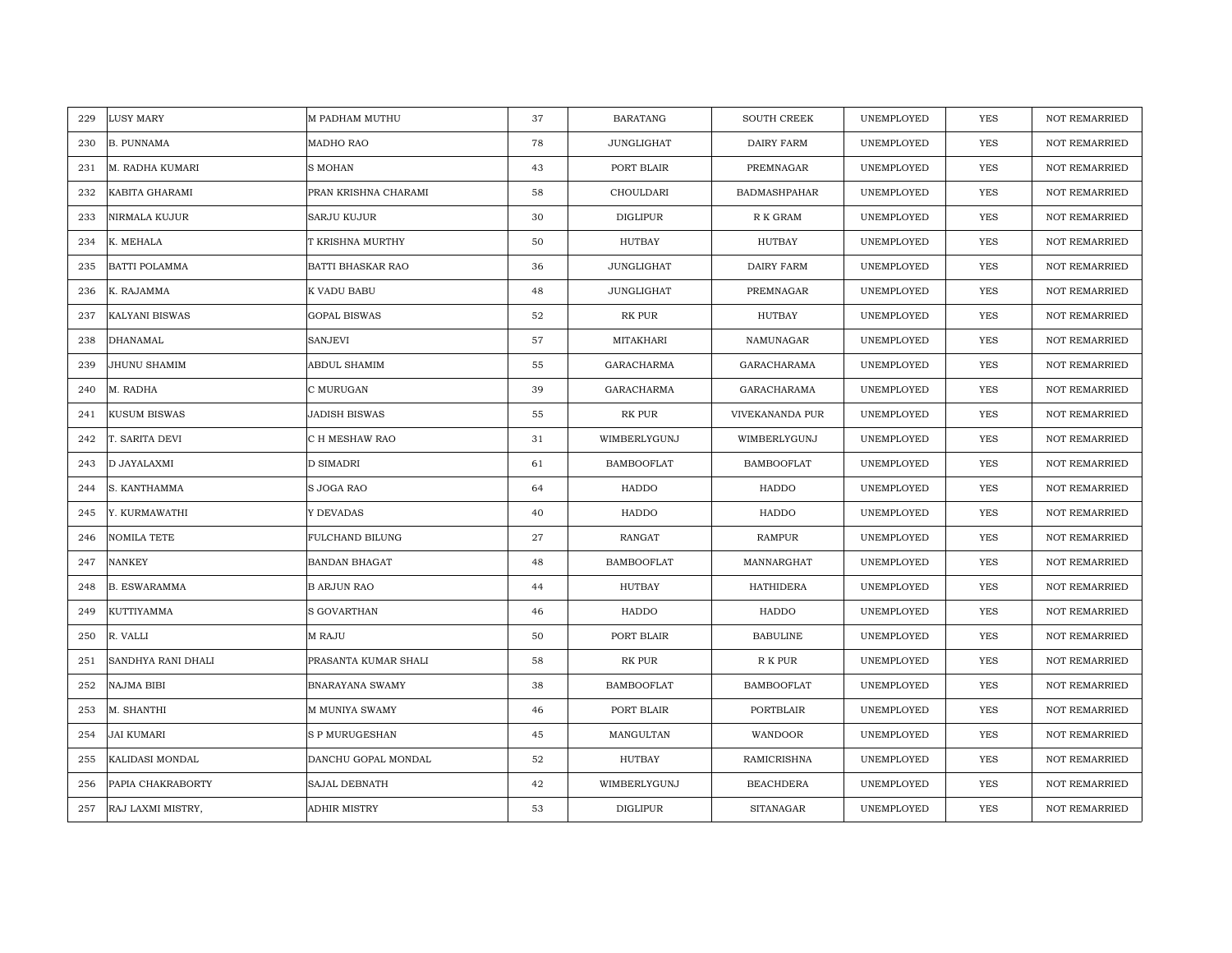| RUPALI DEBNATH<br>258        | NARAYAN DEBNATH           | 37 | <b>DIGLIPUR</b>   | MADHUPUR              | UNEMPLOYED | <b>YES</b> | <b>NOT REMARRIED</b> |
|------------------------------|---------------------------|----|-------------------|-----------------------|------------|------------|----------------------|
| <b>GURVINDER KAUR</b><br>259 | <b>RAJESH SONI</b>        | 55 | ABERDEEN BAZAR    | <b>GURUDWARA LINE</b> | UNEMPLOYED | <b>YES</b> | <b>NOT REMARRIED</b> |
| 260<br>P. HEMALATA           | P SHANKAR RAO             | 49 | <b>BAMBOOFLAT</b> | <b>BAMBOOFLAT</b>     | UNEMPLOYED | YES        | NOT REMARRIED        |
| MEENA KUMARI<br>261          | <b>GREGORY SURIN</b>      | 53 | ABERDEEN BAZAR    | RANCHI BASTI          | UNEMPLOYED | <b>YES</b> | <b>NOT REMARRIED</b> |
| P. D. AMMANI<br>262          | VELLAKANNU                | 49 | WIMBERLYGUNJ      | SHAITHAN KHARI        | UNEMPLOYED | YES        | <b>NOT REMARRIED</b> |
| 263<br>K BHAVANI             | DADI APPALA SOMESWARA RAO | 42 | GARACHARMA        | TEYLERABAD            | UNEMPLOYED | <b>YES</b> | NOT REMARRIED        |
| ANITA KUMARI<br>264          | <b>SOMRA URAON</b>        | 43 | <b>BAMBOOFLAT</b> | <b>JIRKATANG NO2</b>  | UNEMPLOYED | <b>YES</b> | <b>NOT REMARRIED</b> |
| 265<br>D. PADMA              | <b>D SURESH</b>           | 43 | JUNGLIGHAT        | DAIRY FARM            | UNEMPLOYED | <b>YES</b> | <b>NOT REMARRIED</b> |
| SABITA KHA<br>266            | <b>GANESH KHA</b>         | 45 | MANGULTAN         | WANDOOR               | UNEMPLOYED | <b>YES</b> | <b>NOT REMARRIED</b> |
| ANURA BIBI<br>267            | MAHID ALI                 | 45 | <b>BAMBOOFLAT</b> | <b>BAMBOOFLAT</b>     | UNEMPLOYED | YES        | <b>NOT REMARRIED</b> |
| 268<br>M. RAJESHWARI         | P DILLI RAO               | 35 | JUNGLIGHAT        | DAIRY FARM            | UNEMPLOYED | <b>YES</b> | <b>NOT REMARRIED</b> |
| P. RAJESHWARI<br>269         | P KUAR SWAMY              | 54 | HADDO             | HADDO                 | UNEMPLOYED | <b>YES</b> | <b>NOT REMARRIED</b> |
| 270<br>T. DAMAYANTHI         | T GUNNAIAH                | 56 | HUTBAY            | HUTBAY                | UNEMPLOYED | YES        | <b>NOT REMARRIED</b> |
| G. NEELAVANI<br>271          | P ESWAR RAO               | 26 | PORT BLAIR        | DAIRY FARM            | UNEMPLOYED | <b>YES</b> | NOT REMARRIED        |
| 272<br>K. SHANTI             | K DEVA RAJ                | 60 | PORT BLAIR        | MACHILINE             | UNEMPLOYED | YES        | <b>NOT REMARRIED</b> |
| 273<br>KANAN BALA MONDAL     | HAZRA MONDAL              | 49 | <b>DIGLIPUR</b>   | R K GRAM              | UNEMPLOYED | <b>YES</b> | <b>NOT REMARRIED</b> |
| NAMITA BISWAS<br>274         | PANCHANAN BISWAS          | 74 | HUTBAY            | <b>RAMKRISHNAPUR</b>  | UNEMPLOYED | YES        | <b>NOT REMARRIED</b> |
| 275<br><b>BANDHINI LAKRA</b> | <b>BAGLU BHAGWAR</b>      | 57 | HUTBAY            | <b>NETAJI NAGAR</b>   | UNEMPLOYED | <b>YES</b> | <b>NOT REMARRIED</b> |
| <b>SULAIKA</b><br>276        | P HAMZA                   | 57 | PORT BLAIR        | TAPUBASTI             | UNEMPLOYED | <b>YES</b> | <b>NOT REMARRIED</b> |
| 277<br>D. NAGMANI            | <b>D NAGMANI</b>          | 48 | ABERDEEN BAZAR    | PHONGHYCHANG          | UNEMPLOYED | <b>YES</b> | <b>NOT REMARRIED</b> |
| <b>ACHIYAMMA</b><br>278      | P DEVIDU                  | 45 | <b>HUTBAY</b>     | ONGI TIKERY           | UNEMPLOYED | <b>YES</b> | <b>NOT REMARRIED</b> |
| R. KARUNA<br>279             | K VISWANATH               | 28 | HADDO             | HADDO                 | UNEMPLOYED | <b>YES</b> | <b>NOT REMARRIED</b> |
| 280<br>M. NAGAVALLI          | P MANI                    | 52 | HUTBAY            | HUTBAY                | UNEMPLOYED | <b>YES</b> | <b>NOT REMARRIED</b> |
| DAYAMANI DUNG DUNG<br>281    | JOHNSON TETE              | 60 | MAYABUNDER        | <b>RAMPUR</b>         | UNEMPLOYED | YES        | <b>NOT REMARRIED</b> |
| <b>GOLAPI</b><br>282         | <b>DHOLARAM</b>           | 39 | <b>DIGLIPUR</b>   | R K PUR               | UNEMPLOYED | YES        | <b>NOT REMARRIED</b> |
| 283<br><b>SUMITRA ROY</b>    | <b>MANIK ROY</b>          | 35 | <b>HAVELOCK</b>   | RADHA NAGAR           | UNEMPLOYED | YES        | <b>NOT REMARRIED</b> |
| 284<br>KANTHAMMA             | S THATHA RAO              | 27 | HUTBAY            | <b>HFARM TIKERY</b>   | UNEMPLOYED | <b>YES</b> | NOT REMARRIED        |
| T. GANNIKAMMA<br>285         | VENKATA RATANUM           | 67 | JUNGLIGHAT        | <b>SHADIPUR</b>       | UNEMPLOYED | <b>YES</b> | <b>NOT REMARRIED</b> |
| 286<br>TAAMADA CHANDRAVATI   | TAAMADA UMARAO            | 42 | HADDO             | HADDO                 | UNEMPLOYED | <b>YES</b> | NOT REMARRIED        |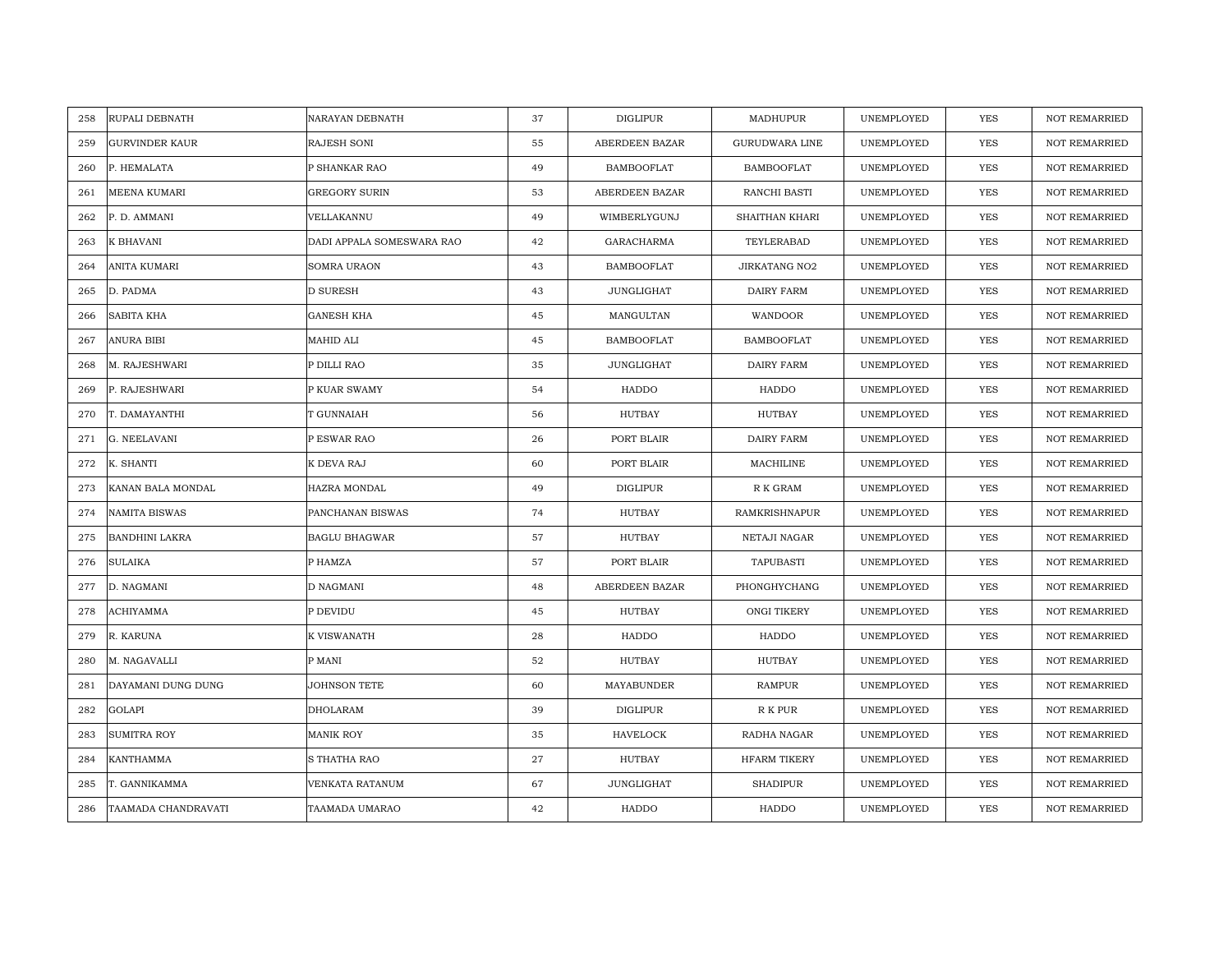| M. SAVITRI<br>287             | <b>V RAMAIAH</b>          | 56 | HADDO             | HADDO                | UNEMPLOYED | <b>YES</b> | <b>NOT REMARRIED</b> |
|-------------------------------|---------------------------|----|-------------------|----------------------|------------|------------|----------------------|
| M. VAIRAMUTHU<br>288          | R MADHURI VEERAN          | 48 | <b>BAMBOOFLAT</b> | <b>BAMBOOFLAT</b>    | UNEMPLOYED | <b>YES</b> | NOT REMARRIED        |
| 289<br>P. SESHAMMA            | P RAMA RAO                | 47 | HUTBAY            | <b>FARM TIKREY</b>   | UNEMPLOYED | <b>YES</b> | <b>NOT REMARRIED</b> |
| R. LAXMI<br>290               | <b>R RAMU</b>             | 37 | HADDO             | HADDO                | UNEMPLOYED | <b>YES</b> | <b>NOT REMARRIED</b> |
| UMA RANI GAIN<br>291          | <b>RAMEN GAIN</b>         | 43 | <b>HAVELOCK</b>   | <b>GOVINDA NAGAR</b> | UNEMPLOYED | <b>YES</b> | <b>NOT REMARRIED</b> |
| 292<br>P. VASANTHI            | K PANDIAN                 | 47 | <b>GARACHARMA</b> | <b>AUSTINABAD</b>    | UNEMPLOYED | <b>YES</b> | <b>NOT REMARRIED</b> |
| G. VIJAYA<br>293              | P THAVARILINGAM           | 48 | <b>BRICHGUNJ</b>  | <b>AUSTINABAD</b>    | UNEMPLOYED | <b>YES</b> | <b>NOT REMARRIED</b> |
| <b>MAMATA SAHA</b><br>294     | DEEPAK KUMAR SAHA         | 51 | GARACHARMA        | NEW PAHARGAON        | UNEMPLOYED | YES        | NOT REMARRIED        |
| S. SAVITHRI<br>295            | S KRISHNA RAO             | 39 | HADDO             | HADDO                | UNEMPLOYED | YES        | <b>NOT REMARRIED</b> |
| M. BHAGYAWATHI<br>296         | M DILESWAR RAO            | 83 | HADDO             | HADDO                | UNEMPLOYED | YES        | <b>NOT REMARRIED</b> |
| R. PONNALAGI<br>297           | RAMALINGA                 | 37 | HADDO             | HADDO                | UNEMPLOYED | <b>YES</b> | <b>NOT REMARRIED</b> |
| 298<br>S. AYSHA MARIYAM       | <b>SATHURDEEN</b>         | 55 | HADDO             | <b>BUNIYADABAD</b>   | UNEMPLOYED | YES        | <b>NOT REMARRIED</b> |
| 299<br>S. BHARTI              | DEVARAJU                  | 49 | JUNGLIGHAT        | <b>DAIRYFARM</b>     | UNEMPLOYED | <b>YES</b> | <b>NOT REMARRIED</b> |
| <b>SARASWATHI SEAL</b><br>300 | MAKHAN LALA SEAL          | 55 | RAKSHA VIHAR      | <b>SCHOOL LINE</b>   | UNEMPLOYED | <b>YES</b> | <b>NOT REMARRIED</b> |
| 301<br><b>SAFIYA BIBI</b>     | AKBAR ALI                 | 47 | HADDO             | PREM NAGAR           | UNEMPLOYED | YES        | NOT REMARRIED        |
| 302<br>P. MARI                | L V PANDIAN               | 59 | <b>JUNGLIGHAT</b> | RAJIV GANDHI         | UNEMPLOYED | <b>YES</b> | <b>NOT REMARRIED</b> |
| NIRMALA SORENG<br>303         | <b>AJEET SOY</b>          | 45 | RAKSHA VIHAR      | ABERDEEN BAZAR       | UNEMPLOYED | <b>YES</b> | <b>NOT REMARRIED</b> |
| MUNIAMMA<br>304               | R TANJAN                  | 58 | CHOULDARI         | CHOULDARI            | UNEMPLOYED | <b>YES</b> | <b>NOT REMARRIED</b> |
| G. CHANDRAWATHI<br>305        | G PAPA RAO                | 47 | <b>BAMBOOFLAT</b> | <b>BAMBOOFLAT</b>    | UNEMPLOYED | <b>YES</b> | NOT REMARRIED        |
| 306<br>P. SHAKUNTALA          | THANGAVELU                | 58 | <b>BAMBOOFLAT</b> | MARINE HILL          | UNEMPLOYED | <b>YES</b> | <b>NOT REMARRIED</b> |
| SURYA DEMUDU<br>307           | <b>GIDIJALA PAIDIRAJU</b> | 35 | WIMBERLYGUNJ      | WIMBERLYGUNJ         | UNEMPLOYED | YES        | <b>NOT REMARRIED</b> |
| K. GOWRI<br>308               | C KANNAN                  | 69 | <b>DIGLIPUR</b>   | AERIAL BAY           | UNEMPLOYED | YES        | <b>NOT REMARRIED</b> |
| SARAWATHI SAHU<br>309         | JAGASAHU                  | 59 | <b>DIGLIPUR</b>   | KHUDIRAMPUR          | UNEMPLOYED | YES        | <b>NOT REMARRIED</b> |
| 310<br>POULIN ANTHONY         | <b>ANTONY SWAMY</b>       | 52 | <b>DIGLIPUR</b>   | NAVIN NAGRA          | UNEMPLOYED | YES        | <b>NOT REMARRIED</b> |
| 311<br>P. DEVIDA              | P N DEVIDA                | 32 | GARACHARMA        | TEYLERABAD           | UNEMPLOYED | YES        | <b>NOT REMARRIED</b> |
| MANWARA BIBI<br>312           | S K FARID ALI             | 49 | GARACHARMA        | <b>BATHUBASTI</b>    | UNEMPLOYED | <b>YES</b> | <b>NOT REMARRIED</b> |
| NIRMALA KUJUR<br>313          | PRAVEEN XAVIER MATHEW     | 43 | <b>GARACHARMA</b> | <b>GARACHARAMA</b>   | UNEMPLOYED | YES        | <b>NOT REMARRIED</b> |
| S. MARY<br>314                | <b>BSELVARAJ</b>          | 54 | GARACHARMA        | <b>BURAMANALLA</b>   | UNEMPLOYED | <b>YES</b> | <b>NOT REMARRIED</b> |
| ADARI LAXMI<br>315            | ADARI SURI BABU           | 58 | <b>GARACHARMA</b> | <b>GARACHARAMA</b>   | UNEMPLOYED | <b>YES</b> | <b>NOT REMARRIED</b> |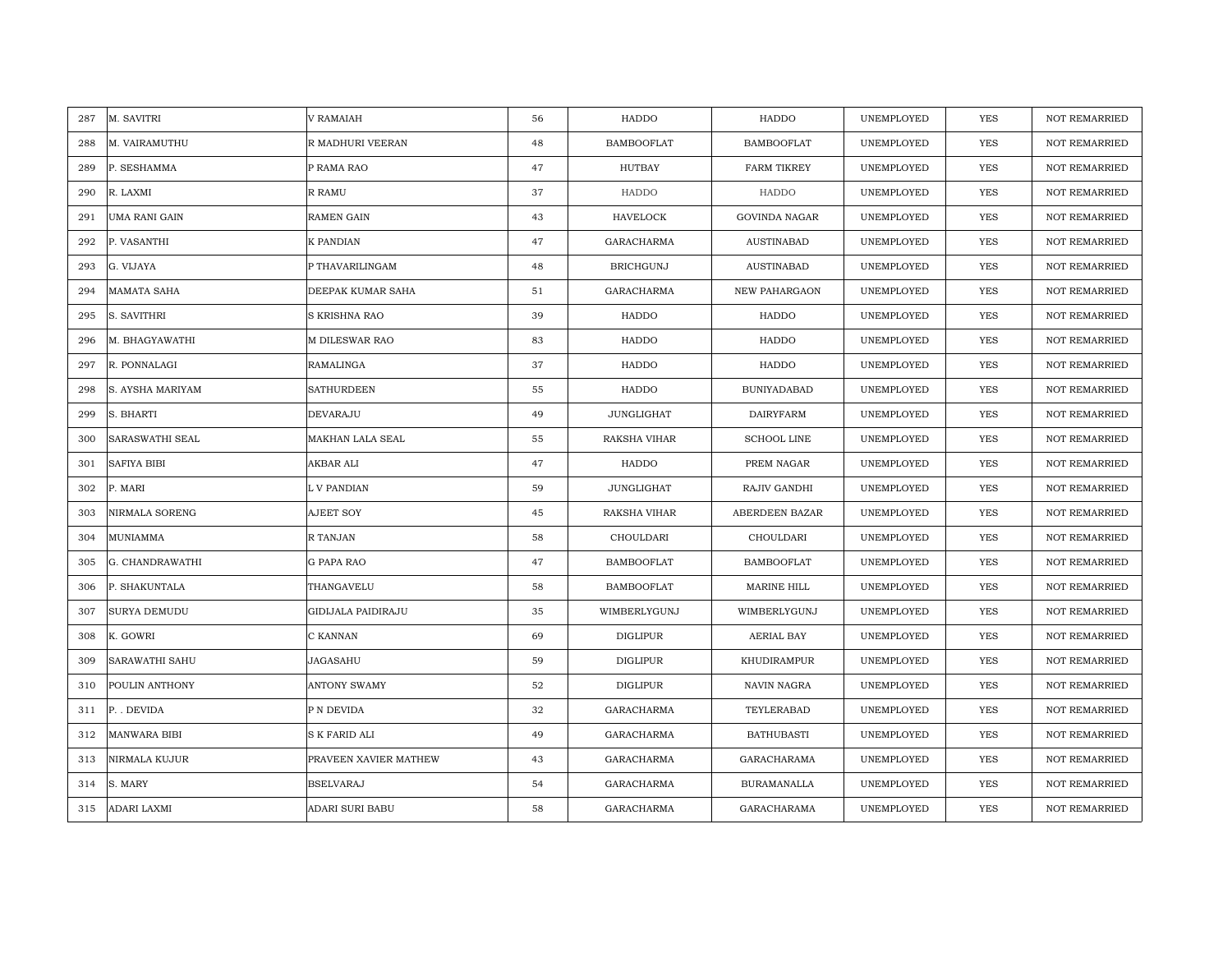| 316<br>A. RAJULAMMA         | LINGA RAJU             | 40 | MAYABUNDER          | MAYABUNDER           | UNEMPLOYED | YES        | <b>NOT REMARRIED</b> |
|-----------------------------|------------------------|----|---------------------|----------------------|------------|------------|----------------------|
| MINAL KURI<br>317           | <b>G SUBRAMANIAM</b>   | 64 | MAYABUNDER          | KARMATANG            | UNEMPLOYED | <b>YES</b> | NOT REMARRIED        |
| <b>RAJESHWARI</b><br>318    | MUTHU RAMALINGAM       | 49 | <b>MAYABUNDER</b>   | <b>REST CAMP</b>     | UNEMPLOYED | <b>YES</b> | <b>NOT REMARRIED</b> |
| 319<br>D. CHANDRAAMMA       | LTE D PAPAIAH          | 64 | MAYABUNDER          | MAYABUNDER           | UNEMPLOYED | YES        | <b>NOT REMARRIED</b> |
| KAMUNA MONDAL<br>320        | NIRANJAN MONDAL        | 61 | RK PUR              | VIVEKANANDAPUR       | UNEMPLOYED | YES        | <b>NOT REMARRIED</b> |
| 321<br>SANDHYA MALI         | RAMESH MALI            | 62 | RK PUR              | RABINDRA NAGAR       | UNEMPLOYED | YES        | <b>NOT REMARRIED</b> |
| MATTA PUNNAMMA<br>322       | MATTA SOMAYYA          | 36 | <b>RK PUR</b>       | <b>HATHIDERA</b>     | UNEMPLOYED | <b>YES</b> | <b>NOT REMARRIED</b> |
| 323<br>K. ANNAPURNA         | K BASKAR RAO           | 44 | RK PUR              | HUTBAY               | UNEMPLOYED | YES        | <b>NOT REMARRIED</b> |
| TARA RANI HALDER<br>324     | GOKUL HALDER           | 55 | HUTBAY              | V K PUR              | UNEMPLOYED | YES        | <b>NOT REMARRIED</b> |
| 325<br>AMAR JYOTI KUJUR     | PHILMON KUJUR          | 49 | <b>BARATANG</b>     | ORAL KATACH          | UNEMPLOYED | YES        | NOT REMARRIED        |
| 326<br>NIRMALA BARLA        | FILIX EKKA             | 30 | <b>BARATANG</b>     | NAYAGHAR             | UNEMPLOYED | YES        | <b>NOT REMARRIED</b> |
| 327<br>ASHA KIRAN LAKRA     | UDAY PRAKESH DUNG DUNG | 39 | <b>BARATANG</b>     | SUNDERGHAR II        | UNEMPLOYED | YES        | <b>NOT REMARRIED</b> |
| 328<br>MARIYANA TOPNO       | FRANCIS XAVIER MINJ    | 26 | <b>BARATANG</b>     | SUNDERGHAR II        | UNEMPLOYED | YES        | <b>NOT REMARRIED</b> |
| KONKU SUSHEELA<br>329       | KONKU SUSHEELA         | 42 | DOLLYGUNJ           | <b>SHIV COLONY</b>   | UNEMPLOYED | <b>YES</b> | <b>NOT REMARRIED</b> |
| RANJANA UMAPATHY<br>330     | LTE C UMAPATHY         | 60 | DOLLYGUNJ           | DOLLYGUNJ            | UNEMPLOYED | YES        | <b>NOT REMARRIED</b> |
| 331<br>RAMMA KAUR           | JASBIR SINGH           | 52 | DOLLYGUNJ           | <b>SITANAGAR</b>     | UNEMPLOYED | <b>YES</b> | <b>NOT REMARRIED</b> |
| 332<br>RANI KUMARI          | M YESUBABU             | 38 | RANGAT              | <b>ROUNDBASTI</b>    | UNEMPLOYED | <b>YES</b> | <b>NOT REMARRIED</b> |
| 333<br>A. MONI              | K ROYMON               | 45 | RANGAT              | NIMBUTALA            | UNEMPLOYED | <b>YES</b> | <b>NOT REMARRIED</b> |
| RAMANA DEVI<br>334          | <b>ASHOK KUMAR</b>     | 35 | <b>CAMPBELL BAY</b> | <b>GOVINDA NAGAR</b> | UNEMPLOYED | <b>YES</b> | <b>NOT REMARRIED</b> |
| 335<br>JAYASHREE            | S SREEKUMAR NAIR       | 48 | CAMPBELL BAY        | <b>GANDHI NAGAR</b>  | UNEMPLOYED | YES        | <b>NOT REMARRIED</b> |
| <b>SURAMANI DEVI</b><br>336 | RAMESH MAHTO           | 39 | CAMPBELL BAY        | RAJEEV NAGAR         | UNEMPLOYED | YES        | <b>NOT REMARRIED</b> |
| SHIPTI GHARAMI<br>337       | SOUKAT GHARAMI         | 55 | FERRARGUNJ          | MATHURA              | UNEMPLOYED | YES        | <b>NOT REMARRIED</b> |
| SHWETA SETH<br>338          | MANISH SETH            | 37 | CAMPBELL BAY        | SHASTRI NAGAR        | UNEMPLOYED | YES        | <b>NOT REMARRIED</b> |
| 339<br>S. VIJAYALAXMI       | K SUBRAMANIYAN         | 40 | PORT BLAIR          | NAYAGAON             | UNEMPLOYED | YES        | <b>NOT REMARRIED</b> |
| 340<br><b>S. SITA LAXMI</b> | NAGAPPA RAO            | 52 | <b>GARACHARAMA</b>  | PATTERGUDDA          | UNEMPLOYED | <b>YES</b> | <b>NOT REMARRIED</b> |
| 341<br>PARAMJIT KAUR MATTU  | JASBIR SINGH MATHU     | 53 | CAMPBELL BAY        | <b>GOVINDA NAGAR</b> | UNEMPLOYED | YES        | NOT REMARRIED        |
| NEHA<br>342                 | JITENDER               | 34 | CAMPBELL BAY        | LAXMI NAGAR          | UNEMPLOYED | YES        | <b>NOT REMARRIED</b> |
| MARIYANA TOPPO<br>343       | JOHN                   | 44 | CAMPBELL BAY        | CAMPBELL BAY         | UNEMPLOYED | YES        | <b>NOT REMARRIED</b> |
| CHIRISTINA MINJ<br>344      | IQBAL GWALA            | 46 | FERRARGUNJ          | <b>BEACHDERA</b>     | UNEMPLOYED | YES        | NOT REMARRIED        |
|                             |                        |    |                     |                      |            |            |                      |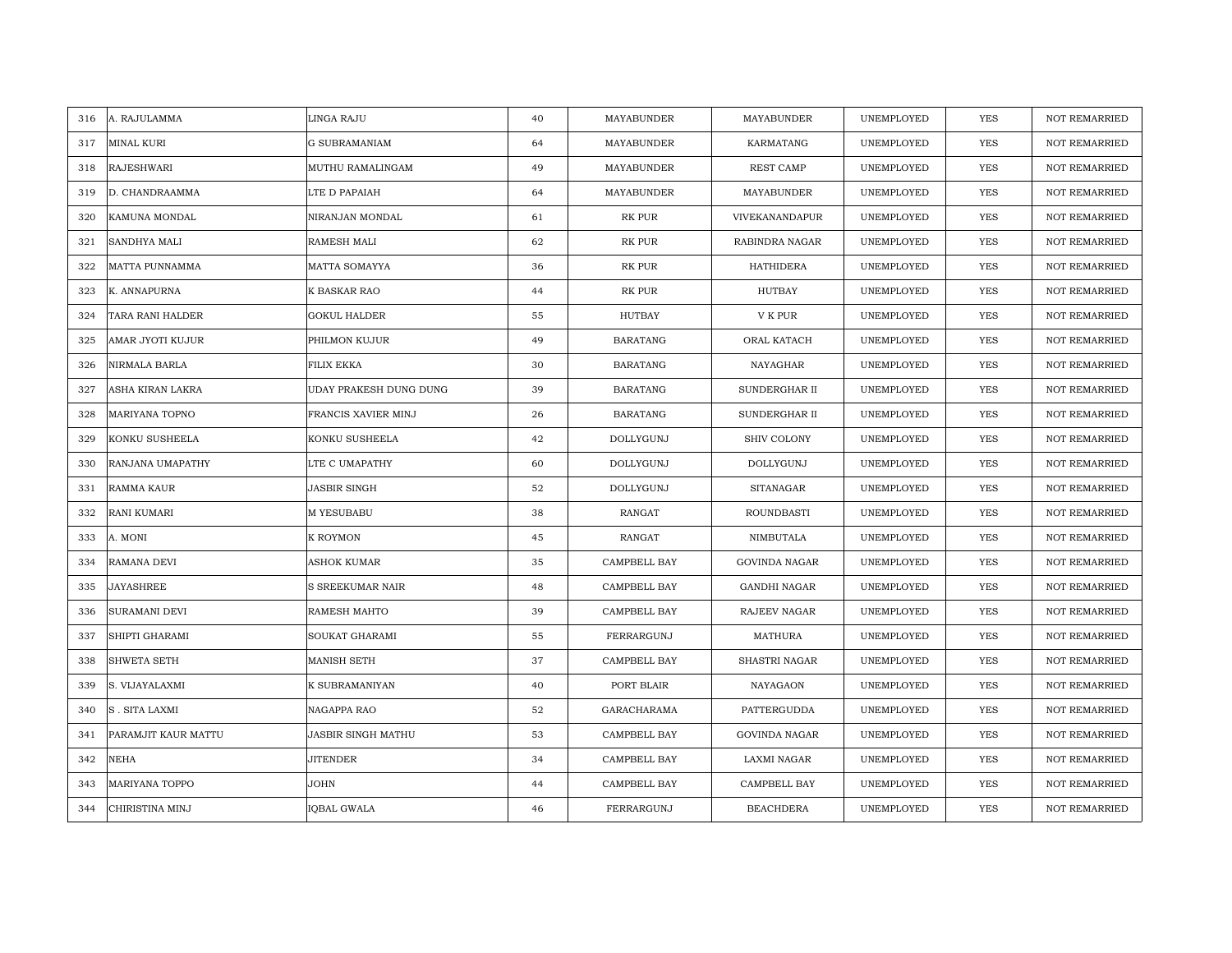| <b>DESAMMA</b><br>345   | PURAM BAHADUR            | 65 | CAMPBELL BAY | <b>GOVINDA NAGAR</b> | UNEMPLOYED | <b>YES</b> | <b>NOT REMARRIED</b> |
|-------------------------|--------------------------|----|--------------|----------------------|------------|------------|----------------------|
| C. MALARVIZHI<br>346    | V CHINNA SWAMY           | 44 | PORT BLAIR   | PHONGYCHAUNG         | UNEMPLOYED | <b>YES</b> | <b>NOT REMARRIED</b> |
| <b>S MEENA</b><br>347   | <b>SINGARAM</b>          | 55 | PORT BLAIR   | HADDO                | UNEMPLOYED | <b>YES</b> | <b>NOT REMARRIED</b> |
| SOMARI BAI<br>348       | ABHESHWAR RAM            | 53 | CAMPBELL BAY | <b>GOVINDA NAGAR</b> | UNEMPLOYED | YES        | <b>NOT REMARRIED</b> |
| 349<br>SUHATI MINJ      | JOHN ROBIN               | 58 | PORT BLAIR   | PROTHRAPUR           | UNEMPLOYED | YES        | NOT REMARRIED        |
| 350<br>JHARNA BHOWMICK  | LAT ESAPAN KUMAR BHOWICK | 33 | CAMPBELL BAY | PATHERGUDDA          | UNEMPLOYED | YES        | NOT REMARRIED        |
| SHABUNSHA BEGUM<br>351  | S KADER MOIDEEN          | 54 | GARACHARAMA  | PROTHRAPUR           | UNEMPLOYED | YES        | NOT REMARRIED        |
| 352<br>FATHIMA BIBI     | YACUB LASKAR             | 46 | GARACHARAMA  | <b>BATHUBASTI</b>    | UNEMPLOYED | YES        | NOT REMARRIED        |
| T. KASULAMMA<br>353     | T SANYASI NAIDU          | 55 | GARACHARAMA  | DOLLYGUNJ            | UNEMPLOYED | <b>YES</b> | NOT REMARRIED        |
| S. DHANA LAKSHMI<br>354 | K SEENI                  | 41 | GARACHARAMA  | <b>BATHUBASTI</b>    | UNEMPLOYED | YES        | <b>NOT REMARRIED</b> |
| JULETA KUJUR<br>355     | LAZRUS XALXO             | 73 | CAMPBELL BAY | <b>GANDHI NAGAR</b>  | UNEMPLOYED | <b>YES</b> | <b>NOT REMARRIED</b> |
| LALITA DEVI<br>356      | CHANDAN BARAIK           | 34 | CAMPBELL BAY | CAMPBELL BAY         | UNEMPLOYED | YES        | NOT REMARRIED        |
| 357<br>BHARATIAMMA      | MADHAV RAO               | 62 | CAMPBELL BAY | RAJIV NAGAR          | UNEMPLOYED | YES        | <b>NOT REMARRIED</b> |
| S. BABY<br>358          | R SEKAR                  | 57 | CAMPBELL BAY | VIJAY NAGAR          | UNEMPLOYED | <b>YES</b> | <b>NOT REMARRIED</b> |
| MALAKONDAMMA<br>359     | VENKET RAMANAYYA         | 46 | PORT BLAIR   | PREM NAGAR           | UNEMPLOYED | YES        | <b>NOT REMARRIED</b> |
| 360<br>RANJU SINGH      | ARJUN SINGH              | 45 | PORT BLAIR   | MAHAVEER NAGAR       | UNEMPLOYED | <b>YES</b> | <b>NOT REMARRIED</b> |
| N. MALAR<br>361         | M NARAYANAN              | 42 | PORT BLAIR   | R G T ROAD           | UNEMPLOYED | <b>YES</b> | <b>NOT REMARRIED</b> |
| DAIRA BIBI<br>362       | ABDUL RAHIM              | 37 | CAR NICOBAR  | PERKA                | UNEMPLOYED | <b>YES</b> | <b>NOT REMARRIED</b> |
| ESTHER JOHN<br>363      | JOHN PAUL                | 61 | KATCHAL      | <b>JAPAN TIKREY</b>  | UNEMPLOYED | <b>YES</b> | <b>NOT REMARRIED</b> |
| ANNIE<br>364            | LEVI                     | 49 | NANCOWRY     | KAMORTA              | UNEMPLOYED | YES        | <b>NOT REMARRIED</b> |
| <b>CLERINA</b><br>365   | <b>ALBERT</b>            | 54 | CAR NICOBAR  | KENYUKA              | UNEMPLOYED | YES        | NOT REMARRIED        |
| 366<br>MOHSENA          | YUSUF                    | 36 | NANCOWRY     | PILPILLOW            | UNEMPLOYED | YES        | NOT REMARRIED        |
| GRACY VONG,<br>367      | <b>GILES</b>             | 47 | NANCOWRY     | KAMORTA              | UNEMPLOYED | <b>YES</b> | <b>NOT REMARRIED</b> |
| MARYMAGDELINE<br>368    | <b>THOMAS</b>            | 67 | CAR NICOBAR  | ARONG                | UNEMPLOYED | YES        | <b>NOT REMARRIED</b> |
| 369<br>EVELYN           | HERBERT SESN             | 60 | CAR NICOBAR  | MALACCA              | UNEMPLOYED | YES        | <b>NOT REMARRIED</b> |
| SAIRA BANU<br>370       | MODH JAVED               | 42 | CAR NICOBAR  | <b>TAPOIMING</b>     | UNEMPLOYED | YES        | NOT REMARRIED        |
| LILY<br>371             | FREDERICK                | 58 | CAR NICOBAR  | CHUKCHUCHU           | UNEMPLOYED | <b>YES</b> | <b>NOT REMARRIED</b> |
| AMRIT KAUR<br>372       | <b>AVTAR SINGH</b>       | 59 | CAMPBELL BAY | CAMPBELL BAY         | UNEMPLOYED | <b>YES</b> | <b>NOT REMARRIED</b> |
| MARINA<br>373           | <b>BASIL</b>             | 43 | CAR NICOBAR  | LAPATHI              | UNEMPLOYED | <b>YES</b> | <b>NOT REMARRIED</b> |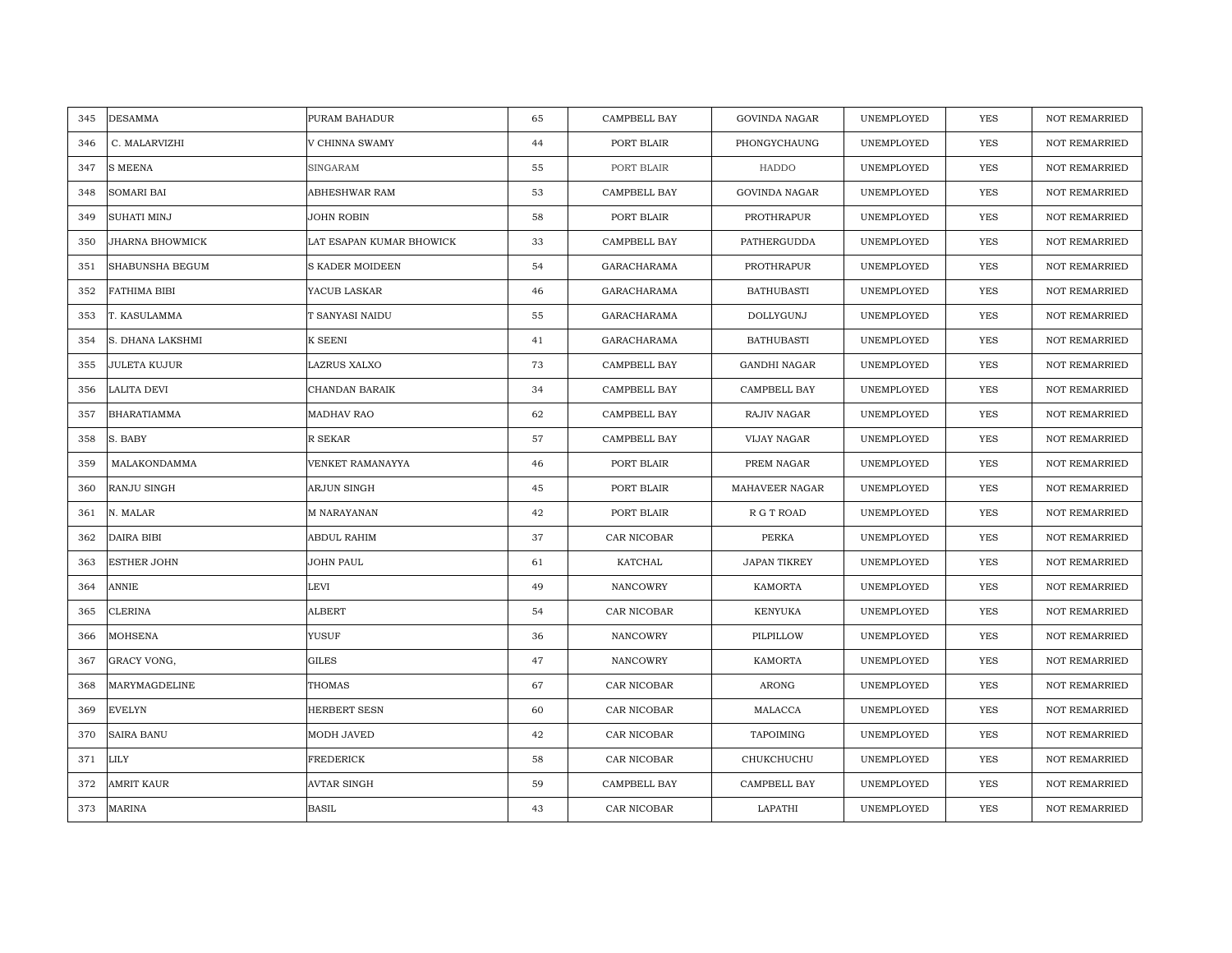| PARWATI<br>374               | <b>RAM KRISHNA</b>   | 43 | PORT BLAIR      | <b>DAIRYFARM</b>      | UNEMPLOYED | <b>YES</b> | <b>NOT REMARRIED</b> |
|------------------------------|----------------------|----|-----------------|-----------------------|------------|------------|----------------------|
| PANCHAVARNAM. K<br>375       | KALI MUTHU           | 63 | GARACHARMA-I    | TEYLARABAD            | UNEMPLOYED | <b>YES</b> | NOT REMARRIED        |
| SUMITRA DEVI<br>376          | <b>BABU LALL</b>     | 75 | PROTHRAPUR      | <b>BROOKSHABAD</b>    | UNEMPLOYED | <b>YES</b> | <b>NOT REMARRIED</b> |
| 377<br>MALLIKA               | NARAYAN SAMY         | 60 | PROTHRAPUR      | RANGACHANG            | UNEMPLOYED | <b>YES</b> | <b>NOT REMARRIED</b> |
| KANTAMMA<br>378              | MAKAIAH              | 55 | PORT BLAIR      | <b>DAIRY FARM</b>     | UNEMPLOYED | <b>YES</b> | <b>NOT REMARRIED</b> |
| 379<br>SENEYAMMA             | PEER MOIDEEN         | 66 | HADDO           | HADDO                 | UNEMPLOYED | YES        | <b>NOT REMARRIED</b> |
| LILLY. B<br>380              | K R BOOMINATHAN      | 59 | PORT BLAIR      | <b>ABERDEEN BAZAR</b> | UNEMPLOYED | <b>YES</b> | <b>NOT REMARRIED</b> |
| VERAMMA<br>381               | NOKAIAH              | 75 | PORT BLAIR      | DAIRY FARM            | UNEMPLOYED | YES        | NOT REMARRIED        |
| QUMARUNISHA<br>382           | LAT ALI AKBAR        | 47 | WIMBERLYGUNJ    | STEWARTGUNJ           | UNEMPLOYED | YES        | NOT REMARRIED        |
| BIRIYA KUTTY. N<br>383       | C SAYED ALI          | 70 | CHOULDARI       | PORT MOUT             | UNEMPLOYED | YES        | <b>NOT REMARRIED</b> |
| NARAYANAMMA. B<br>384        | <b>B POLAYYA</b>     | 55 | PORT BLAIR      | DAIRY FARM            | UNEMPLOYED | <b>YES</b> | <b>NOT REMARRIED</b> |
| K. RADHA<br>385              | M KANNAN             | 71 | PORT BLAIR      | <b>BURMANALLAH</b>    | UNEMPLOYED | YES        | <b>NOT REMARRIED</b> |
| 386<br>PREM KUMARI           | K NARAYAN            | 71 | PORT BLAIR      | PHOENIX BAY           | UNEMPLOYED | YES        | <b>NOT REMARRIED</b> |
| SHANTA DEVI<br>387           | HARI CHARAN          | 61 | PORT BLAIR      | JUNGLIGHAT            | UNEMPLOYED | <b>YES</b> | <b>NOT REMARRIED</b> |
| 388<br>DEBOLA ROY CHOUDHARY  | <b>BISHESWAR ROY</b> | 79 | HAVELOCK        | KRISHNA NAGAR         | UNEMPLOYED | YES        | NOT REMARRIED        |
| 389<br>FULMATHI BISWAS       | RAMPADA BISWAS       | 85 | <b>DIGLIPUR</b> | SITA NAGAR            | UNEMPLOYED | <b>YES</b> | <b>NOT REMARRIED</b> |
| <b>GEETA RANI DAS</b><br>390 | JOGESH CH. DAS       | 78 | <b>DIGLIPUR</b> | <b>MADHUPUR</b>       | UNEMPLOYED | YES        | <b>NOT REMARRIED</b> |
| JYOTSNA BISWAS<br>391        | JOGENDERNATH         | 86 | DIGLIPUR        | SHYAMNAGAR            | UNEMPLOYED | <b>YES</b> | <b>NOT REMARRIED</b> |
| 392<br>KAMALA MONDAL         | ANUKUL MONDAL        | 82 | <b>DIGLIPUR</b> | KHUDIRAM PUR          | UNEMPLOYED | <b>YES</b> | NOT REMARRIED        |
| 393<br>KAMALA PAUL           | PULIN PAUL           | 72 | DIGLIPUR        | MADHUPUR              | UNEMPLOYED | YES        | <b>NOT REMARRIED</b> |
| RATHAN KUMARI<br>394         | NANDLAL              | 94 | POKHADERA       | POKHADERA             | UNEMPLOYED | YES        | <b>NOT REMARRIED</b> |
| 395<br>SARASWATI NAG         | DEBENDRA NATH        | 74 | MAYABUNDER      | TUGAPUR               | UNEMPLOYED | YES        | <b>NOT REMARRIED</b> |
| SUBANTHI BAI<br>396          | <b>BIRSA TIRKEY</b>  | 52 | RAMPUR          | KARMATANG             | UNEMPLOYED | YES        | <b>NOT REMARRIED</b> |
| 397<br>VELLAMMA. P           | PILLAI. M. T. C.     | 68 | <b>BETAPUR</b>  | PADMANABHAPURAM       | UNEMPLOYED | YES        | <b>NOT REMARRIED</b> |
| 398<br>ARCHANA BISWAS        | <b>GOPAL BISWAS</b>  | 43 | YERRATTA        | GOALPAHAD             | UNEMPLOYED | YES        | <b>NOT REMARRIED</b> |
| 399<br><b>BINA PANI SANA</b> | ANANTA SANA          | 77 | RANGAT          | <b>SITAPUR</b>        | UNEMPLOYED | YES        | NOT REMARRIED        |
| 400<br>JANAKI AMMA. K        | DASU. K              | 39 | <b>BETAPUR</b>  | PADNAVAPURAM          | UNEMPLOYED | <b>YES</b> | <b>NOT REMARRIED</b> |
| 401<br>KAMAMMA. J            | TATHAIA. J           | 67 | <b>BETAPUR</b>  | PADNAVAPURAM          | UNEMPLOYED | <b>YES</b> | <b>NOT REMARRIED</b> |
| 402<br>PANDIAMMAL M.         | M. KARUPAIAH         | 59 | <b>DIGLIPUR</b> | KALIGHAT              | UNEMPLOYED | <b>YES</b> | <b>NOT REMARRIED</b> |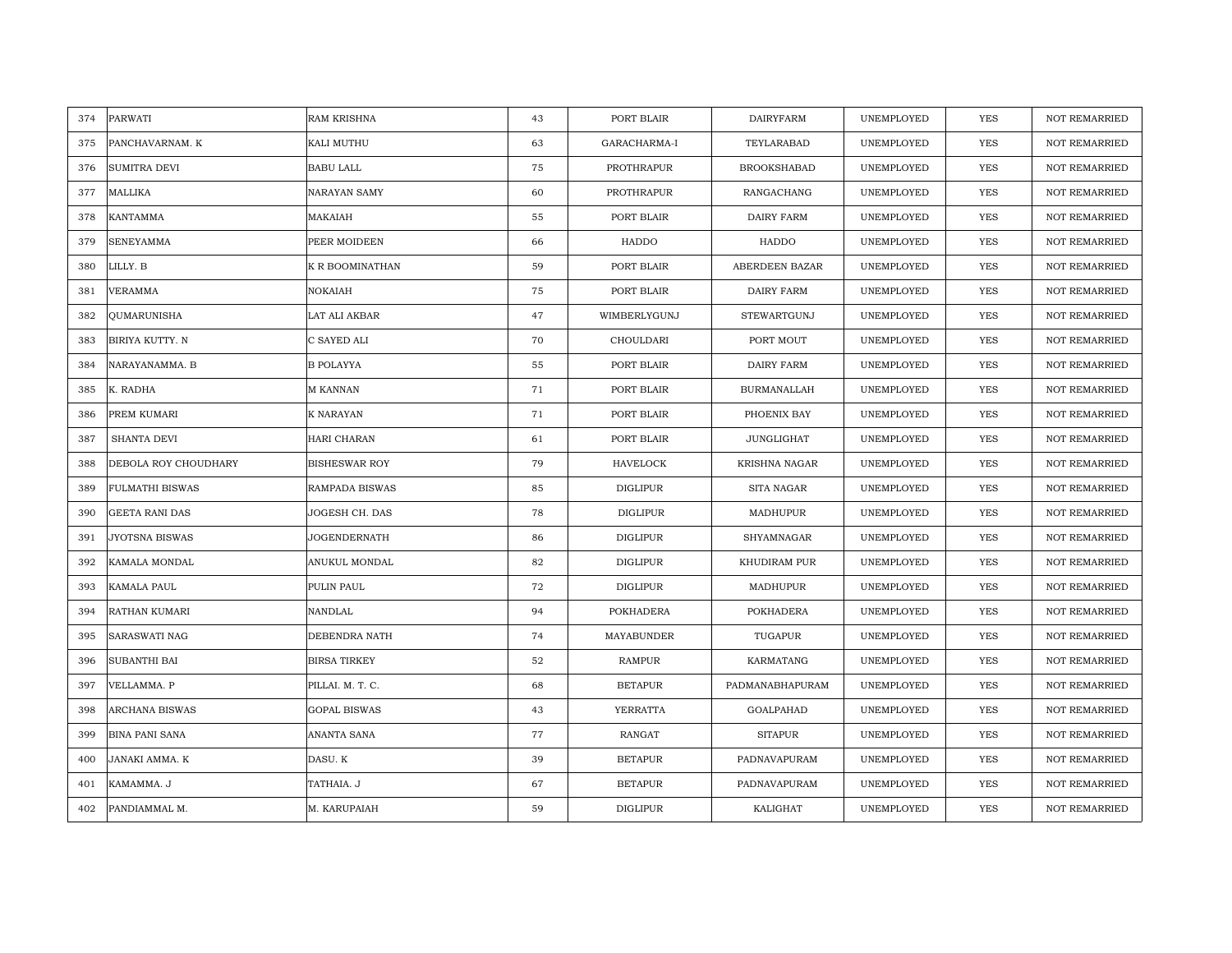| NANI BALA HALDER<br>403     | <b>BIREN HALDER</b> | 66 | AERIAL BAY           | <b>DURGAPUR</b>      | UNEMPLOYED | <b>YES</b> | <b>NOT REMARRIED</b> |
|-----------------------------|---------------------|----|----------------------|----------------------|------------|------------|----------------------|
| BERONIKA SORENG<br>404      | PENESPOS DUNG       | 57 | <b>BAKULTALA</b>     | <b>BAKULTALA</b>     | UNEMPLOYED | <b>YES</b> | <b>NOT REMARRIED</b> |
| MAYA DUTTA<br>405           | <b>GANESH DUTTA</b> | 66 | <b>BAKULTALA</b>     | SHYAMKUND            | UNEMPLOYED | YES        | <b>NOT REMARRIED</b> |
| PREMA DEVI. K<br>406        | KARMEGAM. N         | 49 | RANGAT               | <b>BAKULTALA</b>     | UNEMPLOYED | YES        | <b>NOT REMARRIED</b> |
| 407<br><b>BHOLI KUMARI</b>  | KANNAN. S           | 45 | PORT BLAIR           | <b>AUSTINABAD</b>    | UNEMPLOYED | YES        | <b>NOT REMARRIED</b> |
| 408<br>KIRAN BALA BAROI     | NIRODH BAROI        | 70 | KADAMTALA            | KADAMTALA            | UNEMPLOYED | YES        | NOT REMARRIED        |
| INDIRANI. V<br>409          | VEERAIAH            | 59 | PORT BLAIR           | <b>SHADIPUR</b>      | UNEMPLOYED | YES        | NOT REMARRIED        |
| <b>SANTI DEVI</b><br>410    | SHIV PRASAD         | 39 | PORT BLAIR           | ABERDEEN BAZAR       | UNEMPLOYED | YES        | NOT REMARRIED        |
| RANJITA DEY<br>411          | SRI KISHEN          | 51 | OGRABRAJ             | MITHAKHARI           | UNEMPLOYED | <b>YES</b> | NOT REMARRIED        |
| MALTI DEVI<br>412           | PREM LALL           | 60 | TUSHNA BAD           | HABDIPUR             | UNEMPLOYED | YES        | <b>NOT REMARRIED</b> |
| PAULINA KIRO<br>413         | LOUIS DUNG DUNG     | 87 | TUSHNA BAD           | HABDIPUR             | UNEMPLOYED | <b>YES</b> | <b>NOT REMARRIED</b> |
| KAMALA<br>414               | KANAYALI            | 46 | PORT BLAIR           | <b>INDRA NAGAR</b>   | UNEMPLOYED | <b>YES</b> | <b>NOT REMARRIED</b> |
| ANJALI BALA<br>415          | NALINI BALA         | 79 | NIMBUDERA            | GOVINDAPUR           | UNEMPLOYED | YES        | NOT REMARRIED        |
| ANJALI MAZUMDER<br>416      | AMAL MAZUMDER       | 61 | <b>BETAPUR</b>       | DHARMAPUR            | UNEMPLOYED | <b>YES</b> | <b>NOT REMARRIED</b> |
| 417<br>CHETHU. V            | VAIRVAN. M          | 58 | MIDDLE ANDAMAN       | LOUKI NALLAH         | UNEMPLOYED | YES        | NOT REMARRIED        |
| JAYA MUNNY<br>418           | SHIBU KANDLNA       | 35 | KULAMBETAPUR         | <b>KULAMBETAPUR</b>  | UNEMPLOYED | <b>YES</b> | <b>NOT REMARRIED</b> |
| 419<br>KAMALA RANI HAWLADER | RAKHAL HAWALDER     | 87 | <b>SWEDESH NAGAR</b> | <b>DUKE NAGAR</b>    | UNEMPLOYED | YES        | NOT REMARRIED        |
| 420<br>PARUL ROY            | ASHVINI ROY         | 85 | <b>BILLIGROUND</b>   | PINAKI NAGAR         | UNEMPLOYED | <b>YES</b> | <b>NOT REMARRIED</b> |
| LAXMI RANI DEBNATH<br>421   | SURJA KANTA         | 36 | NEILISLAND           | LAXMANPUR            | UNEMPLOYED | YES        | NOT REMARRIED        |
| 422<br><b>SUCHITA TETE</b>  | <b>MORIS SORENG</b> | 47 | MATHURA              | MATHURA              | UNEMPLOYED | <b>YES</b> | <b>NOT REMARRIED</b> |
| SARASWATHI<br>423           | DEVDAS. N           | 74 | PORT BLAIR           | NEW BAMBOOFLAT       | UNEMPLOYED | <b>YES</b> | <b>NOT REMARRIED</b> |
| HEMAWATI<br>424             | CHELLAMAIAH. K      | 59 | PORT BLAIR           | <b>DAIRY FARM</b>    | UNEMPLOYED | YES        | <b>NOT REMARRIED</b> |
| KUSUM PODDAR<br>425         | NIKHIL PODDAR       | 56 | HUT BAY              | R K PUR              | UNEMPLOYED | <b>YES</b> | <b>NOT REMARRIED</b> |
| <b>MALATI BISWAS</b><br>426 | <b>NEMAI BISWAS</b> | 52 | <b>HUTBAY</b>        | V K PUR              | UNEMPLOYED | YES        | <b>NOT REMARRIED</b> |
| ANJALA LAKRA<br>427         | AEIDOR TIRKEY       | 54 | <b>BAMBOOFLAT</b>    | VALLUVAR NAGAR       | UNEMPLOYED | YES        | <b>NOT REMARRIED</b> |
| <b>SHIVRATRI</b><br>428     | <b>JAMAERULU</b>    | 57 | <b>BAMBOOFLAT</b>    | SHOREPOINT           | UNEMPLOYED | YES        | NOT REMARRIED        |
| 429<br>BAKUL BALA           | RAMESH BARLA        | 61 | NETHAJI NAGAR        | <b>JANTHA TIRKEY</b> | UNEMPLOYED | <b>YES</b> | NOT REMARRIED        |
| 430<br>KRISHNA BISWAS       | ANIL BISWAS         | 55 | LITTLE ANDAMAN       | NETAJI NAGAR         | UNEMPLOYED | YES        | <b>NOT REMARRIED</b> |
| LAXMI<br>431                | <b>KRISHNAN</b>     | 66 | SOUTH ANDAMAN        | <b>INDRA NAGAR</b>   | UNEMPLOYED | YES        | NOT REMARRIED        |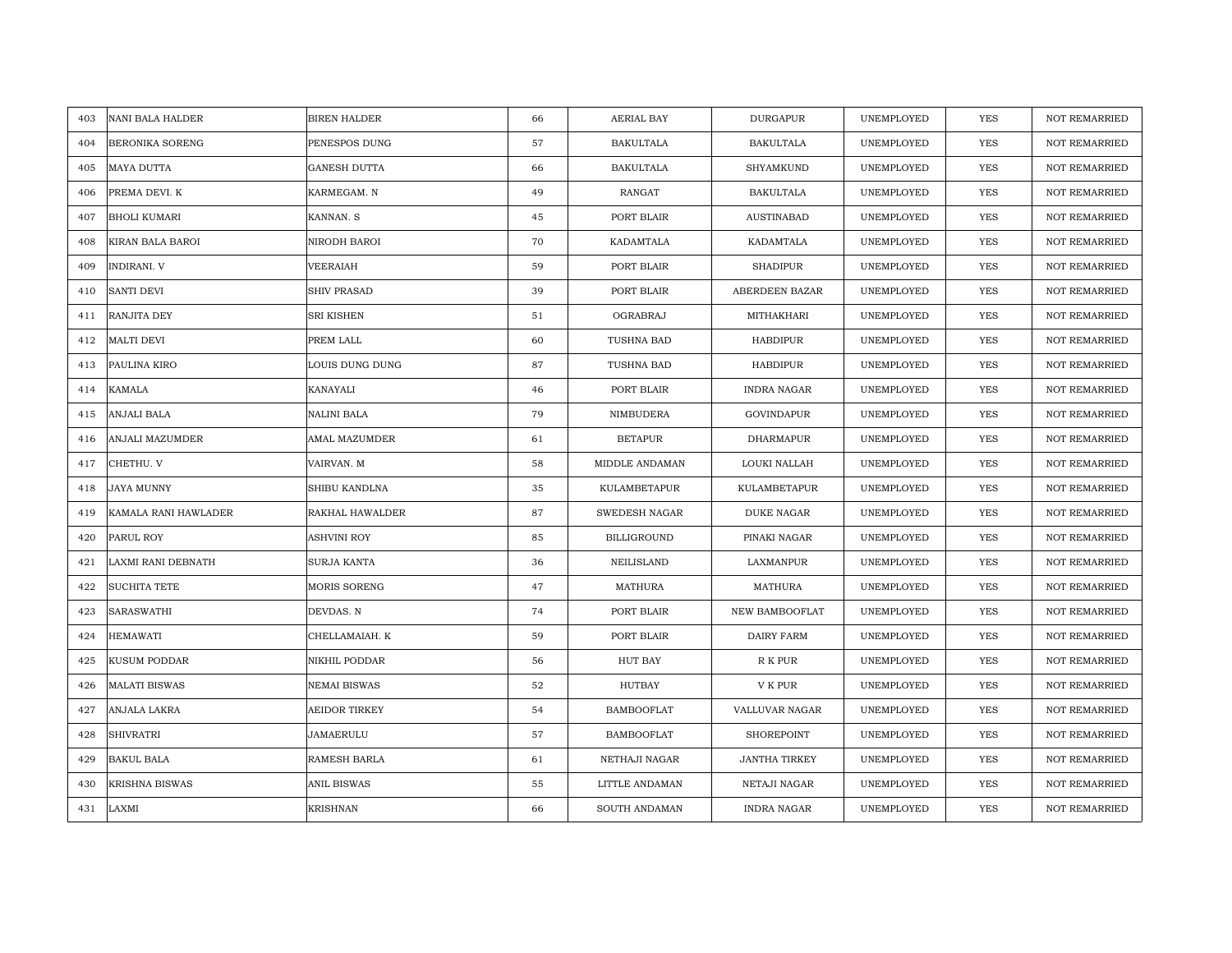| A. LUCY<br>432                 | DAVID. M. C            | 72 | SOUTH ANDAMAN   | <b>BURMANALLAH</b> | UNEMPLOYED | <b>YES</b> | <b>NOT REMARRIED</b> |
|--------------------------------|------------------------|----|-----------------|--------------------|------------|------------|----------------------|
| AMUDAMMA<br>433                | ANDHA RAO              | 59 | PORT BLAIR      | JAPAN ROAD         | UNEMPLOYED | <b>YES</b> | <b>NOT REMARRIED</b> |
| MARIYAM GUDIA<br>434           | PETRIC TOPNO           | 60 | PORT BLAIR      | NAMUNAGHAR         | UNEMPLOYED | <b>YES</b> | <b>NOT REMARRIED</b> |
| ZEENAT BEGUM<br>435            | NIAZ AHMED             | 49 | PORT BLAIR      | <b>AUSTINABAD</b>  | UNEMPLOYED | <b>YES</b> | <b>NOT REMARRIED</b> |
| 436<br><b>BASNA RANI DAS</b>   | <b>BIPUL DAS</b>       | 74 | <b>DIGLIPUR</b> | HARIDASHI KATAI    | UNEMPLOYED | YES        | <b>NOT REMARRIED</b> |
| 437<br>BHABHANI MRIDHA         | ROHINI DAS MRIDHA      | 67 | DIGIPUR         | RADHA NAGAR        | UNEMPLOYED | YES        | NOT REMARRIED        |
| 438<br>DURGA BALA TARAFDER     | <b>ATUL KRISHNA</b>    | 59 | DIGLIPUR        | KISHORI NAGAR      | UNEMPLOYED | <b>YES</b> | <b>NOT REMARRIED</b> |
| 439<br><b>GITA RANI SARKAR</b> | KRISHNA KANTA SARKAR   | 62 | DIGLIPUR        | V S PALLY          | UNEMPLOYED | YES        | <b>NOT REMARRIED</b> |
| KANAN BALA PAUL<br>440         | LAL MOHAN PAUL         | 69 | DIGLIPUR        | LAXMIPUR           | UNEMPLOYED | <b>YES</b> | <b>NOT REMARRIED</b> |
| SONKALA SARKAR<br>441          | DEBAM SARKAR           | 85 | <b>DIGLIPUR</b> | KISHORI NAGAR      | UNEMPLOYED | YES        | <b>NOT REMARRIED</b> |
| RITA SARKAR<br>442             | NIRMAL SARKAR          | 52 | DIGLIPUR        | MADHUPUR           | UNEMPLOYED | <b>YES</b> | <b>NOT REMARRIED</b> |
| 443<br>DILLAMMA. P             | RAMA RAO. P            | 59 | MAYABUNDER      | MAYABUNDER         | UNEMPLOYED | <b>YES</b> | NOT REMARRIED        |
| MEENA AMMA<br>444              | JAGGA RAO N            | 46 | MAYABUNDER      | MAYABUNDER         | UNEMPLOYED | YES        | NOT REMARRIED        |
| NANI BAROI<br>445              | AGNI KUMAR BAROI       | 86 | MAYABUNDER      | TUGAPUR            | UNEMPLOYED | YES        | <b>NOT REMARRIED</b> |
| NAWBEMAY<br>446                | <b>SAW JERRY</b>       | 87 | MAYABUNDER      | LUCKNOW            | UNEMPLOYED | YES        | <b>NOT REMARRIED</b> |
| PUSHPA RANI. B<br>447          | BHOOMINATHAN. A        | 49 | MIDDLE ANDAMAN  | <b>BAKULTALA</b>   | UNEMPLOYED | <b>YES</b> | NOT REMARRIED        |
| SAFALI BAROI<br>448            | <b>JITEN BAROI</b>     | 78 | MIDDLE ANDAMAN  | <b>SAKTIGARH</b>   | UNEMPLOYED | <b>YES</b> | <b>NOT REMARRIED</b> |
| JOGOMAYA DEBNATH<br>449        | PROFULLA DEBNATH       | 69 | BILLYGROUND     | <b>HARINAGAR</b>   | UNEMPLOYED | <b>YES</b> | NOT REMARRIED        |
| 450<br><b>SARALA BISWAS</b>    | RAJAN BISWAS           | 82 | MIDDLE ANDAMAN  | SWADESH NAGAR      | UNEMPLOYED | YES        | NOT REMARRIED        |
| 451<br>USHA RANI GAIN          | UPENDRA NATH           | 79 | BILLYGROUND     | <b>JAIPUR</b>      | UNEMPLOYED | YES        | NOT REMARRIED        |
| GOLAPI MONDAL<br>452           | DULAL MONDAL           | 55 | HUT BAY         | R K PUR            | UNEMPLOYED | <b>YES</b> | <b>NOT REMARRIED</b> |
| 453<br>SHARADINI MONDAL        | HARAM MONDAL           | 84 | HUT BAY         | RAMKRISHNA PUR     | UNEMPLOYED | YES        | <b>NOT REMARRIED</b> |
| 454<br>NILA SARKAR             | KALIPADA SARKAR        | 79 | DIGLIPUR        | GARACHARMA         | UNEMPLOYED | YES        | <b>NOT REMARRIED</b> |
| PROBASINI PAUL<br>455          | <b>RASHIK LAL PAUL</b> | 89 | <b>DIGLIPUR</b> | MADHUPUR           | UNEMPLOYED | YES        | <b>NOT REMARRIED</b> |
| 456<br>LAXMI RANI HALDER       | AMULYA KR.             | 65 | DIGLIPUR        | MADHUPUR           | UNEMPLOYED | YES        | <b>NOT REMARRIED</b> |
| ANJALI BISWAS<br>457           | <b>AMULYA BISWAS</b>   | 80 | DIGLIPUR        | KHUDIRAM           | UNEMPLOYED | YES        | <b>NOT REMARRIED</b> |
| 458<br>SREEMOTI BAIRAGI        | ANANDA BAIRAGI         | 76 | <b>DIGLIPUR</b> | KISHORI NAGAR      | UNEMPLOYED | YES        | NOT REMARRIED        |
| HAZARI MONDAL<br>459           | SUKH DEV MONDAL        | 75 | LITTLE ANDAMAN  | RAMA KRISHNAPUR    | UNEMPLOYED | <b>YES</b> | <b>NOT REMARRIED</b> |
| 460<br>CHARU BALA ROY          | <b>SARAT ROY</b>       | 67 | RANGAT          | <b>RAMPUR</b>      | UNEMPLOYED | <b>YES</b> | <b>NOT REMARRIED</b> |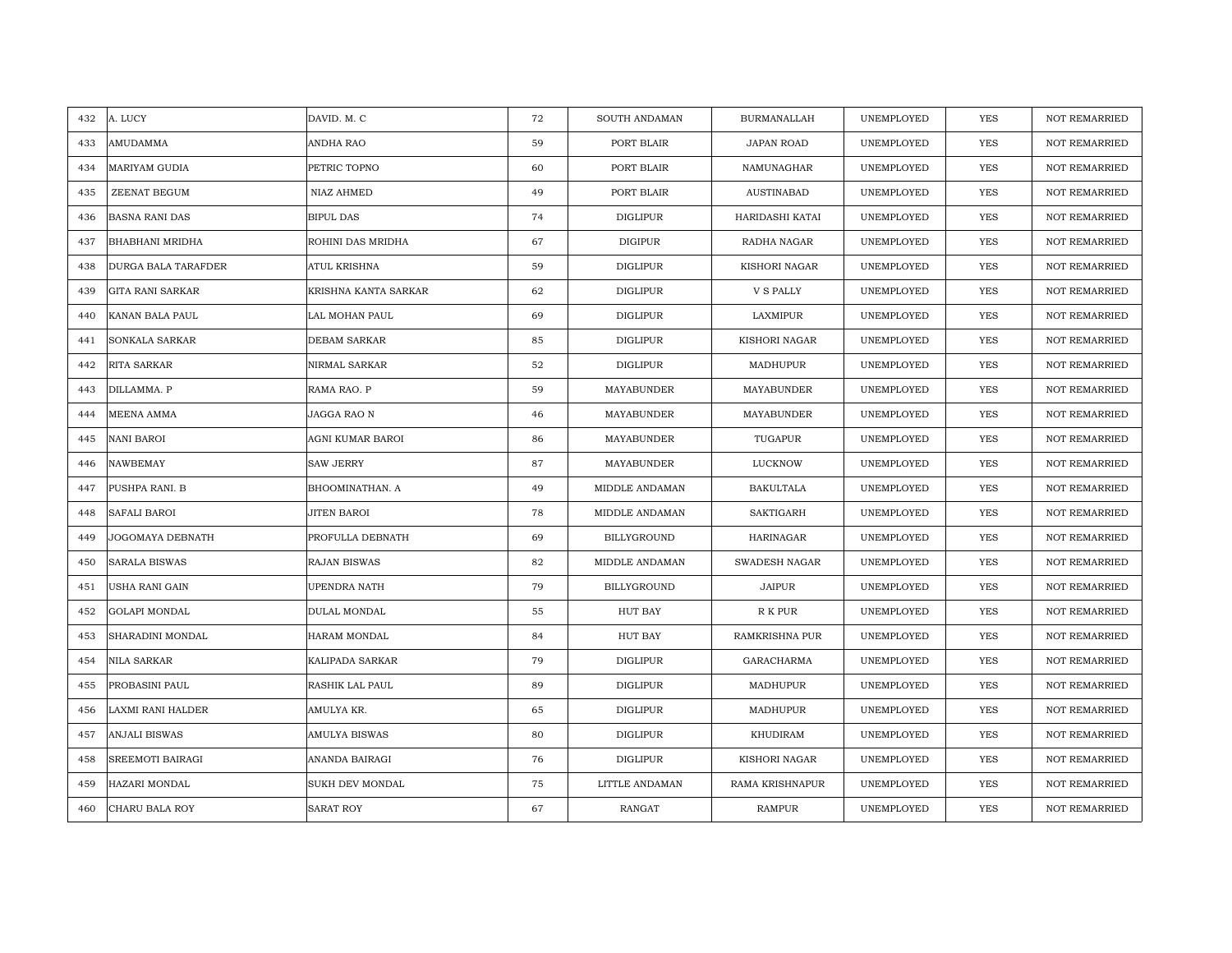| PUSHPA BAROI<br>461          | NITYANANDA BAROI       | 79 | DIGLIPUR            | SITA NAGAR             | UNEMPLOYED | <b>YES</b> | <b>NOT REMARRIED</b> |
|------------------------------|------------------------|----|---------------------|------------------------|------------|------------|----------------------|
| RENU BALA BHAKTA<br>462      | HARBILASH BHAKTA       | 70 | <b>DIGLIPUR</b>     | KHUDIRAM PUR           | UNEMPLOYED | <b>YES</b> | NOT REMARRIED        |
| <b>SANDHYA SARKAR</b><br>463 | <b>MANINDRA SARKAR</b> | 61 | <b>DIGLIPUR</b>     | RADHA NAGAR            | UNEMPLOYED | YES        | <b>NOT REMARRIED</b> |
| 464<br>SURO BALA MONDAL      | SATISH CH.             | 85 | DIGLIPUR            | SUBHASHGRAM            | UNEMPLOYED | <b>YES</b> | <b>NOT REMARRIED</b> |
| CHANDHANI BEPARI<br>465      | NIRANJAN BEPARI        | 48 | MAYABUNDER          | TUGAPUR                | UNEMPLOYED | YES        | NOT REMARRIED        |
| AMELA DAKUYA<br>466          | NIMAI DAKUYA           | 51 | RANGAT              | <b>JANAKPUR</b>        | UNEMPLOYED | YES        | NOT REMARRIED        |
| DROUPATI DAS<br>467          | JOGESH CHANDER DAS     | 79 | <b>RANGAT</b>       | <b>SANTIPUR</b>        | UNEMPLOYED | <b>YES</b> | <b>NOT REMARRIED</b> |
| SANIYARO KACHAP<br>468       | MOTIRAM KACHAP         | 91 | DIGLIPUR            | <b>RAM NAGAR</b>       | UNEMPLOYED | YES        | <b>NOT REMARRIED</b> |
| 469<br>ROPANI BAI            | KUMAR MAJHI            | 44 | LITTLE ANDAMAN      | RAMA KRISHNAPUR        | UNEMPLOYED | <b>YES</b> | NOT REMARRIED        |
| 470<br>SUSHILA SARKAR        | SUBODH SARKAR          | 75 | LITTLE ANDAMAN      | RAMA KRISHNAPUR        | UNEMPLOYED | YES        | <b>NOT REMARRIED</b> |
| 471<br>AMELA MISRA           | MAHINDRA NATH          | 96 | LITTLE ANDAMAN      | RAMA KRISHNAPUR        | UNEMPLOYED | YES        | <b>NOT REMARRIED</b> |
| 472<br><b>BINATA BISWAS</b>  | RAJENDER BISWAS        | 73 | <b>DIGLIPUR</b>     | <b>DURGAPUR</b>        | UNEMPLOYED | YES        | <b>NOT REMARRIED</b> |
| 473<br>LAKHI RANI DEY        | GOURANGA DEY           | 54 | <b>DIGLIPUR</b>     | <b>GANESH NAGAR</b>    | UNEMPLOYED | YES        | NOT REMARRIED        |
| KUSUM DAS<br>474             | AMAR CHAND DAS         | 94 | LITTLE ANDAMAN      | <b>RAMA KRISHNAPUR</b> | UNEMPLOYED | <b>YES</b> | <b>NOT REMARRIED</b> |
| JYOTSNA MAZUMDER<br>475      | NAGEN MAZUMDER         | 55 | LITTLE ANDAMAN      | <b>RAMA KRISHNAPUR</b> | UNEMPLOYED | <b>YES</b> | <b>NOT REMARRIED</b> |
| 476<br>NILIMA MISTRY         | ANANTA MISTRY          | 72 | <b>BAKULTALA</b>    | SHYAMKUND              | UNEMPLOYED | <b>YES</b> | <b>NOT REMARRIED</b> |
| <b>MANJU DAS</b><br>477      | SADHAN CH. DAS         | 63 | <b>RANGAT</b>       | KADAMTALA              | UNEMPLOYED | YES        | <b>NOT REMARRIED</b> |
| 478<br>SHANTANA MISTRY       | NIRANJAN MISTRY        | 36 | RANGAT              | KADAMTALA              | UNEMPLOYED | <b>YES</b> | <b>NOT REMARRIED</b> |
| 479<br>LALMANI BARMAN        | HIRALAL BARMAN         | 75 | <b>BILLY GROUND</b> | HARI NAGAR             | UNEMPLOYED | <b>YES</b> | <b>NOT REMARRIED</b> |
| 480<br>KADAMI BACHER         | PROFULL BACHER         | 70 | LITTLE ANDAMAN      | RAMA KRISHNAPUR        | UNEMPLOYED | YES        | NOT REMARRIED        |
| 481<br>KANAN BALA SHIL       | KARTHICK SHIL          | 74 | LITTLE ANDAMAN      | RAMA KRISHNAPUR        | UNEMPLOYED | <b>YES</b> | <b>NOT REMARRIED</b> |
| 482<br>SUBARNA BALA RAY      | DURGA PADA RAY         | 84 | LITTLE ANDAMAN      | <b>RAMA KRISHNAPUR</b> | UNEMPLOYED | YES        | NOT REMARRIED        |
| 483<br>LAXMI MONDAL          | ADHIR MONDAL           | 50 | LITTLE ANDAMAN      | RAMA KRISHNAPUR        | UNEMPLOYED | YES        | NOT REMARRIED        |
| KALIDASI MONDAL<br>484       | JOTISH CH. MONDAL      | 74 | LITTLE ANDAMAN      | <b>RAMA KRISHNAPUR</b> | UNEMPLOYED | YES        | <b>NOT REMARRIED</b> |
| <b>BIMALA BISWAS</b><br>485  | <b>DHIREN BISWAS</b>   | 54 | LITTLE ANDAMAN      | RAMA KRISHNAPUR        | UNEMPLOYED | <b>YES</b> | <b>NOT REMARRIED</b> |
| 486<br>CHAINA HALDER         | <b>SAKTI PADA</b>      | 58 | LITTLE ANDAMAN      | RAMA KRISHNAPUR        | UNEMPLOYED | YES        | NOT REMARRIED        |
| FULMALA MONDAL<br>487        | KHAGEN MONDAL          | 74 | LITTLE ANDAMAN      | <b>RAMA KRISHNAPUR</b> | UNEMPLOYED | <b>YES</b> | <b>NOT REMARRIED</b> |
| MANIKKAM. P<br>488           | APPA RAO               | 55 | LITTLE ANDAMAN      | RAMA KRISHNAPUR        | UNEMPLOYED | YES        | <b>NOT REMARRIED</b> |
| SARASWATI SARKAR<br>489      | <b>JAGADISH SARKAR</b> | 60 | LITTLE ANDAMAN      | RAMA KRISHNAPUR        | UNEMPLOYED | YES        | NOT REMARRIED        |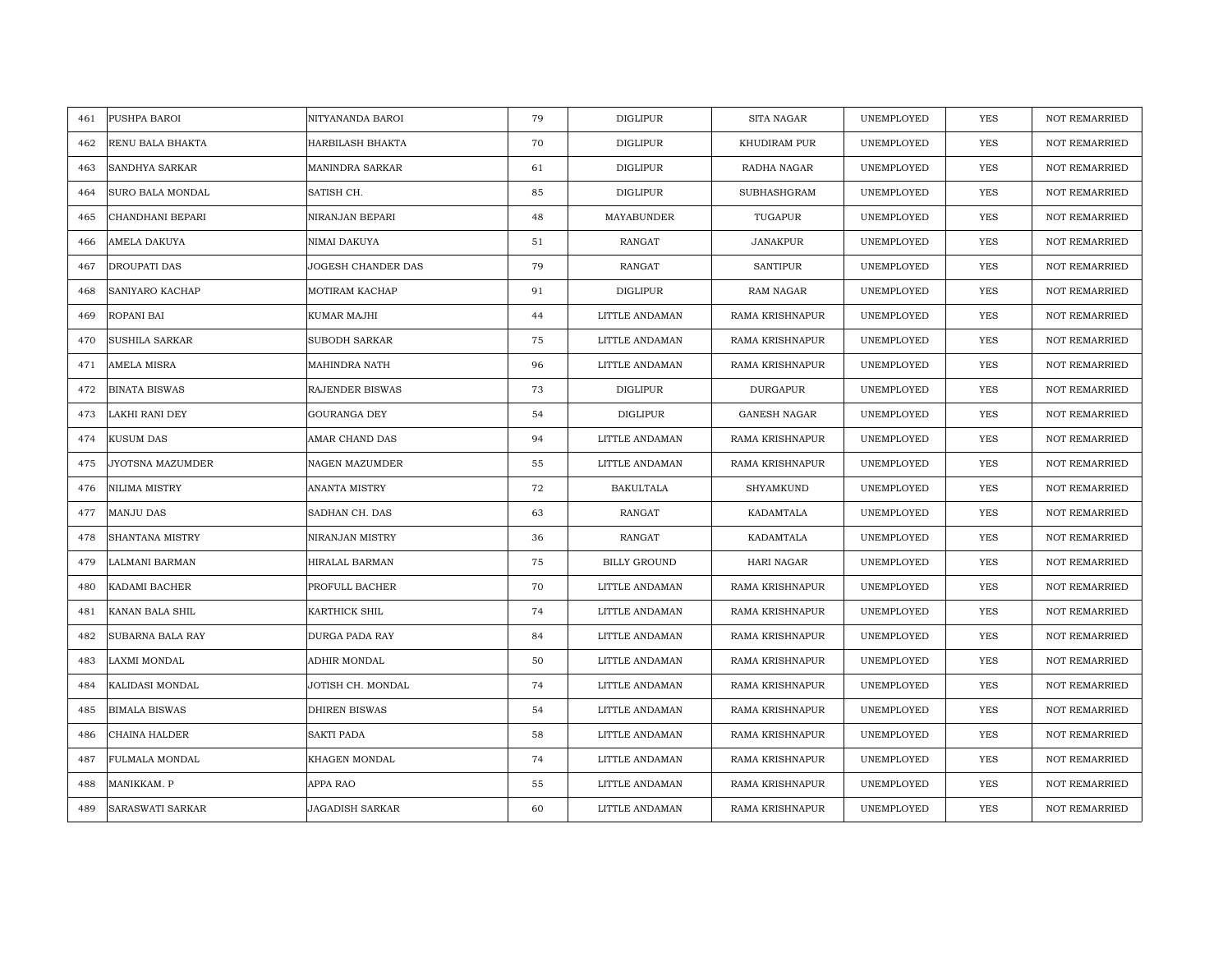| 490<br>RAJULLAMMA           | PAPA RAO            | 58 | HUT BAY              | HATHI DEAR             | UNEMPLOYED | YES        | <b>NOT REMARRIED</b> |
|-----------------------------|---------------------|----|----------------------|------------------------|------------|------------|----------------------|
| 491<br>CHARU BALA MONDAL    | BABU RAM MONDAL     | 75 | LITTLE ANDAMAN       | <b>RAMA KRISHNAPUR</b> | UNEMPLOYED | <b>YES</b> | <b>NOT REMARRIED</b> |
| 492<br>NOOR JAHAN           | RAKKAPPAN. M        | 56 | <b>GREAT NICOBAR</b> | <b>VIJAY NAGAR</b>     | UNEMPLOYED | <b>YES</b> | <b>NOT REMARRIED</b> |
| 493<br><b>EDLEEN</b>        | TITUS GEORGE        | 82 | CAR NICOBAR          | MUS AGE                | UNEMPLOYED | YES        | <b>NOT REMARRIED</b> |
| 494<br>LOES                 | MOSES               | 61 | CAR NICOBAR          | PERKA AGE              | UNEMPLOYED | <b>YES</b> | <b>NOT REMARRIED</b> |
| 495<br><b>GLADYS</b>        | MAMANA              | 84 | CAR NICOBAR          | MALACCA AGE            | UNEMPLOYED | YES        | <b>NOT REMARRIED</b> |
| <b>SABEERA</b><br>496       | <b>SABIR</b>        | 67 | CAR NICOBAR          | TUHET NYEKTATAPOIMING  | UNEMPLOYED | <b>YES</b> | <b>NOT REMARRIED</b> |
| IVY<br>497                  | WILLIAM             | 69 | NANCOWRIE            | CHAMPIAN               | UNEMPLOYED | YES        | <b>NOT REMARRIED</b> |
| 498<br>DEB RANI MONDAL      | SATINDRANATH MONDAL | 55 | LITTLE ANDAMAN       | NETAJI NAGAR           | UNEMPLOYED | YES        | <b>NOT REMARRIED</b> |
| 499<br>ADURI BAIRAGI        | MADHAB BAIRAGI      | 81 | <b>DIGLIPUR</b>      | PASCHIM SAGAR          | UNEMPLOYED | YES        | NOT REMARRIED        |
| 500<br>BAKUL BALA DAS       | MUKUND DAS          | 56 | <b>DIGLIPUR</b>      | MADHUPUR               | UNEMPLOYED | YES        | <b>NOT REMARRIED</b> |
| 501<br>BINODINI MONDAL      | KALIPADA MONDAL     | 79 | <b>DIGLIPUR</b>      | SITA NAGAR             | UNEMPLOYED | YES        | <b>NOT REMARRIED</b> |
| 502<br>DEBALA BISWAS        | SANYASI BISWAS      | 94 | <b>DIGLIPUR</b>      | SUBASHGRAM             | UNEMPLOYED | YES        | <b>NOT REMARRIED</b> |
| SONEKA TALUKDAR<br>503      | SATISH TALUKDAR     | 81 | <b>DIGLIPUR</b>      | <b>SHANTINAGAR</b>     | UNEMPLOYED | <b>YES</b> | <b>NOT REMARRIED</b> |
| 504<br>RAMU                 | RAJENDRAN           | 48 | <b>BAMBOOFLAT</b>    | SHOREPOINT             | UNEMPLOYED | YES        | <b>NOT REMARRIED</b> |
| KUMODINI MONDAL<br>505      | MADHAV MONDAL       | 76 | <b>IDIGLIPUR</b>     | <b>KRISHNAPUR</b>      | UNEMPLOYED | <b>YES</b> | <b>NOT REMARRIED</b> |
| MAHARANI BAROI<br>506       | BHARAT KANTA        | 81 | <b>DIGLIPUR</b>      | <b>SUBASHGRAM</b>      | UNEMPLOYED | <b>YES</b> | <b>NOT REMARRIED</b> |
| 507<br>GURUDASI BISWAS      | NARAYAN BISWAS      | 68 | MIDDLE ANDAMAN       | RANGAT                 | UNEMPLOYED | <b>YES</b> | <b>NOT REMARRIED</b> |
| RENUKA BALA DAS<br>508      | GANGA CHARAN        | 84 | <b>DIGLIPUR</b>      | LAXMIPUR               | UNEMPLOYED | <b>YES</b> | <b>NOT REMARRIED</b> |
| 509<br>SAIBA HIRA           | HARBILASH HIRA      | 63 | WARAJ GRAM           | RADHA NAGAR            | UNEMPLOYED | YES        | NOT REMARRIED        |
| SREEMATI DUTTA<br>510       | JITEN DUTTA         | 64 | <b>DIGLIPUR</b>      | SITA NAGAR             | UNEMPLOYED | <b>YES</b> | <b>NOT REMARRIED</b> |
| 511<br>SUSHEELA RANI MONDAL | DHIREN MONDAL       | 79 | <b>DIGLIPUR</b>      | SWARAJGRAM             | UNEMPLOYED | YES        | <b>NOT REMARRIED</b> |
| SUSHILA RANI BISWAS<br>512  | KANAILAL BISWAS     | 72 | <b>DIGLIPUR</b>      | SWARAJGRAM             | UNEMPLOYED | YES        | NOT REMARRIED        |
| USHA ROY<br>513             | AJIT ROY            | 72 | <b>DIGLIPUR</b>      | <b>LAXMIPUR AGE</b>    | UNEMPLOYED | YES        | <b>NOT REMARRIED</b> |
| 514<br>PROMILA BAIRAGI      | BAIDYANATH          | 81 | <b>DIGLIPUR</b>      | SHYAMNAGAR             | UNEMPLOYED | <b>YES</b> | <b>NOT REMARRIED</b> |
| SAROJINI. M<br>515          | MANI CHATTIYAR.     | 60 | RANGAT               | AYYAPPA TEMPLE         | UNEMPLOYED | YES        | NOT REMARRIED        |
| 516<br>NATCHIAMMA A.        | A. T. ARUMUGAM      | 75 | <b>DIGLIPUR</b>      | KALIGHAT               | UNEMPLOYED | YES        | <b>NOT REMARRIED</b> |
| BISHAKA BAHADUR<br>517      | NARENDAR            | 48 | MAYABUNDER           | TUGAPUR                | UNEMPLOYED | YES        | <b>NOT REMARRIED</b> |
| <b>BILASI MONDAL</b><br>518 | KALIPADA MONDAL     | 68 | <b>BAKULTALA</b>     | <b>URMILAPUR</b>       | UNEMPLOYED | YES        | <b>NOT REMARRIED</b> |
|                             |                     |    |                      |                        |            |            |                      |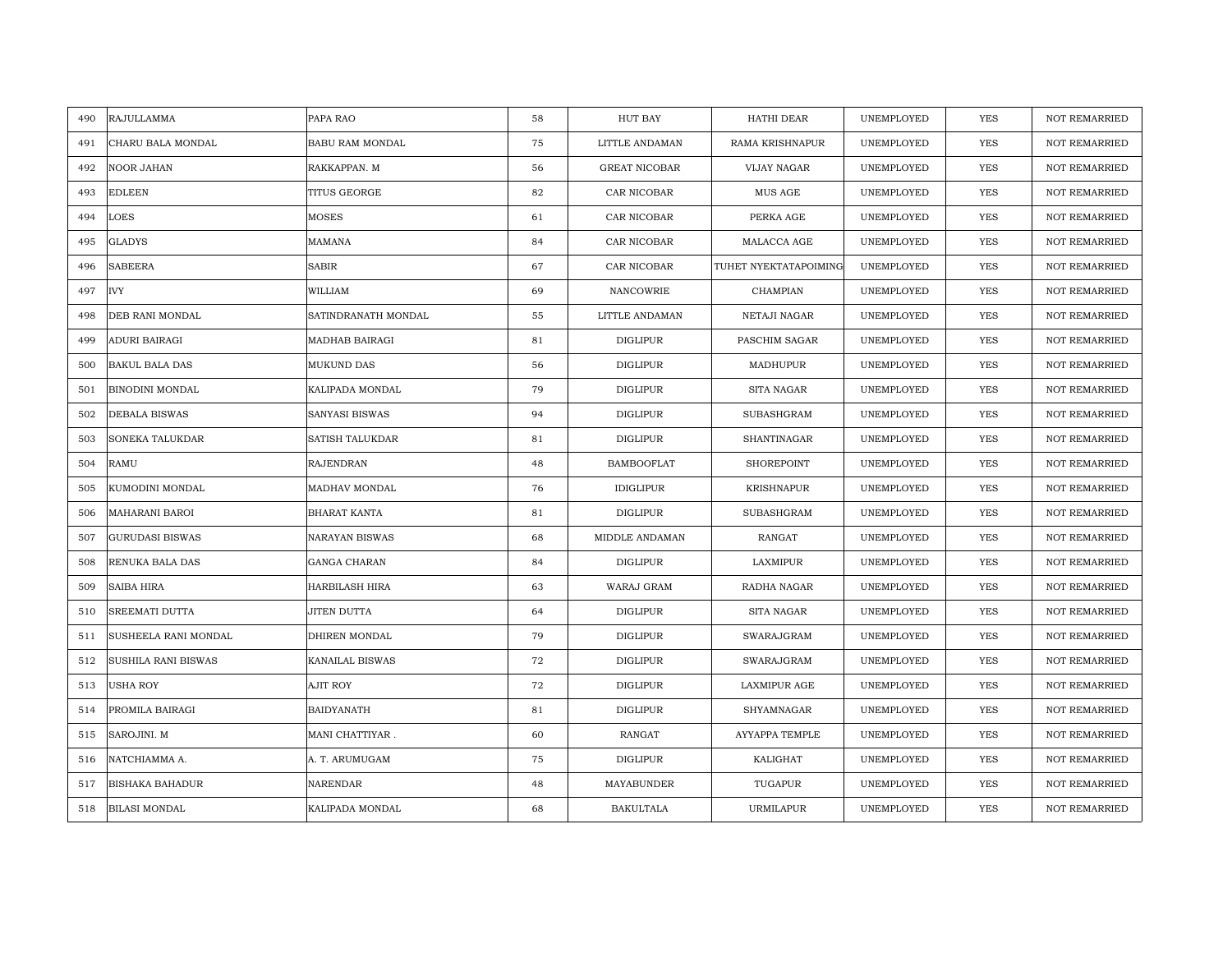| DEVI BHAKTA<br>519            | BHAKTA. S. K.        | 81 | <b>BAKULTALA</b> | <b>BANGOAN</b>     | UNEMPLOYED | <b>YES</b> | <b>NOT REMARRIED</b> |
|-------------------------------|----------------------|----|------------------|--------------------|------------|------------|----------------------|
| 520<br>RENU BALA HALDER       | RAMESH CH. HALDER    | 58 | <b>CHAINPUR</b>  | <b>CHAINPUR</b>    | UNEMPLOYED | <b>YES</b> | <b>NOT REMARRIED</b> |
| SAROJINI BAIDYA<br>521        | UPENDRANATH          | 89 | <b>RANGAT</b>    | KAUSHALYA NAGAR    | UNEMPLOYED | YES        | <b>NOT REMARRIED</b> |
| SANDHYA PAIK<br>522           | NARAYAN PAIK         | 55 | CHAINPUR         | PUDUMADURAI        | UNEMPLOYED | YES        | <b>NOT REMARRIED</b> |
| <b>SAROJA</b><br>523          | SRINIVASAN. K. P     | 55 | MAYABUNDER       | PUDUMADURAIVIA     | UNEMPLOYED | YES        | <b>NOT REMARRIED</b> |
| 524<br>SAROJA. C              | VELAYUDHAN. G        | 61 | MAYABUNDER       | <b>DANAPUR</b>     | UNEMPLOYED | YES        | NOT REMARRIED        |
| USHA RANI GHARAMI<br>525      | MANORANJAN GHARAMI   | 60 | <b>CHAINPUR</b>  | PUDUMADURAI        | UNEMPLOYED | YES        | <b>NOT REMARRIED</b> |
| RENUKA BISWAS<br>526          | <b>BRIHASPATI</b>    | 69 | KADAMTALA        | <b>UTTARA</b>      | UNEMPLOYED | YES        | NOT REMARRIED        |
| DANAMMA. T<br>527             | PERAIAH. T           | 54 | KADAMTALA        | <b>UTTARA</b>      | UNEMPLOYED | <b>YES</b> | NOT REMARRIED        |
| <b>MAMTA ROY</b><br>528       | JOGINDRANATH         | 53 | MAYABUNDER       | TUGAPUR            | UNEMPLOYED | YES        | <b>NOT REMARRIED</b> |
| <b>SARAL DAS</b><br>529       | KESHAB CHANDRA       | 76 | BILLYGROUND      | HARI NAGAR         | UNEMPLOYED | <b>YES</b> | <b>NOT REMARRIED</b> |
| 530<br>SWARNA MISTRY          | <b>SURESH MISTRY</b> | 77 | <b>RANGAT</b>    | <b>DASARATHPUR</b> | UNEMPLOYED | <b>YES</b> | <b>NOT REMARRIED</b> |
| BANGARAMMA. S<br>531          | <b>BABU RAO</b>      | 66 | DIGLIPUR         | KALIGHAT           | UNEMPLOYED | YES        | NOT REMARRIED        |
| KALYANI S.<br>532             | SHANMUGHAM. M. R     | 55 | <b>DIGLIPUR</b>  | KALIGHAT           | UNEMPLOYED | <b>YES</b> | <b>NOT REMARRIED</b> |
| 533<br>KAMOLINA SORENG        | MUREL SORENG         | 59 | <b>DIGLIPUR</b>  | KALIGHAT           | UNEMPLOYED | YES        | NOT REMARRIED        |
| SOBHA RANI GHARAMI<br>534     | AMAL GHARAMI         | 66 | DIGLIPUR         | NABAGRAM           | UNEMPLOYED | <b>YES</b> | <b>NOT REMARRIED</b> |
| OMNA FRANCIS<br>535           | P.V. FRANCIS         | 79 | KERALAPURAM      | V S PALLY          | UNEMPLOYED | YES        | <b>NOT REMARRIED</b> |
| RADHAMANI G.<br>536           | KRISHNANKUTTY        | 58 | KERALAPURAM      | V S PALLY          | UNEMPLOYED | <b>YES</b> | <b>NOT REMARRIED</b> |
| PARUL KABIRAJ<br>537          | KABIRAJ. K. P        | 70 | <b>BAKULTALA</b> | SHYAMKUND          | UNEMPLOYED | YES        | <b>NOT REMARRIED</b> |
| 538<br>SUGANDHI. V            | GURUDASH. K          | 62 | <b>BAKULTALA</b> | SHYAMKUND          | UNEMPLOYED | <b>YES</b> | <b>NOT REMARRIED</b> |
| 539<br><b>MANMOHINI ROY</b>   | <b>SUBAL ROY</b>     | 89 | <b>RANGAT</b>    | KAUSALYA NAGAR     | UNEMPLOYED | <b>YES</b> | <b>NOT REMARRIED</b> |
| AMODINI BISWAS<br>540         | <b>HAREN BISWAS</b>  | 72 | RANGAT           | KADAMTALA          | UNEMPLOYED | YES        | <b>NOT REMARRIED</b> |
| 541<br>RANI MONDAL            | RANJEET MONDAL       | 73 | RANGAT           | KADAMTALA          | UNEMPLOYED | <b>YES</b> | <b>NOT REMARRIED</b> |
| <b>ARATI BISWAS</b><br>542    | <b>BIJOY BHUSHAN</b> | 63 | NIMBUDERA        | <b>GOVINDAPUR</b>  | UNEMPLOYED | YES        | <b>NOT REMARRIED</b> |
| CHHAYA RANI ROY<br>543        | NIRANJAN ROY         | 57 | NIMBUDERA        | <b>GOVINDAPUR</b>  | UNEMPLOYED | <b>YES</b> | <b>NOT REMARRIED</b> |
| <b>HARIDASI BISWAS</b><br>544 | <b>MANDAR BISWAS</b> | 76 | BILLYGROUND      | PINAKI NAGAR       | UNEMPLOYED | YES        | NOT REMARRIED        |
| JAGADAMMA<br>545              | SIVARAMAN. P. K      | 85 | <b>BETAPUR</b>   | DHARMAPUR          | UNEMPLOYED | <b>YES</b> | <b>NOT REMARRIED</b> |
| JAGOMAYA DAS<br>546           | SHAMBHU NATH         | 78 | NIMBUDERA        | <b>GOVINDAPUR</b>  | UNEMPLOYED | YES        | <b>NOT REMARRIED</b> |
| KAMALA BAROI<br>547           | DEBEN BAROI          | 79 | SWADESH NAGAR    | <b>SANTIPUR</b>    | UNEMPLOYED | YES        | NOT REMARRIED        |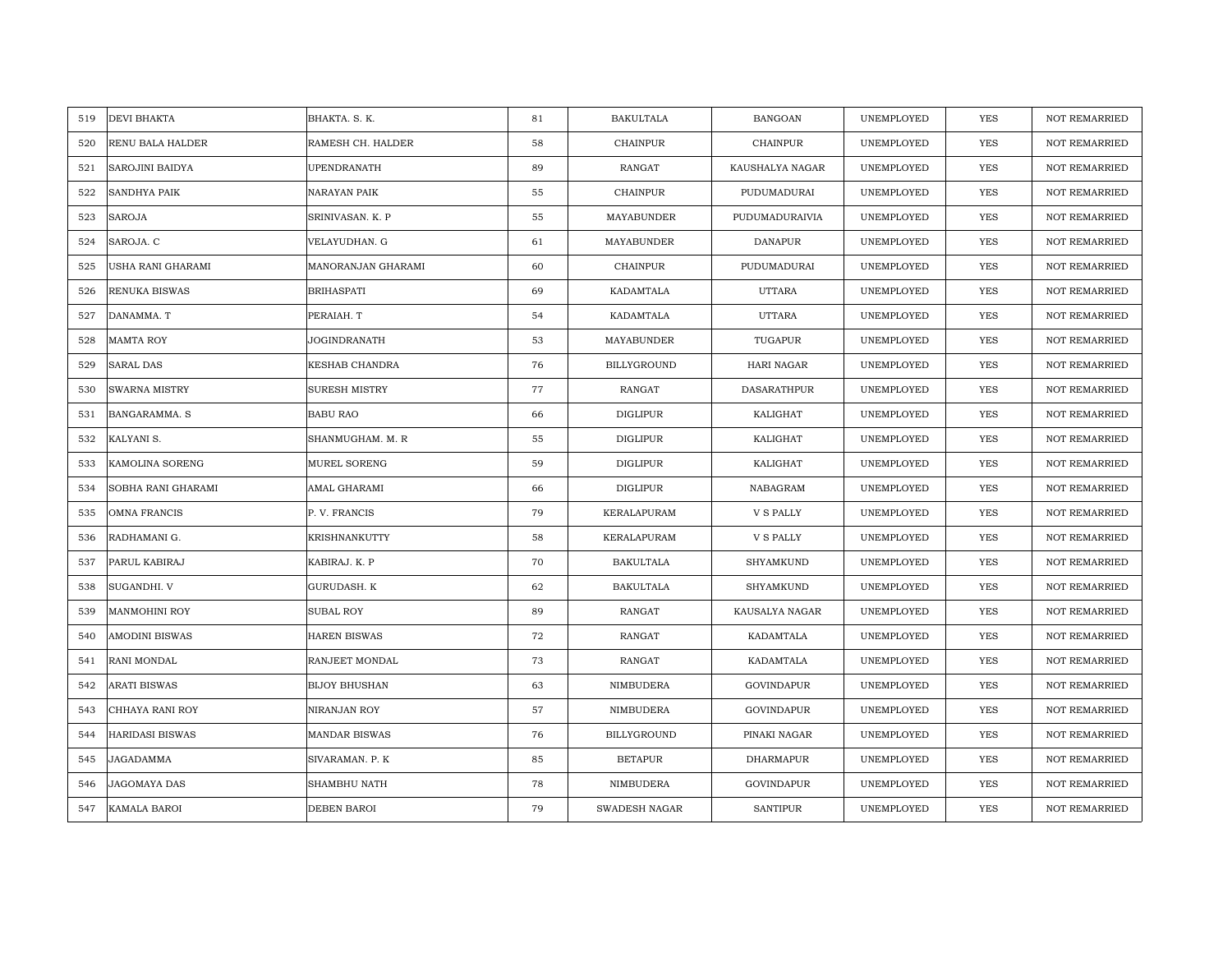| KAMALA BISWAS<br>548         | <b>SATYAN BISWAS</b> | 48 | BILLYGROUND         | PINAKI NAGAR        | UNEMPLOYED | <b>YES</b> | <b>NOT REMARRIED</b> |
|------------------------------|----------------------|----|---------------------|---------------------|------------|------------|----------------------|
| RANJITA DAS<br>549           | LAL MOHAN DAS        | 80 | <b>SWADESHNAGAR</b> | <b>SWADESHNAGAR</b> | UNEMPLOYED | <b>YES</b> | NOT REMARRIED        |
| SABITA MONDAL<br>550         | NIROD MONDAL         | 73 | <b>BASANTIPUR</b>   | GOVINDAPUR          | UNEMPLOYED | YES        | <b>NOT REMARRIED</b> |
| <b>SAIBYA BISWAS</b><br>551  | HAREN BISWAS         | 75 | <b>HARINAGAR</b>    | HARINAGAR           | UNEMPLOYED | YES        | <b>NOT REMARRIED</b> |
| SNHEHALATA BAROI<br>552      | DEVENDRA NATH        | 73 | BILLYGROUND         | PINAKINAGAR         | UNEMPLOYED | YES        | <b>NOT REMARRIED</b> |
| ANASUYA. C. H<br>553         | SATYANARAYANA.       | 65 | <b>BAMBOOFLAT</b>   | SHOREPOINT          | UNEMPLOYED | YES        | NOT REMARRIED        |
| CHINAPILLAMMA. J<br>554      | SIRAMIAH. J          | 70 | <b>BAMBOOFLAT</b>   | SHOREPOINT          | UNEMPLOYED | <b>YES</b> | <b>NOT REMARRIED</b> |
| KUTTY. N. B<br>555           | HAMZA. K             | 58 | <b>BAMBOOFLAT</b>   | SHOREPOINT          | UNEMPLOYED | YES        | <b>NOT REMARRIED</b> |
| SANEKA MONDAL<br>556         | KENAI MONDAL         | 63 | LITTLE ANDAMAN      | VIVEKANANDA PUR     | UNEMPLOYED | YES        | NOT REMARRIED        |
| ANANTA LAXMI. D<br>557       | VENKATESWAR          | 63 | <b>BAMBOOFLAT</b>   | SHOREPOINT          | UNEMPLOYED | YES        | NOT REMARRIED        |
| 558<br>ARAI. M               | MALAIYANDI. S        | 57 | BAMBOOFLAT          | SHOREPOINT          | UNEMPLOYED | YES        | <b>NOT REMARRIED</b> |
| VALAMMA. G<br>559            | SANYASI. G           | 61 | <b>BAMBOOFLAT</b>   | PANIGHAT            | UNEMPLOYED | YES        | <b>NOT REMARRIED</b> |
| 560<br>JABA RANI PAROI       | BHAGIRATH BAROI      | 75 | LITTLE ANDAMAN      | NETAJI NAGAR        | UNEMPLOYED | YES        | NOT REMARRIED        |
| <b>MAHA RANI HIRA</b><br>561 | MANI KANTA HIRA      | 69 | PORT BLAIR          | WANDOOR             | UNEMPLOYED | YES        | <b>NOT REMARRIED</b> |
| KAMALA HALDAR<br>562         | GOPAL CH. HALDER     | 54 | DIGLIPUR            | SUBASHGRAM          | UNEMPLOYED | <b>YES</b> | <b>NOT REMARRIED</b> |
| APPALAMMA. G<br>563          | JANKI RAO            | 49 | <b>BAMBOOFLAT</b>   | TAPU BASTI          | UNEMPLOYED | <b>YES</b> | NOT REMARRIED        |
| S. BALASARASWATI<br>564      | S. MAHADEV           | 39 | <b>DIGLIPUR</b>     | <b>DIGLIPUR</b>     | UNEMPLOYED | YES        | <b>NOT REMARRIED</b> |
| 565<br>BINA RANI BALA        | KRISHNA KANTA BALA   | 80 | DIGLIPUR            | SITA NAGAR          | UNEMPLOYED | <b>YES</b> | <b>NOT REMARRIED</b> |
| PROMILA ROY<br>566           | <b>AMULLYA ROY</b>   | 78 | DIGLIPUR            | TALBAGM             | UNEMPLOYED | <b>YES</b> | <b>NOT REMARRIED</b> |
| ERRAMMA. E<br>567            | BAIRAGE. E           | 73 | HUT BAY             | HUT BAY             | UNEMPLOYED | YES        | <b>NOT REMARRIED</b> |
| SUNITI RANI DAS<br>568       | RAJA BASHI DAS       | 54 | <b>DIGLIPUR</b>     | R K GRAM            | UNEMPLOYED | <b>YES</b> | <b>NOT REMARRIED</b> |
| ADI LAXMI. B<br>569          | MADHAVA RAO. B       | 31 | DIGLIPUR            | <b>DURGAPUR</b>     | UNEMPLOYED | YES        | NOT REMARRIED        |
| 570<br>ALEYAMMA GABRIAL      | GABRIAL              | 82 | <b>DIGLIPUR</b>     | KERALAPURAM         | UNEMPLOYED | YES        | NOT REMARRIED        |
| 571<br>ALO RANI MONDAL       | MANORANJAN           | 53 | MADHUPUR            | SHYAM NAGAR         | UNEMPLOYED | YES        | NOT REMARRIED        |
| AMODINI PAUL<br>572          | AMULYA PAUL          | 79 | DIGLIPUR            | R K GRAM            | UNEMPLOYED | <b>YES</b> | <b>NOT REMARRIED</b> |
| AYNAMOTI GHARAMI<br>573      | SUKHANANJAN          | 86 | DIGLIPUR            | R K GRAM            | UNEMPLOYED | YES        | NOT REMARRIED        |
| 574<br>BAKUL RANI HAWLADAR   | ANANDA KR. HAWLADER  | 74 | DIGLIPUR            | R K GRAM            | UNEMPLOYED | <b>YES</b> | <b>NOT REMARRIED</b> |
| <b>BIPULA DAS</b><br>575     | NARAYAN DAS          | 79 | <b>DIGLIPUR</b>     | MADHUPUR            | UNEMPLOYED | YES        | <b>NOT REMARRIED</b> |
| <b>BIPULA SAHA</b><br>576    | <b>SUNI SAHA</b>     | 78 | <b>DIGLIPUR</b>     | R K GRAM            | UNEMPLOYED | YES        | NOT REMARRIED        |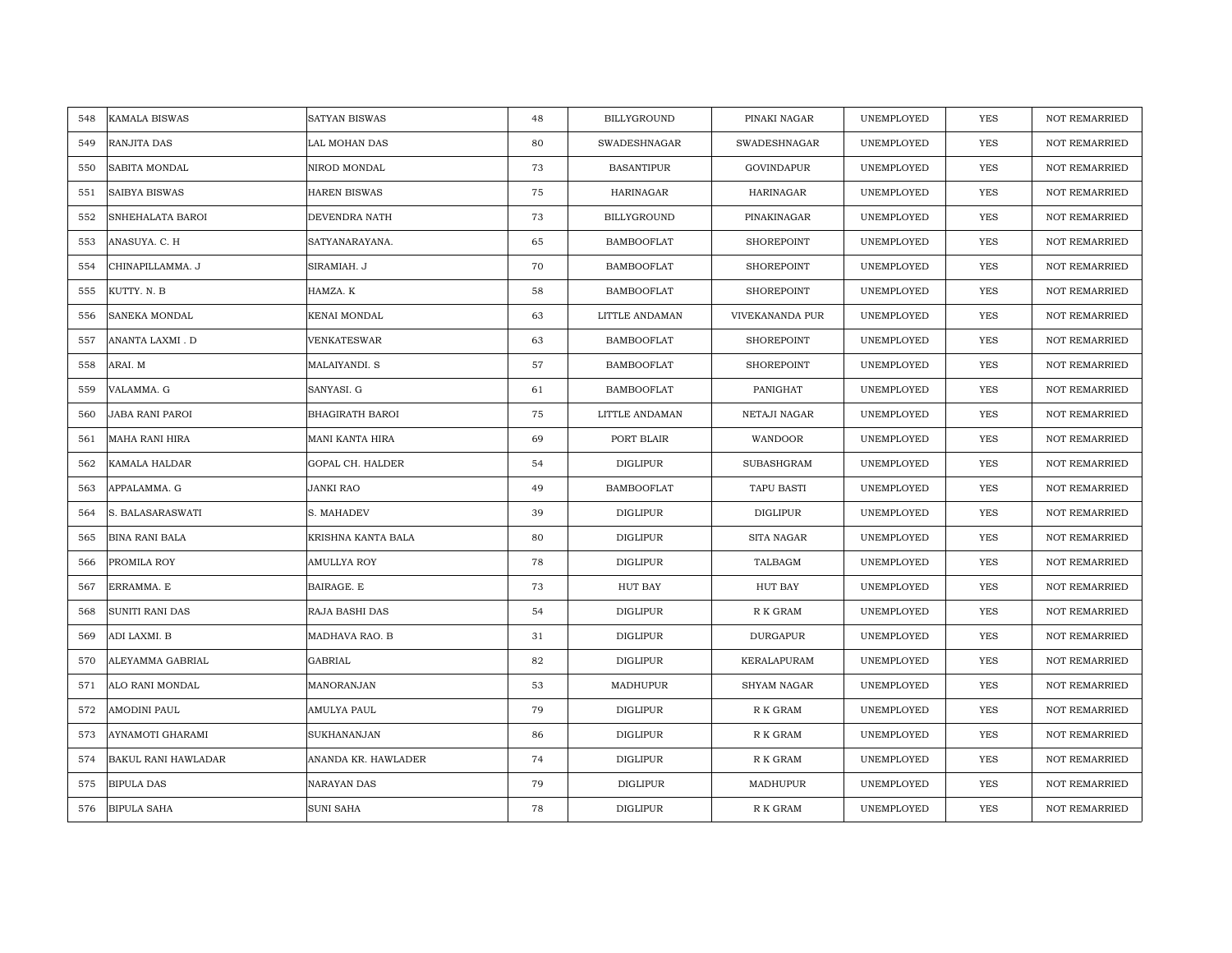| KAMALA MONDAL<br>577          | DHIREN MONDAL          | 86 | DIGLIPUR          | PASCHIM SAGAR      | UNEMPLOYED | <b>YES</b> | <b>NOT REMARRIED</b> |
|-------------------------------|------------------------|----|-------------------|--------------------|------------|------------|----------------------|
| JAMUNA HALDER<br>578          | <b>HAREN HALDER</b>    | 63 | SWARAJ GRAM       | BANDHA NALLAHA     | UNEMPLOYED | <b>YES</b> | <b>NOT REMARRIED</b> |
| JUGAL DASI MONDAL<br>579      | MAKHAN MONDAL          | 82 | <b>DIGLIPUR</b>   | KISHORI NAGAR      | UNEMPLOYED | YES        | <b>NOT REMARRIED</b> |
| JYOTI DAS<br>580              | NAPAL DAS              | 53 | DIGLIPUR          | MADHUPUR           | UNEMPLOYED | <b>YES</b> | <b>NOT REMARRIED</b> |
| 581<br>LAKHI PARAMANICK       | NARAYAN PARAMANICK     | NA | <b>DIGLIPUR</b>   | SITA NAGAR         | UNEMPLOYED | YES        | <b>NOT REMARRIED</b> |
| 582<br>LAXMI BAROI            | DULAL BAROI            | 56 | <b>DIGLIPUR</b>   | SWARAJ GRAM        | UNEMPLOYED | YES        | NOT REMARRIED        |
| 583<br>MANUBALA SARKAR        | <b>GOURANGA SARKAR</b> | 70 | DIGLIPUR          | KHUDIRAMPUR        | UNEMPLOYED | YES        | <b>NOT REMARRIED</b> |
| 584<br>MEERA HALDER           | JITEN HALDER           | 82 | DIGLIPUR          | TALBANGAN          | UNEMPLOYED | YES        | NOT REMARRIED        |
| <b>MINOTI BALA DAS</b><br>585 | <b>GOKUL DAS</b>       | 47 | <b>DIGLIPUR</b>   | <b>SAGAR DWEEP</b> | UNEMPLOYED | <b>YES</b> | NOT REMARRIED        |
| DIPALI DHALI<br>586           | RAKNAL DHALI           | 60 | <b>RANGAT</b>     | DASARATHPUR        | UNEMPLOYED | YES        | <b>NOT REMARRIED</b> |
| PANCHALI TALUKDAR<br>587      | SUBAS CH. TALUKDAR     | 82 | <b>DIGLIPUR</b>   | KHARADIPUR         | UNEMPLOYED | <b>YES</b> | <b>NOT REMARRIED</b> |
| PANCHAMI BALA DAS<br>588      | DAS J.H                | 80 | <b>DIGLIPUR</b>   | R K GRAM           | UNEMPLOYED | <b>YES</b> | <b>NOT REMARRIED</b> |
| 589<br>PARUL BALA MONDAL      | ANANTA KUMAR           | 59 | DIGLIPUR          | R K GRAM           | UNEMPLOYED | YES        | NOT REMARRIED        |
| PROMILA DHALI<br>590          | PANCHANAN DHALI        | 84 | <b>DIGLIPUR</b>   | SWARAJ GRAM        | UNEMPLOYED | <b>YES</b> | <b>NOT REMARRIED</b> |
| 591<br>RADHA RANI HAWLADER    | BHOLAMATHI HAWLADER    | 94 | <b>DIGLIPUR</b>   | ${\bf D}$ B GRAM   | UNEMPLOYED | YES        | NOT REMARRIED        |
| 592<br>SUBHADRA. B            | CHIRANJIVLU. P         | 53 | <b>DIGIPUR</b>    | SWARAJ GRAM        | UNEMPLOYED | YES        | <b>NOT REMARRIED</b> |
| SURANGINI PODDAR<br>593       | KUTISWAR PODDAR        | 64 | <b>DIGLIPUR</b>   | KHUDIRAM PUR       | UNEMPLOYED | YES        | <b>NOT REMARRIED</b> |
| 594<br>TINKU BISWAS           | CHANCHAL BISWAS        | 40 | DIGLIPUR          | <b>SUBASHGRAM</b>  | UNEMPLOYED | <b>YES</b> | <b>NOT REMARRIED</b> |
| URMILA BISWAS<br>595          | <b>BINOD BISWAS</b>    | 90 | <b>DIGLIPUR</b>   | <b>SITANAGAR</b>   | UNEMPLOYED | YES        | <b>NOT REMARRIED</b> |
| 596<br>SUBHASHI BALA DAS      | TARANI KANTA DAS       | 79 | <b>DIGLIPUR</b>   | SUBASHGRAM         | UNEMPLOYED | <b>YES</b> | <b>NOT REMARRIED</b> |
| 597<br><b>MANA DASI ROY</b>   | <b>GURU PADA ROY</b>   | 62 | <b>DIGLIPUR</b>   | MILANGRAM          | UNEMPLOYED | <b>YES</b> | <b>NOT REMARRIED</b> |
| AMALA MONDAL<br>598           | BHAGIRATH MONDAL       | 71 | <b>RANGAT</b>     | <b>RAMPUR</b>      | UNEMPLOYED | YES        | <b>NOT REMARRIED</b> |
| 599<br>SITA LAXMI MONDAL      | NAKUL MONDAL           | 75 | <b>SABRI</b>      | <b>BISHNUPUR</b>   | UNEMPLOYED | YES        | <b>NOT REMARRIED</b> |
| PARUL ROY<br>600              | <b>UPEN ROY</b>        | 71 | <b>DIGLIPUR</b>   | NABAGRAM           | UNEMPLOYED | YES        | <b>NOT REMARRIED</b> |
| ANIMA RANI DAS<br>601         | PROBHAT DAS            | 81 | DIGLIPUR          | <b>SAGAR DWEEP</b> | UNEMPLOYED | <b>YES</b> | <b>NOT REMARRIED</b> |
| 602<br><b>MANOWATI BISWAS</b> | KALA CHAND BISWAS      | 65 | <b>AERIAL BAY</b> | <b>DURGAPUR</b>    | UNEMPLOYED | YES        | NOT REMARRIED        |
| 603<br>RANGAMMA. J            | BALRAMA. J             | 58 | DIGLIPUR          | <b>DURGAPUR</b>    | UNEMPLOYED | <b>YES</b> | <b>NOT REMARRIED</b> |
| PROVATI SAMADDER<br>604       | NIL RATAN SAMADDER     | 72 | TUGAPUR           | LATTEKRI           | UNEMPLOYED | YES        | <b>NOT REMARRIED</b> |
| <b>USHA BAI</b><br>605        | P. DIVAKARAN           | 61 | MAYABUNDER        | <b>DANAPUR</b>     | UNEMPLOYED | YES        | NOT REMARRIED        |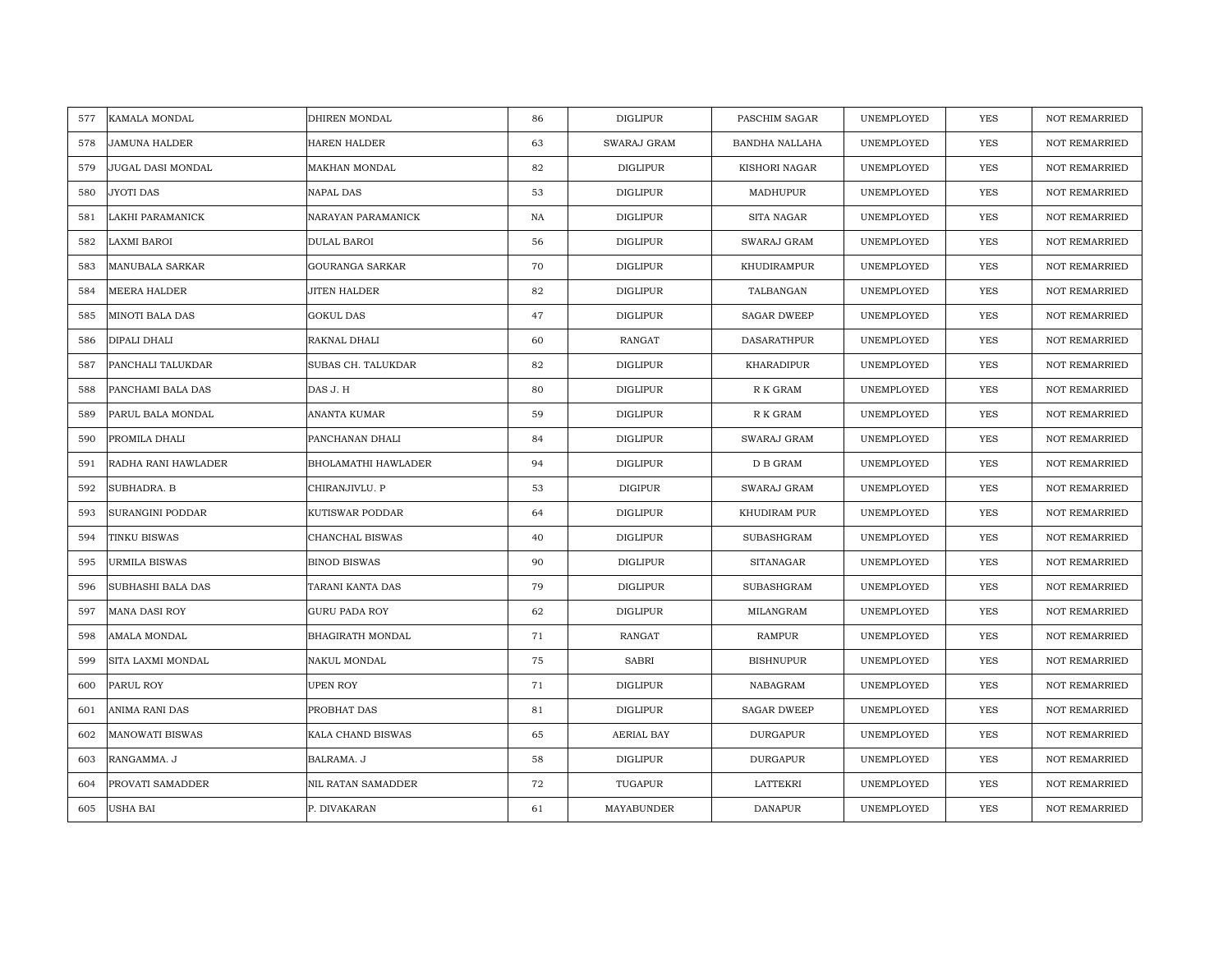| LAXMI<br>606                  | KONDA BABU            | 45 | TAILORSHANTI BASTI   | TAILORSHANTI BASTI   | UNEMPLOYED | <b>YES</b> | <b>NOT REMARRIED</b> |
|-------------------------------|-----------------------|----|----------------------|----------------------|------------|------------|----------------------|
| PARBATI BISWAS<br>607         | <b>MAHARAJ BISWAS</b> | 82 | <b>RANGAT</b>        | <b>RAMPUR</b>        | UNEMPLOYED | <b>YES</b> | <b>NOT REMARRIED</b> |
| SABITA DHALI<br>608           | NARAYAN C. H. DHALI   | 52 | <b>RANGAT</b>        | <b>SABARI</b>        | UNEMPLOYED | YES        | <b>NOT REMARRIED</b> |
| 609<br>SEPHALI PODDAR         | SACHIN PODDHAR        | 60 | RANGAT               | <b>JANAKPUR</b>      | UNEMPLOYED | YES        | <b>NOT REMARRIED</b> |
| 610<br>KAMALA MONDAL          | KARTHICK MONDAL       | 79 | MIDDLE ANDAMAN       | SWADESH NAGAR        | UNEMPLOYED | YES        | <b>NOT REMARRIED</b> |
| SUBHASINI DAS<br>611          | KUNJALUL DAS          | 79 | PURRANGAT            | <b>DASARATH</b>      | UNEMPLOYED | YES        | NOT REMARRIED        |
| <b>BADALI ROY</b><br>612      | NARENDRA NATH         | 76 | DIGLIPUR             | NABAGRAM             | UNEMPLOYED | YES        | <b>NOT REMARRIED</b> |
| 613<br>BASANTI RANI DAS       | KALICHARAN DAS        | 61 | DIGLIPUR             | NABAGRAM             | UNEMPLOYED | YES        | NOT REMARRIED        |
| <b>GOURI MONDAL</b><br>614    | NIRMAL KUMAR MONDAL   | 65 | DIGLIPUR             | KALIGHAT             | UNEMPLOYED | <b>YES</b> | NOT REMARRIED        |
| <b>KANTAMMA</b><br>615        | PACHIAPPAN. K         | 46 | <b>DIGLIPUR</b>      | KALIGHAT             | UNEMPLOYED | YES        | <b>NOT REMARRIED</b> |
| KARMI PRADHAN<br>616          | <b>SUKRA PRADHAN</b>  | 43 | DIGLIPUR             | RAM NAGAR            | UNEMPLOYED | <b>YES</b> | <b>NOT REMARRIED</b> |
| REKHA BISWAS<br>617           | <b>SAMAR BISWAS</b>   | 40 | DIGLIPUR             | KALIGHAT             | UNEMPLOYED | <b>YES</b> | <b>NOT REMARRIED</b> |
| 618<br>SACHI RANI BAROI       | SONATAN BAROI         | 69 | DIGLIPUR             | NABAGRAM             | UNEMPLOYED | YES        | NOT REMARRIED        |
| AUGUSTINA MINJ<br>619         | MICHEL MINJ           | 70 | <b>DIGLIPUR</b>      | <b>JAGANNATHDERA</b> | UNEMPLOYED | <b>YES</b> | <b>NOT REMARRIED</b> |
| 620<br>DANAMMA. D             | VENKATASWAMY. D       | 75 | <b>DIGLIPUR</b>      | <b>DURGAPUR</b>      | UNEMPLOYED | YES        | NOT REMARRIED        |
| 621<br>G. SAROJINI            | GANESHAN. M. S        | 55 | <b>DIGLIPUR</b>      | <b>AERIEL BAY</b>    | UNEMPLOYED | YES        | <b>NOT REMARRIED</b> |
| <b>SACHI RANI DAS</b><br>622  | BHABARANJAN DAS       | 60 | <b>DIGLIPUR</b>      | <b>GANDHI NAGAR</b>  | UNEMPLOYED | YES        | <b>NOT REMARRIED</b> |
| 623<br>MARY CARMELA BELONG    | LOWRENCE KULLU        | 62 | <b>BAMBOOFLAT</b>    | <b>DANDUS POINT</b>  | UNEMPLOYED | <b>YES</b> | <b>NOT REMARRIED</b> |
| DUCHRI KACHAP<br>624          | DOM LAKRA             | 53 | <b>DIGLIPUR</b>      | <b>BURMACHAD</b>     | UNEMPLOYED | YES        | <b>NOT REMARRIED</b> |
| 625<br>PHOOLKUMARI            | PETER XALXO           | 81 | CHIDIYATAPU          | <b>BADA BALU</b>     | UNEMPLOYED | <b>YES</b> | <b>NOT REMARRIED</b> |
| KALIDASI GOLDAR<br>626        | PROLADH GOLDER        | 67 | <b>UTTARA</b>        | <b>SHANTANU</b>      | UNEMPLOYED | <b>YES</b> | <b>NOT REMARRIED</b> |
| DURGA RANI DEY<br>627         | SADHAN CHANDRA DEY    | 71 | <b>SWADESH NAGAR</b> | <b>SHANTIPUR</b>     | UNEMPLOYED | YES        | <b>NOT REMARRIED</b> |
| MAINA MOTI BAIN<br>628        | HARIPADA BAIN         | 79 | <b>BILLY GROUND</b>  | PINAKI NAGAR         | UNEMPLOYED | <b>YES</b> | <b>NOT REMARRIED</b> |
| 629<br>MUGNI BAGE             | DEVANANDA BAGE        | 58 | <b>DIGLIPUR</b>      | LOUKI NALLAH         | UNEMPLOYED | YES        | <b>NOT REMARRIED</b> |
| NIHAR BALA DUTTA<br>630       | GOURANGA DUTTA        | 71 | <b>BILLYGROUND</b>   | PINAKINAGAR          | UNEMPLOYED | <b>YES</b> | <b>NOT REMARRIED</b> |
| 631<br><b>SAROJINI BISWAS</b> | RAJ KUMAR BISWAS      | 90 | DIGLIPUR             | SWADESH NAGAR        | UNEMPLOYED | YES        | NOT REMARRIED        |
| 632<br>SUBHASINI DAS          | MOHAN BASI DAS        | 81 | SWADESH NAGAR        | CART BERT BAY        | UNEMPLOYED | <b>YES</b> | <b>NOT REMARRIED</b> |
| KHISRISTINA TIRKEY<br>633     | <b>SIMON MINJ</b>     | 89 | <b>SWADESH NAGAR</b> | LOUKI NALLAH         | UNEMPLOYED | YES        | <b>NOT REMARRIED</b> |
| KALIAMMAL<br>634              | ARUMUGAM              | 75 | <b>SIPPIGHAT</b>     | DHANIKARI            | UNEMPLOYED | YES        | NOT REMARRIED        |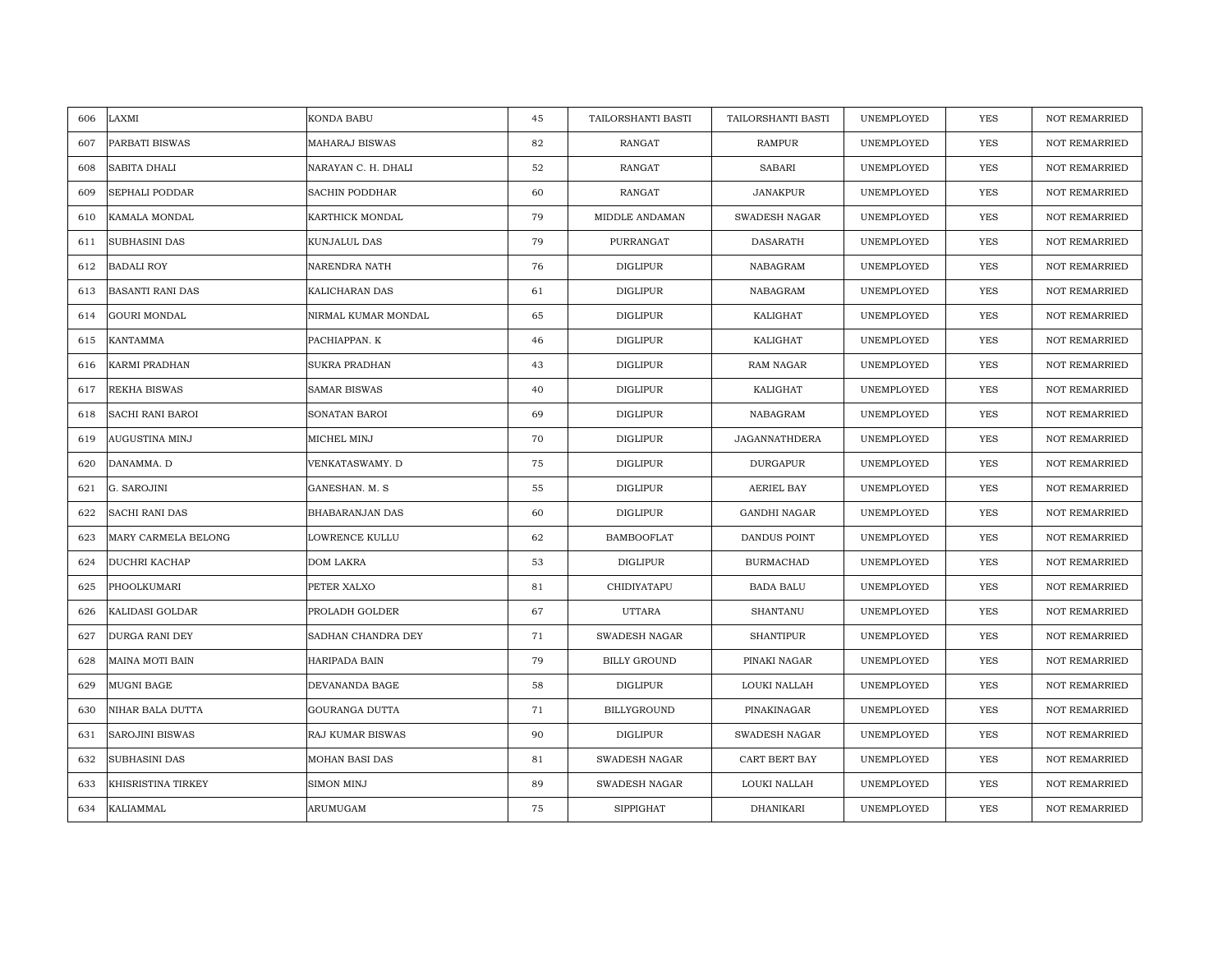| 635 | C. ALAGI               | V. CHINNAIAH           | 55 | <b>BAMBOOFLAT</b>  | <b>BAMBOOFLAT</b>    | UNEMPLOYED | YES        | <b>NOT REMARRIED</b> |
|-----|------------------------|------------------------|----|--------------------|----------------------|------------|------------|----------------------|
| 636 | <b>UMMU KULSU</b>      | M. M. ABDU             | 59 | STEWARTGUNJ        | <b>GOVINDA NAGAR</b> | UNEMPLOYED | <b>YES</b> | <b>NOT REMARRIED</b> |
| 637 | JAHAN ARA              | I. A. KAZI             | 76 | <b>MOHANPUR</b>    | ABERDEEN AGE         | UNEMPLOYED | YES        | <b>NOT REMARRIED</b> |
| 638 | USHA HALDER            | <b>GURUPADA HALDER</b> | 54 | HUTBAY             | V K PUR              | UNEMPLOYED | YES        | <b>NOT REMARRIED</b> |
| 639 | <b>SAIDA BIBI</b>      | P. K. HAMZA            | 53 | <b>DELANIPUR</b>   | AIR ROAD             | UNEMPLOYED | YES        | NOT REMARRIED        |
| 640 | BHAGYA LAXMI MONDAL    | RAKHAL MONDAL          | 77 | LITTLE ANDAMAN     | RAMAKRISHNA PUR      | UNEMPLOYED | YES        | NOT REMARRIED        |
| 641 | USHA RANI BISWAS       | NARAYAN CH. BISWAS     | 77 | <b>HUT BAY</b>     | RAM KRISHNA PUR      | UNEMPLOYED | YES        | <b>NOT REMARRIED</b> |
| 642 | MARIANA EKKA           | JUEL MINJ              | 84 | <b>BAMBOOFLAT</b>  | DANDUS POINT         | UNEMPLOYED | YES        | <b>NOT REMARRIED</b> |
| 643 | LAXMI HALDER           | RAM KANTA HALDER       | 52 | <b>DIGLIPUR</b>    | <b>SITANAGAR</b>     | UNEMPLOYED | <b>YES</b> | NOT REMARRIED        |
| 644 | <b>SUNITI MONDAL</b>   | HARIPADA MONDAL        | 77 | <b>DIGLIPUR</b>    | KISHORI NAGAR        | UNEMPLOYED | <b>YES</b> | <b>NOT REMARRIED</b> |
| 645 | <b>JOSHNA TIRKEY</b>   | <b>BENADIR BIJOY</b>   | 40 | <b>DIGLIPUR</b>    | SRINAGAR             | UNEMPLOYED | <b>YES</b> | <b>NOT REMARRIED</b> |
| 646 | <b>INDRANI S.</b>      | S. N. NEELAMEGAN       | 49 | CHIDIYATAPU        | CHIDIYATAPU          | UNEMPLOYED | <b>YES</b> | <b>NOT REMARRIED</b> |
| 647 | RANI BALA BISWAS       | <b>JOY RAM BISWAS</b>  | 30 | HAVELOCK           | <b>GOBIND NAGAR</b>  | UNEMPLOYED | YES        | <b>NOT REMARRIED</b> |
| 648 | <b>KRISHNA KUMARI</b>  | <b>KRISHNA</b>         | 56 | PORT BLAIR         | CHIDYATAPU           | UNEMPLOYED | <b>YES</b> | NOT REMARRIED        |
| 649 | MENAKA BHOWMICK        | AMAL BHOWMICK          | 53 | AERIAL BAY         | <b>GANDHI NAGAR</b>  | UNEMPLOYED | YES        | NOT REMARRIED        |
| 650 | SABITA BALA,           | NIRMAL BALA            | 34 | <b>DIGLIPUR</b>    | <b>SUBASH GRAM</b>   | UNEMPLOYED | YES        | <b>NOT REMARRIED</b> |
| 651 | GEETA KUMARI,          | RAM BAHADUR            | 57 | GARACHARMA - I I   | DHANIKARI            | UNEMPLOYED | YES        | <b>NOT REMARRIED</b> |
| 652 | <b>FARIDA BIBI</b>     | JABBAR ALI             | 56 | TUSNABAD           | OGRABRAJ             | UNEMPLOYED | YES        | <b>NOT REMARRIED</b> |
| 653 | TULASI GHOSH           | TAPANGHOSH             | 46 | RANGAT             | SUBHASH NAGAR        | UNEMPLOYED | YES        | NOT REMARRIED        |
| 654 | RAMU,                  | M THANGAM              | 45 | GARACHARMA - I I   | <b>BIMBLITAN</b>     | UNEMPLOYED | <b>YES</b> | <b>NOT REMARRIED</b> |
| 655 | CHANDRIKA. K           | P P NARAYANAN          | 54 | PORT BLAIR         | PORT BLAIR           | UNEMPLOYED | YES        | <b>NOT REMARRIED</b> |
| 656 | MAYA RANI DEBNATH      | UTPAL DEBNATH          | 59 | <b>BILLIGROUND</b> | NIMBUDERA            | UNEMPLOYED | <b>YES</b> | <b>NOT REMARRIED</b> |
| 657 | T. SARASWATHI,         | T TULSI DAS            | 30 | HADDO              | HADDO                | UNEMPLOYED | YES        | <b>NOT REMARRIED</b> |
| 658 | LAXMI,                 | <b>BIRSU KERKETTA</b>  | 41 | GARACHARMA - I I   | <b>GARACHARMA</b>    | UNEMPLOYED | YES        | NOT REMARRIED        |
| 659 | D. SINDHU              | K GIRISH KUMAR         | 43 | <b>BILLIGROUND</b> | R C NAGAR            | UNEMPLOYED | <b>YES</b> | <b>NOT REMARRIED</b> |
| 660 | CHRISTINA XALXO        | CAROLUS TOPPO          | 64 | PORT BLAIR         | PREM NAGAR           | UNEMPLOYED | YES        | NOT REMARRIED        |
| 661 | <b>SARASWATI BAROI</b> | <b>BHOLANATH BAROI</b> | 53 | RANGAT             | JANAKPUR             | UNEMPLOYED | <b>YES</b> | <b>NOT REMARRIED</b> |
| 662 | <b>KABITA HALDER</b>   | NIRMAL HALDER          | 45 | <b>BILLIGROUND</b> | <b>HARI NAGAR</b>    | UNEMPLOYED | YES        | <b>NOT REMARRIED</b> |
| 663 | PHOOLI MONDAL          | DHIRAM MONDAL          | 77 | KADAMTALA          | KADAMTALA            | UNEMPLOYED | YES        | NOT REMARRIED        |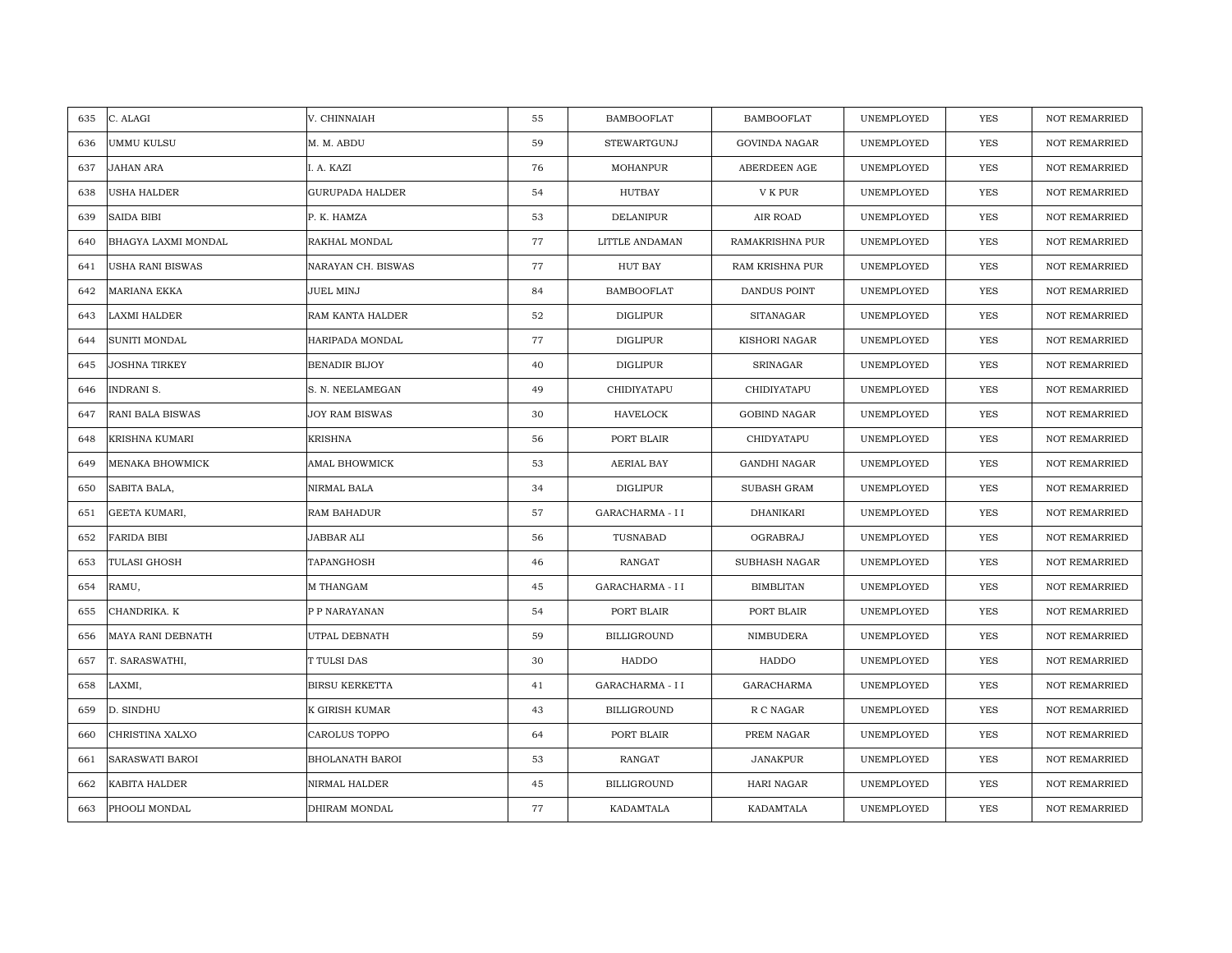| 664 | M. JOYTHI,             | <b>B MANUVEL</b>     | 44 | HADDO              | HADDO                | UNEMPLOYED | <b>YES</b> | <b>NOT REMARRIED</b> |
|-----|------------------------|----------------------|----|--------------------|----------------------|------------|------------|----------------------|
| 665 | <b>GANGA BAI</b>       | P DAMODHARAN         | 63 | RANGAT             | RANGAT               | UNEMPLOYED | <b>YES</b> | <b>NOT REMARRIED</b> |
| 666 | <b>JAYANTI EKKA</b>    | JOHN EKKA            | 50 | <b>BAKULTALA</b>   | <b>BAKUNTALA</b>     | UNEMPLOYED | YES        | <b>NOT REMARRIED</b> |
| 667 | R. DEVI                | M RAMU               | 45 | PROTHRAPUR         | PROTHRA PUR          | UNEMPLOYED | YES        | <b>NOT REMARRIED</b> |
| 668 | G. PAPA                | C GANESHAN           | 47 | DAIRY FARM         | <b>DAIRY FARM</b>    | UNEMPLOYED | YES        | <b>NOT REMARRIED</b> |
| 669 | MIRA RANI MONDAL       | GANESH MONDAL        | 65 | KALIGHAT           | <b>JAGANNATHDERA</b> | UNEMPLOYED | <b>YES</b> | <b>NOT REMARRIED</b> |
| 670 | <b>SUSHILA MONDAL</b>  | BINOD MONDAL         | 78 | <b>DIGLIPUR</b>    | KADAMTALA            | UNEMPLOYED | <b>YES</b> | <b>NOT REMARRIED</b> |
| 671 | SUBHASHINI BALA        | AMULLYA BALA         | 63 | <b>DIGLIPUR</b>    | GANDHINAGAR          | UNEMPLOYED | YES        | <b>NOT REMARRIED</b> |
| 672 | CHARUBALA SINGH        | HARI SINGH           | 54 | RANGAT             | PARNASHALA           | UNEMPLOYED | <b>YES</b> | NOT REMARRIED        |
| 673 | DEEPA RANI PAUL,       | TARUN KANTI PAUL     | 61 | <b>DIGLIPUR</b>    | LAXMANPUR            | UNEMPLOYED | <b>YES</b> | <b>NOT REMARRIED</b> |
| 674 | NAMITA SAOJAL,         | ABIMANIA SAOJAL      | 41 | <b>DIGLIPUR</b>    | <b>RABINDRAPALLY</b> | UNEMPLOYED | <b>YES</b> | <b>NOT REMARRIED</b> |
| 675 | Y. KALAWATHI           | Y APPA RAO           | 34 | <b>DAIRY FARM</b>  | <b>DAIRY FARM</b>    | UNEMPLOYED | <b>YES</b> | <b>NOT REMARRIED</b> |
| 676 | DEVADAMMA,             | M NAGRAJ             | 53 | HADDO              | ANARKALI             | UNEMPLOYED | YES        | <b>NOT REMARRIED</b> |
| 677 | PRAMILA,               | T YALAYYA            | 29 | GARACHARMA - I I   | GARACHARMA           | UNEMPLOYED | <b>YES</b> | <b>NOT REMARRIED</b> |
| 678 | T. VENI                | S THANGARAJ          | 51 | GARACHARMA-I       | PATHER GUDDA         | UNEMPLOYED | YES        | NOT REMARRIED        |
| 679 | NANKI DEVI             | LALLU SAHU           | 61 | <b>BAKULTALA</b>   | URMILAPUR            | UNEMPLOYED | <b>YES</b> | <b>NOT REMARRIED</b> |
| 680 | <b>GITARANI BISWAS</b> | PROMATHA BISWAS      | 61 | AERIAL BAY         | <b>GANDHI NAGAR</b>  | UNEMPLOYED | YES        | <b>NOT REMARRIED</b> |
| 681 | LAXMI RANI SARKAR      | MANORANJAN SARKAR    | 61 | HUTBAY             | V K PUR              | UNEMPLOYED | <b>YES</b> | <b>NOT REMARRIED</b> |
| 682 | SANTILATA BISWAS       | KHITISH BISWAS       | 61 | <b>BILLIGROUND</b> | HARINAGAR            | UNEMPLOYED | YES        | <b>NOT REMARRIED</b> |
| 683 | PALANIYAGEE            | RAMAIAH              | 58 | RANGAT             | <b>RANGAT BAZAR</b>  | UNEMPLOYED | <b>YES</b> | <b>NOT REMARRIED</b> |
| 684 | PADMA WATHI            | THANGAPPAN PILLAI    | 66 | PROTHRAPUR         | <b>BURMANALLAH</b>   | UNEMPLOYED | <b>YES</b> | <b>NOT REMARRIED</b> |
| 685 | TULSI RANI SAHA,       | RAJKUMAR SAHA        | 58 | <b>DIGLIPUR</b>    | PASCHIM NAGAR        | UNEMPLOYED | <b>YES</b> | <b>NOT REMARRIED</b> |
| 686 | DEEPALI BISWAS         | CHITTA RANJAN BISWAS | 48 | AERIAL BAY         | <b>SITAPUR</b>       | UNEMPLOYED | <b>YES</b> | <b>NOT REMARRIED</b> |
| 687 | MAGDHALI               | PETER DUNG DUNG      | 54 | <b>SHADIPUR</b>    | BARGAT LINE          | UNEMPLOYED | YES        | <b>NOT REMARRIED</b> |
| 688 | JYOTSNA BISWAS,        | MONGAL BISWAS        | 43 | <b>DIGLIPUR</b>    | NAVIN NAGAR          | UNEMPLOYED | <b>YES</b> | <b>NOT REMARRIED</b> |
| 689 | S. MANI MAGALI         | SADIMAGALI           | 57 | <b>SHADIPUR</b>    | CHAKKARGAON          | UNEMPLOYED | YES        | NOT REMARRIED        |
| 690 | <b>B. ESWARIAMMA</b>   | B KODANDA RAO        | 40 | PORT BLAIR         | DAIRY FARM           | UNEMPLOYED | <b>YES</b> | <b>NOT REMARRIED</b> |
| 691 | MALOTI KABIRAJ,        | BIPUL KABIRAJ        | 45 | DIGLIPUR           | SUBHASH GRAM         | UNEMPLOYED | YES        | <b>NOT REMARRIED</b> |
| 692 | KAJAL BAROI            | MANOHAR BAROI        | 60 | RANGAT             | <b>JANAK PUR</b>     | UNEMPLOYED | YES        | NOT REMARRIED        |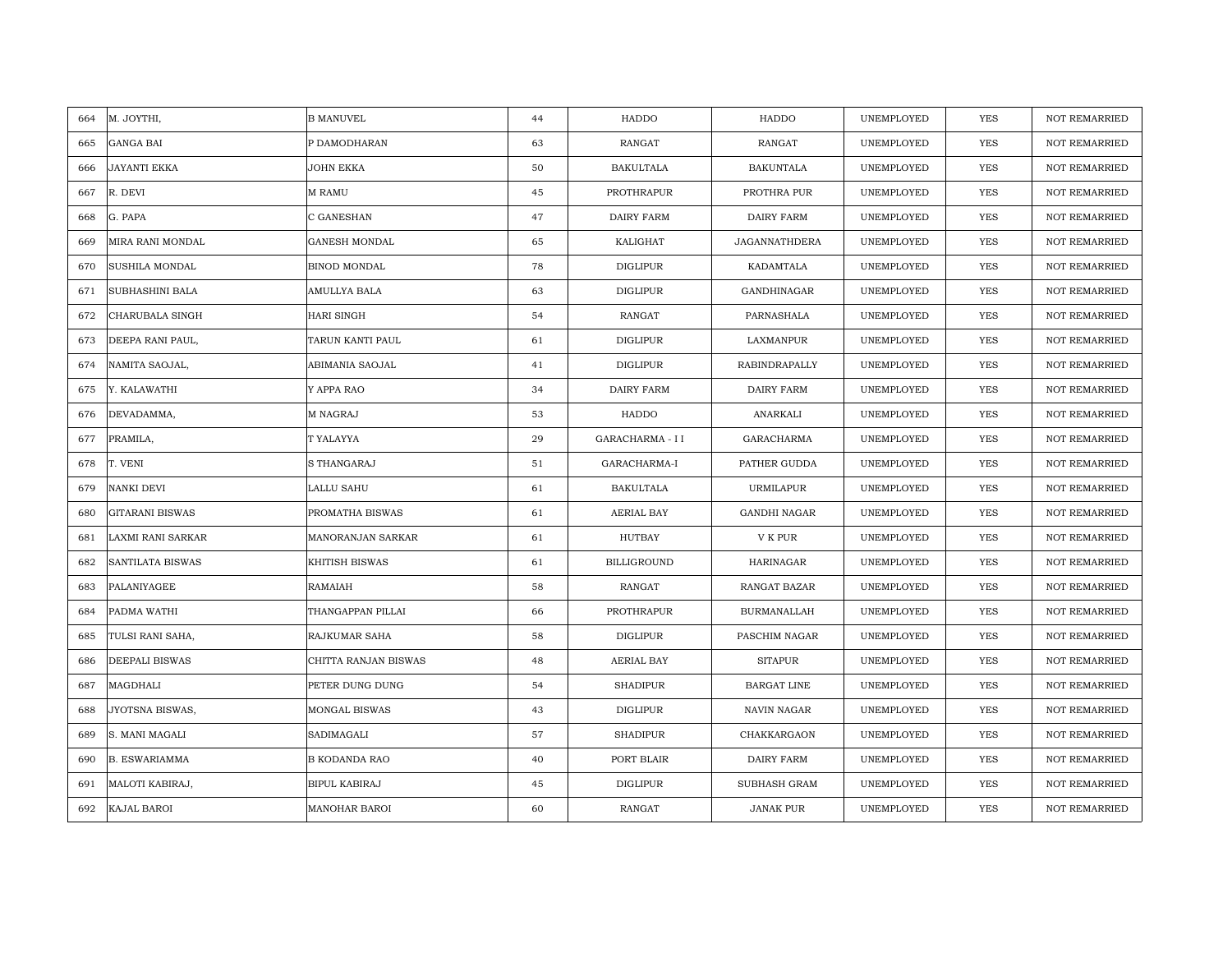| 693<br>BIBHA RANI BALA,        | MUKUL BALA             | 48 | HAVELOCK           | <b>GOVINDA NAGAR</b> | UNEMPLOYED | <b>YES</b> | <b>NOT REMARRIED</b> |
|--------------------------------|------------------------|----|--------------------|----------------------|------------|------------|----------------------|
| 694<br>GOURI MONDAL,           | <b>BHUPAL MONDAL</b>   | 46 | <b>DIGLIPUR</b>    | <b>KRISHNA PUR</b>   | UNEMPLOYED | <b>YES</b> | NOT REMARRIED        |
| 695<br>ANJALI ROY,             | <b>DWIJEN ROY</b>      | 43 | <b>DIGLIPUR</b>    | SWARAJGRAM           | UNEMPLOYED | YES        | <b>NOT REMARRIED</b> |
| PURNALAKHI MONDAL<br>696       | AMAL MONDAL            | 54 | AERIAL BAY         | KHUDIRAM PUR         | UNEMPLOYED | <b>YES</b> | <b>NOT REMARRIED</b> |
| 697<br>SAROJINI DAS,           | RAKHAL CH DAS          | 63 | DIGLIPUR           | RADHANAGAR           | UNEMPLOYED | YES        | <b>NOT REMARRIED</b> |
| 698<br>NAW JUJU                | P KUNJU KUTTY          | 48 | RANGAT             | PSHIVAPURAM          | UNEMPLOYED | YES        | NOT REMARRIED        |
| SHYAMALI DAS,<br>699           | <b>KARTICK DAS</b>     | 42 | <b>DIGLIPUR</b>    | MADHUPUR             | UNEMPLOYED | <b>YES</b> | <b>NOT REMARRIED</b> |
| 700<br><b>MONGALINI BISWAS</b> | ADHIR BISWAS           | 67 | DIGLIPUR           | NABAGRAM             | UNEMPLOYED | YES        | <b>NOT REMARRIED</b> |
| 701<br><b>BHARATHI BISWAS</b>  | RANJIT BISWAS          | 36 | <b>BILLIGROUND</b> | <b>BILLIGROUND</b>   | UNEMPLOYED | YES        | NOT REMARRIED        |
| RANTHI BAI,<br>702             | MANGAL BHABANI         | 52 | <b>DIGLIPUR</b>    | KISHORI NAGAR        | UNEMPLOYED | YES        | NOT REMARRIED        |
| 703<br>SABITA SARKAR           | SUSHIL KUMAR SARKAR    | 53 | <b>BILLIGROUND</b> | GOVINDAPUR           | UNEMPLOYED | YES        | <b>NOT REMARRIED</b> |
| 704<br>K. SARASWATI            | <b>KRISHNAN</b>        | 44 | FERRARGUNJ         | FERRARGUNJ           | UNEMPLOYED | YES        | NOT REMARRIED        |
| HEMLATA SAMADDER<br>705        | <b>GANESH SAMADDER</b> | 64 | KADAMTALA          | KADAMTALA            | UNEMPLOYED | YES        | NOT REMARRIED        |
| <b>GEETA GUPTA</b><br>706      | RAM KUMAR GUPTA        | 61 | <b>RANGAT</b>      | RANGAT               | UNEMPLOYED | <b>YES</b> | <b>NOT REMARRIED</b> |
| 707<br><b>JASAMOTI ROY</b>     | CHITTARANJAN ROY       | 42 | KADAMTALA          | UTTARA BAZAR         | UNEMPLOYED | <b>YES</b> | <b>NOT REMARRIED</b> |
| M. G. BHAWANI<br>708           | S N MURTHY             | 57 | PROTHRAPUR         | <b>AUSTINABAD</b>    | UNEMPLOYED | <b>YES</b> | NOT REMARRIED        |
| ALO RANI MONDAL<br>709         | DULAL MONDAL           | 59 | <b>BILLIGROUND</b> | PINAKI NAGAR         | UNEMPLOYED | YES        | <b>NOT REMARRIED</b> |
| 710<br>CHARI TOPPO,            | <b>BIRSU TIRKEY</b>    | 62 | DIGLIPUR           | KISHORINAGAR         | UNEMPLOYED | <b>YES</b> | <b>NOT REMARRIED</b> |
| LEELA SIKDER<br>711            | <b>DHIREN SIKDER</b>   | 53 | <b>BAKULTALA</b>   | URMILAPUR            | UNEMPLOYED | <b>YES</b> | <b>NOT REMARRIED</b> |
| 712<br>FULMANI DEVI,           | NANU MAZHI             | 45 | DIGLIPUR           | KHUDIRAM PUR         | UNEMPLOYED | YES        | <b>NOT REMARRIED</b> |
| BHANU MRIDHA,<br>713           | BALARAM MRIDHA         | 41 | <b>DIGLIPUR</b>    | KUDIRAM PUR          | UNEMPLOYED | <b>YES</b> | <b>NOT REMARRIED</b> |
| 714<br>LAXMI RANI BISWAS,      | PARIMAL BISWAS         | 48 | DIGLIPUR           | LAXMIPUR             | UNEMPLOYED | YES        | NOT REMARRIED        |
| 715<br>SUMATI BISWAS,          | SUKHARARJAN BISWAS     | 41 | <b>DIGLIPUR</b>    | KISHORI NAGAR        | UNEMPLOYED | YES        | <b>NOT REMARRIED</b> |
| <b>JEMA BASANTI</b><br>716     | <b>MARCUS TOPPO</b>    | 48 | KALIGHAT           | KALIGHAT             | UNEMPLOYED | YES        | NOT REMARRIED        |
| 717<br>SRIMATHI DAS            | GOPAL CH DAS           | 57 | AERIAL BAY         | <b>SHIBPUR</b>       | UNEMPLOYED | <b>YES</b> | <b>NOT REMARRIED</b> |
| 718<br>PARTHI URAON            | SMRA URAON             | 46 | <b>BAKULTALA</b>   | <b>BAKUNTALA</b>     | UNEMPLOYED | YES        | NOT REMARRIED        |
| 719<br>RASAMAY MAZUMDER        | MANINDRA MAZUMDER      | 77 | AERIAL BAY         | <b>AERIAL BAY</b>    | UNEMPLOYED | <b>YES</b> | <b>NOT REMARRIED</b> |
| 720<br>ELISABA BARLA           | <b>SILBANUS SURIN</b>  | 94 | KALIGHAT           | RAM NAGAR            | UNEMPLOYED | YES        | <b>NOT REMARRIED</b> |
| PARUL ROY<br>721               | NRIPEN CH ROY          | 50 | RANGAT             | PARANSHALA           | UNEMPLOYED | YES        | NOT REMARRIED        |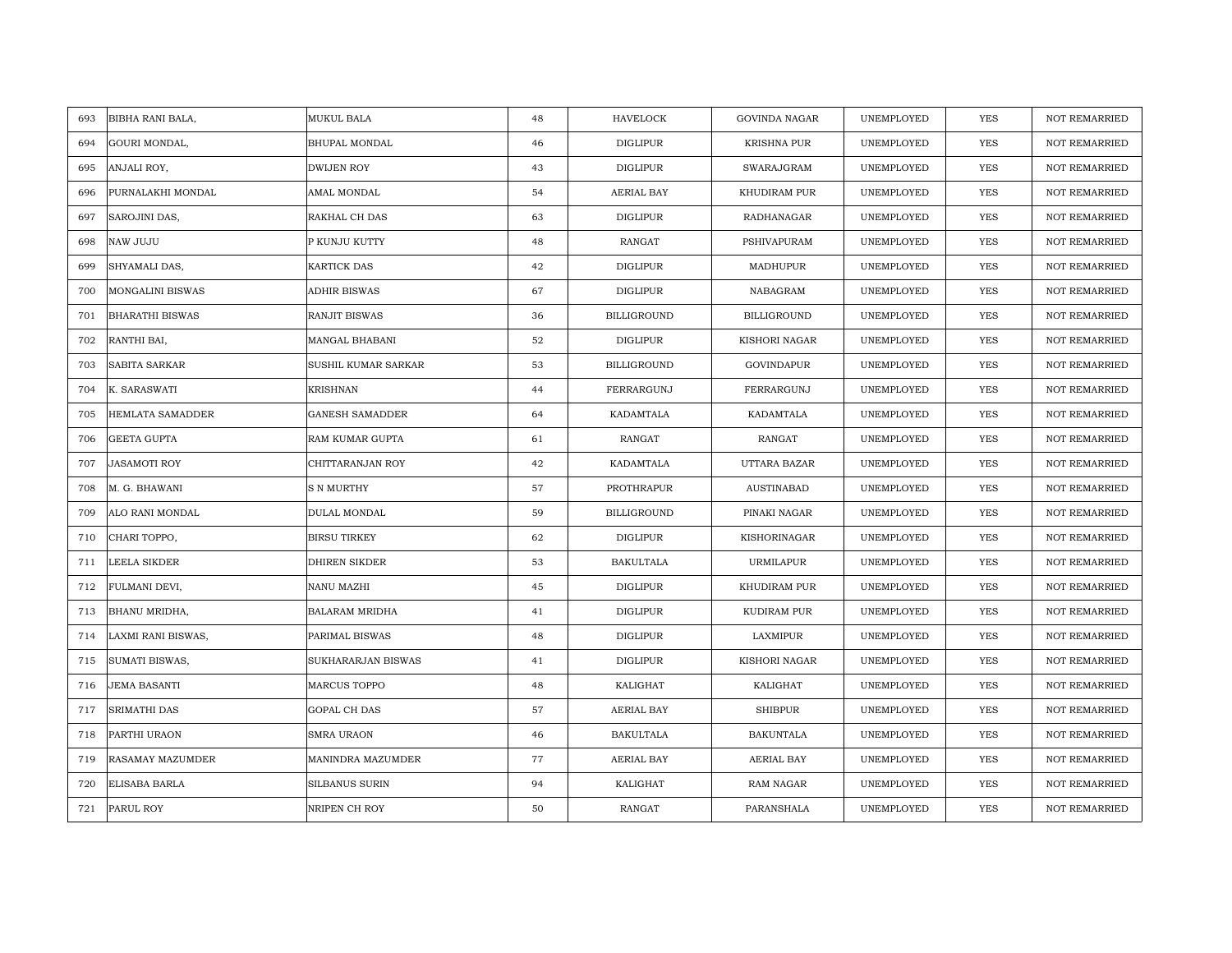| 722 | NANDA RANI HALDER    | L K HALDER           | 81 | RANGAT             | <b>JANAKPUR</b>    | UNEMPLOYED | <b>YES</b> | <b>NOT REMARRIED</b> |
|-----|----------------------|----------------------|----|--------------------|--------------------|------------|------------|----------------------|
| 723 | <b>SHIVRATRI</b>     | NARAYAN CHANDER      | 55 | PORT BLAIR         | HADDO              | UNEMPLOYED | <b>YES</b> | NOT REMARRIED        |
| 724 | RANJANA BISWAS,      | <b>TAPASH BISWAS</b> | 31 | <b>DIGLIPUR</b>    | KHUDIRAM PUR       | UNEMPLOYED | <b>YES</b> | <b>NOT REMARRIED</b> |
| 725 | PRATIBHA BALA DAS    | <b>JYOTI DAS</b>     | 63 | AERIAL BAY         | GANDHINAGAR        | UNEMPLOYED | YES        | <b>NOT REMARRIED</b> |
| 726 | <b>SABITRI BAROI</b> | ALOK KUMAR BAROI     | 44 | AERIAL BAY         | <b>DURGAPUR</b>    | UNEMPLOYED | YES        | <b>NOT REMARRIED</b> |
| 727 | ETER MUNI            | BANDHU URAON         | 50 | PROTHRAPUR         | <b>BROOKSHABAD</b> | UNEMPLOYED | YES        | <b>NOT REMARRIED</b> |
| 728 | BASANTI MONDAL,      | PIJUS MONDAL         | 55 | <b>DIGLIPUR</b>    | RADHA NAGAR        | UNEMPLOYED | <b>YES</b> | <b>NOT REMARRIED</b> |
| 729 | RITA BISWAS          | JATIN BISWAS         | 35 | AERIAL BAY         | <b>DURGAPUR</b>    | UNEMPLOYED | <b>YES</b> | <b>NOT REMARRIED</b> |
| 730 | PARASMANI MONDAL     | KRISHNA PADA MONDOL  | 56 | <b>BILLIGROUND</b> | PINAKINAGRAM       | UNEMPLOYED | YES        | <b>NOT REMARRIED</b> |
| 731 | SIKHA SARKAR         | JYOTIRMOY SARKAR     | 39 | <b>RANGAT</b>      | <b>RAMPUR</b>      | UNEMPLOYED | YES        | NOT REMARRIED        |
| 732 | SUKODINI GHARAMI,    | RAMEN GHARAMI        | 37 | HAVELOCK           | SHYAM NAGAR        | UNEMPLOYED | YES        | <b>NOT REMARRIED</b> |
| 733 | AROTI RANI BHASKAR,  | ANANDA BHASKAR       | 55 | <b>DIGLIPUR</b>    | LAXMI PUR          | UNEMPLOYED | YES        | NOT REMARRIED        |
| 734 | NIRMALA KUMARI       | RAJESH KUMAR         | 48 | DAIRY FARM         | DAIRY FARM         | UNEMPLOYED | YES        | NOT REMARRIED        |
| 735 | ANIMA MONDAL,        | PREMANANDA MONDAL    | 31 | <b>DIGLIPUR</b>    | RADHANAGAR         | UNEMPLOYED | <b>YES</b> | <b>NOT REMARRIED</b> |
| 736 | <b>DOROTHY</b>       | <b>GHAN SHYAM</b>    | 32 | PROTHRAPUR         | KAMRAJNAGAR        | UNEMPLOYED | <b>YES</b> | <b>NOT REMARRIED</b> |
| 737 | <b>SARASI BISWAS</b> | JATI BISWAS          | 57 | RANGAT             | AMKUNJ             | UNEMPLOYED | <b>YES</b> | NOT REMARRIED        |
| 738 | VELLAYAMMAL          | <b>VELU SWAMY</b>    | 72 | PORT BLAIR         | GARACHARMA - I I   | UNEMPLOYED | <b>YES</b> | <b>NOT REMARRIED</b> |
| 739 | SUNITI ROY           | KARTICK ROY          | 38 | RANGAT             | RAMPUR             | UNEMPLOYED | <b>YES</b> | <b>NOT REMARRIED</b> |
| 740 | <b>USHA DEVI</b>     | HIRA NAND            | 32 | <b>BAMBOOFLAT</b>  | HOPE TOWN          | UNEMPLOYED | <b>YES</b> | <b>NOT REMARRIED</b> |
| 741 | ARATI DEBNATH        | MANMATHA DEBNATH     | 73 | <b>BILLIGROUND</b> | KHARI NAGAR        | UNEMPLOYED | YES        | <b>NOT REMARRIED</b> |
| 742 | SUKHI SHIL,          | <b>UPEN SHIL</b>     | 58 | <b>DIGLIPUR</b>    | R K GRAM           | UNEMPLOYED | <b>YES</b> | NOT REMARRIED        |
| 743 | SARATHI ADHIKARI     | SUBASH ADHIKARI      | 42 | TUSNABAD           | MANPUR             | UNEMPLOYED | YES        | NOT REMARRIED        |
| 744 | RAJU BALA MALLICK    | PRAFULLA MALLICK     | 67 | RANGAT             | AMKUNJ             | UNEMPLOYED | YES        | NOT REMARRIED        |
| 745 | MARESHWARI           | <b>SAMUDRA PANDI</b> | 41 | GARACHARMA-I       | <b>BATHU BASTI</b> | UNEMPLOYED | YES        | NOT REMARRIED        |
| 746 | <b>ROSELINE</b>      | SUBBU RAJ            | 61 | PORT BLAIR         | <b>GUPTAPARA</b>   | UNEMPLOYED | <b>YES</b> | <b>NOT REMARRIED</b> |
| 747 | BANGRAMMA. B         | <b>B SAMUNDARAM</b>  | 82 | PORT BLAIR         | PORT BLAIR         | UNEMPLOYED | YES        | NOT REMARRIED        |
| 748 | ANJU BAROI,          | ADITYA BAROI         | 51 | <b>DIGLIPUR</b>    | <b>SUBASGRAM</b>   | UNEMPLOYED | <b>YES</b> | <b>NOT REMARRIED</b> |
| 749 | RENUKA MONDAL        | UDAY KRISHNA MANDAL  | 32 | RANGAT             | <b>SITAPUR</b>     | UNEMPLOYED | YES        | <b>NOT REMARRIED</b> |
| 750 | MALLIKA DILEEP KUMAR | T M DILEEP KUMAR     | 47 | PORT BLAIR         | HADDO              | UNEMPLOYED | YES        | NOT REMARRIED        |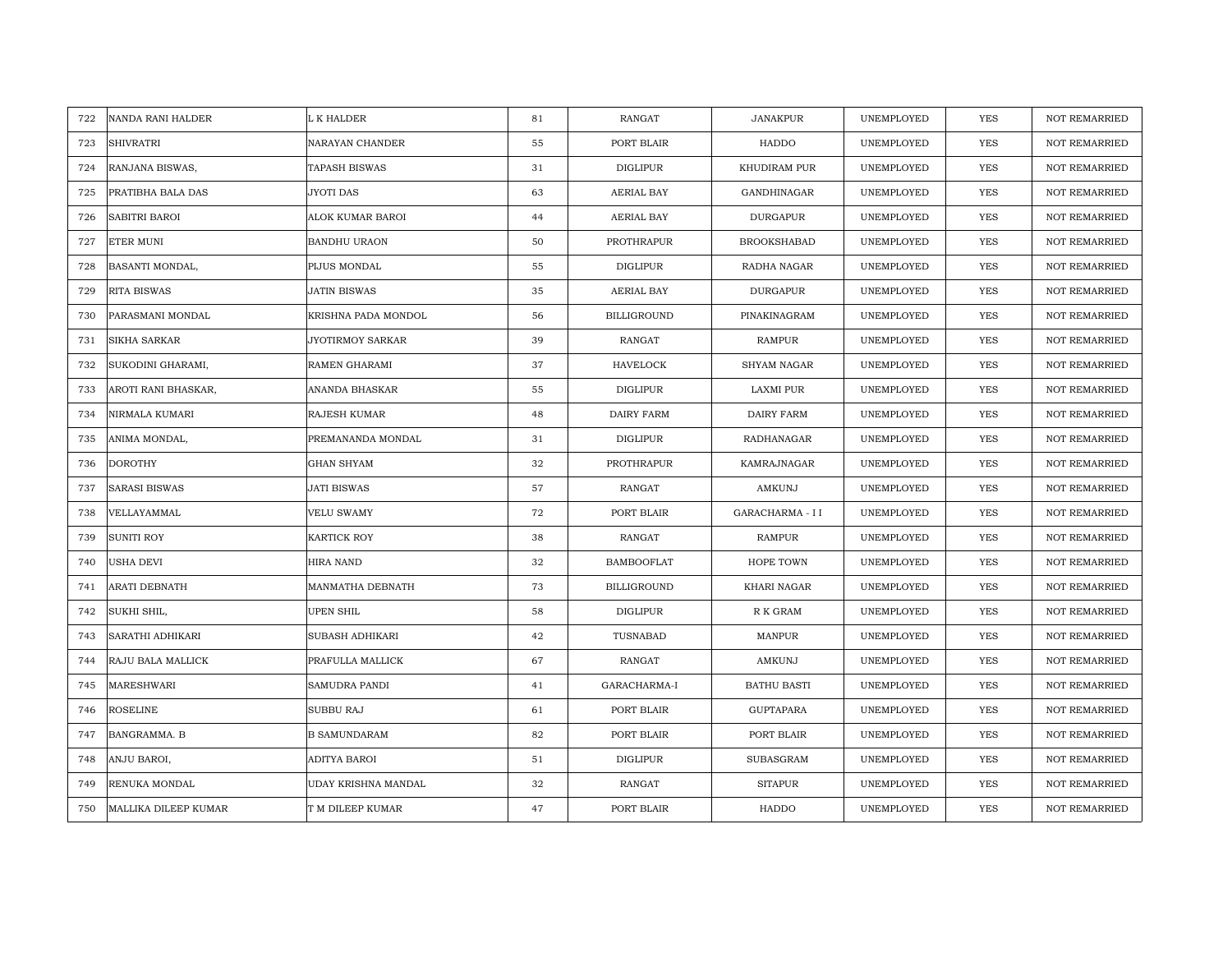| G. SANYASIAMMA<br>751        | G LACHANNA            | 59 | <b>BAKULTALA</b>   | <b>BAKUNTALA</b>    | UNEMPLOYED | <b>YES</b> | <b>NOT REMARRIED</b> |
|------------------------------|-----------------------|----|--------------------|---------------------|------------|------------|----------------------|
| <b>RAJESHWARI</b><br>752     | ARJUNAM               | 62 | DAIRY FARM         | <b>DAIRY FARM</b>   | UNEMPLOYED | <b>YES</b> | NOT REMARRIED        |
| ANDAMMAL<br>753              | <b>V DASS</b>         | 59 | GARACHARMA-I       | PATHAR GUDDA        | UNEMPLOYED | YES        | <b>NOT REMARRIED</b> |
| 754<br>N. PARWATHI           | N PURUSHOTHAM         | 47 | PORT BLAIR         | ANARKALI            | UNEMPLOYED | YES        | <b>NOT REMARRIED</b> |
| M. AMBIKA<br>755             | P MANI                | 36 | WIMBERLYGUNJ       | WIMBERLYGUNJ        | UNEMPLOYED | YES        | <b>NOT REMARRIED</b> |
| RAJESHWARI<br>756            | A RAJA                | 45 | WIMBERLYGUNJ       | MANNARGHAT          | UNEMPLOYED | YES        | NOT REMARRIED        |
| <b>JOTHI</b><br>757          | T BABU RAO            | 30 | WIMBERLYGUNJ       | LALL BIJAN          | UNEMPLOYED | <b>YES</b> | <b>NOT REMARRIED</b> |
| ASRITA MINJ<br>758           | NIRMAL KERKETTA       | 46 | <b>BARATANG</b>    | NILAMBUR            | UNEMPLOYED | YES        | <b>NOT REMARRIED</b> |
| <b>BIRJINIA BECK</b><br>759  | FILOMAN EKKA          | 37 | <b>BARATANG</b>    | <b>BARATANG</b>     | UNEMPLOYED | YES        | NOT REMARRIED        |
| SUKANTI DEVI<br>760          | <b>GANESH LAKRA</b>   | 34 | <b>BARATANG</b>    | <b>BARATANG</b>     | UNEMPLOYED | YES        | NOT REMARRIED        |
| 761<br>P. KANTHAMMA          | P VENKAT RAO          | 65 | HUTBAY             | VIDHYA NAGAR        | UNEMPLOYED | YES        | <b>NOT REMARRIED</b> |
| 762<br>FULMALA BISWAS        | <b>SWAPPAN BISWAS</b> | 44 | MAYABUNDER         | <b>JUGAPUR</b>      | UNEMPLOYED | YES        | <b>NOT REMARRIED</b> |
| FEDO MINJ<br>763             | MAHESH BARAIK         | 55 | MAYABUNDER         | KANCHI NALLAH       | UNEMPLOYED | YES        | NOT REMARRIED        |
| M. LEELAWATI<br>764          | MUTHU                 | 43 | MAYABUNDER         | PAHARGAON           | UNEMPLOYED | <b>YES</b> | <b>NOT REMARRIED</b> |
| GITA ROY<br>765              | MANORANJAN ROY        | 63 | RANGAT             | DASARATHPUR         | UNEMPLOYED | <b>YES</b> | <b>NOT REMARRIED</b> |
| <b>SARALA BISWAS</b><br>766  | ARUN BISWAS           | 51 | RANGAT             | DASRATH PUR         | UNEMPLOYED | <b>YES</b> | <b>NOT REMARRIED</b> |
| <b>SABITRI BISWAS</b><br>767 | <b>BHAKTA BISWAS</b>  | 59 | <b>RANGAT</b>      | <b>BHARATPUR</b>    | UNEMPLOYED | YES        | <b>NOT REMARRIED</b> |
| 768<br>C. H. NAGA RATHINAM   | C H NAGESHWAR         | 58 | PORT BLAIR         | PHONGI CHAUNG       | UNEMPLOYED | <b>YES</b> | <b>NOT REMARRIED</b> |
| SUVARANA KUMARI<br>769       | <b>B NAIDU</b>        | 41 | PORT BLAIR         | ANARKALI            | UNEMPLOYED | <b>YES</b> | <b>NOT REMARRIED</b> |
| 770<br>KAMAL JEET KAUR       | TEJINDER SINGH        | 51 | PORT BLAIR         | NEW WANDOOR         | UNEMPLOYED | YES        | <b>NOT REMARRIED</b> |
| <b>SEFALI BAWALI</b><br>771  | <b>BALARAM BAWALI</b> | 61 | <b>BAKULTALA</b>   | KAUSHALYA NAGAR     | UNEMPLOYED | <b>YES</b> | <b>NOT REMARRIED</b> |
| 772<br>SAVITA DANG           | ARAVIND KIRO          | 31 | <b>BARATANG</b>    | ORALKATACHA         | UNEMPLOYED | YES        | NOT REMARRIED        |
| SMTI CHAPALA BEPARI<br>773   | SATUL BEPARI          | 41 | BILLYGROUND        | HARINAGAR           | UNEMPLOYED | <b>YES</b> | <b>NOT REMARRIED</b> |
| <b>SMTI SUKRO</b><br>774     | ETWA RAM              | 61 | <b>BILLYGROUND</b> | DUKENAGAR           | UNEMPLOYED | YES        | <b>NOT REMARRIED</b> |
| 775<br>S. SELVI              | V SETHU               | 40 | <b>SHADIPUR</b>    | <b>SHADIPUR</b>     | UNEMPLOYED | <b>YES</b> | <b>NOT REMARRIED</b> |
| M. SATYAWATI<br>776          | ARJUNA RAO            | 52 | <b>SHADIPUR</b>    | MIDDLE POINT        | UNEMPLOYED | YES        | NOT REMARRIED        |
| 777<br>M. HAZRA BIBI         | <b>S ABDULLA</b>      | 44 | WIMBERLIGUNJ       | <b>STEWART GUNJ</b> | UNEMPLOYED | <b>YES</b> | <b>NOT REMARRIED</b> |
| PREETI CHOWDHARY<br>778      | RAJU CHOWDHARY        | 37 | RANGAT             | <b>BAKUNTALA</b>    | UNEMPLOYED | YES        | <b>NOT REMARRIED</b> |
| <b>SUMITRA EKKA</b><br>779   | PRAMOD KHARIA         | 34 | RANGAT             | PARANSHALA          | UNEMPLOYED | YES        | NOT REMARRIED        |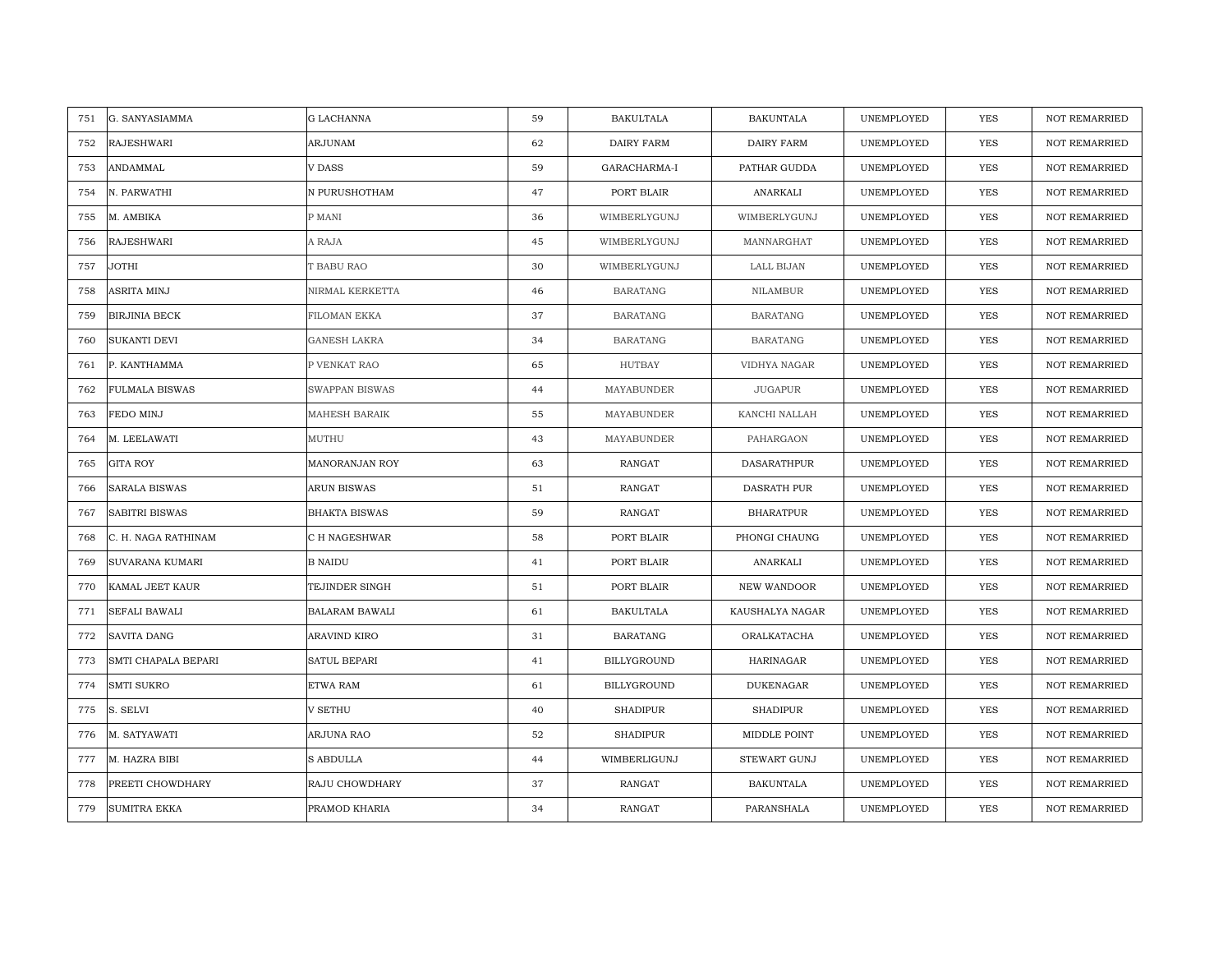| TAMIL SELVI<br>780              | P AYYANAR             | 38 | <b>RANGAT</b>   | <b>RAMPUR</b>       | UNEMPLOYED | <b>YES</b> | <b>NOT REMARRIED</b> |
|---------------------------------|-----------------------|----|-----------------|---------------------|------------|------------|----------------------|
| SHANTA KUMARI<br>781            | K CHITAMBARAM         | 47 | RANGAT          | RANGAT              | UNEMPLOYED | <b>YES</b> | <b>NOT REMARRIED</b> |
| 782<br>RENUKA BISWAS            | SUMANTA BISWAS        | 53 | KADAMTALA       | KADAMTALA           | UNEMPLOYED | YES        | <b>NOT REMARRIED</b> |
| 783<br><b>MAMANI DAS</b>        | KRISHNA DAS           | 32 | KADAMTALA       | KADAMTALA           | UNEMPLOYED | <b>YES</b> | <b>NOT REMARRIED</b> |
| RANJITA BALA<br>784             | HIRANNYA BALA         | 41 | MAYABUNDER      | TUGAPUR             | UNEMPLOYED | YES        | <b>NOT REMARRIED</b> |
| SUKHNI MATHWANIE<br>785         | <b>SUKRA MATHO</b>    | 46 | MAYABUNDER      | TUGAPUR             | UNEMPLOYED | YES        | NOT REMARRIED        |
| KARLINA BILANG<br>786           | TARTIUS KERKETTA      | 41 | MAYABUNDER      | KADAMTALA           | UNEMPLOYED | <b>YES</b> | <b>NOT REMARRIED</b> |
| SMTI. LILLY PUSHPA KINDO<br>787 | LAZRU XALXO           | 41 | MAYABUNDER      | FOREST COLONY       | UNEMPLOYED | YES        | <b>NOT REMARRIED</b> |
| SMTI. JOYTI PRABHA<br>788       | SUDHIR KUJUR          | 33 | MAYABUNDER      | PONGI CHAUNG        | UNEMPLOYED | <b>YES</b> | NOT REMARRIED        |
| 789<br>SMTI. SHANTI DEVI        | <b>BILAS MINJ</b>     | 38 | BILLYGROUND     | PARESH NAGAR        | UNEMPLOYED | YES        | <b>NOT REMARRIED</b> |
| 790<br>PARSON KUMARI            | KEROBIN KUJUR         | 41 | GARACHARMA      | <b>RAM NIWAS</b>    | UNEMPLOYED | YES        | <b>NOT REMARRIED</b> |
| 791<br>PUSPAVATI                | KANNAN                | 47 | FERRARGUNJ      | <b>BINDRABAN</b>    | UNEMPLOYED | YES        | <b>NOT REMARRIED</b> |
| 792<br>SMTI M. DHANA LAKSHMI    | PREM PRAKASH          | 40 | FERRARGUNJ      | CADDLE GUNJ         | UNEMPLOYED | YES        | NOT REMARRIED        |
| <b>BISHAKHA DAS</b><br>793      | <b>BIPLAB BISWAS</b>  | 31 | <b>DIGLIPUR</b> | D B B GRAM          | UNEMPLOYED | <b>YES</b> | <b>NOT REMARRIED</b> |
| 794<br>VALLI                    | P B SANTHALINGAM      | 42 | DIGLIPUR        | NAVIN NAGAR         | UNEMPLOYED | <b>YES</b> | <b>NOT REMARRIED</b> |
| DIPALI RANI<br>795              | JAGODISH SIKDER       | 54 | DIGLIPUR        | MADHUPUR            | UNEMPLOYED | <b>YES</b> | <b>NOT REMARRIED</b> |
| SEFALI RANI ROY<br>796          | SUBHASH CH ROY        | 48 | <b>DIGLIPUR</b> | LAXMIPUR            | UNEMPLOYED | YES        | <b>NOT REMARRIED</b> |
| 797<br>RENU BALA HALDAR         | GOPAL HALDAR          | 44 | DIGLIPUR        | MILANGRAM           | UNEMPLOYED | <b>YES</b> | <b>NOT REMARRIED</b> |
| 798<br>PRATIMA RANI BISWAS      | <b>BHABESH BISWAS</b> | 60 | <b>DIGLIPUR</b> | SWARAJ GRAM         | UNEMPLOYED | <b>YES</b> | <b>NOT REMARRIED</b> |
| 799<br>KANAN BALA RANA          | KANAN BALA RAM        | 54 | <b>DIGLIPUR</b> | MILANGRAM           | UNEMPLOYED | YES        | <b>NOT REMARRIED</b> |
| 800<br>MAMATA MONDAL            | HARI P MONDAL         | 50 | <b>DIGLIPUR</b> | KISHORINAGAR        | UNEMPLOYED | <b>YES</b> | <b>NOT REMARRIED</b> |
| 801<br>KAMINI MONDAL            | BIMAL MONDAL          | 59 | DIGLIPUR        | MADHUPUR            | UNEMPLOYED | YES        | NOT REMARRIED        |
| 802<br>SANDHYA BAIN             | ANIL KRISHNA BAIN     | 37 | <b>DIGLIPUR</b> | MOHANPUR            | UNEMPLOYED | <b>YES</b> | <b>NOT REMARRIED</b> |
| 803<br>SUKHADA MONDAL           | JEEVAN MONDAL         | 60 | <b>DIGLIPUR</b> | KISHORINAGAR        | UNEMPLOYED | YES        | <b>NOT REMARRIED</b> |
| 804<br>LAXMI MONDAL             | CHITTA RANJAN MONDAL  | 59 | DIGLIPUR        | SWARAJ GRAM         | UNEMPLOYED | <b>YES</b> | <b>NOT REMARRIED</b> |
| 805<br>MUKTI RANI DAS           | RABINDRA NATH DAS     | 32 | DIGLIPUR        | <b>SUBHASH GRAM</b> | UNEMPLOYED | YES        | NOT REMARRIED        |
| 806<br>CHANCHALA BAROI          | RANJIT BAROI          | 39 | KALIGHAT        | NABAGRAM            | UNEMPLOYED | <b>YES</b> | <b>NOT REMARRIED</b> |
| MEENA GOLDER<br>807             | PRASHANTA GOLDER      | 40 | KALIGHAT        | NABA GRAM           | UNEMPLOYED | YES        | <b>NOT REMARRIED</b> |
| 808<br>SANDHYA RANI TIRKEY      | KALA TIRKEY           | 54 | AERIAL BAY      | <b>LAMIYA BAY</b>   | UNEMPLOYED | YES        | NOT REMARRIED        |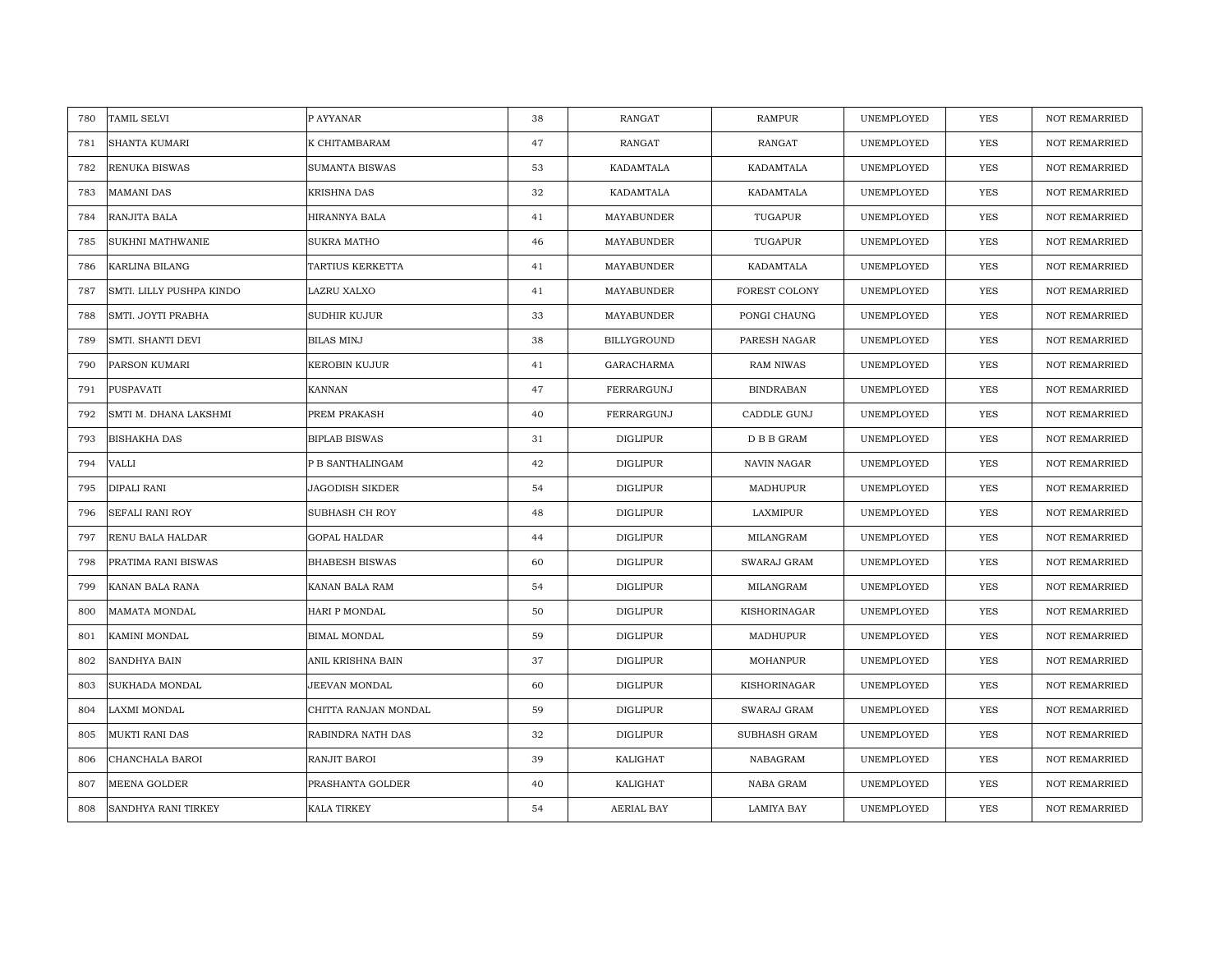| 809 | <b>BISAKHA DEY</b>     | SANTOSH DEY           | 29 | AERIAL BAY        | SANTINAGAR           | UNEMPLOYED | <b>YES</b> | <b>NOT REMARRIED</b> |
|-----|------------------------|-----------------------|----|-------------------|----------------------|------------|------------|----------------------|
|     |                        |                       |    |                   |                      |            |            |                      |
| 810 | C. H. TULSIAMMA        | C H PUNNA VASULU      | 58 | <b>BAMBOOFLAT</b> | PANIGHAT             | UNEMPLOYED | <b>YES</b> | <b>NOT REMARRIED</b> |
| 811 | K. ANU RADHA           | K ANANDA RAO          | 50 | <b>BAMBOOFLAT</b> | <b>SHORE POINT</b>   | UNEMPLOYED | YES        | <b>NOT REMARRIED</b> |
| 812 | P. ZUBAIDA BIBI        | P MOHAMMED            | 53 | <b>BAMBOOFLAT</b> | HOPE TOWN            | UNEMPLOYED | YES        | <b>NOT REMARRIED</b> |
| 813 | C. H. PARMILA          | C H ESWAR RAO         | 31 | <b>BAMBOOFLAT</b> | <b>SHORE POINT</b>   | UNEMPLOYED | YES        | <b>NOT REMARRIED</b> |
| 814 | RAMALA MADHU           | KANAI MADHU           | 47 | TUSNABAD          | HERBATABAD           | UNEMPLOYED | <b>YES</b> | NOT REMARRIED        |
| 815 | NAGA RATHINAM          | MUNUSWAMY             | 61 | HADDO             | HADDO                | UNEMPLOYED | <b>YES</b> | <b>NOT REMARRIED</b> |
| 816 | E. LOLACHI             | E VALLAYYA            | 40 | DAIRY FARM        | <b>DAIRY FARM</b>    | UNEMPLOYED | YES        | <b>NOT REMARRIED</b> |
| 817 | SONIYA MUNDA           | ETWA MUNDA            | 46 | DAIRY FARM        | LAMBA LINE           | UNEMPLOYED | <b>YES</b> | NOT REMARRIED        |
| 818 | <b>SMTI SAIDA BIBI</b> | OMKAR                 | 37 | <b>DAIRY FARM</b> | <b>JUNGLIGHAT</b>    | UNEMPLOYED | <b>YES</b> | <b>NOT REMARRIED</b> |
| 819 | SUNITA GURIA           | GYAN PRAKASH MINJ     | 39 | DAIRY FARM        | LAMBA LINE           | UNEMPLOYED | <b>YES</b> | <b>NOT REMARRIED</b> |
| 820 | S. MARIYATHAL          | MARIYATHAL            | 61 | DAIRY FARM        | <b>DAIRY FARM</b>    | UNEMPLOYED | <b>YES</b> | <b>NOT REMARRIED</b> |
| 821 | <b>SUSHILA INDWAR</b>  | ABHAYA BHUSAN TIRKEY  | 37 | LONG ISLAND       | LONG ISLAND          | UNEMPLOYED | YES        | NOT REMARRIED        |
| 822 | SMTI. JASINTA XESS     | GEORGE EKKA           | 64 | LONG ISLAND       | LONG ISLAND          | UNEMPLOYED | <b>YES</b> | <b>NOT REMARRIED</b> |
| 823 | SANDHYA RANI MAZUMDAR  | NIRMAL MAZUMDER       | 49 | <b>BETAPUR</b>    | <b>BETAPUR</b>       | UNEMPLOYED | YES        | NOT REMARRIED        |
| 824 | PUTUL MAHANTO          | SUBHASH MAHANTO       | 63 | R.K.PUR           | VIVEKANANDA PUR      | UNEMPLOYED | <b>YES</b> | <b>NOT REMARRIED</b> |
| 825 | JAYANTI MONDAL         | P V VENU GOPAL        | 37 | <b>HAVELOCK</b>   | <b>GOVINDA NAGAR</b> | UNEMPLOYED | YES        | NOT REMARRIED        |
| 826 | CHANCHALA SARKAR       | RADHESHYAM SARKAR     | 50 | HAVELOCK          | KRISHNA NAGAR        | UNEMPLOYED | YES        | <b>NOT REMARRIED</b> |
| 827 | SMTI KANCHAN BISWAS    | <b>BIDHAN BISWAS</b>  | 53 | <b>HAVELOCK</b>   | <b>SHYAM NAGAR</b>   | UNEMPLOYED | YES        | <b>NOT REMARRIED</b> |
| 828 | G. MADAKIAMMA          | G JOGA RAO            | 39 | JUNGLIGHAT        | DAIRY FARM           | UNEMPLOYED | <b>YES</b> | <b>NOT REMARRIED</b> |
| 829 | S. SORAMMA             | S GOPAL               | 64 | <b>BAMBOOFLAT</b> | <b>SHORE POINT</b>   | UNEMPLOYED | <b>YES</b> | <b>NOT REMARRIED</b> |
| 830 | ALORANI SAHA,          | SUKHARANHAN SAHA      | 58 | DIGLIPUR          | PASCHIM NAGAR        | UNEMPLOYED | <b>YES</b> | <b>NOT REMARRIED</b> |
| 831 | <b>ADI LAXMI</b>       | SANGRAM KERKETTA      | 35 | <b>BAMBOOFLAT</b> | HOPE TOWN            | UNEMPLOYED | <b>YES</b> | <b>NOT REMARRIED</b> |
| 832 | KODIYARASI. A          | A KODIYARASI          | 51 | <b>BAKULTALA</b>  | <b>BAKUNTALA</b>     | UNEMPLOYED | YES        | <b>NOT REMARRIED</b> |
| 833 | <b>GEETA BAROI</b>     | MUKUNDA BAROI         | 48 | KALIGHAT          | KALIGHAT             | UNEMPLOYED | <b>YES</b> | <b>NOT REMARRIED</b> |
| 834 | MANJU EKKA,            | ANINASH XAXA          | 33 | KISHORINAGAR      | KISHORINAGAR         | UNEMPLOYED | YES        | NOT REMARRIED        |
| 835 | D. SANTA KUMARI,       | D APPA RAO            | 44 | MAYABUNDER        | POKADERA             | UNEMPLOYED | <b>YES</b> | <b>NOT REMARRIED</b> |
| 836 | ALIMA                  | A MOHAMMED RAFIQUE    | 50 | FERRARGUNJ        | <b>BINDRABAN</b>     | UNEMPLOYED | YES        | <b>NOT REMARRIED</b> |
| 837 | VICHITRA SAMADDAR      | <b>GOKUL SAMADDAR</b> | 60 | FERRARGUNJ        | FERRARGUNJ           | UNEMPLOYED | YES        | NOT REMARRIED        |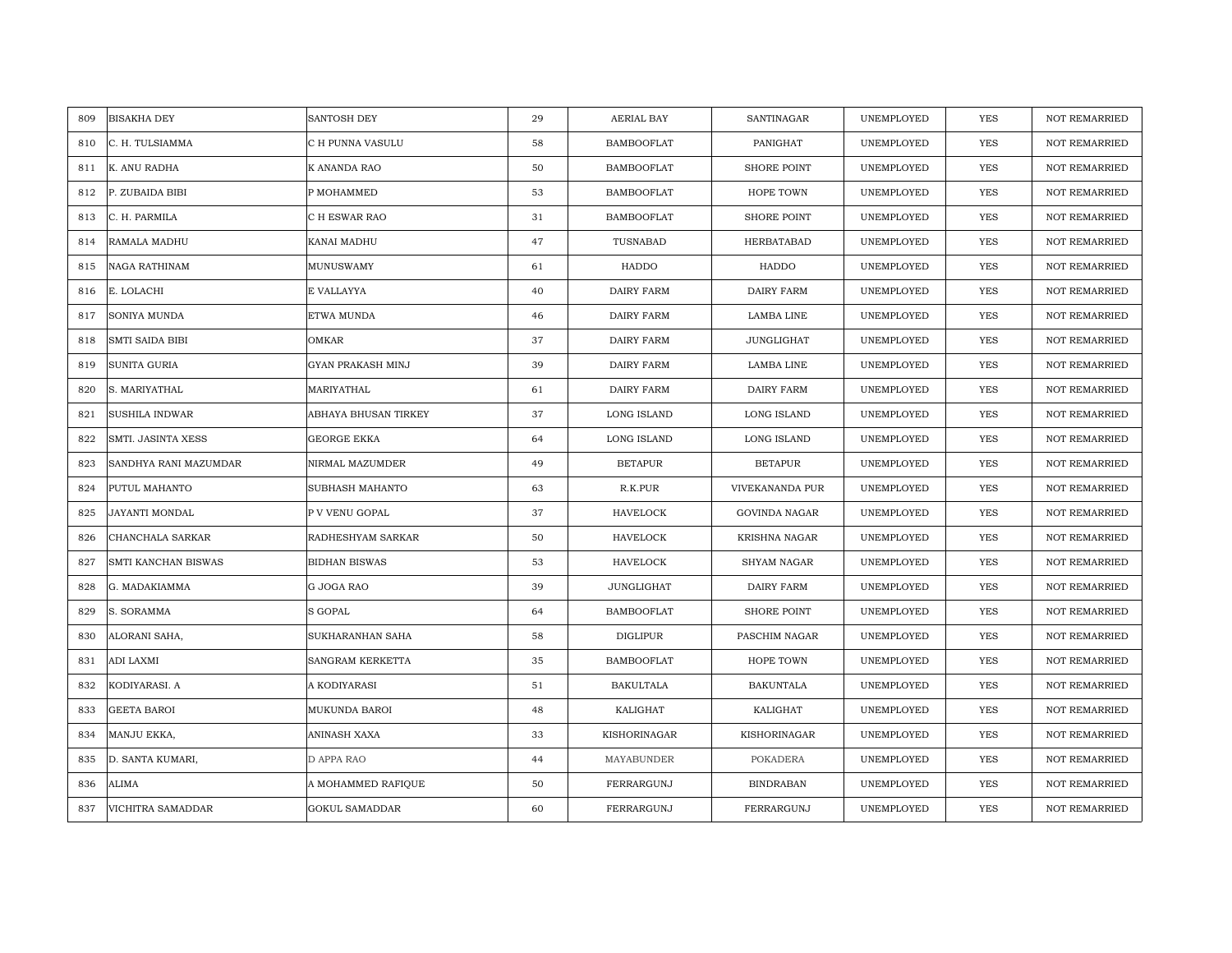| <b>BISHAKA ROY</b><br>838      | <b>AMIT ROY</b>     | 34 | FERRARGUNJ         | VIVEKANANDA         | UNEMPLOYED | <b>YES</b> | <b>NOT REMARRIED</b> |
|--------------------------------|---------------------|----|--------------------|---------------------|------------|------------|----------------------|
| 839<br>KAJAL BEPARI            | AMAL BEPARI         | 52 | <b>BILLIGROUND</b> | <b>BILLIGROUND</b>  | UNEMPLOYED | <b>YES</b> | NOT REMARRIED        |
| 840<br>NOMITA PRAMANICK        | PROSHANTO PRAMANICK | 38 | <b>BILLIGROUND</b> | <b>BILLIGROUND</b>  | UNEMPLOYED | <b>YES</b> | <b>NOT REMARRIED</b> |
| <b>SUMITRA RANI DAS</b><br>841 | BHABOTOSH DAS       | 40 | DIGLIPUR           | MILAN GRAM          | UNEMPLOYED | <b>YES</b> | <b>NOT REMARRIED</b> |
| LAXMI RANI BAROI<br>842        | ANANTA BARAOI       | 52 | DIGLIPUR           | SITA NAGAR          | UNEMPLOYED | YES        | <b>NOT REMARRIED</b> |
| 843<br>N. PUNNAVATI            | N RAMA RAO          | 45 | AERIAL BAY         | <b>DURGAPUR</b>     | UNEMPLOYED | YES        | NOT REMARRIED        |
| SUNITHA KUMARI<br>844          | T SAWAN KUMAR       | 40 | <b>HUTBAY</b>      | ONGE TIKEREY        | UNEMPLOYED | <b>YES</b> | <b>NOT REMARRIED</b> |
| 845<br>EVHA GAIN               | SHANKAR GAIN        | 37 | HUTBAY             | V K PUR             | UNEMPLOYED | YES        | <b>NOT REMARRIED</b> |
| 846<br>T. SAVITHRI             | T KAMAIAH           | 60 | <b>BAKULTALA</b>   | NIMBUTALA           | UNEMPLOYED | YES        | NOT REMARRIED        |
| ASRITA PRASAD<br>847           | TEJU PRASAD         | 63 | <b>BAKULTALA</b>   | <b>BAKUNTALA</b>    | UNEMPLOYED | YES        | NOT REMARRIED        |
| 848<br>ASRITHA SORENG          | AUGUSTIN KULLU      | 49 | TUSNABAD           | TUSHNABAD           | UNEMPLOYED | <b>YES</b> | <b>NOT REMARRIED</b> |
| 849<br>A. PAPPA                | K ARUMURGAN         | 59 | GARACHARMA-I       | TEYLARABAD          | UNEMPLOYED | YES        | <b>NOT REMARRIED</b> |
| 850<br>T. MAHA LAXMI           | T VENKET RAO        | 63 | GARACHARMA-I       | DAIRY FARM          | UNEMPLOYED | YES        | NOT REMARRIED        |
| R. TULSIAMMA<br>851            | R APPA RAO          | 43 | <b>BAMBOOFLAT</b>  | <b>NAYA BASTI</b>   | UNEMPLOYED | <b>YES</b> | <b>NOT REMARRIED</b> |
| NEELA ROY<br>852               | <b>SUKUMAR ROY</b>  | 61 | <b>NEIL ISLAND</b> | <b>BHARAT PUR</b>   | UNEMPLOYED | <b>YES</b> | <b>NOT REMARRIED</b> |
| SUBARNA RAHA<br>853            | <b>SWAPAN RAHA</b>  | 48 | HAVELOCK           | <b>GOVIND NAGAR</b> | UNEMPLOYED | <b>YES</b> | <b>NOT REMARRIED</b> |
| JHARNA BISWAS<br>854           | <b>GOPAL BISWAS</b> | 62 | <b>BARATANG</b>    | <b>BIJOYGARH</b>    | UNEMPLOYED | YES        | <b>NOT REMARRIED</b> |
| 855<br>USHA MAL                | KALIPADA MAL        | 53 | AERIAL BAY         | <b>SHIBPUR</b>      | UNEMPLOYED | <b>YES</b> | <b>NOT REMARRIED</b> |
| SANDHYA ROY<br>856             | SANTOSH ROY         | 52 | MAYABUNDER         | GOALGHAR            | UNEMPLOYED | <b>YES</b> | <b>NOT REMARRIED</b> |
| 857<br>C. JAYA LAKSHMI         | RAMESH NARAYAN      | 41 | GARACHARMA         | GARACHARMA          | UNEMPLOYED | YES        | <b>NOT REMARRIED</b> |
| <b>B. PADMA</b><br>858         | <b>B BALAJI</b>     | 30 | HADDO              | HADDO               | UNEMPLOYED | <b>YES</b> | <b>NOT REMARRIED</b> |
| 859<br>A. NAFEESA              | K K HASSAN MOULAVI  | 54 | PORT BLAIR         | PROTHRAPUR          | UNEMPLOYED | YES        | NOT REMARRIED        |
| K. MEENA<br>860                | R KARMEGAM          | 41 | PORT BLAIR         | DIGNABAD            | UNEMPLOYED | <b>YES</b> | <b>NOT REMARRIED</b> |
| <b>BISAKA DAS</b><br>861       | ROVINANA DAS        | 34 | PORT BLAIR         | <b>DELANIPUR</b>    | UNEMPLOYED | <b>YES</b> | NOT REMARRIED        |
| 862<br>MEERA BAI               | RAM SWAMY           | 57 | <b>GARACHARAMA</b> | <b>BIMBLITAN</b>    | UNEMPLOYED | <b>YES</b> | <b>NOT REMARRIED</b> |
| 863<br>ANJANA DEVI             | <b>M SASIDHARAN</b> | 57 | PORT BLAIR         | <b>BUNIYADABAD</b>  | UNEMPLOYED | YES        | NOT REMARRIED        |
| 864<br>REHANA KHATOON          | <b>SHAFQU</b>       | 50 | PORT BLAIR         | PREM NAGAR          | UNEMPLOYED | <b>YES</b> | <b>NOT REMARRIED</b> |
| <b>MARIAM BIBI</b><br>865      | V UNNIN KUTTY       | 55 | PORT BLAIR         | <b>DELANIPUR</b>    | UNEMPLOYED | YES        | <b>NOT REMARRIED</b> |
| R. RAJATHI,<br>866             | RAJITH              | 38 | PORT BLAIR         | <b>BEODNABAD</b>    | UNEMPLOYED | YES        | NOT REMARRIED        |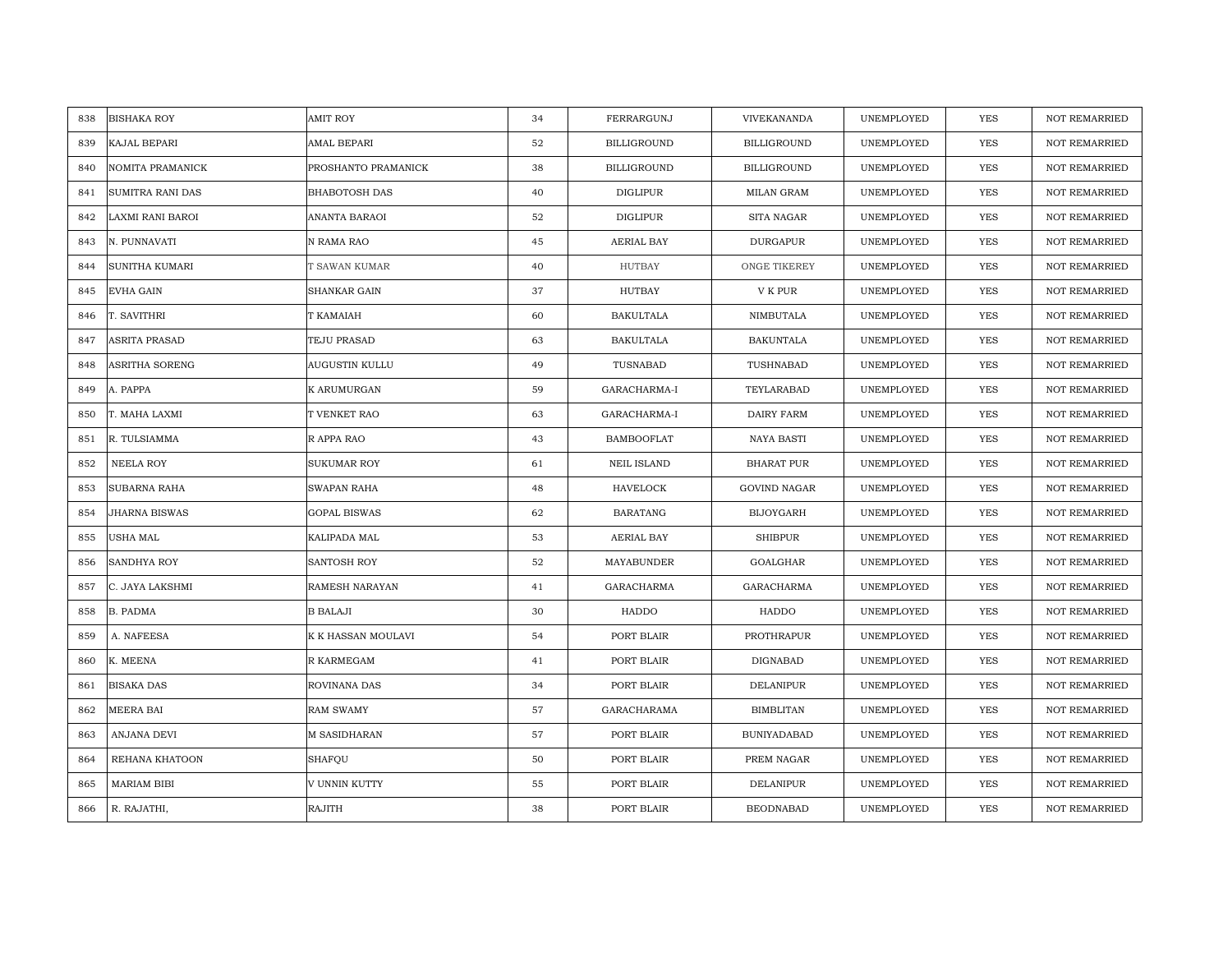| K. VASUKI<br>867              | P KUPPUSWAMY          | 53 | <b>GARACHARMA</b> | <b>AUSTINABAD</b>  | UNEMPLOYED | <b>YES</b> | <b>NOT REMARRIED</b> |
|-------------------------------|-----------------------|----|-------------------|--------------------|------------|------------|----------------------|
| A. MANJULA<br>868             | K ARUMURGAN           | 50 | <b>GARACHARMA</b> | RANACHANG          | UNEMPLOYED | <b>YES</b> | <b>NOT REMARRIED</b> |
| T. REJINA MARY<br>869         | A THAINES             | 59 | <b>GARACHARMA</b> | <b>GARACHARMA</b>  | UNEMPLOYED | YES        | <b>NOT REMARRIED</b> |
| MANJU MAJUMDER<br>870         | TINKU MAZUMDER        | 29 | MANGULTAN         | WANDOOR            | UNEMPLOYED | YES        | <b>NOT REMARRIED</b> |
| 871<br>D. BOOMA DEVI          | S DURAI RAJ           | 50 | PORT BLAIR        | <b>BATHU BASTI</b> | UNEMPLOYED | YES        | <b>NOT REMARRIED</b> |
| 872<br><b>B. NEELAMMA</b>     | <b>B LINGIAH</b>      | 45 | HUTBAY            | ONGE TIKEREY       | UNEMPLOYED | YES        | NOT REMARRIED        |
| RENUKA DEBNATH<br>873         | <b>GANESH DEBNATH</b> | 35 | DIGLIPUR          | MADHUPUR           | UNEMPLOYED | YES        | <b>NOT REMARRIED</b> |
| LAXMI,<br>874                 | V RAMAN               | 40 | JUNGLIGHAT        | PREM NAGAR         | UNEMPLOYED | YES        | NOT REMARRIED        |
| ESABELA MUNDA<br>875          | PHIL MON KANDLUNA     | 45 | MANGULTAN         | WANDOOR            | UNEMPLOYED | <b>YES</b> | NOT REMARRIED        |
| V. KAVITA<br>876              | M VEERAIAH            | 38 | <b>JUNGLIGHAT</b> | PROTHRAPUR         | UNEMPLOYED | <b>YES</b> | <b>NOT REMARRIED</b> |
| M KAMAKSHI<br>877             | J SUNDER RAO          | 28 | <b>BAMBOOFLAT</b> | <b>BAMBOOFLAT</b>  | UNEMPLOYED | <b>YES</b> | <b>NOT REMARRIED</b> |
| ANNA KOLETA TETE<br>878       | <b>FLORE SORENG</b>   | 56 | <b>HUTBAY</b>     | NANJAPPA           | UNEMPLOYED | <b>YES</b> | <b>NOT REMARRIED</b> |
| 879<br>ANJALI BAROI           | ANIL CH BAROI         | 39 | GARACHARMA        | GARACHARMA         | UNEMPLOYED | YES        | NOT REMARRIED        |
| <b>HARIDASI MISTRY</b><br>880 | SUKHARANJAN MISTRY    | 62 | <b>DIGLIPUR</b>   | PASCHIMNAGAR       | UNEMPLOYED | <b>YES</b> | <b>NOT REMARRIED</b> |
| 881<br>S. KRISHNAMMA          | MADHAVA RAO           | 55 | JUNGLIGHAT        | <b>DAIRY FARM</b>  | UNEMPLOYED | YES        | NOT REMARRIED        |
| 882<br>K. SAROJA              | MEDISI KURMA RAO      | 34 | JUNGLIGHAT        | <b>JUNGLIGHAT</b>  | UNEMPLOYED | <b>YES</b> | <b>NOT REMARRIED</b> |
| <b>SALY MATHEW</b><br>883     | P R JOHNSON           | 58 | JUNGLIGHAT        | PAHARGOAN          | UNEMPLOYED | YES        | <b>NOT REMARRIED</b> |
| 884<br>R. DAMAYANTHI          | R VINAYAKA RAO        | 77 | RAKSHA VIHAR      | HADDO              | UNEMPLOYED | <b>YES</b> | <b>NOT REMARRIED</b> |
| K. SUJATA<br>885              | K KRISHNA RAO         | 35 | HADDO             | <b>BUNIYADABAD</b> | UNEMPLOYED | YES        | <b>NOT REMARRIED</b> |
| A. AMARWATHI<br>886           | P ARUMURGAN           | 49 | <b>GARACHARMA</b> | PROTHRA PUR        | UNEMPLOYED | <b>YES</b> | <b>NOT REMARRIED</b> |
| 887<br>M. AMARAVATI           | <b>S MUNIYANDI</b>    | 55 | MAYABUNDER        | POKADERA           | UNEMPLOYED | <b>YES</b> | <b>NOT REMARRIED</b> |
| C. H. MANGA<br>888            | C H RAMANA            | 59 | PORT BLAIR        | NAYAGOAN           | UNEMPLOYED | YES        | <b>NOT REMARRIED</b> |
| 889<br>D. DILLESHWARI         | D DILLESHWAR RAO      | 46 | HADDO             | M B STREET         | UNEMPLOYED | <b>YES</b> | <b>NOT REMARRIED</b> |
| 890<br>G. DOROPATHY           | <b>G PARUSOTHAM</b>   | 54 | <b>HUTBAY</b>     | <b>BALU DERA</b>   | UNEMPLOYED | YES        | <b>NOT REMARRIED</b> |
| M. RAMLA<br>891               | K ABDULLA             | 50 | WIMBERLYGUNJ      | NAYAPURAM          | UNEMPLOYED | <b>YES</b> | <b>NOT REMARRIED</b> |
| ELISABA EKKA<br>892           | <b>SABIEL LAKRA</b>   | 54 | <b>BAMBOOFLAT</b> | PANIGHAT           | UNEMPLOYED | YES        | NOT REMARRIED        |
| KUSUM DHALI<br>893            | ARUN DHALI            | 48 | CHOULDARI         | PORT MOUT          | UNEMPLOYED | <b>YES</b> | <b>NOT REMARRIED</b> |
| 894<br>T. LAXMI               | N THIRUMENI           | 37 | <b>GARACHARMA</b> | GARACHARMA         | UNEMPLOYED | YES        | <b>NOT REMARRIED</b> |
| <b>SUJALA DAS</b><br>895      | SUSANTA DAS           | 28 | MANGULTAN         | HASMATHABAD        | UNEMPLOYED | YES        | NOT REMARRIED        |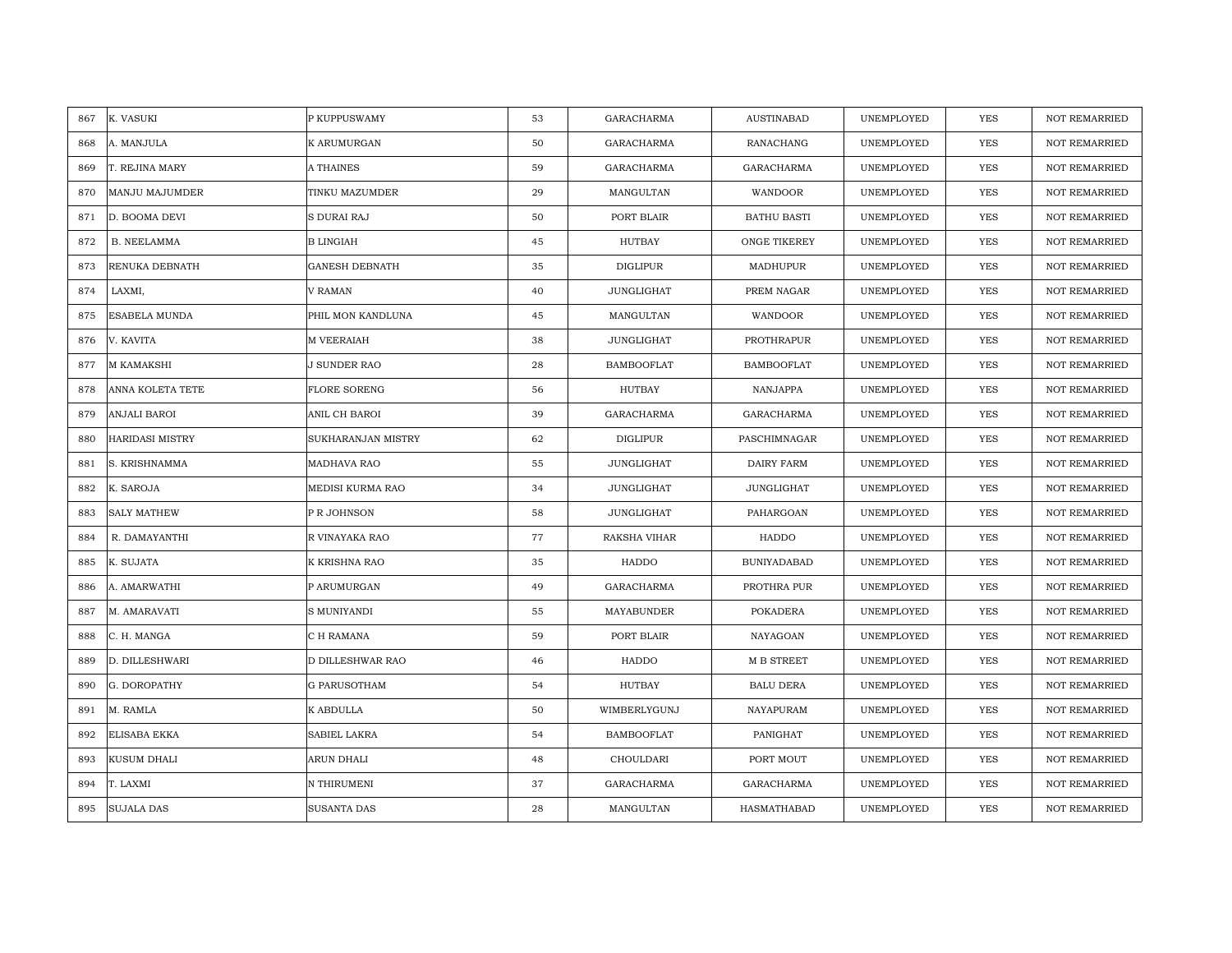| D. ANASUYA<br>896            | O CHANDER RAO           | 51 | PORT BLAIR        | DIGNABAD            | UNEMPLOYED | <b>YES</b> | <b>NOT REMARRIED</b> |
|------------------------------|-------------------------|----|-------------------|---------------------|------------|------------|----------------------|
| 897<br>KABITA DEB NATH       | KANAI LAL DEBNATH       | 35 | <b>JUNGLIGHAT</b> | <b>JUNGLIGHAT</b>   | UNEMPLOYED | <b>YES</b> | <b>NOT REMARRIED</b> |
| 898<br>G. BHAWANI            | <b>G RANGESWARA RAO</b> | 26 | PORT BLAIR        | HADDO               | UNEMPLOYED | YES        | <b>NOT REMARRIED</b> |
| 899<br>JHARNA BHAKTA,        | SWAPAN BHAKTA           | 36 | MANGULTAN         | WANDOOR             | UNEMPLOYED | <b>YES</b> | <b>NOT REMARRIED</b> |
| 900<br><b>GRACE MANI</b>     | P RAJ MUTHAIAH          | 54 | GARACHARMA        | <b>BATHU BASTI</b>  | UNEMPLOYED | YES        | <b>NOT REMARRIED</b> |
| 901<br>SOHANI MINJ           | <b>BALKU NAG</b>        | 55 | HUTBAY            | <b>FARM TIKEREY</b> | UNEMPLOYED | YES        | NOT REMARRIED        |
| 902<br>TIHARI TOPPO          | SIBERSAI XALXO          | 51 | <b>HUTBAY</b>     | SUNDERPUR           | UNEMPLOYED | YES        | <b>NOT REMARRIED</b> |
| K. KUMARI<br>903             | K VEER BRAHAMA          | 51 | HADDO             | HADDO               | UNEMPLOYED | YES        | <b>NOT REMARRIED</b> |
| 904<br>PUSPA RANI MONDAL     | NIRANJAN MONDOL         | 49 | DIGLIPUR          | KHUDIRAMPUR         | UNEMPLOYED | <b>YES</b> | NOT REMARRIED        |
| <b>B. RAJATHI</b><br>905     | <b>S B BALU</b>         | 44 | WIMBERLYGUNJ      | <b>LAMBA PHAR</b>   | UNEMPLOYED | YES        | <b>NOT REMARRIED</b> |
| PAPA. S<br>906               | TAMIL SELVAM            | 56 | PORT BLAIR        | MANGULTAN           | UNEMPLOYED | <b>YES</b> | <b>NOT REMARRIED</b> |
| 907<br>MALATI                | PG SUKUMARAN            | 62 | <b>RANGAT</b>     | <b>SHIVAPURAM</b>   | UNEMPLOYED | <b>YES</b> | <b>NOT REMARRIED</b> |
| 908<br>K. DEVADAMMA          | K SANYASI RAO           | 68 | HUTBAY            | <b>HUT BAY</b>      | UNEMPLOYED | YES        | NOT REMARRIED        |
| N. YOGESHWARI<br>909         | N JAGANNATH             | 38 | HUTBAY            | <b>HUT BAY</b>      | UNEMPLOYED | <b>YES</b> | <b>NOT REMARRIED</b> |
| 910<br>URSEILA TIRKEY        | ALPHONSE TIRKEY         | 52 | <b>HUTBAY</b>     | NANJAPPA            | UNEMPLOYED | YES        | NOT REMARRIED        |
| 911<br>T. NOOKAMMA           | TEPPALA DURYODHANA      | 38 | HADDO             | <b>BUNIYADABAD</b>  | UNEMPLOYED | <b>YES</b> | <b>NOT REMARRIED</b> |
| <b>BABITA</b><br>912         | RAM DULAR               | 38 | CHOULDARI         | OGRABRAJ            | UNEMPLOYED | YES        | <b>NOT REMARRIED</b> |
| 913<br>GANGA RANI MONDAL     | NIRANJAN MONDOL         | 62 | HUTBAY            | RK PUR              | UNEMPLOYED | <b>YES</b> | <b>NOT REMARRIED</b> |
| HAZRA BIBI<br>914            | MOHAMMED ILIYAS ANSARI  | 77 | JUNGLIGHAT        | <b>JUNGLIGHAT</b>   | UNEMPLOYED | YES        | <b>NOT REMARRIED</b> |
| 915<br>PRIYADAS GUPTA        | SIDDHARTHA DAS GUPTA    | 43 | PORT BLAIR        | TEYLARABAD          | UNEMPLOYED | <b>YES</b> | <b>NOT REMARRIED</b> |
| SURA BALA HALDER<br>916      | NARAYAN HALDAR          | 59 | DIGLIPUR          | PASCHIMNAGAR        | UNEMPLOYED | <b>YES</b> | <b>NOT REMARRIED</b> |
| 917<br>G. VASANTHA           | S GANAPALAM             | 36 | <b>GARACHARMA</b> | PATHERGUDDA         | UNEMPLOYED | YES        | <b>NOT REMARRIED</b> |
| 918<br>KHUKU BAIRAGI         | PROSHANTA BAIRAGI       | 49 | RK PUR            | RAMKRISHNA PUR      | UNEMPLOYED | <b>YES</b> | <b>NOT REMARRIED</b> |
| 919<br>NEELA VENI            | SRINIVAS RAO            | 29 | PORT BLAIR        | PONGI CHAUNG        | UNEMPLOYED | YES        | <b>NOT REMARRIED</b> |
| <b>SUCHITRA BAROI</b><br>920 | DAYAL BAROI             | 41 | DIGLIPUR          | R K GRAM            | UNEMPLOYED | <b>YES</b> | <b>NOT REMARRIED</b> |
| 921<br>TEJESWARI             | A LAXMAN OJHA           | 33 | <b>BAMBOOFLAT</b> | NORTH BAY           | UNEMPLOYED | YES        | NOT REMARRIED        |
| 922<br>ANIMA MONDAL          | ANANDA MONDAL           | 51 | GARACHARMA        | <b>BATHU BASTI</b>  | UNEMPLOYED | <b>YES</b> | <b>NOT REMARRIED</b> |
| 923<br>P. KAMALAMMA          | R DHARMA RAO            | 31 | JUNGLIGHAT        | DAIRY FARM          | UNEMPLOYED | YES        | <b>NOT REMARRIED</b> |
| R. KAMAMMA<br>924            | R VALLABHA RAO          | 46 | JUNGLIGHAT        | DAIRY FARM          | UNEMPLOYED | YES        | NOT REMARRIED        |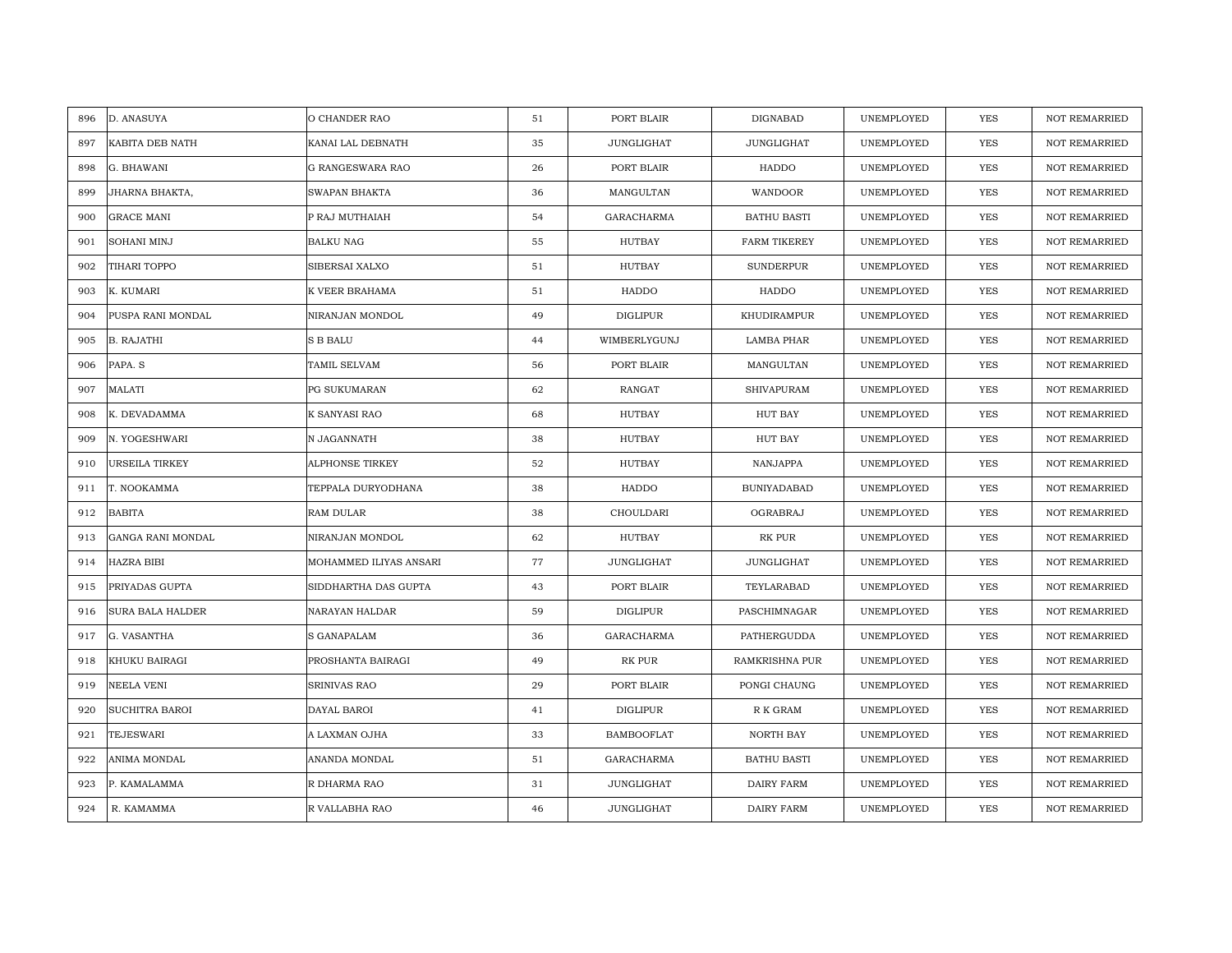| C. H. BHAGYA LAXMI<br>925   | C H RAJA RAO         | 40 | MAYABUNDER        | <b>FOREST COLONY</b> | UNEMPLOYED | <b>YES</b> | <b>NOT REMARRIED</b> |
|-----------------------------|----------------------|----|-------------------|----------------------|------------|------------|----------------------|
| 926<br>ELIZAABETH           | <b>DILIP</b>         | 31 | HUTBAY            | RABINDRA NAGAR       | UNEMPLOYED | <b>YES</b> | <b>NOT REMARRIED</b> |
| 927<br>D. ADILAXMI          | <b>D RAMAKRISHNA</b> | 34 | <b>GARACHARMA</b> | <b>DOLLY GUNJ</b>    | UNEMPLOYED | <b>YES</b> | <b>NOT REMARRIED</b> |
| 928<br>S. SHANTHI           | K SHANMUGAM          | 45 | ABERDEEN BAZAR    | RGT ROAD             | UNEMPLOYED | YES        | <b>NOT REMARRIED</b> |
| 929<br><b>BESAKA DAS</b>    | PITAMBAR DAS         | 47 | RAKSHA VIHAR      | <b>SCHOOL LINE</b>   | UNEMPLOYED | YES        | <b>NOT REMARRIED</b> |
| 930<br>AYNA HAWLADER        | PHANIBHUSAN HAWALDER | 33 | <b>DIGLIPUR</b>   | SUBASH GRAM          | UNEMPLOYED | YES        | <b>NOT REMARRIED</b> |
| G. SARASWATI<br>931         | V GUNE SHEKARAN      | 43 | <b>HUTBAY</b>     | ONGE TIKEREY         | UNEMPLOYED | <b>YES</b> | <b>NOT REMARRIED</b> |
| SONI<br>932                 | <b>SUKRA RAM</b>     | 63 | GARACHARMA        | BAROOD GODOWN        | UNEMPLOYED | <b>YES</b> | <b>NOT REMARRIED</b> |
| 933<br>CH. SITA LAXMI       | C H SATHYA NARAYANA  | 53 | <b>HADDO</b>      | MACCA PAHAD          | UNEMPLOYED | <b>YES</b> | <b>NOT REMARRIED</b> |
| SUDHA RANI SARKAR<br>934    | PARITOSH SARKAR      | 44 | <b>HUTBAY</b>     | KALI NAGAR           | UNEMPLOYED | <b>YES</b> | NOT REMARRIED        |
| 935<br>SULOCHANA NAG BANSI  | <b>B NAGA RAJU</b>   | 31 | ABERDEEN BAZAR    | RANCHI BASTI         | UNEMPLOYED | <b>YES</b> | <b>NOT REMARRIED</b> |
| 936<br>NEETU MONDAL         | <b>BIBHAS MONDAL</b> | 36 | DOLLYGUNJ         | DOLLYGUNJ            | UNEMPLOYED | YES        | <b>NOT REMARRIED</b> |
| 937<br>NILIMA RAY           | DEEPAK MUNDA         | 32 | <b>BRICHGUNJ</b>  | GARACHARMA           | UNEMPLOYED | YES        | <b>NOT REMARRIED</b> |
| 938<br>N DANAMMA            | N YADAVIAH           | 55 | <b>BAMBOOFLAT</b> | HOPE TOWN            | UNEMPLOYED | <b>YES</b> | <b>NOT REMARRIED</b> |
| MONIKA TOPNO<br>939         | IGNISIUS SORENG      | 45 | <b>DIGLIPUR</b>   | <b>BURMACHAD</b>     | UNEMPLOYED | <b>YES</b> | <b>NOT REMARRIED</b> |
| V. RAJLAXMI<br>940          | T K VALLAIAPPAN      | 54 | MITAKHARI         | NAMUNAGHAR           | UNEMPLOYED | YES        | NOT REMARRIED        |
| P. R. PUSHPAM<br>941        | R PERIYA SWAMY       | 58 | <b>GARACHARMA</b> | <b>GARACHARMA</b>    | UNEMPLOYED | <b>YES</b> | <b>NOT REMARRIED</b> |
| 942<br>K. JAYA LAXMI        | <b>S KANNAN</b>      | 49 | JUNGLIGHAT        | <b>DELANIPUR</b>     | UNEMPLOYED | <b>YES</b> | <b>NOT REMARRIED</b> |
| 943<br><b>SUKH RANYA</b>    | <b>SHANKAR</b>       | 48 | JUNGLIGHAT        | <b>BEODNABAD</b>     | UNEMPLOYED | <b>YES</b> | <b>NOT REMARRIED</b> |
| 944<br><b>B. PAPPA</b>      | M DHARMENDRAN        | 30 | MANGULTAN         | <b>INDRA NAGAR</b>   | UNEMPLOYED | <b>YES</b> | <b>NOT REMARRIED</b> |
| PUNAM DEVI<br>945           | OM PRAKASH DAS       | 47 | GARACHARMA        | <b>BATHU BASTI</b>   | UNEMPLOYED | <b>YES</b> | <b>NOT REMARRIED</b> |
| FATHIMA BIBI<br>946         | T ABDUL REHMAN       | 59 | PORT BLAIR        | <b>GARACHARMA</b>    | UNEMPLOYED | <b>YES</b> | <b>NOT REMARRIED</b> |
| NAGA LAXMI<br>947           | RAJA RAO             | 61 | GARACHARMA        | NEW BIMBLITAN        | UNEMPLOYED | YES        | <b>NOT REMARRIED</b> |
| M. PANCHAVARNAM<br>948      | P MURUGESHAN         | 43 | PORT BLAIR        | <b>DAIRY FARM</b>    | UNEMPLOYED | YES        | NOT REMARRIED        |
| 949<br>M. AYSHA             | M MOHAMMED           | 35 | PORT BLAIR        | PHOENIX BAY          | UNEMPLOYED | <b>YES</b> | <b>NOT REMARRIED</b> |
| 950<br>YAARA DAMAYANTI      | YARRA KRISHNA RAO    | 36 | JUNGLIGHAT        | DAIRY FARM           | UNEMPLOYED | YES        | <b>NOT REMARRIED</b> |
| <b>SURI KANTA</b><br>951    | <b>B NOKRAJU</b>     | 32 | PORT BLAIR        | <b>ATLANTA POINT</b> | UNEMPLOYED | <b>YES</b> | <b>NOT REMARRIED</b> |
| S. PANDIAMMAL<br>952        | <b>SELVARAJ</b>      | 39 | PORT BLAIR        | ANNA NAGAR           | UNEMPLOYED | YES        | <b>NOT REMARRIED</b> |
| <b>SITA RANI DAS</b><br>953 | SUDHANYA CH DAS      | 42 | PORT BLAIR        | MANGULTAN            | UNEMPLOYED | YES        | NOT REMARRIED        |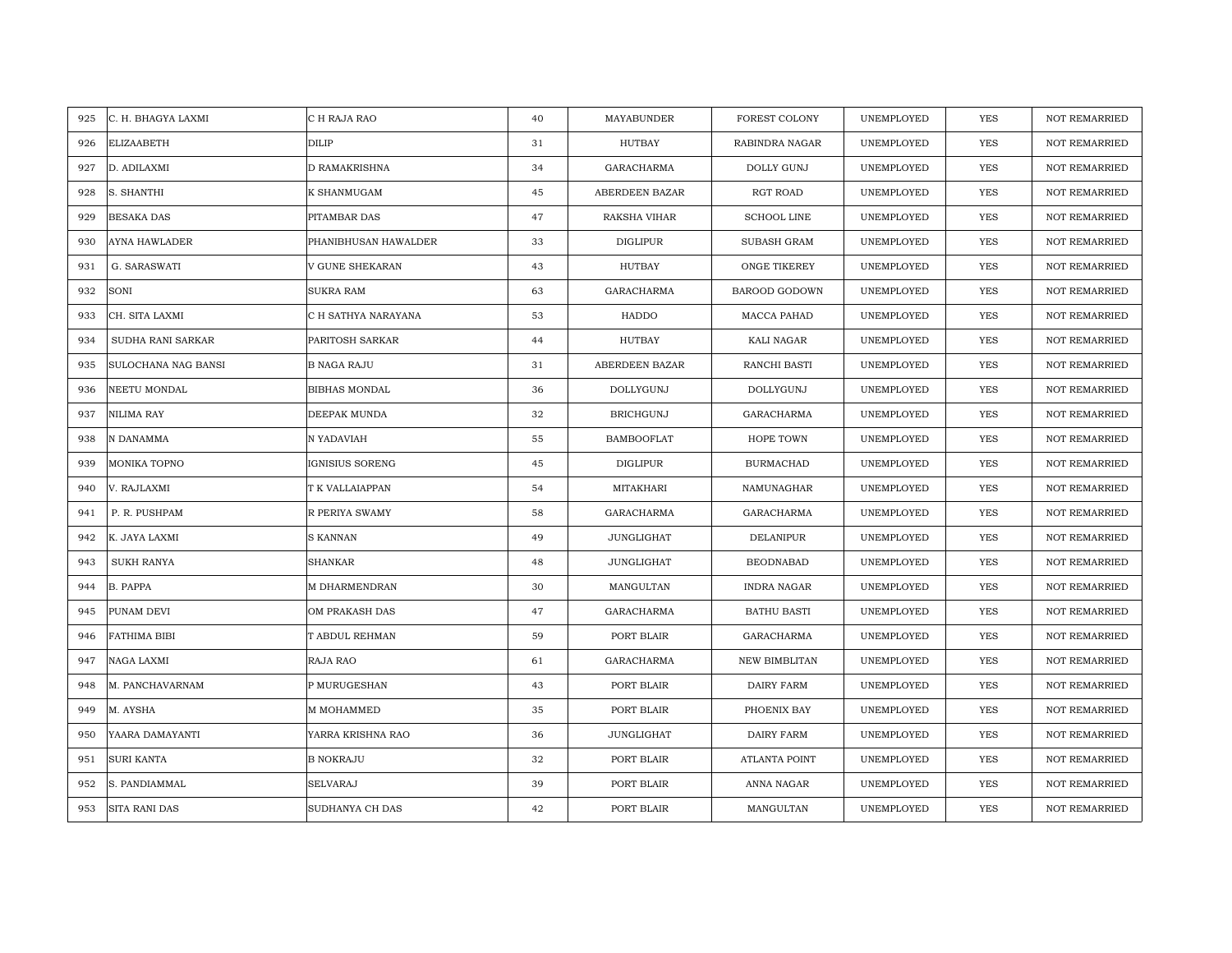| CHABI GHARAMI<br>954          | <b>PALASH</b>         | 42 | MANGULTAN         | <b>GUPTAPARA</b>        | UNEMPLOYED | <b>YES</b> | <b>NOT REMARRIED</b> |
|-------------------------------|-----------------------|----|-------------------|-------------------------|------------|------------|----------------------|
| REENA MONDAL<br>955           | NIRMAL MONDAL         | 49 | MANGULTAN         | MANGLUTAN               | UNEMPLOYED | <b>YES</b> | NOT REMARRIED        |
| 956<br>KANTAMMA               | CHANDER SEKHAR        | 57 | MITAKHARI         | NAMUNA GHAR             | UNEMPLOYED | YES        | <b>NOT REMARRIED</b> |
| NEMHATI KUJUR<br>957          | RAVIWAR LAKRA         | 56 | CHOULDARI         | MNIMBUBAGHICHA          | UNEMPLOYED | <b>YES</b> | <b>NOT REMARRIED</b> |
| P. DHANALAXMI<br>958          | <b>DHANLAXMI</b>      | 32 | MAYABUNDER        | <b>FISHERIES COLONY</b> | UNEMPLOYED | YES        | <b>NOT REMARRIED</b> |
| 959<br>G. JAY LAXMI           | <b>G LAXMINARAYAN</b> | 42 | MAYABUNDER        | <b>FISHERIES COLONY</b> | UNEMPLOYED | YES        | NOT REMARRIED        |
| D. TULASIAMMA<br>960          | K RAJESH KUMAR        | 31 | HADDO             | <b>HADDO</b>            | UNEMPLOYED | <b>YES</b> | <b>NOT REMARRIED</b> |
| <b>B. CHANDRAWATHI</b><br>961 | <b>B DHAN RJU</b>     | 31 | HADDO             | <b>BUINIYADABAD</b>     | UNEMPLOYED | YES        | <b>NOT REMARRIED</b> |
| 962<br>S. SRIDEVI             | S BASKAR RAO          | 42 | <b>LAMBA LINE</b> | <b>MINI BAY</b>         | UNEMPLOYED | YES        | NOT REMARRIED        |
| V. DAMYANTI<br>963            | S VELU                | 53 | <b>JUNGLIGHAT</b> | <b>DAIRY FARM</b>       | UNEMPLOYED | YES        | <b>NOT REMARRIED</b> |
| POKKALA LAXMIAMMA<br>964      | P BAIRAGI             | 55 | JUNGLIGHAT        | SHORE OINT              | UNEMPLOYED | YES        | <b>NOT REMARRIED</b> |
| DONI SUNDARAMMA<br>965        | DONI HENANTA RAO      | 63 | JUNGLIGHAT        | PREM NAGAR              | UNEMPLOYED | YES        | <b>NOT REMARRIED</b> |
| <b>SASI KALA</b><br>966       | P GANDHI              | 38 | JUNGLIGHAT        | <b>JUNGLIGHAT</b>       | UNEMPLOYED | YES        | NOT REMARRIED        |
| A. NEELA<br>967               | <b>G ANTHONY</b>      | 68 | <b>BAMBOOFLAT</b> | TSUNAMI SHELTER         | UNEMPLOYED | <b>YES</b> | <b>NOT REMARRIED</b> |
| S. MURUGAMMAL<br>968          | S SATHAIAH            | 43 | <b>BAMBOOFLAT</b> | VALLUVAR NAGAR          | UNEMPLOYED | <b>YES</b> | <b>NOT REMARRIED</b> |
| <b>STELLA MARY</b><br>969     | A JOSEPH              | 39 | <b>BAMBOOFLAT</b> | <b>TSUNAMI SHELTER</b>  | UNEMPLOYED | <b>YES</b> | <b>NOT REMARRIED</b> |
| 970<br>D. HAIMAWATI           | D JAGGA RAO           | 45 | <b>BAMBOOFLAT</b> | <b>RAJIV NAGAR</b>      | UNEMPLOYED | YES        | <b>NOT REMARRIED</b> |
| 971<br>M. B. NABEESA          | M B KUNJENDI          | 62 | <b>BAMBOOFLAT</b> | S/GUNJ                  | UNEMPLOYED | <b>YES</b> | <b>NOT REMARRIED</b> |
| S. TULASAMMA<br>972           | <b>S BAIRAGI</b>      | 58 | <b>BAMBOOFLAT</b> | MACCA PAHAD             | UNEMPLOYED | <b>YES</b> | <b>NOT REMARRIED</b> |
| 973<br><b>BHANUMATI</b>       | M KALIMUTHU           | 58 | <b>BAMBOOFLAT</b> | <b>NAYA BASTI</b>       | UNEMPLOYED | YES        | <b>NOT REMARRIED</b> |
| S. PONNAMMAL<br>974           | T SHANMUGAM           | 52 | <b>BAMBOOFLAT</b> | <b>SHORE POINT</b>      | UNEMPLOYED | <b>YES</b> | <b>NOT REMARRIED</b> |
| T. VIJAYA LAKSHMI<br>975      | T SIMADRI             | 55 | <b>BAMBOOFLAT</b> | MEDICAL PAHAD           | UNEMPLOYED | YES        | NOT REMARRIED        |
| 976<br>K. PARWATHI            | K MADHAVA RAO         | 40 | <b>BAMBOOFLAT</b> | <b>SHORE POINT</b>      | UNEMPLOYED | <b>YES</b> | <b>NOT REMARRIED</b> |
| 977<br>C. PANCHAMMAL          | A CHITHRAN            | 60 | <b>GARACHARMA</b> | POTHRA PUR              | UNEMPLOYED | <b>YES</b> | <b>NOT REMARRIED</b> |
| 978<br><b>SUSHMA</b>          | JUNAS TOPNO           | 41 | <b>GARACHARMA</b> | PROTHRA PUR             | UNEMPLOYED | <b>YES</b> | <b>NOT REMARRIED</b> |
| MADHURI DEVI<br>979           | RAMCHANDER SAI        | 37 | DOLLYGUNJ         | <b>NEW PAHAR GOAN</b>   | UNEMPLOYED | YES        | NOT REMARRIED        |
| 980<br>SMTI RAJNI KUJUR       | JAGMOHAN KACHWA       | 36 | DOLLYGUNJ         | PAHARGOAN               | UNEMPLOYED | <b>YES</b> | <b>NOT REMARRIED</b> |
| 981<br>JASINTA MINJ           | CYRIL BARA            | 58 | <b>DIGLIPUR</b>   | NABAGRAM                | UNEMPLOYED | YES        | <b>NOT REMARRIED</b> |
| SITAMANI BAI<br>982           | <b>BINOD RAM</b>      | 37 | <b>DIGLIPUR</b>   | SITA NAGAR              | UNEMPLOYED | YES        | NOT REMARRIED        |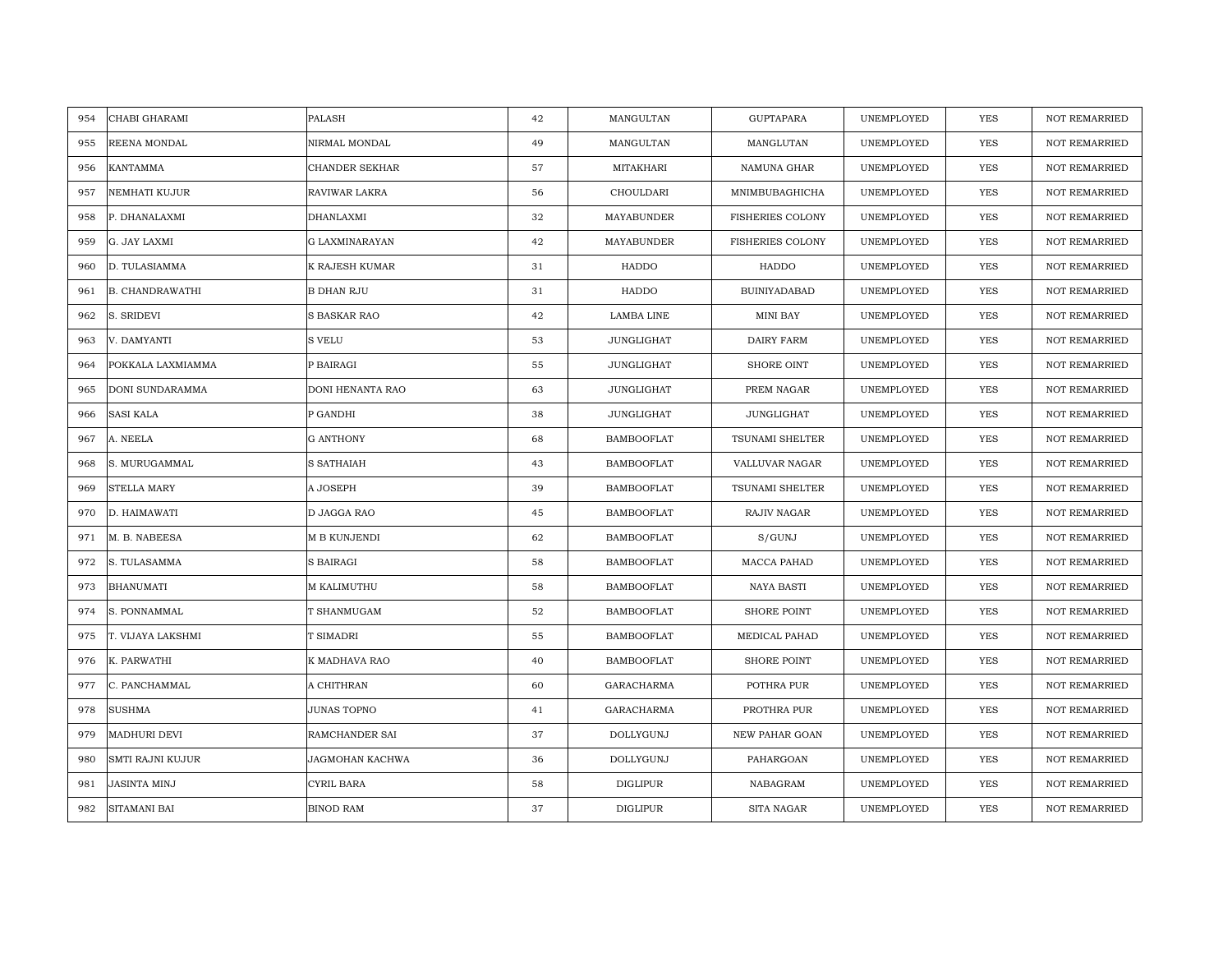| SWAPNA SARKAR<br>983           | <b>GOBINDA SARKAR</b> | 47 | DIGLIPUR           | KERALAPURAM           | UNEMPLOYED | <b>YES</b> | <b>NOT REMARRIED</b> |
|--------------------------------|-----------------------|----|--------------------|-----------------------|------------|------------|----------------------|
| CHRISTINA BECK<br>984          | ANTONY EKKA           | 47 | DIGLIPUR           | <b>BURMACHAD</b>      | UNEMPLOYED | <b>YES</b> | <b>NOT REMARRIED</b> |
| <b>AYISHA</b><br>985           | P ABOOBAKER           | 54 | WIMBERLIGUNJ       | MANNAR GHAT           | UNEMPLOYED | YES        | <b>NOT REMARRIED</b> |
| ANBU MALAR<br>986              | M MANOHAR             | 45 | WIMBERLIGUNJ       | SHOAL BAY             | UNEMPLOYED | YES        | NOT REMARRIED        |
| MANJUSA MONDAL<br>987          | <b>BASUDEV MONDAL</b> | 47 | R.K.PUR            | VIVEKANDA PUR         | UNEMPLOYED | YES        | <b>NOT REMARRIED</b> |
| 988<br>LAJJYABATI SEN KARMAKAR | RAMEN SEN KARMAKAR    | 42 | R.K.PUR            | <b>SHANPUR</b>        | UNEMPLOYED | YES        | NOT REMARRIED        |
| <b>BITHIKA HALDER</b><br>989   | <b>SANTOSH HALDER</b> | 53 | R.K.PUR            | RAMKRISHNA PUR        | UNEMPLOYED | <b>YES</b> | <b>NOT REMARRIED</b> |
| 990<br><b>BITHIKA HALDER</b>   | TARUN MISTRY          | 28 | HUTBAY             | NETAJI NAGAR          | UNEMPLOYED | YES        | <b>NOT REMARRIED</b> |
| 991<br>KANAK BEPARI            | DILIP BEPARI          | 41 | BILLYGROUND        | MEGAPODE              | UNEMPLOYED | YES        | NOT REMARRIED        |
| 992<br>KAMALA DEVI             | ROPNA PRADJHAN        | 53 | <b>HUTBAY</b>      | NANJAPPA NAGAR        | UNEMPLOYED | YES        | NOT REMARRIED        |
| 993<br>L. SENTHAMIL SELVI      | LAXMAN                | 51 | HUTBAY             | NANJAPPA NAGAR        | UNEMPLOYED | YES        | <b>NOT REMARRIED</b> |
| 994<br>L. PUSHPA               | L KAMAIAH             | 45 | HUTBAY             | FORM TIKEREY          | UNEMPLOYED | YES        | <b>NOT REMARRIED</b> |
| 995<br>PROMILA BISWAS          | NITAI BISWAS          | 52 | MITHAKARI          | <b>BATHU BASTI</b>    | UNEMPLOYED | YES        | NOT REMARRIED        |
| 996<br>M. PREMA KUMARI         | M PONNAIAH            | 46 | HUTBAY             | ONGI TIKEREY          | UNEMPLOYED | <b>YES</b> | <b>NOT REMARRIED</b> |
| 997<br>MANJU RANI HALDAR       | LALIT HALDER          | 78 | KADAMTALA          | UTTRA                 | UNEMPLOYED | <b>YES</b> | <b>NOT REMARRIED</b> |
| 998<br>P. SUSEELA              | P MALLESWARA RAO      | 35 | PORT BLAIR         | <b>ROUND BASTI</b>    | UNEMPLOYED | <b>YES</b> | <b>NOT REMARRIED</b> |
| 999<br>C. SAROJA               | L CHANDRA SEKARAN     | 38 | PORT BLAIR         | <b>GURUDWARA LANE</b> | UNEMPLOYED | YES        | <b>NOT REMARRIED</b> |
| 1000<br>SANATH KUMARI          | CHITRANJAN LALL       | 58 | PORT BLAIR         | ABERDEEN BAZAR        | UNEMPLOYED | <b>YES</b> | <b>NOT REMARRIED</b> |
| <b>SARITA DEVI</b><br>1001     | <b>TAPESWAR KUMAR</b> | 31 | <b>RAKSHAVIHAR</b> | <b>BROOKSHABAD</b>    | UNEMPLOYED | YES        | <b>NOT REMARRIED</b> |
| 1002<br>S. BHUDEMMA            | S JOGA RAO            | 58 | HUTBAY             | <b>FARM TIKERY</b>    | UNEMPLOYED | YES        | <b>NOT REMARRIED</b> |
| SHOSAN BINATHA SORENG<br>1003  | RAMESH SINGH          | 34 | HUTBAY             | <b>KICHAD</b>         | UNEMPLOYED | <b>YES</b> | <b>NOT REMARRIED</b> |
| 1004<br>D. PUNIYAWATHI         | D SATYA NARAYAN       | 50 | HUTBAY             | ONGI TIKEREY          | UNEMPLOYED | YES        | NOT REMARRIED        |
| NIRMANI KUMARI TOPNO<br>1005   | LEBAYAN HORO          | 41 | HUTBAY             | ONGI TIKERY           | UNEMPLOYED | <b>YES</b> | <b>NOT REMARRIED</b> |
| K. GANGAWATHI<br>1006          | K VEERA SWAMY         | 38 | <b>HUTBAY</b>      | ONGITIKERY            | UNEMPLOYED | YES        | <b>NOT REMARRIED</b> |
| 1007<br>MAGRITA EKKA           | ANTHROUS EKKA         | 50 | <b>HUTBAY</b>      | KALI NAGAR            | UNEMPLOYED | <b>YES</b> | <b>NOT REMARRIED</b> |
| 1008<br>PUSHPA ROY             | DIVAKAR ROY           | 48 | HUTBAY             | NETAJI NAGAR          | UNEMPLOYED | YES        | NOT REMARRIED        |
| SHILPI DAS<br>1009             | <b>BHARAT DAS</b>     | 35 | HUTBAY             | RAMKRISHNA PUR        | UNEMPLOYED | <b>YES</b> | <b>NOT REMARRIED</b> |
| R. THARA<br>1010               | <b>SAJI AMTONY</b>    | 40 | <b>HUTBAY</b>      | <b>HUT BAY</b>        | UNEMPLOYED | YES        | <b>NOT REMARRIED</b> |
| VADA GANGAMMA<br>1011          | VADA MADHAYYA         | 59 | JUNGLIGHAT         | DAIRY FARM            | UNEMPLOYED | YES        | NOT REMARRIED        |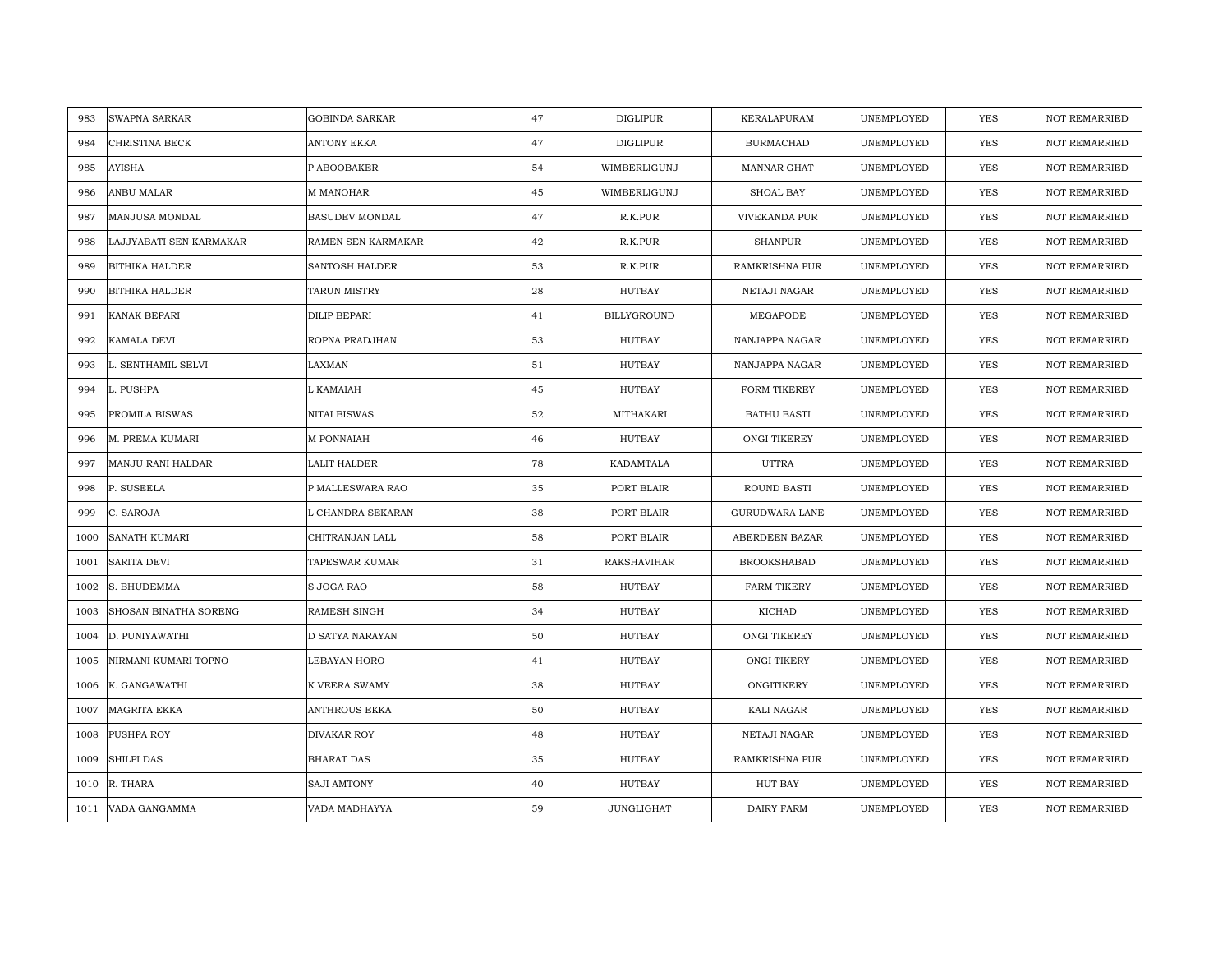| 1012 | <b>SAHARA BANU</b>      | NISRSAD ALI             | 58 | JUNGLIGHAT        | <b>JUNGLIGHAT</b>     | UNEMPLOYED | <b>YES</b> | <b>NOT REMARRIED</b> |
|------|-------------------------|-------------------------|----|-------------------|-----------------------|------------|------------|----------------------|
| 1013 | <b>BHAGYAWATI</b>       | T SHANKARRAO            | 24 | <b>HAVELOCK</b>   | TAPU BASTI            | UNEMPLOYED | <b>YES</b> | NOT REMARRIED        |
| 1014 | KAVITA KERKETTA         | <b>SAMULAM KERKETTA</b> | 37 | CHOULDARI         | PORT MOUT             | UNEMPLOYED | <b>YES</b> | <b>NOT REMARRIED</b> |
|      |                         |                         |    |                   |                       |            |            |                      |
| 1015 | SANDHYA MONDAL          | NABARDEEP MANDAL        | 49 | CHOULDARI         | TIRUR                 | UNEMPLOYED | YES        | NOT REMARRIED        |
| 1016 | <b>POORNAM</b>          | K SEKAR                 | 60 | <b>BAMBOOFLAT</b> | <b>SHORE POINT</b>    | UNEMPLOYED | YES        | <b>NOT REMARRIED</b> |
| 1017 | K. EASWARI              | K KALAIVANNAN           | 31 | <b>BAMBOOFLAT</b> | SHORE POINT           | UNEMPLOYED | YES        | NOT REMARRIED        |
| 1018 | <b>TARSISIA EKKA</b>    | CHAMA SURIN             | 51 | <b>BAMBOOFLAT</b> | HOPE TOWN             | UNEMPLOYED | <b>YES</b> | <b>NOT REMARRIED</b> |
| 1019 | ABINASHI BILCHAN MINJ   | ANUP KUMAR              | 40 | <b>BAMBOOFLAT</b> | OGRABRANJ             | UNEMPLOYED | YES        | <b>NOT REMARRIED</b> |
| 1020 | <b>GORETI</b>           | D JAGAT RAM             | 55 | WIMBERLYGUNJ      | MANNARGHAT            | UNEMPLOYED | YES        | NOT REMARRIED        |
| 1021 | ELIZABETH TIGGA         | ANAND PRAKASH TIRKEY    | 44 | WIMBERLYGUNJ      | SHOAL BAY             | UNEMPLOYED | <b>YES</b> | NOT REMARRIED        |
| 1022 | FATHIMA BIBI            | K HUSSAIN               | 37 | WIMBERLYGUNJ      | LAMBA PAHAD           | UNEMPLOYED | YES        | <b>NOT REMARRIED</b> |
| 1023 | A. POTHUM PONNU         | C KALI MUTHU            | 37 | GARACHARMA        | GARACHARMA            | UNEMPLOYED | YES        | NOT REMARRIED        |
| 1024 | MARIATHA                | R PERUMAL               | 27 | GARACHARMA        | <b>BATHU BASTI</b>    | UNEMPLOYED | YES        | NOT REMARRIED        |
| 1025 | <b>SANTA PAUL</b>       | UMESH CHANDRA PAUL      | 49 | MANGLUTAN         | MANGLUTAN             | UNEMPLOYED | YES        | <b>NOT REMARRIED</b> |
| 1026 | K. YOGESHWARI           | <b>M KUMARESAN</b>      | 40 | MANGLUTAN         | HASMATABAD            | UNEMPLOYED | YES        | <b>NOT REMARRIED</b> |
| 1027 | <b>SARASWATI DHALI</b>  | ARUN KUMAR DHALI        | 38 | R.K.PUR           | RAMKRISHNA PUR        | UNEMPLOYED | <b>YES</b> | <b>NOT REMARRIED</b> |
| 1028 | <b>ANJALI BALA</b>      | ANIL BALA               | 54 | R.K.PUR           | <b>RAMKRISHNA PUR</b> | UNEMPLOYED | YES        | <b>NOT REMARRIED</b> |
| 1029 | <b>SEEMA DAS</b>        | SUSANTA DAS             | 38 | R.K.PUR           | VIVEKANDA PUR         | UNEMPLOYED | <b>YES</b> | <b>NOT REMARRIED</b> |
| 1030 | <b>BASANA MONDAL</b>    | <b>GOPAL MONDAL</b>     | 54 | R.K.PUR           | RAMKRISHNA PUR        | UNEMPLOYED | YES        | <b>NOT REMARRIED</b> |
| 1031 | <b>BERJINIYA TIRKEY</b> | HABIL MINJ              | 59 | MITHAKARI         | MITHA KHARI           | UNEMPLOYED | YES        | NOT REMARRIED        |
| 1032 | CHARI KATCHAP           | GHURAN KUJUR            | 45 | <b>BARATANG</b>   | <b>BARATANG</b>       | UNEMPLOYED | <b>YES</b> | <b>NOT REMARRIED</b> |
| 1033 | ANJALI BISWAS           | KGOPAL BISWAS           | 47 | RANGAT            | RAMPUR                | UNEMPLOYED | YES        | NOT REMARRIED        |
| 1034 | M. NAGALAXMI            | V VENKATESWAR RAO       | 25 | HADDO             | HADDO                 | UNEMPLOYED | YES        | NOT REMARRIED        |
| 1035 | K. KAMMAMMA             | K RAMASWAMY             | 57 | JUNGLIGHAT        | <b>JUNGLIGHAT</b>     | UNEMPLOYED | YES        | <b>NOT REMARRIED</b> |
| 1036 | <b>RADHIKA</b>          | P ANBARASAN             | 35 | <b>BAMBOOFLAT</b> | <b>BAMBOOFLAT</b>     | UNEMPLOYED | YES        | <b>NOT REMARRIED</b> |
| 1037 | NACHAMMAL               | PERIYA KARUPAN          | 58 | GARACHARMA        | GARACHARMA            | UNEMPLOYED | YES        | NOT REMARRIED        |
| 1038 | K. BHAVANI              | SATYA NARAYAN           | 50 | PORT BLAIR        | PAHARGAON             | UNEMPLOYED | YES        | <b>NOT REMARRIED</b> |
| 1039 | NAGA LAXMI              | <b>RAJU</b>             | 44 | GARACHARAMA       | <b>NEW BIMBLITAN</b>  | UNEMPLOYED | YES        | <b>NOT REMARRIED</b> |
| 1040 | V. APPANARASA           | <b>SURI BABU</b>        | 36 | PORT BLAIR        | ANARKALI              | UNEMPLOYED | YES        | NOT REMARRIED        |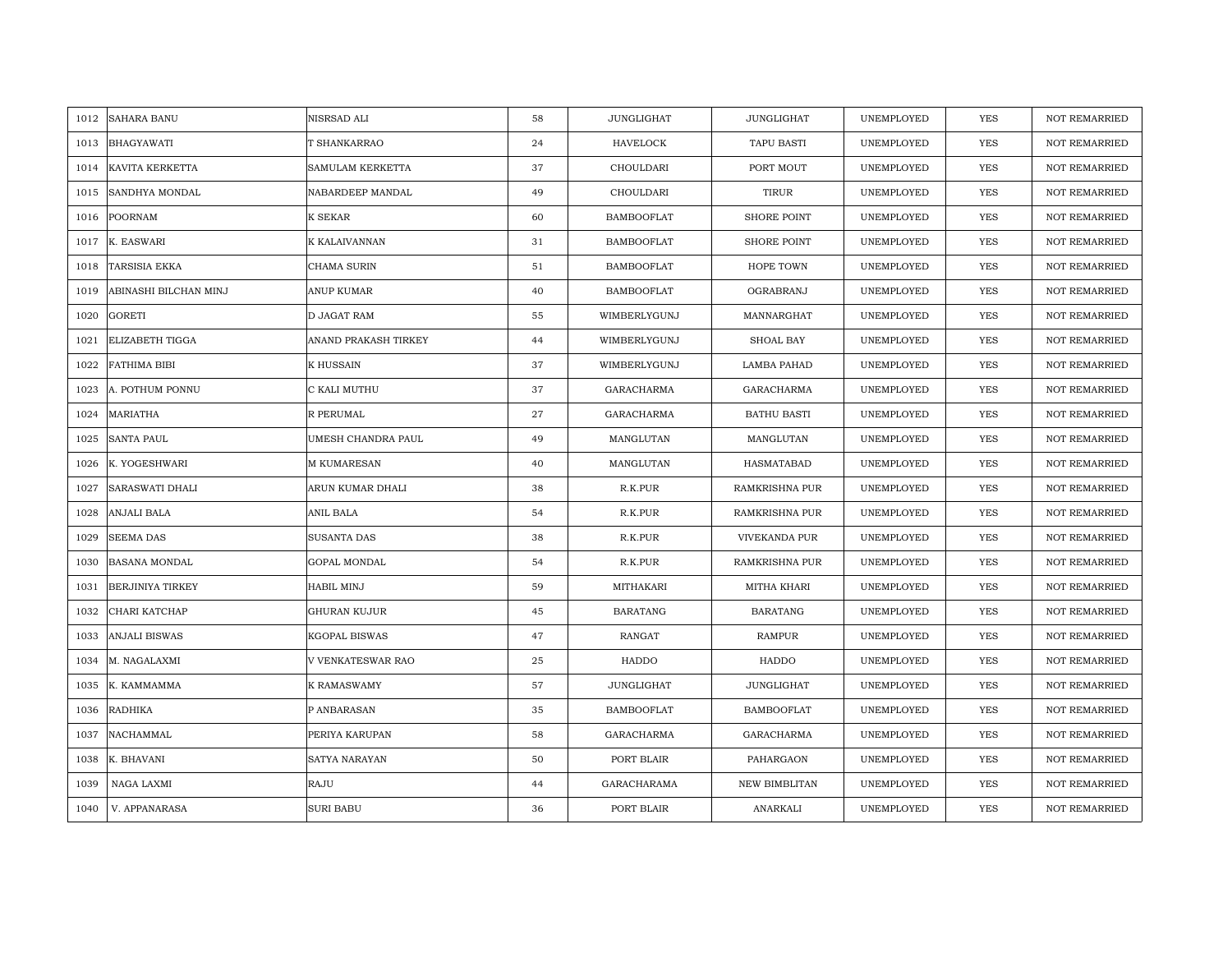| E. M FATHIMA<br>1041             | NOOR HUSSAIN         | 47 | PORT BLAIR        | <b>DELANIPUR</b>      | UNEMPLOYED | <b>YES</b> | <b>NOT REMARRIED</b> |
|----------------------------------|----------------------|----|-------------------|-----------------------|------------|------------|----------------------|
| 1042<br>V. DHAN LAXMI            | V SIMHA CHALAM       | 38 | CAMPBELL BAY      | FISHERMAN COLONY      | UNEMPLOYED | <b>YES</b> | <b>NOT REMARRIED</b> |
| A. CHINNATHALLI<br>1043          | A SATYANARAYANA      | 52 | GARACHARAMA       | CALICUT               | UNEMPLOYED | YES        | <b>NOT REMARRIED</b> |
| <b>B. NIRMALA</b><br>1044        | M BALAKRISHNAN       | 61 | GARACHARAMA       | PROTHRAPUR            | UNEMPLOYED | YES        | <b>NOT REMARRIED</b> |
| JAYAMMA<br>1045                  | <b>B RMU</b>         | 67 | PORT BLAIR        | GARACHARAMA           | UNEMPLOYED | YES        | <b>NOT REMARRIED</b> |
| MUTHULAXMI<br>1046               | SIVA KUMAR           | 28 | PORT BLAIR        | GARACHARAMA           | UNEMPLOYED | YES        | NOT REMARRIED        |
| 1047<br>ESWARIAMMA               | VARAHALU             | 57 | GARACHARAMA       | <b>BATHU BASTI</b>    | UNEMPLOYED | YES        | <b>NOT REMARRIED</b> |
| M. THAVAMANI<br>1048             | K R MUTHU            | 63 | CAMPBELL BAY      | <b>RAJEEV NAGAR</b>   | UNEMPLOYED | YES        | NOT REMARRIED        |
| K. SUSHILA<br>1049               | N KARUPPAIAH         | 51 | RANGAT            | NEAR LABOUR OFFICE    | UNEMPLOYED | <b>YES</b> | NOT REMARRIED        |
| PRASEENA<br>1050                 | <b>SAJEEV KUMAR</b>  | 38 | PORT BLAIR        | <b>BUNIYADABAD</b>    | UNEMPLOYED | <b>YES</b> | <b>NOT REMARRIED</b> |
| V. THIRUVAI<br>1051              | S VELU               | 61 | CAMPBELL BAY      | <b>KAMAL BASTI</b>    | UNEMPLOYED | <b>YES</b> | <b>NOT REMARRIED</b> |
| 1052<br>KANNAMMAL                | C KADIRESAN          | 56 | CAMPBELL BAY      | RPRS COLONY           | UNEMPLOYED | <b>YES</b> | <b>NOT REMARRIED</b> |
| 1053<br>MUTHALAESWARI            | A VELMURGAN          | 38 | GARACHARAMA       | <b>SIPPIGHAT</b>      | UNEMPLOYED | YES        | NOT REMARRIED        |
| R. AMUDHA<br>1054                | P RAJENDRAN          | 48 | PORT BLAIR        | ANARKALI              | UNEMPLOYED | <b>YES</b> | <b>NOT REMARRIED</b> |
| <b>SHANTI DEVI</b><br>1055       | JALESWAR NAIK        | 54 | CAMPBELL BAY      | JOGINDER NAGAR        | UNEMPLOYED | YES        | NOT REMARRIED        |
| PANDIAMMA<br>1056                | PERIYA SWAMY         | 51 | CAMPBELL BAY      | JOGINDER NAGAR        | UNEMPLOYED | <b>YES</b> | NOT REMARRIED        |
| 1057<br>P. BHULAXMI              | <b>BHASKAR RAO</b>   | 40 | <b>GARACHARMA</b> | PROTHRA PUR           | UNEMPLOYED | YES        | NOT REMARRIED        |
| 1058<br>KHATIJA                  | O K HAMZA            | 54 | GARACHARMA        | <b>BUNIYADABAD</b>    | UNEMPLOYED | <b>YES</b> | <b>NOT REMARRIED</b> |
| JAYANTHI LAKRA<br>1059           | RAJESH KUMAR BARA    | 36 | CAMPBELLBAY       | KAMAL BASTI           | UNEMPLOYED | YES        | NOT REMARRIED        |
| 1060<br><b>DULAR WATHI</b>       | KARTHIK DEHRI        | 36 | CAMPBELLBAY       | <b>JOGINDER NAGAR</b> | UNEMPLOYED | <b>YES</b> | <b>NOT REMARRIED</b> |
| SMTI. KALAWATHI<br>1061          | <b>M SURESH</b>      | 32 | CAMPBELLBAY       | RAJIV NAGAR           | UNEMPLOYED | <b>YES</b> | <b>NOT REMARRIED</b> |
| M. SULOCHANA<br>1062             | M MUTHU SWAMY        | 57 | <b>GARACHARMA</b> | PATHER GUDDA          | UNEMPLOYED | YES        | <b>NOT REMARRIED</b> |
| ANANDITHA DAS<br>1063            | KAMAL ROY            | 31 | FERRARGUNJ        | FERRARGUNJ            | UNEMPLOYED | <b>YES</b> | <b>NOT REMARRIED</b> |
| <b>BHAGYAWATI BISWAS</b><br>1064 | MAM BISWAS           | 76 | PORT BLAIR        | NIMBUTALA             | UNEMPLOYED | YES        | <b>NOT REMARRIED</b> |
| SMTI. SARITA KUJUR<br>1065       | JOHN TOMMY           | 39 | CAMPBELLBAY       | <b>INDIR NAGAR</b>    | UNEMPLOYED | <b>YES</b> | <b>NOT REMARRIED</b> |
| 1066<br>A. VALENDINA             | <b>H ARIVALAGAN</b>  | 42 | GARACHARMA        | <b>AUSTINA BAD</b>    | UNEMPLOYED | YES        | NOT REMARRIED        |
| 1067<br>S. JAYAMANI              | K SUBRAMANI          | 53 | PORTBLAIR         | DAIRY FARM            | UNEMPLOYED | <b>YES</b> | <b>NOT REMARRIED</b> |
| 1068<br><b>BINDU MAYA</b>        | <b>BADAM BAHADUR</b> | 47 | PORT BLAIR        | <b>DUDHLINE</b>       | UNEMPLOYED | YES        | <b>NOT REMARRIED</b> |
| V. SEMANTHI<br>1069              | V TATA RAO           | 38 | JUNGLIGHAT        | DAIRY FARM            | UNEMPLOYED | YES        | NOT REMARRIED        |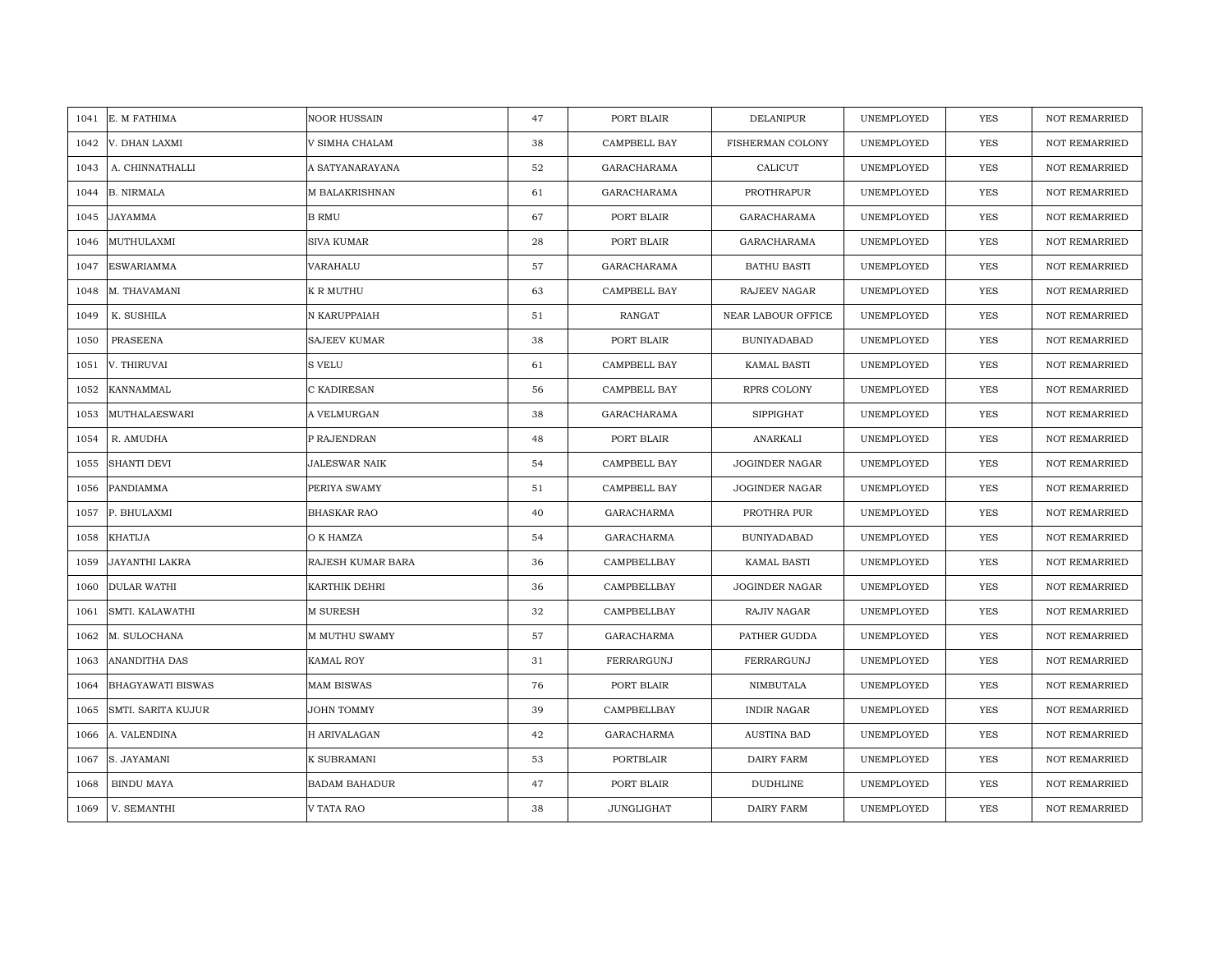| 1070 | <b>SELVI</b>      | C KALI MUTHU         | 42 | PROTHRAPUR        | MACCA PAHAD          | UNEMPLOYED | YES        | <b>NOT REMARRIED</b> |
|------|-------------------|----------------------|----|-------------------|----------------------|------------|------------|----------------------|
| 1071 | M. CHANDRA        | M MADASWAMY          | 59 | PROTHRAPUR        | <b>BURMANALLAH</b>   | UNEMPLOYED | <b>YES</b> | <b>NOT REMARRIED</b> |
| 1072 | VINITA DEVI       | <b>BABU LAL SAHU</b> | 32 | <b>JUNGLIGHAT</b> | GARACHARMA           | UNEMPLOYED | <b>YES</b> | <b>NOT REMARRIED</b> |
| 1073 | <b>GEETA PAUL</b> | <b>BISHNU PAUL</b>   | 47 | JUNGLIGHAT        | <b>JUNGLIGHAT</b>    | UNEMPLOYED | YES        | <b>NOT REMARRIED</b> |
| 1074 | ISHRAT JAHAN      | RIAZ KHAN            | 51 | PORT BLAIR        | DIGNABAD             | UNEMPLOYED | YES        | <b>NOT REMARRIED</b> |
| 1075 | <b>CHARITY</b>    | <b>GLEOPUS</b>       | 40 | CAR NICOBAR       | PERKA AGE            | UNEMPLOYED | <b>YES</b> | NOT REMARRIED        |
| 1076 | <b>VICTORIA</b>   | JOHNY ALBEN          | 54 | CAR NICOBAR       | MALACCA              | UNEMPLOYED | YES        | <b>NOT REMARRIED</b> |
| 1077 | PRISCA            | KINLENGO             | 58 | CAR NICOBAR       | MALACCA AGE          | UNEMPLOYED | <b>YES</b> | NOT REMARRIED        |
| 1078 | ANN               | <b>BARMINUS</b>      | 74 | CAR NICOBAR       | PERKA AGE            | UNEMPLOYED | <b>YES</b> | NOT REMARRIED        |
| 1079 | <b>ZEPHRA</b>     | K JOSEPH             | 41 | CAR NICOBAR       | <b>SMALL LAPATHY</b> | UNEMPLOYED | YES        | <b>NOT REMARRIED</b> |
| 1080 | HANNAH            | ALFRED               | 62 | CAR NICOBAR       | HOI MUS              | UNEMPLOYED | YES        | <b>NOT REMARRIED</b> |
| 1081 | <b>REBECCA</b>    | L MATHEW             | 52 | CAR NICOBAR       | SMALL LAPATHY        | UNEMPLOYED | YES        | <b>NOT REMARRIED</b> |
| 1082 | <b>ESTHER</b>     | LAWRIS               | 64 | CAR NICOBAR       | <b>SMALL LAPATHY</b> | UNEMPLOYED | <b>YES</b> | <b>NOT REMARRIED</b> |
| 1083 | <b>EILEEN</b>     | <b>HARVEY</b>        | 61 | CAR NICOBAR       | <b>SMALL LAPATHY</b> | UNEMPLOYED | <b>YES</b> | <b>NOT REMARRIED</b> |
| 1084 | SMTI. MARTHA      | <b>THEOPHILUS</b>    | 48 | CARNICOBAR        | KINYUKA AGE          | UNEMPLOYED | <b>YES</b> | <b>NOT REMARRIED</b> |
| 1085 | SMTI. PHOBIE      | MICAH                | 38 | CARNICOBAR        | KINYUKA AGE          | UNEMPLOYED | <b>YES</b> | <b>NOT REMARRIED</b> |
| 1086 | SMTI. LINDA       | POLICARB             | 55 | CARNICOBAR        | KINYUKA AGE          | UNEMPLOYED | <b>YES</b> | <b>NOT REMARRIED</b> |
| 1087 | SMTI. NEOMIE      | <b>SILANG</b>        | 61 | CARNICOBAR        | MUS                  | UNEMPLOYED | <b>YES</b> | <b>NOT REMARRIED</b> |
| 1088 | SMTI. DORCUS      | <b>DAVID</b>         | 56 | CARNICOBAR        | СНИКСНИСНА           | UNEMPLOYED | <b>YES</b> | <b>NOT REMARRIED</b> |
| 1089 | SMTI. MOLLY       | ISAAC                | 46 | CARNICOBAR        | PERKA AGE            | UNEMPLOYED | <b>YES</b> | NOT REMARRIED        |
| 1090 | SMTI. MARTHA      | ISAAC                | 56 | CARNICOBAR        | LAPATHY              | UNEMPLOYED | YES        | NOT REMARRIED        |
| 1091 | SMTI. MAGDELINE   | ZEETRACK             | 43 | CARNICOBAR        | <b>KAKANA</b>        | UNEMPLOYED | YES        | NOT REMARRIED        |
| 1092 | SMTI. DECKLA      | <b>NELSON</b>        | 48 | <b>PERKA</b>      | PERKA AGE            | UNEMPLOYED | <b>YES</b> | <b>NOT REMARRIED</b> |
| 1093 | SMTI. RUTH        | HENRY REUBEN         | 52 | <b>PERKA</b>      | PERKA AGE            | UNEMPLOYED | YES        | <b>NOT REMARRIED</b> |
| 1094 | SMTI. CLERA       | HERBETH JANATHAN     | 58 | KATCHAL           | JHOOLA JAPAN         | UNEMPLOYED | <b>YES</b> | <b>NOT REMARRIED</b> |
| 1095 | <b>HELENA</b>     | <b>HALIFX</b>        | 65 | NANCOWRY          | CHOTA ENAKA          | UNEMPLOYED | YES        | NOT REMARRIED        |
| 1096 | <b>ELIZABETH</b>  | <b>EVEN</b>          | 62 | NANCOWRY          | TAPONG               | UNEMPLOYED | YES        | <b>NOT REMARRIED</b> |
| 1097 | CLERA KUNK        | <b>THOMAS</b>        | 70 | NANCOWRY          | MUS                  | UNEMPLOYED | YES        | <b>NOT REMARRIED</b> |
| 1098 | <b>BENINA</b>     | <b>JOHN BARNABAS</b> | 51 | NANCOWRY          | <b>CHAMPIN</b>       | UNEMPLOYED | <b>YES</b> | <b>NOT REMARRIED</b> |
|      |                   |                      |    |                   |                      |            |            |                      |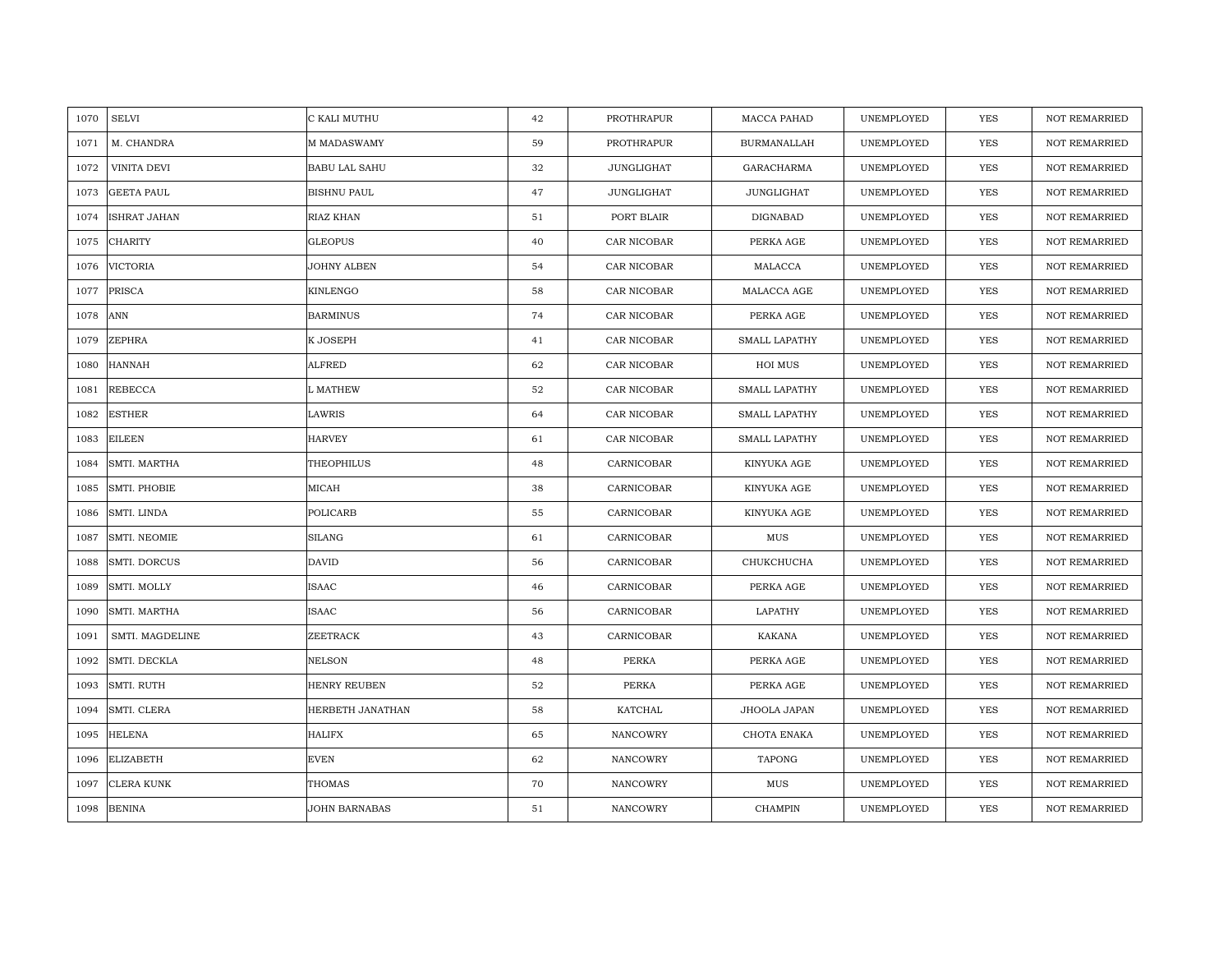| 1099 | <b>ADHA</b>            | <b>APPOLUS</b>          | 51 | <b>NANCOWRY</b>    | <b>TAPONG</b>       | UNEMPLOYED | <b>YES</b> | <b>NOT REMARRIED</b> |
|------|------------------------|-------------------------|----|--------------------|---------------------|------------|------------|----------------------|
| 1100 | <b>JESSIE</b>          | <b>STEPHEN</b>          | 61 | <b>NANCOWRY</b>    | <b>TACHSA</b>       | UNEMPLOYED | <b>YES</b> | <b>NOT REMARRIED</b> |
| 1101 | <b>SUSAN SALA</b>      | KLEVY LARA              | 74 | <b>NANCOWRY</b>    | <b>VIKASH NAGAR</b> | UNEMPLOYED | YES        | <b>NOT REMARRIED</b> |
| 1102 | <b>FELICITY</b>        | JOHN BENJAMINE          | 65 | CAR NICOBAR        | <b>CHAMPIN</b>      | UNEMPLOYED | YES        | <b>NOT REMARRIED</b> |
| 1103 | SMTI. VERONICA         | <b>BRYAN</b>            | 45 | CARNICOBAR         | KINYUKA AGE         | UNEMPLOYED | YES        | <b>NOT REMARRIED</b> |
| 1104 | <b>DAMARISH</b>        | ABIHOO                  | 58 | CAMPBELL BAY       | RAJIV NAGAR         | UNEMPLOYED | <b>YES</b> | NOT REMARRIED        |
| 1105 | KADEEJA K.             | <b>K HASSAN</b>         | 57 | WIMBERLYGUNJ       | KADAKACHANG         | UNEMPLOYED | YES        | <b>NOT REMARRIED</b> |
| 1106 | <b>BINATA GOLDAR</b>   | AJIT GOLDAR             | 82 | BILLIGROUND        | <b>BASINTIPUR</b>   | UNEMPLOYED | YES        | <b>NOT REMARRIED</b> |
| 1107 | <b>SHANTI BAI</b>      | SHIV CHARAN RAM         | 58 | GUPTAPARA          | <b>GUPTA PARA</b>   | UNEMPLOYED | <b>YES</b> | NOT REMARRIED        |
| 1108 | ARATI MONDAL           | SUNIL MONDAL            | 49 | KALIGHAT           | D B GRAM            | UNEMPLOYED | YES        | <b>NOT REMARRIED</b> |
| 1109 | DEEP KUMARI TIGGA      | <b>IGNACIES MINJ</b>    | 41 | TUSNABAD           | TUSNABAD            | UNEMPLOYED | YES        | <b>NOT REMARRIED</b> |
| 1110 | <b>RENI BAI</b>        | RAM DHANI RAM           | 47 | <b>BAMBOOFLAT</b>  | NORTH BAY           | UNEMPLOYED | YES        | <b>NOT REMARRIED</b> |
| 1111 | KSHAMA MONDAL          | <b>GOPAL MONDAL</b>     | 41 | <b>DIGLIPUR</b>    | PASCHIM NAGAR       | UNEMPLOYED | <b>YES</b> | NOT REMARRIED        |
| 1112 | <b>MAINA BISWAS</b>    | <b>BIMLA BISWAS</b>     | 56 | <b>BILLIGROUND</b> | <b>RAMPUR</b>       | UNEMPLOYED | <b>YES</b> | <b>NOT REMARRIED</b> |
| 1113 | M. SAYAMMA             | M VASUDEV               | 50 | <b>BAMBOOFLAT</b>  | <b>BAMBOOFLAT</b>   | UNEMPLOYED | YES        | NOT REMARRIED        |
| 1114 | <b>LAXMI DAS</b>       | <b>BHASKAR DAS</b>      | 53 | KADAMTALA          | <b>HARINAGAR</b>    | UNEMPLOYED | YES        | NOT REMARRIED        |
| 1115 | <b>ANITA PANDEY</b>    | MONINDRA PANDEY         | 59 | <b>BAKULTALA</b>   | SHYAMKUND           | UNEMPLOYED | YES        | <b>NOT REMARRIED</b> |
| 1116 | <b>KARMI MUNDA</b>     | ETHAWA MUNDA            | 52 | KALIGHAT           | KALIGHAT            | UNEMPLOYED | YES        | <b>NOT REMARRIED</b> |
| 1117 | <b>ARATI GOLDER</b>    | <b>HARIDAS GOLDER</b>   | 52 | <b>DIGLIPUR</b>    | SWARAJ GRAM         | UNEMPLOYED | YES        | <b>NOT REMARRIED</b> |
|      | 1118 G. SAVITRI        | G RAMA RAO              | 58 | PROTHRAPUR         | <b>BRICH GUNJ</b>   | UNEMPLOYED | YES        | <b>NOT REMARRIED</b> |
| 1119 | JAMUNA BALA MONDAL     | PRADIP MONDAL           | 29 | <b>DIGLIPUR</b>    | R K GRAM PUR        | UNEMPLOYED | YES        | <b>NOT REMARRIED</b> |
| 1120 | <b>SUGANTI MINJ</b>    | PRABHU SAHAI TIKERY     | 37 | DIGLIPUR           | MILAN GRAM          | UNEMPLOYED | YES        | <b>NOT REMARRIED</b> |
| 1121 | <b>JAYA HALDAR</b>     | PARESH HALDER           | 40 | <b>DIGLIPUR</b>    | <b>SITANAGAR</b>    | UNEMPLOYED | YES        | <b>NOT REMARRIED</b> |
| 1122 | <b>SURABALA HALDER</b> | <b>BINOD BIHARI DAS</b> | 63 | <b>BILLIGROUND</b> | <b>SHIBPUR</b>      | UNEMPLOYED | <b>YES</b> | <b>NOT REMARRIED</b> |
| 1123 | ARATI ROY              | NITTANANDA ROY          | 63 | <b>BILLIGROUND</b> | HARI NAGAR          | UNEMPLOYED | YES        | <b>NOT REMARRIED</b> |
| 1124 | ALO GHARAMI            | BHAGAT RAM              | 48 | TUSNABAD           | CADDLEGUNJ          | UNEMPLOYED | YES        | NOT REMARRIED        |
| 1125 | <b>BINDA RANI DAS</b>  | NIRMAL DAS              | 35 | <b>DIGLIPUR</b>    | KHUDIGRAM PUR       | UNEMPLOYED | <b>YES</b> | <b>NOT REMARRIED</b> |
| 1126 | RAJESWARI SHARMA       | <b>BISWANTH SHARMA</b>  | 35 | GARACHARMA-I       | PATHER GUDDA        | UNEMPLOYED | YES        | <b>NOT REMARRIED</b> |
| 1127 | TAMIZAN BIBI           | MOHAMMED UMAR           | 66 | DAIRY FARM         | <b>DAIRY FARM</b>   | UNEMPLOYED | YES        | NOT REMARRIED        |
|      |                        |                         |    |                    |                     |            |            |                      |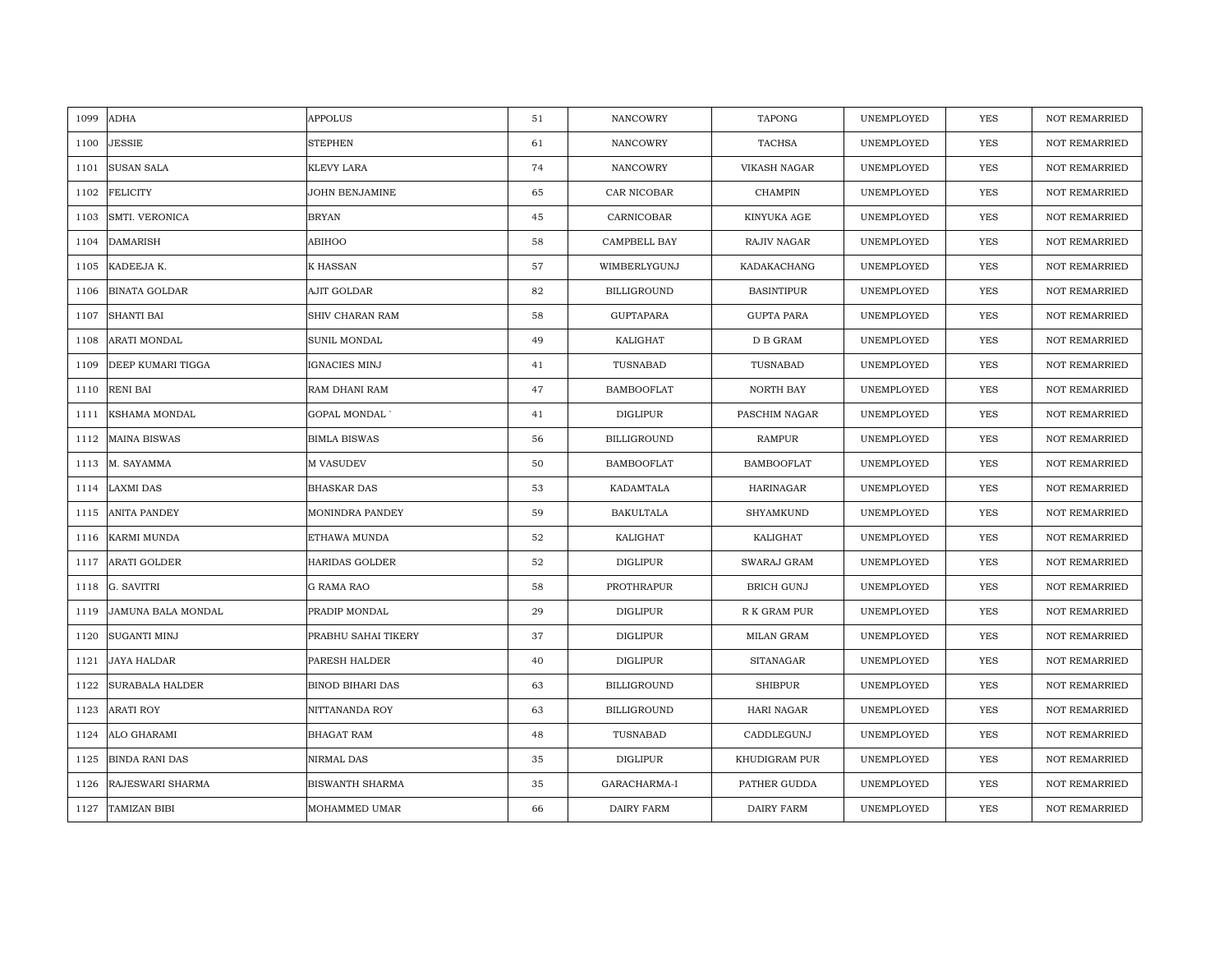| 1128 | <b>JASODA MITRA</b>      | MAKHAN LAL MITRA        | 63 | <b>HAVELOCK</b>    | <b>KRISHNA NAGAR</b> | UNEMPLOYED | <b>YES</b> | <b>NOT REMARRIED</b> |
|------|--------------------------|-------------------------|----|--------------------|----------------------|------------|------------|----------------------|
| 1129 | <b>BULLU MAZUMDAR</b>    | ANIL MAZUMDER           | 50 | R.K.PUR            | R/NAGAR              | UNEMPLOYED | <b>YES</b> | <b>NOT REMARRIED</b> |
| 1130 | L LAXMI                  | <b>SRI RAMUL</b>        | 56 | <b>BAMBOOFLAT</b>  | <b>BAMBOO FLAT</b>   | UNEMPLOYED | <b>YES</b> | <b>NOT REMARRIED</b> |
| 1131 | K. SOMESWARI             | K SEKHAR                | 40 | HADDO              | HADDO                | UNEMPLOYED | YES        | <b>NOT REMARRIED</b> |
| 1132 | RUPALI DAS               | NARAYAN DAS             | 47 | <b>DIGLIPUR</b>    | AMBERCHAD            | UNEMPLOYED | YES        | <b>NOT REMARRIED</b> |
| 1133 | <b>ANJALI BISWAS</b>     | <b>BABU RAM</b>         | 30 | <b>DIGLIPUR</b>    | <b>SITANAGAR</b>     | UNEMPLOYED | <b>YES</b> | NOT REMARRIED        |
| 1134 | <b>GEETA RANI DAS</b>    | BHABHA RANJAN DAS       | 64 | DIGLIPUR           | MADHU PUR            | UNEMPLOYED | YES        | NOT REMARRIED        |
| 1135 | <b>KIRONI SUTRADHAR</b>  | HIRALAL SUTRADHAR       | 55 | <b>BILLIGROUND</b> | <b>BETA PUR</b>      | UNEMPLOYED | YES        | NOT REMARRIED        |
| 1136 | SHANTI RANI MONDAL       | KALIPADA MONDAL         | 65 | RANGAT             | NIMBUTALA            | UNEMPLOYED | YES        | NOT REMARRIED        |
| 1137 | PROBHATI MALLICK         | GOURANGA MALLICK        | 36 | <b>HAVELOCK</b>    | <b>KRISHNA NAGAR</b> | UNEMPLOYED | YES        | <b>NOT REMARRIED</b> |
| 1138 | <b>DULALI ADHIKARI</b>   | NANI GOPAL ADHIKARI     | 58 | GUPTAPARA          | MANGLUTAN            | UNEMPLOYED | YES        | <b>NOT REMARRIED</b> |
| 1139 | <b>SUJATHA PANIGRAHI</b> | HARIS CHANDRA PANIGRAHI | 43 | DAIRY FARM         | DAIRY FARM           | UNEMPLOYED | YES        | NOT REMARRIED        |
| 1140 | <b>SUSUMA ROY</b>        | <b>MOHAN BISWAS</b>     | 25 | <b>NEIL ISLAND</b> | SITANAGAR            | UNEMPLOYED | YES        | <b>NOT REMARRIED</b> |
| 1141 | P KANNAKI                | N PALANISWAMY           | 51 | <b>SHADIPUR</b>    | <b>SHADIPUR</b>      | UNEMPLOYED | YES        | <b>NOT REMARRIED</b> |
| 1142 | <b>SUMITRA SAMADDER</b>  | <b>ANUP SAMADDER</b>    | 39 | <b>DIGLIPUR</b>    | <b>SITANAGAR</b>     | UNEMPLOYED | YES        | <b>NOT REMARRIED</b> |
| 1143 | MAGRITA TIGGA            | PRAKASH BEOK            | 42 | <b>BARATANG</b>    | RAJAT GARH           | UNEMPLOYED | <b>YES</b> | <b>NOT REMARRIED</b> |
| 1144 | <b>USHA RANI ROY</b>     | KHITISH ROY             | 56 | <b>HUTBAY</b>      | <b>BHARAT PUR</b>    | UNEMPLOYED | YES        | <b>NOT REMARRIED</b> |
| 1145 | PAPPA                    | C DHARMALINGAM          | 53 | MAYABUNDER         | PATHER GUDDA         | UNEMPLOYED | YES        | <b>NOT REMARRIED</b> |
| 1146 | <b>SABITA HALDER</b>     | <b>DHIREN HALDER</b>    | 57 | MAYABUNDER         | <b>DASRATH PUR</b>   | UNEMPLOYED | <b>YES</b> | <b>NOT REMARRIED</b> |
| 1147 | <b>OLIVE BARA</b>        | WILLIAM EKKA            | 47 | MAYABUNDER         | REST CAMP            | UNEMPLOYED | YES        | <b>NOT REMARRIED</b> |
| 1148 | <b>SUMATI HALDER</b>     | HARBILASH HALDER        | 50 | MAYABUNDER         | TUGAPUR              | UNEMPLOYED | YES        | NOT REMARRIED        |
| 1149 | SABITA BISWAS            | TAPAN BISWAS            | 37 | KADAMTALA          | KADAMTALA            | UNEMPLOYED | YES        | NOT REMARRIED        |
| 1150 | <b>RAJESWARI</b>         | <b>RAJENDRAN</b>        | 56 | PORT BLAIR         | BARGHAT LINE         | UNEMPLOYED | <b>YES</b> | <b>NOT REMARRIED</b> |
| 1151 | APPALA NARASIMA          | L GURU MURTHY           | 53 | PORTBLAIR          | <b>SHORE POINT</b>   | UNEMPLOYED | YES        | <b>NOT REMARRIED</b> |
| 1152 | <b>BHANUWATI</b>         | M KANTA RAO             | 59 | JUNGLIGHAT         | PREM NAGAR           | UNEMPLOYED | YES        | <b>NOT REMARRIED</b> |
| 1153 | <b>FARIDA KHATOON</b>    | JAMEEL MONDAL           | 57 | JUNGLIGHAT         | JUNGLIGHAT           | UNEMPLOYED | YES        | NOT REMARRIED        |
|      | 1154 B. SACHHA WATHI     | <b>B RAMA RAO</b>       | 45 | JUNGLIGHAT         | DAIRY FARM           | UNEMPLOYED | YES        | <b>NOT REMARRIED</b> |
| 1155 | CH. APPALAMMA            | CH NOMAIAH              | 70 | GARACHARMA         | PROTHRA PUR          | UNEMPLOYED | YES        | <b>NOT REMARRIED</b> |
|      | 1156 PRAMILA KUMARI      | <b>M SUNIL KUMAR</b>    | 53 | CHOULDARI          | LAL PAHAD            | UNEMPLOYED | <b>YES</b> | <b>NOT REMARRIED</b> |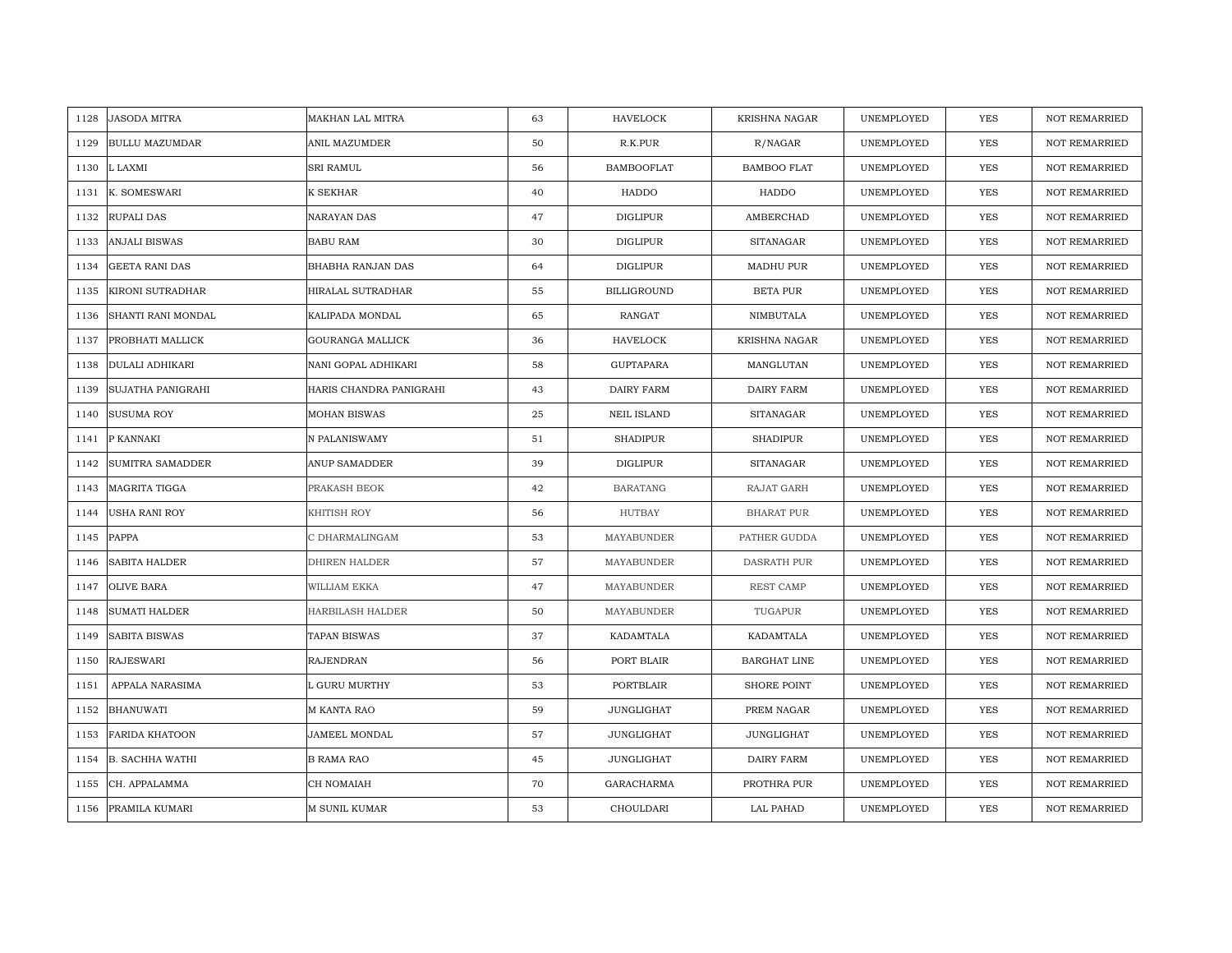| 1157 | <b>RUPA DAS</b>        | A SUBRAMANIAM           | 56 | <b>BAMBOOFLAT</b> | <b>SHORE POINT</b>   | UNEMPLOYED | <b>YES</b> | <b>NOT REMARRIED</b> |
|------|------------------------|-------------------------|----|-------------------|----------------------|------------|------------|----------------------|
| 1158 | <b>FILOMINA</b>        | NECODIN KERKETTA        | 28 | HUTBAY            | ONGE TIKEREY         | UNEMPLOYED | <b>YES</b> | NOT REMARRIED        |
| 1159 | <b>B ANURADHA</b>      | T P B BANU              | 56 | <b>BAMBOOFLAT</b> | <b>BAMBOO FLAT</b>   | UNEMPLOYED | <b>YES</b> | <b>NOT REMARRIED</b> |
| 1160 | <b>SARADA</b>          | CHINNA KANNU            | 62 | JUNGLIGHAT        | DAIRY FARM           | UNEMPLOYED | <b>YES</b> | <b>NOT REMARRIED</b> |
| 1161 | <b>RAKAMMA</b>         | S RAMAMURTHY            | 43 | MANGULTAN         | WANDOOR              | UNEMPLOYED | YES        | <b>NOT REMARRIED</b> |
| 1162 | P. RAJESWARI           | <b>S PERUMEL</b>        | 55 | ABERDEEN BAZAR    | GARACHARMA           | UNEMPLOYED | <b>YES</b> | <b>NOT REMARRIED</b> |
| 1163 | K MAHALAXMI            | K CHIMNABBAIAH          | 46 | <b>HUTBAY</b>     | ONGI TIKEREY         | UNEMPLOYED | <b>YES</b> | <b>NOT REMARRIED</b> |
| 1164 | <b>ALOMATI MALLICK</b> | <b>NIRMALBISWAS</b>     | 48 | MANGULTAN         | <b>SITANAGAR</b>     | UNEMPLOYED | <b>YES</b> | <b>NOT REMARRIED</b> |
| 1165 | <b>BALMATHI</b>        | KUNJU RAM               | 47 | HUTBAY            | KALI NAGAR           | UNEMPLOYED | YES        | NOT REMARRIED        |
| 1166 | TOTRAWATHI             | K M DASS                | 56 | MITAKHARI         | NAMUNAGHAR           | UNEMPLOYED | <b>YES</b> | NOT REMARRIED        |
| 1167 | O. SRI DEVI            | VIJAY KUMAR             | 49 | PORT BLAIR        | CALICUT              | UNEMPLOYED | <b>YES</b> | <b>NOT REMARRIED</b> |
| 1168 | TAMILARASI             | <b>SETHU RAMAN</b>      | 52 | MANGULTAN         | NEW PAHAR GOAN       | UNEMPLOYED | YES        | <b>NOT REMARRIED</b> |
| 1169 | P. FATHIMA             | E A MOHAMMED            | 57 | WIMBERLYGUNJ      | MANNAR GHAT          | UNEMPLOYED | YES        | <b>NOT REMARRIED</b> |
| 1170 | N. YARAMMA             | MINA RAO                | 35 | PORT BLAIR        | JUNGLIGHAT           | UNEMPLOYED | <b>YES</b> | <b>NOT REMARRIED</b> |
| 1171 | <b>REMA NAIR</b>       | VIKRAMAN NAIR           | 55 | PORT BLAIR        | <b>DELANIPUR</b>     | UNEMPLOYED | <b>YES</b> | <b>NOT REMARRIED</b> |
| 1172 | <b>SAIDA</b>           | V M YUSUF               | 71 | <b>BAMBOOFLAT</b> | <b>WIMBERLY GUNJ</b> | UNEMPLOYED | <b>YES</b> | <b>NOT REMARRIED</b> |
| 1173 | <b>RINKY CHODERY</b>   | <b>DURGESH CHOWDARY</b> | 35 | CAMPBELL BAY      | RAJIV NAGAR          | UNEMPLOYED | <b>YES</b> | <b>NOT REMARRIED</b> |
| 1174 | LAKSHMI R.             | R L DAS                 | 57 | CAMPBELLBAY       | PAHAR GOAN           | UNEMPLOYED | <b>YES</b> | <b>NOT REMARRIED</b> |
| 1175 | <b>PERPETUA</b>        | ZABEDEE                 | 50 | CAR NICOBAR       | MUS                  | UNEMPLOYED | <b>YES</b> | <b>NOT REMARRIED</b> |
|      | 1176 ALICE             | MARTIN                  | 45 | CAR NICOBAR       | $_{\rm MUS}$         | UNEMPLOYED | <b>YES</b> | <b>NOT REMARRIED</b> |
| 1177 | <b>JOJIBETH</b>        | <b>STANDLY</b>          | 42 | CAR NICOBAR       | KINYUKA AGE          | UNEMPLOYED | <b>YES</b> | NOT REMARRIED        |
| 1178 | <b>KINLEKNGO</b>       | <b>BEDFORD</b>          | 57 | CAR NICOBAR       | <b>BIG LAPATHY</b>   | UNEMPLOYED | YES        | NOT REMARRIED        |
| 1179 | <b>HELEN</b>           | <b>FRANK</b>            | 56 | CAR NICOBAR       | $_{\rm MUS}$         | UNEMPLOYED | <b>YES</b> | <b>NOT REMARRIED</b> |
| 1180 | DOROTHY JAPHET         | JAPHET GEORGE           | 65 | CAR NICOBAR       | $_{\rm MUS}$         | UNEMPLOYED | <b>YES</b> | NOT REMARRIED        |
| 1181 | <b>EVELYN</b>          | <b>PERCY</b>            | 64 | CAR NICOBAR       | $_{\rm MUS}$         | UNEMPLOYED | <b>YES</b> | <b>NOT REMARRIED</b> |
| 1182 | <b>GRACY</b>           | <b>D DEVASTHAM</b>      | 38 | CAR NICOBAR       | SIPPIGHAT            | UNEMPLOYED | YES        | NOT REMARRIED        |
| 1183 | <b>LYDIA</b>           | ZEBEDEE                 | 55 | NANCOWRY          | <b>KAKANA</b>        | UNEMPLOYED | <b>YES</b> | <b>NOT REMARRIED</b> |
| 1184 | <b>EILEEN</b>          | <b>CRUSE</b>            | 50 | CAR NICOBAR       | MUS                  | UNEMPLOYED | YES        | <b>NOT REMARRIED</b> |
| 1185 | JAMEELA. C. P          | SAYAD ALVI              | 46 | PORT BLAIR        | HADDO (PO)           | UNEMPLOYED | YES        | NOT REMARRIED        |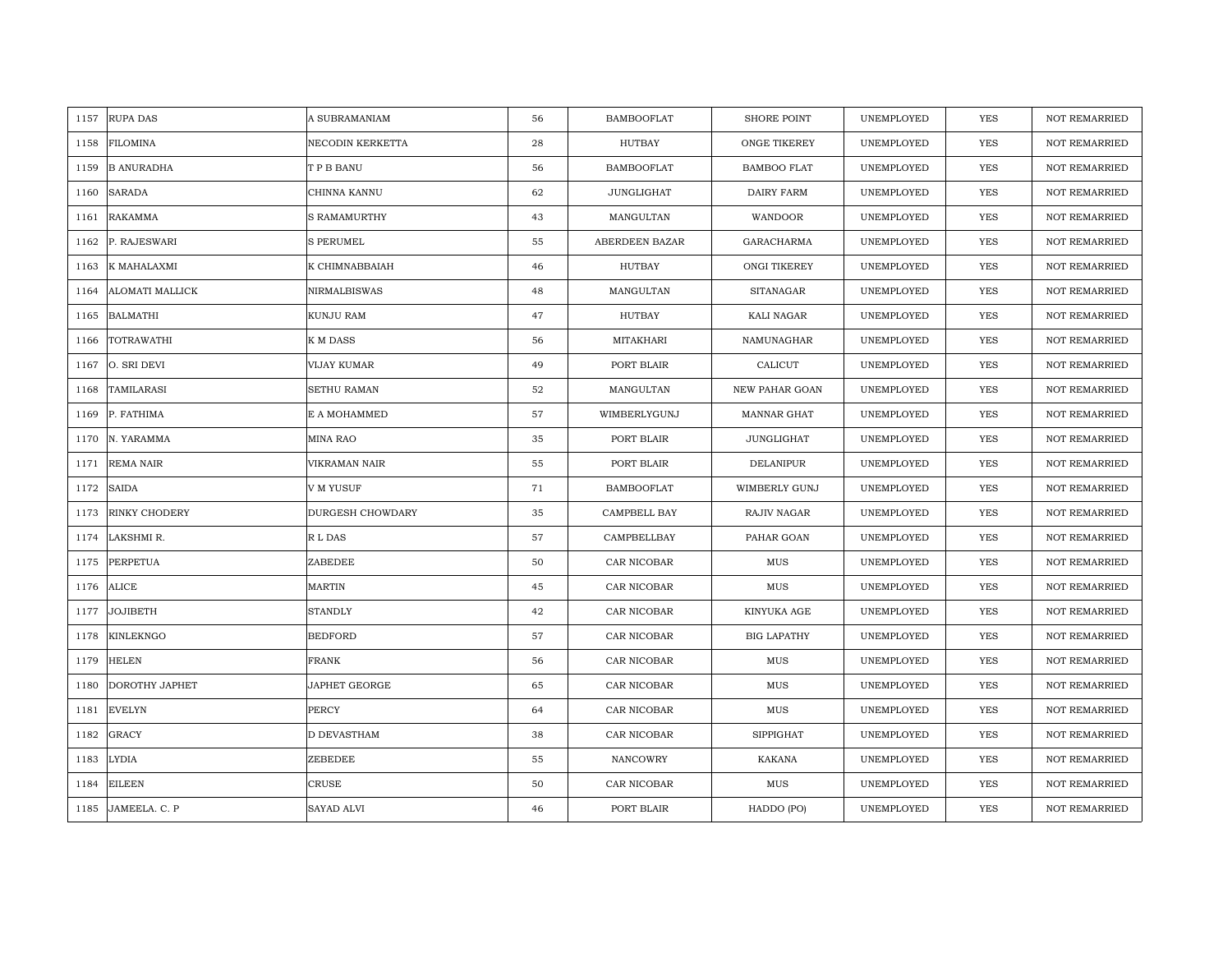| 1186 | <b>VENKATA BAI</b>      | VADIVELU. SR           | 63 | PORT BLAIR         | LILLYPURHADDO        | UNEMPLOYED | <b>YES</b> | <b>NOT REMARRIED</b> |
|------|-------------------------|------------------------|----|--------------------|----------------------|------------|------------|----------------------|
| 1187 | ANASTASIA MINJ          | <b>ISHAK BARA</b>      | 67 | <b>SUNDERGARH</b>  | <b>SOUTH CREEK</b>   | UNEMPLOYED | <b>YES</b> | <b>NOT REMARRIED</b> |
| 1188 | ARUDRAMMA. N            | JOGULU. N              | 59 | ORALKATCHA         | NILAMBUR             | UNEMPLOYED | YES        | <b>NOT REMARRIED</b> |
| 1189 | JOHNI TIGGA             | RAFEL KUJUR            | 57 | KANCHANGARH        | KANCHANGARH          | UNEMPLOYED | YES        | <b>NOT REMARRIED</b> |
| 1190 | URSELA MINJ             | PETER TIRKEY           | 45 | SUNDERGARH         | <b>SOUTH CREEK</b>   | UNEMPLOYED | YES        | NOT REMARRIED        |
| 1191 | <b>AROKIAMARY</b>       | <b>BALARAMASWAMY</b>   | 49 | PORT BLAIR         | <b>AUSTINABAD</b>    | UNEMPLOYED | <b>YES</b> | NOT REMARRIED        |
| 1192 | THANGAMMA               | NANDANAN. V. K         | 73 | PORT BLAIR         | AUSTINABAD           | UNEMPLOYED | <b>YES</b> | <b>NOT REMARRIED</b> |
| 1193 | <b>KHATEEJA</b>         | ABDUPPU                | 79 | PORT BLAIR         | OGRABRAJ             | UNEMPLOYED | YES        | NOT REMARRIED        |
| 1194 | UTTARA BAROI            | MRITUNJOY BAROI        | 55 | PORT BLAIR         | HERBERTABAD          | UNEMPLOYED | <b>YES</b> | NOT REMARRIED        |
| 1195 | CHANDRA ACHARY          | <b>RAGAHAVAN</b>       | 62 | PORT BLAIR         | <b>NEW PAHARGOAN</b> | UNEMPLOYED | <b>YES</b> | <b>NOT REMARRIED</b> |
| 1196 | LALITHA. B              | BALU. S                | 40 | PORT BLAIR         | LAMBA LINE           | UNEMPLOYED | <b>YES</b> | <b>NOT REMARRIED</b> |
| 1197 | <b>PUTUL BISWAS</b>     | <b>SUKUMAL BISWAS</b>  | 60 | <b>NEIL ISLAND</b> | <b>RAM NAGAR</b>     | UNEMPLOYED | <b>YES</b> | <b>NOT REMARRIED</b> |
| 1198 | VIJAYA LAXMI            | RATAN SINGH            | 50 | PORT BLAIR         | MILE TILAK           | UNEMPLOYED | <b>YES</b> | <b>NOT REMARRIED</b> |
| 1199 | MUTHU LAXMY. R          | RAMAIAH. A             | 38 | PORT BLAIR         | <b>BATHU BASTI</b>   | UNEMPLOYED | <b>YES</b> | NOT REMARRIED        |
| 1200 | PARWATHI                | LOKA NATHAN. G         | 72 | BAMBOOFLAT-        | SHOREPOINT           | UNEMPLOYED | YES        | NOT REMARRIED        |
| 1201 | PARWATHI. S             | CHANDRAIAH. S          | 44 | <b>BAMBOOFLAT</b>  | <b>BAMBOOFLAT</b>    | UNEMPLOYED | YES        | NOT REMARRIED        |
| 1202 | <b>SAYAMMA</b>          | <b>SIMADRI</b>         | 60 | <b>BAMBOO FLAT</b> | <b>SHORE POINT</b>   | UNEMPLOYED | YES        | <b>NOT REMARRIED</b> |
| 1203 | <b>GOVINDAMMAL</b>      | <b>JAIRAJ</b>          | 58 | PORT BLAIR         | <b>BUNIYADABAD</b>   | UNEMPLOYED | <b>YES</b> | <b>NOT REMARRIED</b> |
| 1204 | <b>KULSUM BIBI</b>      | NABI BUX               | 80 | PORT BLAIR         | DOLLYGUNJ            | UNEMPLOYED | YES        | NOT REMARRIED        |
| 1205 | <b>KULSUM BIBI</b>      | AMIRULLA               | 57 | PORT BLAIR         | <b>SOUTH POINT</b>   | UNEMPLOYED | <b>YES</b> | <b>NOT REMARRIED</b> |
| 1206 | MUTHU LAXMI             | GANAPATHY. K           | 55 | SOUTH ANDAMAN      | <b>BUNIYADABAD</b>   | UNEMPLOYED | <b>YES</b> | <b>NOT REMARRIED</b> |
| 1207 | NAGAMANI                | NAIDU. V               | 38 | PORT BLAIR         | OLD PAHAR GOAN       | UNEMPLOYED | <b>YES</b> | <b>NOT REMARRIED</b> |
| 1208 | PARWATHAMMA. A          | APPA RAO. A            | 53 | OLD PAHARGOAN      | OLD PAHARGOAN        | UNEMPLOYED | YES        | <b>NOT REMARRIED</b> |
| 1209 | <b>RANI RAJ</b>         | JAYA RAJ. D            | 73 | PORT BLAIR         | PREM NAGAR           | UNEMPLOYED | YES        | <b>NOT REMARRIED</b> |
| 1210 | SINTHELI. J             | ERABADRA. J            | 47 | PORT BLAIR         | ROUND BASTI          | UNEMPLOYED | <b>YES</b> | <b>NOT REMARRIED</b> |
| 1211 | <b>SALOMI XAXA</b>      | NICHOLAS TIRKY         | 55 | <b>BAMBOOFLAT</b>  | <b>BAMBOOFLAT</b>    | UNEMPLOYED | YES        | NOT REMARRIED        |
| 1212 | <b>DIPTILATA BISWAS</b> | NARAYAN CHANDRA BISWAS | 53 | <b>DIGLIPUR</b>    | SWARAJGRAM           | UNEMPLOYED | <b>YES</b> | <b>NOT REMARRIED</b> |
| 1213 | MARDAVALLI              | R. BOSE                | 43 | TUSNABAD           | MANPUR               | UNEMPLOYED | YES        | <b>NOT REMARRIED</b> |
| 1214 | <b>SOMARI RAM</b>       | SANICHAR RAM           | 73 | <b>DIGLIPUR</b>    | <b>GANNA DABLA</b>   | UNEMPLOYED | YES        | NOT REMARRIED        |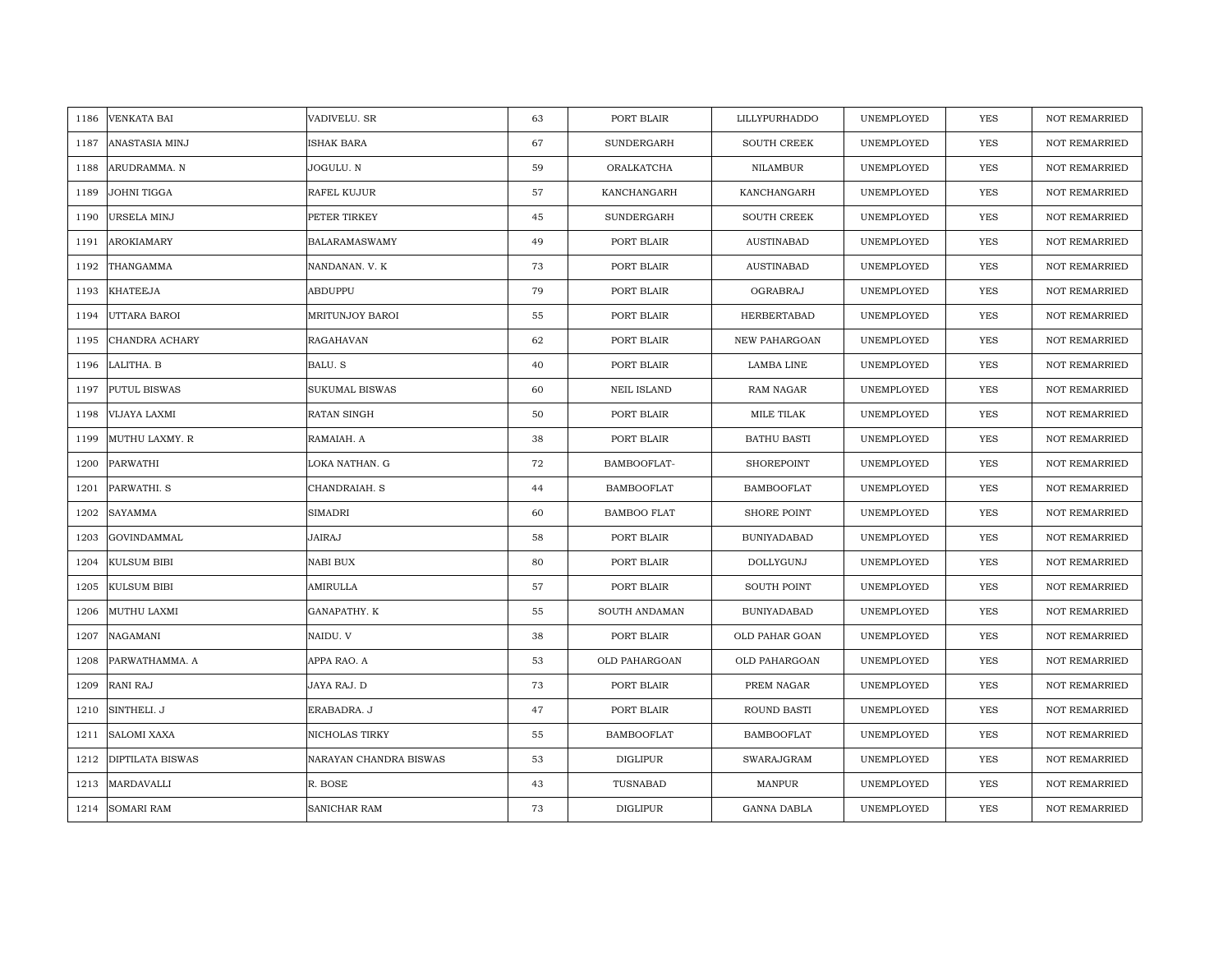| 1215 | <b>KAMRUL NESHA</b>  | <b>ISLAM MOHAMMED</b> | 38 | RANGAT            | RANGAT                 | UNEMPLOYED | <b>YES</b> | <b>NOT REMARRIED</b> |
|------|----------------------|-----------------------|----|-------------------|------------------------|------------|------------|----------------------|
| 1216 | <b>HARPREET KAUR</b> | KARNAIL SINGH         | 56 | GARACHARMA-I      | PROTHRAPUR             | UNEMPLOYED | <b>YES</b> | NOT REMARRIED        |
| 1217 | PURNIMA DEBNATH      | <b>SATYA DEBNATH</b>  | 56 | <b>DIGLIPUR</b>   | <b>DIGLIPUR</b>        | UNEMPLOYED | YES        | <b>NOT REMARRIED</b> |
| 1218 | <b>B. NEELAVENI</b>  | <b>B. GOPAL RAO</b>   | 33 | HADDO             | HADDO                  | UNEMPLOYED | <b>YES</b> | <b>NOT REMARRIED</b> |
| 1219 | <b>OMANA SINGH</b>   | SATPAL SINGH          | 41 | <b>BAMBOOFLAT</b> | NAYA GAON              | UNEMPLOYED | YES        | <b>NOT REMARRIED</b> |
| 1220 | <b>TERSA TOPPO</b>   | ESPORE KERKETTA       | 48 | KADAMTALA         | HOBDY PUR              | UNEMPLOYED | <b>YES</b> | <b>NOT REMARRIED</b> |
| 1221 | <b>SOBHA ROY</b>     | NIROD ROY             | 54 | KADAMTALA         | KADAMTALA              | UNEMPLOYED | YES        | <b>NOT REMARRIED</b> |
| 1222 | N KASTURI            | S. NAMBU              | 52 | KODIYAGHAT        | <b>BURMANALLAH</b>     | UNEMPLOYED | YES        | NOT REMARRIED        |
| 1223 | SHAHNAZ AHMED        | <b>JALIL AHMED</b>    | 35 | <b>SHADIPUR</b>   | CHAKKAR GAON           | UNEMPLOYED | YES        | NOT REMARRIED        |
| 1224 | <b>SEFALI DAS</b>    | <b>BRITISH DAS</b>    | 46 | <b>DIGLIPUR</b>   | <b>GANDHI NAGAR</b>    | UNEMPLOYED | <b>YES</b> | <b>NOT REMARRIED</b> |
| 1225 | K KAMAMMA            | K. HEMRAJU            | 40 | PORT BLAIR        | SITA NAGAR             | UNEMPLOYED | YES        | <b>NOT REMARRIED</b> |
| 1226 | SIKHA BAIRAGI        | RAVI BAIRAGI          | 46 | <b>DIGLIPUR</b>   | PARSCHIM SAGAR         | UNEMPLOYED | YES        | NOT REMARRIED        |
| 1227 | MURGESHWARI          | <b>KRISHNAN</b>       | 50 | DAIRY FARM        | <b>JUNGLI GHAT</b>     | UNEMPLOYED | <b>YES</b> | NOT REMARRIED        |
| 1228 | <b>MUNNI DEVI</b>    | <b>BHAGAT RAM</b>     | 48 | FERRARGUNJ        | OGRABRAJ               | UNEMPLOYED | YES        | <b>NOT REMARRIED</b> |
| 1229 | D. MUNIAMMA          | D. VENKAT RAO         | 47 | AERIAL BAY        | <b>AERIAL BAY</b>      | UNEMPLOYED | YES        | NOT REMARRIED        |
| 1230 | VIJAYA LAKSHMI       | RAMA DURAI            | 35 | <b>BAMBOOFLAT</b> | <b>SHORE POINT</b>     | UNEMPLOYED | <b>YES</b> | <b>NOT REMARRIED</b> |
| 1231 | P. MAHALAXMIAMMA     | AKKULU                | 69 | DAIRY FARM        | MADICAL PAHAD          | UNEMPLOYED | <b>YES</b> | NOT REMARRIED        |
| 1232 | SARASWATHI           | K. LAXMAN RAO         | 38 | GOAL GHAR         | <b>GOAL GHAR</b>       | UNEMPLOYED | YES        | <b>NOT REMARRIED</b> |
| 1233 | <b>PONNAMMA</b>      | S. SHANMUGAM          | 38 | PORT BLAIR        | DUDH LINE              | UNEMPLOYED | <b>YES</b> | NOT REMARRIED        |
| 1234 | <b>POORANAM</b>      | <b>U. SETHU</b>       | 45 | PORT BLAIR        | <b>BUNIYADABAD</b>     | UNEMPLOYED | <b>YES</b> | <b>NOT REMARRIED</b> |
| 1235 | <b>LAXMI BISWAS</b>  | KARTHICK BISWAS       | 46 | BAKULTALA         | FERRARGUNJ             | UNEMPLOYED | YES        | <b>NOT REMARRIED</b> |
| 1236 | REENA RANI           | M. RAJENDRAN          | 42 | PORT BLAIR        | ABERDEEN               | UNEMPLOYED | YES        | NOT REMARRIED        |
| 1237 | POULINA MINJ         | <b>JAMES MINJ</b>     | 67 | <b>DIGLIPUR</b>   | GANESHNAGAR            | UNEMPLOYED | YES        | <b>NOT REMARRIED</b> |
| 1238 | <b>JANAKAMMA</b>     | KONDA RAJA RAO        | 43 | DAIRY FARM        | <b>FISHERS SHELTER</b> | UNEMPLOYED | <b>YES</b> | <b>NOT REMARRIED</b> |
| 1239 | MAYA RANI GOLDAR     | BHARAT GOLDHAR        | 49 | DIGLIPUR          | <b>SHYAM NAGAR</b>     | UNEMPLOYED | YES        | <b>NOT REMARRIED</b> |
| 1240 | ARCHANA SARKAR       | ANIL SARKAR           | 64 | KADAMTALA         | KADAMTALA              | UNEMPLOYED | YES        | NOT REMARRIED        |
| 1241 | TRISHNA MISTRY       | R. M. MISTRY          | 30 | GARACHARMA-I      | PROTHRAPUR             | UNEMPLOYED | YES        | NOT REMARRIED        |
| 1242 | URMILA MISTRY        | NIRMALA MISTRY        | 45 | RANGAT            | RANGAT                 | UNEMPLOYED | YES        | <b>NOT REMARRIED</b> |
| 1243 | <b>KHATIZA</b>       | M. T. HUSSAIN         | 61 | <b>BAMBOOFLAT</b> | VALLUVAR               | UNEMPLOYED | <b>YES</b> | <b>NOT REMARRIED</b> |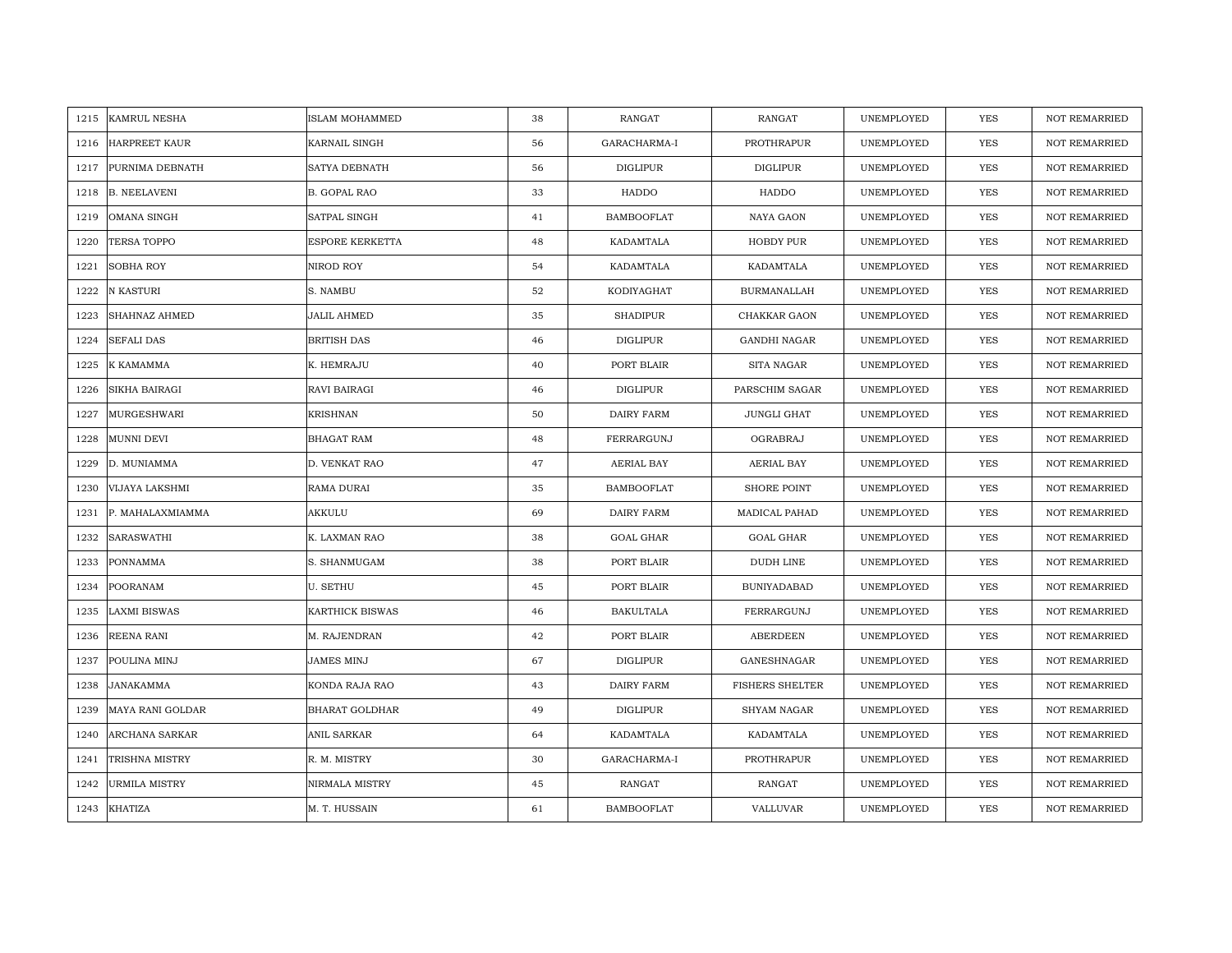| MARIAMMAL<br>1244               | A. ARPUTHAM           | 50 | PORT BLAIR         | NAYA BASTHI          | UNEMPLOYED | <b>YES</b> | <b>NOT REMARRIED</b> |
|---------------------------------|-----------------------|----|--------------------|----------------------|------------|------------|----------------------|
| 1245<br>G. SELLAM               | <b>GANA PALAM</b>     | 44 | PORT BLAIR         | <b>NEW BIMBLITAN</b> | UNEMPLOYED | <b>YES</b> | <b>NOT REMARRIED</b> |
| RADHA RANI HALDER<br>1246       | <b>BIMAL HALDER</b>   | 46 | DIGLIPUR           | DIGLIPUR             | UNEMPLOYED | YES        | <b>NOT REMARRIED</b> |
| V. HEMA WATI<br>1247            | M. VEERA SELVAM       | 39 | PROTHRAPUR         | <b>AUSTINABAD</b>    | UNEMPLOYED | YES        | <b>NOT REMARRIED</b> |
| 1248<br>KAMALA BANARJEE         | KUMUD RANJAN BANARJEE | 52 | <b>DIGLIPUR</b>    | PASCHIMSAGAR         | UNEMPLOYED | YES        | <b>NOT REMARRIED</b> |
| 1249<br>NARAYANAMMA T.          | K. BULLAIAH           | 45 | HADDO              | ONGI TIRKEY          | UNEMPLOYED | YES        | NOT REMARRIED        |
| 1250<br>VEERAMMA. B             | <b>B. APPLASWAMY</b>  | 41 | <b>BAMBOOFLAT</b>  | MEDICAL PAHAD        | UNEMPLOYED | YES        | <b>NOT REMARRIED</b> |
| PROMILA MONDAL<br>1251          | ASWINI MONDAL         | 63 | DIGLIPUR           | DIGLIPUR             | UNEMPLOYED | YES        | NOT REMARRIED        |
| 1252<br>HAWA BIBI               | P. A BAPPU            | 69 | <b>SHADIPUR</b>    | <b>MAZAR PAHAD</b>   | UNEMPLOYED | <b>YES</b> | NOT REMARRIED        |
| PURNA LAKHI<br>1253             | <b>GANESH NATH</b>    | 51 | GARACHARMA-I       | SIPPI GHAT           | UNEMPLOYED | <b>YES</b> | <b>NOT REMARRIED</b> |
| KUMARI DHARMI<br>1254           | <b>SILBANUS BECK</b>  | 53 | <b>BILLIGROUND</b> | LOUKI NALLAH         | UNEMPLOYED | <b>YES</b> | <b>NOT REMARRIED</b> |
| SUSHILA XALXO<br>1255           | PHILMON XALXO         | 36 | <b>BAMBOOFLAT</b>  | NORTH BAY            | UNEMPLOYED | <b>YES</b> | <b>NOT REMARRIED</b> |
| 1256<br>AISHA KHATUN            | MUMTAZ ALI            | 62 | PORT BLAIR         | PHOENIX BAY          | UNEMPLOYED | YES        | NOT REMARRIED        |
| E. VARALAXMI<br>1257            | E. LAXMANMURTHY       | 46 | RANGAT             | RANGAT BAY           | UNEMPLOYED | <b>YES</b> | <b>NOT REMARRIED</b> |
| 1258<br><b>BIVA RANI MISTRY</b> | SATISH CHANDRA MISTRY | 65 | KALIGHAT           | NISCHINTAPUR         | UNEMPLOYED | YES        | NOT REMARRIED        |
| MICHALIO MARY<br>1259           | J. ALEXANDER          | 37 | GARACHARMA - II    | GARACHARAMA          | UNEMPLOYED | YES        | <b>NOT REMARRIED</b> |
| PADMAWATI<br>1260               | S. V. S. ANAND        | 45 | DAIRY FARM         | <b>DAIRY FARM</b>    | UNEMPLOYED | YES        | <b>NOT REMARRIED</b> |
| SARMIKA HALDER<br>1261          | DILIP HALDER          | 36 | RANGAT             | SABRI                | UNEMPLOYED | <b>YES</b> | <b>NOT REMARRIED</b> |
| VELLAMMAL<br>1262               | V. ALAGAN             | 61 | PORT BLAIR         | <b>BUNIYADABAD</b>   | UNEMPLOYED | YES        | <b>NOT REMARRIED</b> |
| MUNIAMMA<br>1263                | VELLASWAMY            | 45 | PROTHRAPUR         | PROTHRAPUR           | UNEMPLOYED | <b>YES</b> | <b>NOT REMARRIED</b> |
| PADMA DAS<br>1264               | <b>MOHAN DAS</b>      | 49 | <b>RANGAT</b>      | RANGAT BAY           | UNEMPLOYED | <b>YES</b> | <b>NOT REMARRIED</b> |
| SWAPNA PAUL<br>1265             | TAPAN CHANDRA PAUL    | 46 | DIGLIPUR           | LAXMIPUR             | UNEMPLOYED | YES        | <b>NOT REMARRIED</b> |
| USMANI KUMARI<br>1266           | RAMBRIJ GOP           | 39 | CATTLEGUNJ         | CATTLEGUNJ           | UNEMPLOYED | <b>YES</b> | <b>NOT REMARRIED</b> |
| <b>BASANTI BALA DAS</b><br>1267 | AMULYA RATAN DAS      | 54 | AERIAL BAY         | <b>GANESH NAGAR</b>  | UNEMPLOYED | YES        | <b>NOT REMARRIED</b> |
| SEPHALI BAIN<br>1268            | SUKHLAL BAIN          | 49 | <b>BAKULTALA</b>   | KAUSHALYA NAGAR      | UNEMPLOYED | <b>YES</b> | <b>NOT REMARRIED</b> |
| AYSHA BIBI<br>1269              | VASANTHA              | 81 | PORT BLAIR         | <b>DELANIPUR</b>     | UNEMPLOYED | YES        | NOT REMARRIED        |
| 1270<br>K. SELVI                | R. KARMAGAM           | 42 | GARACHARMA-I       | PAHAR GAON           | UNEMPLOYED | <b>YES</b> | <b>NOT REMARRIED</b> |
| SABITRI KABIRAJ<br>1271         | BABURAM KABIRAJ       | 47 | KADAMTALA          | RAJIV NAGAR          | UNEMPLOYED | YES        | <b>NOT REMARRIED</b> |
| 1272<br>LAXMI. J                | J JAGANNATHAN         | 53 | PORT BLAIR         | PORT BLAIR           | UNEMPLOYED | YES        | NOT REMARRIED        |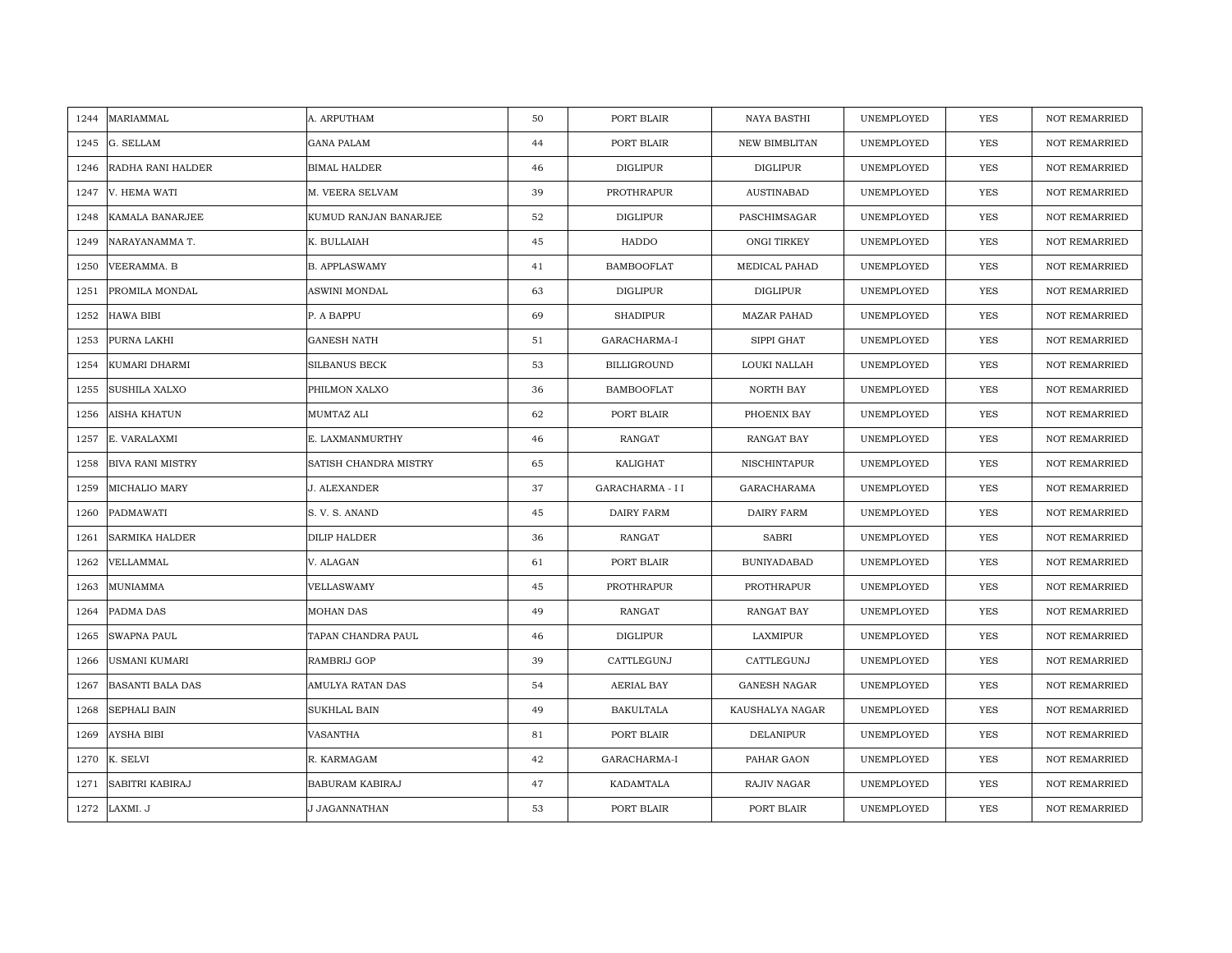| <b>BALAMDINA XAXA</b><br>1273 | STANISLAS BARWA      | 59 | DIGLIPUR           | R K GRAM               | UNEMPLOYED | <b>YES</b> | <b>NOT REMARRIED</b> |
|-------------------------------|----------------------|----|--------------------|------------------------|------------|------------|----------------------|
| 1274<br><b>SUSHMA XALXO</b>   | KARLUS TETE          | 36 | <b>DIGLIPUR</b>    | LAXMIPUR               | UNEMPLOYED | <b>YES</b> | <b>NOT REMARRIED</b> |
| K. SEBASTHIYAMMAL<br>1275     | A K SAMY             | 55 | PORT BLAIR         | GARACHARMA - I I       | UNEMPLOYED | YES        | <b>NOT REMARRIED</b> |
| 1276<br>YELAMMA. Y            | Y THATHA RAO         | 61 | PORT BLAIR         | DAIRY FARM             | UNEMPLOYED | YES        | <b>NOT REMARRIED</b> |
| <b>SUDHEN BAI</b><br>1277     | BHAGATHI BASHORE     | 58 | <b>DIGLIPUR</b>    | KISHORI NAGAR          | UNEMPLOYED | YES        | <b>NOT REMARRIED</b> |
| 1278<br>TARA TOPPO            | AMRUS BAA            | 57 | <b>BILLIGROUND</b> | POST TUGAPUR           | UNEMPLOYED | YES        | NOT REMARRIED        |
| 1279<br>SUMITRA MISTRY        | SATINDRA NATH MISTRY | 50 | KALIGHAT           | NABAGRAM               | UNEMPLOYED | YES        | <b>NOT REMARRIED</b> |
| 1280<br>HEMANGINI BISWAS      | RABINDRA NATH BISWAS | 65 | <b>HAVELOCK</b>    | VIJAY NAGAR            | UNEMPLOYED | YES        | NOT REMARRIED        |
| CHANDRA LEKHA<br>1281         | E. RAJU              | 42 | RANGAT             | <b>BETAPUR</b>         | UNEMPLOYED | <b>YES</b> | NOT REMARRIED        |
| DHANALAKMI K.<br>1282         | T K KALATHY          | 67 | GARACHARMA - I I   | GARACHARMA - I I       | UNEMPLOYED | <b>YES</b> | <b>NOT REMARRIED</b> |
| KRISHNA SAHA<br>1283          | HARI NAGAR           | 59 | <b>BILLIGROUND</b> | HARI NAGAR             | UNEMPLOYED | <b>YES</b> | <b>NOT REMARRIED</b> |
| 1284<br>V. ANUSUYA            | V. VENKATESWAR RAO   | 59 | PORT BLAIR         | HADDO                  | UNEMPLOYED | <b>YES</b> | <b>NOT REMARRIED</b> |
| 1285<br>KRISHNAVENI. K        | <b>EASWAR RAO</b>    | 34 | MAYABUNDER         | <b>FISHRIES COLONY</b> | UNEMPLOYED | YES        | NOT REMARRIED        |
| REKHA MAL<br>1286             | ANANDI MAL           | 34 | KADAMTALA          | KADAMTALA              | UNEMPLOYED | <b>YES</b> | <b>NOT REMARRIED</b> |
| 1287<br><b>GITA RANI DAS</b>  | BRAJABASHI DAS       | 42 | <b>DIGLIPUR</b>    | <b>GANDHI NAGAR</b>    | UNEMPLOYED | YES        | NOT REMARRIED        |
| 1288<br><b>G PAIDAMMA</b>     | ACHAI BABU           | 48 | PORT BLAIR         | ABERDEEN BAZAAR        | UNEMPLOYED | <b>YES</b> | <b>NOT REMARRIED</b> |
| E. SELVARANI<br>1289          | K. ELANGOVAN         | 43 | <b>RANGAT</b>      | NIMBUTHALA             | UNEMPLOYED | YES        | NOT REMARRIED        |
| 1290<br>THAIMANI              | MASIMUTHU            | 60 | PROTHRAPUR         | PROTHRAPUR             | UNEMPLOYED | <b>YES</b> | <b>NOT REMARRIED</b> |
| CHANDRAMMA. L<br>1291         | PAPA RAO             | 67 | PORT BLAIR         | PORT BLAIR             | UNEMPLOYED | YES        | <b>NOT REMARRIED</b> |
| 1292<br>KALIAMMAL. M          | P. SARATHY           | 77 | <b>BAMBOOFLAT</b>  | RABINDRA NAGAR         | UNEMPLOYED | <b>YES</b> | <b>NOT REMARRIED</b> |
| <b>FHILISTA DUNG</b><br>1293  | XAVIER BARA          | 56 | PORT BLAIR         | GARACHARMA-I           | UNEMPLOYED | <b>YES</b> | <b>NOT REMARRIED</b> |
| 1294<br>MEENA                 | <b>BHASKRAN</b>      | 55 | DAIRY FARM         | DAIRY FARM             | UNEMPLOYED | YES        | <b>NOT REMARRIED</b> |
| NARAYANAMMA<br>1295           | KESHAVA RAO          | 36 | DAIRY FARM         | DAIRY FARM             | UNEMPLOYED | <b>YES</b> | <b>NOT REMARRIED</b> |
| T. K. SAVITRI<br>1296         | MADHU MUNDA          | 50 | <b>DIGLIPUR</b>    | <b>DIGLIPUR</b>        | UNEMPLOYED | YES        | <b>NOT REMARRIED</b> |
| MAGRITA LAKRA<br>1297         | PIUS XESS            | 43 | <b>BILLIGROUND</b> | LAUKI NALLAH           | UNEMPLOYED | <b>YES</b> | <b>NOT REMARRIED</b> |
| 1298<br>MANJU DAS             | SARAL DAS            | 54 | <b>GUPTAPARA</b>   | MANGLUTAN              | UNEMPLOYED | YES        | NOT REMARRIED        |
| 1299<br>RAHIL KERKETTA        | TINTUS MINJ          | 75 | DIGLIPUR           | KISHORI NAGAR          | UNEMPLOYED | <b>YES</b> | <b>NOT REMARRIED</b> |
| PUSHPA KUMARI BISWAS<br>1300  | NONI GOPAL BISWAS    | 39 | PORT BLAIR         | TUSNABAD               | UNEMPLOYED | YES        | <b>NOT REMARRIED</b> |
| <b>MAYA ROY</b><br>1301       | S K ROY              | 75 | PORT BLAIR         | <b>SHADIPUR</b>        | UNEMPLOYED | YES        | NOT REMARRIED        |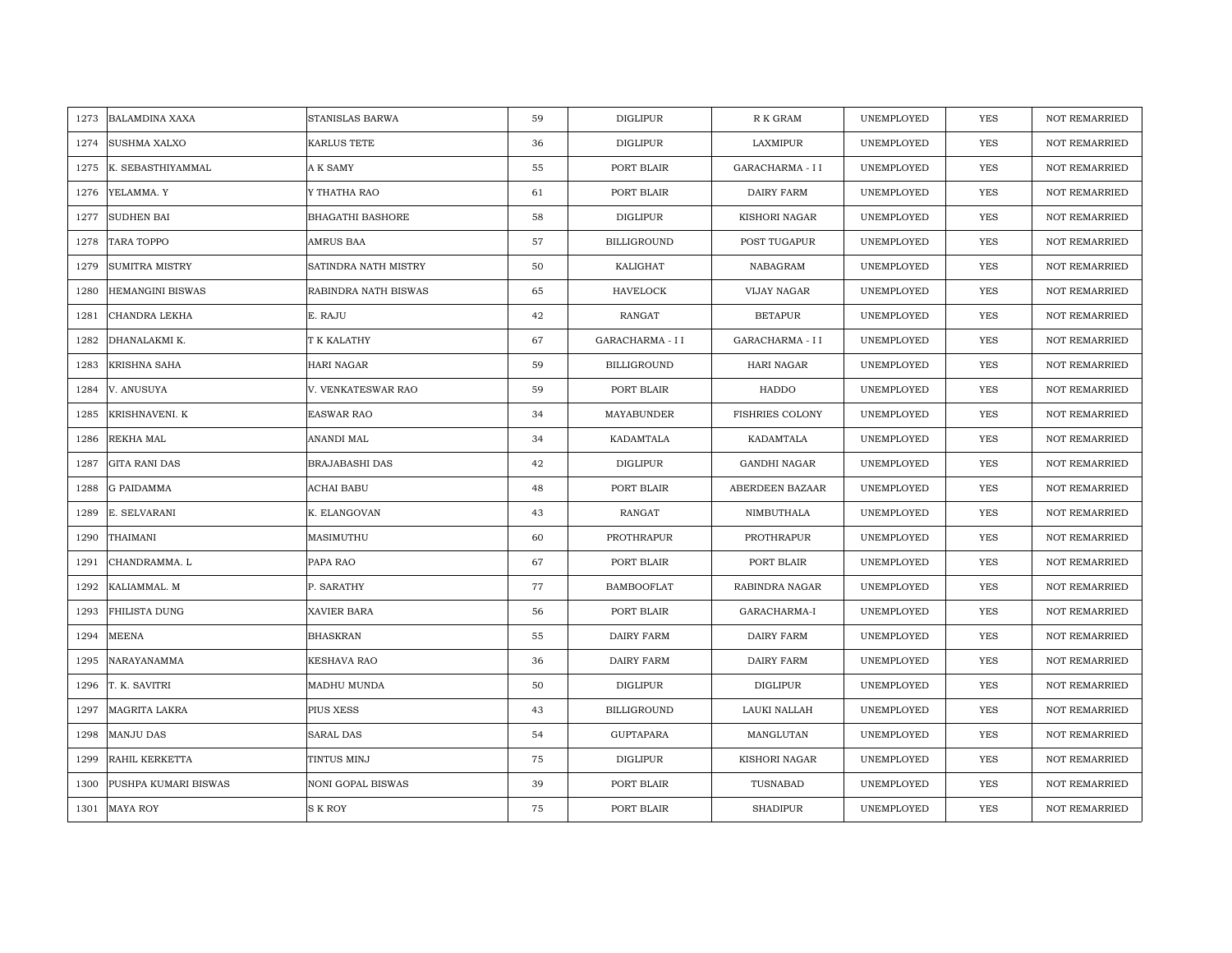|      | 1302 ELISABA MINJ      | <b>AUGUSTIN EKKA</b>    | 35 | <b>BAMBOOFLAT</b> | <b>BAMBOOFLAT</b>         | UNEMPLOYED | <b>YES</b> | <b>NOT REMARRIED</b> |
|------|------------------------|-------------------------|----|-------------------|---------------------------|------------|------------|----------------------|
| 1303 | M. KANAN BALA          | M. B. RAJAN             | 51 | <b>DIGLIPUR</b>   | <b>NOBIN NAGAR</b>        | UNEMPLOYED | <b>YES</b> | <b>NOT REMARRIED</b> |
| 1304 | <b>BIMALA MONDAL</b>   | PRABIR MONDAL           | 35 | <b>DIGLIPUR</b>   | KISHORI NAGAR             | UNEMPLOYED | <b>YES</b> | <b>NOT REMARRIED</b> |
| 1305 | SEESRAMMA DEVI. C      | MUTHU RAMALINGAM        | 50 | PORT BLAIR        | GARACHARAMA               | UNEMPLOYED | YES        | <b>NOT REMARRIED</b> |
| 1306 | ESWARAMMA. K           | K. GURUNADHAM           | 26 | PORT BLAIR        | DAIRY FARM                | UNEMPLOYED | YES        | <b>NOT REMARRIED</b> |
| 1307 | A MARIYA               | T. O. HAMZA             | 57 | TUSNABAD          | OGRABRAJ                  | UNEMPLOYED | <b>YES</b> | NOT REMARRIED        |
| 1308 | MUTHUAMMA              | <b>SELVAM</b>           | 62 | HADDO             | HADDO                     | UNEMPLOYED | <b>YES</b> | NOT REMARRIED        |
| 1309 | LAXMIKANTA. D          | PAPA RAO                | 36 | <b>BAMBOOFLAT</b> | <b>BAMBOOFLAT</b>         | UNEMPLOYED | YES        | NOT REMARRIED        |
| 1310 | <b>BINODINI BEPARI</b> | <b>BISWESWAR BEPARI</b> | 69 | <b>DIGLIPUR</b>   | SUBASH NAGAR              | UNEMPLOYED | YES        | NOT REMARRIED        |
| 1311 | <b>FATHIMA BIBI</b>    | M. A VEERA UNNI         | 70 | <b>BAMBOOFLAT</b> | NAYA BASTHI               | UNEMPLOYED | YES        | <b>NOT REMARRIED</b> |
| 1312 | <b>SABITRY MONDAL</b>  | ANIL MONDAL             | 50 | KALIGHAT          | $\operatorname{NABAGRAM}$ | UNEMPLOYED | YES        | <b>NOT REMARRIED</b> |
| 1313 | RAZUL BIBI             | SHAUL HAMEED            | 53 | GARACHARMA - II   | GARACHARAMA               | UNEMPLOYED | YES        | NOT REMARRIED        |
| 1314 | VASANTHA KUMARI        | APUKUTTAN NAIR          | 56 | PORT BLAIR        | CALICUT                   | UNEMPLOYED | YES        | <b>NOT REMARRIED</b> |
| 1315 | PULKINI SIKDER         | RAMPADA SIKDER          | 50 | KALIGHAT          | DIGLIPUR                  | UNEMPLOYED | YES        | <b>NOT REMARRIED</b> |
| 1316 | DANAMMA. M             | M. TULSI DAS            | 57 | PORT BLAIR        | <b>BAKULTHALA</b>         | UNEMPLOYED | YES        | NOT REMARRIED        |
| 1317 | DIBYA GROTI KERKETTA   | ALBENUS KHA KHA         | 42 | RANGAT            | PARNASALA                 | UNEMPLOYED | <b>YES</b> | <b>NOT REMARRIED</b> |
| 1318 | RESHMA TOPNO           | <b>JUEL TOPNO</b>       | 37 | PORT BLAIR        | DAIRY FARM                | UNEMPLOYED | YES        | <b>NOT REMARRIED</b> |
| 1319 | <b>BHARATIAMMA. P</b>  | P LAXMI NARAYAN         | 52 | PORT BLAIR        | <b>BAMBOOFLAT</b>         | UNEMPLOYED | YES        | <b>NOT REMARRIED</b> |
| 1320 | PUSHPAWATHI K.         | K CHINNA RAO            | 52 | PORT BLAIR        | <b>BAMBOOFLAT</b>         | UNEMPLOYED | <b>YES</b> | <b>NOT REMARRIED</b> |
| 1321 | <b>AYSHA</b>           | M KRISHNAN KUTTY        | 58 | PORT BLAIR        | PROTHRAPUR                | UNEMPLOYED | YES        | <b>NOT REMARRIED</b> |
| 1322 | <b>AYSHA BIBI</b>      | P. UMMER                | 66 | HADDO             | HADDO                     | UNEMPLOYED | YES        | NOT REMARRIED        |
| 1323 | P. R. PRABHA           | <b>SANKARAN</b>         | 55 | PORT BLAIR        | <b>BIRD LINE</b>          | UNEMPLOYED | YES        | NOT REMARRIED        |
| 1324 | <b>KUSUM BALA</b>      | NISHI KANTA BALA        | 33 | GOVINDAPUR        | NIMBUDERA                 | UNEMPLOYED | <b>YES</b> | <b>NOT REMARRIED</b> |
| 1325 | PUSHPARANI MONDAL      | JATINDER MONDAL         | 52 | <b>DIGLIPUR</b>   | KISHORI NAGAR             | UNEMPLOYED | <b>YES</b> | <b>NOT REMARRIED</b> |
| 1326 | <b>SARAS KUMARI</b>    | K. N. MAHALINGAM        | 62 | HUTBAY            | ONGI TIKREY               | UNEMPLOYED | <b>YES</b> | <b>NOT REMARRIED</b> |
| 1327 | <b>ESWARI</b>          | <b>B. REKHA RAO</b>     | 52 | PORT BLAIR        | JUNGLIGHAT                | UNEMPLOYED | YES        | NOT REMARRIED        |
| 1328 | <b>SEFALI SINGH</b>    | PADAM SINGH             | 60 | PORT BLAIR        | TUSNABAD                  | UNEMPLOYED | YES        | <b>NOT REMARRIED</b> |
| 1329 | M. MUTHU               | N. MURUGAN              | 46 | PORT BLAIR        | CALICUT                   | UNEMPLOYED | YES        | <b>NOT REMARRIED</b> |
| 1330 | <b>ANJALI DAS</b>      | <b>HAMANTO DAS</b>      | 47 | PORT BLAIR        | <b>GUPTAPARA</b>          | UNEMPLOYED | <b>YES</b> | <b>NOT REMARRIED</b> |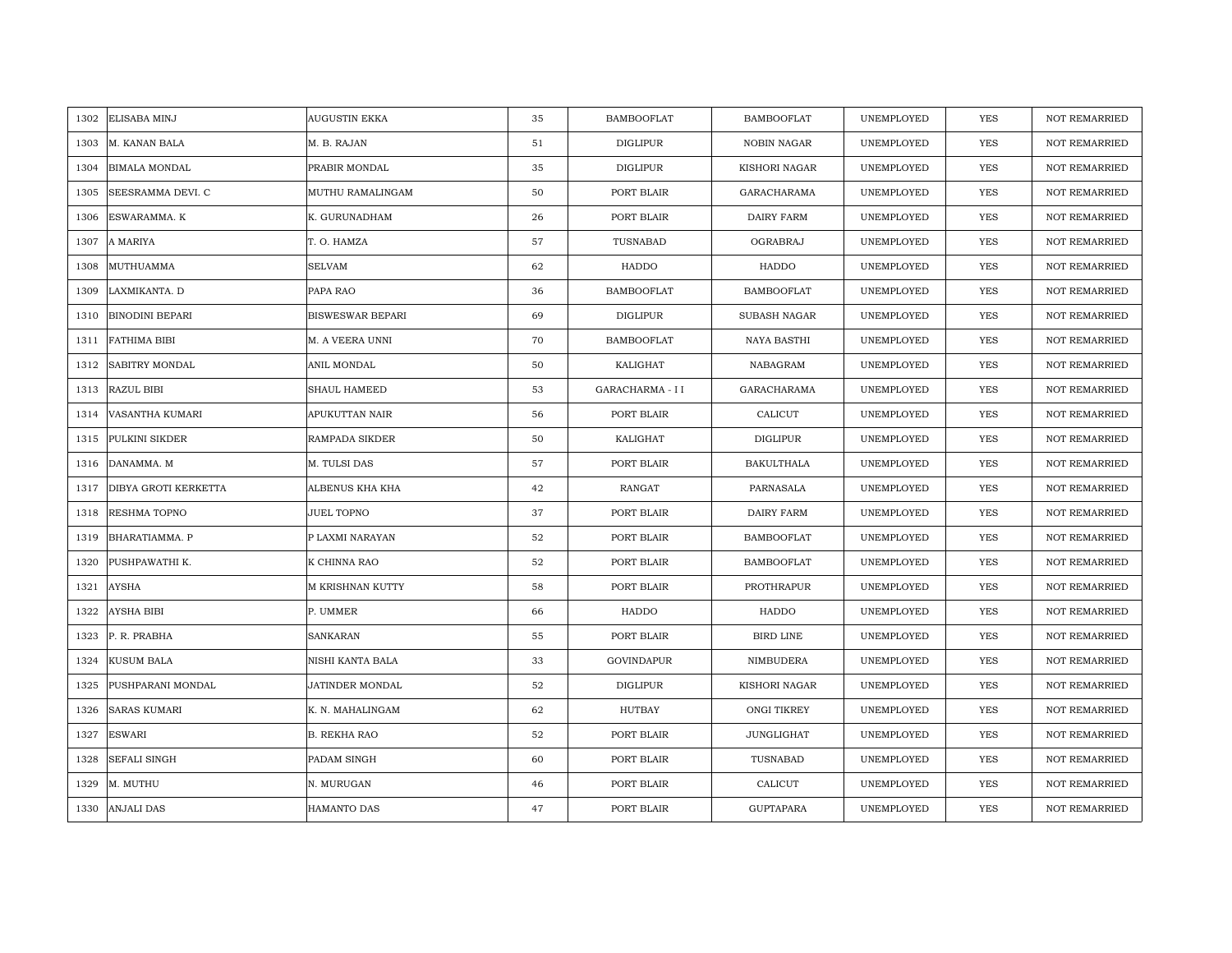| 1331 | K BHARGAVI             | K. P. RAGHAVAN        | 67 | GARACHARMA-I       | <b>BATHUBASTI</b>  | UNEMPLOYED | YES        | <b>NOT REMARRIED</b> |
|------|------------------------|-----------------------|----|--------------------|--------------------|------------|------------|----------------------|
| 1332 | <b>SUNITA HALDER</b>   | NIRANJAN HALDER       | 37 | DIGLIPUR           | SITA NAGAR         | UNEMPLOYED | YES        | NOT REMARRIED        |
| 1333 | RAJA LAXMI             | <b>RAJENDRAN</b>      | 55 | GARACHARMA-I       | <b>BHATUBASTI</b>  | UNEMPLOYED | <b>YES</b> | <b>NOT REMARRIED</b> |
| 1334 | <b>SOMARI EKKA</b>     | <b>ETWA XESS</b>      | 48 | DIGLIPUR           | <b>SRI NAGAR</b>   | UNEMPLOYED | <b>YES</b> | <b>NOT REMARRIED</b> |
| 1335 | AMURUDAM               | A. MUTHUSWAMY         | 67 | PORT BLAIR         | <b>BUNIYADABAD</b> | UNEMPLOYED | <b>YES</b> | <b>NOT REMARRIED</b> |
| 1336 | N. MAHALAXMI           | N. GANGAIAH           | 30 | PORT BLAIR         | DAIRY FARM         | UNEMPLOYED | <b>YES</b> | <b>NOT REMARRIED</b> |
| 1337 | <b>FATHIMA BIB</b>     | <b>HAMID ALI</b>      | 67 | <b>SHADIPUR</b>    | <b>MAZAR PAHAD</b> | UNEMPLOYED | YES        | <b>NOT REMARRIED</b> |
| 1338 | KALYANI KAYAL          | <b>SARAT KAYAL</b>    | 54 | RANGAT             | SABARI             | UNEMPLOYED | YES        | <b>NOT REMARRIED</b> |
| 1339 | <b>SAVITRI DEVI</b>    | <b>GOVIND BAHADUR</b> | 65 | PORT BLAIR         | PORT BLAIR         | UNEMPLOYED | YES        | <b>NOT REMARRIED</b> |
| 1340 | MURUGAMMA              | <b>ANTONY WALTER</b>  | 44 | PORT BLAIR         | PORT BLAIR         | UNEMPLOYED | <b>YES</b> | <b>NOT REMARRIED</b> |
| 1341 | MALAR. B               | BHAGWAN 46            | 46 | PORT BLAIR         | PROTHRAPUR         | UNEMPLOYED | YES        | <b>NOT REMARRIED</b> |
| 1342 | NAGAVENI. P            | P J MANIKAM           | 34 | PORT BLAIR         | <b>SHADIPUR</b>    | UNEMPLOYED | YES        | NOT REMARRIED        |
| 1343 | <b>JAMUNA MAITRA</b>   | RABI MAITRA           | 60 | KADAMTALA          | SHANTANU           | UNEMPLOYED | <b>YES</b> | NOT REMARRIED        |
| 1344 | <b>MEENA</b>           | <b>MASILA MANI</b>    | 64 | PORT BLAIR         | HADDO              | UNEMPLOYED | YES        | <b>NOT REMARRIED</b> |
| 1345 | SUKUMARI BALA          | SUSHIL KUMAR BALA     | 54 | HAVELOCK           | GOVINDA NAGAR      | UNEMPLOYED | YES        | <b>NOT REMARRIED</b> |
| 1346 | <b>BINODINI MONDAL</b> | PREMANANDA MONDAL     | 52 | DIGLIPUR           | KADAMTALA          | UNEMPLOYED | YES        | <b>NOT REMARRIED</b> |
| 1347 | <b>SURABALA MISTRY</b> | SATISH CHANDRA MISTRY | 52 | <b>BILLIGROUND</b> | NISCHINTAPUR       | UNEMPLOYED | <b>YES</b> | NOT REMARRIED        |
| 1348 | <b>FULLMALA MISTRY</b> | <b>UPEN MISTRY</b>    | 64 | RANGAT             | <b>SITAPUR</b>     | UNEMPLOYED | YES        | <b>NOT REMARRIED</b> |
| 1349 | <b>VALERIA MINJ</b>    | JOHN WATER KUJUR      | 47 | <b>HAVELOCK</b>    | VIJAY NAGAR        | UNEMPLOYED | <b>YES</b> | NOT REMARRIED        |
| 1350 | G. DHANAMMA            | G. POTHAIAH           | 66 | <b>BILLIGROUND</b> | <b>BETAPUR</b>     | UNEMPLOYED | <b>YES</b> | <b>NOT REMARRIED</b> |
| 1351 | <b>INDRANI</b>         | V. NAGAIAH            | 48 | DAIRY FARM         | DAIRY FARM         | UNEMPLOYED | YES        | <b>NOT REMARRIED</b> |
| 1352 | R. PADMAWATHI          | RATNALA RAGHU         | 71 | PORT BLAIR         | HADDO              | UNEMPLOYED | YES        | <b>NOT REMARRIED</b> |
| 1353 | A. THILAGAVATHI        | THILAGAVATHI          | 42 | DAIRY FARM         | DAIRY FARM         | UNEMPLOYED | <b>YES</b> | <b>NOT REMARRIED</b> |
| 1354 | <b>MARIYAM BARA</b>    | <b>FRANCIS LAKRA</b>  | 65 | PORT BLAIR         | CHIDYATAPU         | UNEMPLOYED | YES        | <b>NOT REMARRIED</b> |
| 1355 | SHEFALI MAZUMDER       | MAHADEV MAZUMDER      | 56 | HUTBAY             | V K PUR            | UNEMPLOYED | YES        | <b>NOT REMARRIED</b> |
| 1356 | MOHINIAMMA. J          | <b>J JOGULU</b>       | 61 | PORT BLAIR         | PORT BLAIR         | UNEMPLOYED | YES        | NOT REMARRIED        |
| 1357 | ADARI SIVA KUMARI      | A NAGESWAR RAO        | 47 | PORT BLAIR         | GARACHARMA-I       | UNEMPLOYED | YES        | <b>NOT REMARRIED</b> |
| 1358 | T. K. FATIMA BIBI      | K. MOIDEEN            | 66 | <b>BILLIGROUND</b> | <b>SIVAPURAM</b>   | UNEMPLOYED | YES        | <b>NOT REMARRIED</b> |
|      | 1359 PUSPA RANI ROY    | SADHU CHARAN ROY      | 70 | DIGLIPUR           | DIGLIPUR           | UNEMPLOYED | <b>YES</b> | <b>NOT REMARRIED</b> |
|      |                        |                       |    |                    |                    |            |            |                      |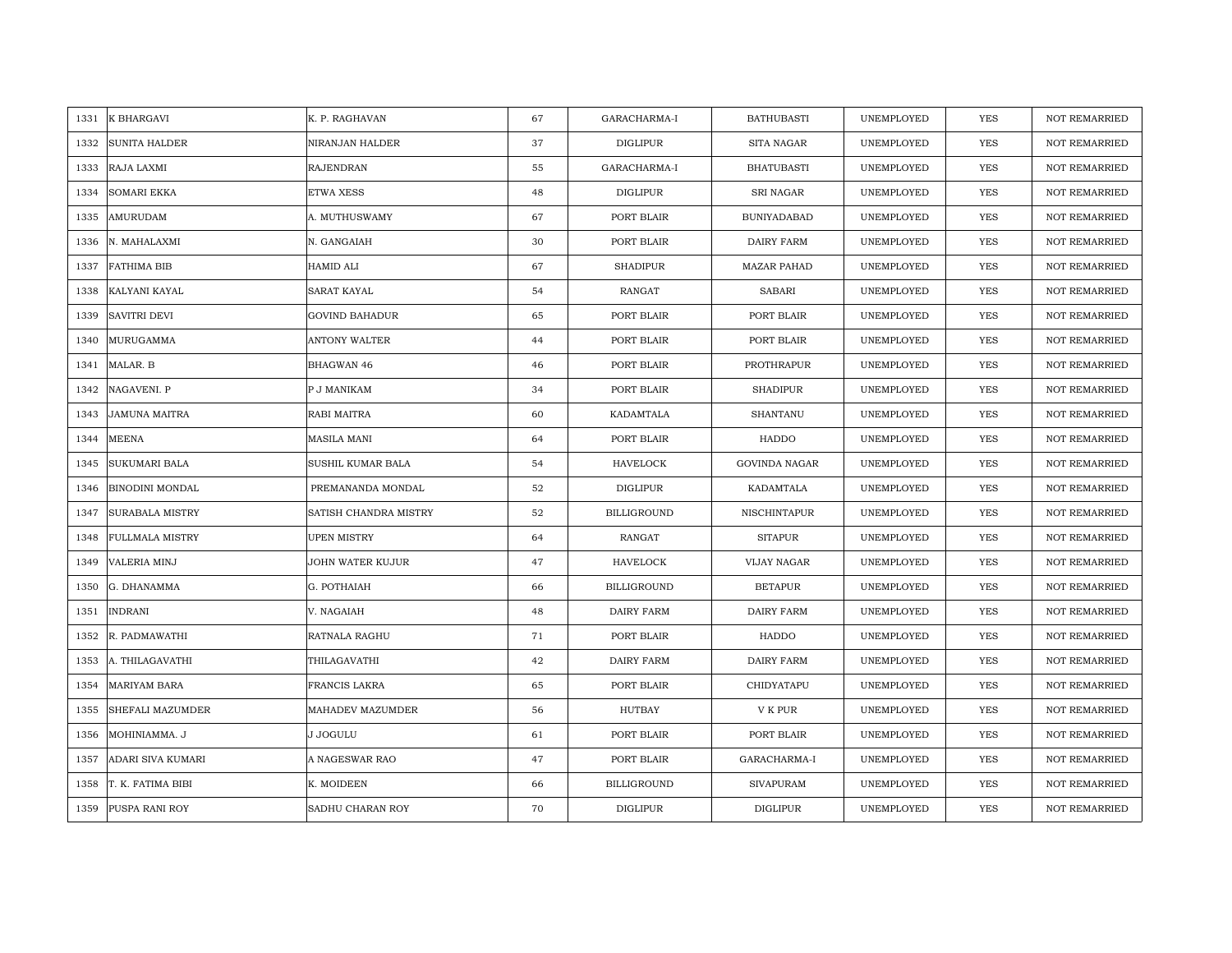| 1360 | <b>JASODA BISWAS</b>  | SUBAL BISWAS         | 75 | <b>BILLIGROUND</b> | <b>HARINAGAR</b>     | UNEMPLOYED | <b>YES</b> | <b>NOT REMARRIED</b> |
|------|-----------------------|----------------------|----|--------------------|----------------------|------------|------------|----------------------|
| 1361 | S. PAPPA              | K. P RAVINDRAN       | 65 | PROTHRAPUR         | <b>BRICHGUNJ</b>     | UNEMPLOYED | <b>YES</b> | <b>NOT REMARRIED</b> |
| 1362 | <b>BANDANA HALDER</b> | NIKUNJA BAIRAGI      | 44 | GUPTAPARA          | <b>NEW MANGLUTAN</b> | UNEMPLOYED | <b>YES</b> | <b>NOT REMARRIED</b> |
| 1363 | SATYA RANI SHIL       | NIRANJAN SHIL        | 68 | PORT BLAIR         | GARACHARAMA          | UNEMPLOYED | YES        | <b>NOT REMARRIED</b> |
| 1364 | <b>SUSHAMA HALDER</b> | RAKHAL HALDER        | 48 | KADAMTALA          | SHANTANU             | UNEMPLOYED | YES        | NOT REMARRIED        |
| 1365 | PICHAIMMA             | SEDU RAMAN           | 53 | PORT BLAIR         | TUSNABAD             | UNEMPLOYED | YES        | NOT REMARRIED        |
| 1366 | SANYASIAMMA           | D. DEMUDA            | 61 | WIMBERLYGUNJ       | ANARKALI             | UNEMPLOYED | YES        | NOT REMARRIED        |
| 1367 | KHIRUNNISA BIBI       | MIZADUR MONDAL       | 46 | WIMBERLYGUNJ       | WIMBERLYGUNJ         | UNEMPLOYED | YES        | NOT REMARRIED        |
| 1368 | MEENAKSHI             | A. MOOKAIAHA         | 61 | WIMBERLYGUNJ       | MANNARGHAT           | UNEMPLOYED | YES        | NOT REMARRIED        |
| 1369 | KAMALA MONDAL         | ASUTOSH MONDAL       | 51 | <b>BARATANG</b>    | <b>RANGAT</b>        | UNEMPLOYED | YES        | <b>NOT REMARRIED</b> |
| 1370 | <b>SUMANGLAAMA</b>    | G. GOPINATHAN PILLAI | 56 | <b>BARATANG</b>    | SOUTH CREEK          | UNEMPLOYED | YES        | <b>NOT REMARRIED</b> |
| 1371 | <b>FLORA KUJUR</b>    | <b>BASIL TOPPO</b>   | 51 | <b>BARATANG</b>    | RANGAT BAY           | UNEMPLOYED | YES        | NOT REMARRIED        |
| 1372 | ROSHNI KUJUR          | PREMCHAND KUJUR      | 40 | <b>BARATANG</b>    | ORALKATCHA           | UNEMPLOYED | YES        | <b>NOT REMARRIED</b> |
| 1373 | LILA MANDAL           | <b>BIMAL MANDAL</b>  | 56 | <b>HUTBAY</b>      | <b>JANATA TEKRY</b>  | UNEMPLOYED | YES        | <b>NOT REMARRIED</b> |
| 1374 | THULASI               | V. ANGAN             | 66 | HUTBAY             | HUTBAY               | UNEMPLOYED | YES        | <b>NOT REMARRIED</b> |
| 1375 | PANDIAMMAL            | S. VELLASWAMY        | 50 | PORT BLAIR         | MEGA PODE            | UNEMPLOYED | <b>YES</b> | <b>NOT REMARRIED</b> |
| 1376 | <b>MARY LAKRA</b>     | MICHEAL MINJ         | 40 | CALICUT            | <b>RAMNAGAR</b>      | UNEMPLOYED | YES        | <b>NOT REMARRIED</b> |
| 1377 | SELVI. S              | SIVALINGAM           | 42 | PORT BLAIR         | <b>BURMANALLA</b>    | UNEMPLOYED | YES        | <b>NOT REMARRIED</b> |
| 1378 | <b>FULMANI</b>        | JAGMOHAN RAM         | 48 | MAYABUNDER         | CHUGLUM GUM          | UNEMPLOYED | <b>YES</b> | <b>NOT REMARRIED</b> |
| 1379 | <b>GEETA HIRA</b>     | RABINDRA NATH HIRA   | 33 | MAYABUNDER         | TUGAPUR              | UNEMPLOYED | YES        | <b>NOT REMARRIED</b> |
| 1380 | M. JAINI              | M. APPANNA           | 40 | MAYABUNDER         | MAYABUNDER           | UNEMPLOYED | YES        | NOT REMARRIED        |
| 1381 | S. NIRMALA KUMARI     | S. PURNA VASULU      | 52 | MAYABUNDER         | TELUGU BASTI         | UNEMPLOYED | YES        | NOT REMARRIED        |
| 1382 | CH. NARSAMMA          | CH. KORLAIAH         | 49 | MAYABUNDER         | MAYABUNDER           | UNEMPLOYED | <b>YES</b> | <b>NOT REMARRIED</b> |
| 1383 | PARUL HALDER          | <b>GOKUL HALDER</b>  | 61 | MAYABUNDER         | <b>KRISHNA NAGAR</b> | UNEMPLOYED | YES        | <b>NOT REMARRIED</b> |
| 1384 | <b>JUJANI BAI</b>     | MANI RAM             | 56 | MAYABUNDER         | <b>HARA TIRKEY</b>   | UNEMPLOYED | YES        | <b>NOT REMARRIED</b> |
| 1385 | PALINA KERKETTA       | MARTIN TETE          | 69 | MAYABUNDER         | <b>HANSIPURI</b>     | UNEMPLOYED | YES        | NOT REMARRIED        |
| 1386 | <b>SEEMLA SINGH</b>   | PRAMOD               | 40 | MAYABUNDER         | TUGAPUR              | UNEMPLOYED | YES        | <b>NOT REMARRIED</b> |
| 1387 | GOMATI B.             | K P SASHI            | 56 | PORT BLAIR         | <b>BAMBOOFLAT</b>    | UNEMPLOYED | YES        | <b>NOT REMARRIED</b> |
| 1388 | <b>GEETA DAS</b>      | <b>JOTISH DAS</b>    | 64 | PORT BLAIR         | <b>GUPTAPARA</b>     | UNEMPLOYED | <b>YES</b> | <b>NOT REMARRIED</b> |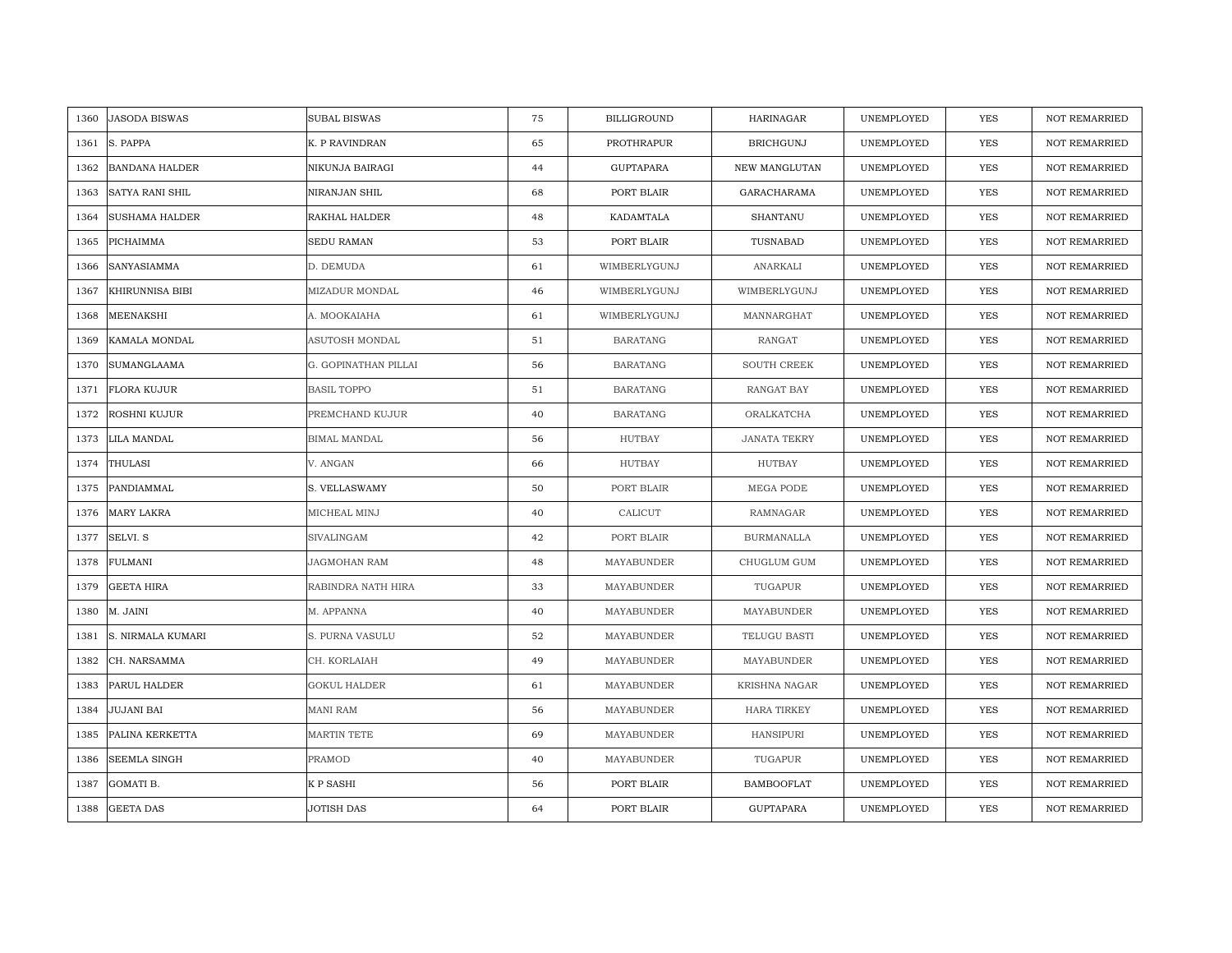| 1389 | <b>SEPHALI BISWAS</b>   | <b>KARTICK BISWAS</b> | 55 | KADAMTALA          | KADAMTALA          | UNEMPLOYED | YES        | <b>NOT REMARRIED</b> |
|------|-------------------------|-----------------------|----|--------------------|--------------------|------------|------------|----------------------|
| 1390 | <b>ANITA BAIDYA</b>     | MONMOHAN BAIDYA       | 26 | RANGAT             | DASRATHPUR         | UNEMPLOYED | <b>YES</b> | NOT REMARRIED        |
| 1391 | <b>SUDHAMANI ROY</b>    | PURNACHARAN ROY       | 78 | <b>RANGAT</b>      | <b>VISHNUPUR</b>   | UNEMPLOYED | YES        | <b>NOT REMARRIED</b> |
| 1392 | MANORANJHITHAM          | <b>EBEE NASER</b>     | 60 | PORT BLAIR         | <b>BUNIYADABAD</b> | UNEMPLOYED | <b>YES</b> | NOT REMARRIED        |
| 1393 | <b>SALOMI LAKRA</b>     | PAULUS KIINDO         | 59 | <b>BARATANG</b>    | <b>ADAJIG</b>      | UNEMPLOYED | YES        | <b>NOT REMARRIED</b> |
| 1394 | <b>SS MARY</b>          | S. S SWAMY NATHAN     | 67 | PORT BLAIR         | LAMBALINE          | UNEMPLOYED | YES        | <b>NOT REMARRIED</b> |
| 1395 | <b>LBHUNESHWARI</b>     | K LINGAM              | 30 | PORT BLAIR         | <b>SHADIPUR</b>    | UNEMPLOYED | YES        | <b>NOT REMARRIED</b> |
| 1396 | <b>FATHIMABIBI</b>      | MOHD KUTTY            | 54 | PORT BLAIR         | HADDO              | UNEMPLOYED | YES        | NOT REMARRIED        |
| 1397 | <b>SURMAI</b>           | JIRAKAE               | 60 | STRAIT ISLAND      | STRAIT ISLAND      | UNEMPLOYED | YES        | NOT REMARRIED        |
| 1398 | K. VENKAT NARASAAMMA    | K N MOORTHY           | 53 | PORT BLAIR         | PORT BLAIR         | UNEMPLOYED | YES        | <b>NOT REMARRIED</b> |
| 1399 | KAYANTA RANI MRIDHA     | MARAYAN CH. MRIDHA    | 65 | <b>DIGLIPUR</b>    | SUBASH GRAM        | UNEMPLOYED | YES        | <b>NOT REMARRIED</b> |
| 1400 | SHYAMADASI MANDAL       | BADHU CHARAN MANDAL   | 70 | AERIAL BAY         | AERIAL BAY         | UNEMPLOYED | YES        | NOT REMARRIED        |
| 1401 | D. SITA                 | S. KANAKA RAO         | 40 | PORT BLAIR         | VIP ROAD           | UNEMPLOYED | YES        | NOT REMARRIED        |
| 1402 | <b>MEENA KUMARI</b>     | P. BABU               | 52 | <b>SHADIPUR</b>    | <b>BATHUBASTHI</b> | UNEMPLOYED | <b>YES</b> | <b>NOT REMARRIED</b> |
| 1403 | <b>KALAMANI</b>         | RAJARATHINAM          | 53 | PROTHRAPUR         | AUSTINABAD         | UNEMPLOYED | YES        | NOT REMARRIED        |
| 1404 | SHEFALI MONDAL          | SANTOSH MONDAL        | 59 | BILLYGROUND        | RAMAKRISHNAPUR     | UNEMPLOYED | YES        | <b>NOT REMARRIED</b> |
| 1405 | M. S. NARAYANI          | K. R NARAYANI         | 71 | HADDO              | LILLYPUR           | UNEMPLOYED | YES        | NOT REMARRIED        |
| 1406 | N. ANGA MUTHU           | C. NAVANEETHAN        | 47 | DUDH LINE          | NAYA GAON          | UNEMPLOYED | YES        | <b>NOT REMARRIED</b> |
| 1407 | <b>ESWARI. S</b>        | KAMARAJU              | 40 | DAIRY FARM         | <b>DAIRY FARM</b>  | UNEMPLOYED | YES        | NOT REMARRIED        |
| 1408 | <b>JAMUNA URAON</b>     | LACHU KUJUR           | 54 | KALIGHAT           | <b>DIGLIPUR</b>    | UNEMPLOYED | <b>YES</b> | <b>NOT REMARRIED</b> |
| 1409 | <b>ALVISHA KERKETTA</b> | BENJAMIN BELUNG       | 62 | RANGAT             | RANGAT             | UNEMPLOYED | YES        | <b>NOT REMARRIED</b> |
| 1410 | K. PANCHAVARNAM         | K. KARUPPAIAH         | 64 | RANGAT             | <b>BAKULTALA</b>   | UNEMPLOYED | YES        | NOT REMARRIED        |
| 1411 | P. GEETHA               | <b>SRI KUMAR</b>      | 42 | PORT BLAIR         | GARACHARAMA        | UNEMPLOYED | YES        | <b>NOT REMARRIED</b> |
| 1412 | <b>ANJALI PAIK</b>      | RAJAN PAIK            | 60 | MAYABUNDER         | <b>CHAINPUR</b>    | UNEMPLOYED | YES        | <b>NOT REMARRIED</b> |
| 1413 | <b>NIRMALA TIRKEY</b>   | <b>BANDHAN RAM</b>    | 38 | <b>BARATANG</b>    | ADAZIG             | UNEMPLOYED | YES        | <b>NOT REMARRIED</b> |
| 1414 | T. CHANDRAWATI          | T. RAMA RAO           | 45 | <b>NEIL ISLAND</b> | <b>BHARATPUR</b>   | UNEMPLOYED | YES        | NOT REMARRIED        |
| 1415 | <b>SAROTI GURIA</b>     | JAKHARIOUS KADULNA    | 47 | AERIAL BAY         | <b>BEACH DERA</b>  | UNEMPLOYED | YES        | <b>NOT REMARRIED</b> |
| 1416 | P JANAKI                | <b>GOPAL KRISHNA</b>  | 57 | TUSHNABAD          | OGRABRAJ           | UNEMPLOYED | YES        | <b>NOT REMARRIED</b> |
| 1417 | REKHA DAS               | <b>DULAL DAS</b>      | 56 | <b>HUTBAY</b>      | <b>FARM TIRKEY</b> | UNEMPLOYED | <b>YES</b> | <b>NOT REMARRIED</b> |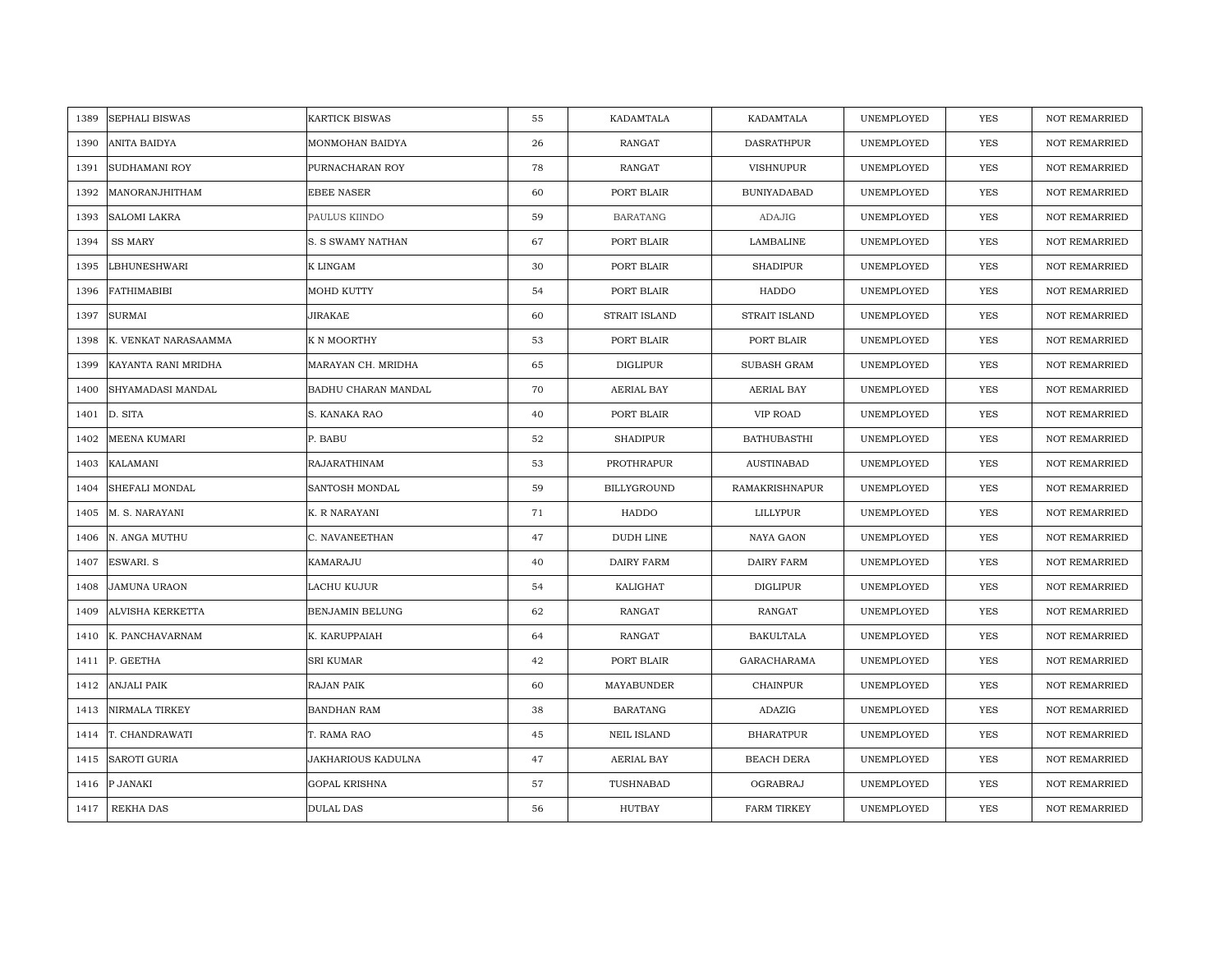| MEENAKSHI<br>1418           | <b>G PURUSHOTHAM</b> | 48 | PORT BLAIR        | PORT BLAIR         | UNEMPLOYED | <b>YES</b> | <b>NOT REMARRIED</b> |
|-----------------------------|----------------------|----|-------------------|--------------------|------------|------------|----------------------|
| S. INDIRA<br>1419           | K. SIVANATHAN        | 52 | PORT BLAIR        | ROUND BASTI        | UNEMPLOYED | <b>YES</b> | <b>NOT REMARRIED</b> |
| 1420<br><b>JAMEELA BIBI</b> | AKBAR HUSSAIN        | 53 | PORT BLAIR        | PORT BLAIR         | UNEMPLOYED | YES        | <b>NOT REMARRIED</b> |
| 1421<br><b>SURAT BIBI</b>   | ABDUL KARIM          | 70 | PORT BLAIR        | <b>DAIRY FARM</b>  | UNEMPLOYED | <b>YES</b> | <b>NOT REMARRIED</b> |
| 1422<br>G. SUBLAXMI         | R GOPALAKRISHNAN     | 46 | PORT BLAIR        | PORT BLAIR         | UNEMPLOYED | YES        | <b>NOT REMARRIED</b> |
| 1423<br>S. CHANDRA          | V SUBBAIAH           | 63 | PORT BLAIR        | PORT BLAIR         | UNEMPLOYED | YES        | NOT REMARRIED        |
| 1424<br>PITCHAI PANDI       | S. SADHASVAM         | 47 | PORT BLAIR        | DIGNABAD           | UNEMPLOYED | YES        | <b>NOT REMARRIED</b> |
| KAVITHA DEVI<br>1425        | OMPAL SINGH          | 38 | PORT BLAIR        | HADDO              | UNEMPLOYED | YES        | NOT REMARRIED        |
| S. MANGA<br>1426            | S. APPA RAO          | 33 | PORT BLAIR        | SHIV COLONY        | UNEMPLOYED | <b>YES</b> | NOT REMARRIED        |
| P. MANICKAVALLI<br>1427     | PANEEV SELVAM        | 55 | PORT BLAIR        | PORT BLAIR         | UNEMPLOYED | <b>YES</b> | <b>NOT REMARRIED</b> |
| K. PALANIYAMMAL<br>1428     | KARUPPAIAH           | 71 | PORT BLAIR        | MANGULTAN          | UNEMPLOYED | <b>YES</b> | <b>NOT REMARRIED</b> |
| 1429<br>KHUSBIN NISHA       | MOHAMMEDDIN          | 59 | PORT BLAIR        | <b>JUNGLIGHAT</b>  | UNEMPLOYED | <b>YES</b> | <b>NOT REMARRIED</b> |
| 1430<br>LAXMIAMMA. B        | BAIPALLI SANDEYYA    | 51 | <b>BAMBOOFLAT</b> | DAIRY FARM         | UNEMPLOYED | YES        | NOT REMARRIED        |
| 1431<br>P. SOLAIAMMA        | S. PALANI            | 49 | GARACHARMA        | GARACHARAMA        | UNEMPLOYED | <b>YES</b> | <b>NOT REMARRIED</b> |
| 1432<br>AJANTI BISWAS       | <b>BISHNU BISWAS</b> | 55 | JUNGLIGHAT        | PREAM NAGAR        | UNEMPLOYED | YES        | NOT REMARRIED        |
| SEFALI ADHIKARI<br>1433     | JOGEN ADHIKARI       | 60 | <b>DIGLIPUR</b>   | R K GRAM           | UNEMPLOYED | <b>YES</b> | <b>NOT REMARRIED</b> |
| <b>FATHORE MINJ</b><br>1434 | <b>HABIL KUJUR</b>   | 49 | <b>DIGLIPUR</b>   | <b>BURMACHAND</b>  | UNEMPLOYED | YES        | <b>NOT REMARRIED</b> |
| 1435<br>REKHA               | MOHANAN              | 45 | HUTBAY            | ONGE TIKREY        | UNEMPLOYED | <b>YES</b> | <b>NOT REMARRIED</b> |
| SONALAXMI MISTRY<br>1436    | K C MISTRY           | 81 | PORT BLAIR        | CHOULDARI          | UNEMPLOYED | YES        | NOT REMARRIED        |
| 1437<br>INDRA BHAKTA        | NITYAANANDA BHAKTA   | 35 | CHOULDARI         | CHOULDARI          | UNEMPLOYED | <b>YES</b> | <b>NOT REMARRIED</b> |
| C. VALLI<br>1438            | P. MANI              | 53 | <b>GARACHARMA</b> | <b>AUSTINABAD</b>  | UNEMPLOYED | <b>YES</b> | <b>NOT REMARRIED</b> |
| 1439<br>SABINA BELONG       | KAMIL KERKETTA       | 65 | MITAKHARI         | NAMUNAGHAR         | UNEMPLOYED | YES        | <b>NOT REMARRIED</b> |
| FRANSISKA KERKETTA<br>1440  | LATEDEVNIS DUNG DUNG | 61 | <b>BAMBOOFLAT</b> | <b>BAMBOOFLAT</b>  | UNEMPLOYED | <b>YES</b> | <b>NOT REMARRIED</b> |
| <b>BASANTI SAHA</b><br>1441 | <b>GOURANGA SAHA</b> | 64 | PORT BLAIR        | MANGULTAN          | UNEMPLOYED | YES        | <b>NOT REMARRIED</b> |
| THIYARA BEGUM<br>1442       | ANWAR HUSSAIN        | 45 | ABERDEEN BAZAR    | PREAM NAGAR        | UNEMPLOYED | <b>YES</b> | <b>NOT REMARRIED</b> |
| 1443<br>RATAN DEVI          | RAM CHARAN           | 82 | MANGULTAN         | TEYLARABAD         | UNEMPLOYED | YES        | NOT REMARRIED        |
| <b>B YERRAMMA</b><br>1444   | <b>B. MOHAN RAO</b>  | 55 | JUNGLIGHAT        | PREM NAGAR         | UNEMPLOYED | <b>YES</b> | <b>NOT REMARRIED</b> |
| S. YASHODAMMA<br>1445       | KRISHNA MURTHY       | 60 | HUTBAY            | <b>ONGY TIKREY</b> | UNEMPLOYED | YES        | <b>NOT REMARRIED</b> |
| V. BOOLAXMI<br>1446         | V. APPANNA           | 33 | HUTBAY            | FORM TIKREY        | UNEMPLOYED | YES        | NOT REMARRIED        |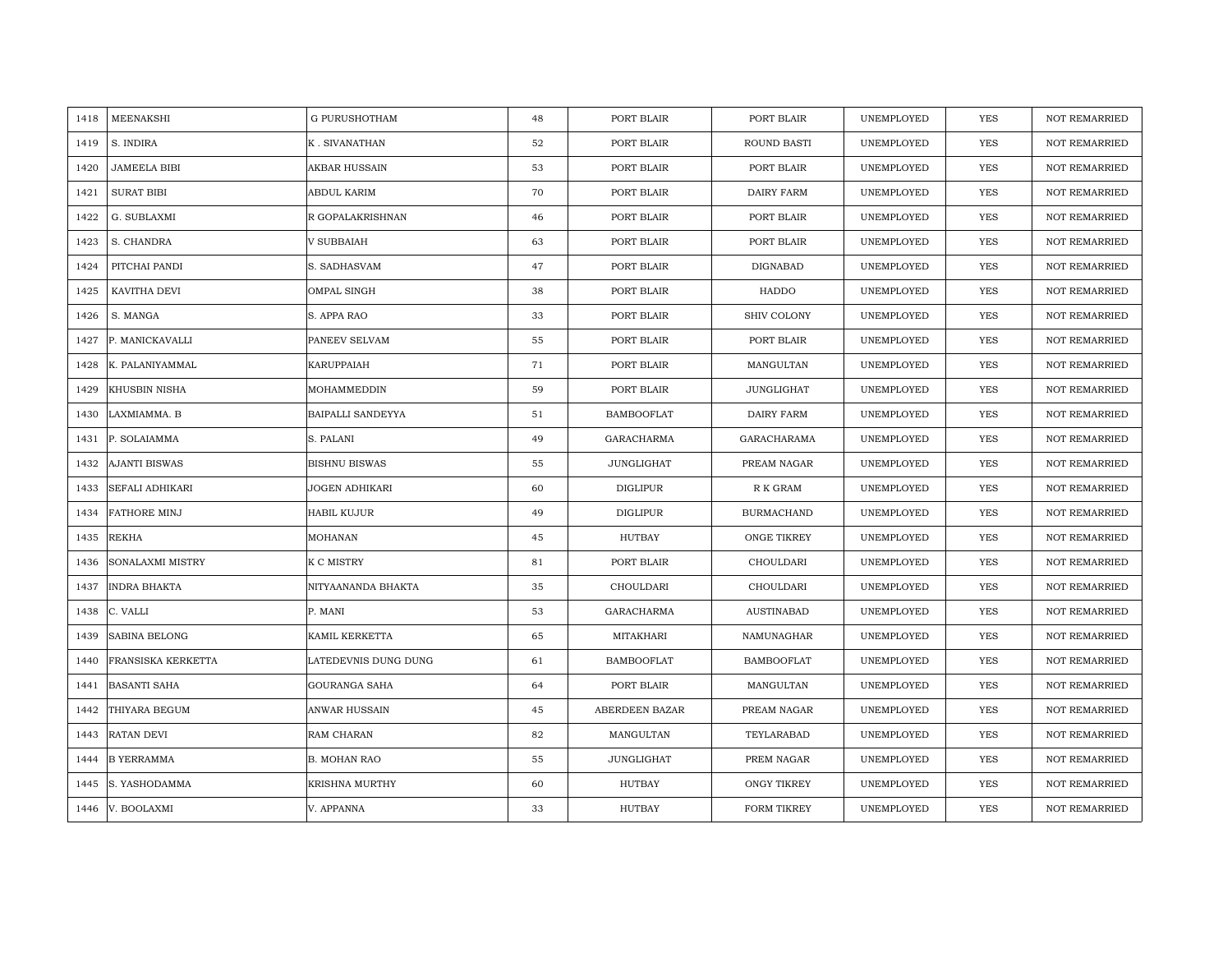| RAJLAXMI SARKAR<br>1447     | KANAI SARKAR            | 55 | DIGLIPUR          | RAMAKRISHNA GAON  | UNEMPLOYED | <b>YES</b> | <b>NOT REMARRIED</b> |
|-----------------------------|-------------------------|----|-------------------|-------------------|------------|------------|----------------------|
| AKHTAR-UM-NISA<br>1448      | NASIRUDDIN IBRAHIM ADAM | 69 | PORT BLAIR        | ABERDEEN AGE      | UNEMPLOYED | YES        | NOT REMARRIED        |
| K. T. ASMA BIBI<br>1449     | M. USMAN                | 39 | WIMBERLYGUNJ      | LAMBA LINE        | UNEMPLOYED | YES        | <b>NOT REMARRIED</b> |
| 1450<br>PUSHPA. M           | <b>G MUNUSWAMI</b>      | 61 | PORT BLAIR        | ABERDEEN BAZAR    | UNEMPLOYED | <b>YES</b> | <b>NOT REMARRIED</b> |
| <b>B. VALLAMMA</b><br>1451  | <b>B. VASUDEV</b>       | 38 | <b>BAMBOOFLAT</b> | NORTH BAY         | UNEMPLOYED | <b>YES</b> | <b>NOT REMARRIED</b> |
| 1452<br>SEFALI KUNDU        | NITYANANDA KUNDU        | 57 | HUTBAY            | NETAJI NAGAR      | UNEMPLOYED | YES        | <b>NOT REMARRIED</b> |
| <b>SANIYARO RAM</b><br>1453 | LUKHU RAM               | 42 | <b>GARACHARMA</b> | <b>SIPPIGHAT</b>  | UNEMPLOYED | <b>YES</b> | <b>NOT REMARRIED</b> |
| T VANITHA<br>1454           | THIYAGRAJAN             | 48 | JUNGLIGHAT        | DAIRY FARM        | UNEMPLOYED | YES        | NOT REMARRIED        |
| SAHARI SORENG<br>1455       | LALLA SORENG            | 56 | HUTBAY            | ONGI TIRKEY       | UNEMPLOYED | YES        | NOT REMARRIED        |
| NEELA VENI. K<br>1456       | K. YADAV RAO            | 40 | ABERDEEN BAZAR    | <b>JUNGLIGHAT</b> | UNEMPLOYED | YES        | <b>NOT REMARRIED</b> |
| JYOTHI<br>1457              | S. PETHURAJ             | 42 | PORT BLAIR        | <b>SHADIPUR</b>   | UNEMPLOYED | YES        | <b>NOT REMARRIED</b> |
| BASUMATI SAHA<br>1458       | <b>GOURANGA SAHA</b>    | 60 | PORT BLAIR        | MANGULTAN         | UNEMPLOYED | YES        | NOT REMARRIED        |
| 1459<br>MARSHEELA MARGRATE  | AMBLY KUMAR             | 42 | MANGULTAN         | HUMFRIGUNJ        | UNEMPLOYED | YES        | NOT REMARRIED        |
| RADHIKA RATNAM<br>1460      | RAMZAN ALI              | 38 | JUNGLIGHAT        | DAIRY FARM        | UNEMPLOYED | YES        | <b>NOT REMARRIED</b> |
| 1461<br>NAGALAXMI. V        | UMA BHSKARAN            | 44 | ABERDEEN BAZAR    | $\it NAYAGAON$    | UNEMPLOYED | YES        | NOT REMARRIED        |
| 1462<br>MARRY               | G. ARULANDU             | 48 | <b>BAMBOOFLAT</b> | SHORE POINT       | UNEMPLOYED | <b>YES</b> | NOT REMARRIED        |
| <b>GUNNAMMA</b><br>1463     | A. NEELAIAH             | 33 | PORT BLAIR        | DAIRY FARM        | UNEMPLOYED | YES        | NOT REMARRIED        |
| V. ANSUYA<br>1464           | V VENKTESWAR RAO        | 52 | PORT BLAIR        | HADDO             | UNEMPLOYED | <b>YES</b> | <b>NOT REMARRIED</b> |
| S. MUTHAMMA<br>1465         | <b>SELVAM</b>           | 62 | PORT BLAIR        | HADDO             | UNEMPLOYED | <b>YES</b> | NOT REMARRIED        |
| 1466<br>APPLA NARSAMHA      | RAMMIAH                 | 64 | PORT BLAIR        | NAYA GAON         | UNEMPLOYED | YES        | NOT REMARRIED        |
| KEDARAMMA. S<br>1467        | KRISHNA MURTHY          | 67 | PORT BLAIR        | <b>BAMBOOFLAT</b> | UNEMPLOYED | YES        | NOT REMARRIED        |
| 1468<br>VALLIYAMMI. P       | V PERIYASWAMY           | 80 | PORT BLAIR        | PORT BLAIR        | UNEMPLOYED | YES        | NOT REMARRIED        |
| FILOMINA LAKRA<br>1469      | KUSHAL KUJUR            | 41 | PORT BLAIR        | GARACHARMA        | UNEMPLOYED | YES        | <b>NOT REMARRIED</b> |
| 1470<br>REKHA SUR           | ANIL SUR                | 55 | PORT BLAIR        | MANGULTAN         | UNEMPLOYED | YES        | <b>NOT REMARRIED</b> |
| 1471<br>SAVITRI R.          | R SURYA RAO             | 54 | PORT BLAIR        | PORT BLAIR        | UNEMPLOYED | YES        | <b>NOT REMARRIED</b> |
| C. K. AMINA<br>1472         | P. A KADAR              | 65 | PORT BLAIR        | LILLY PUR         | UNEMPLOYED | YES        | NOT REMARRIED        |
| EJARIN LAKRA<br>1473        | SUDHIR LAKRA            | 37 | MITAKHARI         | NAMUNAGHAR        | UNEMPLOYED | <b>YES</b> | <b>NOT REMARRIED</b> |
| V. BULOGAMMA<br>1474        | V SAMBAMOORTHY          | 42 | PORT BLAIR        | PORT BLAIR        | UNEMPLOYED | <b>YES</b> | <b>NOT REMARRIED</b> |
| 1475<br>C AYSHA             | K. P ALI                | 77 | WIMBERLYGUNJ      | <b>MATHURA</b>    | UNEMPLOYED | <b>YES</b> | NOT REMARRIED        |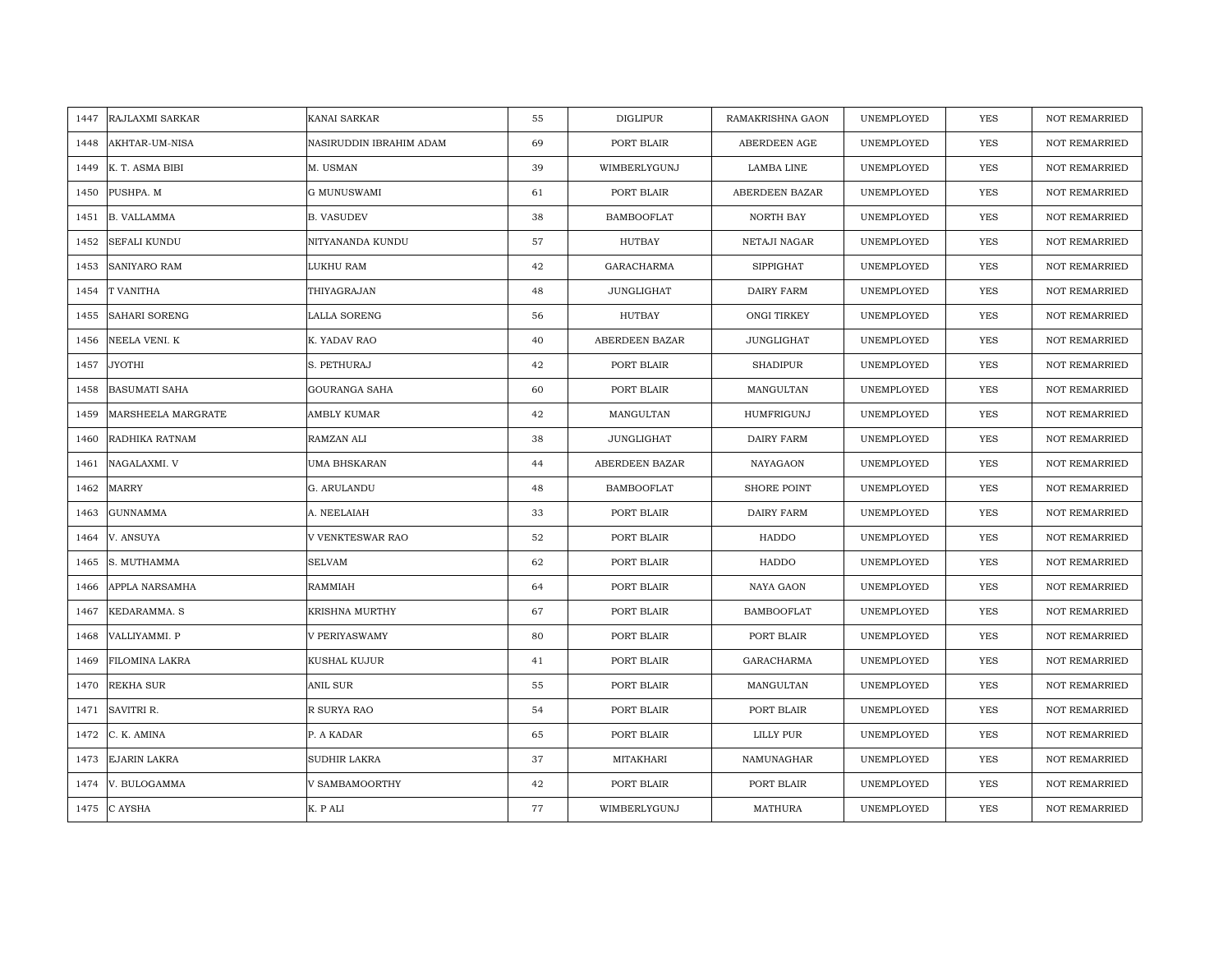| PHOOLMANI DUNG DUNG<br>1476   | PAULUS KERKETTA      | 89 | TUSHNABAD         | HABDI PUR             | UNEMPLOYED | <b>YES</b> | <b>NOT REMARRIED</b> |
|-------------------------------|----------------------|----|-------------------|-----------------------|------------|------------|----------------------|
| 1477<br>SAFIYA BIBI           | E. ABOO              | 65 | MITAKHARI         | <b>GARACHARAMA</b>    | UNEMPLOYED | <b>YES</b> | <b>NOT REMARRIED</b> |
| PUSHPA DEVI<br>1478           | <b>BHARAT SINGH</b>  | 73 | PORT BLAIR        | CHOULDARI             | UNEMPLOYED | YES        | <b>NOT REMARRIED</b> |
| 1479<br>ANDICHI               | <b>AYYANAN</b>       | 75 | PORT BLAIR        | MANGULTAN             | UNEMPLOYED | YES        | <b>NOT REMARRIED</b> |
| <b>U. PREMA</b><br>1480       | T UDAY KUMAR         | 54 | PORT BLAIR        | GARACHARMA            | UNEMPLOYED | YES        | <b>NOT REMARRIED</b> |
| SUMAYA BURMAN<br>1481         | MANINOKA BARMAN      | 54 | PORT BLAIR        | MANGULTAN             | UNEMPLOYED | YES        | <b>NOT REMARRIED</b> |
| SURAI KANDULNA<br>1482        | DAUD KANDULNA        | 67 | RK PUR            | R/NAGAR               | UNEMPLOYED | YES        | <b>NOT REMARRIED</b> |
| <b>BASANTHI TOPNO</b><br>1483 | SARAN TOPNO          | 46 | PORT BLAIR        | <b>JUNGLIGHAT</b>     | UNEMPLOYED | YES        | <b>NOT REMARRIED</b> |
| <b>SHEETAL</b><br>1484        | SOMIRAN ROY          | 38 | PORT BLAIR        | ABERDEEN BAZAR        | UNEMPLOYED | YES        | NOT REMARRIED        |
| <b>BABY DEY</b><br>1485       | BISHNU DEY           | 67 | CHOULDARI         | DAM ROAD              | UNEMPLOYED | <b>YES</b> | <b>NOT REMARRIED</b> |
| S. JAYA KUMARY<br>1486        | M. ANIL KUMAR        | 44 | <b>GARACHARMA</b> | ONGE TIKRY            | UNEMPLOYED | <b>YES</b> | <b>NOT REMARRIED</b> |
| LAXMI<br>1487                 | T. BALAN             | 65 | <b>BAMBOOFLAT</b> | KADAKACHANG           | UNEMPLOYED | <b>YES</b> | <b>NOT REMARRIED</b> |
| 1488<br>MUTHAMMAL R.          | RAMYA                | 70 | MANGULTAN         | MANGLUTAN             | UNEMPLOYED | YES        | NOT REMARRIED        |
| 1489<br>J SAROJA              | R. JAMANI            | 59 | <b>BAMBOOFLAT</b> | <b>BAMBOO FLAT</b>    | UNEMPLOYED | YES        | <b>NOT REMARRIED</b> |
| 1490<br><b>S NEELA VENI</b>   | M. TIRUPATHI RAO     | 32 | <b>BAMBOOFLAT</b> | SHORE POINT           | UNEMPLOYED | YES        | NOT REMARRIED        |
| 1491<br>MOHINAMMA. N          | N. MOHAN RAO         | 58 | PORT BLAIR        | CHUNNA BATTA          | UNEMPLOYED | <b>YES</b> | <b>NOT REMARRIED</b> |
| <b>SALMA BIBI</b><br>1492     | MOHANNED SHAFIQUE    | 34 | PORT BLAIR        | DOLLY GUNJ            | UNEMPLOYED | YES        | NOT REMARRIED        |
| 1493<br>C. LAXMI              | K. CHINNAIAH         | 54 | JUNGLIGHAT        | JUNGLIGHAT            | UNEMPLOYED | <b>YES</b> | <b>NOT REMARRIED</b> |
| S. VIJAYALAXMI<br>1494        | R. SRINIVASAN        | 44 | GARACHARMA        | <b>AUSTINABAD</b>     | UNEMPLOYED | YES        | <b>NOT REMARRIED</b> |
| 1495<br><b>VENDAMMA</b>       | MAHADEVAN            | 53 | CHOULDARI         | CHOULDARI             | UNEMPLOYED | <b>YES</b> | <b>NOT REMARRIED</b> |
| 1496<br><b>SARAMA ROY</b>     | AMAL KRISHNA ROY     | 56 | MANGULTAN         | MANGULTAN             | UNEMPLOYED | <b>YES</b> | <b>NOT REMARRIED</b> |
| T. S. GEETA RAO<br>1497       | P. JAGGA RAO         | 50 | HUTBAY            | <b>FARM TIKREY</b>    | UNEMPLOYED | <b>YES</b> | <b>NOT REMARRIED</b> |
| SHANTI MONDAL<br>1498         | OKIN MONDAL          | 67 | PORT BLAIR        | MANGULTAN             | UNEMPLOYED | <b>YES</b> | <b>NOT REMARRIED</b> |
| 1499<br>BAPANAMMA. B          | <b>B BALAGI</b>      | 70 | PORT BLAIR        | <b>BAMBOOFLAT</b>     | UNEMPLOYED | <b>YES</b> | <b>NOT REMARRIED</b> |
| JHARNA ROY<br>1500            | DIPANKAR ROY         | 34 | RK PUR            | <b>RAMAKRISHNAPUR</b> | UNEMPLOYED | YES        | <b>NOT REMARRIED</b> |
| 1501<br><b>B. MARY GRACE</b>  | <b>B. ANANDA RAO</b> | 63 | ABERDEEN BAZAR    | HADDO                 | UNEMPLOYED | YES        | NOT REMARRIED        |
| 1502<br>KHUKUMONI ROY         | RAMESH CHANDRA ROY   | 50 | DIGLIPUR          | KALIGHAT              | UNEMPLOYED | YES        | <b>NOT REMARRIED</b> |
| SUBHANI DHANWAR<br>1503       | <b>MARCUS KULLU</b>  | 67 | CHOULDARI         | CHOULDARI             | UNEMPLOYED | YES        | <b>NOT REMARRIED</b> |
| CH BHARTHAMMA<br>1504         | CH KAMARAJU          | 28 | JUNGLIGHAT        | DAIRY FARM            | UNEMPLOYED | YES        | NOT REMARRIED        |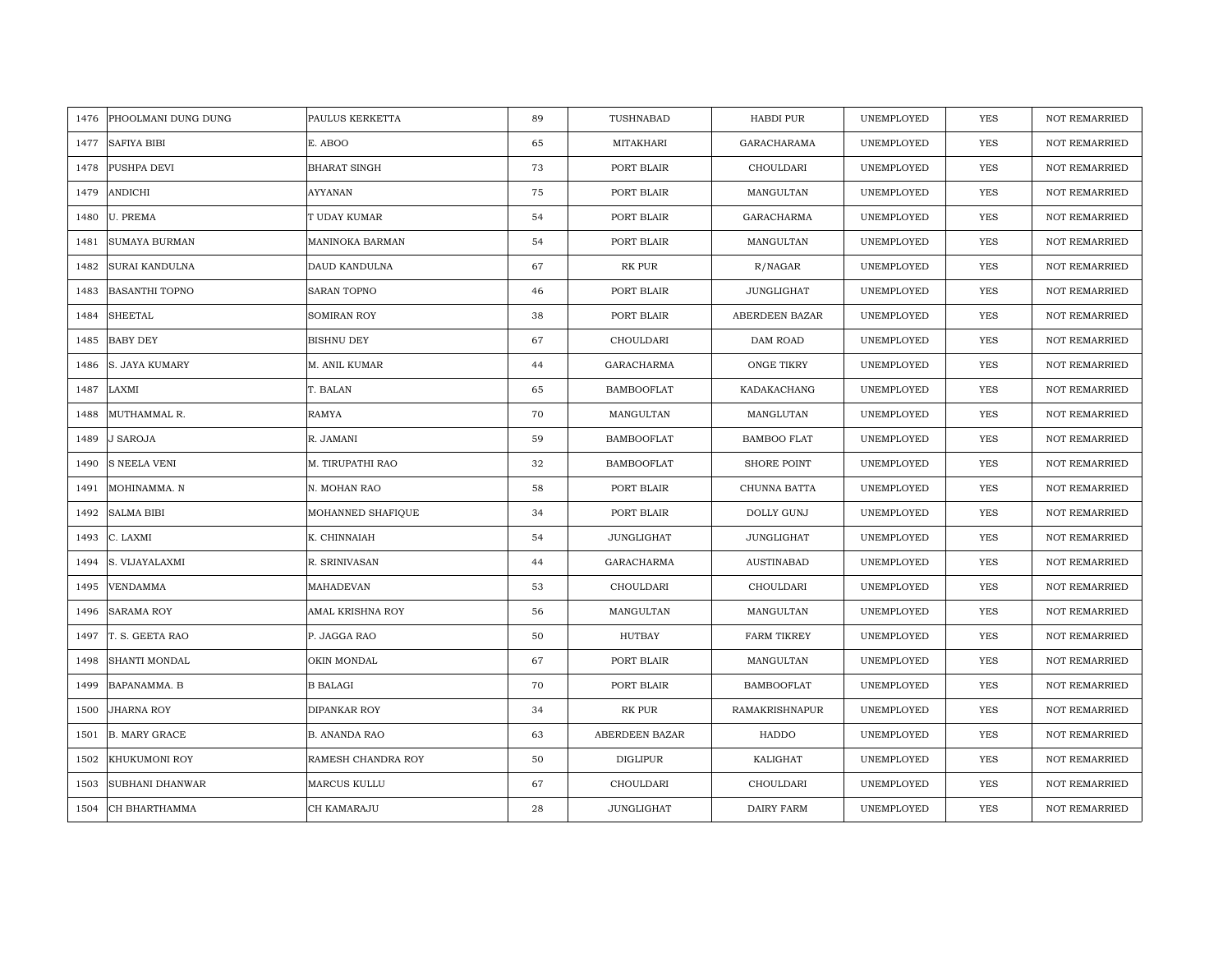| 1505 | <b>MONIKA DAS</b>        | ABHIRAM CHANDRA DAS  | 24 | <b>BAMBOOFLAT</b>  | SHANTI NAGAR        | UNEMPLOYED | <b>YES</b> | <b>NOT REMARRIED</b> |
|------|--------------------------|----------------------|----|--------------------|---------------------|------------|------------|----------------------|
| 1506 | ZIMRI MINJ               | <b>BALIRAM MINJ</b>  | 60 | PORT BLAIR         | CHOULDARI           | UNEMPLOYED | <b>YES</b> | NOT REMARRIED        |
| 1507 | KAJAL MALLICK            | HARI KRISHNA MALLICK | 46 | PORT BLAIR         | PORT BLAIR          | UNEMPLOYED | <b>YES</b> | <b>NOT REMARRIED</b> |
| 1508 | ECHAMATI HALDER          | SUNIL HALDER         | 45 | RK PUR             | ${\mathbb R}$ K PUR | UNEMPLOYED | YES        | <b>NOT REMARRIED</b> |
| 1509 | PANCHAM URAON            | FAKIR URAON          | 32 | <b>BROOKSHABAD</b> | CARBIN QUARRY       | UNEMPLOYED | YES        | <b>NOT REMARRIED</b> |
| 1510 | <b>S LAKSHMI</b>         | V SITTANANDAM        | 59 | PORT BLAIR         | GARACHARMA          | UNEMPLOYED | YES        | NOT REMARRIED        |
| 1511 | <b>MANGA VENI</b>        | FARID AHMED          | 31 | ABERDEEN BAZAR     | NAYA GAON           | UNEMPLOYED | <b>YES</b> | <b>NOT REMARRIED</b> |
| 1512 | <b>JAINA BIBI</b>        | <b>ISMAIL</b>        | 63 | PORT BLAIR         | MITAKHARI           | UNEMPLOYED | YES        | <b>NOT REMARRIED</b> |
| 1513 | VIMLA DEVI               | J. UDAYA KUMARI      | 51 | PORT BLAIR         | <b>FARM TIRKEY</b>  | UNEMPLOYED | YES        | NOT REMARRIED        |
| 1514 | <b>BABI SING</b>         | RAMJEE SING          | 58 | PORT BLAIR         | MANGULTAN           | UNEMPLOYED | YES        | NOT REMARRIED        |
| 1515 | SANDHYA RANI BISWAS      | <b>BIJAY BISWAS</b>  | 59 | RK PUR             | <b>SHIBPUR</b>      | UNEMPLOYED | YES        | <b>NOT REMARRIED</b> |
| 1516 | <b>SUMITRA</b>           | LAXMI RAM            | 74 | PORT BLAIR         | GARACHARMA          | UNEMPLOYED | YES        | <b>NOT REMARRIED</b> |
| 1517 | VIMLAVATI                | SUDARSHAN YADAV      | 46 | MITAKHARI          | <b>SUMITRA</b>      | UNEMPLOYED | YES        | NOT REMARRIED        |
| 1518 | S. SARASWATHI            | K. SWAMINATHAN       | 57 | PORT BLAIR         | M G MARKET          | UNEMPLOYED | <b>YES</b> | <b>NOT REMARRIED</b> |
| 1519 | <b>GANDHARI MAZUMDER</b> | MIHIR MAZUMDER       | 41 | <b>DIGLIPUR</b>    | R K GRAM            | UNEMPLOYED | YES        | <b>NOT REMARRIED</b> |
| 1520 | <b>B POORNA VALLI</b>    | K BOOMINATHAN        | 42 | LAMBA LINE         | <b>ASWINI NAGAR</b> | UNEMPLOYED | <b>YES</b> | NOT REMARRIED        |
| 1521 | KALAI SELVI. P           | PALANI VELU          | 50 | PORT BLAIR         | TEYLARABAD          | UNEMPLOYED | YES        | <b>NOT REMARRIED</b> |
| 1522 | <b>GOURIMISTRY</b>       | NIBAKAR MISTRY       | 49 | PORT BLAIR         | <b>GARACHARMA</b>   | UNEMPLOYED | <b>YES</b> | <b>NOT REMARRIED</b> |
| 1523 | <b>BAKUL SARKAR</b>      | RADHA KANTA SARKAR   | 57 | R.K.PUR            | <b>DIGLIPUR</b>     | UNEMPLOYED | <b>YES</b> | <b>NOT REMARRIED</b> |
| 1524 | K. ZUBAIDA               | M. MOHAMMAD IBRAHIM  | 63 | R.K.PUR            | LAMBA PAHAR         | UNEMPLOYED | <b>YES</b> | NOT REMARRIED        |
| 1525 | <b>GHUMNI TETE</b>       | MAHATO DUNG DUNG     | 65 | R.K.PUR            | R K PUR             | UNEMPLOYED | <b>YES</b> | <b>NOT REMARRIED</b> |
| 1526 | <b>B. RAVANAMMA</b>      | ESWAR RAO            | 34 | PORT BLAIR         | GARACHARMA          | UNEMPLOYED | YES        | NOT REMARRIED        |
| 1527 | <b>SUMATI ROY</b>        | DEB KUMAR MONDAL     | 31 | <b>DIGLIPUR</b>    | <b>HARINAGAR</b>    | UNEMPLOYED | <b>YES</b> | NOT REMARRIED        |
| 1528 | NIRMALA EKKA             | <b>SIMON EKKA</b>    | 51 | <b>RAKSHAVIHAR</b> | KARMATANG           | UNEMPLOYED | <b>YES</b> | NOT REMARRIED        |
| 1529 | JHARNA MISTRY            | PRADEEP KUMAR        | 39 | PORT BLAIR         | LILLYPUR            | UNEMPLOYED | <b>YES</b> | <b>NOT REMARRIED</b> |
| 1530 | <b>BABY</b>              | S. MOHAN             | 53 | PORT BLAIR         | <b>BABULINE</b>     | UNEMPLOYED | YES        | NOT REMARRIED        |
| 1531 | <b>SOBHA RANI</b>        | <b>JAIRAM SINGH</b>  | 47 | MITHAKARI          | OGRABRAJ            | UNEMPLOYED | YES        | <b>NOT REMARRIED</b> |
| 1532 | PROBHA HALDAR            | DEEPAK HALDER        | 41 | <b>DIGLIPUR</b>    | <b>SITANAGAR</b>    | UNEMPLOYED | YES        | <b>NOT REMARRIED</b> |
|      | 1533 B. MAHALAKSHMI      | <b>B. AKKULU</b>     | 69 | <b>BAMBOOFLAT</b>  | MEDICAL PAHAD       | UNEMPLOYED | YES        | NOT REMARRIED        |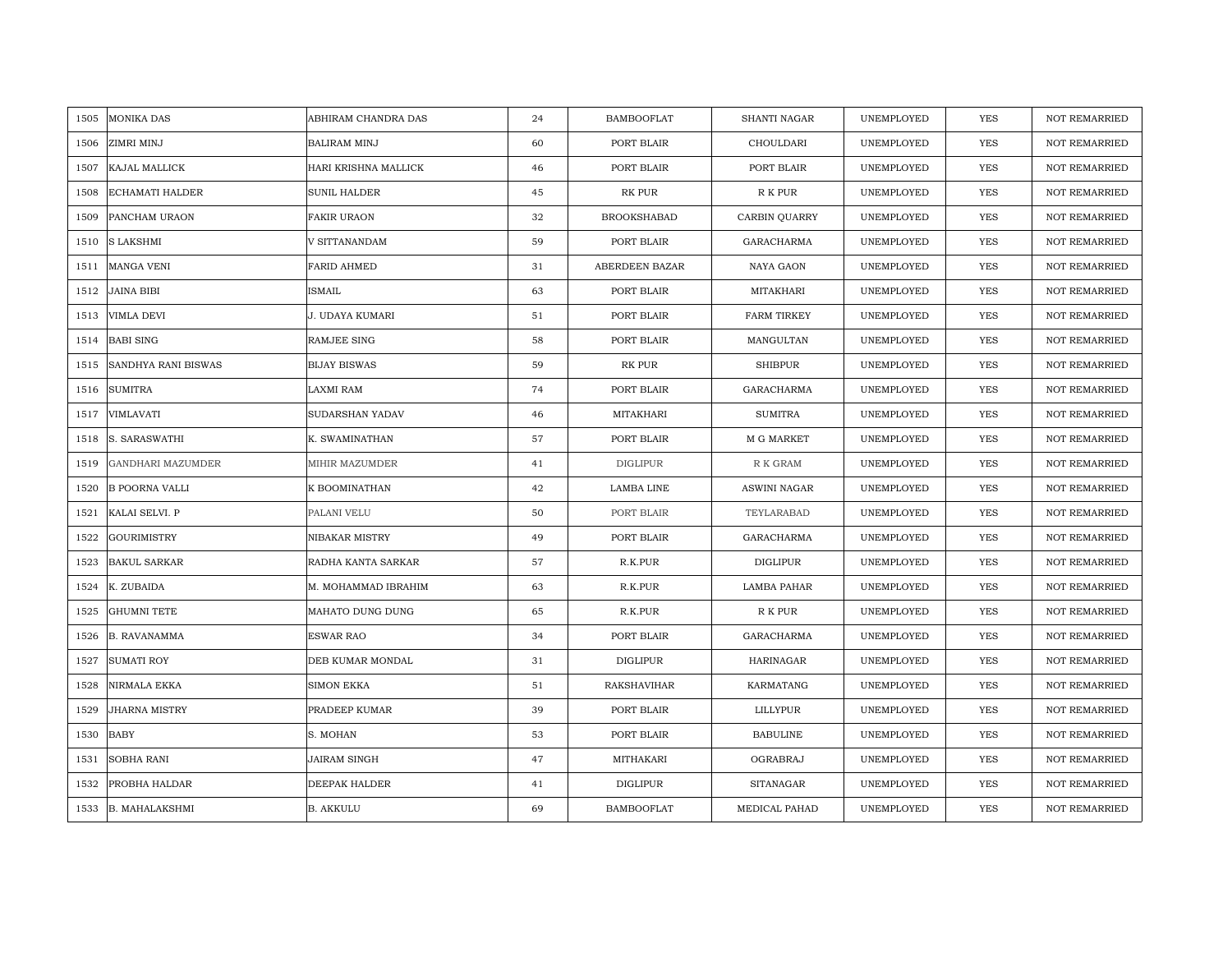| PHOOL MALA BAROI<br>1534      | KANGAL BAROI          | 59 | PORT BLAIR        | MANGLUTAN           | UNEMPLOYED | <b>YES</b> | <b>NOT REMARRIED</b> |
|-------------------------------|-----------------------|----|-------------------|---------------------|------------|------------|----------------------|
| 1535<br>K. LAXMI              | LINGA MOORTHY         | 46 | PORT BLAIR        | GARACHARAMA         | UNEMPLOYED | <b>YES</b> | NOT REMARRIED        |
| SHANTI. N<br>1536             | <b>NATARAJAN</b>      | 44 | PORT BLAIR        | PROTHRAPUR          | UNEMPLOYED | YES        | <b>NOT REMARRIED</b> |
| G. GOPAMMA<br>1537            | G GOPAL RAO           | 52 | RANGAT            | LONG ISLAND         | UNEMPLOYED | <b>YES</b> | <b>NOT REMARRIED</b> |
| RAMESHWARI BAI<br>1538        | BHAGHWAN SINGH        | 49 | PORT BLAIR        | FERRARGUNJ          | UNEMPLOYED | YES        | <b>NOT REMARRIED</b> |
| 1539<br>ANANDAVALLI           | MUTHU KANNAN          | 43 | PORT BLAIR        | GARACHARAMA         | UNEMPLOYED | YES        | NOT REMARRIED        |
| <b>SEMBAYEE</b><br>1540       | <b>KOPPAN</b>         | 59 | PORT BLAIR        | GARACHARAMA         | UNEMPLOYED | <b>YES</b> | <b>NOT REMARRIED</b> |
| 1541<br>SEEMA DEVI            | PRADEEP NARAYAN       | 38 | FERRARGUNJ        | <b>BRINDAVAN</b>    | UNEMPLOYED | YES        | NOT REMARRIED        |
| 1542<br>VALARMATHI. S         | S. SANKAR             | 52 | PORT BLAIR        | PREAM NAGAR         | UNEMPLOYED | YES        | NOT REMARRIED        |
| <b>HEMAWATHI</b><br>1543      | <b>SATHI</b>          | 40 | PORT BLAIR        | <b>SIPPIGHAT</b>    | UNEMPLOYED | YES        | NOT REMARRIED        |
| 1544<br>S. VALLI              | SUBRAMANI             | 60 | PORT BLAIR        | <b>BATHU BASTHI</b> | UNEMPLOYED | YES        | <b>NOT REMARRIED</b> |
| LAXMI<br>1545                 | VEERASWAMY            | 66 | <b>BAMBOOFLAT</b> | HOPE TOWN           | UNEMPLOYED | YES        | <b>NOT REMARRIED</b> |
| RUKMANI. A<br>1546            | M ANDIAPPAN           | 52 | PORT BLAIR        | PORT BLAIR          | UNEMPLOYED | YES        | NOT REMARRIED        |
| <b>MANIKA JAYDHAR</b><br>1547 | KARNU JAYDHAR         | 48 | FERRARGUNJ        | <b>BINDRABAN</b>    | UNEMPLOYED | <b>YES</b> | <b>NOT REMARRIED</b> |
| N. VIJAYA<br>1548             | NAGALINGAM            | 32 | PORT BLAIR        | ABERDEEN            | UNEMPLOYED | <b>YES</b> | <b>NOT REMARRIED</b> |
| MEENA<br>1549                 | <b>MASILA MANI</b>    | 64 | PORT BLAIR        | HADDO               | UNEMPLOYED | <b>YES</b> | NOT REMARRIED        |
| APPALAMMA<br>1550             | <b>GURAYYA</b>        | 68 | PORT BLAIR        | PHOENIX BAY         | UNEMPLOYED | YES        | <b>NOT REMARRIED</b> |
| 1551<br>S. LAXMI              | S. JOGA RAO           | 36 | GARACHARAMA       | HADDO               | UNEMPLOYED | <b>YES</b> | <b>NOT REMARRIED</b> |
| M. VALLI<br>1552              | M. MALAIRAJ           | 48 | GARACHARAMA       | PATHER GUDDA        | UNEMPLOYED | <b>YES</b> | <b>NOT REMARRIED</b> |
| JAYA<br>1553                  | GOPAL KRISHNA PILLAI  | 43 | GARACHARAMA       | PANIPAT ROAD        | UNEMPLOYED | YES        | NOT REMARRIED        |
| DHAN KAUR<br>1554             | ANUP SINGH            | 57 | FERRARGUNJ        | NAMUNA GHAR         | UNEMPLOYED | YES        | <b>NOT REMARRIED</b> |
| 1555<br>PARWATHI. B           | <b>B MOHAN RAO</b>    | 62 | PORT BLAIR        | PORT BLAIR          | UNEMPLOYED | YES        | NOT REMARRIED        |
| M. MALATHI<br>1556            | V. MURUGAN NANTHAN    | 39 | GARACHARMA        | TEYLARABAD          | UNEMPLOYED | <b>YES</b> | NOT REMARRIED        |
| <b>SITA DEVI</b><br>1557      | DHARAM RAJ            | 57 | CAMPBELL BAY      | HABDI PUR           | UNEMPLOYED | <b>YES</b> | NOT REMARRIED        |
| APPAL NARASA<br>1558          | V SATYANARAYAN        | 63 | PORT BLAIR        | PORT BLAIR          | UNEMPLOYED | <b>YES</b> | <b>NOT REMARRIED</b> |
| 1559<br>MAIMOONA. N           | M. A. UMMER           | 47 | <b>BAMBOOFLAT</b> | STEWART GUNJ        | UNEMPLOYED | YES        | NOT REMARRIED        |
| 1560<br>CHANDRAWATI. Y        | <b>M MOHAN RAO</b>    | 30 | PORT BLAIR        | PORT BLAIR          | UNEMPLOYED | <b>YES</b> | <b>NOT REMARRIED</b> |
| K. RAM LAKSHMI<br>1561        | K BABU RAO            | 48 | PORT BLAIR        | GARACHARAMA         | UNEMPLOYED | YES        | <b>NOT REMARRIED</b> |
| G. TULASAMMA<br>1562          | <b>G HARI KRISHNA</b> | 52 | PORT BLAIR        | PORT BLAIR          | UNEMPLOYED | YES        | NOT REMARRIED        |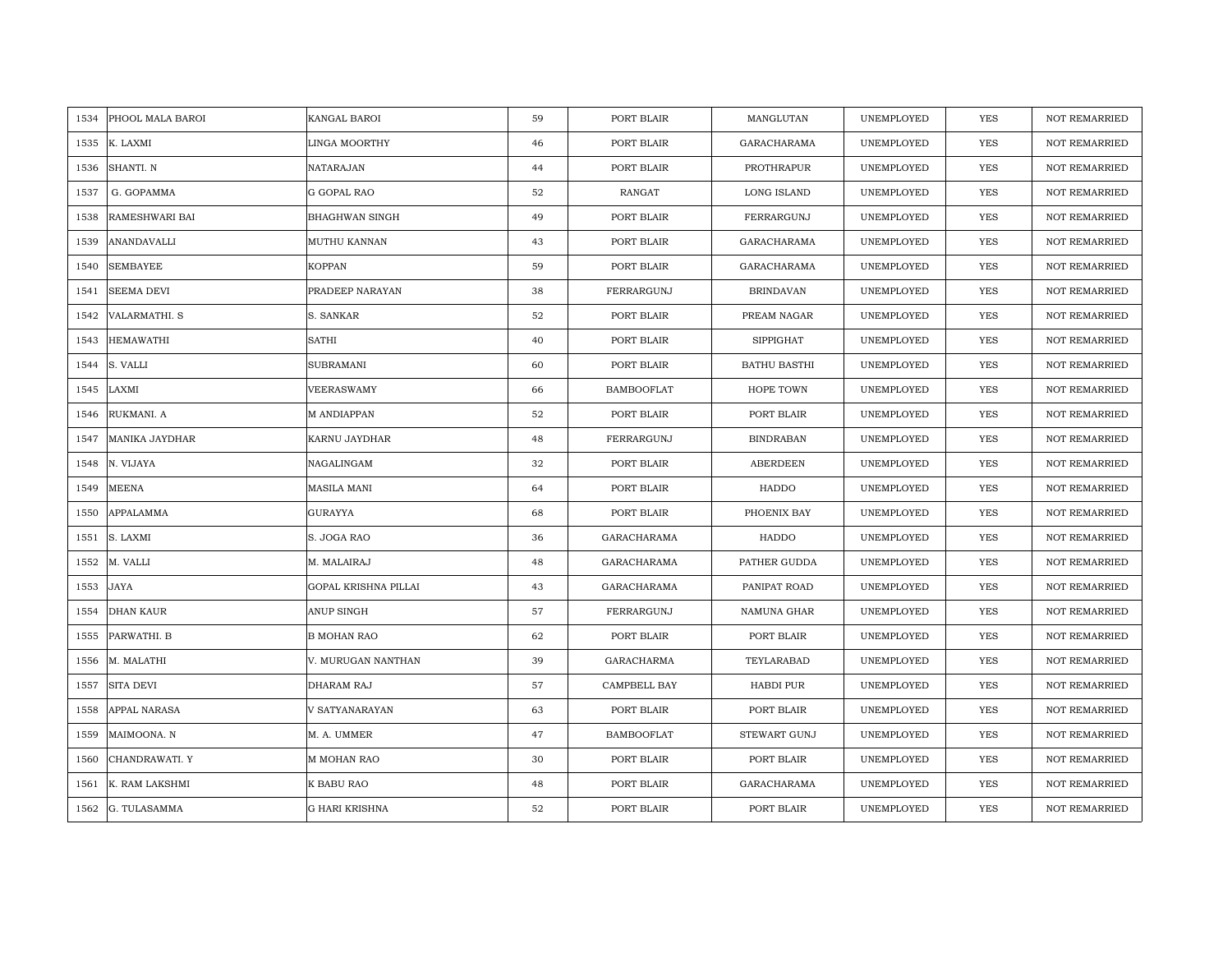| S. SANMUGAVALLI<br>1563           | K SUNDER RAJ        | 51 | PORT BLAIR      | <b>GARACHARAMA</b>                     | UNEMPLOYED | <b>YES</b> | <b>NOT REMARRIED</b> |
|-----------------------------------|---------------------|----|-----------------|----------------------------------------|------------|------------|----------------------|
| <b>MALA</b><br>1564               | DEEPAK DAS          | 43 | PORT BLAIR      | GARACHARAMA                            | UNEMPLOYED | <b>YES</b> | NOT REMARRIED        |
| 1565<br>A. VALLI                  | C. ARUMUGAM         | 43 | PORT BLAIR      | <b>BATHUBASTHI</b>                     | UNEMPLOYED | YES        | <b>NOT REMARRIED</b> |
| S. SHANMUGAVALLI<br>1566          | S. MANOHARAN        | 61 | GARACHARAMA     | <b>BATHUBASTHI</b>                     | UNEMPLOYED | <b>YES</b> | NOT REMARRIED        |
| <b>HAWAMMA</b><br>1567            | K MOHAMMED          | 76 | PORT BLAIR      | PORT BLAIR                             | UNEMPLOYED | <b>YES</b> | <b>NOT REMARRIED</b> |
| 1568<br>J. DURGAMMA               | J. APPANNA          | 69 | CAMPBELL BAY    | FISHERMAN COLONY                       | UNEMPLOYED | YES        | <b>NOT REMARRIED</b> |
| C. VIJYA<br>1569                  | A. MALAICHAMY       | 23 | CAMPBELL BAY    | <b>INDIRA NAGAR</b>                    | UNEMPLOYED | <b>YES</b> | <b>NOT REMARRIED</b> |
| 1570<br>C. JAYA                   | K. CHELLAM          | 45 | PORT BLAIR      | <b>JUNGLIGHAT</b>                      | UNEMPLOYED | YES        | NOT REMARRIED        |
| D. DEVUDAMMA<br>1571              | D SIMHACHLAM        | 47 | PORT BLAIR      | ROUND BASTI                            | UNEMPLOYED | YES        | NOT REMARRIED        |
| NALLAMAL. C<br>1572               | S CHINNU            | 46 | PORT BLAIR      | PORT BLAIR                             | UNEMPLOYED | YES        | <b>NOT REMARRIED</b> |
| SAI AMMA. S<br>1573               | S GANDHI            | 67 | JUNGLIGHAT      | <b>JUNGLIGHAT</b>                      | UNEMPLOYED | <b>YES</b> | <b>NOT REMARRIED</b> |
| <b>B. TULSIAMMA</b><br>1574       | <b>B. PARASAIAH</b> | 69 | <b>HUTBAY</b>   | HUTBAY                                 | UNEMPLOYED | YES        | <b>NOT REMARRIED</b> |
| 1575<br>RASHIDA KHATOON           | ABDUL SHAMIM        | 40 | PROTHRAPUR      | PROTHRAPUR                             | UNEMPLOYED | YES        | NOT REMARRIED        |
| 1576<br>G. DHANA LAXMI            | <b>G DILLESWARA</b> | 54 | PORT BLAIR      | JUNGLIGHAT                             | UNEMPLOYED | <b>YES</b> | <b>NOT REMARRIED</b> |
| 1577<br>KONDAMMA. N               | M SANYASI NAIDU     | 61 | PORT BLAIR      | <b>JUNGLIGHAT</b>                      | UNEMPLOYED | YES        | NOT REMARRIED        |
| LAXMI NARAYAN<br>1578             | RAJESH NARAYAN LALL | 39 | PORT BLAIR      | PROTHRAPUR                             | UNEMPLOYED | YES        | NOT REMARRIED        |
| <b>ROSA ERICK</b><br>1579         | ROSA ERICK          | 70 | CAR NICOBAR     | MUS AGE                                | UNEMPLOYED | YES        | <b>NOT REMARRIED</b> |
| 1580<br>CAROLINE                  | <b>ALBERT</b>       | 69 | CAR NICOBAR     | PILPILLOW                              | UNEMPLOYED | <b>YES</b> | <b>NOT REMARRIED</b> |
| FLORA HORO<br>1581                | LUCAS BHENGRA       | 63 | CAMPBELL BAY    | <b>BALU DERA</b>                       | UNEMPLOYED | <b>YES</b> | NOT REMARRIED        |
| SITA BAI<br>1582                  | SRI GOVIND          | 63 | PORT BLAIR      | <b>BIMBLITAN</b>                       | UNEMPLOYED | YES        | <b>NOT REMARRIED</b> |
| <b>SULEKHA</b><br>1583            | ABDUL KADER. K      | 74 | PORT BLAIR      | HADDO                                  | UNEMPLOYED | YES        | <b>NOT REMARRIED</b> |
| BEEVU M.<br>1584                  | M. KOYA             | 92 | PORT BLAIR      | HADDO                                  | UNEMPLOYED | YES        | NOT REMARRIED        |
| 1585<br>LAXMAMMA. M               | JOGULU. M           | 59 | PORT BLAIR      | HADDO                                  | UNEMPLOYED | YES        | <b>NOT REMARRIED</b> |
| 1586<br>SANTHI. M                 | MUNNU SWAMY. P      | 50 | PORT BLAIR      | HADDO                                  | UNEMPLOYED | YES        | <b>NOT REMARRIED</b> |
| 1587<br>SHAKHILA. D               | SRI SAILAM. D       | 41 | PORT BLAIR      | HADDO LILLYPUR WARD<br>NO <sub>2</sub> | UNEMPLOYED | YES        | <b>NOT REMARRIED</b> |
| AMALA BISWAS<br>1588              | <b>GOKUL BISWAS</b> | 70 | DIGLIPUR        | SWARAJGRAM                             | UNEMPLOYED | YES        | NOT REMARRIED        |
| 1589<br>ASHA LATA SHIL            | SURBER SHIL         | 60 | DIGLIPUR        | <b>SITANAGAR</b>                       | UNEMPLOYED | <b>YES</b> | <b>NOT REMARRIED</b> |
| <b>BAKUL BALA BAIRAGI</b><br>1590 | BASANTA KA          | 59 | DIGLIPUR        | R K GRAM                               | UNEMPLOYED | <b>YES</b> | <b>NOT REMARRIED</b> |
| 1591<br><b>BIMLA SARKAR</b>       | HARIPADA SARKAR     | 72 | <b>DIGLIPUR</b> | KISHORI NAGAR                          | UNEMPLOYED | <b>YES</b> | <b>NOT REMARRIED</b> |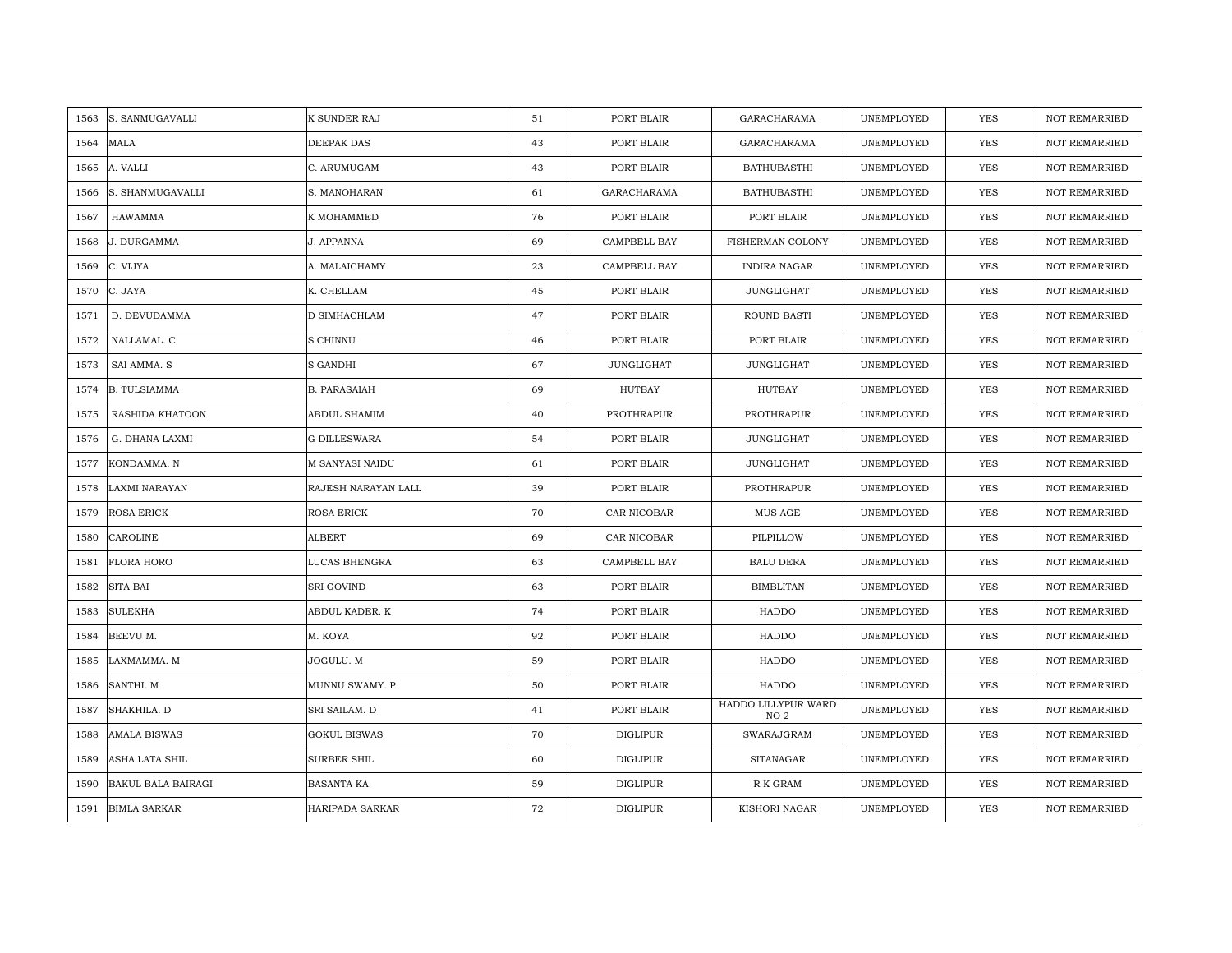| 1592 | <b>BIMLA TARUVA</b>      | <b>BHUBAN TARUVA</b>   | 66 | <b>DIGLIPUR</b> | <b>SITA NAGAR</b>        | UNEMPLOYED | <b>YES</b> | <b>NOT REMARRIED</b> |
|------|--------------------------|------------------------|----|-----------------|--------------------------|------------|------------|----------------------|
| 1593 | DAIMANTI GANGULI         | <b>HRIDAY GANGULI</b>  | 87 | <b>DIGLIPUR</b> | PASCHIMSAGAR             | UNEMPLOYED | <b>YES</b> | <b>NOT REMARRIED</b> |
| 1594 | <b>KALYANI SARKAR</b>    | KAMAL SARKAR           | 67 | <b>DIGLIPUR</b> | KISHORI NAGAR            | UNEMPLOYED | YES        | <b>NOT REMARRIED</b> |
| 1595 | KIRAN BALA NANDI         | SATISH NANDI           | 87 | <b>DIGLIPUR</b> | RABINDRA PALLY           | UNEMPLOYED | YES        | <b>NOT REMARRIED</b> |
| 1596 | KIRANI BALA DAS          | JITENDRA NATH          | 79 | DIGLIPUR        | MADHUPUR DIGLIPUR        | UNEMPLOYED | YES        | <b>NOT REMARRIED</b> |
| 1597 | <b>MAHARANI BISWAS</b>   | <b>MARAN BISWAS</b>    | 46 | <b>DIGLIPUR</b> | SWARAJGRAM               | UNEMPLOYED | YES        | NOT REMARRIED        |
| 1598 | <b>MANADA DAS</b>        | HIRALAL DAS            | 60 | DIGLIPUR        | MADHUPUR                 | UNEMPLOYED | YES        | <b>NOT REMARRIED</b> |
| 1599 | PARBATI MONDAL           | AMULYA MONDAL          | 57 | <b>DIGLIPUR</b> | TALBAGANPASCHIM<br>SAGAR | UNEMPLOYED | YES        | <b>NOT REMARRIED</b> |
| 1600 | PARUL ADHIKARI           | <b>GANESH ADHIKARI</b> | 75 | DIGLIPUR        | PASCHIMSAGAR             | UNEMPLOYED | <b>YES</b> | NOT REMARRIED        |
| 1601 | RADHA RANI DAS           | <b>SUBAL DAS</b>       | NA | <b>DIGLIPUR</b> | LAXMIPUR                 | UNEMPLOYED | YES        | <b>NOT REMARRIED</b> |
| 1602 | SEPHALI MALLICK          | RANJU MALLICK          | 53 | <b>DIGLIPUR</b> | KALIGHAT                 | UNEMPLOYED | YES        | <b>NOT REMARRIED</b> |
| 1603 | <b>SUBASHINI LASKAR</b>  | PANCH GRAM             | 65 | <b>DIGLIPUR</b> | PASCHIMSAGAR             | UNEMPLOYED | YES        | <b>NOT REMARRIED</b> |
| 1604 | SURADHARINI GAIN         | <b>SUNIL GAIN</b>      | 66 | <b>DIGLIPUR</b> | MOHANPURN                | UNEMPLOYED | YES        | NOT REMARRIED        |
| 1605 | <b>TERESSA BALLABH</b>   | NARENDER NATH          | 80 | <b>DIGLIPUR</b> | TALBAGAN                 | UNEMPLOYED | <b>YES</b> | <b>NOT REMARRIED</b> |
| 1606 | YASODHA                  | S. GOPAL               | 77 | <b>DILGIPUR</b> | SARIGRAM                 | UNEMPLOYED | YES        | NOT REMARRIED        |
| 1607 | LAXMI BALA               | ANNADA BALA            | 82 | <b>DIGLIPUR</b> | <b>SITANAGAR</b>         | UNEMPLOYED | YES        | NOT REMARRIED        |
| 1608 | SHANTHI. V               | VEERAIAH. K            | 67 | PORT BLAIR      | WRIGHT MYO               | UNEMPLOYED | YES        | <b>NOT REMARRIED</b> |
| 1609 | <b>VALAR MATI</b>        | <b>VELLU SWAMY</b>     | 53 | PORT BLAIR      | WRIGHT MYO               | UNEMPLOYED | YES        | <b>NOT REMARRIED</b> |
| 1610 | <b>MAGDALI SORENG</b>    | <b>SIMAN KIRO</b>      | NA | WIMBERLYGUNJ    | WIMBERLYGUNJ             | UNEMPLOYED | YES        | <b>NOT REMARRIED</b> |
| 1611 | <b>MALATHY PRADHAN</b>   | BEEM PRADHAN           | NA | PORT BLAIR      | SHOAL BAY                | UNEMPLOYED | YES        | <b>NOT REMARRIED</b> |
| 1612 | <b>KHATIJA</b>           | MOIDUNNA               | 70 | PORT BLAIR      | MANNARGHAT               | UNEMPLOYED | YES        | <b>NOT REMARRIED</b> |
| 1613 | MUNIYA AMMAL             | KARUPPAIAH. V          | 64 | PORT BLAIR      | WRIGHTMYO                | UNEMPLOYED | YES        | <b>NOT REMARRIED</b> |
| 1614 | <b>BILAS MUNI NAGWAR</b> | JAGDISH MALWAR         | 79 | N/M ANDAMAN     | SUNDERGARH               | UNEMPLOYED | <b>YES</b> | <b>NOT REMARRIED</b> |
| 1615 | <b>SUMITRA URAON</b>     | DEEPAK KACHWA          | 40 | <b>BARATANG</b> | JARAWA CREEK             | UNEMPLOYED | <b>YES</b> | <b>NOT REMARRIED</b> |
| 1616 | KANTA TOPNO              | PATRAS XAXA            | 41 | <b>RANGAT</b>   | NIMBUTALA                | UNEMPLOYED | YES        | <b>NOT REMARRIED</b> |
| 1617 | MANGULI GANGULI          | SUKDEV GANGULI         | 84 | MAYABUNDER      | CHAIN PUR                | UNEMPLOYED | YES        | NOT REMARRIED        |
| 1618 | NEELA RANI MONDAL        | D. N. MONDAL           | 73 | MAYABUNDER      | TUGAPUR                  | UNEMPLOYED | YES        | <b>NOT REMARRIED</b> |
| 1619 | <b>BANOMALA HALDER</b>   | HARIDAY HALDER         | 51 | MAYABUNDER      | TUGAPUR                  | UNEMPLOYED | YES        | <b>NOT REMARRIED</b> |
| 1620 | <b>SEFALI SIKDHAR</b>    | SIBU SIKDHAR           | 56 | CAMPBELL BAY    | SHASTRI NAGAR            | UNEMPLOYED | YES        | NOT REMARRIED        |
|      |                          |                        |    |                 |                          |            |            |                      |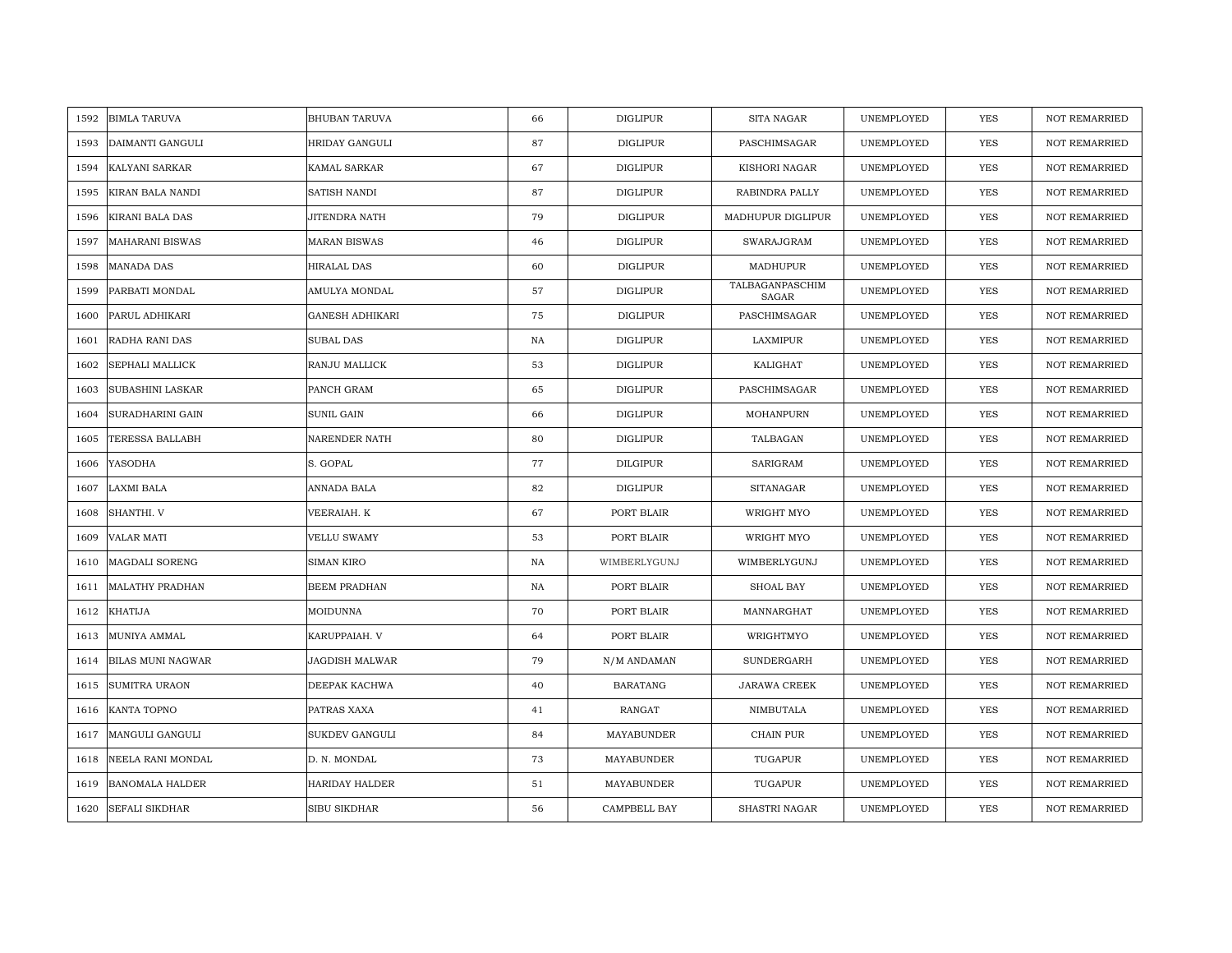| 1621 | ALOKA HIRA             | MUKUNDA HIRA        | NA | <b>RANGAT</b>   | RANGAT             | UNEMPLOYED | <b>YES</b> | <b>NOT REMARRIED</b> |
|------|------------------------|---------------------|----|-----------------|--------------------|------------|------------|----------------------|
| 1622 | CHARU BALA MAZUMDER    | KHITISH MAZUMDER    | NA | <b>RANGAT</b>   | <b>JANAKPUR</b>    | UNEMPLOYED | <b>YES</b> | <b>NOT REMARRIED</b> |
| 1623 | LAXMI. S               | KORLAIAH. S         | 61 | RANGAT          | NIMBUTALA          | UNEMPLOYED | YES        | <b>NOT REMARRIED</b> |
| 1624 | JANE MARY KUJUR        | AGAPIT KUJUR        | 44 | <b>DIGLIPUR</b> | RAMNAGAR           | UNEMPLOYED | YES        | <b>NOT REMARRIED</b> |
| 1625 | MAGRITA EKKA           | JOHN TOPPO          | 92 | DIGLIPUR        | RAMNAGAR           | UNEMPLOYED | YES        | <b>NOT REMARRIED</b> |
| 1626 | PARAMMA G.             | G. KAMAIAH          | 51 | <b>DIGLIPUR</b> | KALIGHAT           | UNEMPLOYED | <b>YES</b> | NOT REMARRIED        |
| 1627 | <b>SARASWATI DARIA</b> | MANMOHAN DARIA      | 61 | <b>DIGLIPUR</b> | KALIGHAT           | UNEMPLOYED | YES        | <b>NOT REMARRIED</b> |
| 1628 | KANAKAMMA              | JOGLU               | 60 | <b>DIGLIPUR</b> | <b>DURGAPUR</b>    | UNEMPLOYED | YES        | <b>NOT REMARRIED</b> |
| 1629 | <b>MONIMALA BISWAS</b> | JITENDRA NATH       | 79 | <b>DIGLIPUR</b> | SHANTI NAGAR       | UNEMPLOYED | <b>YES</b> | NOT REMARRIED        |
| 1630 | HEMAWATI. K            | K. MADHAV RAO       | 52 | <b>DIGLIPUR</b> | <b>DURGAPUR</b>    | UNEMPLOYED | YES        | <b>NOT REMARRIED</b> |
| 1631 | <b>MALATI TIRKEY</b>   | MANGRU TIRKEY       | 77 | <b>RANGAT</b>   | KAUSHALYANAGAR     | UNEMPLOYED | <b>YES</b> | <b>NOT REMARRIED</b> |
| 1632 | <b>SHOBHA BISWAS</b>   | <b>BIREN BISWAS</b> | 89 | RANGAT          | <b>BAKULTALA</b>   | UNEMPLOYED | YES        | <b>NOT REMARRIED</b> |
| 1633 | CHELLAMMAL. K          | KAMACHI             | 81 | RANGAT          | RANGACHANG         | UNEMPLOYED | <b>YES</b> | NOT REMARRIED        |
| 1634 | PHILOMINA FERNANDES    | TONY FERNANDES      | 67 | PORT BLAIR      | PROTHRAPUR         | UNEMPLOYED | <b>YES</b> | <b>NOT REMARRIED</b> |
| 1635 | POOWATI                | RAKKA MUTHU         | 60 | PORT BLAIR      | CALICUT            | UNEMPLOYED | YES        | NOT REMARRIED        |
| 1636 | TARAKAMMA. K           | YADAVA RAO. K       | 63 | PORT BLAIR      | <b>BROKSHA BAD</b> | UNEMPLOYED | <b>YES</b> | NOT REMARRIED        |
| 1637 | PREMA WATI             | <b>SOHAN SANKWA</b> | 75 | PORT BLAIR      | <b>BROOKSHABAD</b> | UNEMPLOYED | YES        | <b>NOT REMARRIED</b> |
| 1638 | AYSHA. S               | MOHAMMED. M         | 64 | PORT BLAIR      | CALICUT AGE        | UNEMPLOYED | YES        | <b>NOT REMARRIED</b> |
| 1639 | <b>BANOMALA MONDAL</b> | <b>BIJOY MONDAL</b> | 51 | KADAMTALA       | KADAMTALA          | UNEMPLOYED | YES        | NOT REMARRIED        |
| 1640 | <b>MANTU BALA DAS</b>  | <b>SURESH DAS</b>   | 83 | KADAMTALA       | <b>UTTARA</b>      | UNEMPLOYED | YES        | <b>NOT REMARRIED</b> |
| 1641 | <b>SAKTI BISWAS</b>    | <b>SUNIL BISWAS</b> | 52 | KADAMTALA       | KADAMTALA          | UNEMPLOYED | YES        | <b>NOT REMARRIED</b> |
| 1642 | SUJATHA                | KOSHORI LALL        | 57 | PORT BLAIR      | <b>SHADIPUR</b>    | UNEMPLOYED | YES        | <b>NOT REMARRIED</b> |
| 1643 | MUTHU LAXMI            | MAHALINGAM. R. M    | 75 | PORT BLAIR      | <b>SHADIPUR</b>    | UNEMPLOYED | <b>YES</b> | <b>NOT REMARRIED</b> |
| 1644 | <b>AYSHA</b>           | <b>BAPUTTY</b>      | 72 | PORT BLAIR      | OGRABRAJ           | UNEMPLOYED | <b>YES</b> | <b>NOT REMARRIED</b> |
| 1645 | <b>BAGWATI</b>         | KALICHARAN          | 51 | PORT BLAIR      | CHOULDARI          | UNEMPLOYED | YES        | <b>NOT REMARRIED</b> |
| 1646 | FOOLMALA BISWAS        | PURNA CH. BISWAS    | 75 | PORT BLAIR      | COLINPUR           | UNEMPLOYED | YES        | NOT REMARRIED        |
| 1647 | LAKSHMI GAIN           | RAKHAL GAIN         | 77 | PORT BLAIR      | <b>MANPUR</b>      | UNEMPLOYED | YES        | NOT REMARRIED        |
| 1648 | PUTUL MANDAL           | MANTU MANDAL        | 55 | PORT BLAIR      | MANPUR             | UNEMPLOYED | YES        | <b>NOT REMARRIED</b> |
| 1649 | <b>RUKMINI BISWAS</b>  | ANIL BISWAS         | 65 | PORT BLAIR      | COLLENPUR          | UNEMPLOYED | YES        | NOT REMARRIED        |
|      |                        |                     |    |                 |                    |            |            |                      |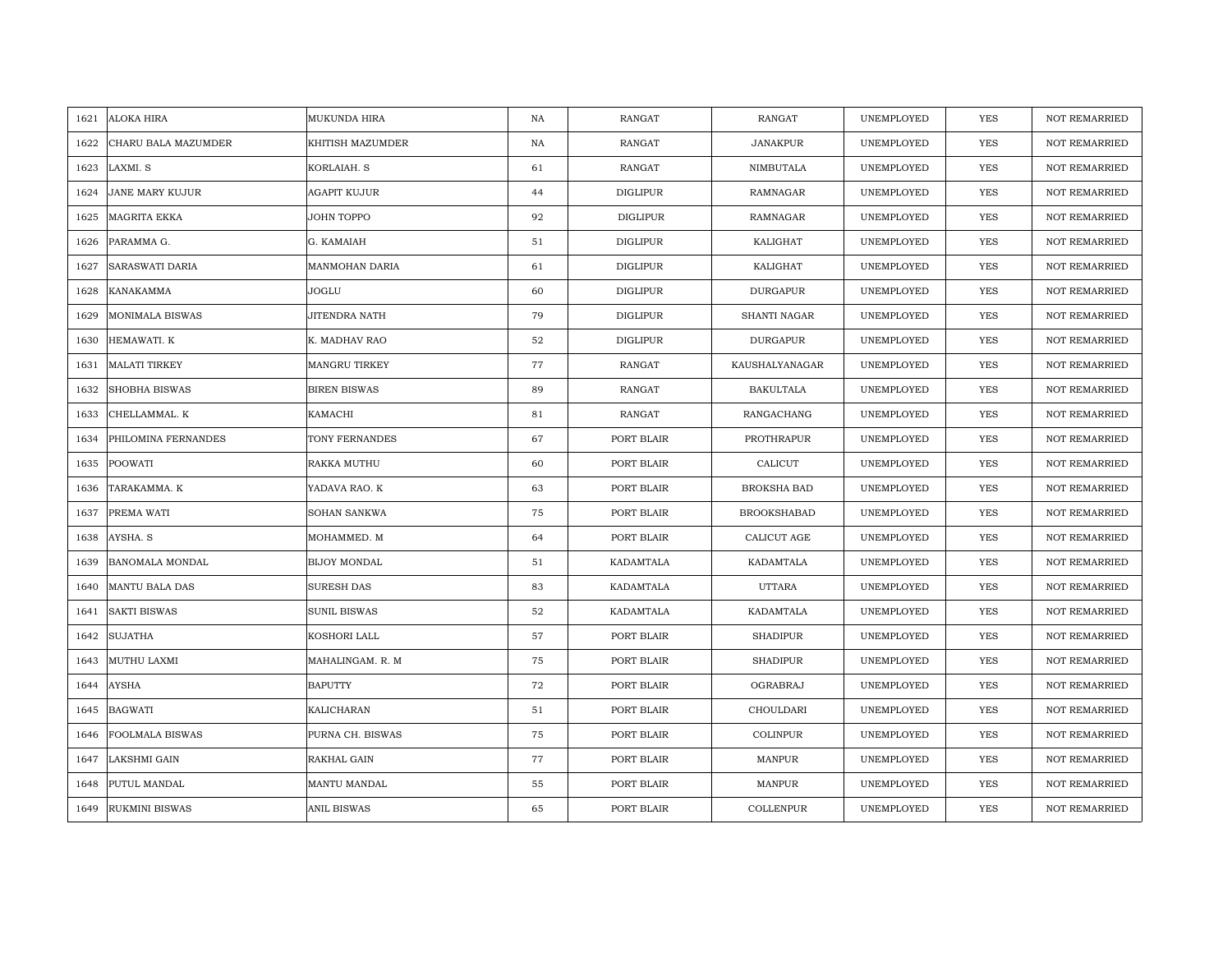| <b>SUJALA PARIYA</b><br>1650      | <b>SUNIL PARIYA</b>    | 57 | PORT BLAIR       | HERBERTABAD          | UNEMPLOYED | <b>YES</b> | <b>NOT REMARRIED</b> |
|-----------------------------------|------------------------|----|------------------|----------------------|------------|------------|----------------------|
| <b>TRESSA TIRKEY</b><br>1651      | KHA                    | 63 | PORT BLAIR       | OGRABRAJ             | UNEMPLOYED | <b>YES</b> | NOT REMARRIED        |
| <b>ASHA ROY</b><br>1652           | UPEN CH. ROY           | 53 | PORT BLAIR       | <b>GUPTAPARA</b>     | UNEMPLOYED | <b>YES</b> | <b>NOT REMARRIED</b> |
| 1653<br><b>BIBHA DAS</b>          | BIRAN DAS              | 68 | PORT BLAIR       | <b>GUPTAPARA</b>     | UNEMPLOYED | <b>YES</b> | NOT REMARRIED        |
| MANODA MANDAL<br>1654             | NAREN MANDAL           | 87 | PORT BLAIR       | MANGLUTANG           | UNEMPLOYED | <b>YES</b> | <b>NOT REMARRIED</b> |
| PARSANNA KUJUR<br>1655            | KISHOR KUJUR           | 45 | PORT BLAIR       | MANGLUTAN            | UNEMPLOYED | <b>YES</b> | <b>NOT REMARRIED</b> |
| RITA RANI<br>1656                 | <b>BALVINDER SINGH</b> | 50 | PORT BLAIR       | MANGULTAN            | UNEMPLOYED | <b>YES</b> | <b>NOT REMARRIED</b> |
| SELVI. V<br>1657                  | SELVAM. T              | 38 | PORT BLAIR       | MANGLUTAN            | UNEMPLOYED | YES        | NOT REMARRIED        |
| USHA RANI DAS<br>1658             | SUBODA KR. DAS         | 59 | PORT BLAIR       | MANGLUTAN            | UNEMPLOYED | YES        | NOT REMARRIED        |
| ASHA LATA MONDAL<br>1659          | NIBAR RAJAN            | 65 | SWADESH NAGAR    | <b>SHANTIPUR</b>     | UNEMPLOYED | YES        | <b>NOT REMARRIED</b> |
| <b>BIMALA RANI BISWAS</b><br>1660 | <b>HIRALAL BISWAS</b>  | 74 | HARI NAGAR       | BILLYGROUND          | UNEMPLOYED | YES        | <b>NOT REMARRIED</b> |
| <b>BINAPANI BISWAS</b><br>1661    | <b>NARESH BISWAS</b>   | 75 | <b>HARINAGAR</b> | BILLIGROUND          | UNEMPLOYED | YES        | <b>NOT REMARRIED</b> |
| 1662<br>LAXMI RANI BISWAS         | <b>BIMAL BISWAS</b>    | 69 | KERALAPURAM      | BILLYGROUND          | UNEMPLOYED | YES        | <b>NOT REMARRIED</b> |
| SUMATHI MIRDHA<br>1663            | <b>BANI KANTA</b>      | 58 | RANGAT           | SWADESH NAGAR        | UNEMPLOYED | <b>YES</b> | <b>NOT REMARRIED</b> |
| 1664<br>USHA RANI BALA            | RAMANI KANTA BALA      | 65 | <b>RANGAT</b>    | <b>JAIPUR</b>        | UNEMPLOYED | YES        | NOT REMARRIED        |
| USHA RANI DAS<br>1665             | KANAILAL DAS           | 70 | PINAKINAGAR      | <b>BILLIGROUND</b>   | UNEMPLOYED | <b>YES</b> | <b>NOT REMARRIED</b> |
| <b>MANORAMA BISWAS</b><br>1666    | NEHAR RANJAN           | 71 | <b>RANGAT</b>    | PINAKANAGAR          | UNEMPLOYED | YES        | <b>NOT REMARRIED</b> |
| 1667<br>ARUDRA                    | SURYA NARAYANA         | 49 | PORT BLAIR       | <b>BAMBOO CHATAI</b> | UNEMPLOYED | <b>YES</b> | <b>NOT REMARRIED</b> |
| ERAMMA. D<br>1668                 | RAMULU. D              | 62 | PORT BLAIR       | DAIRY FARM           | UNEMPLOYED | <b>YES</b> | NOT REMARRIED        |
| 1669<br>P. NEELAVENI              | P. SIMHACHALAN         | 60 | PORT BLAIR       | DAIRY FARM           | UNEMPLOYED | YES        | <b>NOT REMARRIED</b> |
| PYARI MINJ<br>1670                | MARIANUS MINJ          | 55 | PORT BLAIR       | FERRARGUNJS/A        | UNEMPLOYED | YES        | <b>NOT REMARRIED</b> |
| 1671<br><b>SONAMANI BISWAS</b>    | R. K. BISWAS           | 85 | PORT BLAIR       | FERRARGUNJ           | UNEMPLOYED | YES        | <b>NOT REMARRIED</b> |
| KAMALA. D<br>1672                 | DURAI SWAMY. C         | 75 | PORT BLAIR       | RANGACHANG           | UNEMPLOYED | YES        | <b>NOT REMARRIED</b> |
| 1673<br>SAKUNTALA. S              | <b>SRINEVASAN</b>      | 67 | PORT BLAIR       | <b>BATHU BASTI</b>   | UNEMPLOYED | YES        | <b>NOT REMARRIED</b> |
| 1674<br>SOUNDARAM. M              | KADHI MANICKAM         | 76 | PORT BLAIR       | <b>BATHU BASTI</b>   | UNEMPLOYED | YES        | <b>NOT REMARRIED</b> |
| ANASUYA. T<br>1675                | BHIMA RAO. T           | 50 | PORT BLAIR       | MEDICAL PAHAD        | UNEMPLOYED | YES        | NOT REMARRIED        |
| <b>AYSHA</b><br>1676              | BEERAO. A              | 59 | PORT BLAIR       | <b>BAMBOOFLAT</b>    | UNEMPLOYED | <b>YES</b> | <b>NOT REMARRIED</b> |
| BHARATHAMMA, C. H<br>1677         | ELLAIAH. C. H          | 87 | PORT BLAIR       | TAPU BASTHI          | UNEMPLOYED | <b>YES</b> | <b>NOT REMARRIED</b> |
| 1678<br>JAMEELA. K                | <b>ABDUL REHMAN</b>    | 55 | PORT BLAIR       | <b>BAMBOOFLAT</b>    | UNEMPLOYED | <b>YES</b> | <b>NOT REMARRIED</b> |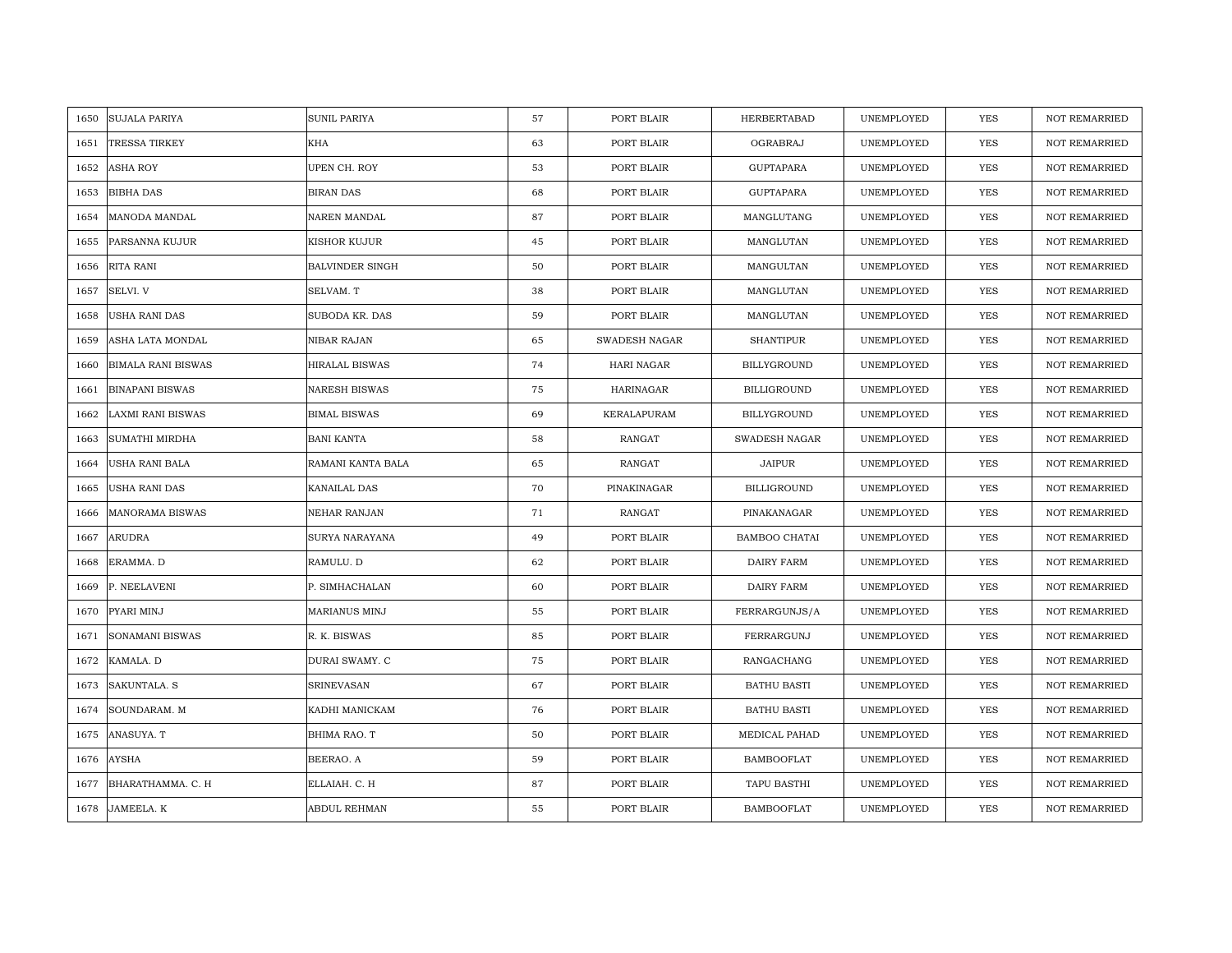| MURUGAMMAL. G<br>1679          | SHEKAR. G              | 55 | <b>BAMBOO FLAT</b> | MEDICAL PAHAD      | UNEMPLOYED | <b>YES</b> | <b>NOT REMARRIED</b> |
|--------------------------------|------------------------|----|--------------------|--------------------|------------|------------|----------------------|
| MARIYAM BIBI. M<br>1680        | KADER. M               | 72 | <b>BAMBOOFLAT</b>  | <b>BAMBOOFLAT</b>  | UNEMPLOYED | <b>YES</b> | NOT REMARRIED        |
| <b>BINA DEY</b><br>1681        | RANJIT DEY             | 50 | PORT BLAIR         | <b>SCHOOL LINE</b> | UNEMPLOYED | <b>YES</b> | <b>NOT REMARRIED</b> |
| <b>CHANDRAWATHI</b><br>1682    | VALLAIAH               | 60 | PORT BLAIR         | <b>BUNIYADABAD</b> | UNEMPLOYED | <b>YES</b> | <b>NOT REMARRIED</b> |
| CHANDRAWATHI. L<br>1683        | <b>BALA KRISHNA. L</b> | 57 | PORT BLAIR         | <b>DAIRY FARM</b>  | UNEMPLOYED | <b>YES</b> | <b>NOT REMARRIED</b> |
| 1684<br>DURGA                  | RAVI                   | 49 | PORT BLAIR         | <b>BROOKSHABAD</b> | UNEMPLOYED | <b>YES</b> | <b>NOT REMARRIED</b> |
| INDIRA DEVI<br>1685            | SHEO RAM               | 52 | PORT BLAIR         | OLD PAHARGAON      | UNEMPLOYED | <b>YES</b> | <b>NOT REMARRIED</b> |
| <b>JAMUNA HALDER</b><br>1686   | BIPIN HALDER           | 71 | DIGNABAD           | <b>SISTY NAGAR</b> | UNEMPLOYED | YES        | NOT REMARRIED        |
| JAYAMANI. M<br>1687            | MUNIYANDI. K           | 53 | PORT BLAIR         | ATLANTA POINT      | UNEMPLOYED | YES        | NOT REMARRIED        |
| K. NAGIYAMMA<br>1688           | K. SURYANARAYAN        | 68 | PORT BLAIR         | OLD PAHARGOAN      | UNEMPLOYED | YES        | <b>NOT REMARRIED</b> |
| RAMA KUTTI<br>1689             | JAYA RAMAN. T          | 68 | HADDO              | <b>BUNIYADABAD</b> | UNEMPLOYED | YES        | <b>NOT REMARRIED</b> |
| 1690<br>SATHYAVANI M.          | MUTHURAMALINGA         | 56 | PORT BLAIR         | DIGNABAD           | UNEMPLOYED | YES        | <b>NOT REMARRIED</b> |
| 1691<br>BAKYA LAKSHMI          | MOHD. HANIFA           | 36 | PORT BLAIR         | <b>BURMANALLAH</b> | UNEMPLOYED | YES        | NOT REMARRIED        |
| SANYASI AMMA<br>1692           | V. DEVEDU              | NA | HADDO              | ANARKALI           | UNEMPLOYED | <b>YES</b> | <b>NOT REMARRIED</b> |
| 1693<br>BINODINI MONDAL        | <b>SASODHAR</b>        | 71 | PORT BLAIR         | CHOULDARI          | UNEMPLOYED | YES        | NOT REMARRIED        |
| DEVI RANI JOYDHAR<br>1694      | <b>BIDU BHUSHAN</b>    | 65 | CHOULDARI          | CHOULDARI          | UNEMPLOYED | <b>YES</b> | <b>NOT REMARRIED</b> |
| 1695<br>JAYANTI MONDAL         | NITTYANANDA            | 49 | CHOULDARI          | CHOULDARI          | UNEMPLOYED | YES        | <b>NOT REMARRIED</b> |
| MAHARANI GHRAMI<br>1696        | <b>BILAS GHRAMI</b>    | 69 | PORT BLAIR         | <b>JUNGLIGHAT</b>  | UNEMPLOYED | <b>YES</b> | <b>NOT REMARRIED</b> |
| SHIPRA DAS<br>1697             | DHIRAN DAS             | 54 | <b>SHIPPIGHAT</b>  | DHANIKHARI         | UNEMPLOYED | <b>YES</b> | NOT REMARRIED        |
| <b>SORAMMA</b><br>1698         | NAGESH RAO             | 47 | CHOULDARI          | PORT MOUT          | UNEMPLOYED | YES        | NOT REMARRIED        |
| <b>SUSHEELA DEVI</b><br>1699   | RAMESH CHANDRA NATH    | 51 | PORT MOUT          | PORT MOUT          | UNEMPLOYED | YES        | NOT REMARRIED        |
| 1700<br>CHANDRAWATHI. K        | K. PERRAIAH            | 55 | HOPE TOWN          | HOPE TOWN          | UNEMPLOYED | YES        | NOT REMARRIED        |
| DHAMAYANTHI<br>1701            | MUKUND RAO . E         | 54 | PORT BLAIR         | NAYA BASTHI        | UNEMPLOYED | YES        | <b>NOT REMARRIED</b> |
| 1702<br>JOGAMMA. A             | LACHAIAH. A            | 56 | <b>BAMBOOFLAT</b>  | MEDICAL PAHAD      | UNEMPLOYED | YES        | <b>NOT REMARRIED</b> |
| 1703<br>KALIAMMA K.            | K. APPAYA              | 57 | HOPE TOWN          | CHUNNA BATTA       | UNEMPLOYED | YES        | <b>NOT REMARRIED</b> |
| <b>SALIN</b><br>1704           | <b>ANTHONY</b>         | 70 | <b>BAMBOOFLAT</b>  | HOPE TOWNP/O       | UNEMPLOYED | YES        | NOT REMARRIED        |
| 1705<br><b>SAVITRI</b>         | RAMA RAO. S            | 50 | <b>BAMBOO FLAT</b> | MEIDCAL PAHAD      | UNEMPLOYED | <b>YES</b> | <b>NOT REMARRIED</b> |
| <b>SAVITRI DEVI. K</b><br>1706 | VASUDEV RAO            | 36 | <b>BAMBOO FLAT</b> | SHOREPOINT         | UNEMPLOYED | <b>YES</b> | <b>NOT REMARRIED</b> |
| 1707<br><b>SURABI</b>          | ARVINDASAN             | 69 | <b>BAMBOO FLAT</b> | HOPE TOWN          | UNEMPLOYED | <b>YES</b> | <b>NOT REMARRIED</b> |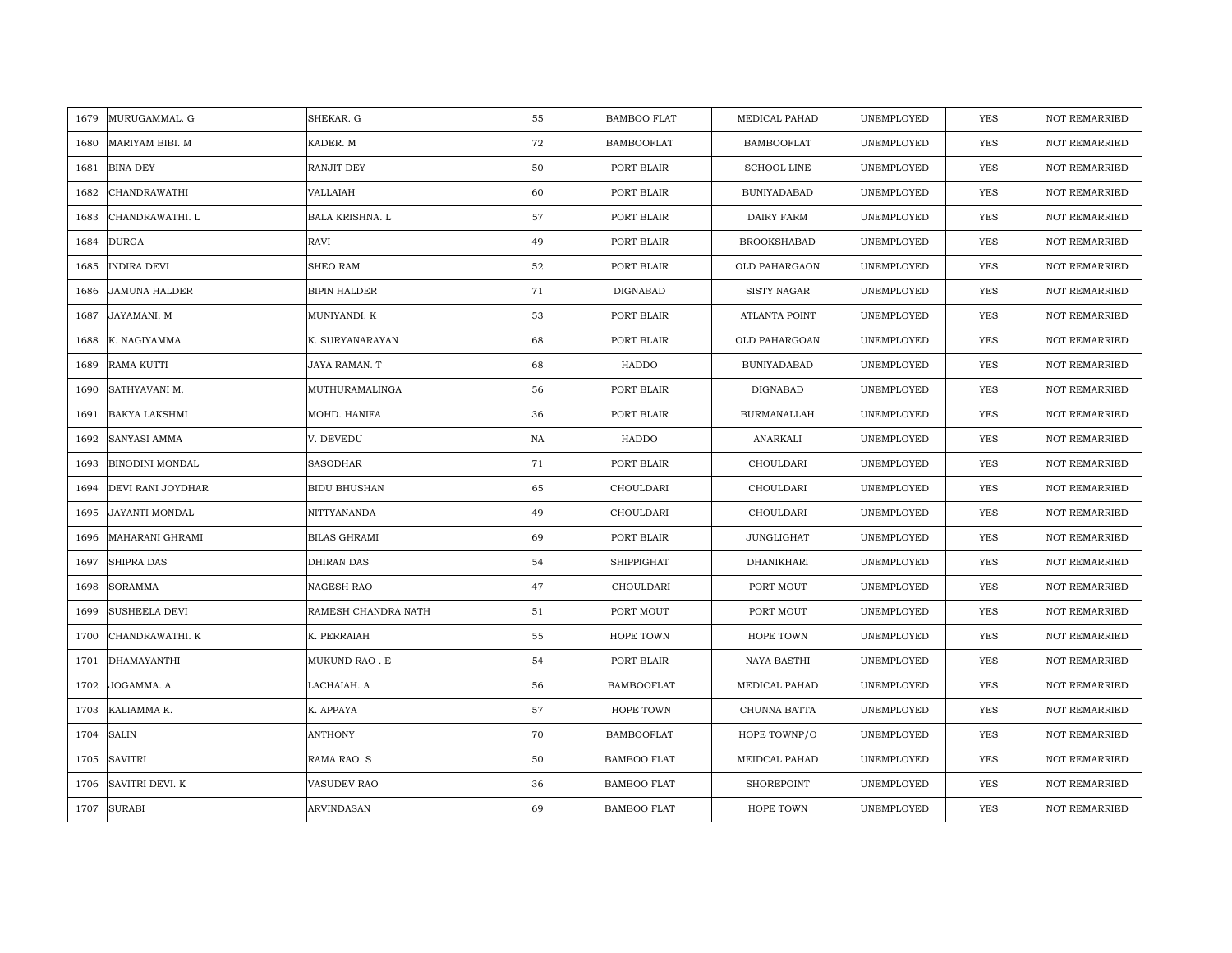| VICTORIA XALXO<br>1708        | JAPIN XALXO        | 56 | <b>BAMBOO FLAT</b> | HOPE TOWN           | UNEMPLOYED | <b>YES</b> | <b>NOT REMARRIED</b> |
|-------------------------------|--------------------|----|--------------------|---------------------|------------|------------|----------------------|
| 1709<br>YESODHA <sup>®</sup>  | DURAVASULU. R      | 52 | <b>BAMBOO FLAT</b> | SHORE POINT         | UNEMPLOYED | <b>YES</b> | NOT REMARRIED        |
| ZUBIADA K.<br>1710            | <b>ALIKUTTY</b>    | 57 | PORT BLAIR         | WRIGHTMYO           | UNEMPLOYED | YES        | <b>NOT REMARRIED</b> |
| <b>KADEEJA</b><br>1711        | K. HASSAN          | 62 | WIMBERLYGUNJ       | WIMBERLYGUNJ        | UNEMPLOYED | YES        | <b>NOT REMARRIED</b> |
| 1712<br>FOOLMALA HALDER       | AMULYA HALDER      | 80 | WANDOOR            | WANDOOR             | UNEMPLOYED | YES        | <b>NOT REMARRIED</b> |
| 1713<br><b>SAVITRI</b>        | MOORTHY. A         | 52 | WANDOOR            | MEMIYO              | UNEMPLOYED | YES        | NOT REMARRIED        |
| <b>SEFALI SIL</b><br>1714     | HAREKRISHNA SIL    | 68 | WANDOOR            | HASMATABAD          | UNEMPLOYED | <b>YES</b> | <b>NOT REMARRIED</b> |
| 1715<br>TARA KUMARI           | MONOJ KUMAR        | 38 | MANGLUTAN          | HUMFRIGUNJ          | UNEMPLOYED | YES        | <b>NOT REMARRIED</b> |
| 1716<br>VIJAYLAXMI            | M. GANESHAN        | 51 | WANDOOR            | MAYMYO              | UNEMPLOYED | YES        | NOT REMARRIED        |
| <b>AYSHA BIBI</b><br>1717     | RAMJAN ALI         | 42 | NAMUNAGHAR         | NAMUNAGHAR          | UNEMPLOYED | YES        | NOT REMARRIED        |
| 1718<br>ALPANA BAI            | P. K. BASU         | 45 | DIGLIPUR           | DIGLIPUR            | UNEMPLOYED | YES        | <b>NOT REMARRIED</b> |
| 1719<br>THANKAMMA K. K        | T. M. KUNJU PILLAI | 85 | KERALA PURAM       | <b>AERIAL BAY</b>   | UNEMPLOYED | YES        | NOT REMARRIED        |
| LEELAVATHI<br>1720            | A. BALASUBRAMINIAN | 52 | DIGLIPUR           | DIGLIPUR            | UNEMPLOYED | YES        | NOT REMARRIED        |
| 1721<br>KANAIAMMA S.          | S. APPAL NAIDU     | 70 | PAHARGAON          | PAHARGAON           | UNEMPLOYED | <b>YES</b> | <b>NOT REMARRIED</b> |
| 1722<br><b>TAMIL ARASI</b>    | AMBIKAPATHI        | 48 | <b>BATHU BASTI</b> | <b>BATHU BASTI</b>  | UNEMPLOYED | <b>YES</b> | <b>NOT REMARRIED</b> |
| DHANALAXMI. D<br>1723         | DURAI RAJ. K       | 47 | GARACHARMA-II      | GARACHARMA-II       | UNEMPLOYED | <b>YES</b> | NOT REMARRIED        |
| THANGAMANI<br>1724            | SEVAKAN. V         | 58 | <b>BATHU BASTI</b> | <b>BHATU BASTI</b>  | UNEMPLOYED | YES        | <b>NOT REMARRIED</b> |
| 1725<br>RATNA KUMARI. K       | CITTY BABU K       | 45 | PORT BLAIR         | <b>SHADIPUR</b>     | UNEMPLOYED | <b>YES</b> | <b>NOT REMARRIED</b> |
| <b>SURIYA KUMARI</b><br>1726  | APPAL RAJU         | 55 | PORT BLAIR         | PORT BLAIR          | UNEMPLOYED | <b>YES</b> | <b>NOT REMARRIED</b> |
| 1727<br>RAHIL TOPNO           | SIRINUS TUTTY      | 42 | PORT BLAIR         | MARINE COLONEY      | UNEMPLOYED | YES        | <b>NOT REMARRIED</b> |
| ANJAMMAL. S<br>1728           | SWAMY DURAI. T     | 55 | <b>BIMBLITAN</b>   | <b>BIMBLITAN</b>    | UNEMPLOYED | <b>YES</b> | <b>NOT REMARRIED</b> |
| 1729<br>APPALAMARSA           | J. RAMALU          | 59 | PATHARAGUDDA       | PATHARGUDDA         | UNEMPLOYED | YES        | NOT REMARRIED        |
| 1730<br>KAMALA                | CHITHRANGATHAN     | 72 | GARACHARMA         | PATHER GADDA        | UNEMPLOYED | <b>YES</b> | <b>NOT REMARRIED</b> |
| 1731<br>MAHALAKSHMI           | SANYAS NAIDU       | 61 | PAHARGAON          | PAHAR GAON          | UNEMPLOYED | <b>YES</b> | NOT REMARRIED        |
| 1732<br>PARVATI DAS           | PRABEER DAS        | 57 | PROTHRAPUR         | PROTHRAPUR          | UNEMPLOYED | <b>YES</b> | <b>NOT REMARRIED</b> |
| 1733<br>ARJUNAMMA. P          | SRINIVASAN P       | 42 | CALICUT            | PORT BLAIR          | UNEMPLOYED | YES        | NOT REMARRIED        |
| 1734<br>PALANIAMMAL. V        | VALLAN             | 62 | GARACHARAMA-I      | <b>BATHU BASTI</b>  | UNEMPLOYED | <b>YES</b> | <b>NOT REMARRIED</b> |
| RAMAI<br>1735                 | KUPPA MUTHU        | 73 | NEWBIMLITAN        | <b>CALICUT POST</b> | UNEMPLOYED | YES        | <b>NOT REMARRIED</b> |
| <b>GYANA SOUNDARI</b><br>1736 | JAMES              | 45 | <b>BUNIYADABAD</b> | <b>BUNIYADABAD</b>  | UNEMPLOYED | YES        | NOT REMARRIED        |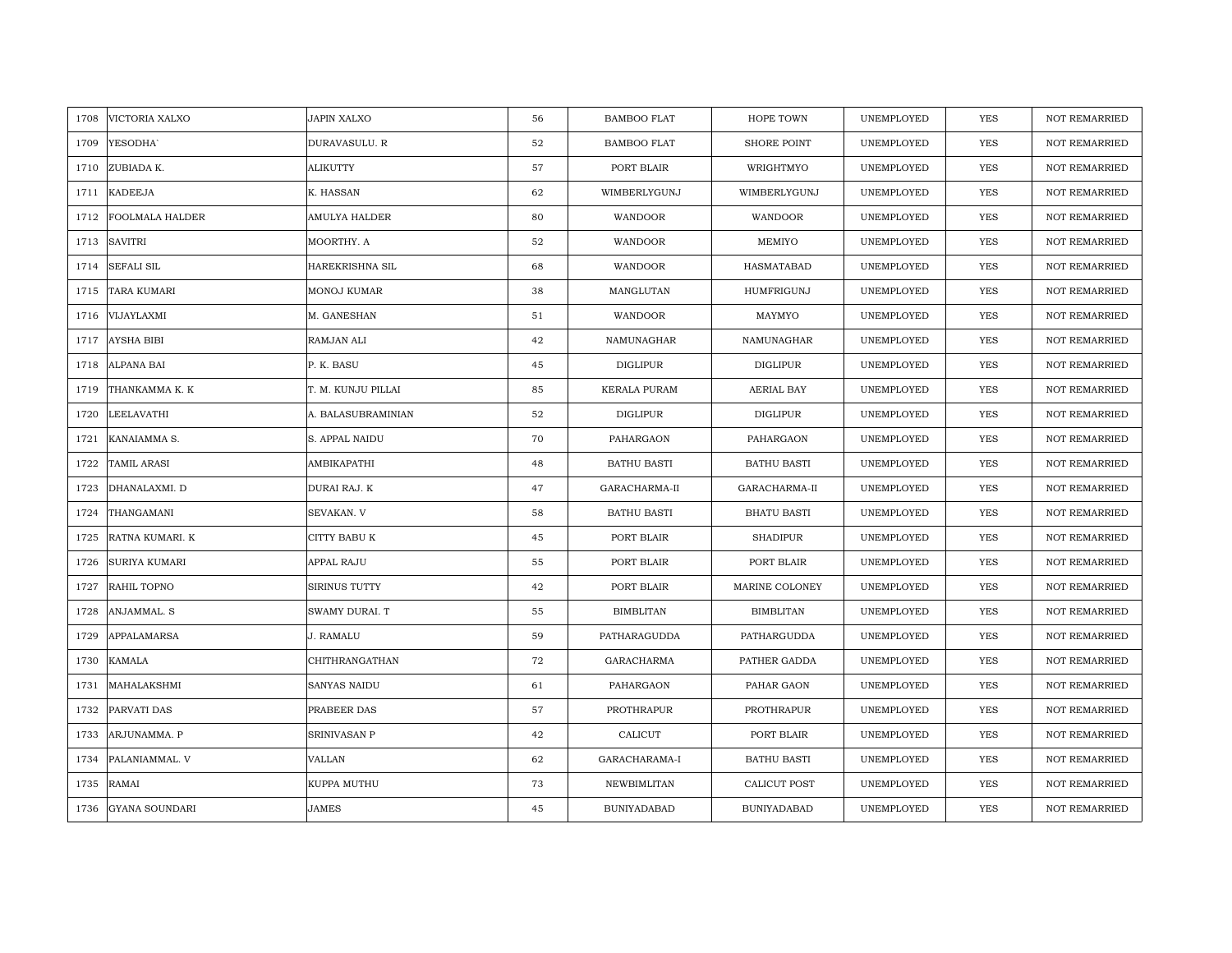| 1737 | <b>SITAMMA</b>            | VENKAT RATNAM. S        | 70 | PHONGICHANG       | PHONGICHANG         | UNEMPLOYED | <b>YES</b> | <b>NOT REMARRIED</b> |
|------|---------------------------|-------------------------|----|-------------------|---------------------|------------|------------|----------------------|
| 1738 | LATHIFA BIBI              | MOHAMMED YASIN          | 54 | <b>SUPPLYLINE</b> | <b>SUPPLY LINE</b>  | UNEMPLOYED | <b>YES</b> | <b>NOT REMARRIED</b> |
| 1739 | RAMULAMMA. G              | GANGA RAO. G            | 49 | ANARKALI          | ANARKALI            | UNEMPLOYED | YES        | <b>NOT REMARRIED</b> |
| 1740 | FATHIMA BIBI              | <b>IBRAHIM KHAN</b>     | 45 | CALICUT           | CALICUT             | UNEMPLOYED | YES        | <b>NOT REMARRIED</b> |
| 1741 | PARUL HALDER              | <b>GOKUL HALDER</b>     | 70 | <b>DIGLIPUR</b>   | KRISHNA NAGAR       | UNEMPLOYED | YES        | <b>NOT REMARRIED</b> |
| 1742 | SURABALA BARAL            | MANDRANJAN BARAL        | 65 | <b>DIGLIPUR</b>   | MADHUPUR            | UNEMPLOYED | <b>YES</b> | NOT REMARRIED        |
| 1743 | <b>SARASWATI MONDAL</b>   | SUBAL MONDAL            | 63 | <b>DIGLIPUR</b>   | <b>SITANAGAR</b>    | UNEMPLOYED | YES        | <b>NOT REMARRIED</b> |
| 1744 | SARASWATI MONDAL          | BIBEKANANDA MONDAL      | 55 | <b>DIGLIPUR</b>   | <b>SUBASH GRAM</b>  | UNEMPLOYED | YES        | <b>NOT REMARRIED</b> |
| 1745 | <b>KUMUDINI BISWAS</b>    | MADHUSUDAN BISWAS       | 67 | <b>DIGLIPUR</b>   | RADHA NAGAR         | UNEMPLOYED | <b>YES</b> | NOT REMARRIED        |
| 1746 | <b>SARATHI KULLU</b>      | <b>JULUS KULLU</b>      | 50 | LITTLE ANDAMAN    | R K PUR             | UNEMPLOYED | YES        | <b>NOT REMARRIED</b> |
| 1747 | NAMITA BALA               | BAIDYANATH BALA         | 46 | LITTLE ANDAMAN    | R K PUR             | UNEMPLOYED | YES        | <b>NOT REMARRIED</b> |
| 1748 | GEETA ROY,                | HIRA MOHAN ROY          | 48 | HUT BAY           | NETAJI NAGAR        | UNEMPLOYED | YES        | <b>NOT REMARRIED</b> |
| 1749 | <b>MEENA ROY</b>          | DILIP ROY               | 55 | PORT BLAIR        | PAHARGAON           | UNEMPLOYED | <b>YES</b> | NOT REMARRIED        |
| 1750 | R. LATHA                  | K. RAVI                 | 44 | PORT BLAIR        | <b>BATHUBASTHI</b>  | UNEMPLOYED | <b>YES</b> | <b>NOT REMARRIED</b> |
| 1751 | DILLESWARAMMA P.          | P. KESHWAR RAO          | 44 | LONG ISLAND       | LONG ISLAND         | UNEMPLOYED | YES        | NOT REMARRIED        |
| 1752 | MARY                      | K. KRISHNAN             | 84 | PORT BLAIR        | HADDO               | UNEMPLOYED | <b>YES</b> | NOT REMARRIED        |
| 1753 | DULALI HALDER,            | NARAYAN HALDER          | 52 | DIGLIPUR          | PASCHIM SAGAR       | UNEMPLOYED | YES        | <b>NOT REMARRIED</b> |
| 1754 | SURABALA DAS,             | <b>BINOD BEHARI DAS</b> | 68 | DIGLIPUR          | KHUDIRAMPUR         | UNEMPLOYED | YES        | <b>NOT REMARRIED</b> |
| 1755 | MENOKA OJHA,              | CHITTARANJAN OJHA       | 70 | <b>DIGLIPUR</b>   | MADHUPUR            | UNEMPLOYED | YES        | <b>NOT REMARRIED</b> |
| 1756 | FALABIA KAWA              | IGNESH DUNG DUNG        | 55 | <b>DIGLIPUR</b>   | <b>DIGLIPUR</b>     | UNEMPLOYED | YES        | <b>NOT REMARRIED</b> |
| 1757 | K. GOVINDA                | K. DEMUDU               | 42 | WIMBERLYGUNJ      | WIMBERLYGUNJ        | UNEMPLOYED | YES        | <b>NOT REMARRIED</b> |
| 1758 | BHIGMON URAON,            | RAMESH URAON            | 49 | <b>BARATANG</b>   | <b>BARATANG</b>     | UNEMPLOYED | YES        | <b>NOT REMARRIED</b> |
| 1759 | ALEANI DUNG DUNG          | PATRAS DUNG DUNG        | 53 | JANATA TIKRY      | <b>JANATA TIKRY</b> | UNEMPLOYED | YES        | <b>NOT REMARRIED</b> |
| 1760 | AYYAMMA                   | RAMANUJAM               | 60 | MAYABUNDER        | MAYABUNDER          | UNEMPLOYED | YES        | <b>NOT REMARRIED</b> |
| 1761 | KOMALIYA KUJUR            | LEO TIRKEY              | 52 | MAYABUNDER        | KARMATANG           | UNEMPLOYED | YES        | <b>NOT REMARRIED</b> |
| 1762 | LAXMAMMA. E               | KRISHNA RAO. E          | 53 | MAYABUNDER        | MAYABUNDER          | UNEMPLOYED | YES        | NOT REMARRIED        |
| 1763 | <b>MINOTI HALDER</b>      | <b>BIJAY HALDER</b>     | 45 | MAYABUNDER        | CHAIN PUR           | UNEMPLOYED | YES        | <b>NOT REMARRIED</b> |
| 1764 | <b>SAUHAMANI HOWLADAR</b> | NAGAN HOWLADAR          | 76 | CHAIN PURMADURAI  | CHAIN PURMADURAI    | UNEMPLOYED | YES        | <b>NOT REMARRIED</b> |
| 1765 | <b>UMA DEVI</b>           | <b>SAW KHOLAY</b>       | 59 | MAYABUNDER        | DEOPUR AGE          | UNEMPLOYED | YES        | NOT REMARRIED        |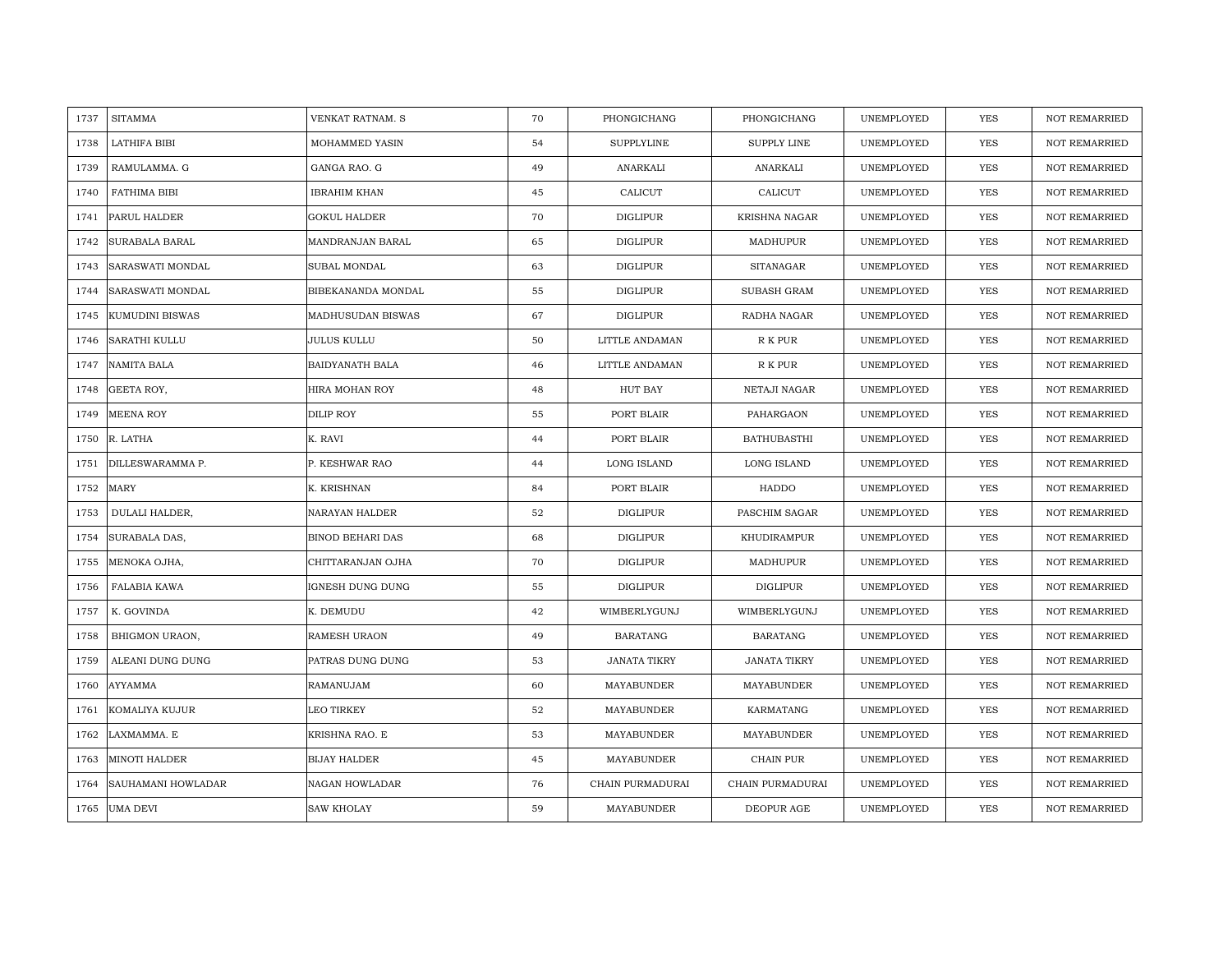| 1766 | ANIMA MONDAL,            | ANIL KR. MONDAL        | 71 | MAYABUNDER           | TUGAPUR            | UNEMPLOYED | YES        | <b>NOT REMARRIED</b> |
|------|--------------------------|------------------------|----|----------------------|--------------------|------------|------------|----------------------|
| 1767 | <b>SUSILA BAIRAGI</b>    | RAM BAIRAGI            | 54 | MAYABUNDER           | TUGAPUR            | UNEMPLOYED | <b>YES</b> | NOT REMARRIED        |
| 1768 | <b>ALBINA KUJUR</b>      | <b>AMALTUS MINJ</b>    | 73 | M.ANDAMAN            | <b>LONG ISLAND</b> | UNEMPLOYED | <b>YES</b> | <b>NOT REMARRIED</b> |
| 1769 | D. INDIRA BAI AMMA       | K. R. RAVINDRAN        | 64 | RAMPUR VILLAGE       | RAMPUR AGE         | UNEMPLOYED | <b>YES</b> | <b>NOT REMARRIED</b> |
| 1770 | <b>GOURI DASI BALA</b>   | <b>NALINI BALA</b>     | 75 | NIMBUTALA            | NIMBUTALA          | UNEMPLOYED | <b>YES</b> | <b>NOT REMARRIED</b> |
| 1771 | <b>JOSHADHA PODDAR</b>   | MAINDRA PODDAR         | 83 | RANGAT               | <b>RAMPUR</b>      | UNEMPLOYED | <b>YES</b> | <b>NOT REMARRIED</b> |
| 1772 | KALIDASI VAISHNAB        | S. D. VAISHNAB         | 85 | MIDDLE ANDAMAN       | NIMBUTALA          | UNEMPLOYED | YES        | <b>NOT REMARRIED</b> |
| 1773 | LAXMI. N                 | N. THATHAIAH           | 76 | MIDDLE ANDAMAN       | LONG ISLAND        | UNEMPLOYED | YES        | <b>NOT REMARRIED</b> |
| 1774 | RITA KUJUR               | MAHESH KUMAR           | 51 | <b>JANAHPUR</b>      | <b>JANAHPUR</b>    | UNEMPLOYED | YES        | NOT REMARRIED        |
| 1775 | SARASWATI MONDAL         | LALMOHAN               | 55 | M.ANDAMAN            | AMKUNJ             | UNEMPLOYED | YES        | <b>NOT REMARRIED</b> |
| 1776 | <b>SARITA TIRKEY</b>     | <b>AJIT TETE</b>       | 43 | RANGAT               | DASARATHPUR        | UNEMPLOYED | YES        | <b>NOT REMARRIED</b> |
| 1777 | CHAPALA BAROI,           | NIRODH BAROI           | 64 | GANDHINAGAR          | GANDHINAGAR        | UNEMPLOYED | YES        | NOT REMARRIED        |
| 1778 | SURABALA DHALI,          | <b>GURUPADA DHALI</b>  | 74 | <b>DIGLIPUR</b>      | <b>DURGAPUR</b>    | UNEMPLOYED | YES        | <b>NOT REMARRIED</b> |
| 1779 | <b>SEPALI SARDAR</b>     | <b>MANTU SARDAR</b>    | 50 | DIGLIPUR             | KALIPUR            | UNEMPLOYED | <b>YES</b> | <b>NOT REMARRIED</b> |
| 1780 | <b>SAROJINI HALDAR</b>   | ASHUTOSH HALDAR        | 64 | <b>BAKULTALA</b>     | <b>SHYAMKUND</b>   | UNEMPLOYED | YES        | NOT REMARRIED        |
| 1781 | BATHIA EKKA,             | CHAITU EKKA            | 52 | <b>BAKULTALA</b>     | <b>BAKULTALA</b>   | UNEMPLOYED | YES        | NOT REMARRIED        |
| 1782 | SYAMALA AMMA. K          | <b>KRISHNAN KUTTY</b>  | 65 | <b>BAKULTALA</b>     | <b>BAKULTALA</b>   | UNEMPLOYED | YES        | NOT REMARRIED        |
| 1783 | <b>SARASWATI BISWAS</b>  | <b>SHIVNATH BISWAS</b> | 65 | KADAMTALA            | PHOOL TALA         | UNEMPLOYED | YES        | <b>NOT REMARRIED</b> |
| 1784 | SHIPRA MONDAL            | RAM MONDAL             | 68 | <b>UTTARA</b>        | SHANTANU           | UNEMPLOYED | YES        | <b>NOT REMARRIED</b> |
| 1785 | <b>SUMATI DAS</b>        | <b>UPEN DAS</b>        | 74 | KADAMTALA            | KADAMTALA          | UNEMPLOYED | <b>YES</b> | <b>NOT REMARRIED</b> |
| 1786 | DALLAMMA. P              | DALAIAH. P             | 67 | <b>BETAPUR</b>       | <b>BETAPUR</b>     | UNEMPLOYED | YES        | <b>NOT REMARRIED</b> |
| 1787 | <b>JOGESHWARI BEPARI</b> | NAGEN BEPARI           | 63 | NIMBUDERA            | PARESH NAGAR       | UNEMPLOYED | YES        | NOT REMARRIED        |
| 1788 | LILLY ROY                | <b>JATIN ROY</b>       | 43 | M.ANDAMAN            | <b>HARINAGAR</b>   | UNEMPLOYED | YES        | <b>NOT REMARRIED</b> |
| 1789 | MAYA RANI SAMADAR        | <b>HARASIT SAMADAR</b> | 78 | <b>BILLIGROUND</b>   | <b>HARINAGER</b>   | UNEMPLOYED | YES        | <b>NOT REMARRIED</b> |
| 1790 | RENUKA MAZUMDAR          | <b>BIMAL MAZUMDAR</b>  | 61 | <b>BILLI GROUND</b>  | HARINAGAR          | UNEMPLOYED | YES        | <b>NOT REMARRIED</b> |
| 1791 | SHANTI MONDAL            | <b>KRISHNA PADA</b>    | 73 | <b>BILLIGROUND</b>   | DUKE NAGAR         | UNEMPLOYED | YES        | NOT REMARRIED        |
| 1792 | <b>SISHURANI PAUL</b>    | ASHWANI PAUL           | 79 | NIMBUDERA            | GOVINDPUR          | UNEMPLOYED | YES        | <b>NOT REMARRIED</b> |
| 1793 | <b>SUMATI HALDAR</b>     | <b>SHYAMALA</b>        | 77 | <b>SWADESH NAGAR</b> | DUKE NAGAR         | UNEMPLOYED | <b>YES</b> | <b>NOT REMARRIED</b> |
|      | 1794 B. SAYAMMA,         | <b>B. KAM RAJU</b>     | 55 | PORT BLAIR           | <b>DAIRY FARM</b>  | UNEMPLOYED | <b>YES</b> | <b>NOT REMARRIED</b> |
|      |                          |                        |    |                      |                    |            |            |                      |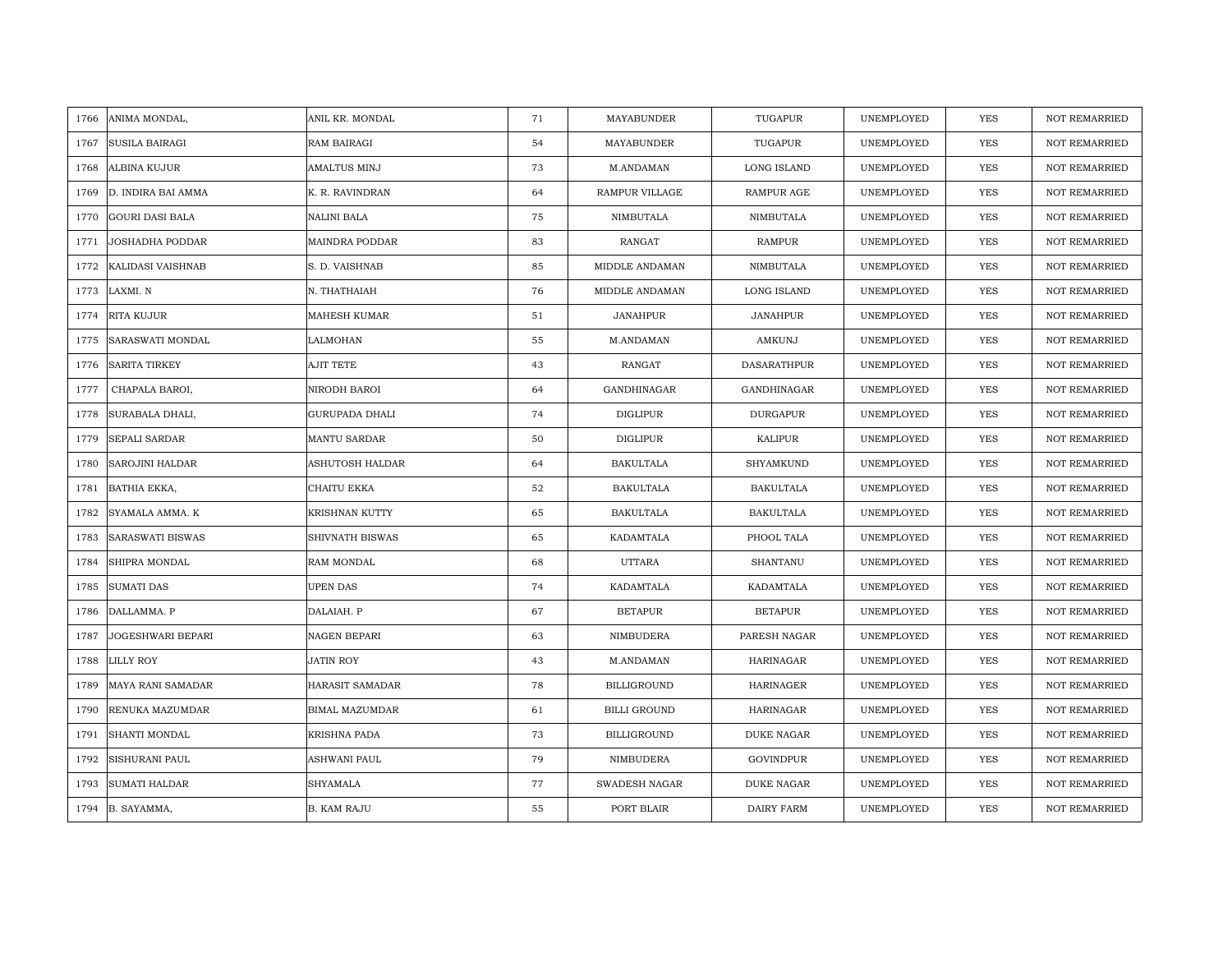| 1795 | <b>ELIJABET TOPPO</b> | <b>EDMON EKKA</b>    | 70 | FERRARGUNJ         | <b>BEACH DERA</b>   | UNEMPLOYED | <b>YES</b> | <b>NOT REMARRIED</b> |
|------|-----------------------|----------------------|----|--------------------|---------------------|------------|------------|----------------------|
| 1796 | LALITHA MAJHI         | SUKUNATH MAJHI       | 38 | PORT BLAIR         | <b>BRINDABAN</b>    | UNEMPLOYED | <b>YES</b> | NOT REMARRIED        |
| 1797 | <b>ANJELA TIRKEY</b>  | JOSEPH BARUA         | 70 | PORT BLAIR         | SHAITHAN KHARI      | UNEMPLOYED | YES        | <b>NOT REMARRIED</b> |
| 1798 | V. PANCHAVARNAM       | VALLIYAPPAN          | 63 | PORT BLAIR         | NEW BIMBLITAN       | UNEMPLOYED | YES        | <b>NOT REMARRIED</b> |
| 1799 | <b>KARUPPAYEE</b>     | <b>SRINIVASAN</b>    | 63 | PORT BLAIR         | <b>BEODNABAD</b>    | UNEMPLOYED | YES        | NOT REMARRIED        |
| 1800 | T. RAJESHWARI,        | K. T. RAJAN          | 58 | PORT BLAIR         | <b>BATHU BASTHI</b> | UNEMPLOYED | YES        | NOT REMARRIED        |
| 1801 | RAMALAXMI,            | K. VEERAIAH          | 52 | PORT BLAIR         | <b>BATHU BASTHI</b> | UNEMPLOYED | <b>YES</b> | <b>NOT REMARRIED</b> |
| 1802 | <b>SAKEENA</b>        | KAMARUDDEEN          | 44 | PORT BLAIR         | <b>BAMBOOFLAT</b>   | UNEMPLOYED | YES        | NOT REMARRIED        |
| 1803 | ANGILINA LAKRA        | SILAS LAKRA          | 54 | PORT BLAIR         | KADAKACHANG         | UNEMPLOYED | YES        | NOT REMARRIED        |
| 1804 | APPALARASAMMA         | SIMACHALAM           | 65 | PORT BLAIR         | PHOENIX BAY         | UNEMPLOYED | <b>YES</b> | NOT REMARRIED        |
| 1805 | <b>BANUMATI V.</b>    | P. L. VASU           | 51 | PHOENIX BAY        | PHONGI CHOUNG       | UNEMPLOYED | YES        | <b>NOT REMARRIED</b> |
| 1806 | <b>DEVADAMMA</b>      | V. RAMU              | 60 | PORT BLAIR         | PHOENIX BAY         | UNEMPLOYED | YES        | <b>NOT REMARRIED</b> |
| 1807 | B. KESUVAMMA,         | B. JOGGA RAO         | 47 | PORT BLAIR         | DAIRY FARM          | UNEMPLOYED | YES        | NOT REMARRIED        |
| 1808 | AYSHA BIBI,           | MOHAMMED ALI         | 56 | PORT BLAIR         | PRATHARA PUR        | UNEMPLOYED | <b>YES</b> | <b>NOT REMARRIED</b> |
| 1809 | <b>SUBHADRA ROY</b>   | SHRIPADA RAY         | 58 | HUTBAY             | R K PUR             | UNEMPLOYED | YES        | <b>NOT REMARRIED</b> |
| 1810 | <b>TARSILA TIGGA</b>  | <b>GABRIL TIRKEY</b> | 61 | PORT BLAIR         | RANCHI BASTHI       | UNEMPLOYED | <b>YES</b> | NOT REMARRIED        |
| 1811 | <b>NAGOOR BIBI</b>    | <b>SHEIK RAWDAR</b>  | 51 | PORT BLAIR         | PHONIXBAY           | UNEMPLOYED | YES        | <b>NOT REMARRIED</b> |
| 1812 | <b>NILIMA BARLA</b>   | FRANCIS TIRKEY       | 41 | GARACHARMA-I       | PATHER GUDDA        | UNEMPLOYED | <b>YES</b> | <b>NOT REMARRIED</b> |
| 1813 | PROBHATI MISTRY       | KARTICK MISTRY       | 52 | TUSNABAD           | COLLINPUR           | UNEMPLOYED | YES        | <b>NOT REMARRIED</b> |
| 1814 | S. SEETAMMA           | S GURRAYYA           | 53 | RANGAT             | NIMBUTALA           | UNEMPLOYED | <b>YES</b> | NOT REMARRIED        |
| 1815 | G. SELVAM             | M GANDHI             | 56 | <b>BAMBOOFLAT</b>  | <b>BAMBOOFLAT</b>   | UNEMPLOYED | <b>YES</b> | <b>NOT REMARRIED</b> |
| 1816 | K LAXMI               | K NARSHIMA RAO       | 50 | DAIRY FARM         | PHONIXBAY           | UNEMPLOYED | YES        | NOT REMARRIED        |
| 1817 | <b>KALAVATHI</b>      | <b>S PERUMAL</b>     | 51 | <b>SHADIPUR</b>    | <b>SHADIPUR</b>     | UNEMPLOYED | <b>YES</b> | NOT REMARRIED        |
| 1818 | S. PUSPHA RANI        | A SARAVANAN          | 33 | <b>SHADIPUR</b>    | LONG ISLAND         | UNEMPLOYED | <b>YES</b> | NOT REMARRIED        |
| 1819 | <b>INDIRA</b>         | G D BABU             | 49 | DAIRY FARM         | TERLABAD            | UNEMPLOYED | <b>YES</b> | <b>NOT REMARRIED</b> |
| 1820 | ETHWARI GUDIA         | <b>JULIAS GUDIA</b>  | 67 | <b>BILLIGROUND</b> | THIRUVANCHIKULAM    | UNEMPLOYED | YES        | NOT REMARRIED        |
| 1821 | <b>NEELA TIRKEY</b>   | JIRKU TIRKEY         | 60 | TUSNABAD           | <b>MANPUR</b>       | UNEMPLOYED | YES        | <b>NOT REMARRIED</b> |
| 1822 | TARAMANI              | <b>HILARUS MUNDA</b> | 58 | HADDO              | KUMARAKETHI         | UNEMPLOYED | YES        | <b>NOT REMARRIED</b> |
| 1823 | SHANMUGAMATHI         | A SEKAR              | 49 | PORT BLAIR         | ANARKALI BASTHI     | UNEMPLOYED | YES        | NOT REMARRIED        |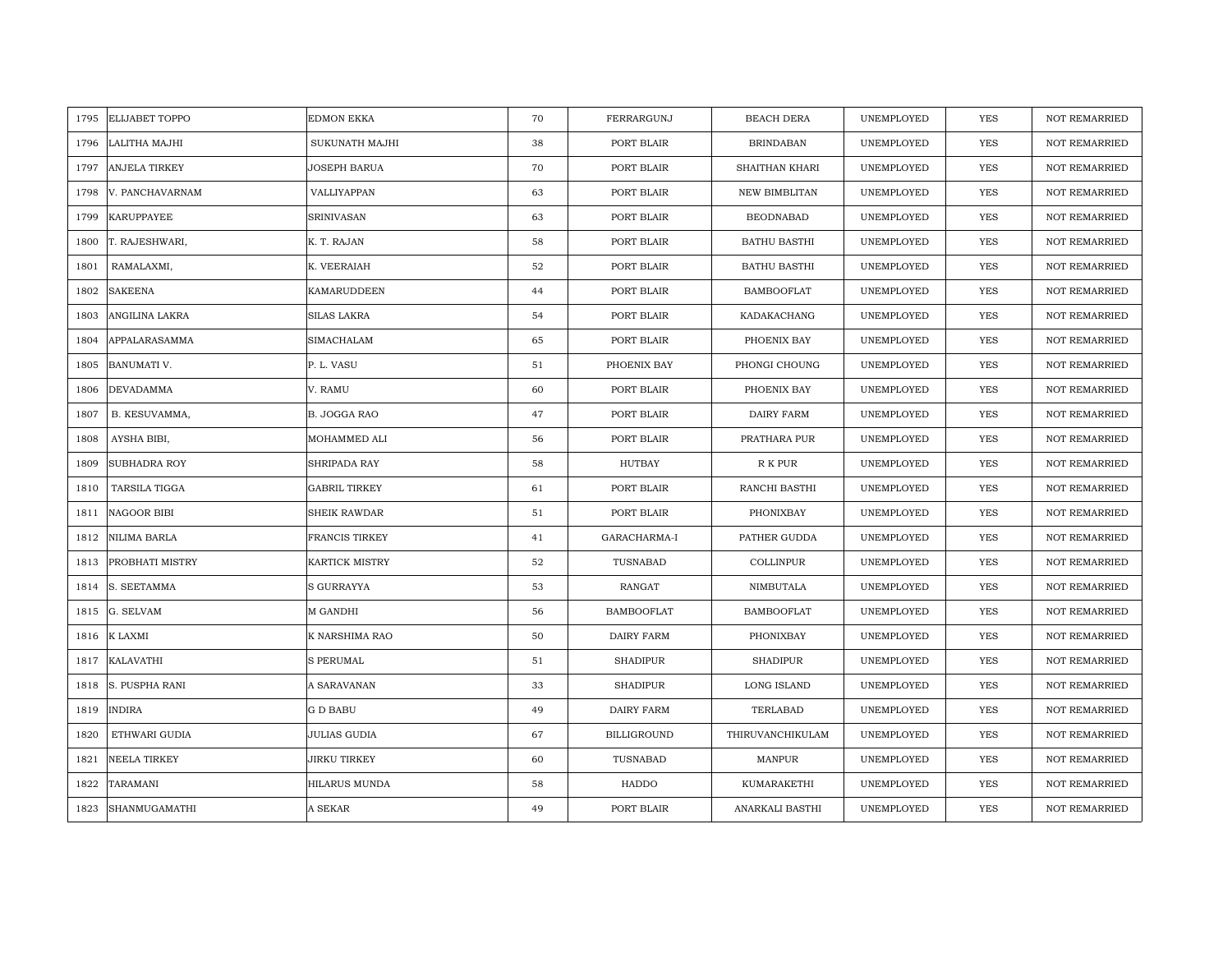| SMTI. P. MEENAL<br>1824      | P. S. PANDIAN         | 57 | PORT BLAIR       | MAJARPAHAD         | UNEMPLOYED | <b>YES</b> | <b>NOT REMARRIED</b> |
|------------------------------|-----------------------|----|------------------|--------------------|------------|------------|----------------------|
| KARTIKADEEPA<br>1825         | <b>S KUMAR</b>        | 33 | GARACHARMA - II  | GARACHARAMA        | UNEMPLOYED | <b>YES</b> | NOT REMARRIED        |
| <b>RAJ KUMARI</b><br>1826    | KISHOR SINGH          | 44 | WIMBERLYGUNJ     | SHOAL BAY          | UNEMPLOYED | YES        | <b>NOT REMARRIED</b> |
| 1827<br>MARI AMMA            | A. ALAGU              | 60 | WIMBERLYGUNJ     | WRIGHT MYO         | UNEMPLOYED | <b>YES</b> | <b>NOT REMARRIED</b> |
| NANI BALA BISWAS<br>1828     | <b>BIMAL BISWAS</b>   | 72 | WIMBERLYGUNJ     | <b>SHOAL BAY</b>   | UNEMPLOYED | <b>YES</b> | <b>NOT REMARRIED</b> |
| 1829<br>SAROJINI DEVI        | MOHAMMED HANIFA       | 46 | MAYABUNDER       | <b>POKKADERA</b>   | UNEMPLOYED | YES        | <b>NOT REMARRIED</b> |
| DEEPALI BHAKTA<br>1830       | KALIDAS BHAKTA        | 54 | MAYABUNDER       | TUGAPUR            | UNEMPLOYED | <b>YES</b> | <b>NOT REMARRIED</b> |
| 1831<br><b>SITHARA BEGUM</b> | <b>S K SAFIJUDDIN</b> | 55 | PORT BLAIR       | PROTHRAPUR         | UNEMPLOYED | YES        | NOT REMARRIED        |
| 1832<br>ASHIMMA              | HAJA MOIDEEN          | 41 | PORTBLAIR        | NAYAGOAN           | UNEMPLOYED | YES        | NOT REMARRIED        |
| 1833<br>LSANTOSHI            | L. APPAL RAJU         | 33 | PORTBLAIR        | HEAD POST OFFICE   | UNEMPLOYED | YES        | <b>NOT REMARRIED</b> |
| 1834<br>POOWATI              | KOTESWARAN            | 39 | PORTBLAIR        | <b>JUNGLIGHAT</b>  | UNEMPLOYED | <b>YES</b> | <b>NOT REMARRIED</b> |
| <b>SSAVITHRI</b><br>1835     | <b>G SABAPATHY</b>    | 58 | PROTHRAPUR       | <b>BURMANALLA</b>  | UNEMPLOYED | YES        | <b>NOT REMARRIED</b> |
| 1836<br>MADHABIMONDAL        | MADHU MONDAL          | 45 | PROTHRAPUR       | NAYAGOAN           | UNEMPLOYED | YES        | NOT REMARRIED        |
| 1837<br>MAYARANISIKDER       | SANJAY KUMAR MONDAL   | 56 | HAVELOCK         | <b>SHYAM NAGAR</b> | UNEMPLOYED | <b>YES</b> | <b>NOT REMARRIED</b> |
| 1838<br><b>SAVITHRISINGH</b> | LUZRA SINGH           | 42 | <b>HAVELOCK</b>  | <b>SHYAM NAGAR</b> | UNEMPLOYED | YES        | NOT REMARRIED        |
| SANDHYASINGH<br>1839         | RAJENDER SINGH        | 40 | <b>SHADIPUR</b>  | <b>SHADIPUR</b>    | UNEMPLOYED | <b>YES</b> | <b>NOT REMARRIED</b> |
| <b>SUMATHI</b><br>1840       | THIRU VEATAI          | 30 | WIMBERLYGUNJ     | ERIGHT MYO         | UNEMPLOYED | YES        | <b>NOT REMARRIED</b> |
| BIRJINIALAKRA<br>1841        | DAWOOD MINJ           | 64 | <b>BAKULTALA</b> | KAUSHALYANAGAR     | UNEMPLOYED | <b>YES</b> | <b>NOT REMARRIED</b> |
| LAXMIMONDAL<br>1842          | GOPAL MONDAL          | 52 | <b>BAKULTALA</b> | KAUSHALYANAGAR     | UNEMPLOYED | <b>YES</b> | NOT REMARRIED        |
| <b>RITADEVI</b><br>1843      | <b>BIHARI SINGH</b>   | 44 | BAKULTALA        | <b>BAKULTALA</b>   | UNEMPLOYED | YES        | <b>NOT REMARRIED</b> |
| SOBHARANIBOSE<br>1844        | <b>SUNIL BOSE</b>     | 55 | KADAMTALA        | NABAGRAM           | UNEMPLOYED | YES        | <b>NOT REMARRIED</b> |
| 1845<br><b>BPRABHAWATHI</b>  | <b>B RAMASWAMY</b>    | 45 | MAYABUNDER       | MAYABANDER         | UNEMPLOYED | YES        | NOT REMARRIED        |
| SABITAMAJHI<br>1846          | <b>BASIL MINJ</b>     | 35 | MAYABUNDER       | LUCKNOW (RV)       | UNEMPLOYED | YES        | <b>NOT REMARRIED</b> |
| 1847<br><b>GULABKERKETTA</b> | PRADEEP KUMAR TOPPO   | 31 | MAYABUNDER       | TUGAPUR            | UNEMPLOYED | YES        | <b>NOT REMARRIED</b> |
| 1848<br>CPAVANAMPAL          | K. CHINNADURAI        | 44 | MAYABUNDER       | TUGAPUR            | UNEMPLOYED | YES        | <b>NOT REMARRIED</b> |
| TSYAMALA<br>1849             | N. SAHADEVAN ACHARI   | 60 | GARACHARMA-I     | <b>BAMBOOFLAT</b>  | UNEMPLOYED | YES        | NOT REMARRIED        |
| URMILAMONDAL<br>1850         | KUMUD MANDAL          | 47 | DIGLIPUR         | DIGLIPUR           | UNEMPLOYED | <b>YES</b> | <b>NOT REMARRIED</b> |
| <b>SUMATIMALLICK</b><br>1851 | CHITTARANJAN MALLICK  | 47 | DIGLIPUR         | MOHANPURA          | UNEMPLOYED | <b>YES</b> | <b>NOT REMARRIED</b> |
| 1852<br><b>SHILPIBALA</b>    | <b>MALAY BALA</b>     | 28 | <b>DIGLIPUR</b>  | <b>SITANAGAR</b>   | UNEMPLOYED | <b>YES</b> | <b>NOT REMARRIED</b> |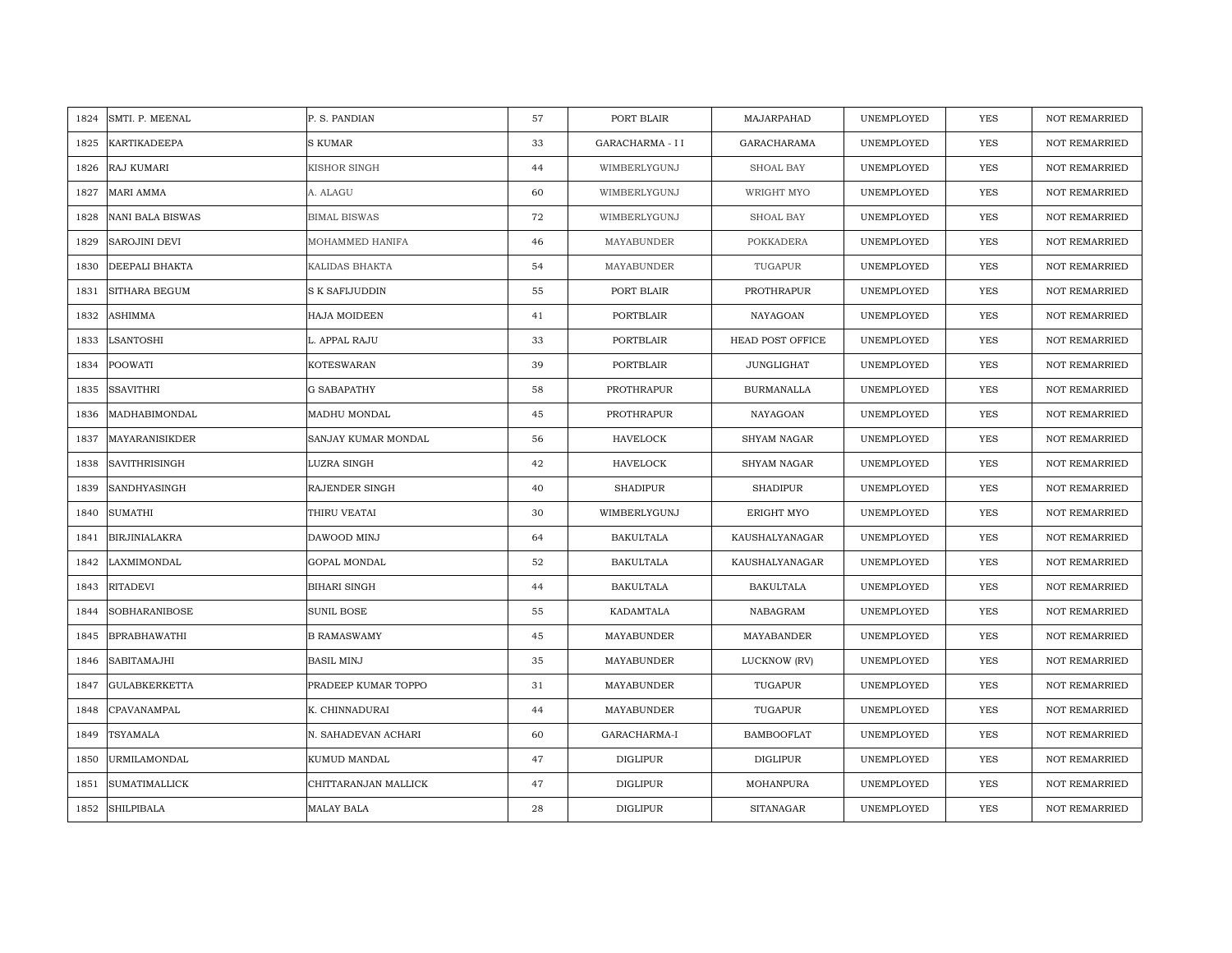| USHA BEPARI<br>1853           | MANORANJAN BEPARI       | 57 | <b>RANGAT</b>        | <b>SABARI</b>     | UNEMPLOYED | <b>YES</b> | <b>NOT REMARRIED</b> |
|-------------------------------|-------------------------|----|----------------------|-------------------|------------|------------|----------------------|
| D. MAHALAKSHMI<br>1854        | W/oMUKENDER RAO         | 37 | <b>GARACHARMA II</b> | GARACHARMA        | UNEMPLOYED | <b>YES</b> | NOT REMARRIED        |
| 1855<br>MUNJINI BARA          | <b>BILCHUS TIRKEY</b>   | 41 | KALIGHAT             | NABAGRAM          | UNEMPLOYED | YES        | <b>NOT REMARRIED</b> |
| <b>B. TARINAMMA</b><br>1856   | <b>B KOTESHWAR</b>      | 41 | PORT BLAIR           | ABERDEEN BAZAAR   | UNEMPLOYED | <b>YES</b> | <b>NOT REMARRIED</b> |
| <b>MALATI BISWAS</b><br>1857  | <b>BIRBHADRA BISWAS</b> | 49 | <b>GUPTAPARA</b>     | <b>GUPTAPARA</b>  | UNEMPLOYED | YES        | <b>NOT REMARRIED</b> |
| 1858<br>C. SUSEELA            | N VISWARAJAN            | 60 | NIMBUTALA            | NIMBUTALA         | UNEMPLOYED | YES        | NOT REMARRIED        |
| KAMALAM<br>1859               | KARUPPAIAH              | 68 | MAYABUNDER           | KARMATANG         | UNEMPLOYED | <b>YES</b> | <b>NOT REMARRIED</b> |
| 1860<br>NAWRI CHAMPI          | SUKHARAKM               | 49 | MAYABUNDER           | TUGAPUR           | UNEMPLOYED | YES        | <b>NOT REMARRIED</b> |
| 1861<br>MAYIL VANI            | M VETRIVEL MURUGAN      | 37 | RANGAT               | NIMBUTALA         | UNEMPLOYED | YES        | NOT REMARRIED        |
| MONISHA ROY<br>1862           | <b>GURUBHAKTA</b>       | 59 | BILLYGROUND          | PINAKINAGAR       | UNEMPLOYED | YES        | NOT REMARRIED        |
| 1863<br>SUNITA ROY            | HAREKRISHNA ROY         | 52 | KADAMTALA            | <b>SANTANU</b>    | UNEMPLOYED | <b>YES</b> | <b>NOT REMARRIED</b> |
| 1864<br>NAJMA BEGUM           | KHALID GHANI            | 54 | PORT BLAIR           | R P ROAD          | UNEMPLOYED | YES        | <b>NOT REMARRIED</b> |
| <b>B. VEERAMMA</b><br>1865    | RUDRAYA                 | 50 | HADDO                | HADDO             | UNEMPLOYED | YES        | NOT REMARRIED        |
| 1866<br><b>MAN KUMARI</b>     | ALEXENDER BARAIK        | 59 | <b>BARATANG</b>      | ORALKATCHA        | UNEMPLOYED | <b>YES</b> | <b>NOT REMARRIED</b> |
| MARY ROSE LAKRA<br>1867       | TIBER SLUS XAIXO        | 48 | DAIRY FARM           | <b>DAIRY FARM</b> | UNEMPLOYED | YES        | <b>NOT REMARRIED</b> |
| ASHA RANI DEY<br>1868         | SUBASH CH DEY           | 47 | AERIAL BAY           | <b>AERIAL BAY</b> | UNEMPLOYED | <b>YES</b> | <b>NOT REMARRIED</b> |
| <b>MINATI SIKDHAR</b><br>1869 | <b>SUBOD SIKDAR</b>     | 29 | <b>DIGLIPUR</b>      | MADHUPUR          | UNEMPLOYED | YES        | <b>NOT REMARRIED</b> |
| 1870<br><b>SARALA ROY</b>     | SUKHARANJAN ROY         | 51 | TUSNABAD             | HERBERTABAD       | UNEMPLOYED | <b>YES</b> | <b>NOT REMARRIED</b> |
| <b>MALATI SARDAR</b><br>1871  | PATIRAM SARDAR          | 49 | <b>GUPTAPARA</b>     | NAYASHAR          | UNEMPLOYED | YES        | <b>NOT REMARRIED</b> |
| 1872<br>SULEKHA MONDAL        | RATAN SUTAR             | 32 | BILLYGROUND          | VIVEKANADAPURAM   | UNEMPLOYED | YES        | <b>NOT REMARRIED</b> |
| BIPASHA MONDAL<br>1873        | SUSHANTA MONDAL         | 30 | <b>DIGLIPUR</b>      | MADHUPUR          | UNEMPLOYED | <b>YES</b> | <b>NOT REMARRIED</b> |
| 1874<br>KABITA BAIN           | DULAL CH BAIN           | 51 | R.K.PUR              | RAMAKRISHNAPUR    | UNEMPLOYED | YES        | NOT REMARRIED        |
| 1875<br>SWAPNA MALLICK        | MRINAL MALLICK          | 39 | BILLYGROUND          | HARINAGAR         | UNEMPLOYED | <b>YES</b> | <b>NOT REMARRIED</b> |
| 1876<br>P JAYALAXMI           | P VENKATESHWAR RAO      | 35 | MAYABUNDER           | MAYABUNDAR (RV)   | UNEMPLOYED | <b>YES</b> | <b>NOT REMARRIED</b> |
| 1877<br>ELUVAKKAL             | K KALIMUTHU             | 53 | <b>SHADIPUR</b>      | <b>SHADIPUR</b>   | UNEMPLOYED | <b>YES</b> | <b>NOT REMARRIED</b> |
| 1878<br>G. SELVARANI          | CHINNATHAMBI            | 52 | KATCHAL              | MILDERA           | UNEMPLOYED | YES        | NOT REMARRIED        |
| 1879<br>PUSHPA RANI MISTRY    | <b>BIMAL MISTRY</b>     | 53 | CAMPBELL BAY         | RAJIV NAGAR       | UNEMPLOYED | <b>YES</b> | <b>NOT REMARRIED</b> |
| 1880<br>K. P. SUJATHA         | K PRABHAKARAN           | 60 | DAIRY FARM           | <b>JUNGLIGHAT</b> | UNEMPLOYED | YES        | <b>NOT REMARRIED</b> |
| PUSPA BISWAS<br>1881          | NIRMALBISWAS            | 59 | <b>DIGLIPUR</b>      | R K GRAM          | UNEMPLOYED | YES        | NOT REMARRIED        |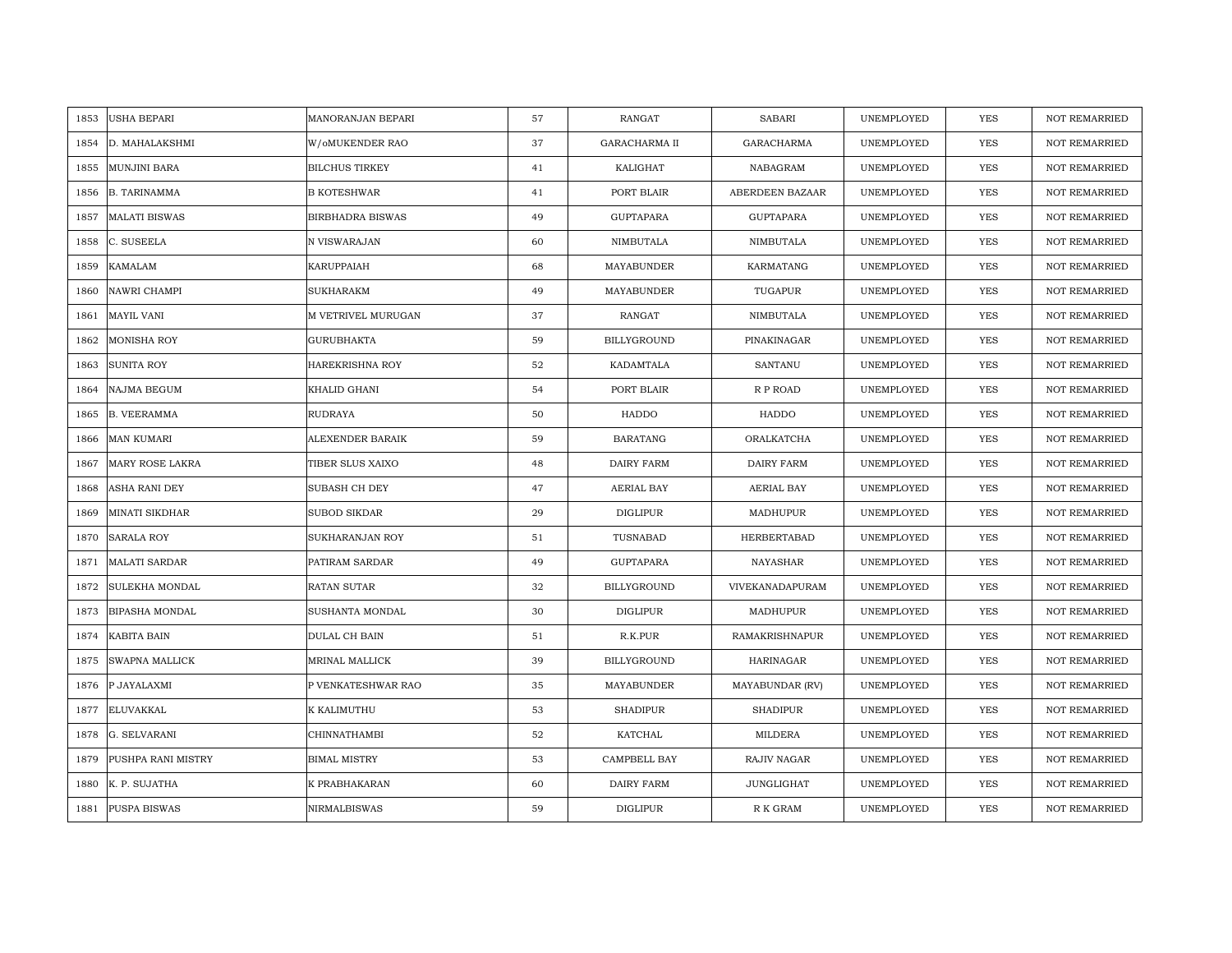| 1882 | P. NEELAMMA           | MAKAIAH                | 53 | <b>RANGAT</b>     | NIMBUTALA            | UNEMPLOYED | YES        | <b>NOT REMARRIED</b> |
|------|-----------------------|------------------------|----|-------------------|----------------------|------------|------------|----------------------|
| 1883 | <b>ALORANI HALDAR</b> | KALACHAND HALDER       | 48 | MAYABUNDER        | TUGAPUR              | UNEMPLOYED | <b>YES</b> | NOT REMARRIED        |
| 1884 | C. CHELLAMMAL         | K CHELLAPPAN           | 53 | PORT BLAIR        | HADDO                | UNEMPLOYED | <b>YES</b> | <b>NOT REMARRIED</b> |
| 1885 | LEELAMMA JOHN         | C JOHN                 | 60 | <b>RANGAT</b>     | <b>JANAKPUR</b>      | UNEMPLOYED | <b>YES</b> | <b>NOT REMARRIED</b> |
| 1886 | MAGDALI MINJ          | PARFUL KUJUR           | 44 | <b>HAVELOCK</b>   | <b>GOVINDA NAGAR</b> | UNEMPLOYED | <b>YES</b> | <b>NOT REMARRIED</b> |
| 1887 | PADMARANI SARKAR      | <b>GOURANGA SARKAR</b> | 54 | <b>HAVELOCK</b>   | <b>KRISHNA NAGAR</b> | UNEMPLOYED | <b>YES</b> | <b>NOT REMARRIED</b> |
| 1888 | RUPMALA SAMADDER      | <b>GOKUL SAMADDER</b>  | 33 | MAYABUNDER        | TUGAPUR              | UNEMPLOYED | <b>YES</b> | <b>NOT REMARRIED</b> |
| 1889 | SONA GAIN             | <b>NEPAL GAIN</b>      | 57 | KADAMTALA         | <b>UTTARA</b>        | UNEMPLOYED | YES        | NOT REMARRIED        |
| 1890 | PRITY KERKETTA        | <b>VIJAY KERKETTA</b>  | 31 | MAYABUNDER        | <b>BAJOTA</b>        | UNEMPLOYED | YES        | <b>NOT REMARRIED</b> |
| 1891 | ROBNEY DUNG DUNG      | MANGA BARUA            | 59 | KALIGHAT          | NABAGRAM             | UNEMPLOYED | <b>YES</b> | NOT REMARRIED        |
| 1892 | PUSPA RANI DAS        | MANORANJAN DAS         | 48 | DIGLIPUR          | MADHUPUR             | UNEMPLOYED | YES        | <b>NOT REMARRIED</b> |
| 1893 | PARWATHI BADAIK       | RAJENDRA BADAIK        | 26 | KALIGHAT          | <b>SHIVPURAM</b>     | UNEMPLOYED | YES        | NOT REMARRIED        |
| 1894 | <b>SANTHI</b>         | K ARUMUGAM             | 50 | PAHARGOAN         | PROTHRAPUR           | UNEMPLOYED | <b>YES</b> | NOT REMARRIED        |
| 1895 | T. KAKAMMA            | T DHARMA RAO           | 47 | <b>HUTBAY</b>     | M/DERA               | UNEMPLOYED | <b>YES</b> | <b>NOT REMARRIED</b> |
| 1896 | <b>KHADEEJA</b>       | MM YOOSUF              | 63 | WIMBERLYGUNJ      | <b>BAMBOOFLAT</b>    | UNEMPLOYED | <b>YES</b> | <b>NOT REMARRIED</b> |
| 1897 | MARIYA                | S BHOOMINATHAN         | 49 | <b>BAMBOOFLAT</b> | <b>BAMBOOFLAT</b>    | UNEMPLOYED | <b>YES</b> | <b>NOT REMARRIED</b> |
| 1898 | <b>KAMALA HALDER</b>  | <b>SUNIL HALDER</b>    | 49 | CHOULDARI         | CHOULDARI            | UNEMPLOYED | YES        | NOT REMARRIED        |
| 1899 | D. RAJESWARI          | <b>DANAIAH</b>         | 44 | HADDO             | GARACHARMA           | UNEMPLOYED | YES        | <b>NOT REMARRIED</b> |
| 1900 | Y. RAJALAMMA          | Y RUDRAIAH             | 55 | HADDO             | HADDO                | UNEMPLOYED | YES        | <b>NOT REMARRIED</b> |
| 1901 | <b>SHAKUNTALA</b>     | <b>S GANESHAN</b>      | 69 | PORT BLAIR        | <b>DIGANABAD</b>     | UNEMPLOYED | <b>YES</b> | <b>NOT REMARRIED</b> |
| 1902 | N. RADHA              | <b>NATRAJAN</b>        | 48 | <b>BAMBOOFLAT</b> | <b>BAMBOOFLAT</b>    | UNEMPLOYED | <b>YES</b> | <b>NOT REMARRIED</b> |
| 1903 | RINA MAZUMDER         | MAGANATH MAZUMDER      | 34 | DIGLIPUR          | R K GRAM             | UNEMPLOYED | YES        | NOT REMARRIED        |
| 1904 | D DALAMMA             | D NANDAIAH             | 55 | <b>BAMBOOFLAT</b> | <b>BAMBOOFLAT</b>    | UNEMPLOYED | <b>YES</b> | <b>NOT REMARRIED</b> |
| 1905 | SANTHI                | <b>VALLABHA RAO</b>    | 48 | HUTBAY            | ONGI TIKREY          | UNEMPLOYED | <b>YES</b> | <b>NOT REMARRIED</b> |
| 1906 | <b>SULAIKHA</b>       | W/CO K V HAMZA         | 59 | GARACHARMA        | <b>BAMBOOFLAT</b>    | UNEMPLOYED | YES        | <b>NOT REMARRIED</b> |
| 1907 | KURMAMMA              | S. JOGULU RAO          | 67 | HUTBAY            | M/DERA               | UNEMPLOYED | YES        | NOT REMARRIED        |
| 1908 | RITA CHETRY           | DAL BAHADUR CHETRY     | 51 | GARACHARMA        | PROTHRAPUR           | UNEMPLOYED | YES        | <b>NOT REMARRIED</b> |
| 1909 | E. JANAKIAMMA         | E BAIRAGI              | 54 | HADDO             | HADDO                | UNEMPLOYED | <b>YES</b> | <b>NOT REMARRIED</b> |
| 1910 | <b>SEHRA BAI</b>      | <b>LOHAR DAS</b>       | 52 | CHOULDARI         | CHOULDHARI           | UNEMPLOYED | <b>YES</b> | <b>NOT REMARRIED</b> |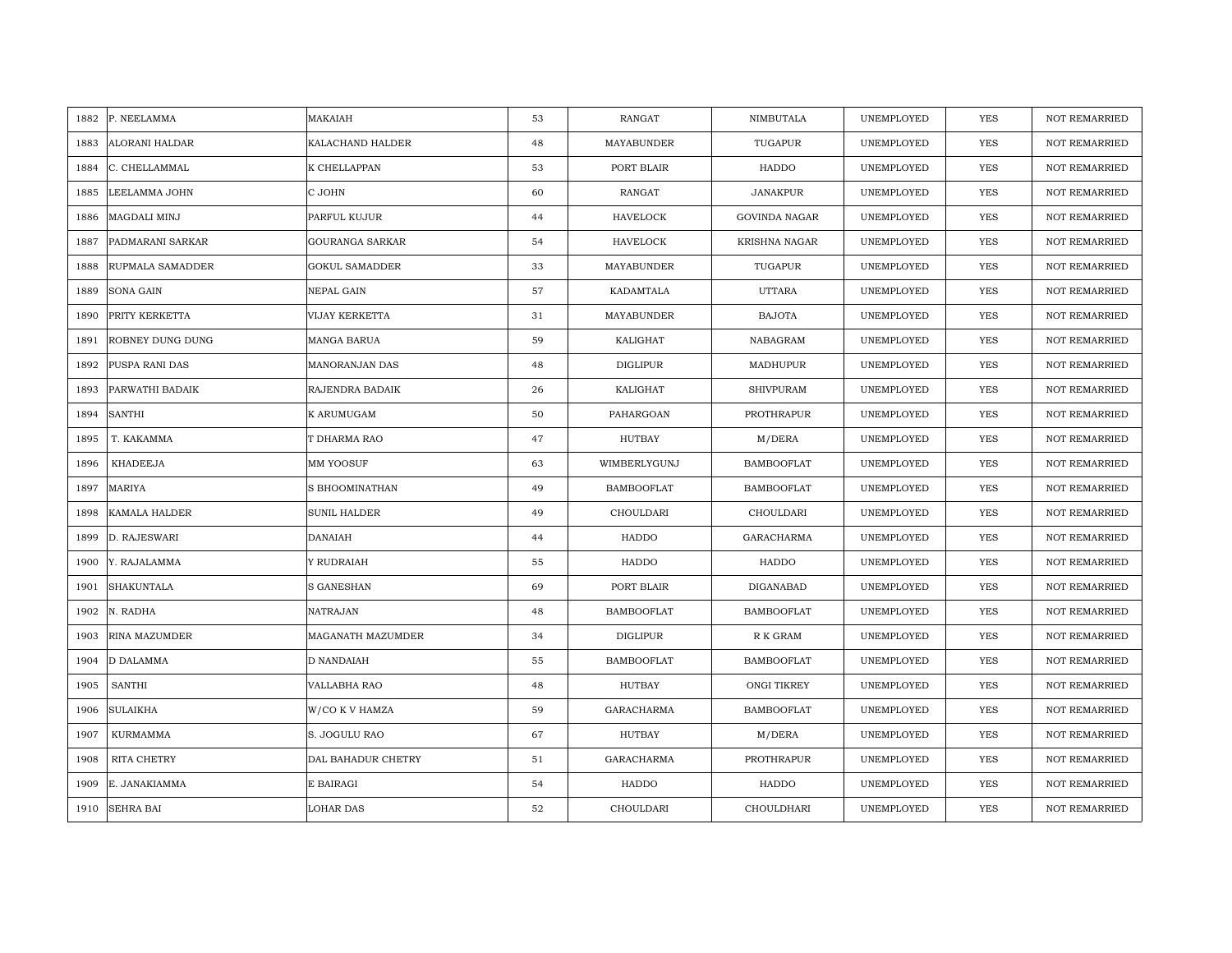| C. BALAMANI<br>1911             | V CHITRAVELU       | 50 | <b>GARACHARMA</b>  | CALICUT            | UNEMPLOYED | <b>YES</b> | <b>NOT REMARRIED</b> |
|---------------------------------|--------------------|----|--------------------|--------------------|------------|------------|----------------------|
| 1912<br>D. AMSEVENI             | D NARAYAN          | 68 | <b>BAMBOOFLAT</b>  | <b>BAMBOOFLAT</b>  | UNEMPLOYED | <b>YES</b> | NOT REMARRIED        |
| 1913<br>K. KAMALA               | LK KAMESHWAR RAO   | 53 | WIMBERLYGUNJ       | WRIGHT MYO         | UNEMPLOYED | YES        | <b>NOT REMARRIED</b> |
| <b>SESAREKAMMA</b><br>1914      | L. RAMAIAH         | 69 | HUTBAY             | MACHIDERA          | UNEMPLOYED | <b>YES</b> | <b>NOT REMARRIED</b> |
| PUSPHA BISWAS<br>1915           | CHITARANJAN BISWAS | 61 | DIGLIPUR           | RADHA NAGAR        | UNEMPLOYED | <b>YES</b> | <b>NOT REMARRIED</b> |
| 1916<br><b>B. VIJAYA KUMARI</b> | P. B SHIVA KUMAR   | 55 | PORT BLAIR         | GARACHARMA         | UNEMPLOYED | YES        | NOT REMARRIED        |
| <b>RETHI</b><br>1917            | MURUGAN            | 47 | DIGLIPUR           | <b>SUBASH GRAM</b> | UNEMPLOYED | YES        | <b>NOT REMARRIED</b> |
| ARUNA DUTTA<br>1918             | ASHOK KUMAR DUTTA  | 57 | PORT BLAIR         | RGT ROAD           | UNEMPLOYED | YES        | NOT REMARRIED        |
| 1919<br>M. VALLI                | MANI               | 52 | <b>BILLIGROUND</b> | HARINAGAR          | UNEMPLOYED | YES        | NOT REMARRIED        |
| PUSHPA LATHA<br>1920            | A GANESHAN         | 42 | CHOULDARI          | OGRABRAJ           | UNEMPLOYED | YES        | NOT REMARRIED        |
| 1921<br>RAJNI NAYAK             | ASHOK KUMAR NAYAK  | 37 | CHOULDARI          | CHOULDHARI         | UNEMPLOYED | YES        | <b>NOT REMARRIED</b> |
| P. SUSHEELA<br>1922             | DINABANDHU         | 33 | <b>HUTBAY</b>      | ONGI TIKREY        | UNEMPLOYED | YES        | NOT REMARRIED        |
| 1923<br>KAMALA DAS              | MADHU DAS          | 52 | HUTBAY             | <b>FARM TIKREY</b> | UNEMPLOYED | <b>YES</b> | NOT REMARRIED        |
| 1924<br>TEREJAPUSPA EKKA        | <b>SIMON EKKA</b>  | 33 | HUTBAY             | NETAJI NAGAR       | UNEMPLOYED | YES        | <b>NOT REMARRIED</b> |
| 1925<br>MARIAM SUSHILA AIND     | <b>AUGUSTIN</b>    | 56 | <b>DIGLIPUR</b>    | <b>BURMACHAD</b>   | UNEMPLOYED | YES        | NOT REMARRIED        |
| S. TARAKAMMA<br>1926            | S KURMA RAO        | 52 | <b>BAMBOOFLAT</b>  | <b>BAMBOO FLAT</b> | UNEMPLOYED | <b>YES</b> | <b>NOT REMARRIED</b> |
| 1927<br>P. VALLI                | PALANI             | 72 | MANGLUTAN          | MILDERA            | UNEMPLOYED | YES        | <b>NOT REMARRIED</b> |
| 1928<br>AMBU MEENA              | P THAYUMANAVAR     | 56 | <b>BAMBOOFLAT</b>  | <b>BAMBOO FLAT</b> | UNEMPLOYED | YES        | NOT REMARRIED        |
| SUCHITRA MALAKAR<br>1929        | RABIN MALAKAR      | 60 | R.K.PUR            | VIVEKANADAPURAM    | UNEMPLOYED | YES        | NOT REMARRIED        |
| 1930<br>KURDULLA MINJ           | LAZRUN DUNG DUNG   | 43 | R.K.PUR            | VIVEKANADAPURAM    | UNEMPLOYED | YES        | NOT REMARRIED        |
| 1931<br>PREM THULANE            | VINOD BHUSAN LAKRA | 32 | PROTHRAPUR         | CHAKARGOAN         | UNEMPLOYED | <b>YES</b> | <b>NOT REMARRIED</b> |
| 1932<br>G. PAPAMMA              | <b>G MOHAM RAO</b> | 48 | HUTBAY             | <b>FARM TIKREY</b> | UNEMPLOYED | <b>YES</b> | <b>NOT REMARRIED</b> |
| V. PUSHPALATHA<br>1933          | <b>MOHAN RAO</b>   | 24 | <b>BAMBOOFLAT</b>  | <b>BAMBOO FLAT</b> | UNEMPLOYED | <b>YES</b> | <b>NOT REMARRIED</b> |
| <b>REENA</b><br>1934            | RAMSHYA PASWAN     | 34 | WIMBERLYGUNJ       | FERRARGUNJ         | UNEMPLOYED | YES        | <b>NOT REMARRIED</b> |
| 1935<br>SHABNAM BIBI            | LATIF              | 37 | PORT BLAIR         | TUSNABAD           | UNEMPLOYED | <b>YES</b> | <b>NOT REMARRIED</b> |
| 1936<br>P. PARWATI              | P RAMU             | 49 | MAYABUNDER         | MAYABUNDAR         | UNEMPLOYED | <b>YES</b> | <b>NOT REMARRIED</b> |
| 1937<br>P. URVASI               | <b>MADHAV RAO</b>  | 26 | JUNGLIGHAT         | DAIRY FARM         | UNEMPLOYED | YES        | NOT REMARRIED        |
| MANIMEGHALAI<br>1938            | P SUNDAR           | 42 | JUNGLIGHAT         | <b>DAIRY FARM</b>  | UNEMPLOYED | <b>YES</b> | <b>NOT REMARRIED</b> |
| 1939<br>P. LAXMI                | P DILLESWAR        | 58 | MAYABUNDER         | MAYABUNDAR (RV)    | UNEMPLOYED | <b>YES</b> | <b>NOT REMARRIED</b> |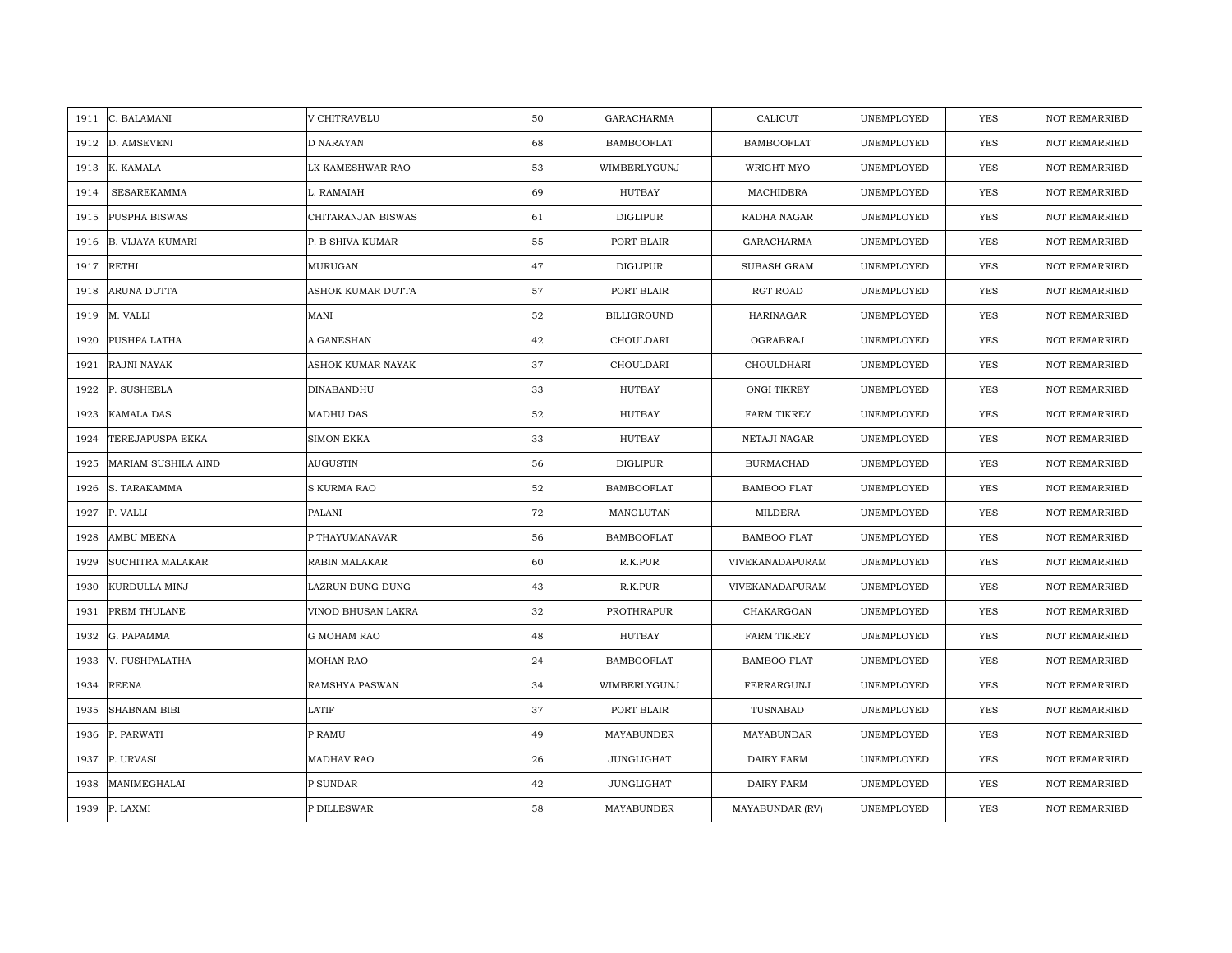|      | 1940 K. JAYA        | S KARUNANIDHI    | 39 | <b>GARACHARMA</b> | <b>BRICHGUNJ</b> | UNEMPLOYED | <b>YES</b> | <b>NOT REMARRIED</b> |
|------|---------------------|------------------|----|-------------------|------------------|------------|------------|----------------------|
| 1941 | <b>MARIAM</b>       | M ALBERT         | 49 | CAMPBELL BAY      | PULOLO           | UNEMPLOYED | YES        | NOT REMARRIED        |
| 1942 | <b>MARY PAUL</b>    | T. V PAUL        | 63 | PORT BLAIR        | <b>ABERDEEN</b>  | UNEMPLOYED | YES        | <b>NOT REMARRIED</b> |
| 1943 | <b>SANYARU BIBI</b> | DYHAN MANJHI     | 51 | JUNGLIGHAT        | RUTLAND          | UNEMPLOYED | <b>YES</b> | <b>NOT REMARRIED</b> |
| 1944 | <b>DHANALAKSHMI</b> | P SINGARAM       | 48 | PROTHRAPUR        | PROTHRAPUR       | UNEMPLOYED | YES        | <b>NOT REMARRIED</b> |
| 1945 | <b>EVELYN</b>       | <b>MARK PAUL</b> | 63 | NANCOWRIE         | <b>CHAMPIN</b>   | UNEMPLOYED | YES        | <b>NOT REMARRIED</b> |
| 1946 | <b>GRACE</b>        | <b>MARTIN</b>    | 60 | CAR NICOBAR       | PERKA            | UNEMPLOYED | <b>YES</b> | <b>NOT REMARRIED</b> |
| 1947 | <b>FELICITY</b>     | PETERSON         | 56 | CAR NICOBAR       | PERKA            | UNEMPLOYED | YES        | NOT REMARRIED        |
| 1948 | CAROLINE            | ALBERT           | 69 | KAMORTA           | PILPILLOW        | UNEMPLOYED | YES        | NOT REMARRIED        |
| 1949 | <b>MARINA</b>       | <b>HERBERT</b>   | 56 | <b>TERESSA</b>    | ALURONG          | UNEMPLOYED | <b>YES</b> | <b>NOT REMARRIED</b> |
| 1950 | <b>MARINA</b>       | CRISPIN JOHNEY   | 49 | <b>TERESSA</b>    | ALOORANG         | UNEMPLOYED | YES        | <b>NOT REMARRIED</b> |
| 1951 | <b>NANCY</b>        | NICOMIE          | 48 | <b>TERESSA</b>    | ALOORANG         | UNEMPLOYED | YES        | NOT REMARRIED        |
| 1952 | <b>IREENA</b>       | <b>GLOPUS</b>    | 52 | <b>TERESSA</b>    | LUXI AGE         | UNEMPLOYED | <b>YES</b> | NOT REMARRIED        |
| 1953 | <b>HILDA</b>        | <b>ERICK</b>     | 43 | <b>TERESSA</b>    | TAHALLA          | UNEMPLOYED | <b>YES</b> | <b>NOT REMARRIED</b> |
| 1954 | <b>ROSELILY</b>     | <b>HILLARY</b>   | 49 | KATCHAL           | UPPER KATCHAL    | UNEMPLOYED | YES        | NOT REMARRIED        |
| 1955 | CAROL               | PAUL             | 51 | KATCHAL           | UPPER KATCHAL    | UNEMPLOYED | YES        | <b>NOT REMARRIED</b> |
| 1956 | <b>HOPE</b>         | TIMOTHY          | 41 | <b>TERESSA</b>    | <b>ALURONG</b>   | UNEMPLOYED | YES        | NOT REMARRIED        |
| 1957 | VICTORIA            | THEOPHILOSH      | 59 | <b>TERESSA</b>    | LUXI AGE         | UNEMPLOYED | YES        | <b>NOT REMARRIED</b> |
| 1958 | <b>IVY</b>          | NATHAMIL         | 56 | <b>TERESSA</b>    | MINYUK           | UNEMPLOYED | YES        | NOT REMARRIED        |
| 1959 | TANGEUKEN           | LALL PIKA        | 54 | <b>TERESSA</b>    | MINYUK           | UNEMPLOYED | YES        | <b>NOT REMARRIED</b> |
| 1960 | <b>RACHEL</b>       | CHRYSOSTOM       | 48 | CAR NICOBAR       | ARONG            | UNEMPLOYED | YES        | <b>NOT REMARRIED</b> |
| 1961 | MERCY               | JACOB            | 43 | CAR NICOBAR       | PERKA            | UNEMPLOYED | YES        | NOT REMARRIED        |
| 1962 | <b>GETHSIE</b>      | ALPHAGE          | 46 | <b>TERESSA</b>    | MINYUK           | UNEMPLOYED | <b>YES</b> | <b>NOT REMARRIED</b> |
| 1963 | LEENA               | <b>EDMUND</b>    | 40 | <b>TERESSA</b>    | <b>ENAM</b>      | UNEMPLOYED | <b>YES</b> | <b>NOT REMARRIED</b> |
| 1964 | <b>JULINA</b>       | <b>ERICK</b>     | 40 | <b>TERESSA</b>    | <b>ENAM</b>      | UNEMPLOYED | YES        | NOT REMARRIED        |
| 1965 | LILLIAN             | THOMDICT         | 44 | <b>TERESSA</b>    | <b>ENAM</b>      | UNEMPLOYED | YES        | NOT REMARRIED        |
| 1966 | <b>NEOMIE</b>       | <b>VINCENT</b>   | 61 | <b>TERESSA</b>    | KALASI           | UNEMPLOYED | YES        | NOT REMARRIED        |
| 1967 | <b>FLOWRENCE</b>    | YOHAN            | 44 | <b>TERESSA</b>    | HAKO SAINY TUHET | UNEMPLOYED | <b>YES</b> | <b>NOT REMARRIED</b> |
| 1968 | <b>BRICILLA</b>     | <b>MARCUS</b>    | 45 | <b>TERESSA</b>    | BENGALI AGE      | UNEMPLOYED | <b>YES</b> | <b>NOT REMARRIED</b> |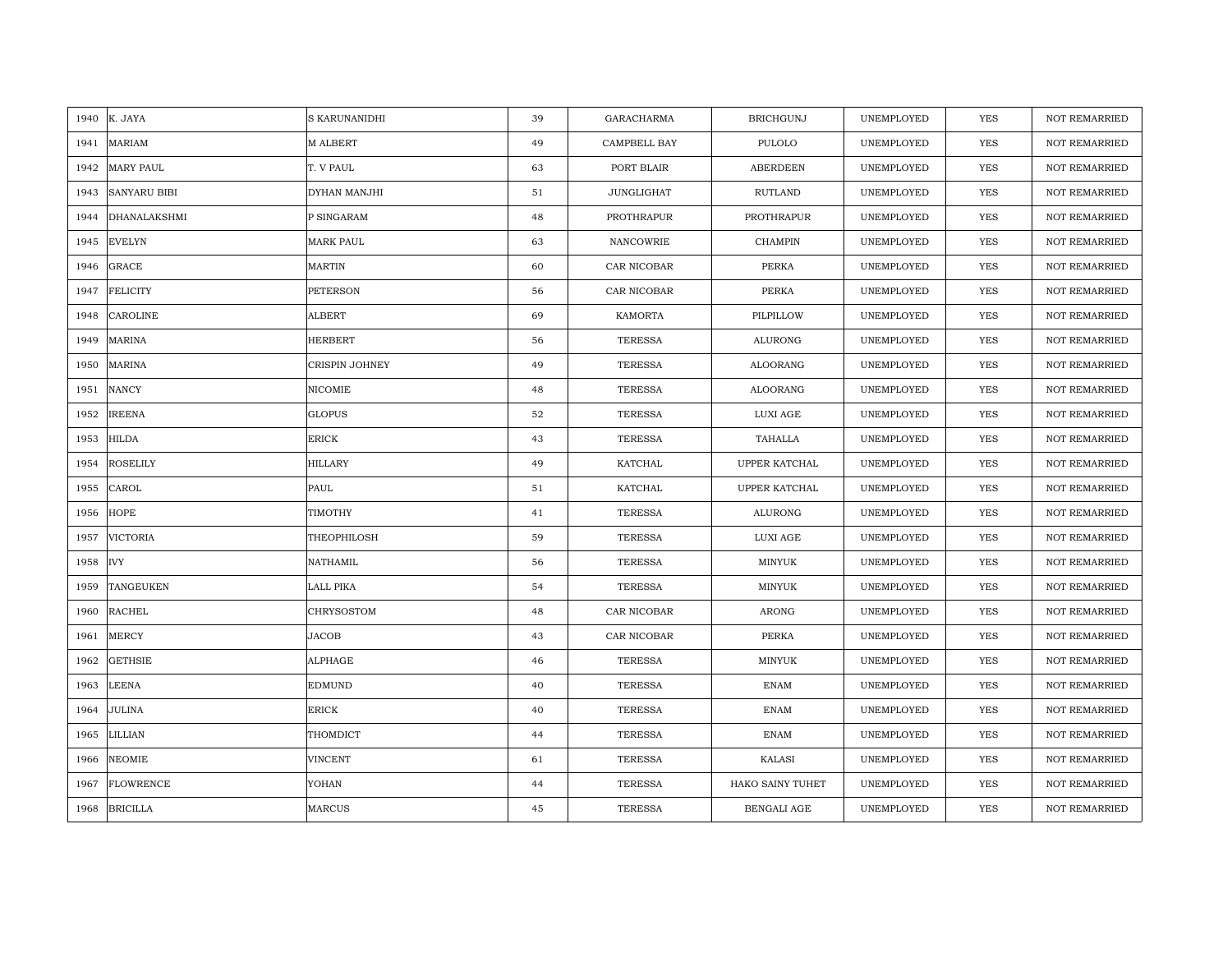| 1969 | <b>CLERINA</b>          | <b>EVANS</b>           | 48 | <b>KAMORTA</b>     | CHANGHUA           | UNEMPLOYED | <b>YES</b> | <b>NOT REMARRIED</b> |
|------|-------------------------|------------------------|----|--------------------|--------------------|------------|------------|----------------------|
| 1970 | <b>SOLOMIE</b>          | ZACHARIAH              | 43 | KAMORTA            | <b>TAPONG</b>      | UNEMPLOYED | <b>YES</b> | NOT REMARRIED        |
| 1971 | <b>EVALINE</b>          | <b>JOSEPHAS</b>        | 55 | NANCOWRIE          | <b>CHAMPIN</b>     | UNEMPLOYED | YES        | <b>NOT REMARRIED</b> |
| 1972 | MAGGIE                  | <b>MORRISON</b>        | 53 | NANCOWRIE          | KALATAPU           | UNEMPLOYED | <b>YES</b> | <b>NOT REMARRIED</b> |
| 1973 | <b>AGNESH</b>           | <b>JANATHAN</b>        | 48 | NANCOWRIE          | <b>DARING</b>      | UNEMPLOYED | YES        | <b>NOT REMARRIED</b> |
| 1974 | NIRMATHI JANA           | MANU JANA              | 45 | NANCOWRIE          | <b>KAMORTA</b>     | UNEMPLOYED | YES        | <b>NOT REMARRIED</b> |
| 1975 | <b>MEENA BISWAS</b>     | <b>MANOJ BISWAS</b>    | 50 | <b>NANCOWRIE</b>   | KALATAPU           | UNEMPLOYED | YES        | <b>NOT REMARRIED</b> |
| 1976 | <b>GLADYS</b>           | HAGGIE                 | 48 | NANCOWRIE          | KALATAPU           | UNEMPLOYED | YES        | NOT REMARRIED        |
| 1977 | S. RODHA                | JOSHUA                 | 52 | NANCOWRIE          | <b>KAKANA</b>      | UNEMPLOYED | YES        | NOT REMARRIED        |
| 1978 | FAITH                   | PERCY RAM              | 40 | NANCOWRIE          | <b>KAKANA</b>      | UNEMPLOYED | YES        | <b>NOT REMARRIED</b> |
| 1979 | YATHAVATHI              | MOHAN RAO              | 46 | NANCOWRIE          | KALATAPU           | UNEMPLOYED | YES        | <b>NOT REMARRIED</b> |
| 1980 | PRISCA                  | LUCAS                  | 53 | CAR NICOBAR        | <b>TAPOIMING</b>   | UNEMPLOYED | YES        | NOT REMARRIED        |
| 1981 | <b>MERCY</b>            | <b>SAMSON</b>          | 60 | CAR NICOBAR        | SAWAI              | UNEMPLOYED | YES        | NOT REMARRIED        |
| 1982 | <b>GOURI BAHADUR</b>    | SRIMANTA BAHADUR       | 43 | <b>DIGLIPUR</b>    | <b>DIGLIPUR</b>    | UNEMPLOYED | <b>YES</b> | <b>NOT REMARRIED</b> |
| 1983 | <b>BINODINI KHARATI</b> | ANIL KHARATI           | 65 | <b>DIGLIPUR</b>    | <b>DIGLIPUR</b>    | UNEMPLOYED | YES        | NOT REMARRIED        |
| 1984 | MEERA BAI               | JEEVAN PRASAD UPADHYAY | 30 | FERRARGUNJ         | CADDLE GUNJ        | UNEMPLOYED | YES        | <b>NOT REMARRIED</b> |
| 1985 | CHINTA MONI RAY         | NARAYAN ROY            | 48 | KADAMTALA          | KADAMTALA          | UNEMPLOYED | YES        | <b>NOT REMARRIED</b> |
| 1986 | <b>MEENA BAIN</b>       | KARTICK BAIN           | 44 | DIGLIPUR           | DIGLIPUR           | UNEMPLOYED | YES        | <b>NOT REMARRIED</b> |
| 1987 | <b>SUSHAR DUNG DUNG</b> | <b>HELARUS BILUNG</b>  | 49 | <b>BAMBOOFLAT</b>  | <b>BAMBOOFLAT</b>  | UNEMPLOYED | <b>YES</b> | NOT REMARRIED        |
| 1988 | PRATIMA DAS             | ARUN CH. DAS           | 53 | AERIAL BAY         | <b>DIGLIPUR</b>    | UNEMPLOYED | <b>YES</b> | <b>NOT REMARRIED</b> |
| 1989 | <b>JAYA RANI</b>        | <b>SWAMY DURAI</b>     | 62 | GARACHARMA-I       | GARACHARMA-I       | UNEMPLOYED | YES        | <b>NOT REMARRIED</b> |
| 1990 | PRIYABASHI DAS          | KRIPA CHARAN DAS       | 57 | <b>NEIL ISLAND</b> | <b>NEIL ISLAND</b> | UNEMPLOYED | YES        | NOT REMARRIED        |
| 1991 | TULSI RANI BISWAS       | <b>RATAN BISWAS</b>    | 44 | <b>DIGLIPUR</b>    | <b>DIGLIPUR</b>    | UNEMPLOYED | YES        | <b>NOT REMARRIED</b> |
| 1992 | TARSILA MINJ            | P K TIRKEY             | 41 | GARACHARMA-I       | <b>GARACHARMA</b>  | UNEMPLOYED | YES        | <b>NOT REMARRIED</b> |
| 1993 | <b>JAMUNI NAGBANSI</b>  | <b>SUGAN RAM</b>       | 26 | <b>BAMBOOFLAT</b>  | <b>BAMBOOFLAT</b>  | UNEMPLOYED | YES        | <b>NOT REMARRIED</b> |
| 1994 | SOMARI TOPPO            | <b>SOMA URAON</b>      | 46 | <b>DIGLIPUR</b>    | <b>DIGLIPUR</b>    | UNEMPLOYED | YES        | NOT REMARRIED        |
| 1995 | <b>SARITA TOPPO</b>     | <b>HERMON TIGGA</b>    | 33 | KALIGHAT           | RAM NAGAR          | UNEMPLOYED | YES        | <b>NOT REMARRIED</b> |
| 1996 | <b>KUMARI BAI</b>       | LUGAN RAM              | 52 | <b>BAKULTALA</b>   | <b>BAKULTALA</b>   | UNEMPLOYED | <b>YES</b> | <b>NOT REMARRIED</b> |
| 1997 | <b>SEFALI MONDAL</b>    | <b>BIMAL MONDAL</b>    | 57 | KALIGHAT           | <b>DIGLIPUR</b>    | UNEMPLOYED | <b>YES</b> | <b>NOT REMARRIED</b> |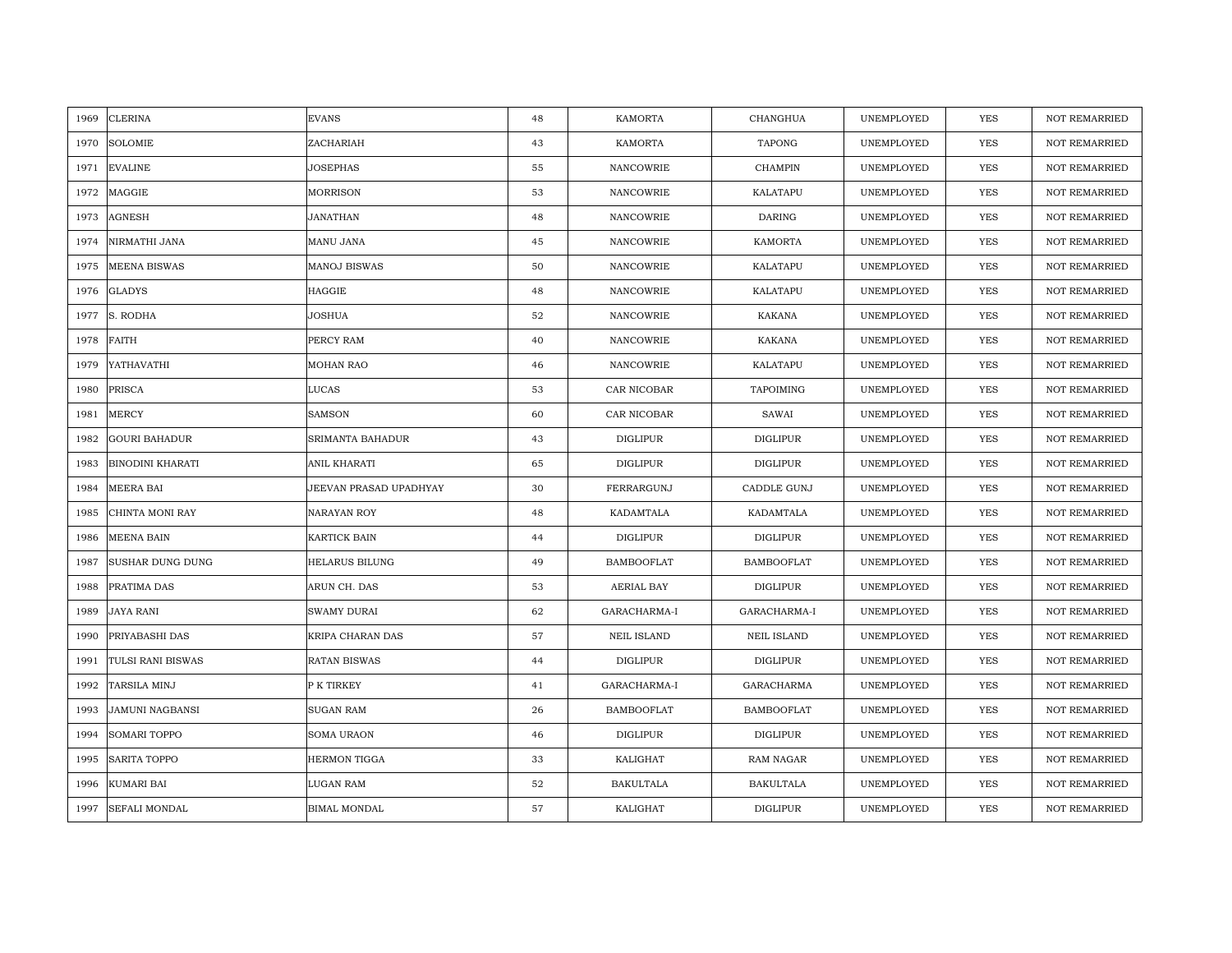| 1998 | <b>MARINA SELVAM</b>      | S. SELAM               | 45 | PORT BLAIR         | PHONGYCHAUNG       | UNEMPLOYED | YES        | <b>NOT REMARRIED</b> |
|------|---------------------------|------------------------|----|--------------------|--------------------|------------|------------|----------------------|
| 1999 | <b>NARMI TOPPO</b>        | MANGA TOPPO            | 72 | KALIGHAT           | DIGLIPUR           | UNEMPLOYED | <b>YES</b> | <b>NOT REMARRIED</b> |
| 2000 | RANU BALA SUTRADHAR       | ABHIMANYA SUTRADHAR    | 63 | <b>DIGLIPUR</b>    | <b>DIGLIPUR</b>    | UNEMPLOYED | <b>YES</b> | <b>NOT REMARRIED</b> |
| 2001 | <b>SHANTI BELONG</b>      | <b>BUDHWA INDWAR</b>   | 44 | FERRARGUNJ         | FERRARGUNJ         | UNEMPLOYED | <b>YES</b> | <b>NOT REMARRIED</b> |
| 2002 | S. INDRANI                | <b>M SUNDER RAJ</b>    | 45 | GARACHARMA - I I   | <b>SCHOOL LINE</b> | UNEMPLOYED | <b>YES</b> | <b>NOT REMARRIED</b> |
| 2003 | PRIYABALA MAZUMDER        | KHITESH MAZUMDER       | 53 | AERIAL BAY         | DIGLIPUR           | UNEMPLOYED | <b>YES</b> | <b>NOT REMARRIED</b> |
| 2004 | <b>MALATI HALDER</b>      | SUDHANGSU HALDER       | 45 | <b>DIGLIPUR</b>    | DIGLIPUR           | UNEMPLOYED | <b>YES</b> | <b>NOT REMARRIED</b> |
| 2005 | D. JIAMMA                 | D RAMA RAO             | 50 | AERIAL BAY         | DIGLIPUR           | UNEMPLOYED | YES        | <b>NOT REMARRIED</b> |
| 2006 | <b>BINA BISWAS</b>        | <b>JUREN BISWAS</b>    | 43 | GUPTAPARA          | <b>GUPTAPARA</b>   | UNEMPLOYED | <b>YES</b> | NOT REMARRIED        |
| 2007 | K. SAROJA                 | V KUMAR                | 47 | <b>NEIL ISLAND</b> | NEIL ISLAND        | UNEMPLOYED | <b>YES</b> | <b>NOT REMARRIED</b> |
| 2008 | RUTH KUMARI KUJUR         | JOHNSON ROSE KINDO     | 37 | GARACHARMA - I I   | GARACHARMA         | UNEMPLOYED | YES        | <b>NOT REMARRIED</b> |
| 2009 | P. ANURADHA               | P. SURYA NARAUAN       | 40 | PORT BLAIR         | PREM NAGAR         | UNEMPLOYED | <b>YES</b> | NOT REMARRIED        |
| 2010 | M. AMUDA                  | MUTHU KARUPPAN         | 56 | <b>SHADIPUR</b>    | NAYAGAON           | UNEMPLOYED | <b>YES</b> | <b>NOT REMARRIED</b> |
| 2011 | REKHA RANI KIRTANIA       | NIRANJAN KIRTANIA      | 41 | KADAMTALA          | KADAMTALA          | UNEMPLOYED | YES        | <b>NOT REMARRIED</b> |
| 2012 | M. SUMALA                 | M KARPIYA              | 57 | <b>DIGLIPUR</b>    | <b>DIGLIPUR</b>    | UNEMPLOYED | YES        | <b>NOT REMARRIED</b> |
| 2013 | PALANIAMMA                | K MAYALAGU             | 51 | GARACHARMA-I       | GARACHARMA         | UNEMPLOYED | <b>YES</b> | NOT REMARRIED        |
| 2014 | SHENGALAMMA               | <b>IRUTHYAM</b>        | 75 | WIMBERLYGUNJ       | WIMBERLYGUNJ       | UNEMPLOYED | <b>YES</b> | NOT REMARRIED        |
| 2015 | K. MAHESHWARI             | D S KANAGARAJ          | 53 | WIMBERLYGUNJ       | WIMBERLYGUNJ       | UNEMPLOYED | YES        | <b>NOT REMARRIED</b> |
| 2016 | LALMUNI                   | <b>GYAN RAM</b>        | 39 | <b>BARATANG</b>    | <b>BARATANG</b>    | UNEMPLOYED | <b>YES</b> | <b>NOT REMARRIED</b> |
| 2017 | <b>KALYANI DAS</b>        | <b>MAREN DAS</b>       | 61 | <b>HUTBAY</b>      | <b>HUTBAY</b>      | UNEMPLOYED | <b>YES</b> | <b>NOT REMARRIED</b> |
| 2018 | <b>LAXMI NANDI</b>        | <b>BISWANATH NANDI</b> | 44 | <b>HUTBAY</b>      | <b>HUTBAY</b>      | UNEMPLOYED | YES        | <b>NOT REMARRIED</b> |
| 2019 | M. JANAKI                 | RAMACHANDER RAO        | 41 | <b>HUTBAY</b>      | <b>HUTBAY</b>      | UNEMPLOYED | YES        | <b>NOT REMARRIED</b> |
| 2020 | GEETA RANI                | RAM DAS                | 42 | MAYABUNDER         | MAYABUNDER         | UNEMPLOYED | YES        | <b>NOT REMARRIED</b> |
| 2021 | <b>HELENA TOPPO</b>       | KRISTOPHER HAMBREM     | 57 | MAYABUNDER         | MAYABUNDER         | UNEMPLOYED | YES        | <b>NOT REMARRIED</b> |
| 2022 | ANJU                      | <b>SAW CHOWING</b>     | 53 | MAYABUNDER         | MAYABUNDER         | UNEMPLOYED | <b>YES</b> | <b>NOT REMARRIED</b> |
| 2023 | M CHANDRAMMA              | M BEEMAIAH             | 55 | <b>BAKULTALA</b>   | <b>BAKULTALA</b>   | UNEMPLOYED | YES        | NOT REMARRIED        |
| 2024 | <b>GOURI BAIRAGI</b>      | AMUL BAIRAGI           | 52 | BAKULTALA          | <b>BAKULTALA</b>   | UNEMPLOYED | YES        | <b>NOT REMARRIED</b> |
| 2025 | R. VASUKI                 | K S MAHALINGAM         | 35 | DAIRY FARM         | <b>DAIRYFARM</b>   | UNEMPLOYED | <b>YES</b> | <b>NOT REMARRIED</b> |
| 2026 | <b>RENU BALA HOWLADAR</b> | RATAN HOWLADER         | 57 | <b>BILLIGROUND</b> | <b>DIGLIPUR</b>    | UNEMPLOYED | <b>YES</b> | <b>NOT REMARRIED</b> |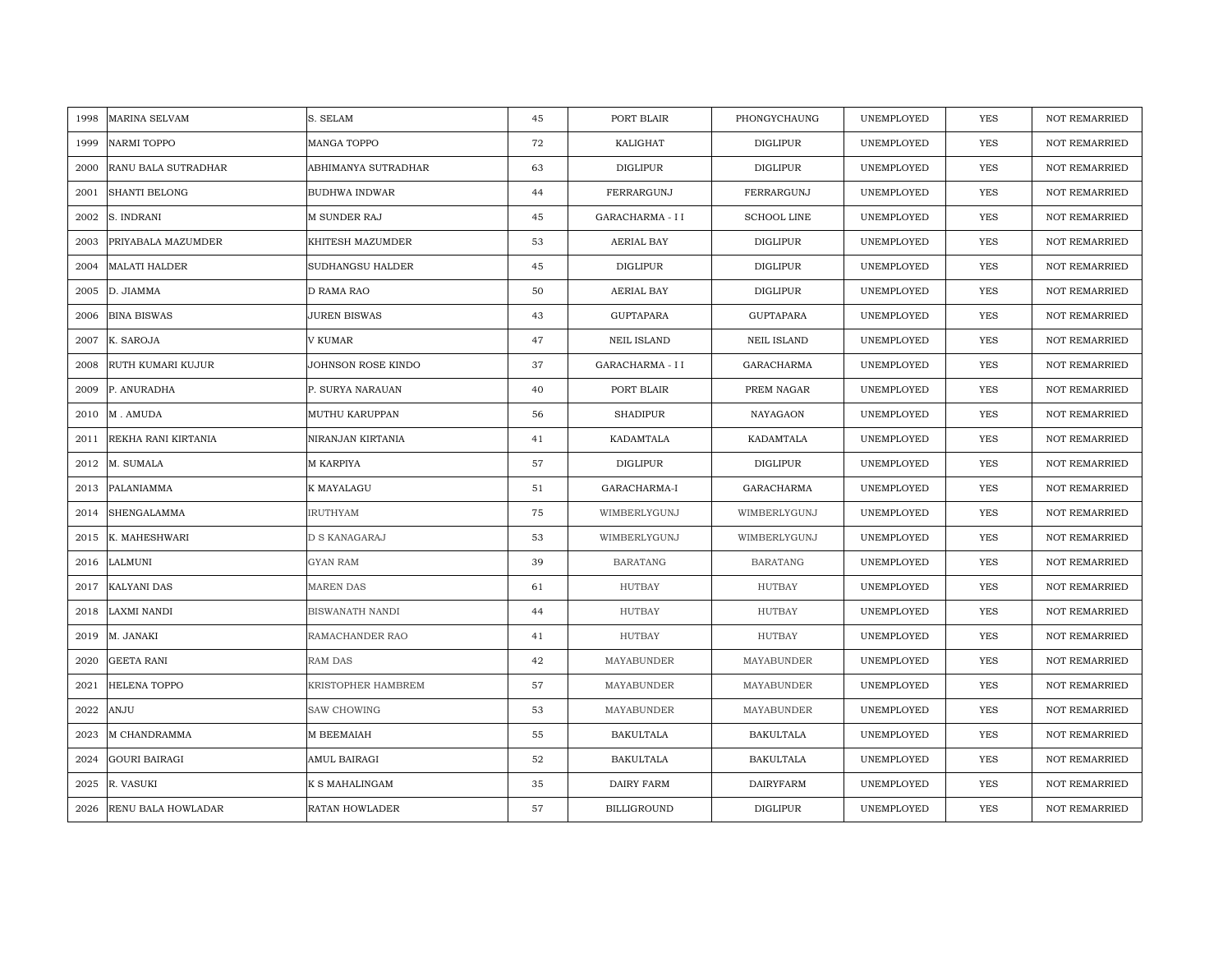| 2027 | <b>SAVITRY BAIRAGI</b> | BIRENDRA NATH BAIRAGI  | 60 | <b>HAVELOCK</b>    | <b>HAVELOCK</b>    | UNEMPLOYED | <b>YES</b> | <b>NOT REMARRIED</b> |
|------|------------------------|------------------------|----|--------------------|--------------------|------------|------------|----------------------|
| 2028 | THIRUPATH AMMA         | ALA VENKATESWARALU     | 39 | <b>GARACHARMA</b>  | GARACHARMA         | UNEMPLOYED | <b>YES</b> | NOT REMARRIED        |
| 2029 | MARY PUSHPA KULLU      | DANIA INDWAR           | 56 | <b>NEIL ISLAND</b> | <b>NEIL ISLAND</b> | UNEMPLOYED | <b>YES</b> | <b>NOT REMARRIED</b> |
| 2030 | MEENA KUMARI           | K SETHURAMAN           | 46 | PORT BLAIR         | WANDOOR            | UNEMPLOYED | <b>YES</b> | <b>NOT REMARRIED</b> |
| 2031 | <b>CLERA</b>           | LATA ISAYA             | 44 | HUTBAY             | <b>HUTBAY</b>      | UNEMPLOYED | <b>YES</b> | <b>NOT REMARRIED</b> |
| 2032 | MEHRANI MINJ           | KIRAN ANURAG KULLU     | 37 | <b>BARATANG</b>    | <b>BARATANG</b>    | UNEMPLOYED | <b>YES</b> | <b>NOT REMARRIED</b> |
| 2033 | Y. SHANTHA KUMARI      | <b>CHANDER RAO</b>     | 58 | <b>HUTBAY</b>      | HUTBAY             | UNEMPLOYED | <b>YES</b> | <b>NOT REMARRIED</b> |
| 2034 | T. SARAS WATHI         | P RAJU                 | 59 | GARACHARMA         | PATHER GUDDA       | UNEMPLOYED | YES        | NOT REMARRIED        |
| 2035 | ANITA BARA             | <b>BASIL KUMAR</b>     | 43 | RANGAT             | RANGAT             | UNEMPLOYED | YES        | NOT REMARRIED        |
| 2036 | <b>DHANMANI BAI</b>    | KARAMCHAND TIRKEY      | 36 | RAKSHA VIHAR       | ATTAM PAHAR        | UNEMPLOYED | <b>YES</b> | <b>NOT REMARRIED</b> |
| 2037 | <b>ESTHER</b>          | ARTHUR ALEXANDER JAMES | 54 | PORT BLAIR         | PORT BLAIR         | UNEMPLOYED | <b>YES</b> | <b>NOT REMARRIED</b> |
| 2038 | <b>MAYA RANI DAS</b>   | SUKLAL DAS             | 67 | <b>DIGLIPUR</b>    | <b>DIGLIPUR</b>    | UNEMPLOYED | YES        | NOT REMARRIED        |
| 2039 | SHYAMALI MIRBAHAR      | ASHIM MIRBAHAR         | 42 | HUTBAY             | HUTBAY             | UNEMPLOYED | <b>YES</b> | NOT REMARRIED        |
| 2040 | <b>GOURI MONDAL</b>    | NIMCHAND MONDAL        | 58 | MANGLUTAN          | WANDOOR            | UNEMPLOYED | <b>YES</b> | <b>NOT REMARRIED</b> |
| 2041 | <b>SUSAMMA STEPHEN</b> | STEPHENSON MATHEW      | 60 | JUNGLIGHAT         | <b>BURMANALLAH</b> | UNEMPLOYED | YES        | NOT REMARRIED        |
| 2042 | KRISHNA OJHA           | RAMESHCHANDRA OJHA     | 56 | MAYABUNDER         | MAYABUNDER         | UNEMPLOYED | YES        | <b>NOT REMARRIED</b> |
| 2043 | E. ROHINI DEVI         | E VISWANADHAM          | 44 | HADDO              | HADDO              | UNEMPLOYED | <b>YES</b> | <b>NOT REMARRIED</b> |
| 2044 | M. K. AMRA WATHI       | M KANNUSWAMY           | 57 | GARACHARMA         | GARACHARMA         | UNEMPLOYED | <b>YES</b> | <b>NOT REMARRIED</b> |
| 2045 | <b>G KUMMAWATHI</b>    | G KESAVA RAO           | 47 | <b>BAMBOOFLAT</b>  | <b>BAMBOOFLAT</b>  | UNEMPLOYED | <b>YES</b> | NOT REMARRIED        |
| 2046 | K. KARUPPAYEE          | A S PANDIYAN           | 39 | HADDO              | HADDO              | UNEMPLOYED | <b>YES</b> | <b>NOT REMARRIED</b> |
| 2047 | <b>CLARINA</b>         | HUGE                   | 39 | HUTBAY             | HUTBAY             | UNEMPLOYED | <b>YES</b> | <b>NOT REMARRIED</b> |
| 2048 | <b>MANISHA ROY</b>     | DEBDUT ROY             | 33 | <b>DIGLIPUR</b>    | <b>DIGLIPUR</b>    | UNEMPLOYED | YES        | NOT REMARRIED        |
| 2049 | SURMANI BAI            | DASRATH RAM            | 56 | MANGLUTAN          | FERRARGUNJ         | UNEMPLOYED | YES        | <b>NOT REMARRIED</b> |
| 2050 | SEFALI MONDAL          | SUMANTAMAN DAL         | 51 | MANGULTAN          | WANDOOR            | UNEMPLOYED | YES        | <b>NOT REMARRIED</b> |
| 2051 | A. SURIYA PUSHPAM      | <b>S ARUL SWAMY</b>    | 66 | HUTBAY             | HUTBAY             | UNEMPLOYED | YES        | NOT REMARRIED        |
| 2052 | G. NANAMMA             | G JANAKIRAMAIAH        | 63 | HUTBAY             | HUTBAY             | UNEMPLOYED | YES        | NOT REMARRIED        |
| 2053 | K. REAIMMA             | K VALLABHA RAO         | 58 | JUNGLIGHAT         | <b>DAIRYFARM</b>   | UNEMPLOYED | YES        | <b>NOT REMARRIED</b> |
| 2054 | DHANALAXMI             | L DILESWARA RAO        | 51 | HUTBAY             | HUTBAY             | UNEMPLOYED | <b>YES</b> | <b>NOT REMARRIED</b> |
|      | 2055 DIPALI DAS        | DEEPAK DAS             | 48 | <b>DIGLIPUR</b>    | <b>DIGLIPUR</b>    | UNEMPLOYED | <b>YES</b> | <b>NOT REMARRIED</b> |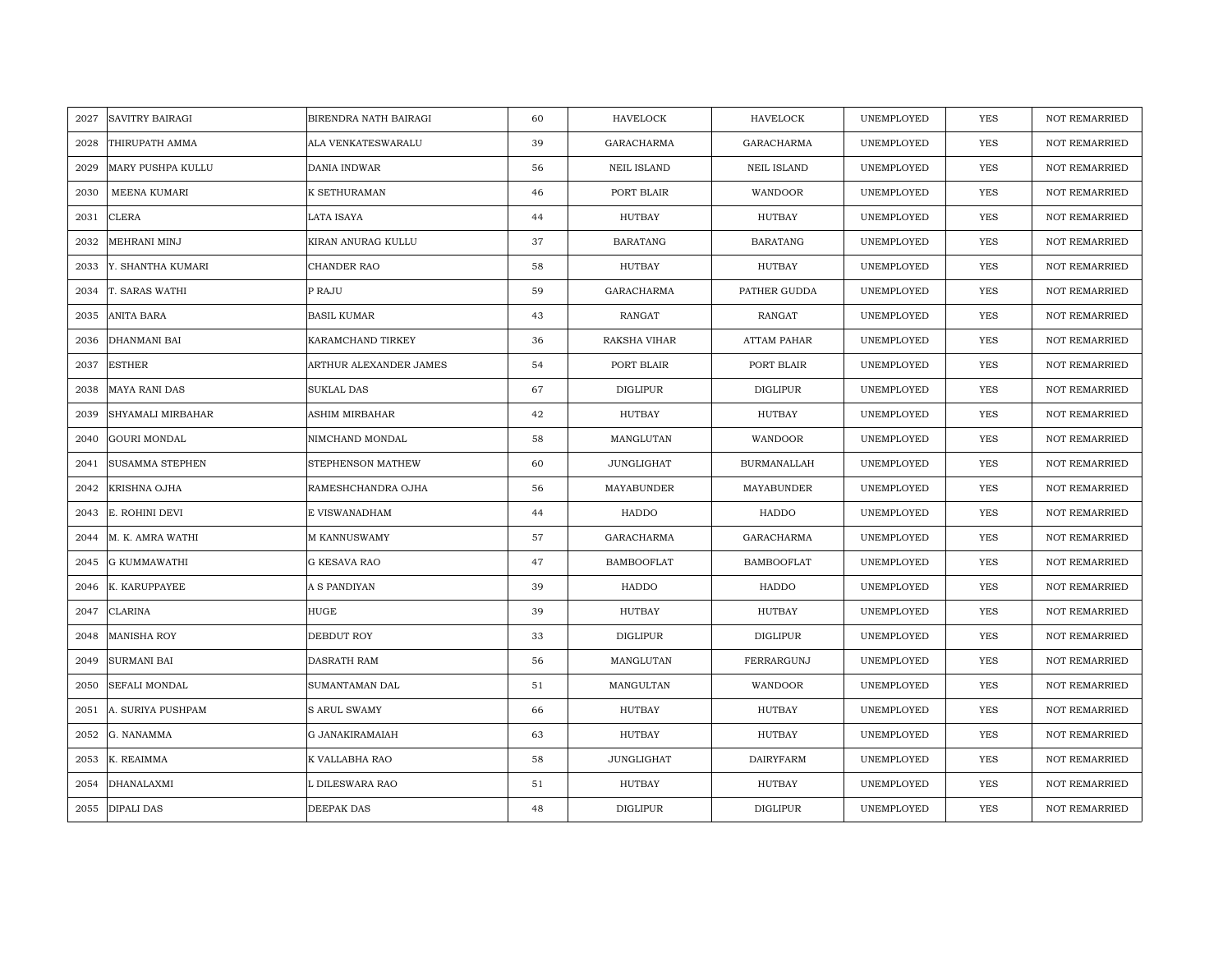| 2056 | MEENA DEVI           | SHYAM KISHEN           | 52 | RAKSHA VIHAR | PREM NAGAR           | UNEMPLOYED | YES        | <b>NOT REMARRIED</b> |
|------|----------------------|------------------------|----|--------------|----------------------|------------|------------|----------------------|
| 2057 | <b>LAXMI DAS</b>     | <b>KRITTIBASH DAS</b>  | 62 | HUTBAY       | HUTBAY               | UNEMPLOYED | <b>YES</b> | <b>NOT REMARRIED</b> |
| 2058 | <b>VALLY</b>         | MUNIAN DI              | 64 | CAMPBELL BAY | CAMPBELL BAY         | UNEMPLOYED | <b>YES</b> | <b>NOT REMARRIED</b> |
| 2059 | P. PARWATHI          | LATA P PAPA RAO        | 52 | PORT BLAIR   | HADDO                | UNEMPLOYED | YES        | <b>NOT REMARRIED</b> |
| 2060 | <b>U VARA LAXMI</b>  | <b>U RAMA RAO</b>      | 33 | CAMPBELL BAY | CAMPBELL BAY         | UNEMPLOYED | YES        | NOT REMARRIED        |
| 2061 | M. JAYAMMA           | <b>M SRINU</b>         | 46 | GARACHARAMA  | DOLLYGUNJ            | UNEMPLOYED | <b>YES</b> | NOT REMARRIED        |
| 2062 | PUSHPA VALLI         | <b>SASI KUMAR</b>      | 30 | PORT BLAIR   | <b>NEW BIMBLITAN</b> | UNEMPLOYED | <b>YES</b> | NOT REMARRIED        |
| 2063 | <b>RUKNAMMA</b>      | K KRISHNA RAO          | 61 | CAMPBELL BAY | CAMPBELL BAY         | UNEMPLOYED | YES        | NOT REMARRIED        |
| 2064 | V. PADMA WATHI       | V SATHYANARAYAN        | 43 | PORT BLAIR   | <b>SUPPLYLINE</b>    | UNEMPLOYED | YES        | NOT REMARRIED        |
| 2065 | <b>SHAKEELA BIBI</b> | N SHANMUGHAN           | 53 | JUNGLIGHAT   | JUNGLIGHAT           | UNEMPLOYED | <b>YES</b> | <b>NOT REMARRIED</b> |
| 2066 | <b>ALFRIDA</b>       | LOWRANCE               | 53 | CAR NICOBAR  | CAR NICOBAR          | UNEMPLOYED | YES        | <b>NOT REMARRIED</b> |
| 2067 | MARIAM               | <b>CLEMENT</b>         | 54 | CAR NICOBAR  | CAR NICOBAR          | UNEMPLOYED | YES        | NOT REMARRIED        |
| 2068 | <b>ANNA</b>          | <b>SYNDREK</b>         | 51 | CAR NICOBAR  | CAR NICOBAR          | UNEMPLOYED | <b>YES</b> | <b>NOT REMARRIED</b> |
| 2069 | <b>POLINA</b>        | ARON                   | 66 | CAR NICOBAR  | CAR NICOBAR          | UNEMPLOYED | <b>YES</b> | <b>NOT REMARRIED</b> |
| 2070 | <b>SUSANA</b>        | AMOS                   | 56 | CAR NICOBAR  | CAR NICOBAR          | UNEMPLOYED | <b>YES</b> | <b>NOT REMARRIED</b> |
| 2071 | <b>EDNA</b>          | <b>ESAW THEOPHILUS</b> | 52 | CAR NICOBAR  | CAR NICOBAR          | UNEMPLOYED | <b>YES</b> | <b>NOT REMARRIED</b> |
| 2072 | <b>INLONTI</b>       | <b>SEMEON</b>          | 47 | CAR NICOBAR  | CAR NICOBAR          | UNEMPLOYED | <b>YES</b> | <b>NOT REMARRIED</b> |
| 2073 | LILLYMOLLY           | <b>GREATHE ART</b>     | 59 | CAR NICOBAR  | CAR NICOBAR          | UNEMPLOYED | <b>YES</b> | <b>NOT REMARRIED</b> |
| 2074 | <b>LEENA</b>         | LEVI                   | 27 | CAR NICOBAR  | CAR NICOBAR          | UNEMPLOYED | <b>YES</b> | <b>NOT REMARRIED</b> |
| 2075 | MONICA               | PETER                  | 59 | CAR NICOBAR  | CAR NICOBAR          | UNEMPLOYED | <b>YES</b> | <b>NOT REMARRIED</b> |
| 2076 | <b>ROSHA</b>         | JEROME                 | 47 | CAR NICOBAR  | CAR NICOBAR          | UNEMPLOYED | <b>YES</b> | NOT REMARRIED        |
| 2077 | <b>MARIAM</b>        | TIMOTHY                | 60 | CAR NICOBAR  | CAR NICOBAR          | UNEMPLOYED | YES        | NOT REMARRIED        |
| 2078 | JOGIBETH             | PAUL JOORA             | 62 | CAMPBELL BAY | CAMPBELL BAY         | UNEMPLOYED | <b>YES</b> | <b>NOT REMARRIED</b> |
| 2079 | LAXMI BALA DAS       | SUBASH MAZUMDER        | 46 | GARACHARMA-I | SOUTH ANDAMANS       | UNEMPLOYED | <b>YES</b> | <b>NOT REMARRIED</b> |
| 2080 | APPALAMMA            | K. GOPALAN             | 42 | HADDO        | SOUTH ANDAMANS       | UNEMPLOYED | <b>YES</b> | NOT REMARRIED        |
| 2081 | R KALAIRASI          | A RAJU                 | 55 | GARACHARMA-I | SOUTH ANDAMANS       | UNEMPLOYED | YES        | NOT REMARRIED        |
| 2082 | K. LAXMI             | K NARASHIMA            | 67 | PORT BLAIR   | SOUTH ANDAMANS       | UNEMPLOYED | YES        | NOT REMARRIED        |
| 2083 | DHANALAXMI           | MURUGESAN              | 63 | PROTHRAPUR   | SOUTH ANDAMANS       | UNEMPLOYED | <b>YES</b> | <b>NOT REMARRIED</b> |
| 2084 | SHANTHI. E           | M ELAVARASAM           | 44 | GARACHARMA-I | SOUTH ANDAMANS       | UNEMPLOYED | <b>YES</b> | <b>NOT REMARRIED</b> |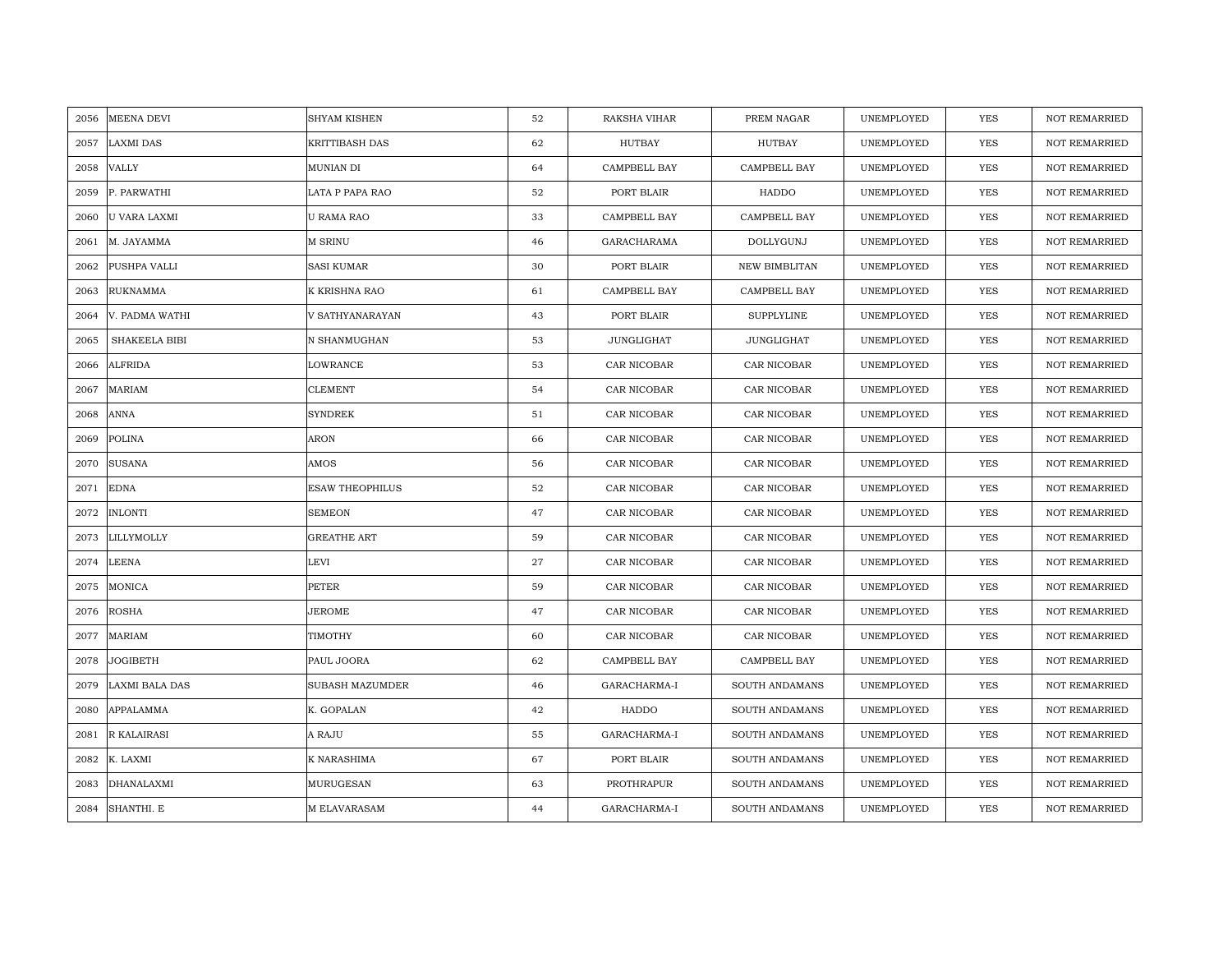| 2085 | INDU. K               | K RAJU                | 47 | DAIRY FARM        | SOUTH ANDAMANS        | UNEMPLOYED | <b>YES</b> | <b>NOT REMARRIED</b> |
|------|-----------------------|-----------------------|----|-------------------|-----------------------|------------|------------|----------------------|
| 2086 | M. SUNITHA            | K KAMARAJA            | 31 | DAIRY FARM        | SOUTH ANDAMANS        | UNEMPLOYED | <b>YES</b> | NOT REMARRIED        |
| 2087 | SALMA BIBI,           | <b>S MOIDEEN</b>      | 58 | HADDO             | SOUTH ANDAMANS        | UNEMPLOYED | <b>YES</b> | <b>NOT REMARRIED</b> |
| 2088 | <b>SABEENA BARLA</b>  | HANUK KERKETTA        | 42 | DAIRY FARM        | SOUTH ANDAMANS        | UNEMPLOYED | <b>YES</b> | NOT REMARRIED        |
| 2089 | <b>KARUPAYEE</b>      | <b>SHEO CHARAN</b>    | 70 | GARACHARMA - I I  | <b>SOUTH ANDAMANS</b> | UNEMPLOYED | <b>YES</b> | <b>NOT REMARRIED</b> |
| 2090 | S. DAMYANTHI          |                       | 68 | <b>SHADIPUR</b>   | SOUTH ANDAMANS        | UNEMPLOYED | <b>YES</b> | <b>NOT REMARRIED</b> |
| 2091 | <b>SHEFALI MISTRY</b> | <b>NAGAN MISTRY</b>   | 67 | <b>BAMBOOFLAT</b> | <b>SOUTH ANDAMANS</b> | UNEMPLOYED | YES        | <b>NOT REMARRIED</b> |
| 2092 | ELUVA KAMNAI          | S SETHURAMAN          | 79 | GARACHARMA - II   | SOUTH ANDAMANS        | UNEMPLOYED | YES        | NOT REMARRIED        |
| 2093 | GANGAMMA. D           | APPAL SSWAMY          | 67 | <b>SHADIPUR</b>   | SOUTH ANDAMANS        | UNEMPLOYED | YES        | NOT REMARRIED        |
| 2094 | KRISHNA KUMARI        | SUKHDEV LALL          | 67 | <b>BAMBOOFLAT</b> | SOUTH ANDAMANS        | UNEMPLOYED | YES        | <b>NOT REMARRIED</b> |
| 2095 | PREMA DEVI            | <b>UMESH RAO</b>      | 49 | <b>BAMBOOFLAT</b> | SOUTH ANDAMANS        | UNEMPLOYED | <b>YES</b> | <b>NOT REMARRIED</b> |
| 2096 | THEIVAMANI            | P SENDHIVEL           | 57 | GUPTAPARA         | SOUTH ANDAMANS        | UNEMPLOYED | YES        | NOT REMARRIED        |
| 2097 | R. TILEYAMMAL         | K RAMANATHAN          | 58 | GARACHARMA - I I  | SOUTH ANDAMANS        | UNEMPLOYED | YES        | NOT REMARRIED        |
| 2098 | <b>FATHIMA</b>        | KUNJU MOHAMMED        | 73 | WIMBERLYGUNJ      | SOUTH ANDAMANS        | UNEMPLOYED | <b>YES</b> | <b>NOT REMARRIED</b> |
| 2099 | NABEESA M.            | O HAMZA               | 77 | WIMBERLYGUNJ      | SOUTH ANDAMANS        | UNEMPLOYED | YES        | NOT REMARRIED        |
| 2100 | T. HEMAWATHI          | T VALLAIAH            | 33 | DAIRY FARM        | SOUTH ANDAMANS        | UNEMPLOYED | YES        | <b>NOT REMARRIED</b> |
| 2101 | S. PAPAMMA            | <b>BIPLAB BISWAS</b>  | 30 | GARACHARMA-I      | SOUTH ANDAMANS        | UNEMPLOYED | YES        | <b>NOT REMARRIED</b> |
| 2102 | <b>SUNDARI</b>        | THANGASWAMY           | 56 | PORT BLAIR        | SOUTH ANDAMANS        | UNEMPLOYED | <b>YES</b> | <b>NOT REMARRIED</b> |
| 2103 | ANPURNA TRIPATHI      | RAVI PRAKASH TRIPATHI | 51 | PORT BLAIR        | SOUTH ANDAMANS        | UNEMPLOYED | YES        | NOT REMARRIED        |
| 2104 | M. RAJAMMAL           | A MUTHU               | 54 | PORT BLAIR        | SOUTH ANDAMANS        | UNEMPLOYED | <b>YES</b> | <b>NOT REMARRIED</b> |
| 2105 | <b>BELOKA MONDAL</b>  | <b>SUNIL MONDAL</b>   | 72 | MANGULTAN         | SOUTH ANDAMANS        | UNEMPLOYED | YES        | <b>NOT REMARRIED</b> |
| 2106 | BABY. S               | A DAS                 | 53 | PORT BLAIR        | SOUTH ANDAMANS        | UNEMPLOYED | YES        | NOT REMARRIED        |
| 2107 | LAXMI. A              | <b>RAM BABU</b>       | 56 | <b>BAMBOOFLAT</b> | SOUTH ANDAMANS        | UNEMPLOYED | YES        | <b>NOT REMARRIED</b> |
| 2108 | M. POONGKOTHAI        | M. MUTHAIAH           | 49 | PORT BLAIR        | SOUTH ANDAMANS        | UNEMPLOYED | YES        | <b>NOT REMARRIED</b> |
| 2109 | MINOTI MALLICK        | PARIMAL MALLICK       | 49 | GARACHARMA        | SOUTH ANDAMANS        | UNEMPLOYED | YES        | NOT REMARRIED        |
| 2110 | THAKUR DASI BALA      | MOHANANDA BALA        | 57 | MANGULTAN         | SOUTH ANDAMANS        | UNEMPLOYED | <b>YES</b> | NOT REMARRIED        |
| 2111 | SUVARTHAMMA. M        | M NEELAIAH            | 57 | ABERDEEN BAZAR    | SOUTH ANDAMANS        | UNEMPLOYED | YES        | <b>NOT REMARRIED</b> |
| 2112 | <b>SINI SURESH</b>    | V SURESH KUMAR        | 41 | PORT BLAIR        | SOUTH ANDAMANS        | UNEMPLOYED | <b>YES</b> | <b>NOT REMARRIED</b> |
|      | 2113 THEIVANI. G      | <b>GOVINDASWAMY</b>   | 70 | PORT BLAIR        | SOUTH ANDAMANS        | UNEMPLOYED | <b>YES</b> | <b>NOT REMARRIED</b> |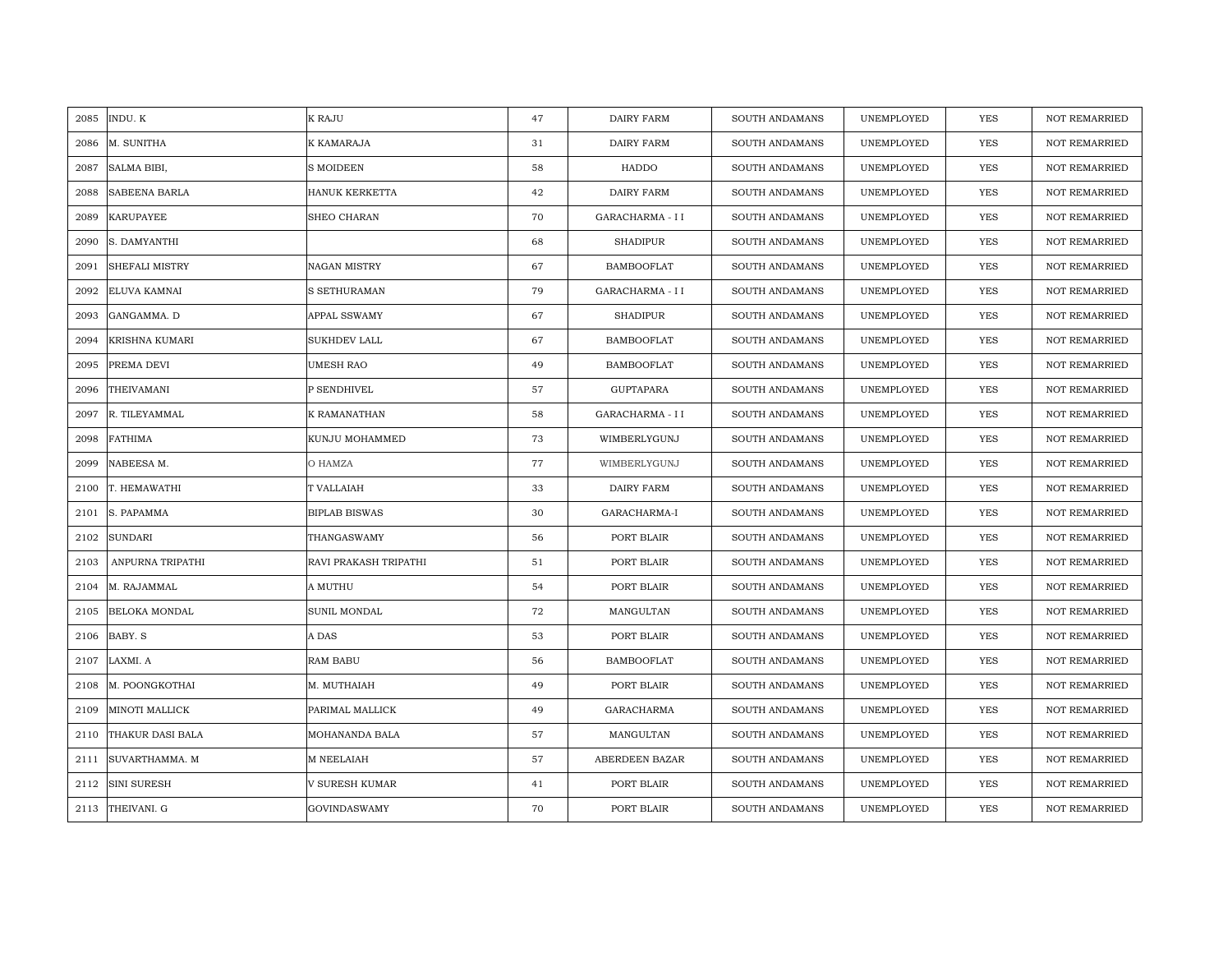|      | 2114 HEMLATA TOPNO   | CHRISTOPHAR TOPPO    | 39 | <b>BARATANG</b>   | <b>BARATANG</b>  | UNEMPLOYED | YES        | <b>NOT REMARRIED</b> |
|------|----------------------|----------------------|----|-------------------|------------------|------------|------------|----------------------|
| 2115 | SATHYANARAYANAMMA. Y | Y SATYANARAYAN       | 49 | RAKSHA VIHAR      | SOUTH ANDAMANS   | UNEMPLOYED | <b>YES</b> | <b>NOT REMARRIED</b> |
| 2116 | <b>M KALEESWARI</b>  | R. MUTHU KUMAR       | 40 | GARACHARMA        | SOUTH ANDAMANS   | UNEMPLOYED | YES        | <b>NOT REMARRIED</b> |
| 2117 | SARASWATI MANDAL     | ATUL MONDAL          | 77 | MANGULTAN         | SOUTH ANDAMANS   | UNEMPLOYED | YES        | <b>NOT REMARRIED</b> |
| 2118 | <b>GEETA DAS</b>     | <b>INDRAJIT DAS</b>  | 29 | MANGULTAN         | SOUTH ANDAMANS   | UNEMPLOYED | YES        | NOT REMARRIED        |
| 2119 | <b>SHANAG BIBI</b>   | NEHAR SAI            | 48 | PORT BLAIR        | SOUTH ANDAMANS   | UNEMPLOYED | <b>YES</b> | NOT REMARRIED        |
| 2120 | CHINNAMMAL           | CHANNAKUNJU          | 63 | CHOULDARI         | SOUTH ANDAMANS   | UNEMPLOYED | <b>YES</b> | <b>NOT REMARRIED</b> |
| 2121 | G. RAMALAMMA         | <b>G TRINATH RAO</b> | 52 | PORT BLAIR        | SOUTH ANDAMANS   | UNEMPLOYED | YES        | <b>NOT REMARRIED</b> |
| 2122 | KAMALA MANDAL        | KARTICK MONDAL       | 72 | MANGULTAN         | SOUTH ANDAMANS   | UNEMPLOYED | <b>YES</b> | NOT REMARRIED        |
| 2123 | MAHALAXMI            | HANMUNTHU            | 78 | MITAKHARI         | SOUTH ANDAMANS   | UNEMPLOYED | <b>YES</b> | <b>NOT REMARRIED</b> |
| 2124 | V. LAKSHMI           | V APPA RAO           | 55 | PORT BLAIR        | SOUTH ANDAMANS   | UNEMPLOYED | <b>YES</b> | <b>NOT REMARRIED</b> |
| 2125 | <b>BIMLA LAL</b>     | SHYAM LAL            | 44 | <b>GARACHARMA</b> | SOUTH ANDAMANS   | UNEMPLOYED | <b>YES</b> | NOT REMARRIED        |
| 2126 | M. SENTHAMIZH SELVI  | S MURUGESHAN         | 56 | GARACHARMA        | SOUTH ANDAMANS   | UNEMPLOYED | <b>YES</b> | NOT REMARRIED        |
| 2127 | <b>ESWARAMMA</b>     | A APPA RAO           | 53 | HADDO             | SOUTH ANDAMANS   | UNEMPLOYED | <b>YES</b> | <b>NOT REMARRIED</b> |
| 2128 | <b>B. URWASHI</b>    | RAMA RAO             | 40 | HADDO             | SOUTH ANDAMANS   | UNEMPLOYED | YES        | NOT REMARRIED        |
| 2129 | Y. KAMMAMMA          | LATE. Y HARI KRISHNA | 29 | <b>BAMBOOFLAT</b> | SOUTH ANDAMANS   | UNEMPLOYED | <b>YES</b> | NOT REMARRIED        |
| 2130 | <b>B</b> TULSI       | <b>B SHANKAR RAO</b> | 70 | GARACHARAMA       | SOUTH ANDAMANS   | UNEMPLOYED | YES        | <b>NOT REMARRIED</b> |
| 2131 | <b>SHAMSAD BEGUM</b> | SHEIK SHAJAHAN       | 49 | PORT BLAIR        | SOUTH ANDAMANS   | UNEMPLOYED | YES        | <b>NOT REMARRIED</b> |
| 2132 | RAMU. P              | P. RAMAPPAL NAIDU    | 48 | GARACHARAMA       | SOUTH ANDAMANS   | UNEMPLOYED | <b>YES</b> | NOT REMARRIED        |
| 2133 | BATI. J              | P. JAYARAMAN         | 54 | PORT BLAIR        | SOUTH ANDAMANS   | UNEMPLOYED | <b>YES</b> | <b>NOT REMARRIED</b> |
| 2134 | KAMALESH KUMARI      | JANAK RAI SHARMA     | 77 | GARACHARAMA       | SOUTH ANDAMANS   | UNEMPLOYED | <b>YES</b> | <b>NOT REMARRIED</b> |
| 2135 | URMILA GHARAMI       | ABDUL KALIM          | 44 | GARACHARAMA       | SOUTH ANDAMANS   | UNEMPLOYED | YES        | <b>NOT REMARRIED</b> |
| 2136 | <b>J. SARASWATHI</b> | J TIRUPATHI RAO      | 39 | JUNGLIGHAT        | SOUTH ANDAMANS   | UNEMPLOYED | YES        | <b>NOT REMARRIED</b> |
| 2137 | PARVATHI. P          | LOKNATHAN            | 66 | JUNGLIGHAT        | SOUTH ANDAMANS   | UNEMPLOYED | YES        | <b>NOT REMARRIED</b> |
| 2138 | JAYA LAXMI. C        | S V CHOCKLINGAM      | 58 | JUNGLIGHAT        | SOUTH ANDAMANS   | UNEMPLOYED | <b>YES</b> | <b>NOT REMARRIED</b> |
| 2139 | <b>DEMDUAMMA</b>     | P DEMDU              | 53 | PORT BLAIR        | <b>GUPTAPARA</b> | UNEMPLOYED | YES        | NOT REMARRIED        |
| 2140 | <b>NIRMALA</b>       | G NASAR              | 58 | PORT BLAIR        | HADDO            | UNEMPLOYED | <b>YES</b> | <b>NOT REMARRIED</b> |
| 2141 | MILAN DAS,           | GOPAL DAS            | 63 | DIGLIPUR          | RAM KRISHNAGRAM  | UNEMPLOYED | YES        | <b>NOT REMARRIED</b> |
| 2142 | NONI BALA MAZUMDAR   | MOTI LAL MAZUMDAR    | 78 | PORT BLAIR        | PREM NAGAR       | UNEMPLOYED | YES        | NOT REMARRIED        |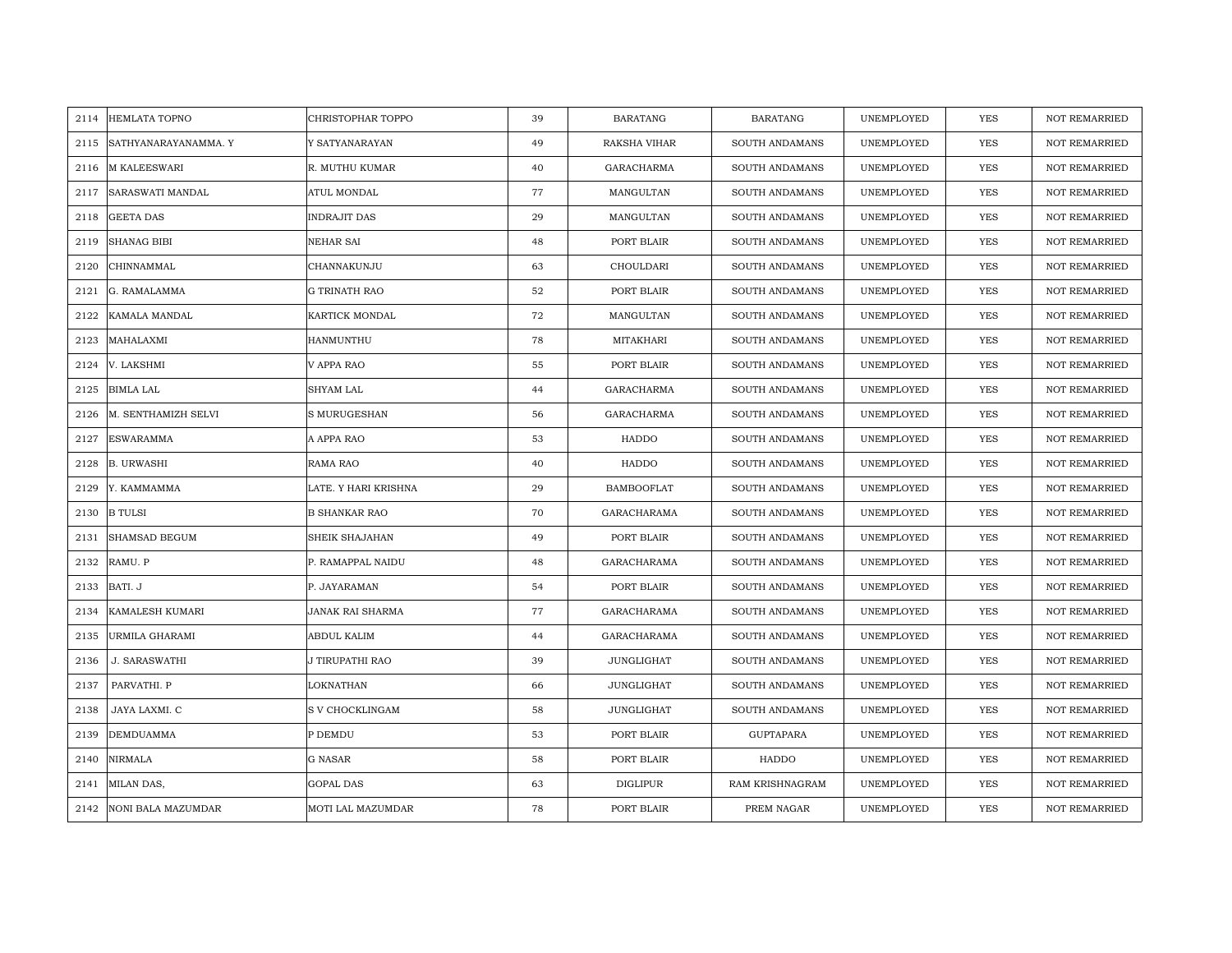| 2143 | E. HEMAVATHI           | E BHIMA RAO            | 56 | <b>BAMBOOFLAT</b>  | NAYA BASTHI          | UNEMPLOYED | <b>YES</b> | <b>NOT REMARRIED</b> |
|------|------------------------|------------------------|----|--------------------|----------------------|------------|------------|----------------------|
| 2144 | PROMILA BISWAS         | ADHIR KUMAR BISWAS     | 92 | PORT BLAIR         | <b>GUPTAPARA</b>     | UNEMPLOYED | <b>YES</b> | <b>NOT REMARRIED</b> |
| 2145 | <b>ELIZABETH LAKRA</b> | PITER KULLU            | 55 | <b>BILLIGROUND</b> | <b>SWADESH NAGAR</b> | UNEMPLOYED | YES        | <b>NOT REMARRIED</b> |
| 2146 | ABRENCIA LAKRA         | <b>BIMAL TIRKEY</b>    | 45 | KATCHAL            | MILDERA              | UNEMPLOYED | YES        | <b>NOT REMARRIED</b> |
| 2147 | <b>ANANDI</b>          | NATARAJAN              | 44 | PORT BLAIR         | PROTHRAPUR           | UNEMPLOYED | YES        | <b>NOT REMARRIED</b> |
| 2148 | <b>HAMSAVALLI</b>      | MAHALINGAM             | 56 | PORT BLAIR         | <b>BAMBOOFLAT</b>    | UNEMPLOYED | <b>YES</b> | NOT REMARRIED        |
| 2149 | <b>MINATI BISWAS</b>   | ARUN BISWAS            | 52 | RANGAT             | RANGAT               | UNEMPLOYED | YES        | <b>NOT REMARRIED</b> |
| 2150 | A. SANKARY             | P ANDISWAMY            | 57 | PORT BLAIR         | PROTHRAPUR           | UNEMPLOYED | YES        | <b>NOT REMARRIED</b> |
| 2151 | <b>SARASWATI ROY</b>   | <b>SABIL ROY</b>       | 54 | <b>DIGLIPUR</b>    | SITA NAGAR           | UNEMPLOYED | <b>YES</b> | NOT REMARRIED        |
| 2152 | <b>DHANA LAXMI</b>     | D RAJAN                | 68 | PORT BLAIR         | HADDO                | UNEMPLOYED | YES        | <b>NOT REMARRIED</b> |
| 2153 | <b>BALMAITH LOHAR</b>  | RAJENDER LOHAR         | 46 | RANGAT             | <b>JANAKPUR</b>      | UNEMPLOYED | YES        | <b>NOT REMARRIED</b> |
| 2154 | JAMBAMMA. C. H.        | C H SURAIAR            | 75 | PORT BLAIR         | GARACHARMA - I I     | UNEMPLOYED | YES        | NOT REMARRIED        |
| 2155 | <b>SUMITRA DEVI</b>    | PREM LALL              | 67 | PORT BLAIR         | GARACHARMA - I I     | UNEMPLOYED | <b>YES</b> | NOT REMARRIED        |
| 2156 | P. VASANTHA            | C PANDI                | 48 | RANGAT             | NIMBUTALA            | UNEMPLOYED | <b>YES</b> | <b>NOT REMARRIED</b> |
| 2157 | <b>RAJESWARI</b>       | EZEEL VERAN            | 67 | <b>RANGAT</b>      | RANGAT               | UNEMPLOYED | YES        | NOT REMARRIED        |
| 2158 | <b>ULAGARANI</b>       | M RAVI                 | 44 | PORT BLAIR         | GARACHARMA-I         | UNEMPLOYED | <b>YES</b> | NOT REMARRIED        |
| 2159 | <b>FULMALA BISWAS</b>  | <b>NIKUNJA BISWAS</b>  | 37 | <b>DIGLIPUR</b>    | NABAGRAM             | UNEMPLOYED | YES        | <b>NOT REMARRIED</b> |
| 2160 | RADHA. G               | <b>B V SETHU RAMAN</b> | 43 | PORT BLAIR         | HADDO                | UNEMPLOYED | YES        | <b>NOT REMARRIED</b> |
| 2161 | <b>B. KESAVAMMA</b>    | <b>B GOPAL</b>         | 43 | PORT BLAIR         | DAIRY FARM           | UNEMPLOYED | YES        | NOT REMARRIED        |
| 2162 | <b>B. RAJULAMMA</b>    | <b>B TULASAIAH</b>     | 50 | PORT BLAIR         | DAIRY FARM           | UNEMPLOYED | YES        | <b>NOT REMARRIED</b> |
| 2163 | <b>SARASWATHY . C</b>  | <b>B MOHAN DAS</b>     | 51 | PORT BLAIR         | GARACHARMA - I I     | UNEMPLOYED | YES        | <b>NOT REMARRIED</b> |
| 2164 | VALSALA                | K. N PONNAPPAN         | 55 | PORT BLAIR         | DUGNABAD             | UNEMPLOYED | YES        | <b>NOT REMARRIED</b> |
| 2165 | <b>SUJITHA KUMARI</b>  | MURALEEDHARAN P        | 46 | PORT BLAIR         | <b>BAMBOOFLAT</b>    | UNEMPLOYED | YES        | <b>NOT REMARRIED</b> |
| 2166 | ARCHANA MONDAL         | SUMANTA MONDAL         | 51 | <b>BILLIGROUND</b> | SWADESH NAGAR        | UNEMPLOYED | <b>YES</b> | <b>NOT REMARRIED</b> |
| 2167 | <b>BHULAXMI</b>        | D PAPA RAO             | 49 | PORT BLAIR         | DAIRY FARM           | UNEMPLOYED | YES        | <b>NOT REMARRIED</b> |
| 2168 | RADHALAXMI MAZUMDER    | <b>BILASH MAZUMDER</b> | 49 | <b>BAKULTALA</b>   | KAUSHALYA NAGAR      | UNEMPLOYED | YES        | NOT REMARRIED        |
| 2169 | S. KAMAMMA             | S THUMBA RAO           | 36 | PORT BLAIR         | JUNGLIGHAT           | UNEMPLOYED | YES        | NOT REMARRIED        |
| 2170 | CELINA CHANDRAN        | SJAYACHANDRAN          | 56 | DIGLIPUR           | <b>KERELAPURM</b>    | UNEMPLOYED | YES        | <b>NOT REMARRIED</b> |
|      | 2171 LOOKI MAYA        | DEEPAK BAHADUR         | 38 | PORT BLAIR         | NAYAGOAN             | UNEMPLOYED | YES        | NOT REMARRIED        |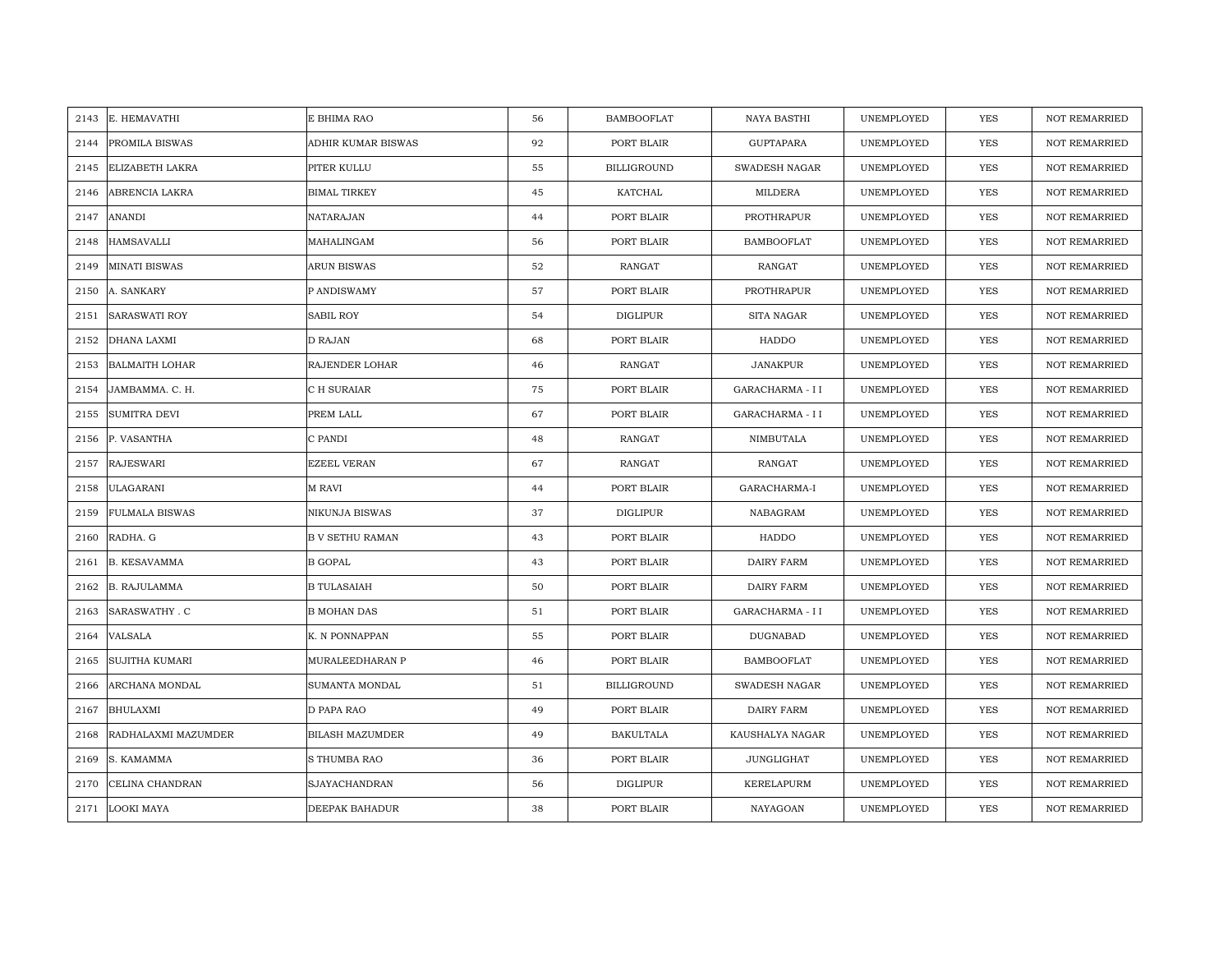| 2172 | <b>SUMITRA DEVI</b>     | RAM DHEERAJ            | 47 | PORT BLAIR         | GARACHARMA-I       | UNEMPLOYED | <b>YES</b> | <b>NOT REMARRIED</b> |
|------|-------------------------|------------------------|----|--------------------|--------------------|------------|------------|----------------------|
| 2173 | BAGIAMMA. A             | ADAIKALLAM             | 51 | PORT BLAIR         | GARACHARMA-I       | UNEMPLOYED | <b>YES</b> | <b>NOT REMARRIED</b> |
| 2174 | N. TAMIL SELVI          | K NAGASWAMY            | 61 | PORT BLAIR         | DIGNABAD           | UNEMPLOYED | YES        | <b>NOT REMARRIED</b> |
| 2175 | <b>NAMITA SIKDER</b>    | MILON SIKDAR           | 46 | KADAMTALA          | ATERJEE-I          | UNEMPLOYED | YES        | <b>NOT REMARRIED</b> |
| 2176 | SABITA KANJILAL,        | MAHARAJ KANJILAL       | 52 | <b>HAVELOCK</b>    | RADHANAGAR         | UNEMPLOYED | YES        | <b>NOT REMARRIED</b> |
| 2177 | ITEKA MRIDHA,           | RANJAN HALDAR          | 35 | <b>HAVELOCK</b>    | RADHANAGAR         | UNEMPLOYED | <b>YES</b> | NOT REMARRIED        |
| 2178 | C. KALAI SELVI          | NAGARAJ                | 41 | PORT BLAIR         | <b>BUNIYADABAD</b> | UNEMPLOYED | YES        | <b>NOT REMARRIED</b> |
| 2179 | <b>ELIZABATH BARLA</b>  | ALPHONS MINJ           | 49 | <b>BILLIGROUND</b> | LAUKI NALLAH       | UNEMPLOYED | YES        | <b>NOT REMARRIED</b> |
| 2180 | KALYANI. S              | S CHOKALINGAM          | 48 | PORT BLAIR         | GARACHARMA-I       | UNEMPLOYED | <b>YES</b> | NOT REMARRIED        |
| 2181 | <b>SUMATI DEVI</b>      | PHAGU MAHTO            | 54 | <b>RANGAT</b>      | <b>LONG ISLAND</b> | UNEMPLOYED | YES        | <b>NOT REMARRIED</b> |
| 2182 | RAHANA KHATUN,          | MOHD. ISLAM            | 60 | PORT BLAIR         | <b>GARACHARMA</b>  | UNEMPLOYED | YES        | <b>NOT REMARRIED</b> |
| 2183 | S. DESHAMMA             | S CHIRANJEEVULU        | 56 | MAYABUNDER         | <b>BETAPUR</b>     | UNEMPLOYED | YES        | NOT REMARRIED        |
| 2184 | S. LOKESHWARI           | S VELU                 | 37 | PORT BLAIR         | HADDO              | UNEMPLOYED | <b>YES</b> | NOT REMARRIED        |
| 2185 | <b>SABITA SARKAR</b>    | RAM KRISHNA SARKAR     | 57 | RANGAT             | DASARAIPUR         | UNEMPLOYED | <b>YES</b> | <b>NOT REMARRIED</b> |
| 2186 | T. S. BABY VIJAYAM      | C R VISWANATHAN        | 64 | <b>DIGLIPUR</b>    | KERELAPURAM        | UNEMPLOYED | YES        | NOT REMARRIED        |
| 2187 | <b>B. KANTHAMANI</b>    | P BALASUBRAMANIYAM     | 55 | PORT BLAIR         | <b>BAMBOOFLAT</b>  | UNEMPLOYED | <b>YES</b> | NOT REMARRIED        |
| 2188 | S. VENKAT LAXMI         | V SATYANARAYANA        | 51 | PORT BLAIR         | OLD PAHAR GOAN     | UNEMPLOYED | YES        | <b>NOT REMARRIED</b> |
| 2189 | <b>SAGARIKA SIKDAR</b>  | <b>DINESH SIKDAR</b>   | 42 | HAVELOCK           | RADHA NAGAR        | UNEMPLOYED | YES        | <b>NOT REMARRIED</b> |
| 2190 | C. SAKEENA BIBI         | ZAHID BAKSH            | 40 | PORT BLAIR         | DAIRY FARM         | UNEMPLOYED | YES        | NOT REMARRIED        |
| 2191 | <b>SONAI ROY</b>        | NIRMAL ROY             | 53 | KALIGHAT           | NABAGRAM           | UNEMPLOYED | YES        | <b>NOT REMARRIED</b> |
| 2192 | <b>CHINTA</b>           | <b>GANESH KERKETTA</b> | 35 | PORT BLAIR         | CALICUT            | UNEMPLOYED | YES        | <b>NOT REMARRIED</b> |
| 2193 | G. KALAMMA              | <b>SELVA RAJ</b>       | 37 | LITTLE ANDAMAN     | RABINDRA NAGAR     | UNEMPLOYED | YES        | <b>NOT REMARRIED</b> |
| 2194 | MARY KERKETTA           | PREM CHAND KERKETTA    | 47 | PORT BLAIR         | <b>BROOKSHABAD</b> | UNEMPLOYED | YES        | <b>NOT REMARRIED</b> |
| 2195 | <b>BLANDINA KINDO</b>   | SIMON KUJUR            | 52 | KATCHAL            | <b>SOLO TIKERY</b> | UNEMPLOYED | YES        | <b>NOT REMARRIED</b> |
| 2196 | <b>BULU BACHER</b>      | ANIL BACHER            | 53 | <b>BILLIGROUND</b> | <b>SHANTIPUR</b>   | UNEMPLOYED | YES        | <b>NOT REMARRIED</b> |
| 2197 | <b>ELIZABETH TIRKEY</b> | NOBOR MINJ             | 53 | <b>BILLIGROUND</b> | T V KULLAM         | UNEMPLOYED | YES        | NOT REMARRIED        |
| 2198 | <b>URMILA SARKAR</b>    | <b>SUKUMAR SARKAR</b>  | 57 | DIGLIPUR           | MILAN GRAM         | UNEMPLOYED | YES        | NOT REMARRIED        |
| 2199 | <b>REBEKA TOPPO</b>     | DHARAM DAS KUJUR       | 36 | <b>BAMBOOFLAT</b>  | HOPE TOWN          | UNEMPLOYED | YES        | <b>NOT REMARRIED</b> |
| 2200 | ANASTASIA BHENGRA       | <b>ELIAS BARLA</b>     | 61 | PORT BLAIR         | PROTHRAPUR         | UNEMPLOYED | YES        | NOT REMARRIED        |
|      |                         |                        |    |                    |                    |            |            |                      |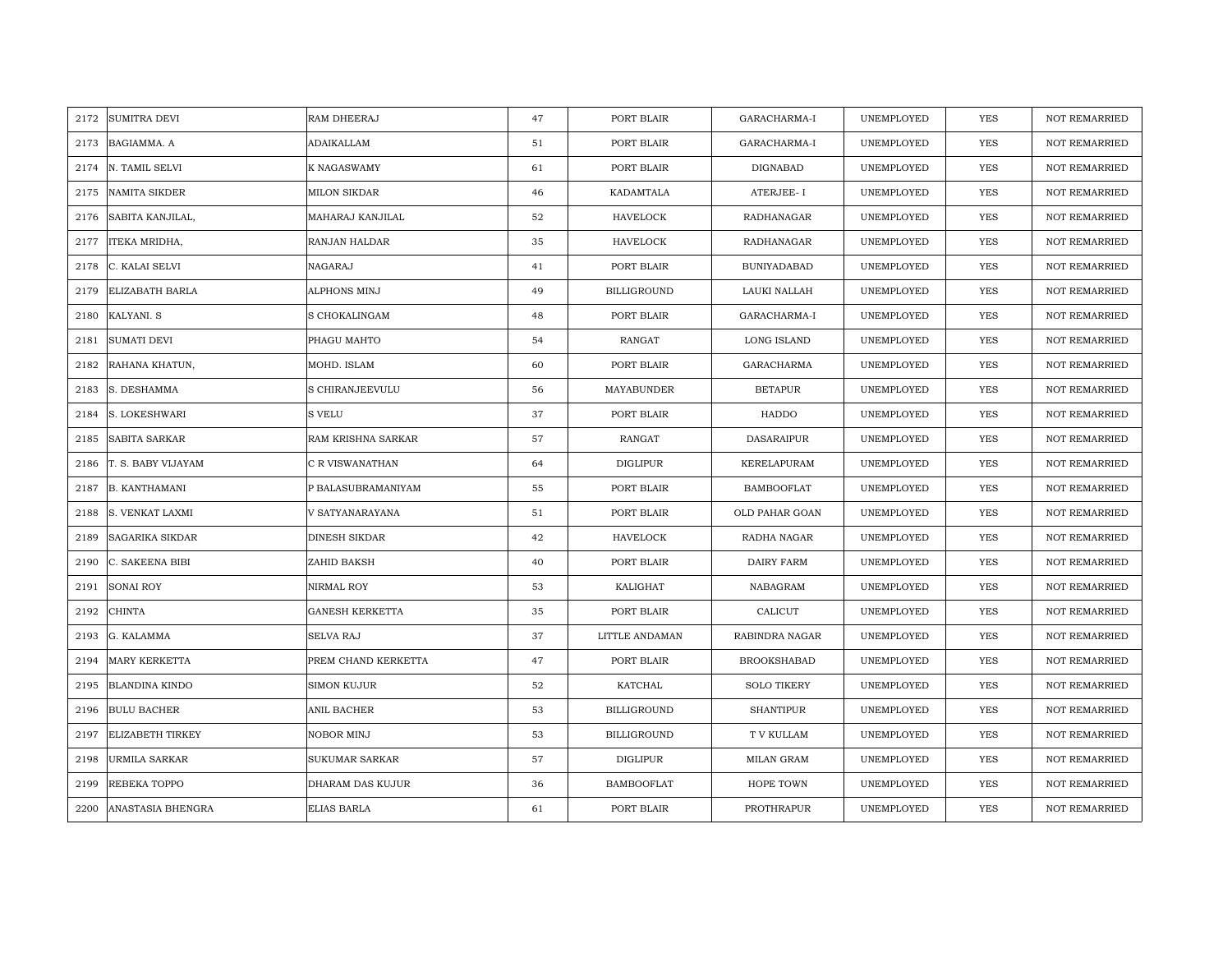| 2201 | G. KAMESHWARI           | SOURUPILLAI UMAPATHI   | 42 | RANGAT             | <b>BETAPUR</b>          | UNEMPLOYED | <b>YES</b> | <b>NOT REMARRIED</b> |
|------|-------------------------|------------------------|----|--------------------|-------------------------|------------|------------|----------------------|
| 2202 | NILAM MANDAL            | ABIRAM MANDAL          | 28 | <b>HAVELOCK</b>    | <b>GOVINDA NAGAR</b>    | UNEMPLOYED | <b>YES</b> | NOT REMARRIED        |
| 2203 | <b>SUMITRA MONDAL</b>   | JOTINNDRA NATH MONDAL  | 50 | <b>HAVELOCK</b>    | <b>GOVINDA NAGAR</b>    | UNEMPLOYED | <b>YES</b> | <b>NOT REMARRIED</b> |
| 2204 | DEEPA CHAKRABORTY       | NIRANJAN CHAKRABORTHY  | 42 | TUSNABAD           | MANPUR                  | UNEMPLOYED | <b>YES</b> | <b>NOT REMARRIED</b> |
| 2205 | KAVITA DEVI             | ROSHAN RAO             | 29 | FERRARGUNJ         | <b>BINDRABAN</b>        | UNEMPLOYED | <b>YES</b> | <b>NOT REMARRIED</b> |
| 2206 | <b>RANGAMMA</b>         | CH. KRISHNA MURTHY     | 50 | PORT BLAIR         | <b>DAIRY FARM</b>       | UNEMPLOYED | YES        | NOT REMARRIED        |
| 2207 | <b>KAMALA</b>           | C SIVAN                | 75 | PORT BLAIR         | HADDO                   | UNEMPLOYED | <b>YES</b> | <b>NOT REMARRIED</b> |
| 2208 | KAUSALYA CHOWDHARY      | S S CHINNAIAH          | 55 | <b>DIGLIPUR</b>    | SITA NAGAR              | UNEMPLOYED | YES        | NOT REMARRIED        |
| 2209 | NOKKALAMMA              | <b>SATHYAM</b>         | 62 | WIMBERLYGUNJ       | WIMBERLYGUNJ            | UNEMPLOYED | YES        | NOT REMARRIED        |
| 2210 | <b>GITA RANI SARDER</b> | <b>SUKCHARAN</b>       | 65 | WIMBERLYGUNJ       | SHOAL BAY               | UNEMPLOYED | <b>YES</b> | NOT REMARRIED        |
| 2211 | <b>SHANTI TUTUI</b>     | VICTOR AIND            | 61 | <b>BARATANG</b>    | <b>BOLCHA</b>           | UNEMPLOYED | <b>YES</b> | <b>NOT REMARRIED</b> |
| 2212 | DOLO ROSA BHENGRA       | SELVESTER KULLU        | 40 | <b>BARATANG</b>    | <b>NILAMBU</b>          | UNEMPLOYED | <b>YES</b> | <b>NOT REMARRIED</b> |
| 2213 | <b>MARIAM MINJ</b>      | JONAS KUJUR            | 53 | HUTBAY             | NETAJI NAGAR            | UNEMPLOYED | YES        | NOT REMARRIED        |
| 2214 | PARULI MRIDHA           | JAGADISH MIRDHA        | 59 | MAYABUNDER         | TUGAPUR                 | UNEMPLOYED | <b>YES</b> | <b>NOT REMARRIED</b> |
| 2215 | G. RAJULAMMA            | <b>G MADHAVA</b>       | 47 | MAYABUNDER         | <b>FISHERIES COLONY</b> | UNEMPLOYED | <b>YES</b> | NOT REMARRIED        |
| 2216 | <b>MALATI BISWAS</b>    | <b>BADAL BISWAS</b>    | 50 | <b>NEIL ISLAND</b> | <b>SITA PUR</b>         | UNEMPLOYED | <b>YES</b> | NOT REMARRIED        |
| 2217 | <b>GOVINDAMMAL</b>      | A MUNIYANDI            | 63 | MAYABUNDER         | <b>POKKADERA</b>        | UNEMPLOYED | <b>YES</b> | <b>NOT REMARRIED</b> |
| 2218 | DEEPALI MISTRY          | <b>GOKUL MISTRY</b>    | 61 | <b>HUTBAY</b>      | NETAJI NAGAR            | UNEMPLOYED | <b>YES</b> | <b>NOT REMARRIED</b> |
| 2219 | V. LAXMAMMA             | V DHANARAJU            | 63 | MAYABUNDER         | <b>FISHRIES COLONY</b>  | UNEMPLOYED | <b>YES</b> | <b>NOT REMARRIED</b> |
| 2220 | <b>SUKODA ROY</b>       | PARIMAL ROY            | 55 | FERRARGUNJ         | <b>SHOULBAY</b>         | UNEMPLOYED | <b>YES</b> | NOT REMARRIED        |
| 2221 | C. ALGAMMAL             | A CHINNA THAMBI        | 56 | PORT BLAIR         | CALICUT                 | UNEMPLOYED | <b>YES</b> | <b>NOT REMARRIED</b> |
| 2222 | <b>BIBHA KUMARI</b>     | DILIP SINGH            | 32 | GARACHARMA         | PAHAR GOAN              | UNEMPLOYED | YES        | NOT REMARRIED        |
| 2223 | SAVITRI KHARATI,        | <b>BIREN KHARATI</b>   | 54 | <b>DIGLIPUR</b>    | RAMA KRISHNAGARAM       | UNEMPLOYED | YES        | <b>NOT REMARRIED</b> |
| 2224 | R. SUSHEELA             | M R RAGAVENDRA SHASTRI | 47 | PORT BLAIR         | <b>GARACHARMA</b>       | UNEMPLOYED | <b>YES</b> | NOT REMARRIED        |
| 2225 | MUTHU KANNU             | K SHANMUGAM            | 59 | PORT BLAIR         | TEYRLABAD               | UNEMPLOYED | <b>YES</b> | <b>NOT REMARRIED</b> |
| 2226 | KRISHNA MONDAL          | SUBHASH MONDAL         | 41 | PORT BLAIR         | GARACHARMA              | UNEMPLOYED | YES        | NOT REMARRIED        |
| 2227 | S. LAXMI                | A S SHANKAR            | 51 | PORT BLAIR         | MARINE HILL             | UNEMPLOYED | <b>YES</b> | <b>NOT REMARRIED</b> |
| 2228 | S. SUHADRI              | <b>B RAMA RAO</b>      | 34 | PORT BLAIR         | <b>GARACHARMA</b>       | UNEMPLOYED | YES        | <b>NOT REMARRIED</b> |
| 2229 | MAHESHWARI              | P KUMAR                | 29 | PORT BLAIR         | GARACHARMA              | UNEMPLOYED | YES        | NOT REMARRIED        |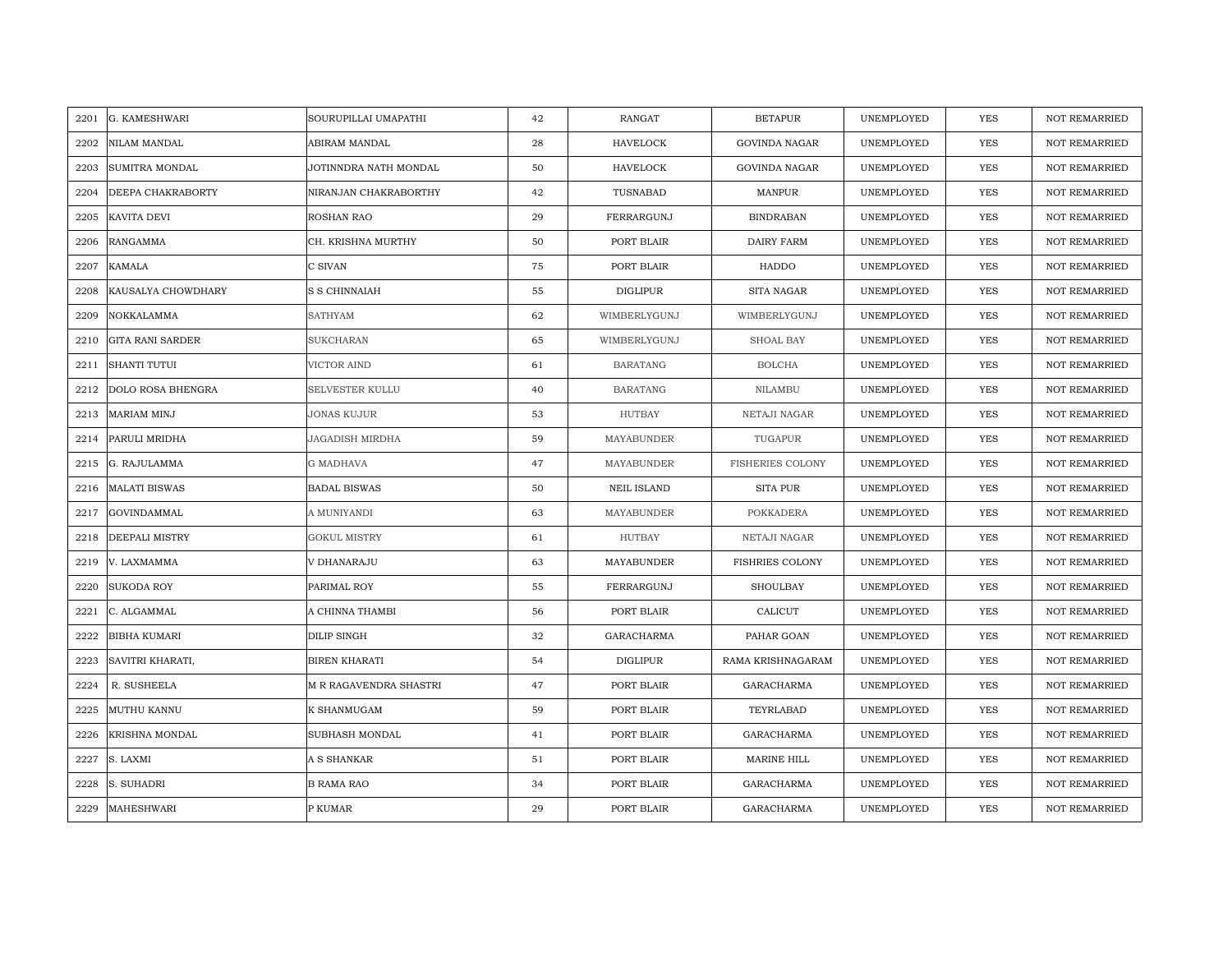| 2230 | S. DEVI                 | A SEVUGA MOORTHY      | 44 | PORT BLAIR        | <b>GARACHARMA</b>     | UNEMPLOYED | YES        | <b>NOT REMARRIED</b> |
|------|-------------------------|-----------------------|----|-------------------|-----------------------|------------|------------|----------------------|
| 2231 | <b>B. CHANDRAWATHI</b>  | <b>B APPANNA</b>      | 50 | PORT BLAIR        | HADDO                 | UNEMPLOYED | <b>YES</b> | <b>NOT REMARRIED</b> |
| 2232 | PRONOTHI KANRAR         | TOTAN KANRAR          | 36 | <b>HUTBAY</b>     | KALI NAGAR            | UNEMPLOYED | YES        | <b>NOT REMARRIED</b> |
| 2233 | KAUSHALYA BISWAS        | TIKENDRA NATH BISWAS  | 53 | HUTBAY            | FPDC COLONY           | UNEMPLOYED | YES        | <b>NOT REMARRIED</b> |
| 2234 | ZAREENA BIBI            | NISHAR ALI            | 52 | PORT BLAIR        | <b>NEW PAHAR GAON</b> | UNEMPLOYED | YES        | <b>NOT REMARRIED</b> |
| 2235 | <b>BARBARA JESINTHA</b> | M CORNELIUS PANDIAN   | 57 | WIMBERLYGUNJ      | SHORE POINT           | UNEMPLOYED | <b>YES</b> | NOT REMARRIED        |
| 2236 | <b>MANU DEBNATH</b>     | KANU LAL DEBNATH      | 53 | PORT BLAIR        | MANGULTAN             | UNEMPLOYED | <b>YES</b> | <b>NOT REMARRIED</b> |
| 2237 | <b>BINDIYA DEVI</b>     | SUNIL CHAND           | 45 | PORT BLAIR        | JUNGLIGHAT            | UNEMPLOYED | <b>YES</b> | <b>NOT REMARRIED</b> |
| 2238 | ASIYA BIBI              | <b>SULTAB KHAN</b>    | 49 | MITAKHARI         | RANCHI BASTHI         | UNEMPLOYED | <b>YES</b> | NOT REMARRIED        |
| 2239 | <b>SAMSHAD BEGUM</b>    | NOORMOHAMMED          | 61 | PORT BLAIR        | <b>JUNGLIGHAT</b>     | UNEMPLOYED | <b>YES</b> | <b>NOT REMARRIED</b> |
| 2240 | REJINA MINJ             | <b>ABARTUS TIRKEY</b> | 65 | <b>BAMBOOFLAT</b> | HOPO TOWN             | UNEMPLOYED | <b>YES</b> | <b>NOT REMARRIED</b> |
| 2241 | KANAN BALA DAS          | PATIRANJAN DAS        | 42 | <b>DIGLIPUR</b>   | R K GRAM              | UNEMPLOYED | <b>YES</b> | <b>NOT REMARRIED</b> |
| 2242 | S. APPAL NARASAMMA      | S ADHI NARAYAN        | 60 | PORT BLAIR        | MANGULTAN             | UNEMPLOYED | <b>YES</b> | NOT REMARRIED        |
| 2243 | S. NARAYANAMMA          | S SAMBA MOORTHY       | 33 | PORT BLAIR        | <b>DAIRY FARM</b>     | UNEMPLOYED | <b>YES</b> | <b>NOT REMARRIED</b> |
| 2244 | P RAMANAMMA             | P THRINATH            | 31 | <b>BAMBOOFLAT</b> | SHORE POINT           | UNEMPLOYED | YES        | NOT REMARRIED        |
| 2245 | CH NARAYANAMMA          | C H PRAKASH           | 49 | <b>BAMBOOFLAT</b> | TAPU BASTHI           | UNEMPLOYED | <b>YES</b> | NOT REMARRIED        |
| 2246 | S. SELVI                | S SELVA RAJ           | 48 | PORT BLAIR        | <b>DAIRY FARM</b>     | UNEMPLOYED | YES        | <b>NOT REMARRIED</b> |
| 2247 | S. RAMAIAMMA            | S DEMUDU              | 57 | PORT BLAIR        | ANARKALI              | UNEMPLOYED | YES        | <b>NOT REMARRIED</b> |
| 2248 | <b>GEETA HALDER</b>     | <b>NARAYAN HALDER</b> | 55 | <b>DIGLIPUR</b>   | RAMAKRISHNA GRAM      | UNEMPLOYED | <b>YES</b> | NOT REMARRIED        |
| 2249 | <b>BHAGA BATI BALA</b>  | NAKUL CH BALA         | 56 | PORT BLAIR        | WANDOOR               | UNEMPLOYED | <b>YES</b> | <b>NOT REMARRIED</b> |
| 2250 | <b>MARANI SINGH</b>     | <b>BIR SINGH</b>      | 52 | PORT BLAIR        | WANDOOR               | UNEMPLOYED | <b>YES</b> | <b>NOT REMARRIED</b> |
| 2251 | C H LAKSHMI             | C H MOHAN RAO         | 48 | HUT BAY           | NANJAPPA NAGAR        | UNEMPLOYED | <b>YES</b> | <b>NOT REMARRIED</b> |
| 2252 | NAMITA DUTTA            | SWAPAN DUTTA          | 32 | <b>DIGLIPUR</b>   | LAXMIPUR              | UNEMPLOYED | YES        | <b>NOT REMARRIED</b> |
| 2253 | <b>SHAJAN BEGUM</b>     | MOHD. SARFARAZ        | 50 | WIMBERLYGUNJ      | WIMBERLYGUNJ          | UNEMPLOYED | YES        | <b>NOT REMARRIED</b> |
| 2254 | . PRIYA                 | <b>IRALAIAH</b>       | 34 | PORT BLAIR        | GARACHARMA            | UNEMPLOYED | <b>YES</b> | <b>NOT REMARRIED</b> |
| 2255 | RANJITA TIRKEY,         | PASCHAL SORENG        | 28 | <b>DIGLIPUR</b>   | SHYAM NAGAR           | UNEMPLOYED | YES        | NOT REMARRIED        |
| 2256 | VENKAT RATNAM. P        | P. SANYASI NAIDU      | 66 | PORT BLAIR        | JUNGLIGHAT            | UNEMPLOYED | <b>YES</b> | NOT REMARRIED        |
| 2257 | P. PANDI LAXMI          | <b>BABY RAJA</b>      | 27 | PORT BLAIR        | PREM NAGAR            | UNEMPLOYED | YES        | <b>NOT REMARRIED</b> |
| 2258 | PHILOMINA LAKRA         | DOMNIC EKKA           | 52 | HUTBAY            | ONGE TIKRY            | UNEMPLOYED | YES        | NOT REMARRIED        |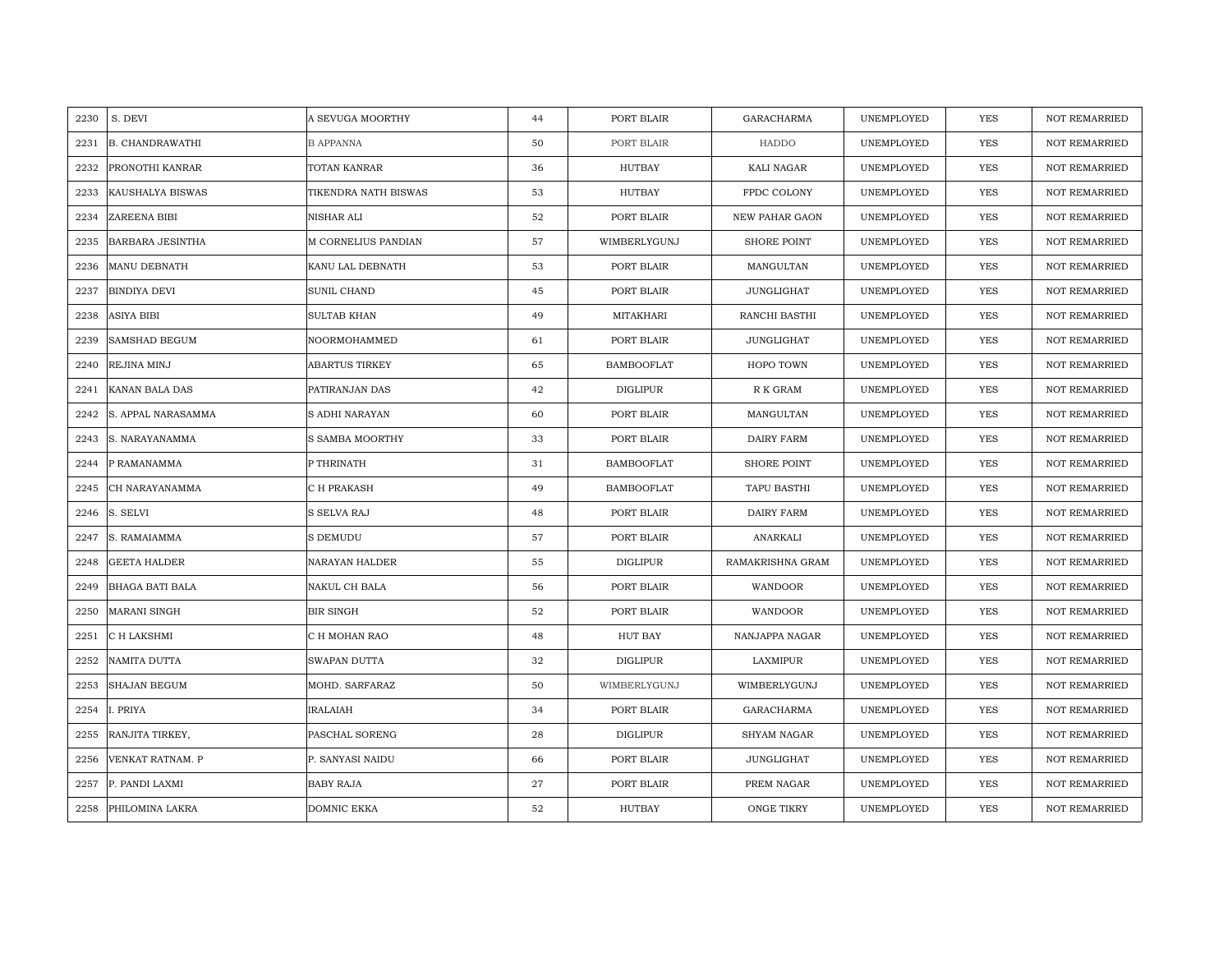| 2259 | K DHANALAXMI             | R KANNAN             | 42 | PORT BLAIR        | CHOULDARI              | UNEMPLOYED | <b>YES</b> | <b>NOT REMARRIED</b> |
|------|--------------------------|----------------------|----|-------------------|------------------------|------------|------------|----------------------|
|      |                          |                      |    |                   |                        |            |            |                      |
| 2260 | CHRISTANAL               | <b>S JAMES</b>       | 51 | PORT BLAIR        | <b>GARACHARMA</b>      | UNEMPLOYED | <b>YES</b> | <b>NOT REMARRIED</b> |
| 2261 | <b>SURAJ DEVI</b>        | SURAJ NARAYAN        | 94 | PORT BLAIR        | <b>BRIGUNJ</b>         | UNEMPLOYED | YES        | <b>NOT REMARRIED</b> |
| 2262 | K. LAXMI                 | K RAMA KRISHNA       | 60 | PORT BLAIR        | DOLLYGUNJ              | UNEMPLOYED | YES        | <b>NOT REMARRIED</b> |
| 2263 | <b>GAYETRY DAS</b>       | ADRISH DAS           | 44 | MANGULTAN         | HUMPHRIGUNJ            | UNEMPLOYED | YES        | <b>NOT REMARRIED</b> |
| 2264 | V. KANAKAMMA             | V NOOKARAJU          | 45 | PORT BLAIR        | PHOENIX BAY            | UNEMPLOYED | <b>YES</b> | NOT REMARRIED        |
| 2265 | G. URVASI                | <b>G VALLAIAH</b>    | 43 | HUTBAY            | <b>FARM TIKREY</b>     | UNEMPLOYED | YES        | <b>NOT REMARRIED</b> |
| 2266 | RITA MONDAL              | NITISH MONDAL        | 48 | DIGLIPUR          | <b>SITANAGAR</b>       | UNEMPLOYED | YES        | <b>NOT REMARRIED</b> |
| 2267 | K. ANANTA KUMARI         | P VEERAN             | 44 | GARACHARMA        | PANCHAYAT MARKET       | UNEMPLOYED | <b>YES</b> | NOT REMARRIED        |
| 2268 | YASODAMMA                | S DILLI RAO          | 33 | PORT BLAIR        | HADDO                  | UNEMPLOYED | YES        | <b>NOT REMARRIED</b> |
| 2269 | S. DHILLESHWARI          | G YADAVA RAO         | 34 | PORT BLAIR        | HADDO                  | UNEMPLOYED | YES        | <b>NOT REMARRIED</b> |
| 2270 | P. PANDIAMMAL            | N PANDIAN            | 56 | HUTBAY            | <b>GANDHI BAZAR</b>    | UNEMPLOYED | YES        | <b>NOT REMARRIED</b> |
| 2271 | R. MANICKAVALLI          | S RAMALINGAM         | 58 | PORT BLAIR        | GARACHARMA             | UNEMPLOYED | <b>YES</b> | NOT REMARRIED        |
| 2272 | M. SUMATHI               | LATER P MURUGESAN    | 47 | PORT BLAIR        | OGRABRAJ               | UNEMPLOYED | <b>YES</b> | <b>NOT REMARRIED</b> |
| 2273 | PREMILA KISPOTTA         | JAMED MINJ           | 51 | HUT BAY           | <b>BHARTI NAGAR</b>    | UNEMPLOYED | YES        | NOT REMARRIED        |
| 2274 | <b>JAYANTHI KISHEN</b>   | <b>SUDESH KISHEN</b> | 41 | PORT BLAIR        | JUNGLIGHAT             | UNEMPLOYED | YES        | NOT REMARRIED        |
| 2275 | <b>SUNITA LAKRA</b>      | C VINAYAKAR          | 33 | <b>BAMBOOFLAT</b> | <b>TSUNAMI SHELTER</b> | UNEMPLOYED | YES        | <b>NOT REMARRIED</b> |
| 2276 | R. DAMAYANTI             | R KAMARAJU           | 47 | HUTBAY            | MACHIDERA              | UNEMPLOYED | YES        | <b>NOT REMARRIED</b> |
| 2277 | <b>J. SHANTHA KUMARI</b> | T KAMESHWARA RAO     | 33 | PORT BLAIR        | HADDO                  | UNEMPLOYED | YES        | <b>NOT REMARRIED</b> |
| 2278 | <b>ANJANA MAZUMDER</b>   | MANIK MAZUMDER       | 35 | HUTBAY            | <b>BHARATI NAGAR</b>   | UNEMPLOYED | YES        | <b>NOT REMARRIED</b> |
| 2279 | C UMARANI                | <b>G CHANDRAN</b>    | 62 | <b>BAMBOOFLAT</b> | <b>SHORE POINT</b>     | UNEMPLOYED | YES        | <b>NOT REMARRIED</b> |
| 2280 | K. LAXMI                 | K GANGADHAR RAO      | 49 | PORT BLAIR        | <b>JUNGLIGHAT</b>      | UNEMPLOYED | YES        | <b>NOT REMARRIED</b> |
| 2281 | M. SILVA RANI            | P MEYYAN             | 53 | HUT BAY           | RABINDRA NAGAR         | UNEMPLOYED | YES        | <b>NOT REMARRIED</b> |
| 2282 | ARUNA LAKRA              | ANDRIAS TIGGA        | 38 | RANGAT            | PARNASHALA             | UNEMPLOYED | YES        | <b>NOT REMARRIED</b> |
| 2283 | <b>SUSHMA DAS</b>        | $9+9+*/-///+$        | 36 | <b>DIGLIPUR</b>   | R K GRAM               | UNEMPLOYED | YES        | <b>NOT REMARRIED</b> |
| 2284 | <b>SAKUNTALA</b>         | PASKAL KERKETTA      | 52 | PORT BLAIR        | MITAKHARI              | UNEMPLOYED | YES        | NOT REMARRIED        |
| 2285 | <b>ANIMA ADHIKARY</b>    | NIRMAL ADHIKARY      | 63 | LITTLE ANDAMAN    | VIVEKANANDAPURAM       | UNEMPLOYED | YES        | <b>NOT REMARRIED</b> |
| 2286 | <b>SHANTI TOPPO</b>      | FEBIYANUS TOPPO      | 64 | HUTBAY            | <b>ONI TIKERI</b>      | UNEMPLOYED | YES        | <b>NOT REMARRIED</b> |
| 2287 | AMMOJI                   | <b>B SREE RAMULU</b> | 51 | PORT BLAIR        | HADDO                  | UNEMPLOYED | YES        | NOT REMARRIED        |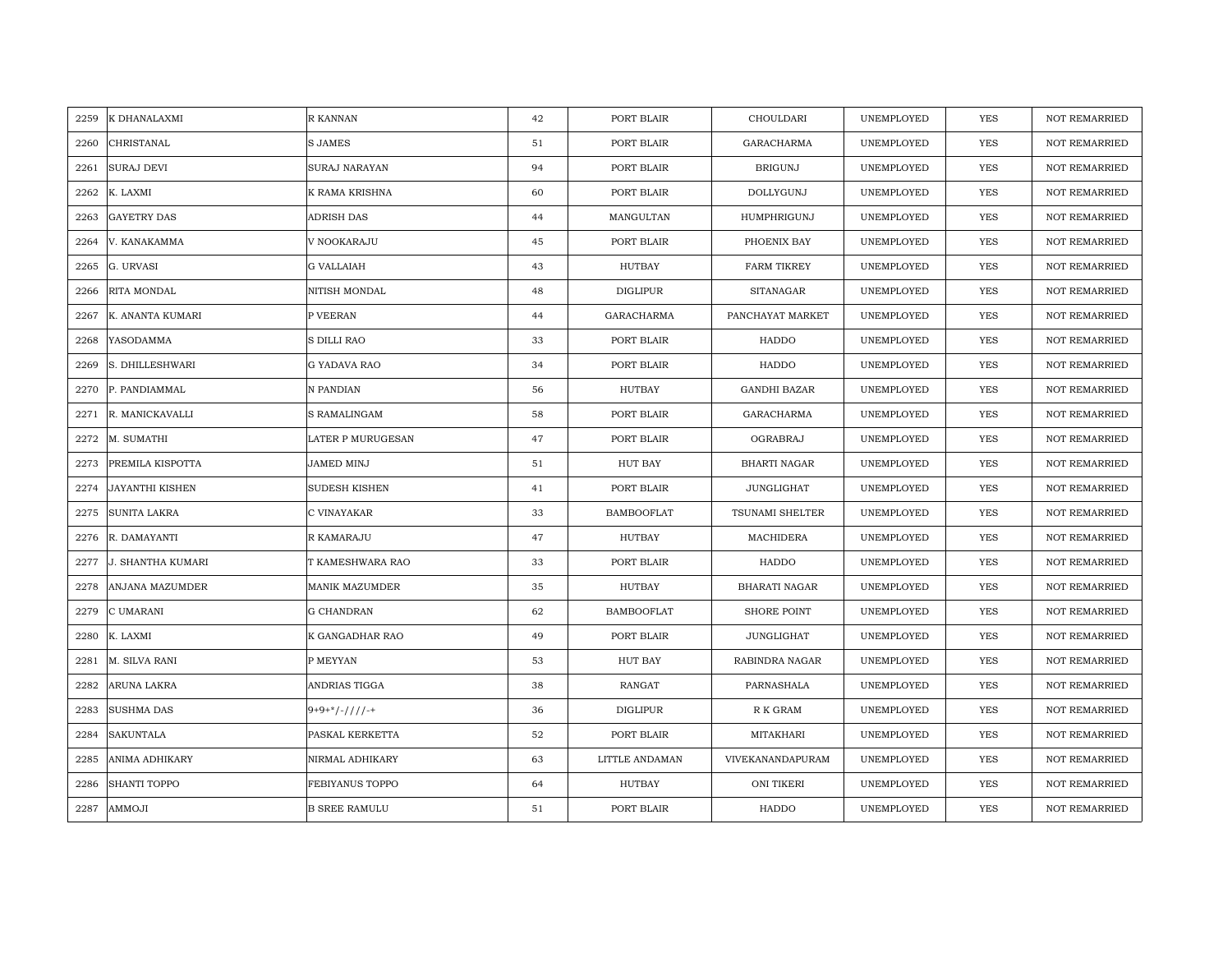| 2288 | <b>JASINTHA TOPPO</b>   | <b>BALDHIR EKKA</b>  | 39 | PORT BLAIR   | <b>SHADIPUR</b>     | UNEMPLOYED | YES        | <b>NOT REMARRIED</b> |
|------|-------------------------|----------------------|----|--------------|---------------------|------------|------------|----------------------|
| 2289 | <b>B. RAVANA</b>        | <b>B RAM BABU</b>    | 43 | PORT BLAIR   | HADDO               | UNEMPLOYED | YES        | NOT REMARRIED        |
| 2290 | RAMALAKSHMI             | <b>ERRAIAH</b>       | 56 | HUTBAY       | KICHAD NALLAH       | UNEMPLOYED | <b>YES</b> | <b>NOT REMARRIED</b> |
| 2291 | SUROBALA BHATTACHARYA   | MANI BHATTACHARYA    | 79 | PORT BLAIR   | <b>SHIPPIGHAT</b>   | UNEMPLOYED | <b>YES</b> | <b>NOT REMARRIED</b> |
| 2292 | SUMITRA DEVI            | KISTO SINGH          | 44 | HUTBAY       | <b>FARM TIKRY</b>   | UNEMPLOYED | <b>YES</b> | <b>NOT REMARRIED</b> |
| 2293 | ANIMA CHAKRABORTHY      | DILIP MONDAL         | 31 | FERRARGUNJ   | <b>BEACH DERA</b>   | UNEMPLOYED | YES        | NOT REMARRIED        |
| 2294 | S. GANDHI               | V SUBRAMANIAN        | 62 | PORT BLAIR   | <b>SHADIPUR</b>     | UNEMPLOYED | <b>YES</b> | <b>NOT REMARRIED</b> |
| 2295 | CHANDI PRIYA            | SANTHOSH KUMAR       | 29 | PORT BLAIR   | ANARKALI BASTHI     | UNEMPLOYED | YES        | NOT REMARRIED        |
| 2296 | PANCHAVARNAM. S         | <b>SHATIVEL</b>      | 44 | PORT BLAIR   | CALICUT             | UNEMPLOYED | YES        | <b>NOT REMARRIED</b> |
| 2297 | P. ARMUGAM              | P PANDY              | 42 | PORT BLAIR   | TEYLERBAD           | UNEMPLOYED | <b>YES</b> | <b>NOT REMARRIED</b> |
| 2298 | P. PURNAWATI            | <b>M S BABU</b>      | 41 | PORT BLAIR   | DAIRY FARM          | UNEMPLOYED | <b>YES</b> | <b>NOT REMARRIED</b> |
| 2299 | <b>SUSHILA</b>          | GANESHAN             | 47 | PORT BLAIR   | GARACHARAMA         | UNEMPLOYED | <b>YES</b> | NOT REMARRIED        |
| 2300 | <b>MATILDA KUJUR</b>    | SULEMAN TOPPO        | 53 | CAMPBELL BAY | <b>GOVIND NAGAR</b> | UNEMPLOYED | <b>YES</b> | <b>NOT REMARRIED</b> |
| 2301 | <b>S. SUNITA KUMARI</b> | <b>SUSHIL TIRKEY</b> | 44 | PORT BALIR   | DAIRY FARM          | UNEMPLOYED | <b>YES</b> | <b>NOT REMARRIED</b> |
| 2302 | CORNELIYA GILL          | HRGOVIND SINGH GILL  | 43 | CAMPBELL BAY | <b>GOVIND NAGAR</b> | UNEMPLOYED | YES        | <b>NOT REMARRIED</b> |
| 2303 | P. SURYAKANTA           | P JAGGAPPARAO        | 54 | PORT BALIR   | OLD PAHARGAON       | UNEMPLOYED | <b>YES</b> | <b>NOT REMARRIED</b> |
| 2304 | RAJ KISHORI             | <b>JAMES TIRKEY</b>  | 45 | CAMPBELL BAY | <b>GANDHI NAGAR</b> | UNEMPLOYED | <b>YES</b> | <b>NOT REMARRIED</b> |
| 2305 | SALOMI LAKRA            | PRAKASH MINJ         | 60 | PORT BLAIR   | <b>JUNGLIGHAT</b>   | UNEMPLOYED | <b>YES</b> | NOT REMARRIED        |
| 2306 | K. PAPPA                | S KARUPPAIAH         | 48 | PORT BLAIR   | JUNGLIGHAT          | UNEMPLOYED | <b>YES</b> | <b>NOT REMARRIED</b> |
| 2307 | NAGAVENI BAI            | PHOOL SAI            | 61 | PORT BLAIR   | PRATHRAPUR          | UNEMPLOYED | <b>YES</b> | <b>NOT REMARRIED</b> |
| 2308 | <b>PENINA</b>           | E JONAH              | 49 | CAR NICOBAR  | MALACCA AGE         | UNEMPLOYED | YES        | <b>NOT REMARRIED</b> |
| 2309 | <b>CICILIA</b>          | ABRAHAM              | 45 | CAR NICOBAR  | PERKA AGE           | UNEMPLOYED | YES        | NOT REMARRIED        |
| 2310 | <b>EUNICY</b>           | <b>FRANCIS</b>       | 58 | CAR NICOBAR  | PERKA AGE           | UNEMPLOYED | <b>YES</b> | <b>NOT REMARRIED</b> |
| 2311 | <b>PERPITUA</b>         | <b>SAMSON</b>        | 60 | CAR NICOBAR  | <b>JAPAN TIKREY</b> | UNEMPLOYED | <b>YES</b> | <b>NOT REMARRIED</b> |
| 2312 | <b>SOLOMIE</b>          | ROBERT               | 66 | CAR NICOBAR  | TAMALOO             | UNEMPLOYED | YES        | <b>NOT REMARRIED</b> |
| 2313 | <b>SUSAN EDWARD</b>     | EDWARD CHANDA        | 65 | CAR NICOBAR  | MALACCA AGE         | UNEMPLOYED | <b>YES</b> | <b>NOT REMARRIED</b> |
| 2314 | <b>HANNAH</b>           | WATERFALL            | 71 | CAR NICOBAR  | PERKA AGE           | UNEMPLOYED | <b>YES</b> | NOT REMARRIED        |
| 2315 | <b>GATHSIE</b>          | SHEM EARNEST         | 63 | CAR NICOBAR  | KIMIOUS AGE         | UNEMPLOYED | YES        | <b>NOT REMARRIED</b> |
|      | 2316 LILIAN             | LEVI                 | 54 | CAR NICOBAR  | MALACCA AGE         | UNEMPLOYED | <b>YES</b> | <b>NOT REMARRIED</b> |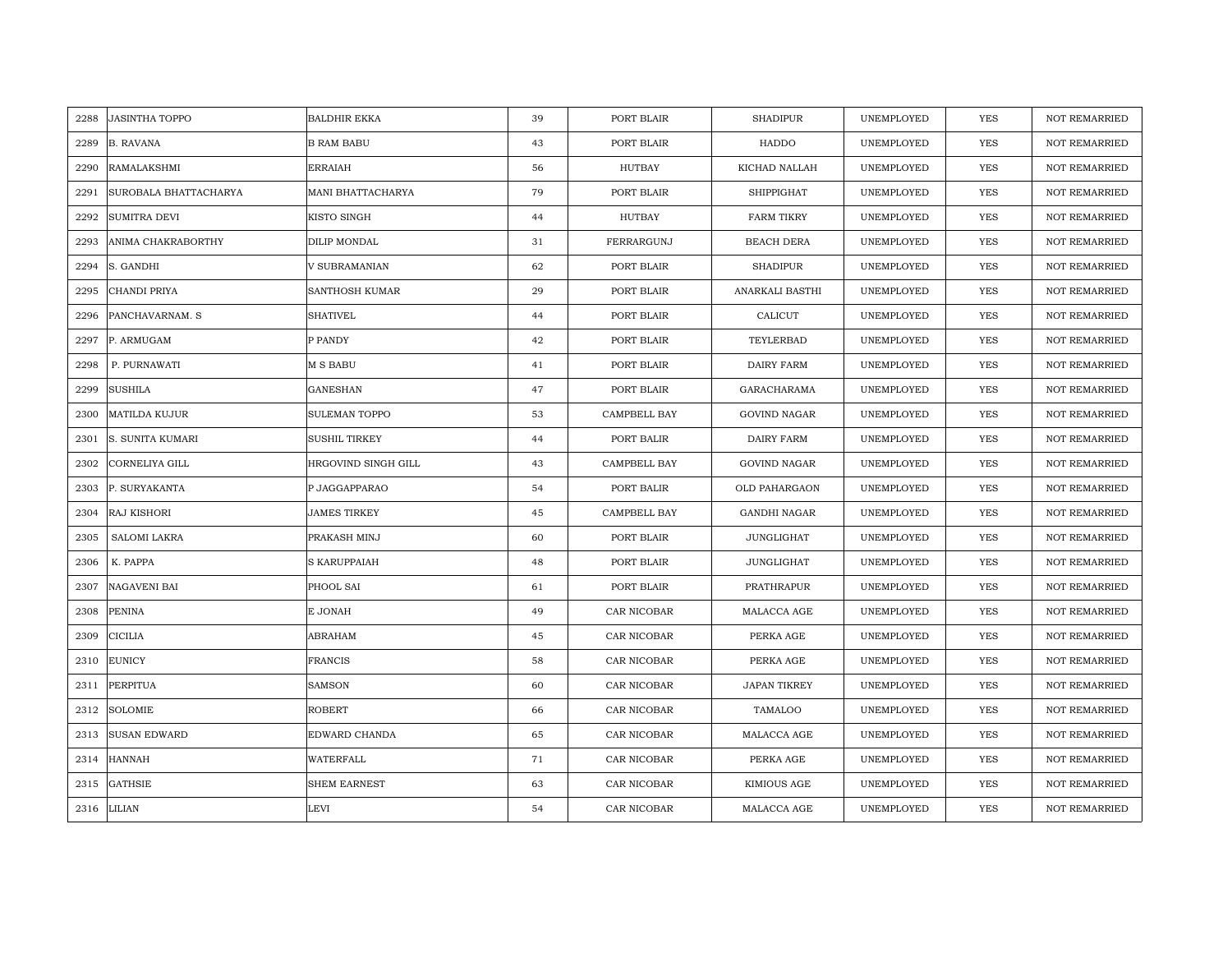|      | 2317 EDLEEN             | NATHENIEL              | 47 | CAR NICOBAR     | TAMALOO             | UNEMPLOYED | YES        | <b>NOT REMARRIED</b> |
|------|-------------------------|------------------------|----|-----------------|---------------------|------------|------------|----------------------|
| 2318 | <b>FILISTA</b>          | TEERATH SINGH          | 37 | CAMPBELL BAY    | LAXMI NAGAR         | UNEMPLOYED | <b>YES</b> | NOT REMARRIED        |
| 2319 | PUSHPA HALDER           | <b>NOGEN HALDER</b>    | 66 | <b>HAVELOCK</b> | <b>SHYAM NAGAR</b>  | UNEMPLOYED | <b>YES</b> | <b>NOT REMARRIED</b> |
| 2320 | RENU SARKAR             | TEJEN SARKAR           | 65 | HAVELOCK NO-6   | KRISHNA NAGAR       | UNEMPLOYED | <b>YES</b> | <b>NOT REMARRIED</b> |
| 2321 | <b>MALATI MONDAL</b>    | SISHU MONDAL           | 54 | <b>HAVELOCK</b> | <b>GOVIND NAGAR</b> | UNEMPLOYED | <b>YES</b> | <b>NOT REMARRIED</b> |
| 2322 | KAMAL DEVI              | <b>KISSAN RAM</b>      | 45 | PORT BLAIR      | TEYLRABAD           | UNEMPLOYED | <b>YES</b> | <b>NOT REMARRIED</b> |
| 2323 | PARWATI . K             | SUSEELAN ACHARI        | 57 | PORT BLAIR      | TEYLERABAD          | UNEMPLOYED | <b>YES</b> | <b>NOT REMARRIED</b> |
| 2324 | CHANDER KALA,           | BRIJ LAL               | 49 | PORT BALIR      | <b>BIMBLITAN</b>    | UNEMPLOYED | YES        | <b>NOT REMARRIED</b> |
| 2325 | SELVI. S                | SUNDER MURTHY. K       | 50 | PORT BLAIR      | GARACHRAMA          | UNEMPLOYED | YES        | <b>NOT REMARRIED</b> |
| 2326 | AFSANA BIBI             | SHARAFAT ALI           | 42 | PORT BALIR      | PREM NAGAR          | UNEMPLOYED | YES        | <b>NOT REMARRIED</b> |
| 2327 | MANIKIYAM               | MOKALINGAM. T          | 73 | PORT BLAIR      | HADDO               | UNEMPLOYED | YES        | <b>NOT REMARRIED</b> |
| 2328 | KAMESHWARI. B           | KRISHNA. B             | 47 | PORT BLAIR      | HADDO               | UNEMPLOYED | YES        | <b>NOT REMARRIED</b> |
| 2329 | VANNAMAYIL              | GOVINDASWAMY. V        | 34 | HADDO           | LILLYPUR            | UNEMPLOYED | YES        | <b>NOT REMARRIED</b> |
| 2330 | <b>ANIMA DAS</b>        | <b>SRIKISHNA DAS</b>   | 33 | <b>DIGLIPUR</b> | MADHUPUR            | UNEMPLOYED | <b>YES</b> | <b>NOT REMARRIED</b> |
| 2331 | <b>ANJU PAUL</b>        | SHANKAR PAUL           | 46 | <b>DIGLIPUR</b> | MADHUPUR            | UNEMPLOYED | YES        | <b>NOT REMARRIED</b> |
| 2332 | ASRITA LAKRA            | ANTHONY MINJ           | 76 | <b>DIGLIPUR</b> | SUBASHGRAM          | UNEMPLOYED | YES        | <b>NOT REMARRIED</b> |
| 2333 | <b>BAKUL RANI DAS</b>   | AMULYA DAS             | 69 | <b>DIGLIPUR</b> | KHUDIRAMPUR         | UNEMPLOYED | YES        | NOT REMARRIED        |
| 2334 | <b>BHARATHI MISTRY</b>  | <b>SUSHIL MISTRY</b>   | 55 | <b>DIGLIPUR</b> | <b>SITANAGAR</b>    | UNEMPLOYED | YES        | NOT REMARRIED        |
| 2335 | <b>BILASHI BALA DAS</b> | UPENDRAN CH. DAS       | 82 | <b>DIGLIPUR</b> | <b>GANESH NAGAR</b> | UNEMPLOYED | <b>YES</b> | <b>NOT REMARRIED</b> |
| 2336 | <b>BISHNU DAS</b>       | GOURANGA DAS           | 42 | <b>DIGLIPUR</b> | MADHUPUR            | UNEMPLOYED | <b>YES</b> | <b>NOT REMARRIED</b> |
| 2337 | <b>FUL RENU HALDER</b>  | <b>BISESWAR HALDER</b> | 62 | <b>DIGLIPUR</b> | <b>SHYAM NAGAR</b>  | UNEMPLOYED | <b>YES</b> | <b>NOT REMARRIED</b> |
| 2338 | <b>HAMI DAS</b>         | KRISHNA KANTA          | 69 | <b>DIGLIPUR</b> | SWARAJGRAM          | UNEMPLOYED | YES        | NOT REMARRIED        |
| 2339 | KALPANA DAS             | <b>BIPUL DAS</b>       | 70 | <b>DIGLIPUR</b> | <b>BEACH FAMILY</b> | UNEMPLOYED | <b>YES</b> | <b>NOT REMARRIED</b> |
| 2340 | KAMALA BISWAS           | SARNACHARAN            | 86 | <b>DIGLIPUR</b> | <b>SHYAM NAGAR</b>  | UNEMPLOYED | YES        | <b>NOT REMARRIED</b> |
| 2341 | KUMODINI BISWAS         | NITAI BISWAS           | 67 | <b>DIGLIPUR</b> | <b>SITANAGAR</b>    | UNEMPLOYED | YES        | <b>NOT REMARRIED</b> |
| 2342 | KUSUM BALA MONDAL       | SACHIN MONDAL          | 67 | <b>DIGLIPUR</b> | PACHIM SAGAR        | UNEMPLOYED | YES        | NOT REMARRIED        |
| 2343 | LAXMI SAMADDAR          | SWAPAN                 | 58 | DIGLIPUR        | <b>SITANAGAR</b>    | UNEMPLOYED | YES        | <b>NOT REMARRIED</b> |
| 2344 | <b>MANARAMA DAS</b>     | NIKUNJA DAS            | 66 | <b>DIGLIPUR</b> | <b>GANESH NAGAR</b> | UNEMPLOYED | <b>YES</b> | <b>NOT REMARRIED</b> |
| 2345 | <b>MANJU SAJJAL</b>     | NITYANANDA             | 61 | <b>DIGLIPUR</b> | SWARAJGRAM          | UNEMPLOYED | <b>YES</b> | NOT REMARRIED        |
|      |                         |                        |    |                 |                     |            |            |                      |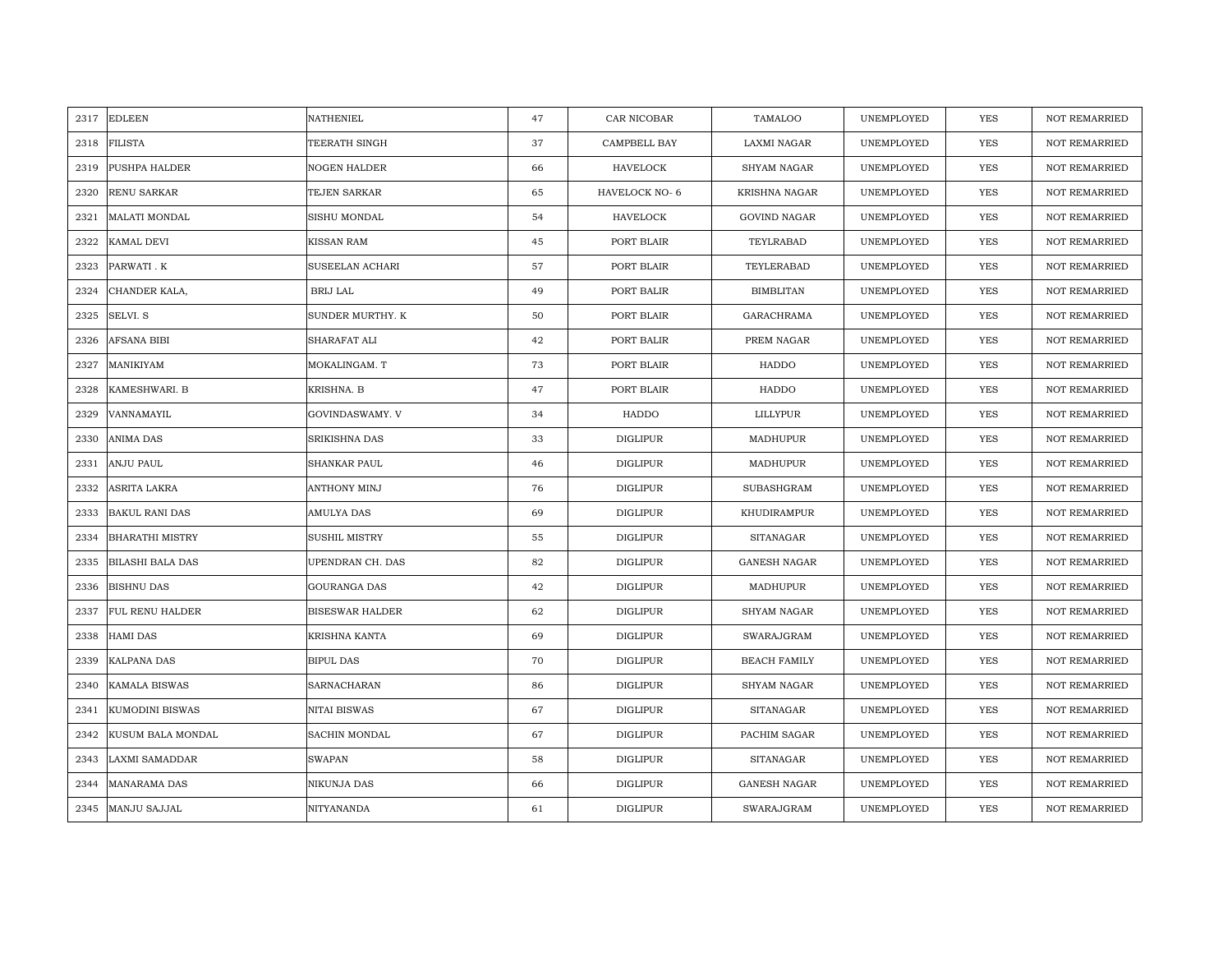| 2346 | <b>MOLINA SARKAR</b>  | JOGENDRA SARKAR       | 79 | <b>DIGLIPUR</b> | LAXMIPUR           | UNEMPLOYED | YES        | <b>NOT REMARRIED</b> |
|------|-----------------------|-----------------------|----|-----------------|--------------------|------------|------------|----------------------|
| 2347 | <b>MONISHA BISWAS</b> | <b>RAMANI BISWAS</b>  | 45 | <b>DIGLIPUR</b> | SUBASHGRAM         | UNEMPLOYED | <b>YES</b> | <b>NOT REMARRIED</b> |
| 2348 | PUSHPA BISWAS         | <b>DIJABAR BISWAS</b> | 66 | <b>DIGLIPUR</b> | R K GRAM           | UNEMPLOYED | YES        | <b>NOT REMARRIED</b> |
| 2349 | RADHIKA BAROI         | MUKTISWAR BAROI       | 71 | <b>DIGLIPUR</b> | PASCHIM SAGAR      | UNEMPLOYED | YES        | <b>NOT REMARRIED</b> |
| 2350 | <b>REENA DAS</b>      | ABHILASH DAS          | 47 | <b>DIGLIPUR</b> | D B GRAM           | UNEMPLOYED | YES        | <b>NOT REMARRIED</b> |
| 2351 | <b>RINA BALA</b>      | GOPAL BALA            | 62 | <b>DIGLIPUR</b> | SITA NAGAR         | UNEMPLOYED | YES        | NOT REMARRIED        |
| 2352 | SANTHA. N             | NARAYANAN. R          | 66 | DIGLIPUR        | DIGLIPUR           | UNEMPLOYED | YES        | <b>NOT REMARRIED</b> |
| 2353 | <b>SANTI DAKUYA</b>   | MUKUNDA               | 65 | <b>DIGLIPUR</b> | NABAGRAM           | UNEMPLOYED | YES        | <b>NOT REMARRIED</b> |
| 2354 | SANTI MONDAL          | JUDHISTIR MONDAL      | 64 | <b>DIGLIPUR</b> | R K GRAM           | UNEMPLOYED | <b>YES</b> | NOT REMARRIED        |
| 2355 | <b>SANU BALA ROY</b>  | NARAYAN ROY           | 59 | <b>DIGLIPUR</b> | SWARAJGRAM         | UNEMPLOYED | YES        | <b>NOT REMARRIED</b> |
| 2356 | SARASWATI SARDAR      | JAGADISH SARDAR       | 56 | <b>DIGLIPUR</b> | PASCHIMSAGAR       | UNEMPLOYED | YES        | <b>NOT REMARRIED</b> |
| 2357 | SEVIKA KUJUR          | PREMANAND             | 63 | <b>DIGLIPUR</b> | <b>BURMACHAD</b>   | UNEMPLOYED | YES        | NOT REMARRIED        |
| 2358 | SOBHA RANI GAIN       | MAHA NANDA GAIN       | 77 | <b>DIGLIPUR</b> | SHYAM NAGAR        | UNEMPLOYED | <b>YES</b> | NOT REMARRIED        |
| 2359 | <b>SUMITRA BALA</b>   | SURAJ BALA            | 37 | <b>DIGLIPUR</b> | SUBASH GRAM        | UNEMPLOYED | <b>YES</b> | <b>NOT REMARRIED</b> |
| 2360 | TULSI SHEEL           | SUDHIR SHEEL          | 85 | <b>DIGLIPUR</b> | SUBASH GRAM        | UNEMPLOYED | YES        | NOT REMARRIED        |
| 2361 | <b>BHISHA KUJUR</b>   | <b>SUKRA KATCHAP</b>  | 46 | <b>DIGLIPUR</b> | <b>BURMACHAND</b>  | UNEMPLOYED | <b>YES</b> | NOT REMARRIED        |
| 2362 | KAMALA MANDAL         | SUDANGSU              | 57 | <b>DIGLIPUR</b> | MADHUPUR           | UNEMPLOYED | YES        | <b>NOT REMARRIED</b> |
| 2363 | SHYAMALA MISTRY       | SHREEHAR MISTRY       | 60 | <b>DIGLIPUR</b> | MILAN GRAM         | UNEMPLOYED | YES        | <b>NOT REMARRIED</b> |
| 2364 | AYSHA. P              | MOHAMMED. P           | 71 | <b>DIGLIPUR</b> | KANYAPURAM         | UNEMPLOYED | YES        | NOT REMARRIED        |
| 2365 | <b>FATHIMA</b>        | MOHAMMED. P. K        | 81 | PORT BLAIR      | MANNARGHAT         | UNEMPLOYED | YES        | <b>NOT REMARRIED</b> |
| 2366 | <b>KALAWATHI</b>      | XAVIER EKKA           | 51 | WIMBERLYGUNJ    | LAL BIJAN          | UNEMPLOYED | YES        | <b>NOT REMARRIED</b> |
| 2367 | KANCHAN MALLICK       | HAREN MALLICK         | 74 | PORT BLAIR      | SHOAL BAY - 19     | UNEMPLOYED | YES        | <b>NOT REMARRIED</b> |
| 2368 | AJANTA KUJUR          | PRASAD MINJ           | 70 | <b>BARATANG</b> | <b>BARATANG</b>    | UNEMPLOYED | <b>YES</b> | <b>NOT REMARRIED</b> |
| 2369 | ALAXCIA LUGAN         | <b>SILVESTER</b>      | 69 | <b>BARATANG</b> | <b>JARWA CREEK</b> | UNEMPLOYED | <b>YES</b> | <b>NOT REMARRIED</b> |
| 2370 | ATHEL KERKETTA        | <b>GILBERT TOPPO</b>  | 37 | PORT BLAIR      | PATHAR GUDDA       | UNEMPLOYED | YES        | <b>NOT REMARRIED</b> |
| 2371 | BERNOLATA OJHA        | SUDAN OJHA            | 74 | <b>BARATANG</b> | <b>ADAJIG</b>      | UNEMPLOYED | YES        | NOT REMARRIED        |
| 2372 | <b>BERONIKA EKKA</b>  | RAPHEL TIRKEY         | 76 | <b>BARATANG</b> | SUNDERGARH         | UNEMPLOYED | YES        | NOT REMARRIED        |
| 2373 | <b>CARMELA XESS</b>   | <b>SELAS EKKA</b>     | 64 | PORT BLAIR      | <b>BALUDERA</b>    | UNEMPLOYED | YES        | <b>NOT REMARRIED</b> |
| 2374 | <b>DEVAMARY</b>       | A. JOSEPH             | 55 | HUT BAY         | PANCHU TIKERY      | UNEMPLOYED | YES        | NOT REMARRIED        |
|      |                       |                       |    |                 |                    |            |            |                      |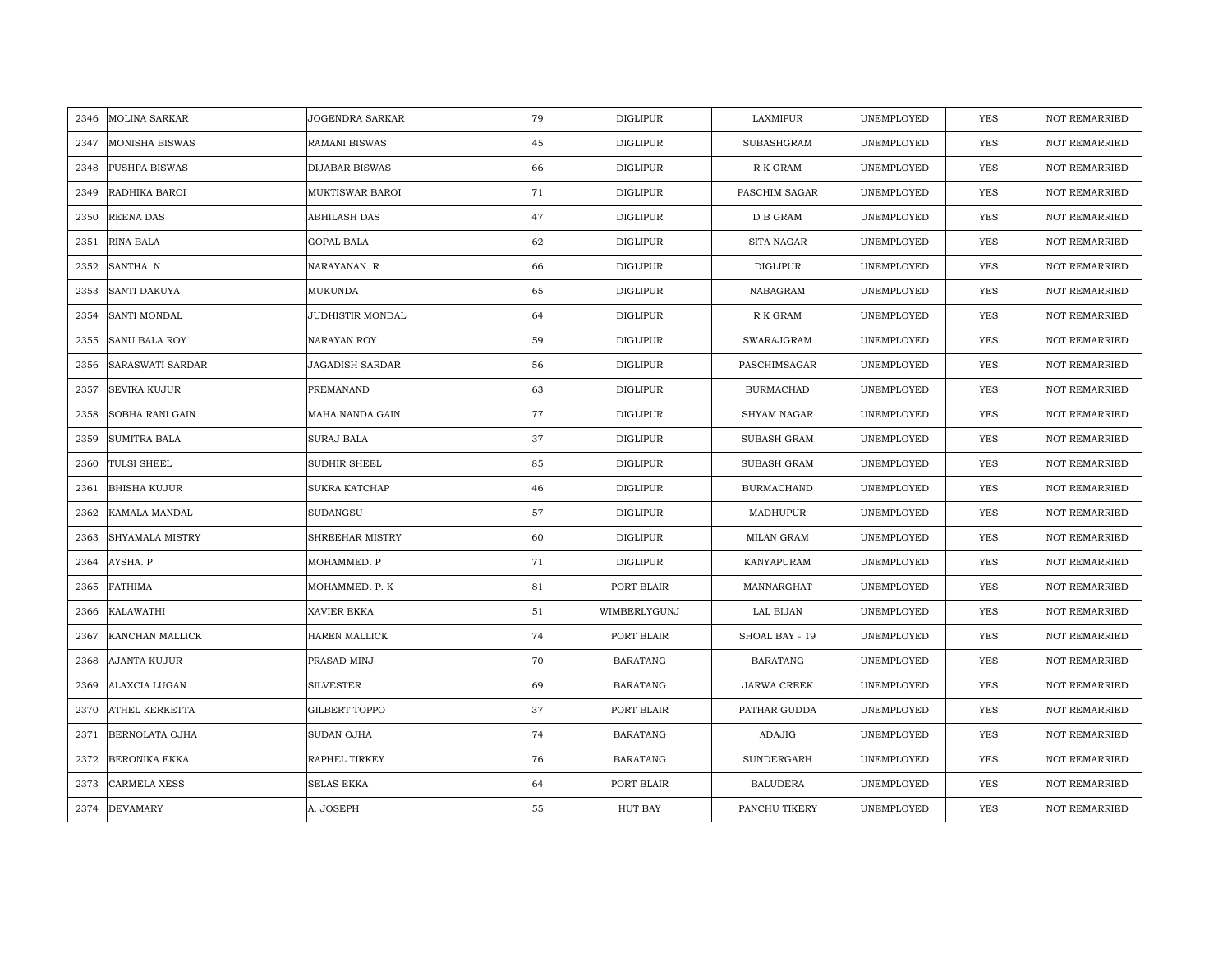| 2375 | <b>BHULAXMI.Y</b>           | KURMA RAO. Y        | 58 | MAYABUNDER      | MAYABUNDER         | UNEMPLOYED | YES        | <b>NOT REMARRIED</b> |
|------|-----------------------------|---------------------|----|-----------------|--------------------|------------|------------|----------------------|
| 2376 | <b>BIROJA RANI HAWLADAR</b> | NIROD CHANDRA       | 71 | PORT BLAIR      | MOHANPURA          | UNEMPLOYED | <b>YES</b> | <b>NOT REMARRIED</b> |
| 2377 | CHAPALA BAROI               | NITYANANDA          | 59 | MAYABUNDER      | PAHALGAON          | UNEMPLOYED | <b>YES</b> | <b>NOT REMARRIED</b> |
| 2378 | G. MARIAMMAL                | V. GURUSWAMY        | 86 | MAYABUNDER      | <b>RAMPUR AGE</b>  | UNEMPLOYED | YES        | <b>NOT REMARRIED</b> |
| 2379 | <b>GANDHARY MISTRY</b>      | RADHA KANTA         | 65 | MAYABUNDER      | TUGAPUR            | UNEMPLOYED | YES        | <b>NOT REMARRIED</b> |
| 2380 | <b>JAHIRA BIBI</b>          | SHER ALI            | 54 | MAYABUNDER      | <b>POKKADERA</b>   | UNEMPLOYED | YES        | NOT REMARRIED        |
| 2381 | <b>KHAIRAN BIBI</b>         | ABDUL AZIZ          | 66 | MAYABUNDER      | <b>DOBIDERA</b>    | UNEMPLOYED | <b>YES</b> | NOT REMARRIED        |
| 2382 | KRISHNA KUMARI. CH          | KRISHNA RAO         | 36 | MAYABUNDER      | MAYABUNDER         | UNEMPLOYED | YES        | NOT REMARRIED        |
| 2383 | <b>MALATI BHADRA</b>        | KARLUS KULLU        | 61 | MAYABUNDER      | TUGAPUR            | UNEMPLOYED | YES        | <b>NOT REMARRIED</b> |
| 2384 | <b>MANISHA BARA</b>         | ABDUL SALAM         | 37 | MAYABUNDER      | POKADERA           | UNEMPLOYED | YES        | <b>NOT REMARRIED</b> |
| 2385 | <b>NAW ELLA</b>             | <b>SAW SINWIN</b>   | 61 | MAYABUNDER      | <b>BORANG</b>      | UNEMPLOYED | YES        | <b>NOT REMARRIED</b> |
| 2386 | NAW MADINA                  | SAW SHWAYTHE        | 45 | WIMBERLYGUNJ    | WIMBERLYGUNJ       | UNEMPLOYED | YES        | <b>NOT REMARRIED</b> |
| 2387 | <b>NAW PANINA</b>           | <b>SAW JACOB</b>    | 72 | MAYABUNDER      | KARMATANG          | UNEMPLOYED | <b>YES</b> | <b>NOT REMARRIED</b> |
| 2388 | PARVATHI SAMMADDER          | NISHIKANTHA         | 55 | MAYABUNDER      | PAHALGOAN          | UNEMPLOYED | <b>YES</b> | <b>NOT REMARRIED</b> |
| 2389 | PUSHPA RANI SING            | RAJ KISHORE SING    | 70 | <b>DIGLIPUR</b> | MOHANPUR           | UNEMPLOYED | <b>YES</b> | <b>NOT REMARRIED</b> |
| 2390 | <b>SAFHIRA MINJ</b>         | CORNALIUS MINJ      | 85 | WIMBERLYGUNJ    | WIMBERLYGUNJ       | UNEMPLOYED | <b>YES</b> | <b>NOT REMARRIED</b> |
| 2391 | SANICHRIA MINJ              | <b>SUKRAM LAKRA</b> | 60 | MAYABUNDER      | <b>AUSTIN</b>      | UNEMPLOYED | <b>YES</b> | <b>NOT REMARRIED</b> |
| 2392 | <b>SAVITHRI HAZRA</b>       | MANARANJAN          | 60 | MAYABUNDER      | MAYABUNDER         | UNEMPLOYED | <b>YES</b> | <b>NOT REMARRIED</b> |
| 2393 | <b>SITA DEVI</b>            | <b>SUKHNATH RAM</b> | 47 | MAYABUNDER      | PADUMADURAI        | UNEMPLOYED | <b>YES</b> | <b>NOT REMARRIED</b> |
| 2394 | <b>SILVIA MINJ</b>          | REMISH XALXO        | 64 | MAYABUNDER      | <b>AUSTIN</b>      | UNEMPLOYED | YES        | <b>NOT REMARRIED</b> |
| 2395 | SOMARO KUMARI               | CHARKU KUSMA        | 52 | MAYABUNDER      | MAYABUNDER         | UNEMPLOYED | YES        | <b>NOT REMARRIED</b> |
| 2396 | <b>SUKRO KUJUR</b>          | SARVAN SINGH        | 44 | MAYABUNDER      | KARMATANG - 9      | UNEMPLOYED | YES        | NOT REMARRIED        |
| 2397 | TILANA MONDAL               | PHARIKHIT           | 59 | MAYABUNDER      | TUGAPUR            | UNEMPLOYED | <b>YES</b> | <b>NOT REMARRIED</b> |
| 2398 | TULSAMMA. S                 | CHANDRAIYA. S       | 65 | MAYABUNDER      | MAYABUNDER         | UNEMPLOYED | <b>YES</b> | <b>NOT REMARRIED</b> |
| 2399 | YAIAMMA. P                  | ANDISWAMY           | 36 | MAYABUNDER      | PAHALGOAN          | UNEMPLOYED | YES        | <b>NOT REMARRIED</b> |
| 2400 | DHANALAXMI. V               | VENKANNA. V         | 61 | MAYABUNDER      | MAYABUNDER         | UNEMPLOYED | YES        | NOT REMARRIED        |
| 2401 | CHANDRAMMA. P               | JOGA RAO. P         | 69 | MAYABUNDER      | MAYABUNDER         | UNEMPLOYED | YES        | NOT REMARRIED        |
| 2402 | GANWATHI                    | <b>MUNISWAMY</b>    | 65 | MAYABUNDER      | <b>AUSTIN</b>      | UNEMPLOYED | <b>YES</b> | <b>NOT REMARRIED</b> |
|      | 2403 BENEDICTA EKKA         | CRISTUS MINJ        | 72 | <b>RANGAT</b>   | <b>LONG ISLAND</b> | UNEMPLOYED | <b>YES</b> | <b>NOT REMARRIED</b> |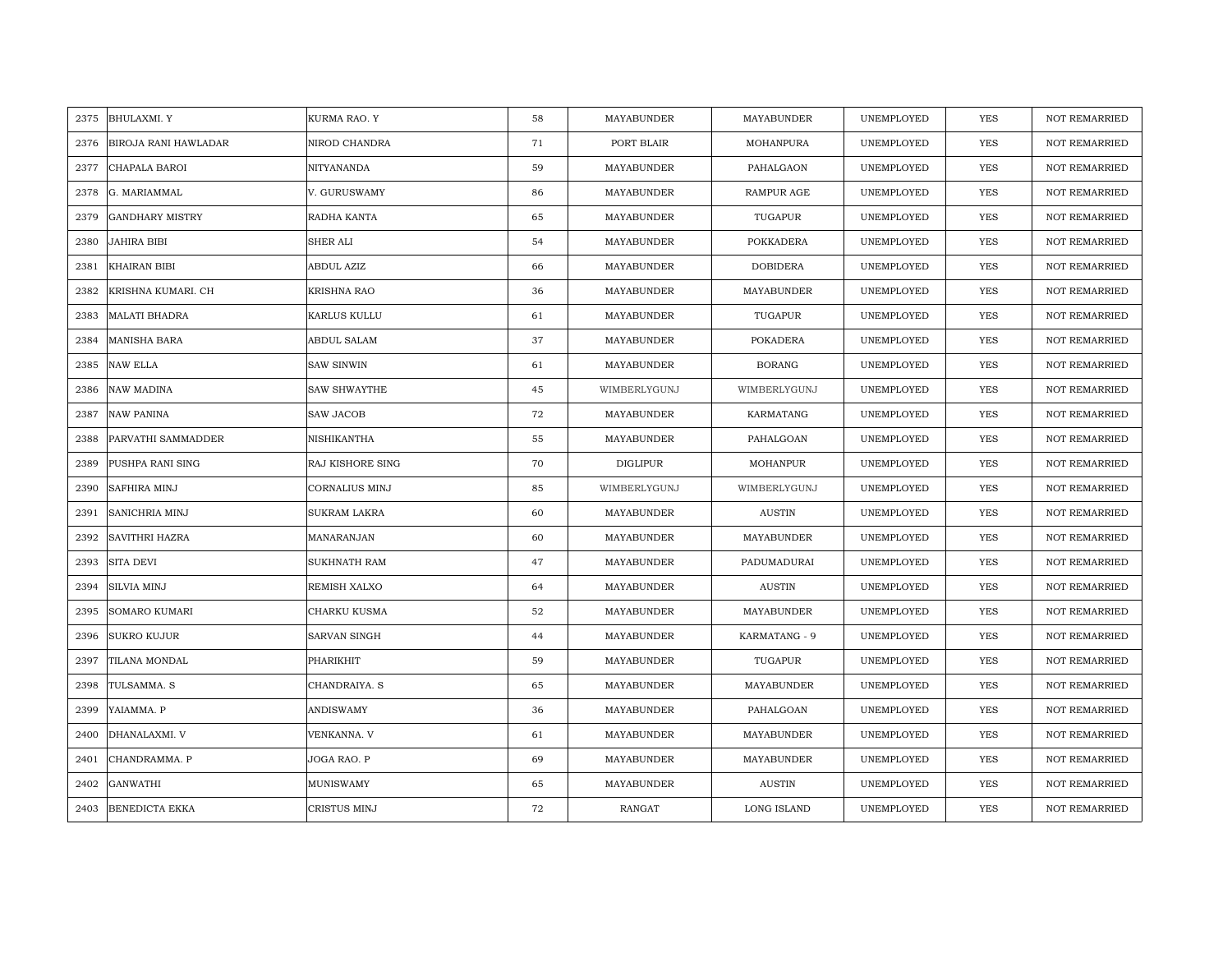| 2404 | <b>FULBASI BISWAS</b>   | <b>BAIKUNTHA</b>    | 76 | RANGAT          | <b>BHARATHPUR</b>   | UNEMPLOYED | YES        | <b>NOT REMARRIED</b> |
|------|-------------------------|---------------------|----|-----------------|---------------------|------------|------------|----------------------|
| 2405 | <b>GOLAPI ROY</b>       | <b>MAHINDRA ROY</b> | 52 | RANGAT          | PARNASHALA          | UNEMPLOYED | <b>YES</b> | <b>NOT REMARRIED</b> |
| 2406 | <b>JASMANI DEVI</b>     | SIMON MINJ          | 62 | <b>RANGAT</b>   | <b>RAMPUR</b>       | UNEMPLOYED | <b>YES</b> | <b>NOT REMARRIED</b> |
| 2407 | KAMALA RANI SIL         | ADITYA SIL          | 70 | RANGAT          | DASARATHPUR         | UNEMPLOYED | YES        | NOT REMARRIED        |
| 2408 | PADMA VATHY. K          | K. VEERA SWAMY      | 51 | RANGAT          | RANGAT              | UNEMPLOYED | YES        | <b>NOT REMARRIED</b> |
| 2409 | <b>SANTI HALDER</b>     | LAXMI KANTA         | NA | RANGAT          | <b>JANAKPUR</b>     | UNEMPLOYED | YES        | <b>NOT REMARRIED</b> |
| 2410 | <b>VALLI</b>            | S. KARANDA MALAI    | 70 | RANGAT          | PANCHAWATI          | UNEMPLOYED | <b>YES</b> | <b>NOT REMARRIED</b> |
| 2411 | ANGANI KUJUR            | GUNJU KUJUR         | 68 | DIGLIPUR        | KALIGHAT            | UNEMPLOYED | YES        | <b>NOT REMARRIED</b> |
| 2412 | FULMALA MONDAL          | NAGENDRA NATH       | 78 | <b>DIGLIPUR</b> | NABAGRAM            | UNEMPLOYED | YES        | <b>NOT REMARRIED</b> |
| 2413 | <b>GOURI FOLIA</b>      | BASANTA FOLIA       | 59 | <b>DIGLIPUR</b> | KALIGHAT            | UNEMPLOYED | <b>YES</b> | NOT REMARRIED        |
| 2414 | JAMUNA ROY              | NABAKUMAR ROY       | 65 | <b>DIGLIPUR</b> | NABAGRAM            | UNEMPLOYED | <b>YES</b> | <b>NOT REMARRIED</b> |
| 2415 | KARMI KACHAP            | MATHU URAON         | 57 | <b>DIGLIPUR</b> | KALIGHAT            | UNEMPLOYED | <b>YES</b> | <b>NOT REMARRIED</b> |
| 2416 | MAYALAXMI MONDAL        | NIRMAL MONDAL       | 63 | <b>DIGLIPUR</b> | NABAGRAM            | UNEMPLOYED | YES        | <b>NOT REMARRIED</b> |
| 2417 | PARUL BALA MISTRY       | SUKHARANJAN         | 93 | <b>DIGLIPUR</b> | RAMNAGAR            | UNEMPLOYED | <b>YES</b> | <b>NOT REMARRIED</b> |
| 2418 | PHILOMINA LAKRA         | MARCUS LAKRA        | 65 | DIGLIPUR        | RAM NAGAR           | UNEMPLOYED | YES        | <b>NOT REMARRIED</b> |
| 2419 | PHOOLMALA HALDAR        | MANINDRA NATH       | 64 | <b>DIGLIPUR</b> | KALIGHAT            | UNEMPLOYED | YES        | <b>NOT REMARRIED</b> |
| 2420 | RUKHU BALA SARKAR       | UPENDRA NATH        | 71 | <b>DIGLIPUR</b> | KALIGHAT            | UNEMPLOYED | <b>YES</b> | <b>NOT REMARRIED</b> |
| 2421 | SABITA SARKAR           | SUDHIR SARKAR       | 65 | DIGLIPUR        | <b>RAM NAGAR</b>    | UNEMPLOYED | <b>YES</b> | NOT REMARRIED        |
| 2422 | <b>SANDHYA ROY</b>      | HARIPADA ROY        | 60 | <b>DIGLIPUR</b> | KALIGHAT            | UNEMPLOYED | <b>YES</b> | <b>NOT REMARRIED</b> |
| 2423 | SUKUVARO KONGARI        | DURA KONGARI        | 65 | <b>DIGLIPUR</b> | KALIGHAT            | UNEMPLOYED | YES        | <b>NOT REMARRIED</b> |
| 2424 | RENU BALA               | DEBKUMAR BALA       | 65 | <b>DIGLIPUR</b> | KALIGHAT            | UNEMPLOYED | YES        | NOT REMARRIED        |
| 2425 | SARALA MONDAL           | KARTICK MONDAL      | 88 | DIGLIPUR        | JAGANNATH DERA      | UNEMPLOYED | YES        | NOT REMARRIED        |
| 2426 | C. R. SAUDAMANI         | K. BALA KRISHNAN    | 71 | <b>DIGLIPUR</b> | <b>AERIAL BAY</b>   | UNEMPLOYED | YES        | <b>NOT REMARRIED</b> |
| 2427 | <b>DIPALI DAS</b>       | PANCHANAN DAS       | 71 | <b>DIGLIPUR</b> | <b>KALIPUR</b>      | UNEMPLOYED | <b>YES</b> | NOT REMARRIED        |
| 2428 | <b>MAHA RANI MISTRY</b> | <b>SUREN MISTRY</b> | 75 | <b>DIGLIPUR</b> | <b>SHIBPUR</b>      | UNEMPLOYED | <b>YES</b> | <b>NOT REMARRIED</b> |
| 2429 | NOOKAMMA. G             | DHANA RAJUL. G      | 52 | <b>DIGLIPUR</b> | <b>DURGAPUR</b>     | UNEMPLOYED | YES        | NOT REMARRIED        |
| 2430 | PRATIMA BALA DAS        | UPENDRA KR. DAS     | 59 | <b>DIGLIPUR</b> | <b>GANDHI NAGAR</b> | UNEMPLOYED | <b>YES</b> | <b>NOT REMARRIED</b> |
| 2431 | RAJO BALA MAZUMDER      | REBATI MOHAN        | 80 | <b>DIGLIPUR</b> | DURGAPUR            | UNEMPLOYED | YES        | <b>NOT REMARRIED</b> |
| 2432 | YALLAMMA. B             | APPANNA. A          | 51 | <b>DIGLIPUR</b> | <b>DURGAPUR</b>     | UNEMPLOYED | YES        | <b>NOT REMARRIED</b> |
|      |                         |                     |    |                 |                     |            |            |                      |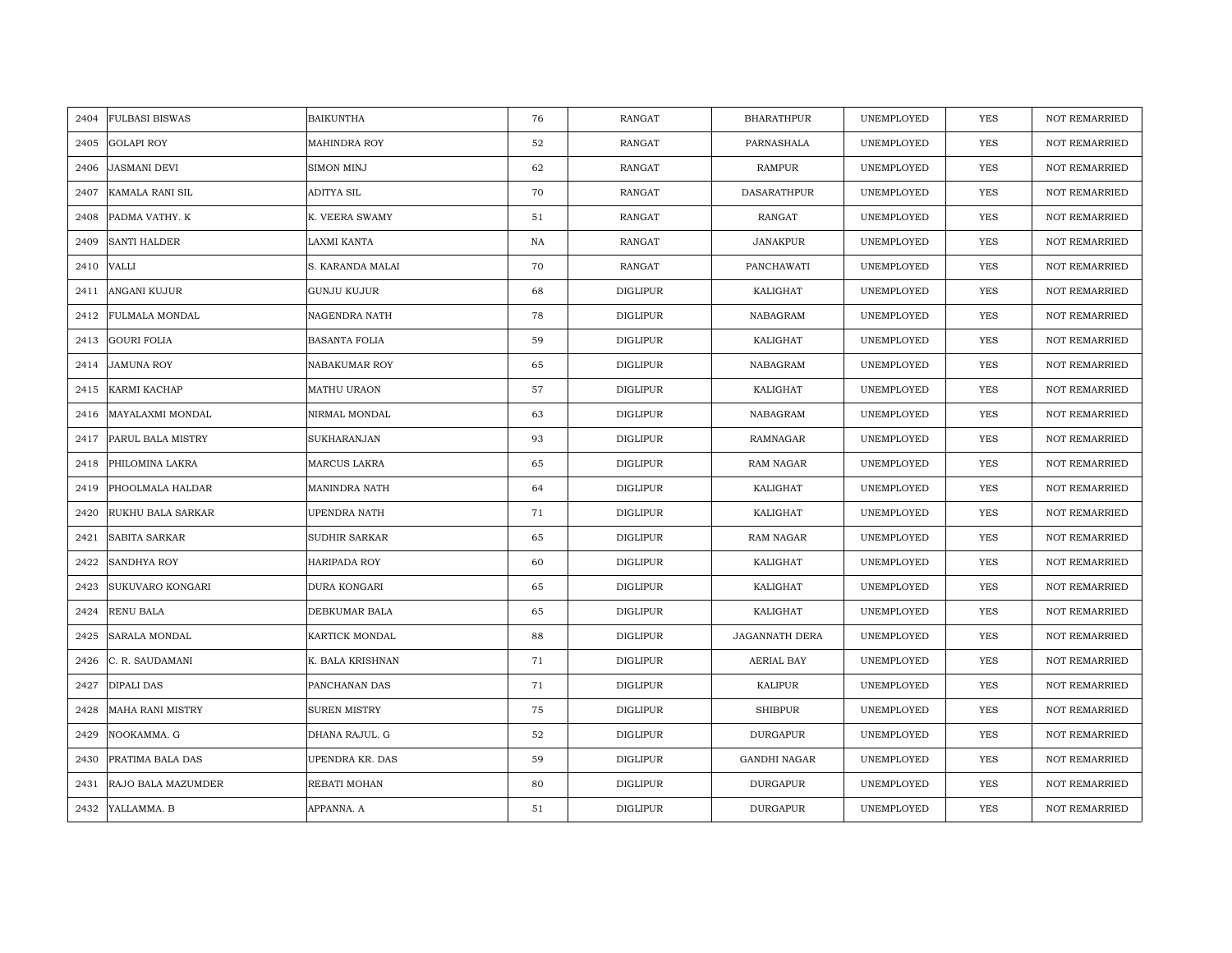| 2433 | JAGADAMANI TOPPO      | <b>BILCHUS MINJ</b>    | 59 | <b>DIGLIPUR</b>    | SHAKTIGAT          | UNEMPLOYED | <b>YES</b> | <b>NOT REMARRIED</b> |
|------|-----------------------|------------------------|----|--------------------|--------------------|------------|------------|----------------------|
| 2434 | K. LAXMI              | K. SARSAIAH            | 55 | <b>BAKULTALA</b>   | <b>BAKULTALA</b>   | UNEMPLOYED | <b>YES</b> | NOT REMARRIED        |
| 2435 | <b>MALATI BAIN</b>    | MIRALAL BAIN           | 45 | RANGAT             | KAUSHALYA NAGAR    | UNEMPLOYED | YES        | <b>NOT REMARRIED</b> |
| 2436 | <b>MARTHA HORO</b>    | <b>BIASA TOPNO</b>     | 57 | <b>BAKULTALA</b>   | <b>BAKULTALA</b>   | UNEMPLOYED | <b>YES</b> | <b>NOT REMARRIED</b> |
| 2437 | PADMARANI SEAL        | <b>MITAI SEAL</b>      | 57 | <b>RANGAT</b>      | KAUSHALYA NAGAR    | UNEMPLOYED | YES        | <b>NOT REMARRIED</b> |
| 2438 | ASHALATA GANGULY      | GANGULY . A. C         | 64 | PORT BLAIR         | AUSTINABAD         | UNEMPLOYED | YES        | <b>NOT REMARRIED</b> |
| 2439 | VEERAMMAL             | BHOOMI.R               | 39 | PORT BLAIR         | <b>BROOKSHABAD</b> | UNEMPLOYED | YES        | <b>NOT REMARRIED</b> |
| 2440 | VELLAIAMMAL           | VEERAIAH               | 61 | PORT BLAIR         | CALICUT            | UNEMPLOYED | YES        | NOT REMARRIED        |
| 2441 | PAPPA. G              | GANESHAN. P            | 63 | PORT BLAIR         | <b>BEODNABAD</b>   | UNEMPLOYED | YES        | NOT REMARRIED        |
| 2442 | PREMA SURIN           | AJIT KUMAR TOPPO       | 34 | PORT BLAIR         | <b>MANJERI</b>     | UNEMPLOYED | <b>YES</b> | <b>NOT REMARRIED</b> |
| 2443 | ANITA PODDAR          | <b>AUROBINDU</b>       | 36 | URMILA PUR         | URMILA PUR         | UNEMPLOYED | YES        | <b>NOT REMARRIED</b> |
| 2444 | <b>BIMALA GOSWAMI</b> | <b>GOVINDA</b>         | 62 | SHANTANU           | SHANTANU           | UNEMPLOYED | YES        | NOT REMARRIED        |
| 2445 | PADMA DHALI           | KRISHNAKANTA           | 57 | KADAMTALA          | KADAMTALA          | UNEMPLOYED | YES        | NOT REMARRIED        |
| 2446 | <b>SHYAMA MISTRY</b>  | <b>BIMAL MISTRY</b>    | 51 | KADAMTALA          | KADAMTALA          | UNEMPLOYED | <b>YES</b> | <b>NOT REMARRIED</b> |
| 2447 | PAPA. S               | SOLIAPPAN. S           | 55 | PORT BLAIR         | <b>DAIRY FARM</b>  | UNEMPLOYED | YES        | NOT REMARRIED        |
| 2448 | SARASWATHI            | NAGRAJ. P              | 32 | PORT BLAIR         | MACHILINE          | UNEMPLOYED | YES        | <b>NOT REMARRIED</b> |
| 2449 | MARY                  | GANESHAN. R            | 45 | PORT BLAIR         | <b>SHADIPUR</b>    | UNEMPLOYED | <b>YES</b> | NOT REMARRIED        |
| 2450 | AITEE MAYA            | <b>GYAN BAHADUR</b>    | 77 | PORT BLAIR         | NAYAGOAN           | UNEMPLOYED | YES        | <b>NOT REMARRIED</b> |
| 2451 | <b>RAMESWARI</b>      | <b>JAIPAL KERKETTA</b> | 56 | PORT BLAIR         | <b>COLLINPUR</b>   | UNEMPLOYED | YES        | NOT REMARRIED        |
| 2452 | <b>SANDHYA DEVI</b>   | LALLJI                 | 60 | PORT BLAIR         | TUSHNABAD          | UNEMPLOYED | YES        | NOT REMARRIED        |
| 2453 | <b>MARIYAM BIBI</b>   | <b>ABDULLA</b>         | 69 | PORT BLAIR         | TUSHNABAD          | UNEMPLOYED | YES        | <b>NOT REMARRIED</b> |
| 2454 | NILU MAZUMDER         | DULAL MAZUMDER         | 73 | PORT BLAIR         | NAYASHAR           | UNEMPLOYED | YES        | NOT REMARRIED        |
| 2455 | PADMINI. R            | RETHINAM. R            | 53 | PORT BLAIR         | GUPTAPARA          | UNEMPLOYED | YES        | <b>NOT REMARRIED</b> |
| 2456 | PARWATI. P            | PEERUMAL. P            | 73 | PORT BLAIR         | LINE DERA          | UNEMPLOYED | YES        | <b>NOT REMARRIED</b> |
| 2457 | ARATI BAIDYA          | ANUKUL BAIDYA          | 67 | <b>BILLIGROUND</b> | KAMALAPUR          | UNEMPLOYED | YES        | <b>NOT REMARRIED</b> |
| 2458 | CHANDRIKA             | ANDI CHETTIYAR         | 71 | <b>BETAPUR</b>     | PADMANABHAPURAM    | UNEMPLOYED | YES        | NOT REMARRIED        |
| 2459 | DILLAMMA. B           | RAMAIAH. B             | 76 | <b>BETAPUR</b>     | PADMANABHAPURAM    | UNEMPLOYED | YES        | NOT REMARRIED        |
| 2460 | KRISHNAMMA. T         | MOHANAN. S             | 58 | <b>BETAPUR</b>     | <b>BETAPUR</b>     | UNEMPLOYED | YES        | <b>NOT REMARRIED</b> |
|      | 2461 MALINA ROY       | <b>KESHAB ROY</b>      | 65 | <b>KAMALAPUR</b>   | KAMALAPUR          | UNEMPLOYED | <b>YES</b> | <b>NOT REMARRIED</b> |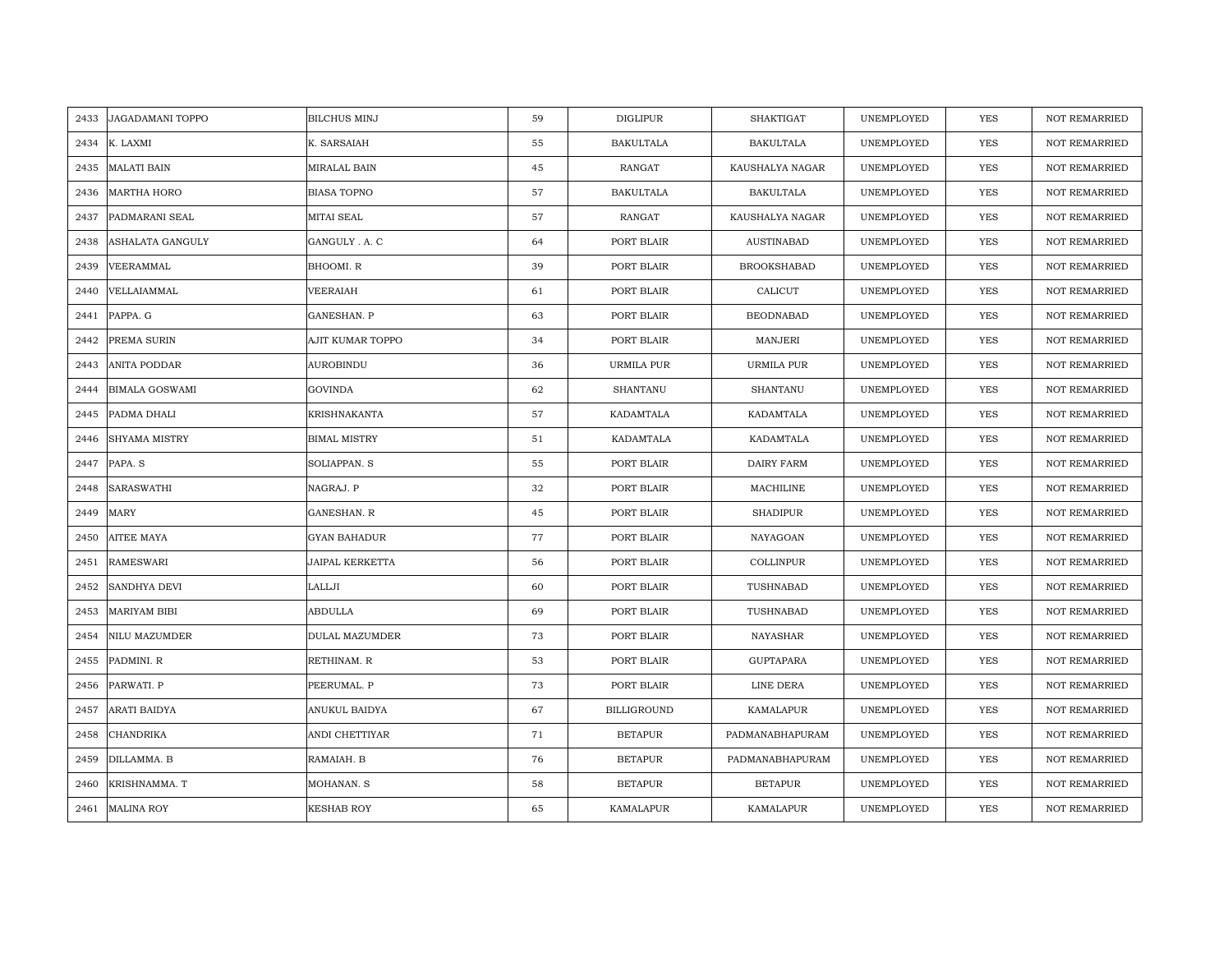| 2462 | <b>MAMTA RANI DAS</b>   | <b>SHANKAR DAS</b>   | 64 | <b>BILLIGROUND</b> | PINAKI NAGAR         | UNEMPLOYED | YES        | <b>NOT REMARRIED</b> |
|------|-------------------------|----------------------|----|--------------------|----------------------|------------|------------|----------------------|
| 2463 | PROBAINI BANERJEE       | DULAL BANERJEE       | 59 | NIMBUDERA          | <b>BASANTIPUR</b>    | UNEMPLOYED | YES        | NOT REMARRIED        |
| 2464 | PURNIMA MAZHI           | KALA CH. MAZHI       | 46 | NIMBUDERA          | <b>GOVINDAPUR</b>    | UNEMPLOYED | <b>YES</b> | <b>NOT REMARRIED</b> |
| 2465 | RASO DHALI              | <b>BISHNU PADA</b>   | 55 | NIMBUDERA          | <b>BASANTI PUR</b>   | UNEMPLOYED | <b>YES</b> | <b>NOT REMARRIED</b> |
| 2466 | RENUKA MONDAL           | ADITIYA MONDAL       | 78 | NIMBUDERA          | <b>SWADESH NAGAR</b> | UNEMPLOYED | <b>YES</b> | <b>NOT REMARRIED</b> |
| 2467 | SOBHARANI BAWALI        | ANIL KR. BAWALI      | 73 | <b>BILLYGROUND</b> | <b>HARINAGAR</b>     | UNEMPLOYED | <b>YES</b> | <b>NOT REMARRIED</b> |
| 2468 | <b>SOVA RANI BISWAS</b> | MANINDRA NATH        | 71 | <b>BILLYGROUND</b> | HARINAGAR            | UNEMPLOYED | <b>YES</b> | <b>NOT REMARRIED</b> |
| 2469 | SUBDRA MONDAL           | <b>BIMAL MONDAL</b>  | 72 | <b>BILLYGROUND</b> | <b>SHANTIPUR</b>     | UNEMPLOYED | YES        | <b>NOT REMARRIED</b> |
| 2470 | SUBHASINI MONDAL        | KHAGEN MONDAL        | 68 | <b>BILLIGROUND</b> | PINAKI NAGAR         | UNEMPLOYED | YES        | NOT REMARRIED        |
| 2471 | <b>SUMATI MISTRY</b>    | SATISH MISTRY        | 74 | <b>BETAPUR</b>     | DHARMAPUR            | UNEMPLOYED | YES        | <b>NOT REMARRIED</b> |
| 2472 | SUSHILA BISWAS          | RABINDRA NATH        | 49 | MAYABUNDER         | PARESH NAGAR         | UNEMPLOYED | YES        | <b>NOT REMARRIED</b> |
| 2473 | PRAFULA MINZ            | PIUS EKKA            | 65 | SWADESHNAGAR       | LOWKI NALLAH         | UNEMPLOYED | YES        | NOT REMARRIED        |
| 2474 | APPALAMMA. M            | PAPAIYA. M           | 63 | PORT BLAIR         | DAIRY FARM           | UNEMPLOYED | YES        | NOT REMARRIED        |
| 2475 | <b>JHARNA HALDER</b>    | SUBASH HALDER        | 50 | PORT BLAIR         | RANCHI BASTHI        | UNEMPLOYED | <b>YES</b> | <b>NOT REMARRIED</b> |
| 2476 | PAPAMMA. D              | APPANNA. B           | 72 | PORT BLAIR         | DAIRY FARM           | UNEMPLOYED | YES        | NOT REMARRIED        |
| 2477 | VILASINI. B             | <b>BALA KRISHNAN</b> | 66 | PORT BLAIR         | <b>DAIRY FARM</b>    | UNEMPLOYED | YES        | <b>NOT REMARRIED</b> |
| 2478 | NOOKAMMA. Y             | APPLA SWAMY          | 58 | <b>DIGLIPUR</b>    | <b>V S PALLY</b>     | UNEMPLOYED | YES        | NOT REMARRIED        |
| 2479 | BAIRAMMA. T             | SIMACHALAM. T        | 72 | PORT BLAIR         | <b>DAIRY FARM</b>    | UNEMPLOYED | YES        | NOT REMARRIED        |
| 2480 | SUCHITA DUNG DUNG       | VINCENT SORENG       | 43 | PORT BLAIR         | LAMBA LINE           | UNEMPLOYED | YES        | NOT REMARRIED        |
| 2481 | <b>KALIDASI ROY</b>     | HAZARILAL ROY        | 69 | <b>NEIL ISLAND</b> | RAM NAGAR            | UNEMPLOYED | YES        | <b>NOT REMARRIED</b> |
| 2482 | SUBHADRA DAS            | NIMAI DAS            | 51 | <b>NEIL ISLAND</b> | <b>BHARAT PUR</b>    | UNEMPLOYED | YES        | <b>NOT REMARRIED</b> |
| 2483 | ASRITA KHESS            | GEORGE KHESS         | 44 | PORT BLAIR         | <b>BEACH DERA</b>    | UNEMPLOYED | YES        | NOT REMARRIED        |
| 2484 | NABEESA. A. K           | ABDUL KADER. A       | 61 | PORT BLAIR         | <b>BATHU BASTHI</b>  | UNEMPLOYED | YES        | <b>NOT REMARRIED</b> |
| 2485 | YANAM                   | ANNADURAI            | 61 | PORT BLAIR         | <b>BATHU BASTI</b>   | UNEMPLOYED | YES        | <b>NOT REMARRIED</b> |
| 2486 | <b>BELCIYA</b>          | RAJESH ABRAHAM       | 41 | PORT BLAIR         | NAYA BASTHI          | UNEMPLOYED | YES        | <b>NOT REMARRIED</b> |
| 2487 | <b>SELVI</b>            | MUNIYA SWAMY         | 39 | <b>BAMBOOFLAT</b>  | HOPE TOWN            | UNEMPLOYED | YES        | NOT REMARRIED        |
| 2488 | PHOOL MANI DEVI         | AMAR SAI             | 56 | <b>BAMBOOFLAT</b>  | HOPE TOWN            | UNEMPLOYED | YES        | <b>NOT REMARRIED</b> |
| 2489 | <b>SAIDA BIBI</b>       | ABDUL MANAN          | 57 | <b>BAMBOOFLAT</b>  | <b>NAYA BASTI</b>    | UNEMPLOYED | YES        | <b>NOT REMARRIED</b> |
|      | 2490 DAMYANTI. P        | DANDASI. P           | 56 | PORT BLAIR         | DIGNABAD             | UNEMPLOYED | <b>YES</b> | <b>NOT REMARRIED</b> |
|      |                         |                      |    |                    |                      |            |            |                      |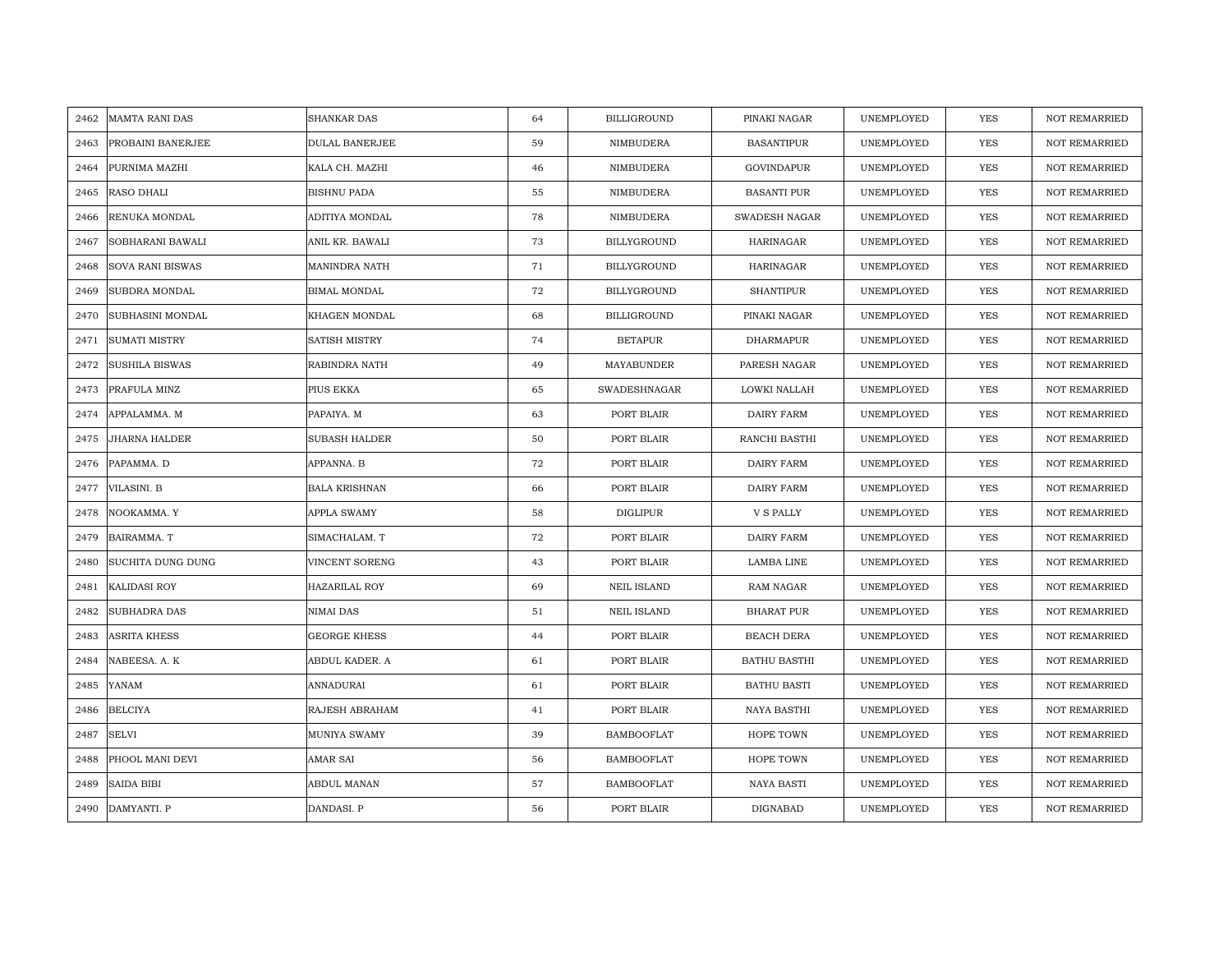| 2491 | <b>JANKI</b>             | PRABHANANDAR           | 62 | PORT BLAIR      | <b>SISTY NAGAR</b>   | UNEMPLOYED | YES        | <b>NOT REMARRIED</b> |
|------|--------------------------|------------------------|----|-----------------|----------------------|------------|------------|----------------------|
| 2492 | JANU                     | JAY KUMAR. V           | 44 | PORT BLAIIR     | <b>DOLLY GUNJ</b>    | UNEMPLOYED | <b>YES</b> | <b>NOT REMARRIED</b> |
| 2493 | <b>KAMAL KUMARI</b>      | SRI NARAYAN            | 65 | PORT BLAIR      | PORT BLAIR           | UNEMPLOYED | YES        | <b>NOT REMARRIED</b> |
| 2494 | LACHANAMMA               | PONNAIAH               | 71 | PORT BLAIR      | <b>SISTY NAGAR</b>   | UNEMPLOYED | YES        | <b>NOT REMARRIED</b> |
| 2495 | NAGAMANI                 | VENKAT RAO. V          | 50 | PORT BLAIR      | <b>BUNIYADABAD</b>   | UNEMPLOYED | YES        | <b>NOT REMARRIED</b> |
| 2496 | PAIDAMMA. B              | SUMUNDARAM             | 60 | PORT BLAIR      | PREM NAGAR           | UNEMPLOYED | YES        | NOT REMARRIED        |
| 2497 | <b>RAHAT BIBI</b>        | <b>SELVAM</b>          | 46 | PORT BLAIR      | A/BAZAR              | UNEMPLOYED | <b>YES</b> | <b>NOT REMARRIED</b> |
| 2498 | RAJAMMA. K               | <b>BALAKRISHANAN</b>   | 66 | PORT BLAIR      | <b>DELANIPUR</b>     | UNEMPLOYED | <b>YES</b> | <b>NOT REMARRIED</b> |
| 2499 | RAVANAMMA. K             | RAMU. K                | 47 | PORT BLAIR      | ABERDEEN BAZAR       | UNEMPLOYED | <b>YES</b> | NOT REMARRIED        |
| 2500 | <b>SANTHAMMA</b>         | PUSPHAKARAN            | 64 | PORT BLAIR      | HADDO                | UNEMPLOYED | <b>YES</b> | <b>NOT REMARRIED</b> |
| 2501 | TANGAM                   | <b>BINOY</b>           | 39 | PORT BLAIR      | HOPE TOWN            | UNEMPLOYED | <b>YES</b> | <b>NOT REMARRIED</b> |
| 2502 | PARWATI BAI              | <b>KASI RAM</b>        | 51 | HUTBAY          | R K PUR              | UNEMPLOYED | <b>YES</b> | <b>NOT REMARRIED</b> |
| 2503 | PROMILA MONDAL           | CHITTARANGAN           | 52 | <b>HUTBAY</b>   | V K PUR              | UNEMPLOYED | YES        | <b>NOT REMARRIED</b> |
| 2504 | <b>GOURI GAIN</b>        | HARIPADA GAIN          | 66 | <b>HAVELOCK</b> | <b>GOVINDA NAGAR</b> | UNEMPLOYED | <b>YES</b> | <b>NOT REMARRIED</b> |
| 2505 | RANI BALA BISWAS         | KRISHNAPADA            | 66 | HAVELOCK        | <b>GOVINDA NAGAR</b> | UNEMPLOYED | YES        | NOT REMARRIED        |
| 2506 | <b>BIBHA RANI HALDAR</b> | SUREN HALDAR           | 70 | <b>HAVELOCK</b> | SHYAMNAGAR           | UNEMPLOYED | YES        | <b>NOT REMARRIED</b> |
| 2507 | MALLICKA. C              | CHINNA KULANDAI        | 60 | PORT BLAIR      | <b>GARACHARMA</b>    | UNEMPLOYED | YES        | <b>NOT REMARRIED</b> |
| 2508 | ANITA DAS                | <b>SUBASH DAS</b>      | 39 | <b>DIGLIPUR</b> | MADHUPUR             | UNEMPLOYED | <b>YES</b> | <b>NOT REMARRIED</b> |
| 2509 | <b>ANJALI HALDER</b>     | BHARAT CHANDRA         | 52 | <b>DIGLIPUR</b> | SITA NAGAR           | UNEMPLOYED | <b>YES</b> | NOT REMARRIED        |
| 2510 | <b>ARATI BHAKTA</b>      | MANORANJAN             | 66 | <b>DIGLIPUR</b> | <b>SUBASH GRAM</b>   | UNEMPLOYED | <b>YES</b> | <b>NOT REMARRIED</b> |
| 2511 | <b>ARATI DAS</b>         | <b>DHIREN DAS</b>      | 59 | <b>DIGLIPUR</b> | MADHUPUR             | UNEMPLOYED | <b>YES</b> | <b>NOT REMARRIED</b> |
| 2512 | <b>AROTI BISWAS</b>      | <b>MANINDRA BISWAS</b> | 76 | <b>DIGLIPUR</b> | RADHANAGAR           | UNEMPLOYED | <b>YES</b> | <b>NOT REMARRIED</b> |
| 2513 | <b>BANUMATI ROY</b>      | SONATHAN ROY           | 73 | <b>DIGLIPUR</b> | D B GRAM             | UNEMPLOYED | YES        | <b>NOT REMARRIED</b> |
| 2514 | <b>BASANTI DUTTA</b>     | MANIGOPAL DUTTA        | 81 | <b>DIGLIPUR</b> | SITA NAGAR           | UNEMPLOYED | YES        | <b>NOT REMARRIED</b> |
| 2515 | <b>BIRAJA BALA DAS</b>   | MANORANJAN DAS         | 70 | <b>DIGLIPUR</b> | MADHUPUR             | UNEMPLOYED | <b>YES</b> | <b>NOT REMARRIED</b> |
| 2516 | <b>BIVA ROY</b>          | <b>RAMESH ROY</b>      | 65 | <b>DIGLIPUR</b> | SUBASH GRAM          | UNEMPLOYED | YES        | NOT REMARRIED        |
| 2517 | DEVAKI JHANA             | HARISANKAR             | 65 | <b>DIGLIPUR</b> | R K GRAM             | UNEMPLOYED | <b>YES</b> | NOT REMARRIED        |
| 2518 | <b>FULMALA CHOWDHARI</b> | <b>BIREN CHOWDHARI</b> | 66 | <b>DIGLIPUR</b> | KRISHNAPURI          | UNEMPLOYED | YES        | <b>NOT REMARRIED</b> |
| 2519 | <b>GOURI MONDAL</b>      | HARADHAN               | 71 | MAYABUNDER      | MAYABUNDER           | UNEMPLOYED | YES        | NOT REMARRIED        |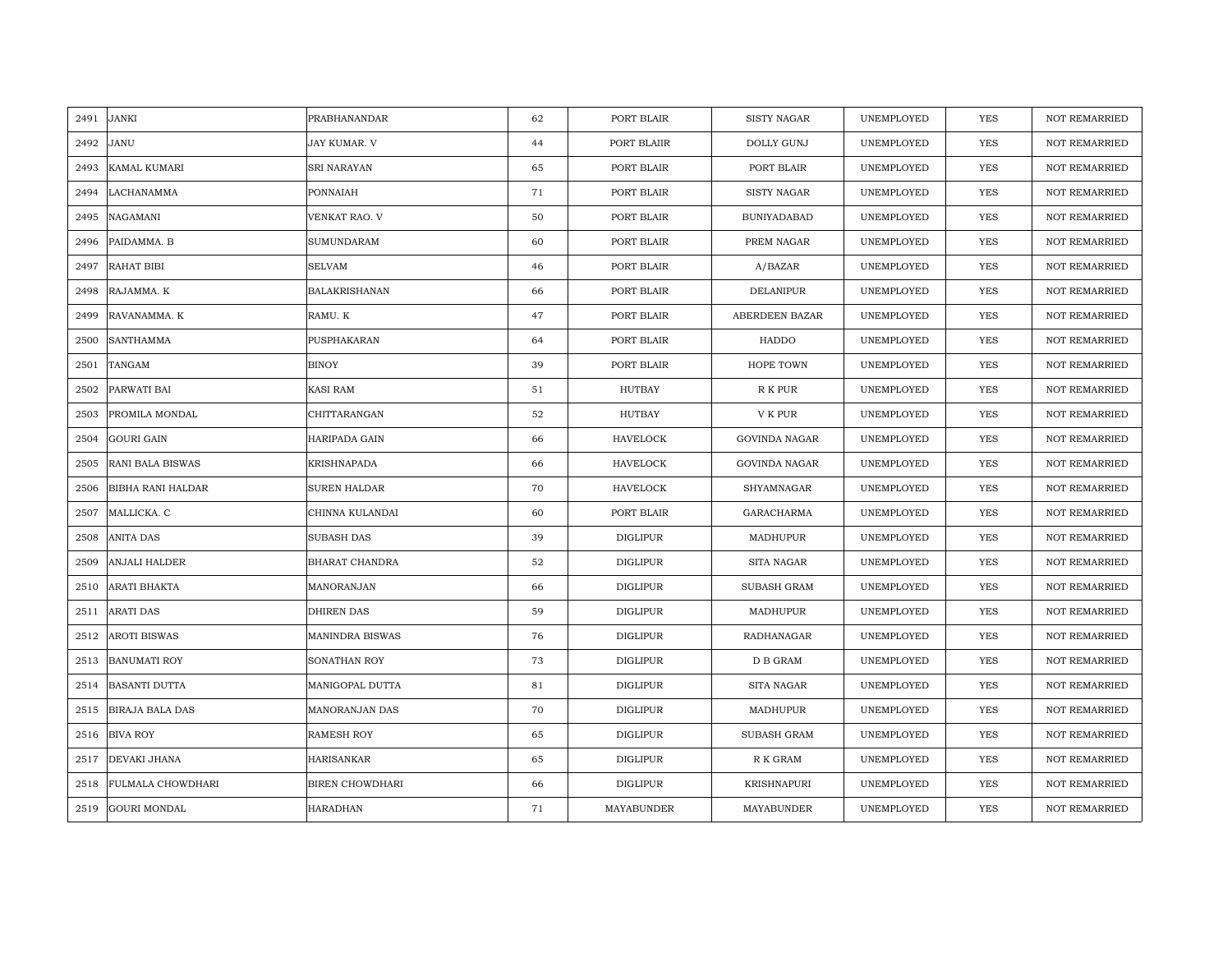| 2520 | <b>KALIDASI BISWAS</b> | <b>HARALAL BISWAS</b> | 49 | <b>DIGLIPUR</b> | <b>SUBASH GRAM</b> | UNEMPLOYED | <b>YES</b> | <b>NOT REMARRIED</b> |
|------|------------------------|-----------------------|----|-----------------|--------------------|------------|------------|----------------------|
| 2521 | <b>KALPANA DAS</b>     | HARIPRASANA DAS       | 74 | <b>DIGLIPUR</b> | KHUDIRAMPUR        | UNEMPLOYED | <b>YES</b> | NOT REMARRIED        |
| 2522 | <b>KANIKA BISWAS</b>   | NISHIKANTA            | 66 | <b>DIGLIPUR</b> | <b>KRISHNAPUR</b>  | UNEMPLOYED | <b>YES</b> | <b>NOT REMARRIED</b> |
| 2523 | KARUNA MONDAL          | NARAYAN MONDAL        | 70 | <b>DIGLIPUR</b> | SUBASH GRAM        | UNEMPLOYED | YES        | <b>NOT REMARRIED</b> |
| 2524 | KHIRODA BALA           | <b>INDRA BHUSAN</b>   | 72 | <b>DIGLIPUR</b> | SUBASHGRAM         | UNEMPLOYED | YES        | <b>NOT REMARRIED</b> |
| 2525 | KUSUM BAIDYA           | UPEN BAIDYA           | 73 | <b>DIGLIPUR</b> | RADHANAGAR         | UNEMPLOYED | YES        | NOT REMARRIED        |
| 2526 | LAXMI RANI DAKUYA      | <b>GURUDAS DAKUYA</b> | 76 | <b>DIGLIPUR</b> | KRISHNAPURI        | UNEMPLOYED | <b>YES</b> | <b>NOT REMARRIED</b> |
| 2527 | <b>MAHARANI BISWAS</b> | <b>NARAYAN BISWAS</b> | 83 | DIGLIPUR        | MILANGRAM          | UNEMPLOYED | YES        | NOT REMARRIED        |
| 2528 | MEERA RANI PAUL        | ANANTA KR PAUL        | 78 | DIGLIPUR        | SUBASHGRAM         | UNEMPLOYED | YES        | NOT REMARRIED        |
| 2529 | MUKUL RANI BEPARI      | GANGACHARAN           | 71 | <b>DIGLIPUR</b> | KHUDIRAMPUR        | UNEMPLOYED | YES        | NOT REMARRIED        |
| 2530 | NAMITA BALA            | DHANYA BALA           | 65 | <b>DIGLIPUR</b> | SITA NAGARP        | UNEMPLOYED | <b>YES</b> | <b>NOT REMARRIED</b> |
| 2531 | PARU BISWAS            | <b>BHUBAN MOHAN</b>   | 45 | <b>DIGLIPUR</b> | SITA NAGAR         | UNEMPLOYED | <b>YES</b> | <b>NOT REMARRIED</b> |
| 2532 | POORNIMA BISWAS        | JITEN BISWAS          | 61 | <b>DIGLIPUR</b> | SUBASH GRAM        | UNEMPLOYED | YES        | NOT REMARRIED        |
| 2533 | PRATIMA DAS            | <b>ANIL DAS</b>       | 51 | <b>DIGLIPUR</b> | R K GRAM           | UNEMPLOYED | <b>YES</b> | <b>NOT REMARRIED</b> |
| 2534 | PROMILA DAS            | <b>SUKHLAL DAS</b>    | 57 | <b>DIGLIPUR</b> | R K GRAM           | UNEMPLOYED | <b>YES</b> | NOT REMARRIED        |
| 2535 | PURNYA LAXMI BISWAS    | JAGABANDHU            | 58 | <b>DIGLIPUR</b> | <b>SUBASH GRAM</b> | UNEMPLOYED | YES        | NOT REMARRIED        |
| 2536 | PUSHPA BEPARI          | SUDDA BINDU           | 81 | <b>DIGLIPUR</b> | <b>SUBASH GRAM</b> | UNEMPLOYED | <b>YES</b> | <b>NOT REMARRIED</b> |
| 2537 | PUSPA RANI BISWAS      | JAGADISH BISWAS       | 65 | KHUDIRAMPUR     | KHUDIRAMPUR        | UNEMPLOYED | <b>YES</b> | <b>NOT REMARRIED</b> |
| 2538 | SAFALI RANI BAIDYA     | <b>SURESH BAIDYA</b>  | 62 | <b>DIGLIPUR</b> | D B GRAM           | UNEMPLOYED | <b>YES</b> | <b>NOT REMARRIED</b> |
| 2539 | SAILYA BALA SAMADDAR   | <b>GANESH</b>         | 81 | <b>DIGLIPUR</b> | RADHA NAGAR        | UNEMPLOYED | YES        | <b>NOT REMARRIED</b> |
| 2540 | SALINA TIGGA           | DAVID LAKRA           | 79 | <b>DIGLIPUR</b> | SRINAGAR           | UNEMPLOYED | <b>YES</b> | <b>NOT REMARRIED</b> |
| 2541 | SALOMI. K              | VANDHANAM. K          | 66 | DIGLIPUR        | <b>SUBASH GRAM</b> | UNEMPLOYED | YES        | NOT REMARRIED        |
| 2542 | SANDHYA RANI MONDAL    | AMULLYA MONDAL        | 65 | <b>DIGLIPUR</b> | KISHORI NAGAR      | UNEMPLOYED | YES        | <b>NOT REMARRIED</b> |
| 2543 | <b>SARASWATI DEY</b>   | NITA DEY              | 58 | <b>DIGLIPUR</b> | R K GRAM           | UNEMPLOYED | YES        | <b>NOT REMARRIED</b> |
| 2544 | <b>SHANTI BAROI</b>    | <b>GANAPATI BAROI</b> | 81 | DIGLIPUR        | SHYAM NAGAR        | UNEMPLOYED | <b>YES</b> | <b>NOT REMARRIED</b> |
| 2545 | SHYAMILI MISTRI        | <b>BANIKT MISTRI</b>  | 61 | <b>DIGLIPUR</b> | SHYAMNAGAR         | UNEMPLOYED | YES        | NOT REMARRIED        |
| 2546 | <b>SUMATI MONDAL</b>   | ASHUTOSH              | 58 | <b>DIGLPUR</b>  | <b>SUBASH GRAM</b> | UNEMPLOYED | <b>YES</b> | <b>NOT REMARRIED</b> |
| 2547 | SUNITI MONDAL          | NAGEN MONDAL          | 59 | <b>DIGLIPUR</b> | <b>SITANAGAR</b>   | UNEMPLOYED | YES        | <b>NOT REMARRIED</b> |
| 2548 | SUNITI MONDAL          | NIRMAL MONDAL         | 51 | <b>DIGLIPUR</b> | <b>SUBASH GRAM</b> | UNEMPLOYED | YES        | NOT REMARRIED        |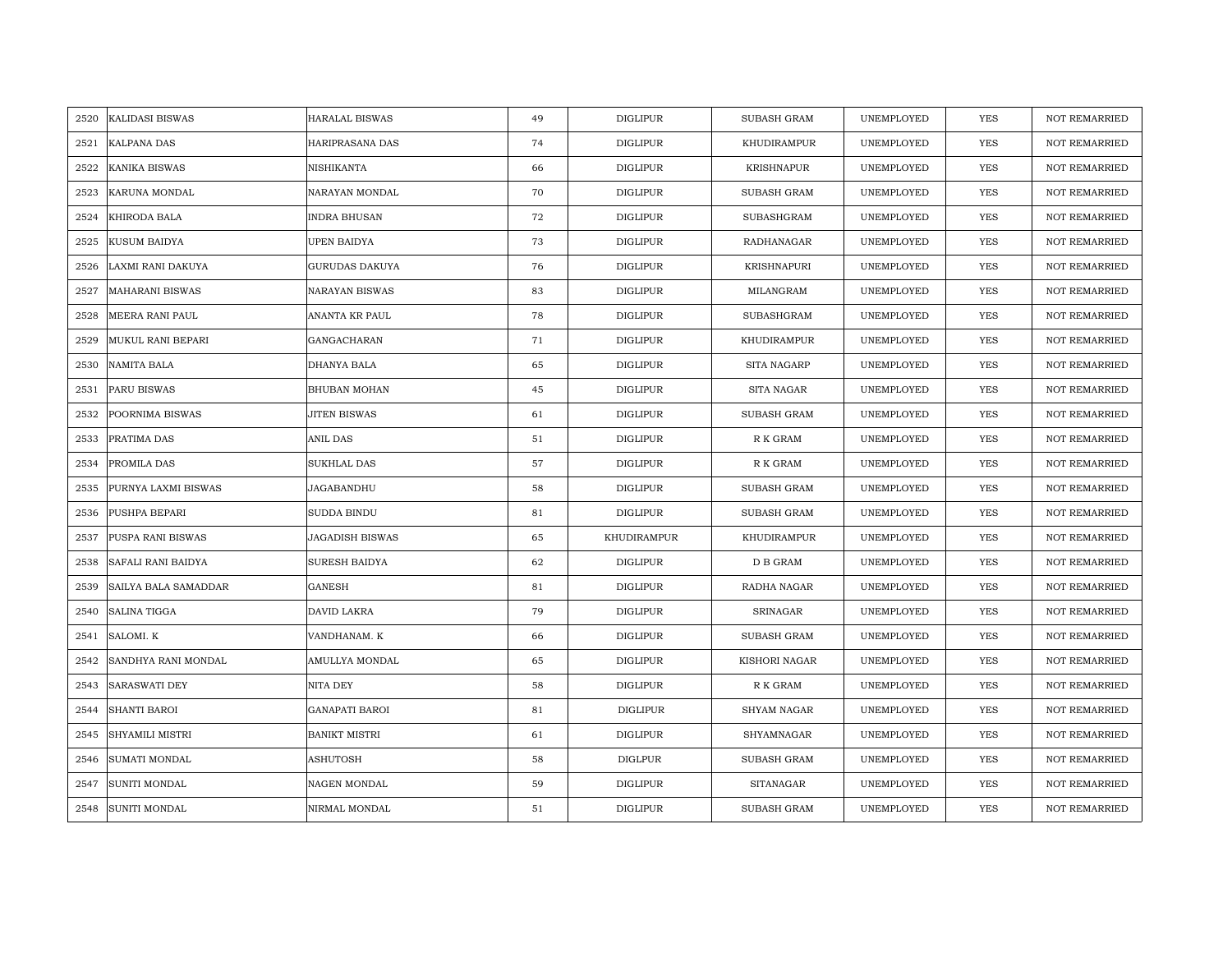| 2549 | PARUL BAIN               | SADANANDA BAIN   | 74 | <b>DIGLIPUR</b>   | <b>SUBASH GRAM</b>  | UNEMPLOYED | <b>YES</b> | <b>NOT REMARRIED</b> |
|------|--------------------------|------------------|----|-------------------|---------------------|------------|------------|----------------------|
| 2550 | <b>URMILA MONDAL</b>     | <b>GYANENDRA</b> | 65 | <b>DIGLIPUR</b>   | R K GRAM            | UNEMPLOYED | <b>YES</b> | <b>NOT REMARRIED</b> |
| 2551 | <b>SELBIYA EKKA</b>      | ETWA BECK        | 72 | <b>BARATANG</b>   | <b>ADAJIG</b>       | UNEMPLOYED | YES        | <b>NOT REMARRIED</b> |
| 2552 | HEMAWATI. T              | PARICHIT SAHU. T | 52 | MAYABUNDER        | PANIGHAT            | UNEMPLOYED | YES        | <b>NOT REMARRIED</b> |
| 2553 | K. PAPAMMA               | NARAYANA         | 53 | MAYABUNDER        | MAYABUNDER          | UNEMPLOYED | YES        | <b>NOT REMARRIED</b> |
| 2554 | KAMAMMA. P               | KORLAIAH. P      | 41 | MAYABUNDER        | MAYABUNDER          | UNEMPLOYED | YES        | NOT REMARRIED        |
| 2555 | <b>MARY FLORA KUJUR</b>  | JOKKIM XALXO     | 65 | <b>MOHANPUR</b>   | <b>HARA TIKRY</b>   | UNEMPLOYED | <b>YES</b> | <b>NOT REMARRIED</b> |
| 2556 | <b>RAIMANI DAS</b>       | GOURANGA DAS     | 78 | MAYABUNDER        | MOHANPUR            | UNEMPLOYED | <b>YES</b> | <b>NOT REMARRIED</b> |
| 2557 | JYOTHI. B                | PETHIHA PILLAI   | 30 | RANGAT            | RANGAT              | UNEMPLOYED | YES        | <b>NOT REMARRIED</b> |
| 2558 | REKHA RANI MAZUMDER      | PRODEEP MONDAL   | 32 | NIMBUTALA         | NIMBUTALA           | UNEMPLOYED | <b>YES</b> | <b>NOT REMARRIED</b> |
| 2559 | <b>SOMULAMMA</b>         | SADHU. A         | 47 | RANGAT            | RANGAT BAZAR        | UNEMPLOYED | <b>YES</b> | <b>NOT REMARRIED</b> |
| 2560 | SUBHALAXMI. V            | VENUGOPAL. K     | 59 | RANGAT            | MITHILA             | UNEMPLOYED | <b>YES</b> | <b>NOT REMARRIED</b> |
| 2561 | HIREN MONDAL             | BIREN CH. MONDAL | 73 | <b>DIGLIPUR</b>   | MADHAMGRAM          | UNEMPLOYED | YES        | NOT REMARRIED        |
| 2562 | NANI BALA ROY            | DEENA BANDU ROY  | 67 | <b>DIGLIPUR</b>   | KALIGHAT            | UNEMPLOYED | <b>YES</b> | <b>NOT REMARRIED</b> |
| 2563 | RENU BALA KABIRAJ        | KANAI LAL        | 82 | <b>DIGLIPUR</b>   | RAM NAGAR           | UNEMPLOYED | YES        | <b>NOT REMARRIED</b> |
| 2564 | <b>BAKUL RANI BISWAS</b> | NARENDRANATH     | 59 | <b>DIGLIPUR</b>   | KALIPUR             | UNEMPLOYED | YES        | <b>NOT REMARRIED</b> |
| 2565 | CHANDRIKAMMA. G          | KRISHNAPILLAI. V | 79 | <b>DIGLIPUR</b>   | KERALAPURAM         | UNEMPLOYED | YES        | <b>NOT REMARRIED</b> |
| 2566 | KIRANI PAUL              | ANIL PAUL        | 67 | <b>KERLAPURAM</b> | ${\tt V}$ S PALLY   | UNEMPLOYED | <b>YES</b> | <b>NOT REMARRIED</b> |
| 2567 | MALATI MONDAL            | RAMPROSED        | 54 | <b>DIGLIPUR</b>   | <b>SHIBPUR</b>      | UNEMPLOYED | YES        | NOT REMARRIED        |
| 2568 | <b>MANJU BISWAS</b>      | ANUKUL BISWAS    | 52 | <b>DIGLIPUR</b>   | <b>SHIBPUR</b>      | UNEMPLOYED | <b>YES</b> | <b>NOT REMARRIED</b> |
| 2569 | PAPAMMA. B               | POONNAIAH. B     | 59 | <b>DIGLIPUR</b>   | DURGAPUR            | UNEMPLOYED | <b>YES</b> | <b>NOT REMARRIED</b> |
| 2570 | RENUBALA DAS             | GOURANGA DAS     | 76 | DIGLIPUR          | <b>GANESH NAGAR</b> | UNEMPLOYED | YES        | <b>NOT REMARRIED</b> |
| 2571 | <b>SAFALI DAS</b>        | KARTICK DAS      | 51 | <b>DIGLIPUR</b>   | <b>AERIAL BAY</b>   | UNEMPLOYED | YES        | <b>NOT REMARRIED</b> |
| 2572 | <b>SARASWATI HALDAR</b>  | KRISHNA HALDAR   | 49 | <b>DIGLIPUR</b>   | DURGAPURP           | UNEMPLOYED | YES        | NOT REMARRIED        |
| 2573 | <b>SUSHEELA ROY</b>      | MUKUNDA ROY      | 54 | <b>DIGLIPUR</b>   | <b>DURGAPUR</b>     | UNEMPLOYED | YES        | <b>NOT REMARRIED</b> |
| 2574 | <b>GOURI HALDER</b>      | ARJUN HALDER     | 67 | RANGAT            | KAUSHALYA NAGAR     | UNEMPLOYED | YES        | NOT REMARRIED        |
| 2575 | RABIDASI BHAKTA          | RANJIT BHAKTA    | 74 | KADAMTALA         | KADAMTALA           | UNEMPLOYED | <b>YES</b> | <b>NOT REMARRIED</b> |
| 2576 | SABITA MONDAL            | HARASITH MONDAL  | 56 | KADAMTALA         | KADAMTALA           | UNEMPLOYED | YES        | <b>NOT REMARRIED</b> |
| 2577 | <b>SHANTI MAZUMDER</b>   | DHINBANDHU       | 89 | KADAMTALA         | KADAMTALA           | UNEMPLOYED | YES        | NOT REMARRIED        |
|      |                          |                  |    |                   |                     |            |            |                      |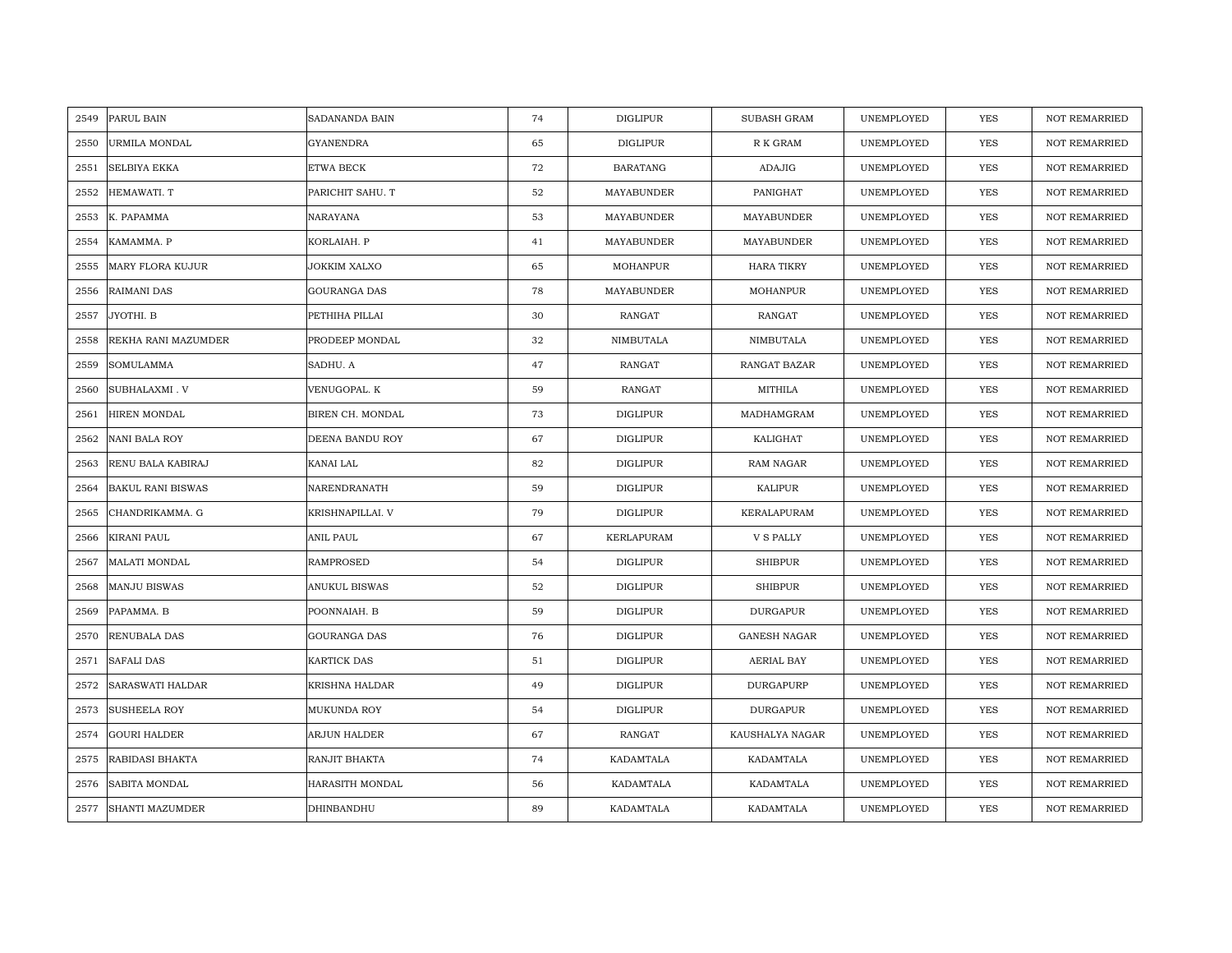|      | 2578 RAJLU. T          | RAMAIAH. T           | 67 | KADAMTALA          | <b>UTTARA</b>        | UNEMPLOYED | <b>YES</b> | <b>NOT REMARRIED</b> |
|------|------------------------|----------------------|----|--------------------|----------------------|------------|------------|----------------------|
| 2579 | <b>BASANA BEPARI</b>   | SHYMAL BEPARI        | 45 | <b>BILLIGROUND</b> | HARI NAGAR           | UNEMPLOYED | <b>YES</b> | NOT REMARRIED        |
| 2580 | DEEPAMALA MISTRY       | <b>SANJIT MISTRY</b> | 33 | <b>BILLIGROUND</b> | PINAKI NAGAR         | UNEMPLOYED | <b>YES</b> | <b>NOT REMARRIED</b> |
| 2581 | LILABATHI MOHALI       | NISHI KANTA          | 72 | <b>BILLIGROUND</b> | <b>SWADESH NAGAR</b> | UNEMPLOYED | <b>YES</b> | NOT REMARRIED        |
| 2582 | LIPIKA MONDAL          | MIHIR MONDAL         | 47 | <b>BILLIGROUND</b> | PINAKI NAGAR         | UNEMPLOYED | <b>YES</b> | <b>NOT REMARRIED</b> |
| 2583 | PUSPA SIKDHAR          | NIRMAL SIKDHAR       | 50 | BILLYGROUND        | PINAKI NAGARPO       | UNEMPLOYED | <b>YES</b> | <b>NOT REMARRIED</b> |
| 2584 | RANI BALA DAS          | <b>HARALAL DAS</b>   | 71 | <b>BILLIGROUND</b> | <b>HARINAGAR</b>     | UNEMPLOYED | YES        | <b>NOT REMARRIED</b> |
| 2585 | <b>SANDHYA SIKDER</b>  | NIRMAL SIKDER        | 54 | BILLYGROUND        | PINAKI NAGARPO       | UNEMPLOYED | YES        | NOT REMARRIED        |
| 2586 | SHANTI RANI MISTRY     | <b>GANESH MISTRY</b> | 62 | MAYABUNDER         | <b>SHANTIPUR</b>     | UNEMPLOYED | YES        | NOT REMARRIED        |
| 2587 | <b>SUKHODA MISTRY</b>  | <b>BHUBAN MISTRY</b> | 66 | <b>BILLIGROUND</b> | SWADESNAGAR          | UNEMPLOYED | YES        | <b>NOT REMARRIED</b> |
| 2588 | <b>SUKRO MAJHI</b>     | <b>INDER MAJHI</b>   | 58 | <b>BILLIGROUND</b> | SWADESH NAGAR        | UNEMPLOYED | <b>YES</b> | <b>NOT REMARRIED</b> |
| 2589 | SUNANDA DEBNATH        | NAREN DEBNATH        | 83 | NIMBUDERA          | PARESH NAGAR         | UNEMPLOYED | YES        | NOT REMARRIED        |
| 2590 | SWARANA LATA ROY       | HARE KRISHNA ROY     | 54 | MAYABUNDER         | HARI NAGAR           | UNEMPLOYED | YES        | NOT REMARRIED        |
| 2591 | <b>FULMATI ROY</b>     | ASHINI KUMAR ROY     | 91 | <b>NEIL ISLAND</b> | <b>BHARATPUR</b>     | UNEMPLOYED | <b>YES</b> | <b>NOT REMARRIED</b> |
| 2592 | <b>SUROBALA DAS</b>    | AMARCHAN DAS         | 75 | <b>NEIL ISLAND</b> | <b>SITAPUR</b>       | UNEMPLOYED | YES        | NOT REMARRIED        |
| 2593 | RATNAMML               | RAMAN                | 71 | PORT BLAIR         | <b>AUSTINABAD</b>    | UNEMPLOYED | YES        | <b>NOT REMARRIED</b> |
| 2594 | AMINA BIBI. S          | HUSSAIN ALI          | 50 | PORT BLAIR         | DAIRY FARM           | UNEMPLOYED | YES        | <b>NOT REMARRIED</b> |
| 2595 | APPALAMMA. G           | PANDIAH. G           | 68 | PORT BLAIR         | ROUND BASTHI         | UNEMPLOYED | <b>YES</b> | <b>NOT REMARRIED</b> |
| 2596 | PADMA MONDAL           | SUBRA MONDAL         | 40 | LITTLE ANDAMAN     | R K PUR              | UNEMPLOYED | YES        | NOT REMARRIED        |
| 2597 | VERAMMA. D             | THATHAIAH D          | 79 | <b>BAMBOOFLAT</b>  | <b>BAMBOOFLAT</b>    | UNEMPLOYED | <b>YES</b> | <b>NOT REMARRIED</b> |
| 2598 | YARAMMA                | THATHA RAO P.        | 59 | CAMBELL BAY        | CAMBELL BAY          | UNEMPLOYED | <b>YES</b> | <b>NOT REMARRIED</b> |
| 2599 | <b>GANODA BISWAS</b>   | SAHADEV BISWAS       | 79 | <b>NEIL ISLAND</b> | <b>NEIL ISLAND</b>   | UNEMPLOYED | YES        | NOT REMARRIED        |
| 2600 | <b>HIRONIBALA DAS</b>  | DINOBANDU DAS        | 63 | <b>NEIL ISLAND</b> | <b>NEIL ISLAND</b>   | UNEMPLOYED | YES        | <b>NOT REMARRIED</b> |
| 2601 | BISHNU PRIYA MADHU     | <b>BISHWANATH</b>    | 57 | <b>NEIL ISLAND</b> | <b>NEIL ISLAND</b>   | UNEMPLOYED | YES        | <b>NOT REMARRIED</b> |
| 2602 | PEMIMALI               | P. C. MALLI          | 79 | <b>BAMBOOFLAT</b>  | <b>BAMBOOFLAT</b>    | UNEMPLOYED | YES        | <b>NOT REMARRIED</b> |
| 2603 | RAJINTA TOPPO          | <b>GABRIEL BURLA</b> | 50 | CAR NICOBAR        | CAR NICOBAR          | UNEMPLOYED | YES        | NOT REMARRIED        |
| 2604 | <b>SUSHILA SUREN</b>   | PATRAS MUNDA         | 61 | CAR NICOBAR        | CAR NICOBAR          | UNEMPLOYED | YES        | <b>NOT REMARRIED</b> |
| 2605 | <b>JOSEPHINE TIRKY</b> | <b>ALVIS TIGGA</b>   | 58 | CAR NICOBAR        | CAR NICOBAR          | UNEMPLOYED | <b>YES</b> | <b>NOT REMARRIED</b> |
| 2606 | <b>ALVINA MINJ</b>     | <b>BINNAS KUJUR</b>  | 62 | CAR NICOBAR        | CAR NICOBAR          | UNEMPLOYED | <b>YES</b> | <b>NOT REMARRIED</b> |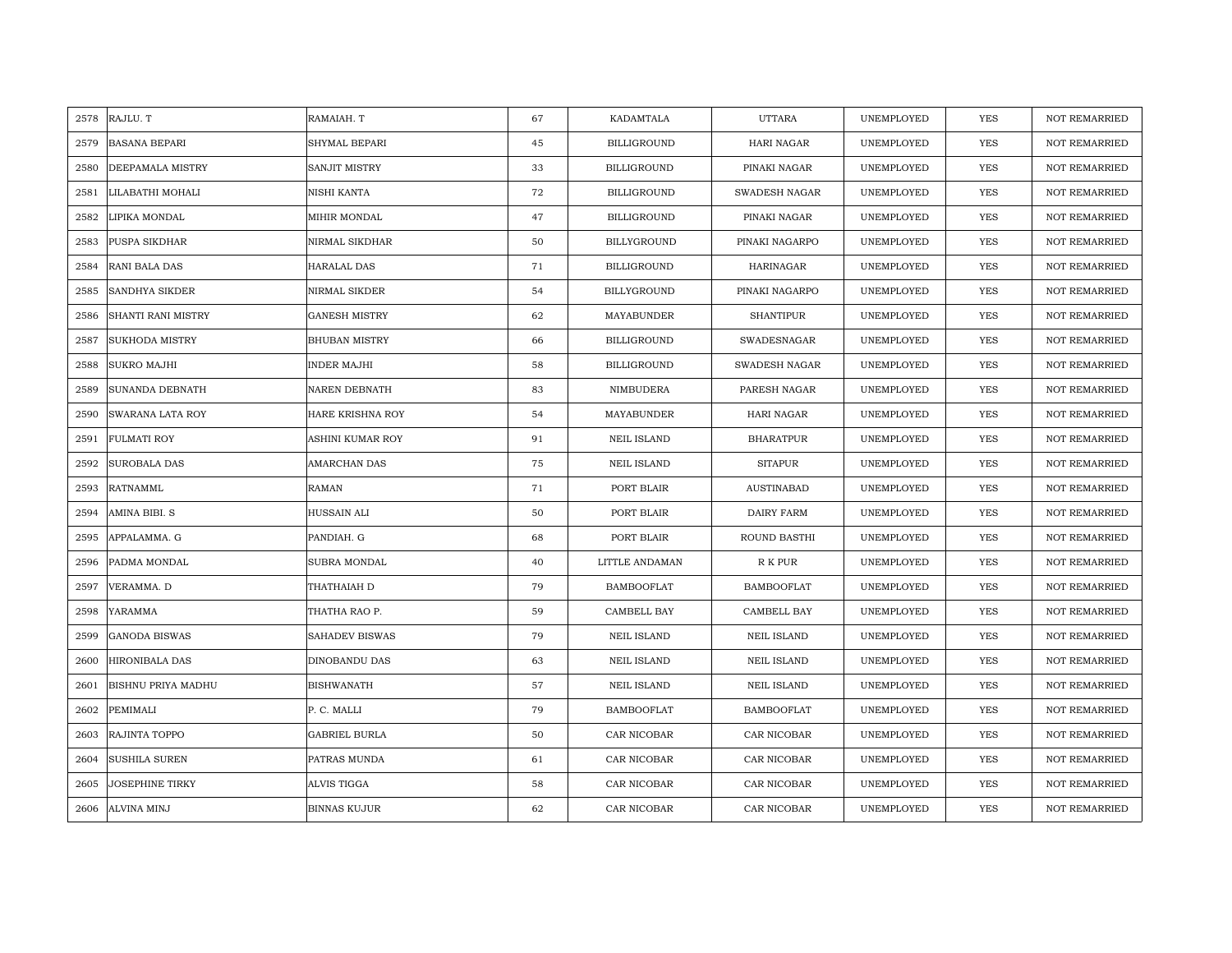| 2607 | <b>DEVMANI</b>         | <b>BARAJNATH</b>    | 62 | CAR NICOBAR       | CAR NICOBAR       | UNEMPLOYED | YES        | <b>NOT REMARRIED</b> |
|------|------------------------|---------------------|----|-------------------|-------------------|------------|------------|----------------------|
| 2608 | <b>KAMALA</b>          | PANEERCHELVAM       | 54 | CAR NICOBAR       | CAR NICOBAR       | UNEMPLOYED | <b>YES</b> | <b>NOT REMARRIED</b> |
| 2609 | <b>SUSAN BHA</b>       | ABIL BHA            | 58 | CAR NICOBAR       | CAR NICOBAR       | UNEMPLOYED | <b>YES</b> | <b>NOT REMARRIED</b> |
| 2610 | KUSUM ADHIKARI         | CHITYARANJAN        | 78 | PORT BLAIR        | PORT BLAIR        | UNEMPLOYED | YES        | <b>NOT REMARRIED</b> |
| 2611 | PUSHPA DHALI           | NARAYAN DHALI       | 65 | PORT BLAIR        | PORT BLAIR        | UNEMPLOYED | YES        | NOT REMARRIED        |
| 2612 | DEVADAMMA S.           | ANJNONA             | 52 | PORT BLAIR        | PORT BLAIR        | UNEMPLOYED | YES        | NOT REMARRIED        |
| 2613 | REHANA BIBI            | <b>ASHRAF ALI</b>   | 59 | PORT BLAIR        | PORT BLAIR        | UNEMPLOYED | <b>YES</b> | NOT REMARRIED        |
| 2614 | ALLADI BAIDAYA         | MULAK CHAND         | 84 | PORT BLAIR        | PORT BLAIR        | UNEMPLOYED | YES        | NOT REMARRIED        |
| 2615 | LEELA. P               | NANU. P             | 67 | <b>BAMBOOFLAT</b> | <b>BAMBOOFLAT</b> | UNEMPLOYED | YES        | <b>NOT REMARRIED</b> |
| 2616 | AMUDHA. M              | MARKANDAN. T        | 54 | <b>BAMBOOFLAT</b> | <b>BAMBOOFLAT</b> | UNEMPLOYED | YES        | NOT REMARRIED        |
| 2617 | <b>JHARNA DAS</b>      | <b>ABANI DAS</b>    | 59 | HUTBAY            | HUTBAY            | UNEMPLOYED | YES        | <b>NOT REMARRIED</b> |
| 2618 | JOTHIMANI. P           | PANDIAN. V          | 52 | <b>BAMBOOFLAT</b> | <b>BAMBOOFLAT</b> | UNEMPLOYED | YES        | NOT REMARRIED        |
| 2619 | <b>SUMATHI</b>         | ARJUN               | 39 | HUTBAY            | HUTBAY            | UNEMPLOYED | <b>YES</b> | <b>NOT REMARRIED</b> |
| 2620 | PANCHI BALA DAS        | B. K. DAS           | 80 | HUTBAY            | HUTBAY            | UNEMPLOYED | <b>YES</b> | <b>NOT REMARRIED</b> |
| 2621 | PURNIMA MANDAL         | SUDHIR MONDAL       | 52 | PORT BLAIR        | PORT BLAIR        | UNEMPLOYED | YES        | NOT REMARRIED        |
| 2622 | RITA DHALI             | SHANTI DHALI        | 55 | PORT BLAIR        | PORT BLAIR        | UNEMPLOYED | <b>YES</b> | <b>NOT REMARRIED</b> |
| 2623 | AWADIAMMA              | <b>HARI KRISHNA</b> | 72 | PORT BLAIR        | PORT BLAIR        | UNEMPLOYED | <b>YES</b> | <b>NOT REMARRIED</b> |
| 2624 | <b>SUBAMMA</b>         | <b>HARI RAM</b>     | 65 | PORT BLAIR        | PORT BLAIR        | UNEMPLOYED | <b>YES</b> | NOT REMARRIED        |
| 2625 | <b>BHAGWATI</b>        | ARUMUGAM. S         | 54 | PORT BLAIR        | PORT BLAIR        | UNEMPLOYED | <b>YES</b> | <b>NOT REMARRIED</b> |
| 2626 | <b>MARIAM SORENG</b>   | MICHAEL KULLU       | 54 | PORT BLAIR        | PORT BLAIR        | UNEMPLOYED | <b>YES</b> | <b>NOT REMARRIED</b> |
| 2627 | CHUNGAMMA              | <b>RAJAGOPAL</b>    | 82 | CAMBELLBAY        | CAMBELLBAY        | UNEMPLOYED | YES        | NOT REMARRIED        |
| 2628 | KAILASH RANI           | SWARAN SINGH        | 89 | CAMBELLBAY        | CAMBELLBAY        | UNEMPLOYED | YES        | NOT REMARRIED        |
| 2629 | <b>BICEHU KERKETTA</b> | PANNA KULLU         | 66 | CAMBELLBAY        | CAMBELLBAY        | UNEMPLOYED | <b>YES</b> | <b>NOT REMARRIED</b> |
| 2630 | PAPA. D                | DHARMALINGAM        | 64 | <b>BAMBOOFLAT</b> | <b>BAMBOOFLAT</b> | UNEMPLOYED | <b>YES</b> | <b>NOT REMARRIED</b> |
| 2631 | <b>SOVA BALA</b>       | ANANDO BALA         | 75 | PORT BLAIR        | PORT BLAIR        | UNEMPLOYED | <b>YES</b> | <b>NOT REMARRIED</b> |
| 2632 | <b>STELLA</b>          | <b>SILAS</b>        | 71 | CAR NICOBAR       | CAR NICOBAR       | UNEMPLOYED | YES        | NOT REMARRIED        |
| 2633 | <b>EMILI</b>           | JAMES               | 56 | KATCHAL           | KATCHAL           | UNEMPLOYED | YES        | NOT REMARRIED        |
| 2634 | <b>FELICITUS</b>       | <b>GEORGE</b>       | 46 | CAR NICOBAR       | CAR NICOBAR       | UNEMPLOYED | <b>YES</b> | NOT REMARRIED        |
| 2635 | <b>IREENA</b>          | MARK                | 61 | CAR NICOBAR       | CAR NICOBAR       | UNEMPLOYED | <b>YES</b> | <b>NOT REMARRIED</b> |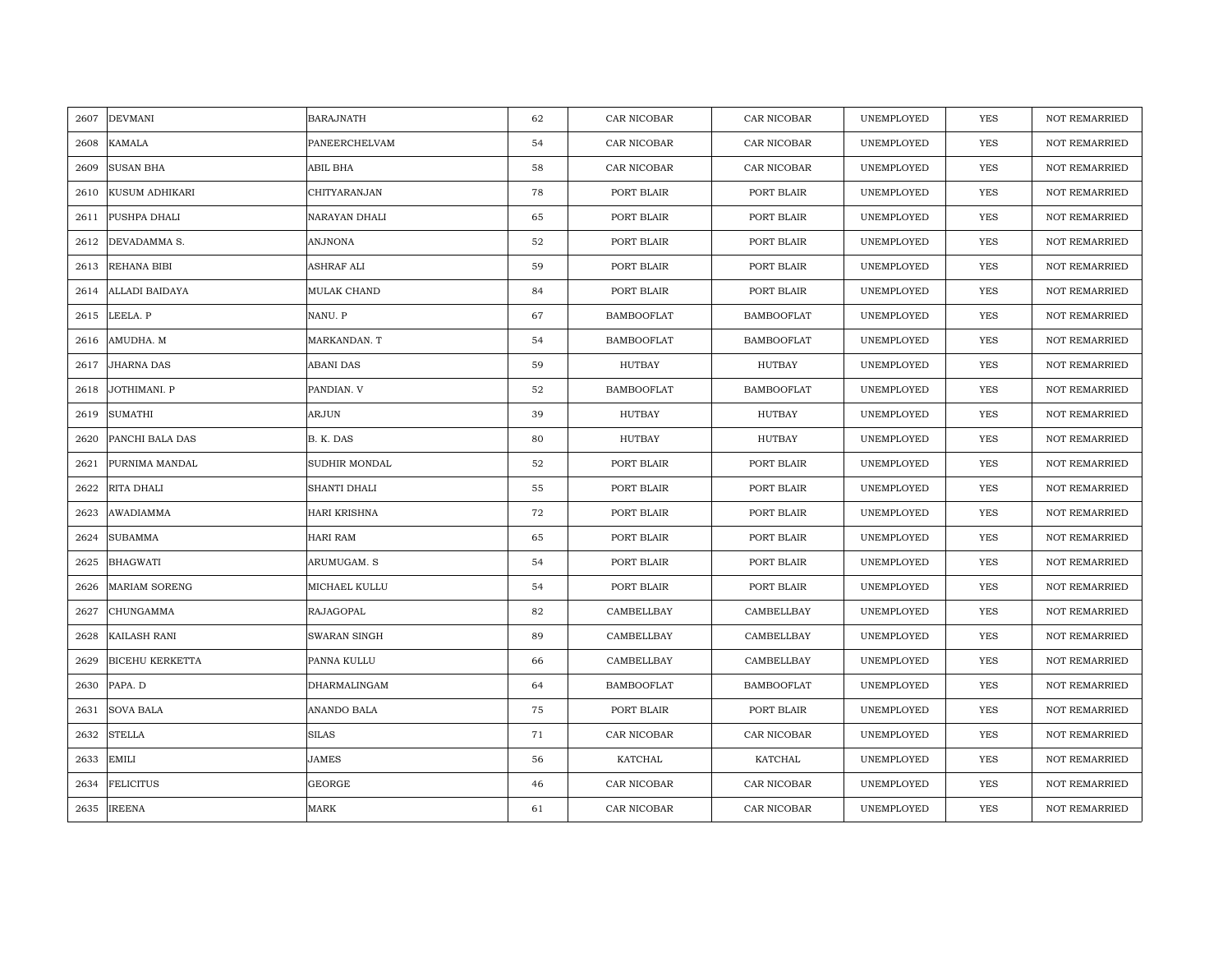| 2636 | MARINA          | <b>SIMEON</b>     | 59 | CAR NICOBAR     | CAR NICOBAR     | UNEMPLOYED | <b>YES</b> | <b>NOT REMARRIED</b> |
|------|-----------------|-------------------|----|-----------------|-----------------|------------|------------|----------------------|
| 2637 | <b>HILDA</b>    | <b>JOHN</b>       | 78 | CAR NICOBAR     | CAR NICOBAR     | UNEMPLOYED | <b>YES</b> | <b>NOT REMARRIED</b> |
| 2638 | <b>AGNES</b>    | <b>HARRISON</b>   | 42 | NANCOWRY        | NANCOWRY        | UNEMPLOYED | YES        | <b>NOT REMARRIED</b> |
| 2639 | ANGELINA        | NETHANIEL PAU     | 62 | NANCOWRY        | NANCOWRY        | UNEMPLOYED | YES        | <b>NOT REMARRIED</b> |
| 2640 | <b>ANNIE</b>    | PAUL              | 41 | MAYABUNDER      | MAYABUNDER      | UNEMPLOYED | YES        | NOT REMARRIED        |
| 2641 | <b>ANNIE</b>    | <b>TITIMUS</b>    | 64 | NANCOWRY        | NANCOWRY        | UNEMPLOYED | YES        | NOT REMARRIED        |
| 2642 | CAROLINE        | <b>DANIEL</b>     | 54 | <b>NANCOWRY</b> | NANCOWRY        | UNEMPLOYED | <b>YES</b> | <b>NOT REMARRIED</b> |
| 2643 | CHRISTINA KALAM | MORISON JIN       | 69 | NANCOWRY        | NANCOWRY        | UNEMPLOYED | YES        | <b>NOT REMARRIED</b> |
| 2644 | <b>CICILA</b>   | JOSEPH            | 54 | NANCOWRY        | NANCOWRY        | UNEMPLOYED | YES        | <b>NOT REMARRIED</b> |
| 2645 | <b>DAISY</b>    | MICAH             | 62 | <b>NANCOWRY</b> | <b>NANCOWRY</b> | UNEMPLOYED | YES        | <b>NOT REMARRIED</b> |
| 2646 | <b>EUNICY</b>   | MOSES             | 58 | MAYABUNDER      | MAYABUNDER      | UNEMPLOYED | YES        | NOT REMARRIED        |
| 2647 | MARINA          | <b>HENRY PONG</b> | 44 | NANCOWRY        | NANCOWRY        | UNEMPLOYED | <b>YES</b> | <b>NOT REMARRIED</b> |
| 2648 | MARTHA MICHAEL  | MICHAEL           | 57 | NANCOWRY        | NANCOWRY        | UNEMPLOYED | YES        | NOT REMARRIED        |
| 2649 | <b>MILDRED</b>  | HENRY LIONEL      | 54 | NANCOWRY        | NANCOWRY        | UNEMPLOYED | YES        | <b>NOT REMARRIED</b> |
| 2650 | <b>NANCY</b>    | <b>DANIEL</b>     | 53 | NANCOWRY        | NANCOWRY        | UNEMPLOYED | YES        | NOT REMARRIED        |
| 2651 | P. NELLIE       | <b>DANIEL</b>     | 70 | MAYABUNDER      | MAYABUNDER      | UNEMPLOYED | YES        | NOT REMARRIED        |
| 2652 | <b>SUSILA</b>   | LIVINGSTON        | 49 | NANCOWRY        | NANCOWRY        | UNEMPLOYED | YES        | <b>NOT REMARRIED</b> |
| 2653 | <b>FLOCY</b>    | <b>FESTUS</b>     | 90 | NANCOWRY        | NANCOWRY        | UNEMPLOYED | <b>YES</b> | <b>NOT REMARRIED</b> |
| 2654 | <b>CHRISTIE</b> | JOHN              | NA | CAR NICOBAR     | CAR NICOBAR     | UNEMPLOYED | YES        | NOT REMARRIED        |
| 2655 | <b>DORCUS</b>   | ZAKIAS            | 67 | NANCOWRY        | NANCOWRY        | UNEMPLOYED | YES        | <b>NOT REMARRIED</b> |
| 2656 | <b>SUSAN</b>    | ROGER             | 59 | NANCOWRY        | <b>NANCOWRY</b> | UNEMPLOYED | <b>YES</b> | <b>NOT REMARRIED</b> |
| 2657 | <b>SUSAN</b>    | ALEXIS. R         | 56 | MAYABUNDER      | MAYABUNDER      | UNEMPLOYED | YES        | NOT REMARRIED        |
| 2658 | PARUL GOALDAR   | NAGANDRA NATH     | 70 | <b>HAVELOCK</b> | HAVELOCK        | UNEMPLOYED | YES        | <b>NOT REMARRIED</b> |
| 2659 | G. SIMADRIAMMA  | G. GANGAIAH       | 72 | PORT BLAIR      | PORT BLAIR      | UNEMPLOYED | YES        | NOT REMARRIED        |
| 2660 | MANJU M.        | P. PANDIRAJAN     | 41 | PORT BLAIR      | PORT BLAIR      | UNEMPLOYED | YES        | NOT REMARRIED        |
| 2661 | <b>MARIYA</b>   | A. V. MUTHU       | 60 | PORT BLAIR      | PORT BLAIR      | UNEMPLOYED | YES        | NOT REMARRIED        |
| 2662 | SAROJA          | <b>SIMON</b>      | 85 | PORT BLAIR      | PORT BLAIR      | UNEMPLOYED | YES        | NOT REMARRIED        |
| 2663 | KANTHAMMA       | M. CHINNAIAH      | 50 | PORT BLAIR      | PORT BLAIR      | UNEMPLOYED | YES        | <b>NOT REMARRIED</b> |
| 2664 | <b>MARIAM</b>   | KUBAT ALI         | 77 | PORT BLAIR      | PORT BLAIR      | UNEMPLOYED | YES        | NOT REMARRIED        |
|      |                 |                   |    |                 |                 |            |            |                      |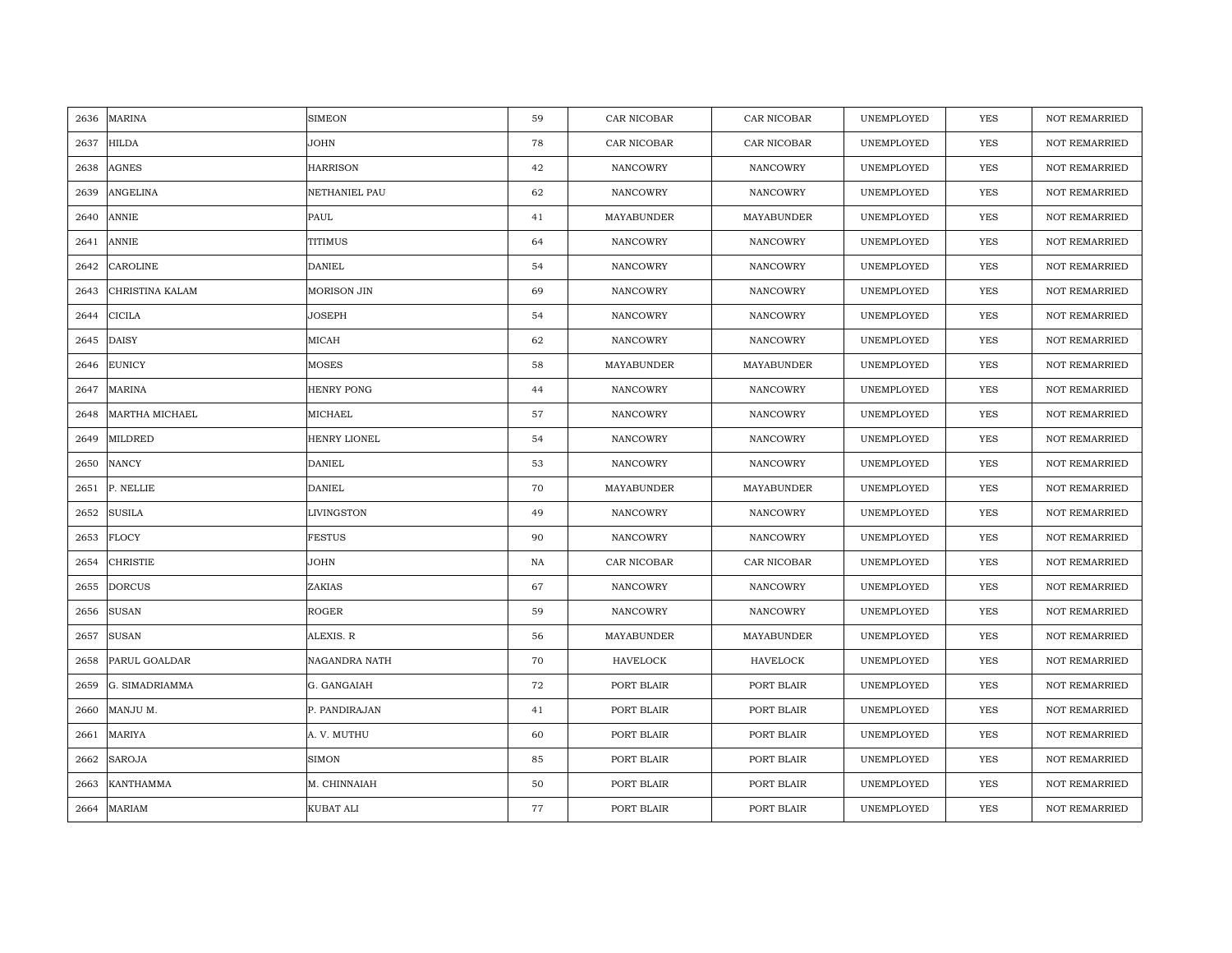| 2665 | <b>ALOKA MALA MISTRY</b>  | NIRANJAN MISTRY      | 46 | NORTH ANDAMAN   | NORTH ANDAMAN   | UNEMPLOYED | YES        | <b>NOT REMARRIED</b> |
|------|---------------------------|----------------------|----|-----------------|-----------------|------------|------------|----------------------|
| 2666 | <b>ANITA BALA</b>         | SREENATH BALA        | 76 | NORTH ANDAMAN   | NORTH ANDAMAN   | UNEMPLOYED | <b>YES</b> | <b>NOT REMARRIED</b> |
| 2667 | <b>ASHALATA HOWLDAR</b>   | K. K. HOWLDAR        | 66 | <b>DIGLIPUR</b> | <b>DIGLIPUR</b> | UNEMPLOYED | <b>YES</b> | <b>NOT REMARRIED</b> |
| 2668 | <b>BAKUL BALA HOWLDER</b> | <b>BINOD BEHARI</b>  | 75 | NORTH ANDAMAN   | NORTH ANDAMAN   | UNEMPLOYED | <b>YES</b> | <b>NOT REMARRIED</b> |
| 2669 | <b>BELOKA ROY</b>         | NARAYAN ROY          | 75 | NORTH ANDAMAN   | NORTH ANDAMAN   | UNEMPLOYED | YES        | NOT REMARRIED        |
| 2670 | CHAPALA BISWAS            | ASHWINI BISWAS       | 78 | NORTH ANDAMAN   | NORTH ANDAMAN   | UNEMPLOYED | <b>YES</b> | NOT REMARRIED        |
| 2671 | CHAPALA MONDAL            | BINOD MONDAL         | 56 | NORTH ANDAMAN   | NORTH ANDAMAN   | UNEMPLOYED | <b>YES</b> | <b>NOT REMARRIED</b> |
| 2672 | CHAYA RANI DEBNATH        | HARI NARAYAN         | 72 | NORTH ANDAMAN   | NORTH ANDAMAN   | UNEMPLOYED | YES        | <b>NOT REMARRIED</b> |
| 2673 | <b>ELISABA TOPPO</b>      | ALLIES TOPPO         | 71 | NORTH ANDAMAN   | NORTH ANDAMAN   | UNEMPLOYED | <b>YES</b> | NOT REMARRIED        |
| 2674 | <b>GEETA RANI DAS</b>     | <b>SUKUMAR DAS</b>   | 57 | NORTH ANDAMAN   | NORTH ANDAMAN   | UNEMPLOYED | YES        | <b>NOT REMARRIED</b> |
| 2675 | <b>JAMUNA DAS</b>         | <b>BHAGPAN DAS</b>   | 56 | NORTH ANDAMAN   | NORTH ANDAMAN   | UNEMPLOYED | <b>YES</b> | <b>NOT REMARRIED</b> |
| 2676 | <b>KANAN DAS</b>          | ANADI DAS            | 73 | MAYABUNDER      | MAYABUNDER      | UNEMPLOYED | <b>YES</b> | NOT REMARRIED        |
| 2677 | KEKAY GOLDER              | <b>BHARAT GOLDER</b> | 70 | NORTH ANDAMAN   | NORTH ANDAMAN   | UNEMPLOYED | <b>YES</b> | NOT REMARRIED        |
| 2678 | LALITHA BALAMAL           | SUDHIR KUMAR         | 77 | NORTH ANDAMAN   | NORTH ANDAMAN   | UNEMPLOYED | <b>YES</b> | NOT REMARRIED        |
| 2679 | <b>MANADA SIKDER</b>      | THAKUR CHAND         | 81 | NORTH ANDAMAN   | NORTH ANDAMAN   | UNEMPLOYED | YES        | NOT REMARRIED        |
| 2680 | MANJU RANI HALDAR         | SWAPAN HALDAR        | 71 | NORTH ANDAMAN   | NORTH ANDAMAN   | UNEMPLOYED | <b>YES</b> | NOT REMARRIED        |
| 2681 | MAYA RANI MONDAL          | NARAYAN              | 50 | NORTH ANDAMAN   | NORTH ANDAMAN   | UNEMPLOYED | YES        | <b>NOT REMARRIED</b> |
| 2682 | MONKUSHI ROY              | RATI KANTA ROY       | 81 | NORTH ANDAMAN   | NORTH ANDAMAN   | UNEMPLOYED | YES        | <b>NOT REMARRIED</b> |
| 2683 | NIRUSHA BISWAS            | PROBIN BISWAS        | 61 | NORTH ANDAMAN   | NORTH ANDAMAN   | UNEMPLOYED | <b>YES</b> | NOT REMARRIED        |
| 2684 | OMATCHI. J                | ROHINI RAO. J        | 52 | PORT BLAIR      | PORT BLAIR      | UNEMPLOYED | <b>YES</b> | <b>NOT REMARRIED</b> |
| 2685 | PARASMANI MALI            | PULIN MALI           | 81 | NORTH ANDAMAN   | NORTH ANDAMAN   | UNEMPLOYED | <b>YES</b> | <b>NOT REMARRIED</b> |
| 2686 | PARISHKAR BAIRAGI         | <b>BIDHU BHUSHAN</b> | 59 | NORTH ANDAMAN   | NORTH ANDAMAN   | UNEMPLOYED | YES        | <b>NOT REMARRIED</b> |
| 2687 | PROVIATI ROY              | NANI GOPAL ROY       | 53 | NORTH ANDAMAN   | NORTH ANDAMAN   | UNEMPLOYED | YES        | NOT REMARRIED        |
| 2688 | PURNA LAXMI BISWAS        | SUNIL KR. BISWAS     | 81 | NORTH ANDAMAN   | NORTH ANDAMAN   | UNEMPLOYED | YES        | <b>NOT REMARRIED</b> |
| 2689 | RAMADA BALA DAS           | <b>BHAGAPAN DAS</b>  | 73 | NORTH ANDAMAN   | NORTH ANDAMAN   | UNEMPLOYED | <b>YES</b> | <b>NOT REMARRIED</b> |
| 2690 | RENUBALA BAIRAGI          | RABINDRANATH         | 60 | NORTH ANDAMAN   | NORTH ANDAMAN   | UNEMPLOYED | YES        | NOT REMARRIED        |
| 2691 | RENUBALA MISTRY           | <b>KESHAB MISTRY</b> | 75 | NORTH ANDAMAN   | NORTH ANDAMAN   | UNEMPLOYED | YES        | NOT REMARRIED        |
| 2692 | <b>SAGARIKA BISWAS</b>    | SASTI CHARAN         | 65 | NORTH ANDAMAN   | NORTH ANDAMAN   | UNEMPLOYED | YES        | <b>NOT REMARRIED</b> |
| 2693 | <b>SARALA ROY</b>         | HARI PADA ROY        | 81 | NORTH ANDAMAN   | NORTH ANDAMAN   | UNEMPLOYED | YES        | NOT REMARRIED        |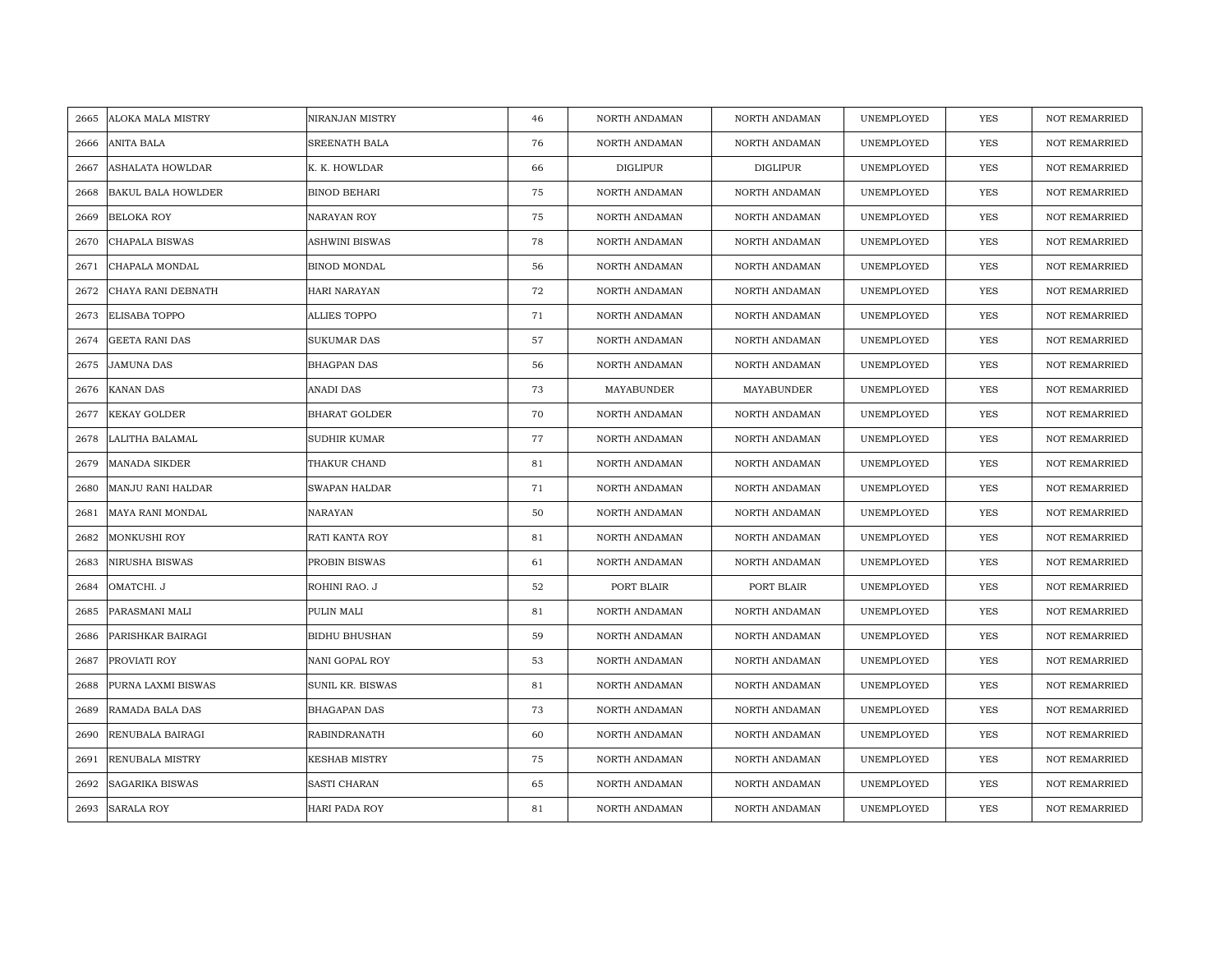| 2694 | <b>SARASWATI LAKRA</b>   | SIMON LAKRA           | 48 | NORTH ANDAMAN   | NORTH ANDAMAN   | UNEMPLOYED | YES        | <b>NOT REMARRIED</b> |
|------|--------------------------|-----------------------|----|-----------------|-----------------|------------|------------|----------------------|
| 2695 | <b>SARATHI MRIDHA</b>    | DEBEN MRIDHA          | 88 | NORTH ANDAMAN   | NORTH ANDAMAN   | UNEMPLOYED | <b>YES</b> | <b>NOT REMARRIED</b> |
| 2696 | <b>SUBHASINI BISWAS</b>  | DHIRENDRA NATH        | 76 | NORTH ANDAMAN   | NORTH ANDAMAN   | UNEMPLOYED | YES        | <b>NOT REMARRIED</b> |
| 2697 | SUCHITRA MRIDHA          | HARI DAS MRIDHA       | 61 | NORTH ANDAMAN   | NORTH ANDAMAN   | UNEMPLOYED | <b>YES</b> | <b>NOT REMARRIED</b> |
| 2698 | <b>SUMATI MISTRY</b>     | KARTICK MISTRY        | 88 | NORTH ANDAMAN   | NORTH ANDAMAN   | UNEMPLOYED | YES        | NOT REMARRIED        |
| 2699 | <b>SURO BALA ROY</b>     | NIROD ROY             | 75 | NORTH ANDAMAN   | NORTH ANDAMAN   | UNEMPLOYED | <b>YES</b> | NOT REMARRIED        |
| 2700 | TEN MOLI                 | V. R. ALAGU           | 61 | NORTH ANDAMAN   | NORTH ANDAMAN   | UNEMPLOYED | <b>YES</b> | <b>NOT REMARRIED</b> |
| 2701 | URMILA HIRA              | PRAMATHA HIRA         | 61 | NORTH ANDAMAN   | NORTH ANDAMAN   | UNEMPLOYED | YES        | <b>NOT REMARRIED</b> |
| 2702 | <b>USHA RANI BISWAS</b>  | MAHENDRA              | 81 | NORTH ANDAMAN   | NORTH ANDAMAN   | UNEMPLOYED | <b>YES</b> | NOT REMARRIED        |
| 2703 | <b>ANJALI DAS</b>        | AMULLYA CH DAS        | 65 | NORTH ANDAMAN   | NORTH ANDAMAN   | UNEMPLOYED | <b>YES</b> | <b>NOT REMARRIED</b> |
| 2704 | CHARUBALA DAS            | MANURANJAN DAS        | 76 | NORTH ANDAMAN   | NORTH ANDAMAN   | UNEMPLOYED | <b>YES</b> | NOT REMARRIED        |
| 2705 | <b>KUSUMI ROY</b>        | ADHIR ROY             | 47 | NORTH ANDAMAN   | NORTH ANDAMAN   | UNEMPLOYED | <b>YES</b> | NOT REMARRIED        |
| 2706 | <b>NANI BALA DAS</b>     | JOGESH CH. DAS        | 52 | NORTH ANDAMAN   | NORTH ANDAMAN   | UNEMPLOYED | <b>YES</b> | NOT REMARRIED        |
| 2707 | RENUBALA DEORY           | SARAT CH. DEORY       | 81 | NORTH ANDAMAN   | NORTH ANDAMAN   | UNEMPLOYED | <b>YES</b> | NOT REMARRIED        |
| 2708 | <b>SANTI</b>             | P. RAMAIAH            | 47 | SOUTH ANDAMAN   | SOUTH ANDAMAN   | UNEMPLOYED | YES        | NOT REMARRIED        |
| 2709 | <b>ANTONYA TIRKEY</b>    | POULUS TOPPO          | 75 | <b>BARATANG</b> | <b>BARATANG</b> | UNEMPLOYED | <b>YES</b> | NOT REMARRIED        |
| 2710 | <b>BHOOLAXMI</b>         | THIRUVENGDAM          | 40 | <b>BARATANG</b> | <b>BARATANG</b> | UNEMPLOYED | <b>YES</b> | <b>NOT REMARRIED</b> |
| 2711 | <b>BILOKA KOYAL</b>      | <b>BAGINATH KOYAL</b> | 53 | <b>DIGLIPUR</b> | <b>DIGLIPUR</b> | UNEMPLOYED | YES        | <b>NOT REMARRIED</b> |
| 2712 | CHERIYA LAKRA            | <b>SOMRA KUJUR</b>    | 57 | MAYABUNDER      | MAYABUNDER      | UNEMPLOYED | <b>YES</b> | NOT REMARRIED        |
| 2713 | <b>GEETA RANI MONDAL</b> | SITARAM MONDAL        | 73 | MAYABUNDER      | MAYABUNDER      | UNEMPLOYED | <b>YES</b> | <b>NOT REMARRIED</b> |
| 2714 | J. LAXMI                 | J. KRISHNA RAO        | 63 | MIDDLE ANDAMAN  | MIDDLE ANDAMAN  | UNEMPLOYED | <b>YES</b> | <b>NOT REMARRIED</b> |
| 2715 | <b>KIRAN BALA DAS</b>    | G. C. DAS             | 86 | NORTH ANDAMAN   | NORTH ANDAMAN   | UNEMPLOYED | YES        | <b>NOT REMARRIED</b> |
| 2716 | MEENA. T                 | THANKAYYAN            | 57 | MAYABUNDER      | MAYABUNDER      | UNEMPLOYED | YES        | NOT REMARRIED        |
| 2717 | S. PICHIAMMAL            | D. SUBRAMANIUM        | 62 | MIDDLE ANDAMAN  | MIDDLE ANDAMAN  | UNEMPLOYED | YES        | <b>NOT REMARRIED</b> |
| 2718 | <b>SHANTI BISWAS</b>     | <b>SUNIL BISWAS</b>   | 55 | <b>DIGLIPUR</b> | <b>DIGLIPUR</b> | UNEMPLOYED | <b>YES</b> | <b>NOT REMARRIED</b> |
| 2719 | <b>SUGIA BARUWA</b>      | T. SUBRAMANI          | 42 | MAYABUNDER      | MAYABUNDER      | UNEMPLOYED | YES        | NOT REMARRIED        |
| 2720 | <b>JYOTHI</b>            | SANYASI               | 69 | CAMPBELL BAY    | CAMPBELL BAY    | UNEMPLOYED | YES        | NOT REMARRIED        |
| 2721 | AMIYA MALLICK            | KALACHAN              | 44 | MIDDLE ANDAMAN  | MIDDLE ANDAMAN  | UNEMPLOYED | YES        | <b>NOT REMARRIED</b> |
| 2722 | HARIMALA HAWLADER        | SURJA KANTA           | 63 | <b>DIGLIPUR</b> | <b>DIGLIPUR</b> | UNEMPLOYED | YES        | NOT REMARRIED        |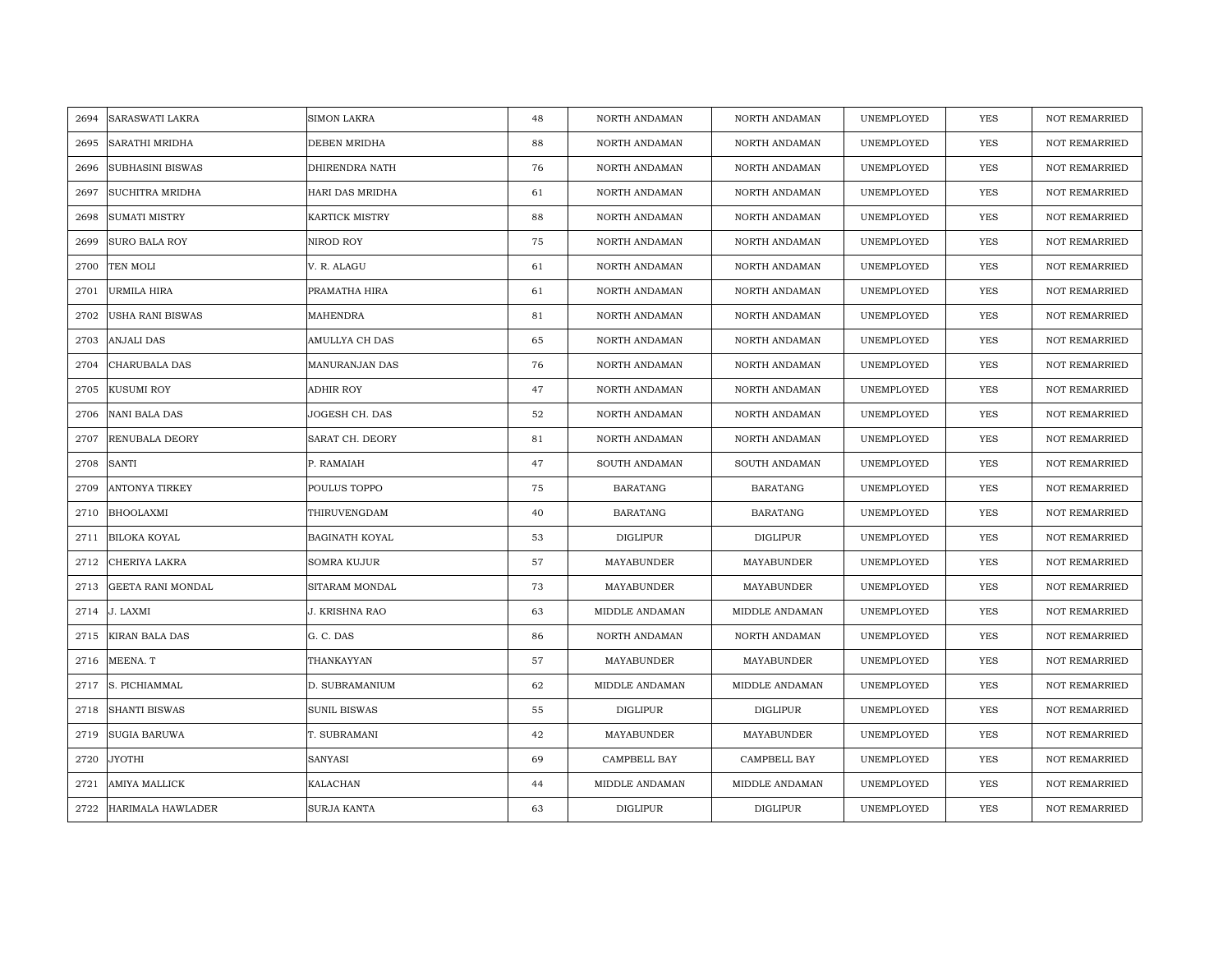| 2723 | KALIYANI. S              | SUBBAIAH. D             | 53 | <b>RANGAT</b>   | RANGAT          | UNEMPLOYED | <b>YES</b> | <b>NOT REMARRIED</b> |
|------|--------------------------|-------------------------|----|-----------------|-----------------|------------|------------|----------------------|
| 2724 | <b>MAHARANGI DEVI</b>    | <b>BINU BAGHWAR</b>     | 55 | RANGAT          | RANGAT          | UNEMPLOYED | <b>YES</b> | NOT REMARRIED        |
| 2725 | S. JANAKI                | S. RAMA RAO             | 56 | MAYABUNDER      | MAYABUNDER      | UNEMPLOYED | YES        | <b>NOT REMARRIED</b> |
| 2726 | <b>SUSHEELA</b>          | PALSWAMY                | 76 | <b>RANGAT</b>   | RANGAT          | UNEMPLOYED | <b>YES</b> | NOT REMARRIED        |
| 2727 | <b>ANJALA TIRKEY</b>     | <b>SIBRANUS TIRKEY</b>  | 42 | NORTH ANDAMAN   | NORTH ANDAMAN   | UNEMPLOYED | YES        | <b>NOT REMARRIED</b> |
| 2728 | <b>BILAS XEAS</b>        | <b>GEORGE XEAS</b>      | 86 | NORTH ANDAMAN   | NORTH ANDAMAN   | UNEMPLOYED | YES        | <b>NOT REMARRIED</b> |
| 2729 | <b>BINODINI BISWAS</b>   | MAHADEV BISWAS          | 76 | NORTH ANDAMAN   | NORTH ANDAMAN   | UNEMPLOYED | YES        | <b>NOT REMARRIED</b> |
| 2730 | HEMLATA BISWAS           | <b>BASUDEV BISWAS</b>   | 81 | NORTH ANDAMAN   | NORTH ANDAMAN   | UNEMPLOYED | YES        | NOT REMARRIED        |
| 2731 | LABANYA SIKDAR           | RUHIDAS SIKDAR          | 62 | <b>DIGLIPUR</b> | <b>DIGLIPUR</b> | UNEMPLOYED | YES        | NOT REMARRIED        |
| 2732 | <b>NAGARI DEY</b>        | NIREN CH DEY            | 71 | NORTH ANDAMAN   | NORTH ANDAMAN   | UNEMPLOYED | YES        | <b>NOT REMARRIED</b> |
| 2733 | ROZILA KUJUR             | SIPRIAN KUJUR           | 61 | NORTH ANDAMAN   | NORTH ANDAMAN   | UNEMPLOYED | YES        | <b>NOT REMARRIED</b> |
| 2734 | <b>SABITRI HALDER</b>    | MADHU SUDHAN            | 91 | NORTH ANDAMAN   | NORTH ANDAMAN   | UNEMPLOYED | YES        | NOT REMARRIED        |
| 2735 | SANDHYA RANI BARAL       | ARUN BARAL              | 53 | <b>DIGLIPUR</b> | DIGLIPUR        | UNEMPLOYED | YES        | NOT REMARRIED        |
| 2736 | <b>SHIKHA RANI DAS</b>   | <b>KRISHNA DAS</b>      | 48 | NORTH ANDAMAN   | NORTH ANDAMAN   | UNEMPLOYED | <b>YES</b> | <b>NOT REMARRIED</b> |
| 2737 | SUNNI URAON              | SUKRAM URAON            | 61 | NORTH ANDAMAN   | NORTH ANDAMAN   | UNEMPLOYED | YES        | NOT REMARRIED        |
| 2738 | <b>ANJALI DEY</b>        | MOHINDRA DEY            | 70 | NORTH ANDAMAN   | NORTH ANDAMAN   | UNEMPLOYED | YES        | NOT REMARRIED        |
| 2739 | <b>ANJALI HALDER</b>     | NIRODH HALDER           | 54 | NORTH ANDAMAN   | NORTH ANDAMAN   | UNEMPLOYED | YES        | <b>NOT REMARRIED</b> |
| 2740 | <b>BASANTI RANI DAS</b>  | RABINDRA KUMAR          | 61 | NORTH ANDAMAN   | NORTH ANDAMAN   | UNEMPLOYED | YES        | <b>NOT REMARRIED</b> |
| 2741 | <b>GEETA RANI SARKAR</b> | <b>GOVINDA SARKAR</b>   | 61 | <b>DIGLIPUR</b> | <b>DIGLIPUR</b> | UNEMPLOYED | <b>YES</b> | NOT REMARRIED        |
| 2742 | JYOTSNA RANI DAS         | <b>BHUBAN DAS</b>       | 56 | NORTH ANDAMAN   | NORTH ANDAMAN   | UNEMPLOYED | <b>YES</b> | <b>NOT REMARRIED</b> |
| 2743 | PHOOLMATI BISWAS         | <b>BIJAY KR. BISWAS</b> | 86 | NORTH ANDAMAN   | NORTH ANDAMAN   | UNEMPLOYED | YES        | <b>NOT REMARRIED</b> |
| 2744 | PRIYA BALA DAS           | <b>MILAMBAR DAS</b>     | 81 | NORTH ANDAMAN   | NORTH ANDAMAN   | UNEMPLOYED | YES        | NOT REMARRIED        |
| 2745 | RANI MAZUMDER            | NITAI MAZUMDER          | 79 | MIDDILE ANDAMAN | MIDDILE ANDAMAN | UNEMPLOYED | YES        | <b>NOT REMARRIED</b> |
| 2746 | SANDHYA MONDAL           | CHANDRA HANS            | 53 | NORTH ANDAMAN   | NORTH ANDAMAN   | UNEMPLOYED | YES        | <b>NOT REMARRIED</b> |
| 2747 | <b>SARASWATI BISWAS</b>  | RAJNI BISWAS            | 71 | NORTH ANDAMAN   | NORTH ANDAMAN   | UNEMPLOYED | YES        | <b>NOT REMARRIED</b> |
| 2748 | SUSHILA BAROI            | NAGEN BAROI             | 58 | NORTH ANDAMAN   | NORTH ANDAMAN   | UNEMPLOYED | YES        | NOT REMARRIED        |
| 2749 | THANKAMMA F. K. K        | KESHAVAN ACHARI         | 86 | DIGLIPUR        | DIGLIPUR        | UNEMPLOYED | YES        | <b>NOT REMARRIED</b> |
| 2750 | YARAMMA. A               | DHARMA RAO. A           | 61 | NORTH ANDAMAN   | NORTH ANDAMAN   | UNEMPLOYED | YES        | <b>NOT REMARRIED</b> |
| 2751 | YERAMMA S.               | S. MURALI               | 54 | NORTH ANDAMAN   | NORTH ANDAMAN   | UNEMPLOYED | <b>YES</b> | <b>NOT REMARRIED</b> |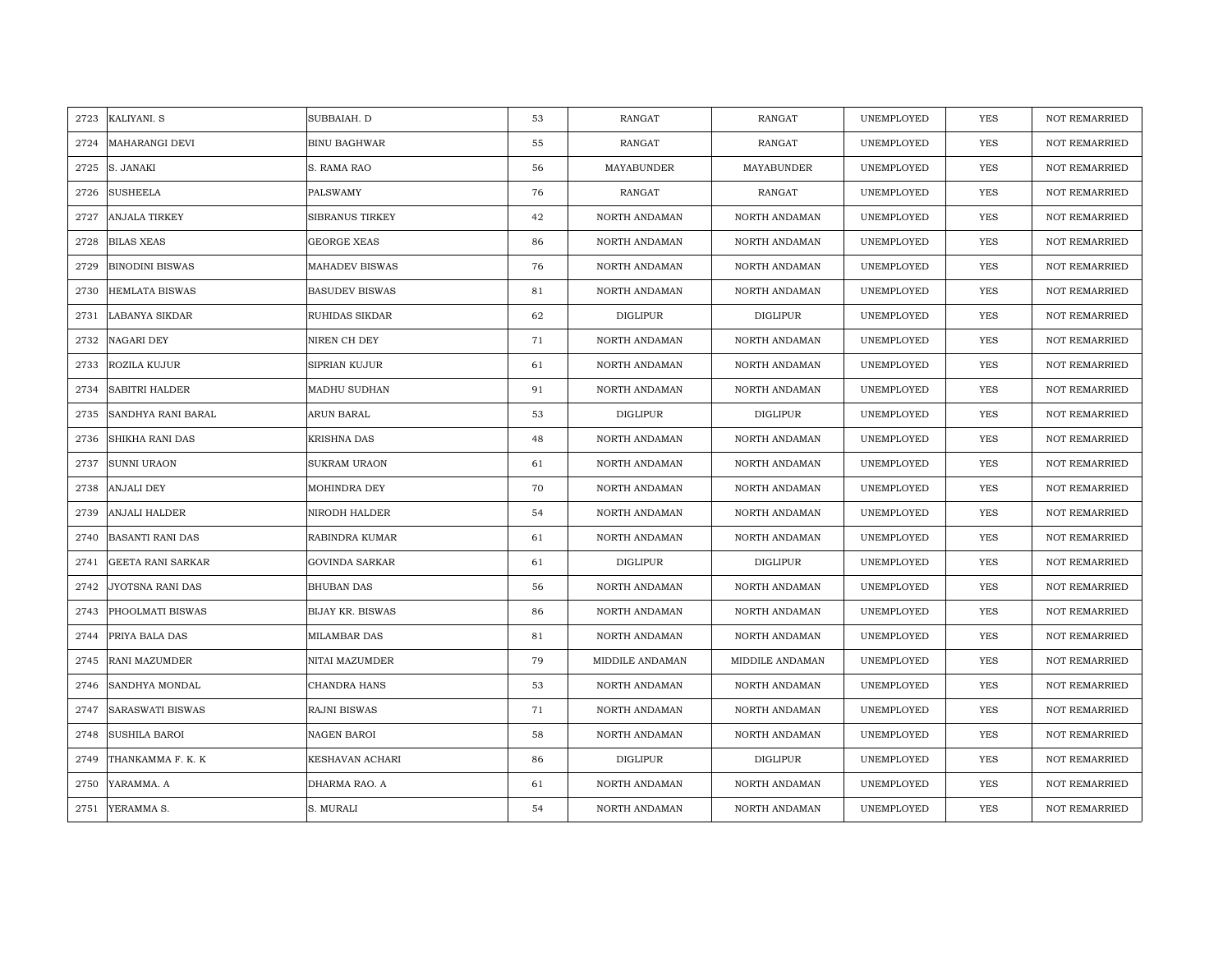| 2752 | <b>SURABALA DAS</b>  | <b>BINOD BIHARI DAS</b> | 93 | NORTH ANDAMAN               | NORTH ANDAMAN               | UNEMPLOYED | YES        | <b>NOT REMARRIED</b> |
|------|----------------------|-------------------------|----|-----------------------------|-----------------------------|------------|------------|----------------------|
| 2753 | SAKUNTALA AMMA. T    | SURIYA NARAYAN.         | 61 | NORTH ANDAMAN               | NORTH ANDAMAN               | UNEMPLOYED | <b>YES</b> | <b>NOT REMARRIED</b> |
| 2754 | <b>GOURI BAIRAGI</b> | KALIPADA BAIRAGI        | 68 | MIDDLE ANDAMAN              | MIDDLE ANDAMAN              | UNEMPLOYED | <b>YES</b> | <b>NOT REMARRIED</b> |
| 2755 | SOBHA. K             | KANNAN. S               | 60 | RANGAT                      | RANGAT                      | UNEMPLOYED | YES        | <b>NOT REMARRIED</b> |
| 2756 | AMEENA BIBI          | HUSSAIN ALI             | 62 | PORT BLAIR                  | PORT BLAIR                  | UNEMPLOYED | YES        | NOT REMARRIED        |
| 2757 | CHATRA DEVI          | <b>BAL BAHADUR</b>      | 64 | PORT BLAIR                  | PORT BLAIR                  | UNEMPLOYED | YES        | NOT REMARRIED        |
| 2758 | FATHIMMA. K          | MOHAMMED. P             | 80 | PORT BLAIR                  | PORT BLAIR                  | UNEMPLOYED | YES        | <b>NOT REMARRIED</b> |
| 2759 | KADHIJA. P           | MOHAMMED. K             | 53 | PORT BLAIR                  | PORT BLAIR                  | UNEMPLOYED | YES        | <b>NOT REMARRIED</b> |
| 2760 | KALPANA DEVI         | RAMPAL                  | 54 | PORT BLAIR                  | PORT BLAIR                  | UNEMPLOYED | YES        | <b>NOT REMARRIED</b> |
| 2761 | <b>LEELAMMA</b>      | JOYKUTTY                | 72 | PORT BLAIR                  | PORT BLAIR                  | UNEMPLOYED | YES        | <b>NOT REMARRIED</b> |
| 2762 | SARASWATI K. M       | <b>B. SADANANDAN</b>    | 72 | NORTH AND MIDDLE<br>ANDAMAN | NORTH AND MIDDLE<br>ANDAMAN | UNEMPLOYED | <b>YES</b> | <b>NOT REMARRIED</b> |
| 2763 | SAVITRI. T           | THANGARAJ               | 72 | PORT BLAIR                  | PORT BLAIR                  | UNEMPLOYED | YES        | <b>NOT REMARRIED</b> |
| 2764 | T. RAJAMMA           | ROFEL TIRKEY            | 60 | PORT BLAIR                  | PORT BLAIR                  | UNEMPLOYED | <b>YES</b> | <b>NOT REMARRIED</b> |
| 2765 | <b>LALMATI ROY</b>   | ATUL ROY                | 75 | MIDDLE ANDAMAN              | MIDDLE ANDAMAN              | UNEMPLOYED | <b>YES</b> | <b>NOT REMARRIED</b> |
| 2766 | <b>SAVITRI BAUL</b>  | SURENDRA NATH           | 79 | KADAMTALA                   | KADAMTALA                   | UNEMPLOYED | <b>YES</b> | <b>NOT REMARRIED</b> |
| 2767 | AMINA. K             | KUNJU MOHAMMED          | 67 | SOUTH ANDAMAN               | SOUTH ANDAMAN               | UNEMPLOYED | YES        | <b>NOT REMARRIED</b> |
| 2768 | AMINA. M             | IBRAHIM. M              | 58 | SOUTH ANDAMAN               | SOUTH ANDAMAN               | UNEMPLOYED | <b>YES</b> | <b>NOT REMARRIED</b> |
| 2769 | <b>ANTONY MARY</b>   | P. JAYA RAMAN           | 52 | SOUTH ANDAMAN               | SOUTH ANDAMAN               | UNEMPLOYED | <b>YES</b> | <b>NOT REMARRIED</b> |
| 2770 | <b>DULARI BECK</b>   | JYOTICS XAXA            | 58 | PORT BLAIR                  | PORT BLAIR                  | UNEMPLOYED | <b>YES</b> | <b>NOT REMARRIED</b> |
| 2771 | FATHIAMMA. P. P      | ABDUL. K. K             | 65 | PORT BLAIR                  | PORT BLAIR                  | UNEMPLOYED | YES        | <b>NOT REMARRIED</b> |
| 2772 | P. P. FATHIMA        | A. MOHAMMED             | 74 | SOUTH ANDAMAN               | SOUTH ANDAMAN               | UNEMPLOYED | YES        | NOT REMARRIED        |
| 2773 | PARBATI SARKAR       | DEB DAS SARKAR          | 76 | SOUTH ANDAMAN               | SOUTH ANDAMAN               | UNEMPLOYED | YES        | <b>NOT REMARRIED</b> |
| 2774 | SUCHITRA MONDAL      | BEDHA MONDAL            | 61 | PORT BLAIR                  | PORT BLAIR                  | UNEMPLOYED | <b>YES</b> | <b>NOT REMARRIED</b> |
| 2775 | ZAITHUN BIBI         | IRSHADI ALI             | 51 | PORT BLAIR                  | PORT BLAIR                  | UNEMPLOYED | <b>YES</b> | <b>NOT REMARRIED</b> |
| 2776 | ZEENATH BIBI         | MOHAMMED                | 65 | PORT BLAIR                  | PORT BLAIR                  | UNEMPLOYED | YES        | <b>NOT REMARRIED</b> |
| 2777 | LAKSHMI              | <b>DURAI SWAMY</b>      | 52 | SOUTH ANDAMAN               | SOUTH ANDAMAN               | UNEMPLOYED | YES        | NOT REMARRIED        |
| 2778 | LAXMI. P             | APPANNA. P              | 55 | SOUTH ANDAMAN               | SOUTH ANDAMAN               | UNEMPLOYED | YES        | <b>NOT REMARRIED</b> |
| 2779 | PARMESWARI. M        | MUTHU. A                | 71 | <b>PORTBLAIR</b>            | PORTBLAIR                   | UNEMPLOYED | <b>YES</b> | <b>NOT REMARRIED</b> |
|      | 2780 E.D. MANGALAM   | K. VASUDEVAN            | 67 | MIDDLE ANDAMAN              | MIDDLE ANDAMAN              | UNEMPLOYED | <b>YES</b> | <b>NOT REMARRIED</b> |
|      |                      |                         |    |                             |                             |            |            |                      |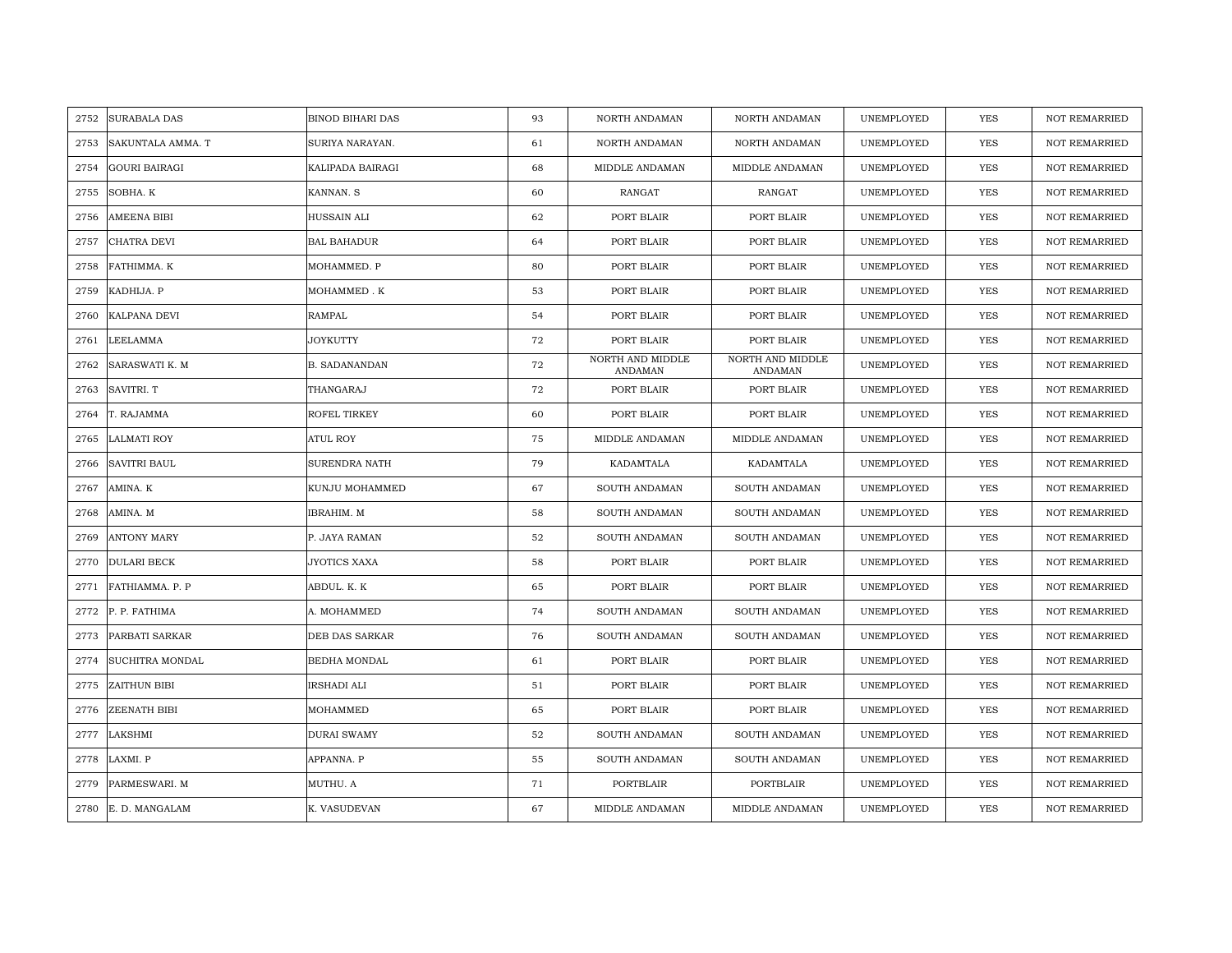| 2781 | <b>MALATI RANI BHAKTA</b> | <b>BROJOMOHAN</b>       | 70 | NIMBUDERA          | NIMBUDERA          | UNEMPLOYED | YES        | <b>NOT REMARRIED</b> |
|------|---------------------------|-------------------------|----|--------------------|--------------------|------------|------------|----------------------|
| 2782 | SHAGYA RANI DUTTA         | ATUL DUTTA              | 67 | MIDDLE ANDAMAN     | MIDDLE ANDAMAN     | UNEMPLOYED | <b>YES</b> | <b>NOT REMARRIED</b> |
| 2783 | <b>SULOCHINI KUMARI</b>   | <b>BIFAIAIH BARRAIK</b> | 37 | NIMBUDERA          | NIMBUDERA          | UNEMPLOYED | <b>YES</b> | <b>NOT REMARRIED</b> |
| 2784 | CHAMPA MONDAL             | NIBASH MONDAL           | 39 | PORT BLAIR         | PORT BLAIR         | UNEMPLOYED | YES        | <b>NOT REMARRIED</b> |
| 2785 | <b>DOODAMMA</b>           | T. VASUDEV              | 50 | SOUTH ANDAMAN      | SOUTH ANDAMAN      | UNEMPLOYED | YES        | NOT REMARRIED        |
| 2786 | M. BALAMMA                | K. MUTHU VELU           | 71 | PORT BLAIR         | PORT BLAIR         | UNEMPLOYED | YES        | NOT REMARRIED        |
| 2787 | PRAFULLA LAKRA            | PIUS TOPPO              | 71 | PORT BLAIR         | PORT BLAIR         | UNEMPLOYED | <b>YES</b> | NOT REMARRIED        |
| 2788 | SUBADRA.T                 | T. SUNDER RAO           | 56 | PORT BLAIR         | PORT BLAIR         | UNEMPLOYED | YES        | NOT REMARRIED        |
| 2789 | <b>B. GUNNAMMA</b>        | B. VALLABHA RAO         | 40 | PORT BLAIR         | PORT BLAIR         | UNEMPLOYED | YES        | NOT REMARRIED        |
| 2790 | ARATI BHATTACHARJEE       | AMULYA                  | 63 | <b>NEIL ISLAND</b> | <b>NEIL ISLAND</b> | UNEMPLOYED | YES        | <b>NOT REMARRIED</b> |
| 2791 | JAMUNA ADHIKARI           | <b>GOURANGA</b>         | 79 | <b>NEIL ISLAND</b> | <b>NEIL ISLAND</b> | UNEMPLOYED | YES        | <b>NOT REMARRIED</b> |
| 2792 | JOSHADHA BISWAS           | JAGADISH BISWAS         | 64 | <b>NEIL ISLAND</b> | <b>NEIL ISLAND</b> | UNEMPLOYED | YES        | NOT REMARRIED        |
| 2793 | PRIYA BALA DAS            | JOTINDRA DAS            | 59 | <b>NEIL ISLAND</b> | <b>NEIL ISLAND</b> | UNEMPLOYED | <b>YES</b> | <b>NOT REMARRIED</b> |
| 2794 | REKHA MONDAL              | SANKAR MONDAL           | 64 | <b>NEIL ISLAND</b> | <b>NEIL ISLAND</b> | UNEMPLOYED | <b>YES</b> | <b>NOT REMARRIED</b> |
| 2795 | <b>BELA MONDAL</b>        | MONDAL. S. M            | 62 | SOUTH ANDAMAN      | SOUTH ANDAMAN      | UNEMPLOYED | <b>YES</b> | <b>NOT REMARRIED</b> |
| 2796 | <b>BIMALA CHAKRABORTY</b> | <b>DHIREN</b>           | 62 | SOUTH ANDAMAN      | SOUTH ANDAMAN      | UNEMPLOYED | <b>YES</b> | <b>NOT REMARRIED</b> |
| 2797 | <b>EMELDA KHES</b>        | <b>MANUAL KHES</b>      | 71 | FERRERGUNJ         | FERRERGUNJ         | UNEMPLOYED | <b>YES</b> | <b>NOT REMARRIED</b> |
| 2798 | RANI ADHIKARI             | MAHENDRA                | 64 | SOUTH ANDAMAN      | SOUTH ANDAMAN      | UNEMPLOYED | <b>YES</b> | <b>NOT REMARRIED</b> |
| 2799 | SATYA VENI. P             | VENKAT RAO. P           | 57 | SOUTH ANDAMAN      | SOUTH ANDAMAN      | UNEMPLOYED | <b>YES</b> | <b>NOT REMARRIED</b> |
| 2800 | SUBRANA CHAKARABORTY      | JOGIN                   | 82 | SOUTH ANDAMAN      | SOUTH ANDAMAN      | UNEMPLOYED | <b>YES</b> | <b>NOT REMARRIED</b> |
| 2801 | <b>VIJAYA</b>             | NAGARAJ. M              | 46 | PORT BLAIR         | PORT BLAIR         | UNEMPLOYED | <b>YES</b> | NOT REMARRIED        |
| 2802 | KALIAMMA                  | CHILA DURAI             | 59 | PORT BLAIR         | PORT BLAIR         | UNEMPLOYED | YES        | NOT REMARRIED        |
| 2803 | NEELA KUMARI              | POOL CHAND              | 54 | PORT BLAIR         | PORT BLAIR         | UNEMPLOYED | <b>YES</b> | <b>NOT REMARRIED</b> |
| 2804 | REETA THAKUR              | <b>BIMAL THAKUR</b>     | 59 | PORT BLAIR         | PORT BLAIR         | UNEMPLOYED | <b>YES</b> | <b>NOT REMARRIED</b> |
| 2805 | MISSAMANI A.              | A. NARASIMHA            | 51 | SOUTH ANDAMAN      | SOUTH ANDAMAN      | UNEMPLOYED | YES        | <b>NOT REMARRIED</b> |
| 2806 | RENU SAUJAL               | KANNAI SAUJAL           | 61 | PORT BLAIR         | PORT BLAIR         | UNEMPLOYED | YES        | NOT REMARRIED        |
| 2807 | <b>AMINA BIBI</b>         | ABDUL KHALID            | 50 | PORT BLAIR         | PORT BLAIR         | UNEMPLOYED | YES        | NOT REMARRIED        |
| 2808 | AMIRTHAM                  | YESUPATHAM              | 8  | PORT BLAIR         | PORT BLAIR         | UNEMPLOYED | <b>YES</b> | <b>NOT REMARRIED</b> |
| 2809 | G. JOGAMMA                | G. APPANNA              | 42 | SOUTH ANDAMAN      | SOUTH ANDAMAN      | UNEMPLOYED | <b>YES</b> | <b>NOT REMARRIED</b> |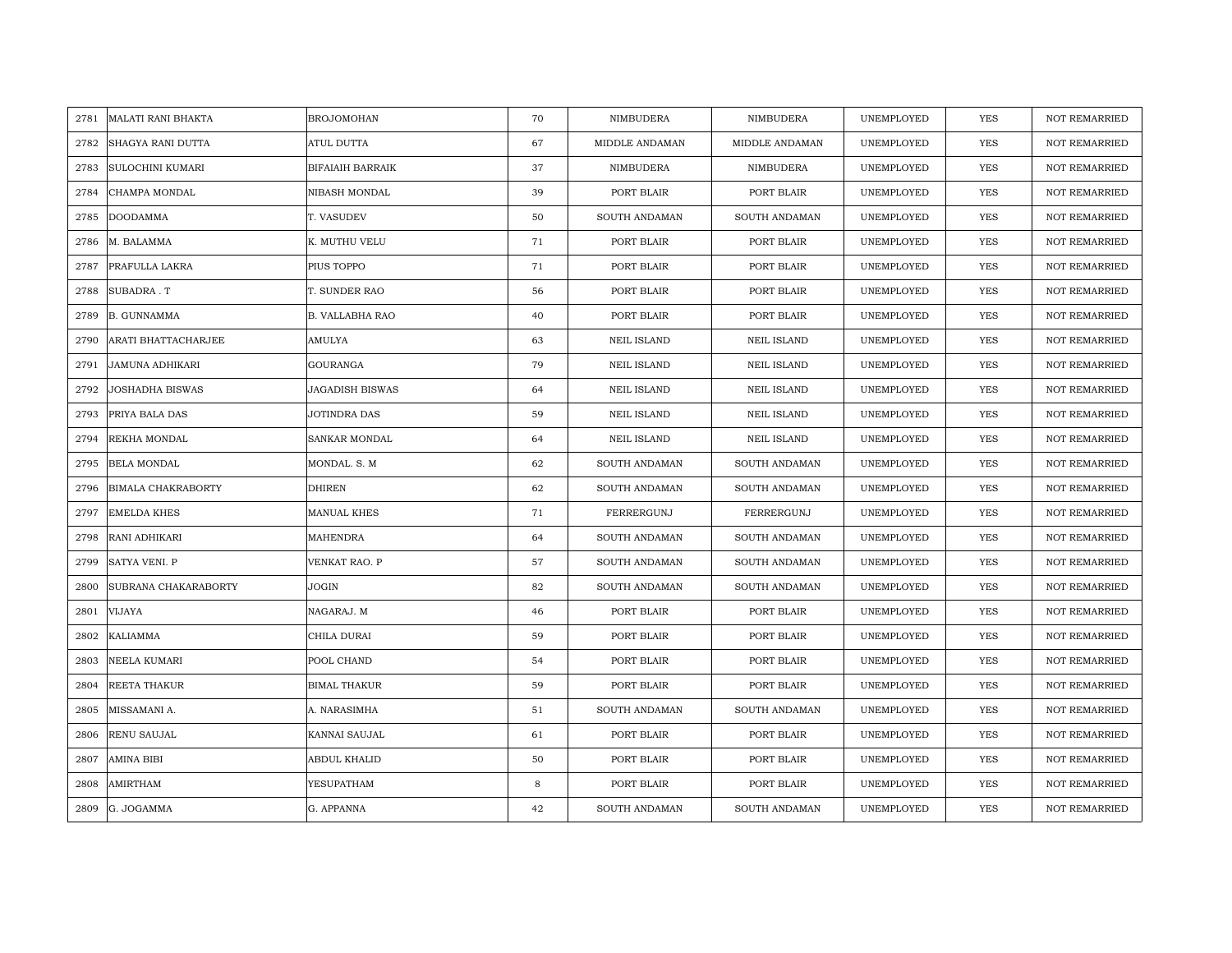| 2810 | GANGAMMA D.           | D. RAMU              | 59 | PORT BLAIR        | PORT BLAIR        | UNEMPLOYED | <b>YES</b> | <b>NOT REMARRIED</b> |
|------|-----------------------|----------------------|----|-------------------|-------------------|------------|------------|----------------------|
| 2811 | K. RAMA LAXMI         | K. SATYA             | 60 | PORT BLAIR        | PORT BLAIR        | UNEMPLOYED | <b>YES</b> | NOT REMARRIED        |
| 2812 | KHARUNISHA M.         | MOHAMMED KOYA        | 58 | SOUTH ANDAMAN     | SOUTH ANDAMAN     | UNEMPLOYED | YES        | <b>NOT REMARRIED</b> |
| 2813 | <b>NAVAMANI</b>       | AMAVASI              | 56 | PORT BLAIR        | PORT BLAIR        | UNEMPLOYED | <b>YES</b> | NOT REMARRIED        |
| 2814 | <b>PUSPAM</b>         | <b>GOVIND RAJ</b>    | 72 | PORT BLAIR        | PORT BLAIR        | UNEMPLOYED | YES        | <b>NOT REMARRIED</b> |
| 2815 | <b>SARDA</b>          | NAINI APPAN          | 68 | PORT BLAIR        | PORT BLAIR        | UNEMPLOYED | YES        | <b>NOT REMARRIED</b> |
| 2816 | <b>SIMA CHALAM</b>    | PENDAIAH             | 74 | PORT BLAIR        | PORT BLAIR        | UNEMPLOYED | <b>YES</b> | <b>NOT REMARRIED</b> |
| 2817 | MARY                  | JOSEPH               | 59 | PORT BLAIR        | PORT BLAIR        | UNEMPLOYED | YES        | <b>NOT REMARRIED</b> |
| 2818 | ERAKKAMMA             | <b>APPLASWAMY</b>    | 67 | PORT BLAIR        | PORT BLAIR        | UNEMPLOYED | YES        | NOT REMARRIED        |
| 2819 | <b>INDRANI</b>        | N. DEVAN             | 54 | PORT BLAIR        | PORT BLAIR        | UNEMPLOYED | YES        | <b>NOT REMARRIED</b> |
| 2820 | <b>SAUDAMINI</b>      | PARAMESWARAN         | 79 | PORT BLAIR        | PORT BLAIR        | UNEMPLOYED | YES        | <b>NOT REMARRIED</b> |
| 2821 | CHOTO RANI MISTRY     | NEPAL MISTRY         | 78 | LITTLE ANDAMAN    | LITTLE ANDAMAN    | UNEMPLOYED | YES        | NOT REMARRIED        |
| 2822 | GANGA DEVI MONDAL     | UPENDRA NATH         | 63 | PORT BLAIR        | PORT BLAIR        | UNEMPLOYED | <b>YES</b> | NOT REMARRIED        |
| 2823 | <b>MALATI HALDAR</b>  | <b>BHARAT HALDAR</b> | 66 | PORT BLAIR        | PORT BLAIR        | UNEMPLOYED | <b>YES</b> | <b>NOT REMARRIED</b> |
| 2824 | SEPHALI MONDAL        | MONDAL. N            | 73 | SOUTH ANDAMAN     | SOUTH ANDAMAN     | UNEMPLOYED | YES        | NOT REMARRIED        |
| 2825 | ANNAPOORNA MONDAL     | <b>BHAKTA RANJAN</b> | 88 | SOUTH ANDAMAN     | SOUTH ANDAMAN     | UNEMPLOYED | YES        | <b>NOT REMARRIED</b> |
| 2826 | <b>AYSHA BIBI</b>     | M. M. MOHAMMED       | 59 | SOUTH ANDAMAN     | SOUTH ANDAMAN     | UNEMPLOYED | YES        | <b>NOT REMARRIED</b> |
| 2827 | <b>B. RUKMANIAMMA</b> | <b>B. KURMA RAO</b>  | 49 | <b>BAMBOOFLAT</b> | <b>BAMBOOFLAT</b> | UNEMPLOYED | YES        | <b>NOT REMARRIED</b> |
| 2828 | FATHIMMA KUTTY P. K   | MOHAMMED             | 83 | FERRARGUNJ        | FERRARGUNJ        | UNEMPLOYED | <b>YES</b> | NOT REMARRIED        |
| 2829 | <b>INDRA GHANDHI</b>  | VEERA KUMAR          | 49 | PORT BLAIR        | PORT BLAIR        | UNEMPLOYED | <b>YES</b> | <b>NOT REMARRIED</b> |
| 2830 | <b>KHADEEJA</b>       | MOHD. M. K           | 78 | SOUTH ANDAMAN     | SOUTH ANDAMAN     | UNEMPLOYED | YES        | <b>NOT REMARRIED</b> |
| 2831 | LAXMI. T              | THATA RAO. T         | 50 | BAMBOOFLAT        | <b>BAMBOOFLAT</b> | UNEMPLOYED | YES        | NOT REMARRIED        |
| 2832 | LAXMIAMMA             | <b>DANESH</b>        | 59 | SOUTH ANDAMAN     | SOUTH ANDAMAN     | UNEMPLOYED | YES        | <b>NOT REMARRIED</b> |
| 2833 | M. JAGAMMA            | M. DELLESH           | 79 | SOUTH ANDAMAN     | SOUTH ANDAMAN     | UNEMPLOYED | YES        | <b>NOT REMARRIED</b> |
| 2834 | PARVATHI              | NEELAIAH. G          | 62 | BAMBOOFLAT        | <b>BAMBOOFLAT</b> | UNEMPLOYED | YES        | <b>NOT REMARRIED</b> |
| 2835 | <b>SAVITRI DEVI</b>   | <b>RAM SINGH</b>     | 70 | SOUTH ANDAMAN     | SOUTH ANDAMAN     | UNEMPLOYED | YES        | NOT REMARRIED        |
| 2836 | FATIMA KUTTY          | MOHAMMED             | 84 | PORT BLAIR        | PORT BLAIR        | UNEMPLOYED | YES        | <b>NOT REMARRIED</b> |
| 2837 | <b>AMBIKA DEVI</b>    | UNNIKRISHNAN. N      | 59 | LITTLE ANDAMAN    | LITTLE ANDAMAN    | UNEMPLOYED | YES        | <b>NOT REMARRIED</b> |
| 2838 | <b>ANIMA DALHI</b>    | DEVENDRA DALHI       | 65 | LITTLE ANDAMAN    | LITTLE ANDAMAN    | UNEMPLOYED | <b>YES</b> | <b>NOT REMARRIED</b> |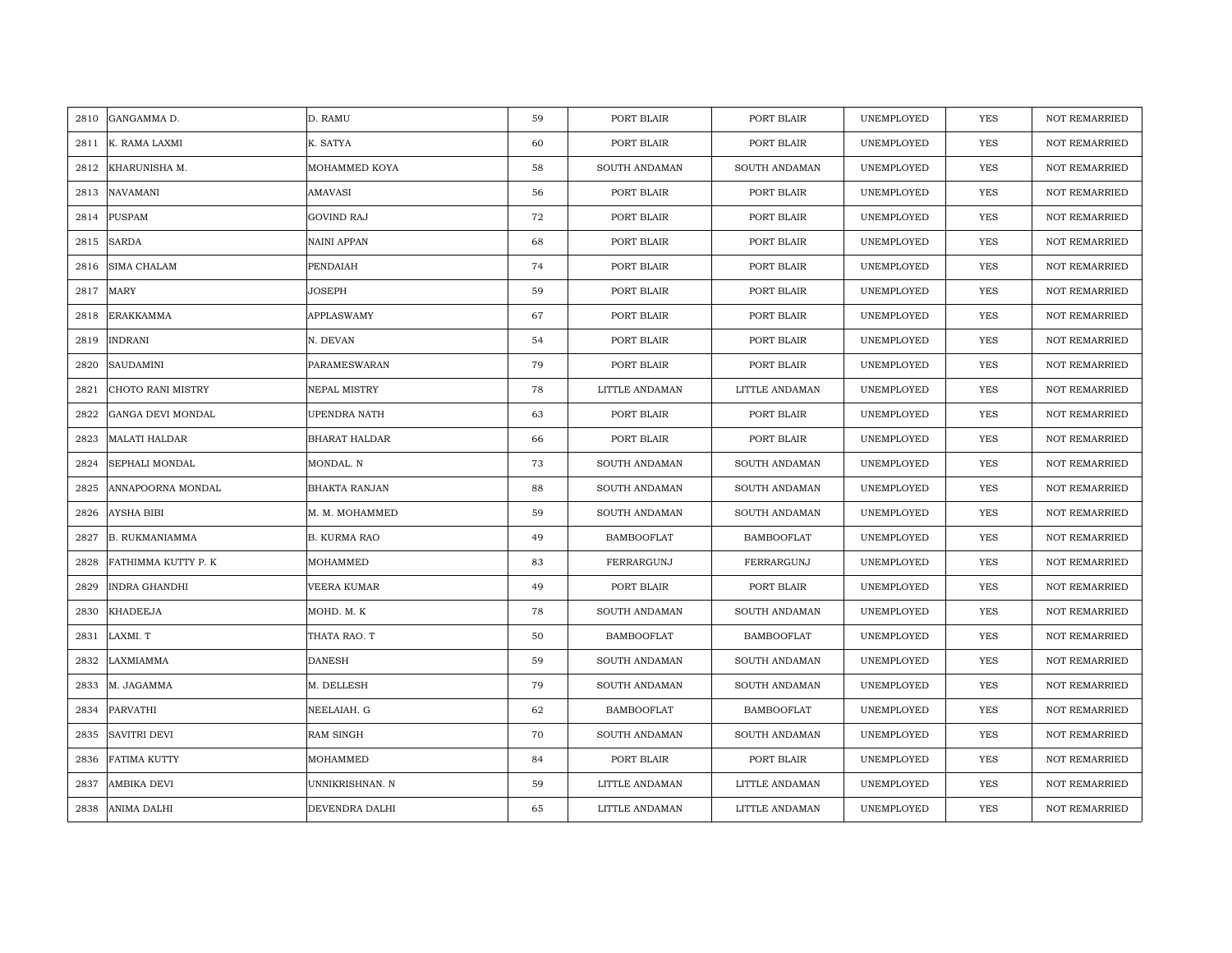| 2839 | GOWARI. M              | DILLESWAR RAO. M    | 54  | LITTLE ANDAMAN  | LITTLE ANDAMAN  | UNEMPLOYED | YES        | <b>NOT REMARRIED</b> |
|------|------------------------|---------------------|-----|-----------------|-----------------|------------|------------|----------------------|
| 2840 | JAGGIYAMMA. B          | SAMBAMURTY. B       | 69  | LITTLE ANDAMAN  | LITTLE ANDAMAN  | UNEMPLOYED | <b>YES</b> | <b>NOT REMARRIED</b> |
| 2841 | <b>JAMUNA BISWAS</b>   | <b>SUDIR BISWAS</b> | 75  | HUTBAY          | <b>HUTBAY</b>   | UNEMPLOYED | <b>YES</b> | <b>NOT REMARRIED</b> |
| 2842 | MALAR. N               | NAGARATHANAM.       | 60  | LITTLE ANDAMAN  | LITTLE ANDAMAN  | UNEMPLOYED | <b>YES</b> | <b>NOT REMARRIED</b> |
| 2843 | REKHA ROY              | LALMOHAN ROY        | 52  | LITTLE ANDAMAN  | LITTLE ANDAMAN  | UNEMPLOYED | YES        | NOT REMARRIED        |
| 2844 | VAR LAXMI              | KESHWAR RAO         | 67  | LITTLE ANDAMAN  | LITTLE ANDAMAN  | UNEMPLOYED | <b>YES</b> | NOT REMARRIED        |
| 2845 | VARALAKSHMI R.         | R. LAXMI NARAYAN    | 77  | LITTLE ANDAMAN  | LITTLE ANDAMAN  | UNEMPLOYED | <b>YES</b> | <b>NOT REMARRIED</b> |
| 2846 | KURAMMA G.             | JOGA RAO            | 121 | LITTLE ANDAMAN  | LITTLE ANDAMAN  | UNEMPLOYED | YES        | <b>NOT REMARRIED</b> |
| 2847 | MUTHA PILLAI. L        | LAKSHMANAN, S. B.   | 69  | LITTLE ANDAMAN  | LITTLE ANDAMAN  | UNEMPLOYED | <b>YES</b> | NOT REMARRIED        |
| 2848 | HARIDASI MAZUMDER      | <b>BIRENDRA</b>     | 60  | PORT BLAIR      | PORT BLAIR      | UNEMPLOYED | <b>YES</b> | <b>NOT REMARRIED</b> |
| 2849 | RATNA BAIRAGI          | SANTI BAIRAGI       | 54  | PORT BLAIR      | PORT BLAIR      | UNEMPLOYED | YES        | <b>NOT REMARRIED</b> |
| 2850 | AFSANA BIBI            | MOHD. NOOR          | 38  | PORT BLAIR      | PORT BLAIR      | UNEMPLOYED | <b>YES</b> | NOT REMARRIED        |
| 2851 | AMMINI                 | C. KRISHANAN        | 71  | SOUTH ANDAMAN   | SOUTH ANDAMAN   | UNEMPLOYED | <b>YES</b> | NOT REMARRIED        |
| 2852 | ANITA KUMARI           | MARTIN KUJUR        | 49  | SOUTH ANDAMAN   | SOUTH ANDAMAN   | UNEMPLOYED | <b>YES</b> | <b>NOT REMARRIED</b> |
| 2853 | <b>BASANTI BAGCHI</b>  | PHOTIK BAGCHI       | 55  | SOUTH ANDAMAN   | SOUTH ANDAMAN   | UNEMPLOYED | YES        | NOT REMARRIED        |
| 2854 | PANDIAMMA              | <b>KARUPPASWAMY</b> | 49  | SOUTH ANDAMAN   | SOUTH ANDAMAN   | UNEMPLOYED | <b>YES</b> | NOT REMARRIED        |
| 2855 | REWATI. K              | KARUPPAIAH. R       | 52  | PORT BLAIR      | PORT BLAIR      | UNEMPLOYED | YES        | <b>NOT REMARRIED</b> |
| 2856 | RATAN DEI              | SHANTI LALL         | 52  | SOUTH ANDAMAN   | SOUTH ANDAMAN   | UNEMPLOYED | YES        | <b>NOT REMARRIED</b> |
| 2857 | NARASAMMA. K. V        | REDDY. K. V         | 74  | PORT BLAIR      | PORT BLAIR      | UNEMPLOYED | <b>YES</b> | <b>NOT REMARRIED</b> |
| 2858 | KISMATH BALA DAS       | HARIDAS             | 56  | NORTH ANDAMAN   | NORTH ANDAMAN   | UNEMPLOYED | <b>YES</b> | <b>NOT REMARRIED</b> |
| 2859 | MAYA RANI KIRTANIA     | ANUKUL KIRTANIA     | 61  | NORTH ANDAMAN   | NORTH ANDAMAN   | UNEMPLOYED | <b>YES</b> | <b>NOT REMARRIED</b> |
| 2860 | MEERA RANI DHALI       | RAMANI DHALI        | 55  | NORTH ANDAMAN   | NORTH ANDAMAN   | UNEMPLOYED | YES        | <b>NOT REMARRIED</b> |
| 2861 | SOVA RANI DAKUYA       | SUKUMAR DAKUYA      | 60  | HUTBAY          | HUTBAY          | UNEMPLOYED | YES        | NOT REMARRIED        |
| 2862 | JYOSADA BAIDYA         | SATISH CH. BAIDYA   | 76  | NORTH ANDAMAN   | NORTH ANDAMAN   | UNEMPLOYED | YES        | <b>NOT REMARRIED</b> |
| 2863 | KAMALA MAZUMDER        | <b>BINOD BIHARI</b> | 81  | NORTH ANDAMAN   | NORTH ANDAMAN   | UNEMPLOYED | <b>YES</b> | <b>NOT REMARRIED</b> |
| 2864 | <b>BANU</b>            | SUNNY LOBO          | 63  | PORT BLAIR      | PORT BLAIR      | UNEMPLOYED | <b>YES</b> | NOT REMARRIED        |
| 2865 | GOWRI                  | Y. ANAND PRAKASH    | 51  | SOUTH ANDAMAN   | SOUTH ANDAMAN   | UNEMPLOYED | YES        | <b>NOT REMARRIED</b> |
| 2866 | <b>B. GOMATHI AMMA</b> | M. THULASEEDHARAN   | 62  | <b>BARATANG</b> | <b>BARATANG</b> | UNEMPLOYED | YES        | <b>NOT REMARRIED</b> |
| 2867 | <b>JOSPHIN EKKA</b>    | SEBRIUS EKKA        | 77  | <b>BARATANG</b> | <b>BARATANG</b> | UNEMPLOYED | YES        | NOT REMARRIED        |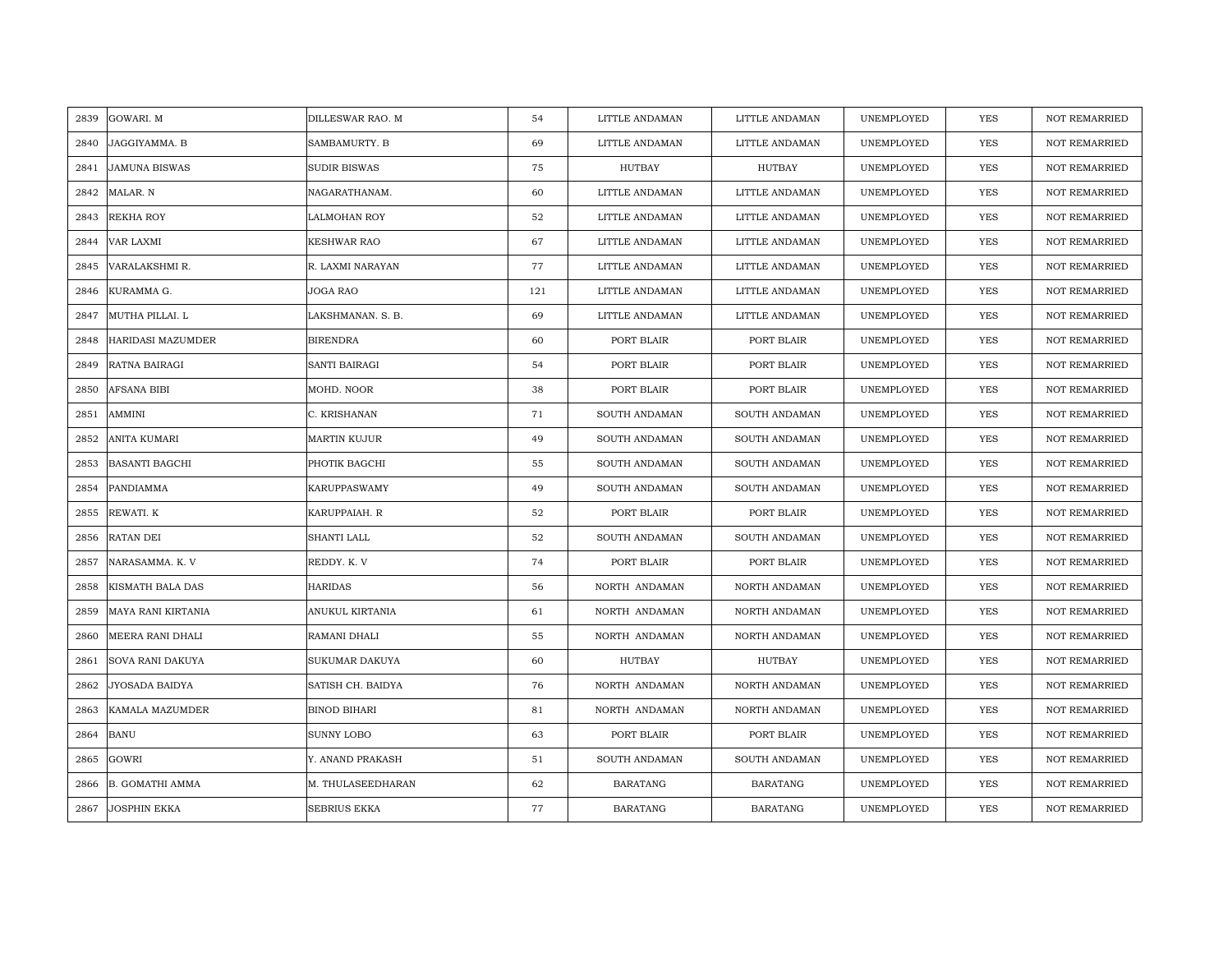| 2868 | <b>BHANUMATI. K</b>   | MUNIYANDI K.       | 59 | PORT BLAIR    | PORT BLAIR     | UNEMPLOYED | <b>YES</b> | <b>NOT REMARRIED</b> |
|------|-----------------------|--------------------|----|---------------|----------------|------------|------------|----------------------|
| 2869 | CHRISTINA ANTONY      | ANTONY. A          | 65 | PORT BLAIR    | PORT BLAIR     | UNEMPLOYED | YES        | <b>NOT REMARRIED</b> |
| 2870 | <b>MAGA DEVI</b>      | VELAYUTHA          | 29 | PORT BLAIR    | PORT BLAIR     | UNEMPLOYED | <b>YES</b> | <b>NOT REMARRIED</b> |
| 2871 | <b>SARASWATHI DAS</b> | <b>AMAR DAS</b>    | 48 | <b>HUTBAY</b> | <b>HUTBAY</b>  | UNEMPLOYED | <b>YES</b> | <b>NOT REMARRIED</b> |
| 2872 | <b>BABY HIRA</b>      | <b>SANJIT HIRA</b> | 45 | HUTBAY        | <b>HUTBAY</b>  | UNEMPLOYED | <b>YES</b> | <b>NOT REMARRIED</b> |
| 2873 | VASANTA               | DEVAERAKKAM        | 58 | PORT BLAIR    | PORT BLAIR     | UNEMPLOYED | <b>YES</b> | NOT REMARRIED        |
| 2874 | <b>SUKRA SAHA</b>     | <b>DUHRU SAHA</b>  | 57 | SOUTH ANDAMAN | SOUTH ANDAMAN  | UNEMPLOYED | <b>YES</b> | <b>NOT REMARRIED</b> |
| 2875 | VICTORIA              | NARAYAN SINGH      | 62 | PORT BLAIR    | PORT BLAIR     | UNEMPLOYED | YES        | NOT REMARRIED        |
| 2876 | <b>BANUMATHI. R</b>   | RAMAIYAN. C        | 62 | NICOBAR       | NICOBAR        | UNEMPLOYED | YES        | NOT REMARRIED        |
| 2877 | <b>KARUTHAYEE</b>     | V. GANAPATHI       | 69 | PORT BLAIR    | PORT BLAIR     | UNEMPLOYED | <b>YES</b> | <b>NOT REMARRIED</b> |
| 2878 | KRISHNAMMAL.K         | <b>KANDASWAMY</b>  | 52 | PORT BLAIR    | PORT BLAIR     | UNEMPLOYED | YES        | <b>NOT REMARRIED</b> |
| 2879 | KUMARI. M             | MACHCHA APPA       | 60 | PORT BLAIR    | PORT BLAIR     | UNEMPLOYED | YES        | NOT REMARRIED        |
| 2880 | MAHALAKSHMI           | Y. RAMU            | 44 | PORT BLAIR    | PORT BLAIR     | UNEMPLOYED | <b>YES</b> | NOT REMARRIED        |
| 2881 | SINTHELI. S           | <b>PARDESI</b>     | 59 | PORT BLAIR    | PORT BLAIR     | UNEMPLOYED | <b>YES</b> | <b>NOT REMARRIED</b> |
| 2882 | SURYAKANTA. A         | NARSIMHA RAO. A    | 61 | PORT BLAIR    | PORT BLAIR     | UNEMPLOYED | YES        | NOT REMARRIED        |
| 2883 | TULSI BEHARI          | RASHOO BEHARI      | 62 | PORT BLAIR    | PORT BLAIR     | UNEMPLOYED | YES        | <b>NOT REMARRIED</b> |
| 2884 | M. JAYA               | A. MANICKAM        | 72 | PORT BLAIR    | PORT BLAIR     | UNEMPLOYED | <b>YES</b> | NOT REMARRIED        |
| 2885 | LAXMI. K              | LOK DAS. K         | 53 | PORT BLAIR    | PORT BLAIR     | UNEMPLOYED | YES        | <b>NOT REMARRIED</b> |
| 2886 | ZAIBUN NISA           | C. A. RASHID       | 62 | PORT BLAIR    | PORT BLAIR     | UNEMPLOYED | <b>YES</b> | <b>NOT REMARRIED</b> |
| 2887 | G. DURGA              | APPA RAO           | 34 | SOUTH ANDAMAN | SOUTH ANDAMAN  | UNEMPLOYED | YES        | NOT REMARRIED        |
| 2888 | GANDHIMATHI. K        | KASINATHAN. N      | 48 | PORT BLAIR    | PORT BLAIR     | UNEMPLOYED | <b>YES</b> | <b>NOT REMARRIED</b> |
| 2889 | PUSHPA LATA           | <b>JAI PRAKASH</b> | 44 | PORT BLAIR    | PORT BLAIR     | UNEMPLOYED | YES        | NOT REMARRIED        |
| 2890 | MANI MEGALAI          | MARI APPAN         | 49 | PORT BLAIR    | PORT BLAIR     | UNEMPLOYED | YES        | <b>NOT REMARRIED</b> |
| 2891 | C. NEELA              | S. CHELLAIAH       | 58 | PORT BLAIR    | PORT BLAIR     | UNEMPLOYED | <b>YES</b> | <b>NOT REMARRIED</b> |
| 2892 | ELIZABATH EKKA        | FAROOQ ALLI        | 42 | PORT BLAIR    | PORT BLAIR     | UNEMPLOYED | YES        | <b>NOT REMARRIED</b> |
| 2893 | <b>MARIAM BIBI</b>    | <b>ISMAIL KHAN</b> | 52 | PORT BLAIR    | PORT BLAIR     | UNEMPLOYED | YES        | NOT REMARRIED        |
| 2894 | <b>GRACE EKKA</b>     | ALOIS TOPPO        | 56 | PORT BLAIR    | PORT BLAIR     | UNEMPLOYED | YES        | NOT REMARRIED        |
| 2895 | VALLAMMA CH.          | RAMANNA CH.        | 79 | PORT BLAIR    | PORT BLAIR     | UNEMPLOYED | <b>YES</b> | NOT REMARRIED        |
| 2896 | <b>CAROLINE</b>       | <b>SILAS</b>       | 54 | NICOBAR       | <b>NICOBAR</b> | UNEMPLOYED | <b>YES</b> | NOT REMARRIED        |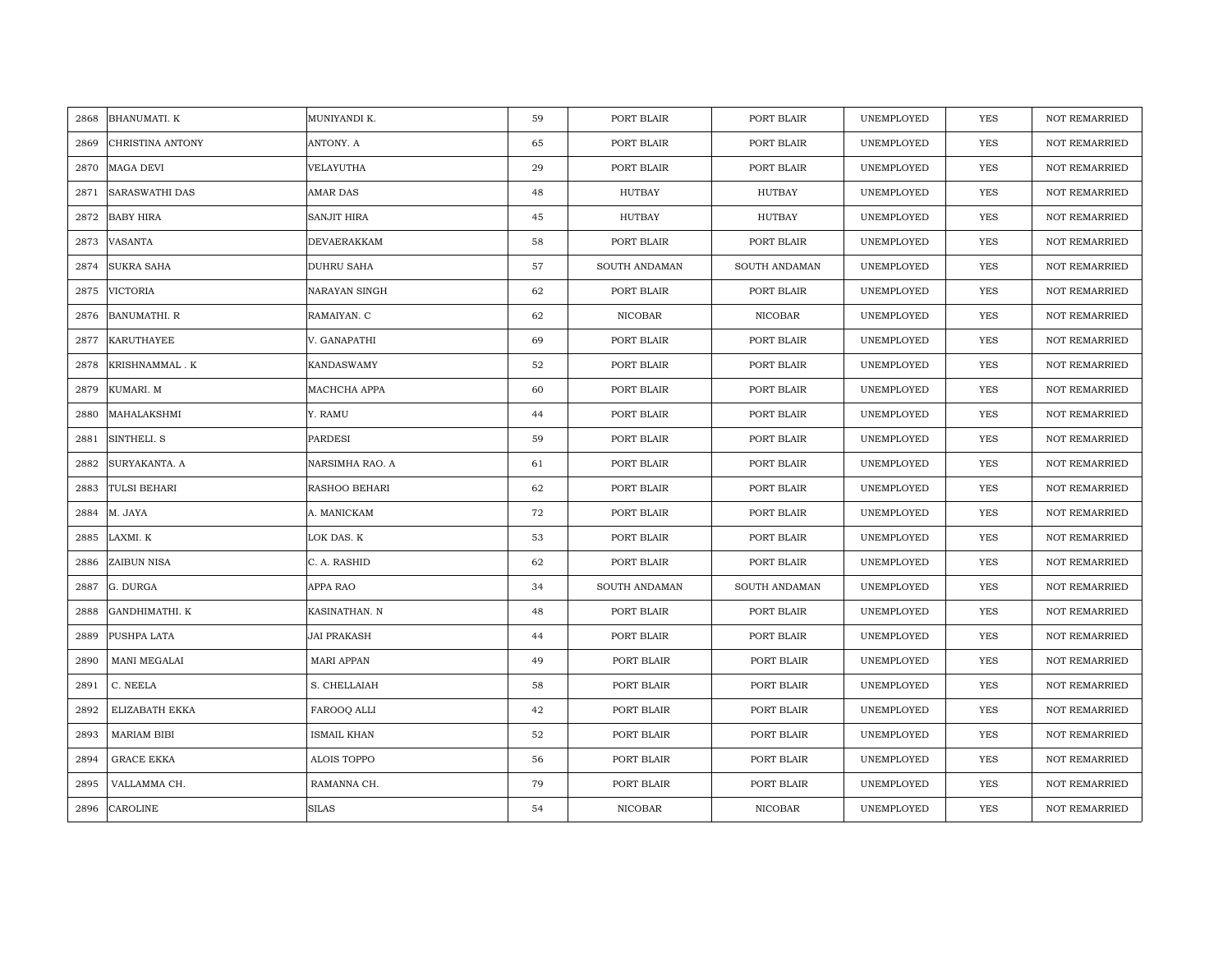| 2897 | ROSE                   | <b>BENEDICT</b>        | 71   | <b>NICOBAR</b>     | NICOBAR               | UNEMPLOYED | YES        | <b>NOT REMARRIED</b> |
|------|------------------------|------------------------|------|--------------------|-----------------------|------------|------------|----------------------|
| 2898 | <b>RODHA</b>           | <b>WATCHFUL</b>        | 80   | <b>NICOBAR</b>     | NICOBAR               | UNEMPLOYED | <b>YES</b> | <b>NOT REMARRIED</b> |
| 2899 | <b>KHADIJA</b>         | HAMZA. E. M            | 80   | PORT BLAIR         | MANNARGHAT            | UNEMPLOYED | YES        | <b>NOT REMARRIED</b> |
| 2900 | SAROJA DEVI            | MURAGESHAN             | 80   | PORT BLAIR         | MATHURA               | UNEMPLOYED | YES        | <b>NOT REMARRIED</b> |
| 2901 | DHAN PATHIYA           | NAND LALL              | 74   | PORT BLAIR         | BROOKSHA BAD          | UNEMPLOYED | YES        | NOT REMARRIED        |
| 2902 | SREEMATI ROY           | <b>NAKUL ROY</b>       | 40   | PORT BLAIR         | HERBATABAD            | UNEMPLOYED | YES        | NOT REMARRIED        |
| 2903 | CHANDRAWATI. S         | <b>SEKHAR RAO. S</b>   | 89   | PORT BLAIR         | DAIRY FARM            | UNEMPLOYED | <b>YES</b> | <b>NOT REMARRIED</b> |
| 2904 | <b>KALITARA MISTRY</b> | ARJUN MISTRY           | 55   | <b>DIGLIPUR</b>    | SITA PUR              | UNEMPLOYED | <b>YES</b> | <b>NOT REMARRIED</b> |
| 2905 | <b>MALOTI PAIK</b>     | <b>SUSHIL PAIK</b>     | 54   | <b>DIGLIPUR</b>    | <b>RAM NAGAR</b>      | UNEMPLOYED | <b>YES</b> | NOT REMARRIED        |
| 2906 | HEMAVATHI. T           | SIMHACHALAM. T         | 43   | <b>BAMBOO FLAT</b> | <b>BAMBOO FLAT</b>    | UNEMPLOYED | <b>YES</b> | <b>NOT REMARRIED</b> |
| 2907 | LALITHA                | JOSEPH                 | 57   | PORT BLAIR         | HOPE TOWN             | UNEMPLOYED | <b>YES</b> | <b>NOT REMARRIED</b> |
| 2908 | <b>ACHIAMMA</b>        | YARKAYA                | 72   | PORT BLAIR         | PHOENIX BAY           | UNEMPLOYED | <b>YES</b> | NOT REMARRIED        |
| 2909 | <b>ANNA KELI</b>       | NAGARATHINUM           | 61   | PORT BLAIR         | PHOENIX BAY           | UNEMPLOYED | YES        | NOT REMARRIED        |
| 2910 | LOLAXMI                | BALAJI. E              | 68   | PORT BLAIR         | PREM NAGAR            | UNEMPLOYED | <b>YES</b> | <b>NOT REMARRIED</b> |
| 2911 | <b>SESRIKA</b>         | JAGGA RAO. K           | 55   | PORT BLAIR         | ROUND BASTI           | UNEMPLOYED | YES        | NOT REMARRIED        |
| 2912 | VELLAMMA. S            | MOHAN RAO. S           | 50   | PORT BLAIR         | PHOENIX BAY           | UNEMPLOYED | YES        | NOT REMARRIED        |
| 2913 | <b>APLAMMA</b>         | PUKKALHA               | 68   | PORT BLAIR         | PREM NAGAR            | UNEMPLOYED | YES        | <b>NOT REMARRIED</b> |
| 2914 | PACHIAMMA              | SUBRAMANIYAM. R        | 4911 | PORT BLAIR         | CHOULDARI             | UNEMPLOYED | <b>YES</b> | <b>NOT REMARRIED</b> |
| 2915 | SARITA SUSANTI BECK    | <b>JAMES ANIL BECK</b> | 75   | PORT BLAIR         | MANPUR                | UNEMPLOYED | <b>YES</b> | NOT REMARRIED        |
| 2916 | <b>GEETA BAI</b>       | <b>SUKH LALL</b>       | 82   | PORT BLAIR         | <b>ABERDEEN BASTI</b> | UNEMPLOYED | <b>YES</b> | <b>NOT REMARRIED</b> |
| 2917 | THITHI KUTTY           | <b>ALVI KUTTY</b>      | 71   | PORT BLAIR         | <b>STEWART GUNJ</b>   | UNEMPLOYED | <b>YES</b> | <b>NOT REMARRIED</b> |
| 2918 | <b>AMELA MISTRY</b>    | DEBENDRA NATH          | 59   | PORT BLAIR         | CHOULDARI             | UNEMPLOYED | <b>YES</b> | <b>NOT REMARRIED</b> |
| 2919 | MOHINIAMMA. V          | MOHAN RAO. V           | 64   | PORT BLAIR         | DIGNABAD              | UNEMPLOYED | YES        | <b>NOT REMARRIED</b> |
| 2920 | RAJAMMA. N             | SADASIVAN. N           | 59   | PORT BLAIR         | <b>JUNGLIGHAT</b>     | UNEMPLOYED | YES        | <b>NOT REMARRIED</b> |
| 2921 | PADMINI                | PANDIYAN. R            | 70   | PORT BLAIR         | <b>BRINDABAN</b>      | UNEMPLOYED | <b>YES</b> | <b>NOT REMARRIED</b> |
| 2922 | <b>BAPANAMMA</b>       | RAMULU                 | 76   | PORT BLAIR         | PHOENIX BAY           | UNEMPLOYED | YES        | NOT REMARRIED        |
| 2923 | LAXMI. K               | KRISHNA MURTHY.        | 65   | PORT BLAIR         | ANARKALI              | UNEMPLOYED | <b>YES</b> | NOT REMARRIED        |
| 2924 | SIVA KUMARI. P         | PERUMAL. S. K          | 58   | PORT BLAIR         | DIGNABAD              | UNEMPLOYED | YES        | <b>NOT REMARRIED</b> |
| 2925 | YOSODAMMA. A           | DHARMA RAO. A          | 69   | PORT BLAIR         | <b>DAIRY FARM</b>     | UNEMPLOYED | YES        | NOT REMARRIED        |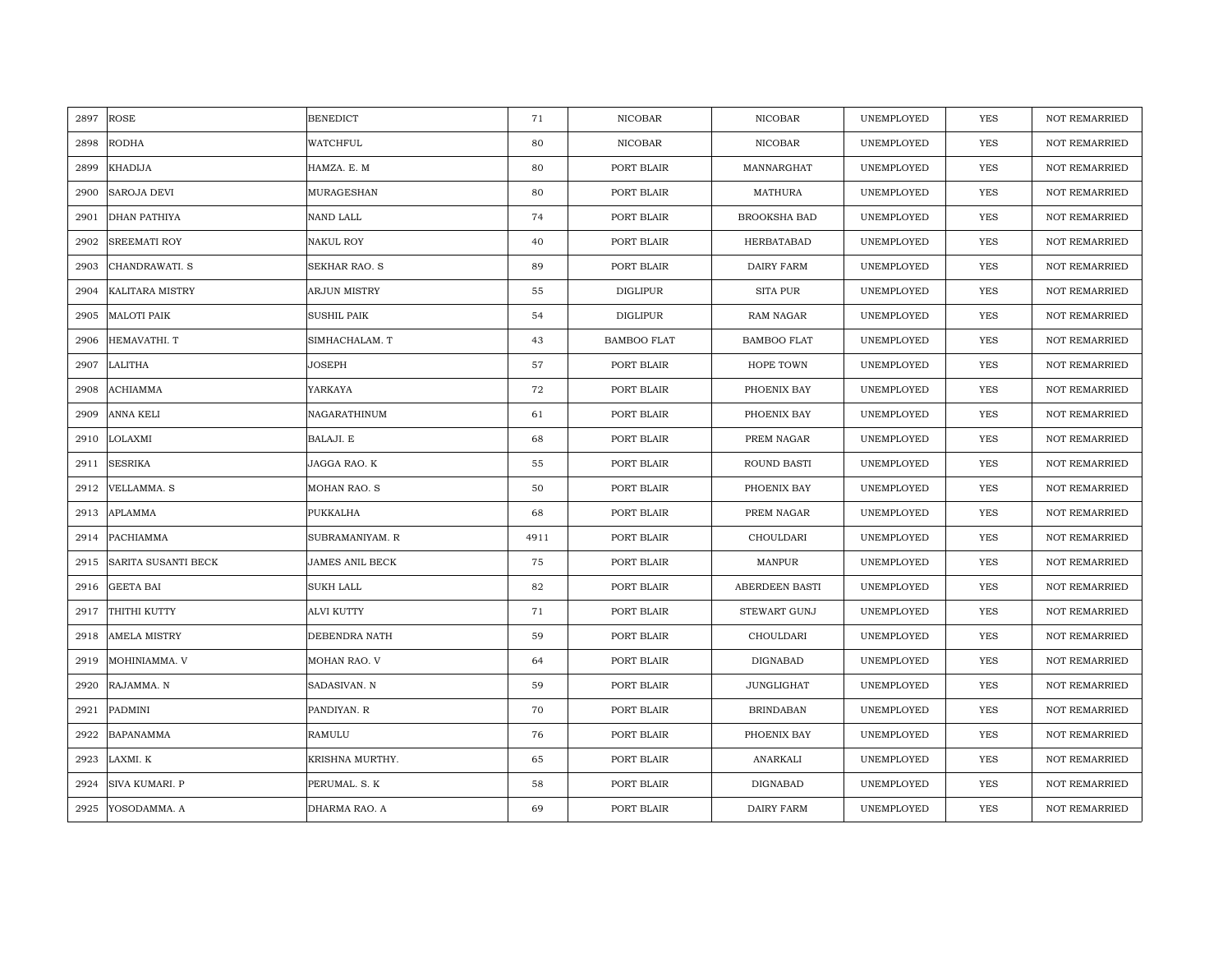| 2926 | K. NOKAMMA          | K. TULSIYYA            | 65 | PORT BLAIR         | ROUND BASTI          | UNEMPLOYED | YES        | <b>NOT REMARRIED</b> |
|------|---------------------|------------------------|----|--------------------|----------------------|------------|------------|----------------------|
| 2927 | <b>EDNA MATHEW</b>  | WILFRED MATHEW.        | 89 | PORT BLAIR         | HADDO                | UNEMPLOYED | YES        | NOT REMARRIED        |
| 2928 | JYOTSANA MONDAL     | <b>BHARAT CH</b>       | 76 | BILLYGROUND        | <b>SWADESHNAGAR</b>  | UNEMPLOYED | <b>YES</b> | <b>NOT REMARRIED</b> |
| 2929 | LALITHA PARAMANIK   | <b>SUREN PARAMANIK</b> | 80 | <b>BILLYGROUND</b> | <b>BILLYGROUND</b>   | UNEMPLOYED | <b>YES</b> | <b>NOT REMARRIED</b> |
| 2930 | PARAMASHARI DAS     | TARANI KANTA DAS       | 50 | BILLYGROUND        | <b>HARI NAGARM</b>   | UNEMPLOYED | <b>YES</b> | <b>NOT REMARRIED</b> |
| 2931 | SANTHI TOPPO        | <b>BELA TOPPO</b>      | 88 | BILLYGROUND        | <b>SWADESH NAGAR</b> | UNEMPLOYED | <b>YES</b> | <b>NOT REMARRIED</b> |
| 2932 | SHOBA RANI          | SUREN HALDAR           | 79 | <b>BILLYGROUND</b> | SWADESH NAGAR        | UNEMPLOYED | <b>YES</b> | <b>NOT REMARRIED</b> |
| 2933 | SOVA RANI MAJUMDAR  | NANIGOPAL              | 60 | BILLYGROUND        | JAIPUR               | UNEMPLOYED | YES        | <b>NOT REMARRIED</b> |
| 2934 | <b>SUSHILA DAS</b>  | ANANDA DAS             | 74 | BILLYGROUND        | <b>SHANTIPUR</b>     | UNEMPLOYED | YES        | <b>NOT REMARRIED</b> |
| 2935 | USHA BISWAS         | KALIPADA BISWAS        | 70 | BILLYGROUND        | <b>HARINAGAR</b>     | UNEMPLOYED | YES        | <b>NOT REMARRIED</b> |
| 2936 | AMMINI KUTTYAMMA    | G. VASU PILLAI         | 69 | BILLYGROUND        | <b>HARINAGAR</b>     | UNEMPLOYED | YES        | <b>NOT REMARRIED</b> |
| 2937 | JANAKI. M. K        | THANGARAJ. K           | 49 | PORT BLAIR         | RANCHI BASTHI        | UNEMPLOYED | YES        | <b>NOT REMARRIED</b> |
| 2938 | SHANTI LATHA DAS    | MOHAN DAS              | 43 | PORT BLAIR         | LAXMANPUR            | UNEMPLOYED | YES        | <b>NOT REMARRIED</b> |
| 2939 | MARIAMMAL           | GANGAIAH. S. V         | 45 | PORT BLAIR         | <b>BATHU BASTI</b>   | UNEMPLOYED | YES        | <b>NOT REMARRIED</b> |
| 2940 | MEENA. A            | ALAGAR                 | 78 | PORT BLAIR         | <b>BATHUBASTI</b>    | UNEMPLOYED | YES        | <b>NOT REMARRIED</b> |
| 2941 | AMARVATHI           | PRABHU DAYAL           | 38 | PORT BLAIR         | GARACHARMA           | UNEMPLOYED | <b>YES</b> | NOT REMARRIED        |
| 2942 | SUNDARI MAYA        | MIN BAHADUR            | 58 | PORT BLAIR         | DOLLYGUNJ            | UNEMPLOYED | YES        | <b>NOT REMARRIED</b> |
| 2943 | POOL MANI EKKA      | <b>JABIER TOPPO</b>    | 59 | PORT BLAIR         | MATHURA              | UNEMPLOYED | YES        | <b>NOT REMARRIED</b> |
| 2944 | PAPAMMA. R          | JAI RAO. R             | 89 | PORT BLAIR         | ROUND BASTHI         | UNEMPLOYED | <b>YES</b> | <b>NOT REMARRIED</b> |
| 2945 | <b>SUKH DEI</b>     | JASWANT SINGH          | 55 | PORT BLAIR         | DIGNABAD             | UNEMPLOYED | <b>YES</b> | <b>NOT REMARRIED</b> |
| 2946 | V. KASHTURI         | E. VELU                | 87 | MAYABUNDER         | MAYABUNDER           | UNEMPLOYED | <b>YES</b> | <b>NOT REMARRIED</b> |
| 2947 | JAYA. S             | SRINIVASAN. S          | 47 | PORT BLAIR         | ANARKALI             | UNEMPLOYED | YES        | NOT REMARRIED        |
| 2948 | <b>VIJAYA</b>       | LAXMAN                 | 54 | PORT BLAIR         | DELAINIPUR           | UNEMPLOYED | <b>YES</b> | <b>NOT REMARRIED</b> |
| 2949 | SASIKALA            | MADHAVAN PILLAI        | 85 | PORT BLAIR         | MANNARGHAT           | UNEMPLOYED | YES        | <b>NOT REMARRIED</b> |
| 2950 | RADHA LAXMI SAOJAL  | R. K. SAOJAL           | 71 | PORT BLAIR         | CHOULDARI            | UNEMPLOYED | YES        | <b>NOT REMARRIED</b> |
| 2951 | APPALAMMA. M        | TRINATH. M             | 57 | PORT BLAIR         | <b>BAMBOOFLAT</b>    | UNEMPLOYED | YES        | <b>NOT REMARRIED</b> |
| 2952 | <b>SALEN TIRKEY</b> | <b>SULEMON TIRKEY</b>  | 57 | PORT BLAIR         | <b>STEWARTGUNJ</b>   | UNEMPLOYED | YES        | NOT REMARRIED        |
| 2953 | SESHARATNAM. G      | MURTHY. G. S. N        | 43 | PORT BLAIR         | SHOREPOINT           | UNEMPLOYED | YES        | <b>NOT REMARRIED</b> |
| 2954 | CHANCHALA BISWAS    | <b>GOURANGO BISWAS</b> | 53 | PORT BLAIR         | NEW WANDOOR          | UNEMPLOYED | <b>YES</b> | <b>NOT REMARRIED</b> |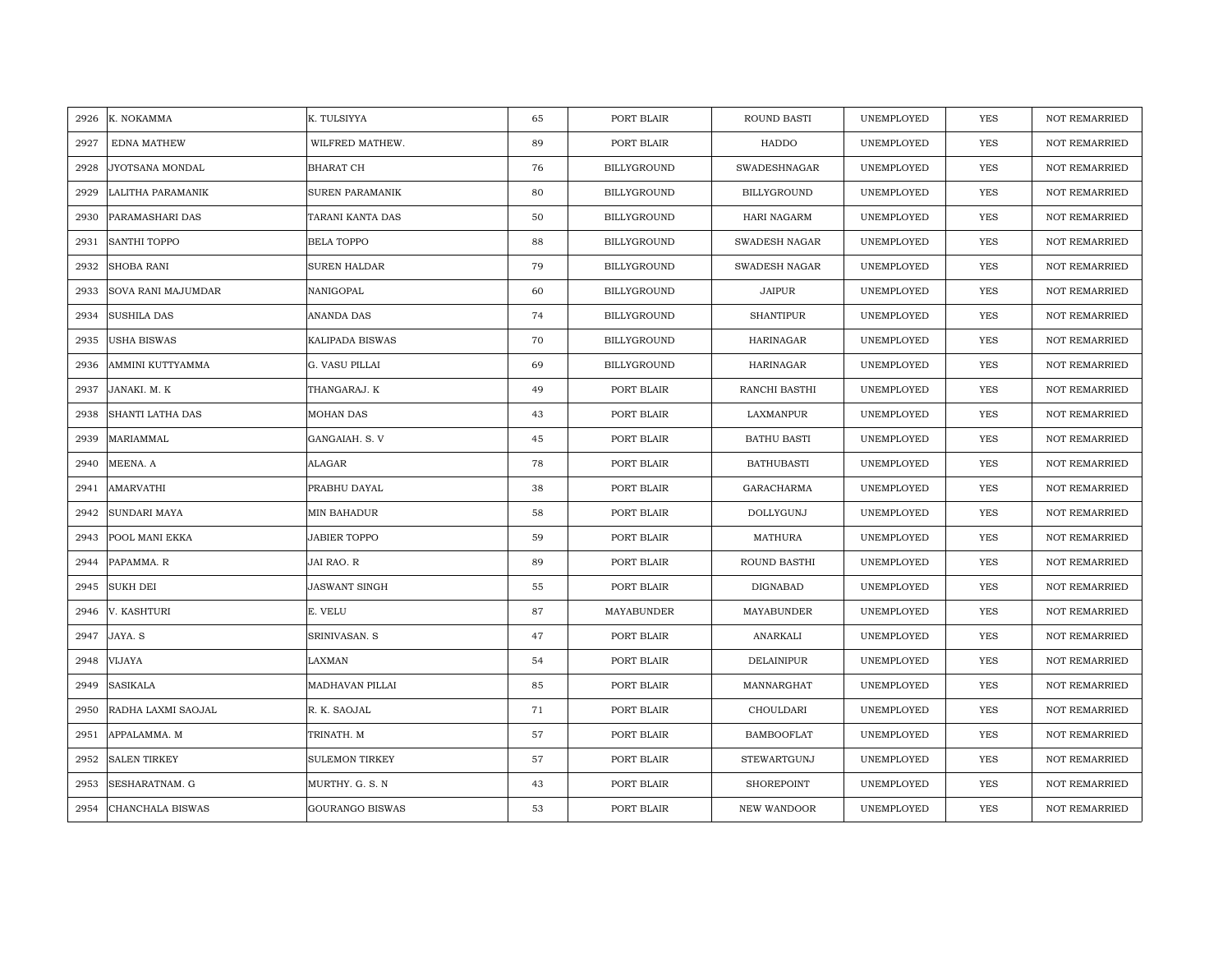| 2955 | <b>GOURI BISWAS</b>   | <b>ROBIN BISWAS</b> | 49 | PORT BLAIR      | WANDOOR           | UNEMPLOYED | YES        | <b>NOT REMARRIED</b> |
|------|-----------------------|---------------------|----|-----------------|-------------------|------------|------------|----------------------|
| 2956 | <b>MADHABI SARKAR</b> | MANMATHO            | 64 | PORT BLAIR      | WANDOOR           | UNEMPLOYED | <b>YES</b> | <b>NOT REMARRIED</b> |
| 2957 | <b>SADHANA DAS</b>    | TULSI RANJAN DAS    | 52 | PORT BLAIR      | WANDOOR           | UNEMPLOYED | <b>YES</b> | <b>NOT REMARRIED</b> |
| 2958 | MEENAKSHI             | GANESAN             | 44 | PORT BLAIR      | NAMUNAGHAR        | UNEMPLOYED | YES        | <b>NOT REMARRIED</b> |
| 2959 | VIJAYLAXMI. V         | SATYANARAYANA.      | 44 | PORT BLAIR      | ROUND BASTHI      | UNEMPLOYED | YES        | NOT REMARRIED        |
| 2960 | VENKETLAXMI. K        | KOTESWAR RAO. K     | 43 | PORT BLAIR      | PATHER GUDDA      | UNEMPLOYED | YES        | NOT REMARRIED        |
| 2961 | <b>RITA SUTRADHAR</b> | TARAK               | 83 | PORT BLAIR      | MATHURA           | UNEMPLOYED | <b>YES</b> | NOT REMARRIED        |
| 2962 | SANKARI SUTRAHAR      | SRIDAM SUTRAHAR     | 79 | PORT BLAIR      | <b>JUNGLIGHAR</b> | UNEMPLOYED | YES        | NOT REMARRIED        |
| 2963 | RENUBALA MISTRY       | <b>UPEN MISTRY</b>  | 51 | <b>HAVELOCK</b> | SHYAM NAGAR       | UNEMPLOYED | YES        | <b>NOT REMARRIED</b> |
| 2964 | <b>SAROJA DEVI</b>    | KANNU SWAMY         | 78 | PORT BLAIR      | <b>BEODNABAD</b>  | UNEMPLOYED | YES        | <b>NOT REMARRIED</b> |
| 2965 | <b>SHOBA RANI DEY</b> | JAIKRISHNAN         | 62 | PORT BLAIR      | <b>BMBLITAN</b>   | UNEMPLOYED | YES        | <b>NOT REMARRIED</b> |
| 2966 | DEVIKAMMA. G          | MOHAN RAO. G        | 66 | PORT BLAIR      | HADDO             | UNEMPLOYED | YES        | NOT REMARRIED        |
| 2967 | <b>HAWA BIBI</b>      | UMMER. P            | 39 | SOUTH ANDAMAN   | NAYAPURAM         | UNEMPLOYED | <b>YES</b> | <b>NOT REMARRIED</b> |
| 2968 | ZUBAIDA               | ABDUL SALAM         | 57 | WIMBERLYGUNJ    | NAYAPURAM         | UNEMPLOYED | <b>YES</b> | <b>NOT REMARRIED</b> |
| 2969 | <b>RUKIYA</b>         | <b>IBRAHIM</b>      | 59 | WIMBERLYGUNJ    | WIMBERLYGUNJ      | UNEMPLOYED | <b>YES</b> | <b>NOT REMARRIED</b> |
| 2970 | GURAMMA. J            | LINGARAJU. J        | 64 | MAYABUNDER      | MAYABUNDER        | UNEMPLOYED | <b>YES</b> | <b>NOT REMARRIED</b> |
| 2971 | JOGAMMA B.            | <b>DUSSANU</b>      | 75 | MAYABUNDER      | MAYABUNDER        | UNEMPLOYED | <b>YES</b> | <b>NOT REMARRIED</b> |
| 2972 | LAKSHMI. K            | KARUPPAIAH. K. R    | 64 | MAYABUNDER      | MAYABUNDER        | UNEMPLOYED | <b>YES</b> | <b>NOT REMARRIED</b> |
| 2973 | P. PONDAMMA           | P. GURULU           | 69 | MAYABUNDER      | MAYABUNDER        | UNEMPLOYED | <b>YES</b> | <b>NOT REMARRIED</b> |
| 2974 | SATYAWATHI. G         | SURIYAM. G          | 68 | MIDDLE ANDAMAN  | MAYABUNDER        | UNEMPLOYED | <b>YES</b> | <b>NOT REMARRIED</b> |
| 2975 | SHANTI LATA GHOSH     | SURENDRA NATH       | 64 | RANGAT          | <b>JANAK PUR</b>  | UNEMPLOYED | <b>YES</b> | NOT REMARRIED        |
| 2976 | MENUKA KABIRAJ        | ATUL KABIRAJ        | 80 | MIDDLE ANDAMAN  | SHYAMKUND         | UNEMPLOYED | YES        | NOT REMARRIED        |
| 2977 | <b>SOVA ROY</b>       | NAKUL CH. ROY       | 64 | KAUSALYA NAGAR  | KAUSHALYA NAGAR   | UNEMPLOYED | <b>YES</b> | <b>NOT REMARRIED</b> |
| 2978 | LAKHMAYEE             | <b>RAMAKRISHNAN</b> | 47 | PORT BLAIR      | PROTHRAPUR        | UNEMPLOYED | YES        | <b>NOT REMARRIED</b> |
| 2979 | <b>SALOMI MINJ</b>    | DIGRUS MARCUS       | 49 | PORT BLAIR      | PROTHRAPURNEAR    | UNEMPLOYED | YES        | <b>NOT REMARRIED</b> |
| 2980 | MALAR. R              | RAJENDRAN. D        | 78 | PORT BLAIR      | DAIRY FARM        | UNEMPLOYED | YES        | NOT REMARRIED        |
| 2981 | <b>BALA GAIN</b>      | KENARAM GAIN        | 70 | MIDDLE ANDAMAN  | KADAMTALA         | UNEMPLOYED | YES        | NOT REMARRIED        |
| 2982 | KAMALA HAWLADER       | JITEN HAWLADER      | 66 | KADAMTALA       | <b>UTTARA</b>     | UNEMPLOYED | YES        | <b>NOT REMARRIED</b> |
| 2983 | LABANYA HALDAR        | HARIPADA HALDAR     | 74 | KADAMTALA       | KADAMTALA         | UNEMPLOYED | <b>YES</b> | <b>NOT REMARRIED</b> |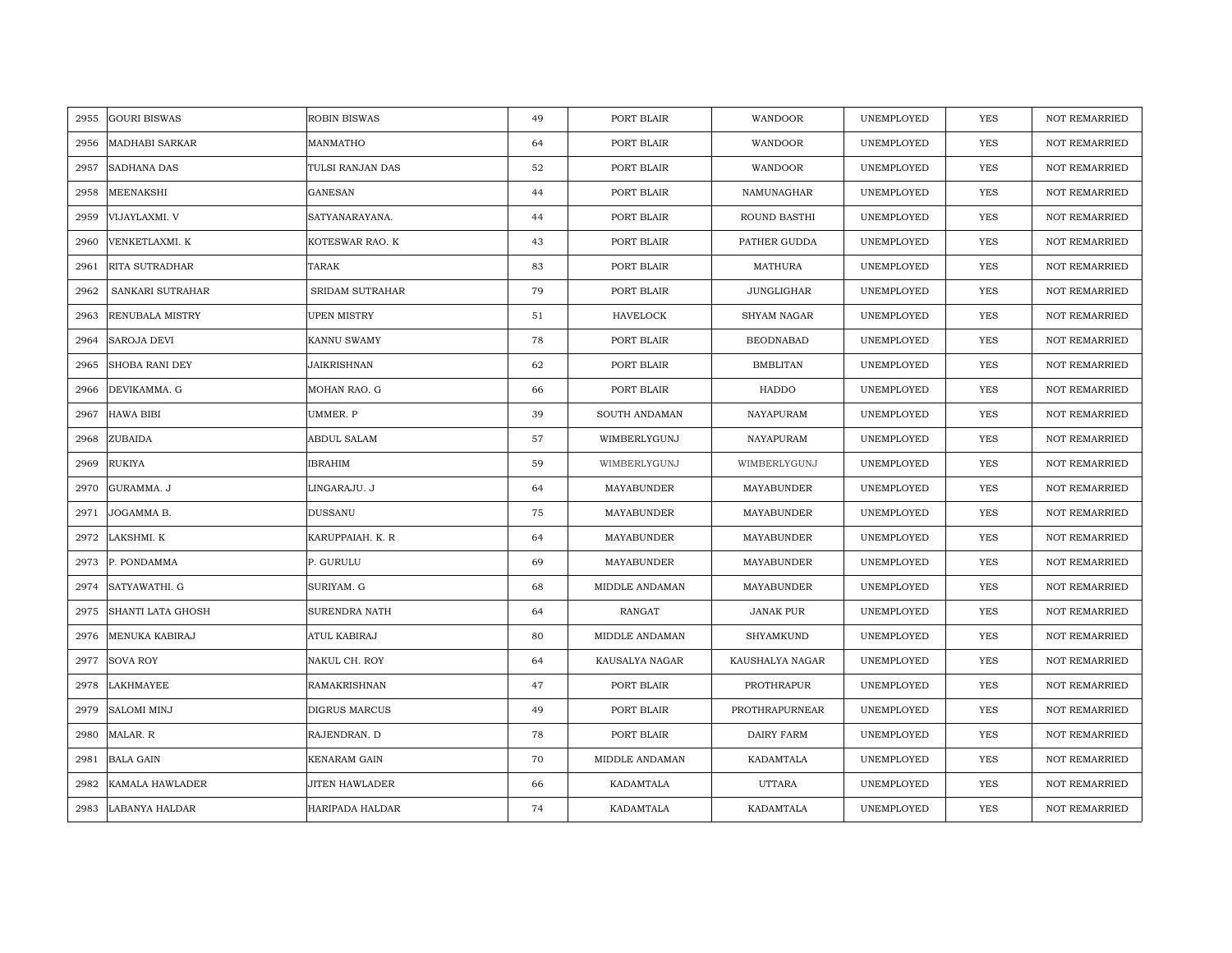| 2984 | PARUL MAZUNDER        | <b>DIJABAR</b>      | 75 | KADAMTALA         | KADAMTALA          | UNEMPLOYED | YES        | <b>NOT REMARRIED</b> |
|------|-----------------------|---------------------|----|-------------------|--------------------|------------|------------|----------------------|
| 2985 | SANBAVALLY            | MARIAPPAN. M        | 57 | KADAMTALA         | <b>UTTARA</b>      | UNEMPLOYED | YES        | NOT REMARRIED        |
| 2986 | <b>BANDHNI BAXLA</b>  | JITU URAON          | 85 | PORT BLAIR        | <b>MAZAR PAHAR</b> | UNEMPLOYED | <b>YES</b> | <b>NOT REMARRIED</b> |
| 2987 | MEERAMMA              | MOIDEEN. S. M       | 69 | PORT BLAIR        | DIGNABAD           | UNEMPLOYED | <b>YES</b> | <b>NOT REMARRIED</b> |
| 2988 | <b>BHANUMATI. B</b>   | BOSE. S             | 65 | PORT BLAIR        | <b>SHADHIPUR</b>   | UNEMPLOYED | <b>YES</b> | <b>NOT REMARRIED</b> |
| 2989 | <b>FATHIMA</b>        | ABOO. O             | 79 | PORT BLAIR        | TUSHNABAD          | UNEMPLOYED | <b>YES</b> | <b>NOT REMARRIED</b> |
| 2990 | AMALA RAHA            | JOTINDRANATH        | 68 | BILLYGROUND       | <b>DUKE NAGAR</b>  | UNEMPLOYED | <b>YES</b> | <b>NOT REMARRIED</b> |
| 2991 | CHAMPAK MITRA         | CHAITTRANJAN        | 55 | BILLYGROUND       | <b>DUKE NAGAR</b>  | UNEMPLOYED | YES        | <b>NOT REMARRIED</b> |
| 2992 | <b>DOLLY RANI DAS</b> | MANTU DAS           | 56 | BILLYGROUND       | KAMALAPUR          | UNEMPLOYED | YES        | <b>NOT REMARRIED</b> |
| 2993 | ADAMMA. D             | MALLESWAR RAO. D    | 64 | PORT BLAIR        | DAIRY FARM         | UNEMPLOYED | <b>YES</b> | <b>NOT REMARRIED</b> |
| 2994 | ESODAMMA. K           | KOTESH. K           | 68 | SOUTH ANDAMAN     | <b>JUNGLIGHAT</b>  | UNEMPLOYED | YES        | <b>NOT REMARRIED</b> |
| 2995 | KAMAMMA. B            | APPANNA. B          | 73 | PORT BLAIR        | <b>DAIRY FARM</b>  | UNEMPLOYED | YES        | <b>NOT REMARRIED</b> |
| 2996 | <b>MALATHI DEVI</b>   | NAGEN BAROI         | 52 | <b>BAMBOOFLAT</b> | VALLUVAR           | UNEMPLOYED | <b>YES</b> | <b>NOT REMARRIED</b> |
| 2997 | <b>FIRNI TETE</b>     | SOMRA INDWAR        | 45 | <b>BAMBOOFLAT</b> | <b>SHORE POINT</b> | UNEMPLOYED | <b>YES</b> | <b>NOT REMARRIED</b> |
| 2998 | BHULAXMI. B           | CHALPATI. B         | 54 | PORT BLAIR        | DAIRY FARM         | UNEMPLOYED | YES        | <b>NOT REMARRIED</b> |
| 2999 | <b>GUNAMMA</b>        | <b>BALAJI</b>       | 64 | PORT BLAIR        | DAIRY FARM         | UNEMPLOYED | YES        | <b>NOT REMARRIED</b> |
| 3000 | SAVITHRI. B           | BASKARAN. K. J      | 59 | PORT BLAIR        | MOULANA AZAD ROAD  | UNEMPLOYED | <b>YES</b> | NOT REMARRIED        |
| 3001 | LAXMAMMA. P           | DILLI RAO. P        | 60 | PORT BLAIR        | HADDO              | UNEMPLOYED | YES        | <b>NOT REMARRIED</b> |
| 3002 | MAYA RANI BAIDYA      | SUKCHAND BAIDYA     | 77 | PORT BLAIR        | CHOULDARI          | UNEMPLOYED | <b>YES</b> | <b>NOT REMARRIED</b> |
| 3003 | CHINTA RANI MAIRA     | <b>SUSHIL MAIRA</b> | 62 | PORT BLAIR        | LOHABARRACK        | UNEMPLOYED | <b>YES</b> | <b>NOT REMARRIED</b> |
| 3004 | SAMRITI RANI HALDER   | KRISHNAPADA         | 59 | PORT BLAIR        | MAYMYO             | UNEMPLOYED | YES        | <b>NOT REMARRIED</b> |
| 3005 | URMILA HALDER         | JAMINI HALDER       | 69 | PORT BLAIR        | WANDOOR            | UNEMPLOYED | YES        | <b>NOT REMARRIED</b> |
| 3006 | GUNNAMMA. K           | NAIKANNA            | 47 | PORT BLAIR        | HADDO              | UNEMPLOYED | YES        | <b>NOT REMARRIED</b> |
| 3007 | RANI. C               | CHELLAIYAN. G       | 79 | PORT BLAIR        | <b>BUNIYADABAD</b> | UNEMPLOYED | YES        | <b>NOT REMARRIED</b> |
| 3008 | DOLLY DARLING         | FRANCIS ABRAHAM     | 73 | SOUTH ANDAMAN     | KAMORTA            | UNEMPLOYED | YES        | <b>NOT REMARRIED</b> |
| 3009 | PICHAI . P            | PALANI. P           | 73 | PORT BLAIR        | GARACHARMA         | UNEMPLOYED | YES        | NOT REMARRIED        |
| 3010 | VELLIYAMMA            | ADAIKALAM           | 46 | PORT BLAIR        | <b>BIMBLITAN</b>   | UNEMPLOYED | YES        | <b>NOT REMARRIED</b> |
| 3011 | PANCHAVARNAM          | CHINNAIAH           | 34 | PORT BLAIR        | GARACHARMA         | UNEMPLOYED | <b>YES</b> | <b>NOT REMARRIED</b> |
|      | 3012 VANI             | NIRMAL MALLICK      | 71 | PORT BLAIR        | <b>BIMBLITAN</b>   | UNEMPLOYED | <b>YES</b> | <b>NOT REMARRIED</b> |
|      |                       |                     |    |                   |                    |            |            |                      |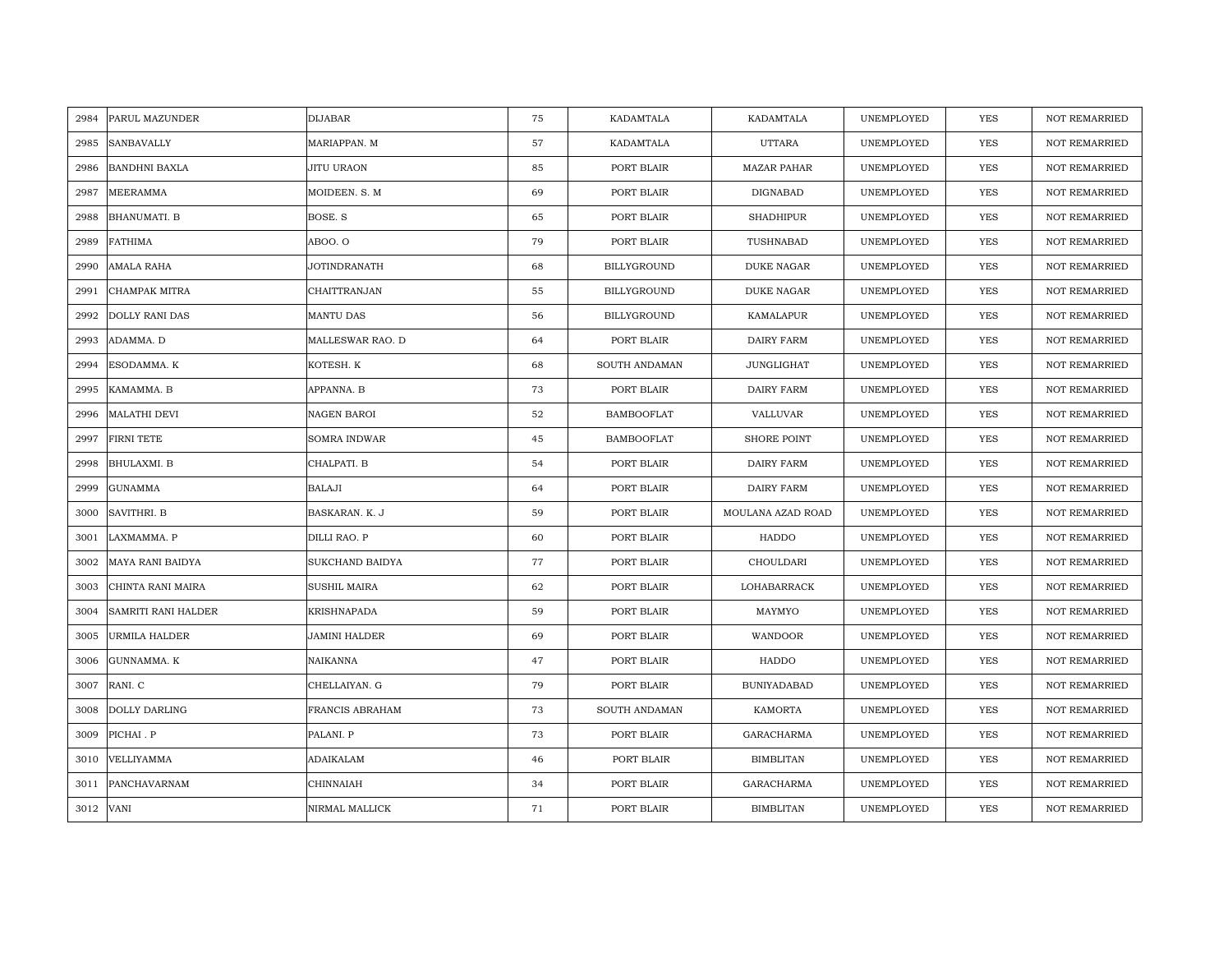| 3013 | PRIYA BALA MITRA,        | MITRA. D. N         | 50 | PORT BLAIR      | <b>GARACHARMA</b>  | UNEMPLOYED | YES        | <b>NOT REMARRIED</b> |
|------|--------------------------|---------------------|----|-----------------|--------------------|------------|------------|----------------------|
| 3014 | <b>SHANTA KUMARI</b>     | V. SAMSON           | 68 | PORT BLAIR      | SHIPPIGHAT         | UNEMPLOYED | YES        | NOT REMARRIED        |
| 3015 | HAZRA BIBI. V            | KOYA. V             | 45 | PORT BLAIR      | HADDO              | UNEMPLOYED | <b>YES</b> | <b>NOT REMARRIED</b> |
| 3016 | LAXMI. P                 | NARAYANA RAO. P     | 46 | PORT BLAIR      | HADDOWARD NO I     | UNEMPLOYED | <b>YES</b> | <b>NOT REMARRIED</b> |
| 3017 | VANISHREE. T             | <b>BODDU MADAVA</b> | 58 | PORT BLAIR      | HADDOWARD NO 1     | UNEMPLOYED | <b>YES</b> | <b>NOT REMARRIED</b> |
| 3018 | SOMARI GOAP              | SIBNATH ROHIT       | 59 | HUT BAY         | R K GRAM           | UNEMPLOYED | <b>YES</b> | <b>NOT REMARRIED</b> |
| 3019 | <b>BHAGABATI SARKAR</b>  | GOVINDA SARKAR      | 56 | <b>DIGLIPUR</b> | MILANGRAM          | UNEMPLOYED | <b>YES</b> | <b>NOT REMARRIED</b> |
| 3020 | SOMARI KATCHUA           | AKLU KAITHA         | 52 | DIGLIPUR        | RATHA NAGAR        | UNEMPLOYED | YES        | <b>NOT REMARRIED</b> |
| 3021 | K. J. ANNAMMA            | Y. PAPPACHAN        | 58 | DIGLIPUR        | KERALAPURAM        | UNEMPLOYED | YES        | NOT REMARRIED        |
| 3022 | <b>BRAJESWARI BISWAS</b> | <b>SUNIL BISWAS</b> | 44 | <b>DIGLIPUR</b> | SITA NAGAR         | UNEMPLOYED | YES        | <b>NOT REMARRIED</b> |
| 3023 | M. MURUGAVALLY           | U. MANOHARAN        | 49 | <b>DIGLIPUR</b> | DIGLIPUR           | UNEMPLOYED | YES        | <b>NOT REMARRIED</b> |
| 3024 | <b>MAINA BAROI</b>       | SARAT CH. BAROI     | 60 | <b>DIGLIPUR</b> | SHYAM NAGAR        | UNEMPLOYED | YES        | NOT REMARRIED        |
| 3025 | NIRUPAMA SARKAR          | MARINALINDU SARKAR  | 41 | <b>DIGLIPUR</b> | MILANGRAM          | UNEMPLOYED | YES        | NOT REMARRIED        |
| 3026 | <b>SABITA BEPARI</b>     | INDRA KUMAR BEPARI  | 59 | <b>DIGLIPUR</b> | <b>SITANAGAR</b>   | UNEMPLOYED | <b>YES</b> | NOT REMARRIED        |
| 3027 | KAMALA RAO               | K. KRISHNA RAO      | 40 | <b>DIGLIPUR</b> | <b>DIGLIPUR</b>    | UNEMPLOYED | YES        | <b>NOT REMARRIED</b> |
| 3028 | SABITRI BARAL            | HARIDAS BARAL       | 65 | <b>DIGLIPUR</b> | SITA NAGAR         | UNEMPLOYED | YES        | <b>NOT REMARRIED</b> |
| 3029 | UNNITI MALAKAR           | NIKHIL CH. MALAKAR  | 55 | <b>DIGLIPUR</b> | SUBHASHGRAM        | UNEMPLOYED | YES        | NOT REMARRIED        |
| 3030 | <b>MARIAM XESS</b>       | <b>HABIL BARA</b>   | 34 | <b>DIGLIPUR</b> | RADHANAGAR         | UNEMPLOYED | YES        | <b>NOT REMARRIED</b> |
| 3031 | <b>MARIYA GOROTHI</b>    | IGNACIOUS KULLU     | 81 | <b>DIGLIPUR</b> | SUBASHGRAM         | UNEMPLOYED | YES        | <b>NOT REMARRIED</b> |
| 3032 | <b>BASANTI DAS</b>       | <b>MANINDRA DAS</b> | 63 | <b>DIGLIPUR</b> | <b>DIGLIPUR</b>    | UNEMPLOYED | <b>YES</b> | <b>NOT REMARRIED</b> |
| 3033 | AYSHA T. T.              | MOHAMMED. M         | 53 | PORT BLAIR      | <b>STEWARTGUNJ</b> | UNEMPLOYED | YES        | <b>NOT REMARRIED</b> |
| 3034 | KANNAMMA. B              | HARI NARAYAN        | 31 | PORT BLAIR      | WRIGHTMYO          | UNEMPLOYED | YES        | <b>NOT REMARRIED</b> |
| 3035 | MAIMUNA. C. P            | ABDUL KARIM         | 72 | PORT BLAIR      | OGRABRANJ          | UNEMPLOYED | YES        | <b>NOT REMARRIED</b> |
| 3036 | NIDIYAL                  | <b>GOVINDA SAMY</b> | 73 | PORT BLAIR      | SHOAL BAY          | UNEMPLOYED | YES        | <b>NOT REMARRIED</b> |
| 3037 | P. AMINA                 | K. SAIDALVI         | 58 | PORT BLAIR      | MALAPURAM          | UNEMPLOYED | YES        | <b>NOT REMARRIED</b> |
| 3038 | <b>SAINABA</b>           | MOHAMMED            | 69 | WIMBERLYGUNJ    | <b>BAMBOOFLAT</b>  | UNEMPLOYED | YES        | NOT REMARRIED        |
| 3039 | <b>SULEKHA</b>           | ABOO. M             | 49 | WIMBERLYGUNJ    | WIMBERLYGUNJ       | UNEMPLOYED | YES        | <b>NOT REMARRIED</b> |
| 3040 | <b>SELVI</b>             | SIRIPALLI           | 56 | WIMBERLYGUNJ    | LAMBA PAHAR        | UNEMPLOYED | YES        | <b>NOT REMARRIED</b> |
| 3041 | CHRISTINA DUNG DUNG      | DEAVNISH BILUNG     | 54 | WIMBERLYGUNJ    | MATHURA            | UNEMPLOYED | <b>YES</b> | NOT REMARRIED        |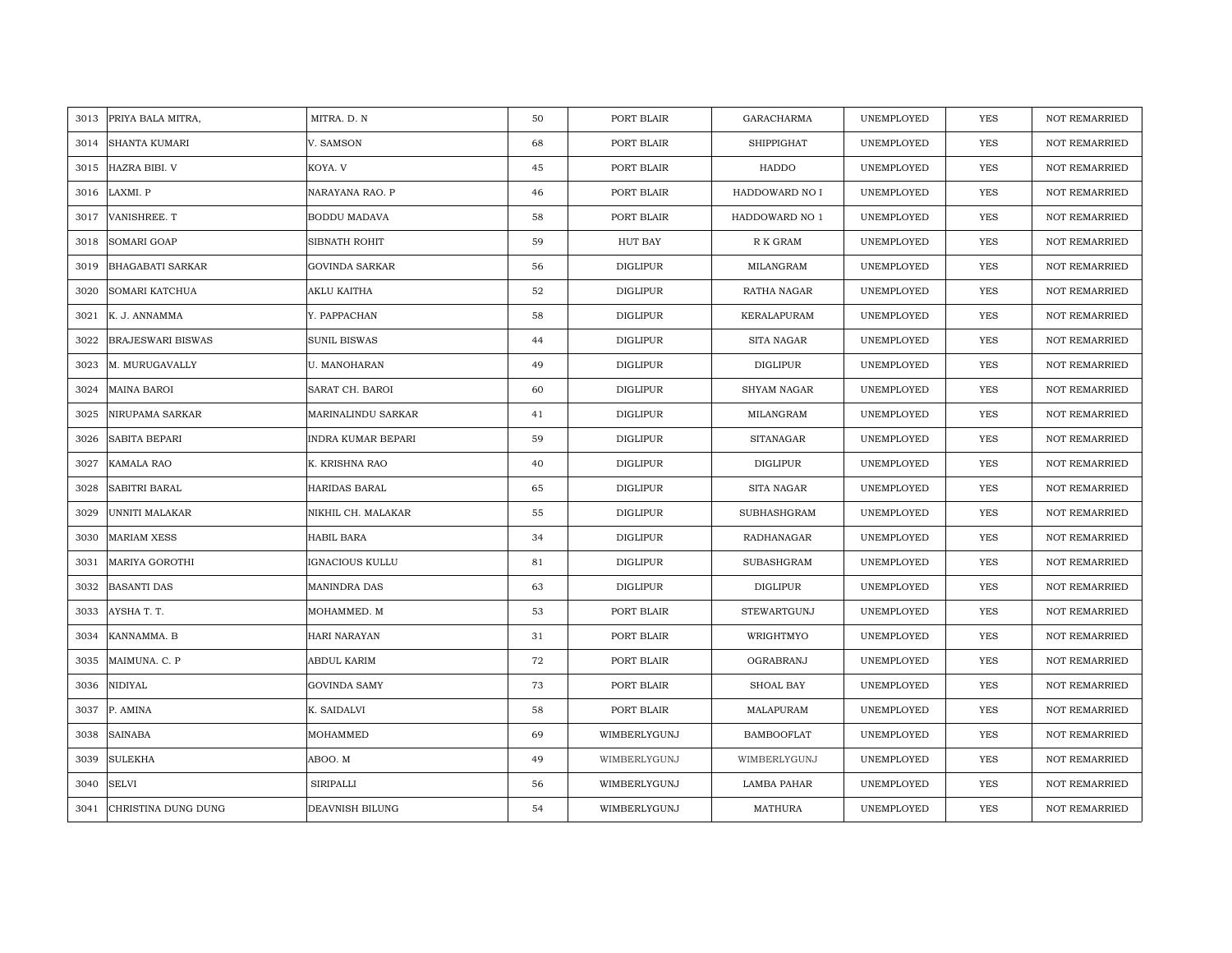| 3042 | <b>SAROJA</b>          | KANNAN. K          | 48 | WIMBERLYGUNJ    | <b>SHOAL BAY</b>    | UNEMPLOYED | YES        | <b>NOT REMARRIED</b> |
|------|------------------------|--------------------|----|-----------------|---------------------|------------|------------|----------------------|
| 3043 | REJINA. T              | THOMAS. J          | 54 | WIMBERLYGUNJ    | SHOAL BAY           | UNEMPLOYED | <b>YES</b> | <b>NOT REMARRIED</b> |
| 3044 | <b>SHIKHA ROY</b>      | <b>BABULAL ROY</b> | 62 | <b>RANGAT</b>   | <b>RANGAT</b>       | UNEMPLOYED | YES        | <b>NOT REMARRIED</b> |
| 3045 | <b>LAXMI MONDAL</b>    | MAHINDER NATH      | 65 | ADAZIG          | ADAZIG              | UNEMPLOYED | YES        | <b>NOT REMARRIED</b> |
| 3046 | VALSALA. D             | SUKUMARAN. K       | 70 | <b>BARATANG</b> | ORALKATCHA          | UNEMPLOYED | YES        | <b>NOT REMARRIED</b> |
| 3047 | KRISHNA KADHA          | STEPHAN MINJ       | 58 | <b>BARATANG</b> | <b>BARATANG</b>     | UNEMPLOYED | <b>YES</b> | <b>NOT REMARRIED</b> |
| 3048 | SUSENA KULLU           | LAJROUS KERKETTA   | 56 | RANGAT          | KAUSALYA NAGAR      | UNEMPLOYED | YES        | NOT REMARRIED        |
| 3049 | <b>SUKRI DEVI</b>      | JEET BAHADUR       | 34 | PORT BLAIR      | <b>BUNIYADABAD</b>  | UNEMPLOYED | YES        | NOT REMARRIED        |
| 3050 | <b>SULACHNI KUMARI</b> | <b>MADAN RAM</b>   | 65 | MAYABUNDER      | TUGAPUR             | UNEMPLOYED | YES        | NOT REMARRIED        |
| 3051 | RAJLAKHI HAWLADER      | SAMBUNATH HAWLADER | 51 | MAYABUNDER      | TUGAPUR             | UNEMPLOYED | YES        | NOT REMARRIED        |
| 3052 | KARULINA BELONG        | GABRIAL DUNG DUNG  | 49 | MAYABUNDER      | NIMBUDERA           | UNEMPLOYED | YES        | <b>NOT REMARRIED</b> |
| 3053 | <b>VIRMALA</b>         | <b>VICTOR</b>      | 62 | MAYABUNDER      | KARMATANG           | UNEMPLOYED | YES        | NOT REMARRIED        |
| 3054 | <b>SULTANA BANU</b>    | ABDUL RASHEED      | 33 | MAYABUNDER      | MAYABUNDER          | UNEMPLOYED | YES        | NOT REMARRIED        |
| 3055 | SRITI MONDAL           | ARUN MONDAL        | 54 | NIMBUTALA       | NIMBUTALA           | UNEMPLOYED | YES        | <b>NOT REMARRIED</b> |
| 3056 | TARSILA INDWAR         | NICOLAS LAKRA      | 47 | NIMBUTALA       | NIMBUTALA           | UNEMPLOYED | YES        | NOT REMARRIED        |
| 3057 | <b>BIJOY BAI</b>       | <b>BINOD KUMAR</b> | 84 | <b>DIGLIPUR</b> | KALIGHAT            | UNEMPLOYED | <b>YES</b> | <b>NOT REMARRIED</b> |
| 3058 | RANI. P                | PONNUSWAMY. G      | 36 | PORT BLAIR      | <b>GUPTAPARA</b>    | UNEMPLOYED | YES        | <b>NOT REMARRIED</b> |
| 3059 | <b>B. DAMAYANTHI</b>   | M. KESAVA RAO      | 65 | RANGAT          | <b>URMILAPUR</b>    | UNEMPLOYED | YES        | NOT REMARRIED        |
| 3060 | <b>SASTI DEVI</b>      | CHANDU MUNDA       | 58 | RANGAT          | KAUSALYA NAGAR      | UNEMPLOYED | YES        | NOT REMARRIED        |
| 3061 | ANITA KARMAKAR         | SANKAR KARMAKAR    | 65 | RANGAT          | LAXMIPUR            | UNEMPLOYED | YES        | <b>NOT REMARRIED</b> |
| 3062 | <b>ELISABA BARA</b>    | PLOUS EKKA         | 65 | RANGAT          | KAUSALYA NAGAR      | UNEMPLOYED | YES        | <b>NOT REMARRIED</b> |
| 3063 | MERCY. S               | SOMU               | 62 | PORT BLAIR      | <b>BURMA NALLAH</b> | UNEMPLOYED | YES        | <b>NOT REMARRIED</b> |
| 3064 | <b>SITA DEVI</b>       | ANAND RAO          | 60 | PORT BLAIR      | <b>BROKSHABAD</b>   | UNEMPLOYED | YES        | <b>NOT REMARRIED</b> |
| 3065 | SOUNDRAVALLI. A        | ARUMUGAM. S        | 72 | PORT BLAIR      | <b>CALICUTS</b>     | UNEMPLOYED | YES        | NOT REMARRIED        |
| 3066 | PICHIAMMA              | K. KARUPPAIAH      | 40 | PORT BLAIR      | JUNGLIGHAT          | UNEMPLOYED | YES        | NOT REMARRIED        |
| 3067 | N. NAGMANI             | N. SRINU           | 52 | PORT BLAIR      | DAIRY FARM          | UNEMPLOYED | <b>YES</b> | <b>NOT REMARRIED</b> |
| 3068 | MUTHU LAXMI            | A. KARUPAIAH       | 66 | PORT BLAIR      | PROTHRAPUR          | UNEMPLOYED | YES        | NOT REMARRIED        |
| 3069 | <b>KUNJARAM</b>        | KALIMUTHU          | 61 | PORT BLAIR      | MAKKAPAHAD          | UNEMPLOYED | YES        | <b>NOT REMARRIED</b> |
| 3070 | <b>MURUGAYEE</b>       | PALANISWAMY        | 50 | PORT BLAIR      | CALICUT             | UNEMPLOYED | <b>YES</b> | <b>NOT REMARRIED</b> |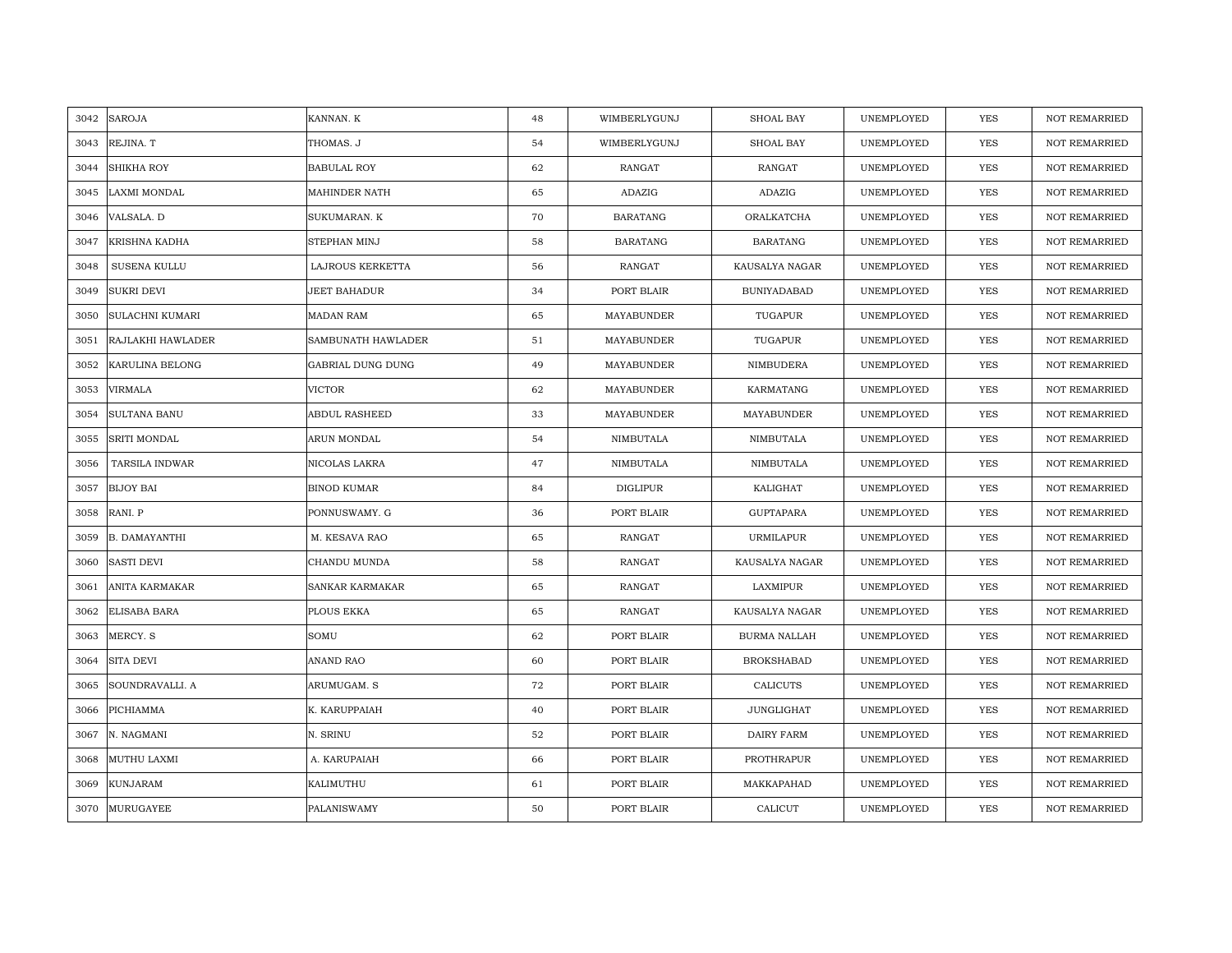|      | 3071 M. JAYALAXMI       | G. MUNIVEL             | 69 | PORT BLAIR     | RANGACHANG           | UNEMPLOYED | YES        | <b>NOT REMARRIED</b> |
|------|-------------------------|------------------------|----|----------------|----------------------|------------|------------|----------------------|
| 3072 | <b>BHARGAVI VASU. A</b> | VASU. T. C             | 72 | PORT BLAIR     | CALICUT              | UNEMPLOYED | <b>YES</b> | <b>NOT REMARRIED</b> |
| 3073 | NABISA. K               | MOIDEEN KUTTY. K.      | 50 | PORT BLAIR     | CALICUT              | UNEMPLOYED | <b>YES</b> | <b>NOT REMARRIED</b> |
| 3074 | <b>HEMLATHA</b>         | N. PALANIVEL           | 39 | KADAMTALA      | KADAMTALA            | UNEMPLOYED | <b>YES</b> | <b>NOT REMARRIED</b> |
| 3075 | <b>NIVA SARDAR</b>      | PRAKASH SARDAR         | 63 | KADAMTALA      | KADAMTALA            | UNEMPLOYED | YES        | <b>NOT REMARRIED</b> |
| 3076 | <b>BISHNU PRIYA ROY</b> | SUBASH CH. ROY         | 44 | KADAMTALA      | KADAMTALA            | UNEMPLOYED | <b>YES</b> | <b>NOT REMARRIED</b> |
| 3077 | <b>MAMUTA DAS</b>       | SUKUMAR DAS            | 69 | KADAMTALA      | KADAMTALA            | UNEMPLOYED | YES        | NOT REMARRIED        |
| 3078 | S. BHANUMATHI           | M. SOLAMALAI           | 56 | KADAMTALA      | <b>SHANTANU</b>      | UNEMPLOYED | <b>YES</b> | <b>NOT REMARRIED</b> |
| 3079 | <b>BINATA BAROI</b>     | DHIREN BAROI           | 66 | KADAMTALA      | KADAMTALA            | UNEMPLOYED | YES        | <b>NOT REMARRIED</b> |
| 3080 | PALANIAMMA. L           | LAKSHMANAN. P          | 41 | PORT BLAIR     | DAIRY FARM           | UNEMPLOYED | YES        | <b>NOT REMARRIED</b> |
| 3081 | <b>LAXMI DAS</b>        | <b>GOUR HARI DAS</b>   | 58 | PORT BLAIR     | <b>SHADIPUR</b>      | UNEMPLOYED | <b>YES</b> | <b>NOT REMARRIED</b> |
| 3082 | ANJANA CHOWKIDER        | <b>DIJOBAR</b>         | 68 | PORT BLAIR     | TEMPLEMYO            | UNEMPLOYED | <b>YES</b> | <b>NOT REMARRIED</b> |
| 3083 | PADHO BAROI             | NIRANJAN BAROI         | 53 | PORT BLAIR     | TUSHNABAD            | UNEMPLOYED | <b>YES</b> | <b>NOT REMARRIED</b> |
| 3084 | <b>SHANTA BISWAS</b>    | KALIKRISHNA            | 76 | PORT BLAIR     | MANPUR               | UNEMPLOYED | YES        | <b>NOT REMARRIED</b> |
| 3085 | <b>SANTHI HALDAR</b>    | HAREN HALDAR           | 70 | PORT BLAIR     | WANDOOR              | UNEMPLOYED | <b>YES</b> | NOT REMARRIED        |
| 3086 | SARABJIT KAUR           | <b>GURDEEP SINGH</b>   | 40 | PORT BLAIR     | <b>GUPTAPARA</b>     | UNEMPLOYED | <b>YES</b> | <b>NOT REMARRIED</b> |
| 3087 | <b>MURGESHWARI</b>      | MUKESH. A              | 53 | PORT BLAIR     | MANGLUTAN            | UNEMPLOYED | <b>YES</b> | <b>NOT REMARRIED</b> |
| 3088 | SONALAXMI BAIN          | RAMENDRA BAIN          | 59 | NIMBUDERA      | NIMBUDERA            | UNEMPLOYED | <b>YES</b> | <b>NOT REMARRIED</b> |
| 3089 | <b>BIPULA RANI DAS</b>  | <b>BHABARANJAN DAS</b> | 54 | <b>BETAPUR</b> | <b>BETAPUR</b>       | UNEMPLOYED | <b>YES</b> | <b>NOT REMARRIED</b> |
| 3090 | <b>BHATTACHERJEE</b>    | RATANBHATTACHERJEE     | 40 | RANGAT         | HARINAGAR            | UNEMPLOYED | YES        | <b>NOT REMARRIED</b> |
| 3091 | <b>SUBANI INDWAR</b>    | NASNAL GUDIA           | 36 | RANGAT         | <b>BETAPUR</b>       | UNEMPLOYED | YES        | <b>NOT REMARRIED</b> |
| 3092 | <b>DUGGI KHUNDULA</b>   | <b>SOMRA TIRKEY</b>    | 59 | BILLYGROUND    | <b>DUKE NAGAR</b>    | UNEMPLOYED | YES        | <b>NOT REMARRIED</b> |
| 3093 | AROCKIA MARY. S         | SEBASTIAN. S           | 78 | PORT BLAIR     | DAIRY FARM           | UNEMPLOYED | <b>YES</b> | <b>NOT REMARRIED</b> |
| 3094 | KAMAMMA. T              | MOHAN RAO. T           | 54 | PORT BLAIR     | DAIRY FARM           | UNEMPLOYED | <b>YES</b> | <b>NOT REMARRIED</b> |
| 3095 | RAJULAMMA. T            | <b>BAIRAGI</b>         | 46 | PORT BLAIR     | DAIRY FARM           | UNEMPLOYED | YES        | <b>NOT REMARRIED</b> |
| 3096 | <b>SUDAR VIZHI</b>      | RAVI. G                | 41 | PORT BLAIR     | DAIRY FARM           | UNEMPLOYED | <b>YES</b> | <b>NOT REMARRIED</b> |
| 3097 | ANANDI. S               | SHANKAR                | 57 | PORT BLAIR     | <b>BIMBLITAN</b>     | UNEMPLOYED | YES        | <b>NOT REMARRIED</b> |
| 3098 | NAGAVENI. V             | MOHAN RAO. V           | 73 | PORT BLAIR     | PATHERGUDDA          | UNEMPLOYED | YES        | <b>NOT REMARRIED</b> |
| 3099 | <b>MEENAKSHI</b>        | KARUPPAIAH             | 55 | PORT BLAIR     | <b>NEW BIMBLITAN</b> | UNEMPLOYED | YES        | <b>NOT REMARRIED</b> |
|      |                         |                        |    |                |                      |            |            |                      |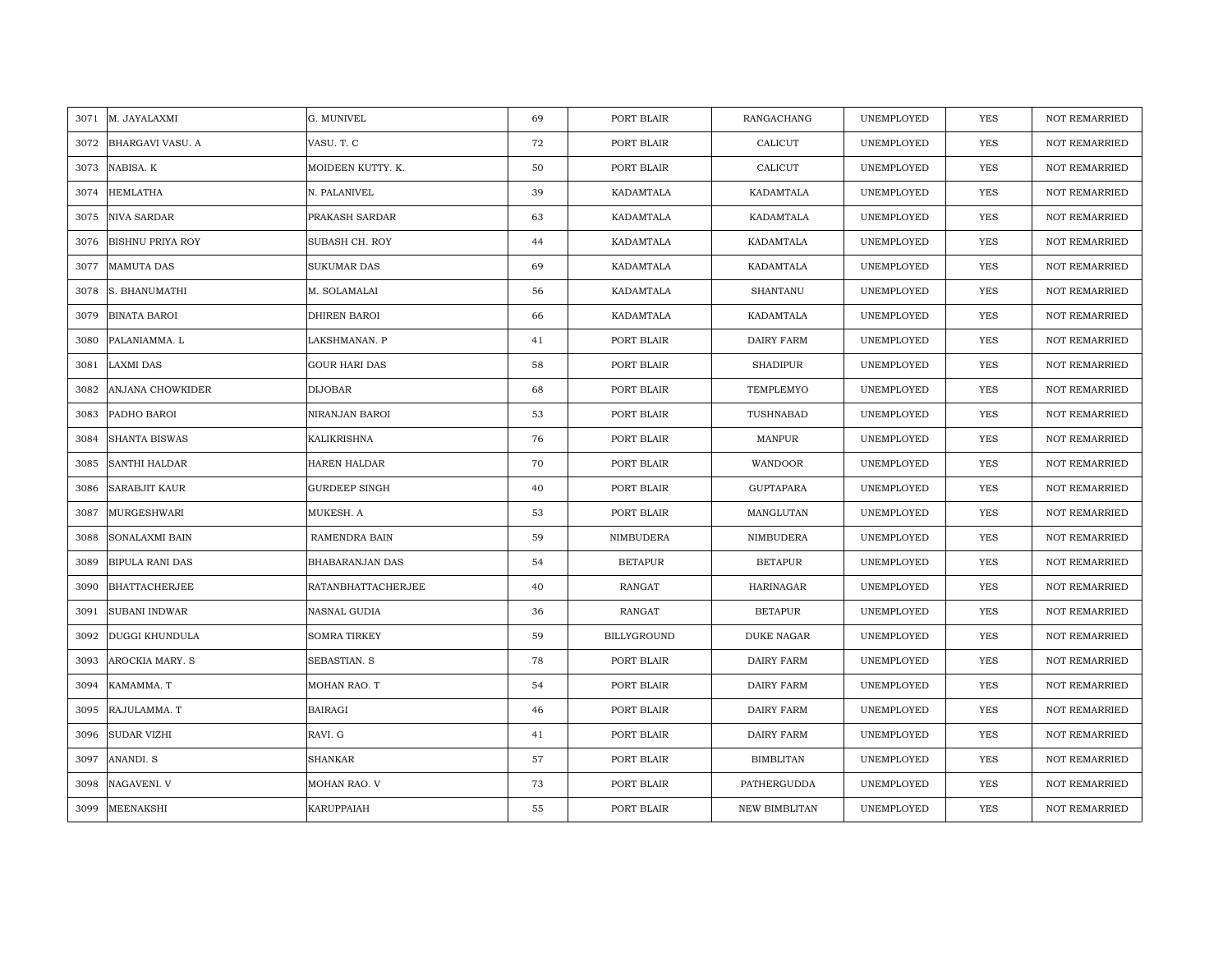| 3100 | R. DHANALAXMI          | DEV DASS             | 80 | PORT BLAIR        | <b>DOLLYGUNJ</b>      | UNEMPLOYED | YES        | <b>NOT REMARRIED</b> |
|------|------------------------|----------------------|----|-------------------|-----------------------|------------|------------|----------------------|
| 3101 | <b>ANNA LAXMI</b>      | NAGALINGAM           | 43 | <b>BAMBOOFLAT</b> | SHOAL BAY             | UNEMPLOYED | YES        | NOT REMARRIED        |
| 3102 | <b>SARADA SIVARANI</b> | KUMAR SWAMY. M       | 53 | <b>BAMBOOFLAT</b> | <b>SHORE POINT</b>    | UNEMPLOYED | <b>YES</b> | <b>NOT REMARRIED</b> |
| 3103 | <b>SUHRA</b>           | KADER. M             | 51 | <b>BAMBOOFLAT</b> | STEWART GUNJ          | UNEMPLOYED | YES        | <b>NOT REMARRIED</b> |
| 3104 | ZUBAIDA                | MOHAMED HANIFA       | 57 | <b>BAMBOOFLAT</b> | K/PURAM               | UNEMPLOYED | YES        | <b>NOT REMARRIED</b> |
| 3105 | P. SAI LATHA           | <b>SAI KRISHNA</b>   | 46 | <b>BAMBOOFLAT</b> | <b>BAMBOOFLAT</b>     | UNEMPLOYED | YES        | <b>NOT REMARRIED</b> |
| 3106 | HEMAWATHI, K           | MOHAN RAO. K         | 66 | <b>BAMBOOFLAT</b> | <b>BAMBOOFLAT</b>     | UNEMPLOYED | <b>YES</b> | <b>NOT REMARRIED</b> |
| 3107 | MANORAMA. L            | MAHADEVAN. P. K      | 56 | <b>BAMBOOFLAT</b> | <b>BAMBOOFLAT</b>     | UNEMPLOYED | YES        | <b>NOT REMARRIED</b> |
| 3108 | PANCHAVARNAM           | AYYAKKANNU. K        | 77 | PORT BLAIR        | PREM NAGAR            | UNEMPLOYED | YES        | NOT REMARRIED        |
| 3109 | PHOOL KUMARI           | <b>LACHMAN SWAMY</b> | 45 | PORT BLAIR        | PHARGAON              | UNEMPLOYED | YES        | NOT REMARRIED        |
| 3110 | RAJESHWARI. V          | KAMESHWAR RAO.       | 68 | PORT BLAIR        | HADDO                 | UNEMPLOYED | <b>YES</b> | <b>NOT REMARRIED</b> |
| 3111 | RAJULAMMA. D           | KAMAIAH. D           | 59 | PORT BLAIR        | <b>BUNIYADABAD</b>    | UNEMPLOYED | <b>YES</b> | <b>NOT REMARRIED</b> |
| 3112 | VASANTHA. P            | PALINISWAMY. M       | 50 | PORT BLAIR        | <b>BATHU BASTI</b>    | UNEMPLOYED | YES        | <b>NOT REMARRIED</b> |
| 3113 | MANGAMMA. L            | VALLAIAH. L          | 41 | PORT BLAIR        | CARBYNS COVE          | UNEMPLOYED | <b>YES</b> | <b>NOT REMARRIED</b> |
| 3114 | SHUKMATI               | TAHIR ALI            | 59 | PORT BLAIR        | CARBYN CHOWK          | UNEMPLOYED | YES        | <b>NOT REMARRIED</b> |
| 3115 | <b>HAR KUMARI</b>      | CHAMAN LALL          | 57 | PORT BLAIR        | PORT MOUT             | UNEMPLOYED | YES        | <b>NOT REMARRIED</b> |
| 3116 | <b>LAXMI RANI BALA</b> | PRIYOLAL BALA        | 54 | PORT BLAIR        | CHOULDARI             | UNEMPLOYED | <b>YES</b> | <b>NOT REMARRIED</b> |
| 3117 | <b>PARUL BISWAS</b>    | <b>JATIN BISWAS</b>  | 49 | PORT BLAIR        | MANPUR                | UNEMPLOYED | <b>YES</b> | <b>NOT REMARRIED</b> |
| 3118 | <b>SUSHILA BARLA</b>   | PASCAL SANGHA        | 43 | PORT BLAIR        | <b>HERBERTABAD</b>    | UNEMPLOYED | <b>YES</b> | <b>NOT REMARRIED</b> |
| 3119 | <b>BANUWATHI . B</b>   | DILLI RAO. M         | 69 | PORT BLAIR        | <b>BAMBOOFLAT</b>     | UNEMPLOYED | YES        | <b>NOT REMARRIED</b> |
| 3120 | ERRAMMA. B             | <b>RAMASWAMY</b>     | 40 | PORT BLAIR        | BAMBOOFLAT            | UNEMPLOYED | YES        | <b>NOT REMARRIED</b> |
| 3121 | MAHALAXMI. S           | PUNNAIAH. S          | 76 | PORT BLAIR        | <b>BAMBOOFLAT</b>     | UNEMPLOYED | YES        | NOT REMARRIED        |
| 3122 | <b>RAVANAMMA</b>       | GURRAIAH. B          | 56 | <b>BAMBOOFLAT</b> | <b>BAMBOOFLAT</b>     | UNEMPLOYED | YES        | <b>NOT REMARRIED</b> |
| 3123 | SAROJINI. K            | KAMAIAHA. K          | 62 | <b>BAMBOOFLAT</b> | SHOREPOINT            | UNEMPLOYED | YES        | NOT REMARRIED        |
| 3124 | <b>URMILA SARDAR</b>   | <b>NAMI SARDAR</b>   | 46 | <b>BAMBOOFLAT</b> | SHORE POINT           | UNEMPLOYED | <b>YES</b> | <b>NOT REMARRIED</b> |
| 3125 | <b>URMILA TIRKEY</b>   | MADI GADI            | 76 | MAYABUNDER        | KADAKACHANG           | UNEMPLOYED | YES        | NOT REMARRIED        |
| 3126 | SAINABA. K             | MOIDU. K             | 72 | <b>BAMBOOFLAT</b> | STEWARTGUNJ           | UNEMPLOYED | YES        | <b>NOT REMARRIED</b> |
| 3127 | <b>FATIMA</b>          | KOYA. V. C           | 68 | PORT BLAIR        | <b>NEW PAHAR GAON</b> | UNEMPLOYED | YES        | <b>NOT REMARRIED</b> |
| 3128 | <b>AYNA BISWAS</b>     | <b>FATICK BISWAS</b> | 79 | PORT BLAIR        | WANDOOR               | UNEMPLOYED | YES        | NOT REMARRIED        |
|      |                        |                      |    |                   |                       |            |            |                      |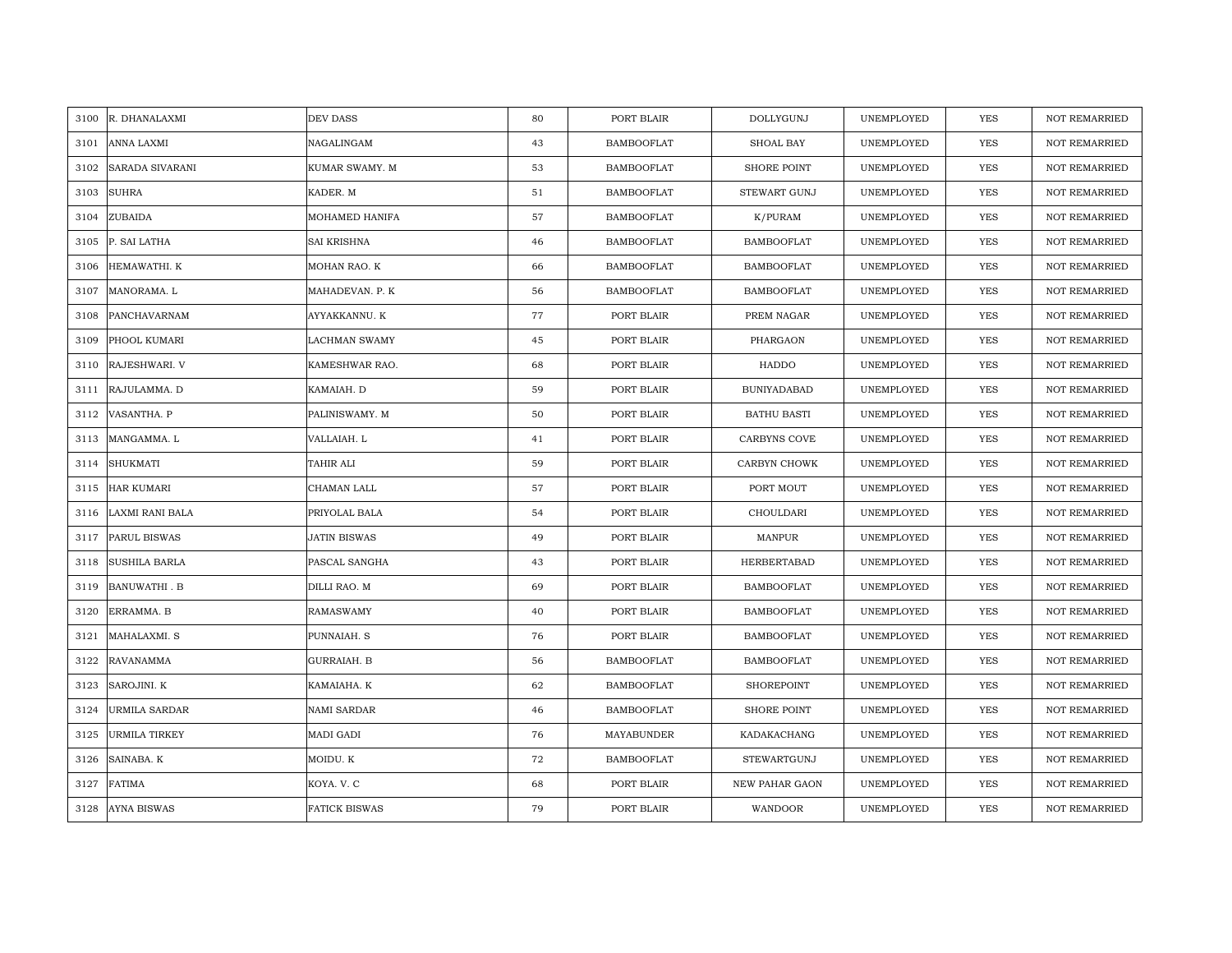| 3129 | CHINA PILLAI            | VALLAPPAN              | 56 | PORT BLAIR        | <b>INDRA NAGAR</b>     | UNEMPLOYED | <b>YES</b> | <b>NOT REMARRIED</b> |
|------|-------------------------|------------------------|----|-------------------|------------------------|------------|------------|----------------------|
| 3130 | DAMAYANTI. CH           | <b>DANAIAH</b>         | 43 | PORT BLAIR        | <b>WANDOOR JETTY</b>   | UNEMPLOYED | <b>YES</b> | NOT REMARRIED        |
| 3131 | KAVITA SINGH            | <b>LOKHINDER SINGH</b> | 65 | PORT BLAIR        | HASMATABAD             | UNEMPLOYED | YES        | <b>NOT REMARRIED</b> |
| 3132 | <b>MEENAL</b>           | DHARMALINGAM           | 71 | PORT BLAIR        | INDRANAGAR             | UNEMPLOYED | <b>YES</b> | <b>NOT REMARRIED</b> |
| 3133 | RADHA BAI               | <b>BAWARI LAL</b>      | 77 | PORT BLAIR        | HUMFRYGUNJ             | UNEMPLOYED | YES        | <b>NOT REMARRIED</b> |
| 3134 | <b>SABITA DAS</b>       | AJIT KUMAR DAS         | 81 | HASMATABAD        | WANDOOR                | UNEMPLOYED | YES        | <b>NOT REMARRIED</b> |
| 3135 | <b>LOORD MARRY</b>      | SABARI MUTHU           | 63 | <b>NAYASHAR</b>   | <b>HUMFRIGUNJ POST</b> | UNEMPLOYED | YES        | <b>NOT REMARRIED</b> |
| 3136 | <b>KULSUM BIBI</b>      | ABDUL WADOOD           | 75 | MITHAKHARI        | OGRABRAJ               | UNEMPLOYED | YES        | NOT REMARRIED        |
| 3137 | MATILOA INDWAR          | RAFEL LAKRA            | 43 | NAMUNAGHAR        | <b>BURMA TIKRY</b>     | UNEMPLOYED | YES        | NOT REMARRIED        |
| 3138 | <b>ALAGAMMA</b>         | SELVEM. C              | 52 | PORT BLAIR        | <b>BATHU BASTI</b>     | UNEMPLOYED | YES        | <b>NOT REMARRIED</b> |
| 3139 | <b>BHAVANI. A</b>       | RAMA RAO               | 58 | PORT BLAIR        | NEW PAHARGOAN          | UNEMPLOYED | YES        | <b>NOT REMARRIED</b> |
| 3140 | <b>SURYAKANTA</b>       | D. SIMADHRI            | 51 | PORT BLAIR        | PAHARGAON              | UNEMPLOYED | YES        | NOT REMARRIED        |
| 3141 | <b>INDIRA MANDRELLA</b> | <b>ANURAG</b>          | 48 | PORT BLAIR        | GARACHARMA             | UNEMPLOYED | YES        | NOT REMARRIED        |
| 3142 | LEVNI DUNG DUNG         | <b>CLEMENT</b>         | 53 | PORT BLAIR        | RANCHI BASTI           | UNEMPLOYED | <b>YES</b> | <b>NOT REMARRIED</b> |
| 3143 | NAZNIN BEGUM            | RAFIQ HUSSAIN          | 79 | <b>BAMBOOFLAT</b> | <b>SOUTH POINT</b>     | UNEMPLOYED | YES        | NOT REMARRIED        |
| 3144 | KANNI MARIYA            | N. YANAMUTHU           | 68 | PORT BLAIR        | SHOAL BAY              | UNEMPLOYED | YES        | <b>NOT REMARRIED</b> |
| 3145 | M. AMINA                | A. K. SAIDU            | 49 | PORT BLAIR        | <b>DOLLYGUNJ</b>       | UNEMPLOYED | YES        | <b>NOT REMARRIED</b> |
| 3146 | <b>NAGARANI</b>         | NITYANATHAM            | 57 | FERRARGUNJ        | <b>BAMDABAR</b>        | UNEMPLOYED | YES        | <b>NOT REMARRIED</b> |
| 3147 | <b>SABITA BAIDYA</b>    | NIRANJAN BAIDYA        | 36 | PORT BLAIR        | FERRARGUNJ             | UNEMPLOYED | <b>YES</b> | NOT REMARRIED        |
| 3148 | PADMA WATHI             | BASKAR RAO. M          | 54 | PORT BLAIR        | JUNGLIGHAT             | UNEMPLOYED | <b>YES</b> | <b>NOT REMARRIED</b> |
| 3149 | PUSHPAM. K              | KADIRESAN. S           | 76 | PORT BLAIR        | FISHERIES COLONY       | UNEMPLOYED | YES        | <b>NOT REMARRIED</b> |
| 3150 | RAKKAMMAL               | NAGASWAMY              | 64 | PORT BLAIR        | <b>BURMANALLA</b>      | UNEMPLOYED | YES        | NOT REMARRIED        |
| 3151 | <b>ZULEKHA BIBI</b>     | A. T. K. MOHAMMED      | 53 | PORT BLAIR        | <b>SHADIPUR</b>        | UNEMPLOYED | <b>YES</b> | <b>NOT REMARRIED</b> |
| 3152 | USHA BIBI               | SAIDU SHAH             | 77 | PORT BLAIR        | CHAKKARGAON            | UNEMPLOYED | YES        | <b>NOT REMARRIED</b> |
| 3153 | DHANAMMA. P             | SOMAIAH. P             | 79 | PORT BLAIR        | BUNIYADABAD HADDO      | UNEMPLOYED | YES        | <b>NOT REMARRIED</b> |
| 3154 | LAXIAMMA                | APPALSWAMY. S          | 78 | PORT BLAIR        | ANARKALI               | UNEMPLOYED | YES        | NOT REMARRIED        |
| 3155 | RAJAMMAL                | MUTHU MANICKAM         | 49 | PORT BLAIR        | BUNIYADABAD HADDO      | UNEMPLOYED | YES        | <b>NOT REMARRIED</b> |
| 3156 | <b>ANBUKARASAI</b>      | PREM LALL              | 53 | PORT BLAIR        | <b>BEODNABAD</b>       | UNEMPLOYED | YES        | <b>NOT REMARRIED</b> |
| 3157 | NARASAMMA. V            | NOOKA RAJU V           | 78 | <b>BAMBOOFLAT</b> | PANIGHAT               | UNEMPLOYED | <b>YES</b> | <b>NOT REMARRIED</b> |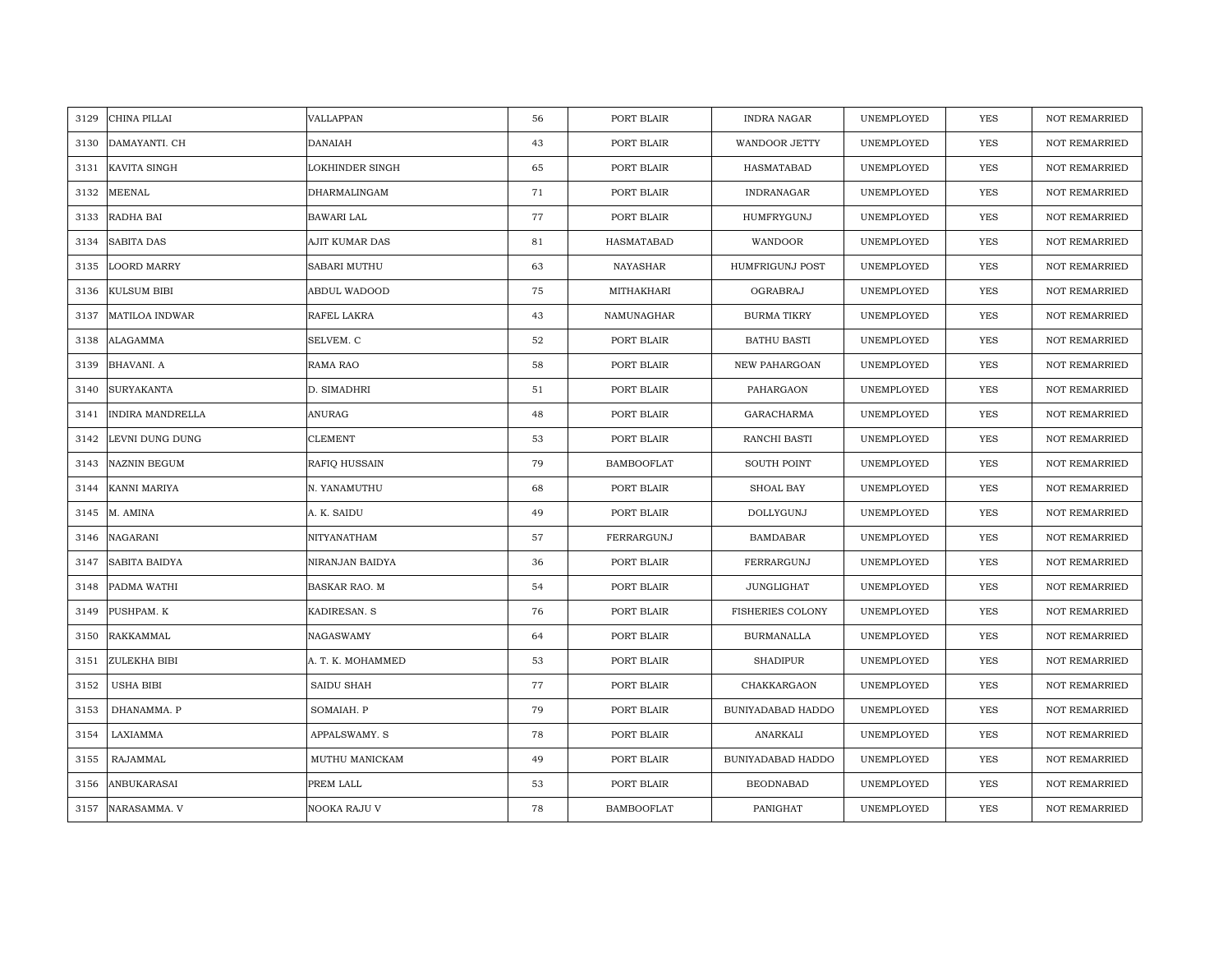| 3158 | NIHAR KANA BHADRA      | S. R. BAIDYA            | 52 | FERRARGUNJ         | FERRARGUNJ          | UNEMPLOYED | <b>YES</b> | <b>NOT REMARRIED</b> |
|------|------------------------|-------------------------|----|--------------------|---------------------|------------|------------|----------------------|
| 3159 | SAFALI BAROI           | <b>SASI KUMAR BAROI</b> | 73 | KRISHNA NAGAR      | HAVELOCK            | UNEMPLOYED | <b>YES</b> | NOT REMARRIED        |
| 3160 | <b>SUMATI MISTRY</b>   | SUDANSU MISTRY          | 64 | <b>SHYAM NAGAR</b> | <b>HAVELOCK</b>     | UNEMPLOYED | <b>YES</b> | <b>NOT REMARRIED</b> |
| 3161 | USHA RANI MONDAL       | <b>BIRAT MONDAL</b>     | 76 | GOBIND NAGAR       | <b>HAVELOCK</b>     | UNEMPLOYED | <b>YES</b> | NOT REMARRIED        |
| 3162 | DURGAMMA. N            | APPA RAO. N             | 45 | RANGAT             | NIMBUTALA           | UNEMPLOYED | <b>YES</b> | <b>NOT REMARRIED</b> |
| 3163 | LAXMIAMMA. P           | NARSIMALU               | 57 | <b>BAKULTALA</b>   | <b>BAKULTALA</b>    | UNEMPLOYED | <b>YES</b> | <b>NOT REMARRIED</b> |
| 3164 | KADAM HAWLEDAR         | <b>JITENDRA NATH</b>    | 48 | <b>BHARATPUR</b>   | <b>BHARATPUR</b>    | UNEMPLOYED | YES        | <b>NOT REMARRIED</b> |
| 3165 | <b>SUMITRA ROY</b>     | ATUL CH. ROY            | 68 | PO NIMBUTALA       | NIMBUTALA           | UNEMPLOYED | YES        | <b>NOT REMARRIED</b> |
| 3166 | URMILA SIKDER          | <b>GOPAL SIKDER</b>     | 72 | P.O BAKULTALA      | KALSI               | UNEMPLOYED | YES        | NOT REMARRIED        |
| 3167 | <b>INDRANI</b>         | NAGALINGAM              | 79 | PORT BLAIR         | PORT BLAIR          | UNEMPLOYED | <b>YES</b> | <b>NOT REMARRIED</b> |
| 3168 | <b>GEETA RANI SAHA</b> | SAHA. A. K              | 75 | PORT BLAIR         | PREM NAGAR          | UNEMPLOYED | YES        | <b>NOT REMARRIED</b> |
| 3169 | <b>NABISA BIBI</b>     | HAMED HUSSAIN           | 57 | PORT BLAIR         | NAMUNA GHAR         | UNEMPLOYED | YES        | <b>NOT REMARRIED</b> |
| 3170 | <b>RATRI ROY</b>       | MADHAB ROY              | 42 | <b>DIGLIPUR</b>    | D B GRAM            | UNEMPLOYED | <b>YES</b> | NOT REMARRIED        |
| 3171 | <b>LALITA DAS</b>      | PANCHURAM DAS           | 46 | PORT BLAIR         | CHOULDARI           | UNEMPLOYED | <b>YES</b> | <b>NOT REMARRIED</b> |
| 3172 | MUNESHWARI. P          | PERIANNAN               | 47 | PORT BLAIR         | HOPE TOWN           | UNEMPLOYED | YES        | NOT REMARRIED        |
| 3173 | A. DEVI                | A. AMMASI               | 43 | PORT BLAIR         | <b>AUSTINABAD</b>   | UNEMPLOYED | YES        | <b>NOT REMARRIED</b> |
| 3174 | Y. VIJAYA KUMARI,      | Y. MIRANJI              | 44 | CAR NICOBAR        | PERKA AGE           | UNEMPLOYED | <b>YES</b> | <b>NOT REMARRIED</b> |
| 3175 | PADMAWATHI. G          | EASWAR.G                |    | PORT BLAIR         | HADDO               | UNEMPLOYED | <b>YES</b> | <b>NOT REMARRIED</b> |
| 3176 | JANAKIAMMA M.          | M. NUKAIAH              |    | HUT BAY            | NETAJI NAGAR        | UNEMPLOYED | <b>YES</b> | <b>NOT REMARRIED</b> |
| 3177 | JYOSTNA PARAMANICK     | SAMARESH PARAMANICK     |    | <b>BILLIGROUND</b> | <b>BILLIGROUND</b>  | UNEMPLOYED | <b>YES</b> | <b>NOT REMARRIED</b> |
| 3178 | MUTHAMMA               | MACHAKALI, R            |    | PORT BLAIR         | HADDO               | UNEMPLOYED | <b>YES</b> | <b>NOT REMARRIED</b> |
| 3179 | VELLAIYAMMAL           | BIRAGALATHAN            |    | PORT BLAIR         | RANGACHANG          | UNEMPLOYED | YES        | NOT REMARRIED        |
| 3180 | ADAR BALA MAZUMDER     | <b>BIPIN MAZUMDER</b>   |    | <b>DIGLIPUR</b>    | KHUDIRAMPUR         | UNEMPLOYED | YES        | <b>NOT REMARRIED</b> |
| 3181 | ASHA LATA BAIN         | PANCHANAN BAIN          |    | <b>DIGLIPUR</b>    | LAKMIPUR            | UNEMPLOYED | YES        | <b>NOT REMARRIED</b> |
| 3182 | PUSPA RANI DAS         | NAGENDRA CH. DAS        |    | <b>DIGLIPUR</b>    | MADHUPUR            | UNEMPLOYED | YES        | <b>NOT REMARRIED</b> |
| 3183 | <b>SOVA RANI DAS</b>   | RAMESH DAS              |    | <b>DIGLIPUR</b>    | MADHUPUR            | UNEMPLOYED | YES        | NOT REMARRIED        |
| 3184 | ARATHI MONDAL          | <b>BIRAT MONDAL</b>     |    | <b>HAVELOCK</b>    | <b>GOVIND NAGAR</b> | UNEMPLOYED | YES        | <b>NOT REMARRIED</b> |
| 3185 | <b>SABITA SARKAR</b>   | LAL CHAND               |    | <b>HAVELOCK</b>    | <b>GOVIND NAGAR</b> | UNEMPLOYED | <b>YES</b> | <b>NOT REMARRIED</b> |
| 3186 | <b>SEPHALI KACHUA</b>  | <b>SHYAM KACHUA</b>     |    | <b>HAVELOCK</b>    | <b>SHYAM NAGAR</b>  | UNEMPLOYED | <b>YES</b> | <b>NOT REMARRIED</b> |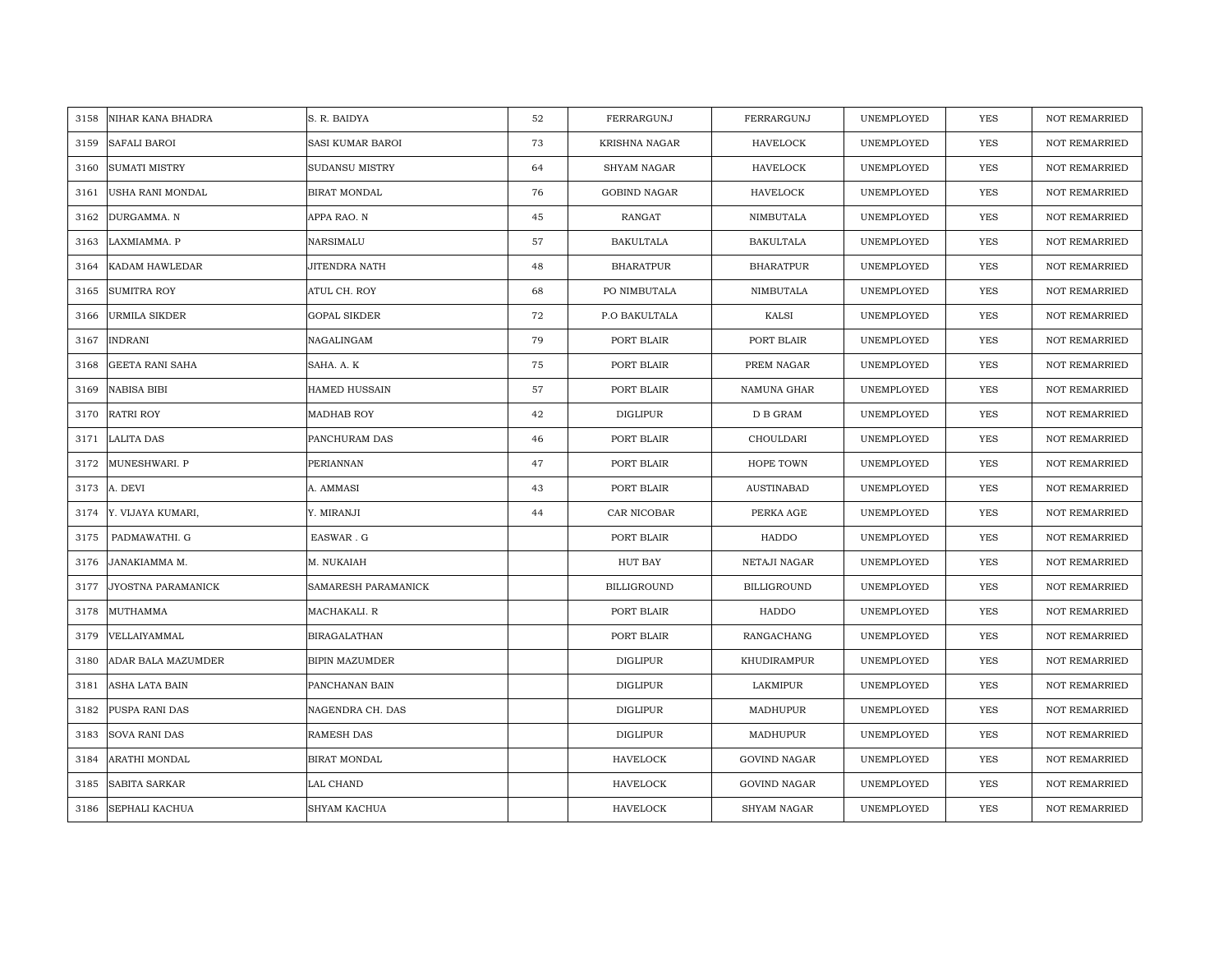| 3187 | SHAMELA MANDAL          | BARADAKANTA         | <b>HAVELOCK</b>   | <b>GOVIND NAGAR</b>  | UNEMPLOYED | YES        | <b>NOT REMARRIED</b> |
|------|-------------------------|---------------------|-------------------|----------------------|------------|------------|----------------------|
| 3188 | SUROBALA GOLDHAR        | RAMCHARAN           | <b>HAVELOCK</b>   | <b>KRISHNA NAGAR</b> | UNEMPLOYED | YES        | <b>NOT REMARRIED</b> |
| 3189 | <b>SUNITI MONDAL</b>    | NIRODH MONDAL       | <b>HAVELOCK</b>   | <b>GOVIND NAGAR</b>  | UNEMPLOYED | <b>YES</b> | <b>NOT REMARRIED</b> |
| 3190 | TETHLAMMA. K            | ADINARAYANA. K      | <b>HAVELOCK</b>   | GOVIND NAGAR         | UNEMPLOYED | <b>YES</b> | <b>NOT REMARRIED</b> |
| 3191 | TULSIAMMA. M            | THUMBANADAM. M      | <b>HAVELOCK</b>   | <b>GOVIND NAGAR</b>  | UNEMPLOYED | <b>YES</b> | <b>NOT REMARRIED</b> |
| 3192 | ANITA KUMARI            | NAGENDRAN           | <b>GARACHARMA</b> | <b>BIMBLITAN</b>     | UNEMPLOYED | <b>YES</b> | <b>NOT REMARRIED</b> |
| 3193 | CHAMPA DEVI             | <b>HARI KISHAN</b>  | <b>GARACHARMA</b> | <b>BIMBLITAN</b>     | UNEMPLOYED | <b>YES</b> | <b>NOT REMARRIED</b> |
| 3194 | LAXMI                   | KURMAIAH            | PORT BLAIR        | GARACHARMA           | UNEMPLOYED | YES        | <b>NOT REMARRIED</b> |
| 3195 | LAXMI                   | <b>MANI RAM</b>     | GARACHARMA        | <b>BIMBLITAN</b>     | UNEMPLOYED | YES        | <b>NOT REMARRIED</b> |
| 3196 | <b>MANI MEGALAI</b>     | SEVAGAN. P          | PORT BLAIR        | GARACHARMA           | UNEMPLOYED | YES        | <b>NOT REMARRIED</b> |
| 3197 | MANJU MONDAL            | JOTIN MONDAL        | PORT BLAIR        | <b>SIPPIGHAT</b>     | UNEMPLOYED | YES        | <b>NOT REMARRIED</b> |
| 3198 | NARAYANAMMA P.          | P. SIMADRI          | PORT BLAIR        | GARACHARMA           | UNEMPLOYED | YES        | <b>NOT REMARRIED</b> |
| 3199 | PHILOMINA XESS          | LUCAS KERKETTA      | PORT BLAIR        | TEYLERABAD           | UNEMPLOYED | YES        | <b>NOT REMARRIED</b> |
| 3200 | <b>RAJAMMA</b>          | PYARE LALL          | PORT BLAIR        | TEYLORABAD           | UNEMPLOYED | <b>YES</b> | <b>NOT REMARRIED</b> |
| 3201 | SABITA MONDAL           | MONDAL A.K          | PORT BLAIR        | GARACHARMA           | UNEMPLOYED | YES        | <b>NOT REMARRIED</b> |
| 3202 | PAROL BISWAS            | <b>SUREN BISWAS</b> | RANGAT            | RANGAT               | UNEMPLOYED | YES        | <b>NOT REMARRIED</b> |
| 3203 | <b>BASANTI DEVI DAS</b> | AJMAIL DAS          | <b>DIGLIPUR</b>   | <b>GANDHI NAGAR</b>  | UNEMPLOYED | YES        | NOT REMARRIED        |
| 3204 | HARIDASI MONDAL         | NALINI MONDAL       | RANGAT            | KADAMTALA            | UNEMPLOYED | YES        | <b>NOT REMARRIED</b> |
| 3205 | KANAKLATA MONDAL        | ANIL MONDAL         | RANGAT            | KADAMTALA            | UNEMPLOYED | <b>YES</b> | <b>NOT REMARRIED</b> |
| 3206 | AUGUSTINA DUNG DUNG     | HELARUS KULLU       | KARMATANG - 9     | <b>RAMPUR AGE</b>    | UNEMPLOYED | YES        | <b>NOT REMARRIED</b> |
| 3207 | USHA RANI MISTRY        | MAHANANDA MISTRY    | <b>DIGLIPUR</b>   | KHUDIRAMPUR          | UNEMPLOYED | YES        | <b>NOT REMARRIED</b> |
| 3208 | GEETA RANI MAJHI        | JEEVAN KRISHNA      | <b>CHAINPUR</b>   | <b>CHAINPUR</b>      | UNEMPLOYED | YES        | <b>NOT REMARRIED</b> |
| 3209 | KAMALA MALLICK          | ATUL MALLICK        | <b>HAVELOCK</b>   | GOVIND NAGAR         | UNEMPLOYED | YES        | <b>NOT REMARRIED</b> |
| 3210 | KAMAMMA. G              | DHARMA RAO          | <b>HAVELOCK</b>   | <b>GHANDHI NAGAR</b> | UNEMPLOYED | YES        | <b>NOT REMARRIED</b> |
| 3211 | MALATI GOLDAR           | MADHUSUDHAN         | <b>HAVELOCK</b>   | <b>KRISHNA NAGAR</b> | UNEMPLOYED | YES        | <b>NOT REMARRIED</b> |
| 3212 | PUSHPA MONDAL           | KRISHNA MONDAL      | <b>HAVELOCK</b>   | GOVIND NAGAR         | UNEMPLOYED | YES        | NOT REMARRIED        |
| 3213 | USHA RANI MITRA         | DHIRENDRA NATH      | <b>HAVELOCK</b>   | KRISHNA NAGAR        | UNEMPLOYED | YES        | <b>NOT REMARRIED</b> |
| 3214 | <b>HIREN BALA</b>       | HARI KRISHNA        | <b>HAVELOCK</b>   | <b>KRISHNA NAGAR</b> | UNEMPLOYED | YES        | <b>NOT REMARRIED</b> |
|      | 3215 DILBARI EKKA       | <b>BHARAT EKKA</b>  | <b>HAVELOCK</b>   | <b>GOVIND NAGAR</b>  | UNEMPLOYED | <b>YES</b> | <b>NOT REMARRIED</b> |
|      |                         |                     |                   |                      |            |            |                      |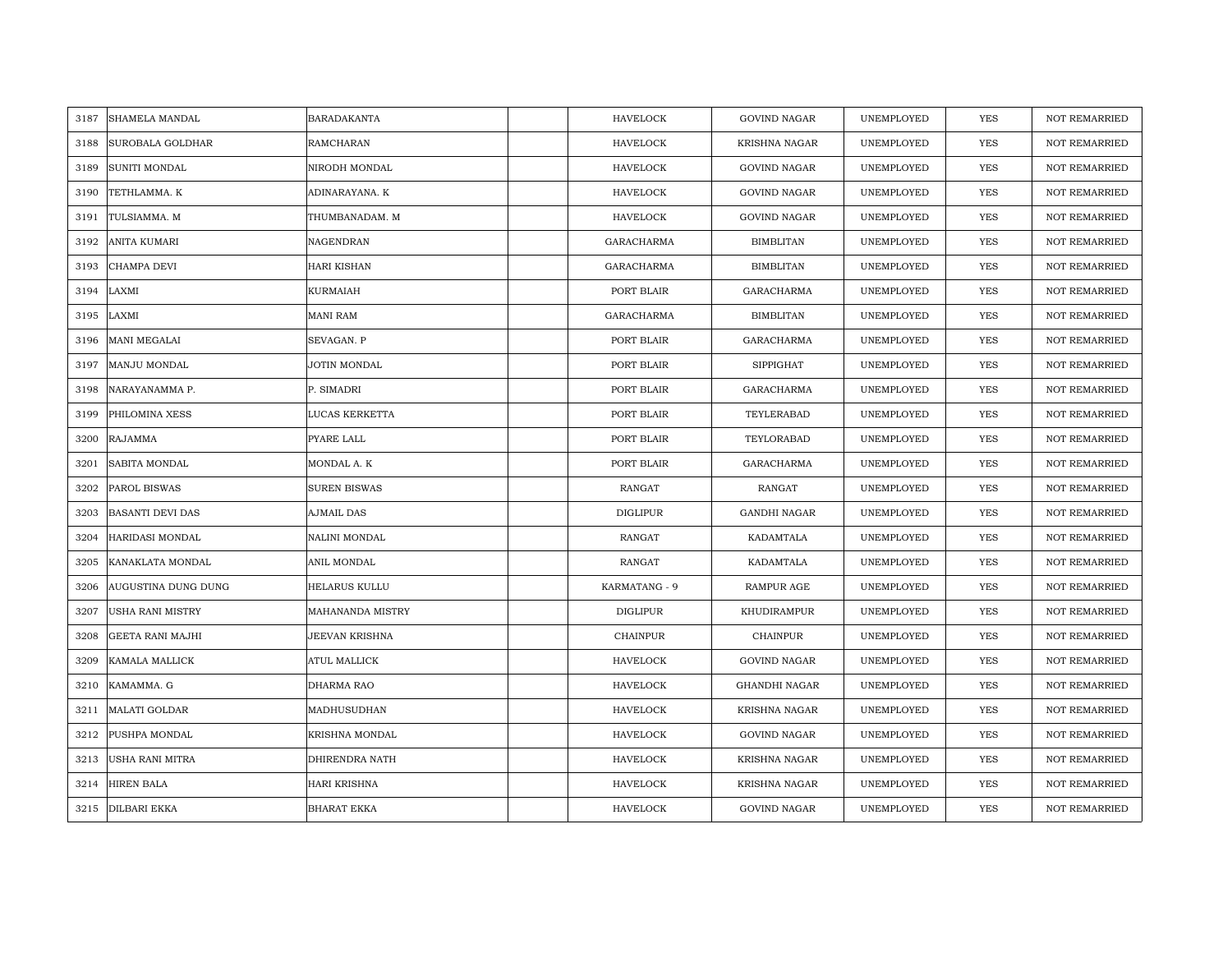| 3216 | PRIYOBALA GYAN         | <b>NAREN GYAN</b>         | <b>HAVELOCK</b>    | <b>SHYAM NAGAR</b> | UNEMPLOYED | YES        | <b>NOT REMARRIED</b> |
|------|------------------------|---------------------------|--------------------|--------------------|------------|------------|----------------------|
| 3217 | PUSPA MISTRY           | NIROD MISTRY              | <b>HAVELOCK</b>    | <b>SHANTI PUR</b>  | UNEMPLOYED | YES        | <b>NOT REMARRIED</b> |
| 3218 | PRIYA BALA DEY         | <b>SURESH DEY</b>         | <b>DIGLIPUR</b>    | <b>SHIBPUR</b>     | UNEMPLOYED | <b>YES</b> | <b>NOT REMARRIED</b> |
| 3219 | <b>SEFALI HALDER</b>   | KALIDAS HALDER            | <b>DIGIPUR</b>     | SWARAJ GRAM        | UNEMPLOYED | <b>YES</b> | <b>NOT REMARRIED</b> |
| 3220 | <b>NAMITA MONDAL</b>   | NIKUNJA MONDAL            | <b>RANGAT</b>      | <b>SABRI</b>       | UNEMPLOYED | <b>YES</b> | <b>NOT REMARRIED</b> |
| 3221 | CHAPPALA RANI ROY      | MANORANJAN ROY            | <b>DIGLIPUR</b>    | <b>RAM NAGAR</b>   | UNEMPLOYED | <b>YES</b> | <b>NOT REMARRIED</b> |
| 3222 | DHANAMMA. A            | SABYASI. A                | <b>DIGLIPUR</b>    | <b>DURGAPUR</b>    | UNEMPLOYED | <b>YES</b> | <b>NOT REMARRIED</b> |
| 3223 | C. INDIRA              | KELAPPAN M K              | SHORE POINT        | RAJIV NAGAR        | UNEMPLOYED | YES        | <b>NOT REMARRIED</b> |
| 3224 | SADHANA MAJHI          | BASANTA MAJHI             | DIGLIPUR           | NABIN NAGAR        | UNEMPLOYED | <b>YES</b> | <b>NOT REMARRIED</b> |
| 3225 | SANKARI BALA PAUL      | <b>BIMAL KRISHNA PAUL</b> | ARIEAL BAY         | SHANTI NAGAR       | UNEMPLOYED | YES        | <b>NOT REMARRIED</b> |
| 3226 | SASIAMMA               | DUNNA RAMA RAO            | HADDO              | HADDO              | UNEMPLOYED | YES        | <b>NOT REMARRIED</b> |
| 3227 | G. ANGLESHWARI         |                           | PORT BLAIR         | PORT BLAIR         | UNEMPLOYED | <b>YES</b> | <b>NOT REMARRIED</b> |
| 3228 | NAGAVENI. C. H         | VENKATESHWAR              | ABERDEEN VILLAGE   | ROUND BASTI        | UNEMPLOYED | YES        | <b>NOT REMARRIED</b> |
| 3229 | <b>BIRSHO</b>          |                           | <b>BAKULTALA</b>   | <b>BAKULTALA</b>   | UNEMPLOYED | <b>YES</b> | <b>NOT REMARRIED</b> |
| 3230 | SUGIYA LAKRA           | VIJAY TIGGA               | <b>BILLIGROUND</b> | NIMBUDERA          | UNEMPLOYED | YES        | <b>NOT REMARRIED</b> |
| 3231 | NAMITA BISWAS          | KARTICK CH. BISWAS        | PORT BLAIR         | TUSNABAD           | UNEMPLOYED | <b>YES</b> | <b>NOT REMARRIED</b> |
| 3232 | <b>BASANTI GHARAMI</b> | SADANANDA GHARAMI         | <b>BILLIGROUND</b> | <b>BASANTIPUR</b>  | UNEMPLOYED | YES        | NOT REMARRIED        |
| 3233 | <b>LAXMI RANI DAS</b>  | PULIN DAS                 | <b>BILLIGROUND</b> | SWARAJ GRAM        | UNEMPLOYED | YES        | <b>NOT REMARRIED</b> |
| 3234 | <b>SANGEETA SINGH</b>  | ANOOP RAM                 | <b>BAMBOOFLAT</b>  | VALLUVARNAGAR      | UNEMPLOYED | <b>YES</b> | NOT REMARRIED        |
| 3235 | <b>MALABIKA ROY</b>    | HARE KRISHNA ROY          | <b>NEIL ISLAND</b> | <b>BHARATPUR</b>   | UNEMPLOYED | YES        | <b>NOT REMARRIED</b> |
| 3236 | TARAMANI EKKA          | TELESFAR EKKA             | PORT BLAIR         | <b>AUSTINABAD</b>  | UNEMPLOYED | YES        | <b>NOT REMARRIED</b> |
| 3237 | <b>SAJANA WATI</b>     |                           | PORT BLAIR         | GARACHARMA-I       | UNEMPLOYED | YES        | <b>NOT REMARRIED</b> |
| 3238 | <b>DEEPALI SUR</b>     | SWADESH BANDHU            | PORT BLAIR         | MANGLUTAN          | UNEMPLOYED | <b>YES</b> | <b>NOT REMARRIED</b> |
| 3239 | RAJLAXMI DAS           | SRIDHM CH. DAS            | <b>RANGAT</b>      | RANGAT             | UNEMPLOYED | YES        | <b>NOT REMARRIED</b> |
| 3240 | KRISHNA KUMARI. K      | PEDDI RAJU. K             | <b>BATHU BASTI</b> | LAMBA LINE         | UNEMPLOYED | <b>YES</b> | <b>NOT REMARRIED</b> |
| 3241 | SHIVA LAXMI. S         | SITA RAM. S               | JUNGLIGHAT         | JUNGLIGHAT         | UNEMPLOYED | YES        | NOT REMARRIED        |
| 3242 | ANITHA SINGH           | DHAN SINGH                | SHOAL BAY          | SHOAL BAY          | UNEMPLOYED | YES        | <b>NOT REMARRIED</b> |
| 3243 | <b>JASINTA BHAT</b>    | <b>BASANT SURIN</b>       | B/TANG             | ORALKATCH          | UNEMPLOYED | YES        | <b>NOT REMARRIED</b> |
| 3244 | NAMITA RANI PAUL       | PURNIM CH. PAUL           | <b>DIGLIPUR</b>    | MADHUPUR           | UNEMPLOYED | <b>YES</b> | <b>NOT REMARRIED</b> |
|      |                        |                           |                    |                    |            |            |                      |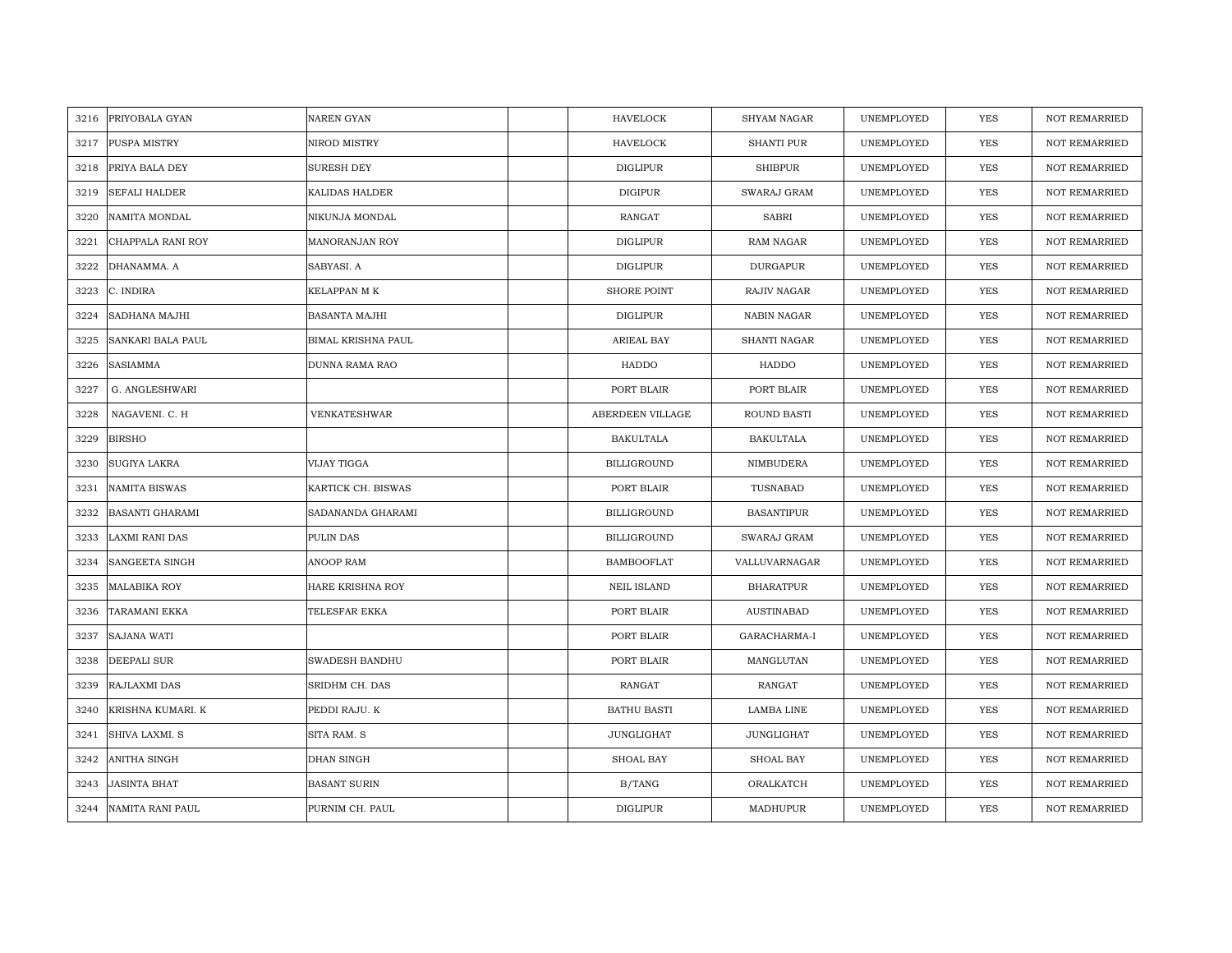| 3245 | <b>SUSHILA KERKETTA</b>   | <b>AJIT EKKA</b>      | <b>RANGAT</b>      | PANCHWATI          | UNEMPLOYED | <b>YES</b> | <b>NOT REMARRIED</b> |
|------|---------------------------|-----------------------|--------------------|--------------------|------------|------------|----------------------|
| 3246 | <b>BISWASI MUNDA</b>      | DAVOOD MUNDA          | RANGAT             | KAUSHALYA NAGAR    | UNEMPLOYED | <b>YES</b> | NOT REMARRIED        |
| 3247 | SITARANI DEBNATH          | NAGENDRA NATH DEBNATH | KADAMTALA          | KADAMTALA          | UNEMPLOYED | <b>YES</b> | <b>NOT REMARRIED</b> |
| 3248 | NAMITA RANI PAUL          | KHITISH DAS           | MIDDLE ANDAMAN     | <b>SHANTIPUR</b>   | UNEMPLOYED | <b>YES</b> | NOT REMARRIED        |
| 3249 | <b>DIPTI BALA</b>         | <b>SUJOY BALA</b>     | BILLGROUND         | <b>HARINAGAR</b>   | UNEMPLOYED | <b>YES</b> | <b>NOT REMARRIED</b> |
| 3250 | KOVVURU NOMULAMMA         | KOVVURU KURMA         | PORT BLAIR         | HADDO              | UNEMPLOYED | <b>YES</b> | <b>NOT REMARRIED</b> |
| 3251 | <b>SUMATI BALA HALDER</b> | NAGENDRA NATH         | MAYABUNDER         | <b>CHAINPUR</b>    | UNEMPLOYED | <b>YES</b> | NOT REMARRIED        |
| 3252 | CHARU BALA                | PROFULLA BALA         | RANGAT             | SABARI             | UNEMPLOYED | YES        | NOT REMARRIED        |
| 3253 | LEELAMMA MATHEW           | V. T. MATHEW          | SHIVAPURAM         | <b>BETAPUR</b>     | UNEMPLOYED | YES        | NOT REMARRIED        |
| 3254 | MANODA PARAMANIK          | SARAD CHANDRA         | SWADESHNAGAR       | <b>DUKE NAGAR</b>  | UNEMPLOYED | <b>YES</b> | <b>NOT REMARRIED</b> |
| 3255 | RAMAYAIAH                 | KAILASAM              | HADDO              | HADDO              | UNEMPLOYED | <b>YES</b> | <b>NOT REMARRIED</b> |
| 3256 | J. HEMAWATHI              | J ESWAR RAO           | AERIAL BAY         | AERIAL BAY         | UNEMPLOYED | YES        | <b>NOT REMARRIED</b> |
| 3257 | SAKUNTALA. K              | R RAJAN ACHARY        | PROTHRAPUR         | GARACHARMA         | UNEMPLOYED | YES        | NOT REMARRIED        |
| 3258 | S. BOMMI                  | N SELVAN              | PORT BLAIR         | HADDO              | UNEMPLOYED | <b>YES</b> | <b>NOT REMARRIED</b> |
| 3259 | MANGRINA KATCHAP          | SOHAN KATCHAP         | <b>DIGLIPUR</b>    | KALIGHAT           | UNEMPLOYED | YES        | NOT REMARRIED        |
| 3260 | GUNNAMMA. M               | LACHAYYA              | PORT BLAIR         | SISTRY NAGAR       | UNEMPLOYED | YES        | <b>NOT REMARRIED</b> |
| 3261 | VALLI. M                  | MANICKAM. A. L        | PORT BLAIR         | <b>MADAR PAHAD</b> | UNEMPLOYED | YES        | <b>NOT REMARRIED</b> |
| 3262 | K TULSIAMMA               | K LACHAIAH            | PORT BLAIR         | <b>NORTHBAY</b>    | UNEMPLOYED | <b>YES</b> | <b>NOT REMARRIED</b> |
| 3263 | PAPAMMA. K                | APPANNA. K            | PORT BLAIR         | PORT BLAIR         | UNEMPLOYED | YES        | <b>NOT REMARRIED</b> |
| 3264 | <b>BANUMATHI</b>          | RANGA RAJAN. R        | MIDDLE ANDAMAN     | MIDDLE ANDAMAN     | UNEMPLOYED | <b>YES</b> | <b>NOT REMARRIED</b> |
| 3265 | PADMA RANI ROY            | AJIT KUMAR ROY        | <b>NEIL ISLAND</b> | <b>NEIL ISLAND</b> | UNEMPLOYED | <b>YES</b> | <b>NOT REMARRIED</b> |
| 3266 | USHA                      | MUTHU SAWAMY          | PORT BLAIR         | PORT BLAIR         | UNEMPLOYED | YES        | NOT REMARRIED        |
| 3267 | SANYASIAMMA               | THREEMURTHY. S        | PORT BLAIR         | ANARKALI           | UNEMPLOYED | YES        | <b>NOT REMARRIED</b> |
| 3268 | SANDHYA RANI BHOUMIK      | MANOJIT ADHIKARI      | PORT BLAIR         | FERRARGUNJ         | UNEMPLOYED | YES        | <b>NOT REMARRIED</b> |
| 3269 | ADHILAXMI                 | ADIBABU               | PORT BLAIT         | LAMBA PHARD        | UNEMPLOYED | YES        | <b>NOT REMARRIED</b> |
| 3270 | <b>FULMALA BISWAS</b>     | PANCHANAN             | KADAMTALA          | KADAMTALA          | UNEMPLOYED | YES        | NOT REMARRIED        |
| 3271 | <b>BINAPANI BISWAS</b>    | KHAGEN BISWAS         | WIMBERLYGUNJ       | <b>SHOAL BAY</b>   | UNEMPLOYED | YES        | <b>NOT REMARRIED</b> |
| 3272 | KANTHA                    | ARUNACHALAM. C        | PORT BLAIR         | RANGACHANG         | UNEMPLOYED | <b>YES</b> | <b>NOT REMARRIED</b> |
| 3273 | <b>SURYA KANTA. R</b>     | SATYANARAYAN. R       | PORT BLAIR         | CALICUT            | UNEMPLOYED | <b>YES</b> | <b>NOT REMARRIED</b> |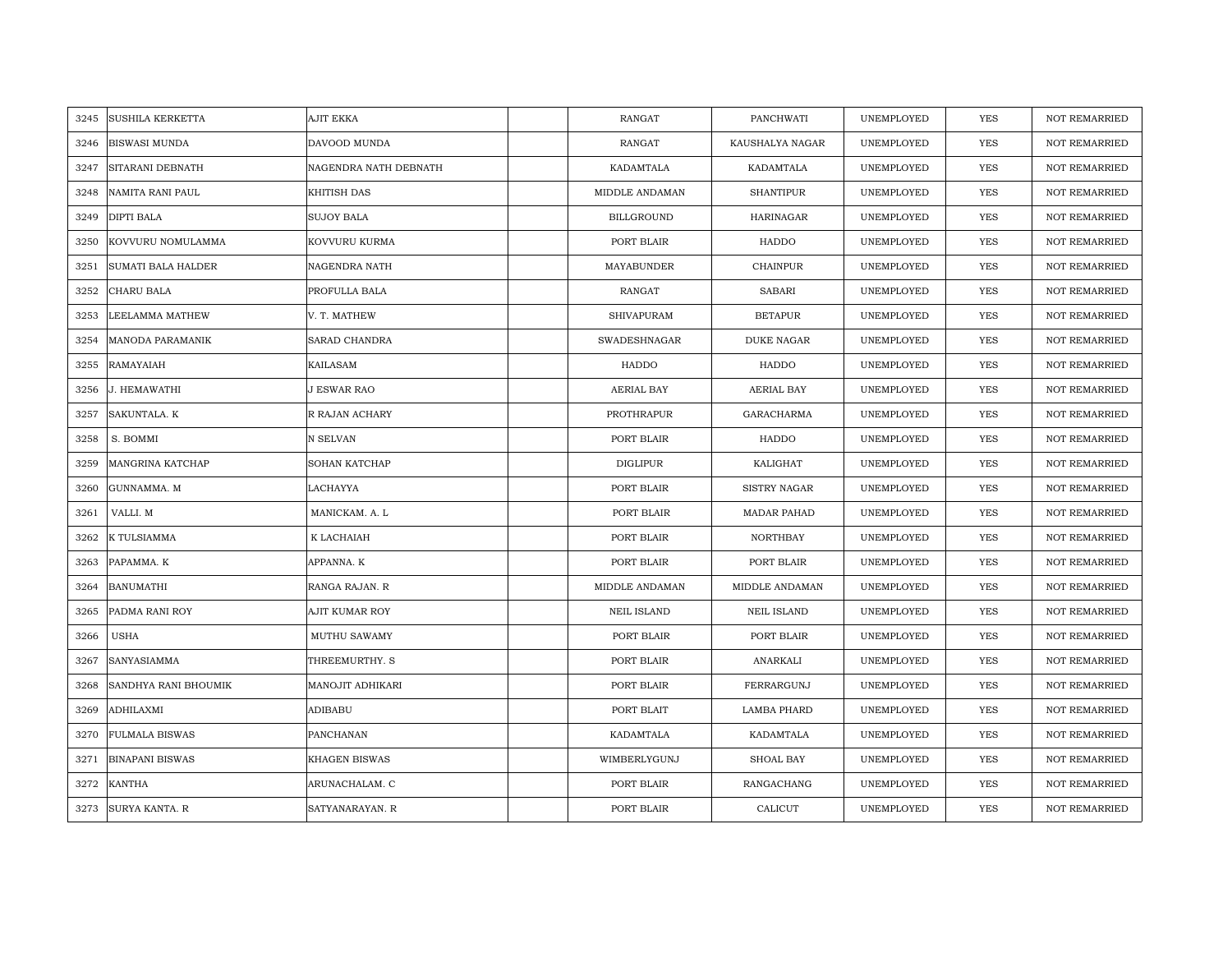| 3274 | G. SAVITRI               | G. SUBHA RAO           | PORT BLAIR      | JUNGLIGHAT           | UNEMPLOYED | YES        | <b>NOT REMARRIED</b> |
|------|--------------------------|------------------------|-----------------|----------------------|------------|------------|----------------------|
| 3275 | <b>BISAKA TARUVA</b>     | NISHI KANTA            | <b>HAVELOCK</b> | <b>KRISHNA NAGAR</b> | UNEMPLOYED | <b>YES</b> | <b>NOT REMARRIED</b> |
| 3276 | PUSPA RANI BISWAS        | PRAN KRISHNA BISWAS    | <b>HAVELOCK</b> | VIJAY NAGAR          | UNEMPLOYED | <b>YES</b> | <b>NOT REMARRIED</b> |
| 3277 | SABITA SARKAR            | MADHU SUDHAN SARKAR    | RADHANAGAR      | HAVELOCK             | UNEMPLOYED | YES        | <b>NOT REMARRIED</b> |
| 3278 | CHARU BALA MONDAL        | BISWESWAR MONDAL       | HAVELOCK-3      | <b>GOVINDA NAGAR</b> | UNEMPLOYED | YES        | <b>NOT REMARRIED</b> |
| 3279 | <b>MEERA BISWAS</b>      | MXITYUNJAY BISWAS      | <b>HAVELOCK</b> | SHAYAMNAGAR          | UNEMPLOYED | YES        | NOT REMARRIED        |
| 3280 | <b>BISHAKA SIKDAR</b>    | <b>HARU SIKDAR</b>     | <b>HAVELOCK</b> | <b>KRISHNA NAGAR</b> | UNEMPLOYED | <b>YES</b> | <b>NOT REMARRIED</b> |
| 3281 | KAMALA CHOUDHARY         | PRAHLAD CHOUDHARY      | <b>HAVELOCK</b> | <b>GOVIND NAGAR</b>  | UNEMPLOYED | YES        | NOT REMARRIED        |
| 3282 | <b>BISWASI TETE</b>      | KALYAN TETE            | HAVELOCK        | VIJAY NAGAR          | UNEMPLOYED | <b>YES</b> | <b>NOT REMARRIED</b> |
| 3283 | N. NIRMALA               | <b>M BASKAR RAO</b>    | <b>HAVELOCK</b> | <b>GOVIND NAGAR</b>  | UNEMPLOYED | YES        | <b>NOT REMARRIED</b> |
| 3284 | T. BASANTI               | T. ESHWAR RAO          | PORT BLAIR      | FOREST CAMP          | UNEMPLOYED | YES        | <b>NOT REMARRIED</b> |
| 3285 | ASSANTA MINJ             | <b>BANADIK KUJUR</b>   | HAVELOCK-3      | <b>GOVIND NAGAR</b>  | UNEMPLOYED | YES        | <b>NOT REMARRIED</b> |
| 3286 | GEETA RANI CHOUDHURY     | PRAN KRISHNA CHOUDHURY | <b>HAVELOCK</b> | SHYAM NAGAR          | UNEMPLOYED | <b>YES</b> | <b>NOT REMARRIED</b> |
| 3287 | <b>ABALA DAS</b>         | NARAYAN DAS            | <b>HAVELOCK</b> | RADHA NAGAR          | UNEMPLOYED | <b>YES</b> | <b>NOT REMARRIED</b> |
| 3288 | ALO RAHA                 | TAPAN RAHA             | HAVELOCK        | ALO RAHA             | UNEMPLOYED | <b>YES</b> | <b>NOT REMARRIED</b> |
| 3289 | ANIMA MALLICK            | SUBADH MALLICK         | <b>HAVELOCK</b> | RADHA NAGAR          | UNEMPLOYED | <b>YES</b> | <b>NOT REMARRIED</b> |
| 3290 | ANITA MANDAL             | AMAL KRISHNA           | <b>HAVELOCK</b> | GOVINDANAGAR         | UNEMPLOYED | <b>YES</b> | <b>NOT REMARRIED</b> |
| 3291 | ARUN SINGHADER           | JEETAN SINGHADER       | <b>HAVELOCK</b> | VIJAY NAGAR          | UNEMPLOYED | <b>YES</b> | <b>NOT REMARRIED</b> |
| 3292 | <b>DAVIYANI</b>          | VALAYUDHAN. P. R       | <b>HAVELOCK</b> | <b>GOVIND NAGAR</b>  | UNEMPLOYED | <b>YES</b> | <b>NOT REMARRIED</b> |
| 3293 | <b>DAWAKIAMMA</b>        | DENOBANDHU. G          | HAVELOCK        | <b>GOVIND NAGAR</b>  | UNEMPLOYED | YES        | <b>NOT REMARRIED</b> |
| 3294 | <b>HARI DASI MALLICK</b> | NAGEN MALLICK          | HAVELOCK        | VIJAYA NAGAR         | UNEMPLOYED | <b>YES</b> | NOT REMARRIED        |
| 3295 | <b>JASINTA KERKETTA</b>  | EDWARD                 | HAVELOCK        | <b>GOVINDA NAGAR</b> | UNEMPLOYED | YES        | NOT REMARRIED        |
| 3296 | KANAN MALLICK            | <b>HARIBAR MALLICK</b> | <b>HAVELOCK</b> | <b>GOVINDA NAGAR</b> | UNEMPLOYED | <b>YES</b> | <b>NOT REMARRIED</b> |
| 3297 | MONOKUSHI MONDAL         | NITAI MONDAL           | <b>HAVELOCK</b> | VIJAY NAGAR          | UNEMPLOYED | <b>YES</b> | <b>NOT REMARRIED</b> |
| 3298 | PHUL MALA MRIDHA         | RAI CHARAN             | HAVELOCK        | <b>KRISHNA NAGAR</b> | UNEMPLOYED | YES        | <b>NOT REMARRIED</b> |
| 3299 | PROTIMA BISWAS           | SANTOSH BISWAS         | HAVELOCK        | GOVIND NAGAR         | UNEMPLOYED | YES        | NOT REMARRIED        |
| 3300 | RUPMALA SINGHADAR        | <b>FAKIR SINGADAR</b>  | <b>HAVELOCK</b> | <b>KRISHNA NAGAR</b> | UNEMPLOYED | YES        | <b>NOT REMARRIED</b> |
| 3301 | SANDHYA RANI GAIN        | JAGADISH GAIN          | <b>HAVELOCK</b> | <b>GOVINDA NAGAR</b> | UNEMPLOYED | <b>YES</b> | <b>NOT REMARRIED</b> |
| 3302 | <b>SARASWATI BISWAS</b>  | CHITANYA BISWAS        | <b>HAVELOCK</b> | <b>GOVINDA NAGAR</b> | UNEMPLOYED | <b>YES</b> | <b>NOT REMARRIED</b> |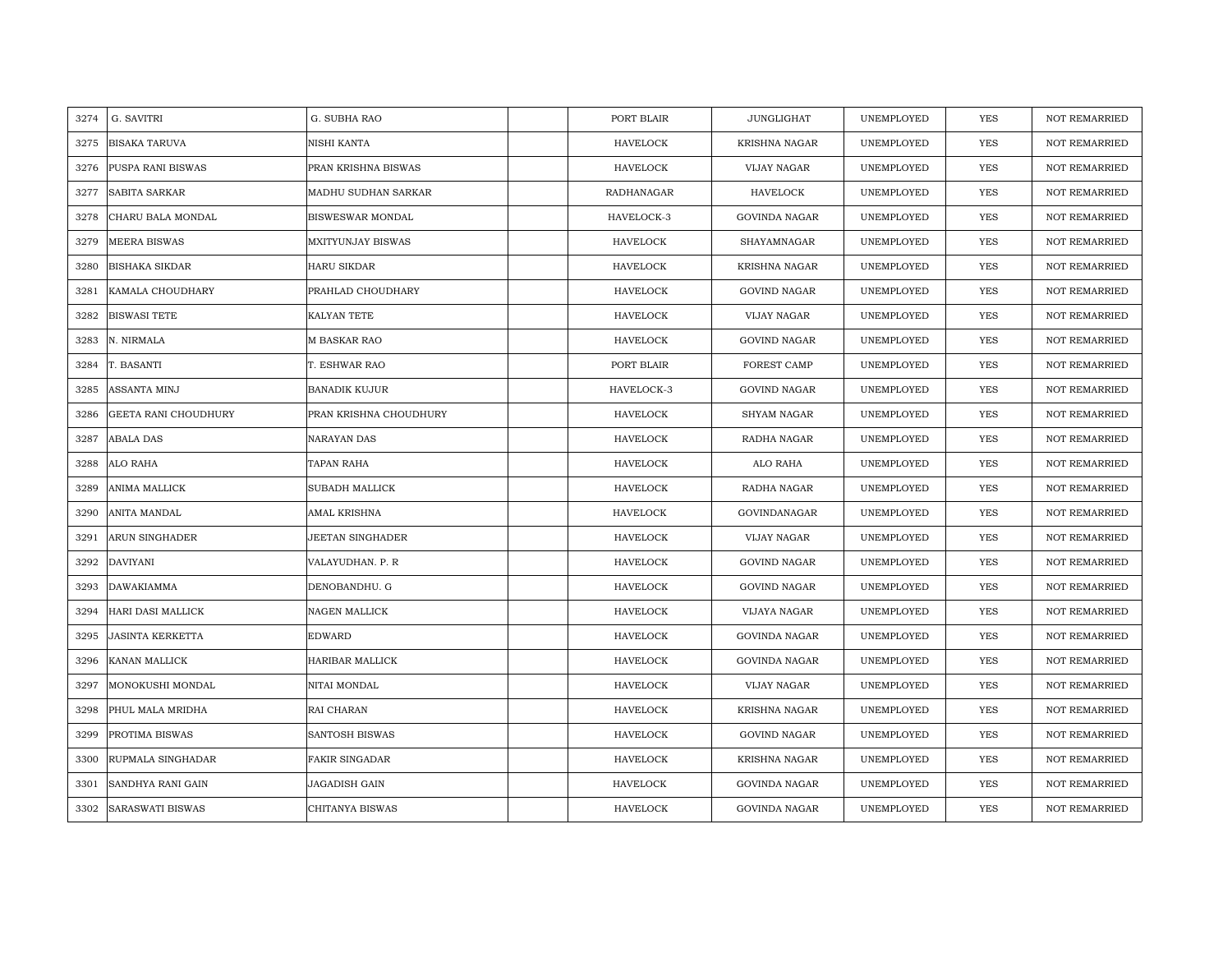| 3303 | <b>SONAKA MISTRY</b>     | MANTU MONDAL          | <b>HAVELOCK</b> | <b>GOVIND NAGAR</b> | UNEMPLOYED | <b>YES</b> | <b>NOT REMARRIED</b> |
|------|--------------------------|-----------------------|-----------------|---------------------|------------|------------|----------------------|
| 3304 | <b>SULOCHANA</b>         | MURGAVELU             | <b>HAVELOCK</b> | <b>SHYAM NAGAR</b>  | UNEMPLOYED | <b>YES</b> | NOT REMARRIED        |
| 3305 | <b>SUMANGLA</b>          | MUKUND LAL            | <b>HAVELOCK</b> | VIJAY NAGAR         | UNEMPLOYED | YES        | <b>NOT REMARRIED</b> |
| 3306 | <b>URMILA BISWAS</b>     | KARNADHAR             | <b>HAVELOCK</b> | VIJAY NAGA          | UNEMPLOYED | YES        | NOT REMARRIED        |
| 3307 | <b>USHA RANI BISWAS</b>  | ABHILASH BISWAS       | <b>HAVELOCK</b> | KALA PATHAR         | UNEMPLOYED | YES        | <b>NOT REMARRIED</b> |
| 3308 | VIBHA RANI DHALI         | SUSHIL DHALI          | <b>HAVELOCK</b> | RADHA NAGAR         | UNEMPLOYED | YES        | <b>NOT REMARRIED</b> |
| 3309 | <b>BURNAKA CHOUDURY</b>  | <b>GOPALCHAND</b>     | <b>HAVELOCK</b> | VIJAY NAGAR         | UNEMPLOYED | YES        | <b>NOT REMARRIED</b> |
| 3310 | USHA RANI ADHIKARI       | DHIRENDRA NATH        | <b>HAVELOCK</b> | KRISHNA NAGAR       | UNEMPLOYED | YES        | NOT REMARRIED        |
| 3311 | <b>DULARI ROY</b>        | <b>BABLU ROY</b>      | <b>HAVELOCK</b> | HAVELOCK            | UNEMPLOYED | YES        | NOT REMARRIED        |
| 3312 | <b>MINOTI BISWAS</b>     | HARESH CHANDER        | <b>HAVELOCK</b> | <b>GOVIND NAGAR</b> | UNEMPLOYED | YES        | <b>NOT REMARRIED</b> |
| 3313 | KANNAN MONDAL            | KIRAN MONDAL          | <b>HAVELOCK</b> | <b>SHYAM NAGAR</b>  | UNEMPLOYED | YES        | <b>NOT REMARRIED</b> |
| 3314 | <b>BHAGAWATHI HALDER</b> | MUKINDA HALDER        | <b>HAVELOCK</b> | VIJAY NAGAR         | UNEMPLOYED | YES        | NOT REMARRIED        |
| 3315 | SUMITRA MISTRY,          | SUDHANSU MISTRY       | <b>HAVELOCK</b> | VIJAY NAGAR         | UNEMPLOYED | <b>YES</b> | NOT REMARRIED        |
| 3316 | JHUMUR BISWAS,           | <b>SWAPAN BISWAS</b>  | HAVELOCK NO.6   | KRISHNA NAGAR       | UNEMPLOYED | <b>YES</b> | <b>NOT REMARRIED</b> |
| 3317 | MILATI CHOWDHURY         | SUPRIYA CHOWDHURY     | HAVELOCK        | VIJAY NAGAR         | UNEMPLOYED | YES        | NOT REMARRIED        |
| 3318 | <b>BASANA BISWAS</b>     | <b>HAREN BISWAS</b>   | <b>HAVELOCK</b> | KRISHNA NAGAR       | UNEMPLOYED | YES        | <b>NOT REMARRIED</b> |
| 3319 | SARALAKSHMI GOLDER       | <b>BABURAM GOLDER</b> | <b>HAVELOCK</b> | VIJAY NAGAR         | UNEMPLOYED | YES        | <b>NOT REMARRIED</b> |
| 3320 | ANARATI DHALI            | SUNIL DHALI           | <b>HAVELOCK</b> | SHYAM NAGAR         | UNEMPLOYED | YES        | <b>NOT REMARRIED</b> |
| 3321 | ARATI RAO,               | ANANDRAO              | <b>HAVELOCK</b> | VIJAY NAGAR         | UNEMPLOYED | <b>YES</b> | NOT REMARRIED        |
| 3322 | <b>SUMATI HALDER</b>     | NIRANJAN HALDER       | <b>HAVELOCK</b> | <b>KRISHNANAGAR</b> | UNEMPLOYED | <b>YES</b> | <b>NOT REMARRIED</b> |
| 3323 | <b>KATHERINA EKKA</b>    | PETER KERKETTA        | <b>HAVELOCK</b> | GOVIND NAGAR        | UNEMPLOYED | YES        | <b>NOT REMARRIED</b> |
| 3324 | SANDHYA HALDAR,          | SUKHRANJAN HALDAR     | HAVELOCK        | RADHA NAGAR         | UNEMPLOYED | YES        | NOT REMARRIED        |
| 3325 | <b>RENUKA ROY</b>        | ANIL ROY              | <b>HAVELOCK</b> | SHYAMNAGAR          | UNEMPLOYED | YES        | <b>NOT REMARRIED</b> |
| 3326 | ALAGI                    | C. CHINNATHAMBI       | PORT BLAIR      | PROTHRAPUR          | UNEMPLOYED | YES        | <b>NOT REMARRIED</b> |
| 3327 | <b>BASANTI RAY</b>       | <b>BABLU NASHKAR</b>  | PORT BLAIR      | PROTHRAPUR          | UNEMPLOYED | YES        | NOT REMARRIED        |
| 3328 | <b>EMERTHI BAI</b>       | SYAM NARAYAN          | PORT BLAIR      | <b>BIMBLITAN</b>    | UNEMPLOYED | YES        | NOT REMARRIED        |
| 3329 | K. AMMAPONNU             | R. KRISHNAMURTHY      | PORT BLAIR      | TEYLERABAD          | UNEMPLOYED | YES        | <b>NOT REMARRIED</b> |
| 3330 | <b>KANCHAN BANICK</b>    | PRATAP BANICK         | PORT BLAIR      | CHOULDARI           | UNEMPLOYED | YES        | <b>NOT REMARRIED</b> |
| 3331 | <b>SABITA THAPA</b>      | SHYAM SINGH           | PORT BLAIR      | HUMFREYGUNJ         | UNEMPLOYED | <b>YES</b> | <b>NOT REMARRIED</b> |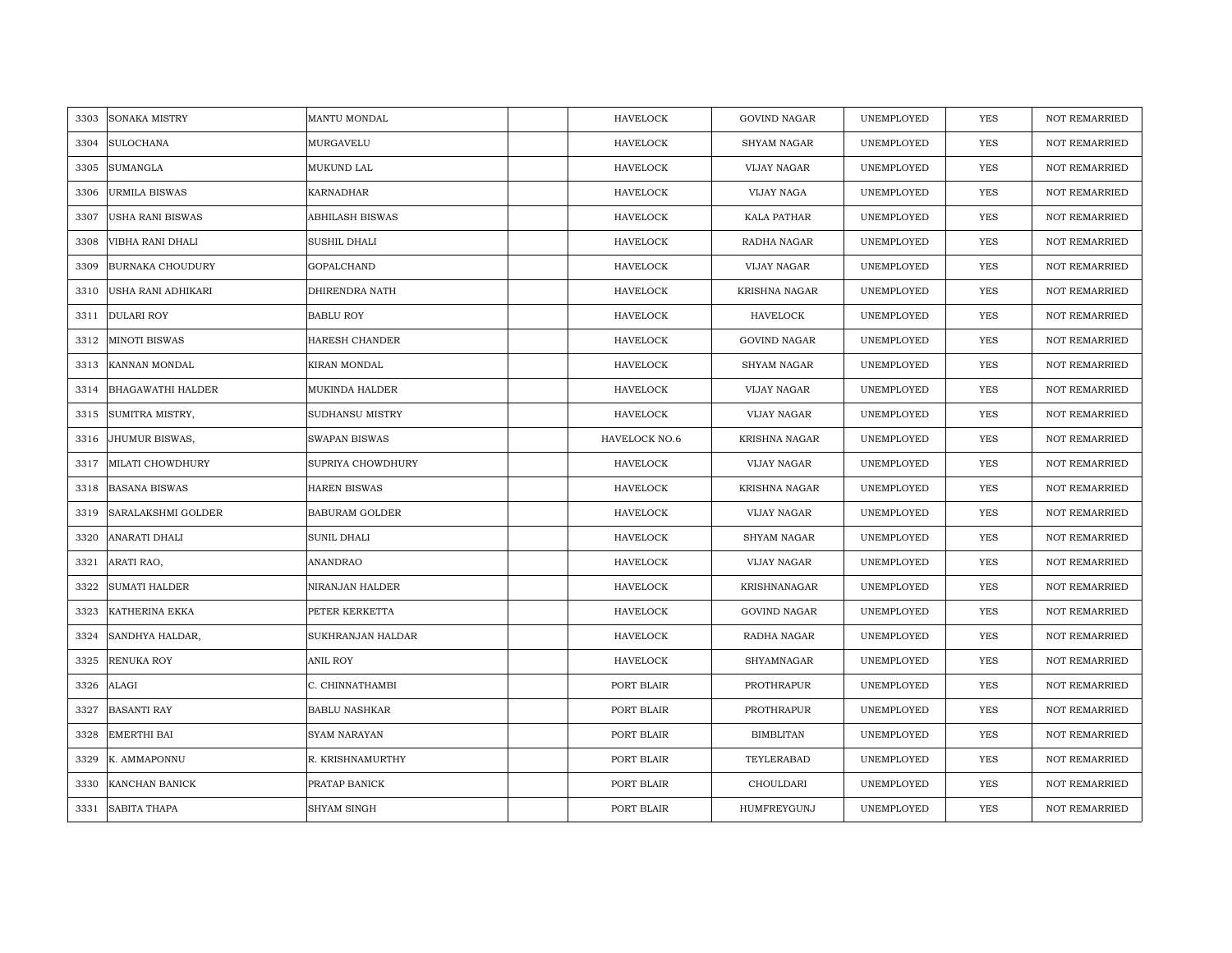| 3332 | <b>TARAWATI</b>    | SHIVALINGAM           | PORT BLAIR | <b>BIMBLITAN</b>      | UNEMPLOYED | <b>YES</b> | <b>NOT REMARRIED</b> |
|------|--------------------|-----------------------|------------|-----------------------|------------|------------|----------------------|
| 3333 | <b>J RUKMANI</b>   | <b>J. KUMAR SWAMY</b> | PORT BLAIR | <b>GARACHARMA</b>     | UNEMPLOYED | <b>YES</b> | <b>NOT REMARRIED</b> |
| 3334 | CHARI KACHAP       | MALI KACHAP           | PORT BLAIR | GARACHARMA-II         | UNEMPLOYED | YES        | <b>NOT REMARRIED</b> |
| 3335 | SHANTAMMA,         | <b>UDAI KUMAR</b>     | PORT BLAIR | GARACHARMA -II        | UNEMPLOYED | YES        | <b>NOT REMARRIED</b> |
| 3336 | A. MUNIYAMMA       | V. ARUMUGAM           | PORT BLAIR | GARACHARMA            | UNEMPLOYED | YES        | <b>NOT REMARRIED</b> |
| 3337 | <b>GEETA SAHA</b>  | SHYAM LAL SAHA        | PORT BLAIR | DIGLIPUR              | UNEMPLOYED | <b>YES</b> | NOT REMARRIED        |
| 3338 | ESHER DEI,         | SANJEEVAN LALL        | PORT BLAIR | <b>SIPPIGHAT</b>      | UNEMPLOYED | <b>YES</b> | NOT REMARRIED        |
| 3339 | DEEPALI DAS        | SUREN DAS             | PORT BLAIR | GARACHARMA-II         | UNEMPLOYED | <b>YES</b> | NOT REMARRIED        |
| 3340 | S. LAXMI           | <b>SRINIVASAN</b>     | PORT BLAIR | GARACHARMA            | UNEMPLOYED | YES        | NOT REMARRIED        |
| 3341 | C. H. MOHINIAMMA   | C. H. DURUVASULU      | PORT BLAIR | PORT BLAIR            | UNEMPLOYED | YES        | <b>NOT REMARRIED</b> |
| 3342 | PRONATI DAS GUPTA  | SANTONU DAS GUPTA     | PORT BLAIR | <b>GARACHARMA -II</b> | UNEMPLOYED | YES        | <b>NOT REMARRIED</b> |
| 3343 | <b>SWADAN SREE</b> | BIRPAL SINGH          | PORT BLAIR | GARACHARMA            | UNEMPLOYED | YES        | NOT REMARRIED        |
| 3344 | M. S. LAXMI        | <b>VASUDEV KURUP</b>  | PORT BLAIR | <b>GARACHARMA</b>     | UNEMPLOYED | YES        | <b>NOT REMARRIED</b> |
| 3345 | DHANALAKSHMI. K    | <b>GAJENDRAN</b>      | PORT BLAIR | GARACHARMA            | UNEMPLOYED | YES        | <b>NOT REMARRIED</b> |
| 3346 | E. R. THRESSIA     | A. C. JOSEPH          | PORT BLAIR | LILLIPUR, HADDO       | UNEMPLOYED | YES        | NOT REMARRIED        |
| 3347 | <b>GRACY MARY</b>  | <b>SRINIVASAN</b>     | PORT BLAIR | HADDO WARD NO 1       | UNEMPLOYED | <b>YES</b> | <b>NOT REMARRIED</b> |
| 3348 | GYANA MANI. M      | MUNNUSWAMY. Y         | PORT BLAIR | HADDO WARD NO II      | UNEMPLOYED | YES        | <b>NOT REMARRIED</b> |
| 3349 | J. LAKSHMI         | J. SALMAIAH           | PORT BLAIR | PHONEIX BAY           | UNEMPLOYED | YES        | <b>NOT REMARRIED</b> |
| 3350 | JAGAMMA. P         | TUMBANANDHAM. P       | PORT BLAIR | HADDO                 | UNEMPLOYED | <b>YES</b> | <b>NOT REMARRIED</b> |
| 3351 | <b>JEEVA</b>       | SOKKALINGAM           | PORT BLAIR | HADDO WARD NO I       | UNEMPLOYED | YES        | <b>NOT REMARRIED</b> |
| 3352 | <b>KANNAMAL</b>    | KANNAN                | PORT BLAIR | HADDO                 | UNEMPLOYED | YES        | NOT REMARRIED        |
| 3353 | KRISNAVENI G.      | SATYANARAYANA.        | PORT BLAIR | LAMBALINE             | UNEMPLOYED | YES        | NOT REMARRIED        |
| 3354 | LAXMI. G           | GOPAL. G              | PORT BLAIR | HADDO WARD NO II      | UNEMPLOYED | <b>YES</b> | <b>NOT REMARRIED</b> |
| 3355 | <b>MEENA</b>       | MASILAMANI            | PORT BLAIR | HADDO                 | UNEMPLOYED | YES        | <b>NOT REMARRIED</b> |
| 3356 | MUNIYAMMA          | SUBRAMANIAM. R        | PORT BLAIR | <b>HADDO</b>          | UNEMPLOYED | <b>YES</b> | <b>NOT REMARRIED</b> |
| 3357 | MATANGINI MONDAL   | SURAJ KANTA           | HAVELOCK   | <b>GOVIND NAGAR</b>   | UNEMPLOYED | YES        | NOT REMARRIED        |
| 3358 | RAJAMANI AMMA. T   | <b>GOPALA PILLAI</b>  | PORT BLAIR | HADDO                 | UNEMPLOYED | YES        | <b>NOT REMARRIED</b> |
| 3359 | VARALAXMI. K       | MOHAN RAO. K          | PORT BLAIR | HADDO                 | UNEMPLOYED | YES        | <b>NOT REMARRIED</b> |
|      | 3360 ZULAKHA.C.P   | MOHAMMED ALI. K       | PORT BLAIR | <b>DELANIPUR</b>      | UNEMPLOYED | <b>YES</b> | <b>NOT REMARRIED</b> |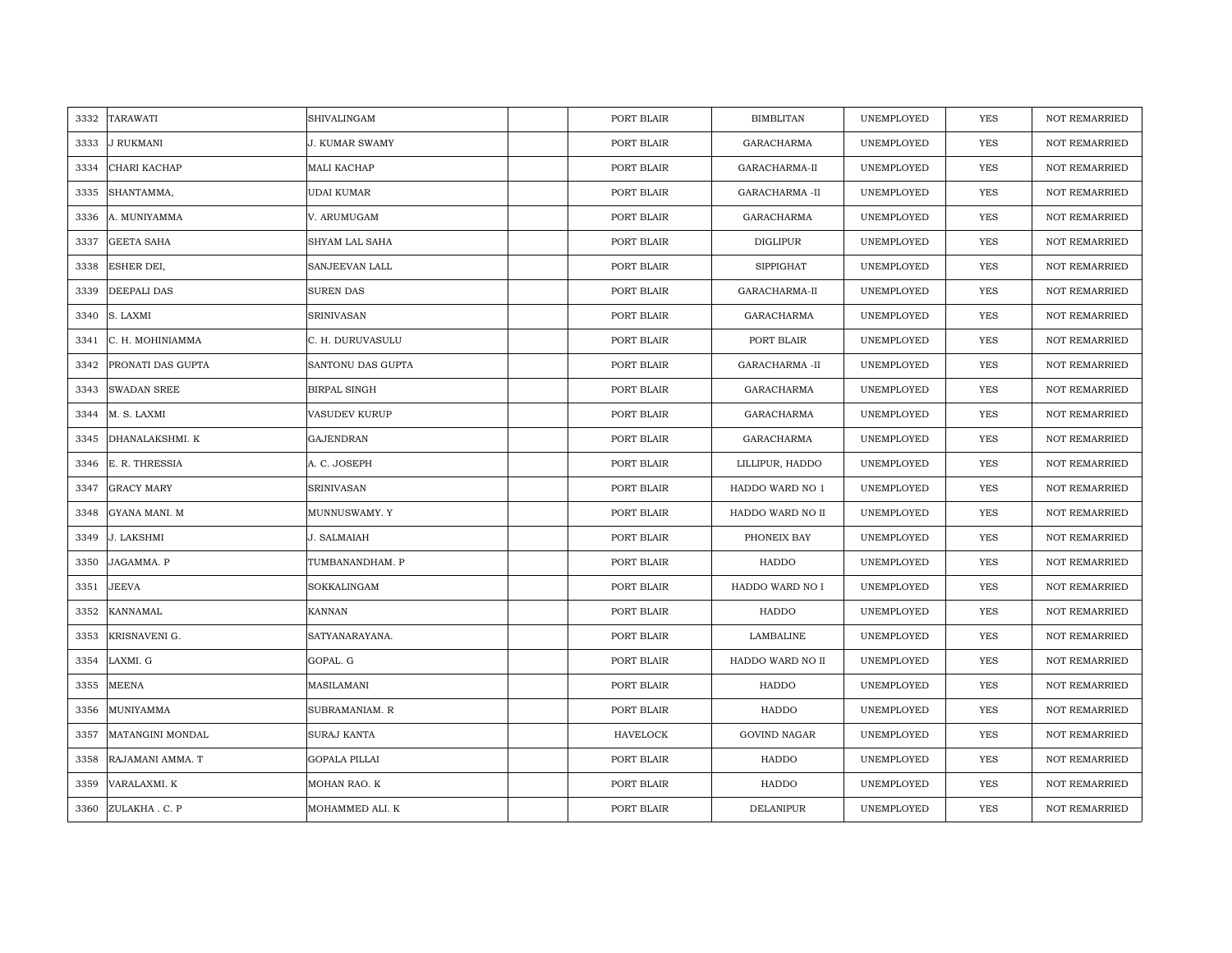| 3361 | VALARMATHI               | K. KALIDAS              | PORT BLAIR      | HADDO               | UNEMPLOYED | <b>YES</b> | <b>NOT REMARRIED</b> |
|------|--------------------------|-------------------------|-----------------|---------------------|------------|------------|----------------------|
| 3362 | <b>SANTHAMMA</b>         | <b>SANKARA PILLAI</b>   | HADDO           | PANIPATH ROAD       | UNEMPLOYED | <b>YES</b> | NOT REMARRIED        |
| 3363 | <b>B PUSHPAWATHI</b>     | <b>B SARASWATHI RAO</b> | PORT BLAIR      | HADDO               | UNEMPLOYED | YES        | <b>NOT REMARRIED</b> |
| 3364 | S. SUDHA                 | A. SEGAR                | PORT BLAIR      | HADDO               | UNEMPLOYED | <b>YES</b> | <b>NOT REMARRIED</b> |
| 3365 | T. SARASWATHI            | T. VENKAT RAO           | PORT BLAIR      | HADDO               | UNEMPLOYED | YES        | <b>NOT REMARRIED</b> |
| 3366 | NOOKAMMA                 | JOGLU                   | PORT BLAIR      | HADDO WARD NO II    | UNEMPLOYED | YES        | <b>NOT REMARRIED</b> |
| 3367 | <b>ANBU MARY</b>         | P. ELUMALAI             | PORT BLAIR      | LILLY PUR           | UNEMPLOYED | YES        | NOT REMARRIED        |
| 3368 | BOODHAMMA, B             | PRAKASH RAO             | PORT BLAIR      | HADDO WARD NO I     | UNEMPLOYED | YES        | <b>NOT REMARRIED</b> |
| 3369 | CHELAMMA                 | KANDA SWAMY             | PORT BLAIR      | HADDO WARD NO II    | UNEMPLOYED | YES        | NOT REMARRIED        |
| 3370 | <b>MARIYA</b>            | <b>KUMAR</b>            | PORT BLAIR      | PACCA BARRACK       | UNEMPLOYED | <b>YES</b> | <b>NOT REMARRIED</b> |
| 3371 | PUSPAVALI                | SRINIVAS. N             | PORT BLAIR      | HADDO               | UNEMPLOYED | YES        | <b>NOT REMARRIED</b> |
| 3372 | <b>B. VARALAXMI</b>      | <b>B. RAMAIAH</b>       | PORT BLAIR      | HADDO               | UNEMPLOYED | YES        | NOT REMARRIED        |
| 3373 | MANI MEGALAI             | ARUMUGAM                | PORT BLAIR      | <b>HADDO</b>        | UNEMPLOYED | <b>YES</b> | NOT REMARRIED        |
| 3374 | <b>FATHIMA</b>           | MOIDU. M                | PORT BLAIR      | HADDO               | UNEMPLOYED | <b>YES</b> | <b>NOT REMARRIED</b> |
| 3375 | S. CHITRA SELVI          | V. THANGA RAJ           | PORT BLAIR      | ANARKALI            | UNEMPLOYED | YES        | NOT REMARRIED        |
| 3376 | K. SATYANARAYANAMMA      | K. SATYANARAYANA        | PORT BLAIR      | HADDO               | UNEMPLOYED | YES        | <b>NOT REMARRIED</b> |
| 3377 | <b>URMILA SARKAR</b>     | KALIPADA SARKAR         | HAVELOCK NO-9   | <b>GOVIND NAGAR</b> | UNEMPLOYED | <b>YES</b> | <b>NOT REMARRIED</b> |
| 3378 | <b>BAIRAMMA</b>          | <b>BHIMAIAII</b>        | PORT BLAIR      | GARACHARMA          | UNEMPLOYED | YES        | <b>NOT REMARRIED</b> |
| 3379 | <b>MARGET</b>            | M P MARKOSE             | PORT BLAIR      | PREM NAGAR          | UNEMPLOYED | <b>YES</b> | NOT REMARRIED        |
| 3380 | <b>BHAGAWATHI HALDER</b> | NIRODH BIHARI           | <b>DIGLIPUR</b> | MADHUPUR            | UNEMPLOYED | <b>YES</b> | <b>NOT REMARRIED</b> |
| 3381 | DULALI RANI MONDAL       | <b>BHUBAN SHANKAR</b>   | <b>DIGLIPUR</b> | RAMNAGAR            | UNEMPLOYED | YES        | <b>NOT REMARRIED</b> |
| 3382 | KAMACHI. M               | MUTHULAGAN. A           | <b>DIGLIPUR</b> | MILANGRAM AGE       | UNEMPLOYED | YES        | NOT REMARRIED        |
| 3383 | KARNALIA DUNG DUNG       | SILBANUS MINJ           | <b>DIGLIPUR</b> | <b>GANESH NAGAR</b> | UNEMPLOYED | YES        | <b>NOT REMARRIED</b> |
| 3384 | <b>MARANI DAS</b>        | KHOKEN CH. DAS          | <b>DIGLIPUR</b> | HARIDAS KATAI       | UNEMPLOYED | YES        | <b>NOT REMARRIED</b> |
| 3385 | PUSHPA DAS               | RAM KRISHNA DAS         | <b>DIGLIPUR</b> | R K GRAM            | UNEMPLOYED | YES        | <b>NOT REMARRIED</b> |
| 3386 | SARASWATI BEPARI         | GANESH CH. BEPARI       | <b>DIGLIPUR</b> | MILLAN GRAMP        | UNEMPLOYED | YES        | NOT REMARRIED        |
| 3387 | SARASWATI ROY            | <b>GOPAL ROY</b>        | <b>DIGLIPUR</b> | KHUDIRAMPUR         | UNEMPLOYED | YES        | <b>NOT REMARRIED</b> |
| 3388 | <b>SUBHASINI BISWAS</b>  | ADITYA BISWAS           | <b>DIGLIPUR</b> | KISHORI NAGAR       | UNEMPLOYED | YES        | <b>NOT REMARRIED</b> |
| 3389 | <b>SUMATI BALA DAS</b>   | RAM CHANDRA DAS         | <b>DIGLIPUR</b> | R K GRAM            | UNEMPLOYED | <b>YES</b> | <b>NOT REMARRIED</b> |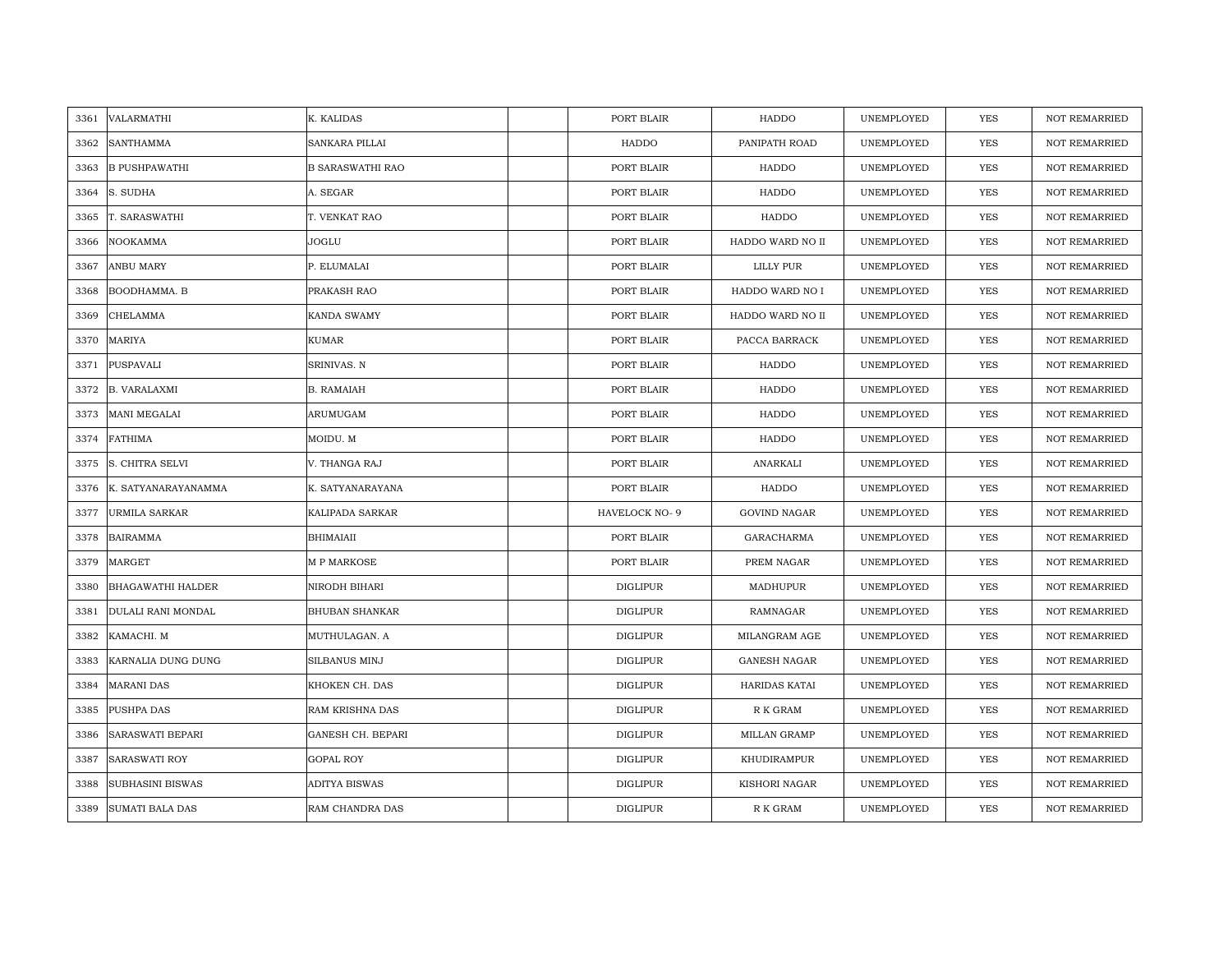| <b>MAHENDRA</b><br>3390<br><b>SUMATI JOYDHAR</b><br><b>DIGLIPUR</b><br>SWARAJ GRAM<br>UNEMPLOYED<br>YES<br>3391<br><b>SUSHILA MISTRY</b><br>DEVEN MISTRY<br><b>DIGLIPUR</b><br>V S PALLY AGE<br><b>YES</b><br>UNEMPLOYED<br><b>DIGLIPUR</b><br>3392<br>DAMAYANTI ADHIKARI<br>BIJOY KRISHNA ADHIKARI<br><b>SITANAGAR</b><br>UNEMPLOYED<br><b>YES</b><br>JEEBAN DAS<br><b>DIGLIPUR</b><br>MILLAN GRAM<br>UNEMPLOYED<br><b>YES</b><br>3393<br>KRISHNA DASI DAS<br>3394<br>RENU BALA HAWLEDAR<br>SUKUMAR HAWLEDAR<br><b>DIGLIPUR</b><br>MADHUPUR<br>UNEMPLOYED<br><b>YES</b><br>3395<br><b>HARMOHAN</b><br><b>DIGLIPUR</b><br><b>GANESH NAGAR</b><br>UNEMPLOYED<br><b>YES</b><br><b>HEMA BALA BISWAS</b><br><b>SUNIL DEY</b><br><b>DIGLIPUR</b><br>UNEMPLOYED<br><b>YES</b><br>3396<br>RENU BALA DEY,<br><b>GANESH NAGAR</b><br>3397<br>DEEMUDAMMA. S<br>KRISTHNA. S<br>WIMBERLYGUNJ<br>WIMBERLYGUNJ<br>UNEMPLOYED<br>YES<br>3398<br><b>BIRJINA KATCHAP</b><br>DUES MINJ. M<br><b>BARATANG</b><br>SUNDER GARH<br>UNEMPLOYED<br><b>YES</b><br>HEMAVATHI. B<br>YES<br>3399<br>LAXMINARAYAN. B<br><b>BARATANG</b><br>NILAMBUR<br>UNEMPLOYED<br>3400<br>CHRISTINA EKKA,<br><b>SAMUEL EKKA</b><br>ORAL KATCHA<br>KHATTA KAHRI<br>UNEMPLOYED<br>YES<br>3401<br>D. SAYAMMA<br>D. TATAIAH<br>HUT BAY<br>ONGE TIKREY<br>UNEMPLOYED<br><b>YES</b><br>YES<br>3402<br>MELLYA EKKA<br>BENANCIUS LAKRA<br>PANCHA TIKERY<br>BREAK WATER CAMP<br>UNEMPLOYED<br>CHIRANJEVI. G<br>HATHI DERA<br>UNEMPLOYED<br><b>YES</b><br>3403<br>NARAYANA AMMA. G<br>NANJAPPAN NAGAR<br><b>HUTBAY</b><br>3404<br><b>BINODINI MONDAL</b><br>NIRMAL MONDAL<br>NETAJINAGAR<br>UNEMPLOYED<br>YES<br>V. SAKUNTHALA<br>T. VEERAPPASAMY<br>HUTBAY<br>NANJAPA NAGAR<br>UNEMPLOYED<br><b>YES</b><br>3405<br>PHOOLMATI<br><b>JAGDISH RAM</b><br><b>HUTBAY</b><br><b>HUT BAY</b><br>YES<br>UNEMPLOYED<br>3406<br>3407<br>DULARI MANJHI<br>RAJESH RAM<br>MAYABUNDER<br>PUDUMADURAI<br>UNEMPLOYED<br>YES<br><b>YES</b><br>3408<br>G. JAI LAXMI<br>B. SIMACHALAM<br>MAYABUNDER<br>MAYABUNDER<br>UNEMPLOYED<br><b>YES</b><br>3409<br>KHATMUL NISHA<br><b>HAMID AHMED</b><br>MAYABUNDER<br>MAYABUNDER<br>UNEMPLOYED<br>3410<br>LALITA MONDAL<br>KARTICK MONDAL<br>MAYABUNDER<br>TUGAPUR<br>UNEMPLOYED<br>YES<br>MAYABUNDER<br><b>DANAPUR</b><br>3411<br>MANIKAVALLI<br>P. KRISHNAN<br>UNEMPLOYED<br>YES<br>3412<br>MARY ESTHER KERKETTA<br>RAPHEL KERKETTA<br>MAYABUNDER<br>KARMATANG<br>UNEMPLOYED<br>YES<br>NAW HABI<br>3413<br><b>SAW MAUNG TONE</b><br>MAYABUNDER<br>KARMATANG<br>UNEMPLOYED<br>YES<br><b>YES</b><br>3414<br>NARASAMMA. K<br>BHIMA RAO. K<br>MAYABUNDER<br>MAYABUNDER<br>UNEMPLOYED<br><b>NAW PWA MYA</b><br>MAYABUNDER<br>WEBI<br><b>YES</b><br>3415<br>SAW AUNGA MYA<br>UNEMPLOYED<br>P. VENKATESHWAR<br>MAYABUNDER<br>MAYABUNDER<br>UNEMPLOYED<br>YES<br>3416<br>P. JAYALAXMI<br><b>SUSANA RUNDA</b><br>JOWKIM DUNG<br>MAYABUNDER<br><b>RAM PUR</b><br>UNEMPLOYED<br><b>YES</b><br>3417<br>HADDO<br>3418 A. SOLOCHANA<br>P. ARJUNAN<br>PORT BLAIR<br>UNEMPLOYED<br><b>YES</b> |  |  |  |  |                      |
|---------------------------------------------------------------------------------------------------------------------------------------------------------------------------------------------------------------------------------------------------------------------------------------------------------------------------------------------------------------------------------------------------------------------------------------------------------------------------------------------------------------------------------------------------------------------------------------------------------------------------------------------------------------------------------------------------------------------------------------------------------------------------------------------------------------------------------------------------------------------------------------------------------------------------------------------------------------------------------------------------------------------------------------------------------------------------------------------------------------------------------------------------------------------------------------------------------------------------------------------------------------------------------------------------------------------------------------------------------------------------------------------------------------------------------------------------------------------------------------------------------------------------------------------------------------------------------------------------------------------------------------------------------------------------------------------------------------------------------------------------------------------------------------------------------------------------------------------------------------------------------------------------------------------------------------------------------------------------------------------------------------------------------------------------------------------------------------------------------------------------------------------------------------------------------------------------------------------------------------------------------------------------------------------------------------------------------------------------------------------------------------------------------------------------------------------------------------------------------------------------------------------------------------------------------------------------------------------------------------------------------------------------------------------------------------------------------------------------------------------------------------------------------------------------------------------------------------------------------------------------------------------------------------------------------------------------------------------------------------------------------------------------------------------------|--|--|--|--|----------------------|
|                                                                                                                                                                                                                                                                                                                                                                                                                                                                                                                                                                                                                                                                                                                                                                                                                                                                                                                                                                                                                                                                                                                                                                                                                                                                                                                                                                                                                                                                                                                                                                                                                                                                                                                                                                                                                                                                                                                                                                                                                                                                                                                                                                                                                                                                                                                                                                                                                                                                                                                                                                                                                                                                                                                                                                                                                                                                                                                                                                                                                                                   |  |  |  |  | <b>NOT REMARRIED</b> |
|                                                                                                                                                                                                                                                                                                                                                                                                                                                                                                                                                                                                                                                                                                                                                                                                                                                                                                                                                                                                                                                                                                                                                                                                                                                                                                                                                                                                                                                                                                                                                                                                                                                                                                                                                                                                                                                                                                                                                                                                                                                                                                                                                                                                                                                                                                                                                                                                                                                                                                                                                                                                                                                                                                                                                                                                                                                                                                                                                                                                                                                   |  |  |  |  | <b>NOT REMARRIED</b> |
|                                                                                                                                                                                                                                                                                                                                                                                                                                                                                                                                                                                                                                                                                                                                                                                                                                                                                                                                                                                                                                                                                                                                                                                                                                                                                                                                                                                                                                                                                                                                                                                                                                                                                                                                                                                                                                                                                                                                                                                                                                                                                                                                                                                                                                                                                                                                                                                                                                                                                                                                                                                                                                                                                                                                                                                                                                                                                                                                                                                                                                                   |  |  |  |  | <b>NOT REMARRIED</b> |
|                                                                                                                                                                                                                                                                                                                                                                                                                                                                                                                                                                                                                                                                                                                                                                                                                                                                                                                                                                                                                                                                                                                                                                                                                                                                                                                                                                                                                                                                                                                                                                                                                                                                                                                                                                                                                                                                                                                                                                                                                                                                                                                                                                                                                                                                                                                                                                                                                                                                                                                                                                                                                                                                                                                                                                                                                                                                                                                                                                                                                                                   |  |  |  |  | NOT REMARRIED        |
|                                                                                                                                                                                                                                                                                                                                                                                                                                                                                                                                                                                                                                                                                                                                                                                                                                                                                                                                                                                                                                                                                                                                                                                                                                                                                                                                                                                                                                                                                                                                                                                                                                                                                                                                                                                                                                                                                                                                                                                                                                                                                                                                                                                                                                                                                                                                                                                                                                                                                                                                                                                                                                                                                                                                                                                                                                                                                                                                                                                                                                                   |  |  |  |  | <b>NOT REMARRIED</b> |
|                                                                                                                                                                                                                                                                                                                                                                                                                                                                                                                                                                                                                                                                                                                                                                                                                                                                                                                                                                                                                                                                                                                                                                                                                                                                                                                                                                                                                                                                                                                                                                                                                                                                                                                                                                                                                                                                                                                                                                                                                                                                                                                                                                                                                                                                                                                                                                                                                                                                                                                                                                                                                                                                                                                                                                                                                                                                                                                                                                                                                                                   |  |  |  |  | <b>NOT REMARRIED</b> |
|                                                                                                                                                                                                                                                                                                                                                                                                                                                                                                                                                                                                                                                                                                                                                                                                                                                                                                                                                                                                                                                                                                                                                                                                                                                                                                                                                                                                                                                                                                                                                                                                                                                                                                                                                                                                                                                                                                                                                                                                                                                                                                                                                                                                                                                                                                                                                                                                                                                                                                                                                                                                                                                                                                                                                                                                                                                                                                                                                                                                                                                   |  |  |  |  | <b>NOT REMARRIED</b> |
|                                                                                                                                                                                                                                                                                                                                                                                                                                                                                                                                                                                                                                                                                                                                                                                                                                                                                                                                                                                                                                                                                                                                                                                                                                                                                                                                                                                                                                                                                                                                                                                                                                                                                                                                                                                                                                                                                                                                                                                                                                                                                                                                                                                                                                                                                                                                                                                                                                                                                                                                                                                                                                                                                                                                                                                                                                                                                                                                                                                                                                                   |  |  |  |  | <b>NOT REMARRIED</b> |
|                                                                                                                                                                                                                                                                                                                                                                                                                                                                                                                                                                                                                                                                                                                                                                                                                                                                                                                                                                                                                                                                                                                                                                                                                                                                                                                                                                                                                                                                                                                                                                                                                                                                                                                                                                                                                                                                                                                                                                                                                                                                                                                                                                                                                                                                                                                                                                                                                                                                                                                                                                                                                                                                                                                                                                                                                                                                                                                                                                                                                                                   |  |  |  |  | <b>NOT REMARRIED</b> |
|                                                                                                                                                                                                                                                                                                                                                                                                                                                                                                                                                                                                                                                                                                                                                                                                                                                                                                                                                                                                                                                                                                                                                                                                                                                                                                                                                                                                                                                                                                                                                                                                                                                                                                                                                                                                                                                                                                                                                                                                                                                                                                                                                                                                                                                                                                                                                                                                                                                                                                                                                                                                                                                                                                                                                                                                                                                                                                                                                                                                                                                   |  |  |  |  | <b>NOT REMARRIED</b> |
|                                                                                                                                                                                                                                                                                                                                                                                                                                                                                                                                                                                                                                                                                                                                                                                                                                                                                                                                                                                                                                                                                                                                                                                                                                                                                                                                                                                                                                                                                                                                                                                                                                                                                                                                                                                                                                                                                                                                                                                                                                                                                                                                                                                                                                                                                                                                                                                                                                                                                                                                                                                                                                                                                                                                                                                                                                                                                                                                                                                                                                                   |  |  |  |  | <b>NOT REMARRIED</b> |
|                                                                                                                                                                                                                                                                                                                                                                                                                                                                                                                                                                                                                                                                                                                                                                                                                                                                                                                                                                                                                                                                                                                                                                                                                                                                                                                                                                                                                                                                                                                                                                                                                                                                                                                                                                                                                                                                                                                                                                                                                                                                                                                                                                                                                                                                                                                                                                                                                                                                                                                                                                                                                                                                                                                                                                                                                                                                                                                                                                                                                                                   |  |  |  |  | <b>NOT REMARRIED</b> |
|                                                                                                                                                                                                                                                                                                                                                                                                                                                                                                                                                                                                                                                                                                                                                                                                                                                                                                                                                                                                                                                                                                                                                                                                                                                                                                                                                                                                                                                                                                                                                                                                                                                                                                                                                                                                                                                                                                                                                                                                                                                                                                                                                                                                                                                                                                                                                                                                                                                                                                                                                                                                                                                                                                                                                                                                                                                                                                                                                                                                                                                   |  |  |  |  | <b>NOT REMARRIED</b> |
|                                                                                                                                                                                                                                                                                                                                                                                                                                                                                                                                                                                                                                                                                                                                                                                                                                                                                                                                                                                                                                                                                                                                                                                                                                                                                                                                                                                                                                                                                                                                                                                                                                                                                                                                                                                                                                                                                                                                                                                                                                                                                                                                                                                                                                                                                                                                                                                                                                                                                                                                                                                                                                                                                                                                                                                                                                                                                                                                                                                                                                                   |  |  |  |  | <b>NOT REMARRIED</b> |
|                                                                                                                                                                                                                                                                                                                                                                                                                                                                                                                                                                                                                                                                                                                                                                                                                                                                                                                                                                                                                                                                                                                                                                                                                                                                                                                                                                                                                                                                                                                                                                                                                                                                                                                                                                                                                                                                                                                                                                                                                                                                                                                                                                                                                                                                                                                                                                                                                                                                                                                                                                                                                                                                                                                                                                                                                                                                                                                                                                                                                                                   |  |  |  |  | <b>NOT REMARRIED</b> |
|                                                                                                                                                                                                                                                                                                                                                                                                                                                                                                                                                                                                                                                                                                                                                                                                                                                                                                                                                                                                                                                                                                                                                                                                                                                                                                                                                                                                                                                                                                                                                                                                                                                                                                                                                                                                                                                                                                                                                                                                                                                                                                                                                                                                                                                                                                                                                                                                                                                                                                                                                                                                                                                                                                                                                                                                                                                                                                                                                                                                                                                   |  |  |  |  | <b>NOT REMARRIED</b> |
|                                                                                                                                                                                                                                                                                                                                                                                                                                                                                                                                                                                                                                                                                                                                                                                                                                                                                                                                                                                                                                                                                                                                                                                                                                                                                                                                                                                                                                                                                                                                                                                                                                                                                                                                                                                                                                                                                                                                                                                                                                                                                                                                                                                                                                                                                                                                                                                                                                                                                                                                                                                                                                                                                                                                                                                                                                                                                                                                                                                                                                                   |  |  |  |  | <b>NOT REMARRIED</b> |
|                                                                                                                                                                                                                                                                                                                                                                                                                                                                                                                                                                                                                                                                                                                                                                                                                                                                                                                                                                                                                                                                                                                                                                                                                                                                                                                                                                                                                                                                                                                                                                                                                                                                                                                                                                                                                                                                                                                                                                                                                                                                                                                                                                                                                                                                                                                                                                                                                                                                                                                                                                                                                                                                                                                                                                                                                                                                                                                                                                                                                                                   |  |  |  |  | <b>NOT REMARRIED</b> |
|                                                                                                                                                                                                                                                                                                                                                                                                                                                                                                                                                                                                                                                                                                                                                                                                                                                                                                                                                                                                                                                                                                                                                                                                                                                                                                                                                                                                                                                                                                                                                                                                                                                                                                                                                                                                                                                                                                                                                                                                                                                                                                                                                                                                                                                                                                                                                                                                                                                                                                                                                                                                                                                                                                                                                                                                                                                                                                                                                                                                                                                   |  |  |  |  | <b>NOT REMARRIED</b> |
|                                                                                                                                                                                                                                                                                                                                                                                                                                                                                                                                                                                                                                                                                                                                                                                                                                                                                                                                                                                                                                                                                                                                                                                                                                                                                                                                                                                                                                                                                                                                                                                                                                                                                                                                                                                                                                                                                                                                                                                                                                                                                                                                                                                                                                                                                                                                                                                                                                                                                                                                                                                                                                                                                                                                                                                                                                                                                                                                                                                                                                                   |  |  |  |  | <b>NOT REMARRIED</b> |
|                                                                                                                                                                                                                                                                                                                                                                                                                                                                                                                                                                                                                                                                                                                                                                                                                                                                                                                                                                                                                                                                                                                                                                                                                                                                                                                                                                                                                                                                                                                                                                                                                                                                                                                                                                                                                                                                                                                                                                                                                                                                                                                                                                                                                                                                                                                                                                                                                                                                                                                                                                                                                                                                                                                                                                                                                                                                                                                                                                                                                                                   |  |  |  |  | <b>NOT REMARRIED</b> |
|                                                                                                                                                                                                                                                                                                                                                                                                                                                                                                                                                                                                                                                                                                                                                                                                                                                                                                                                                                                                                                                                                                                                                                                                                                                                                                                                                                                                                                                                                                                                                                                                                                                                                                                                                                                                                                                                                                                                                                                                                                                                                                                                                                                                                                                                                                                                                                                                                                                                                                                                                                                                                                                                                                                                                                                                                                                                                                                                                                                                                                                   |  |  |  |  | <b>NOT REMARRIED</b> |
|                                                                                                                                                                                                                                                                                                                                                                                                                                                                                                                                                                                                                                                                                                                                                                                                                                                                                                                                                                                                                                                                                                                                                                                                                                                                                                                                                                                                                                                                                                                                                                                                                                                                                                                                                                                                                                                                                                                                                                                                                                                                                                                                                                                                                                                                                                                                                                                                                                                                                                                                                                                                                                                                                                                                                                                                                                                                                                                                                                                                                                                   |  |  |  |  | <b>NOT REMARRIED</b> |
|                                                                                                                                                                                                                                                                                                                                                                                                                                                                                                                                                                                                                                                                                                                                                                                                                                                                                                                                                                                                                                                                                                                                                                                                                                                                                                                                                                                                                                                                                                                                                                                                                                                                                                                                                                                                                                                                                                                                                                                                                                                                                                                                                                                                                                                                                                                                                                                                                                                                                                                                                                                                                                                                                                                                                                                                                                                                                                                                                                                                                                                   |  |  |  |  | <b>NOT REMARRIED</b> |
|                                                                                                                                                                                                                                                                                                                                                                                                                                                                                                                                                                                                                                                                                                                                                                                                                                                                                                                                                                                                                                                                                                                                                                                                                                                                                                                                                                                                                                                                                                                                                                                                                                                                                                                                                                                                                                                                                                                                                                                                                                                                                                                                                                                                                                                                                                                                                                                                                                                                                                                                                                                                                                                                                                                                                                                                                                                                                                                                                                                                                                                   |  |  |  |  | <b>NOT REMARRIED</b> |
|                                                                                                                                                                                                                                                                                                                                                                                                                                                                                                                                                                                                                                                                                                                                                                                                                                                                                                                                                                                                                                                                                                                                                                                                                                                                                                                                                                                                                                                                                                                                                                                                                                                                                                                                                                                                                                                                                                                                                                                                                                                                                                                                                                                                                                                                                                                                                                                                                                                                                                                                                                                                                                                                                                                                                                                                                                                                                                                                                                                                                                                   |  |  |  |  | NOT REMARRIED        |
|                                                                                                                                                                                                                                                                                                                                                                                                                                                                                                                                                                                                                                                                                                                                                                                                                                                                                                                                                                                                                                                                                                                                                                                                                                                                                                                                                                                                                                                                                                                                                                                                                                                                                                                                                                                                                                                                                                                                                                                                                                                                                                                                                                                                                                                                                                                                                                                                                                                                                                                                                                                                                                                                                                                                                                                                                                                                                                                                                                                                                                                   |  |  |  |  | <b>NOT REMARRIED</b> |
|                                                                                                                                                                                                                                                                                                                                                                                                                                                                                                                                                                                                                                                                                                                                                                                                                                                                                                                                                                                                                                                                                                                                                                                                                                                                                                                                                                                                                                                                                                                                                                                                                                                                                                                                                                                                                                                                                                                                                                                                                                                                                                                                                                                                                                                                                                                                                                                                                                                                                                                                                                                                                                                                                                                                                                                                                                                                                                                                                                                                                                                   |  |  |  |  | <b>NOT REMARRIED</b> |
|                                                                                                                                                                                                                                                                                                                                                                                                                                                                                                                                                                                                                                                                                                                                                                                                                                                                                                                                                                                                                                                                                                                                                                                                                                                                                                                                                                                                                                                                                                                                                                                                                                                                                                                                                                                                                                                                                                                                                                                                                                                                                                                                                                                                                                                                                                                                                                                                                                                                                                                                                                                                                                                                                                                                                                                                                                                                                                                                                                                                                                                   |  |  |  |  | <b>NOT REMARRIED</b> |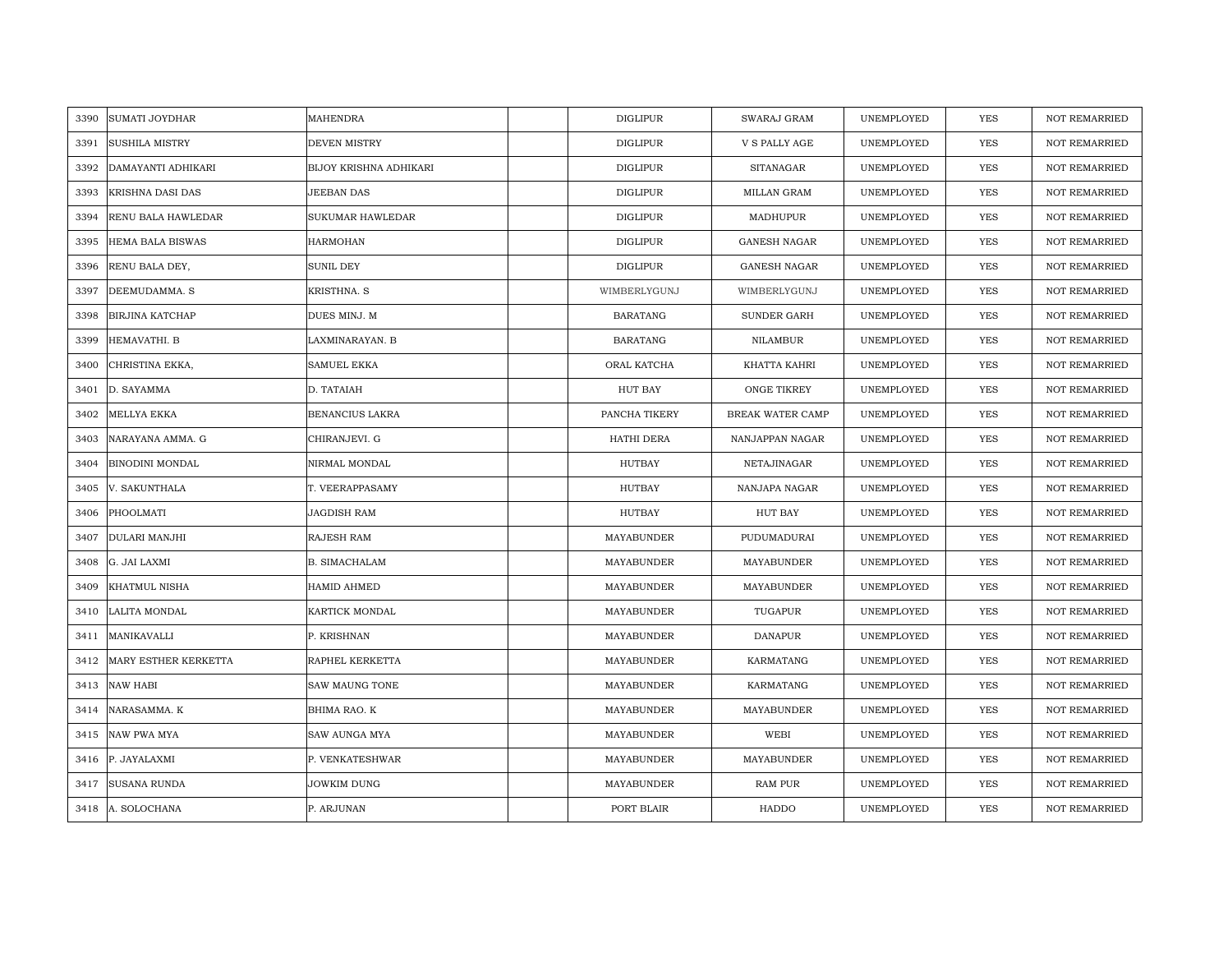| 3419 | VENILLA,              | JEEVAN SARDAR        | PORT BLAIR      | HADDO                  | UNEMPLOYED | YES        | <b>NOT REMARRIED</b> |
|------|-----------------------|----------------------|-----------------|------------------------|------------|------------|----------------------|
| 3420 | K. BHANUVATHI,        | K. KRISHNA RAO       | PORT BLAIR      | HADDO                  | UNEMPLOYED | <b>YES</b> | <b>NOT REMARRIED</b> |
| 3421 | R. KUSUM KUMARI,      | R. PRAKASH RAO       | PORT BLAIR      | <b>NEW PAHAR GAON</b>  | UNEMPLOYED | <b>YES</b> | <b>NOT REMARRIED</b> |
| 3422 | S. KALYANI,           | M. SHANMUGA VELU     | PORT BLAIR      | LILLYGROUND            | UNEMPLOYED | <b>YES</b> | NOT REMARRIED        |
| 3423 | D. BHULAXMI,          | D. YOGESWARA RAO     | PORT BLAIR      | <b>BUNIYADABAD</b>     | UNEMPLOYED | <b>YES</b> | <b>NOT REMARRIED</b> |
| 3424 | T. LAKSHMI            | T. DAYALAN           | PORT BLAIR      | HADDO                  | UNEMPLOYED | <b>YES</b> | <b>NOT REMARRIED</b> |
| 3425 | <b>VIJAYA</b>         | MALKAN               | PORT BLAIR      | HADDO                  | UNEMPLOYED | <b>YES</b> | <b>NOT REMARRIED</b> |
| 3426 | ABALA MONDAL          | HARIPADA             | DIGLIPUR        | V S PALLY              | UNEMPLOYED | YES        | <b>NOT REMARRIED</b> |
| 3427 | ALHADI MONDAL         | MANHAR MONDAL        | <b>DIGLIPUR</b> | RADHA NAGAR            | UNEMPLOYED | YES        | <b>NOT REMARRIED</b> |
| 3428 | ALO RANI BAIDYA       | DHIREN BAIDYA        | <b>DIGLIPUR</b> | NAVIN NAGAR            | UNEMPLOYED | YES        | <b>NOT REMARRIED</b> |
| 3429 | ALO RANI SAMADDAR     | KARTICK              | <b>DIGLIPUR</b> | SHYAM NAGAR            | UNEMPLOYED | YES        | <b>NOT REMARRIED</b> |
| 3430 | ALO RANI ROY          | DWIJEN ROY. B        | <b>DIGLIPUR</b> | SUBASH GRAM            | UNEMPLOYED | YES        | NOT REMARRIED        |
| 3431 | AMRIT MIRDHA          | JITHEN MIRDHA        | <b>DIGLIPUR</b> | PASCHIM SAGAR          | UNEMPLOYED | YES        | <b>NOT REMARRIED</b> |
| 3432 | <b>JAMUNI SUNDARI</b> | HARILAL              | <b>DIGLIPUR</b> | KUDIRAM PUR            | UNEMPLOYED | <b>YES</b> | <b>NOT REMARRIED</b> |
| 3433 | <b>JASODA BAROI</b>   | CHANDICHARAN         | <b>DIGLIPUR</b> | ${\mathcal{D}}$ B GRAM | UNEMPLOYED | YES        | <b>NOT REMARRIED</b> |
| 3434 | <b>KALPANA DAS</b>    | RAJAN DAS            | <b>DIGLIPUR</b> | <b>GANDHI NAGAR</b>    | UNEMPLOYED | <b>YES</b> | <b>NOT REMARRIED</b> |
| 3435 | KANAKRANI HALDER      | MAHADEV HALDER       | <b>DIGLIPUR</b> | MILANGRAM              | UNEMPLOYED | YES        | <b>NOT REMARRIED</b> |
| 3436 | ALPANA RAY            | ALOK KU. ROY         | <b>DIGLIPUR</b> | MADHUPUR               | UNEMPLOYED | YES        | <b>NOT REMARRIED</b> |
| 3437 | AMALA MONDAL          | CHITRANJAN           | <b>DIGLIPUR</b> | <b>GANDHI NAGAR</b>    | UNEMPLOYED | <b>YES</b> | <b>NOT REMARRIED</b> |
| 3438 | ANIMA BISWAS          | APPALSWAMY. P        | <b>DIGLIPUR</b> | RADHANAGAR             | UNEMPLOYED | <b>YES</b> | <b>NOT REMARRIED</b> |
| 3439 | ARATI HALDER          | <b>GANESH HALDER</b> | MAYABUNDER      | KHUDIRAMPUR            | UNEMPLOYED | YES        | <b>NOT REMARRIED</b> |
| 3440 | ARATI MONDAL          | DHAREN MONDAL        | MAYABUNDER      | HARI BAY               | UNEMPLOYED | YES        | <b>NOT REMARRIED</b> |
| 3441 | ARCHANA BAIPARI       | MUKUL BAIPARI        | <b>DIGLIPUR</b> | SITA NAGAR             | UNEMPLOYED | <b>YES</b> | <b>NOT REMARRIED</b> |
| 3442 | ARCHANA MONDAL        | JAGANNATH            | <b>DIGLIPUR</b> | MILANGRAM              | UNEMPLOYED | YES        | <b>NOT REMARRIED</b> |
| 3443 | AROTI MONDAL          | KASHISHWAR           | <b>DIGLIPUR</b> | MADHUPUR               | UNEMPLOYED | YES        | <b>NOT REMARRIED</b> |
| 3444 | ARU BALA DAS          | MANORANJAN DAS       | <b>DIGLIPUR</b> | SWARAJ GRAM            | UNEMPLOYED | YES        | NOT REMARRIED        |
| 3445 | ASHA LATA DEBNATH     | KANNAI LAL           | DIGLIPUR        | R K GRAM               | UNEMPLOYED | YES        | <b>NOT REMARRIED</b> |
| 3446 | ASHA LATHA MALLIK     | SANYASI MALLIK       | <b>DIGLIPUR</b> | V S PALLY              | UNEMPLOYED | <b>YES</b> | <b>NOT REMARRIED</b> |
| 3447 | ASHALATA BAIRAGI      | <b>HAREN BAIRAGI</b> | <b>DIGLIPUR</b> | R K GRAM AGE           | UNEMPLOYED | <b>YES</b> | <b>NOT REMARRIED</b> |
|      |                       |                      |                 |                        |            |            |                      |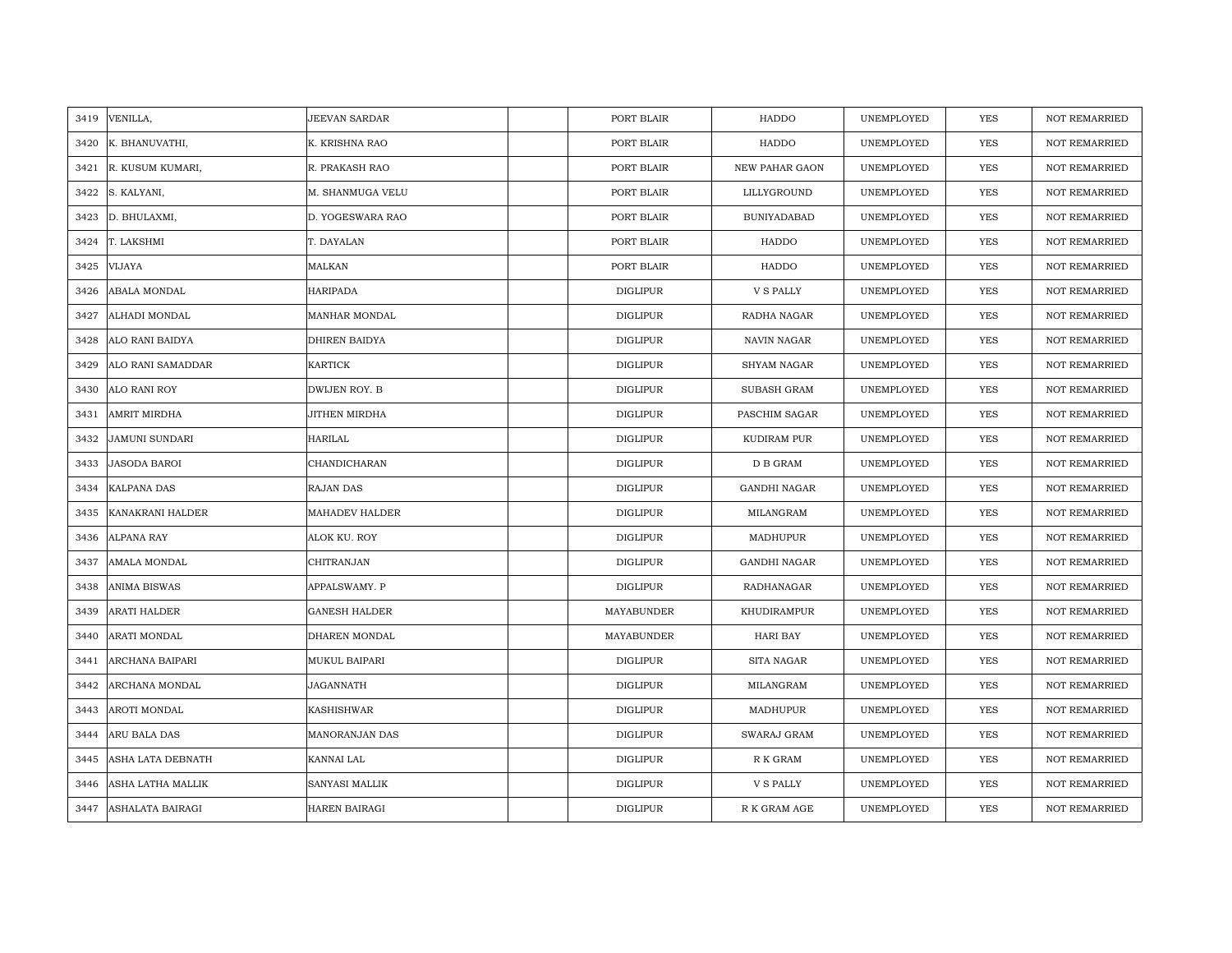| 3448 | ASHALATA PANDEY          | SURJA KANTA             | <b>DIGLIPUR</b> | KRISHNAPURI        | UNEMPLOYED | <b>YES</b> | <b>NOT REMARRIED</b> |
|------|--------------------------|-------------------------|-----------------|--------------------|------------|------------|----------------------|
| 3449 | <b>BAKUL BALA DAS</b>    | <b>BINOD BEHARI DAS</b> | <b>DIGLIPUR</b> | R K GRAM           | UNEMPLOYED | <b>YES</b> | NOT REMARRIED        |
| 3450 | <b>BAKULA ROY</b>        | NIKHIL ROY              | <b>DIGLIPUR</b> | PASCHIM SAGAR      | UNEMPLOYED | YES        | <b>NOT REMARRIED</b> |
| 3451 | <b>BASANA MAZUMDER</b>   | KHETRAMOHAN             | <b>DIGLIPUR</b> | R K GRAM DIGLIPUR  | UNEMPLOYED | YES        | NOT REMARRIED        |
| 3452 | <b>BASANTI PAIK</b>      | RAMLAL PAIK             | <b>DIGLIPUR</b> | <b>SRINAGAR</b>    | UNEMPLOYED | YES        | <b>NOT REMARRIED</b> |
| 3453 | <b>BHABANI MONDAL</b>    | NAKUL MONDAL            | <b>DIGLIPUR</b> | PASCHIM SAGAR      | UNEMPLOYED | YES        | <b>NOT REMARRIED</b> |
| 3454 | <b>BHAGAWATI DAS</b>     | <b>HARIN RAJAK DAS</b>  | <b>DIGLIPUR</b> | NABAGRAM           | UNEMPLOYED | YES        | <b>NOT REMARRIED</b> |
| 3455 | BHARATI RANI DAS         | JAGBANDU DAS            | <b>DIGLIPUR</b> | LAXMIPUR           | UNEMPLOYED | YES        | NOT REMARRIED        |
| 3456 | KARLINA BELUNG           | RIMIS BELUNG            | DIGLIPUR        | RADHANAGAR         | UNEMPLOYED | YES        | NOT REMARRIED        |
| 3457 | PARUL SARDER             | PACHURAM                | <b>DIGLIPUR</b> | SUBASHGRAM         | UNEMPLOYED | YES        | <b>NOT REMARRIED</b> |
| 3458 | SABITRI KHAIRATI         | RAJ BEHARI              | <b>DIGLIPUR</b> | MADHUPUR           | UNEMPLOYED | YES        | <b>NOT REMARRIED</b> |
| 3459 | SARASWATI FALIA          | ANANTA KUMAR            | <b>DIGLIPUR</b> | D B GRAM           | UNEMPLOYED | YES        | NOT REMARRIED        |
| 3460 | <b>SEFALI BISWAS</b>     | MUKUNDALAL              | <b>DIGLIPUR</b> | RADHA NAGAR        | UNEMPLOYED | YES        | NOT REMARRIED        |
| 3461 | <b>SHANTI RANI DAS</b>   | KALICHARAN DAS          | <b>DIGLIPUR</b> | <b>SUBASH GRAM</b> | UNEMPLOYED | <b>YES</b> | <b>NOT REMARRIED</b> |
| 3462 | <b>BILLO RANI BISWAS</b> | <b>SARAT BISWAS</b>     | <b>DIGLIPUR</b> | SITA NAGAR         | UNEMPLOYED | YES        | NOT REMARRIED        |
| 3463 | <b>BIMALA MALAKAR</b>    | MANORANJAN              | AERIAL BAY      | <b>KALIPUR</b>     | UNEMPLOYED | YES        | <b>NOT REMARRIED</b> |
| 3464 | <b>BIMALA MAZUMDAR</b>   | <b>DIJOBAR</b>          | <b>DIGLIPUR</b> | <b>V S PALLY</b>   | UNEMPLOYED | YES        | <b>NOT REMARRIED</b> |
| 3465 | <b>BIMALA PAUL</b>       | DEBI CHARAN PAUL        | <b>DIGLIPUR</b> | SWARAJGRAM         | UNEMPLOYED | YES        | <b>NOT REMARRIED</b> |
| 3466 | <b>BINA MONDAL</b>       | NRIPAN MONDAL           | <b>DIGLIPUR</b> | <b>SITANAGAR</b>   | UNEMPLOYED | YES        | NOT REMARRIED        |
| 3467 | <b>BINODHINI MONDAL</b>  | CHITRANJAN              | <b>DIGLIPUR</b> | D B GRAM           | UNEMPLOYED | <b>YES</b> | <b>NOT REMARRIED</b> |
| 3468 | <b>BIPUL BALA DAS</b>    | SUNIL CH DAS            | <b>DIGLIPUR</b> | <b>SUBASHGRAM</b>  | UNEMPLOYED | YES        | <b>NOT REMARRIED</b> |
| 3469 | <b>BOLO KATCHAP</b>      | <b>BAHADUR LAKRA</b>    | <b>DIGLIPUR</b> | <b>BURMACHAD</b>   | UNEMPLOYED | YES        | NOT REMARRIED        |
| 3470 | CHANDINI BAROI           | MAHANANDA               | <b>DIGLIPUR</b> | KHUDIRAM PUR       | UNEMPLOYED | YES        | <b>NOT REMARRIED</b> |
| 3471 | CHARUBALA DAS            | BHUBAN CH. DAS          | <b>DIGLIPUR</b> | KHUDHIRAMPUR       | UNEMPLOYED | YES        | <b>NOT REMARRIED</b> |
| 3472 | CHAYA RANI DAS           | MANORANJAN DAS          | <b>DIGLIPUR</b> | GOPALNAGAR         | UNEMPLOYED | YES        | <b>NOT REMARRIED</b> |
| 3473 | CHAYA RANI HOWLADER      | <b>B. B. HOWLADER</b>   | MAYABUNDER      | HARRY BAY          | UNEMPLOYED | YES        | NOT REMARRIED        |
| 3474 | CICILIYA INDUWAR         | ANJULAS INDUWAR         | DIGLIPUR        | <b>BURMACHAD</b>   | UNEMPLOYED | YES        | <b>NOT REMARRIED</b> |
| 3475 | DEBRANI MONDAL           | SUKHLAL MONDAL          | <b>DIGLIPUR</b> | <b>SHYAM NAGAR</b> | UNEMPLOYED | YES        | <b>NOT REMARRIED</b> |
|      | 3476 FULMALA BAIN        | <b>NAGEN BAIN</b>       | <b>DIGLIPUR</b> | PASCHIMSAGAR       | UNEMPLOYED | <b>YES</b> | <b>NOT REMARRIED</b> |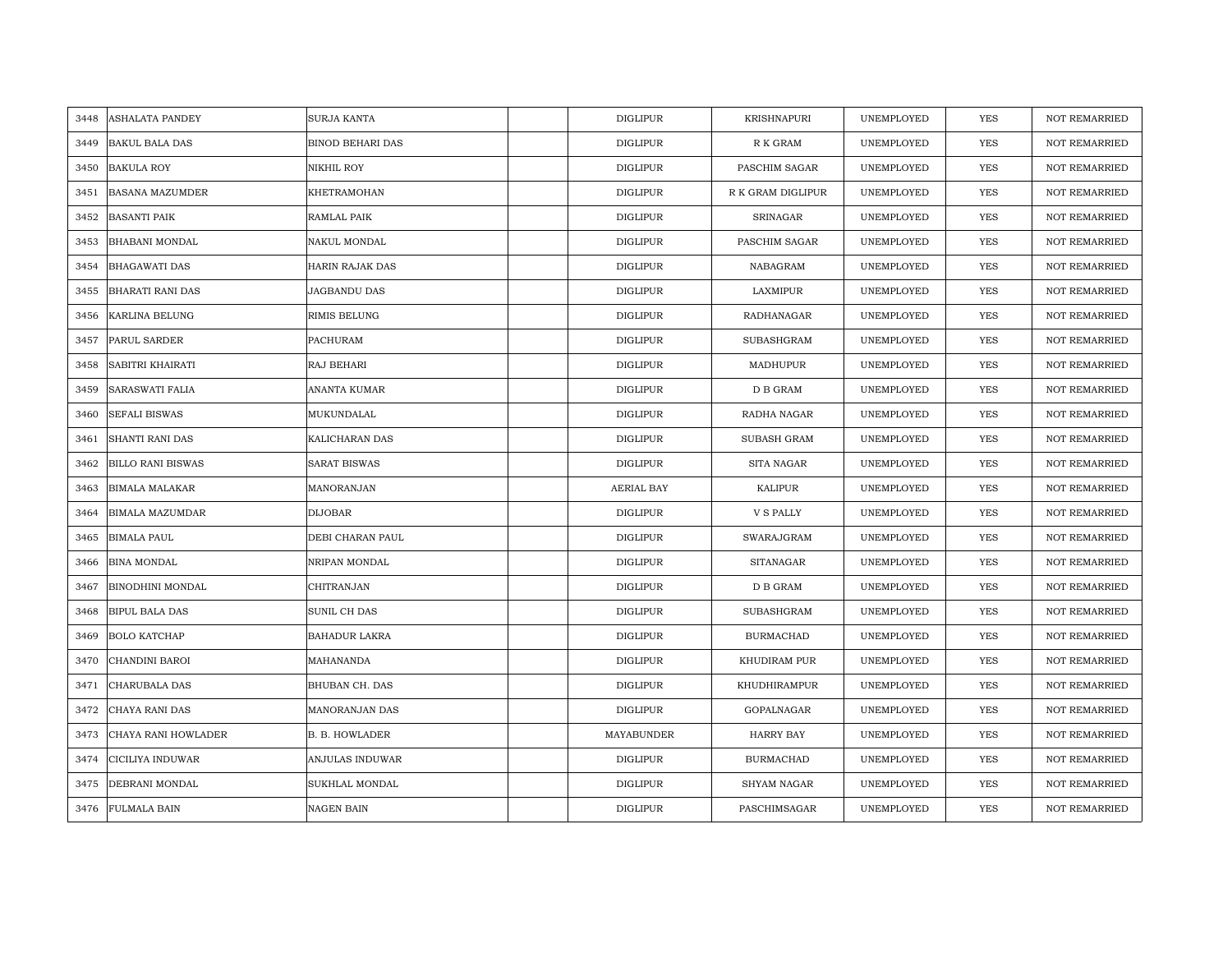| 3477 | <b>FULMALA BISWAS</b>   | <b>TARAPADA BISWAS</b>  | <b>DIGLIPUR</b>   | <b>KRISHNAPURI</b>    | UNEMPLOYED | <b>YES</b> | <b>NOT REMARRIED</b> |
|------|-------------------------|-------------------------|-------------------|-----------------------|------------|------------|----------------------|
| 3478 | <b>FULMALA MISTRY</b>   | <b>ATAL MISTRY</b>      | <b>DIGLIPUR</b>   | <b>SHYAM NAGAR</b>    | UNEMPLOYED | <b>YES</b> | <b>NOT REMARRIED</b> |
| 3479 | <b>FULMALA ROY</b>      | <b>MAHOHAR ROY</b>      | <b>DIGLIPUR</b>   | <b>SITANAGAR</b>      | UNEMPLOYED | YES        | <b>NOT REMARRIED</b> |
| 3480 | <b>GANDHARI ROY</b>     | MANORANJAN ROY          | <b>DIGLIPUR</b>   | MADHUPUR              | UNEMPLOYED | YES        | <b>NOT REMARRIED</b> |
| 3481 | <b>GEETA RANI DAS</b>   | AMULLYA CH. DAS         | <b>DIGLIPUR</b>   | SAGARDWEEP            | UNEMPLOYED | YES        | <b>NOT REMARRIED</b> |
| 3482 | GEETA RANI MONDAL       | PROFULLA KUMAR          | <b>DIGLIPUR</b>   | KHUDIRAMPUR           | UNEMPLOYED | YES        | NOT REMARRIED        |
| 3483 | <b>GEETA RANI SINGH</b> | RANJIT SINGH            | <b>DIGLIPUR</b>   | HIRATIKRY             | UNEMPLOYED | YES        | <b>NOT REMARRIED</b> |
| 3484 | <b>GEETA ROY</b>        | MILON ROY               | <b>DIGLIPUR</b>   | R K GRAM              | UNEMPLOYED | YES        | <b>NOT REMARRIED</b> |
| 3485 | <b>GEETA SARKAR</b>     | <b>KRISHNA KANTA</b>    | <b>DIGLIPUR</b>   | <b>JAGANNATH DERA</b> | UNEMPLOYED | <b>YES</b> | NOT REMARRIED        |
| 3486 | <b>GHRANTO HALDER</b>   | NITYANANDA              | <b>DIGLIPUR</b>   | MADHUPUR              | UNEMPLOYED | YES        | <b>NOT REMARRIED</b> |
| 3487 | <b>GOLAPI HALDER</b>    | CHITTARANJAN            | <b>DIGLIPUR</b>   | MILANGRAM             | UNEMPLOYED | YES        | <b>NOT REMARRIED</b> |
| 3488 | <b>GOLAPI SARKAR</b>    | KALIPADA SARKAR         | <b>DIGLIPUR</b>   | KISHORINAGAR          | UNEMPLOYED | YES        | <b>NOT REMARRIED</b> |
| 3489 | <b>GOURI RANI ROY</b>   | <b>HAREN ROY</b>        | <b>DIGLIPUR</b>   | SWARAJGRAM            | UNEMPLOYED | YES        | NOT REMARRIED        |
| 3490 | <b>GULABI DEY</b>       | RANJIT DEY              | <b>DIGLIPUR</b>   | R K GRAM              | UNEMPLOYED | <b>YES</b> | <b>NOT REMARRIED</b> |
| 3491 | <b>GURUDASI ROY</b>     | AMULYA ROY              | <b>DIGLIPUR</b>   | PASCHIM SAGAR         | UNEMPLOYED | YES        | NOT REMARRIED        |
| 3492 | SONAMALA HALDER         | <b>BIPIN BIHARI</b>     | <b>DIGLIPUR</b>   | MADHUPUR              | UNEMPLOYED | <b>YES</b> | NOT REMARRIED        |
| 3493 | <b>SURADHONI GAIN</b>   | <b>BROJEN GAIN</b>      | <b>DIGLIPUR</b>   | <b>SITANAGAR</b>      | UNEMPLOYED | YES        | <b>NOT REMARRIED</b> |
| 3494 | SUSHENA DUNG DUNG       | <b>MARIANUS DUNG</b>    | <b>DIGLIPUR</b>   | <b>SHYAM NAGAR</b>    | UNEMPLOYED | YES        | <b>NOT REMARRIED</b> |
| 3495 | G. TONDIAMMAL           | V. GOPAL                | MAYABUNDER        | <b>FISHRIS COLONY</b> | UNEMPLOYED | YES        | <b>NOT REMARRIED</b> |
| 3496 | R. DHANAYANTHI          | R. D. RAJU              | MAYABUNDER        | MAYABUNDER            | UNEMPLOYED | YES        | <b>NOT REMARRIED</b> |
| 3497 | SMTI BIRJINIA XALXO     | <b>THOMAS KUJUR</b>     | <b>DIGLIPUR</b>   | <b>GANNA DABLA</b>    | UNEMPLOYED | YES        | <b>NOT REMARRIED</b> |
| 3498 | <b>BERNADED EKKA</b>    | JEEVAN TIRKEY           | DIGLIPUR          | GANNADABLA            | UNEMPLOYED | YES        | <b>NOT REMARRIED</b> |
| 3499 | <b>DAMAYANTI</b>        | RAJA RAO                | MAYABUNDER        | <b>POKKADERA</b>      | UNEMPLOYED | YES        | <b>NOT REMARRIED</b> |
| 3500 | SABITRY MONDAL          | BISWANATH MONDAL        | MAYABUNDER        | TUGAPUR               | UNEMPLOYED | <b>YES</b> | <b>NOT REMARRIED</b> |
| 3501 | M. LAXAMMA              | M. APPANNA              | MAYABUNDER        | POKHADERA             | UNEMPLOYED | YES        | <b>NOT REMARRIED</b> |
| 3502 | K. DANAMMA              | K. SIMADRI              | <b>BAMBOOFLAT</b> | <b>BAMBOOFLAT</b>     | UNEMPLOYED | YES        | NOT REMARRIED        |
| 3503 | MUKTI DANI TOPPO        | HOREP MINJ              | MAYABUNDER        | <b>HANSPURI</b>       | UNEMPLOYED | YES        | <b>NOT REMARRIED</b> |
| 3504 | HEMA PRABHA DEBNATH     | JAMINI KUMAR            | <b>DIGLIPUR</b>   | <b>SANTI NAGAR</b>    | UNEMPLOYED | YES        | <b>NOT REMARRIED</b> |
| 3505 | <b>HIMANGINI BISWAS</b> | <b>JODHISTER BISWAS</b> | <b>DIGLIPUR</b>   | MILANGRAM             | UNEMPLOYED | YES        | NOT REMARRIED        |
|      |                         |                         |                   |                       |            |            |                      |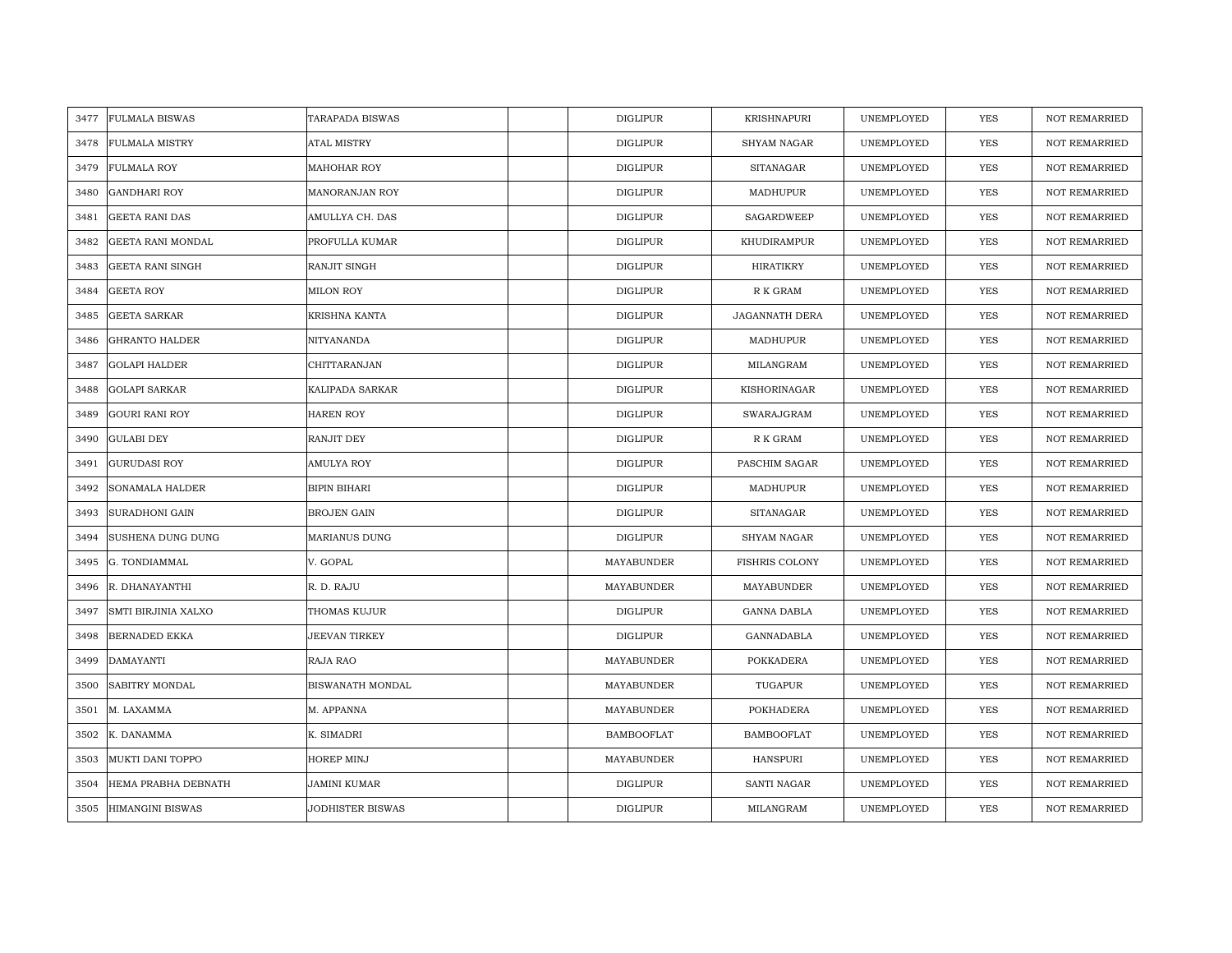| 3506 | <b>INDUMATI BISWAS</b> | <b>SATISH BISWAS</b> | <b>DIGLIPUR</b> | SWARAJ GRAM         | UNEMPLOYED | YES        | <b>NOT REMARRIED</b> |
|------|------------------------|----------------------|-----------------|---------------------|------------|------------|----------------------|
| 3507 | JAYASHRI MONDAL        | AMAR KRISHNA         | <b>DIGLIPUR</b> | <b>DIGLIPUR</b>     | UNEMPLOYED | <b>YES</b> | <b>NOT REMARRIED</b> |
| 3508 | JYOTSANA DAS           | KANAI DAS            | <b>DIGLIPUR</b> | KHUDIRAM PUR        | UNEMPLOYED | YES        | <b>NOT REMARRIED</b> |
| 3509 | JYOTSNA DAS            | <b>GANESH DAS</b>    | <b>DIGLIPUR</b> | MADHUPUR            | UNEMPLOYED | YES        | <b>NOT REMARRIED</b> |
| 3510 | JYOTSNA PAUL           | KHOKAN PAUL          | <b>DIGLIPUR</b> | LAXMIPUR            | UNEMPLOYED | YES        | <b>NOT REMARRIED</b> |
| 3511 | JYOTSNA RANI DAS       | HARIPADA DAS         | <b>DIGLIPUR</b> | LAXMIPUR            | UNEMPLOYED | YES        | NOT REMARRIED        |
| 3512 | KAJAL BAIRAGEE         | NARAYAN              | <b>DIGLIPUR</b> | <b>KRISHNAPURI</b>  | UNEMPLOYED | <b>YES</b> | <b>NOT REMARRIED</b> |
| 3513 | <b>KAJAL MISTRY</b>    | <b>MOHINI MISTRY</b> | <b>DIGLIPUR</b> | MADHUPUR            | UNEMPLOYED | <b>YES</b> | <b>NOT REMARRIED</b> |
| 3514 | KAJAL RANI BAIDYA      | PARESH CHANDRA       | <b>DIGLIPUR</b> | KISHORINAGAR        | UNEMPLOYED | <b>YES</b> | NOT REMARRIED        |
| 3515 | KALABATI CHOWKIDER     | MAHENDRANATH         | <b>DIGLIPUR</b> | MADHUPUR            | UNEMPLOYED | <b>YES</b> | <b>NOT REMARRIED</b> |
| 3516 | KALPANA BARMAN         | <b>MADAN BARMAN</b>  | <b>DIGLIPUR</b> | KISHORI NAGAR       | UNEMPLOYED | <b>YES</b> | <b>NOT REMARRIED</b> |
| 3517 | <b>KALPANA DAS</b>     | <b>RAMANI DAS</b>    | <b>DIGLIPUR</b> | R K GRAM            | UNEMPLOYED | <b>YES</b> | <b>NOT REMARRIED</b> |
| 3518 | KALPANA GOLDER         | NIRMAL GOLDER        | <b>DIGLIPUR</b> | MADHUPUR            | UNEMPLOYED | YES        | NOT REMARRIED        |
| 3519 | KALPANA MAZUMDER       | NIRMAL               | <b>DIGLIPUR</b> | <b>SITANAGAR</b>    | UNEMPLOYED | <b>YES</b> | <b>NOT REMARRIED</b> |
| 3520 | KAMALINI PAUL          | RAM JEEVAN PAUL      | DIGLIPUR        | SWARAJ GRAM         | UNEMPLOYED | YES        | NOT REMARRIED        |
| 3521 | KAMINI BALA DAS        | UPENDRA CH. DAS      | <b>DIGLIPUR</b> | <b>GANDHI NAGAR</b> | UNEMPLOYED | YES        | NOT REMARRIED        |
| 3522 | <b>KAMINI ROY</b>      | <b>BISHESWAR ROY</b> | <b>DIGLIPUR</b> | SUBHASHGRAM         | UNEMPLOYED | YES        | <b>NOT REMARRIED</b> |
| 3523 | <b>KANAN DAS</b>       | <b>SABITA</b>        | <b>DIGLIPUR</b> | ELEZABETH BAY       | UNEMPLOYED | YES        | <b>NOT REMARRIED</b> |
| 3524 | KAUSALLA BALLAB        | SONATHIM BALLER      | <b>DIGLIPUR</b> | KISHORI NAGAR       | UNEMPLOYED | <b>YES</b> | <b>NOT REMARRIED</b> |
| 3525 | <b>KAVITA SARDAR</b>   | NAKUL CH SARDAR      | <b>DIGLIPUR</b> | NABAGRAM            | UNEMPLOYED | <b>YES</b> | <b>NOT REMARRIED</b> |
| 3526 | KHUKU RANI DHALI       | <b>GOKUL DHALI</b>   | <b>DIGLIPUR</b> | RABINDRAPALLI       | UNEMPLOYED | <b>YES</b> | <b>NOT REMARRIED</b> |
| 3527 | KICHANA DAS            | PRASSANA CH DAS      | <b>DIGLIPUR</b> | R K GRAM            | UNEMPLOYED | <b>YES</b> | <b>NOT REMARRIED</b> |
| 3528 | LAXMI MONDAL           | HARIPADA             | <b>DIGLIPUR</b> | R K GRAM            | UNEMPLOYED | <b>YES</b> | <b>NOT REMARRIED</b> |
| 3529 | LAXMI RANI BHASKAR     | MANORANJAN           | <b>DIGLIPUR</b> | <b>LAXMI PUR</b>    | UNEMPLOYED | <b>YES</b> | <b>NOT REMARRIED</b> |
| 3530 | LAXMI RANI PAUL        | <b>SUNIL PAUL</b>    | <b>DIGLIPUR</b> | PASCHIM SAGAR       | UNEMPLOYED | <b>YES</b> | <b>NOT REMARRIED</b> |
| 3531 | <b>LEMU GAIN</b>       | MONGAL GAIN          | <b>DIGLIPUR</b> | RAMKRISHNA GRAM     | UNEMPLOYED | YES        | NOT REMARRIED        |
| 3532 | M CHITTU               | C MALAYAN            | <b>DIGLIPUR</b> | NAVIN NAGAR         | UNEMPLOYED | <b>YES</b> | <b>NOT REMARRIED</b> |
| 3533 | MAHADASI MONDAL        | LALMOHAN             | <b>DIGLIPUR</b> | KISHORINAGAR        | UNEMPLOYED | YES        | <b>NOT REMARRIED</b> |
| 3534 | <b>MALANCHA BISWAS</b> | ANIL KUMAR           | <b>DIGLIPUR</b> | MADHUPUR            | UNEMPLOYED | YES        | NOT REMARRIED        |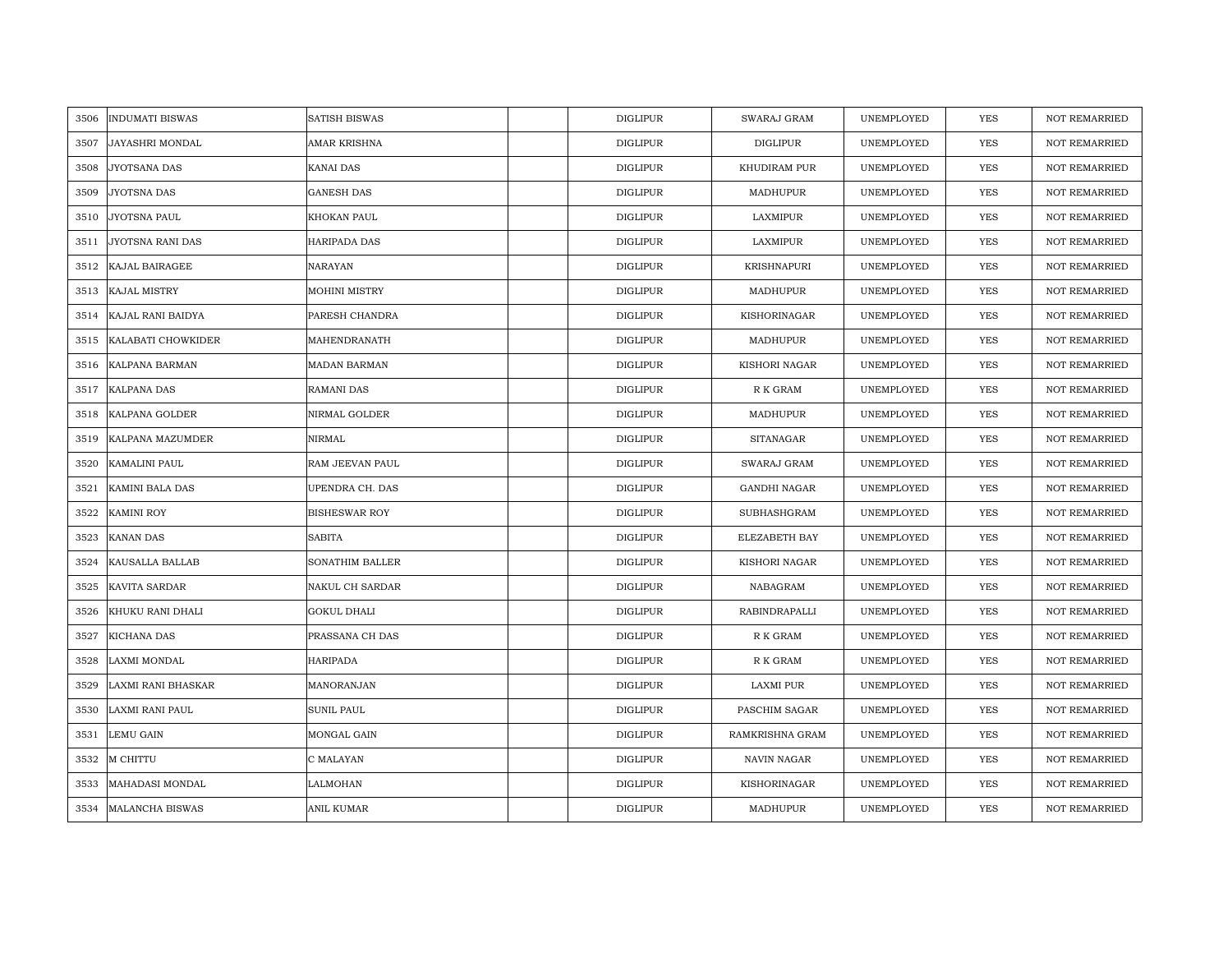| 3535 | <b>MALOTI ROY</b>        | NIRANJAN ROY           | <b>DIGLIPUR</b>  | <b>SUBASH GRAM</b>  | UNEMPLOYED | YES        | <b>NOT REMARRIED</b> |
|------|--------------------------|------------------------|------------------|---------------------|------------|------------|----------------------|
| 3536 | <b>MANJU RANI HALDER</b> | <b>SATISH HALDER</b>   | <b>DIGLIPUR</b>  | PASCHIMSAGAR        | UNEMPLOYED | <b>YES</b> | <b>NOT REMARRIED</b> |
| 3537 | <b>MANMOHINI BISWAS</b>  | JOHN BISWAS            | <b>DIGLIPUR</b>  | <b>MILAN GRAM</b>   | UNEMPLOYED | <b>YES</b> | <b>NOT REMARRIED</b> |
| 3538 | MANODA MONDAL            | SUREN MONDAL           | <b>DIGLIPUR</b>  | DESH BANDHU GRAM    | UNEMPLOYED | YES        | <b>NOT REMARRIED</b> |
| 3539 | <b>MANOHARA DAS</b>      | NARAYAN DAS            | <b>DIGLIPUR</b>  | R K GRAM            | UNEMPLOYED | YES        | <b>NOT REMARRIED</b> |
| 3540 | <b>MAYA RANI DAS</b>     | LAXMAN DAS             | <b>DIGLIPUR</b>  | SUBASH GARAM        | UNEMPLOYED | <b>YES</b> | NOT REMARRIED        |
| 3541 | <b>MAYA RANI PAUL</b>    | AJIT KUMAR PAUL        | <b>DIGLIPUR</b>  | D B GRAM            | UNEMPLOYED | <b>YES</b> | <b>NOT REMARRIED</b> |
| 3542 | MEENA RANI SARKAR        | SASI BHUSHAN           | <b>DIGLIPUR</b>  | MADHUPUR            | UNEMPLOYED | <b>YES</b> | NOT REMARRIED        |
| 3543 | MINATHI MONDAL           | SUSHIL MONDAL          | <b>DIGLIPUR</b>  | KISHORINAGAR        | UNEMPLOYED | YES        | <b>NOT REMARRIED</b> |
| 3544 | <b>MINATI HALDER</b>     | <b>HAREN HALDER</b>    | <b>DIGLIPUR</b>  | MADHUPUR            | UNEMPLOYED | YES        | <b>NOT REMARRIED</b> |
| 3545 | <b>MINATI ROY</b>        | RAMESH ROY             | <b>DIGLIPUR</b>  | MADHUPUR            | UNEMPLOYED | YES        | <b>NOT REMARRIED</b> |
| 3546 | RAMESHWARI               | HARIYAR                | CAMPBELL BAY     | KAMAL BAST          | UNEMPLOYED | YES        | <b>NOT REMARRIED</b> |
| 3547 | ASHALATA BISWAS          | <b>HAREN BISWAS</b>    | RANGAT           | DASARATH PUR        | UNEMPLOYED | <b>YES</b> | <b>NOT REMARRIED</b> |
| 3548 | <b>BEENA BISWAS</b>      | <b>SURAJIT BISWAS</b>  | RANGAT           | <b>SABARI</b>       | UNEMPLOYED | <b>YES</b> | <b>NOT REMARRIED</b> |
| 3549 | <b>BIRAJA BISWAS</b>     | ARUN MONDAL            | <b>DIGLIPUR</b>  | <b>RAMPUR</b>       | UNEMPLOYED | <b>YES</b> | <b>NOT REMARRIED</b> |
| 3550 | CHANDERAMMA. C           | KANJALI                | RANGAT BAY       | NIMBUTALA           | UNEMPLOYED | <b>YES</b> | <b>NOT REMARRIED</b> |
| 3551 | DEBALA NAG               | GAYAN CH NAG           | NIMBUTALA        | NIMBUTALA           | UNEMPLOYED | <b>YES</b> | <b>NOT REMARRIED</b> |
| 3552 | DHIRUBALA BAROI          | KAMINI BAROI           | <b>DASRATPUR</b> | <b>DASRATPUR</b>    | UNEMPLOYED | <b>YES</b> | <b>NOT REMARRIED</b> |
| 3553 | DILLAMA. J               | NARAYAN. J             | PADMNABHAPURAM   | PADMNABHAPURAM      | UNEMPLOYED | <b>YES</b> | <b>NOT REMARRIED</b> |
| 3554 | <b>DURGA MATABBAR</b>    | NIRANJAN               | RANGAT           | RANGAT              | UNEMPLOYED | YES        | <b>NOT REMARRIED</b> |
| 3555 | ERREMMA G.               | APPANNA G.             | NIMBUTALA        | NIMBUTALA           | UNEMPLOYED | <b>YES</b> | NOT REMARRIED        |
| 3556 | GEETA MONDAL             | TAPAN MONDAL           | <b>RANGAT</b>    | RANGAT              | UNEMPLOYED | YES        | NOT REMARRIED        |
| 3557 | <b>GEETHA SARKAR</b>     | <b>BHUBAN SARKAR</b>   | <b>RANGAT</b>    | <b>RANGAT BAZAR</b> | UNEMPLOYED | <b>YES</b> | <b>NOT REMARRIED</b> |
| 3558 | <b>GITA RANI SAHA</b>    | SAMIR SAHA             | <b>DIGLIPUR</b>  | HAWAMAHAL           | UNEMPLOYED | <b>YES</b> | <b>NOT REMARRIED</b> |
| 3559 | J. ADILAXMI              | APPA RAO               | <b>DIGLIPUR</b>  | PADMANABHAPURAM     | UNEMPLOYED | YES        | <b>NOT REMARRIED</b> |
| 3560 | ALHADINI MONDAL          | BASANTA MONDAL         | <b>DIGLIPUR</b>  | NIMBUTALA           | UNEMPLOYED | YES        | NOT REMARRIED        |
| 3561 | <b>MINOTI BISWAS</b>     | <b>GURUPADA BISWAS</b> | <b>DIGLIPUR</b>  | NABIN NAGAR         | UNEMPLOYED | YES        | <b>NOT REMARRIED</b> |
| 3562 | NIDHU DAS                | RADHESHYAM DAS         | <b>DIGLIPUR</b>  | MADHUPUR            | UNEMPLOYED | <b>YES</b> | <b>NOT REMARRIED</b> |
| 3563 | NILU RANI DAS            | <b>ABHILASH DAS</b>    | <b>DIGLIPUR</b>  | KHUDIRAMPUR         | UNEMPLOYED | <b>YES</b> | <b>NOT REMARRIED</b> |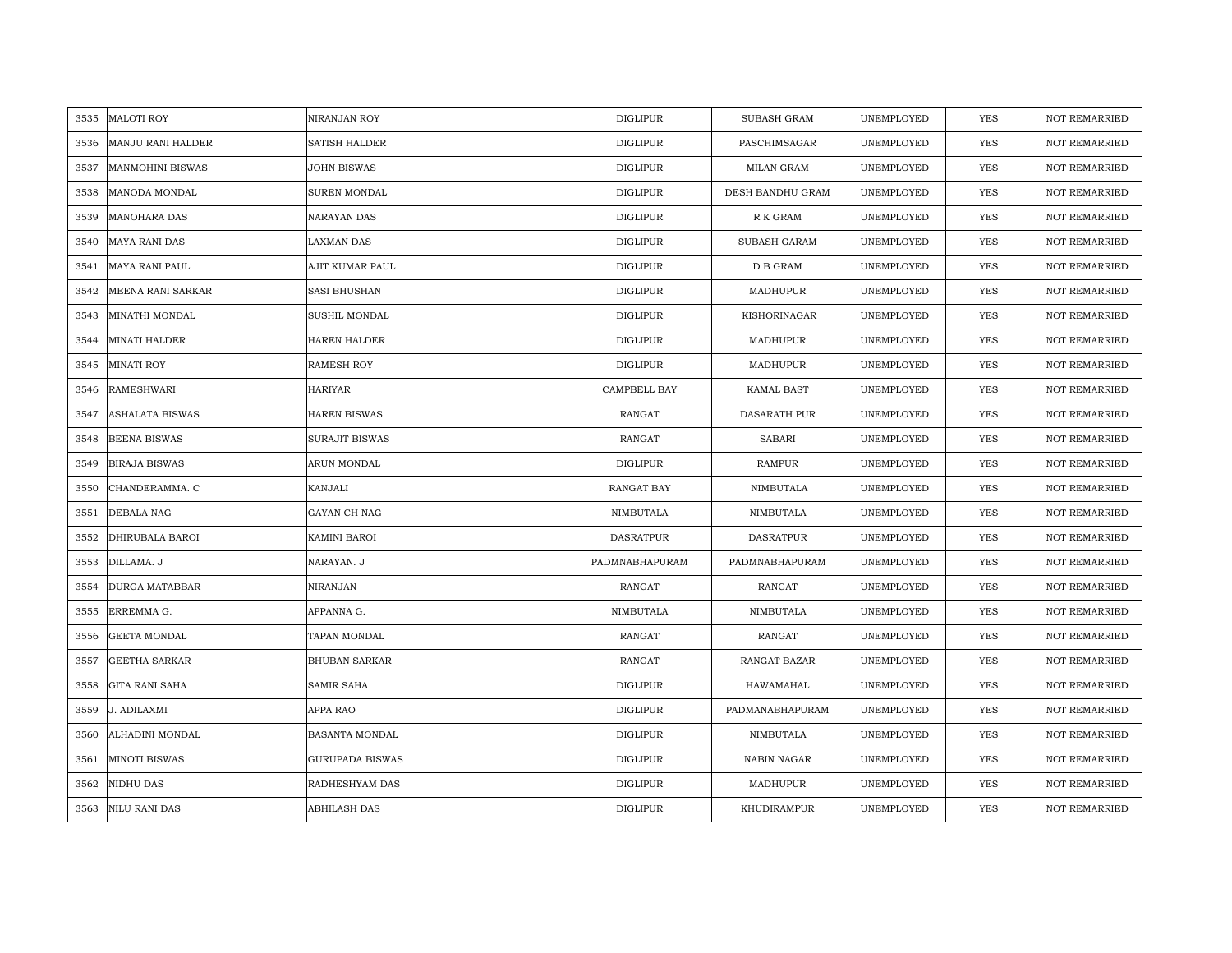| 3564 | OJHA                    | <b>SUKHRANJAN</b>       | <b>DIGLIPUR</b> | NABAGRAM             | UNEMPLOYED | <b>YES</b> | <b>NOT REMARRIED</b> |
|------|-------------------------|-------------------------|-----------------|----------------------|------------|------------|----------------------|
| 3565 | P. KAMESHWARI           | PUSYA KAMARAJU          | <b>DIGLIPUR</b> | <b>NAVIN NAGAR</b>   | UNEMPLOYED | <b>YES</b> | <b>NOT REMARRIED</b> |
| 3566 | PARAL MAL               | <b>SUBOTHMAL</b>        | <b>DIGLIPUR</b> | MADHUPUR             | UNEMPLOYED | YES        | <b>NOT REMARRIED</b> |
| 3567 | PARUL BALA DAS          | <b>BALAI DAS</b>        | <b>DIGLIPUR</b> | <b>SITANAGAR</b>     | UNEMPLOYED | YES        | <b>NOT REMARRIED</b> |
| 3568 | PARUL BISWAS            | <b>FATICK</b>           | <b>DIGLIPUR</b> | DESH BANDHU GRAM     | UNEMPLOYED | YES        | <b>NOT REMARRIED</b> |
| 3569 | PARUL MAZUMDAR          | SARAT MAZUMDAR          | <b>DIGLIPUR</b> | R K GRAM             | UNEMPLOYED | YES        | NOT REMARRIED        |
| 3570 | PARUL ROY               | <b>MADHN ROY</b>        | <b>DIGLIPUR</b> | MADHUPUR             | UNEMPLOYED | <b>YES</b> | NOT REMARRIED        |
| 3571 | PHOOLJENSIA KERKETTA    | PETER KULLU             | <b>DIGLIPUR</b> | ${\mathbb R}$ K GRAM | UNEMPLOYED | YES        | NOT REMARRIED        |
| 3572 | POULINA KUJUR           | <b>SOLOMON KUJUR</b>    | <b>DIGLIPUR</b> | <b>BURMACHAD</b>     | UNEMPLOYED | YES        | NOT REMARRIED        |
| 3573 | PRATIMA SARKAR          | <b>RABIN SARKAR</b>     | <b>DIGLIPUR</b> | <b>V S PALLY</b>     | UNEMPLOYED | YES        | <b>NOT REMARRIED</b> |
| 3574 | PRIYA BALA MONDAL       | SUDHIR KR.              | <b>DIGLIPUR</b> | D B GRAM             | UNEMPLOYED | YES        | <b>NOT REMARRIED</b> |
| 3575 | PRONOTI DAS             | TANEKESWER DAS          | <b>DIGLIPUR</b> | <b>RABINDRAPALLY</b> | UNEMPLOYED | YES        | NOT REMARRIED        |
| 3576 | PUSHPA RANI BISWAS      | RAJENDRA NATH           | <b>DIGLIPUR</b> | NAVIN NAGAR          | UNEMPLOYED | YES        | <b>NOT REMARRIED</b> |
| 3577 | PUSPA RANI DAS          | BIPUL CH DAS            | <b>DIGLIPUR</b> | MADHUPUR AGE         | UNEMPLOYED | YES        | <b>NOT REMARRIED</b> |
| 3578 | PUTUL RANI HALDER       | NIRMAL HALDER           | <b>DIGLIPUR</b> | <b>SHYAM NAGAR</b>   | UNEMPLOYED | YES        | <b>NOT REMARRIED</b> |
| 3579 | PUTUL SAHA              | <b>BIDHAM SAHA</b>      | <b>DIGLIPUR</b> | R K GRAM             | UNEMPLOYED | YES        | <b>NOT REMARRIED</b> |
| 3580 | RADHA MEENAKSHI         | <b>JAYARAM</b>          | <b>DIGLIPUR</b> | <b>NAVIN NAGAR</b>   | UNEMPLOYED | YES        | <b>NOT REMARRIED</b> |
| 3581 | RADHA RANI MONDAL       | SUBAL MONDAL            | <b>DIGLIPUR</b> | KHUDIRAMPUR          | UNEMPLOYED | YES        | <b>NOT REMARRIED</b> |
| 3582 | RAJ LAXMI BEPARI        | HARE LALL BEPARI        | <b>DIGLIPUR</b> | <b>SITA NAGAR</b>    | UNEMPLOYED | <b>YES</b> | <b>NOT REMARRIED</b> |
| 3583 | RAJ LAXMI KABIRAJ       | <b>BIJU LAL KABIRAJ</b> | <b>DIGLIPUR</b> | TALBAGAN             | UNEMPLOYED | YES        | <b>NOT REMARRIED</b> |
| 3584 | RAJLAKHI BISWAS         | CHITRA RAJNAN           | <b>DIGLIPUR</b> | MILLAN GRAM          | UNEMPLOYED | YES        | NOT REMARRIED        |
| 3585 | RAJLAXMI ROY            | JITENDRA NATH           | <b>DIGLIPUR</b> | R K GRAM             | UNEMPLOYED | YES        | NOT REMARRIED        |
| 3586 | RANGEELA DAS            | AMULYA DAS              | <b>DIGLIPUR</b> | R K GRAM             | UNEMPLOYED | <b>YES</b> | <b>NOT REMARRIED</b> |
| 3587 | RANI BALA DAS           | ADITYA CH. DAS          | <b>DIGLIPUR</b> | MADHUPUR             | UNEMPLOYED | YES        | <b>NOT REMARRIED</b> |
| 3588 | RATAN RANI MISTRY       | <b>MAREN BEHARI</b>     | <b>DIGLIPUR</b> | RADHANAGAR           | UNEMPLOYED | YES        | <b>NOT REMARRIED</b> |
| 3589 | RENU BALA HALDER        | NARAYAN HALDER          | <b>DIGLIPUR</b> | SUBASHGRAM           | UNEMPLOYED | YES        | NOT REMARRIED        |
| 3590 | RENU BALA MAL           | SUSHIL MAL              | <b>DIGLIPUR</b> | PASCHIMSAGAR         | UNEMPLOYED | YES        | <b>NOT REMARRIED</b> |
| 3591 | RENU BALA MAZUMDER      | MOHINI                  | <b>DIGLIPUR</b> | LAXMIPUR             | UNEMPLOYED | YES        | <b>NOT REMARRIED</b> |
| 3592 | <b>RENU BALA MONDAL</b> | ASWINI MONDAL           | <b>DIGLIPUR</b> | KHUDIRAMPUR          | UNEMPLOYED | <b>YES</b> | <b>NOT REMARRIED</b> |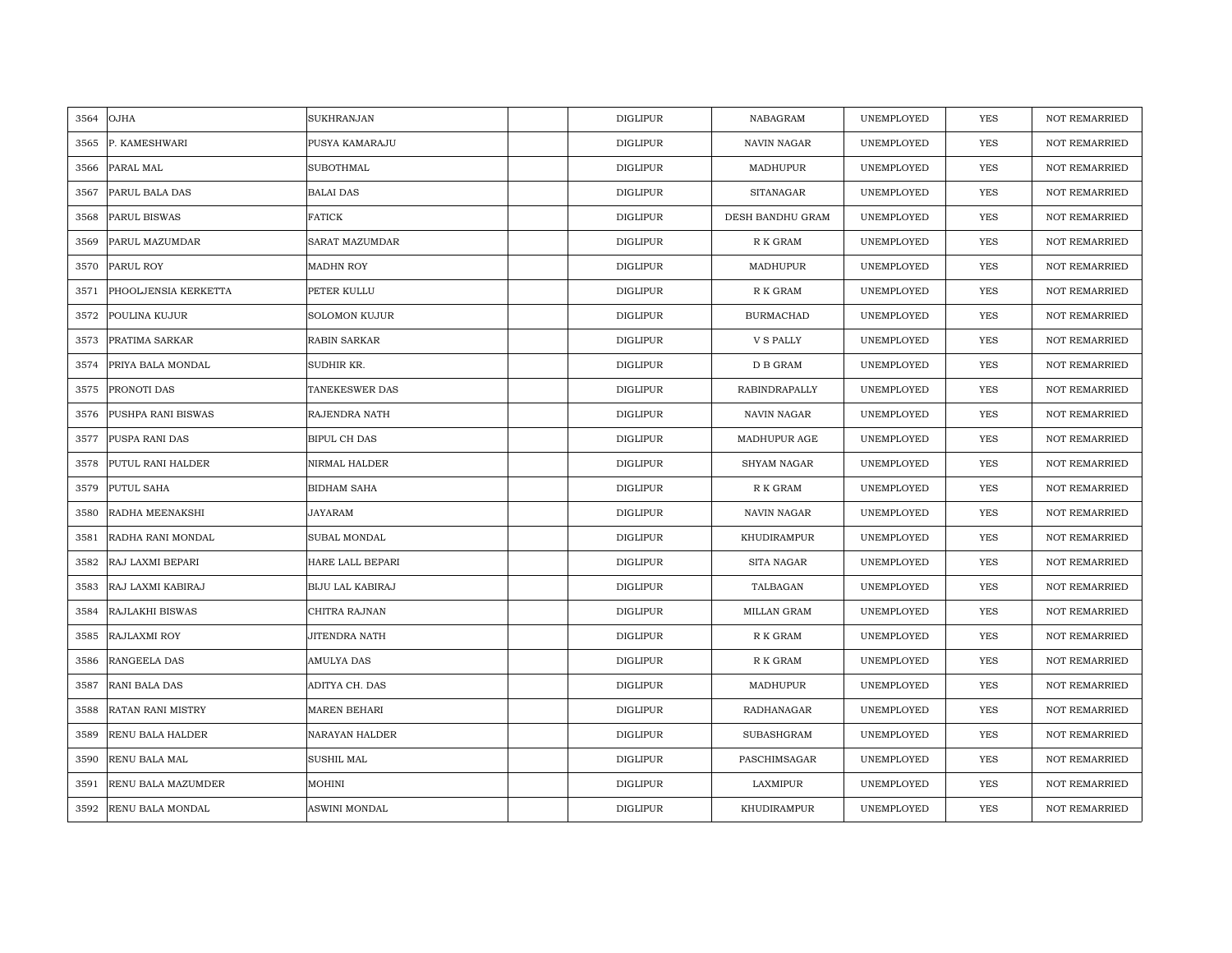| 3593 | RIPAMA HALDER          | <b>BIKARNA HALDER</b> | <b>DIGLIPUR</b> | <b>SHYAM NAGAR</b>  | UNEMPLOYED | <b>YES</b> | <b>NOT REMARRIED</b> |
|------|------------------------|-----------------------|-----------------|---------------------|------------|------------|----------------------|
| 3594 | <b>SABITRI DAS</b>     | SHRIDHAM DAS          | <b>DIGLIPUR</b> | RAMKRISHNAGRAM      | UNEMPLOYED | <b>YES</b> | <b>NOT REMARRIED</b> |
| 3595 | SABITRI HALDER         | DHIREN CH HALDER      | <b>DIGLIPUR</b> | <b>SHIBPUR</b>      | UNEMPLOYED | YES        | <b>NOT REMARRIED</b> |
| 3596 | SABITRI HAWLADER       | MADHUSUDHAN           | <b>DIGLIPUR</b> | KHUDIRAMPUR         | UNEMPLOYED | YES        | <b>NOT REMARRIED</b> |
| 3597 | SABITRI MRIDHA         | RAJANI KANTA          | <b>DIGLIPUR</b> | KHUDIRAMPUR         | UNEMPLOYED | <b>YES</b> | <b>NOT REMARRIED</b> |
| 3598 | SAILENDELI MONDAL      | SASHADHAR             | <b>DIGLIPUR</b> | KHUDIRAMPUR         | UNEMPLOYED | YES        | NOT REMARRIED        |
| 3599 | <b>SANKARI BISWAS</b>  | <b>DEBEN BISWAS</b>   | <b>DIGLIPUR</b> | MADHUPUR AGE        | UNEMPLOYED | <b>YES</b> | <b>NOT REMARRIED</b> |
| 3600 | SANTHI BALA PAUL       | ATUL KRISHNA          | DIGLIPUR        | MADHUPUR            | UNEMPLOYED | <b>YES</b> | <b>NOT REMARRIED</b> |
| 3601 | SANTHI LATA BISWAS     | ANIL BISWAS           | <b>DIGLIPUR</b> | <b>SITANAGAR</b>    | UNEMPLOYED | <b>YES</b> | <b>NOT REMARRIED</b> |
| 3602 | <b>SANTI BAIDYA</b>    | NIRANJAN BAIDYA       | <b>DIGLIPUR</b> | MADHUPUR            | UNEMPLOYED | <b>YES</b> | <b>NOT REMARRIED</b> |
| 3603 | SANTI MONDAL           | JOTHIN MONDAL         | <b>DIGLIPUR</b> | <b>KRISHNAPURI</b>  | UNEMPLOYED | <b>YES</b> | <b>NOT REMARRIED</b> |
| 3604 | SANTI RANI SIKDER      | JITEN SIKDER          | <b>DIGLIPUR</b> | PASCHIMSAGAR        | UNEMPLOYED | <b>YES</b> | <b>NOT REMARRIED</b> |
| 3605 | SARALA MAZUMDAR        | AJIT KUMAR            | <b>DIGLIPUR</b> | KISHORINAGAR        | UNEMPLOYED | YES        | <b>NOT REMARRIED</b> |
| 3606 | <b>SARASWATHI SEAL</b> | <b>SARBESWAR SEAL</b> | <b>DIGLIPUR</b> | V S PALLY           | UNEMPLOYED | <b>YES</b> | <b>NOT REMARRIED</b> |
| 3607 | SARASWATHI SIKDAR      | SASADHAR SIKDAR       | <b>DIGLIPUR</b> | ${\bf D}$ B GRAM    | UNEMPLOYED | YES        | <b>NOT REMARRIED</b> |
| 3608 | SARASWATI MONADAL      | CHITTARANJAN          | <b>DIGLIPUR</b> | SUBASH GRAM         | UNEMPLOYED | <b>YES</b> | <b>NOT REMARRIED</b> |
| 3609 | SARASWATI MONDAL       | <b>SURESH MONDAL</b>  | <b>DIGLIPUR</b> | R K GRAM            | UNEMPLOYED | YES        | <b>NOT REMARRIED</b> |
| 3610 | SARATI MONDAL          | ANNADA MONDAL         | <b>DIGLIPUR</b> | TAL BAGAN           | UNEMPLOYED | <b>YES</b> | <b>NOT REMARRIED</b> |
| 3611 | <b>SAVITRI ROY</b>     | GAUR ROY              | <b>DIGLIPUR</b> | RAM KRISHNA GRAM    | UNEMPLOYED | <b>YES</b> | NOT REMARRIED        |
| 3612 | <b>SAVITRY ROY</b>     | MAHADEV ROY           | <b>DIGLIPUR</b> | NABAGRAM            | UNEMPLOYED | <b>YES</b> | <b>NOT REMARRIED</b> |
| 3613 | <b>SEFALI MAZUMDER</b> | DULAL MAZUMDER        | <b>DIGLIPUR</b> | KHUDIRAMPUR         | UNEMPLOYED | <b>YES</b> | <b>NOT REMARRIED</b> |
| 3614 | <b>SEFALI MONDAL</b>   | SUDHIR MONDAL         | DIGLIPUR        | SITA NAGAR          | UNEMPLOYED | YES        | <b>NOT REMARRIED</b> |
| 3615 | SHANKARI MONDAL        | RAMESH CH.            | <b>DIGLIPUR</b> | <b>SHYAM NAGAR</b>  | UNEMPLOYED | <b>YES</b> | <b>NOT REMARRIED</b> |
| 3616 | <b>SHANTI</b>          | S. KARUPPAIAH         | <b>DIGLIPUR</b> | <b>DIGLIPUR</b>     | UNEMPLOYED | <b>YES</b> | NOT REMARRIED        |
| 3617 | <b>SHYAMILI BISWAS</b> | <b>DULAL BISWAS</b>   | <b>DIGLIPUR</b> | ELIZABATH BAY       | UNEMPLOYED | YES        | <b>NOT REMARRIED</b> |
| 3618 | SISU BALA DAS          | PROFULLYA R. DAS      | <b>DIGLIPUR</b> | <b>GANESH NAGAR</b> | UNEMPLOYED | YES        | NOT REMARRIED        |
| 3619 | SITA RANI DAS          | BIRENDRA KR. DAS      | <b>DIGLIPUR</b> | KHUDIRAMPUR         | UNEMPLOYED | <b>YES</b> | <b>NOT REMARRIED</b> |
| 3620 | SITA RANI DAS          | NARAYAN DAS           | <b>DIGLIPUR</b> | R K GRAM            | UNEMPLOYED | YES        | <b>NOT REMARRIED</b> |
| 3621 | SOBHA RANI DHALI       | DINESH DHALI          | <b>DIGLIPUR</b> | LAXMIPUR            | UNEMPLOYED | YES        | <b>NOT REMARRIED</b> |
|      |                        |                       |                 |                     |            |            |                      |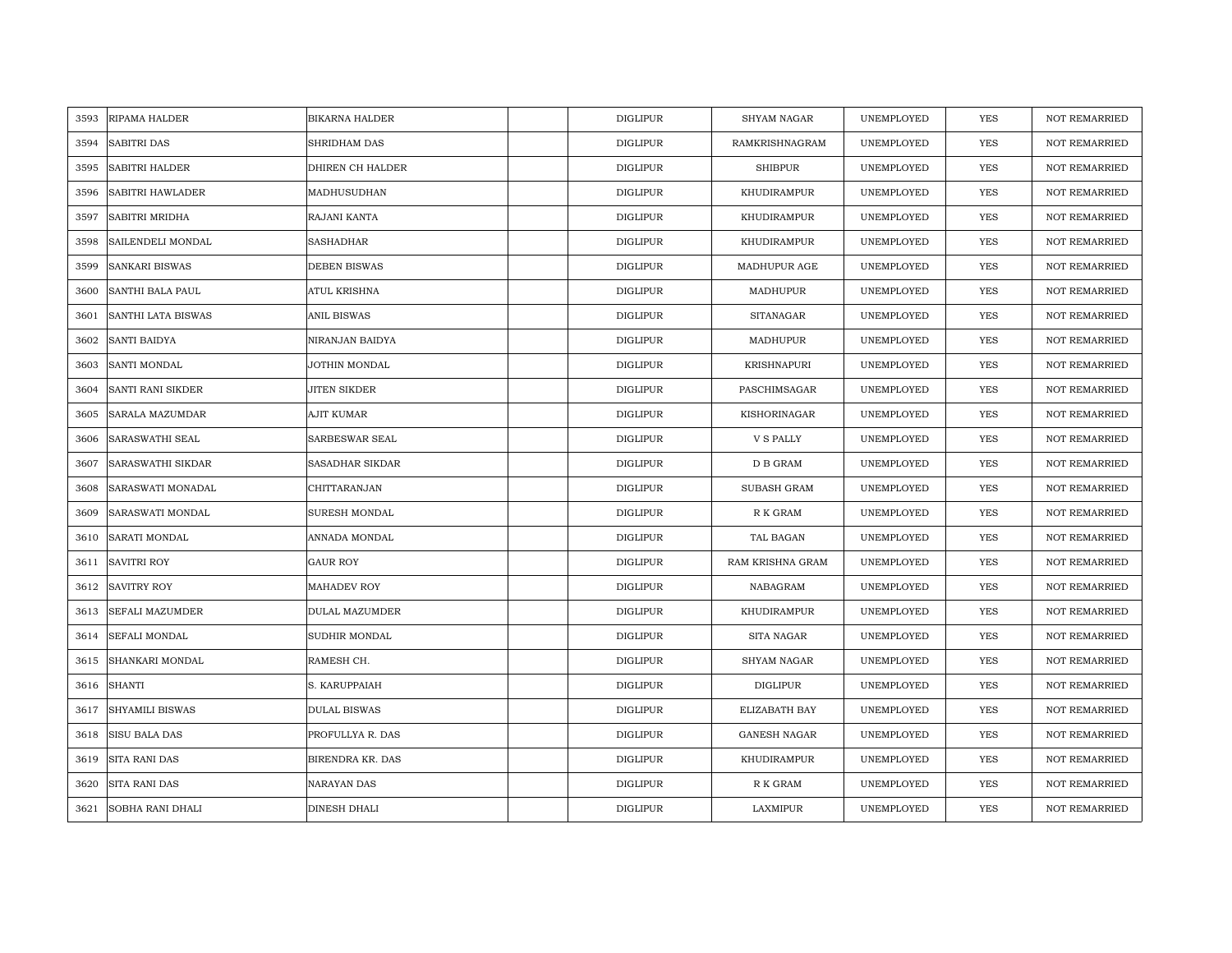| 3622 | SOBHA RANI MONDAL       | NILAMBAR                | <b>DIGLIPUR</b> | MILANGRAM            | UNEMPLOYED | YES        | <b>NOT REMARRIED</b> |
|------|-------------------------|-------------------------|-----------------|----------------------|------------|------------|----------------------|
| 3623 | SONA LAXMI MONDAL       | DHIRENDRANATH           | <b>DIGLIPUR</b> | R K GRAM             | UNEMPLOYED | <b>YES</b> | <b>NOT REMARRIED</b> |
| 3624 | SREEMOTI MONDAL         | DHEENBANDU              | <b>DIGLIPUR</b> | SWARAJGRAM           | UNEMPLOYED | YES        | <b>NOT REMARRIED</b> |
| 3625 | SUBARNA MRIDHA          | <b>BAL HARI MRIDHA</b>  | <b>DIGLIPUR</b> | KHUDIRAM PUR         | UNEMPLOYED | YES        | <b>NOT REMARRIED</b> |
| 3626 | SUBHASHINI BAIRAGI      | PARESH CH               | <b>DIGLIPUR</b> | LAXMIPUR             | UNEMPLOYED | YES        | <b>NOT REMARRIED</b> |
| 3627 | SUBHA RANI MONDAL       | SUPANDRA NATH           | <b>DIGLIPUR</b> | MILONGRAM            | UNEMPLOYED | YES        | NOT REMARRIED        |
| 3628 | <b>SUCHITRA BAROI</b>   | DHEVENDRANATH           | <b>DIGLIPUR</b> | R K PURAM            | UNEMPLOYED | <b>YES</b> | <b>NOT REMARRIED</b> |
| 3629 | <b>SUCHITRA BISWAS</b>  | NITYANANDA              | <b>DIGLIPUR</b> | <b>RABINDRAPALLY</b> | UNEMPLOYED | <b>YES</b> | <b>NOT REMARRIED</b> |
| 3630 | <b>SUCHITRA MISTRY</b>  | <b>BISHEMBER MISTRY</b> | <b>DIGLIPUR</b> | SWARAJGRAM           | UNEMPLOYED | <b>YES</b> | NOT REMARRIED        |
| 3631 | <b>SUCHITRA TIKADAR</b> | <b>NONI GOAL SIKDAR</b> | <b>DIGLIPUR</b> | SWARAJ GRAM          | UNEMPLOYED | <b>YES</b> | <b>NOT REMARRIED</b> |
| 3632 | <b>SUKDEVI HALDER</b>   | ANANTA HALDER           | <b>DIGLIPUR</b> | <b>RAM NAGAR</b>     | UNEMPLOYED | <b>YES</b> | <b>NOT REMARRIED</b> |
| 3633 | <b>SUKHADA HAWLADER</b> | <b>RAJESHWAR</b>        | <b>DIGLIPUR</b> | <b>SUBASH GRAM</b>   | UNEMPLOYED | <b>YES</b> | <b>NOT REMARRIED</b> |
| 3634 | <b>SUKRU EKKA</b>       | MANDUA LAKRA            | <b>DIGLIPUR</b> | LAXMIPUR             | UNEMPLOYED | YES        | <b>NOT REMARRIED</b> |
| 3635 | <b>SUKUHI PAUL</b>      | ARJUN PAUL              | <b>DIGLIPUR</b> | SUBASHGRAM           | UNEMPLOYED | <b>YES</b> | <b>NOT REMARRIED</b> |
| 3636 | <b>SUMATI KHARATI</b>   | MADHUSUDAN              | DIGLIPUR        | <b>V S PALLY</b>     | UNEMPLOYED | YES        | NOT REMARRIED        |
| 3637 | <b>SUNITI SARKAR</b>    | PARESH SARKAR           | <b>DIGLIPUR</b> | MILAN GRAM           | UNEMPLOYED | YES        | <b>NOT REMARRIED</b> |
| 3638 | <b>SUSHILA BISWAS</b>   | <b>NEPAL BISWAS</b>     | <b>DIGLIPUR</b> | MADHUPUR             | UNEMPLOYED | YES        | <b>NOT REMARRIED</b> |
| 3639 | <b>SUSHILA ROY</b>      | SHRINATH ROY            | <b>DIGLIPUR</b> | DESHBANDHU GRAM      | UNEMPLOYED | YES        | <b>NOT REMARRIED</b> |
| 3640 | TAKUR DASI MAZUMDAR     | RAJAN MAZUMDAR          | <b>DIGLIPUR</b> | KISHORINAGAR         | UNEMPLOYED | <b>YES</b> | <b>NOT REMARRIED</b> |
| 3641 | <b>TAPATI DAS</b>       | <b>HIRALAL DAS</b>      | <b>DIGLIPUR</b> | R K GRAM             | UNEMPLOYED | <b>YES</b> | <b>NOT REMARRIED</b> |
| 3642 | TARANGANI BALA SARKAR   | <b>SARAD SARKAR</b>     | <b>DIGLIPUR</b> | KUDIRAMPUR           | UNEMPLOYED | <b>YES</b> | <b>NOT REMARRIED</b> |
| 3643 | TARU BALA DAS           | KANNAILAL DAS           | <b>DIGLIPUR</b> | R K GRAMW            | UNEMPLOYED | <b>YES</b> | <b>NOT REMARRIED</b> |
| 3644 | URMILA MONDAL           | ANIL KRISHNA            | <b>DIGLIPUR</b> | KHUDIRAM             | UNEMPLOYED | YES        | <b>NOT REMARRIED</b> |
| 3645 | <b>USHA RANI ROY</b>    | AMULYA ROY              | <b>DIGLIPUR</b> | KISHORINAGAR         | UNEMPLOYED | YES        | <b>NOT REMARRIED</b> |
| 3646 | WADIVELAMMAL            | ALAGU. P                | <b>DIGLIPUR</b> | MILANGRAM            | UNEMPLOYED | <b>YES</b> | <b>NOT REMARRIED</b> |
| 3647 | PROMILA MINDAL          | ASWINI MONDAL           | <b>DIGLIPUR</b> | KHUDIRAMPUR          | UNEMPLOYED | YES        | NOT REMARRIED        |
| 3648 | MONIKA DAS              | ABHIRAM CHANDRA DAS     | <b>DIGLIPUR</b> | SHANTINAGAR D/PUR    | UNEMPLOYED | <b>YES</b> | <b>NOT REMARRIED</b> |
| 3649 | <b>BAKUL SARKAR</b>     | RADHA KANTA SARKAR      | <b>DIGLIPUR</b> | KHUDIRAMPUR          | UNEMPLOYED | YES        | <b>NOT REMARRIED</b> |
| 3650 | RENU BALA HERA          | MUKUNDA HERA            | <b>DIGLIPUR</b> | SWARAJGRAM           | UNEMPLOYED | YES        | NOT REMARRIED        |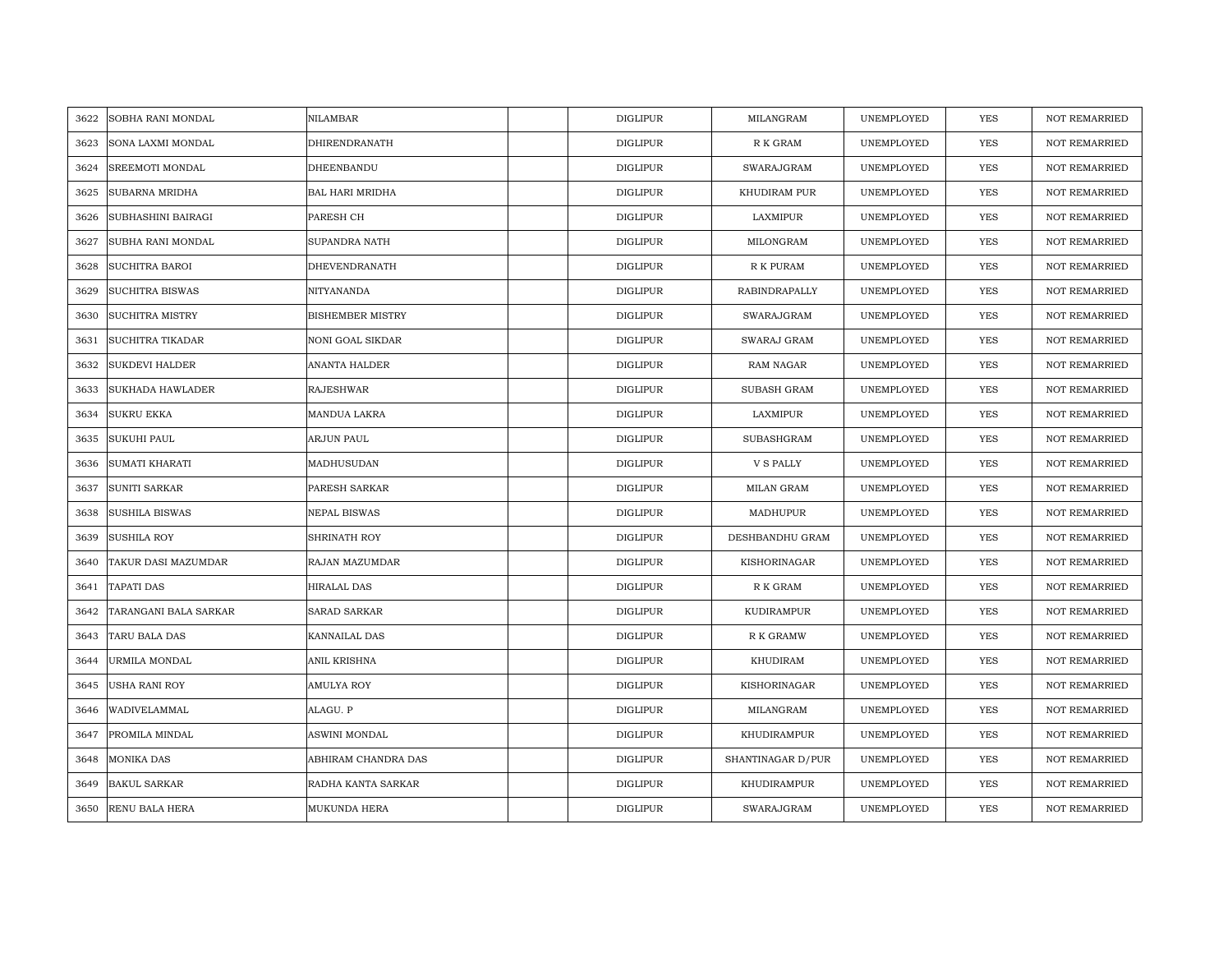| 3651 | SOBA RANI MONDAL         | DASHRATH MONDAL             | <b>DIGLIPUR</b> | SWARAJGRAM          | UNEMPLOYED | <b>YES</b> | <b>NOT REMARRIED</b> |
|------|--------------------------|-----------------------------|-----------------|---------------------|------------|------------|----------------------|
| 3652 | URMILA MONDAL            | RANJIT MONDAL               | <b>DIGLIPUR</b> | RADHANAGAR          | UNEMPLOYED | <b>YES</b> | NOT REMARRIED        |
| 3653 | <b>NAMITA BISWAS</b>     | KARTICK CH. BISWAS          | <b>DIGLIPUR</b> | SUBASHNAGAR         | UNEMPLOYED | <b>YES</b> | <b>NOT REMARRIED</b> |
| 3654 | LAXMI RANI DAS           | PULIN DAS                   | <b>DIGLIPUR</b> | SWARAJ GRAM         | UNEMPLOYED | <b>YES</b> | <b>NOT REMARRIED</b> |
| 3655 | URMILA MAZUMDER          | TAPAN KR MAZUMDER           | <b>DIGLIPUR</b> | <b>SUBASH GRAM</b>  | UNEMPLOYED | <b>YES</b> | <b>NOT REMARRIED</b> |
| 3656 | SUSUMA BISWAS(ROY)       | <b>MOHAN BISWAS</b>         | <b>DIGLIPUR</b> | <b>SITANAGAR</b>    | UNEMPLOYED | <b>YES</b> | <b>NOT REMARRIED</b> |
| 3657 | SARASWATHI DAS           | SRI KRISHNA DAS             | <b>DIGLIPUR</b> | KISHORINAGAR        | UNEMPLOYED | <b>YES</b> | <b>NOT REMARRIED</b> |
| 3658 | MERKHA POOP              | RAVI MINJ                   | DIGLIPUR        | MILAN GRAM          | UNEMPLOYED | YES        | <b>NOT REMARRIED</b> |
| 3659 | ARATI MONDAL             | SUNIL MONDAL                | <b>DIGLIPUR</b> | D B GRAM            | UNEMPLOYED | <b>YES</b> | <b>NOT REMARRIED</b> |
| 3660 | SMTI ALOMATI BISWAS      | NIRMAL BISWAS               | <b>DIGLIPUR</b> | <b>SITANAGAR</b>    | UNEMPLOYED | YES        | <b>NOT REMARRIED</b> |
| 3661 | SMTI GOLAPI RANI BALLAB  | <b>BIJAY KRISHNA BALLAB</b> | <b>DIGLIPUR</b> | <b>SITANAGAR</b>    | UNEMPLOYED | <b>YES</b> | <b>NOT REMARRIED</b> |
| 3662 | JOY RADHA RANI DAS       | MADHUSUDHAN                 | <b>DIGLIPUR</b> | <b>GANESH NAGAR</b> | UNEMPLOYED | <b>YES</b> | <b>NOT REMARRIED</b> |
| 3663 | JULY BAI                 | <b>SUMARU RAM</b>           | <b>DIGLIPUR</b> | MADHUPUR            | UNEMPLOYED | YES        | <b>NOT REMARRIED</b> |
| 3664 | USHA DAS                 | DHIREN DAS                  | <b>DIGLIPUR</b> | <b>GANESH NAGAR</b> | UNEMPLOYED | <b>YES</b> | <b>NOT REMARRIED</b> |
| 3665 | DROPAD HALDAR            | ABHIMANYU                   | <b>DIGLIPUR</b> | KISHORI NAGAR       | UNEMPLOYED | YES        | <b>NOT REMARRIED</b> |
| 3666 | SMTI LAKSHMI RANI NAIK   | RAM CHARAN NAIK             | <b>DIGLIPUR</b> | KISHORINAGAR        | UNEMPLOYED | <b>YES</b> | <b>NOT REMARRIED</b> |
| 3667 | ARIYA MUTHU              | KRISHNA MURTHY              | <b>DIGLIPUR</b> | MILANGRAM           | UNEMPLOYED | YES        | <b>NOT REMARRIED</b> |
| 3668 | <b>BISHAKHA KERKETTA</b> | RAMESH KERKETTA             | <b>DIGLIPUR</b> | SITA NAGAR          | UNEMPLOYED | <b>YES</b> | <b>NOT REMARRIED</b> |
| 3669 | CHAPALA MONDAL           | RAMCHANDRA                  | <b>DIGLIPUR</b> | KISHORINAGAR        | UNEMPLOYED | <b>YES</b> | <b>NOT REMARRIED</b> |
| 3670 | DEVI SARKAR              | <b>BINOY SARKAR</b>         | <b>DIGLIPUR</b> | MILANGRAM           | UNEMPLOYED | <b>YES</b> | NOT REMARRIED        |
| 3671 | DIPALI DAS               | NALINI DAS                  | <b>DIGLIPUR</b> | SITANAGAR           | UNEMPLOYED | <b>YES</b> | <b>NOT REMARRIED</b> |
| 3672 | <b>GOURI KIRTONIA</b>    | AMULYA KIRTONIA             | <b>DIGLIPUR</b> | MILANGRAM           | UNEMPLOYED | YES        | <b>NOT REMARRIED</b> |
| 3673 | HARIDASI MONDAL          | PENANGSHU                   | <b>DIGLIPUR</b> | R K GRAM            | UNEMPLOYED | <b>YES</b> | <b>NOT REMARRIED</b> |
| 3674 | JASINTA KERKETTA         | <b>GORGE KERKETTA</b>       | <b>DIGLIPUR</b> | KISHORINAGAR        | UNEMPLOYED | YES        | <b>NOT REMARRIED</b> |
| 3675 | JYOTSNA BAROI            | SIDDISHAR BAROI             | <b>DIGLIPUR</b> | VIDYASAGARPALLI     | UNEMPLOYED | <b>YES</b> | <b>NOT REMARRIED</b> |
| 3676 | KALARA TIRKEY            | ALTHRUS TOPNO               | <b>DIGLIPUR</b> | <b>BURMACHAD</b>    | UNEMPLOYED | <b>YES</b> | <b>NOT REMARRIED</b> |
| 3677 | KUSUM MONDAL             | DASARAT MONDAL              | <b>DIGLIPUR</b> | SHYAMNAGAR          | UNEMPLOYED | YES        | <b>NOT REMARRIED</b> |
| 3678 | LAXMI RANI DAS           | <b>UMESH DAS</b>            | <b>DIGLIPUR</b> | SUBASHGRAM          | UNEMPLOYED | YES        | <b>NOT REMARRIED</b> |
| 3679 | <b>MANITARA BISWAS</b>   | BHABARANJAN                 | <b>DIGLIPUR</b> | <b>SITANAGAR</b>    | UNEMPLOYED | <b>YES</b> | <b>NOT REMARRIED</b> |
|      |                          |                             |                 |                     |            |            |                      |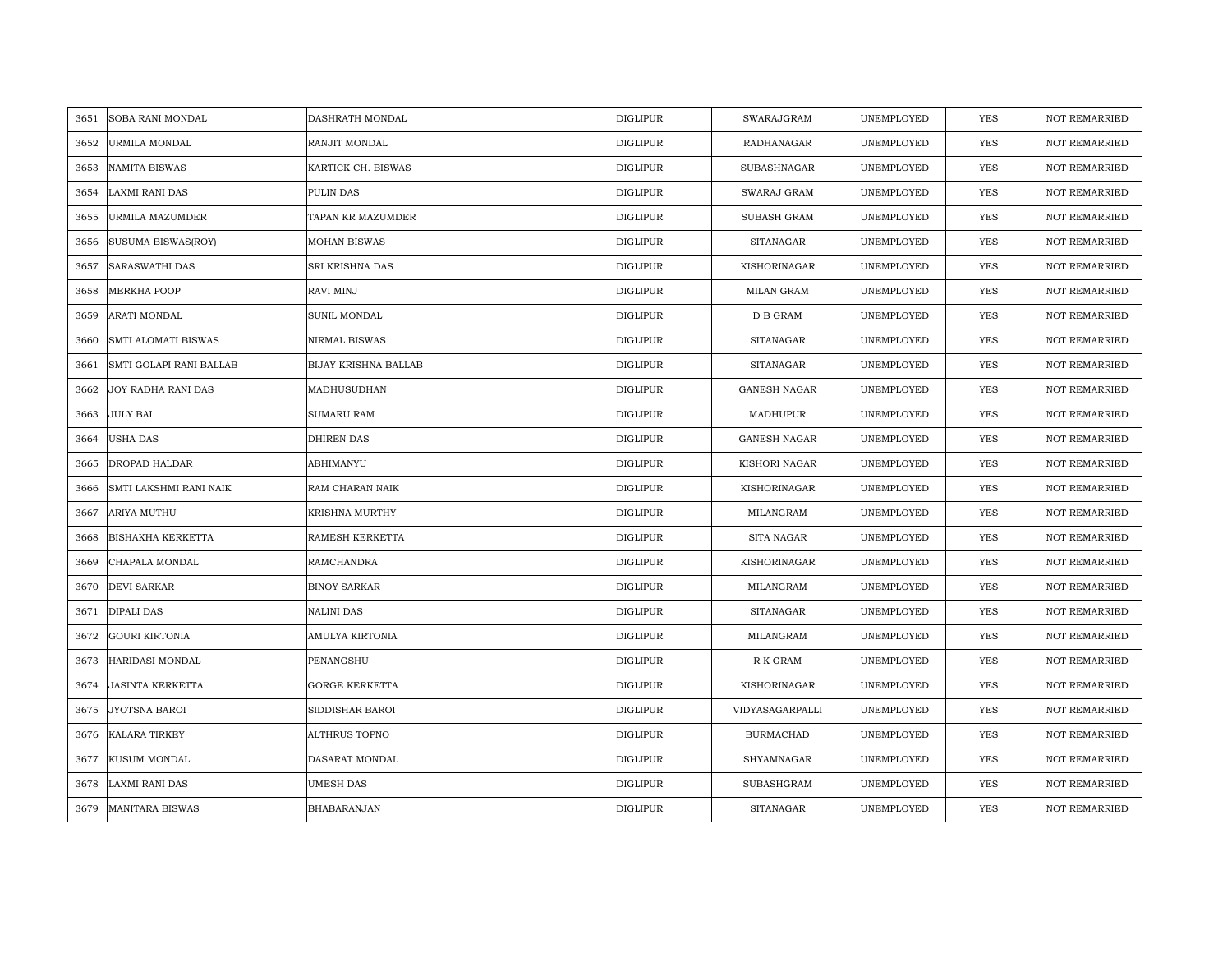| 3680 | PUTUL ROY                   | AJIT ROY             | <b>DIGLIPUR</b> | MADHUPUR           | UNEMPLOYED | <b>YES</b> | <b>NOT REMARRIED</b> |
|------|-----------------------------|----------------------|-----------------|--------------------|------------|------------|----------------------|
| 3681 | <b>RENU BALA SARKAR</b>     | <b>BROJEN SARKAR</b> | <b>DIGLIPUR</b> | PASCHIM SAGAR      | UNEMPLOYED | <b>YES</b> | <b>NOT REMARRIED</b> |
| 3682 | REVATHI. R                  | SUBBA REDDY. K. T    | <b>DIGLIPUR</b> | <b>SUBASH GRAM</b> | UNEMPLOYED | <b>YES</b> | <b>NOT REMARRIED</b> |
| 3683 | SANDHYA RANI ROY            | <b>RAMAN ROY</b>     | <b>DIGLIPUR</b> | <b>SITANAGAR</b>   | UNEMPLOYED | <b>YES</b> | NOT REMARRIED        |
| 3684 | <b>SHISUBALA DAS</b>        | <b>GANSHYAM DAS</b>  | <b>DIGLIPUR</b> | SHANTINAGAR        | UNEMPLOYED | <b>YES</b> | <b>NOT REMARRIED</b> |
| 3685 | SONAICHI                    | ARUMUGAM             | <b>DIGLIPUR</b> | SUBHASHGRAM        | UNEMPLOYED | <b>YES</b> | <b>NOT REMARRIED</b> |
| 3686 | <b>SUCHITRA MALAKAR</b>     | KISHOR KANTI         | <b>DIGLIPUR</b> | KALIGHAT           | UNEMPLOYED | <b>YES</b> | <b>NOT REMARRIED</b> |
| 3687 | TARADASI MONDAL             | HARI DAS MONDAL      | <b>DIGLIPUR</b> | MADHUPUR           | UNEMPLOYED | YES        | <b>NOT REMARRIED</b> |
| 3688 | SARASWATI SARKAR            | RASIK LAL SARKAR     | DIGLIPUR        | SUBHASH GRAM       | UNEMPLOYED | <b>YES</b> | <b>NOT REMARRIED</b> |
| 3689 | MAYARANI DAS                | SUKLAL DAS           | <b>DIGLIPUR</b> | RABINDRAPALLY      | UNEMPLOYED | <b>YES</b> | <b>NOT REMARRIED</b> |
| 3690 | PUSPA SARKAR                | KAMIL MINJ           | <b>DIGLIPUR</b> | NABAGRAM           | UNEMPLOYED | YES        | <b>NOT REMARRIED</b> |
| 3691 | SUPRIYA MISTRY              | <b>SAMIR MISTRY</b>  | <b>DIGLIPUR</b> | RAMAKRISHNA GRAM   | UNEMPLOYED | <b>YES</b> | <b>NOT REMARRIED</b> |
| 3692 | SUMITRA MAJUMDER            | NIRMAL MAZUMDER      | <b>DIGLIPUR</b> | R K PUR            | UNEMPLOYED | <b>YES</b> | <b>NOT REMARRIED</b> |
| 3693 | KAMALA MONDAL               | SUNIL MONDAL         | <b>DIGLIPUR</b> | <b>DIGLIPUR</b>    | UNEMPLOYED | <b>YES</b> | <b>NOT REMARRIED</b> |
| 3694 | SISUBALA DAS                | DINABANDHU           | <b>DIGLIPUR</b> | R K GRAM           | UNEMPLOYED | <b>YES</b> | <b>NOT REMARRIED</b> |
| 3695 | LALITA MONDAL               | RANJIT MONDAL        | <b>DIGLIPUR</b> | <b>V S PALLY</b>   | UNEMPLOYED | <b>YES</b> | <b>NOT REMARRIED</b> |
| 3696 | LUBIA TIGGA                 | <b>BIRSA BIRLA</b>   | <b>DIGLIPUR</b> | KISHORINAGAR       | UNEMPLOYED | <b>YES</b> | <b>NOT REMARRIED</b> |
| 3697 | SAROJINI DINDA              | SUBODH KUMAR DINDA   | <b>DIGLIPUR</b> | R K GRAM           | UNEMPLOYED | <b>YES</b> | <b>NOT REMARRIED</b> |
| 3698 | PARSADI LAKRA,              | SAMUEL LAKRA         | <b>DIGLIPUR</b> | RADHANAGAR         | UNEMPLOYED | <b>YES</b> | <b>NOT REMARRIED</b> |
| 3699 | <b>SUMITRA BAI</b>          | AMAR RAM             | <b>DIGLIPUR</b> | KISHORINAGAR       | UNEMPLOYED | <b>YES</b> | <b>NOT REMARRIED</b> |
| 3700 | KALIDASHI DAKUA             | MADHAB DAKUA         | <b>DIGLIPUR</b> | MADHUPUR           | UNEMPLOYED | <b>YES</b> | <b>NOT REMARRIED</b> |
| 3701 | MANJU BISWAS,               | ANIL BISWAS          | <b>DIGLIPUR</b> | R K GRAM           | UNEMPLOYED | YES        | <b>NOT REMARRIED</b> |
| 3702 | CHAIN RANI MONDAL,          | GHANASHYAM MONDAL    | <b>DIGLIPUR</b> | MADHUPUR           | UNEMPLOYED | <b>YES</b> | <b>NOT REMARRIED</b> |
| 3703 | SANDHYA RANI SARKAR,        | MUKUNDALAL SARKAR    | <b>DIGLIPUR</b> | KHUDIRAM PUR       | UNEMPLOYED | YES        | <b>NOT REMARRIED</b> |
| 3704 | SEFALI RANI GAIN,           | PRAKASH GAIN         | <b>DIGLIPUR</b> | <b>SHYAM NAGAR</b> | UNEMPLOYED | <b>YES</b> | <b>NOT REMARRIED</b> |
| 3705 | SULEKHA BAROI,              | KANGAL BAROI         | <b>DIGLIPUR</b> | R K GRAM           | UNEMPLOYED | <b>YES</b> | <b>NOT REMARRIED</b> |
| 3706 | <b>BISAKHA RANI BISWAS,</b> | SUKUMAR BISWAS       | DIGLIPUR        | R K GRAM           | UNEMPLOYED | <b>YES</b> | <b>NOT REMARRIED</b> |
| 3707 | KANAN DAS,                  | <b>BHARAT DAS</b>    | <b>DIGLIPUR</b> | R K GRAM           | UNEMPLOYED | <b>YES</b> | <b>NOT REMARRIED</b> |
| 3708 | <b>MARIAM XESS</b>          | <b>AGUSTAS XESS</b>  | <b>DIGLIPUR</b> | HARENNALLAH        | UNEMPLOYED | <b>YES</b> | <b>NOT REMARRIED</b> |
|      |                             |                      |                 |                    |            |            |                      |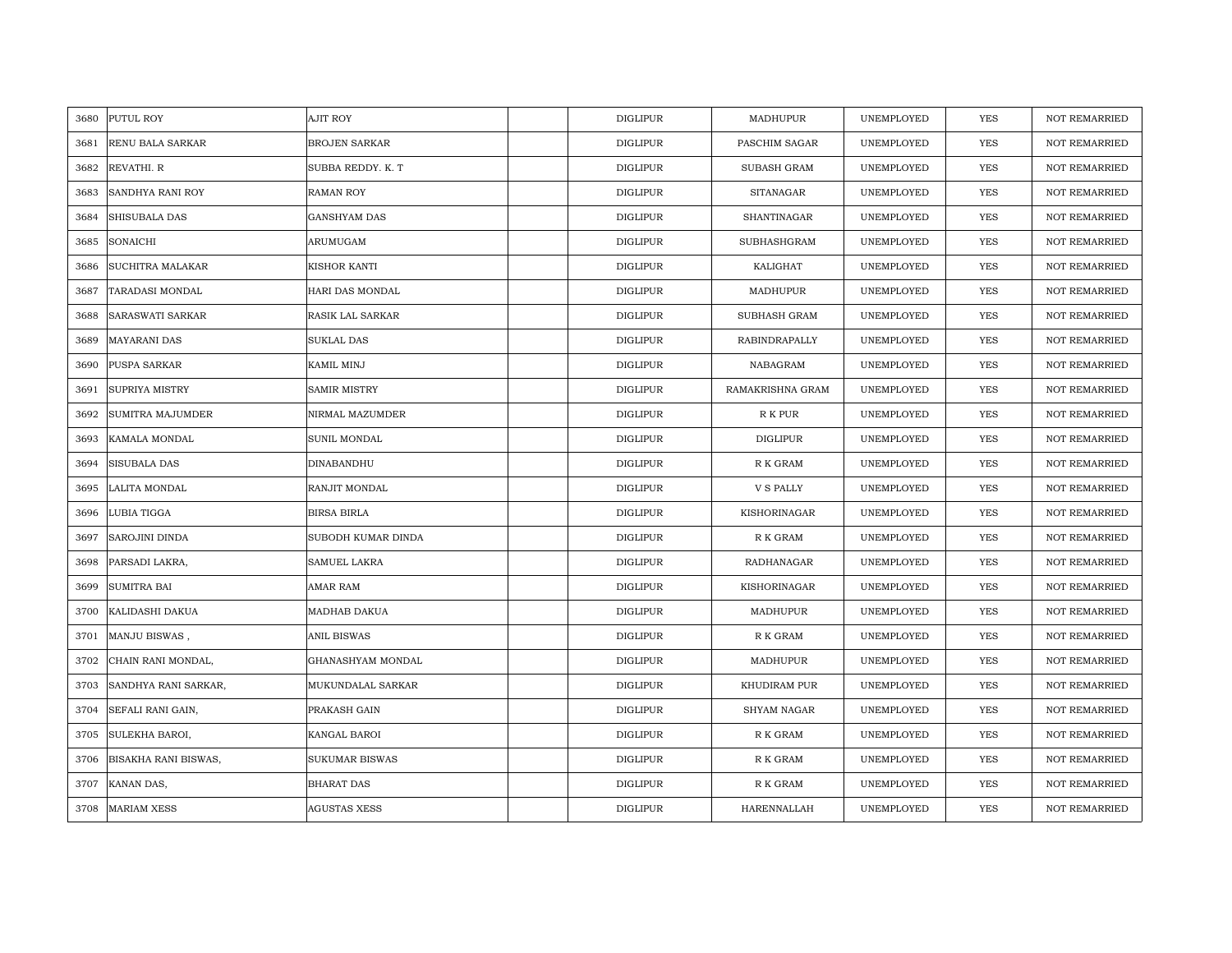| 3709 | SNAHALATA MAZUMDER,    | <b>ASHOK MAZUMDER</b> | <b>DIGLIPUR</b> | HARI BAY            | UNEMPLOYED | YES        | <b>NOT REMARRIED</b> |
|------|------------------------|-----------------------|-----------------|---------------------|------------|------------|----------------------|
| 3710 | SEFALI BEPARI,         | HAREKRISHNA BEPARI    | <b>DIGLIPUR</b> | <b>SITANAGAR</b>    | UNEMPLOYED | <b>YES</b> | <b>NOT REMARRIED</b> |
| 3711 | SUSHILA URAON,         | <b>SADRAK URAON</b>   | <b>DIGLIPUR</b> | <b>V S PALLY</b>    | UNEMPLOYED | <b>YES</b> | <b>NOT REMARRIED</b> |
| 3712 | AKULI MONDAL,          | <b>SOURAB BISWAS</b>  | PORT BLAIR      | HERBERTABAD         | UNEMPLOYED | YES        | <b>NOT REMARRIED</b> |
| 3713 | SOVA DAS,              | <b>BIPAL DAS</b>      | <b>DIGLIPUR</b> | MADHUPUR            | UNEMPLOYED | YES        | <b>NOT REMARRIED</b> |
| 3714 | SARASWATI CHAKRABORTY, | RATHIN CHAKRABORTY    | <b>DIGLIPUR</b> | KHUDIRAMPUR         | UNEMPLOYED | YES        | NOT REMARRIED        |
| 3715 | <b>JHARNA BISWAS</b>   | SAWRAJIT BISWAS       | <b>RANGAT</b>   | GOLPAHAR            | UNEMPLOYED | <b>YES</b> | <b>NOT REMARRIED</b> |
| 3716 | KAJAL KULLU            | SONA BASI KULLU       | <b>RANGAT</b>   | <b>DASARATHPUR</b>  | UNEMPLOYED | YES        | NOT REMARRIED        |
| 3717 | KAMLA RANI OJHA        | NIRODH BEHARI         | <b>RANGAT</b>   | PARNASALA           | UNEMPLOYED | YES        | <b>NOT REMARRIED</b> |
| 3718 | <b>KARUNA VATHI</b>    | MUNIYANDI. A          | <b>RANGAT</b>   | NIMBUTHALA          | UNEMPLOYED | YES        | <b>NOT REMARRIED</b> |
| 3719 | KARUNNA TIKADER        | TARA TIKADER          | RANGAT          | AMKUNJ              | UNEMPLOYED | YES        | <b>NOT REMARRIED</b> |
| 3720 | KAUSALYA BISWAS        | MAHENDRA              | RANGAT          | PARNASALA           | UNEMPLOYED | YES        | NOT REMARRIED        |
| 3721 | <b>LISSY KUNJUMON</b>  | KUNJUMON. T. K        | RANGAT          | RANGAT BAY          | UNEMPLOYED | <b>YES</b> | <b>NOT REMARRIED</b> |
| 3722 | RADHA RANI BISWAS      | DAYAL BISWAS          | DIGLIPUR        | <b>DIGLIPUR</b>     | UNEMPLOYED | <b>YES</b> | <b>NOT REMARRIED</b> |
| 3723 | <b>ANJANA DAS</b>      | GOURANGA DAS.         | DIGLIPUR        | SWARAJ GRAM         | UNEMPLOYED | <b>YES</b> | <b>NOT REMARRIED</b> |
| 3724 | RENU BALA MONDAL       | KESHAB CH.            | <b>DIGLIPUR</b> | NABAGRAM            | UNEMPLOYED | <b>YES</b> | <b>NOT REMARRIED</b> |
| 3725 | ACHAIAMMA              | APPAL NAIDU           | WIMBERLYGUNJ    | WIMBERLYGUNJ        | UNEMPLOYED | <b>YES</b> | <b>NOT REMARRIED</b> |
| 3726 | AMINA                  | MOIDUNNI P.           | STEWART GUNJ    | STEWART GUNJ        | UNEMPLOYED | <b>YES</b> | <b>NOT REMARRIED</b> |
| 3727 | ANKAIAMMA. Y           | MAHALAXMI             | LAMBAPHAD       | LAMBAPHAD           | UNEMPLOYED | <b>YES</b> | <b>NOT REMARRIED</b> |
| 3728 | MAHALAXMI              | V. APPANNA            | RANGAT          | RANGAT BAY          | UNEMPLOYED | YES        | <b>NOT REMARRIED</b> |
| 3729 | <b>NANDA RANI DAS</b>  | JAGA BANDHU DAS       | RANGAT          | RANGAT              | UNEMPLOYED | <b>YES</b> | NOT REMARRIED        |
| 3730 | NEELAMMA. K            | GANAPATHI. K          | <b>RANGAT</b>   | <b>RANGAT</b>       | UNEMPLOYED | YES        | NOT REMARRIED        |
| 3731 | PANDIAMMA. C           | CHELLADURAI           | <b>RANGAT</b>   | RANGAT              | UNEMPLOYED | <b>YES</b> | <b>NOT REMARRIED</b> |
| 3732 | PITCHAMMA A.           | ALAGAPPA ACHARI       | <b>RANGAT</b>   | RANGAT              | UNEMPLOYED | <b>YES</b> | <b>NOT REMARRIED</b> |
| 3733 | PROMILA HOWLADAR       | ATUL HOWLADAR         | <b>RANGAT</b>   | JANAKPUR            | UNEMPLOYED | YES        | <b>NOT REMARRIED</b> |
| 3734 | PURNALAKHI MAJHI       | SUDHANSU MAJHI        | RANGAT          | JANAKPUR            | UNEMPLOYED | YES        | NOT REMARRIED        |
| 3735 | PUSHPA DAS             | TARANI DAS            | RANGAT          | DASARATHPUR         | UNEMPLOYED | YES        | <b>NOT REMARRIED</b> |
| 3736 | RAJA LAKSHMI MONDAL    | <b>BISWANATH</b>      | RANGAT          | RANGAT              | UNEMPLOYED | <b>YES</b> | <b>NOT REMARRIED</b> |
|      | 3737 RAJAMMA. T        | APPAL SWAMY. T        | <b>RANGAT</b>   | <b>RANGAT BAZAR</b> | UNEMPLOYED | <b>YES</b> | <b>NOT REMARRIED</b> |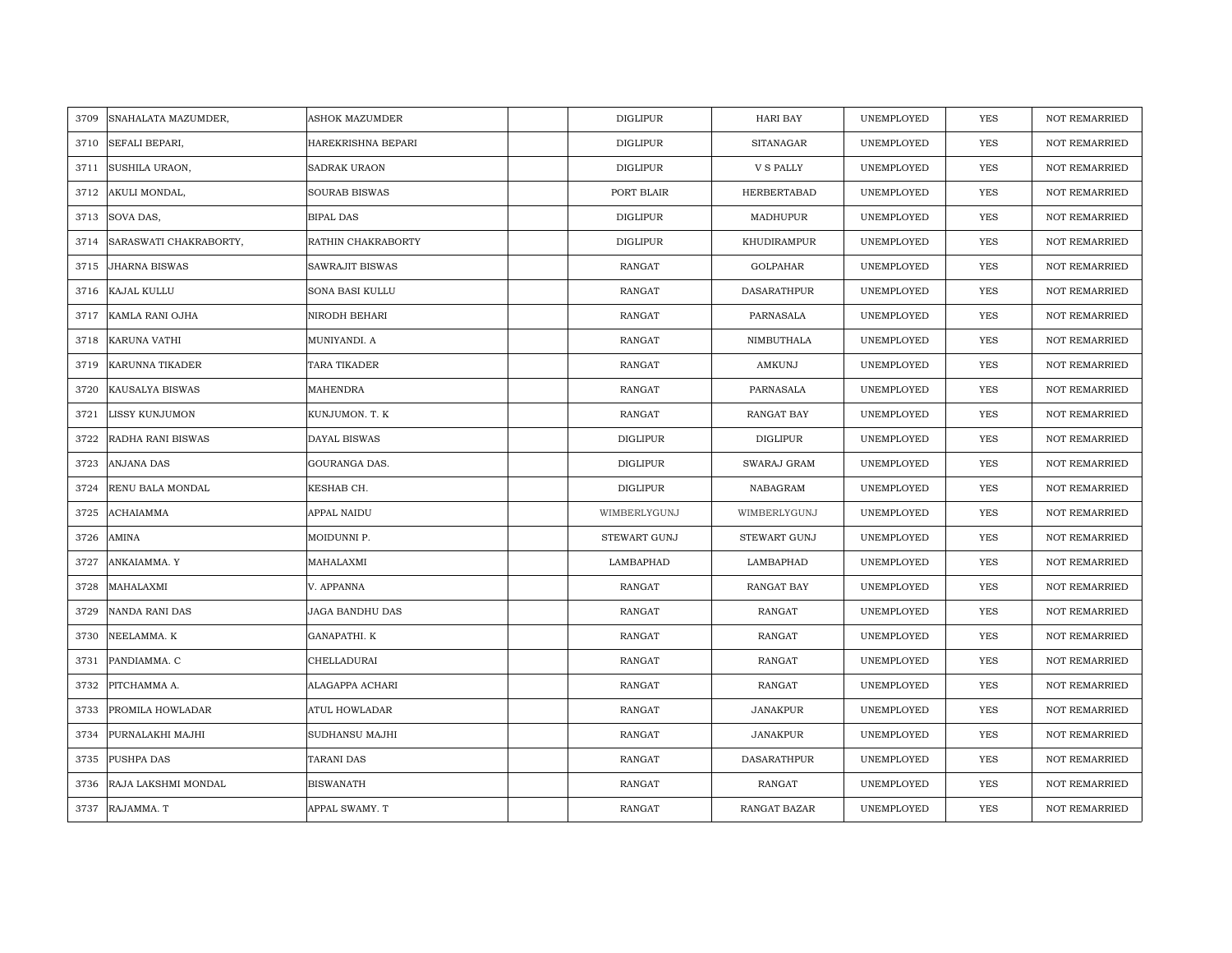| 3738 | FATHIMA. P              | MAYIN                 | WIMBERLY GUNJ        | KANYAPURAM        | UNEMPLOYED | <b>YES</b> | <b>NOT REMARRIED</b> |
|------|-------------------------|-----------------------|----------------------|-------------------|------------|------------|----------------------|
| 3739 | K. P. ZUBAIDHA          | P. UMMER              | WIMBERLY GUNJ        | WRIGHT MYO        | UNEMPLOYED | <b>YES</b> | <b>NOT REMARRIED</b> |
| 3740 | LAXMI. S                | <b>SANYASI RAO. S</b> | <b>WIMBERLY GUNJ</b> | LAMBAPAHAR        | UNEMPLOYED | YES        | <b>NOT REMARRIED</b> |
| 3741 | N. RAMLA                | N. HASSAN             | <b>WIMBERLY GUNJ</b> | MALAPURAM         | UNEMPLOYED | YES        | <b>NOT REMARRIED</b> |
| 3742 | NABEESA K.              | K. MOHAMMED           | WIMBERLYGUNJ         | WIMBERLYGUNJ      | UNEMPLOYED | YES        | <b>NOT REMARRIED</b> |
| 3743 | NABEESA. P. K           | MOHAMMED. P. K        | WIMBERLYGUNJ         | NAYAPURAM         | UNEMPLOYED | <b>YES</b> | <b>NOT REMARRIED</b> |
| 3744 | NACHAMMA                | PALANI                | WIMBERLYGUNJ         | LAL BIJAN AGE     | UNEMPLOYED | YES        | NOT REMARRIED        |
| 3745 | PACHIAMMAL. R           | RAMAIAH. K            | WIMBERLYGUNJ         | NAYAGOAN          | UNEMPLOYED | YES        | NOT REMARRIED        |
| 3746 | SANAYNASI AMMA          | MUSLAYA               | WIMBERLYGUNJ         | LAMBAPAHAR        | UNEMPLOYED | YES        | NOT REMARRIED        |
| 3747 | SARASWATI SUTRADHAR     | M. M SUTRADHAR        | WIMBERLYGUNJ         | <b>MATHURA</b>    | UNEMPLOYED | YES        | <b>NOT REMARRIED</b> |
| 3748 | SUKHAMANI MISTRY        | KHOKAN MISTRY         | WIMBERLYGUNJ         | SHOALBAY          | UNEMPLOYED | YES        | <b>NOT REMARRIED</b> |
| 3749 | <b>VALAMMA</b>          | SHANMUGHAM. K         | WIMBERLYGUNJ         | WRIGHTMYO         | UNEMPLOYED | <b>YES</b> | NOT REMARRIED        |
| 3750 | <b>VOILET JOSEPH</b>    | JOSEPH                | WIMBERLYGUNJ         | LAL BIJAN         | UNEMPLOYED | <b>YES</b> | <b>NOT REMARRIED</b> |
| 3751 | P. LALITHA              | P. BALAN              | WIMBERLYGUNJ         | WIMBERLYGUNJ      | UNEMPLOYED | YES        | <b>NOT REMARRIED</b> |
| 3752 | CH FATHIMA              | P. K. KUNJAPA         | WIMBERLYGUNJ         | KANYAPURAM        | UNEMPLOYED | <b>YES</b> | NOT REMARRIED        |
| 3753 | LAXMI                   | CHOCKALINGAM          | WIMBERLYGUNJ         | SHOALBAY          | UNEMPLOYED | <b>YES</b> | <b>NOT REMARRIED</b> |
| 3754 | R. SUDHA                | S. RAJU               | WIMBERLYGUNJ         | LAMBA PAHAD       | UNEMPLOYED | YES        | <b>NOT REMARRIED</b> |
| 3755 | SARALA MONDAL           | ANANTA MONDAL         | RANGAT               | <b>JANAKPUR</b>   | UNEMPLOYED | <b>YES</b> | <b>NOT REMARRIED</b> |
| 3756 | <b>SARASWATHI BAROI</b> | SASHADHAR BAROI       | RANGAT               | <b>JANAK PUR</b>  | UNEMPLOYED | <b>YES</b> | <b>NOT REMARRIED</b> |
| 3757 | SEETOMMAL. G            | GANESHAN. A           | RANGAT               | RANGAT            | UNEMPLOYED | YES        | NOT REMARRIED        |
| 3758 | SEPHALI MONDAL          | SUKUMAR MONDAL        | RANGAT               | <b>GOAL PAHAR</b> | UNEMPLOYED | YES        | NOT REMARRIED        |
| 3759 | <b>SHANTI MOLONGI</b>   | NITYANANDA            | RANGAT               | <b>JANAKPUR</b>   | UNEMPLOYED | YES        | <b>NOT REMARRIED</b> |
| 3760 | <b>SREEMATI PAIK</b>    | <b>NAREN PAIK</b>     | <b>RANGAT</b>        | <b>SITAPUR</b>    | UNEMPLOYED | YES        | <b>NOT REMARRIED</b> |
| 3761 | <b>SUKHADA ROY</b>      | NITYA NANDA ROY       | <b>RANGAT</b>        | <b>RAMPUR</b>     | UNEMPLOYED | YES        | <b>NOT REMARRIED</b> |
| 3762 | SUSHILA BRAHAMA         | CHITTARANJAN          | RANGAT               | AMKUNJ            | UNEMPLOYED | YES        | NOT REMARRIED        |
| 3763 | UMMUKULSU. P            | MOHAMMED. T           | PORT BLAIR           | MANNARGHAT        | UNEMPLOYED | <b>YES</b> | <b>NOT REMARRIED</b> |
| 3764 | P. FATHIMA              | N. MOHAMMED           | PORT BLAIR           | MANARGHAT         | UNEMPLOYED | YES        | NOT REMARRIED        |
| 3765 | DEVI VENKATASATHYAWATHI | D. APPA RAO           | WIMBERLYGUNJ         | WIMBERLYGUNJ      | UNEMPLOYED | YES        | NOT REMARRIED        |
| 3766 | O. AMINA                | O. RASHEED            | WIMBERLYGUNJ         | WIMBERLYGUNJ      | UNEMPLOYED | <b>YES</b> | <b>NOT REMARRIED</b> |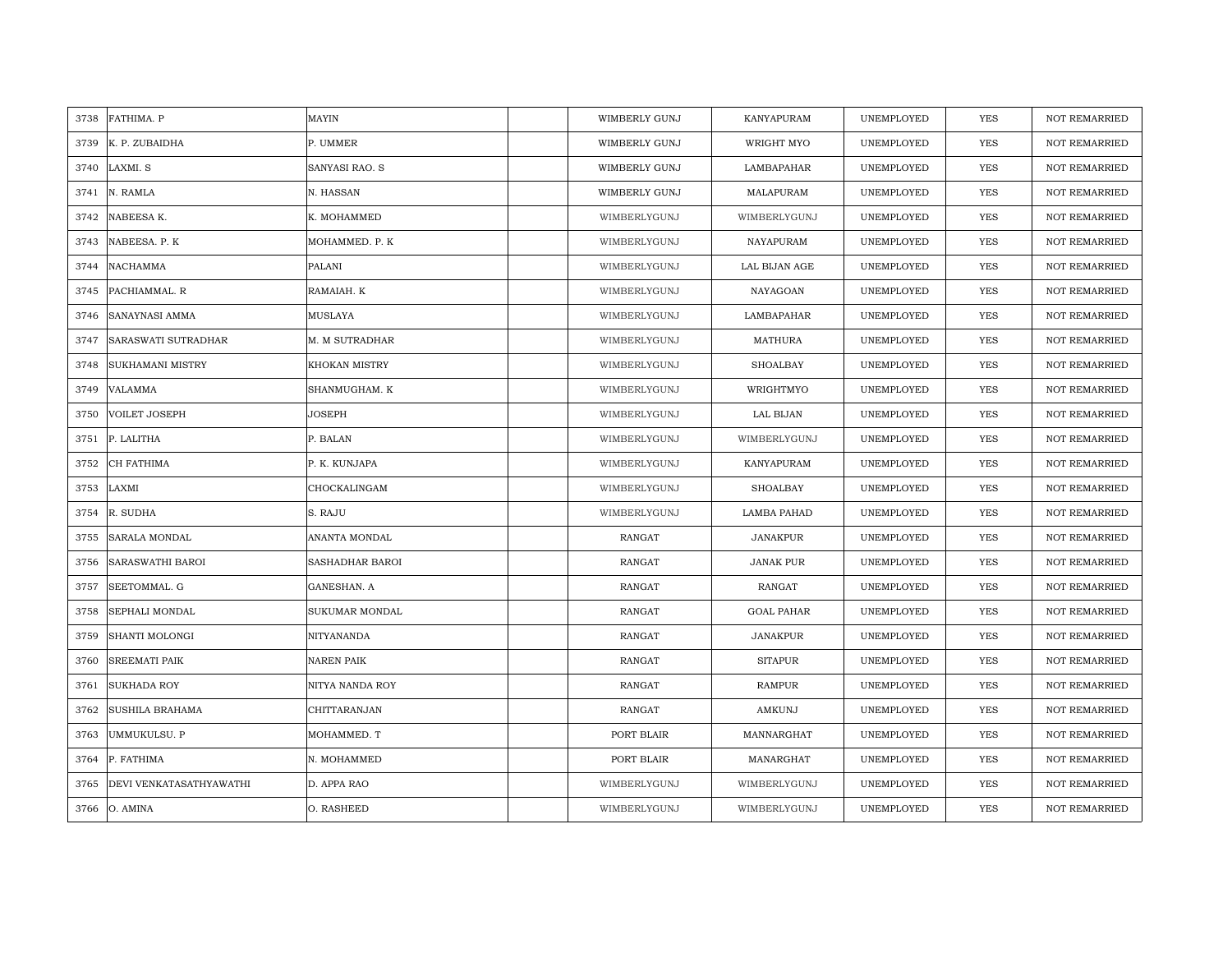| 3767 | M. RUKIYA              | K. ABOO                   | WIMBERLYGUNJ    | STEWARTGUNJ        | UNEMPLOYED | <b>YES</b> | <b>NOT REMARRIED</b> |
|------|------------------------|---------------------------|-----------------|--------------------|------------|------------|----------------------|
| 3768 | V. BANUMATHI,          | MURUGAIAH                 | WIMBERLYGUNJ    | WRIGHY MYO         | UNEMPLOYED | <b>YES</b> | NOT REMARRIED        |
| 3769 | ANNAMMA MATHAI         | P. C. MATHAI              | WIMBERLYGUNJ    | <b>LAMBA PAHAR</b> | UNEMPLOYED | <b>YES</b> | <b>NOT REMARRIED</b> |
| 3770 | TARAMARY               | ALUVIOUS TIGGA            | KATCHAL         | MILDERA            | UNEMPLOYED | <b>YES</b> | <b>NOT REMARRIED</b> |
| 3771 | P PADMAVATI            | P SURYANARAYAN            | <b>RANGAT</b>   | NIMBUTALA JETTY    | UNEMPLOYED | <b>YES</b> | <b>NOT REMARRIED</b> |
| 3772 | <b>MAINA BISWAS</b>    | <b>BIMAL BISWAS</b>       | RANGAT          | RAMPUR             | UNEMPLOYED | <b>YES</b> | <b>NOT REMARRIED</b> |
| 3773 | N. POONGADA            | R. NAGARAJAN              | <b>RANGAT</b>   | <b>RANGAT</b>      | UNEMPLOYED | YES        | <b>NOT REMARRIED</b> |
| 3774 | <b>GEETHA MONDAL</b>   | NARAYAN MONDAL            | RANGAT          | CHITRAKUT          | UNEMPLOYED | YES        | <b>NOT REMARRIED</b> |
| 3775 | JAYLAXMI HALDER        | RAVINDRAN. B              | RANGAT          | <b>SHIVAPURAM</b>  | UNEMPLOYED | YES        | NOT REMARRIED        |
| 3776 | URMILA DHALI           | <b>RAMAKRISHNA</b>        | <b>RANGAT</b>   | <b>JANAKPUR</b>    | UNEMPLOYED | YES        | <b>NOT REMARRIED</b> |
| 3777 | EGNESIA MINJ           | ANTHONY EKKA              | <b>BARATANG</b> | KHATTA KHARI       | UNEMPLOYED | YES        | <b>NOT REMARRIED</b> |
| 3778 | EMELDA MINJ            | IGNACES MINJ              | <b>BARATANG</b> | <b>BARATANG</b>    | UNEMPLOYED | YES        | NOT REMARRIED        |
| 3779 | <b>ENKATAMMA</b>       | M. DEVRAJ                 | <b>BARATANG</b> | ORALKATCHA         | UNEMPLOYED | YES        | NOT REMARRIED        |
| 3780 | <b>FLORA SORENG</b>    | LOBRENTUS DUNG            | <b>BARATANG</b> | SUNDERGARH         | UNEMPLOYED | <b>YES</b> | <b>NOT REMARRIED</b> |
| 3781 | MAHALAXMI              | APPANNA. CH               | <b>BARATANG</b> | ORALKATCHA         | UNEMPLOYED | YES        | NOT REMARRIED        |
| 3782 | ARATI SARKAR           | KALIPADA SARKAR           | RANGAT          | AMKUNJ             | UNEMPLOYED | YES        | <b>NOT REMARRIED</b> |
| 3783 | G. RUPPAMMA            | G. TATAIAH                | <b>RANGAT</b>   | NIMBUTALA          | UNEMPLOYED | YES        | <b>NOT REMARRIED</b> |
| 3784 | T. BHARATHI            | T. PRAHALAD               | RANGAT          | NIMBUTALA          | UNEMPLOYED | <b>YES</b> | <b>NOT REMARRIED</b> |
| 3785 | SALOMI DUNG DUNG,      | AUGUST MINJ               | RANGAT          | RANGAT W NO 10     | UNEMPLOYED | YES        | NOT REMARRIED        |
| 3786 | RAJMATI DEVI           | <b>GAUTHAM SINGH</b>      | <b>BARATANG</b> | ADAZIG             | UNEMPLOYED | <b>YES</b> | <b>NOT REMARRIED</b> |
| 3787 | SABEENA KERKETTA       | KAMIL KULLU               | <b>BARATANG</b> | <b>BARATANG</b>    | UNEMPLOYED | <b>YES</b> | <b>NOT REMARRIED</b> |
| 3788 | SAROJINI HELENA MALWAR | HILARUS KIRO              | <b>BARATANG</b> | ORALKATCHA         | UNEMPLOYED | YES        | NOT REMARRIED        |
| 3789 | SUSHILA. K             | BABU RAO. K               | <b>BARATANG</b> | <b>BARATANG</b>    | UNEMPLOYED | YES        | <b>NOT REMARRIED</b> |
| 3790 | J SARASWATI,           | J. APPANNA                | <b>RANGAT</b>   | NIMBUTALA          | UNEMPLOYED | YES        | <b>NOT REMARRIED</b> |
| 3791 | CHAMPA MONDAL,         | RADHA KRISHNA MONDAL      | RANGAT          | JANAKPUR           | UNEMPLOYED | YES        | <b>NOT REMARRIED</b> |
| 3792 | SANYARO BARAIK         | MAKHAN LAKRA              | <b>BARATANG</b> | <b>SUNDER GHAR</b> | UNEMPLOYED | YES        | NOT REMARRIED        |
| 3793 | HARIDASI CHOUDHARY     | <b>JAGHDISH CHOUDHARY</b> | <b>BARATANG</b> | HARIDASI CHOUDHARY | UNEMPLOYED | YES        | <b>NOT REMARRIED</b> |
| 3794 | LUISA KULLU            | <b>JOHN TETE</b>          | <b>BARATANG</b> | ORALKATCHA         | UNEMPLOYED | <b>YES</b> | <b>NOT REMARRIED</b> |
| 3795 | <b>FLORA XALXO</b>     | ALBINUS LAKRA             | <b>BARATANG</b> | NAYA GARH          | UNEMPLOYED | <b>YES</b> | <b>NOT REMARRIED</b> |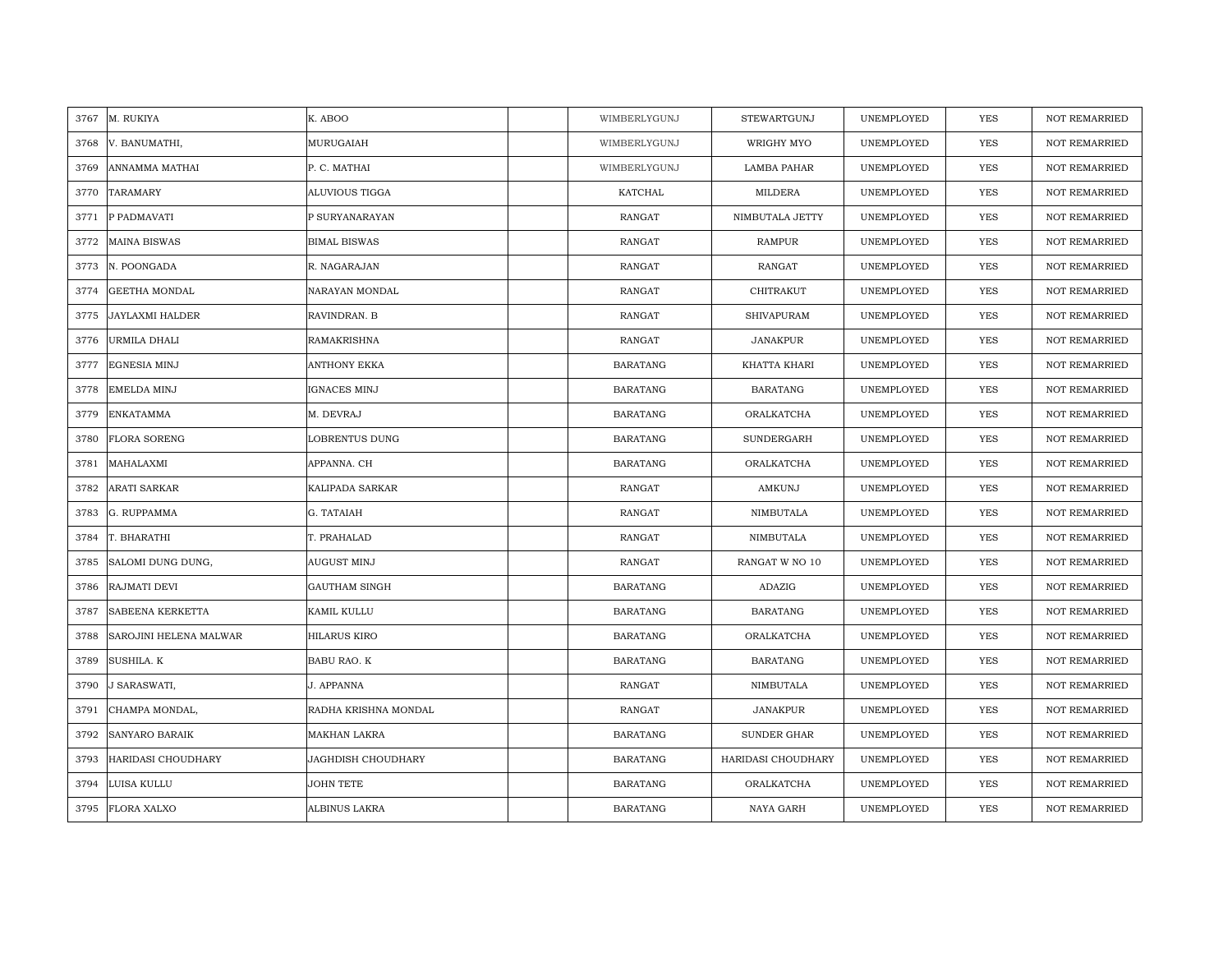| 3796 | <b>DASMI TIRKEY</b>     | MARO LAKRA          | <b>BARATANG</b> | ORAL KATCHA         | UNEMPLOYED | <b>YES</b> | <b>NOT REMARRIED</b> |
|------|-------------------------|---------------------|-----------------|---------------------|------------|------------|----------------------|
| 3797 | KANAK LATA BISWAS       | <b>BINOD BEHARI</b> | <b>DIGLIPUR</b> | NABAGRAM            | UNEMPLOYED | <b>YES</b> | <b>NOT REMARRIED</b> |
| 3798 | KOKHIL BASI MAZUMDER    | MANMOHAN            | <b>DIGLIPUR</b> | NABAGRAM            | UNEMPLOYED | <b>YES</b> | <b>NOT REMARRIED</b> |
| 3799 | SONIYA LAKRA            | CHONAS MINJ         | <b>BARATANG</b> | SOUTH CREEK         | UNEMPLOYED | YES        | <b>NOT REMARRIED</b> |
| 3800 | FILISITA BARA,          | VINCENT TIRKEY      | <b>BARATANG</b> | <b>ADAJIG</b>       | UNEMPLOYED | YES        | <b>NOT REMARRIED</b> |
| 3801 | MUNI BALA,              | MAHENDER SINGH      | <b>BARATANG</b> | ADAZIG              | UNEMPLOYED | <b>YES</b> | NOT REMARRIED        |
| 3802 | <b>AKUL BALA BISWAS</b> | SATISH CH. BISWAS   | LITTLE ANDAMAN  | NETAJI NAGAR        | UNEMPLOYED | YES        | <b>NOT REMARRIED</b> |
| 3803 | KRISHNAVENI. G          | SURYANARAYAN. G     | LITTLE ANDAMAN  | <b>HUT BAY</b>      | UNEMPLOYED | <b>YES</b> | <b>NOT REMARRIED</b> |
| 3804 | RAJYASHRI ROY           | HARASHIT ROY        | LITTLE ANDAMAN  | NETAJI NAGAR        | UNEMPLOYED | YES        | <b>NOT REMARRIED</b> |
| 3805 | SARASWATHI              | LAXMA RAO. K        | LITTLE ANDAMAN  | GOALGHAR            | UNEMPLOYED | <b>YES</b> | <b>NOT REMARRIED</b> |
| 3806 | SARASWATI               | GOURANGA            | LITTLE ANDAMAN  | KALI NAGAR          | UNEMPLOYED | YES        | <b>NOT REMARRIED</b> |
| 3807 | SHUSHAMA RAY            | KRISHNA PADA RAY    | LITTLE ANDAMAN  | NETAJI NAGAR        | UNEMPLOYED | <b>YES</b> | <b>NOT REMARRIED</b> |
| 3808 | SARASWATI ROY           | <b>SWAPAN KUMAR</b> | <b>DIGLIPUR</b> | KALIGHAT            | UNEMPLOYED | <b>YES</b> | <b>NOT REMARRIED</b> |
| 3809 | <b>SAROJINI MISTRI</b>  | SUREN MISTRI        | DIGLIPUR        | NABAGRAM            | UNEMPLOYED | <b>YES</b> | <b>NOT REMARRIED</b> |
| 3810 | VIJAYAMANI              | M. R. RANGANATHAN   | <b>DIGLIPUR</b> | KALIGHAT            | UNEMPLOYED | <b>YES</b> | <b>NOT REMARRIED</b> |
| 3811 | <b>RITA BISWAS</b>      | <b>BIBEK BISWAS</b> | <b>DIGLIPUR</b> | NABAGRAM            | UNEMPLOYED | <b>YES</b> | <b>NOT REMARRIED</b> |
| 3812 | PHOOLMANI LAKRA         | TITRU RAM           | <b>HUTBAY</b>   | BREAK WATERHUT BAY  | UNEMPLOYED | <b>YES</b> | <b>NOT REMARRIED</b> |
| 3813 | SHANTI. A               | AMBIKAPATHI. M      | HUTBAY          | HUT BAY             | UNEMPLOYED | <b>YES</b> | <b>NOT REMARRIED</b> |
| 3814 | T. JAJAMMA              | T. GOWRAIAH         | <b>HUTBAY</b>   | HATHI DERA          | UNEMPLOYED | <b>YES</b> | <b>NOT REMARRIED</b> |
| 3815 | <b>ESTELA</b>           | PANCRACIUS BARA     | <b>HUTBAY</b>   | ONGE TIKREY         | UNEMPLOYED | YES        | <b>NOT REMARRIED</b> |
| 3816 | V. HEMAWATI,            | K. DHANRAJU         | HUTBAY          | FARM TIKERY HUT BAY | UNEMPLOYED | YES        | <b>NOT REMARRIED</b> |
| 3817 | ALORANI DHALI           | SRIKANTA DHALI      | MAYABUNDER      | TUGAPUR             | UNEMPLOYED | YES        | <b>NOT REMARRIED</b> |
| 3818 | AMODINI MONDAL          | ABILASH MONDAL      | MAYABUNDER      | TUGAPUR             | UNEMPLOYED | <b>YES</b> | <b>NOT REMARRIED</b> |
| 3819 | <b>MONOSHI BALA DAS</b> | BASANTHA KR. DAS    | <b>DIGLIPUR</b> | <b>GANESH NAGAR</b> | UNEMPLOYED | <b>YES</b> | <b>NOT REMARRIED</b> |
| 3820 | NAMITA BARMAN           | MANICK BARMAN       | <b>DIGLIPUR</b> | AERIALBAY           | UNEMPLOYED | YES        | <b>NOT REMARRIED</b> |
| 3821 | RASOBALA DAS            | PRAFUL KUMAR        | <b>DIGLIPUR</b> | GANDHI NAGAR        | UNEMPLOYED | YES        | <b>NOT REMARRIED</b> |
| 3822 | RENUKA BISWAS           | KIRON CHANDRA       | DIGLIPUR        | <b>DURGAPUR</b>     | UNEMPLOYED | YES        | <b>NOT REMARRIED</b> |
| 3823 | RENUKA MONDAL           | RAM KRISHNA         | <b>DIGLIPUR</b> | KALIPUR             | UNEMPLOYED | <b>YES</b> | <b>NOT REMARRIED</b> |
| 3824 | <b>SABITRI BALA DAS</b> | <b>BHAGAVAN DAS</b> | <b>DIGLIPUR</b> | MADHUPUR            | UNEMPLOYED | <b>YES</b> | <b>NOT REMARRIED</b> |
|      |                         |                     |                 |                     |            |            |                      |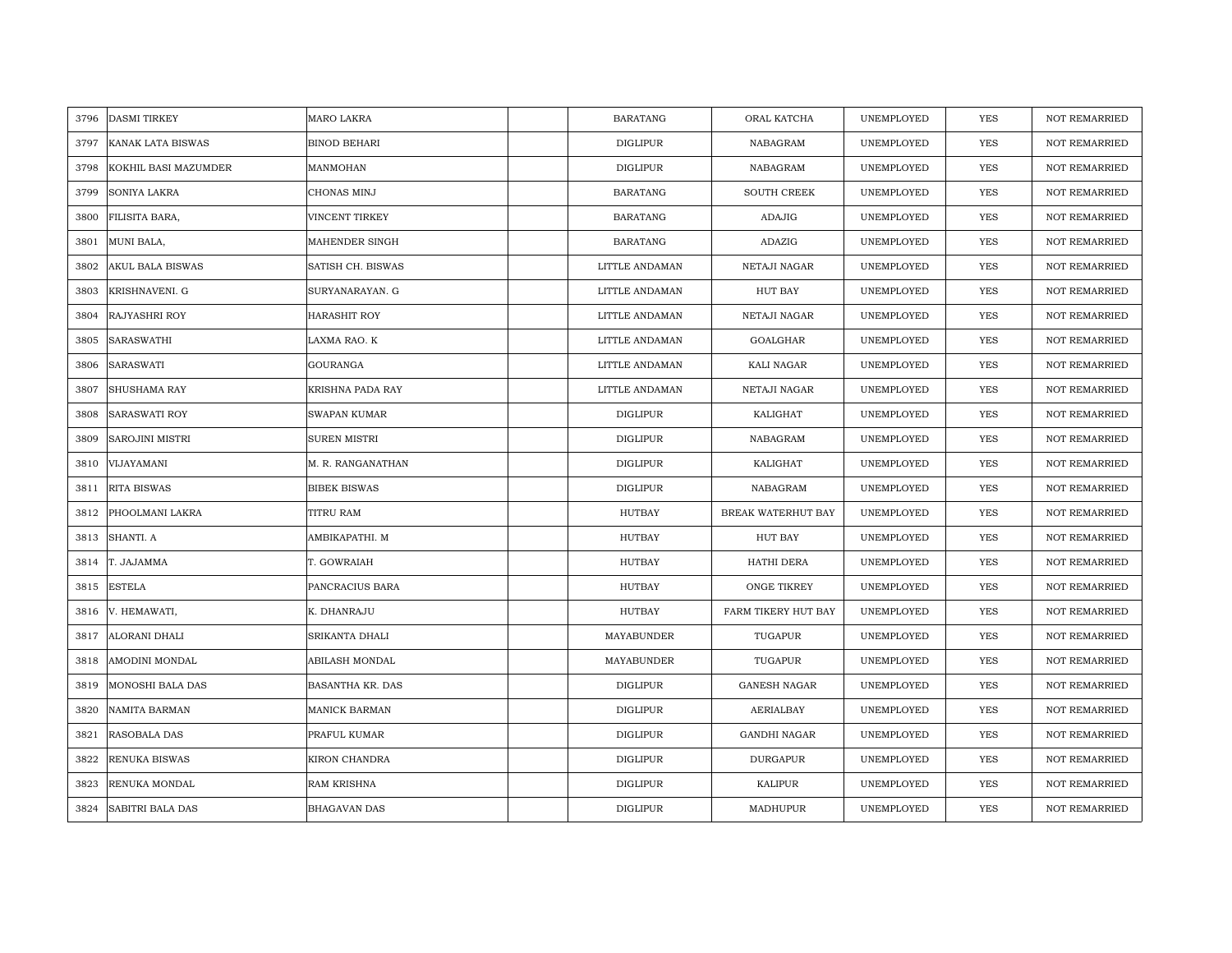| 3825 | ANAN JYOTI TIRKEY       | AJIT KULLU            | MAYABUNDER         | KARMATANG               | UNEMPLOYED | YES        | <b>NOT REMARRIED</b> |
|------|-------------------------|-----------------------|--------------------|-------------------------|------------|------------|----------------------|
| 3826 | ANILA BARLA DAS         | SUBAL CH. DAS         | MAYABUNDER         | <b>MOHANPUR</b>         | UNEMPLOYED | <b>YES</b> | <b>NOT REMARRIED</b> |
| 3827 | <b>ANNAMAYEL, S</b>     | <b>SIVALINGAM</b>     | MAYABUNDER         | <b>POKHADERA</b>        | UNEMPLOYED | YES        | <b>NOT REMARRIED</b> |
| 3828 | ARATI HALDER            | NIROD HALDER          | MAYABUNDER         | TUGAPUR                 | UNEMPLOYED | YES        | NOT REMARRIED        |
| 3829 | <b>BILLA RANI BAROI</b> | MANINDRA BAROI        | MAYABUNDER         | TUGAPUR                 | UNEMPLOYED | YES        | NOT REMARRIED        |
| 3830 | CHINNAMMAL              | THANGAIYA             | MAYABUNDER         | TUGAPUR                 | UNEMPLOYED | YES        | NOT REMARRIED        |
| 3831 | <b>DURGADEVI</b>        | MURUGAN               | MAYABUNDER         | <b>RAMPUR V</b>         | UNEMPLOYED | YES        | NOT REMARRIED        |
| 3832 | G. SUBADRAMMA           | <b>GANDUPALLI</b>     | MAYABUNDER         | <b>FISHERIES COLONY</b> | UNEMPLOYED | YES        | NOT REMARRIED        |
| 3833 | HAMLATA SAMADDAR        | <b>HARIPADA</b>       | MAYABUNDER         | PAHALGAON               | UNEMPLOYED | YES        | NOT REMARRIED        |
| 3834 | J. DHANA LAXMI          | P. BEMA RAO           | MAYABUNDER         | <b>FISHERIES COLONY</b> | UNEMPLOYED | YES        | <b>NOT REMARRIED</b> |
| 3835 | <b>JAIDANI TOPPO</b>    | OHMA TOPPO            | MAYABUNDER         | KARMATANG               | UNEMPLOYED | YES        | <b>NOT REMARRIED</b> |
| 3836 | JOGAMMA. B              | <b>DOMRI</b>          | MAYABUNDER         | KARMATANG               | UNEMPLOYED | YES        | NOT REMARRIED        |
| 3837 | K. MALAR                | <b>KANNUSWAMY</b>     | MAYABUNDER         | TUGAPUR                 | UNEMPLOYED | YES        | <b>NOT REMARRIED</b> |
| 3838 | K. PUMA DEVI            | K. KRUPAIAH           | MAYABUNDER         | <b>DANPUR</b>           | UNEMPLOYED | YES        | <b>NOT REMARRIED</b> |
| 3839 | KALAWATHI. M            | MANIMARAN. S          | MAYABUNDER         | POKHADERA               | UNEMPLOYED | YES        | <b>NOT REMARRIED</b> |
| 3840 | KALITRA BAIRAGI         | <b>HARI PADA</b>      | MAYABUNDER         | TUGAPUR                 | UNEMPLOYED | <b>YES</b> | <b>NOT REMARRIED</b> |
| 3841 | KALYANI HOWLADAR        | <b>DEBENDRO</b>       | MAYABUNDER         | <b>MOHANPUR</b>         | UNEMPLOYED | YES        | <b>NOT REMARRIED</b> |
| 3842 | <b>KARMILA TIRKEY</b>   | <b>AUGUSTUS LAKRA</b> | MAYABUNDER         | <b>AUSTIN</b>           | UNEMPLOYED | YES        | <b>NOT REMARRIED</b> |
| 3843 | KAWARI KACHWA           | LAL DEB KERKETTA      | <b>SIPPY TIKRY</b> | <b>CHAINPUR</b>         | UNEMPLOYED | <b>YES</b> | <b>NOT REMARRIED</b> |
| 3844 | <b>LABANYA BALA</b>     | HEMANTA KR.           | MAYABUNDER         | TUGAPUR NO 6            | UNEMPLOYED | YES        | <b>NOT REMARRIED</b> |
| 3845 | LAKSHAMMA. N            | SIVACHALAM. N         | MAYABUNDER         | MAYABUNDER              | UNEMPLOYED | YES        | NOT REMARRIED        |
| 3846 | LAXMI . K               | K. RAJA RAO           | MAYABUNDER         | POKHADERA               | UNEMPLOYED | YES        | NOT REMARRIED        |
| 3847 | LUISA EKKA              | ZECHARIUS             | <b>DIGLIPUR</b>    | RAMPUR                  | UNEMPLOYED | <b>YES</b> | <b>NOT REMARRIED</b> |
| 3848 | SABITRI. D              | GANAPATHI. D          | <b>DIGLIPUR</b>    | <b>DURGAPUR</b>         | UNEMPLOYED | YES        | <b>NOT REMARRIED</b> |
| 3849 | SAROJINI THEDA          | KUSTIWAR THEDA        | <b>DIGLIPUR</b>    | <b>DURGAPUR</b>         | UNEMPLOYED | YES        | <b>NOT REMARRIED</b> |
| 3850 | ANITA HALDAR            | KRISHNA HALDAR        | <b>DIGLIPUR</b>    | <b>DURGAPUR</b>         | UNEMPLOYED | YES        | <b>NOT REMARRIED</b> |
| 3851 | SHINDHU BALA DAS,       | NITYALAL DAS          | AERIAL BAY         | <b>GANDHI NAGAR</b>     | UNEMPLOYED | YES        | <b>NOT REMARRIED</b> |
| 3852 | <b>BABY KURIOKOSE</b>   | KURIOKOSE. P. P       | <b>BAKULTALA</b>   | <b>BAKULTALA</b>        | UNEMPLOYED | YES        | <b>NOT REMARRIED</b> |
| 3853 | <b>BAKUL MOLANGI</b>    | NIRODH MOLANGI        | P.O BAKULTALA      | AGE SHYAMKUND           | UNEMPLOYED | YES        | <b>NOT REMARRIED</b> |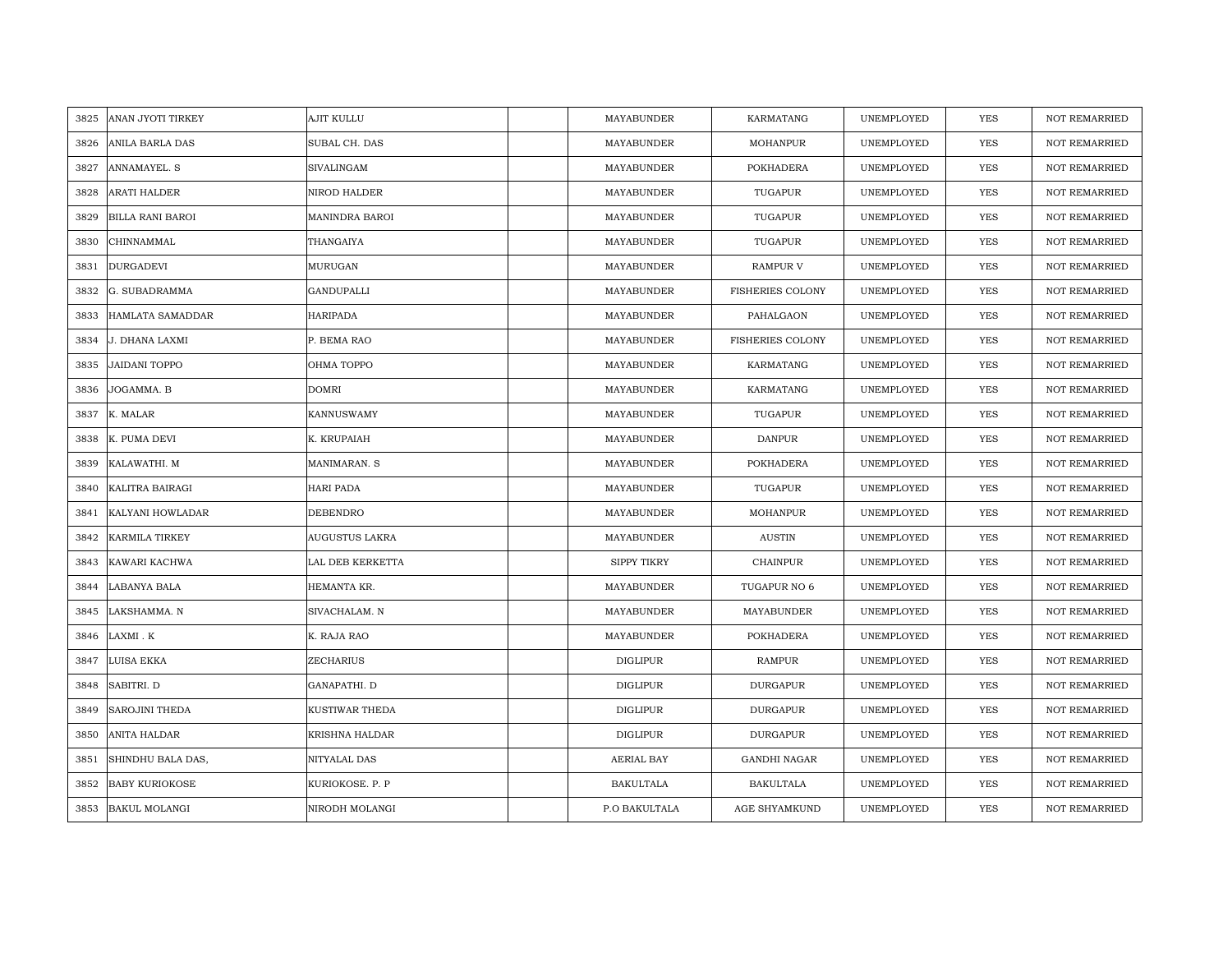| 3854 | <b>BAKULI HIRA</b>       | KARTHICK CH. HIRA      | <b>BAKULTALA</b> | <b>BAKULTALA</b>        | UNEMPLOYED | <b>YES</b> | <b>NOT REMARRIED</b> |
|------|--------------------------|------------------------|------------------|-------------------------|------------|------------|----------------------|
| 3855 | <b>BASNA DUTTA</b>       | DUTTA. K. C            | <b>BAKULTALA</b> | <b>BAKULTALA</b>        | UNEMPLOYED | <b>YES</b> | NOT REMARRIED        |
| 3856 | <b>MAMA AYE</b>          | <b>FABIYANUS KUJUR</b> | MAYABUNDER       | WEBI AGELA              | UNEMPLOYED | YES        | <b>NOT REMARRIED</b> |
| 3857 | <b>MANGRI BAREIK</b>     | <b>BANDANA BARAIK</b>  | MAYABUNDER       | KARMATANG               | UNEMPLOYED | YES        | <b>NOT REMARRIED</b> |
| 3858 | MARIANGAL                | DAVID. M               | MAYABUNDER       | <b>RAMPUR</b>           | UNEMPLOYED | YES        | <b>NOT REMARRIED</b> |
| 3859 | <b>MAUFUL MAJHI</b>      | <b>GOPAL MAJHI</b>     | MAYABUNDER       | TUGAPUR                 | UNEMPLOYED | YES        | <b>NOT REMARRIED</b> |
| 3860 | <b>MAYA RANI HOWLDAR</b> | DHUBAN CHENDRA         | <b>DIGLIPUR</b>  | <b>MOHANPUR</b>         | UNEMPLOYED | YES        | <b>NOT REMARRIED</b> |
| 3861 | <b>GURUDASI MALLICK</b>  | <b>BIREN MALLICK</b>   | <b>BAKULTALA</b> | BAKULTALARANGAT         | UNEMPLOYED | YES        | NOT REMARRIED        |
| 3862 | <b>JULGEN TOPPO</b>      | SUBOTH TOPPO           | <b>BAKULTALA</b> | MILAPUR                 | UNEMPLOYED | YES        | NOT REMARRIED        |
| 3863 | <b>LAXMI SANA</b>        | SUSHIL SANA            | <b>BAKULTALA</b> | <b>BAKULTALA</b>        | UNEMPLOYED | <b>YES</b> | <b>NOT REMARRIED</b> |
| 3864 | MONIKA MINJ              | HELEN KERKETTA         | MAYABUNDER       | <b>RAMPUR</b>           | UNEMPLOYED | YES        | <b>NOT REMARRIED</b> |
| 3865 | NAGA VENI. P             | SUBBA RAO. P           | MAYABUNDER       | <b>FISHERIES COLONY</b> | UNEMPLOYED | YES        | NOT REMARRIED        |
| 3866 | <b>NAW LARE</b>          | <b>SAW PAW BOW</b>     | MAYABUNDER       | <b>BORANG AGE</b>       | UNEMPLOYED | <b>YES</b> | NOT REMARRIED        |
| 3867 | <b>NAW NORRY</b>         | <b>SAW SRAGRET</b>     | MAYABUNDER       | LUCKNOW AGE             | UNEMPLOYED | <b>YES</b> | <b>NOT REMARRIED</b> |
| 3868 | <b>NAW POWLA</b>         | SAW AUNGTOBUE          | MAYABUNDER       | WEBI AGE                | UNEMPLOYED | YES        | NOT REMARRIED        |
| 3869 | NOOR JAHAN BEGUM         | MOHD. HAKIM            | MAYABUNDER       | MAYABUNDER BAZAR        | UNEMPLOYED | YES        | <b>NOT REMARRIED</b> |
| 3870 | P. PARWATHY              | P. SATYANARAYAN        | MAYABUNDER       | MAYABUNDER              | UNEMPLOYED | YES        | <b>NOT REMARRIED</b> |
| 3871 | PURNALAKHI BEPARI        | SUKHARANJAN            | MAYABUNDER       | TUGAPUR                 | UNEMPLOYED | YES        | <b>NOT REMARRIED</b> |
| 3872 | R. CHANDRAMMA            | <b>B. JAGANNADHAN</b>  | MAYABUNDER       | <b>FISHERIES COLONY</b> | UNEMPLOYED | <b>YES</b> | NOT REMARRIED        |
| 3873 | RUKHMANI. B              | APPANNA. B             | MAYABUNDER       | MAYABUNDER              | UNEMPLOYED | <b>YES</b> | <b>NOT REMARRIED</b> |
| 3874 | S. PALAMMA               | S. KRISHNA             | MAYABUNDER       | MAYABUNDER              | UNEMPLOYED | YES        | <b>NOT REMARRIED</b> |
| 3875 | MAHALAXMI R.             | R. BODAIAH             | <b>BAKULTALA</b> | BAKULTALA               | UNEMPLOYED | YES        | NOT REMARRIED        |
| 3876 | <b>MALATI DAS</b>        | RADHA KANTA DAS        | BAKULTALA        | BAKULTALA               | UNEMPLOYED | YES        | <b>NOT REMARRIED</b> |
| 3877 | MANJU RANI ROY           | KRISHNA MOHAN          | P.O BAKULTALA    | LAXMAN PUR AGE          | UNEMPLOYED | YES        | <b>NOT REMARRIED</b> |
| 3878 | PONNAMUTHU E.            | ERULAN                 | P.O BAKULTALA    | URMILA PUR              | UNEMPLOYED | YES        | <b>NOT REMARRIED</b> |
| 3879 | PRIYA BALA ROY           | ASHWANI KUMAR          | BAKULTALA        | BAKULTALAURMILAPUR      | UNEMPLOYED | YES        | NOT REMARRIED        |
| 3880 | <b>SUNDARI HALDER</b>    | PULLIN HALDER          | RANGAT           | KAUSHALLYA NAGAR        | UNEMPLOYED | YES        | <b>NOT REMARRIED</b> |
| 3881 | SURUBALA MRIDHA          | ATUL MRIDHA            | P.O BAKULTALA    | POST & BAKULTAL         | UNEMPLOYED | YES        | <b>NOT REMARRIED</b> |
|      | 3882 VALLY. T            | THANGASWAMY            | <b>BAKULTALA</b> | <b>BAKULTALA</b>        | UNEMPLOYED | <b>YES</b> | <b>NOT REMARRIED</b> |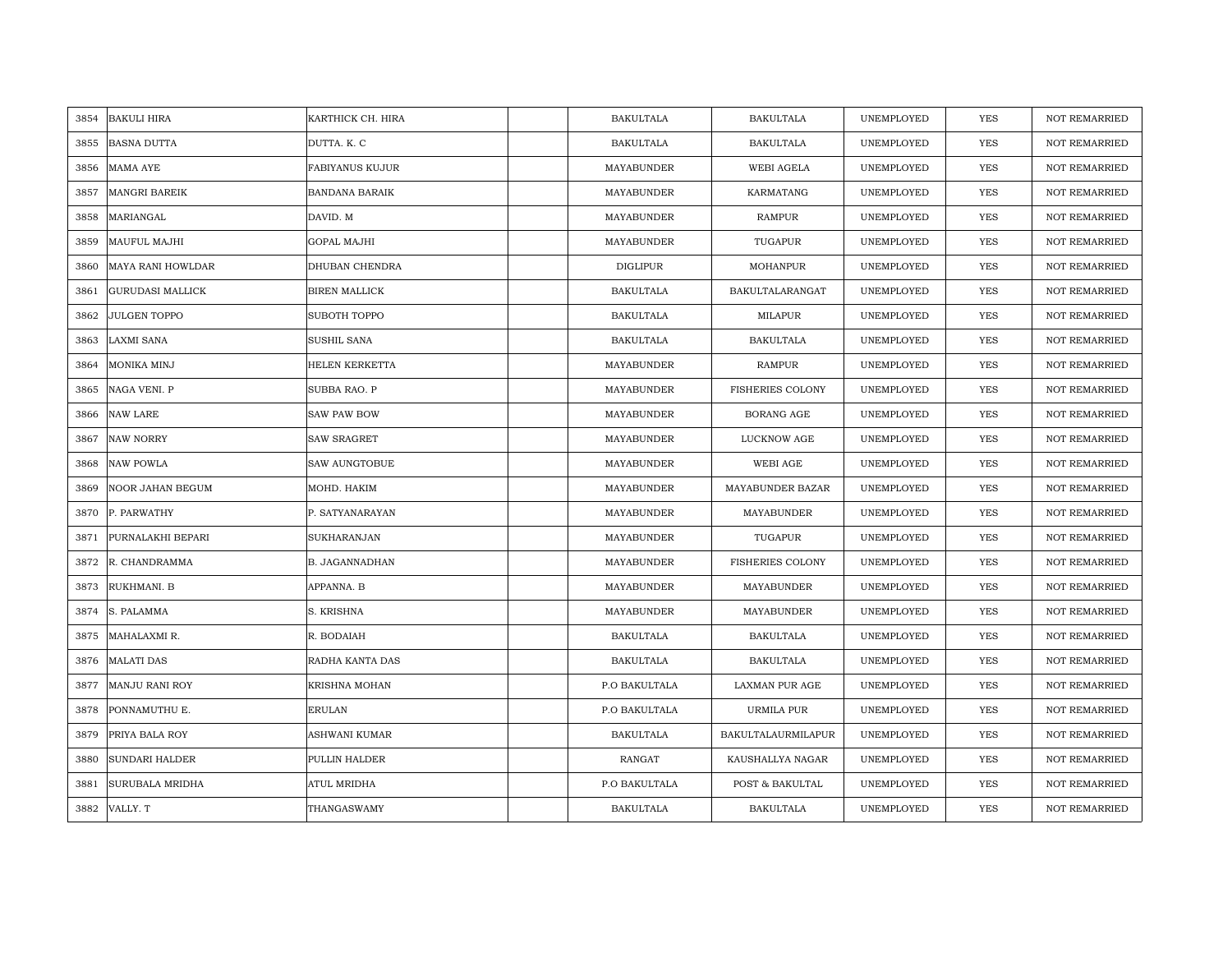| 3883 | SABITRI. S              | SIMMADRI. S          | <b>BAKULTALA</b>   | <b>BAKULTALA</b>     | UNEMPLOYED | YES        | <b>NOT REMARRIED</b> |
|------|-------------------------|----------------------|--------------------|----------------------|------------|------------|----------------------|
| 3884 | <b>SAIDA BIBI</b>       | DOST MOHAMMED        | MAYABUNDER         | AGE DANAPUR          | UNEMPLOYED | <b>YES</b> | <b>NOT REMARRIED</b> |
| 3885 | SHANTI. S               | <b>SELVENDRAN</b>    | <b>RANGAT</b>      | MANNARGHAT           | UNEMPLOYED | <b>YES</b> | <b>NOT REMARRIED</b> |
| 3886 | SITAMMA. G              | <b>GURRAIAH</b>      | <b>RANGAT</b>      | <b>INDRA MARKET</b>  | UNEMPLOYED | <b>YES</b> | <b>NOT REMARRIED</b> |
| 3887 | <b>SUNITA HALDER</b>    | <b>SUNIL HALDER</b>  | MAYABUNDER         | TUGAPUR              | UNEMPLOYED | <b>YES</b> | <b>NOT REMARRIED</b> |
| 3888 | SUSHILA HALDAR          | D. N. HALDAR         | MAYABUNDER         | PAHALGAON            | UNEMPLOYED | <b>YES</b> | <b>NOT REMARRIED</b> |
| 3889 | <b>SUSHILA MONDAL</b>   | KHAGENDRA NATH       | MAYABUNDER         | TUGAPURN             | UNEMPLOYED | <b>YES</b> | <b>NOT REMARRIED</b> |
| 3890 | VARLAXMI. G             | SIMADRI. G           | <b>BAKULTALA</b>   | <b>BAKULTALA</b>     | UNEMPLOYED | YES        | NOT REMARRIED        |
| 3891 | ANDICHI. C              | CHINNAIAH. R. M      | PORT BLAIR         | CALICUT              | UNEMPLOYED | <b>YES</b> | <b>NOT REMARRIED</b> |
| 3892 | K. SAROJINI             | K. KRISHNA MURTHY    | PORT BLAIR         | CARBYN'S COVE        | UNEMPLOYED | YES        | <b>NOT REMARRIED</b> |
| 3893 | SURYVAKANTAM. G         | NOOKALU G            | PORT BLAIR         | CARBYN CHOWK         | UNEMPLOYED | YES        | <b>NOT REMARRIED</b> |
| 3894 | TULASI MONDAL           | NAREN MONDAL         | MAYABUNDER         | TUGAPUR NO 7         | UNEMPLOYED | <b>YES</b> | <b>NOT REMARRIED</b> |
| 3895 | URMILA MAJHI            | GOPAL CHANDRA        | MAYABUNDER         | TUGAPUR              | UNEMPLOYED | YES        | <b>NOT REMARRIED</b> |
| 3896 | Y YASODHA               | Y RAMAYAD            | MAYABUNDER         | MAYABUNDER           | UNEMPLOYED | <b>YES</b> | <b>NOT REMARRIED</b> |
| 3897 | <b>ALLAHDINI BISWAS</b> | <b>BUDHIMANTA</b>    | KADAMTALA          | KADAMTALA WARD NO -6 | UNEMPLOYED | YES        | NOT REMARRIED        |
| 3898 | ASHALATA MONDAL         | SANTOSH MONDAL       | KADAMTALA          | <b>UTTARA</b>        | UNEMPLOYED | <b>YES</b> | <b>NOT REMARRIED</b> |
| 3899 | AYNAMATI MONDAL         | PARESH MONDAL        | KADAMTALA          | KADAMTALA WARD NO 1  | UNEMPLOYED | YES        | NOT REMARRIED        |
| 3900 | SUMARI KUJUR,           | SUMARI KUJUR         | KADAMTALA          | KARMATANG            | UNEMPLOYED | YES        | NOT REMARRIED        |
| 3901 | BANALATA GHARAMI        | ATUL GHARAMI         | KADAMTALA          | KADAMTALA            | UNEMPLOYED | <b>YES</b> | NOT REMARRIED        |
| 3902 | <b>GOLAPI BISWAS</b>    | SATISH BISWAS        | KADAMTALA          | KADAMTALAM ANDAMAN   | UNEMPLOYED | <b>YES</b> | <b>NOT REMARRIED</b> |
| 3903 | GOLAPI MAZUMDAR         | PRAFULLA             | KADAMTALA          | KADAMTALAWARD NO 3   | UNEMPLOYED | YES        | <b>NOT REMARRIED</b> |
| 3904 | LAXMI GHARAMI           | NARAYAN              | KADAMTALA          | PO UTTARA            | UNEMPLOYED | YES        | NOT REMARRIED        |
| 3905 | MONOLATHA DAS           | JOGEN CH DAS         | KADAMTALA          | KADAMTALA            | UNEMPLOYED | YES        | <b>NOT REMARRIED</b> |
| 3906 | <b>MONOSHA MISTRY</b>   | <b>BINODH MISTRY</b> | KADAMTALA          | KADAMTALA            | UNEMPLOYED | YES        | <b>NOT REMARRIED</b> |
| 3907 | NANDA RANI SARDAR       | SURATH SARDAR        | RANGAT             | <b>UTTARA</b>        | UNEMPLOYED | <b>YES</b> | <b>NOT REMARRIED</b> |
| 3908 | NIRMALA EKKA            | <b>SIMON LAKRA</b>   | MAYABUNDER         | KARMATANG            | UNEMPLOYED | YES        | NOT REMARRIED        |
| 3909 | KALIAMMA                | RAJU                 | MAYABUNDER         | PUDUMADURAI          | UNEMPLOYED | YES        | <b>NOT REMARRIED</b> |
| 3910 | <b>JHARNA BISWAS</b>    | <b>SWAPAN BISWAS</b> | <b>BILLIGROUND</b> | BILLIGROUND          | UNEMPLOYED | <b>YES</b> | <b>NOT REMARRIED</b> |
|      | 3911 GROTHI TOPPO       | PETRU NAG            | MAYABUNDER         | <b>POKKADERA</b>     | UNEMPLOYED | <b>YES</b> | <b>NOT REMARRIED</b> |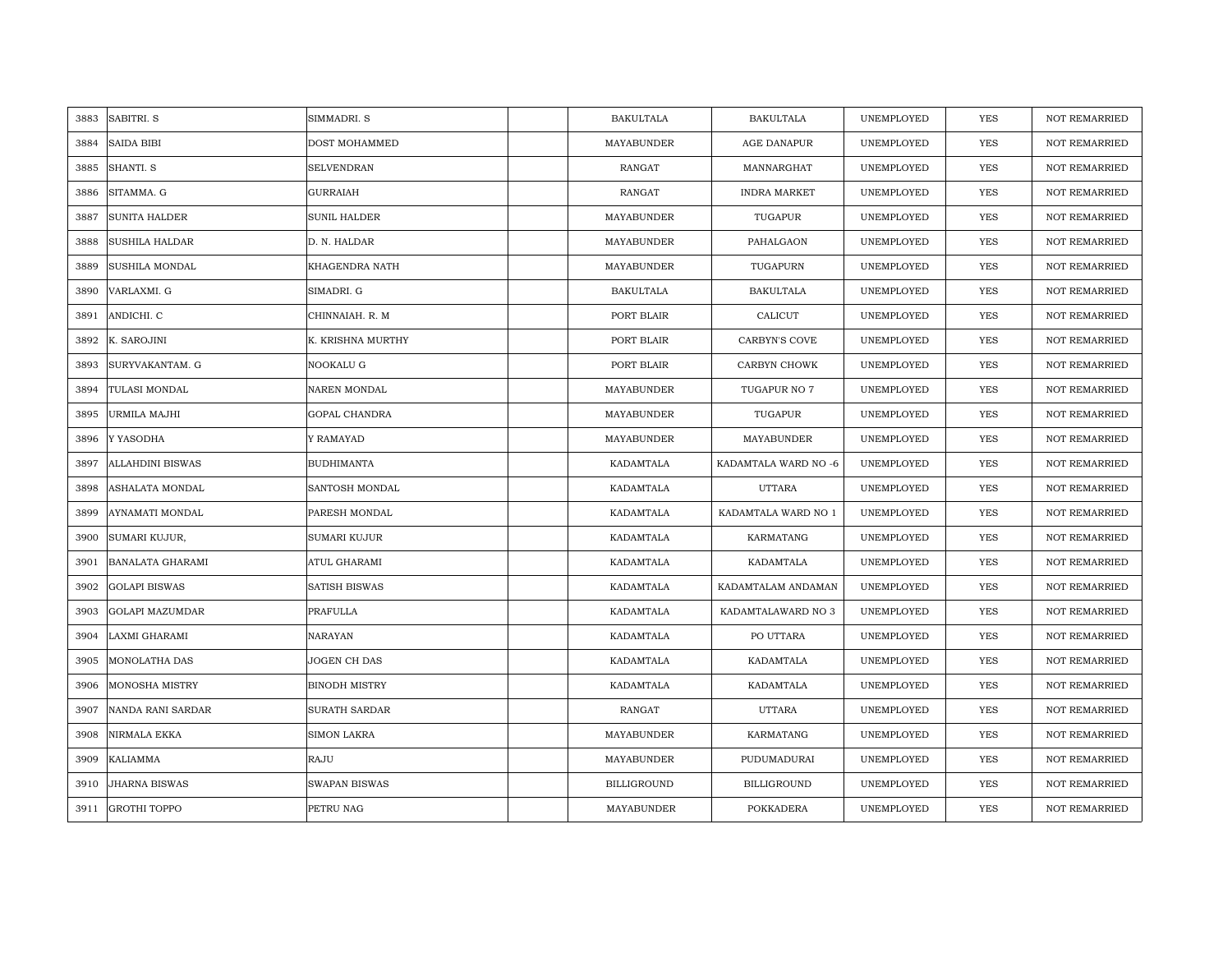| 3912 | <b>ARUNA DAS</b>          | MAKHAN CHANDRA DAS       | MAYABUNDER         | MAYABUNDER        | UNEMPLOYED | YES        | <b>NOT REMARRIED</b> |
|------|---------------------------|--------------------------|--------------------|-------------------|------------|------------|----------------------|
| 3913 | <b>BISHAKA BISWAS</b>     | <b>SANJAY BISWAS</b>     | MAYABUNDER         | MAYABUNDER        | UNEMPLOYED | <b>YES</b> | <b>NOT REMARRIED</b> |
| 3914 | <b>NAW REKEY</b>          | <b>SAW BOSANI</b>        | MAYABUNDER         | <b>DEOPUR</b>     | UNEMPLOYED | YES        | NOT REMARRIED        |
| 3915 | NIRUPAMMA BISWAS          | <b>ANANDA BISWAS</b>     | KADAMTALA          | KADAMTALA         | UNEMPLOYED | YES        | <b>NOT REMARRIED</b> |
| 3916 | PURNALAXMI SARDAR         | <b>SURAT SARDAR</b>      | KADAMTALA          | UTTARAKADAMTALA   | UNEMPLOYED | YES        | <b>NOT REMARRIED</b> |
| 3917 | RADHA RANI MONDAL         | NIKANJU MONDAL           | KADAMTALA          | AGE UTTARA        | UNEMPLOYED | YES        | NOT REMARRIED        |
| 3918 | RENUKA GHARAMI            | JITEN GHARAMI            | KADAMTALA          | KADAMTALAM        | UNEMPLOYED | YES        | <b>NOT REMARRIED</b> |
| 3919 | <b>SARALA BAWALI</b>      | D. N. BAWALI             | KADAMTALA          | UTTARA            | UNEMPLOYED | YES        | <b>NOT REMARRIED</b> |
| 3920 | <b>SARALA DEWAN</b>       | SHIBPADA DEWAN           | KADAMTALA          | KADAMTALA         | UNEMPLOYED | YES        | NOT REMARRIED        |
| 3921 | SHISHU BALA DAS           | RADHA DAS                | KADAMTALA          | <b>UTTARA</b>     | UNEMPLOYED | YES        | <b>NOT REMARRIED</b> |
| 3922 | MADHURTIA LAKRA           | PATRUSH KISPOTA          | KADAMTALA          | TUGAPUR           | UNEMPLOYED | YES        | <b>NOT REMARRIED</b> |
| 3923 | LAKHI MAZUMDER            | SUKHRANJAN               | KADAMTALA          | TUGAPUR           | UNEMPLOYED | YES        | <b>NOT REMARRIED</b> |
| 3924 | SICILIA KATCHAP           | ISSAC LINDA              | KADAMTALA          | KADAMTALA         | UNEMPLOYED | YES        | NOT REMARRIED        |
| 3925 | SITA BHATRA               | AMULY BHATRA             | KADAMTALA          | SHANTANU UTTARA   | UNEMPLOYED | YES        | <b>NOT REMARRIED</b> |
| 3926 | KUMUDINI ROY              | HARIMOHAN ROY            | KADAMTALA          | KADAMTALA         | UNEMPLOYED | YES        | NOT REMARRIED        |
| 3927 | SABITRI MONDAL            | JATIN MONDAL             | KADAMTALA          | KADAMTALA         | UNEMPLOYED | <b>YES</b> | NOT REMARRIED        |
| 3928 | SUBHADRA MONDAL           | ANNA MONDAL              | KADAMTALA          | <b>UTTARA</b>     | UNEMPLOYED | YES        | <b>NOT REMARRIED</b> |
| 3929 | TRIBENI BAIRAGI           | ANIL BAIRAGI             | KADAMTALA          | KADAMTALAM A      | UNEMPLOYED | YES        | <b>NOT REMARRIED</b> |
| 3930 | <b>SUMITRA BISWAS</b>     | <b>AJAY BISWAS</b>       | KADAMTALA          | KADAMTALA         | UNEMPLOYED | YES        | <b>NOT REMARRIED</b> |
| 3931 | <b>URMILA BISWAS</b>      | KALIPADA BISWAS          | KADAMTALA          | KADAMTALARANGAT   | UNEMPLOYED | YES        | <b>NOT REMARRIED</b> |
| 3932 | PRONOTI SARKAR,           | RANJIT SARKAR            | KADAMTALA          | CHAINPUR TUGAPUR  | UNEMPLOYED | YES        | <b>NOT REMARRIED</b> |
| 3933 | <b>SUNITA BECK</b>        | ANUP LAKRA               | MAYABUNDER         | DANAPUR M/BUNDER  | UNEMPLOYED | YES        | <b>NOT REMARRIED</b> |
| 3934 | <b>BELA TIGGA</b>         | <b>BANDU BARLA</b>       | <b>BILLIGROUND</b> | HARATIKRY         | UNEMPLOYED | YES        | <b>NOT REMARRIED</b> |
| 3935 | SUNITA KUMARI             | ALBERT KANDULNA          | <b>BILLIGROUND</b> | DEEP NAGAR        | UNEMPLOYED | YES        | <b>NOT REMARRIED</b> |
| 3936 | JANKI. U                  | <b>SANYASI</b>           | CAMPBELL BAY       | FISHERMAN COLONY  | UNEMPLOYED | YES        | <b>NOT REMARRIED</b> |
| 3937 | PARWATHI AMMA             | JOGA RAO                 | CAMPBELL BAY       | <b>FISHERMAN</b>  | UNEMPLOYED | YES        | NOT REMARRIED        |
| 3938 | <b>SUNDER BAI DAIRKER</b> | DAIRKER. K. G            | CAMPBELL BAY       | LAXMI NAGAR       | UNEMPLOYED | YES        | <b>NOT REMARRIED</b> |
| 3939 | <b>EATWARI INDWAR</b>     | <b>JAMES KUMAR LAKRA</b> | CAMPBELL BAY       | CAMPBELL BAY      | UNEMPLOYED | YES        | <b>NOT REMARRIED</b> |
| 3940 | T. DAMAYANTHI             | MADHAVA RAO              | PORT BLAIR         | <b>DIARY FARM</b> | UNEMPLOYED | YES        | NOT REMARRIED        |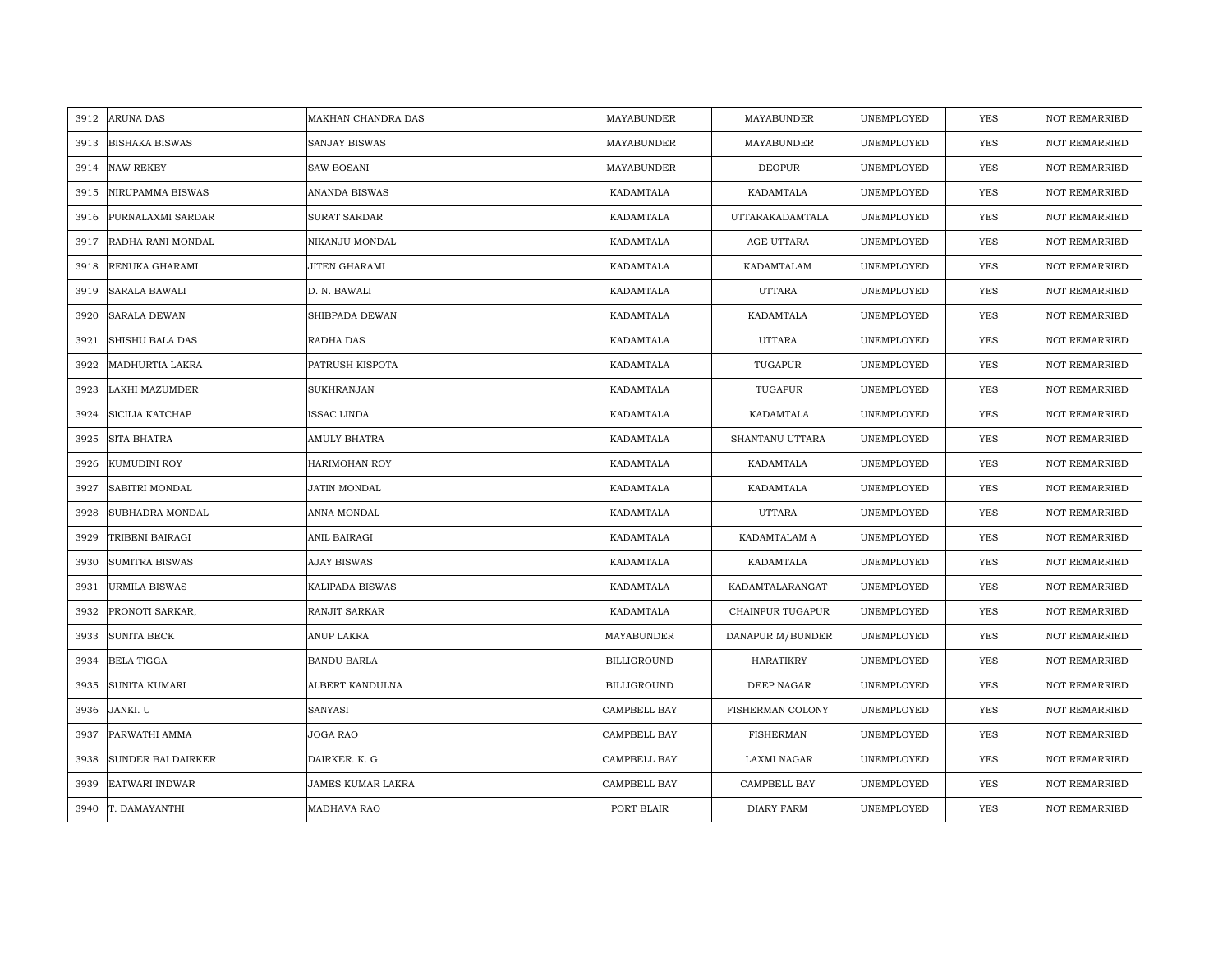| 3941 | BASANTHI BAI,           | FEROOBA TIRKEY        | CAMPBELL BAY         | CAMPBELL BAY        | UNEMPLOYED | <b>YES</b> | <b>NOT REMARRIED</b> |
|------|-------------------------|-----------------------|----------------------|---------------------|------------|------------|----------------------|
| 3942 | SAMI BAI,               | <b>BAHADUR MUNDA</b>  | CAMPBELL BAY         | RAJEEV NAGAR        | UNEMPLOYED | <b>YES</b> | NOT REMARRIED        |
| 3943 | A. APPALAMA             | <b>KAMAIAH</b>        | <b>BETAPUR</b>       | <b>BETAPUR</b>      | UNEMPLOYED | YES        | <b>NOT REMARRIED</b> |
| 3944 | A. PUNYAVATHI           | A. KESAVA RAO         | <b>BETAPUR</b>       | PADMANA BHAPURAM    | UNEMPLOYED | YES        | <b>NOT REMARRIED</b> |
| 3945 | <b>ABALA MAZUMDER</b>   | <b>KRISHNAKANTA</b>   | RANGAT               | <b>DASARATH PUR</b> | UNEMPLOYED | YES        | <b>NOT REMARRIED</b> |
| 3946 | <b>ALORANI BEPARI</b>   | SUREN BEPARI          | <b>RANGAT</b>        | <b>SAKTIGHER</b>    | UNEMPLOYED | YES        | <b>NOT REMARRIED</b> |
| 3947 | <b>B. RUKMINIAMMA</b>   | <b>B. ERRAIAH</b>     | <b>BETAPUR NO. 3</b> | PADMANABHAPURAM     | UNEMPLOYED | YES        | <b>NOT REMARRIED</b> |
| 3948 | <b>B. VARLAXMI</b>      | <b>B. KAMARAJU</b>    | LONG ISLAND          | LONG ISLAND         | UNEMPLOYED | YES        | <b>NOT REMARRIED</b> |
| 3949 | <b>BIDHU BALA DAS</b>   | SATISH DAS            | RANGAT               | RANGAT              | UNEMPLOYED | YES        | NOT REMARRIED        |
| 3950 | <b>BINODINI MONDAL</b>  | RAMANI MONDAL         | NIMBUDERA            | AMKUNJ              | UNEMPLOYED | YES        | <b>NOT REMARRIED</b> |
| 3951 | CHITTU. V               | CHOKKAIAH. M          | RAMPUR AREA          | SABARI JUNCTION     | UNEMPLOYED | YES        | <b>NOT REMARRIED</b> |
| 3952 | <b>DEBA RANI ROY</b>    | RAM CHANDRA           | RANGAT               | PARNASALA           | UNEMPLOYED | YES        | NOT REMARRIED        |
| 3953 | DEV RANI HALDAR         | MANORANJAN            | NIMBUTALA            | NIMBUTALA           | UNEMPLOYED | YES        | NOT REMARRIED        |
| 3954 | <b>ETHELRIDA TIRKEY</b> | JOHN BILUNY           | LONG ISLAND          | LONG ISLAND         | UNEMPLOYED | YES        | <b>NOT REMARRIED</b> |
| 3955 | <b>JAMUNA HAWLADER</b>  | DHIREN HAWLADER       | RANGAT               | <b>SABARI</b>       | UNEMPLOYED | YES        | NOT REMARRIED        |
| 3956 | BINODNI MONDAL          | PERMANANADA MONDAL    | KADAMTALA            | <b>ATERJEE</b>      | UNEMPLOYED | <b>YES</b> | <b>NOT REMARRIED</b> |
| 3957 | <b>MALATI BISWAS</b>    | <b>RABIN BISWAS</b>   | KADAMTALA            | <b>UTTARA</b>       | UNEMPLOYED | YES        | <b>NOT REMARRIED</b> |
| 3958 | SUSHILA MONDAL          | BINOD MONDAL          | KADAMTALA            | KADAMTALAM A        | UNEMPLOYED | YES        | NOT REMARRIED        |
| 3959 | THITHUMMA. K            | KOYA. P               | <b>BAMBOOFLAT</b>    | OGRABRAJ AGE        | UNEMPLOYED | <b>YES</b> | NOT REMARRIED        |
| 3960 | AUGUSTINA TIGGA         | ANDHERIAS TIGGA       | <b>BILLIGROUND</b>   | LOUKI NALLAH        | UNEMPLOYED | YES        | NOT REMARRIED        |
| 3961 | <b>BASANTI DEVNATH</b>  | <b>SUDHINRA</b>       | <b>BILLIGROUND</b>   | HARI NAGAR          | UNEMPLOYED | YES        | <b>NOT REMARRIED</b> |
| 3962 | DEVI BURMAN             | <b>FANIDRA BURMAN</b> | <b>BILLIGROUND</b>   | <b>HARI NAGAR</b>   | UNEMPLOYED | YES        | <b>NOT REMARRIED</b> |
| 3963 | <b>GOLAPI DHALI</b>     | MANOHAR DHALI         | <b>BILLIGROUND</b>   | PINAKI NAGAR        | UNEMPLOYED | YES        | <b>NOT REMARRIED</b> |
| 3964 | <b>JOSHNA KANNAN</b>    | KANNAN. S             | <b>BILLIGROUND</b>   | <b>HARI NAGAR</b>   | UNEMPLOYED | YES        | <b>NOT REMARRIED</b> |
| 3965 | KAKALY DEBNATH          | RATAN DEBNATH         | RANGAT               | RANGAT WARD NO 12   | UNEMPLOYED | <b>YES</b> | <b>NOT REMARRIED</b> |
| 3966 | <b>KALIDASI MISTRY</b>  | <b>BASANTA MISTRY</b> | NIMBUTALA            | NIMBUTALA           | UNEMPLOYED | YES        | <b>NOT REMARRIED</b> |
| 3967 | <b>KURDHA BAI</b>       | DHAN KUMAR            | LONG ISLAND          | LONG ISLAND         | UNEMPLOYED | YES        | NOT REMARRIED        |
| 3968 | LAXMI BALMAGI           | JOGAI BALMAGI         | <b>RANGAT</b>        | <b>JANAKPUR</b>     | UNEMPLOYED | YES        | <b>NOT REMARRIED</b> |
| 3969 | <b>M THERASA</b>        | A K MUTHUSWAMY        | <b>RANGAT</b>        | <b>RAMPUR</b>       | UNEMPLOYED | <b>YES</b> | <b>NOT REMARRIED</b> |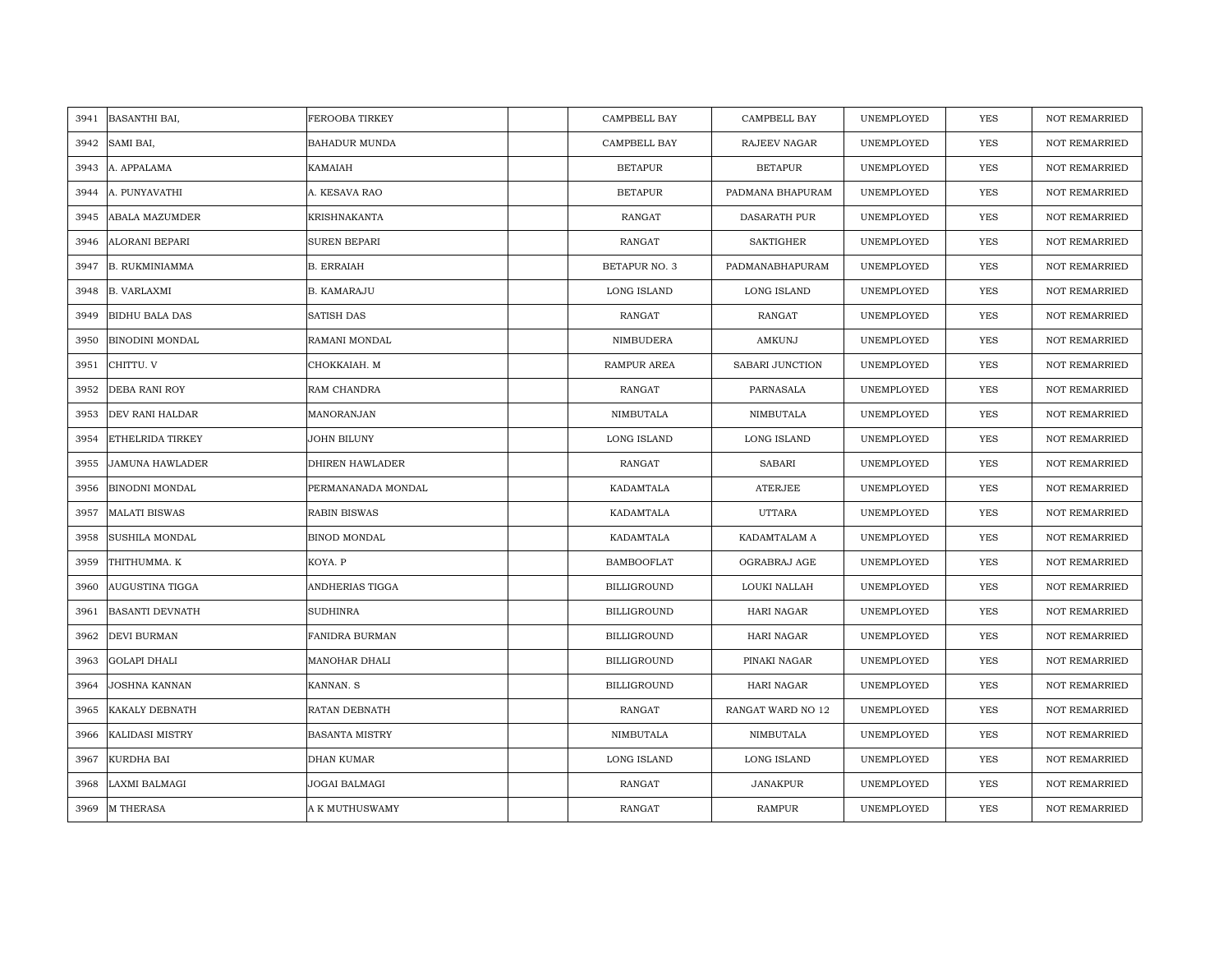| 3970 | <b>MALATHI BISWAS</b>   | <b>SUKHDEV BISWAS</b>  | <b>RANGAT</b>      | <b>SABARI</b>    | UNEMPLOYED | <b>YES</b> | <b>NOT REMARRIED</b> |
|------|-------------------------|------------------------|--------------------|------------------|------------|------------|----------------------|
| 3971 | <b>MALATI BAGDI</b>     | KAMAL BAGDI            | RANGAT             | RANGA            | UNEMPLOYED | <b>YES</b> | NOT REMARRIED        |
| 3972 | <b>MALATI MONDAL</b>    | SUREN MONDAL           | NIMBUTALA          | RANGAT           | UNEMPLOYED | YES        | <b>NOT REMARRIED</b> |
| 3973 | <b>MANORAMA BAROI</b>   | MAHANANDA              | <b>RANGAT</b>      | SABARI RANGAT    | UNEMPLOYED | <b>YES</b> | NOT REMARRIED        |
| 3974 | MUNIAMMA. K             | KALI. K                | <b>RANGAT</b>      | CHITRAKUT        | UNEMPLOYED | YES        | <b>NOT REMARRIED</b> |
| 3975 | MUNIKA LAKRA            | RAJU TOPPO             | <b>RANGAT</b>      | <b>SABARI</b>    | UNEMPLOYED | YES        | <b>NOT REMARRIED</b> |
| 3976 | NAGALAMMA               | RAMAYA, S              | <b>BETAPUR</b>     | PADMANABAPURAM   | UNEMPLOYED | YES        | <b>NOT REMARRIED</b> |
| 3977 | PADYA BAROI             | SUNIL BAROI            | RANGAT             | <b>JANAKPUR</b>  | UNEMPLOYED | YES        | NOT REMARRIED        |
| 3978 | PALANIAMMAL. K          | KARUPIAH               | RANGAT             | RANGAT           | UNEMPLOYED | YES        | NOT REMARRIED        |
| 3979 | PARUL ROY               | JAGBANDHU ROY          | RANGAT             | <b>RAMPUR</b>    | UNEMPLOYED | <b>YES</b> | <b>NOT REMARRIED</b> |
| 3980 | PRABHATI MISTRY         | SWAPAN MISTRY          | RANGAT             | RANGAT           | UNEMPLOYED | YES        | <b>NOT REMARRIED</b> |
| 3981 | PUSHPA ROY              | <b>GOUR HAIR ROY</b>   | RANGAT             | NIMBUTALA        | UNEMPLOYED | YES        | NOT REMARRIED        |
| 3982 | <b>REKHA ROY</b>        | NARENDRA NATH          | RANGAT             | RANGAT           | UNEMPLOYED | <b>YES</b> | NOT REMARRIED        |
| 3983 | RENU BALA HALDAR        | <b>RATIKANTA</b>       | RANGAT             | RANGAT           | UNEMPLOYED | <b>YES</b> | <b>NOT REMARRIED</b> |
| 3984 | RENUKA MISTRY           | <b>BANOMALI MISTRY</b> | RANGAT             | NIMBUTALA RANGAT | UNEMPLOYED | YES        | NOT REMARRIED        |
| 3985 | RITA SARKAR             | <b>BABULAL SARKAR</b>  | MAYABUNDER         | MITHILU          | UNEMPLOYED | YES        | <b>NOT REMARRIED</b> |
| 3986 | S. PANDIAMMAL           | SHIVAJI. K             | <b>RANGAT</b>      | YERATA           | UNEMPLOYED | <b>YES</b> | <b>NOT REMARRIED</b> |
| 3987 | S. SEDHU MUTHU          | M. KAMRAJ              | LONG ISLAND        | LONG ISLAND      | UNEMPLOYED | YES        | <b>NOT REMARRIED</b> |
| 3988 | SABITRI ADHIKARI        | NILENDRA NATH          | <b>RANGAT</b>      | YERATTASABARI    | UNEMPLOYED | <b>YES</b> | NOT REMARRIED        |
| 3989 | <b>SARASWATHI BAROI</b> | LALL MOHAN             | RANGAT             | DASARATHPUR AGE  | UNEMPLOYED | <b>YES</b> | <b>NOT REMARRIED</b> |
| 3990 | SELVI M.                | MANI                   | <b>RANGAT</b>      | RANGAT           | UNEMPLOYED | YES        | <b>NOT REMARRIED</b> |
| 3991 | <b>SHOBA RANI MINJ</b>  | SUKRU MINJ             | RANGAT             | <b>RAMPUR</b>    | UNEMPLOYED | YES        | NOT REMARRIED        |
| 3992 | SHOBHA RANI BISWAS      | RAJENDRA NATH          | RANGAT             | RAMPUR PARNASALA | UNEMPLOYED | YES        | <b>NOT REMARRIED</b> |
| 3993 | SOBHA MUNDA             | <b>SUKDEV MUNDA</b>    | <b>RANGAT</b>      | PARNASALA        | UNEMPLOYED | YES        | <b>NOT REMARRIED</b> |
| 3994 | SOBHA RANI MONDAL       | NIRANJAN MONDAL        | PORT BLAIR         | GOAL PAHARSABARI | UNEMPLOYED | YES        | <b>NOT REMARRIED</b> |
| 3995 | SOBHA RANI NATH         | MAHESHWAR NATH         | RANGAT             | AMKUNJ           | UNEMPLOYED | YES        | NOT REMARRIED        |
| 3996 | KUSUM BEPARI            | MANORANJAN             | <b>BILLIGROUND</b> | HARINAGAR        | UNEMPLOYED | YES        | <b>NOT REMARRIED</b> |
| 3997 | <b>MAYA RANI BISWAS</b> | KANAILAL BISWAS        | <b>BILLIGROUND</b> | <b>HARINAGAR</b> | UNEMPLOYED | YES        | <b>NOT REMARRIED</b> |
| 3998 | NARAYANI HALDAR         | ANANTA LAL             | <b>BILLIGROUND</b> | HARINAGAR        | UNEMPLOYED | <b>YES</b> | <b>NOT REMARRIED</b> |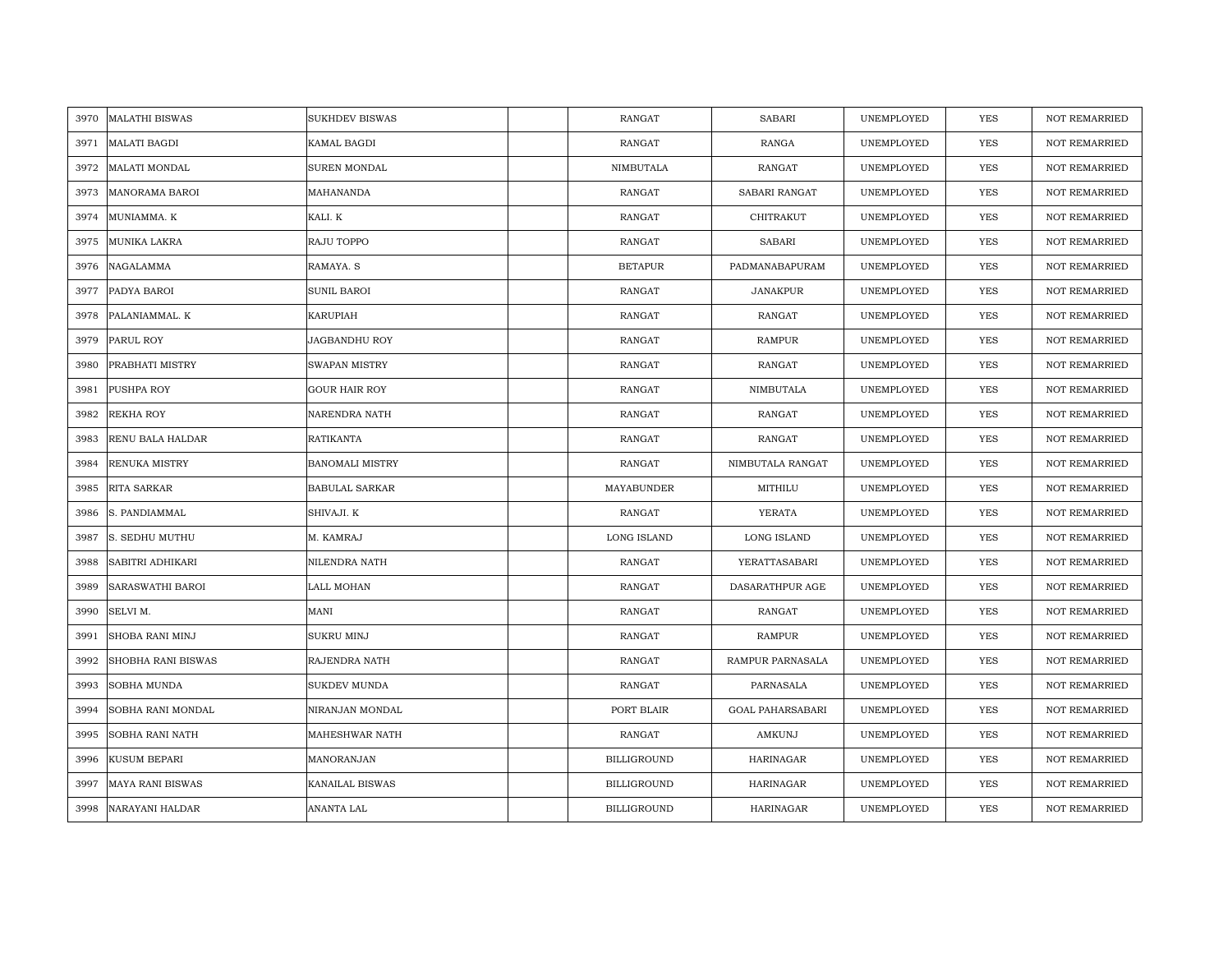| 3999 | SABITRI CHOUDHARY           | ANIL CHOUDHARY        | <b>BILLIGROUND</b> | HARINAGARPO          | UNEMPLOYED | YES        | <b>NOT REMARRIED</b> |
|------|-----------------------------|-----------------------|--------------------|----------------------|------------|------------|----------------------|
| 4000 | SADHANA DAS                 | PRAFULLA CH. DAS      | NIMBUDERA          | <b>GOVINDA NAGAR</b> | UNEMPLOYED | <b>YES</b> | <b>NOT REMARRIED</b> |
| 4001 | <b>SADHNA DEY</b>           | UMESH CH. DEY         | NIMBUDERA          | PROFULLA NAGAR       | UNEMPLOYED | <b>YES</b> | <b>NOT REMARRIED</b> |
| 4002 | SARASWATHI. C               | KRISHNAN. V           | <b>BETAPUR</b>     | PADMANATHAPURAM      | UNEMPLOYED | <b>YES</b> | <b>NOT REMARRIED</b> |
| 4003 | SNEHALATA BISWAS            | SURENDRA NATH         | <b>BILLIGROUND</b> | <b>HARINAGAR</b>     | UNEMPLOYED | <b>YES</b> | <b>NOT REMARRIED</b> |
| 4004 | <b>SUBASHINI TALUKDAR</b>   | JOGENDRA NATH         | NIMBUDERA          | <b>BASANTIPUR</b>    | UNEMPLOYED | <b>YES</b> | <b>NOT REMARRIED</b> |
| 4005 | <b>SUKRI TIRKEY</b>         | <b>BIRBAL EKKA</b>    | NIMBUDERA          | PAIKAT BAY           | UNEMPLOYED | YES        | NOT REMARRIED        |
| 4006 | YAMUNA SHIL                 | <b>GACHUNATH SHIL</b> | NIMBUDERA          | PROFULLA NAGAR       | UNEMPLOYED | YES        | NOT REMARRIED        |
| 4007 | MALATI MONDAL               | SHAMBHUNATH MONDAL    | <b>BILLIGROUND</b> | <b>HARINAGAR</b>     | UNEMPLOYED | YES        | <b>NOT REMARRIED</b> |
| 4008 | PARWATHI                    | LAXMI NARAYAN         | PORT BLAIR         | <b>JUNGLIGHAT</b>    | UNEMPLOYED | YES        | <b>NOT REMARRIED</b> |
| 4009 | RAMALAMMA                   | <b>BHIMA RAO</b>      | PORT BLAIR         | <b>DAIRY FARM</b>    | UNEMPLOYED | YES        | <b>NOT REMARRIED</b> |
| 4010 | VAJRAMMAL. B                | KURAIAH. B            | PORT BLAIR         | DAIRY FARM           | UNEMPLOYED | YES        | <b>NOT REMARRIED</b> |
| 4011 | HEMAWATHI. K                | JOGULU. K             | PORT BLAIR         | DAIRY FARM           | UNEMPLOYED | YES        | <b>NOT REMARRIED</b> |
| 4012 | VASANTULU. R                | KRISHNA RAO. G        | PORT BLAIR         | <b>DAIRY FARM</b>    | UNEMPLOYED | YES        | NOT REMARRIED        |
| 4013 | DEVAKI,                     | NAGASWAMY             | PORT BLAIR         | <b>DAIRY FARM</b>    | UNEMPLOYED | YES        | NOT REMARRIED        |
| 4014 | K. PARWATHI                 | K. KRISHNA RAO        | PORT BLAIR         | DAIRY FARM           | UNEMPLOYED | YES        | <b>NOT REMARRIED</b> |
| 4015 | <b>SRIMATI LAXMI BISWAS</b> | MANORANJAN            | NIMBUTALA          | NIMBUTALA            | UNEMPLOYED | <b>YES</b> | <b>NOT REMARRIED</b> |
| 4016 | SUBHASINI MONDAL            | NISHI KANTA           | NIMBUTALA          | NIMBUTALA            | UNEMPLOYED | YES        | <b>NOT REMARRIED</b> |
| 4017 | <b>SUMATI BISWAS</b>        | <b>GOKUL BISWAS</b>   | RANGAT             | RANGAT               | UNEMPLOYED | <b>YES</b> | <b>NOT REMARRIED</b> |
| 4018 | SUROBALA MONDAL             | KRISHNAPADA           | RANGAT             | RANGAT               | UNEMPLOYED | <b>YES</b> | NOT REMARRIED        |
| 4019 | VALARMATHI. P               | PALANIVELU. R         | LONG ISLAND        | LONG ISLAND          | UNEMPLOYED | YES        | NOT REMARRIED        |
| 4020 | <b>FLORA KUJUR</b>          | <b>BASIL TOPPO</b>    | RANGAT             | RANGAT BAY           | UNEMPLOYED | YES        | NOT REMARRIED        |
| 4021 | K. S. LAXMI BAI             | P. M. RAJENDRAN       | <b>BETAPUR</b>     | PADMNADAPURAM        | UNEMPLOYED | <b>YES</b> | <b>NOT REMARRIED</b> |
| 4022 | PROMILA BISWAS              | <b>DILIP BISWAS</b>   | RANGAT             | <b>SITA PUR</b>      | UNEMPLOYED | <b>YES</b> | <b>NOT REMARRIED</b> |
| 4023 | S. PADMA                    | K. R. SUBBAIAH        | RANGAT             | RANGAT               | UNEMPLOYED | YES        | NOT REMARRIED        |
| 4024 | KIRO BALU HALDER            | RAJ BEHARI            | RANGAT             | KAUSHALYA NAGAR      | UNEMPLOYED | <b>YES</b> | <b>NOT REMARRIED</b> |
| 4025 | KAMALA MONDAL               | ASUTOSH MONDAL        | RANGAT             | WARD NO-7            | UNEMPLOYED | YES        | NOT REMARRIED        |
| 4026 | <b>SUMATHI BALA</b>         | NIRMAL BALA           | RANGAT             | <b>RANGAT BAY</b>    | UNEMPLOYED | YES        | <b>NOT REMARRIED</b> |
| 4027 | N. INDIRA                   | NAGAIAH               | <b>RANGAT</b>      | <b>DASHRAPUR</b>     | UNEMPLOYED | YES        | <b>NOT REMARRIED</b> |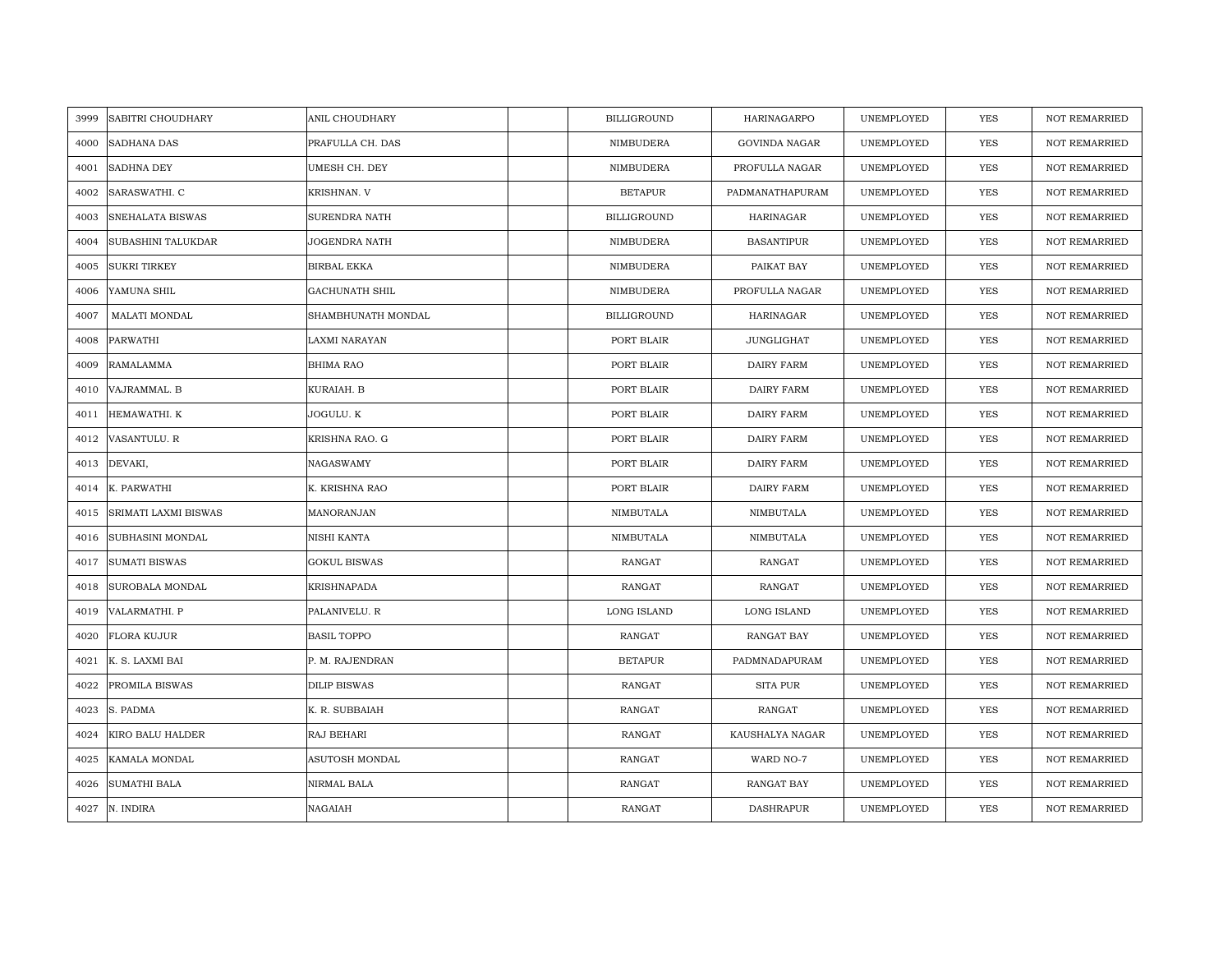| 4028 | RINA BAROI             | <b>NAREN BAROI</b>     | RANGAT             | <b>JANAKPUR RNAGA</b> | UNEMPLOYED | YES        | <b>NOT REMARRIED</b> |
|------|------------------------|------------------------|--------------------|-----------------------|------------|------------|----------------------|
| 4029 | ISABELA XAXA           | FABNIUS KINDO          | RANGAT             | <b>SABARI</b>         | UNEMPLOYED | YES        | <b>NOT REMARRIED</b> |
| 4030 | S. RAJESHWARI          | S. SHREERAMLU          | NIMBUTALA          | NIMBUTALA             | UNEMPLOYED | <b>YES</b> | <b>NOT REMARRIED</b> |
| 4031 | RENU KUJUR,            | <b>SILES TIRKEY</b>    | LONG ISLAND        | LONG ISLAND           | UNEMPLOYED | <b>YES</b> | <b>NOT REMARRIED</b> |
| 4032 | ARUNA MONDAL,          | MANIK MONDAL           | <b>RANGAT</b>      | YERATTA               | UNEMPLOYED | <b>YES</b> | <b>NOT REMARRIED</b> |
| 4033 | HEMLATHA BAIRAGI       | DEBENDRA               | <b>NEIL ISLAND</b> | NEIL KENDRA           | UNEMPLOYED | YES        | <b>NOT REMARRIED</b> |
| 4034 | <b>JAMUNA BISWAS</b>   | <b>KRISHNA BISWAS</b>  | <b>NEIL ISLAND</b> | <b>BHARATPUR</b>      | UNEMPLOYED | <b>YES</b> | <b>NOT REMARRIED</b> |
| 4035 | KANGALI GAIN           | KALIPADA GAIN          | <b>NEIL ISLAND</b> | RAM NAGAR AGE         | UNEMPLOYED | YES        | <b>NOT REMARRIED</b> |
| 4036 | <b>KANTAMMA</b>        | T. VEERASWAMY          | <b>NEIL ISLAND</b> | LONG ISLAND           | UNEMPLOYED | YES        | <b>NOT REMARRIED</b> |
| 4037 | LAKSHMI RANI DAS       | <b>HALADHAR DAS</b>    | <b>NEIL ISLAND</b> | <b>BHARATPUR</b>      | UNEMPLOYED | <b>YES</b> | <b>NOT REMARRIED</b> |
| 4038 | <b>MALOTI MONDAL</b>   | NISHIKANTA             | <b>NEIL ISLAND</b> | RAMNAGAR N/A          | UNEMPLOYED | <b>YES</b> | <b>NOT REMARRIED</b> |
| 4039 | MANDADHARI CHAND       | ASHOK KUMAR            | <b>NEIL ISLAND</b> | NEIL KENDRA           | UNEMPLOYED | <b>YES</b> | <b>NOT REMARRIED</b> |
| 4040 | SUNITA BAROI,          | HARALAL BAROI          | RANGAT             | RANGAT                | UNEMPLOYED | <b>YES</b> | <b>NOT REMARRIED</b> |
| 4041 | KAMAL KUMARI,          | SUNIL DUNG DUNG        | RANGAT             | HAWA MAHAL            | UNEMPLOYED | <b>YES</b> | <b>NOT REMARRIED</b> |
| 4042 | RUPABATI ROY,          | GURUPADA ROY           | NIMBUTALA          | NIMBUTALA             | UNEMPLOYED | YES        | <b>NOT REMARRIED</b> |
| 4043 | SABITA KHAN,           | MAKHANLAL KHAN         | RANGAT             | AMKUNJ                | UNEMPLOYED | <b>YES</b> | <b>NOT REMARRIED</b> |
| 4044 | SUBHASHINI ROY,        | <b>SUREN ROY</b>       | <b>RANGAT</b>      | PANCHAWATI            | UNEMPLOYED | <b>YES</b> | <b>NOT REMARRIED</b> |
| 4045 | <b>MILAN DAS</b>       | SUBAL DAS              | <b>RANGAT</b>      | <b>LAXMAN PUR</b>     | UNEMPLOYED | <b>YES</b> | <b>NOT REMARRIED</b> |
| 4046 | PHOOL RANI DAS         | <b>HAROMANI DAS</b>    | <b>NEIL ISLAND</b> | RAM NAGAR AGE         | UNEMPLOYED | <b>YES</b> | <b>NOT REMARRIED</b> |
| 4047 | RAMANI SAHA            | NIKUNJA SAHA           | <b>NEIL ISLAND</b> | NEIL KENDRA           | UNEMPLOYED | <b>YES</b> | <b>NOT REMARRIED</b> |
| 4048 | REKHA BAROI            | ASHUTOSH BAROI         | <b>NEIL ISLAND</b> | SITAPUR RANGAT        | UNEMPLOYED | YES        | <b>NOT REMARRIED</b> |
| 4049 | <b>RENUKA BISWAS</b>   | <b>JAGADISH BISWAS</b> | <b>NEIL ISLAND</b> | <b>BHARATPUR</b>      | UNEMPLOYED | YES        | <b>NOT REMARRIED</b> |
| 4050 | SHANTILATA BISWAS      | PARESH BISWAS          | <b>NEIL ISLAND</b> | <b>BHARAT PUR</b>     | UNEMPLOYED | <b>YES</b> | <b>NOT REMARRIED</b> |
| 4051 | <b>SUHASINI SARKAR</b> | MAHENDRA NATH          | <b>NEIL ISLAND</b> | SITAPUR RANGAT        | UNEMPLOYED | <b>YES</b> | <b>NOT REMARRIED</b> |
| 4052 | PUSHA RANI             | <b>SUKUL TOPPO</b>     | <b>NEIL ISLAND</b> | NEIL KENDRA           | UNEMPLOYED | YES        | <b>NOT REMARRIED</b> |
| 4053 | <b>USHA RANI ROY</b>   | KHITISH ROY            | <b>NEIL ISLAND</b> | <b>BHARAT PUR</b>     | UNEMPLOYED | <b>YES</b> | <b>NOT REMARRIED</b> |
| 4054 | <b>SUSHMA BISWAS</b>   | K. R. BISWAS           | RANGAT             | RAM NAGAR             | UNEMPLOYED | YES        | <b>NOT REMARRIED</b> |
| 4055 | ANJALI MAJHI           | GOPAL MAJHI            | <b>DIGLIPUR</b>    | NABAGRAM              | UNEMPLOYED | YES        | <b>NOT REMARRIED</b> |
| 4056 | <b>ARATI BAROI</b>     | JITEN BAROI            | <b>DIGLIPUR</b>    | NABAGRAM              | UNEMPLOYED | <b>YES</b> | <b>NOT REMARRIED</b> |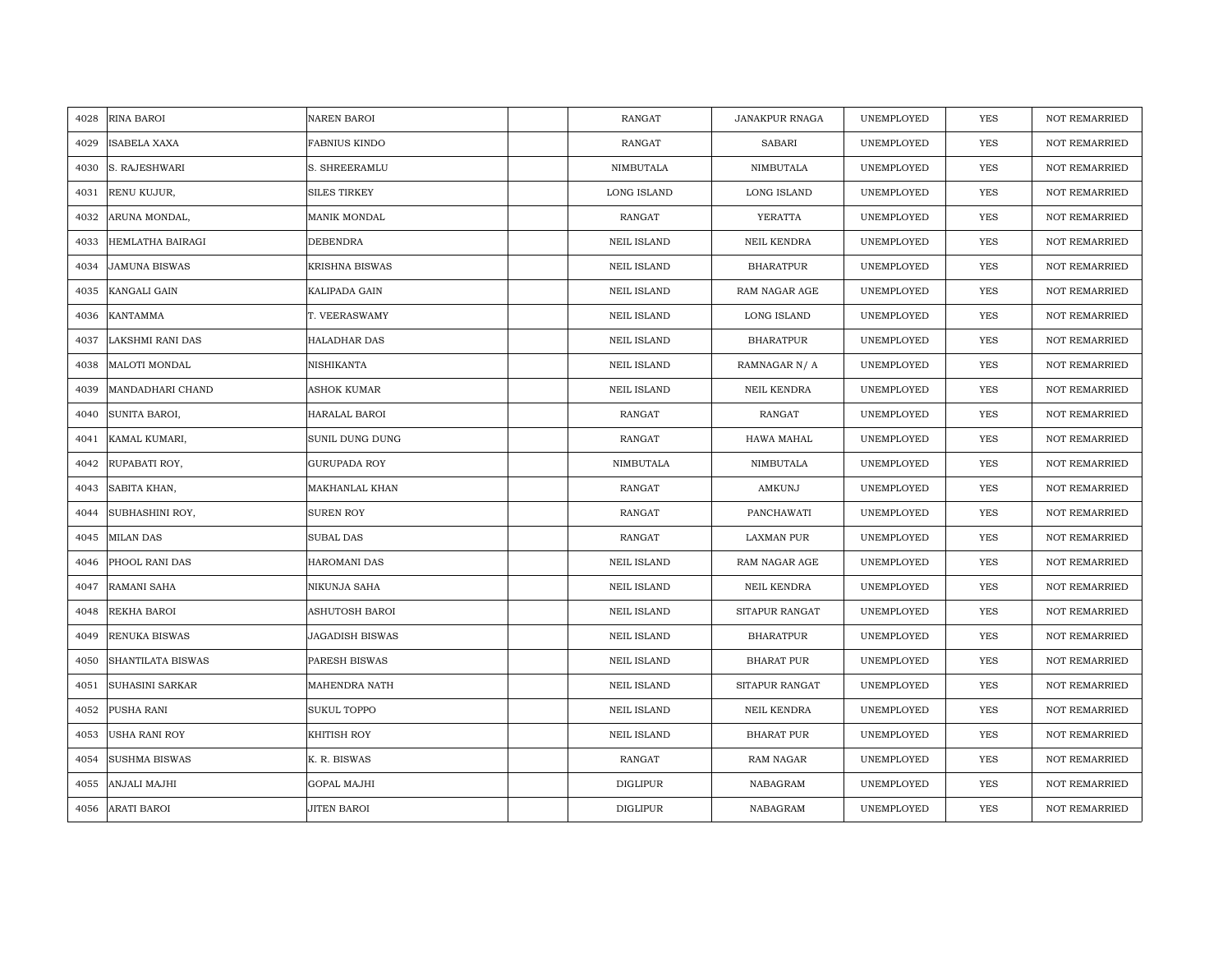| 4057 | <b>BAKUL BALA MISTRY</b> | <b>MANOHAR MISTRY</b>  | <b>DIGLIPUR</b>    | AGE RAM NAGAR                               | UNEMPLOYED | YES        | <b>NOT REMARRIED</b> |
|------|--------------------------|------------------------|--------------------|---------------------------------------------|------------|------------|----------------------|
| 4058 | <b>BANDHANI</b>          | <b>BARNA TOPPO</b>     | RANGAT             | RAMNAGAR                                    | UNEMPLOYED | <b>YES</b> | <b>NOT REMARRIED</b> |
| 4059 | <b>BANI BISWAS</b>       | JITEN BISWAS           | <b>DIGLIPUR</b>    | NABAGRAM                                    | UNEMPLOYED | <b>YES</b> | <b>NOT REMARRIED</b> |
| 4060 | <b>BASANTHI SARKAR</b>   | DEBEN SARKAR           | <b>DIGLIPUR</b>    | NISCHINTAPUR                                | UNEMPLOYED | <b>YES</b> | NOT REMARRIED        |
| 4061 | <b>BERONICA TOPPO</b>    | ARUN BIRAJ TIRKEY      | <b>DIGLIPUR</b>    | RAM NAGAR                                   | UNEMPLOYED | <b>YES</b> | <b>NOT REMARRIED</b> |
| 4062 | <b>BHANUMATI MALLICK</b> | CHAND MOHAN            | <b>DIGLIPUR</b>    | NABAGRAM                                    | UNEMPLOYED | <b>YES</b> | <b>NOT REMARRIED</b> |
| 4063 | <b>BIMALA SADHAK</b>     | PURNA CH SADHAK        | <b>DIGLIPUR</b>    | NISCHINTAPUR                                | UNEMPLOYED | <b>YES</b> | <b>NOT REMARRIED</b> |
| 4064 | <b>BIMALA SARKAR</b>     | <b>MANINDRA</b>        | DIGLIPUR           | KALIGHAT                                    | UNEMPLOYED | YES        | <b>NOT REMARRIED</b> |
| 4065 | CIRLA KUJUR              | <b>HILARUS BEEK</b>    | DIGLIPUR           | RAM NAGAR                                   | UNEMPLOYED | YES        | <b>NOT REMARRIED</b> |
| 4066 | JYOTSNA SANA             | ADHIR SANA             | <b>DIGLIPUR</b>    | MADHYAMGRAM                                 | UNEMPLOYED | <b>YES</b> | <b>NOT REMARRIED</b> |
| 4067 | KANAK SIKDAR             | CHITRANJAN             | <b>DIGLIPUR</b>    | KALIGHAT                                    | UNEMPLOYED | YES        | <b>NOT REMARRIED</b> |
| 4068 | KANAKLATA MISTRY         | <b>GANESH MISTRY</b>   | <b>DIGLIPUR</b>    | NABAGRAM                                    | UNEMPLOYED | YES        | <b>NOT REMARRIED</b> |
| 4069 | <b>LAXMI RANI DAS</b>    | HARENDRA DAS           | <b>NEIL ISLAND</b> | RAM NAGAR                                   | UNEMPLOYED | <b>YES</b> | <b>NOT REMARRIED</b> |
| 4070 | PARUL BALA BISWAS        | <b>NARAYAN BISWAS</b>  | <b>NEIL ISLAND</b> | <b>BHARATPUR</b>                            | UNEMPLOYED | <b>YES</b> | <b>NOT REMARRIED</b> |
| 4071 | ANJALI DAS,              | <b>BINOY KUMAR DAS</b> | NEIL ISLAND        | RAM NAGAR                                   | UNEMPLOYED | YES        | <b>NOT REMARRIED</b> |
| 4072 | SMTI. D. DHANALAXMI,     | ARMUGAM                | <b>NEIL ISLAND</b> | NEIL KENDRA                                 | UNEMPLOYED | YES        | <b>NOT REMARRIED</b> |
| 4073 | <b>JASINTA XALXO</b>     | P. ARUMUGAM            | PORT BLAIR         | <b>BRINDABANSAITHANKHAR</b><br>$\mathbf{I}$ | UNEMPLOYED | <b>YES</b> | <b>NOT REMARRIED</b> |
| 4074 | VIJAY LAXMI              | MUKTI TOPPO            | PORT BLAIR         | NAMUNAGAR                                   | UNEMPLOYED | YES        | <b>NOT REMARRIED</b> |
| 4075 | KANAN BALA GUPTA         | LAXMAN                 | <b>DIGLIPUR</b>    | MADHYAM GRAM                                | UNEMPLOYED | <b>YES</b> | <b>NOT REMARRIED</b> |
| 4076 | LALITHA PILLAI. B        | <b>SUBHASH GUPTA</b>   | DIGLIPUR           | KALIGHAT                                    | UNEMPLOYED | <b>YES</b> | <b>NOT REMARRIED</b> |
| 4077 | <b>MALATI HAWLADAR</b>   | RAGHARAN PILLAI.       | DIGLIPUR           | NABAGRAM                                    | UNEMPLOYED | YES        | <b>NOT REMARRIED</b> |
| 4078 | MALINA BALA ADHIKARI     | SHISHIR KUMAR          | <b>DIGLIPUR</b>    | KALIGHAT                                    | UNEMPLOYED | YES        | NOT REMARRIED        |
| 4079 | MALTI EKKA               | NITYA GOPAL            | DIGLIPUR           | KALIGHAT                                    | UNEMPLOYED | YES        | <b>NOT REMARRIED</b> |
| 4080 | <b>MANI BALA HALDAR</b>  | <b>TULSI EKKA</b>      | <b>DIGLIPUR</b>    | RAM NAGAR                                   | UNEMPLOYED | YES        | <b>NOT REMARRIED</b> |
| 4081 | MAYA RANI BAIRAGI        | NIBARAN HALDAR         | <b>DIGLIPUR</b>    | KALIGHAT                                    | UNEMPLOYED | YES        | <b>NOT REMARRIED</b> |
| 4082 | <b>MUKUL ROY</b>         | ANIL BAIRAGI           | <b>DIGLIPUR</b>    | NABAGRAM                                    | UNEMPLOYED | YES        | <b>NOT REMARRIED</b> |
| 4083 | <b>MYNAMOTI HALDAR</b>   | LAKHAN ROY             | <b>DIGLIPUR</b>    | NABAGRAM                                    | UNEMPLOYED | YES        | <b>NOT REMARRIED</b> |
| 4084 | NIDRA BATHI ADHIKARI     | <b>GOURANGA</b>        | <b>DIGLIPUR</b>    | NABAGRAM                                    | UNEMPLOYED | <b>YES</b> | <b>NOT REMARRIED</b> |
| 4085 | PANKAJ MONDAL            | <b>NALIN ADHIKARI</b>  | <b>DIGLIPUR</b>    | NABAGRAM                                    | UNEMPLOYED | <b>YES</b> | <b>NOT REMARRIED</b> |
|      |                          |                        |                    |                                             |            |            |                      |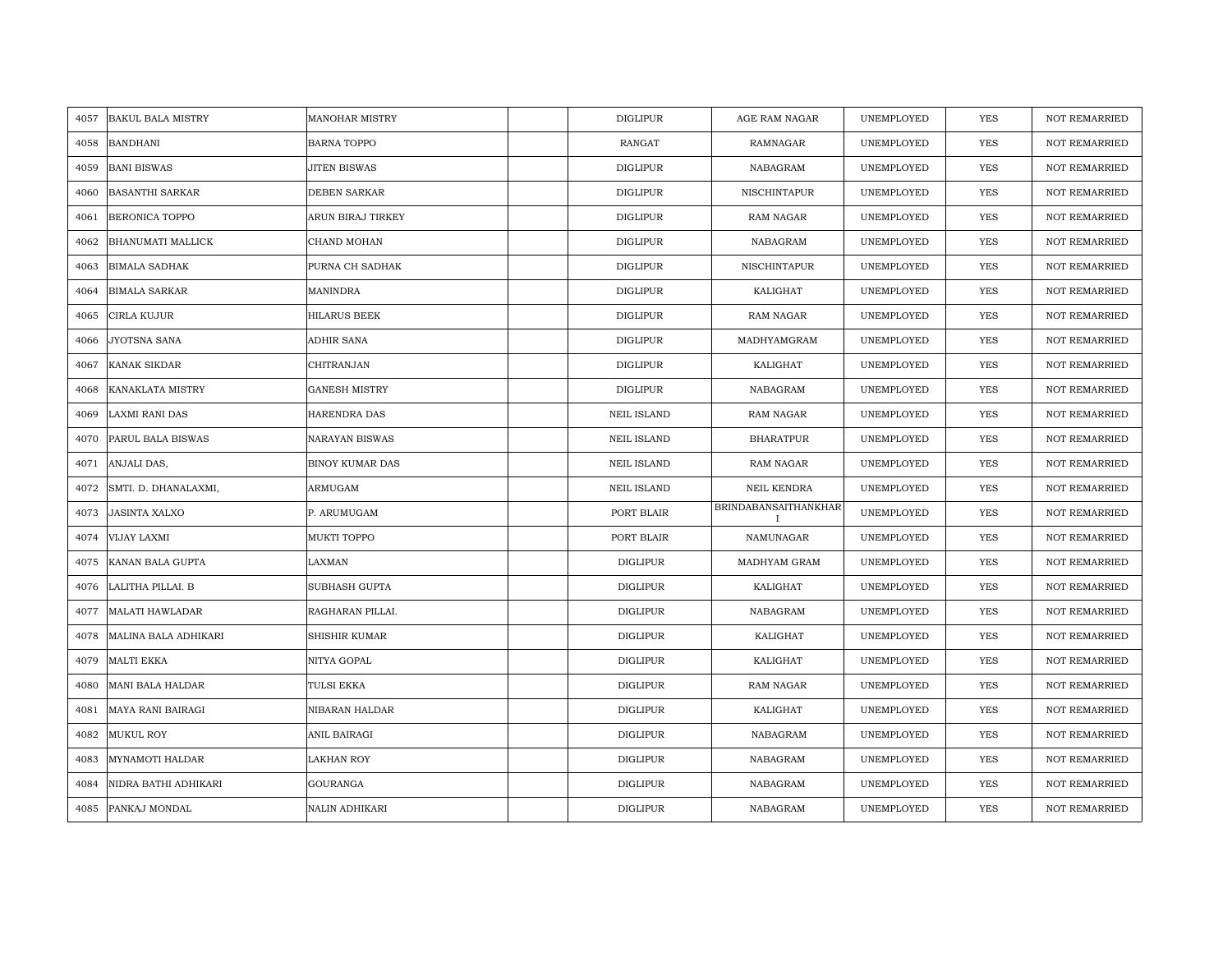| 4086 | SARASWATHI             | DHIREN MONDAL        | PORT BLAIR      | <b>SHIPPIGHAT</b>           | UNEMPLOYED | <b>YES</b> | <b>NOT REMARRIED</b> |
|------|------------------------|----------------------|-----------------|-----------------------------|------------|------------|----------------------|
| 4087 | <b>APLAMMA</b>         | <b>SIVARAMAN</b>     | PORT BLAIR      | GARACHARMARAJAJI<br>NAGAR   | UNEMPLOYED | <b>YES</b> | <b>NOT REMARRIED</b> |
| 4088 | GOVINDAMMAL            | <b>MOHAN RAO</b>     | PORT BLAIR      | <b>BUNIYADABAD</b>          | UNEMPLOYED | YES        | <b>NOT REMARRIED</b> |
| 4089 | PRIYABALA HALDER       | JAIRAJ               | <b>DIGLIPUR</b> | KALIGHAT                    | UNEMPLOYED | YES        | <b>NOT REMARRIED</b> |
| 4090 | PROTIMA SARKAR         | <b>KADERNATH</b>     | DIGLIPUR        | KALIGHAT                    | UNEMPLOYED | YES        | <b>NOT REMARRIED</b> |
| 4091 | PUTUL PRAMANICK        | CHITTARANJAN         | DIGLIPUR        | KALIGHAT -                  | UNEMPLOYED | <b>YES</b> | NOT REMARRIED        |
| 4092 | KULSUM NISHA           | PRASANTA             | PORT BLAIR      | NAMUNAGHAR                  | UNEMPLOYED | <b>YES</b> | <b>NOT REMARRIED</b> |
| 4093 | LEELA WATHI            | FAROOQ KHAN          | PORT BLAIR      | <b>BABULANE</b>             | UNEMPLOYED | <b>YES</b> | <b>NOT REMARRIED</b> |
| 4094 | <b>MARGREAT</b>        | T. SUBRAMANI         | PORT BLAIR      | D/GUNJ                      | UNEMPLOYED | YES        | <b>NOT REMARRIED</b> |
| 4095 | S. JEEVA               | LEAR.R               | PORT BLAIR      | <b>DIGNABAD</b>             | UNEMPLOYED | <b>YES</b> | <b>NOT REMARRIED</b> |
| 4096 | <b>BISHAKHA DUTTA</b>  | T. SUBBAIAH          | RANGAT          | <b>SITAPUR</b>              | UNEMPLOYED | <b>YES</b> | <b>NOT REMARRIED</b> |
| 4097 | PATHALAMMA             | M. M. DUTTA          | PORT BLAIR      | PHOENIX BAY                 | UNEMPLOYED | <b>YES</b> | <b>NOT REMARRIED</b> |
| 4098 | SHOBHA RANI MANDAL     | NOKALU               | <b>DIGLIPUR</b> | SWARAJ GRAM                 | UNEMPLOYED | <b>YES</b> | <b>NOT REMARRIED</b> |
| 4099 | <b>SANTI BALA DEY</b>  | AMAL KUMAR           | KALIGHAT        | NISCHINTAPUR                | UNEMPLOYED | <b>YES</b> | <b>NOT REMARRIED</b> |
| 4100 | VIJAYALAKSHMI. M. N    | SURESH CH DEY        | PORT BLAIR      | <b>BIRD LINE PROTHRAPUR</b> | UNEMPLOYED | <b>YES</b> | <b>NOT REMARRIED</b> |
| 4101 | AMELA MONDAL           | <b>SURENDRA</b>      | <b>HUTBAY</b>   | R K PUR                     | UNEMPLOYED | <b>YES</b> | <b>NOT REMARRIED</b> |
| 4102 | <b>ASHALATA ROY</b>    | NAREN MONDAL         | HUTBAY          | R K PUR                     | UNEMPLOYED | YES        | <b>NOT REMARRIED</b> |
| 4103 | KALIDASI KABIRAJ       | MANORANJAN ROY       | HUTBAY          | <b>RAMAKRISHNA PUR</b>      | UNEMPLOYED | <b>YES</b> | <b>NOT REMARRIED</b> |
| 4104 | <b>SEFALI BAROI</b>    | MANIHAR KABIRAJ      | <b>DIGLIPUR</b> | NABAGRAM                    | UNEMPLOYED | YES        | <b>NOT REMARRIED</b> |
| 4105 | <b>SHANTI SIKDAR</b>   | PRAFULLYA BAROI      | <b>DIGLIPUR</b> | NABAGRAM                    | UNEMPLOYED | <b>YES</b> | <b>NOT REMARRIED</b> |
| 4106 | <b>SOBA RANI DAS</b>   | MANORANJAN           | <b>DIGLIPUR</b> | NABAGRAM                    | UNEMPLOYED | <b>YES</b> | <b>NOT REMARRIED</b> |
| 4107 | <b>SUMALA SIKDER</b>   | SARAT DAS            | <b>DIGLIPUR</b> | KALIGHAT                    | UNEMPLOYED | <b>YES</b> | <b>NOT REMARRIED</b> |
| 4108 | SUMITRA KERKETTA       | MAHANANDA            | <b>DIGLIPUR</b> | NABAGRAM                    | UNEMPLOYED | YES        | <b>NOT REMARRIED</b> |
| 4109 | SUMITRA MONDAL         | BHOTTA KERKETTA      | <b>DIGLIPUR</b> | NABAGRAM                    | UNEMPLOYED | <b>YES</b> | <b>NOT REMARRIED</b> |
| 4110 | <b>SUMITRA ROY</b>     | NITYANANDA           | <b>DIGLIPUR</b> | NABAGARAM                   | UNEMPLOYED | <b>YES</b> | <b>NOT REMARRIED</b> |
| 4111 | SUNITI SIKDHAR         | <b>BASANTA ROY</b>   | <b>DIGLIPUR</b> | NABAGRAM                    | UNEMPLOYED | YES        | NOT REMARRIED        |
| 4112 | <b>SURABALA HALDER</b> | <b>SUKRANJAN</b>     | <b>DIGLIPUR</b> | KALIGHAT                    | UNEMPLOYED | <b>YES</b> | <b>NOT REMARRIED</b> |
| 4113 | THAKUR RANI GHARAMI    | <b>KEDARNATH</b>     | <b>DIGLIPUR</b> | <b>DIGLIPUR</b>             | UNEMPLOYED | YES        | <b>NOT REMARRIED</b> |
| 4114 | KAUSHALLYA PAUL        | <b>GOKUL GHARAMI</b> | HUTBAY          | RAMKRISHNA PUR              | UNEMPLOYED | YES        | <b>NOT REMARRIED</b> |
|      |                        |                      |                 |                             |            |            |                      |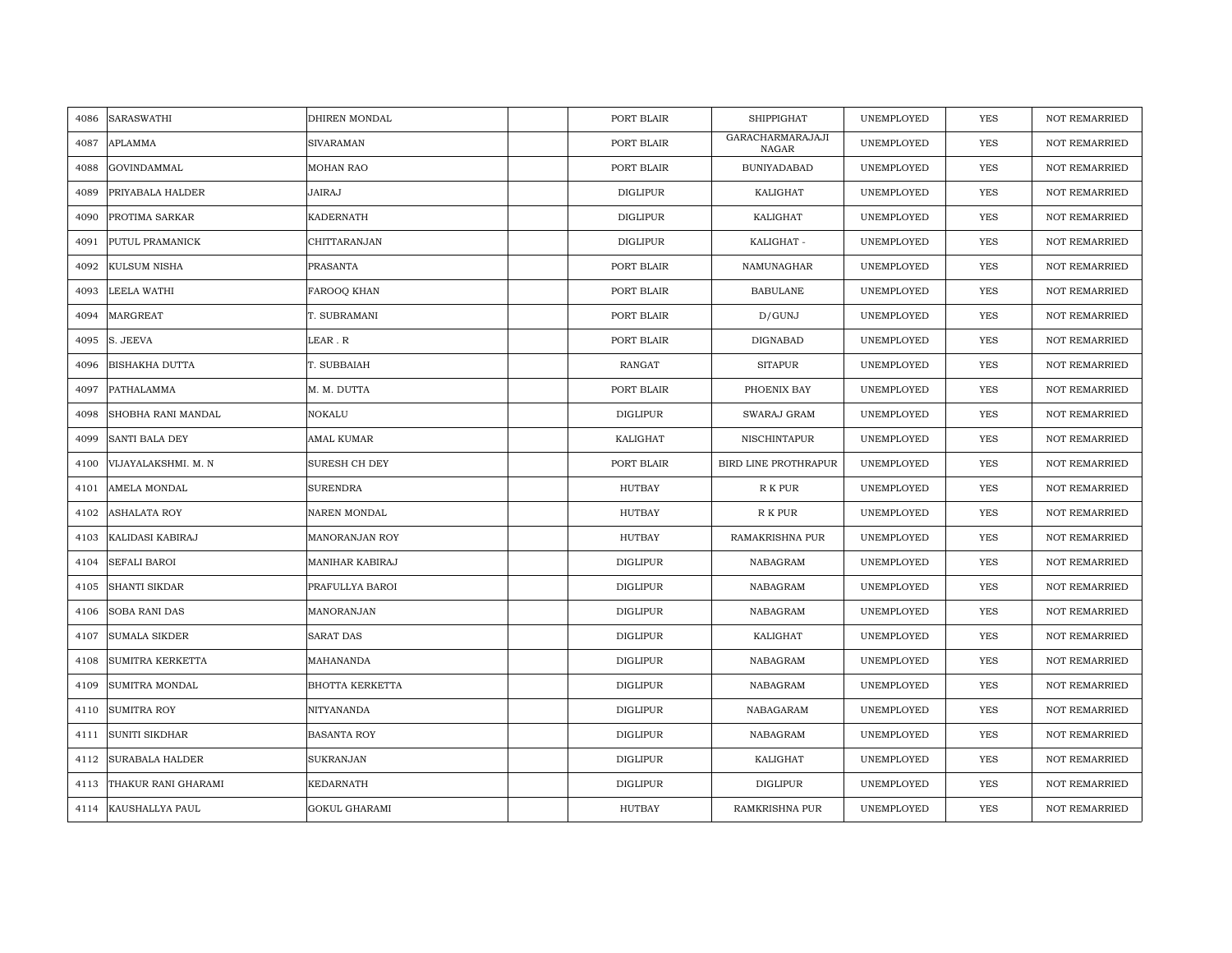| 4115 | <b>PROVA RANI BAIDYA</b> | KHOGENDRA NATH        | HUTBAY            | RABINDRA NAGAR    | UNEMPLOYED | YES        | <b>NOT REMARRIED</b> |
|------|--------------------------|-----------------------|-------------------|-------------------|------------|------------|----------------------|
| 4116 | <b>USHA RANI BISWAS</b>  | <b>BANKIM CH</b>      | HUTBAY            | RAMAKRISHNA PUR   | UNEMPLOYED | <b>YES</b> | <b>NOT REMARRIED</b> |
| 4117 | HARI DASI BAIDYA         | NEPAL BISWAS          | <b>HUTBAY</b>     | RAM KRISHNA PUR   | UNEMPLOYED | <b>YES</b> | <b>NOT REMARRIED</b> |
| 4118 | KALPANA BISWAS           | SHAMBU NATH           | HUTBAY            | RAM KRISHNA PUR   | UNEMPLOYED | YES        | <b>NOT REMARRIED</b> |
| 4119 | ANNADA SARKAR            | <b>KHAKAN BISWAS</b>  | HUTBAY            | V K PUR           | UNEMPLOYED | <b>YES</b> | <b>NOT REMARRIED</b> |
| 4120 | <b>SURABALA MISTRY</b>   | KHAGEN SARKAR         | <b>DIGLIPUR</b>   | NISCHINTAPUR      | UNEMPLOYED | <b>YES</b> | <b>NOT REMARRIED</b> |
| 4121 | KALLYANI BISWAS          | SATISH CHANDRA MISTRY | <b>DIGLIPUR</b>   | NABAGRAM          | UNEMPLOYED | <b>YES</b> | <b>NOT REMARRIED</b> |
| 4122 | <b>ASHALATA HALDER</b>   | KHITISH BISWAS        | <b>DIGLIPUR</b>   | KALIGHAT          | UNEMPLOYED | YES        | <b>NOT REMARRIED</b> |
| 4123 | <b>AYNAMOTI SIKDAR</b>   | MANINDRANATH HALDER   | <b>DIGLIPUR</b>   | JAGANNATH DERA    | UNEMPLOYED | <b>YES</b> | <b>NOT REMARRIED</b> |
| 4124 | <b>MOMILA HALDER</b>     | NIRANJAN SIKDAR       | <b>DIGLIPUR</b>   | NABAGRAM          | UNEMPLOYED | <b>YES</b> | <b>NOT REMARRIED</b> |
| 4125 | PAKIAM M.                | KALIDAS HALDER        | <b>DIGLIPUR</b>   | KALIGHAT          | UNEMPLOYED | YES        | <b>NOT REMARRIED</b> |
| 4126 | RENU BAL HOWLADER        | MANIKKAM              | <b>DIGLIPUR</b>   | RAM NAGAR         | UNEMPLOYED | <b>YES</b> | <b>NOT REMARRIED</b> |
| 4127 | RAIMUNI                  | RATAN HOWLADER        | DIGLIPUR          | KALIGHAT          | UNEMPLOYED | <b>YES</b> | <b>NOT REMARRIED</b> |
| 4128 | <b>BISAYA HALDER</b>     | <b>BIR KUMAR</b>      | DIGLIPUR          | RAM NAGAR         | UNEMPLOYED | YES        | <b>NOT REMARRIED</b> |
| 4129 | APALAMMA                 | ROBIN HALDER          | PORT BLAIR        | CHOULDARI         | UNEMPLOYED | YES        | <b>NOT REMARRIED</b> |
| 4130 | ASHIMA GHARAMI           | Y. APPALASWAMY        | PORT BLAIR        | JUNGLIGHAT        | UNEMPLOYED | <b>YES</b> | <b>NOT REMARRIED</b> |
| 4131 | HANLANA KERKETTA,        | TRINATH GHARAMI       | PORT BLAIR        | CHOULDARI         | UNEMPLOYED | YES        | <b>NOT REMARRIED</b> |
| 4132 | THRESY BENEDIET          | <b>BASHIL MINJ</b>    | <b>BAMBOOFLAT</b> | HOPE TOWN         | UNEMPLOYED | <b>YES</b> | <b>NOT REMARRIED</b> |
| 4133 | <b>FATHIMA</b>           | V. BENIDICT           | <b>BAMBOOFLAT</b> | <b>BAMBOOFLAT</b> | UNEMPLOYED | <b>YES</b> | <b>NOT REMARRIED</b> |
| 4134 | KAMALA DEVI              | MUKHIYAR              | DIGLIPUR          | NABAGRAM          | UNEMPLOYED | <b>YES</b> | <b>NOT REMARRIED</b> |
| 4135 | P. NIRMALA,              | DAYA DAS              | <b>DIGLIPUR</b>   | KALIGHAT          | UNEMPLOYED | <b>YES</b> | <b>NOT REMARRIED</b> |
| 4136 | A. PREMA,                | P. L. PARTHIBAN       | <b>DIGLIPUR</b>   | RMNAGAR AGE       | UNEMPLOYED | YES        | <b>NOT REMARRIED</b> |
| 4137 | SAVITA KUJUR,            | M. ARUMUGAM           | <b>DIGLIPUR</b>   | RAMNAGAR          | UNEMPLOYED | YES        | NOT REMARRIED        |
| 4138 | ADARI BALA DAS           | RAJIUS BARLA          | <b>DIGLIPUR</b>   | SAGARDEEPDIGLIPUR | UNEMPLOYED | YES        | <b>NOT REMARRIED</b> |
| 4139 | KAMALA MALLICK           | <b>MAHIDRA DAS</b>    | HUTBAY            | R K PUR           | UNEMPLOYED | <b>YES</b> | <b>NOT REMARRIED</b> |
| 4140 | KAMALAMMA. P             | NIRMAL MALLIC         | <b>DIGLIPUR</b>   | SHELTER NO 148    | UNEMPLOYED | <b>YES</b> | <b>NOT REMARRIED</b> |
| 4141 | ANIMA BANIK              | VENKAT RAO. P         | <b>DIGLIPUR</b>   | <b>DURGAPUR</b>   | UNEMPLOYED | YES        | <b>NOT REMARRIED</b> |
| 4142 | ARATI BALA DAS           | <b>SUSHEN BANIK</b>   | <b>DIGLIPUR</b>   | AGE GANDHI NAGAR  | UNEMPLOYED | <b>YES</b> | <b>NOT REMARRIED</b> |
|      | 4143 BANDINI SANGA       | NITAI CHANDRA         | <b>DIGLIPUR</b>   | BEACH DERA AGE    | UNEMPLOYED | <b>YES</b> | <b>NOT REMARRIED</b> |
|      |                          |                       |                   |                   |            |            |                      |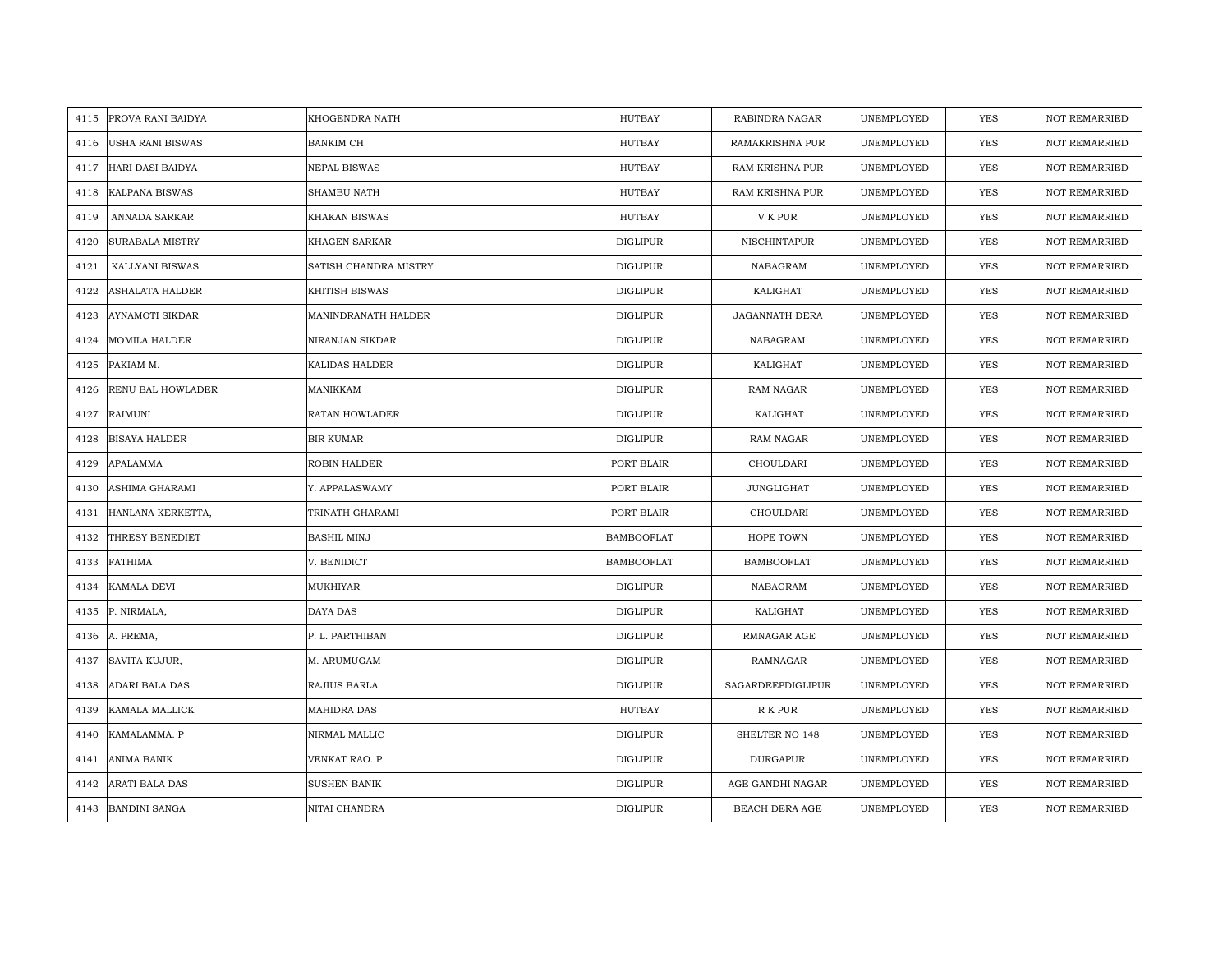| 4144 | BHARATI. L              | RAMESH SANDAL         | <b>DIGLIPUR</b> | <b>DURGAPUR</b> | UNEMPLOYED | YES        | <b>NOT REMARRIED</b> |
|------|-------------------------|-----------------------|-----------------|-----------------|------------|------------|----------------------|
| 4145 | CHARUBALA MONDAL        | SRIRAMULU             | <b>DIGLIPUR</b> | <b>DURGAPUR</b> | UNEMPLOYED | YES        | <b>NOT REMARRIED</b> |
| 4146 | <b>GEETA RANI DAS</b>   | MAHANDRANATH          | <b>DIGLIPUR</b> | KALIPUR         | UNEMPLOYED | <b>YES</b> | <b>NOT REMARRIED</b> |
| 4147 | <b>GITA RANI BAROI</b>  | <b>SURENDRA DAS</b>   | <b>DIGLIPUR</b> | <b>SHIBPUR</b>  | UNEMPLOYED | <b>YES</b> | NOT REMARRIED        |
| 4148 | JANAKI AMMA. N          | <b>SUNIL BAROI</b>    | <b>DIGLIPUR</b> | <b>DURGAPUR</b> | UNEMPLOYED | <b>YES</b> | <b>NOT REMARRIED</b> |
| 4149 | <b>JAYALAXMI BISWAS</b> | VALLABH RAO. N        | <b>DIGLIPUR</b> | SHANTINAGAR     | UNEMPLOYED | <b>YES</b> | <b>NOT REMARRIED</b> |
| 4150 | K. NARAYANAMMA          | RAJANIKANTA           | <b>DIGLIPUR</b> | <b>DURGAPUR</b> | UNEMPLOYED | <b>YES</b> | <b>NOT REMARRIED</b> |
| 4151 | KALAMMA                 | K. MALLESH            | DIGLIPUR        | <b>DURGAPUR</b> | UNEMPLOYED | YES        | <b>NOT REMARRIED</b> |
| 4152 | KANCHAN MONDAL          | CHANDRAIAH. S         | <b>DIGLIPUR</b> | <b>SHISPUR</b>  | UNEMPLOYED | YES        | <b>NOT REMARRIED</b> |
| 4153 | KUMAMMA. T              | NITAI CHAND           | <b>DIGLIPUR</b> | <b>DURGAPUR</b> | UNEMPLOYED | <b>YES</b> | <b>NOT REMARRIED</b> |
| 4154 | LAXMI DUTTA             | RAMAIAH. T            | <b>DIGLIPUR</b> | KALIPUR         | UNEMPLOYED | YES        | <b>NOT REMARRIED</b> |
| 4155 | LEELA MONDAL            | USHA RANJAN           | <b>DIGLIPUR</b> | GANDHINAGAR     | UNEMPLOYED | YES        | <b>NOT REMARRIED</b> |
| 4156 | <b>MALATI MAZUMDER</b>  | DINOBANDHU            | <b>DIGLIPUR</b> | <b>SHIBPUR</b>  | UNEMPLOYED | YES        | <b>NOT REMARRIED</b> |
| 4157 | <b>MAMTA ROY</b>        | <b>JITEN MAZUMDER</b> | <b>DIGLIPUR</b> | AERIAL BAY      | UNEMPLOYED | <b>YES</b> | <b>NOT REMARRIED</b> |
| 4158 | MANI LAXMI MAL          | DILIP ROY             | DIGLIPUR        | <b>SHIBPUR</b>  | UNEMPLOYED | YES        | <b>NOT REMARRIED</b> |
| 4159 | NIRJALA BALA DAS        | NAGENDRA NATH         | <b>DIGLIPUR</b> | <b>DURGAPUR</b> | UNEMPLOYED | YES        | <b>NOT REMARRIED</b> |
| 4160 | PRASANNA KUMARI         | TAPAN CH. DAS         | <b>DIGLIPUR</b> | KERALAPURAM     | UNEMPLOYED | YES        | <b>NOT REMARRIED</b> |
| 4161 | PUSHPA RANI MAL         | P R KUTTAPPPAN        | <b>DIGLIPUR</b> | <b>SHIBPUR</b>  | UNEMPLOYED | YES        | <b>NOT REMARRIED</b> |
| 4162 | PUSPA RANI DEBNATH      | NARAYAN MAL           | <b>DIGLIPUR</b> | SANTINAGAR      | UNEMPLOYED | <b>YES</b> | <b>NOT REMARRIED</b> |
| 4163 | PUTUL CHAKRABORTHY      | KANAILAL              | <b>DIGLIPUR</b> | <b>KALIPUR</b>  | UNEMPLOYED | YES        | <b>NOT REMARRIED</b> |
| 4164 | RADHARANI BAIRAGI       | PREMTOSH              | <b>DIGLIPUR</b> | SAGARDWEEP      | UNEMPLOYED | <b>YES</b> | <b>NOT REMARRIED</b> |
| 4165 | SABITA HIRA             | NISHI KANTA           | <b>DIGLIPUR</b> | KALIPUR         | UNEMPLOYED | YES        | NOT REMARRIED        |
| 4166 | SABITRI ADHIKARI        | <b>MANJIT HIRA</b>    | <b>DIGLIPUR</b> | GANDHINAGAR     | UNEMPLOYED | <b>YES</b> | <b>NOT REMARRIED</b> |
| 4167 | <b>SANTI ROY</b>        | <b>SANTOSH</b>        | <b>DIGLIPUR</b> | <b>DURGAUR</b>  | UNEMPLOYED | YES        | <b>NOT REMARRIED</b> |
| 4168 | SHRILEKHA MONDAL        | KALIPADA ROY          | <b>DIGLIPUR</b> | <b>DURGAPUR</b> | UNEMPLOYED | <b>YES</b> | <b>NOT REMARRIED</b> |
| 4169 | <b>SUMATI HALDAR</b>    | RAMESH MONDAL         | <b>DIGLIPUR</b> | <b>SHIBPUR</b>  | UNEMPLOYED | YES        | NOT REMARRIED        |
| 4170 | <b>SUMITRA SIKDAR</b>   | DHIREN HALDAR         | DIGLIPUR        | DIGLIPUR        | UNEMPLOYED | YES        | <b>NOT REMARRIED</b> |
| 4171 | LAXMI. K                | SUKUMAR MONDAL        | <b>HUT BAY</b>  | HATHI DERA      | UNEMPLOYED | <b>YES</b> | <b>NOT REMARRIED</b> |
|      | 4172 RAJULAMMA. G       | KURUMA RAO. K         | <b>HUTBAY</b>   | PADAUCK TIKERY  | UNEMPLOYED | <b>YES</b> | <b>NOT REMARRIED</b> |
|      |                         |                       |                 |                 |            |            |                      |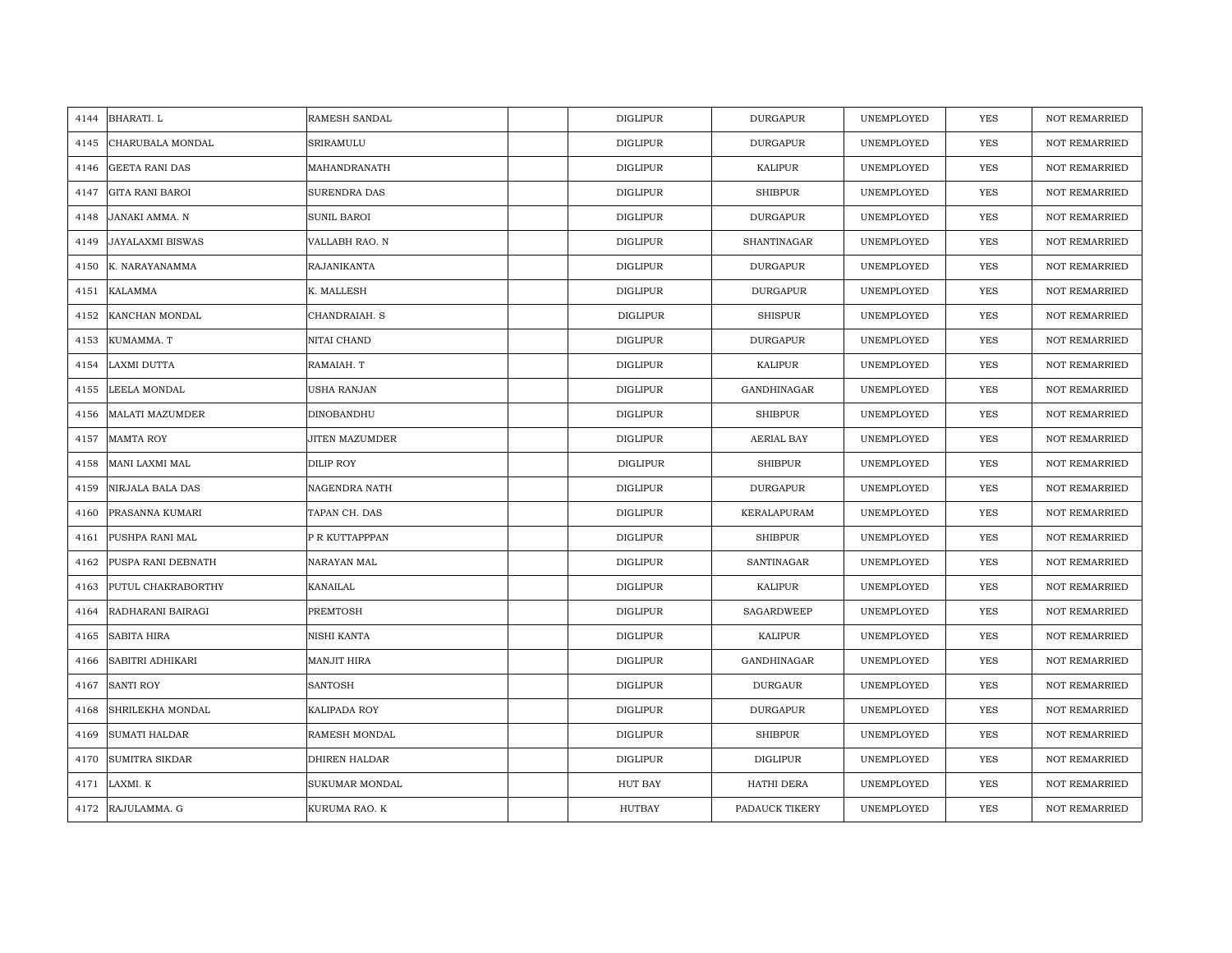| 4173 | <b>SHANTI RANI BALA</b> | <b>BHASKAR RAO. G</b> | <b>HUTBAY</b>   | R K PUR                  | UNEMPLOYED | <b>YES</b> | <b>NOT REMARRIED</b> |
|------|-------------------------|-----------------------|-----------------|--------------------------|------------|------------|----------------------|
| 4174 | TUNI RANI BISWAS        | PREM CHAND BALA       | <b>HUTBAY</b>   | <b>RAMKRISHNA PUR</b>    | UNEMPLOYED | <b>YES</b> | NOT REMARRIED        |
| 4175 | <b>B. TULSIAMMA</b>     | <b>ATUL BISWAS</b>    | H/B             | <b>FARM YIKERY</b>       | UNEMPLOYED | YES        | <b>NOT REMARRIED</b> |
| 4176 | <b>VIMLA DEVI</b>       | <b>B. PARASAIAH</b>   | <b>HUTBAY</b>   | HUTBAY                   | UNEMPLOYED | YES        | NOT REMARRIED        |
| 4177 | <b>SUSHMA MALLICK</b>   | J. UDYA KUMAR         | <b>DIGLIPUR</b> | GANDHINAGAR              | UNEMPLOYED | YES        | <b>NOT REMARRIED</b> |
| 4178 | TARKELING KULLU         | UPEN MALLICK          | <b>DIGLIPUR</b> | <b>GANESH NAGAR - II</b> | UNEMPLOYED | YES        | NOT REMARRIED        |
| 4179 | <b>TERESH KISPOTTA</b>  | OLLAN KULLU           | <b>DIGLIPUR</b> | BEACH DERA               | UNEMPLOYED | <b>YES</b> | <b>NOT REMARRIED</b> |
| 4180 | YASODA. K               | MICAL DUNG DUNG       | <b>DIGLIPUR</b> | DURGAPUR                 | UNEMPLOYED | YES        | <b>NOT REMARRIED</b> |
| 4181 | <b>SEFALI DAS</b>       | KARAIAH               | <b>DIGLIPUR</b> | GANDHINAGAR              | UNEMPLOYED | YES        | NOT REMARRIED        |
| 4182 | SANDHYA RANI BISWAS     | <b>BRITISH DAS</b>    | DIGLIPUR        | <b>SHIBPUR</b>           | UNEMPLOYED | <b>YES</b> | NOT REMARRIED        |
| 4183 | <b>GITA RANI DAS</b>    | <b>BIJAY BISWAS</b>   | D/PUR           | GANDHI NAGAR             | UNEMPLOYED | YES        | <b>NOT REMARRIED</b> |
| 4184 | G. LAXMIAMMA            | BRAJABASHI DAS        | $D/P W -2$      | <b>DURGAPUR</b>          | UNEMPLOYED | YES        | <b>NOT REMARRIED</b> |
| 4185 | <b>SARALA DAS</b>       | G. VENKAT RAO         | HUTBAY          | RAM KRISHNA PUR          | UNEMPLOYED | YES        | NOT REMARRIED        |
| 4186 | <b>URMILA MALI</b>      | PALINI DAS            | HUT BAY         | RAM KRISHNA PUR          | UNEMPLOYED | <b>YES</b> | <b>NOT REMARRIED</b> |
| 4187 | <b>SARALA SARKAR</b>    | KIMUD BEHARI          | HUTBAY          | V K PUR                  | UNEMPLOYED | YES        | <b>NOT REMARRIED</b> |
| 4188 | BETHSIE,                | BHAGYADHAR            | HUT BAY         | HARMINDER BAY            | UNEMPLOYED | <b>YES</b> | <b>NOT REMARRIED</b> |
| 4189 | S. SHOBANA AMMA,        | <b>CRISPIN</b>        | L/A             | <b>HUT BAY</b>           | UNEMPLOYED | YES        | <b>NOT REMARRIED</b> |
| 4190 | KANAN BALA DAS          | K. SADA SIVAN PILLAI  | AERIAL BAY      | SANTHI NAGAR             | UNEMPLOYED | <b>YES</b> | <b>NOT REMARRIED</b> |
| 4191 | <b>DASANI RANI DAS</b>  | JOGESH CH. DAS        | <b>DIGLIPUR</b> | <b>GANDI NAGAR</b>       | UNEMPLOYED | YES        | <b>NOT REMARRIED</b> |
| 4192 | REBA RANI BALA          | SUDHANSU DAS          | <b>DIGLIPUR</b> | <b>SHIBPUR</b>           | UNEMPLOYED | <b>YES</b> | <b>NOT REMARRIED</b> |
| 4193 | RAHIL NISHA             | <b>BINOD BALA</b>     | <b>DIGLIPUR</b> | AERIAL BAY               | UNEMPLOYED | <b>YES</b> | <b>NOT REMARRIED</b> |
| 4194 | KANAKAMMA. S            | ABDUL KADER           | PORT BLAIR      | BADMASPAHAD              | UNEMPLOYED | YES        | NOT REMARRIED        |
| 4195 | <b>LAXMI DAS</b>        | PAPA RAO. S           | <b>DIGLIPUR</b> | RABINDRA PALLY           | UNEMPLOYED | <b>YES</b> | NOT REMARRIED        |
| 4196 | <b>SURADHANI DAS</b>    | JAGDISH CH. DAS       | <b>DIGLIPUR</b> | ${\mathbb R}$ K GRAM     | UNEMPLOYED | YES        | <b>NOT REMARRIED</b> |
| 4197 | <b>BISHAKHA HALDER</b>  | CHITRANJAN DAS        | A/BAY           | <b>V S PALLY</b>         | UNEMPLOYED | YES        | <b>NOT REMARRIED</b> |
| 4198 | RANGA BALA MONDAL       | DILIP HALDER          | <b>DIGLIPUR</b> | <b>BAGAR DWEEP</b>       | UNEMPLOYED | YES        | NOT REMARRIED        |
| 4199 | BISHAKA MONDAL,         | KRISHAN PADA MONDAL   | <b>DIGLIPUR</b> | VIDYA NAGAR              | UNEMPLOYED | YES        | <b>NOT REMARRIED</b> |
| 4200 | G. VENKATTAMMA,         | <b>BHAKTA MONDAL</b>  | DIGLIPUR        | DURGAPUR                 | UNEMPLOYED | YES        | <b>NOT REMARRIED</b> |
| 4201 | SUROBALA MONDAL         | G. RAJU               | <b>DIGLIPUR</b> | SUBASHGRAM               | UNEMPLOYED | YES        | NOT REMARRIED        |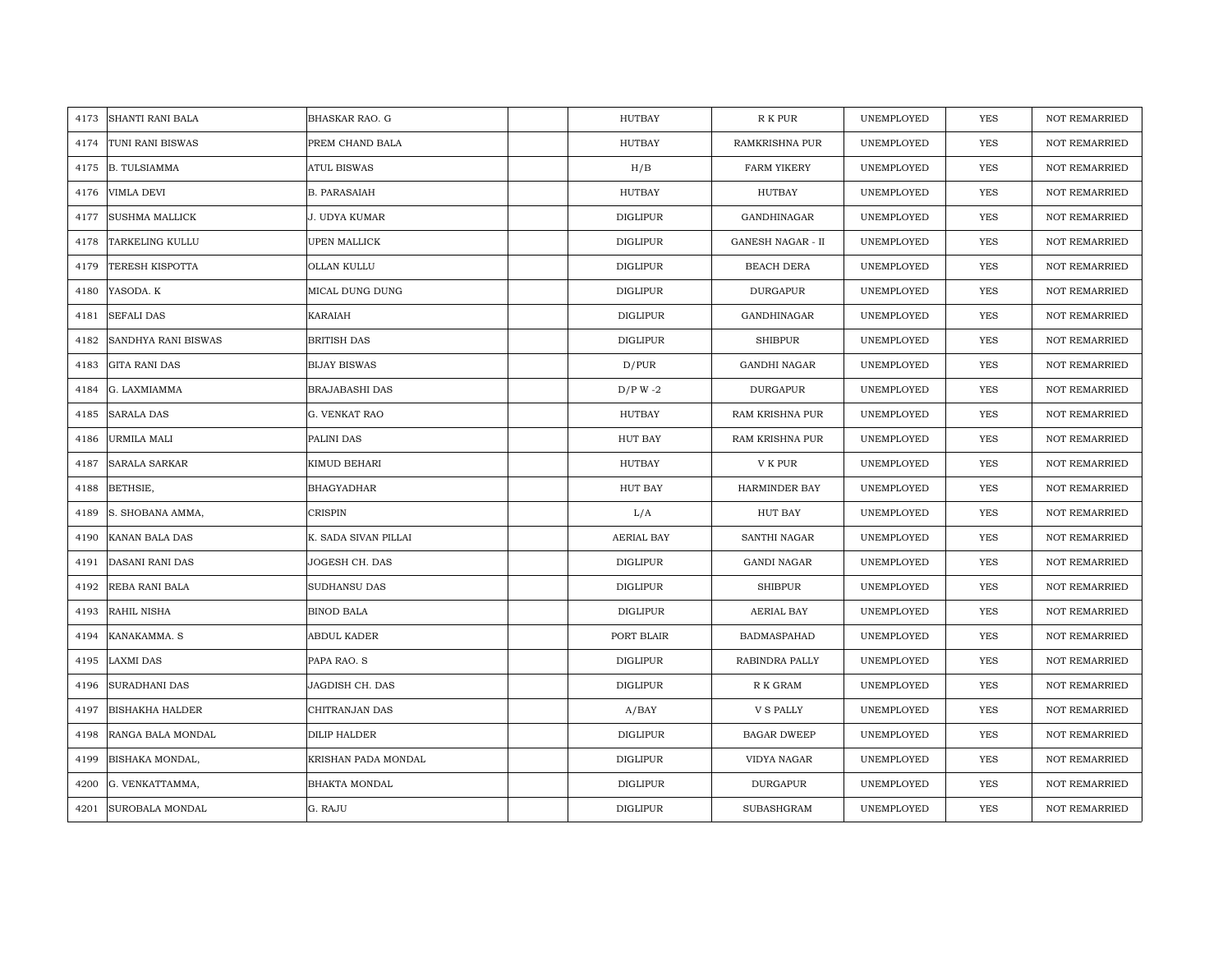| 4202 | PACKIAM. J            | NISHIRAM MONDAL       | PORT BLAIR       | MAHRAJA NAGAR          | UNEMPLOYED | <b>YES</b> | <b>NOT REMARRIED</b> |
|------|-----------------------|-----------------------|------------------|------------------------|------------|------------|----------------------|
| 4203 | P. MUTHU LAXMI        | JOHN KOLANDAI. P      | PORT BLAIR       | <b>BATHUBASTI</b>      | UNEMPLOYED | <b>YES</b> | <b>NOT REMARRIED</b> |
| 4204 | R. RAJESHWARI         | PICHAI                | SHOP NO-139      | <b>IMTIAZ STORE</b>    | UNEMPLOYED | <b>YES</b> | <b>NOT REMARRIED</b> |
| 4205 | AMINA                 | MADIYA SIMHACHALAM    | PORT BLAIR       | PHOENIX BAY            | UNEMPLOYED | YES        | <b>NOT REMARRIED</b> |
| 4206 | KALPANA MONDAL,       | Y. MOHAMMED ALI       | <b>DIGLIPUR</b>  | <b>SHIBPUR</b>         | UNEMPLOYED | YES        | <b>NOT REMARRIED</b> |
| 4207 | <b>ALBATIN BELUNG</b> | MADHULAL MONDAL       | <b>BAKULTALA</b> | BAKULTALA BAN GAON     | UNEMPLOYED | <b>YES</b> | NOT REMARRIED        |
| 4208 | <b>ANITA KUMARI</b>   | <b>ANJULUSH</b>       | RANGAT           | KAUSHLYA NAGAR         | UNEMPLOYED | YES        | NOT REMARRIED        |
| 4209 | ASHA LATA SADHUKHAR   | RAM KISHOR KINDO      | <b>BAKULTALA</b> | <b>BAKULTALA</b>       | UNEMPLOYED | YES        | NOT REMARRIED        |
| 4210 | <b>B. SHYAMALA</b>    | ATUL KR. SADHU        | <b>BAKULTALA</b> | <b>URMILAPUR</b>       | UNEMPLOYED | YES        | NOT REMARRIED        |
| 4211 | <b>BEENA SIKDER</b>   | K. HARIDAS            | <b>BAKULTALA</b> | <b>BAKULTALA</b>       | UNEMPLOYED | YES        | <b>NOT REMARRIED</b> |
| 4212 | <b>BENEDICK EKKA</b>  | <b>NARAYAN SIKDER</b> | <b>BAKULTALA</b> | <b>BAKULTALA</b>       | UNEMPLOYED | YES        | <b>NOT REMARRIED</b> |
| 4213 | CHARTHA BALA GAIN     | RAM MAHATO            | <b>BAKULTALA</b> | LAXMANPUR              | UNEMPLOYED | YES        | NOT REMARRIED        |
| 4214 | CHINNA PILLAMMA. G    | CHITARANJAN GAIN      | <b>BAKULTALA</b> | URMILAPUR              | UNEMPLOYED | YES        | <b>NOT REMARRIED</b> |
| 4215 | DURGAWATHI DEVI       | CHINNA BABU           | BAKULTALA        | BAKULTALA              | UNEMPLOYED | YES        | <b>NOT REMARRIED</b> |
| 4216 | <b>FULMALA HALDER</b> | RAM SHANKAR           | MIDDLE ANDAMAN   | KAUSHALYA NAGAR        | UNEMPLOYED | YES        | NOT REMARRIED        |
| 4217 | APPALAMMA. D          | <b>NAREN HALDER</b>   | PORT BLAIR       | PORT BLAIR             | UNEMPLOYED | <b>YES</b> | <b>NOT REMARRIED</b> |
| 4218 | MANIAMMA              | CHANDRA SEKHAR        | PORT BLAIR       | POLICE LINE            | UNEMPLOYED | YES        | <b>NOT REMARRIED</b> |
| 4219 | <b>KUNJAMMA</b>       | MADHU SUDAN PILLAI    | PORT BLAIR       | JAIPUR                 | UNEMPLOYED | YES        | <b>NOT REMARRIED</b> |
| 4220 | RUNA KHATOON,         | G. LOKOSE             | L/ ANDAMAN       | <b>KALINAGAR</b>       | UNEMPLOYED | <b>YES</b> | <b>NOT REMARRIED</b> |
| 4221 | <b>JOGIYA KUJUR</b>   | SUFHAL MANNA          | PORT BLAIR       | RANCHI BASTI           | UNEMPLOYED | YES        | <b>NOT REMARRIED</b> |
| 4222 | B. JOGAMMA,           | JOGESHWAR XALXO       | PORT BLAIR       | PORT BLAIR             | UNEMPLOYED | YES        | NOT REMARRIED        |
| 4223 | SWAPNA BANIK          | <b>B. GOSAIAH</b>     | HUT BAY          | R K PUR                | UNEMPLOYED | YES        | NOT REMARRIED        |
| 4224 | GOVINDAMMAL. K        | <b>JAGAT BANIK</b>    | RANGAT           | KAUSHALYA NAGAR        | UNEMPLOYED | <b>YES</b> | NOT REMARRIED        |
| 4225 | <b>HEMAWATI</b>       | KAMRAJ. S             | <b>DIGLIPUR</b>  | URMILAPUR              | UNEMPLOYED | YES        | <b>NOT REMARRIED</b> |
| 4226 | HYMAWATHI. U          | VASUDEVAN RAO. G      | BAKULTALA        | INDUSTRIAL ESTATE AREA | UNEMPLOYED | YES        | <b>NOT REMARRIED</b> |
| 4227 | KAMLA DHALI           | NAIDU. Y              | <b>BAKULTALA</b> | BAKULTALA              | UNEMPLOYED | YES        | NOT REMARRIED        |
| 4228 | KANTHAMMA. A          | DHALI. H. L           | RANGAT           | <b>URMILAPUR</b>       | UNEMPLOYED | YES        | <b>NOT REMARRIED</b> |
| 4229 | <b>LILA BAROI</b>     | TATAYASAH. A          | <b>DIGLIPUR</b>  | SAKTIGARH              | UNEMPLOYED | YES        | <b>NOT REMARRIED</b> |
| 4230 | NIRMALA BAKTHA        | MAHENDRA BAROI        | <b>RANGAT</b>    | <b>BANGOAN</b>         | UNEMPLOYED | <b>YES</b> | <b>NOT REMARRIED</b> |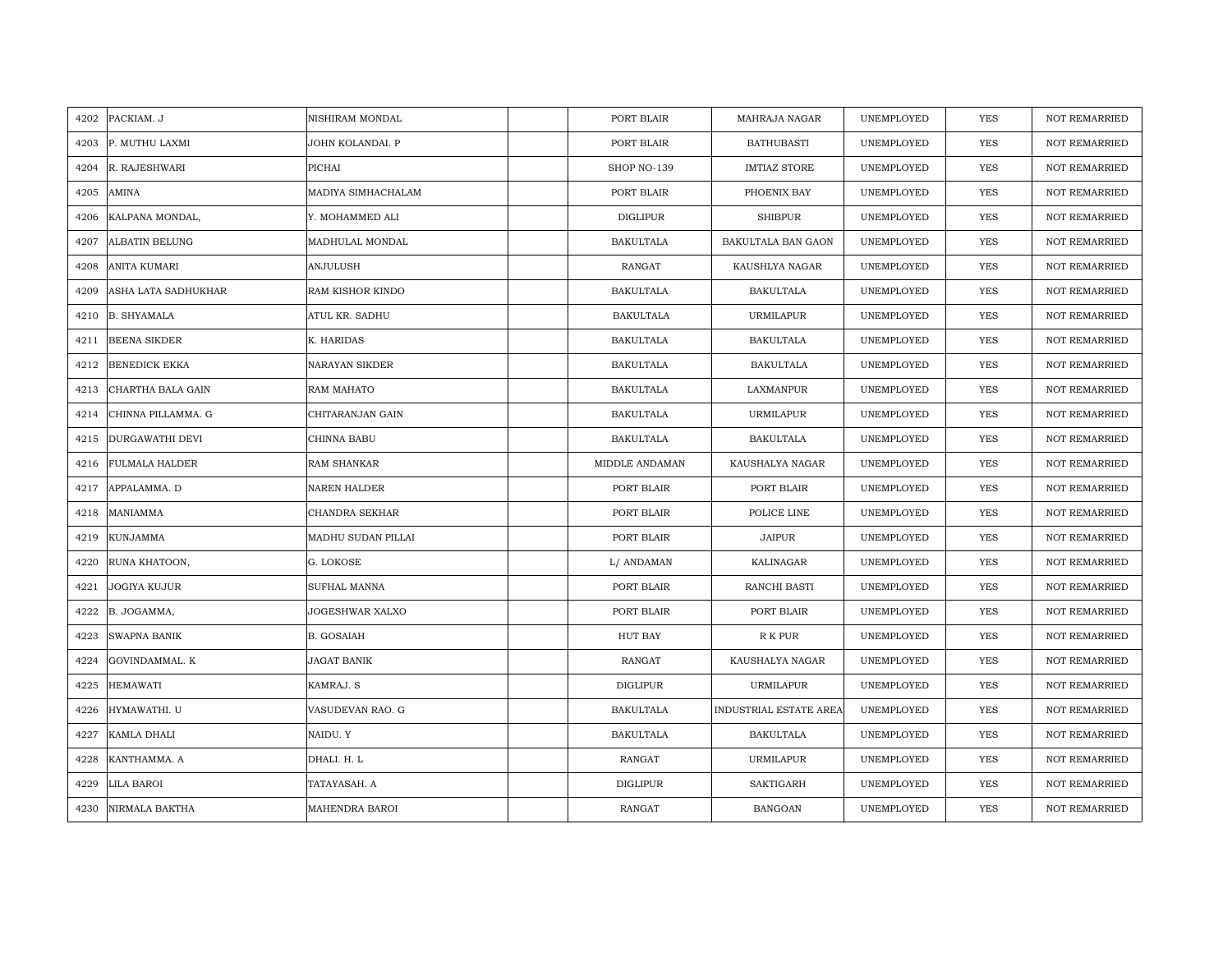| 4231 | PROMILA GAIN         | <b>SUNIL BAKTHA</b>    | <b>DIGLIPUR</b>  | <b>SHAKTI GARH</b>    | UNEMPLOYED | <b>YES</b> | <b>NOT REMARRIED</b> |
|------|----------------------|------------------------|------------------|-----------------------|------------|------------|----------------------|
| 4232 | PUSPHA MIRIDHA       | AMAL GAIN              | <b>DIGLIPUR</b>  | SHAKTIGARH            | UNEMPLOYED | <b>YES</b> | <b>NOT REMARRIED</b> |
| 4233 | RAJAMMA. N           | JITEN MIRIDHA          | <b>BAKULTALA</b> | <b>URMILAPUR</b>      | UNEMPLOYED | YES        | <b>NOT REMARRIED</b> |
| 4234 | S. SARASHA           | RAMAMURTHY             | <b>BAKULTALA</b> | <b>URMILAPUR</b>      | UNEMPLOYED | YES        | <b>NOT REMARRIED</b> |
| 4235 | <b>SALOMIBAA</b>     | M. SWAMINATHAN         | <b>BAKULTALA</b> | AMIDDLE ANDAMAN       | UNEMPLOYED | YES        | <b>NOT REMARRIED</b> |
| 4236 | <b>SOMTRAI KINDO</b> | PATRICK KIRO           | <b>BAKULTALA</b> | POST BAKULTALA        | UNEMPLOYED | <b>YES</b> | <b>NOT REMARRIED</b> |
| 4237 | KAJAL HALDER, R      | ETWA KINDO             | L/ ANDAMAN       | RABINDRA NAGAR        | UNEMPLOYED | YES        | NOT REMARRIED        |
| 4238 | <b>B SAVITRI</b>     | SUDHANNYA HALDER       | PORT BLAIR       | ANARKLI BASTI         | UNEMPLOYED | YES        | NOT REMARRIED        |
| 4239 | SUBHA LAXMI,         | <b>B RAMLU ACHARI</b>  | RANGAT           | PURANATHANA           | UNEMPLOYED | YES        | <b>NOT REMARRIED</b> |
| 4240 | MUKTI KUMARI TOPPO   | <b>RAMASWAMY</b>       | WARD NO. 1       | <b>BINDRABAN</b>      | UNEMPLOYED | YES        | <b>NOT REMARRIED</b> |
| 4241 | HEMLATHA CHAKRABORTY | BIPIN KISHORE LAKRA    | FERRARGUNJ       | FERRARGUNJ            | UNEMPLOYED | YES        | <b>NOT REMARRIED</b> |
| 4242 | KRISHNA BAI          | NALINI RAJAN           | MIDDLE ANDAMAN   | SHASTRI NAGAR         | UNEMPLOYED | YES        | <b>NOT REMARRIED</b> |
| 4243 | <b>SURABALA</b>      | SADA SHIV KAMBLE       | RANGAT           | KAUSHALAY NAGARM      | UNEMPLOYED | <b>YES</b> | <b>NOT REMARRIED</b> |
| 4244 | <b>SURJA TIGGA</b>   | MUNNA LAL              | MIDDLE ANDAMAN   | <b>SAKTIGHAR</b>      | UNEMPLOYED | YES        | NOT REMARRIED        |
| 4245 | TAKUR DASI SIKDER    | NELSON EKKA            | POST BAKULTALA   | <b>URMILAPUR</b>      | UNEMPLOYED | <b>YES</b> | <b>NOT REMARRIED</b> |
| 4246 | <b>USHA ROY</b>      | <b>SUBHAS SIKDER</b>   | <b>BAKULTALA</b> | <b>BAKULTALA</b>      | UNEMPLOYED | <b>YES</b> | <b>NOT REMARRIED</b> |
| 4247 | VEERAMMA. G          | J. K. ROY              | <b>BAKULTALA</b> | BAKULTALA WARD NO IV  | UNEMPLOYED | YES        | <b>NOT REMARRIED</b> |
| 4248 | K. PANCHAVARNAM      | VASANTHALU. G          | <b>BAKULTALA</b> | <b>BAKULTALA</b>      | UNEMPLOYED | YES        | <b>NOT REMARRIED</b> |
| 4249 | M. DANAMMA           | K. KARUPPAIAH          | BAKULTALA        | BAKULTALA NO 4        | UNEMPLOYED | YES        | <b>NOT REMARRIED</b> |
| 4250 | RENUKA MISTRY,       | M. TULSI DAS           | MIDDLE ANDAMAN   | VISHNUPUR             | UNEMPLOYED | YES        | NOT REMARRIED        |
| 4251 | <b>MANJU BAIRAGI</b> | MOTI LALL MISTRY       | <b>BAKULTALA</b> | SHYAUKUND             | UNEMPLOYED | YES        | NOT REMARRIED        |
| 4252 | <b>FULMANI TETE</b>  | <b>BHABESH BAIRAGI</b> | BAKULTALA        | <b>BAKULTAL</b>       | UNEMPLOYED | YES        | NOT REMARRIED        |
| 4253 | SATYAWATI DEVI       | PRAKASH TETE           | MIDDLE ANDAMAN   | MIDDLE ANDAMAN        | UNEMPLOYED | YES        | <b>NOT REMARRIED</b> |
| 4254 | <b>SUKRUMANI</b>     | HUKUM SINGH            | CAMPBELL BAY     | <b>JOGINDER NAGAR</b> | UNEMPLOYED | YES        | <b>NOT REMARRIED</b> |
| 4255 | NIRMALA              | KUWAR NAIR             | CAMPBELL BAY     | CAMPBELL BAY          | UNEMPLOYED | YES        | NOT REMARRIED        |
| 4256 | MAHALAXMI. N         | MURALIDARAN            | CAMPBELL BAY     | FISHERMAN COLONY      | UNEMPLOYED | <b>YES</b> | <b>NOT REMARRIED</b> |
| 4257 | PALAAYEE. G          | MADHAV RAO. N          | CAMPBELL BAY     | <b>GREAT NICOBAR</b>  | UNEMPLOYED | YES        | NOT REMARRIED        |
| 4258 | R. VASIAMMA,         | <b>GOVINDAN</b>        | PORT BLAIR       | <b>BATHU BASTHI</b>   | UNEMPLOYED | YES        | NOT REMARRIED        |
| 4259 | <b>BIRJINYA MINJ</b> | R. RAMA KRISHNAN       | <b>BAKULTALA</b> | <b>BAKULTALA</b>      | UNEMPLOYED | <b>YES</b> | <b>NOT REMARRIED</b> |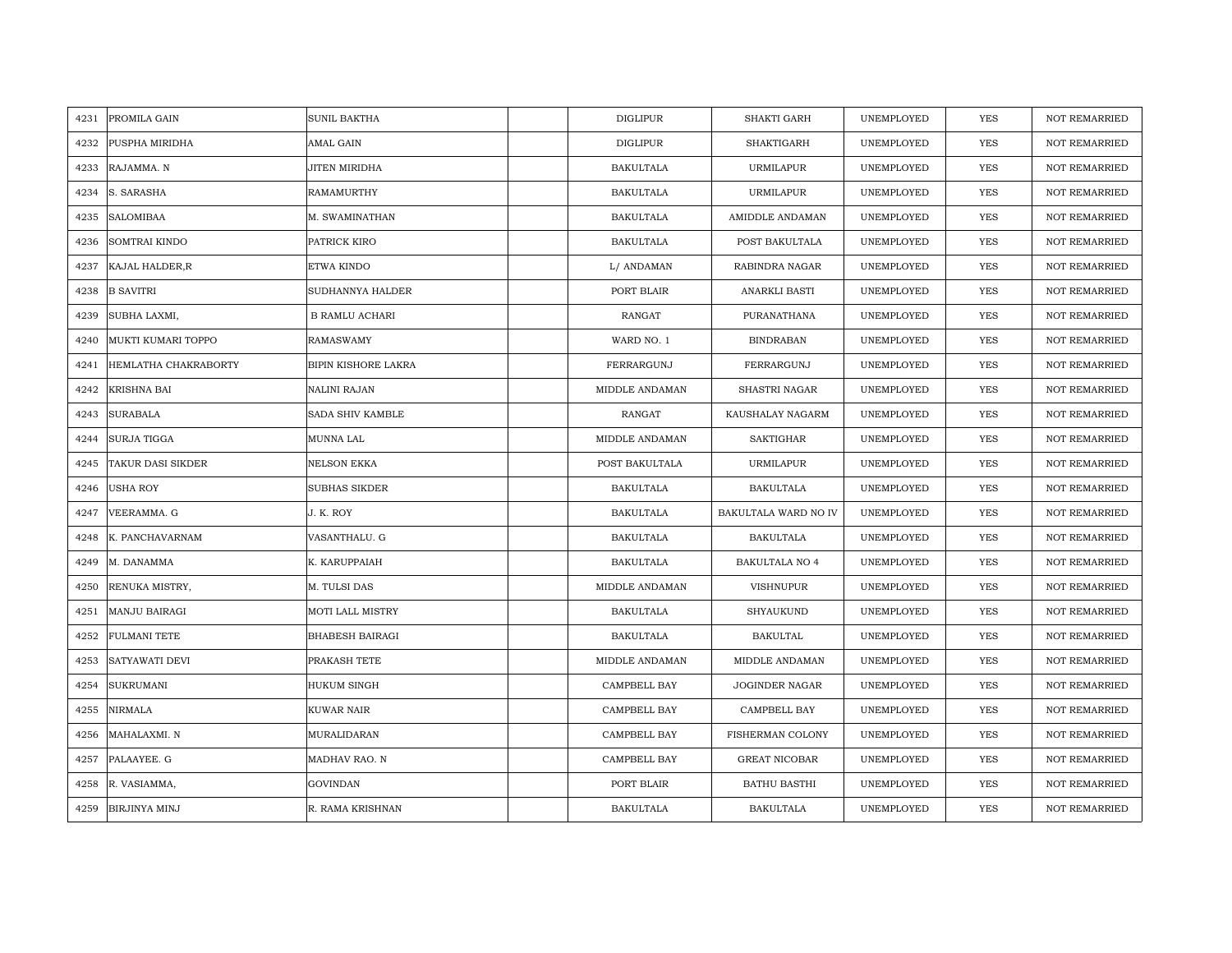| 4260             | APPALAMMA N.          | LIBIN BARLA            | <b>BAKULTALA</b> | <b>BAKULTALA RANGAT</b> | UNEMPLOYED | <b>YES</b> | <b>NOT REMARRIED</b> |
|------------------|-----------------------|------------------------|------------------|-------------------------|------------|------------|----------------------|
| 4261             | <b>FULMALA ROY</b>    | N. GANGAIAH            | RANGAT           | KAUSHALYA NAGAR         | UNEMPLOYED | <b>YES</b> | <b>NOT REMARRIED</b> |
| 4262             | <b>MANI MALA DAS</b>  | <b>BHAGYADHAR ROY</b>  | RANGAT           | KAUSHALYA NAGAR         | UNEMPLOYED | YES        | <b>NOT REMARRIED</b> |
| 4263<br>LAXMI. P |                       | RUHITOSH DAS           | PORT BLAIR       | JUNGLIGHAT              | UNEMPLOYED | YES        | <b>NOT REMARRIED</b> |
| 4264             | TAMIL SELVI. B        | PALINISWAMY. P         | PORT BLAIR       | JUNGLIGHAT              | UNEMPLOYED | YES        | <b>NOT REMARRIED</b> |
| 4265             | R. RANJITHAM,         | <b>BALAKRISHNAN. S</b> | PORT BLAIR       | FISHERMAN COLONY        | UNEMPLOYED | <b>YES</b> | NOT REMARRIED        |
| 4266             | MADEENA BEGUM         | RAMANATHAN             | PORT BLAIR       | JUNGLIGHAT              | UNEMPLOYED | YES        | <b>NOT REMARRIED</b> |
| 4267             | <b>SUSHMA HALDER</b>  | MUKTAR AHMED           | MIDDLE ANDAMAN   | SHYAMKUND               | UNEMPLOYED | YES        | <b>NOT REMARRIED</b> |
| 4268             | T. YASODAMMA          | NITYANANDA HALDER      | <b>BAKULTALA</b> | URMILAPUR               | UNEMPLOYED | <b>YES</b> | NOT REMARRIED        |
| 4269             | KUMUDINI TOPPO,       | S. JAGGA RAO           | <b>DIGLIPUR</b>  | KAUSHALYA NAGAR         | UNEMPLOYED | YES        | <b>NOT REMARRIED</b> |
| 4270             | T. TAVITAMMA,         | APOLINUS LAKRA         | <b>BAKULTALA</b> | <b>BAKULTALA</b>        | UNEMPLOYED | YES        | <b>NOT REMARRIED</b> |
| 4271             | T. VARALAXMI,         | T. NETAJI              | <b>BETAPUR</b>   | URMILAPUR               | UNEMPLOYED | YES        | NOT REMARRIED        |
| 4272             | EMELDA DUNG DUNG,     | <b>SEEMAIAH</b>        | <b>BETAPUR</b>   | URMILAPUR               | UNEMPLOYED | <b>YES</b> | NOT REMARRIED        |
| 4273             | PHILISTINA KERKETTA,  | CORENTHUS TOPPO        | <b>BAKULTALA</b> | <b>BAKULTALA</b>        | UNEMPLOYED | <b>YES</b> | <b>NOT REMARRIED</b> |
| 4274             | SUJATA ROY, BAKULTALA | WILLAM TOPPO           | <b>DIGLIPUR</b>  | <b>SHYAM KUND</b>       | UNEMPLOYED | YES        | NOT REMARRIED        |
| 4275             | PARTI DHANWAR         | SISHU ROY              | <b>BAKULTALA</b> | KAUSHALYA NAGAR         | UNEMPLOYED | <b>YES</b> | NOT REMARRIED        |
| 4276             | CHANDRAMMA N.         | <b>JULIOUS TOPPO</b>   | PORT BLAIR       | <b>BURMANALLAH</b>      | UNEMPLOYED | YES        | <b>NOT REMARRIED</b> |
| 4277<br>DEVI. M  |                       | GANGAIAH               | DIGLIPUR         | NETAJI NAGAR            | UNEMPLOYED | YES        | <b>NOT REMARRIED</b> |
| 4278             | <b>DHANALAXMI</b>     | MURGAVEL. K            | PORT BLAIR       | <b>BEODNABAD</b>        | UNEMPLOYED | YES        | NOT REMARRIED        |
| 4279             | FATHIMMA. K           | MURUGESAN              | PORT BLAIR       | CALICUT AGE             | UNEMPLOYED | YES        | <b>NOT REMARRIED</b> |
| 4280             | <b>INDU KERKETTA</b>  | MOHAMMED. P            | PORT BLAIR       | <b>BROOKSADAB</b>       | UNEMPLOYED | YES        | <b>NOT REMARRIED</b> |
| 4281             | JOGAMMA. B            | PREM SURIN             | PORT BLAIR       | BRIJGUNJ NO 48          | UNEMPLOYED | YES        | <b>NOT REMARRIED</b> |
| 4282             | KALA RANI. R          | MOHAN RAO. B           | PORT BLAIR       | AUSTINABAD              | UNEMPLOYED | YES        | <b>NOT REMARRIED</b> |
| 4283             | KARUPPAIAMMA. S       | RAJU. T                | PORT BLAIR       | PORT BLAIR              | UNEMPLOYED | <b>YES</b> | <b>NOT REMARRIED</b> |
| LAXMI<br>4284    |                       | SAKKARAI. L            | PORT BLAIR       | <b>BURMANALLAH</b>      | UNEMPLOYED | YES        | <b>NOT REMARRIED</b> |
| 4285             | M. JAYALAKSHMI        | PALANIVEL              | PORT BLAIR       | AUSTINABAD              | UNEMPLOYED | YES        | NOT REMARRIED        |
| 4286             | MARUTHAI              | MURGESHAN              | PORT BLAIR       | KAMRAJ NAGAR            | UNEMPLOYED | YES        | <b>NOT REMARRIED</b> |
| 4287             | N. TULASAMMA          | MUNIYA SWAMY. V        | PORT BLAIR       | JUNGLIGHAT              | UNEMPLOYED | YES        | <b>NOT REMARRIED</b> |
| 4288             | <b>NEELMANI</b>       | LINGARAJU              | PORT BLAIR       | MANGLUTAN               | UNEMPLOYED | YES        | NOT REMARRIED        |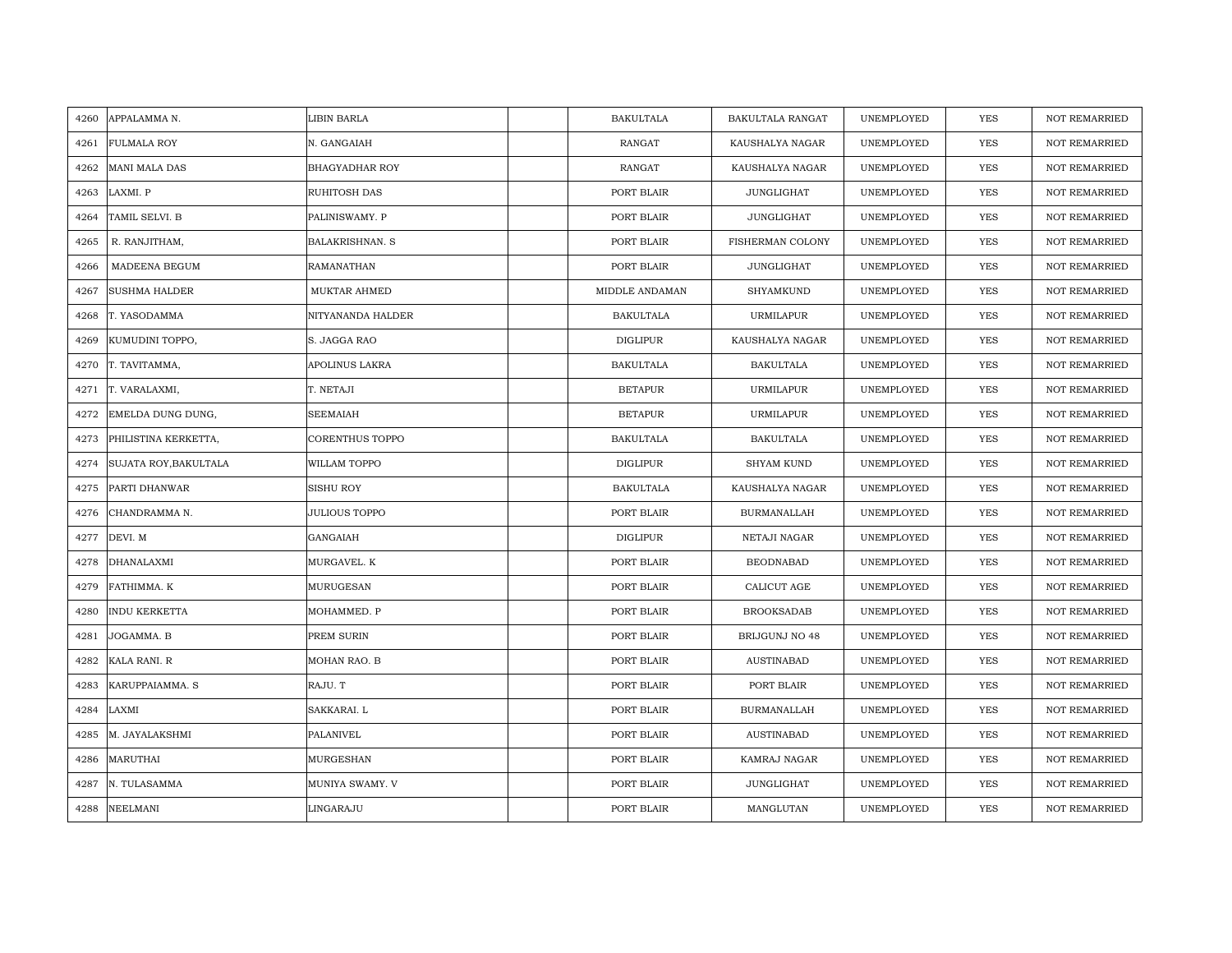| 4289 | PEACHI MUTHU. P     | PATRICK MINJ           | PORT BLAIR | <b>BEODNABAD</b>   | UNEMPLOYED | <b>YES</b> | <b>NOT REMARRIED</b> |
|------|---------------------|------------------------|------------|--------------------|------------|------------|----------------------|
| 4290 | <b>SARLA</b>        | PERIYASWAMY            | PORT BLAIR | <b>BEODNABAD</b>   | UNEMPLOYED | <b>YES</b> | NOT REMARRIED        |
| 4291 | <b>SELVI</b>        | SHIV LAL               | PORT BLAIR | TEYRABAD WARD NO   | UNEMPLOYED | YES        | <b>NOT REMARRIED</b> |
| 4292 | SHYAMOLI MANUEL     | <b>MALAI RAJU</b>      | PORT BLAIR | NEW PREM NAGAR     | UNEMPLOYED | YES        | NOT REMARRIED        |
| 4293 | <b>SUMATHI. P</b>   | K. M. MANUEL           | PORT BLAIR | PATHARGUDDA        | UNEMPLOYED | YES        | <b>NOT REMARRIED</b> |
| 4294 | <b>JASODHA DEVI</b> | PUGAZHENTHI. B         | PORT BLAIR | <b>BROOKSHABAD</b> | UNEMPLOYED | YES        | <b>NOT REMARRIED</b> |
| 4295 | K. LAXMI            | SIBBU MUNDA            | PORT BLAIR | <b>AUSTINABAD</b>  | UNEMPLOYED | YES        | <b>NOT REMARRIED</b> |
| 4296 | P. FATHIMA          | KARUPAAIAH             | PORT BLAIR | CALICUT            | UNEMPLOYED | YES        | NOT REMARRIED        |
| 4297 | NAGA SUNDARAM       | P. MOHAMMED            | PORT BLAIR | NEW BIMLITAN       | UNEMPLOYED | YES        | NOT REMARRIED        |
| 4298 | K. PATHAM PRIYA     | PRANDAMAN              | PORT BLAIR | CALICUT            | UNEMPLOYED | YES        | <b>NOT REMARRIED</b> |
| 4299 | AYSHA. T            | M. KARANTHAMA LAI      | PORT BLAIR | CALICUT            | UNEMPLOYED | YES        | <b>NOT REMARRIED</b> |
| 4300 | C. H. LAXMI         | HAJEE K MOIDEEN        | PORT BLAIR | <b>AUSTINABAD</b>  | UNEMPLOYED | YES        | NOT REMARRIED        |
| 4301 | VALLIYAMMAL         | C. H. NARSINGLU        | PORT BLAIR | RANGCHANG          | UNEMPLOYED | YES        | NOT REMARRIED        |
| 4302 | <b>ESWARI</b>       | BIRAGALATHAN           | PORT BLAIR | EBURMANALLAH       | UNEMPLOYED | <b>YES</b> | <b>NOT REMARRIED</b> |
| 4303 | K. FATHIMA          | <b>SUBRAMANI</b>       | PORT BLAIR | CALICUT            | UNEMPLOYED | YES        | NOT REMARRIED        |
| 4304 | LAXMI               | K. MOHAMED             | PORT BLAIR | KODIYAGHAT         | UNEMPLOYED | YES        | <b>NOT REMARRIED</b> |
| 4305 | <b>ALEEMA</b>       | <b>KRISHNAN</b>        | PORT BLAIR | BIRD LINE          | UNEMPLOYED | YES        | <b>NOT REMARRIED</b> |
| 4306 | <b>DILLAMMA</b>     | P. AYOOB               | PORT BLAIR | PRATHRAPUR         | UNEMPLOYED | YES        | <b>NOT REMARRIED</b> |
| 4307 | RITA ADHIKARI       | D. NARAYANA            | PORT BLAIR | PROTHRAPUR         | UNEMPLOYED | YES        | NOT REMARRIED        |
| 4308 | P. KALYANI          | <b>BIKASH ADHIKARI</b> | PORT BLAIR | TEYRLABAD          | UNEMPLOYED | <b>YES</b> | <b>NOT REMARRIED</b> |
| 4309 | P. VARALAXMI        | K. PALSWAMY            | PORT BLAIR | PORT BLAIR         | UNEMPLOYED | YES        | <b>NOT REMARRIED</b> |
| 4310 | PAPPI               | P. BRAMMAIAH           | PORT BLAIR | <b>AUSTINABAD</b>  | UNEMPLOYED | YES        | NOT REMARRIED        |
| 4311 | RAJ KUMARI,         | MUTHU RAMAN            | PORT BLAIR | <b>AUSTINABAD</b>  | UNEMPLOYED | YES        | <b>NOT REMARRIED</b> |
|      | 4312 M. VANAROJA,   | <b>SURAJ MINJ</b>      | PORT BLAIR | <b>BIRD LINE</b>   | UNEMPLOYED | YES        | <b>NOT REMARRIED</b> |
| 4313 | SMTI. SATHYA BANI   | V. MURUGESAN           | PORT BLAIR | <b>AUSTINABAD</b>  | UNEMPLOYED | YES        | <b>NOT REMARRIED</b> |
| 4314 | K. G. FATHIMA       | C. EKAMBARAM           | PORT BLAIR | CALICUT            | UNEMPLOYED | YES        | NOT REMARRIED        |
| 4315 | <b>TAMIL SELVI</b>  | P. MOIDEEN KUTTY       | PORT BLAIR | MAKKAPAHAD         | UNEMPLOYED | YES        | <b>NOT REMARRIED</b> |
| 4316 | MAHESHWARI          | S. RAJENDRAN           | KATCHAL    | MILDERA            | UNEMPLOYED | YES        | <b>NOT REMARRIED</b> |
|      | 4317 RAJALAKSHMI    | P. SELVANAYAGAM        | PORT BLAIR | <b>BATHUBASHTI</b> | UNEMPLOYED | <b>YES</b> | <b>NOT REMARRIED</b> |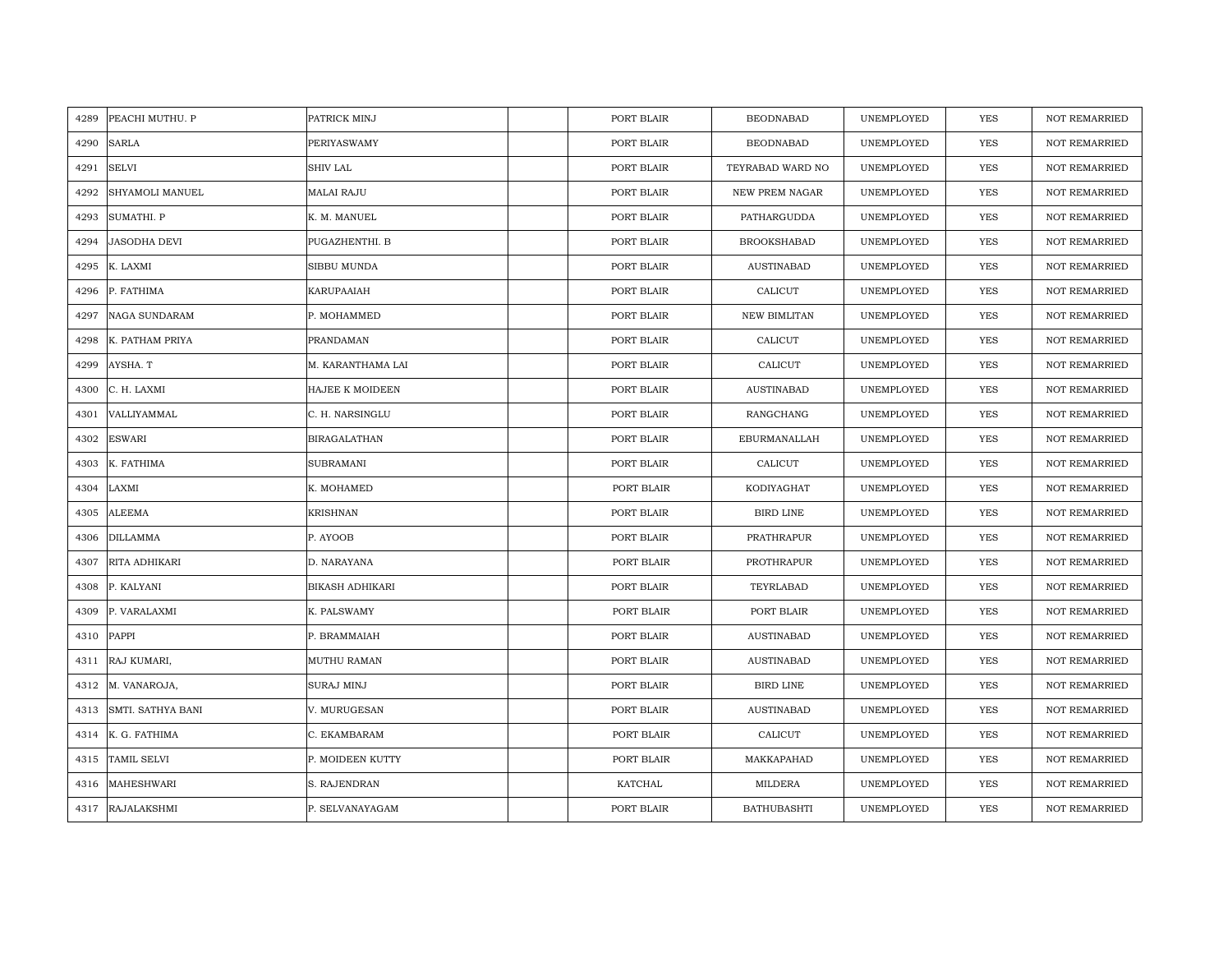| 4318 | <b>FRANCISKA KULLU</b>    | N MATHIVANAN           | KATCHAL        | MILDERA       | UNEMPLOYED | <b>YES</b> | <b>NOT REMARRIED</b> |
|------|---------------------------|------------------------|----------------|---------------|------------|------------|----------------------|
| 4319 | V. KANDAIE                | VIJAY KUJUR            | KATCHAL        | R D MILDERA   | UNEMPLOYED | <b>YES</b> | NOT REMARRIED        |
| 4320 | PALANIYAMMA               | <b>VELU</b>            | <b>KATCHAL</b> | MILDERA       | UNEMPLOYED | YES        | <b>NOT REMARRIED</b> |
| 4321 | <b>SYAM KUMARI</b>        | SINNU                  | KATCHAL        | KATCHAL       | UNEMPLOYED | <b>YES</b> | NOT REMARRIED        |
| 4322 | M. JAYALAXMI,             | <b>SUMANA SAI</b>      | KATCHAL        | MILDERA       | UNEMPLOYED | YES        | <b>NOT REMARRIED</b> |
| 4323 | <b>ANJANA CHAKROBARTY</b> | MAHALINGAM             | <b>RANGAT</b>  | KADAMTALA     | UNEMPLOYED | YES        | <b>NOT REMARRIED</b> |
| 4324 | <b>BASANTI MALAKAR</b>    | AMAL CHAKROBARTY       | <b>RANGAT</b>  | KADAMTALA     | UNEMPLOYED | YES        | <b>NOT REMARRIED</b> |
| 4325 | <b>BINATA MONDAL</b>      | KHIROD MALAKAR         | RANGAT         | KADAMTALA     | UNEMPLOYED | YES        | NOT REMARRIED        |
| 4326 | <b>BINODINI BAIRAGI</b>   | NAREN MONDAL           | RANGAT         | KADAMTALA     | UNEMPLOYED | YES        | NOT REMARRIED        |
| 4327 | CHAPAL BISWAS             | SUNIL BAIRAGI          | RANGAT         | <b>UTTARA</b> | UNEMPLOYED | YES        | <b>NOT REMARRIED</b> |
| 4328 | DURGA MAITRA              | <b>GURUPADA BISWAS</b> | RANGAT         | KADAMTALA     | UNEMPLOYED | YES        | <b>NOT REMARRIED</b> |
| 4329 | ECHAMAII MONDAL           | HARIPADA MAITRA        | RANGAT         | UTTARA        | UNEMPLOYED | YES        | NOT REMARRIED        |
| 4330 | <b>GOLAPI MONDAL</b>      | HARIPADA               | KADAMTALA      | KADAMTALA     | UNEMPLOYED | <b>YES</b> | NOT REMARRIED        |
| 4331 | <b>GURU DASI BISWAS</b>   | CHANDI CHARAN          | KADAMTALA      | SHANTANU      | UNEMPLOYED | <b>YES</b> | <b>NOT REMARRIED</b> |
| 4332 | <b>GURUDASI MONDAL</b>    | <b>GOVINDA BISWAS</b>  | KADAMTALA      | KADAMTALA     | UNEMPLOYED | YES        | NOT REMARRIED        |
| 4333 | HANANGINI SAMADDAR        | <b>RAJBIHARI</b>       | KADAMTALA      | SHANTANU      | UNEMPLOYED | YES        | <b>NOT REMARRIED</b> |
| 4334 | <b>IILA RANI BALA</b>     | NIROD SAMADDAR         | <b>RANGAT</b>  | <b>UTTARA</b> | UNEMPLOYED | YES        | <b>NOT REMARRIED</b> |
| 4335 | <b>JASODA RANI ROY</b>    | NIRMAL BALA            | KADAMTALA      | SHANTANU      | UNEMPLOYED | YES        | <b>NOT REMARRIED</b> |
| 4336 | JYOTSNA ADHIKARI          | PHANI BHUSAN ROY       | KADAMTALA      | KADAMTALA     | UNEMPLOYED | <b>YES</b> | <b>NOT REMARRIED</b> |
| 4337 | KAMALA MAZUMDAR           | <b>BASUDEV</b>         | KADAMTALA      | KADAMTALA     | UNEMPLOYED | <b>YES</b> | <b>NOT REMARRIED</b> |
| 4338 | KUMDINI SARKAR            | HARA LAL               | KADAMTALA      | KADAMTALA     | UNEMPLOYED | YES        | <b>NOT REMARRIED</b> |
| 4339 | KUSUM BISWAS              | RADHA SHYAM            | KADAMTALA      | AGE SHANTANU  | UNEMPLOYED | YES        | NOT REMARRIED        |
| 4340 | LABANNAYA BALA DAS        | RADHA KANTA            | RANGAT         | UTTARA        | UNEMPLOYED | YES        | <b>NOT REMARRIED</b> |
| 4341 | LILLY GRACE TIRU          | UMESH CH. DAS          | KADAMTALA      | KADAMTALA     | UNEMPLOYED | YES        | <b>NOT REMARRIED</b> |
| 4342 | M. SUSHILA                | JOHN BAGE              | KADAMTALA      | MAKARRVALLYE  | UNEMPLOYED | YES        | <b>NOT REMARRIED</b> |
| 4343 | MANDA DHARI ROY           | MAREAPPAN              | KADAMTALA      | KADAMTALA     | UNEMPLOYED | YES        | NOT REMARRIED        |
| 4344 | <b>MANDADHARI BISWAS</b>  | SUKHCHAND ROY          | KADAMTALA      | KADAMTALA     | UNEMPLOYED | YES        | <b>NOT REMARRIED</b> |
| 4345 | MANJU RANI HALDER         | KHOKAN BISWAS          | KADAMTALA      | SHANTANUUTTAR | UNEMPLOYED | YES        | <b>NOT REMARRIED</b> |
| 4346 | NEELAMMA. K               | <b>LALIT HALDER</b>    | RANGAT         | <b>UTTARA</b> | UNEMPLOYED | <b>YES</b> | <b>NOT REMARRIED</b> |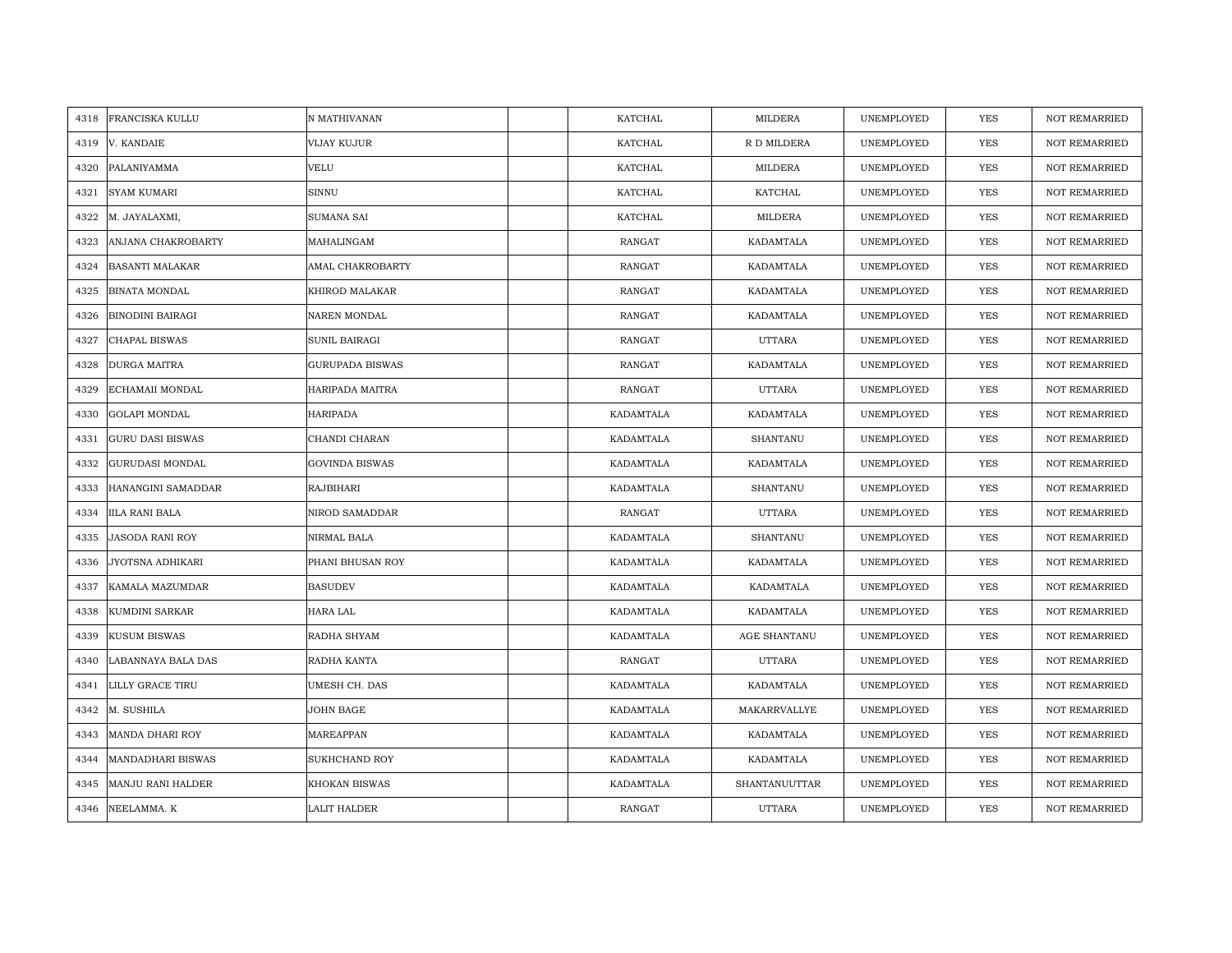| 4347 | NIRMALA HAWALADER     | SHANKAR. K              | <b>RANGAT</b>      | <b>UTTARA</b>       | UNEMPLOYED | <b>YES</b> | <b>NOT REMARRIED</b> |
|------|-----------------------|-------------------------|--------------------|---------------------|------------|------------|----------------------|
| 4348 | PADMA MONDAL          | NIKHIL                  | RANGAT             | <b>UTTARA</b>       | UNEMPLOYED | <b>YES</b> | NOT REMARRIED        |
| 4349 | RENUKA MONDAL         | ROBEN MONDAL            | KADAMTALA          | KADAMTALA           | UNEMPLOYED | <b>YES</b> | NOT REMARRIED        |
| 4350 | <b>SANTI BAROI</b>    | NARAYAN MONDAL          | KADAMTALA          | KADAMTALA           | UNEMPLOYED | <b>YES</b> | <b>NOT REMARRIED</b> |
| 4351 | SEFALI MANDAL         | <b>KUNJU BAROI</b>      | KADAMTALA          | KADAMTALAM A        | UNEMPLOYED | YES        | <b>NOT REMARRIED</b> |
| 4352 | <b>SHANTILATA ROY</b> | SATIS MANDAL            | KADAMTALA          | KADAMTALA           | UNEMPLOYED | YES        | <b>NOT REMARRIED</b> |
| 4353 | <b>SUMATHI LASKER</b> | KRISHNA PADA ROY        | KADAMTALA          | KADAMTALA           | UNEMPLOYED | <b>YES</b> | NOT REMARRIED        |
| 4354 | SUMITRA DHALI         | NISHI KANTA             | KADAMTALA          | RAJIV NAGAR         | UNEMPLOYED | YES        | NOT REMARRIED        |
| 4355 | <b>TULSI ROY</b>      | CHAND MANI              | KADAMTALA          | KADAMTALA           | UNEMPLOYED | YES        | NOT REMARRIED        |
| 4356 | URMILA MONDAL         | <b>GOSTO BEHARI ROY</b> | KADAMTALA          | <b>UTTARA</b>       | UNEMPLOYED | YES        | <b>NOT REMARRIED</b> |
| 4357 | <b>GOURI BISWAS</b>   | <b>DHIREN MONDAL</b>    | KADAMTALA          | KADAMTALA           | UNEMPLOYED | <b>YES</b> | <b>NOT REMARRIED</b> |
| 4358 | <b>MANMOHINI ROY</b>  | <b>BIRAJ BISWAS</b>     | KADAMTALA          | <b>KATAIDERA</b>    | UNEMPLOYED | <b>YES</b> | <b>NOT REMARRIED</b> |
| 4359 | <b>REENA HAWLADER</b> | <b>JOGESHWAR ROY</b>    | <b>BILLIGROUND</b> | <b>DUKE NAGAR</b>   | UNEMPLOYED | <b>YES</b> | <b>NOT REMARRIED</b> |
| 4360 | <b>NAMITA BASU</b>    | <b>SWAPAN</b>           | KADAMTALA          | KADAMTALA           | UNEMPLOYED | YES        | <b>NOT REMARRIED</b> |
| 4361 | LALITA MAZUMDER       | <b>NAGEN BASU</b>       | <b>SANTIPUR</b>    | SANTIPUR            | UNEMPLOYED | YES        | <b>NOT REMARRIED</b> |
| 4362 | RITA MONDAL           | DEBAN MAZUMBER          | KADAMTALA          | KADAMTALA           | UNEMPLOYED | <b>YES</b> | <b>NOT REMARRIED</b> |
| 4363 | TANDRA GOLDAR,        | <b>BIPLAB MONDAL</b>    | <b>UTTARA</b>      | <b>UTTARA</b>       | UNEMPLOYED | <b>YES</b> | <b>NOT REMARRIED</b> |
| 4364 | USHA RANI BALA,       | PRASANTA GOLDAR         | UTTARA             | <b>UTTARA</b>       | UNEMPLOYED | YES        | NOT REMARRIED        |
| 4365 | MAYARANI MALLICK,     | <b>KARTICK BALA</b>     | KADAMTALA          | KADAMTALA           | UNEMPLOYED | <b>YES</b> | <b>NOT REMARRIED</b> |
| 4366 | <b>BANDAMMA</b>       | <b>GOURANGA MALLICK</b> | PORT BLAIR         | <b>BABU LANE</b>    | UNEMPLOYED | YES        | <b>NOT REMARRIED</b> |
| 4367 | C. NAGAMMA            | SANYASIRAO. B           | PORT BLAIR         | NAYAGAON            | UNEMPLOYED | YES        | <b>NOT REMARRIED</b> |
| 4368 | <b>DILAMMA</b>        | A. CHELLAM              | PORT BLAIR         | DAIRY FARMP         | UNEMPLOYED | YES        | <b>NOT REMARRIED</b> |
| 4369 | ELEZEBETH RANI        | RAMA RAO. G             | PORT BLAIR         | <b>DOOTHLANE</b>    | UNEMPLOYED | YES        | <b>NOT REMARRIED</b> |
| 4370 | <b>GEETA SINGH</b>    | APPA RAO                | PORT BLAIR         | <b>MAZAR PHAD</b>   | UNEMPLOYED | YES        | <b>NOT REMARRIED</b> |
| 4371 | GOURIAMMA. T          | <b>AJAY SINGH</b>       | PORT BLAIR         | <b>SOUTH POINT</b>  | UNEMPLOYED | <b>YES</b> | <b>NOT REMARRIED</b> |
| 4372 | LAXMI                 | THIRUNAVUKARAS          | PORT BLAIR         | <b>SHADIPURN</b>    | UNEMPLOYED | <b>YES</b> | <b>NOT REMARRIED</b> |
| 4373 | <b>MALLIKA</b>        | C. DURAI RAJ            | PORT BLAIR         | <b>MAZAR PAHAD</b>  | UNEMPLOYED | YES        | <b>NOT REMARRIED</b> |
| 4374 | <b>B. RAJESHWARI</b>  | A. MANICKAM             | PORT BLAIR         | <b>MAZHAR PAHAD</b> | UNEMPLOYED | <b>YES</b> | <b>NOT REMARRIED</b> |
| 4375 | VIJAYA LAXMI          | K. BOSE                 | PORT BLAIR         | <b>SHADHIPUR</b>    | UNEMPLOYED | <b>YES</b> | <b>NOT REMARRIED</b> |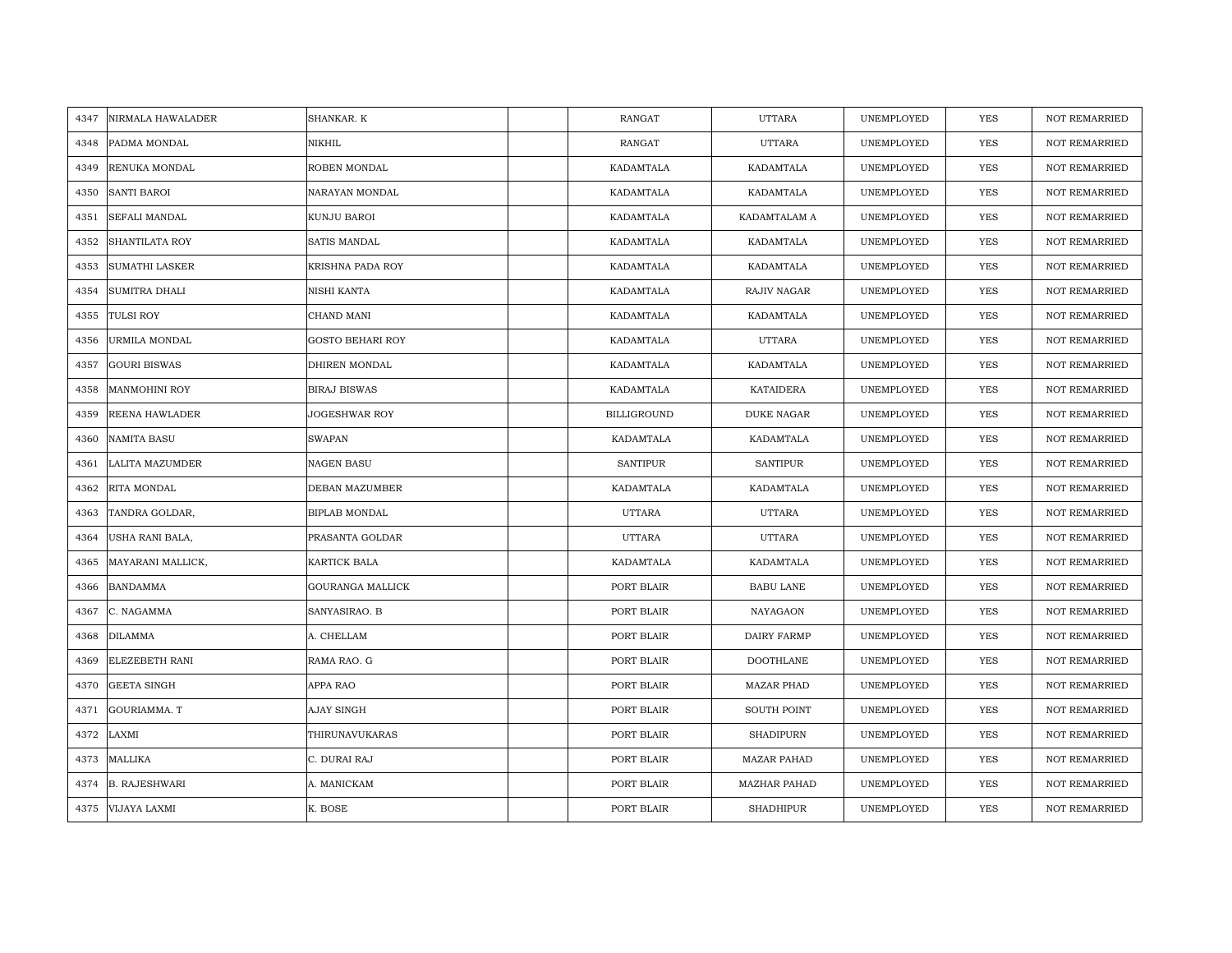| 4376 | S. KUMARI              | G. ALAGHAR SWAMY     | PORT BLAIR | <b>MAZAR PAHAD</b>              | UNEMPLOYED | <b>YES</b> | <b>NOT REMARRIED</b> |
|------|------------------------|----------------------|------------|---------------------------------|------------|------------|----------------------|
| 4377 | RASHEEDA BIBI          | S. KARUPA RAO        | PORT BLAIR | <b>SHADIPUR</b>                 | UNEMPLOYED | <b>YES</b> | <b>NOT REMARRIED</b> |
| 4378 | R. RAJESWARI           | <b>ABDUL SHAMEEM</b> | PORT BLAIR | <b>BARGATLINE</b>               | UNEMPLOYED | <b>YES</b> | <b>NOT REMARRIED</b> |
| 4379 | VANITHA. R             | S. RAJENDRAN         | PORT BLAIR | NAYAGOAN                        | UNEMPLOYED | YES        | <b>NOT REMARRIED</b> |
| 4380 | ALAGU. M               | RAMA RAO             | PORT BLAIR | <b>SHADIPUR</b>                 | UNEMPLOYED | YES        | <b>NOT REMARRIED</b> |
| 4381 | MARUTHACHI             | MARI. K              | PORT BLAIR | <b>SHADIPUR</b>                 | UNEMPLOYED | <b>YES</b> | NOT REMARRIED        |
| 4382 | POLAMMA. T             | S. P. SELVAM         | PORT BLAIR | <b>DAIRY FARM</b>               | UNEMPLOYED | YES        | NOT REMARRIED        |
| 4383 | R. MAYA                | KESHVA RAO. T        | PORT BLAIR | DUDH LINE                       | UNEMPLOYED | <b>YES</b> | NOT REMARRIED        |
| 4384 | NEELA RANI MANDAL      | <b>SITA RAM</b>      | PORT BLAIR | RAJA STORE                      | UNEMPLOYED | YES        | NOT REMARRIED        |
| 4385 | S. SUNDARI             | THAKUR GOPAL MANDAL  | PORT BLAIR | NEAR GANESH TEMPLE              | UNEMPLOYED | YES        | <b>NOT REMARRIED</b> |
| 4386 | JEEVANTHI MINJ,        | N. SHANMUGAM         | PORT BLAIR | <b>BARGAT LINE</b>              | UNEMPLOYED | YES        | <b>NOT REMARRIED</b> |
| 4387 | K. SRI DEVI,           | JOSEPH MINJ          | PORT BLAIR | NEAR DURDERSAN<br><b>COLONY</b> | UNEMPLOYED | <b>YES</b> | NOT REMARRIED        |
| 4388 | <b>BINARANI MANDAL</b> | K. YESU BABU         | PORT BLAIR | MANPUR H                        | UNEMPLOYED | YES        | <b>NOT REMARRIED</b> |
| 4389 | CHALLAMMA P.           | <b>BHABEN MANDAL</b> | PORT BLAIR | TUSHNABADS/A                    | UNEMPLOYED | YES        | <b>NOT REMARRIED</b> |
| 4390 | FATHIMA. K             | K. PANDEY            | PORT BLAIR | OGRABRAJ                        | UNEMPLOYED | YES        | <b>NOT REMARRIED</b> |
| 4391 | <b>GEETA DUTTA</b>     | CHEKU. P             | PORT BLAIR | HERBATABAD                      | UNEMPLOYED | <b>YES</b> | <b>NOT REMARRIED</b> |
| 4392 | <b>IMLAYA KHESH</b>    | <b>MAKHAN DUTTA</b>  | PORT BLAIR | TUSHNABAD                       | UNEMPLOYED | YES        | <b>NOT REMARRIED</b> |
| 4393 | <b>JULIYANA KULLU</b>  | POLUSH XALXO         | PORT BLAIR | TUSHNABAD                       | UNEMPLOYED | YES        | <b>NOT REMARRIED</b> |
| 4394 | <b>KAMALA DAI</b>      | <b>FRANCIS TOPPO</b> | PORT BLAIR | <b>HOBDYPUR</b>                 | UNEMPLOYED | <b>YES</b> | <b>NOT REMARRIED</b> |
| 4395 | KUNJATHUMA P.          | NAITH RAM            | PORT BLAIR | OGRABRAJ                        | UNEMPLOYED | YES        | <b>NOT REMARRIED</b> |
| 4396 | LAXMI BALA             | <b>AHAMED KUTTY</b>  | PORT BLAIR | HERBATABAD                      | UNEMPLOYED | YES        | NOT REMARRIED        |
| 4397 | <b>MAYA HALDER</b>     | SADANANDA BALA       | PORT BLAIR | <b>MANPUR</b>                   | UNEMPLOYED | YES        | NOT REMARRIED        |
| 4398 | NAMITA KIRTANIA        | <b>SUDHIR HALDER</b> | PORT BLAIR | TIRUR HERBERTABAD               | UNEMPLOYED | <b>YES</b> | <b>NOT REMARRIED</b> |
| 4399 | <b>NOOR JAHAN BIBI</b> | MANGAL KIRTANIA      | PORT BLAIR | ORGRABRAJ                       | UNEMPLOYED | YES        | <b>NOT REMARRIED</b> |
| 4400 | O. M. S. KUNJI BIBI    | RUSTAM ALI           | PORT BLAIR | STEWART GUNJ                    | UNEMPLOYED | YES        | <b>NOT REMARRIED</b> |
| 4401 | PHULMANI DUNGDUNG      | O. M. S. ATTAKOYA    | PORT BLAIR | HABDIPUR                        | UNEMPLOYED | YES        | NOT REMARRIED        |
| 4402 | PRIYO BALA             | PAULUS KERKETTA      | PORT BLAIR | HERBERTABAD                     | UNEMPLOYED | YES        | <b>NOT REMARRIED</b> |
| 4403 | PUSHPA ROY             | AMBONSI BAROI        | PORT BLAIR | <b>MANPUR</b>                   | UNEMPLOYED | YES        | <b>NOT REMARRIED</b> |
| 4404 | <b>RAJYASHREE BERA</b> | JURAN CH ROY         | PORT BLAIR | COLINPUR                        | UNEMPLOYED | <b>YES</b> | <b>NOT REMARRIED</b> |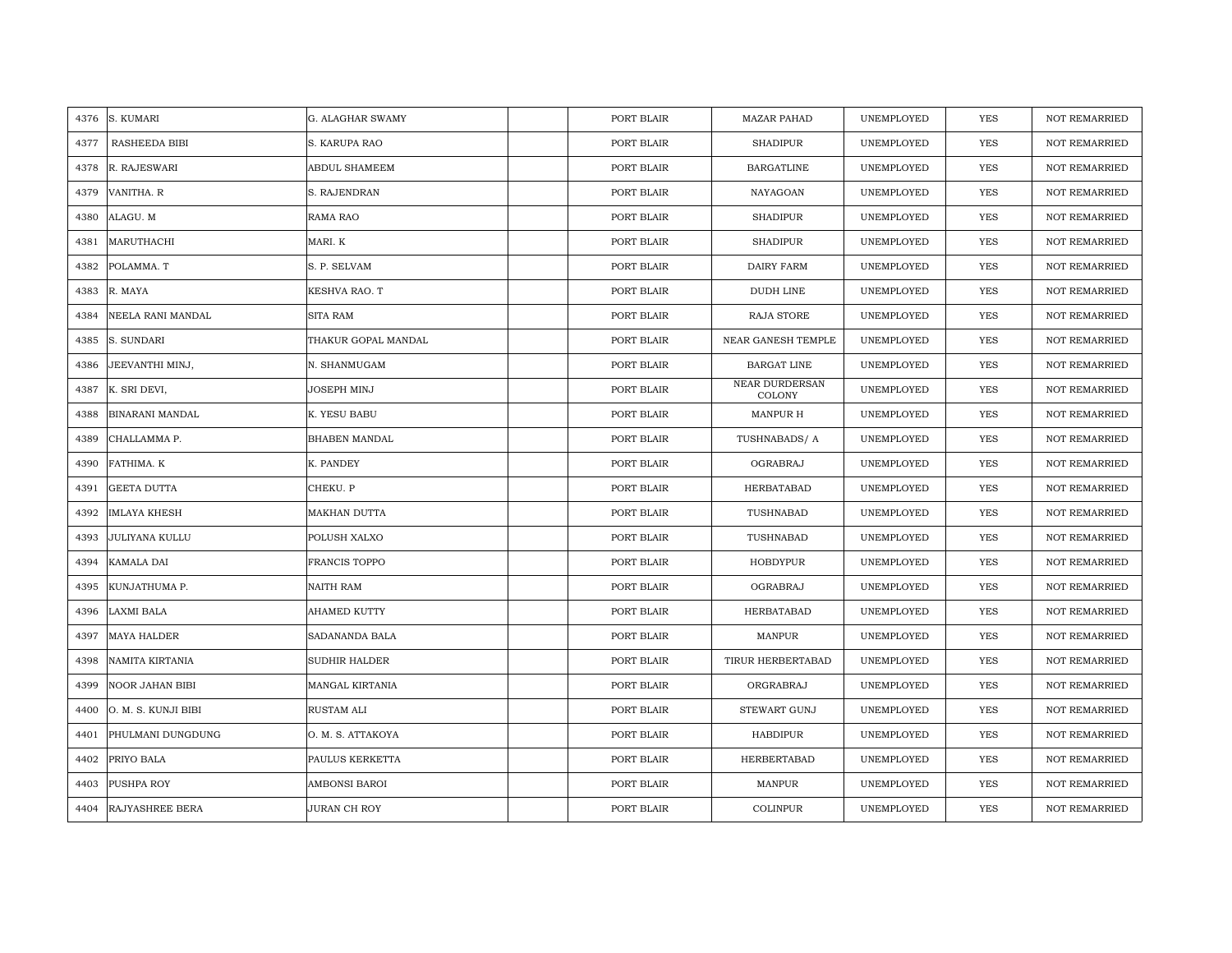| 4405 | <b>RAKHAMMA</b>         | AJIT BERA              | PORT BLAIR | OGRABRAJ            | UNEMPLOYED | <b>YES</b> | <b>NOT REMARRIED</b> |
|------|-------------------------|------------------------|------------|---------------------|------------|------------|----------------------|
| 4406 | <b>REBA RANI BISWAS</b> | <b>SETHU MALAI</b>     | PORT BLAIR | COLINPUR            | UNEMPLOYED | <b>YES</b> | <b>NOT REMARRIED</b> |
| 4407 | <b>TERSA TOPPO</b>      | <b>SADANANDA</b>       | PORT BLAIR | <b>HABDIPUR</b>     | UNEMPLOYED | YES        | <b>NOT REMARRIED</b> |
| 4408 | <b>UJJALMANI MISTRY</b> | ESDORE KERKETTA        | PORT BLAIR | TEMPLE MYO          | UNEMPLOYED | YES        | <b>NOT REMARRIED</b> |
| 4409 | <b>UMA RANI SINGH</b>   | <b>GAURANGA MISTRY</b> | PORT BLAIR | COLLINPUR           | UNEMPLOYED | YES        | <b>NOT REMARRIED</b> |
| 4410 | ZAINABA                 | <b>BINOD SINGH</b>     | PORT BLAIR | OGRABRAJ            | UNEMPLOYED | <b>YES</b> | <b>NOT REMARRIED</b> |
| 4411 | <b>GURUNTHAIYEE</b>     | P. JOSEPH PERNANDEZ    | PORT BLAIR | MANPURPO            | UNEMPLOYED | YES        | <b>NOT REMARRIED</b> |
| 4412 | <b>SUNITHA BISWAS</b>   | M. MAYAPPAN            | PORT BLAIR | TEMPLEMEYO          | UNEMPLOYED | YES        | NOT REMARRIED        |
| 4413 | SOBHA RANI BISWAS       | GOPAL CH. BISWAS       | PORT BLAIR | TEMPLE MYO          | UNEMPLOYED | YES        | <b>NOT REMARRIED</b> |
| 4414 | PRIYA BALA CHANDER      | <b>GOPAL BISWAS</b>    | PORT BLAIR | TUSHNABAD           | UNEMPLOYED | YES        | <b>NOT REMARRIED</b> |
| 4415 | T. SAINABA BIBI         | SRI CHANDER            | PORT BLAIR | OGRABRAJ            | UNEMPLOYED | YES        | <b>NOT REMARRIED</b> |
| 4416 | SUMALA SARKAR,          | INBICHI KOYA           | PORT BLAIR | HERBERTABAD         | UNEMPLOYED | YES        | <b>NOT REMARRIED</b> |
| 4417 | <b>ANITA SARKAR</b>     | ANANTO SARKAR          | PORT BLAIR | COLLINPUR           | UNEMPLOYED | YES        | <b>NOT REMARRIED</b> |
| 4418 | NASEEM BANO,            | SUBASH SARKAR          | PORT BLAIR | TUSHNABAD           | UNEMPLOYED | YES        | NOT REMARRIED        |
| 4419 | RANJEETA MINJ,          | MOHD. SHAFIE           | PORT BLAIR | TUSHNABAD           | UNEMPLOYED | YES        | NOT REMARRIED        |
| 4420 | <b>MALLIKA DEVI</b>     | <b>JARAT GORI MINJ</b> | PORT BLAIR | <b>JUNGLIGHAT</b>   | UNEMPLOYED | YES        | <b>NOT REMARRIED</b> |
| 4421 | JOHARA BIBI             | MOHANESHWARAN          | PORT BLAIR | TUSHNABAD           | UNEMPLOYED | YES        | <b>NOT REMARRIED</b> |
| 4422 | SARITA DEVI             | USMAN GANI             | PORT BLAIR | TUSHNABAD           | UNEMPLOYED | YES        | <b>NOT REMARRIED</b> |
| 4423 | <b>BELA RANI ROY</b>    | RAM CHANDER            | PORT BLAIR | <b>GUPTAPARA</b>    | UNEMPLOYED | YES        | NOT REMARRIED        |
| 4424 | <b>BISAKHA BAIRAGI</b>  | MANIK ROY              | PORT BLAIR | GUPTAPARA           | UNEMPLOYED | YES        | NOT REMARRIED        |
| 4425 | <b>JABA RANI SARKAR</b> | JATADHAR BAIRAGI       | PORT BLAIR | WANDOOR             | UNEMPLOYED | YES        | NOT REMARRIED        |
| 4426 | KALIAMMA                | R. R. KARMAKAR         | PORT BLAIR | <b>GUPTAPARA</b>    | UNEMPLOYED | YES        | NOT REMARRIED        |
| 4427 | <b>KARUNA BISWAS</b>    | SONAMUTHU              | PORT BLAIR | MANJERY             | UNEMPLOYED | YES        | <b>NOT REMARRIED</b> |
| 4428 | MEENAL. R               | <b>UDAYA BISWAS</b>    | PORT BLAIR | MANGLUTAN           | UNEMPLOYED | YES        | <b>NOT REMARRIED</b> |
| 4429 | MUTHAIA                 | RAJU                   | PORT BLAIR | <b>INDHRA NAGER</b> | UNEMPLOYED | YES        | NOT REMARRIED        |
| 4430 | N. MARIAMMA             | <b>KANDASWAMY</b>      | PORT BLAIR | <b>GUPTAPARA</b>    | UNEMPLOYED | <b>YES</b> | <b>NOT REMARRIED</b> |
| 4431 | PALANI AMMAL            | S. NAGARAJAN           | PORT BLAIR | MANGLUTAN           | UNEMPLOYED | YES        | NOT REMARRIED        |
| 4432 | R. SUNDARI              | ALAGAPPAN. P. L        | HUMFRIGUNJ | MANGLUTAN           | UNEMPLOYED | YES        | NOT REMARRIED        |
| 4433 | <b>RAJAMMA</b>          | S. RAMAN               | HUMFRIGUNJ | MANGLUTAN           | UNEMPLOYED | YES        | <b>NOT REMARRIED</b> |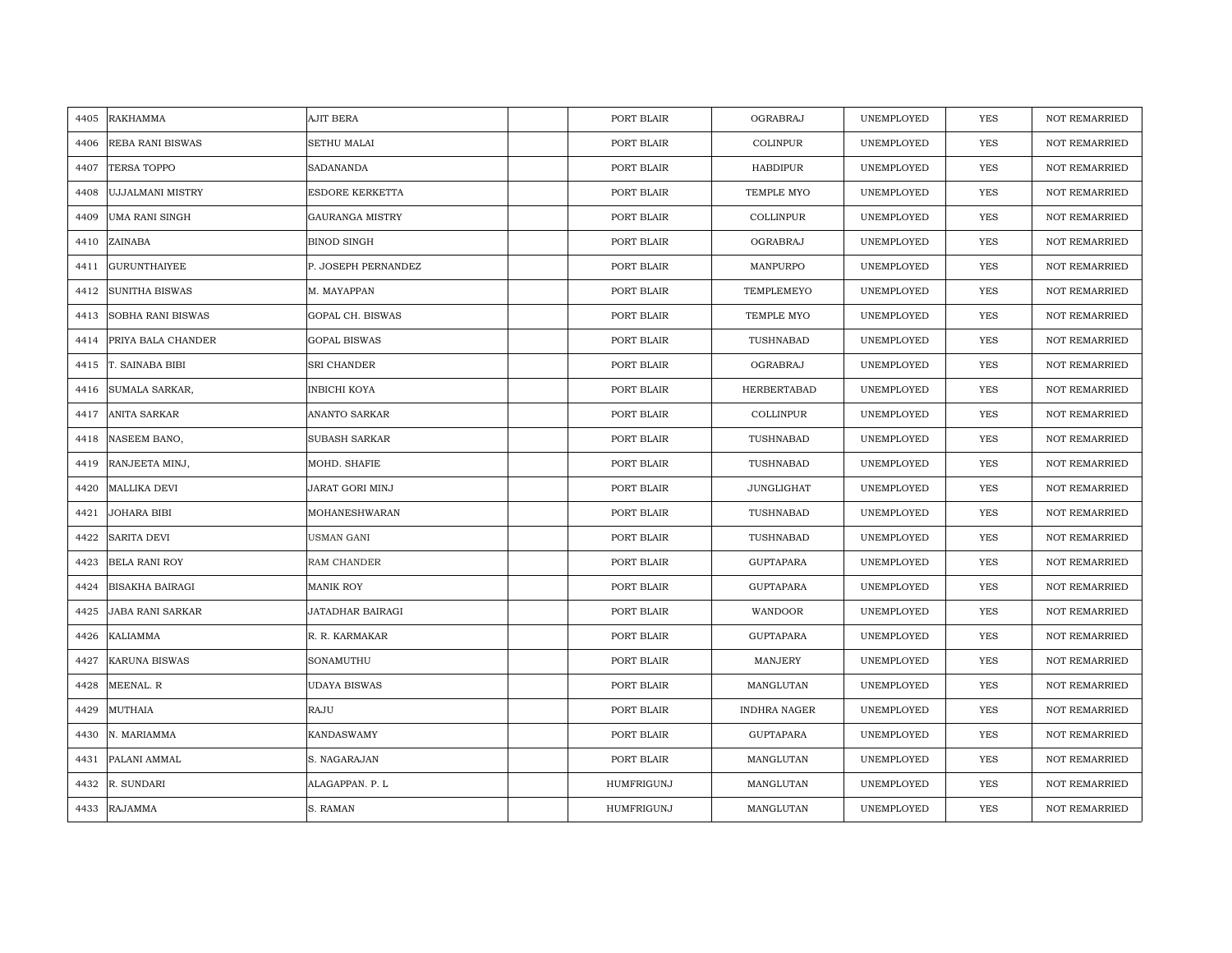| <b>SUMALA ROY</b><br>RAMACHANDRA. S<br>PORT BLAIR<br><b>GUPTAPARA</b><br>4434               | UNEMPLOYED | <b>YES</b> | <b>NOT REMARRIED</b> |
|---------------------------------------------------------------------------------------------|------------|------------|----------------------|
|                                                                                             |            |            |                      |
| <b>SUMITRA BISWAS</b><br>SUDANSU ROY<br>PORT BLAIR<br><b>GUPTAPARA</b><br>4435              | UNEMPLOYED | <b>YES</b> | <b>NOT REMARRIED</b> |
| ANNA POORANAM<br><b>JOTIN BISWAS</b><br>PORT BLAIR<br>MANGLUTAN<br>4436                     | UNEMPLOYED | YES        | <b>NOT REMARRIED</b> |
| <b>RASMANI DAS</b><br>PERIA KARUPPAN<br>PORT BLAIR<br>LINE DERA<br>4437                     | UNEMPLOYED | YES        | <b>NOT REMARRIED</b> |
| 4438<br><b>SAMOLI MAZUMDER</b><br><b>BIJOY KUMAR DAS</b><br>PORT BLAIR<br><b>GUPTAPARA</b>  | UNEMPLOYED | YES        | <b>NOT REMARRIED</b> |
| PARWATHI. P<br>PIJUSH MAZUMDER<br>PORT BLAIR<br>MANGLUTAN<br>4439                           | UNEMPLOYED | <b>YES</b> | <b>NOT REMARRIED</b> |
| <b>BILASI DAS</b><br>SAMUNDRAM. P<br>PORT BLAIR<br>MANGLUTAN<br>4440                        | UNEMPLOYED | YES        | NOT REMARRIED        |
| <b>BILLIGROUND</b><br>ALORANI SARKAR<br><b>BIMAL KRISHAN DAS</b><br>PINAKINAGAR<br>4441     | UNEMPLOYED | YES        | NOT REMARRIED        |
| ARATI BAIDYA<br>KIRAN CH SARKAR<br>BILLIGROUND<br><b>DUKENAGAR</b><br>4442                  | UNEMPLOYED | YES        | <b>NOT REMARRIED</b> |
| ARATI BHATTACHARYA<br>ANANTA BAIDYA<br><b>BILLIGROUND</b><br><b>HARINAGAR</b><br>4443       | UNEMPLOYED | YES        | <b>NOT REMARRIED</b> |
| ATAL<br>ARCHANA BISWAS<br>BILLIGROUND<br>HARINAGAR<br>4444                                  | UNEMPLOYED | YES        | <b>NOT REMARRIED</b> |
| KUMUD BISWAS<br><b>BANAMALA BARAL</b><br><b>BILLIGROUND</b><br>PRAFULLA NAGAR<br>4445       | UNEMPLOYED | <b>YES</b> | <b>NOT REMARRIED</b> |
| <b>BASANTI DAS</b><br>SURENDRA NATH<br>BILLIGROUND<br><b>SHANTIPUR</b><br>4446              | UNEMPLOYED | <b>YES</b> | <b>NOT REMARRIED</b> |
| <b>BHARATI MONDAL</b><br>MANORANJAN DAS<br><b>BILLIGROUND</b><br>HARINAGAR<br>4447          | UNEMPLOYED | YES        | <b>NOT REMARRIED</b> |
| <b>HARIPADA</b><br><b>BILLIGROUND</b><br>PINAKINAGAR<br>BILLA RANI MONDAL<br>4448           | UNEMPLOYED | <b>YES</b> | NOT REMARRIED        |
| <b>BISHAKHA MONDAL</b><br>SACHIN MONDAL<br><b>BILLIGROUND</b><br>PINAKINAGAR<br>4449        | UNEMPLOYED | <b>YES</b> | <b>NOT REMARRIED</b> |
| <b>BULU RANI MAJUMDAR</b><br>SUREN MONDAL<br><b>BILLIGROUND</b><br><b>HARINAGAR</b><br>4450 | UNEMPLOYED | YES        | <b>NOT REMARRIED</b> |
| 4451<br>CHARU BALA PANDIT<br><b>BISHNU PADA</b><br>BILLIGROUND<br>HARINAGAR                 | UNEMPLOYED | YES        | <b>NOT REMARRIED</b> |
| <b>SARASWATI MISTRY</b><br><b>MOHANTA PANDIT</b><br>HAVELOCK NO.2<br>GOVINDA NAGAR<br>4452  | UNEMPLOYED | YES        | <b>NOT REMARRIED</b> |
| 4453<br><b>SHOVA MONDAL</b><br><b>NAGEN MISTRY</b><br>HAVELOCK<br><b>GOVIND NAGAR</b>       | UNEMPLOYED | YES        | NOT REMARRIED        |
| HADDO<br>CHANDRAMMA. P<br>MANTU MONDAL<br>PORT BLAIR<br>4454                                | UNEMPLOYED | YES        | NOT REMARRIED        |
| MOHINIAMMA. B<br>ESWAR RAO. P<br>PORT BLAIR<br>HADDO<br>4455                                | UNEMPLOYED | YES        | <b>NOT REMARRIED</b> |
| 4456<br>FULKERIYA INDWAR<br>MANMADA RAO. B<br>. BILLIGORUND<br>LOUKI NALLAH                 | UNEMPLOYED | YES        | <b>NOT REMARRIED</b> |
| <b>GEETA DAS</b><br><b>BIHANU DUNG</b><br>. BILLIGORUND<br>PARESH NAGAR<br>4457             | UNEMPLOYED | YES        | <b>NOT REMARRIED</b> |
| <b>GIRIBALA DEBNATH</b><br>RAMESH DAS<br>. BILLIGORUND<br>BILLIGROUND<br>4458               | UNEMPLOYED | YES        | NOT REMARRIED        |
| MAHIM DEBNATH<br><b>GOURI RANI BAIRAGI</b><br>. BILLIGORUND<br>PINAKI NAGARPO<br>4459       | UNEMPLOYED | <b>YES</b> | <b>NOT REMARRIED</b> |
| <b>HEMLATA BISWAS</b><br>HARENDER NATH<br>. BILLIGORUND<br><b>SHANTIPUR</b><br>4460         | UNEMPLOYED | YES        | NOT REMARRIED        |
| <b>ILA RANI</b><br><b>BIJAY KUMAR</b><br>. BILLIGORUND<br>JANAK PUR<br>4461                 | UNEMPLOYED | YES        | <b>NOT REMARRIED</b> |
| <b>ITWARI GOWALA</b><br><b>GOURANGA</b><br>BILLYGROUND<br><b>HARINAGAR</b><br>4462          | UNEMPLOYED | <b>YES</b> | <b>NOT REMARRIED</b> |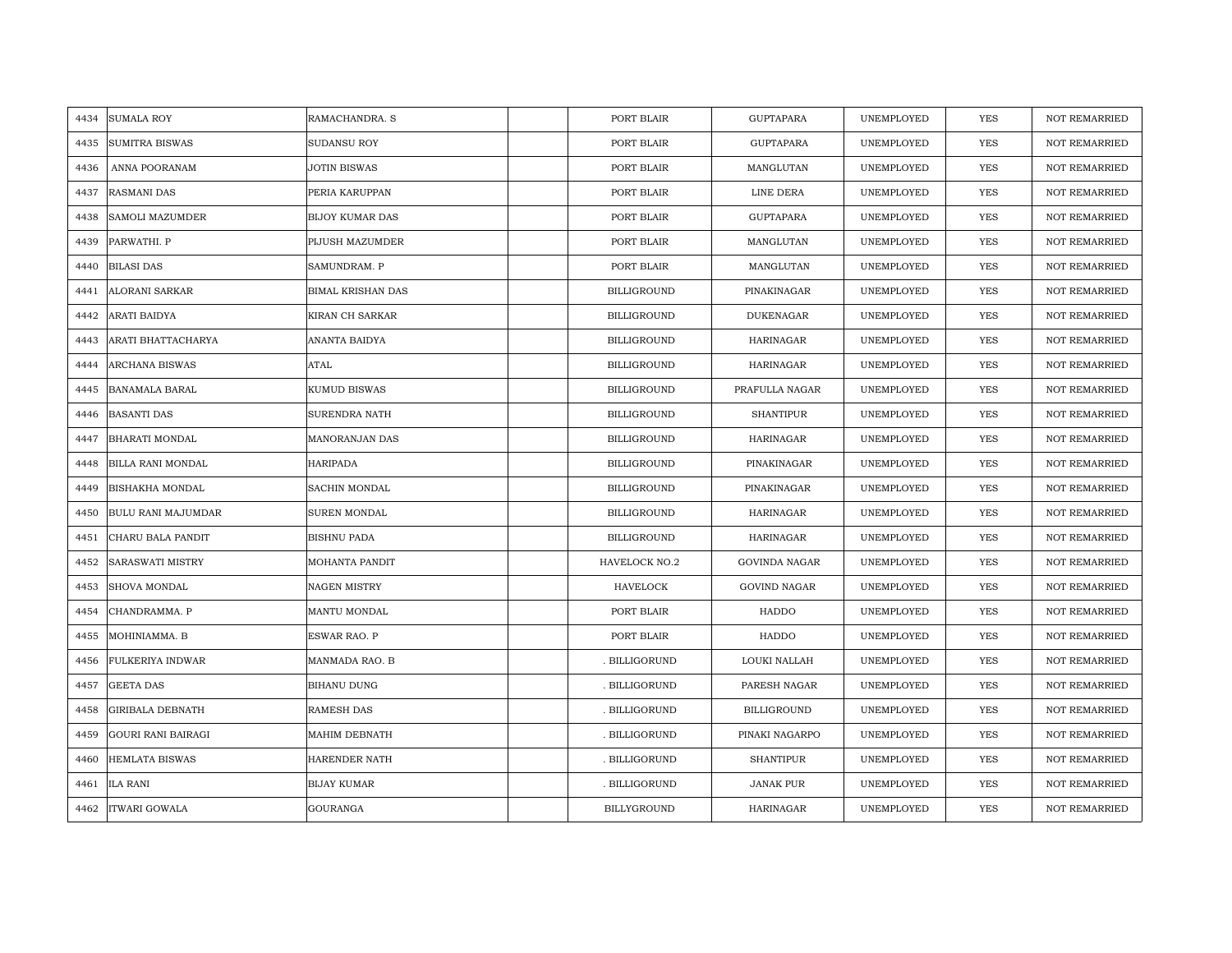| 4463 | <b>JASINTA MINJ</b>    | <b>BIRSHA GOWALA</b>  | <b>BILLYGROUND</b>  | LOUKI NALLAH         | UNEMPLOYED | <b>YES</b> | <b>NOT REMARRIED</b> |
|------|------------------------|-----------------------|---------------------|----------------------|------------|------------|----------------------|
| 4464 | <b>JHARNA BISWAS</b>   | <b>GEORGE BARLA</b>   | NIMBUDERA           | <b>GOVINDA PUR</b>   | UNEMPLOYED | <b>YES</b> | <b>NOT REMARRIED</b> |
| 4465 | <b>JOHANI KHES</b>     | <b>SUDHIR BISWAS</b>  | NIMBUDERA           | PARESH NAGAR         | UNEMPLOYED | YES        | <b>NOT REMARRIED</b> |
| 4466 | JOTCHNA DAS            | <b>SILAS MINJ</b>     | <b>BILLIGROUND</b>  | <b>HARI NAGAR</b>    | UNEMPLOYED | YES        | <b>NOT REMARRIED</b> |
| 4467 | JYOTSNA ROY            | NITTOLAL DAS          | <b>BILLIGROUND</b>  | PINAKINAGAR          | UNEMPLOYED | YES        | <b>NOT REMARRIED</b> |
| 4468 | KADAMI TIKADAR         | <b>UPEN ROY</b>       | NIMBUDERA           | PRAFULLA NAGAR       | UNEMPLOYED | <b>YES</b> | <b>NOT REMARRIED</b> |
| 4469 | KAMLA KIRTANYA         | NANDA DULAL           | NIMBUDERA           | <b>BASANTIPUR</b>    | UNEMPLOYED | YES        | <b>NOT REMARRIED</b> |
| 4470 | KANIKA BHATTACHARJEE   | SARAT CH.             | NIMBUDERA           | <b>GOVINDAPUR</b>    | UNEMPLOYED | YES        | NOT REMARRIED        |
| 4471 | KUMUDINI BAIRAGI       | KALACHAND             | NIMBUDERA           | PARESH NAGAR         | UNEMPLOYED | YES        | <b>NOT REMARRIED</b> |
| 4472 | LEELA.R                | RAMANI BAIRAGI        | <b>BETAPUR POST</b> | PADMANABHAPURAM      | UNEMPLOYED | YES        | <b>NOT REMARRIED</b> |
| 4473 | <b>MALATI ROY</b>      | VASUDEVAN NAIR. P     | NIMBUDERA           | PARESH NAGAR         | UNEMPLOYED | YES        | <b>NOT REMARRIED</b> |
| 4474 | <b>MARY KUTTY</b>      | NARAYAN CH. ROY       | <b>BETAPUR</b>      | <b>SIVAPURAM</b>     | UNEMPLOYED | YES        | <b>NOT REMARRIED</b> |
| 4475 | <b>MAYA RANI</b>       | THANKACHAN            | <b>BILLY GROUND</b> | JAI PUR              | UNEMPLOYED | YES        | <b>NOT REMARRIED</b> |
| 4476 | <b>MAYA RANI ROY</b>   | <b>JAGO BANCHU</b>    | <b>BILLY GROUND</b> | HARI NAGAR M/ A      | UNEMPLOYED | YES        | NOT REMARRIED        |
| 4477 | MINOTI BAUL            | LAXMI KUNTO ROY       | SWADESH NAGAR       | <b>SANTIPUR</b>      | UNEMPLOYED | YES        | NOT REMARRIED        |
| 4478 | <b>NAMITA MONDAL</b>   | KUMUD BAUL            | NIMBUDERA           | PRAFULLYANAGAR       | UNEMPLOYED | YES        | <b>NOT REMARRIED</b> |
| 4479 | PHOOL MALA CHINTAPATRA | RABINDRA NATH         | <b>BILLY GROUND</b> | <b>JAIPUR</b>        | UNEMPLOYED | YES        | <b>NOT REMARRIED</b> |
| 4480 | PRAJAPATHI SARKAR      | MANMATHA              | <b>HARINAGAR</b>    | KAMALA PUR           | UNEMPLOYED | <b>YES</b> | <b>NOT REMARRIED</b> |
| 4481 | PUSHPA MRIDHA          | <b>RABIN SARKAR</b>   | BILLYGROUND         | HARI NAGAR           | UNEMPLOYED | YES        | <b>NOT REMARRIED</b> |
| 4482 | PUSPA KHARATI          | SUDHANSU MRIDHA       | BILLYGROUND         | <b>SWADESH NAGAR</b> | UNEMPLOYED | YES        | NOT REMARRIED        |
| 4483 | RADHARANI SARKAR       | NIRANJAN KHARATI      | BILLYGROUND         | PINAKI NAGAR         | UNEMPLOYED | YES        | NOT REMARRIED        |
| 4484 | REBA KIRTONIA          | AMULLAYA              | NIMBUDERA           | PRAFULLYA NAGAR      | UNEMPLOYED | YES        | NOT REMARRIED        |
| 4485 | REKHA RANI BISWAS      | NIRMAL KIRTONIA       | <b>BILLYGROUND</b>  | AGE HARINAGAR        | UNEMPLOYED | YES        | <b>NOT REMARRIED</b> |
| 4486 | REMA V.                | <b>BHAGWAN BISWAS</b> | <b>BILLYGROUND</b>  | <b>SIVAPURAM</b>     | UNEMPLOYED | YES        | <b>NOT REMARRIED</b> |
| 4487 | RENUKA SARKAR          | D. RAVINDRAN          | NIMBUDERA           | KAMALAPUR            | UNEMPLOYED | YES        | NOT REMARRIED        |
| 4488 | ROHINI PODDER          | MOHENDRA              | <b>BILLIGROUND</b>  | HARINAGAR - 5        | UNEMPLOYED | <b>YES</b> | <b>NOT REMARRIED</b> |
| 4489 | <b>SABITA DEY</b>      | MANOHAR PODDER        | P.O BILLIGROUND     | PINAKINAGAR          | UNEMPLOYED | YES        | NOT REMARRIED        |
| 4490 | SABITRI SARKAR         | MOTI LAL DEV          | <b>BILLIGROUND</b>  | HARINAGAR            | UNEMPLOYED | YES        | <b>NOT REMARRIED</b> |
| 4491 | <b>SALMA BIBI</b>      | DEBENDRA NATH         | <b>BETAPUR</b>      | <b>BETAPUR NO 3</b>  | UNEMPLOYED | <b>YES</b> | <b>NOT REMARRIED</b> |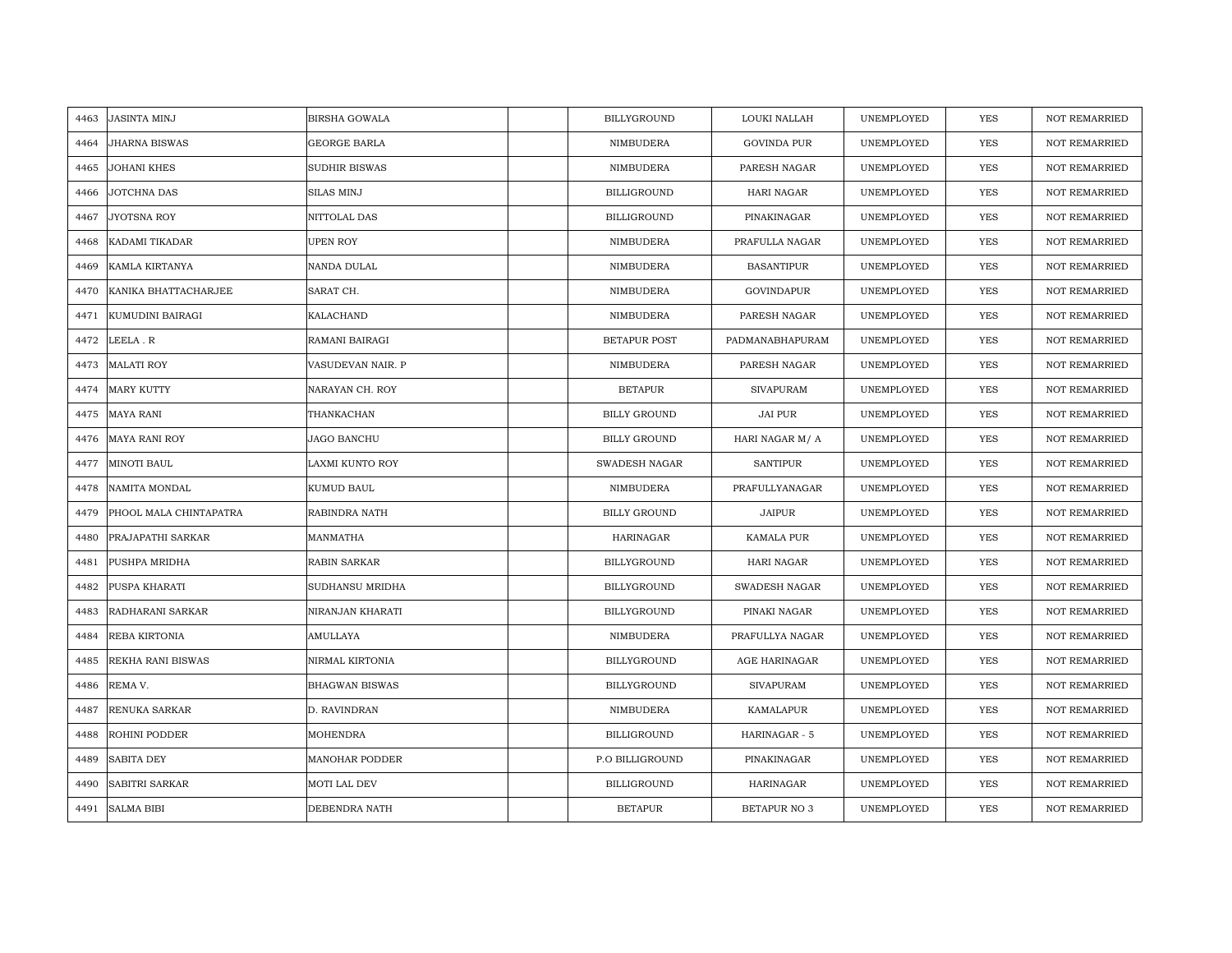| 4492 | <b>SARASWATI HALDER</b> | ALI KUNJU. S. B       | P.O. BILLIGROUND    | <b>HARINAGAR</b>    | UNEMPLOYED | YES        | <b>NOT REMARRIED</b> |
|------|-------------------------|-----------------------|---------------------|---------------------|------------|------------|----------------------|
| 4493 | <b>SARASWATI PAL</b>    | <b>BROJENDRA NATH</b> | P.O.BILLY GROUND    | HARINAGAR AGE       | UNEMPLOYED | <b>YES</b> | <b>NOT REMARRIED</b> |
| 4494 | <b>SAVITRY MONDAL</b>   | S. K. PAL             | P.O.BILLY GROUND    | <b>DUKE NAGAR</b>   | UNEMPLOYED | <b>YES</b> | <b>NOT REMARRIED</b> |
| 4495 | SEFALI MAZUMDAR         | CHINTA HARAN          | P.O.BILLY GROUND    | <b>JAI PURPO</b>    | UNEMPLOYED | YES        | <b>NOT REMARRIED</b> |
| 4496 | SEPHALI MISTRY          | JANAKI MAZUMDER       | P.O.BILLY GROUND    | <b>BILLIGROUND</b>  | UNEMPLOYED | YES        | NOT REMARRIED        |
| 4497 | SHOBHA DALI             | SASHIKANTA            | NIMBUDERA           | PARESHNAGARPO       | UNEMPLOYED | YES        | NOT REMARRIED        |
| 4498 | <b>SONAMANI HALDER</b>  | MANTU DALI            | <b>BILLY GROUND</b> | HARINAGAR           | UNEMPLOYED | <b>YES</b> | <b>NOT REMARRIED</b> |
| 4499 | <b>SOVA RANI MISTRY</b> | <b>SUREN HALDER</b>   | <b>BILLY GROUND</b> | PRAFULLA NAGAR      | UNEMPLOYED | <b>YES</b> | NOT REMARRIED        |
| 4500 | <b>SUMITRA HAWLDER</b>  | DHIRENDRA NATH        | <b>BILLY GROUND</b> | <b>DUKENAGAR</b>    | UNEMPLOYED | <b>YES</b> | NOT REMARRIED        |
| 4501 | <b>SUNITA BISWAS</b>    | <b>SANKAR</b>         | <b>BILLY GROUND</b> | PINAKINAGAR         | UNEMPLOYED | <b>YES</b> | <b>NOT REMARRIED</b> |
| 4502 | SURADHANI SIKDER        | SARANAN BISWAS        | <b>BILLY GROUND</b> | JAI PUR AGE         | UNEMPLOYED | YES        | <b>NOT REMARRIED</b> |
| 4503 | TARU LATA               | RAMACHANDREN          | NIMBUDERA           | PARESHNAGAR         | UNEMPLOYED | YES        | NOT REMARRIED        |
| 4504 | URMILA MONDAL           | <b>SANTHOSH</b>       | NIMBUDERA           | <b>BASANTIPUR</b>   | UNEMPLOYED | <b>YES</b> | <b>NOT REMARRIED</b> |
| 4505 | <b>USHA NAIR</b>        | ADHIR KUMAR           | <b>BETAPUR</b>      | <b>DHARMAPUR</b>    | UNEMPLOYED | <b>YES</b> | <b>NOT REMARRIED</b> |
| 4506 | <b>AYANAMOTI BACHAR</b> | SASIDHARAN NAIR.      | <b>BASANTIPUR</b>   | NIMBUDERA           | UNEMPLOYED | <b>YES</b> | <b>NOT REMARRIED</b> |
| 4507 | SADHANA DAS             | MANORANJAN BACHAR     | <b>DIGLIPUR</b>     | SWADESHNAGAR        | UNEMPLOYED | <b>YES</b> | <b>NOT REMARRIED</b> |
| 4508 | <b>URMILA MISTRY</b>    | NARAYAN DAS           | NIMBUDERA           | GOVINDAPUR          | UNEMPLOYED | <b>YES</b> | <b>NOT REMARRIED</b> |
| 4509 | <b>SULATA DEBNATH</b>   | <b>MILAN MISTRY</b>   | N & M ANDAMAN       | <b>BILLIGRUOND</b>  | UNEMPLOYED | <b>YES</b> | <b>NOT REMARRIED</b> |
| 4510 | <b>KUSUM BALA</b>       | SWAPAN DEBNATH        | <b>BILLY GROUND</b> | <b>GOVIND NAGAR</b> | UNEMPLOYED | <b>YES</b> | <b>NOT REMARRIED</b> |
| 4511 | <b>LAXMI DAS</b>        | NISHI KANTA BALA      | <b>BILLY GROUND</b> | <b>HARINAGAR</b>    | UNEMPLOYED | <b>YES</b> | <b>NOT REMARRIED</b> |
| 4512 | <b>SUSHMA MONDAL</b>    | <b>BHASKAR DAS</b>    | <b>BILLY GROUND</b> | <b>HARINAGAR</b>    | UNEMPLOYED | <b>YES</b> | NOT REMARRIED        |
| 4513 | PUSHPA MONDAL           | NANI MONDAL           | <b>BILLY GROUND</b> | <b>HARINAGAR</b>    | UNEMPLOYED | YES        | NOT REMARRIED        |
| 4514 | SUMATHI MONDAL          | AJIT MONDAL           | <b>BETAPUR</b>      | DHARMAPUR           | UNEMPLOYED | <b>YES</b> | <b>NOT REMARRIED</b> |
| 4515 | <b>APARNA BAIDYA</b>    | PRASATA MONDAL        | <b>BILLYGROUND</b>  | KAMALAPUR           | UNEMPLOYED | <b>YES</b> | <b>NOT REMARRIED</b> |
| 4516 | REBA RANI BISWAS        | KRISHNA BAIDYA        | M/ ANDAMAN          | <b>GOVINDAPUR</b>   | UNEMPLOYED | YES        | <b>NOT REMARRIED</b> |
| 4517 | ARATI MONDAL,           | DHIREN BISWAS         | SWADESH NAGAR       | SHANTI PUR          | UNEMPLOYED | YES        | NOT REMARRIED        |
| 4518 | ANJALI BALA DAS         | <b>BASUDEV MONDAL</b> | BETA PUR            | <b>DHARMAPUR</b>    | UNEMPLOYED | YES        | <b>NOT REMARRIED</b> |
| 4519 | <b>SANDHYA ROY</b>      | KANAI LAL DAS         | <b>BILLIGROUND</b>  | PINAKINAGAR         | UNEMPLOYED | <b>YES</b> | <b>NOT REMARRIED</b> |
|      | 4520 MAYA RANI BURMAN,  | SAILENDRA NATH ROY    | <b>BILLYGROUND</b>  | <b>HARINAGAR</b>    | UNEMPLOYED | <b>YES</b> | <b>NOT REMARRIED</b> |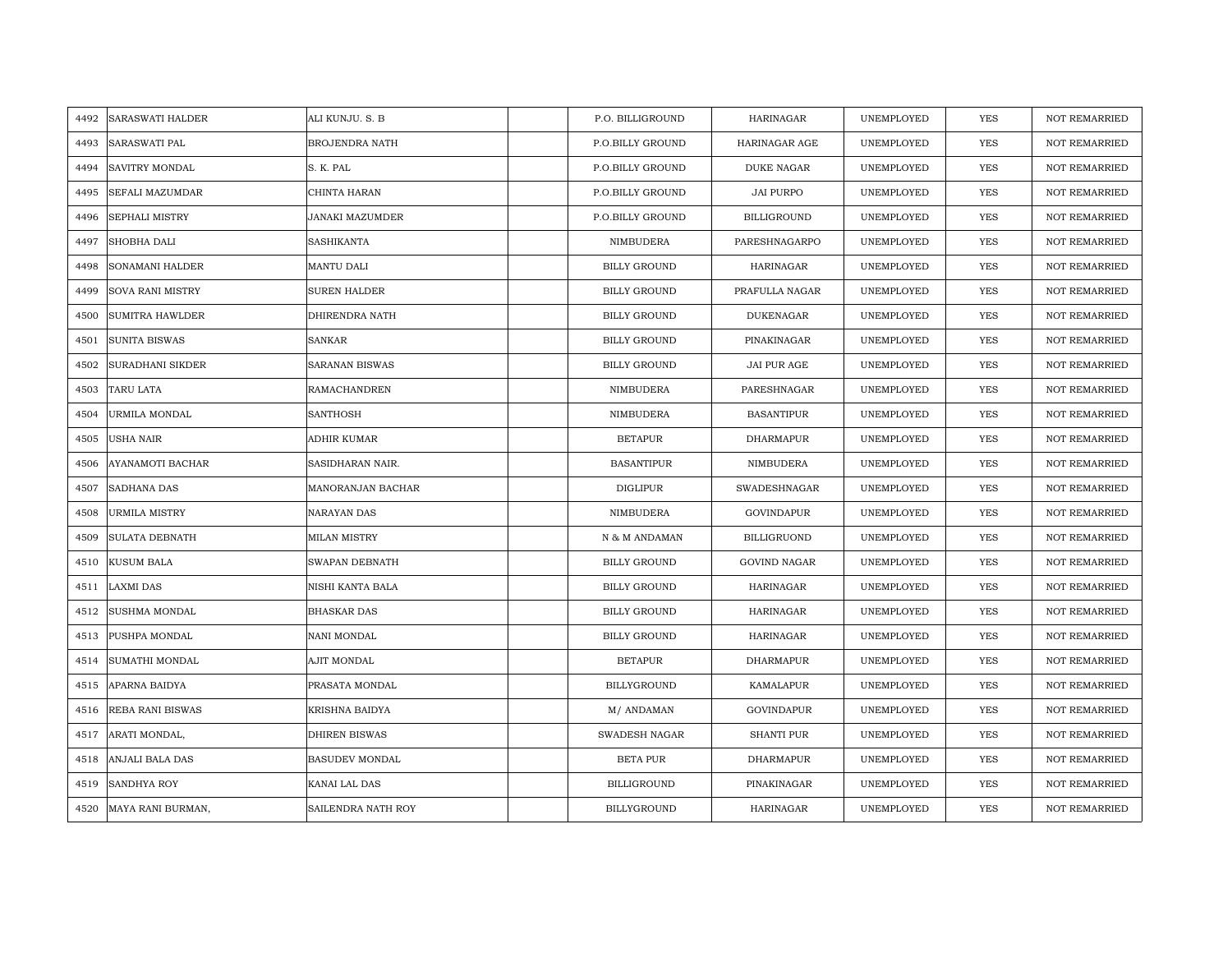| 4521 | SARASWATI MALLICK,  | HARICHARAN BURMAN   | M/ANDAMAN       | HARINAGAR               | UNEMPLOYED | <b>YES</b> | <b>NOT REMARRIED</b> |
|------|---------------------|---------------------|-----------------|-------------------------|------------|------------|----------------------|
| 4522 | SARADHA,            | AMAL MALLICK        | M & N ANDAMAN   | T V KULAM               | UNEMPLOYED | YES        | NOT REMARRIED        |
| 4523 | HIMANGINEE SIKDER,  | K. G. SUBRAMANIAM   | PRAFULLA NAGAR  | NIMBUDERA AGE           | UNEMPLOYED | YES        | <b>NOT REMARRIED</b> |
| 4524 | ARINA LAKRA         | JAGANATH            | PORT BLAIR      | DAIRY FARM              | UNEMPLOYED | YES        | <b>NOT REMARRIED</b> |
| 4525 | B. MAHALAXMI        | HALEN TOPNO         | PORT BLAIR      | LAMBA LANE              | UNEMPLOYED | YES        | NOT REMARRIED        |
| 4526 | DHANAMMA. S         | APPALSWAMY          | PORT BLAIR      | DAIRY FARM              | UNEMPLOYED | YES        | NOT REMARRIED        |
| 4527 | KANTAMMA            | TULSAIAIAH. S       | PORT BLAIR      | DAIRY FARM              | UNEMPLOYED | YES        | <b>NOT REMARRIED</b> |
| 4528 | M. VARALAXMI        | SIMACHALAM. K       | PORT BLAIR      | DAIRY FARM              | UNEMPLOYED | YES        | NOT REMARRIED        |
| 4529 | M. PAPAMMA          | M. JANAKI RAO       | PORT BLAIR      | FISHIRIES COLONY        | UNEMPLOYED | YES        | NOT REMARRIED        |
| 4530 | MUSLAMMA. R.        | M. RAJAIAH          | PORT BLAIR      | <b>FISHERIES COLONY</b> | UNEMPLOYED | YES        | NOT REMARRIED        |
| 4531 | NARAYANAMMA. G      | GOPAL. R            | PORT BLAIR      | PORT BLAIR              | UNEMPLOYED | YES        | <b>NOT REMARRIED</b> |
| 4532 | REVATHI. M          | DHORYODHANA. G      | PORT BLAIR      | RANCHI BASTHI           | UNEMPLOYED | <b>YES</b> | NOT REMARRIED        |
| 4533 | SAROJINI. E         | MACHA KALAI         | PORT BLAIR      | LAL BARRACK             | UNEMPLOYED | <b>YES</b> | NOT REMARRIED        |
| 4534 | SITAMMA. K          | TATA RAO. E         | PORT BLAIR      | DAIRY FARM              | UNEMPLOYED | YES        | NOT REMARRIED        |
| 4535 | T. AMAVASI          | <b>DILLI RAO</b>    | PORT BLAIR      | DAIRY FARM              | UNEMPLOYED | YES        | NOT REMARRIED        |
| 4536 | V. PAKKIAM          | T. MURGESHAN        | PORT BLAIR      | DAIRY FARM              | UNEMPLOYED | YES        | <b>NOT REMARRIED</b> |
| 4537 | VALLAMMA. M         | M. VELLAIAN         | PORT BLAIR      | <b>FISHEREIS COLONY</b> | UNEMPLOYED | YES        | <b>NOT REMARRIED</b> |
| 4538 | VIJAYA.R            | DEVA RAJU. M        | PORT BLAIR      | PAHADGOAN               | UNEMPLOYED | YES        | NOT REMARRIED        |
| 4539 | ANJALI CHAKRABORTHY | RAJ KUMAR           | PORT BLAIR      | DAIRY FARM              | UNEMPLOYED | <b>YES</b> | NOT REMARRIED        |
| 4540 | M. LAXMI,           | SUNIL CHAKRABORTHY  | PORT BLAIR      | DAIRY FARM              | UNEMPLOYED | YES        | NOT REMARRIED        |
| 4541 | P. VARALAXMI        | M. APPLASWAMY       | PORT BLAIR      | DAIRY FORM              | UNEMPLOYED | YES        | NOT REMARRIED        |
| 4542 | G. MANIKAMMA        | P. BALAKRISHNA      | PORT BLAIR      | F/COLONY                | UNEMPLOYED | <b>YES</b> | <b>NOT REMARRIED</b> |
| 4543 | R. RAJESHWARI       | G. GUNNA RAO        | PORT BLAIR      | <b>JUNGLIGHAT</b>       | UNEMPLOYED | YES        | NOT REMARRIED        |
| 4544 | T. PARWATHI         | RAMALINGAM          | PORT BLAIR      | <b>DIARY FARM</b>       | UNEMPLOYED | YES        | NOT REMARRIED        |
| 4545 | <b>ANITA DAS</b>    | T. NARASIMHULU      | <b>DIGLIPUR</b> | RAMKRISHNA GRAM         | UNEMPLOYED | <b>YES</b> | <b>NOT REMARRIED</b> |
| 4546 | K. ANNAMMA          | CHANDRAHAR DAS      | PORT BLAIR      | DAIRY FARM              | UNEMPLOYED | YES        | <b>NOT REMARRIED</b> |
| 4547 | NOOKAMMA. B         | K. RAMAIAH          | PORT BLAIR      | DAIRY FARM              | UNEMPLOYED | YES        | NOT REMARRIED        |
| 4548 | <b>SRIMATI</b>      | TONKA RAO. B        | PORT BLAIR      | JUNGLIGHAT              | UNEMPLOYED | YES        | <b>NOT REMARRIED</b> |
| 4549 | <b>BIJLI BARLA</b>  | <b>ROBINDRANATH</b> | PORT BLAIR      | <b>CARBYNS COVE</b>     | UNEMPLOYED | <b>YES</b> | <b>NOT REMARRIED</b> |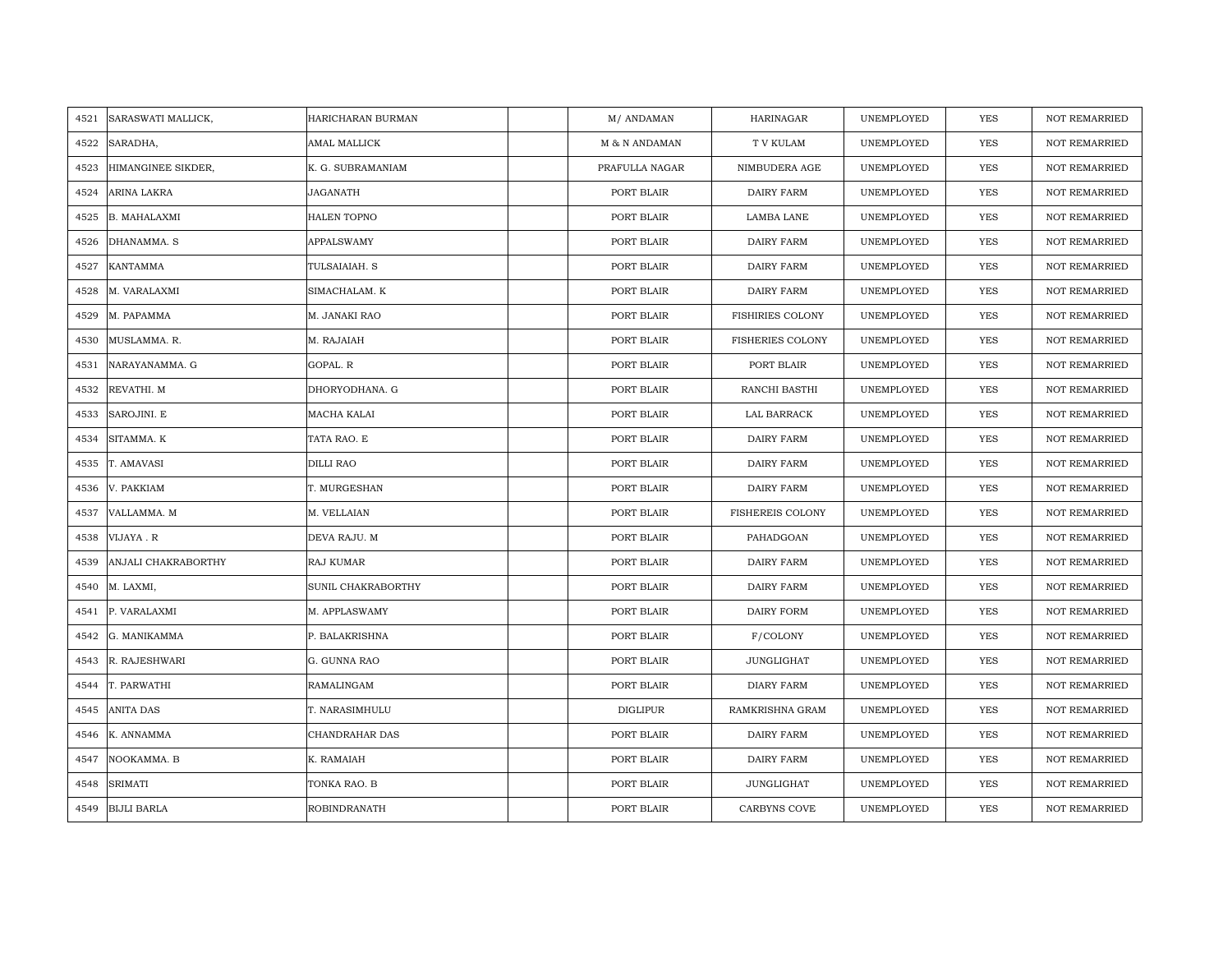| 4550 | <b>KALIAMMA</b>           | <b>BIRSHA TOPNO</b>    | PORT BLAIR         | P S MILL ROAD       | UNEMPLOYED | <b>YES</b> | <b>NOT REMARRIED</b> |
|------|---------------------------|------------------------|--------------------|---------------------|------------|------------|----------------------|
|      |                           |                        |                    |                     |            |            |                      |
| 4551 | T. LAXMIAMMA              | P. M. SAMUEL           | PORT BLAIR         | <b>BAMBOOBASTHI</b> | UNEMPLOYED | <b>YES</b> | <b>NOT REMARRIED</b> |
| 4552 | P. YASODAMMA,             | T. RAMA RAO            | PORT BLAIR         | DAIRY FARM          | UNEMPLOYED | YES        | <b>NOT REMARRIED</b> |
| 4553 | N. MALLIKA, ,             | P. KUMAR SWAMY         | PORT BLAIR         | DAIRY FARM          | UNEMPLOYED | YES        | <b>NOT REMARRIED</b> |
| 4554 | SHANMUGA SUNDARI,,        | NARASINGAM             | PORT BLAIR         | LAMBALINE           | UNEMPLOYED | YES        | <b>NOT REMARRIED</b> |
| 4555 | <b>AROTI DAS</b>          | <b>B. DURAI RAJ</b>    | <b>NEIL ISLAND</b> | <b>LAXMAN PUR</b>   | UNEMPLOYED | YES        | NOT REMARRIED        |
| 4556 | <b>ASHALATA BISWAS</b>    | RUHI DAS               | <b>NEIL ISLAND</b> | <b>BAHRAT PUR</b>   | UNEMPLOYED | <b>YES</b> | NOT REMARRIED        |
| 4557 | <b>BAKUL ROY</b>          | PARAN BISWAS           | <b>NEIL ISLAND</b> | <b>SITAPUR</b>      | UNEMPLOYED | YES        | NOT REMARRIED        |
| 4558 | <b>GEETA RANI ROY</b>     | TUSHARKANTI ROY        | <b>NEIL ISLAND</b> | <b>BHARATPUR</b>    | UNEMPLOYED | YES        | NOT REMARRIED        |
| 4559 | NAYAN TARA CHAND          | <b>BHUPATHY NATH</b>   | <b>NEIL ISLAND</b> | <b>SITAPUR</b>      | UNEMPLOYED | YES        | <b>NOT REMARRIED</b> |
| 4560 | RAJUBALA ROY              | ANIL KUMAR             | <b>NEIL ISLAND</b> | RAM NAGAR           | UNEMPLOYED | YES        | <b>NOT REMARRIED</b> |
| 4561 | RAMANI BHAGWAR            | RADHAKANTA ROY         | <b>NEIL ISLAND</b> | <b>BHARATPUR</b>    | UNEMPLOYED | YES        | NOT REMARRIED        |
| 4562 | <b>RASA RANI TARAFDER</b> | MANGRA                 | <b>NEIL ISLAND</b> | BHARAT PUR          | UNEMPLOYED | YES        | <b>NOT REMARRIED</b> |
| 4563 | SABITRI DEBNATH           | <b>MANINDRA</b>        | <b>NEIL ISLAND</b> | LAXMAN PUR          | UNEMPLOYED | YES        | <b>NOT REMARRIED</b> |
| 4564 | SANDHYA RANI MANDAL       | KHITISH DEBNATH        | <b>NEIL ISLAND</b> | NEIL KENDRA         | UNEMPLOYED | YES        | NOT REMARRIED        |
| 4565 | <b>SUBADRA DAS</b>        | NARAYAN MANDAL         | <b>NEIL ISLAND</b> | LAXMANPUR           | UNEMPLOYED | <b>YES</b> | <b>NOT REMARRIED</b> |
| 4566 | SUBADRA MONDAL            | MADHUSOODHAN           | <b>NEIL ISLAND</b> | LAXMANPUR           | UNEMPLOYED | YES        | <b>NOT REMARRIED</b> |
| 4567 | <b>SUSHILA DAS</b>        | RAJ BIHARI             | <b>NEIL ISLAND</b> | <b>BHARATPUR</b>    | UNEMPLOYED | YES        | <b>NOT REMARRIED</b> |
| 4568 | <b>BHABANI ROY</b>        | PARMESWAR DAS          | <b>NEIL ISLAND</b> | <b>BHARAT PUR</b>   | UNEMPLOYED | <b>YES</b> | <b>NOT REMARRIED</b> |
| 4569 | ANGALI DAS                | SURENDRANATH ROY       | <b>NEIL ISLAND</b> | LAXMANPUR           | UNEMPLOYED | YES        | <b>NOT REMARRIED</b> |
| 4570 | MAMATA DEBNATH            | <b>GOPAL DAS</b>       | <b>NEIL ISLAND</b> | LAXMINAGAR          | UNEMPLOYED | YES        | NOT REMARRIED        |
| 4571 | MALINA MONDAL             | <b>JAGDISH DEBNATH</b> | <b>NEIL ISLAND</b> | NEIL KENDRA         | UNEMPLOYED | YES        | NOT REMARRIED        |
| 4572 | GYANA BAL DAS             | SRIDHAR MONDAL         | <b>NEIL ISLAND</b> | <b>SITAPUR</b>      | UNEMPLOYED | <b>YES</b> | <b>NOT REMARRIED</b> |
| 4573 | <b>SUNITA HALDER</b>      | HARI CHARAN DAS        | <b>NEIL ISLAND</b> | <b>BHARAT PUR</b>   | UNEMPLOYED | YES        | <b>NOT REMARRIED</b> |
| 4574 | RAJAMMA. A                | DINABANDHU HALDER      | <b>NEIL ISLAND</b> | NEIL KENDRA         | UNEMPLOYED | <b>YES</b> | <b>NOT REMARRIED</b> |
| 4575 | NILIMA ROY                | POTHAIAH. A            | <b>NEIL ISLAND</b> | RAM NAGAR           | UNEMPLOYED | YES        | NOT REMARRIED        |
| 4576 | LABANA JAIDHAR            | NIKHIL CH ROY          | <b>NEIL ISLAND</b> | MATHURA             | UNEMPLOYED | YES        | <b>NOT REMARRIED</b> |
| 4577 | M. JAYAMATHI              | GURANGO NATH JAIDHAR   | <b>NEIL ISLAND</b> | FERRARGUNJ          | UNEMPLOYED | YES        | <b>NOT REMARRIED</b> |
| 4578 | <b>MARIAM TOPPO</b>       | N. MURUGANATHAN        | PORT BLAIR         | <b>BRINDABAND</b>   | UNEMPLOYED | <b>YES</b> | <b>NOT REMARRIED</b> |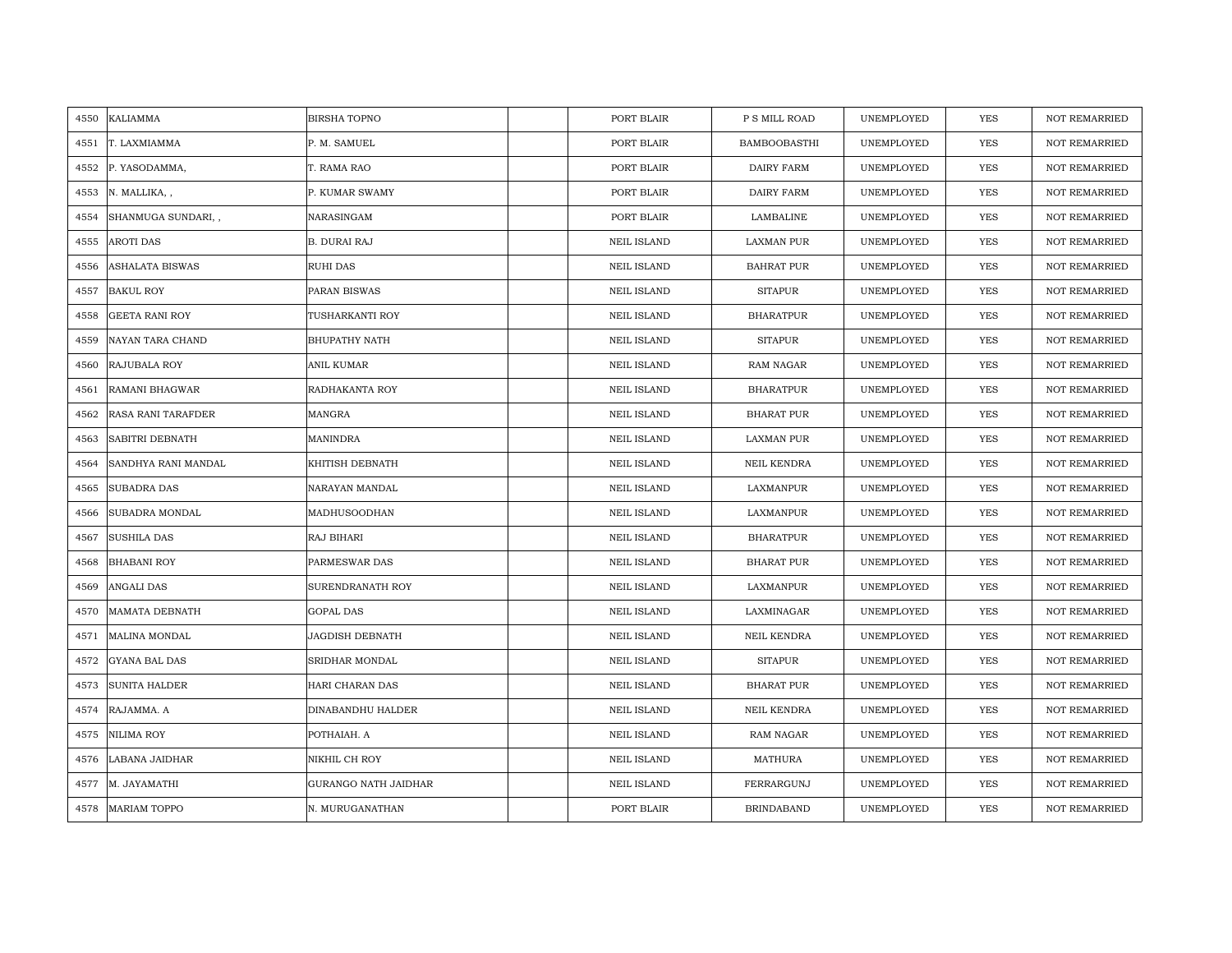| 4579 | PUSHPA BHAGAT           | SHANMUGHAM              | PORT BLAIR | NAMUNAGHAR          | UNEMPLOYED | YES        | <b>NOT REMARRIED</b> |
|------|-------------------------|-------------------------|------------|---------------------|------------|------------|----------------------|
| 4580 | PUSPHA RANI ADHIKARI    | <b>DHARAM SAI</b>       | PORT BLAIR | FERRARGUNJ          | UNEMPLOYED | <b>YES</b> | <b>NOT REMARRIED</b> |
| 4581 | <b>SHANTA DEVI</b>      | HARENDRA NATH           | PORT BLAIR | <b>BRICHGUNJ</b>    | UNEMPLOYED | <b>YES</b> | <b>NOT REMARRIED</b> |
| 4582 | VALLIAMMA. K            | ROSHAN SINGH            | PORT BLAIR | <b>BINDRABAN</b>    | UNEMPLOYED | YES        | <b>NOT REMARRIED</b> |
| 4583 | <b>LAXMI BISWAS</b>     | KARUPAIAH. R            | PORT BLAIR | FERRARGUNJ          | UNEMPLOYED | YES        | NOT REMARRIED        |
| 4584 | RITA BAI                | <b>KARTHICK BISWAS</b>  | FERRARGUNJ | CADDLEGUNJ          | UNEMPLOYED | <b>YES</b> | <b>NOT REMARRIED</b> |
| 4585 | PHILISTA TRIKEY         | <b>RAVINDER SINGH</b>   | FERRARGUNJ | <b>BINDRABAN</b>    | UNEMPLOYED | <b>YES</b> | <b>NOT REMARRIED</b> |
| 4586 | KAJALI DEVI             | PRADEEP KUMAR TOPPO     | FERRARGUNJ | <b>BRINDABAN</b>    | UNEMPLOYED | <b>YES</b> | <b>NOT REMARRIED</b> |
| 4587 | <b>MEERA BAI</b>        | <b>SHYAM NARAYAN</b>    | FERRARGUNJ | CADDLEGUNJ          | UNEMPLOYED | <b>YES</b> | <b>NOT REMARRIED</b> |
| 4588 | <b>GEETA RANI</b>       | JEEVAN PRASAD UPADHAIYA | PORT BLAIR | FERRARGUNJ          | UNEMPLOYED | <b>YES</b> | <b>NOT REMARRIED</b> |
| 4589 | KAMALA CH               | <b>MAHINDRA</b>         | PORT BLAIR | <b>BRINDABAN</b>    | UNEMPLOYED | <b>YES</b> | <b>NOT REMARRIED</b> |
| 4590 | SARASWATI CHAKRABORTY,, | CH. NARSIMHALU          | PORT BLAIR | FERRARGUNJ          | UNEMPLOYED | <b>YES</b> | <b>NOT REMARRIED</b> |
| 4591 | CHELATHAI. D            | KALA CHAKRABORTY        | PORT BLAIR | <b>JUNGLIGHAT</b>   | UNEMPLOYED | YES        | <b>NOT REMARRIED</b> |
| 4592 | JAMPAMMA. K             | DHANARAJ. P             | PORT BLAIR | PATHARGUDDA         | UNEMPLOYED | YES        | <b>NOT REMARRIED</b> |
| 4593 | KAMALA DEVI             | PEDARAJU                | PORT BLAIR | KODIYA GHAT         | UNEMPLOYED | YES        | <b>NOT REMARRIED</b> |
| 4594 | NAGA RANI               | TULSI RAM               | PORT BLAIR | KODIYAGHAT          | UNEMPLOYED | <b>YES</b> | <b>NOT REMARRIED</b> |
| 4595 | SAROJA. A               | NAMBUPICHAI             | PORT BLAIR | <b>G T ROAD</b>     | UNEMPLOYED | <b>YES</b> | <b>NOT REMARRIED</b> |
| 4596 | <b>BHAGWAN DEVI</b>     | AMAVASI. N              | PORT BLAIR | <b>BURMANALLAH</b>  | UNEMPLOYED | <b>YES</b> | <b>NOT REMARRIED</b> |
| 4597 | DHANAPACKIYAM           | PRABHU PRADHAN          | PORT BLAIR | <b>BATHU BASTHI</b> | UNEMPLOYED | <b>YES</b> | <b>NOT REMARRIED</b> |
| 4598 | <b>GOVINDAMMA</b>       | <b>RANGA SWAMY</b>      | PORT BLAIR | MAKKAPAHAD          | UNEMPLOYED | <b>YES</b> | <b>NOT REMARRIED</b> |
| 4599 | K. P. SABITHA           | <b>KASINATHAN</b>       | PORT BLAIR | LBATHU BASTHI       | UNEMPLOYED | YES        | <b>NOT REMARRIED</b> |
| 4600 | LAKSHMI. K              | C. P. FAIZAL MOHD       | PORT BLAIR | <b>BEODNABAD</b>    | UNEMPLOYED | YES        | <b>NOT REMARRIED</b> |
| 4601 | MUTHULAXMI              | <b>KRISHNAN</b>         | PORT BLAIR | ANARKALI WARD NO 5  | UNEMPLOYED | <b>YES</b> | <b>NOT REMARRIED</b> |
| 4602 | P. KALANJIAM            | K. SEKHAR               | PORT BLAIR | <b>SCHOOL LINE</b>  | UNEMPLOYED | YES        | <b>NOT REMARRIED</b> |
| 4603 | P. SUSHEELA             | S. PITCHAI              | PORT BLAIR | DOLLYGUNJ           | UNEMPLOYED | <b>YES</b> | <b>NOT REMARRIED</b> |
| 4604 | <b>PONAMMA</b>          | A. GANESHAN             | PORT BLAIR | <b>BATHUBASTI</b>   | UNEMPLOYED | YES        | <b>NOT REMARRIED</b> |
| 4605 | R. LAXMI                | <b>KRISHNAN</b>         | PORT BLAIR | NEW PAHAR GAON      | UNEMPLOYED | YES        | <b>NOT REMARRIED</b> |
| 4606 | RAJ LACHMI. R           | R. RAMU                 | PORT BLAIR | <b>BHATUBASTI</b>   | UNEMPLOYED | <b>YES</b> | <b>NOT REMARRIED</b> |
| 4607 | <b>RAJESWARI</b>        | <b>RAJENDRAN</b>        | PORT BLAIR | KAMRAJ NAGAR        | UNEMPLOYED | <b>YES</b> | <b>NOT REMARRIED</b> |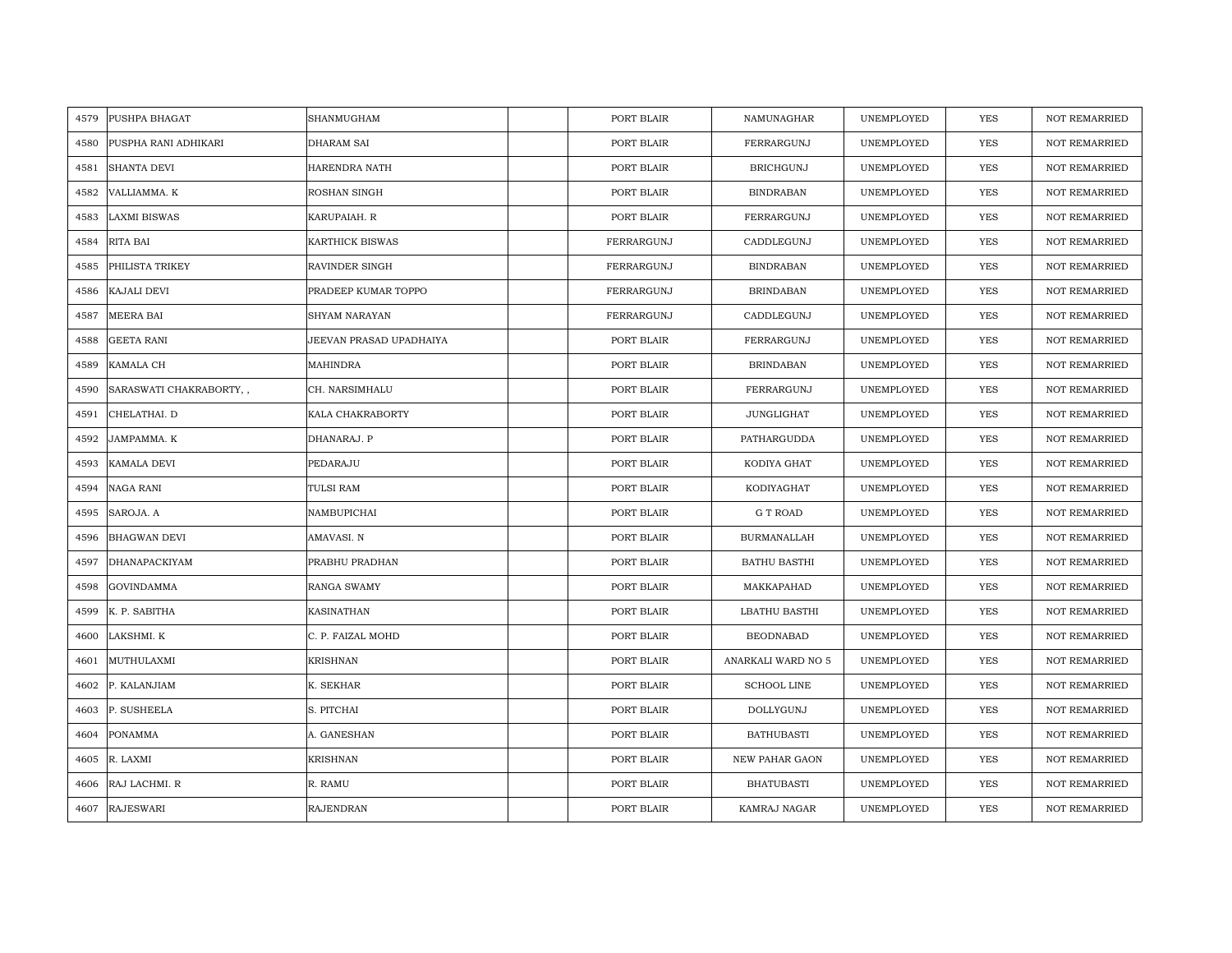| 4608 | <b>SHASHI DAS</b>  | A. EBENESAR             | PORT BLAIR        | <b>SIPPIGHAT</b>     | UNEMPLOYED | <b>YES</b> | <b>NOT REMARRIED</b> |
|------|--------------------|-------------------------|-------------------|----------------------|------------|------------|----------------------|
| 4609 | SHYMALA P. TOPPO   | JOHN IKKA               | PORT BLAIR        | PATHER GUDDA         | UNEMPLOYED | <b>YES</b> | <b>NOT REMARRIED</b> |
| 4610 | SUNDARAMMAL. C     | PETRIC TOPPO            | PORT BLAIR        | RANGACHANG NO - 5    | UNEMPLOYED | YES        | <b>NOT REMARRIED</b> |
| 4611 | P. L. RAMU,        | CHINNAKANNU             | PORT BLAIR        | PATHERGUDDA          | UNEMPLOYED | YES        | <b>NOT REMARRIED</b> |
| 4612 | <b>GRACY</b>       | C. PALANICHAMY          | PORT BLAIR        | <b>SIPPIGHAT</b>     | UNEMPLOYED | YES        | <b>NOT REMARRIED</b> |
| 4613 | G. LAXMI           | D. DEVASTHAM            | PORT BLAIR        | PROTHRAPUR           | UNEMPLOYED | YES        | NOT REMARRIED        |
| 4614 | MALLICKA           | S. GANESHAN             | PORT BLAIR        | <b>BHATU BASTI</b>   | UNEMPLOYED | YES        | <b>NOT REMARRIED</b> |
| 4615 | PUSHPA VALLI       | <b>SUBRAMANI</b>        | PORT BLAIR        | <b>NEW BIMBLITAN</b> | UNEMPLOYED | YES        | <b>NOT REMARRIED</b> |
| 4616 | <b>USHA</b>        | <b>SASI KUMAR</b>       | PORT BLAIR        | <b>BIRDLINE</b>      | UNEMPLOYED | <b>YES</b> | NOT REMARRIED        |
| 4617 | T. INDRA           | <b>SASHIDHARAN</b>      | PORT BLAIR        | <b>BATHU BASTHI</b>  | UNEMPLOYED | YES        | <b>NOT REMARRIED</b> |
| 4618 | K. AMUTHA          | P. THIYAGA RAJAN        | PORT BLAIR        | <b>BATHU BASTHI</b>  | UNEMPLOYED | YES        | <b>NOT REMARRIED</b> |
| 4619 | <b>SUMAN SINGH</b> | R. KARUPPAIAH           | PORT BLAIR        | TTI AREA             | UNEMPLOYED | YES        | <b>NOT REMARRIED</b> |
| 4620 | <b>BIMLAWATI</b>   | RAJENDRA SING           | PORT BLAIR        | <b>BIMBLITAN</b>     | UNEMPLOYED | YES        | NOT REMARRIED        |
| 4621 | RAMA LAXMI         | <b>KARPASWAMY</b>       | PORT BLAIR        | <b>BIMBLITAN</b>     | UNEMPLOYED | <b>YES</b> | <b>NOT REMARRIED</b> |
| 4622 | JULAINA DUNG DUNG, | S. CHANDRASEKARAN       | PORT BLAIR        | PROTHRAPUR           | UNEMPLOYED | YES        | NOT REMARRIED        |
| 4623 | RENUKA SARKAR      | <b>BENDICK KERKETTA</b> | PORT BLAIR        | DOLLYGUNJ            | UNEMPLOYED | YES        | NOT REMARRIED        |
| 4624 | R LAKSHMI          | <b>BABULAL SARKAR</b>   | PORT BLAIR        | GARACHARMA           | UNEMPLOYED | YES        | <b>NOT REMARRIED</b> |
| 4625 | S. SUNITA,         | RL DAS                  | PORT BLAIR        | NEAR RANGE OFFICE    | UNEMPLOYED | YES        | <b>NOT REMARRIED</b> |
| 4626 | TULASIAMMA         | R. SHANMUGAM            | PORT BLAIR        | BUNIYADA BAD         | UNEMPLOYED | YES        | <b>NOT REMARRIED</b> |
| 4627 | ANDICHI. A         | <b>SORRA KURMAYA</b>    | <b>BAMBOOFLAT</b> | <b>BAMBOOFLAT</b>    | UNEMPLOYED | YES        | <b>NOT REMARRIED</b> |
| 4628 | ANNAPURNA. D       | ANDIAPPAN. M. K         | <b>BAMBOOFLAT</b> | TSUNAMI SHELTER      | UNEMPLOYED | YES        | <b>NOT REMARRIED</b> |
| 4629 | APALAMMA. B        | DHARMA ROA. D           | <b>BAMBOOFLAT</b> | TAPU BASTI           | UNEMPLOYED | YES        | <b>NOT REMARRIED</b> |
| 4630 | ARCHANA BISWAS     | LAXMAIAH. B             | PORT BLAIR        | <b>SHORE POINT</b>   | UNEMPLOYED | YES        | <b>NOT REMARRIED</b> |
| 4631 | <b>BUDHAN</b>      | KAUSHIK NANDAN          | PORT BLAIR        | <b>BAMBOOFLAT</b>    | UNEMPLOYED | YES        | <b>NOT REMARRIED</b> |
| 4632 | <b>NABEESA</b>     | CHANDRAN DEV            | PORT BLAIR        | <b>STEWART GUNJ</b>  | UNEMPLOYED | YES        | <b>NOT REMARRIED</b> |
| 4633 | NABISA. C. M       | UNNIN KUTTY             | PORT BLAIR        | STEWART GUNJ         | UNEMPLOYED | YES        | NOT REMARRIED        |
| 4634 | NARAYANAMMA. G     | MOHAMMED. T             | <b>BAMBOOFLAT</b> | NAYABASTI            | UNEMPLOYED | YES        | NOT REMARRIED        |
| 4635 | PANCHAYAMMAL. K    | VALLABHA RAO. G         | <b>BAMBOOFLAT</b> | TSUNAMI SHELTER      | UNEMPLOYED | YES        | <b>NOT REMARRIED</b> |
| 4636 | SANTHAMMA. T       | KANNAN. M               | PORT BLAIR        | NAYA BASTI           | UNEMPLOYED | YES        | NOT REMARRIED        |
|      |                    |                         |                   |                      |            |            |                      |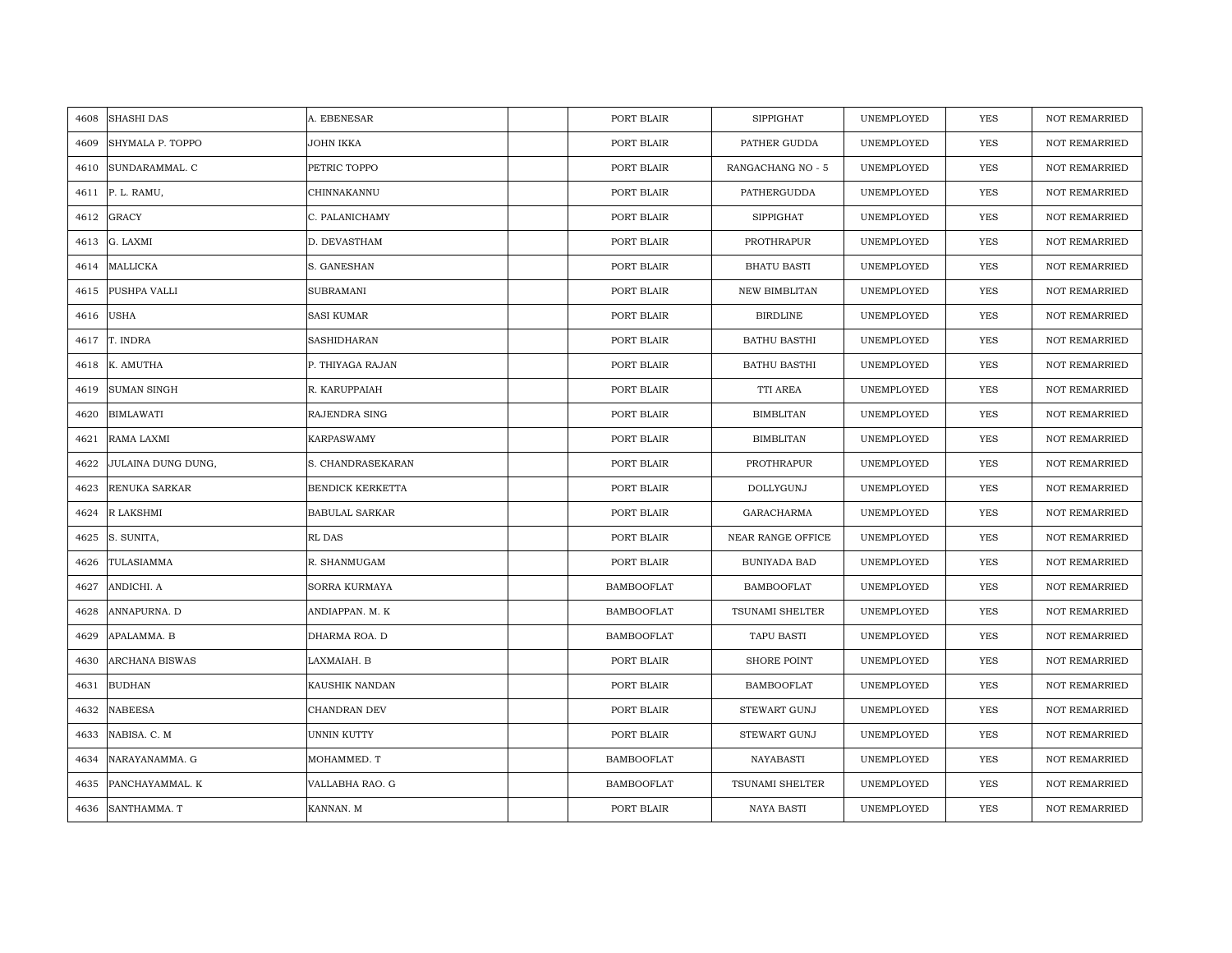| SHERLEY. K. T<br>4637      | NARAYANA. T           | <b>BAMBOOFLAT</b> | <b>NAYA BASTI</b>      | UNEMPLOYED | <b>YES</b> | <b>NOT REMARRIED</b> |
|----------------------------|-----------------------|-------------------|------------------------|------------|------------|----------------------|
| SHIVAGAMI. A<br>4638       | BALALKRISHNAN. P.     | <b>BAMBOOFLAT</b> | <b>TSUNAMI SHELTER</b> | UNEMPLOYED | <b>YES</b> | NOT REMARRIED        |
| T. AMINA<br>4639           | ARUMUGHAM. V          | <b>BAMBOOFLAT</b> | MEDICAL PAHAR          | UNEMPLOYED | <b>YES</b> | <b>NOT REMARRIED</b> |
| TERESSA LAKRA<br>4640      | MOHAMMED. T           | PORT BLAIR        | <b>SHOREPOINT</b>      | UNEMPLOYED | <b>YES</b> | <b>NOT REMARRIED</b> |
| VIJAY LAXMI. T<br>4641     | PHILOMAN MINJ         | PORT BLAIR        | <b>BAMBOOFLAT</b>      | UNEMPLOYED | <b>YES</b> | <b>NOT REMARRIED</b> |
| S. DESAMMA<br>4642         | TRINATH. T            | PORT BLAIR        | CHUNNABHATTA           | UNEMPLOYED | YES        | <b>NOT REMARRIED</b> |
| <b>B. SUNITHA</b><br>4643  | S. LACHAIAH           | PORT BLAIR        | <b>TAPU BASTI</b>      | UNEMPLOYED | <b>YES</b> | <b>NOT REMARRIED</b> |
| M. GALLY<br>4644           | B. RAJU               | PORT BLAIR        | HOPE TOWN              | UNEMPLOYED | YES        | NOT REMARRIED        |
| <b>SONI SUBBA</b><br>4645  | J. JONHSON            | PORT BLAIR        | NARSAIAH PAHAR         | UNEMPLOYED | YES        | NOT REMARRIED        |
| <b>B MAHALAXMI</b><br>4646 | KUMAR SUBBA           | PORT BLAIR        | MEDICALPAHAR           | UNEMPLOYED | YES        | <b>NOT REMARRIED</b> |
| NITTA MOHINAMMA<br>4647    | <b>B AKKULU</b>       | PORT BLAIR        | CHUNNABATA             | UNEMPLOYED | <b>YES</b> | <b>NOT REMARRIED</b> |
| A JAYA RANI<br>4648        | N MOHAN RAO           | PORT BLAIR        | <b>SHORE POINT</b>     | UNEMPLOYED | YES        | <b>NOT REMARRIED</b> |
| LAKSHMI KANTA<br>4649      | V AYAVU               | PORT BLAIR        | <b>BAMBOOFLAT</b>      | UNEMPLOYED | <b>YES</b> | NOT REMARRIED        |
| AMUDHA. P<br>4650          | <b>VEERA SWAMY</b>    | PORT BLAIR        | HOPE TOWN PANCHAYAT    | UNEMPLOYED | <b>YES</b> | <b>NOT REMARRIED</b> |
| MARIA GORETY KUJUR<br>4651 | KARUNANIDHI. G        | PORT BLAIR        | <b>BAMBOOFLAT</b>      | UNEMPLOYED | YES        | NOT REMARRIED        |
| JEJULAMMA. L<br>4652       | <b>BENEDICK KUJUR</b> | PORT BLAIR        | NORTH BAY HOPE TOWN    | UNEMPLOYED | <b>YES</b> | NOT REMARRIED        |
| LAXMI. R<br>4653           | <b>SATHIYAN</b>       | PORT BLAIR        | PANIGHAT CHUNNABATA    | UNEMPLOYED | YES        | <b>NOT REMARRIED</b> |
| T. NABEESA<br>4654         | RAM. P                | PORT BLAIR        | KADAKACHANG            | UNEMPLOYED | <b>YES</b> | <b>NOT REMARRIED</b> |
| J. MAHALAXMI AMMA<br>4655  | T. MOHAMMED HAJI      | <b>BAMBOOFLAT</b> | <b>BAMBOOFLAT</b>      | UNEMPLOYED | <b>YES</b> | NOT REMARRIED        |
| M. KALAWATHI<br>4656       | YERRANNA. J           | BAMBOOFLAT        | <b>SHORE POINT</b>     | UNEMPLOYED | YES        | <b>NOT REMARRIED</b> |
| SEROPHINA GURIA<br>4657    | MOSA                  | <b>BAMBOOFLAT</b> | KADAKACHANG            | UNEMPLOYED | YES        | <b>NOT REMARRIED</b> |
| 4658<br>S. AMINA           | PRAKSH TOPPO          | BAMBOOFLAT        | <b>BAMBOOFLAT</b>      | UNEMPLOYED | YES        | NOT REMARRIED        |
| SANIA ARONAG<br>4659       | V. K. ABDULLA         | <b>BAMBOOFLAT</b> | <b>SHORE POINT</b>     | UNEMPLOYED | YES        | <b>NOT REMARRIED</b> |
| 4660<br>CHANDRA KUMARI     | ROKAN NAG             | <b>BAMBOOFLAT</b> | <b>SHORE POINT</b>     | UNEMPLOYED | YES        | <b>NOT REMARRIED</b> |
| 4661<br>AYSHA,             | P. R. SHANKAR NARAYAN | BAMBOOFLAT        | VALLUVAR NAGAR         | UNEMPLOYED | YES        | <b>NOT REMARRIED</b> |
| SULOCHANA BAI<br>4662      | O. MOHAMMED HANEEFA   | PORT BLAIR        | NORTH BAY              | UNEMPLOYED | <b>YES</b> | NOT REMARRIED        |
| 4663<br>C. H. ROHINAMMA    | RATIYA RAM            | <b>BAMBOOFLAT</b> | <b>HOPETOWN</b>        | UNEMPLOYED | <b>YES</b> | <b>NOT REMARRIED</b> |
| <b>SULAIKHA</b><br>4664    | C. H. THATHA RAO      | <b>BAMBOOFLAT</b> | COMMUNITY HALL         | UNEMPLOYED | <b>YES</b> | <b>NOT REMARRIED</b> |
| M. LATHEEFA<br>4665        | A. MOOSA              | <b>BAMBOOFLAT</b> | OPP WATER TANK         | UNEMPLOYED | <b>YES</b> | <b>NOT REMARRIED</b> |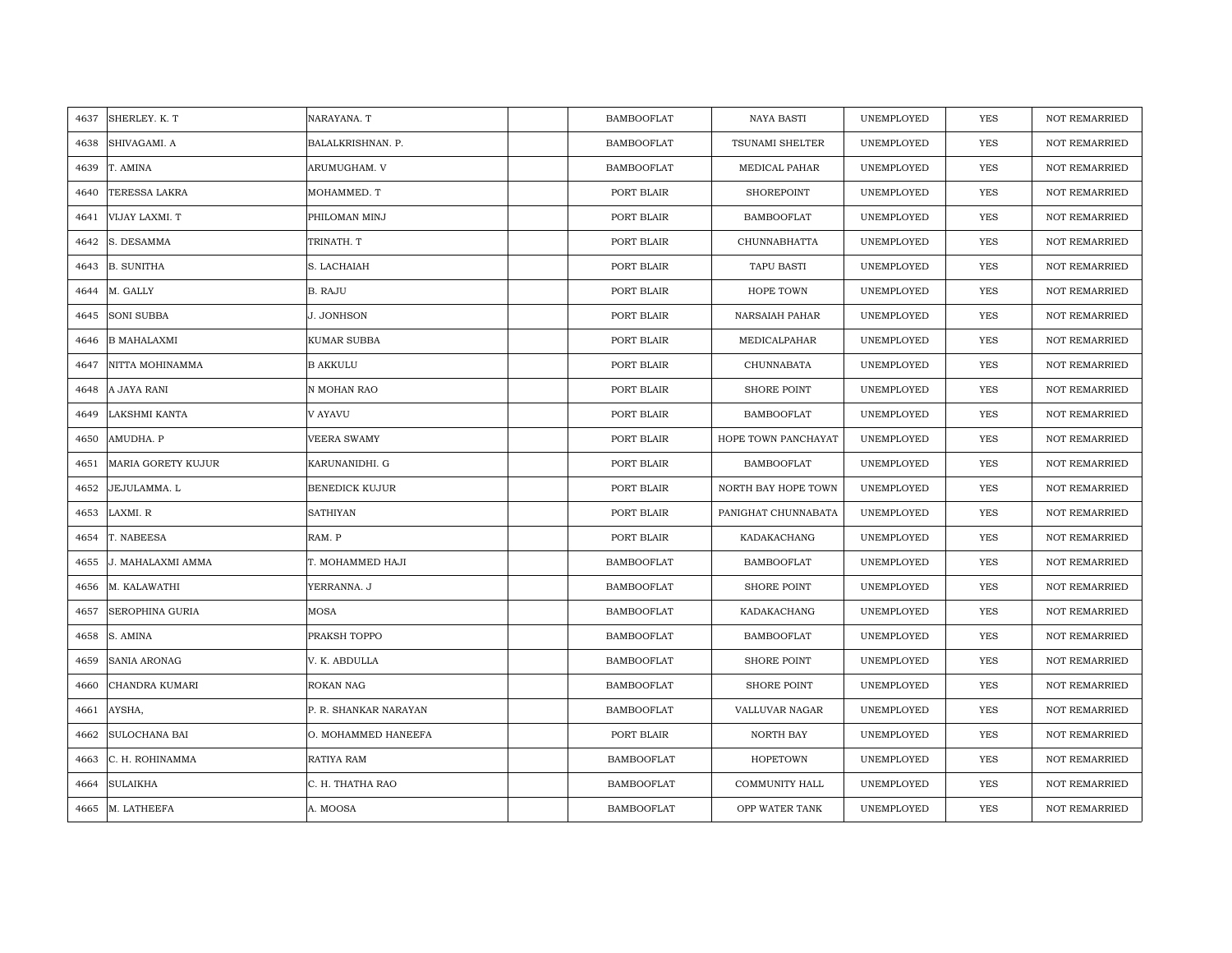| 4666 | S. TAMIL SELVI           | Y. MOHAMMED BASHEER   | <b>BAMBOOFLAT</b> | <b>BAMBOOFLAT</b>       | UNEMPLOYED | <b>YES</b> | <b>NOT REMARRIED</b> |
|------|--------------------------|-----------------------|-------------------|-------------------------|------------|------------|----------------------|
| 4667 | <b>KATHIJA</b>           | M. SHANKAR            | <b>BAMBOOFLAT</b> | NEAR WATER TANK         | UNEMPLOYED | YES        | NOT REMARRIED        |
| 4668 | DHANAMMA. K              | T. ABDUL REHMAN       | OGRABRANJ         | PORT MOUT               | UNEMPLOYED | YES        | <b>NOT REMARRIED</b> |
| 4669 | E. BAGYALAXMI            | KALACHAND             | PORT BLAIR        | F/COLONY                | UNEMPLOYED | YES        | <b>NOT REMARRIED</b> |
| 4670 | ELLAMMA. B               | TRINATHAN             | PORT BLAIR        | DAIRY FARM              | UNEMPLOYED | YES        | <b>NOT REMARRIED</b> |
| 4671 | <b>FARIDA BIBI</b>       | VENKAIAH. B           | PORT BLAIR        | PHOENIX BAY             | UNEMPLOYED | YES        | NOT REMARRIED        |
| 4672 | <b>FATHIMA</b>           | ABDUL KHALID          | PORT BLAIR        | CALICUT                 | UNEMPLOYED | YES        | <b>NOT REMARRIED</b> |
| 4673 | <b>FATHIMA BIBI</b>      | HANEEFA. P            | PORT BLAIR        | PHOENIX BAY             | UNEMPLOYED | YES        | <b>NOT REMARRIED</b> |
| 4674 | <b>GOURI BALA BISWAS</b> | MOHAMMED              | PORT BLAIR        | PREM NAGAR              | UNEMPLOYED | YES        | NOT REMARRIED        |
| 4675 | HEMAWATI. B              | ANAND KUMAR           | PORT BLAIR        | <b>FISHERIES COLONY</b> | UNEMPLOYED | YES        | <b>NOT REMARRIED</b> |
| 4676 | KAVITA. D                | <b>BHASKAR RAO. B</b> | PORT BLAIR        | SUPPLY DEPT             | UNEMPLOYED | YES        | <b>NOT REMARRIED</b> |
| 4677 | L. ENKIAMMA              | RAMANNA. P            | PORT BLAIR        | PORT BLAIR              | UNEMPLOYED | YES        | NOT REMARRIED        |
| 4678 | LAXMAMMA. M              | L. SANYASI            | PORT BLAIR        | DAIRY FARM              | UNEMPLOYED | YES        | <b>NOT REMARRIED</b> |
| 4679 | LEELAAMMA                | BAIRAGI. M            | PORT BLAIR        | HADDO                   | UNEMPLOYED | YES        | <b>NOT REMARRIED</b> |
| 4680 | MUTAMMA                  | APPUKUTTAN            | PORT BLAIR        | PORT BLAIR              | UNEMPLOYED | YES        | <b>NOT REMARRIED</b> |
| 4681 | MUTHALAMMA               | MUTHAKUNNU. S         | PORT BLAIR        | PORT BLAIR              | UNEMPLOYED | <b>YES</b> | <b>NOT REMARRIED</b> |
| 4682 | NARAYAN DEI              | <b>GANGA RAO</b>      | PORT BLAIR        | SOUTH POINTNEAR         | UNEMPLOYED | YES        | <b>NOT REMARRIED</b> |
| 4683 | PANCHAMA                 | <b>SREE KISHEN</b>    | PORT BLAIR        | DELANIPUR               | UNEMPLOYED | YES        | <b>NOT REMARRIED</b> |
| 4684 | PONNALAGU                | GURUVAN. R            | PORT BLAIR        | ABERDEEN BAZAR          | UNEMPLOYED | <b>YES</b> | <b>NOT REMARRIED</b> |
| 4685 | S. REKHA                 | A. L. RAJA GOPAL      | PORT BLAIR        | ABERDEEN                | UNEMPLOYED | YES        | <b>NOT REMARRIED</b> |
| 4686 | <b>SALOMI</b>            | S. ANANDA RAO         | PORT BLAIR        | <b>BUNIYADABAD</b>      | UNEMPLOYED | YES        | NOT REMARRIED        |
| 4687 | SAMUNDRAMMA. G           | JOHAN                 | PORT BLAIR        | POENIX BAY              | UNEMPLOYED | YES        | <b>NOT REMARRIED</b> |
| 4688 | SATCHA WATHI. V          | PARAS RAM. G          | PORT BLAIR        | ROUND BASTI             | UNEMPLOYED | YES        | <b>NOT REMARRIED</b> |
| 4689 | SATYAWATHI. E            | VASARLA BHIMA         | PORT BLAIR        | PHONGY KYOUNG           | UNEMPLOYED | YES        | <b>NOT REMARRIED</b> |
| 4690 | SAYHI KUMARI. V          | SATYANARAYAN          | PORT BLAIR        | PORT BLAIR              | UNEMPLOYED | YES        | NOT REMARRIED        |
| 4691 | <b>SULEKHA BIBI</b>      | JAGGA RAO. V          | PORT BLAIR        | ANARKALI                | UNEMPLOYED | <b>YES</b> | <b>NOT REMARRIED</b> |
| 4692 | THANGAMMA. G             | NAGUOOR MEERAN        | PORT BLAIR        | PORT BLAIR              | UNEMPLOYED | YES        | NOT REMARRIED        |
| 4693 | VASANTHA K. V            | <b>SHIV RAMA</b>      | PORT BLAIR        | <b>BABU LANE</b>        | UNEMPLOYED | YES        | NOT REMARRIED        |
| 4694 | ZULEKHA BIBI             | K. VARADHAN           | PORT BLAIR        | <b>DIGLIPUR</b>         | UNEMPLOYED | YES        | <b>NOT REMARRIED</b> |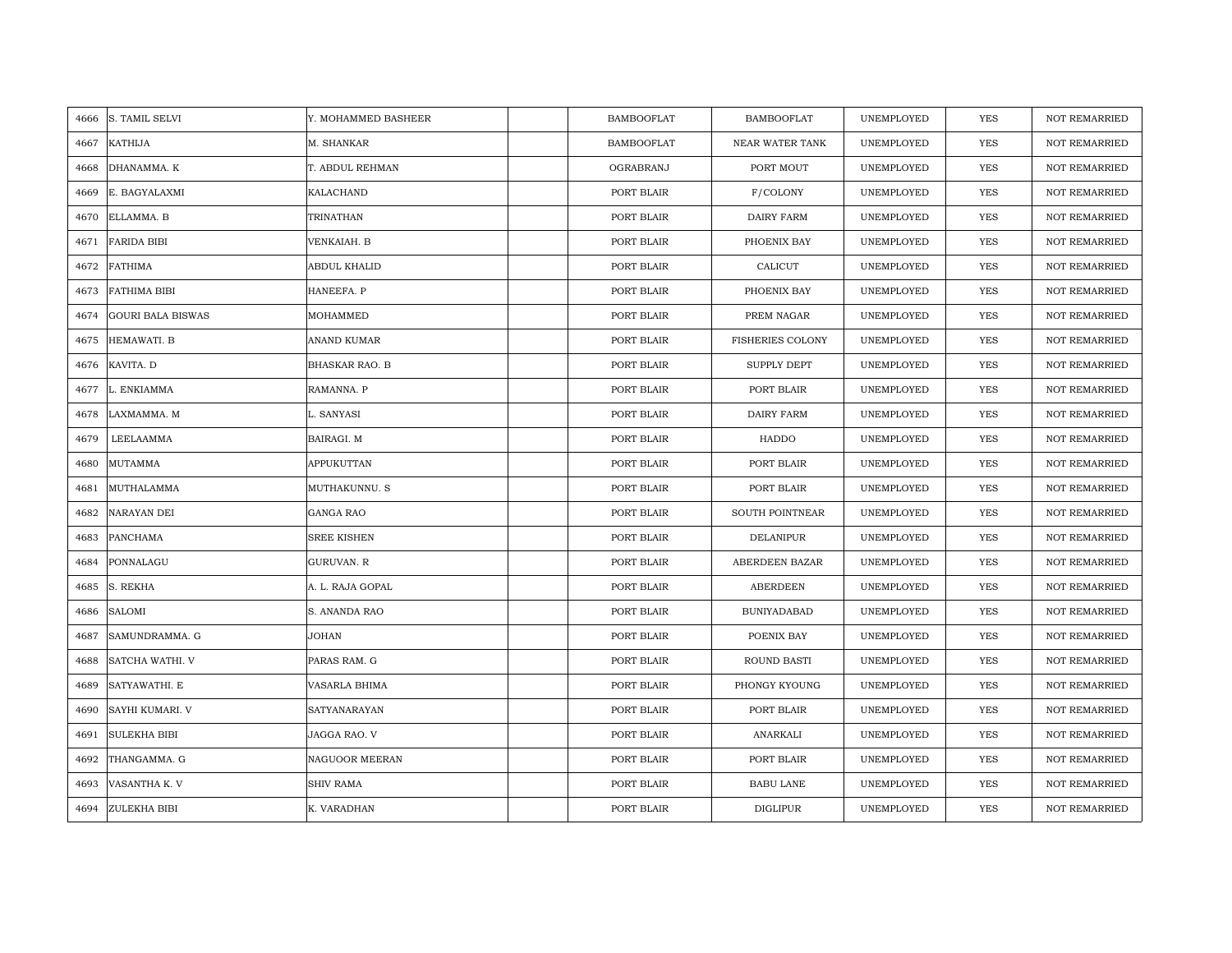| 4695 | <b>SUMATI ROY</b> | <b>ABDUL BACHAR</b> | <b>BILLIGROUND</b> | <b>HARINAGAR</b>    | UNEMPLOYED | <b>YES</b> | <b>NOT REMARRIED</b> |
|------|-------------------|---------------------|--------------------|---------------------|------------|------------|----------------------|
| 4696 | KULSUM BIBI,      | DEB KUMAR MONDAL    | PORT BLAIR         | DIGNABAD            | UNEMPLOYED | <b>YES</b> | <b>NOT REMARRIED</b> |
| 4697 | V. NIRMALA KUMARI | P. MOHAMMED ALI     | PORT BLAIR         | PATHUR GUDDA        | UNEMPLOYED | YES        | <b>NOT REMARRIED</b> |
| 4698 | <b>REENU</b>      | K. KRISHNA          | PORT BLAIR         | CHIDAMABARAM COLONY | UNEMPLOYED | YES        | <b>NOT REMARRIED</b> |
| 4699 | CH. VENKET RAMANA | JEETENDRA SINGH     | PORT BLAIR         | <b>MAZAR PAHAD</b>  | UNEMPLOYED | YES        | NOT REMARRIED        |
| 4700 | A. SITAMMA        | CH. GOPI            | PORT BLAIR         | D/FARM              | UNEMPLOYED | <b>YES</b> | NOT REMARRIED        |
| 4701 | P. GOWRI PARWATHI | A. BARIKI RAO       | PORT BLAIR         | GARACHRAMA          | UNEMPLOYED | <b>YES</b> | NOT REMARRIED        |
| 4702 | K. PARWATI        | P. V. ANANTHA RAO   | PORT BLAIR         | OLD PAHARGOAN       | UNEMPLOYED | YES        | NOT REMARRIED        |
| 4703 | K. VARA LAXMI     | K. CHANDRA RAO      | PORT BLAIR         | OLD PAHARGOAN       | UNEMPLOYED | YES        | NOT REMARRIED        |
| 4704 | G. APPALAMMA      | K. APPA RAO         | PORT BLAIR         | PHOENIX BAY         | UNEMPLOYED | YES        | <b>NOT REMARRIED</b> |
| 4705 | <b>RAMEAMMA</b>   | G. DEMUDU           | PORT BLAIR         | <b>MAKKA PAHAD</b>  | UNEMPLOYED | YES        | <b>NOT REMARRIED</b> |
| 4706 | DEVI. C           | K. KANDA SWAMY      | PORT BLAIR         | ABERDEEN AGE        | UNEMPLOYED | YES        | NOT REMARRIED        |
| 4707 | <b>PARWATI</b>    | CHINNAIAH. K        | PORT BLAIR         | HADDO               | UNEMPLOYED | YES        | <b>NOT REMARRIED</b> |
| 4708 | DANAMMA. B        | AMAVASI             | PORT BLAIR         | HADDO               | UNEMPLOYED | YES        | <b>NOT REMARRIED</b> |
| 4709 | ERULAMMA. D       | KEDARI. B           | PORT BLAIR         | <b>JAPAN ROAD</b>   | UNEMPLOYED | YES        | NOT REMARRIED        |
| 4710 | MUKINDAMMA C. H.  | KRISHNA RAO. D      | PORT BLAIR         | PREM NAGAR          | UNEMPLOYED | <b>YES</b> | <b>NOT REMARRIED</b> |
| 4711 | P. KALAWATHI      | C. H. KRISHNA RAO   | PORT BLAIR         | LAMBALINE           | UNEMPLOYED | YES        | <b>NOT REMARRIED</b> |
| 4712 | DESAMMA. B        | DHARMALINGAM        | PORT BLAIR         | DAIRY FARM          | UNEMPLOYED | YES        | <b>NOT REMARRIED</b> |
| 4713 | R. PONAMMA        | <b>KRISHNA RAO</b>  | PORT BLAIR         | <b>SISTY NAGAR</b>  | UNEMPLOYED | <b>YES</b> | <b>NOT REMARRIED</b> |
| 4714 | HEMAWATI. B       | R. JOGULU           | PORT BLAIR         | PORT BLAIR          | UNEMPLOYED | YES        | <b>NOT REMARRIED</b> |
| 4715 | C. SAKEENA        | <b>JANAK RAO. S</b> | PORT BLAIR         | WRIGHTMYO           | UNEMPLOYED | YES        | NOT REMARRIED        |
| 4716 | G. LATHA,         | RAFIK               | PORT BLAIR         | JUNGLIGHAT          | UNEMPLOYED | YES        | NOT REMARRIED        |
| 4717 | ZOHRA BIBI,       | V. GANESH           | PORT BLAIR         | PHOENIX BAY         | UNEMPLOYED | <b>YES</b> | <b>NOT REMARRIED</b> |
| 4718 | CHELAIAMMA,       | MOHD. FAROOQ        | PORT BLAIR         | PHOENIX BAY         | UNEMPLOYED | <b>YES</b> | <b>NOT REMARRIED</b> |
| 4719 | RUPMALA ROY,      | KOTESWAR RAO        | PORT BLAIR         | GARACHARMA          | UNEMPLOYED | <b>YES</b> | <b>NOT REMARRIED</b> |
| 4720 | S. ZEENATH NISHA, | JOGESH CH ROY       | PORT BLAIR         | PORT BLAIR          | UNEMPLOYED | YES        | NOT REMARRIED        |
| 4721 | P. LINGAMMA       | S. SHAHUL HAMEED    | PORT BLAIR         | DAIRY FARM          | UNEMPLOYED | YES        | NOT REMARRIED        |
| 4722 | B. VENKAT LAXMI,  | PITCHUKA TRINADH    | PORT BLAIR         | PAHARGAON           | UNEMPLOYED | YES        | <b>NOT REMARRIED</b> |
| 4723 | JOGAMMA,          | <b>B. MANIKAM</b>   | PORT BLAIR         | DAIRY FARM          | UNEMPLOYED | <b>YES</b> | <b>NOT REMARRIED</b> |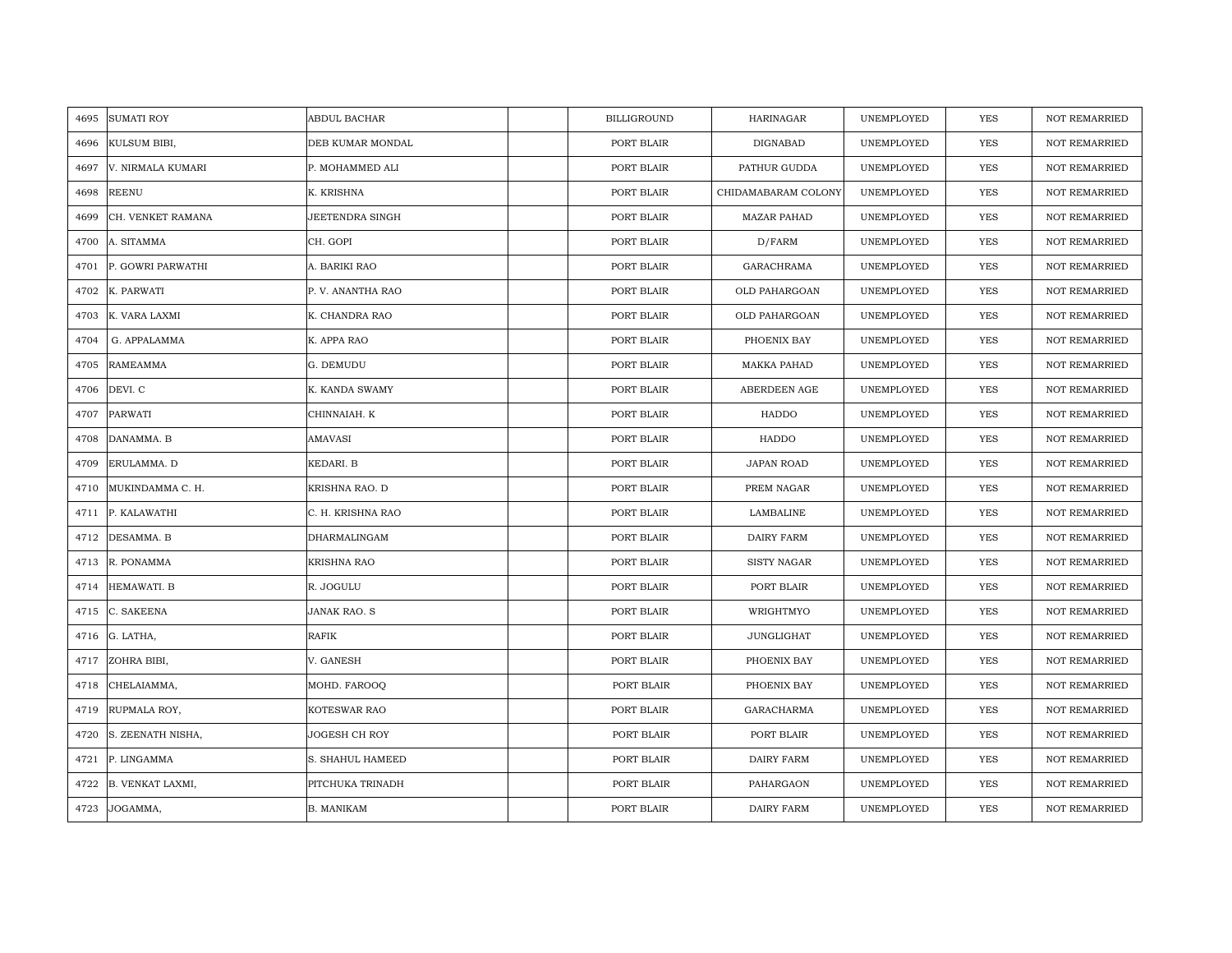| 4724 | G. ESWARAMMA,            | LT NITTA DURYODHANA RAO | PORT BLAIR     | PHONGI CHAUNG        | UNEMPLOYED | YES        | <b>NOT REMARRIED</b> |
|------|--------------------------|-------------------------|----------------|----------------------|------------|------------|----------------------|
| 4725 | M. FATHIMA BIBI          | G. ESWAR RAO            | PORT BLAIR     | PREM NAGAR           | UNEMPLOYED | <b>YES</b> | <b>NOT REMARRIED</b> |
| 4726 | R. PONNAMMAL             | P. MOHAMMED             | PORT BLAIR     | <b>JUNGLIGHAT</b>    | UNEMPLOYED | <b>YES</b> | <b>NOT REMARRIED</b> |
| 4727 | M. THOTTCHAMMAL          | S. RAMALINGAM           | HUTBAY         | VIVEKANANDA PUR      | UNEMPLOYED | <b>YES</b> | <b>NOT REMARRIED</b> |
| 4728 | <b>SANTI RANI ROY</b>    | <b>SHASHI KUMAR</b>     | <b>HUTBAY</b>  | VIVEKANANDA PUR      | UNEMPLOYED | <b>YES</b> | <b>NOT REMARRIED</b> |
| 4729 | SATIBALA ROY             | SUDHANNYA ROY           | <b>HUTBAY</b>  | REBINDRA NAGAR       | UNEMPLOYED | <b>YES</b> | <b>NOT REMARRIED</b> |
| 4730 | SUBHASINI BISWAS         | SATISH CH. ROY          | HUTBAY         | V K PUR              | UNEMPLOYED | YES        | <b>NOT REMARRIED</b> |
| 4731 | <b>SUMALA SARKAR</b>     | UPENDRA NATH            | <b>HUTBAY</b>  | <b>RAMKRISHNAPUR</b> | UNEMPLOYED | YES        | <b>NOT REMARRIED</b> |
| 4732 | SARASWATI SARDER         | SATTYACHARN SARKAR      | HUTBAY         | RAMKRISHNAPUR        | UNEMPLOYED | YES        | <b>NOT REMARRIED</b> |
| 4733 | APU BISWAS,              | NITAI SARDER            | <b>HUTBAY</b>  | RAMAKRISHNA PUR      | UNEMPLOYED | YES        | <b>NOT REMARRIED</b> |
| 4734 | FATHIMA K.               | <b>BHASKAR BISWAS</b>   | HUTBAY         | RABINDRA NAGAR       | UNEMPLOYED | YES        | <b>NOT REMARRIED</b> |
| 4735 | <b>INDUMATI BISWAS</b>   | K. MOHAMMED             | <b>HUTBAY</b>  | V K PUR              | UNEMPLOYED | <b>YES</b> | <b>NOT REMARRIED</b> |
| 4736 | KAMLA MAJUMDAR           | HARAN BISWAS            | HUTBAY         | RAVINDRA NAGAR       | UNEMPLOYED | <b>YES</b> | <b>NOT REMARRIED</b> |
| 4737 | <b>LAXMI RANI SINGH</b>  | NEPAL MAJUMDAR          | HUT BAY        | RADHA NAGAR          | UNEMPLOYED | YES        | <b>NOT REMARRIED</b> |
| 4738 | LEELA ADHIKARY           | ARUN SARKAR             | HUT BAY        | RAMKRISHAN PUR       | UNEMPLOYED | <b>YES</b> | NOT REMARRIED        |
| 4739 | MARIYA KUTTY HAJUMMA.    | JUGAL CH                | HUT BAY        | RABINDRA NAGAR       | UNEMPLOYED | <b>YES</b> | <b>NOT REMARRIED</b> |
| 4740 | <b>MARIYAM KUJUR</b>     | KOYAKUTTY HAJI.         | HUT BAY        | RAVINDRA NAGAR       | UNEMPLOYED | <b>YES</b> | <b>NOT REMARRIED</b> |
| 4741 | MATER MALA DAY           | PURVANUSH KUJUR         | HUT BAY        | RABINDRA NAGAR       | UNEMPLOYED | YES        | <b>NOT REMARRIED</b> |
| 4742 | PARUL GOLDHAR            | KALIPADA DAY            | HUT BAY        | RAM KRISHNA PUR      | UNEMPLOYED | YES        | <b>NOT REMARRIED</b> |
| 4743 | PROMODA BISWAS           | MAHENDRANATH            | HUT BAY        | R K PUR              | UNEMPLOYED | YES        | NOT REMARRIED        |
| 4744 | REKHA RANI BISWAS        | BISWAS. J. N            | HUT BAY        | NETAJI NAGAR         | UNEMPLOYED | YES        | <b>NOT REMARRIED</b> |
| 4745 | SHANTI LATA BISWAS       | PANKAJ BISWAS           | HUT BAY        | RAMKRISHNA PUR       | UNEMPLOYED | YES        | <b>NOT REMARRIED</b> |
| 4746 | SHOBA RANI SARKAR        | BIMAL CH. BISWAS        | HUT BAY        | RAM KRISHNA PUR      | UNEMPLOYED | <b>YES</b> | <b>NOT REMARRIED</b> |
| 4747 | <b>SUNITA MUKHARJI</b>   | HARI PADA SARKAR        | HUT BAY        | VIVEKANANDA PUR A    | UNEMPLOYED | <b>YES</b> | <b>NOT REMARRIED</b> |
| 4748 | <b>MAINA MATI BISWAS</b> | <b>SUSANTO</b>          | HUT BAY        | R K PUR              | UNEMPLOYED | YES        | <b>NOT REMARRIED</b> |
| 4749 | <b>MINOTI HALDER</b>     | NARAYAN CH. BISWAS      | HUTBAY         | V K PUR              | UNEMPLOYED | <b>YES</b> | <b>NOT REMARRIED</b> |
| 4750 | <b>AMELA MISTRY</b>      | MADHUSUDAN HALDER       | HUT BAY        | R K PUR              | UNEMPLOYED | YES        | <b>NOT REMARRIED</b> |
| 4751 | KUMODINI HALDER          | <b>BASUDEV MISTRY</b>   | HUT BAY        | R K PUR              | UNEMPLOYED | YES        | <b>NOT REMARRIED</b> |
| 4752 | <b>SABI MANDAL</b>       | KUMODH HALDER           | <b>HUT BAY</b> | VIVEKANANDA PUR      | UNEMPLOYED | YES        | <b>NOT REMARRIED</b> |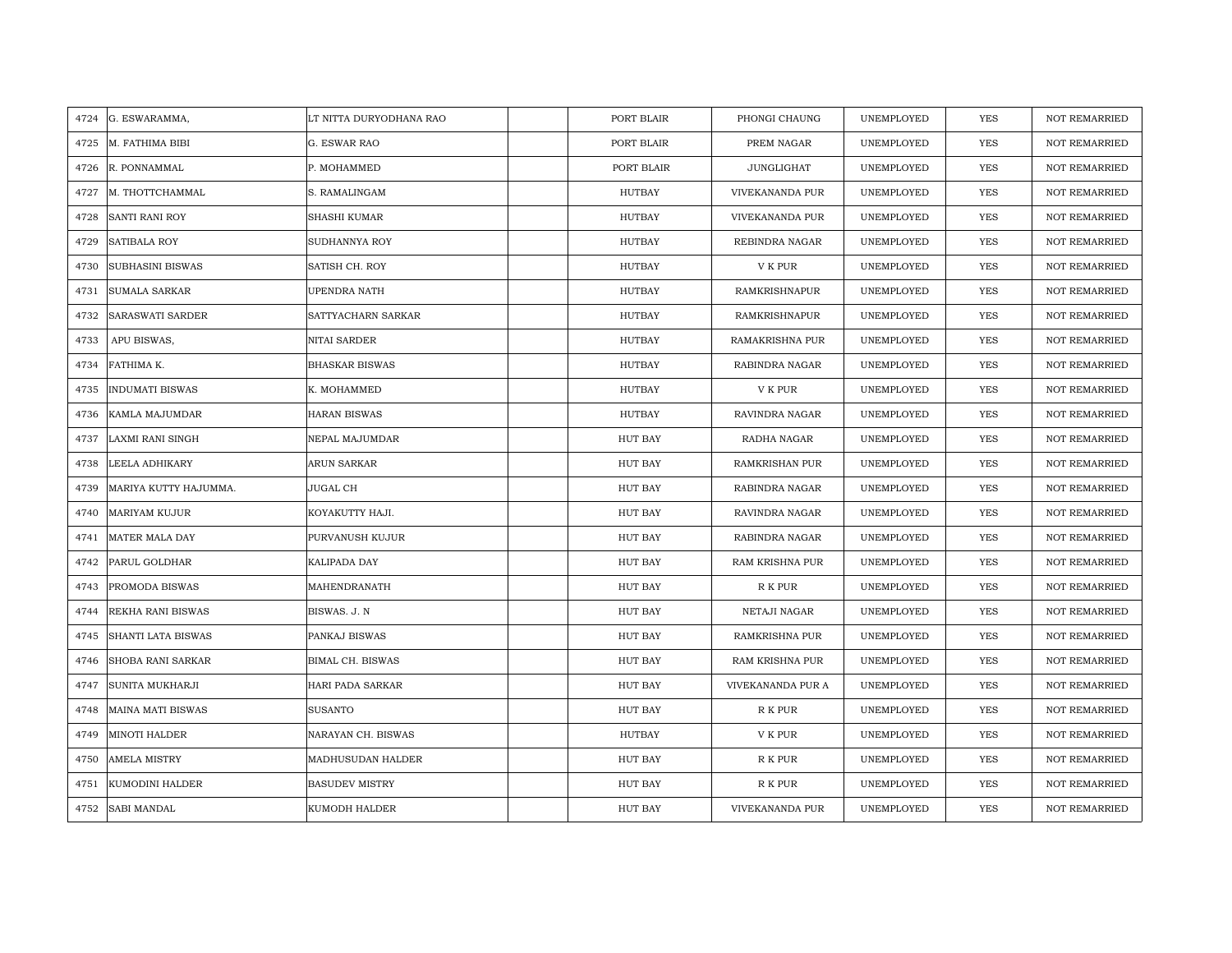| 4753 | <b>SATI BALA MONDAL</b> | PACHU RAM             | HUT BAY            | R K PUR            | UNEMPLOYED | YES        | <b>NOT REMARRIED</b> |
|------|-------------------------|-----------------------|--------------------|--------------------|------------|------------|----------------------|
| 4754 | <b>AMILA CHOWDHURY</b>  | NITYA NANDA           | HUT BAY            | RAMAKRISHNA PUR    | UNEMPLOYED | YES        | <b>NOT REMARRIED</b> |
| 4755 | SAUBASHINI MALLICK      | <b>JATI CHOWDHURY</b> | HUT BAY            | R K PUR            | UNEMPLOYED | <b>YES</b> | <b>NOT REMARRIED</b> |
| 4756 | LAKSHMI ROY,            | JATIN NATH MALLICK    | HUTBAY             | V K PUR            | UNEMPLOYED | <b>YES</b> | <b>NOT REMARRIED</b> |
| 4757 | K. KAMALAM,             | HRIDAY KANTI ROY      | HUT BAY            | VIVEKANANDA PURAM  | UNEMPLOYED | <b>YES</b> | <b>NOT REMARRIED</b> |
| 4758 | URMILA MONDAL,          | K. MUNIAPPAN          | HUT BAY            | R/NAGAR            | UNEMPLOYED | <b>YES</b> | <b>NOT REMARRIED</b> |
| 4759 | <b>LOWLINA TIRKEY</b>   | NARAYAN MONDAL        | <b>DIGLIPUR</b>    | <b>SRI NAGAR</b>   | UNEMPLOYED | <b>YES</b> | <b>NOT REMARRIED</b> |
| 4760 | ALLAGAMMAL              | NIRDOSH TIRKEY        | POST CHOULDARI     | CHOULDARI          | UNEMPLOYED | YES        | <b>NOT REMARRIED</b> |
| 4761 | KHOLESH BISWAS          | KARUPAIYA             | POST CHOULDARI     | CHOULDARI          | UNEMPLOYED | YES        | NOT REMARRIED        |
| 4762 | <b>RADHA</b>            | SHYAM LALL            | POST CHOULDARI     | PORT MOUT          | UNEMPLOYED | YES        | <b>NOT REMARRIED</b> |
| 4763 | RAMAWATI                | M. K.                 | PORT BLAIR         | BIRD LINE          | UNEMPLOYED | YES        | <b>NOT REMARRIED</b> |
| 4764 | RATAN DEI               | <b>APPALSWAMY</b>     | PORT BLAIR         | CHOULDARI          | UNEMPLOYED | YES        | <b>NOT REMARRIED</b> |
| 4765 | SANDHYA SAMADDER        | ANAND KUMAR           | PORT BLAIR         | CHOULDARI          | UNEMPLOYED | YES        | <b>NOT REMARRIED</b> |
| 4766 | <b>SAROJINI BEPARI</b>  | MANORANJAN            | PORT BLAIR         | CHOULDARIS         | UNEMPLOYED | <b>YES</b> | <b>NOT REMARRIED</b> |
| 4767 | <b>SAVITRI MISTRY</b>   | MADAN MOHAN           | PORT BLAIR         | DHANIKHARI         | UNEMPLOYED | YES        | <b>NOT REMARRIED</b> |
| 4768 | <b>SULATA MADHU</b>     | MAHADEV MISTRY        | PORT BLAIR         | CHOULDARI          | UNEMPLOYED | YES        | <b>NOT REMARRIED</b> |
| 4769 | <b>SUROBALA</b>         | BABU RAM MADHU        | PORT BLAIR         | CHOULDARI          | UNEMPLOYED | YES        | NOT REMARRIED        |
| 4770 | <b>SWARNA</b>           | MANILAL               | F/GUNJ             | LALPAHAD           | UNEMPLOYED | YES        | <b>NOT REMARRIED</b> |
| 4771 | SATYA RANI HALDER       | <b>SUDARSAN</b>       | BAMBOO FLAT        | CHOULDARI          | UNEMPLOYED | <b>YES</b> | <b>NOT REMARRIED</b> |
| 4772 | BABY MISTRY,            | NITYANANDA            | <b>BAMBOO FLAT</b> | LAL PAHAR          | UNEMPLOYED | <b>YES</b> | <b>NOT REMARRIED</b> |
| 4773 | ANNAMMAL                | PRIYALAL MISTRY       | <b>BAMBOO FLAT</b> | VALLUVAR NAGAR     | UNEMPLOYED | <b>YES</b> | <b>NOT REMARRIED</b> |
| 4774 | <b>AYSHA</b>            | SUNDAR RAJ            | <b>BAMBOO FLAT</b> | AZAD NAGAR         | UNEMPLOYED | YES        | <b>NOT REMARRIED</b> |
| 4775 | AYSHA. K                | MOHAMMED ALI          | <b>BAMBOO FLAT</b> | STEWARTGUNJ        | UNEMPLOYED | <b>YES</b> | <b>NOT REMARRIED</b> |
| 4776 | C. H KUJI BIBI          | MOHAMMED              | <b>BAMBOO FLAT</b> | <b>HOPE TOWN</b>   | UNEMPLOYED | YES        | <b>NOT REMARRIED</b> |
| 4777 | DHAN LAXMI. CH          | C. H KUNJI AHMED      | <b>BAMBOO FLAT</b> | <b>SHORE POINT</b> | UNEMPLOYED | YES        | <b>NOT REMARRIED</b> |
| 4778 | <b>GOVINDAMMA</b>       | NARAYANA              | BAMBOO FLAT        | NAYA BASTI         | UNEMPLOYED | YES        | NOT REMARRIED        |
| 4779 | JANAKIAMMA              | JAYRAJ                | <b>BAMBOO FLAT</b> | <b>SHORE POINT</b> | UNEMPLOYED | YES        | <b>NOT REMARRIED</b> |
| 4780 | LAXMI. C. H             | R. MADHAV RAO         | <b>BAMBOO FLAT</b> | TAPU BASTHI        | UNEMPLOYED | <b>YES</b> | <b>NOT REMARRIED</b> |
|      | 4781 LAXMI. P           | JANARDHAN. CH         | <b>BAMBOO FLAT</b> | <b>SHORE POINT</b> | UNEMPLOYED | <b>YES</b> | <b>NOT REMARRIED</b> |
|      |                         |                       |                    |                    |            |            |                      |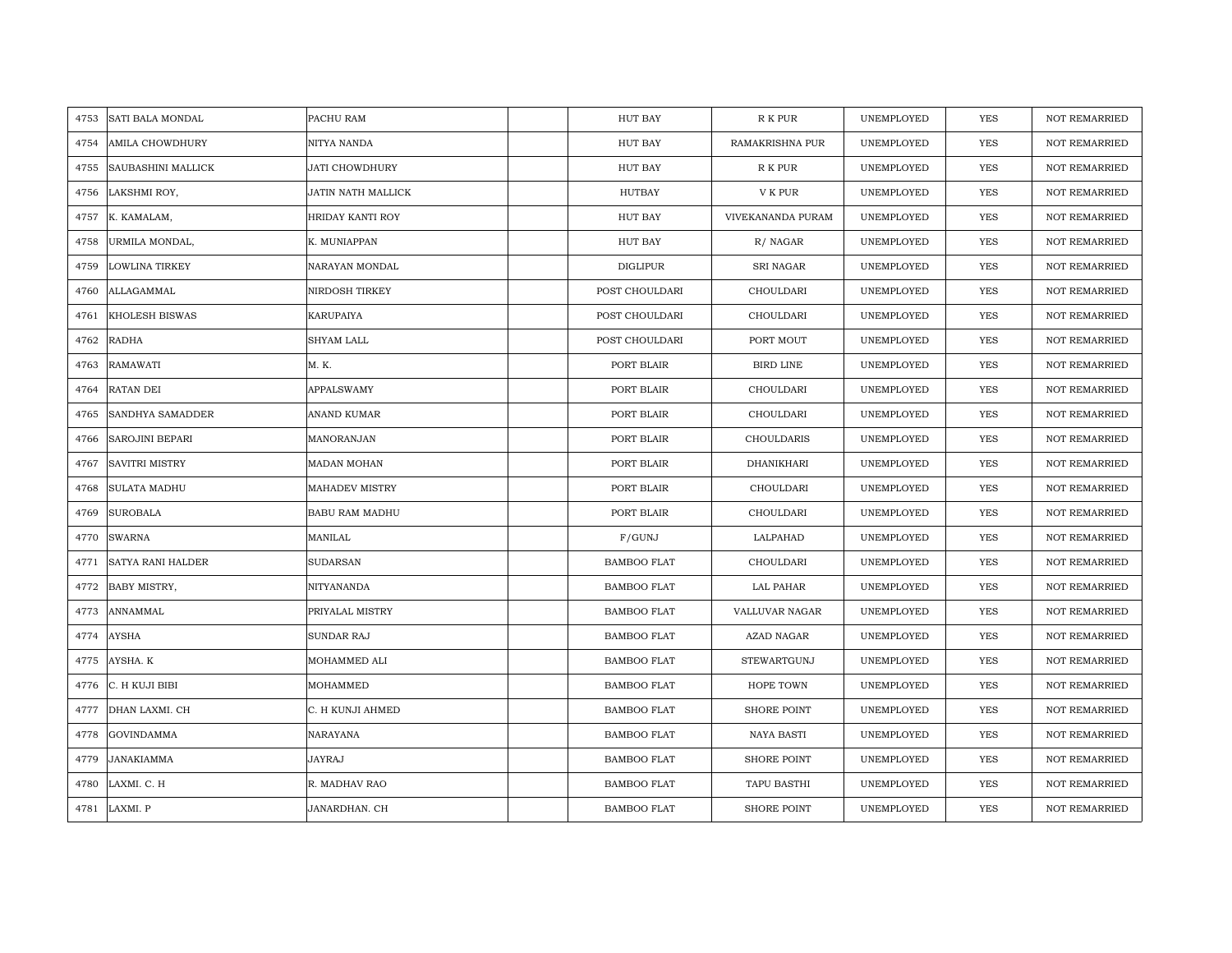| 4782 | MAHALAXMI T.            | NAGARAJU. P           | <b>BAMBOO FLAT</b> | <b>SHORE POINT</b>     | UNEMPLOYED | YES        | <b>NOT REMARRIED</b> |
|------|-------------------------|-----------------------|--------------------|------------------------|------------|------------|----------------------|
| 4783 | MARIYA. M               | T. SIMHADRI           | <b>BAMBOO FLAT</b> | <b>BAMBOOFLAT</b>      | UNEMPLOYED | <b>YES</b> | <b>NOT REMARRIED</b> |
| 4784 | <b>MUSLIMA BIBI</b>     | MOIDEEN. M            | <b>BAMBOO FLAT</b> | PANIGHAT HOPE TOWN     | UNEMPLOYED | <b>YES</b> | <b>NOT REMARRIED</b> |
| 4785 | NARAYAN AMMA. K         | <b>SHARIF AHMED</b>   | <b>BAMBOO FLAT</b> | PANIGHAT               | UNEMPLOYED | <b>YES</b> | <b>NOT REMARRIED</b> |
| 4786 | RADHA MANI              | RAMA MURTHY. K        | <b>BAMBOO FLAT</b> | PANIGHAT               | UNEMPLOYED | <b>YES</b> | <b>NOT REMARRIED</b> |
| 4787 | S. PURNAMMA             | R. RAVINDAR NAIR      | <b>BAMBOO FLAT</b> | <b>SHORE POINT</b>     | UNEMPLOYED | <b>YES</b> | <b>NOT REMARRIED</b> |
| 4788 | <b>SAJUMANI PRADHAN</b> | S. PAPA RAO           | <b>BAMBOO FLAT</b> | <b>SHORE POINT</b>     | UNEMPLOYED | YES        | <b>NOT REMARRIED</b> |
| 4789 | SANDHYA RANI DAS        | <b>SUKHRA PRADHAN</b> | <b>BAMBOOFLAT</b>  | SHOREPOINT             | UNEMPLOYED | <b>YES</b> | <b>NOT REMARRIED</b> |
| 4790 | SAROJINI. K             | <b>MAHANTO KUMAR</b>  | PANIGHAT           | NORTHBAY               | UNEMPLOYED | <b>YES</b> | <b>NOT REMARRIED</b> |
| 4791 | VANA SUNDARI. M         | NARAYANA. K           | <b>BAMBOOFLAT</b>  | VALLUVAR NAGAR         | UNEMPLOYED | <b>YES</b> | <b>NOT REMARRIED</b> |
| 4792 | ZUBAIDA. M              | MUNIRATNAM. D         | <b>BAMBOOFLAT</b>  | <b>STEWART GUNJ</b>    | UNEMPLOYED | <b>YES</b> | <b>NOT REMARRIED</b> |
| 4793 | <b>DHANLAXMI</b>        | HAMZA. M              | <b>BAMBOOFLAT</b>  | PANIGHAT               | UNEMPLOYED | <b>YES</b> | <b>NOT REMARRIED</b> |
| 4794 | G. ANKAMMA              | S. YAMMA RAO          | <b>BAMBOOFLAT</b>  | <b>CHUNNABHATTA</b>    | UNEMPLOYED | YES        | <b>NOT REMARRIED</b> |
| 4795 | T. VARLAXMI             | G. RANGA RAO          | BAMBOOFLAT         | <b>SHORE POINT</b>     | UNEMPLOYED | YES        | <b>NOT REMARRIED</b> |
| 4796 | K. MISHAMMA             | T. PUNNAIAH           | <b>BAMBOOFLAT</b>  | CHUNNABHATTA           | UNEMPLOYED | YES        | <b>NOT REMARRIED</b> |
| 4797 | <b>DAYAMANI</b>         | K. LAVANNA            | <b>BAMBOOFLAT</b>  | TAPU BASTHI            | UNEMPLOYED | <b>YES</b> | <b>NOT REMARRIED</b> |
| 4798 | LAXMI                   | <b>AMRIT TOPPO</b>    | <b>BAMBOOFLAT</b>  | <b>HOPETWON</b>        | UNEMPLOYED | <b>YES</b> | <b>NOT REMARRIED</b> |
| 4799 | G. LAXMI KANTA          | VEERASWAMY            | <b>BAMBOOFLAT</b>  | <b>STEWART GUNJ</b>    | UNEMPLOYED | <b>YES</b> | <b>NOT REMARRIED</b> |
| 4800 | L. APPALA NARASAMMA     | G. NOKAIAH            | <b>BAMBOOFLAT</b>  | SHORE POINT AGE        | UNEMPLOYED | <b>YES</b> | <b>NOT REMARRIED</b> |
| 4801 | <b>SANDHYA DAS</b>      | L. GURU MURTHY        | <b>BAMBOOFLAT</b>  | MATHURA                | UNEMPLOYED | <b>YES</b> | <b>NOT REMARRIED</b> |
| 4802 | MOHINI                  | ARUN KUMAR DAS        | <b>BAMBOOFLAT</b>  | TSUNAMI PAHAD          | UNEMPLOYED | YES        | <b>NOT REMARRIED</b> |
| 4803 | S. RADHA                | V. DEVARAJU           | <b>BAMBOOFLAT</b>  | <b>SHORE POINT</b>     | UNEMPLOYED | YES        | <b>NOT REMARRIED</b> |
| 4804 | APPALAMMA. R            | S. ESWAR RAO          | <b>BAMBOOFLAT</b>  | <b>TSUNAMI SHELTER</b> | UNEMPLOYED | <b>YES</b> | <b>NOT REMARRIED</b> |
| 4805 | <b>KASMIT DEVI</b>      | KAMAIAH. R            | <b>BAMBOOFLAT</b>  | TSUNAMI SHELTER        | UNEMPLOYED | <b>YES</b> | <b>NOT REMARRIED</b> |
| 4806 | <b>RAMLATH BIBI</b>     | <b>BODHO BARAIK</b>   | <b>BAMBOOFLAT</b>  | <b>BAMBOOFLAT</b>      | UNEMPLOYED | <b>YES</b> | <b>NOT REMARRIED</b> |
| 4807 | T. NEELAWATHI           | P. K. ABDUL MAJEED    | <b>BAMBOOFLAT</b>  | SHORE POINT            | UNEMPLOYED | YES        | <b>NOT REMARRIED</b> |
| 4808 | <b>ROOPAWATHY</b>       | T. RUDRAIAH           | <b>BAMBOOFLAT</b>  | MEDICAL PAHAD          | UNEMPLOYED | YES        | <b>NOT REMARRIED</b> |
| 4809 | <b>B. RAMANAMMA</b>     | KODANDA RAO           | <b>BAMBOOFLAT</b>  | <b>BAMBOOFLAT</b>      | UNEMPLOYED | <b>YES</b> | <b>NOT REMARRIED</b> |
|      | 4810 FOOLMANI           | <b>B. RAM MORTHY</b>  | <b>BAMBOOFLAT</b>  | KADAKACHANG            | UNEMPLOYED | <b>YES</b> | <b>NOT REMARRIED</b> |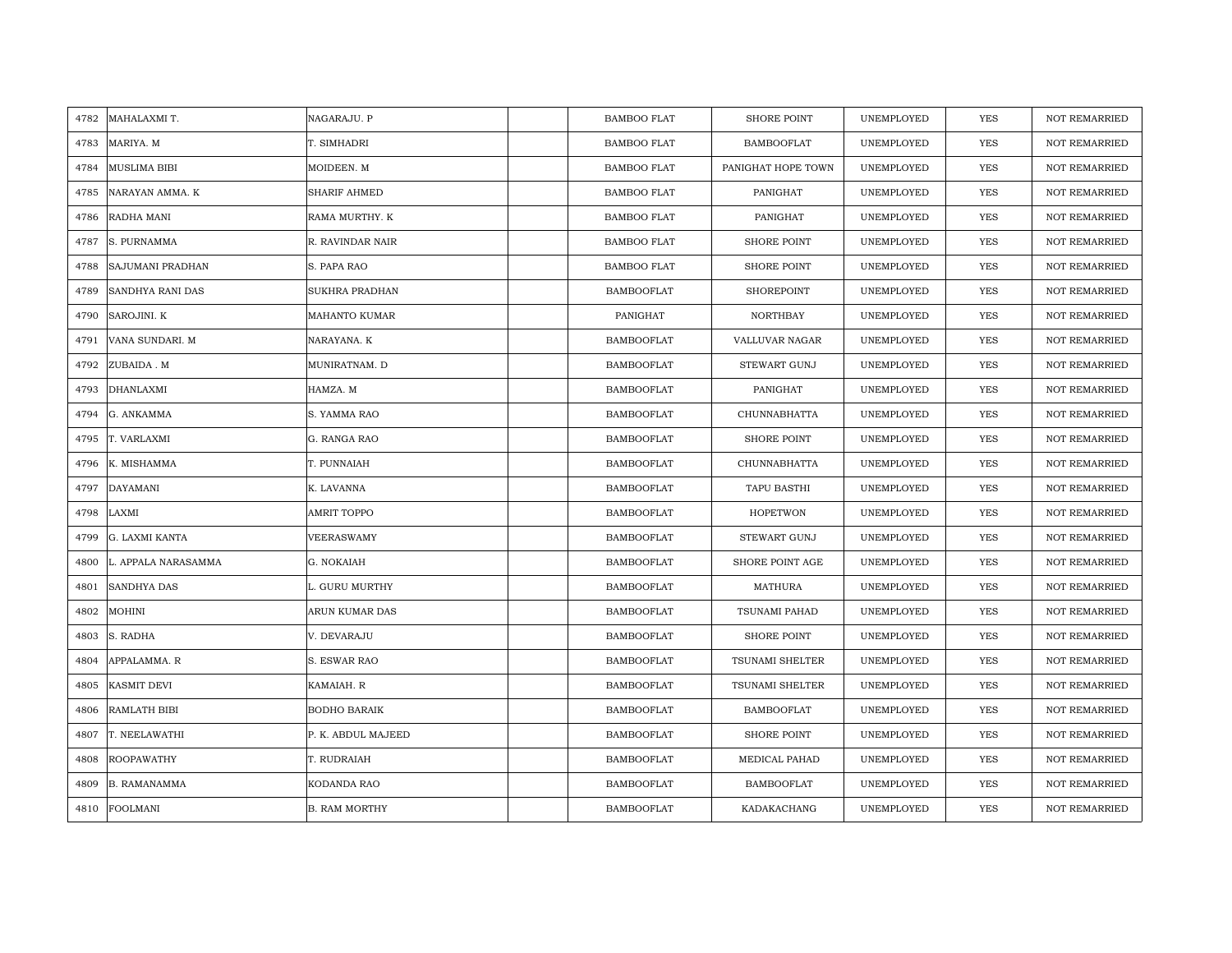| 4811 | LAXMIKANTA. V          | SILVISTER LAKRA      | <b>BAMBOOFLAT</b> | CHUNNABATTA           | UNEMPLOYED | <b>YES</b> | <b>NOT REMARRIED</b> |
|------|------------------------|----------------------|-------------------|-----------------------|------------|------------|----------------------|
| 4812 | KUMUDINI GHARAMI       | TATA RAO             | LITTLE ANDAMAN    | RAM KRISHNA PUR       | UNEMPLOYED | <b>YES</b> | <b>NOT REMARRIED</b> |
| 4813 | M. SUSILAMMA           | S. N. GHARAMI        | SOUTH ANDAMAN     | <b>HOPETOWN</b>       | UNEMPLOYED | YES        | <b>NOT REMARRIED</b> |
| 4814 | D. KANTAMMA            | M. RAJARAO           | SOUTH ANDAMAN     | <b>HOPETOWN</b>       | UNEMPLOYED | YES        | <b>NOT REMARRIED</b> |
| 4815 | LALITHA DEVI           | D. SIMHADRI          | SOUTH ANDAMAN     | <b>BINDRABAN</b>      | UNEMPLOYED | YES        | NOT REMARRIED        |
| 4816 | MARRY,                 | <b>RAM SURENG</b>    | <b>BAMBOOFLAT</b> | SHORE POINT           | UNEMPLOYED | <b>YES</b> | NOT REMARRIED        |
| 4817 | C. KALAIARASI,         | G. SANTHIYAGU        | <b>BAMBOOFLAT</b> | <b>BAMBOOFLAT</b>     | UNEMPLOYED | YES        | NOT REMARRIED        |
| 4818 | RAJ LAXMI,             | V. CHELLAM           | <b>BAMBOOFLAT</b> | VALLUVAR NAGAR        | UNEMPLOYED | YES        | NOT REMARRIED        |
| 4819 | RENUKA,                | A. CHINNA KANNU      | <b>BAMBOOFLAT</b> | TSUNAMI SHELTER       | UNEMPLOYED | YES        | NOT REMARRIED        |
| 4820 | KHADEEZA,              | S. SHIVA             | BAMBOOFLAT        | <b>HOPWTOWN</b>       | UNEMPLOYED | YES        | <b>NOT REMARRIED</b> |
| 4821 | G. NAGAVENI,           | C. K. HAMZA          | BAMBOOFLAT        | SHOREPOINT            | UNEMPLOYED | YES        | <b>NOT REMARRIED</b> |
| 4822 | T. NEELA VENI          | G. VEERAIAH          | <b>BAMBOOFLAT</b> | HOPE TOWN             | UNEMPLOYED | YES        | NOT REMARRIED        |
| 4823 | <b>AMODINI BALA</b>    | T. ESWAR RAO         | HUTBAY            | V K PURLITTLE ANDAMAN | UNEMPLOYED | YES        | <b>NOT REMARRIED</b> |
| 4824 | ANIMA MERKHA PUMP      | DEBENDRA NATH        | HUT BAY           | KITCHAD NALLAH        | UNEMPLOYED | YES        | <b>NOT REMARRIED</b> |
| 4825 | <b>ANJALI PAUL</b>     | ANIL MINJ            | HUT BAY           | VIVEKANANDAPUR        | UNEMPLOYED | YES        | NOT REMARRIED        |
| 4826 | APPALAMMA              | NITAI PADA PAUL      | HUT BAY           | MACHIDERA             | UNEMPLOYED | YES        | <b>NOT REMARRIED</b> |
| 4827 | ASHA LATA KARMAKAR     | HEMA RAJU. G         | HUT BAY           | NANJAPPA NAGAR        | UNEMPLOYED | YES        | <b>NOT REMARRIED</b> |
| 4828 | <b>BASANATI BARMAN</b> | <b>SHYAM SUNDAR</b>  | HUT BAY           | R K PUR HUT BAY       | UNEMPLOYED | YES        | <b>NOT REMARRIED</b> |
| 4829 | <b>BEHULA HALDER</b>   | <b>SUDHIR BARMAN</b> | HUT BAY           | RAM KRISHNA PUR       | UNEMPLOYED | <b>YES</b> | <b>NOT REMARRIED</b> |
| 4830 | SIPALI HALDER,         | NETAI HALDER         | <b>RUTLAND</b>    | <b>RUTLAND</b>        | UNEMPLOYED | YES        | NOT REMARRIED        |
| 4831 | <b>BHANUMATHI. T</b>   | GOURANGA HALDER      | HUT BAY           | CEYLON BASTIH         | UNEMPLOYED | YES        | NOT REMARRIED        |
| 4832 | CHANDRAMMA. B          | PONNAIAH.T           | HUT BAY           | NETAJI NAGAR          | UNEMPLOYED | YES        | NOT REMARRIED        |
| 4833 | DESAMMA. L             | NARASIMLU. B         | HUT BAY           | PADAICK TIKERY        | UNEMPLOYED | <b>YES</b> | <b>NOT REMARRIED</b> |
| 4834 | <b>ESWARI</b>          | LACHAIAH. L          | HUT BAY           | MACHI DERA            | UNEMPLOYED | YES        | <b>NOT REMARRIED</b> |
| 4835 | FATHIMA. K             | M. TULSI RAO         | HUT BAY           | RABINDRA NAGAR        | UNEMPLOYED | YES        | <b>NOT REMARRIED</b> |
| 4836 | HARIDASI KARMAKAR      | MOIDUNI. K           | HUT BAY           | NETAJI NAGAR          | UNEMPLOYED | YES        | NOT REMARRIED        |
| 4837 | <b>JAIDURGA DAS</b>    | SUSHIL KARMAKAR      | HUT BAY           | NETAJI NAGAR 8KM      | UNEMPLOYED | YES        | <b>NOT REMARRIED</b> |
| 4838 | K. RAVANAMMA           | <b>GOWRANGA DAS</b>  | HUT BAY           | <b>ONGE TIKERY</b>    | UNEMPLOYED | YES        | <b>NOT REMARRIED</b> |
| 4839 | KABITA MAJHI           | NIRMAL GOLDAR        | HUT BAY           | RABINDRA NAGAR        | UNEMPLOYED | <b>YES</b> | <b>NOT REMARRIED</b> |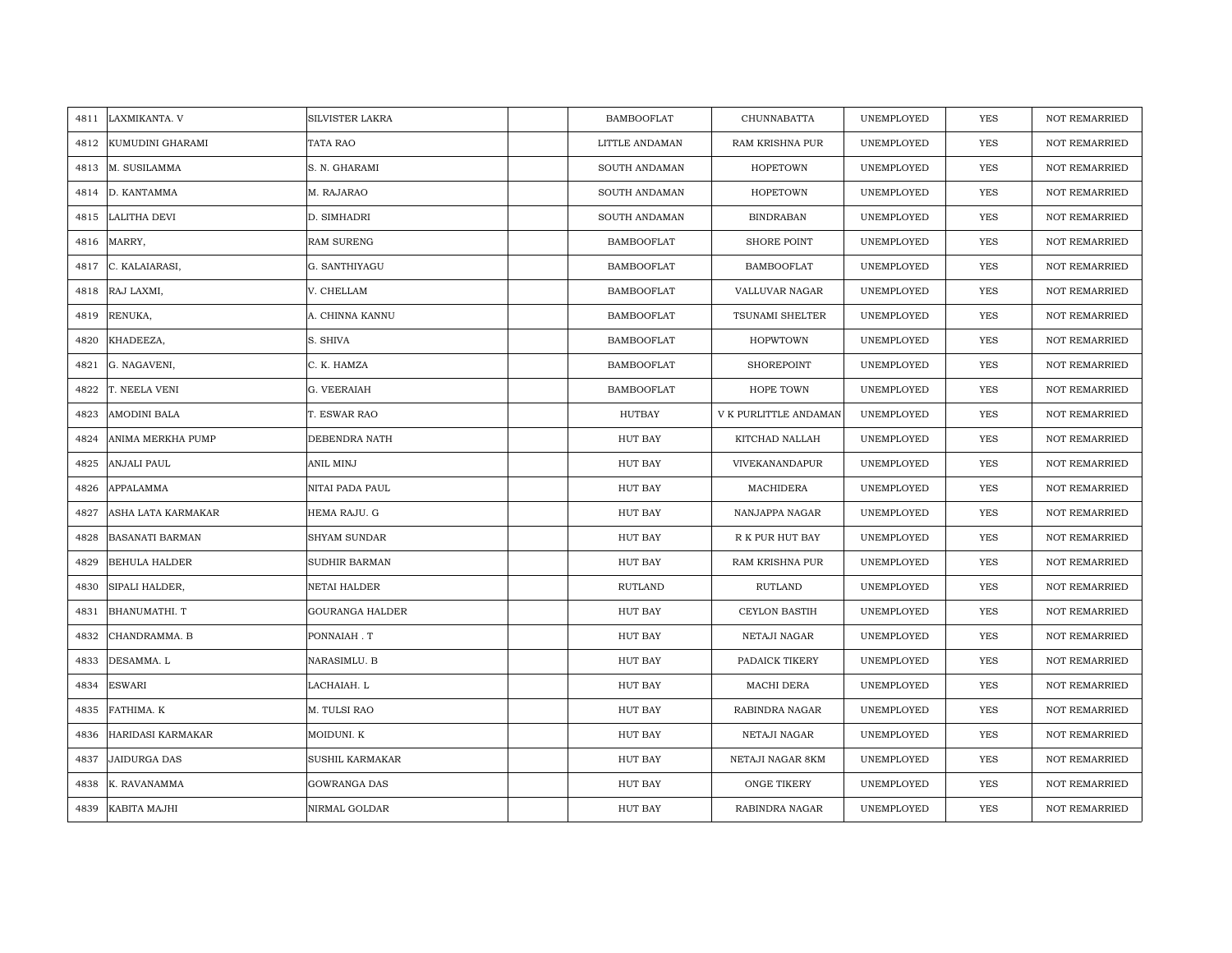| 4840 | <b>KAMALA MISTRY</b>   | SUSHIL MAJHI           | HUT BAY       | RAM KRISHNA PUR      | UNEMPLOYED | <b>YES</b> | <b>NOT REMARRIED</b> |
|------|------------------------|------------------------|---------------|----------------------|------------|------------|----------------------|
| 4841 | KAMAMMA. M             | <b>HARIPADA MISTRY</b> | HUT BAY       | PADUAK TIKERY        | UNEMPLOYED | <b>YES</b> | <b>NOT REMARRIED</b> |
| 4842 | <b>KARUNA ROY</b>      | KURMAIAH. M            | HUT BAY       | VIVEKANANDA PUR      | UNEMPLOYED | YES        | <b>NOT REMARRIED</b> |
| 4843 | M. ANKAMMA             | ADYAHIT ROY            | PORT BLAIR    | DAIRY FARM           | UNEMPLOYED | YES        | <b>NOT REMARRIED</b> |
| 4844 | M. RAJESWARI           | M. RAJA RAO            | HUT BAY       | PADUK TIKRYMACHI     | UNEMPLOYED | YES        | <b>NOT REMARRIED</b> |
| 4845 | <b>MALATI MONDAL</b>   | M. TONKA RAO           | HUT BAY       | NETAJI NAGAR         | UNEMPLOYED | YES        | NOT REMARRIED        |
| 4846 | MANJU RANI DEVRI       | DHIRENDRA              | HUT BAY       | VIVEKANANDA PUR      | UNEMPLOYED | YES        | <b>NOT REMARRIED</b> |
| 4847 | NEELA KUNDU            | NIRANJAN DEVRI         | HUT BAY       | NETAJI NAGAR         | UNEMPLOYED | YES        | <b>NOT REMARRIED</b> |
| 4848 | PARUL BAIRAGI          | NARENDRA NATH          | HUT BAY       | R K PUR              | UNEMPLOYED | YES        | NOT REMARRIED        |
| 4849 | PROBHA BATI SARKAR     | NIRIPEN BAIRAGI        | HUT BAY       | RAMA KRISHNA PUR     | UNEMPLOYED | YES        | <b>NOT REMARRIED</b> |
| 4850 | RENUKA BALA            | VIVEKANANDA            | HUT BAY       | R K PURLI            | UNEMPLOYED | YES        | <b>NOT REMARRIED</b> |
| 4851 | <b>SARALA ROY</b>      | <b>SUKUMAR BALA</b>    | HUT BAY       | NETAJI NAGAR         | UNEMPLOYED | YES        | <b>NOT REMARRIED</b> |
| 4852 | <b>SHEFALI HALDER</b>  | BIRENDRA NATH          | HUTBAY        | V K PUR              | UNEMPLOYED | <b>YES</b> | NOT REMARRIED        |
| 4853 | <b>SHIKA BHAWALI</b>   | SATINDRA NATH          | <b>HUTBAY</b> | R K PUR              | UNEMPLOYED | <b>YES</b> | <b>NOT REMARRIED</b> |
| 4854 | SHIPRA SARKAR          | SHISHIR BHAWALI        | HUTBAY        | <b>FARM TIKREY</b>   | UNEMPLOYED | YES        | NOT REMARRIED        |
| 4855 | YERRAMMA. CH           | RABINDRA NATH          | <b>HUTBAY</b> | PADAUK TIKERY        | UNEMPLOYED | <b>YES</b> | NOT REMARRIED        |
| 4856 | D. CHELLAMMAL          | <b>RAJAIAH</b>         | <b>HUTBAY</b> | <b>ONGE TIKERY</b>   | UNEMPLOYED | YES        | <b>NOT REMARRIED</b> |
| 4857 | CH. SHAYAMMA           | S. MANIKANDAN          | HUTBAY        | <b>FISHER COLONY</b> | UNEMPLOYED | YES        | <b>NOT REMARRIED</b> |
| 4858 | K. JANKAMMA            | CH. JANGAMAIAH         | HUTBAY        | <b>FARM YIKERY</b>   | UNEMPLOYED | YES        | <b>NOT REMARRIED</b> |
| 4859 | NAMITA MONDAL          | KONDA RAJA RAO         | HUTBAY        | NETAJI NAGAR         | UNEMPLOYED | YES        | <b>NOT REMARRIED</b> |
| 4860 | K. REKHAMMA            | <b>BIMAL MONDAL</b>    | <b>HUTBAY</b> | <b>FARM TIKERY</b>   | UNEMPLOYED | YES        | <b>NOT REMARRIED</b> |
| 4861 | RENUKA MONDAL          | M. APPAL SWAMY         | HUTBAY        | NETAJI NAGAR         | UNEMPLOYED | YES        | <b>NOT REMARRIED</b> |
| 4862 | K NARAYANAMMA          | BIRENDRA NATH MONDAL   | HUTBAY        | ONGI TIKRY           | UNEMPLOYED | YES        | <b>NOT REMARRIED</b> |
| 4863 | <b>JEETU SHEEL</b>     | K BULLIAIAH            | HUT BAY       | KALINAGAR            | UNEMPLOYED | YES        | <b>NOT REMARRIED</b> |
| 4864 | <b>POLINA</b>          | MADHAV CH. SHEEL       | HUT BAY       | <b>HARMINDER BAY</b> | UNEMPLOYED | YES        | <b>NOT REMARRIED</b> |
| 4865 | <b>BANDHANI BAGWAR</b> | LEONARD                | HUT BAY       | <b>CYLONE BASTI</b>  | UNEMPLOYED | YES        | NOT REMARRIED        |
| 4866 | SARASKUMARI            | LAXMAN INDWAR          | HUT BAY       | <b>ONGE TIKERY</b>   | UNEMPLOYED | YES        | NOT REMARRIED        |
| 4867 | <b>SHANTI KUMARI</b>   | K. N MALINGAM          | HUT BAY       | ONGE TIKREY          | UNEMPLOYED | YES        | <b>NOT REMARRIED</b> |
| 4868 | JOSEPENA MINJ          | TIARIYAS LAKRA         | HUT BAY       | <b>HUT BAY</b>       | UNEMPLOYED | YES        | NOT REMARRIED        |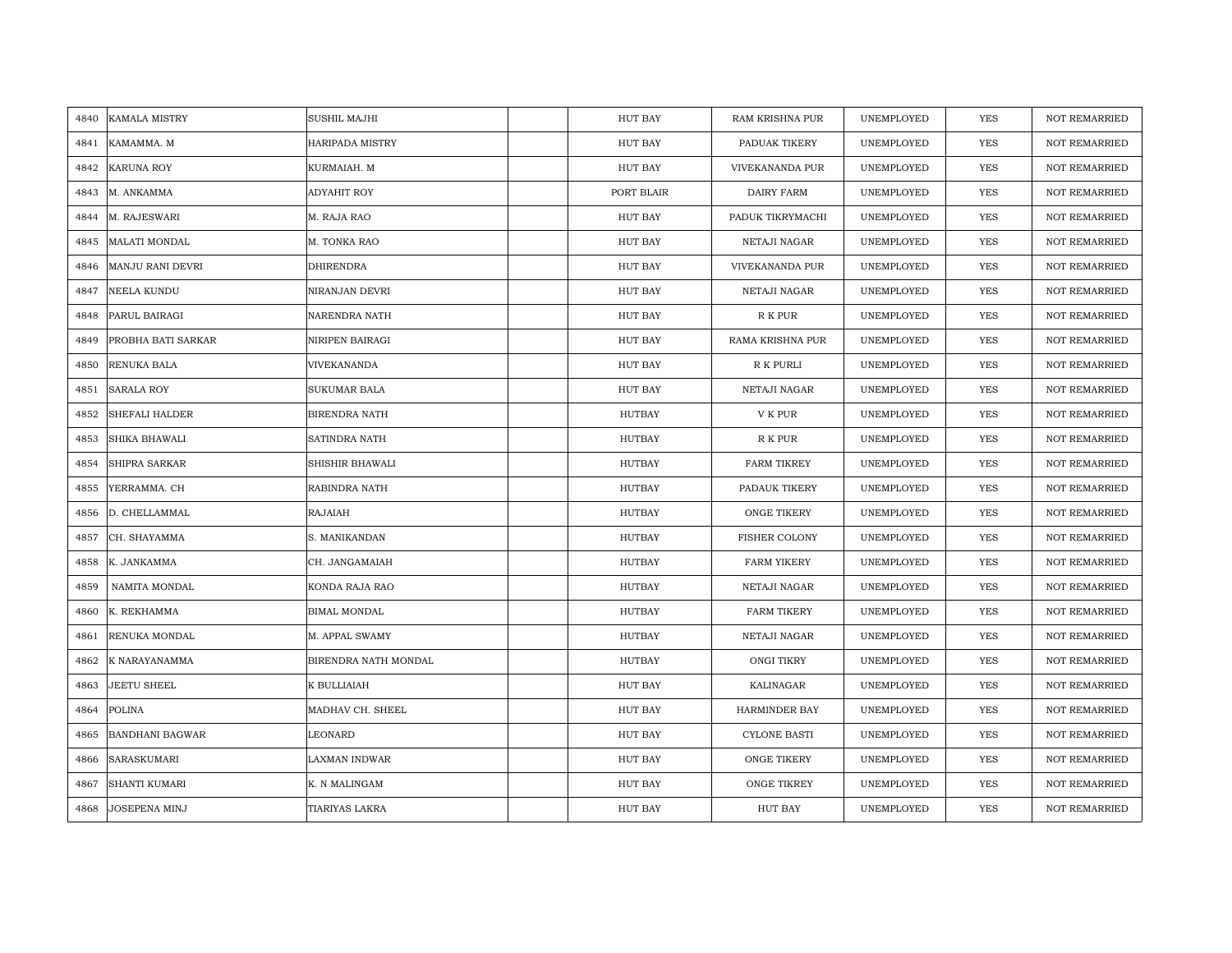| 4869 | ANNA BARAIK,            | MICAL LAKRA            | LITTLE ANDAMAN      | <b>BALU LEVEL</b>    | UNEMPLOYED | <b>YES</b> | <b>NOT REMARRIED</b> |
|------|-------------------------|------------------------|---------------------|----------------------|------------|------------|----------------------|
| 4870 | <b>B. POTTAMMA</b>      | <b>MANJAR BARAIK</b>   | LITTLE ANDAMAN      | ONGE TIKREY          | UNEMPLOYED | <b>YES</b> | <b>NOT REMARRIED</b> |
| 4871 | T. DESAMMA              | <b>B. BHAKTHADU</b>    | LITTLE ANDAMAN      | <b>FARM TIKERY</b>   | UNEMPLOYED | YES        | <b>NOT REMARRIED</b> |
| 4872 | N. LAXMIAMMA            | T. SURYA NARAYAYAN     | LITTLE ANDAMAN      | <b>FARM TIKREY</b>   | UNEMPLOYED | YES        | <b>NOT REMARRIED</b> |
| 4873 | CHENNA BULLI. L         | N. DASU                | LITTLE ANDAMAN      | PANCHU TIKRY         | UNEMPLOYED | YES        | <b>NOT REMARRIED</b> |
| 4874 | RENUKA HALDAR           | SATYAM. L              | LITTLE ANDAMAN      | RAM KRISHNAPUR       | UNEMPLOYED | <b>YES</b> | NOT REMARRIED        |
| 4875 | S. RUKUMANI             | JITENDRA NATH          | LITTLE ANDAMAN      | PANCHU TIKRY         | UNEMPLOYED | YES        | NOT REMARRIED        |
| 4876 | SHEFALI MANDAL          | <b>SELVARAJ</b>        | LITTLE ANDAMAN      | RAM KRISHNA PUR      | UNEMPLOYED | YES        | NOT REMARRIED        |
| 4877 | <b>SREEMANI DEVI</b>    | NARAYAN CH.            | LITTLE ANDAMAN      | <b>FARM TIKREY</b>   | UNEMPLOYED | YES        | NOT REMARRIED        |
| 4878 | K. LAXMI BAI,           | R. THANKAPPAN          | L/ANDAMAN           | ONGI TIKREY          | UNEMPLOYED | YES        | <b>NOT REMARRIED</b> |
| 4879 | <b>BISHAKHA MISTRY,</b> | K. DHANESH             | L/ANDAMAN           | R K PUR              | UNEMPLOYED | YES        | <b>NOT REMARRIED</b> |
| 4880 | PARUL KIRTUNIA,         | KHAGENDRA NATH MISTRY  | L/ANDAMAN           | RABINDRA NAGAR       | UNEMPLOYED | YES        | NOT REMARRIED        |
| 4881 | M. LAXMIKANTA,          | RABINDRA NATH KIRTUNIA | L/ANDAMAN           | ONGI TIKERY          | UNEMPLOYED | YES        | <b>NOT REMARRIED</b> |
| 4882 | SUMITRA MONDAL,         | M. NEELADRI            | L/ANDAMAN           | R K PUR              | UNEMPLOYED | YES        | <b>NOT REMARRIED</b> |
| 4883 | <b>AYYAN KARUPPY</b>    | ANUP KUMAR BISWAS      | HUMFRYGUNJ          | <b>INDIRA NAGAR</b>  | UNEMPLOYED | YES        | NOT REMARRIED        |
| 4884 | <b>BIDESHI MANDAL</b>   | <b>VELLA SWAMY</b>     | WANDOOR             | HASMATABAD           | UNEMPLOYED | <b>YES</b> | <b>NOT REMARRIED</b> |
| 4885 | <b>BINATA BISWAS</b>    | <b>BISWANATH</b>       | <b>WANDOOR POST</b> | LOHABARICK AGE       | UNEMPLOYED | YES        | <b>NOT REMARRIED</b> |
| 4886 | <b>GANGA BISWAS</b>     | JATIN BISWAS           | PORT BLAIR          | <b>GUPTAPARA</b>     | UNEMPLOYED | YES        | <b>NOT REMARRIED</b> |
| 4887 | <b>KUNTI SIKDAR</b>     | <b>SILEN BISWAS</b>    | PORT BLAIR          | WANDOOR              | UNEMPLOYED | <b>YES</b> | <b>NOT REMARRIED</b> |
| 4888 | <b>LAXMI MAHATO</b>     | SUKHARANJAN            | PORT BLAIR          | MAYMYO               | UNEMPLOYED | YES        | <b>NOT REMARRIED</b> |
| 4889 | MUTHUMMA                | LUKHINDER              | PORT BLAIR          | MAYMIOWANDOR         | UNEMPLOYED | YES        | NOT REMARRIED        |
| 4890 | NAMIBALA BHOWMICK       | KRISHNA. B             | PORT BLAIR          | WANDOOR              | UNEMPLOYED | YES        | NOT REMARRIED        |
| 4891 | PADMINI. G              | KUMUND                 | PORT BLAIR          | GUPTAPARA JUNCTION   | UNEMPLOYED | <b>YES</b> | <b>NOT REMARRIED</b> |
| 4892 | <b>PARWATI</b>          | <b>GUNASEKHARAN</b>    | PORT BLAIR          | <b>INDIRA NAGAR</b>  | UNEMPLOYED | YES        | <b>NOT REMARRIED</b> |
| 4893 | PROMILA DAS             | V. BOSE                | PORT BLAIR          | HUMPHERYGUNJ         | UNEMPLOYED | YES        | <b>NOT REMARRIED</b> |
| 4894 | RADHA RANI NAGI         | PAROSONATH DAS         | PORT BLAIR          | PORT BLAIR           | UNEMPLOYED | YES        | NOT REMARRIED        |
| 4895 | <b>SANDHA BALA</b>      | NAG. R. N              | PORT BLAIR          | <b>NORTH WANDOOR</b> | UNEMPLOYED | YES        | <b>NOT REMARRIED</b> |
| 4896 | <b>SULOCHANA</b>        | <b>GOPAL BALA</b>      | PORT BLAIR          | HASMATABAD           | UNEMPLOYED | YES        | <b>NOT REMARRIED</b> |
| 4897 | <b>TERESSA KERKETTA</b> | RAJU GANESHAN. P       | GUPTAPARA           | <b>INDIRA NAGAR</b>  | UNEMPLOYED | <b>YES</b> | <b>NOT REMARRIED</b> |
|      |                         |                        |                     |                      |            |            |                      |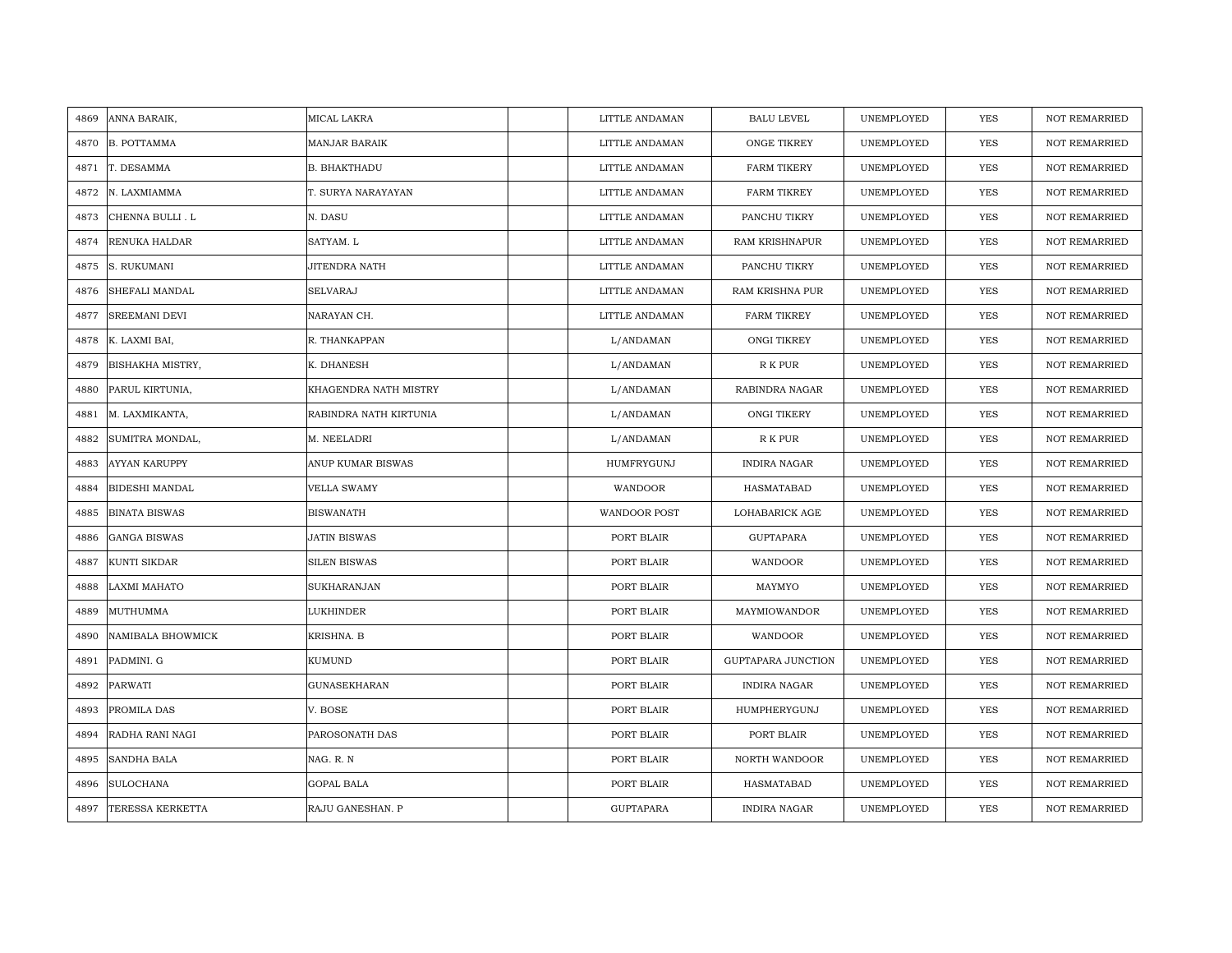| 4898 | THOTHICHI                | G. JAGANATHAN       | <b>INDIRA NAGAR</b> | MANGLUTAN        | UNEMPLOYED | <b>YES</b> | <b>NOT REMARRIED</b> |
|------|--------------------------|---------------------|---------------------|------------------|------------|------------|----------------------|
| 4899 | URMILA JOYDHAR           | <b>BAMBAYAN</b>     | CHOULDARI           | LOHABARICK       | UNEMPLOYED | <b>YES</b> | <b>NOT REMARRIED</b> |
| 4900 | <b>KALPANA ROY</b>       | <b>JUDISTHIR</b>    | PORT BLAIR          | <b>GUPTAPARA</b> | UNEMPLOYED | <b>YES</b> | <b>NOT REMARRIED</b> |
| 4901 | LAXMI BAI                | RABINDRA KUMAR ROY  | PORT BLAIR          | MAYMYO           | UNEMPLOYED | YES        | <b>NOT REMARRIED</b> |
| 4902 | ANDICHI                  | S. P MURUGESHAN     | PORT BLAIR          | INDRANAGAR       | UNEMPLOYED | YES        | <b>NOT REMARRIED</b> |
| 4903 | THAKURANI DAS            | M. BAMBAYAN         | PORT BLAIR          | MANGLUTAN        | UNEMPLOYED | YES        | NOT REMARRIED        |
| 4904 | KAVITHA,                 | <b>RATAN DAS</b>    | PORT BLAIR          | MAYMEO           | UNEMPLOYED | <b>YES</b> | <b>NOT REMARRIED</b> |
| 4905 | GEETA LAKRA,             | M. MUTHU            | PORT BLAIR          | MAYMYO           | UNEMPLOYED | YES        | NOT REMARRIED        |
| 4906 | JAMUNA,                  | BIPIN KISHOR KULLU  | PORT BLAIR          | GUPTAPARA        | UNEMPLOYED | YES        | NOT REMARRIED        |
| 4907 | ANJANA MISTRY            | G. SUBRAMANI        | PORT BLAIR          | MAYMYO           | UNEMPLOYED | YES        | <b>NOT REMARRIED</b> |
| 4908 | <b>BRIJINA LAKRA</b>     | SAMARESH MISTRY     | DUNDASPOINT         | NAMUNAGHAR POST  | UNEMPLOYED | YES        | <b>NOT REMARRIED</b> |
| 4909 | CICILIYA TIRKEY          | RAFEL KERKETTA      | DANDUS POINT        | NAMUNAGHAR       | UNEMPLOYED | YES        | <b>NOT REMARRIED</b> |
| 4910 | <b>FLORA LAKARA</b>      | STANISLAS MINJ      | RACHIBASTI          | MITHAKHARI       | UNEMPLOYED | <b>YES</b> | <b>NOT REMARRIED</b> |
|      | 4911 HEMAWATHI. V        | <b>SUSHEEL XAXA</b> | PORT BLAIR          | NAMUNAGHAR       | UNEMPLOYED | <b>YES</b> | <b>NOT REMARRIED</b> |
| 4912 | LAXMI. P                 | ERANNA. V           | PORT BLAIR          | MITHAKHARI       | UNEMPLOYED | <b>YES</b> | <b>NOT REMARRIED</b> |
| 4913 | <b>MARTHA KUJUR</b>      | SURYA NARAYANA.     | PORT BLAIR          | NAMUNAGHAR POST  | UNEMPLOYED | <b>YES</b> | <b>NOT REMARRIED</b> |
| 4914 | MICHALAMMA               | PIUS MINJ           | PORT BLAIR          | N/GHAR           | UNEMPLOYED | <b>YES</b> | <b>NOT REMARRIED</b> |
| 4915 | V. PAPAMMA               | PAUL RAJ            | PORT BLAIR          | NAMUNAGHAR       | UNEMPLOYED | <b>YES</b> | <b>NOT REMARRIED</b> |
| 4916 | <b>VIJAY PRABHA BARA</b> | CHINNA BABU         | PORT BLAIR          | NAMUNAGHAR       | UNEMPLOYED | <b>YES</b> | <b>NOT REMARRIED</b> |
| 4917 | K. S. FATHIMA            | VINCENT KINDO       | PORT BLAIR          | TSUNAMI SHELTER  | UNEMPLOYED | <b>YES</b> | NOT REMARRIED        |
| 4918 | PAPAMMA                  | O. U. MOIDU         | PORT BLAIR          | OGRABRAJ         | UNEMPLOYED | YES        | <b>NOT REMARRIED</b> |
| 4919 | KALAI SELVI,             | JAWAHAR LAL         | PORT BLAIR          | NAMUNAGHAR       | UNEMPLOYED | YES        | <b>NOT REMARRIED</b> |
| 4920 | LAXMIAMMA. M             | A. MADHAVAN         | PORT BLAIR          | DIGNABAD SCHOOL  | UNEMPLOYED | <b>YES</b> | <b>NOT REMARRIED</b> |
| 4921 | GOVINDAMMAL              | SEEMAYA. M          | PORT BLAIR          | NAMUNAGHAR       | UNEMPLOYED | <b>YES</b> | <b>NOT REMARRIED</b> |
| 4922 | ANNARANI MIRDHA          | NAGANATHAN          | <b>DIGLIPUR</b>     | <b>SHIBPUR</b>   | UNEMPLOYED | <b>YES</b> | <b>NOT REMARRIED</b> |
| 4923 | <b>BINA HALDER</b>       | MANORANJAN MRIDHA   | <b>DIGLIPUR</b>     | TAL BAGAN        | UNEMPLOYED | YES        | NOT REMARRIED        |
| 4924 | FULMALA SARKAR           | DILIP HALDER        | DIGLIPUR            | R K GRAM         | UNEMPLOYED | YES        | <b>NOT REMARRIED</b> |
| 4925 | HARIDASI MONDAL          | HARIBAR SARKAR      | <b>DIGLIPUR</b>     | <b>SHIBPUR</b>   | UNEMPLOYED | YES        | <b>NOT REMARRIED</b> |
| 4926 | JYOTSNA MONDAL           | DIGINDRA MONDAL     | <b>DIGLIPUR</b>     | MADHUPUR         | UNEMPLOYED | <b>YES</b> | <b>NOT REMARRIED</b> |
|      |                          |                     |                     |                  |            |            |                      |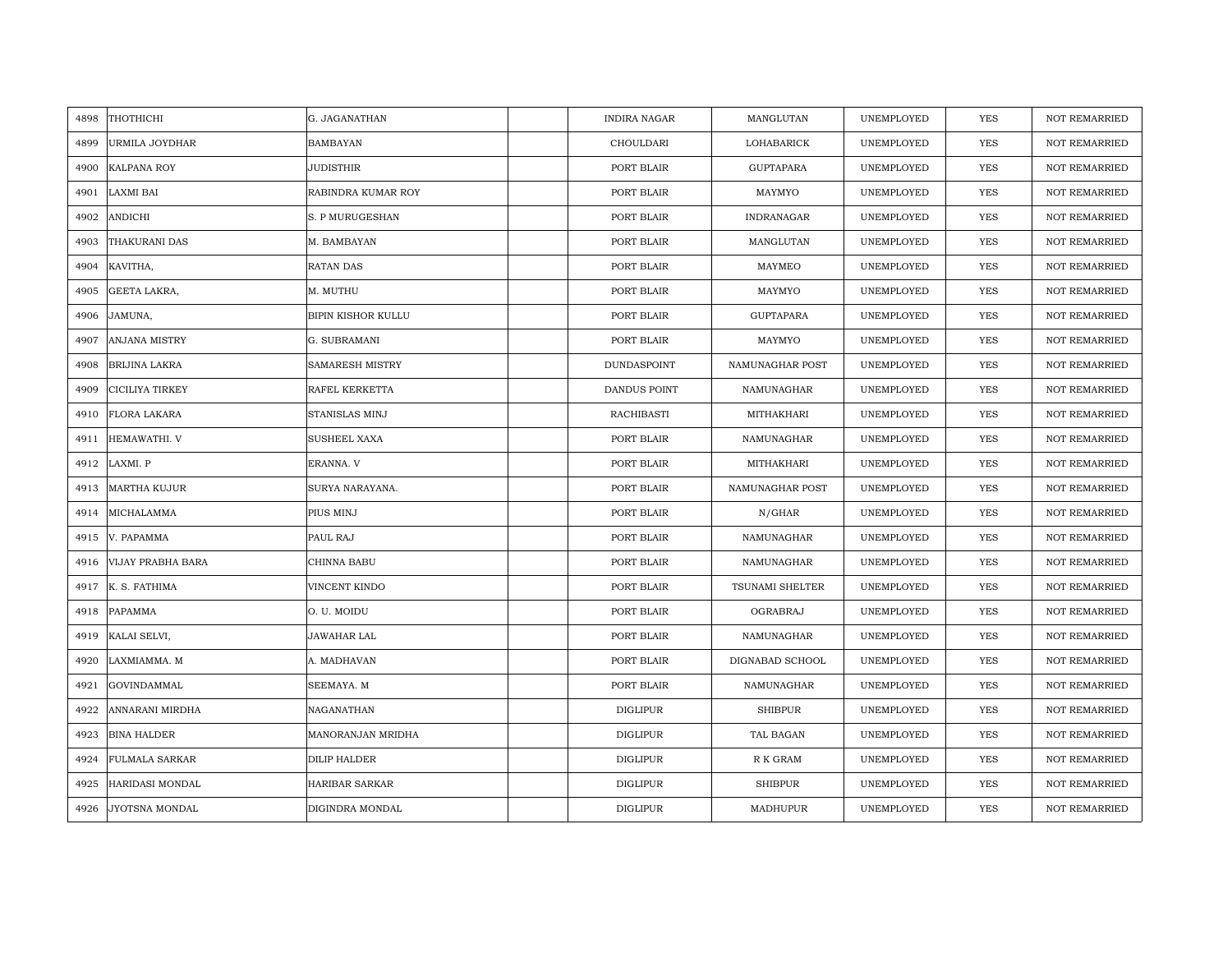| 4927 | KALAI SELVI          | <b>SUREN MONDAL</b>  | <b>DIGLIPUR</b> | <b>SUBHASHGRAM</b>   | UNEMPLOYED | <b>YES</b> | <b>NOT REMARRIED</b> |
|------|----------------------|----------------------|-----------------|----------------------|------------|------------|----------------------|
| 4928 | KANAK LATA MONDAL    | A. CHELLAIAH         | <b>DIGLIPUR</b> | D B GRAM             | UNEMPLOYED | <b>YES</b> | <b>NOT REMARRIED</b> |
| 4929 | KANCHAN MONDAL       | CHITTARANJAN         | <b>DIGLIPUR</b> | ${\mathbb R}$ K GRAM | UNEMPLOYED | YES        | <b>NOT REMARRIED</b> |
| 4930 | MARY MINJ            | BINOD MONDAL         | <b>DIGLIPUR</b> | DIGLIPUR             | UNEMPLOYED | YES        | <b>NOT REMARRIED</b> |
| 4931 | <b>MEENA BISWAS</b>  | <b>DOMNIK LAKRA</b>  | <b>DIGLIPUR</b> | <b>DURGAPUR</b>      | UNEMPLOYED | YES        | <b>NOT REMARRIED</b> |
| 4932 | ONIMA DAS            | BISWAS. K. C         | <b>DIGLIPUR</b> | SMITH ISLAND         | UNEMPLOYED | <b>YES</b> | NOT REMARRIED        |
| 4933 | PREETI LATA DAS      | SUBOTH DAS           | <b>DIGLIPUR</b> | R K GRAM             | UNEMPLOYED | <b>YES</b> | <b>NOT REMARRIED</b> |
| 4934 | PUTUL DAS            | <b>GANESH DAS</b>    | <b>DIGLIPUR</b> | KHUDIRAMPUR          | UNEMPLOYED | YES        | <b>NOT REMARRIED</b> |
| 4935 | SARASWATI HALDER     | <b>ATESWAR DAS</b>   | <b>DIGLIPUR</b> | SUBASH GRAM          | UNEMPLOYED | YES        | <b>NOT REMARRIED</b> |
| 4936 | <b>SUMALA DAS</b>    | RANJEET HALDER       | AERIAL BAY      | <b>SHIBPUR</b>       | UNEMPLOYED | YES        | <b>NOT REMARRIED</b> |
| 4937 | <b>SUSHILA DAS</b>   | AMAR CHAND DAS       | <b>DIGLIPUR</b> | KHUDIRAMPUR          | UNEMPLOYED | YES        | <b>NOT REMARRIED</b> |
| 4938 | <b>USHA NAIR</b>     | <b>AVINASH DAS</b>   | <b>DIGLIPUR</b> | <b>SITANAGAR</b>     | UNEMPLOYED | <b>YES</b> | <b>NOT REMARRIED</b> |
| 4939 | USHA RANI MONDAL     | NARAYAN. S           | <b>DIGLIPUR</b> | SITA NAGAR           | UNEMPLOYED | <b>YES</b> | <b>NOT REMARRIED</b> |
| 4940 | <b>SABITA BISWAS</b> | <b>DIWJABAR</b>      | <b>DIGLIPUR</b> | PASCHIM SAGAR        | UNEMPLOYED | YES        | <b>NOT REMARRIED</b> |
| 4941 | <b>MALATI DHAR</b>   | MANIMOHAN BISWAS     | <b>DIGLIPUR</b> | ${\mathbb R}$ K GARM | UNEMPLOYED | <b>YES</b> | <b>NOT REMARRIED</b> |
| 4942 | P. GURAMMA           | DULAL DHAR           | <b>DIGLIPUR</b> | NAVIN NAGAR          | UNEMPLOYED | <b>YES</b> | <b>NOT REMARRIED</b> |
| 4943 | <b>ROSE MARY</b>     | <b>TULASI DAS</b>    | <b>DIGLIPUR</b> | KERLAPURAM           | UNEMPLOYED | YES        | <b>NOT REMARRIED</b> |
| 4944 | ANJALI MAZHI         | <b>GODWIM</b>        | <b>DIGLIPUR</b> | RADHANAGAR           | UNEMPLOYED | <b>YES</b> | <b>NOT REMARRIED</b> |
| 4945 | MARIYANA LAKRA       | MUKUNDA MAJHI        | <b>DIGLIPUR</b> | SRINAGAR             | UNEMPLOYED | YES        | <b>NOT REMARRIED</b> |
| 4946 | LILA DEVI            | JOHN XESS            | <b>DIGLIPUR</b> | KISHORI NAGAR        | UNEMPLOYED | <b>YES</b> | <b>NOT REMARRIED</b> |
| 4947 | <b>KALPANA DAS</b>   | KANAI DUTTA          | <b>DIGLIPUR</b> | SUBASHNAGAR          | UNEMPLOYED | <b>YES</b> | <b>NOT REMARRIED</b> |
| 4948 | JAGADAMMA            | KALANKA DAS          | DIGLIPUR        | <b>KERALA PURAM</b>  | UNEMPLOYED | YES        | <b>NOT REMARRIED</b> |
| 4949 | CHANDRAKALA MONDAL   | J. JAYACHANDRAN NAIR | <b>DIGLIPUR</b> | PASCHIMSAGAR         | UNEMPLOYED | YES        | <b>NOT REMARRIED</b> |
| 4950 | NAYANTARA DAS        | <b>HARIPADA</b>      | <b>DIGLIPUR</b> | KHUDIRAMPUR          | UNEMPLOYED | YES        | NOT REMARRIED        |
| 4951 | PARUL BAIN           | THAKER DAS           | <b>DIGLIPUR</b> | <b>SITANAGAR</b>     | UNEMPLOYED | YES        | <b>NOT REMARRIED</b> |
| 4952 | PARUL MISTRY         | <b>LALIT BAIN</b>    | <b>DIGLIPUR</b> | SUBHASGRAM           | UNEMPLOYED | YES        | NOT REMARRIED        |
| 4953 | SHISHU BALA DAS      | JOGEN MISTRY         | <b>DIGLIPUR</b> | D B GRAM             | UNEMPLOYED | YES        | <b>NOT REMARRIED</b> |
| 4954 | KAMALA RANI MONDAL   | <b>SACHIN DAS</b>    | <b>DIGLIPUR</b> | KALIGHAT             | UNEMPLOYED | YES        | <b>NOT REMARRIED</b> |
| 4955 | DEEPALI BHOWMICK     | ASHOK KUMAR MONDAL   | <b>DIGLIPUR</b> | R K GRAM             | UNEMPLOYED | YES        | <b>NOT REMARRIED</b> |
|      |                      |                      |                 |                      |            |            |                      |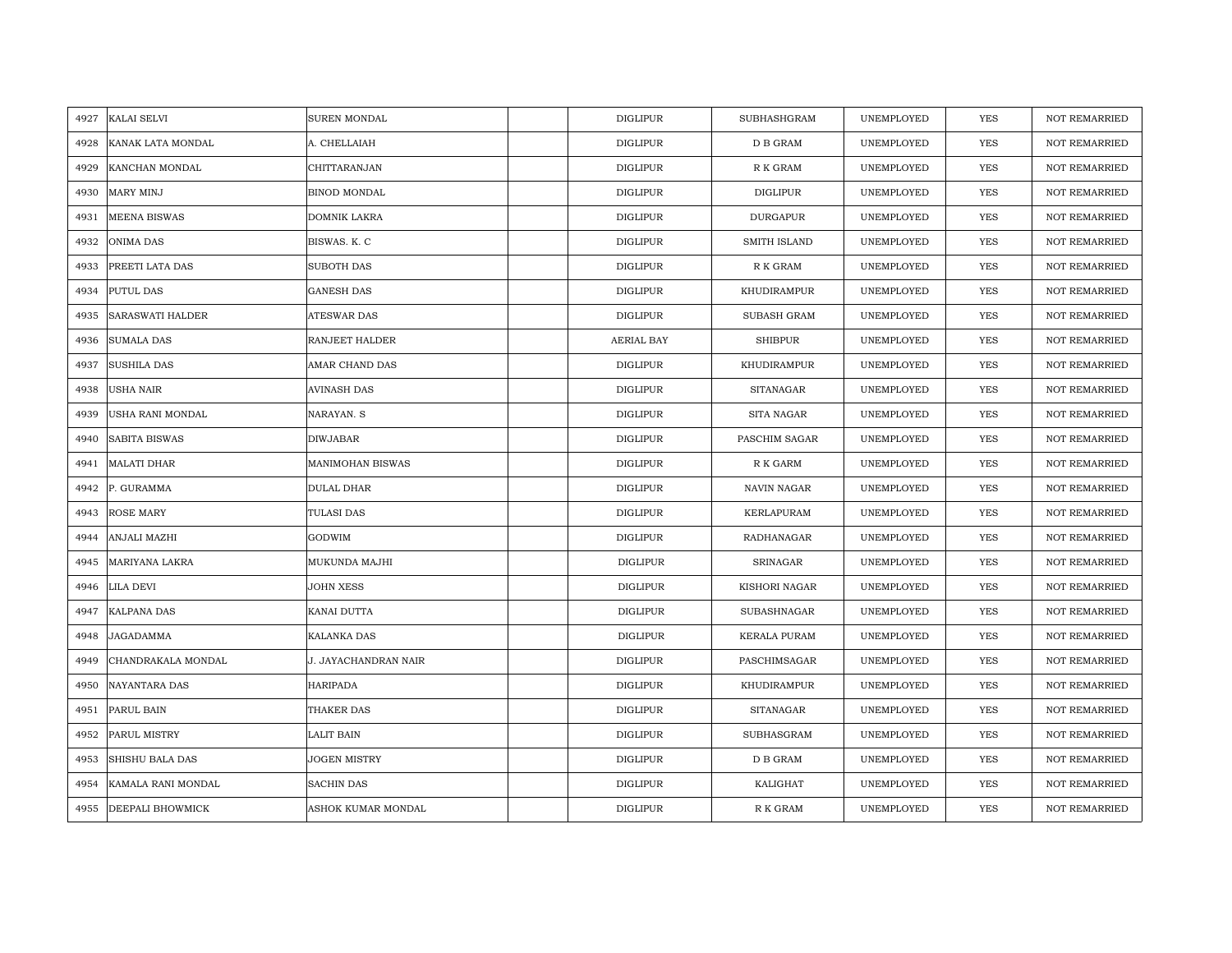| 4956 | PROBHATI MANDA       | N. R. BHOWMICK        | <b>DIGLIPUR</b> | LAXMIPUR             | UNEMPLOYED | YES        | <b>NOT REMARRIED</b> |
|------|----------------------|-----------------------|-----------------|----------------------|------------|------------|----------------------|
| 4957 | <b>USHA ORAON</b>    | CHITTARANJAN MANDAL   | <b>DIGLIPUR</b> | NABAGRAM             | UNEMPLOYED | YES        | NOT REMARRIED        |
| 4958 | <b>KISMAT DAS</b>    | KASHI ORAON           | <b>DIGLIPUR</b> | R K PUR              | UNEMPLOYED | <b>YES</b> | <b>NOT REMARRIED</b> |
| 4959 | RAJ LAXMI BAIDYA     | <b>MARAN DAS</b>      | DIGLIPUR        | RADHANAGAR           | UNEMPLOYED | <b>YES</b> | <b>NOT REMARRIED</b> |
| 4960 | SANATAN KHARATI,     | <b>GOLOK BAIDYA</b>   | <b>DIGLIPUR</b> | R K GRAM             | UNEMPLOYED | <b>YES</b> | <b>NOT REMARRIED</b> |
| 4961 | SARASWATI ROY,       | DHIREN KHARATI        | <b>DIGLIPUR</b> | R K GRAM             | UNEMPLOYED | <b>YES</b> | <b>NOT REMARRIED</b> |
| 4962 | RANI BALA SIKDAR,    | NIRAPADA ROY          | <b>DIGLIPUR</b> | KALIPUR              | UNEMPLOYED | <b>YES</b> | <b>NOT REMARRIED</b> |
| 4963 | S. LAXMI,            | MANORANJAN SIKDAR     | <b>DIGLIPUR</b> | NAVIN NAGAR          | UNEMPLOYED | YES        | NOT REMARRIED        |
| 4964 | URMILA DAS,          | P. SADASHIVAN         | DIGLIPUR        | SHIBPUR              | UNEMPLOYED | YES        | <b>NOT REMARRIED</b> |
| 4965 | PARWATI BAIRAGI      | MOHINI KUMAR DAS      | DIGLIPUR        | SUBASHGRAM           | UNEMPLOYED | YES        | <b>NOT REMARRIED</b> |
| 4966 | <b>MALATI HALDER</b> | SUBRATA BAIRAGI       | PORT BLAIR      | MADHUPUR             | UNEMPLOYED | YES        | <b>NOT REMARRIED</b> |
| 4967 | <b>ASHYA BIBI</b>    | KARTHICK HALDER       | PORT BLAIR      | NEW PAHARGAON        | UNEMPLOYED | YES        | NOT REMARRIED        |
| 4968 | L. GEETHA KUMARI     | KARAMAT ALI           | PORT BLAIR      | ROUND BASTHI         | UNEMPLOYED | YES        | <b>NOT REMARRIED</b> |
| 4969 | <b>PARUL</b>         | K. J. PILLAI          | PORT BLAIR      | DAIRY FARM           | UNEMPLOYED | <b>YES</b> | <b>NOT REMARRIED</b> |
| 4970 | <b>SANT KAUR</b>     | KRISHNA RAO           | PORT BLAIR      | ABERDEEN BAZAR       | UNEMPLOYED | YES        | NOT REMARRIED        |
| 4971 | N VIJAYA             | HARBANS SINGH         | PORT BLAIR      | ABERDEEN BAZAR       | UNEMPLOYED | YES        | NOT REMARRIED        |
| 4972 | G. ANITHA            | NAGALINGAM            | PORT BLAIR      | <b>GANESH MANDIR</b> | UNEMPLOYED | YES        | NOT REMARRIED        |
| 4973 | <b>KESHARI BEGUM</b> | V. KOTHANDAM          | PORT BLAIR      | ATLANTA POINT        | UNEMPLOYED | YES        | <b>NOT REMARRIED</b> |
| 4974 | RESHMA BELLA EKKA,   | ABDUL MAJEED          | PORT BLAIR      | KANCHAGARH           | UNEMPLOYED | YES        | <b>NOT REMARRIED</b> |
| 4975 | <b>SASI KALA</b>     | DHARM DAS MINJ        | PORT BLAIR      | HADDO                | UNEMPLOYED | YES        | <b>NOT REMARRIED</b> |
| 4976 | RANI. R              | RAVI                  | PORT BLAIR      | <b>SUNDER GARH</b>   | UNEMPLOYED | YES        | <b>NOT REMARRIED</b> |
| 4977 | A. MUNIAMMAL         | RAJU. V               | PORT BLAIR      | SIPPIGHAT            | UNEMPLOYED | YES        | <b>NOT REMARRIED</b> |
| 4978 | <b>GAYATHRI DAS</b>  | A. PATTAN             | PORT BLAIR      | <b>BATHU BASTI</b>   | UNEMPLOYED | <b>YES</b> | <b>NOT REMARRIED</b> |
| 4979 | <b>INDIRA DEVI</b>   | DAYAL DAS             | PORT BLAIR      | SIPPIGHAT WARD       | UNEMPLOYED | YES        | <b>NOT REMARRIED</b> |
| 4980 | MEERA DEVI           | GANAPATHI. S          | PORT BLAIR      | BIRD LINEPORT BLAIR  | UNEMPLOYED | YES        | <b>NOT REMARRIED</b> |
| 4981 | NAGIAMMA             | SHUKLA. V. S          | PORT BLAIR      | OLD PAHARGOAN        | UNEMPLOYED | YES        | NOT REMARRIED        |
| 4982 | P. KUMARI            | RAMMA RAO. P          | PORT BLAIR      | <b>BATHUBASTI</b>    | UNEMPLOYED | YES        | <b>NOT REMARRIED</b> |
| 4983 | P. KUPPAMMAL         | <b>B. RAJAN KUTTY</b> | PORT BLAIR      | PAHAR GAON           | UNEMPLOYED | YES        | <b>NOT REMARRIED</b> |
|      | 4984 R. VIJAYA       | C. PALANI             | PORT BLAIR      | <b>BIRD LINE</b>     | UNEMPLOYED | <b>YES</b> | <b>NOT REMARRIED</b> |
|      |                      |                       |                 |                      |            |            |                      |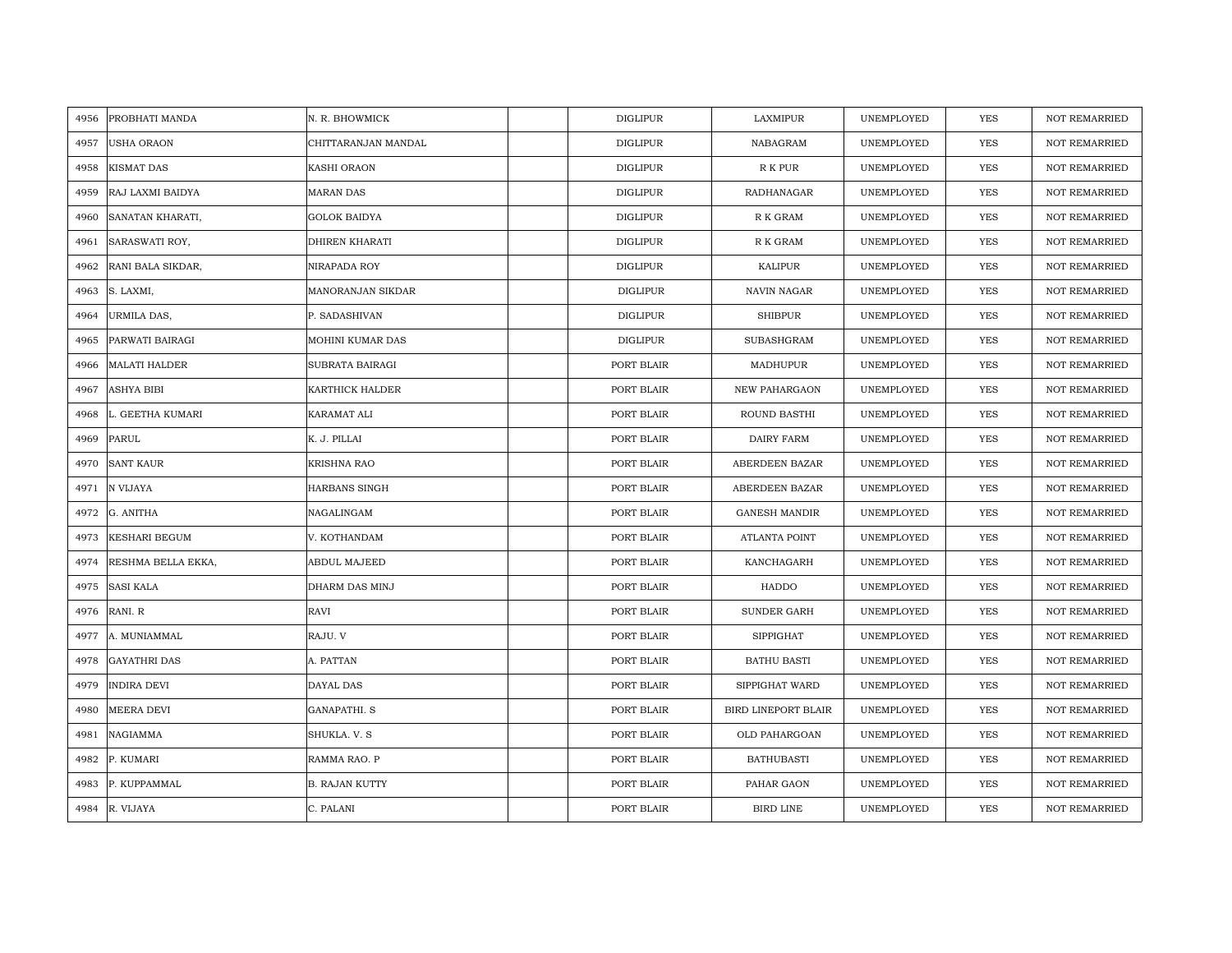| 4985 | <b>SHEHNAZ BEGUM</b> | N. RAJENDRAN          | PORT BLAIR   | LAMBA LINE           | UNEMPLOYED | YES        | <b>NOT REMARRIED</b> |
|------|----------------------|-----------------------|--------------|----------------------|------------|------------|----------------------|
| 4986 | <b>SUMITRA DEVI</b>  | ALTAF ALI             | PORT BLAIR   | <b>SOUTH POINT</b>   | UNEMPLOYED | YES        | NOT REMARRIED        |
| 4987 | L. VEDUMMAL          | <b>KRISHAN LAL</b>    | PORT BLAIR   | CALICUT              | UNEMPLOYED | <b>YES</b> | <b>NOT REMARRIED</b> |
| 4988 | PAPPA                | S. LAXMANN            | PORT BLAIR   | PATHAR GUDDA         | UNEMPLOYED | <b>YES</b> | <b>NOT REMARRIED</b> |
| 4989 | LAKSHMI              | C. DHARMALIN GAM      | PORT BLAIR   | <b>NEW BIMBILTON</b> | UNEMPLOYED | <b>YES</b> | <b>NOT REMARRIED</b> |
| 4990 | <b>NAGA BUSHNAM</b>  | K. SIVALINGAM         | PORT BLAIR   | PATTAR GUDDA         | UNEMPLOYED | <b>YES</b> | <b>NOT REMARRIED</b> |
| 4991 | <b>USHA</b>          | BUDDHA RAMAMA BABU    | PORT BLAIR   | <b>BIRD LINE</b>     | UNEMPLOYED | <b>YES</b> | <b>NOT REMARRIED</b> |
| 4992 | BHANUMATHI. M        | SHIJU JOSH. J         | PORT BLAIR   | <b>BATHUBASTI</b>    | UNEMPLOYED | YES        | <b>NOT REMARRIED</b> |
| 4993 | RATAN DEI            | MARIAPPAN. S. K       | PORT BLAIR   | TEYRLABAD            | UNEMPLOYED | YES        | NOT REMARRIED        |
| 4994 | K. MALLIKA           | RAM CHARAN            | PORT BLAIR   | NETAJI NAGAR         | UNEMPLOYED | YES        | <b>NOT REMARRIED</b> |
| 4995 | PARVATHY             | <b>KATHIRESAN</b>     | PORT BLAIR   | <b>BRICHGUNJ</b>     | UNEMPLOYED | YES        | <b>NOT REMARRIED</b> |
| 4996 | P. PACHIAMMA         | A RAJAN               | PORT BLAIR   | <b>BATHU BASTI</b>   | UNEMPLOYED | YES        | <b>NOT REMARRIED</b> |
| 4997 | M. CHINNAMMA,        | P. GANGAIAH           | PORT BLAIR   | <b>BATHU BASTHI</b>  | UNEMPLOYED | YES        | <b>NOT REMARRIED</b> |
| 4998 | G. VALSALA AMMA      | A. SUBRAMANIAN        | PORT BLAIR   | PROTHRAPUR           | UNEMPLOYED | <b>YES</b> | <b>NOT REMARRIED</b> |
| 4999 | <b>JAGDISHWARI</b>   | R. RADHAKRISHNAN      | PORT BLAIR   | <b>BATHU BASTHI</b>  | UNEMPLOYED | YES        | <b>NOT REMARRIED</b> |
| 5000 | <b>MAYA PODDER</b>   | M. MOHAN RAO          | PORT BLAIR   | <b>BRICHGUNJ</b>     | UNEMPLOYED | YES        | <b>NOT REMARRIED</b> |
| 5001 | RUKIYA BEEVI         | AJAY KRISHNA PODDER   | GARACHARMA-I | <b>NO 08</b>         | UNEMPLOYED | YES        | NOT REMARRIED        |
| 5002 | R. KAVITHA,          | ABDUL AZIZ            | PORT BLAIR   | GARACHARMA - II      | UNEMPLOYED | YES        | <b>NOT REMARRIED</b> |
| 5003 | KANAN BISWAS,        | <b>B. RAVI</b>        | PORT BLAIR   | <b>SIPPIGHAT</b>     | UNEMPLOYED | YES        | <b>NOT REMARRIED</b> |
| 5004 | BHAGYAM,             | <b>MAHADEV BISWAS</b> | PORT BLAIR   | <b>GARACHARMA</b>    | UNEMPLOYED | YES        | <b>NOT REMARRIED</b> |
| 5005 | A. ALAGU,            | <b>MURUGAN</b>        | PORT BLAIR   | <b>GARACHARMA -I</b> | UNEMPLOYED | YES        | <b>NOT REMARRIED</b> |
| 5006 | A. SHARDA            | C. ADAICKALAM         | PORT BLAIR   | <b>BRICHGUNJ</b>     | UNEMPLOYED | YES        | <b>NOT REMARRIED</b> |
| 5007 | MURUGAMMAL           | RIKHI BAHADUR         | PORT BLAIR   | AYYANAR NAGAR        | UNEMPLOYED | <b>YES</b> | <b>NOT REMARRIED</b> |
| 5008 | <b>JAYWANTI DEVI</b> | M. CHITRA MUTHU       | PORT BLAIR   | CHAKKARGAON          | UNEMPLOYED | YES        | <b>NOT REMARRIED</b> |
| 5009 | <b>MANWARA BIBI</b>  | <b>SUNIL TIRKEY</b>   | PORT BLAIR   | <b>BATHU BASTHI</b>  | UNEMPLOYED | YES        | <b>NOT REMARRIED</b> |
| 5010 | <b>SHREEMATHI</b>    | SHEIKH IDRISH ALI     | PORT BLAIR   | <b>BEODNABAD</b>     | UNEMPLOYED | YES        | NOT REMARRIED        |
| 5011 | M. PARWATHI          | <b>GODA</b>           | PORT BLAIR   | <b>GARACHARMA</b>    | UNEMPLOYED | YES        | <b>NOT REMARRIED</b> |
| 5012 | RADHA BAI            | M. ACHANNA            | PORT BLAIR   | NAYAGAON             | UNEMPLOYED | YES        | <b>NOT REMARRIED</b> |
|      | 5013 PRAMUDIT KUJUR  | S. B. PATEL           | MAYABUNDER   | LUCKNOW              | UNEMPLOYED | <b>YES</b> | <b>NOT REMARRIED</b> |
|      |                      |                       |              |                      |            |            |                      |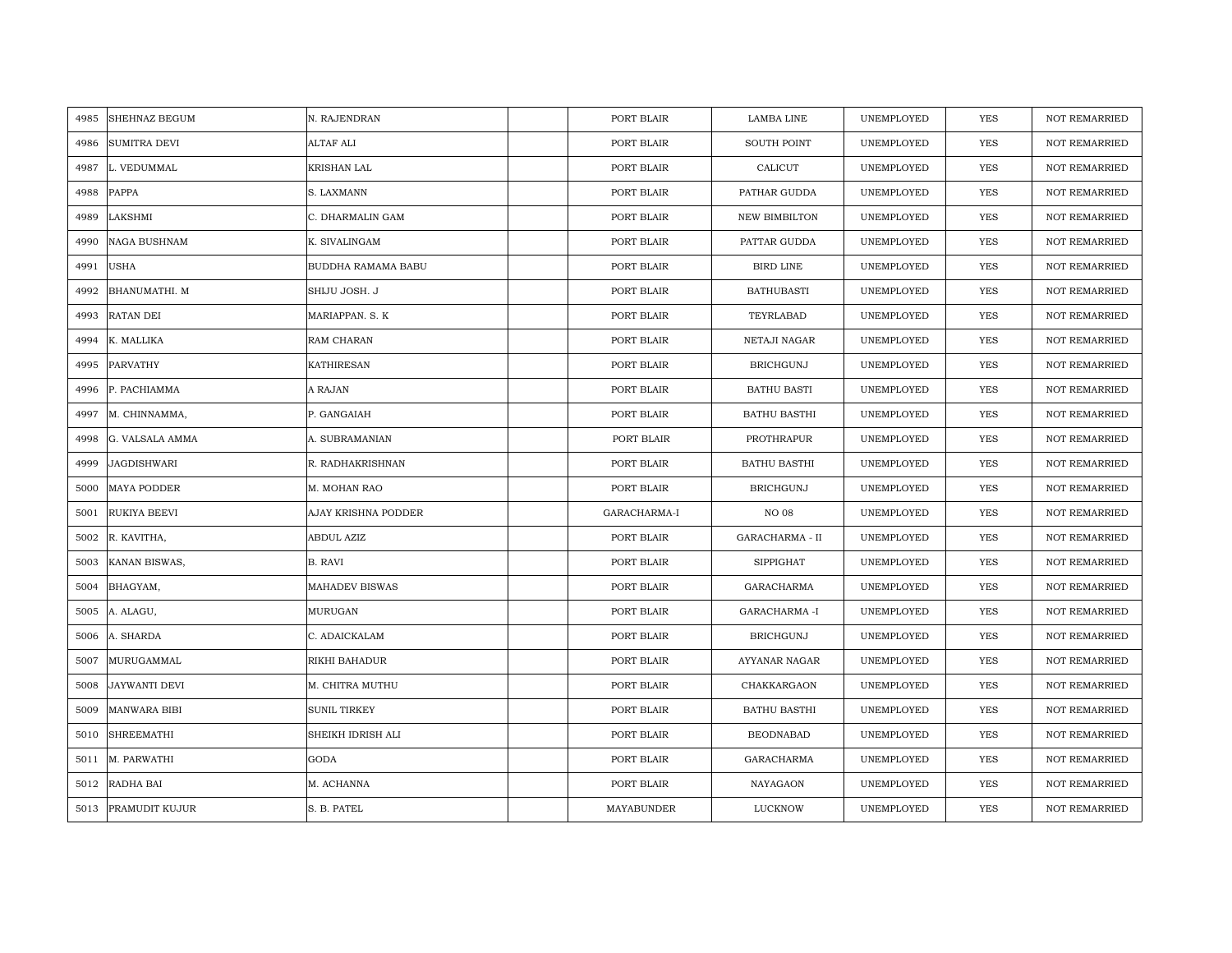|      | 5014 K. NAGADURGA BHAWANI, | <b>MANGRA KUJUR</b>   | MAYABUNDER        | <b>FISHRIES COLONY</b>          | UNEMPLOYED | YES        | <b>NOT REMARRIED</b> |
|------|----------------------------|-----------------------|-------------------|---------------------------------|------------|------------|----------------------|
| 5015 | KIRAN,                     | K. SUBRAMMANIAM       | MAYABUNDER        | <b>POKERDERA</b>                | UNEMPLOYED | <b>YES</b> | <b>NOT REMARRIED</b> |
| 5016 | PRATIMA DUBEY              | <b>DILIP KUMAR</b>    | PORT BLAIR        | HAPPY COLONY                    | UNEMPLOYED | <b>YES</b> | <b>NOT REMARRIED</b> |
| 5017 | V. KASULAMMA               | <b>BHARAT DUBEY</b>   | PORT BLAIR        | OLD PAHAR GAON                  | UNEMPLOYED | <b>YES</b> | <b>NOT REMARRIED</b> |
| 5018 | VIJAYA LAKSHMI. B          | V. APPARAO            | PORT BLAIR        | <b>BATHU BASTHI</b>             | UNEMPLOYED | <b>YES</b> | <b>NOT REMARRIED</b> |
| 5019 | J. JOTHI                   | <b>BALASUBRAMANIU</b> | PORT BLAIR        | DAIRY FARM                      | UNEMPLOYED | <b>YES</b> | <b>NOT REMARRIED</b> |
| 5020 | <b>PADETHELAMMA</b>        | J. LOKANATHAN         | PORT BLAIR        | OLD PAHAR GAON                  | UNEMPLOYED | YES        | <b>NOT REMARRIED</b> |
| 5021 | ANJU CHOUDHRY              | A APPA RAO            | PORT BLAIR        | M G ROAD                        | UNEMPLOYED | YES        | <b>NOT REMARRIED</b> |
| 5022 | SANTHOSHI KUMARI           | DINANATH CHOUDHRY     | PORT BLAIR        | PAHARGAON                       | UNEMPLOYED | YES        | <b>NOT REMARRIED</b> |
| 5023 | PARUL DAS                  | M. JAGGA RAO          | PORT BLAIR        | NEAR SAGRITARA<br><b>SCHOOL</b> | UNEMPLOYED | YES        | <b>NOT REMARRIED</b> |
| 5024 | <b>JAM KUMARI</b>          | <b>DILIP DAS</b>      | PORT BLAIR        | <b>SCHOOL LINE</b>              | UNEMPLOYED | YES        | <b>NOT REMARRIED</b> |
| 5025 | A. CHANDRA KANTHAM         | SAMSHER SINGH         | PORT BLAIR        | LILLY PUR                       | UNEMPLOYED | <b>YES</b> | <b>NOT REMARRIED</b> |
| 5026 | APPLARASAMMA               | A. SIVA RAO           | PORT BLAIR        | PHOENIX BAY                     | UNEMPLOYED | <b>YES</b> | <b>NOT REMARRIED</b> |
| 5027 | <b>B. LAXMI BAI</b>        | BOGANDA. G            | PORT BLAIR        | <b>DAIRY FARM</b>               | UNEMPLOYED | YES        | <b>NOT REMARRIED</b> |
| 5028 | BHULAXMI. M                | <b>B. MOHAN RAO</b>   | PORT BLAIR        | HADDO WARD NO II                | UNEMPLOYED | <b>YES</b> | NOT REMARRIED        |
| 5029 | D. RAVANAMMA               | <b>DESAIAH</b>        | PORT BLAIR        | ABERDEEN BAZAR                  | UNEMPLOYED | <b>YES</b> | <b>NOT REMARRIED</b> |
| 5030 | <b>GANGAMMA</b>            | <b>NAGESHWAR RAO</b>  | PORT BLAIR        | ABERDEEN BAZAR                  | UNEMPLOYED | <b>YES</b> | <b>NOT REMARRIED</b> |
| 5031 | I. VIJAYASREE              | SANYASI RAO           | PORT BLAIR        | <b>NEAR SHADIPUR</b>            | UNEMPLOYED | YES        | <b>NOT REMARRIED</b> |
| 5032 | LAXMI. K                   | I. NAGA SIMADRI       | PORT BLAIR        | DAIRY FARM                      | UNEMPLOYED | YES        | <b>NOT REMARRIED</b> |
| 5033 | M. BHADRAMMA               | DHARMA RAO. T         | PORT BLAIR        | PORT BLAIR                      | UNEMPLOYED | YES        | <b>NOT REMARRIED</b> |
| 5034 | MARTHAMMA                  | M. BALAYYA            | PORT BLAIR        | <b>SHADIPUR</b>                 | UNEMPLOYED | YES        | <b>NOT REMARRIED</b> |
| 5035 | NARASAMMA. L               | T. ANAND RAO          | PORT BLAIR        | HADDO WARD NO 1                 | UNEMPLOYED | YES        | <b>NOT REMARRIED</b> |
| 5036 | <b>PARWATI</b>             | JAGGA RAO. L          | PORT BLAIR        | PREM NAGAR WARD NO 4            | UNEMPLOYED | <b>YES</b> | <b>NOT REMARRIED</b> |
| 5037 | RAJO BALA DAS              | AYYAPPAN. P. T        | PORT BLAIR        | PREM NAGAR                      | UNEMPLOYED | <b>YES</b> | <b>NOT REMARRIED</b> |
| 5038 | <b>RASHEEDA</b>            | PATHI GOPAL DAS       | PORT BLAIR        | <b>BIRDLINE CALICUT</b>         | UNEMPLOYED | YES        | <b>NOT REMARRIED</b> |
| 5039 | S. MAHALAXMI               | ADAMJEE               | PORT BLAIR        | PATHAR GUDDA                    | UNEMPLOYED | <b>YES</b> | <b>NOT REMARRIED</b> |
| 5040 | <b>SABITRI HALDER</b>      | S. NARAYANA           | PORT BLAIR        | PORT BLAIR                      | UNEMPLOYED | YES        | <b>NOT REMARRIED</b> |
| 5041 | SACHAWATHI                 | DEEPAK HALDER         | PORT BLAIR        | PATHARGUDDA                     | UNEMPLOYED | YES        | <b>NOT REMARRIED</b> |
| 5042 | SIGGAPI. N                 | <b>NAIDU</b>          | <b>BAMBOOFLAT</b> | <b>BAMBOOFLAT</b>               | UNEMPLOYED | <b>YES</b> | <b>NOT REMARRIED</b> |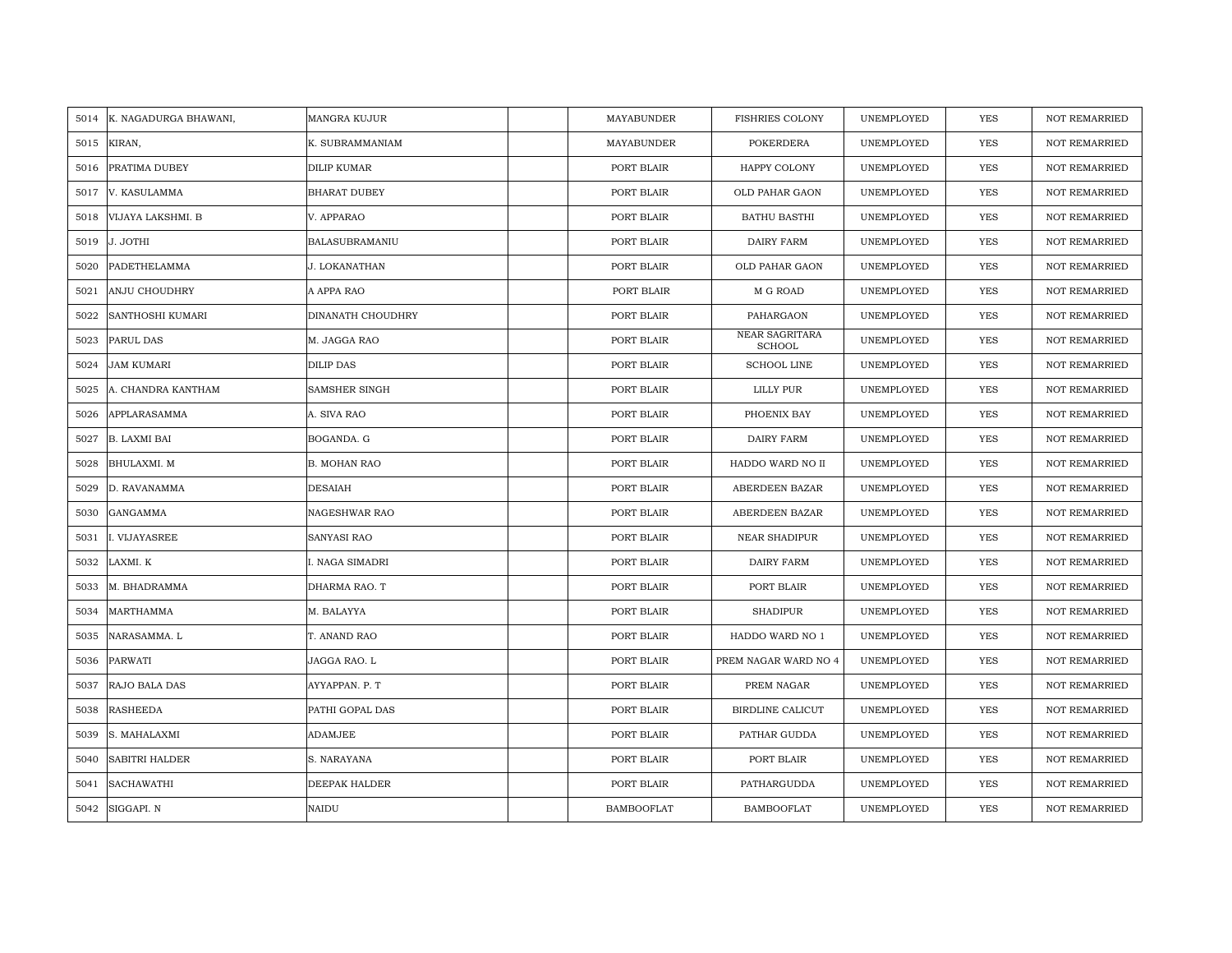| 5043 | <b>SUSHEELA</b>            | <b>NACHAN</b>         | PORT BLAIR | ABERDEEN AGE         | UNEMPLOYED | <b>YES</b> | <b>NOT REMARRIED</b> |
|------|----------------------------|-----------------------|------------|----------------------|------------|------------|----------------------|
| 5044 | ZEENETH BIBI               | <b>SURYA RAO</b>      | PORT BLAIR | DAIRY FARM           | UNEMPLOYED | <b>YES</b> | <b>NOT REMARRIED</b> |
| 5045 | SADAB BEGUM,               | <b>FAKIR BAKSH</b>    | PORT BLAIR | <b>ATLANTA POINT</b> | UNEMPLOYED | <b>YES</b> | <b>NOT REMARRIED</b> |
| 5046 | A. SAVITRAMMA              | MOHD YOUSUF           | PORT BLAIR | <b>JUNGLIGHAT</b>    | UNEMPLOYED | YES        | <b>NOT REMARRIED</b> |
| 5047 | MUNESHWARI                 | A. RAIAH              | PORT BLAIR | <b>MAZAR PAHAD</b>   | UNEMPLOYED | YES        | NOT REMARRIED        |
| 5048 | D SITA                     | P. ALLI MUTHU         | PORT BLAIR | VIP ROAD             | UNEMPLOYED | <b>YES</b> | NOT REMARRIED        |
| 5049 | <b>G SHANTHI</b>           | <b>S. KANAKA RAO</b>  | PORT BLAIR | <b>ATLANTA POINT</b> | UNEMPLOYED | <b>YES</b> | NOT REMARRIED        |
| 5050 | <b>BHUBU RANI BANERJEE</b> | <b>G SRINIVAS RAO</b> | PORT BLAIR | MANGLUTAN            | UNEMPLOYED | <b>YES</b> | NOT REMARRIED        |
| 5051 | <b>FARIDA BIBI</b>         | SHYAM LAL             | PORT BLAIR | <b>SOUTH POINT</b>   | UNEMPLOYED | <b>YES</b> | <b>NOT REMARRIED</b> |
| 5052 | <b>ROSE MARY</b>           | AHMED BUX             | PORT BLAIR | HADDO PORT BLAIR     | UNEMPLOYED | YES        | <b>NOT REMARRIED</b> |
| 5053 | SANGEETA BAI MORE          | RAJMANIKAM            | PORT BLAIR | ABERDEEN AGE         | UNEMPLOYED | <b>YES</b> | <b>NOT REMARRIED</b> |
| 5054 | RATHNAWATI                 | RAM CHANDER           | PORT BLAIR | A I R ROAD           | UNEMPLOYED | YES        | NOT REMARRIED        |
| 5055 | A. MARY TERESAMMAL         | P. SELVARAJ           | PORT BLAIR | AIR ROAD             | UNEMPLOYED | <b>YES</b> | <b>NOT REMARRIED</b> |
| 5056 | MAHALAXMI. N               | A. ALEXANDER          | PORT BLAIR | DAIRY FARM           | UNEMPLOYED | <b>YES</b> | <b>NOT REMARRIED</b> |
| 5057 | T. GUNNAWATHI              | GANGAIAH              | PORT BLAIR | HADDO WARD NO 1      | UNEMPLOYED | YES        | <b>NOT REMARRIED</b> |
| 5058 | <b>DEVUDAMMA</b>           | T. TARKESWAR          | PORT BLAIR | ANARKALI BASTHI      | UNEMPLOYED | <b>YES</b> | <b>NOT REMARRIED</b> |
| 5059 | B. PUNYAWATHI,             | N. AMMATALLI          | PORT BLAIR | HADDO                | UNEMPLOYED | <b>YES</b> | <b>NOT REMARRIED</b> |
| 5060 | <b>KANTI KUMARI</b>        | S. SIMHACHALAM        | PORT BLAIR | <b>ATTAM PAHARD</b>  | UNEMPLOYED | <b>YES</b> | <b>NOT REMARRIED</b> |
| 5061 | <b>MARIYANA TIRKEY</b>     | <b>SHANKAR URAON</b>  | JUNGLIGHAT | <b>SEASHORE ROAD</b> | UNEMPLOYED | <b>YES</b> | <b>NOT REMARRIED</b> |
| 5062 | KOUSHALYA SINGH            | C. VEDAMUTHU          | PORT BLAIR | TUSHNABAD            | UNEMPLOYED | YES        | NOT REMARRIED        |
| 5063 | K. NARAYANAMMA             | SANTRAJ SINGH         | PORT BLAIR | HADDO WARD NO 1      | UNEMPLOYED | <b>YES</b> | <b>NOT REMARRIED</b> |
| 5064 | V. BANUMATHI               | K. KODANDA RAO        | PORT BLAIR | PREM NAGAR           | UNEMPLOYED | YES        | NOT REMARRIED        |
| 5065 | <b>SHAIL SINGH</b>         | <b>G VINAYAGAM</b>    | PORT BLAIR | GARACHARMA           | UNEMPLOYED | <b>YES</b> | <b>NOT REMARRIED</b> |
| 5066 | JUTHIKA LAL                | SURENDRA KR SINGH     | PORT BLAIR | NAYAGOAN             | UNEMPLOYED | YES        | <b>NOT REMARRIED</b> |
| 5067 | G. AMRITHAM                | JEEVAN LALL           | PORT BLAIR | ABERDEEN LAGE        | UNEMPLOYED | <b>YES</b> | <b>NOT REMARRIED</b> |
| 5068 | <b>AYSHA BIBI</b>          | C. GANESHAN           | PORT BLAIR | PHOENIX BAY          | UNEMPLOYED | YES        | NOT REMARRIED        |
| 5069 | R. GEETHA,                 | MOHAMMED. M           | PORT BLAIR | CALICUT AGE          | UNEMPLOYED | YES        | <b>NOT REMARRIED</b> |
| 5070 | M. BHAVANI,                | M. MURALIDHARAN       | PORT BLAIR | TEYLERABAD           | UNEMPLOYED | <b>YES</b> | <b>NOT REMARRIED</b> |
|      | 5071 APPALANARSA,          | M. V. SRINIVASA RAO   | PORT BLAIR | ABERDEEN BAZAAR      | UNEMPLOYED | <b>YES</b> | <b>NOT REMARRIED</b> |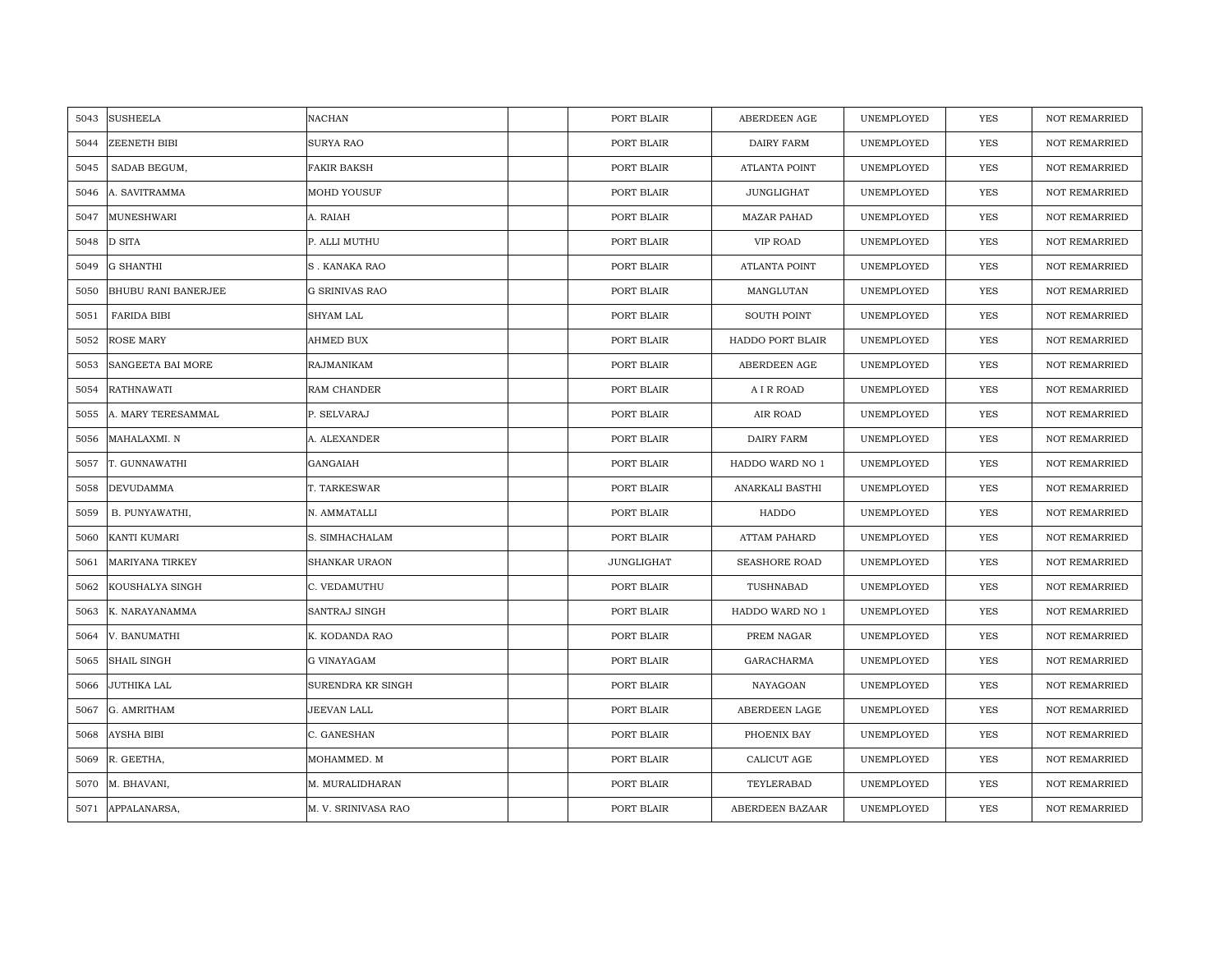| 5072 | <b>LAKSHMI KUTTY</b> | <b>ERUKU NAIDU</b>     | PORT BLAIR             | <b>GARACHARMA</b>       | UNEMPLOYED | YES        | <b>NOT REMARRIED</b> |
|------|----------------------|------------------------|------------------------|-------------------------|------------|------------|----------------------|
| 5073 | <b>B NEELA VENI</b>  | NARAYANAN NAIR         | PORT BLAIR             | HADDO                   | UNEMPLOYED | <b>YES</b> | <b>NOT REMARRIED</b> |
| 5074 | ZAINABA,             | <b>B GOPAL RAO</b>     | PORT BLAIR             | <b>SHADIPUR</b>         | UNEMPLOYED | YES        | <b>NOT REMARRIED</b> |
| 5075 | M. SHANTHA,          | M. MOIDEEN             | PORT BLAIR             | ANARKALI STREET         | UNEMPLOYED | YES        | <b>NOT REMARRIED</b> |
| 5076 | HEMLINA MENEZES,     | C. MOHAN               | PORT BLAIR             | PROTHRAPUR              | UNEMPLOYED | YES        | NOT REMARRIED        |
| 5077 | A. RASATHI,          | VERNON MENEZES         | PORT BLAIR             | <b>SHADIPUR</b>         | UNEMPLOYED | YES        | NOT REMARRIED        |
| 5078 | <b>SONDRAVALLI</b>   | K. A. ARUMUGAM         | PORT BLAIR             | <b>DUDH LINE</b>        | UNEMPLOYED | <b>YES</b> | <b>NOT REMARRIED</b> |
| 5079 | PUSHPA KUMARI        | A. ALAGU KANNAN        | PORT BLAIR             | NEW PAHARGAON           | UNEMPLOYED | YES        | <b>NOT REMARRIED</b> |
| 5080 | <b>SHRADHA</b>       | <b>NARSHIMA MURTHY</b> | PORT BLAIR             | HADDO                   | UNEMPLOYED | <b>YES</b> | <b>NOT REMARRIED</b> |
| 5081 | SMTI MANJU KHATOON   | <b>DILLI RAO</b>       | PORT BLAIR             | PHOENIX BAY             | UNEMPLOYED | <b>YES</b> | <b>NOT REMARRIED</b> |
| 5082 | <b>SAIDA</b>         | LATE. MOHAMMED MUKHTAR | WIMBERLYGUNJ           | WIMBERLYGUNJ            | UNEMPLOYED | <b>YES</b> | <b>NOT REMARRIED</b> |
| 5083 | K. HAZRA,            | V. M. YUSUF            | PORT BLAIR             | CALICUT                 | UNEMPLOYED | <b>YES</b> | <b>NOT REMARRIED</b> |
| 5084 | SARDA DEVI,          | K. YOUSUF              | W/GUNJ                 | NARAYAN NAGAR           | UNEMPLOYED | YES        | <b>NOT REMARRIED</b> |
| 5085 | K. HAZARA BIBI,,     | KAPIL DEV PRASAD       | PORT BLAIR             | <b>BAMBOOFLAT</b>       | UNEMPLOYED | <b>YES</b> | NOT REMARRIED        |
| 5086 | M. V. SUMAYYA, ,     | MOHAMMED RAFIQUE       | FERRARGUNJ             | <b>MATHURA</b>          | UNEMPLOYED | YES        | NOT REMARRIED        |
| 5087 | A. SRIMAMMA          | C. SAFIQUE             | PORT BLAIR             | FISHERISH COLONY        | UNEMPLOYED | YES        | <b>NOT REMARRIED</b> |
| 5088 | <b>B. RAJESHWARI</b> | A. KAMAIAH             | PORT BLAIR             | <b>DAIRY FARM</b>       | UNEMPLOYED | YES        | <b>NOT REMARRIED</b> |
| 5089 | T. SARASWATI         | <b>B. CHANDER</b>      | <b>JUNGLIGHAT POST</b> | DAIRY FARM              | UNEMPLOYED | <b>YES</b> | <b>NOT REMARRIED</b> |
| 5090 | T. PUNIYAWATHI       | C. THIRUMALAI          | PORT BLAIR             | QUARRY WARD NO 17       | UNEMPLOYED | YES        | NOT REMARRIED        |
| 5091 | <b>B LAXMIAMMA</b>   | T. LAXMAN RAO          | PORT BLAIR             | DAIRY FARM              | UNEMPLOYED | <b>YES</b> | <b>NOT REMARRIED</b> |
| 5092 | M DILLAMMA           | BAIPALLI SENDEYYA      | PORT BLAIR             | <b>JUNGLIGHAT</b>       | UNEMPLOYED | <b>YES</b> | <b>NOT REMARRIED</b> |
| 5093 | AMUDA                | M MADHAVA RAO          | PORT BLAIR             | <b>AUSTINABAD</b>       | UNEMPLOYED | <b>YES</b> | <b>NOT REMARRIED</b> |
| 5094 | V. GANGAMMA          | M. BALU                | PORT BLAIR             | DAIRY FARM              | UNEMPLOYED | <b>YES</b> | NOT REMARRIED        |
| 5095 | <b>B. TARAKAMMA</b>  | V PAPA RAO             | PORT BLAIR             | DAIRY FARM              | UNEMPLOYED | <b>YES</b> | NOT REMARRIED        |
| 5096 | S. ERULAYEE          | <b>B. DHARMARAO</b>    | PORT BLAIR             | DAIRY FARM              | UNEMPLOYED | <b>YES</b> | <b>NOT REMARRIED</b> |
| 5097 | C. H. DILLAMMA       | R. SANTHANAM           | PORT BLAIR             | <b>FISHERIES COLONY</b> | UNEMPLOYED | YES        | NOT REMARRIED        |
| 5098 | <b>JOHNSHI RANI</b>  | C. H. YERRANNA         | DAIRY FARM.            | KRISHNA PAN SHOP        | UNEMPLOYED | <b>YES</b> | <b>NOT REMARRIED</b> |
| 5099 | LAXMI,               | ARUN RAJJ              | PORT BLAIR             | ANARKALI BASTHI         | UNEMPLOYED | YES        | <b>NOT REMARRIED</b> |
| 5100 | B. VARA LAXMI,       | V. BAIJU               | PORT BLAIR             | PORT BLAIR              | UNEMPLOYED | YES        | NOT REMARRIED        |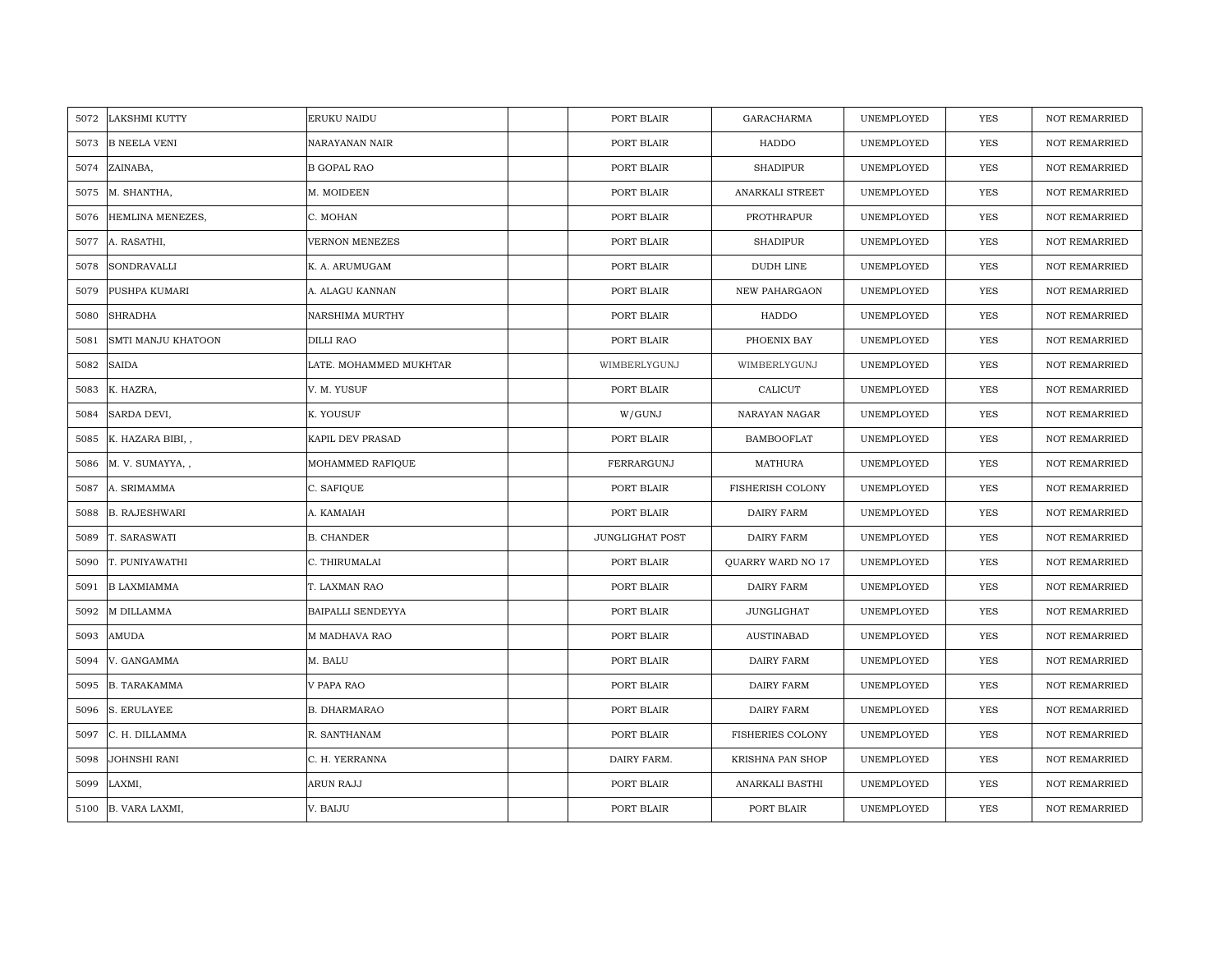| 5101 | <b>USHA SARKAR</b>     | G. DHANARAJU         | PORT BLAIR | SUBASHGRAM              | UNEMPLOYED | <b>YES</b> | <b>NOT REMARRIED</b> |
|------|------------------------|----------------------|------------|-------------------------|------------|------------|----------------------|
| 5102 | K. BANAMMA,            | VIJAY SINGH          | PORT BLAIR | DAIRY FARM              | UNEMPLOYED | <b>YES</b> | <b>NOT REMARRIED</b> |
| 5103 | M. LAXMI,              | K. BUDDAIAH          | PORT BLAIR | DAIRY FARM              | UNEMPLOYED | YES        | <b>NOT REMARRIED</b> |
| 5104 | ANNA TARA BARA         | M. MURUGAIAH         | PORT BLAIR | <b>BEODNABAD</b>        | UNEMPLOYED | YES        | <b>NOT REMARRIED</b> |
| 5105 | <b>ANJALI DEBNATH</b>  | <b>DENESH KUMAR</b>  | PORT BLAIR | AIR ROAD                | UNEMPLOYED | YES        | <b>NOT REMARRIED</b> |
| 5106 | <b>MANOHARA BIBI</b>   | DHANANJAY DEBNATH    | PORT BLAIR | PREM NAGAR              | UNEMPLOYED | <b>YES</b> | <b>NOT REMARRIED</b> |
| 5107 | P. KANAKAMMA           | ANSAR ALI MONDAL     | PORT BLAIR | DAIRY FARM              | UNEMPLOYED | YES        | NOT REMARRIED        |
| 5108 | B. LAXMIAMMA, ,        | <b>HARI DASU</b>     | PORT BLAIR | <b>FISHERIES COLONY</b> | UNEMPLOYED | YES        | NOT REMARRIED        |
| 5109 | <b>ANITA DEY</b>       | LT. B. VALLABHA RAO  | PORT BLAIR | RABINDRA NAGAR          | UNEMPLOYED | YES        | <b>NOT REMARRIED</b> |
| 5110 | BEENA MONDAL           | <b>SWAPAN DEY</b>    | PORT BLAIR | RAMAKRISHNAPUR          | UNEMPLOYED | YES        | <b>NOT REMARRIED</b> |
| 5111 | JAYANTI MALI           | BIMAL MONDAL         | PORT BLAIR | R K PUR                 | UNEMPLOYED | <b>YES</b> | <b>NOT REMARRIED</b> |
| 5112 | <b>MALATI BAIDYA</b>   | <b>SUJAN MALI</b>    | PORT BLAIR | RAMAKRISHNAPUR          | UNEMPLOYED | <b>YES</b> | NOT REMARRIED        |
| 5113 | <b>SHEFALI BISWAS</b>  | KALACHAND            | PORT BLAIR | VIVEKANANDA PUR         | UNEMPLOYED | <b>YES</b> | <b>NOT REMARRIED</b> |
| 5114 | <b>SUCHITRA MONDAL</b> | <b>SUNIL BISWAS</b>  | PORT BLAIR | RAMAKRISHNA PUR         | UNEMPLOYED | YES        | <b>NOT REMARRIED</b> |
| 5115 | <b>BASANA SEN</b>      | ANANTA MONDAL        | PORT BLAIR | RAMKRISHNA PUR          | UNEMPLOYED | <b>YES</b> | NOT REMARRIED        |
| 5116 | <b>SANTANA HALDER</b>  | <b>SUNIL SEN</b>     | PORT BLAIR | RAMKRISHNA PUR          | UNEMPLOYED | <b>YES</b> | <b>NOT REMARRIED</b> |
| 5117 | KALLIAMMAL             | SHYAMAL KUMAR HALDER | PORT BLAIR | <b>RABINDRANAGAR</b>    | UNEMPLOYED | YES        | <b>NOT REMARRIED</b> |
| 5118 | SHEFFALI MONDAL        | P. SARATHY           | PORT BLAIR | RAMKRISHAN PUR          | UNEMPLOYED | <b>YES</b> | NOT REMARRIED        |
| 5119 | KALPANA BALA           | SANTOSH MONDAL       | PORT BLAIR | R K PUR                 | UNEMPLOYED | <b>YES</b> | <b>NOT REMARRIED</b> |
| 5120 | ALOKA MAZUMDER         | SUSHAMAY BALA        | PORT BLAIR | RABINDRA NAGAR          | UNEMPLOYED | YES        | NOT REMARRIED        |
| 5121 | R. DAMAYANTI,          | KRISHNAPADA MAZUMDER | PORT BLAIR | HADDO                   | UNEMPLOYED | YES        | NOT REMARRIED        |
| 5122 | M. MOHINI              | P. APPALSWAMY        | PORT BLAIR | WARD NO 2               | UNEMPLOYED | YES        | NOT REMARRIED        |
| 5123 | R. JAYA LAXMI          | M. GANAPATHI         | PORT BLAIR | DAIRY FARM              | UNEMPLOYED | YES        | <b>NOT REMARRIED</b> |
| 5124 | R. RAJAMMAL            | A. MANDHAVA RAO      | PORT BLAIR | HADDO W NO 1            | UNEMPLOYED | YES        | NOT REMARRIED        |
| 5125 | MANJU AJAY             | R. ESHU PILLAI       | PORT BLAIR | HADDO                   | UNEMPLOYED | YES        | NOT REMARRIED        |
| 5126 | P. SAKUNTALA           | AJAY KUMAR           | PORT BLAIR | HADDO                   | UNEMPLOYED | <b>YES</b> | <b>NOT REMARRIED</b> |
| 5127 | <b>B MAHALAXMI</b>     | P. DANDASI           | PORT BLAIR | HADDO WARD NO 1         | UNEMPLOYED | YES        | NOT REMARRIED        |
| 5128 | D. SANTHAMMA           | T HARI KRISHNA       | PORT BLAIR | HADDO                   | UNEMPLOYED | YES        | NOT REMARRIED        |
|      | 5129 S. LAXMI          | D. LAKSHMI NARAYANA  | PORT BLAIR | HADDO                   | UNEMPLOYED | <b>YES</b> | <b>NOT REMARRIED</b> |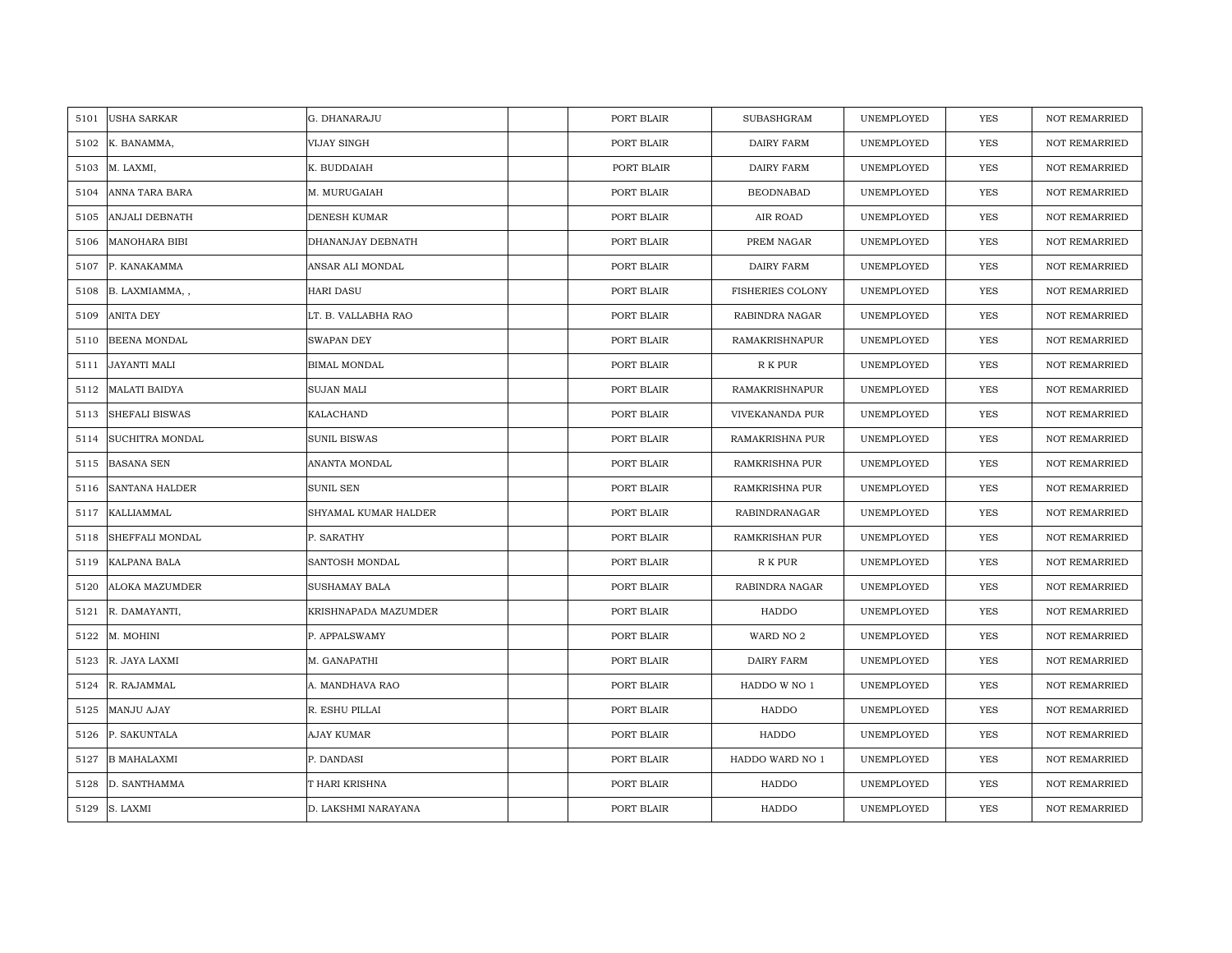| 5130 | V. PANCHAVARNAM,     | S. JOGGA RAO.             | PORT BLAIR           | ANARKALI                               | UNEMPLOYED | <b>YES</b> | <b>NOT REMARRIED</b> |
|------|----------------------|---------------------------|----------------------|----------------------------------------|------------|------------|----------------------|
| 5131 | MEENAMMAL,           | K. VEERAIAH               | PORT BLAIR           | <b>SOUTH POINT</b>                     | UNEMPLOYED | <b>YES</b> | <b>NOT REMARRIED</b> |
| 5132 | <b>B. RAJESHWARI</b> | C. LOGANATHAN             | PORT BLAIR           | FISHERMEN COLONY                       | UNEMPLOYED | <b>YES</b> | <b>NOT REMARRIED</b> |
| 5133 | <b>B. GANGA BAI</b>  | <b>B. DANDASI</b>         | PORT BLAIR           | HADDO                                  | UNEMPLOYED | <b>YES</b> | <b>NOT REMARRIED</b> |
| 5134 | <b>UMA MAHESWARI</b> | <b>B. NARAYAN</b>         | PORT BLAIR           | <b>BUNIYADABAD</b>                     | UNEMPLOYED | <b>YES</b> | <b>NOT REMARRIED</b> |
| 5135 | <b>BIMLA XAXA</b>    | <b>SRINIVASAN</b>         | PORT BLAIR           | <b>GOVIND NAGAR</b><br><b>HAVELOCK</b> | UNEMPLOYED | <b>YES</b> | <b>NOT REMARRIED</b> |
| 5136 | ARCHANA MONDAL,      | <b>KANCHAN XAXA</b>       | PORT BLAIR           | KRISHNA NAGAR                          | UNEMPLOYED | YES        | <b>NOT REMARRIED</b> |
| 5137 | ROSHNI POONAM        | BISWASJIT MONDAL          | PORT BLAIR           | LAUKI NALLAH                           | UNEMPLOYED | YES        | <b>NOT REMARRIED</b> |
| 5138 | A. STELLA,           | KISHOR KUJUR              | PORT BLAIR           | <b>BATHU BASTHI</b>                    | UNEMPLOYED | YES        | <b>NOT REMARRIED</b> |
| 5139 | G. PAKIYA LAXMI,,    | <b>J. S. AROKIA SWAMY</b> | PORT BLAIR           | DOLLYGUNJ                              | UNEMPLOYED | YES        | <b>NOT REMARRIED</b> |
| 5140 | <b>BIJMAWATI</b>     | C. GANAPATHY              | PORT BLAIR           | CADDLE GUNJ                            | UNEMPLOYED | YES        | <b>NOT REMARRIED</b> |
| 5141 | MADHAVI PAUL         | <b>SURAJ SINGH</b>        | PORT BLAIR           | MATHURA MATHURA                        | UNEMPLOYED | YES        | <b>NOT REMARRIED</b> |
| 5142 | <b>MARY SORENG</b>   | LAL MOHAN PAUL            | PORT BLAIR           | SAITHANKHARI                           | UNEMPLOYED | YES        | <b>NOT REMARRIED</b> |
| 5143 | PRITAM KAUR          | <b>GEROGE KINDO</b>       | PORT BLAIR           | AGE MATHURA                            | UNEMPLOYED | YES        | <b>NOT REMARRIED</b> |
| 5144 | REMALA JOYDHAR       | SURAJ NARAYAN             | PORT BLAIR           | MATHURAS ANDAMAN                       | UNEMPLOYED | YES        | NOT REMARRIED        |
| 5145 | CILBIYA LUGUN,       | <b>SUBOL JOYDHAR</b>      | PORT BLAIR           | <b>BRINDABAN</b>                       | UNEMPLOYED | <b>YES</b> | <b>NOT REMARRIED</b> |
| 5146 | TARA KUJUR           | <b>MATHIAS BHENGRA</b>    | PORT BLAIR           | <b>JIRKATANG</b>                       | UNEMPLOYED | <b>YES</b> | <b>NOT REMARRIED</b> |
| 5147 | <b>B. JANAKI</b>     | MANSA BHAGAT TIRKEY       | PORT BLAIR           | <b>SISTY NAGAR</b>                     | UNEMPLOYED | YES        | <b>NOT REMARRIED</b> |
| 5148 | NABEESA,             | <b>B. HANUMANTA</b>       | PORT BLAIR           | FERRARGUNJ                             | UNEMPLOYED | <b>YES</b> | <b>NOT REMARRIED</b> |
| 5149 | CHITTAMMA            | MOIDEEN N. K.             | PORT BLAIR           | <b>KAMAL BASTI</b>                     | UNEMPLOYED | YES        | <b>NOT REMARRIED</b> |
| 5150 | HEMAWATHI. A         | G. ESWAR RAO              | PORT BLAIR           | FISHERMEN COLONY                       | UNEMPLOYED | YES        | <b>NOT REMARRIED</b> |
| 5151 | <b>INDRA</b>         | NAGESWAR RAO. A           | PORT BLAIR           | BABULANE CAMPBELL<br>BAY               | UNEMPLOYED | YES        | <b>NOT REMARRIED</b> |
| 5152 | TEREJA TIRKEY        | V. NAGESH                 | PORT BLAIR           | <b>GOVIND NAGAR</b>                    | UNEMPLOYED | <b>YES</b> | <b>NOT REMARRIED</b> |
| 5153 | JAYA K.              | <b>EMLAS TOPPO</b>        | <b>GREAT NICOBAR</b> | <b>VIJAY NAGAR</b>                     | UNEMPLOYED | <b>YES</b> | <b>NOT REMARRIED</b> |
| 5154 | JOGGAMMA. M          | N. KALAI SEL              | CAMPBELL BAY         | <b>FISHERMAN</b>                       | UNEMPLOYED | YES        | <b>NOT REMARRIED</b> |
| 5155 | <b>KAMAMMA</b>       | ERRASWAMY. M              | CAMPBELL BAY         | CAMPBELL BAY                           | UNEMPLOYED | <b>YES</b> | <b>NOT REMARRIED</b> |
| 5156 | KANTAMMA. B          | YADWA                     | CAMPBELL BAY         | CAMPBELL BAY                           | UNEMPLOYED | YES        | <b>NOT REMARRIED</b> |
| 5157 | LAXMI. K             | <b>KESAVA RAO</b>         | CAMPBELL BAY         | SATTELITE COLONY                       | UNEMPLOYED | YES        | <b>NOT REMARRIED</b> |
| 5158 | MANIKAMMA. G         | DHAN RAJU. K              | CAMPBELL BAY         | <b>FISHERIES COLONY</b>                | UNEMPLOYED | <b>YES</b> | <b>NOT REMARRIED</b> |
|      |                      |                           |                      |                                        |            |            |                      |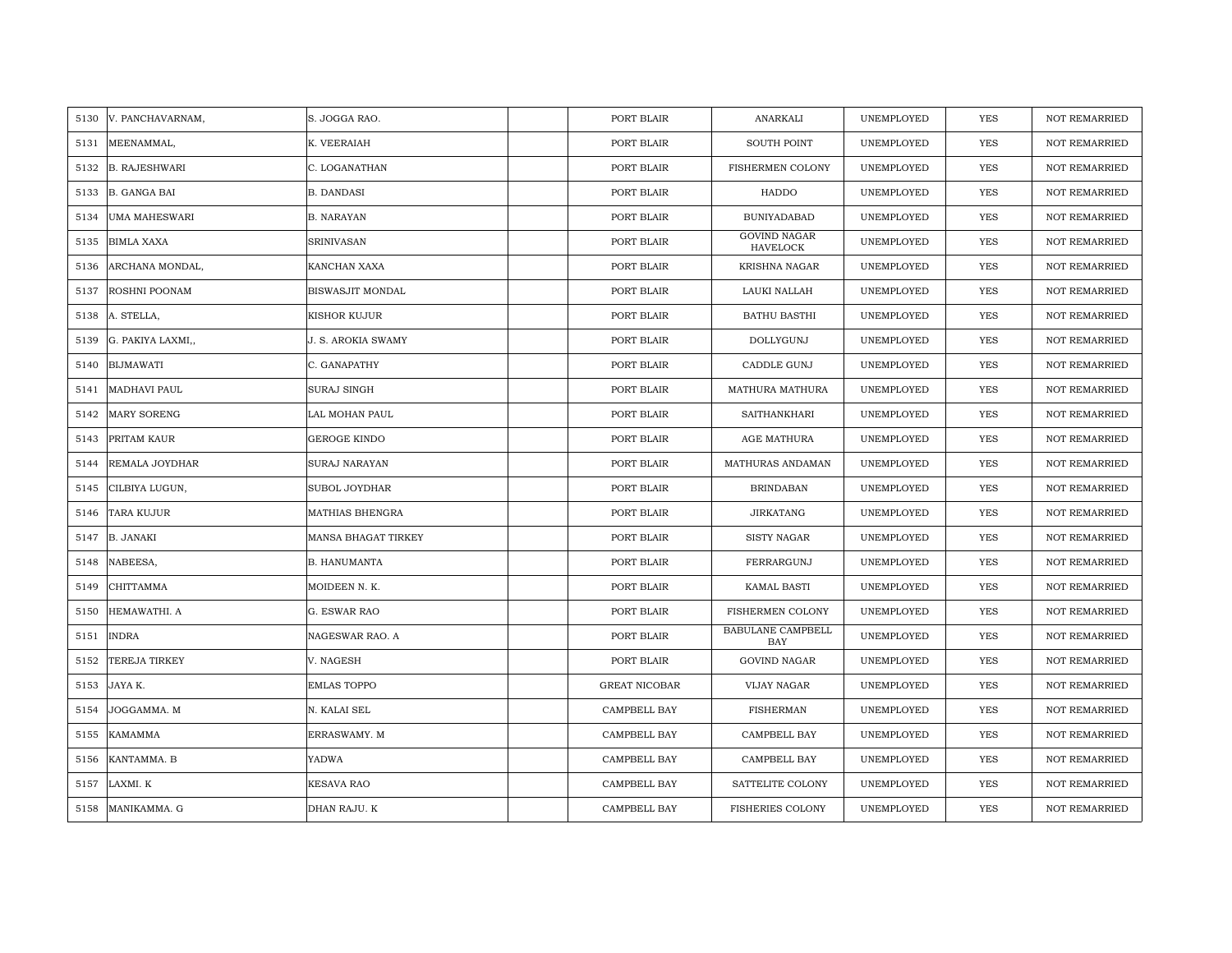| 5159 | MANIKAMMA            | GORVAYA. G       | CAMPBELL BAY | <b>FISHERIES COLONY</b>     | UNEMPLOYED | <b>YES</b> | <b>NOT REMARRIED</b> |
|------|----------------------|------------------|--------------|-----------------------------|------------|------------|----------------------|
| 5160 | NEELAMMA. D          | SIMADHRI. G      | CAMPBELL BAY | <b>FISHERIES COLONY</b>     | UNEMPLOYED | <b>YES</b> | <b>NOT REMARRIED</b> |
| 5161 | P. MAHALAXMI         | VALLAB RAO. D    | CAMPBELL BAY | <b>FISHERIES COLONY</b>     | UNEMPLOYED | YES        | <b>NOT REMARRIED</b> |
| 5162 | PAPAMMA. M           | P. YERAIAH       | CAMPBELL BAY | <b>FISHERIES COLONY</b>     | UNEMPLOYED | YES        | <b>NOT REMARRIED</b> |
| 5163 | RATHINAMBAL          | KUMNAIAH M.      | CAMPBELL BAY | <b>JOGINDER NAGAR</b>       | UNEMPLOYED | YES        | <b>NOT REMARRIED</b> |
| 5164 | <b>RATNAMMA</b>      | S. MURAGESAN     | CAMPBELL BAY | BEHING PHC                  | UNEMPLOYED | <b>YES</b> | <b>NOT REMARRIED</b> |
| 5165 | RUKMANI PATIL        | GOPINATHAN NAIR  | CAMPBELL BAY | LAXMI NAGAR24               | UNEMPLOYED | YES        | NOT REMARRIED        |
| 5166 | SARTHI KUMARI        | P. C PATIL       | CAMPBELL BAY | RAJEV NAGAR                 | UNEMPLOYED | YES        | NOT REMARRIED        |
| 5167 | V. MALAR SELVI       | SATHYANARAYAN    | CAMPBELL BAY | KAMAL BASTI                 | UNEMPLOYED | YES        | NOT REMARRIED        |
| 5168 | VARALAXMI            | S. VEERAIAH      | CAMPBELL BAY | FISHERMAN COLONY            | UNEMPLOYED | YES        | <b>NOT REMARRIED</b> |
| 5169 | <b>SHOBHA DHOTRE</b> | PAWALRAJ. B      | CAMPBELL BAY | CAMPBELL BAY                | UNEMPLOYED | YES        | NOT REMARRIED        |
| 5170 | <b>LAXMI BHOSLE</b>  | ARUN DHOTRE      | CAMPBELL BAY | CAMPBELL BAY                | UNEMPLOYED | <b>YES</b> | NOT REMARRIED        |
|      | 5171 K. MEENA        | DAVID BHOSLE     | CAMPBELL BAY | CAMPBELL BAY                | UNEMPLOYED | YES        | <b>NOT REMARRIED</b> |
| 5172 | <b>KESHAR BAI</b>    | M. K. V. SWAMY   | CAMPBELL BAY | LAXMI NAGAR                 | UNEMPLOYED | YES        | <b>NOT REMARRIED</b> |
| 5173 | <b>NOOK RATHNAM</b>  | D. A JADHAV      | CAMPBELL BAY | JOGINDER NAGAR              | UNEMPLOYED | YES        | NOT REMARRIED        |
| 5174 | <b>RAJAMMA</b>       | VELLASWAMY       | CAMPBELL BAY | FISHERMEN COLONY            | UNEMPLOYED | <b>YES</b> | <b>NOT REMARRIED</b> |
| 5175 | <b>PONAMMA</b>       | RAMA RAO. D      | CAMPBELL BAY | CAMPBELL BAYCAMP            | UNEMPLOYED | YES        | <b>NOT REMARRIED</b> |
| 5176 | CHARANJIT KAUR,      | C. P. BASKARAN   | CAMPBELL BAY | GOVIND NAGAR 2 KM           | UNEMPLOYED | YES        | NOT REMARRIED        |
| 5177 | B. PADMINI BABU,     | KARPAL SINGH     | CAMPBELL BAY | <b>BABU GENERAL STORE</b>   | UNEMPLOYED | YES        | <b>NOT REMARRIED</b> |
|      | 5178 M. LAXMI,       | D. BABU          | CAMPBELL BAY | INDIRA NAGAR                | UNEMPLOYED | YES        | NOT REMARRIED        |
| 5179 | LALITHA KUMARI,      | M. PURUSHOTHAM   | CAMPBELL BAY | <b>GADDA BASTI</b>          | UNEMPLOYED | YES        | NOT REMARRIED        |
| 5180 | G. CHANDRAWATHI,     | AJAN SAI PANIKRA | CAMPBELL BAY | FISHERMAN COLONY            | UNEMPLOYED | YES        | <b>NOT REMARRIED</b> |
| 5181 | NAGAMMA              | G. GOPAL RAO     | CAMPBELL BAY | RAJIV NAGAR                 | UNEMPLOYED | YES        | <b>NOT REMARRIED</b> |
| 5182 | <b>BAGAMMA</b>       | PALANISWAMY. C   | CAMPBELL BAY | CAMPBELL BAY                | UNEMPLOYED | YES        | NOT REMARRIED        |
| 5183 | GANDHI. K            | SANYASI. A       | CAMPBELL BAY | KAMAL BASTI CAMPBELL<br>BAY | UNEMPLOYED | YES        | NOT REMARRIED        |
| 5184 | <b>VIMALA</b>        | KARUPPAIAH       | CAMPBELL BAY | VIJAYNAGAR                  | UNEMPLOYED | <b>YES</b> | <b>NOT REMARRIED</b> |
| 5185 | APPAL NARASAMMA. J   | C. CHANDRASEKAR  | PORT BLAIR   | PATHAR GUDDA                | UNEMPLOYED | YES        | NOT REMARRIED        |
| 5186 | BABY. M              | APPA RAO. J      | PORT BLAIR   | CALICUT AGE                 | UNEMPLOYED | YES        | NOT REMARRIED        |
| 5187 | CHALLIAMMA           | <b>RAJAN</b>     | PORT BLAIR   | PATHAR GUDDA                | UNEMPLOYED | <b>YES</b> | <b>NOT REMARRIED</b> |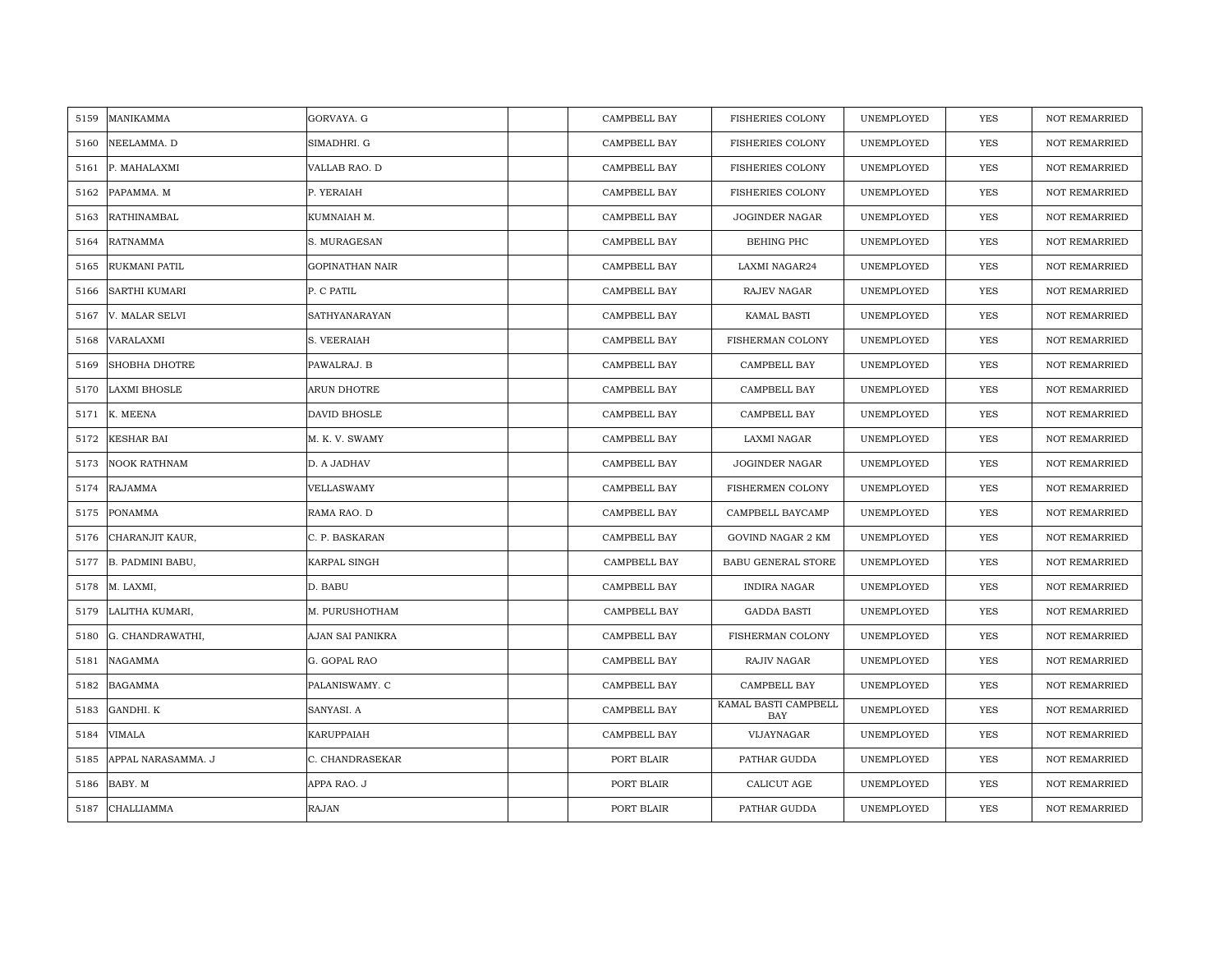| KALAWATI<br>5188           | RAJU. D                | PORT BLAIR | <b>BEODNABAD</b>      | UNEMPLOYED | <b>YES</b> | <b>NOT REMARRIED</b> |
|----------------------------|------------------------|------------|-----------------------|------------|------------|----------------------|
| 5189<br>KAUSLAMMA          | RAMPAL                 | PORT BLAIR | PATHARGUDDA           | UNEMPLOYED | <b>YES</b> | <b>NOT REMARRIED</b> |
| 5190<br>P. MAHA LAXMI      | <b>B. APPA RAO</b>     | PORT BLAIR | <b>NEW PAHAD GAON</b> | UNEMPLOYED | YES        | <b>NOT REMARRIED</b> |
| 5191<br>PADMA              | S. PAL RAJ             | PORT BLAIR | <b>BURMANALLAH</b>    | UNEMPLOYED | YES        | <b>NOT REMARRIED</b> |
| HUSNARA BEGUM<br>5192      | GOPALAN. N             | PORT BLAIR | PROTHRAPUR            | UNEMPLOYED | <b>YES</b> | <b>NOT REMARRIED</b> |
| 5193<br>SANTHI K.          | SAFFIQUDEEN            | PORT BLAIR | <b>BATHU BASTI</b>    | UNEMPLOYED | YES        | NOT REMARRIED        |
| SELVI. V<br>5194           | A. KARNAN              | PORT BLAIR | PATHARGADDAB          | UNEMPLOYED | YES        | <b>NOT REMARRIED</b> |
| THIRUNAVUKARASU<br>5195    | VIJAYRAJ. R            | PORT BLAIR | CALICUT (PO)          | UNEMPLOYED | YES        | NOT REMARRIED        |
| SATWANTI MALLA<br>5196     | MUTHU RAKU. K          | PORT BLAIR | <b>BURMANALLA</b>     | UNEMPLOYED | YES        | NOT REMARRIED        |
| R. SANTHI,<br>5197         | <b>GAUTAM ROY</b>      | PORT BLAIR | <b>GARACHARMA</b>     | UNEMPLOYED | <b>YES</b> | <b>NOT REMARRIED</b> |
| M KANIYAMMA<br>5198        | R. RAJA                | G/CHARMA   | PATHAR GUDDA          | UNEMPLOYED | <b>YES</b> | <b>NOT REMARRIED</b> |
| A VALLI<br>5199            | MIDATHA PATHI BABU RAO | PORT BLAIR | <b>BATHU BASTHI</b>   | UNEMPLOYED | <b>YES</b> | <b>NOT REMARRIED</b> |
| 5200<br>TAMILARASI         | C ARMUGAM              | PORT BLAIR | NEW PAHARGAON         | UNEMPLOYED | YES        | NOT REMARRIED        |
| CHINNAMMA<br>5201          | M. SETHU RAMAN         | PORT BLAIR | PAHAR GAON            | UNEMPLOYED | <b>YES</b> | <b>NOT REMARRIED</b> |
| RAM DEVI<br>5202           | VENKAT SWAMY           | PORT BLAIR | PROTHRAPUR            | UNEMPLOYED | YES        | NOT REMARRIED        |
| 5203<br>S. SELVI           | <b>SANT RAM</b>        | PORT BLAIR | RANGACHANG-4          | UNEMPLOYED | <b>YES</b> | <b>NOT REMARRIED</b> |
| PALANIYAMMAL<br>5204       | <b>SIVALINGAM</b>      | PORT BLAIR | <b>NEW BIMBLITAN</b>  | UNEMPLOYED | YES        | NOT REMARRIED        |
| 5205<br>RAJESHWARI. S      | VEERAIAH               | PORT BLAIR | GARACHARMA            | UNEMPLOYED | <b>YES</b> | <b>NOT REMARRIED</b> |
| VENKAT LAXMI<br>5206       | SELVARAJ. C            | PORT BLAIR | <b>SCHOOL LINE</b>    | UNEMPLOYED | YES        | <b>NOT REMARRIED</b> |
| 5207<br>Y. VARALAXMI       | SATYANARAYANA.         | PORT BLAIR | OLD PAHARGAON         | UNEMPLOYED | <b>YES</b> | <b>NOT REMARRIED</b> |
| <b>ROHINI</b><br>5208      | Y. RAVANA              | PORT BLAIR | TEYLERABAR            | UNEMPLOYED | <b>YES</b> | <b>NOT REMARRIED</b> |
| 5209<br>NIRMALA JYOTHI     | SATISH CHARAN          | PORT BLAIR | PAHARGAIN WN-3        | UNEMPLOYED | <b>YES</b> | <b>NOT REMARRIED</b> |
| LAXMI K.<br>5210           | K. SRINIVASA RAO       | PORT BLAIR | PATHARGUDDA           | UNEMPLOYED | <b>YES</b> | <b>NOT REMARRIED</b> |
| 5211<br>MEENA KUMARI       | LAU RAJU               | PORT BLAIR | <b>BATHU BASTHI</b>   | UNEMPLOYED | <b>YES</b> | <b>NOT REMARRIED</b> |
| 5212<br>B. SHAYAMALA,      | P. BABU                | PORT BLAIR | <b>NEW PAHARGAON</b>  | UNEMPLOYED | <b>YES</b> | <b>NOT REMARRIED</b> |
| 5213<br>BHOOLAXMI. B       | P. G. SASIDHARAN       | PORT BLAIR | PROTHRAPUR            | UNEMPLOYED | YES        | NOT REMARRIED        |
| 5214<br>R. SANTHI,         | RAMA RAO. B            | PORT BLAIR | NEW PAHAR             | UNEMPLOYED | <b>YES</b> | <b>NOT REMARRIED</b> |
| AMUDA<br>5215              | V. RAJENDRAN           | PORT BLAIR | <b>BATHU BASTHI</b>   | UNEMPLOYED | YES        | <b>NOT REMARRIED</b> |
| ANJALI CHAKRABARTY<br>5216 | P. RAMACHANDRAN        | PORT BLAIR | MANGLUTAN             | UNEMPLOYED | YES        | NOT REMARRIED        |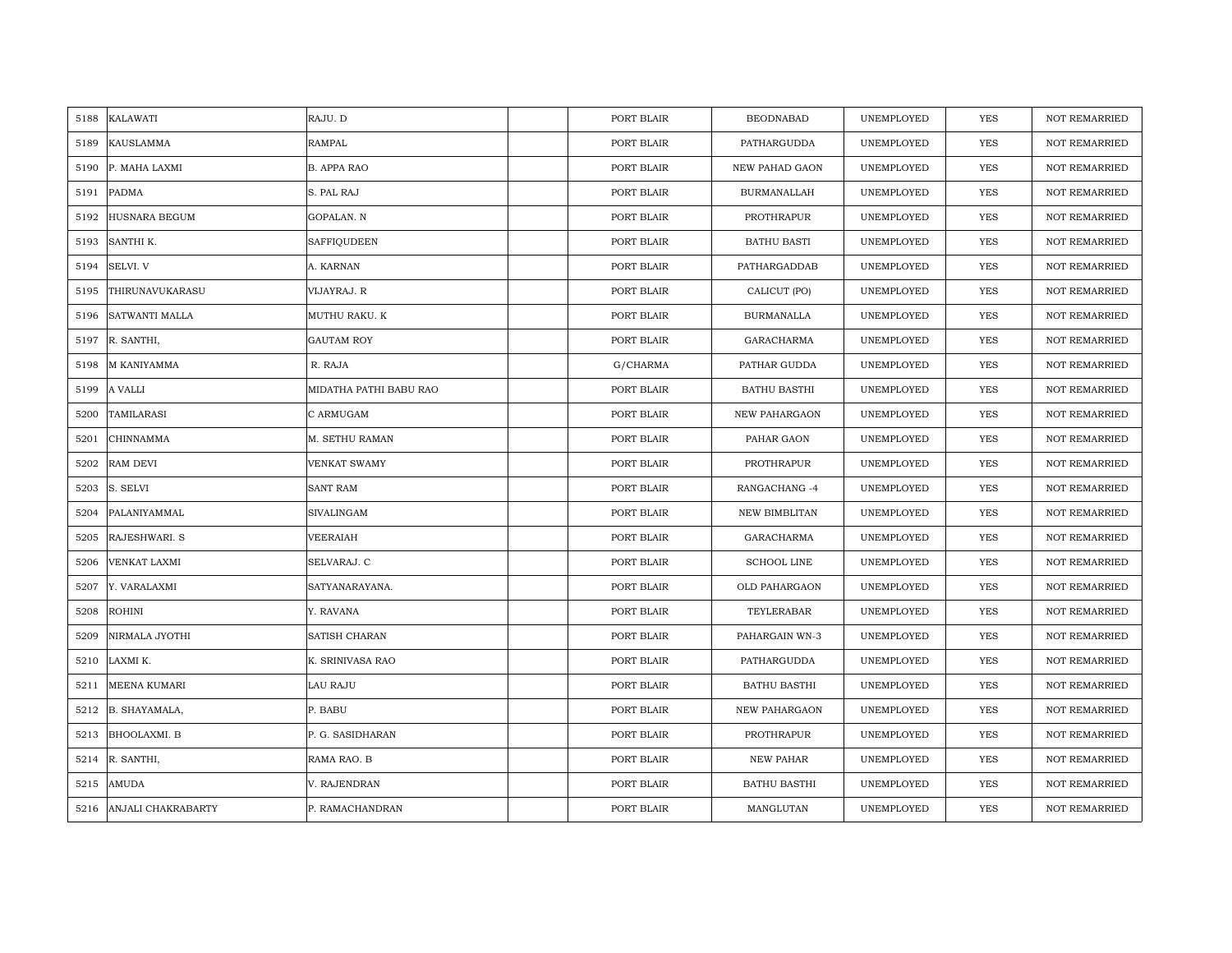| 5217 | <b>ESWARAMMA, P</b>      | CHAKRABARTY, J. P   | PORT BLAIR         | JUNGLIGHAT         | UNEMPLOYED | YES        | <b>NOT REMARRIED</b> |
|------|--------------------------|---------------------|--------------------|--------------------|------------|------------|----------------------|
|      |                          |                     |                    |                    |            |            |                      |
| 5218 | <b>KAUSHALAYA</b>        | KARRAIAH. P         | PORT BLAIR         | <b>BEODNABAD</b>   | UNEMPLOYED | <b>YES</b> | <b>NOT REMARRIED</b> |
| 5219 | LAXMI                    | <b>RAM KUMAR</b>    | PORT BLAIR         | HADDO              | UNEMPLOYED | YES        | <b>NOT REMARRIED</b> |
| 5220 | <b>SATAMMA</b>           | APPA RAO            | PORT BLAIR         | PHOENIX BAY        | UNEMPLOYED | YES        | <b>NOT REMARRIED</b> |
| 5221 | <b>SAVITRI</b>           | C. H. SURI BABU     | PORT BLAIR         | ATLANTA POINT      | UNEMPLOYED | YES        | <b>NOT REMARRIED</b> |
| 5222 | V. MANGA                 | RAJA SEKAR. M       | PORT BLAIR         | MOHANPURA          | UNEMPLOYED | <b>YES</b> | NOT REMARRIED        |
| 5223 | VASANTHA KUMARI          | V. MOHAN RAO        | PORT BLAIR         | CALICUT AGE        | UNEMPLOYED | YES        | <b>NOT REMARRIED</b> |
| 5224 | <b>ALAGUVALLI</b>        | APUKUTTAN NAIR      | PORT BLAIR         | <b>BUNIYADABAD</b> | UNEMPLOYED | YES        | <b>NOT REMARRIED</b> |
| 5225 | ELLAMMA. P               | K. VATTAYUTHAM      | HADDO              | HADDO              | UNEMPLOYED | <b>YES</b> | NOT REMARRIED        |
| 5226 | T. RANI                  | LOKANATHAN. S       | PORT BLAIR         | ABERDEEN BAZAR     | UNEMPLOYED | YES        | <b>NOT REMARRIED</b> |
| 5227 | RAJULAMMA. A             | THYAGARAJAN. R      | JANGLIGHAT         | JUNGLIGHAT         | UNEMPLOYED | YES        | <b>NOT REMARRIED</b> |
| 5228 | MURUGA LAXMI             | JOJA RAO. A         | PORT BLAIR         | PHEONIX BAY        | UNEMPLOYED | YES        | <b>NOT REMARRIED</b> |
| 5229 | <b>SHENAZ KHATUN</b>     | GANESH              | PORT BLAIR         | PORT BLAIR         | UNEMPLOYED | <b>YES</b> | NOT REMARRIED        |
| 5230 | R. LAXMI DEVI,           | SAJJID AHMED        | PORT BLAIR         | HADDO              | UNEMPLOYED | <b>YES</b> | <b>NOT REMARRIED</b> |
| 5231 | S. ANITA                 | R. RAMA MOORTHY     | PORT BLAIR         | ANARKALI           | UNEMPLOYED | YES        | NOT REMARRIED        |
| 5232 | APPALAMMA                | P. K. NARAYANAN     | PORT BLAIR         | PHEONIX BAY        | UNEMPLOYED | <b>YES</b> | NOT REMARRIED        |
| 5233 | M. VASANTHI,             | <b>GURAYYA</b>      | PORT BLAIR         | <b>BUNIYABAD</b>   | UNEMPLOYED | YES        | <b>NOT REMARRIED</b> |
| 5234 | MARALAMMA,               | M. MOHAN            | PORT BLAIR         | ANARKALI AGE       | UNEMPLOYED | YES        | <b>NOT REMARRIED</b> |
| 5235 | T. M. AVVA BIBI,         | J. APPA RAO         | PORT BLAIR         | PREM NAGAR         | UNEMPLOYED | YES        | <b>NOT REMARRIED</b> |
| 5236 | BIMLA LAKRA,             | ABDUL RAHIM         | <b>LONG ISLAND</b> | LONG ISLAND        | UNEMPLOYED | YES        | <b>NOT REMARRIED</b> |
| 5237 | ZUBAIDA BIBI             | <b>RUBEN KUJUR</b>  | PORT BLAIR         | <b>BUNIYADABAD</b> | UNEMPLOYED | YES        | <b>NOT REMARRIED</b> |
| 5238 | SHEETAL MONILAL KERKERTA | <b>ABDUL MAJEED</b> | PORT BLAIR         | <b>S ANDAMAN</b>   | UNEMPLOYED | YES        | <b>NOT REMARRIED</b> |
| 5239 | L. HEMAWATHI             | NISHID KUJUR        | PORT BLAIR         | DAIRY FARM         | UNEMPLOYED | YES        | <b>NOT REMARRIED</b> |
| 5240 | LAXMI. K                 | APPA RAO            | PORT BLAIR         | PHONGY CHAUNG      | UNEMPLOYED | YES        | <b>NOT REMARRIED</b> |
| 5241 | <b>VALLY</b>             | VENKAT RAMANNA      | PORT BLAIR         | PHONGE CHANG       | UNEMPLOYED | YES        | <b>NOT REMARRIED</b> |
| 5242 | SAYAMMA. K               | P. MURGESAN         | PORT BLAIR         | <b>BRICHGUNJ</b>   | UNEMPLOYED | YES        | NOT REMARRIED        |
| 5243 | REMA DEVI                | SABARAYA. V         | PORT BLAIR         | <b>BUNIYADABAD</b> | UNEMPLOYED | YES        | <b>NOT REMARRIED</b> |
| 5244 | <b>BHUVENESWARI</b>      | SUKUMARAN NAIR      | PORT BLAIR         | PHOENIX BAY        | UNEMPLOYED | YES        | <b>NOT REMARRIED</b> |
| 5245 | DHANA PAKIYAM            | MATHIA LAGAN        | PORT BLAIR         | BEODNA BAD         | UNEMPLOYED | YES        | NOT REMARRIED        |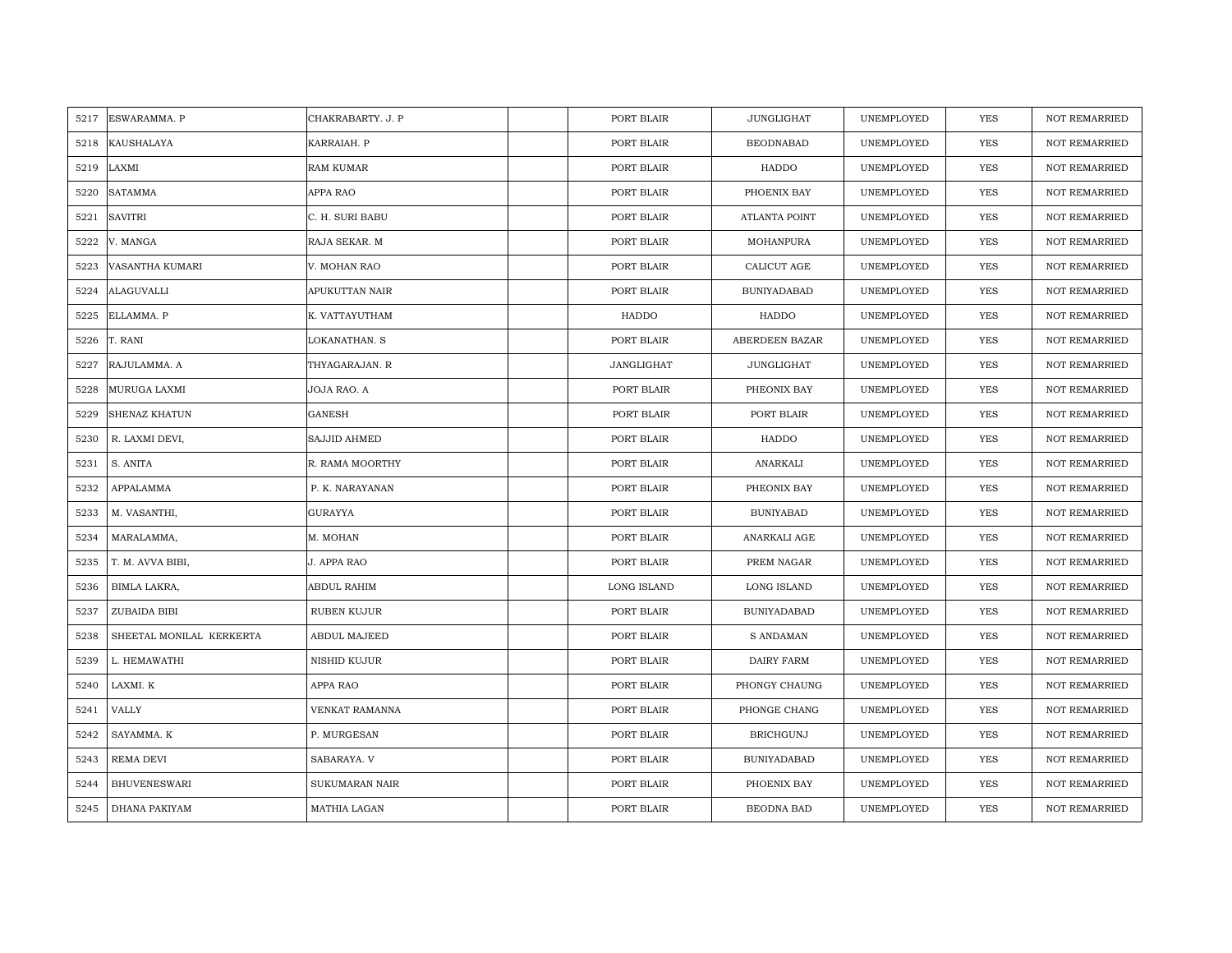| LAXMI. C. H<br>5246       | CHINNU             | PORT BLAIR | DIGNABAD               | UNEMPLOYED | <b>YES</b> | <b>NOT REMARRIED</b> |
|---------------------------|--------------------|------------|------------------------|------------|------------|----------------------|
| SARADAMMAL<br>5247        | JAGAMAYYA. C. H    | PORT BLAIR | <b>BEODNABAD</b>       | UNEMPLOYED | <b>YES</b> | <b>NOT REMARRIED</b> |
| V. BINDU<br>5248          | LAXMANAN           | PORT BLAIR | NAYA GAON              | UNEMPLOYED | <b>YES</b> | <b>NOT REMARRIED</b> |
| U. NAGALAXMI<br>5249      | T. SIVAPANCHAMAN   | PORT BLAIR | NAYA GAON              | UNEMPLOYED | YES        | <b>NOT REMARRIED</b> |
| 5250<br>Y. NAGAMNI        | UMA BHASKARAN      | PORT BLAIR | ABERDEEN AGE           | UNEMPLOYED | YES        | <b>NOT REMARRIED</b> |
| 5251<br>VERONIKA DHANWAR  | Y GANGACHALAM      | PORT BLAIR | JUNGLIGHAT             | UNEMPLOYED | YES        | <b>NOT REMARRIED</b> |
| 5252<br>MALLIKA           | ALEXIUS SORENG     | PORT BLAIR | RANCHACHANG AGE        | UNEMPLOYED | YES        | <b>NOT REMARRIED</b> |
| KIRAN GUPTA<br>5253       | NARAYANSWAMY       | PORT BLAIR | PORT BLAIR             | UNEMPLOYED | YES        | <b>NOT REMARRIED</b> |
| K PUSHPA<br>5254          | HARI NARAYAN LAL   | PORT BLAIR | PREM NAGAR             | UNEMPLOYED | <b>YES</b> | NOT REMARRIED        |
| 5255<br>J. THENMOZHI      | M. KESAVAN         | PORT BLAIR | <b>DUGNABAD</b>        | UNEMPLOYED | YES        | <b>NOT REMARRIED</b> |
| 5256<br>MONICA DUNG DUNG  | M. JEYAKUMAR       | TEYRELABAD | <b>GRAVE YARD ROAD</b> | UNEMPLOYED | <b>YES</b> | <b>NOT REMARRIED</b> |
| 5257<br>C. CHILAMBAI      | ALBIS TIGGA        | PORT BLAIR | GARACHARMA             | UNEMPLOYED | YES        | <b>NOT REMARRIED</b> |
| 5258<br>RATHINAMMAL       | P. CHINNATAMBI     | PORT BLAIR | HADDO                  | UNEMPLOYED | <b>YES</b> | <b>NOT REMARRIED</b> |
| S. RATNA<br>5259          | <b>JAMES</b>       | PORT BLAIR | DIARY FARM             | UNEMPLOYED | <b>YES</b> | <b>NOT REMARRIED</b> |
| MEERAMMA<br>5260          | <b>U. SHANKAR</b>  | PORT BLAIR | MOHANPURA              | UNEMPLOYED | YES        | <b>NOT REMARRIED</b> |
| 5261<br>ZEBA MOLLA,,      | CHINNA BABU        | PORT BLAIR | MACHI LANE             | UNEMPLOYED | <b>YES</b> | <b>NOT REMARRIED</b> |
| SARASWATI BAIDYA<br>5262  | RIAJUL MOLLA       | PORT BLAIR | RAINBOW COLONY         | UNEMPLOYED | <b>YES</b> | <b>NOT REMARRIED</b> |
| P. BHANU<br>5263          | SANTOSH BAIDYA     | PORT BLAIR | HADDO                  | UNEMPLOYED | <b>YES</b> | <b>NOT REMARRIED</b> |
| DEVADAMMA<br>5264         | K. PARAMASIVAN     | PORT BLAIR | ANARKALI               | UNEMPLOYED | <b>YES</b> | <b>NOT REMARRIED</b> |
| 5265<br>HEMAWATHI. D      | <b>B. APPA RAO</b> | PORT BLAIR | <b>BUNIYADABAD</b>     | UNEMPLOYED | YES        | <b>NOT REMARRIED</b> |
| MURUGAMMA<br>5266         | KUMAR SWAMY. D     | PORT BLAIR | <b>BUNIYADABAD</b>     | UNEMPLOYED | YES        | <b>NOT REMARRIED</b> |
| 5267<br>RANI. L           | RAJAGOPAL          | PORT BLAIR | <b>BUNIYADABAD</b>     | UNEMPLOYED | YES        | NOT REMARRIED        |
| <b>AYSHA BIBI</b><br>5268 | KUTTYAPPAN         | PORT BLAIR | PREM NAGAR             | UNEMPLOYED | <b>YES</b> | <b>NOT REMARRIED</b> |
| 5269<br>SHANTI. M         | K. MOIDEEN         | PORT BLAIR | DELANIPUR              | UNEMPLOYED | YES        | <b>NOT REMARRIED</b> |
| 5270<br>SHANTI N.         | MARIAPPAN          | PORT BLAIR | <b>BUNIYADABAD</b>     | UNEMPLOYED | <b>YES</b> | <b>NOT REMARRIED</b> |
| C. LAXMI,<br>5271         | J. K. ARUL DAS     | PORT BLAIR | ANARKALI               | UNEMPLOYED | YES        | NOT REMARRIED        |
| 5272<br>A. PALANIAMMAL    | MUSLAIAH           | PORT BLAIR | <b>BUNIYADABAD</b>     | UNEMPLOYED | <b>YES</b> | <b>NOT REMARRIED</b> |
| N. PALAYEE,<br>5273       | S. ARUMUGAM        | PORT BLAIR | BEODNABAD AGE          | UNEMPLOYED | <b>YES</b> | <b>NOT REMARRIED</b> |
| 5274<br>K. RAJESHWARI,    | <b>RAVI</b>        | PORT BLAIR | <b>HADDO</b>           | UNEMPLOYED | <b>YES</b> | <b>NOT REMARRIED</b> |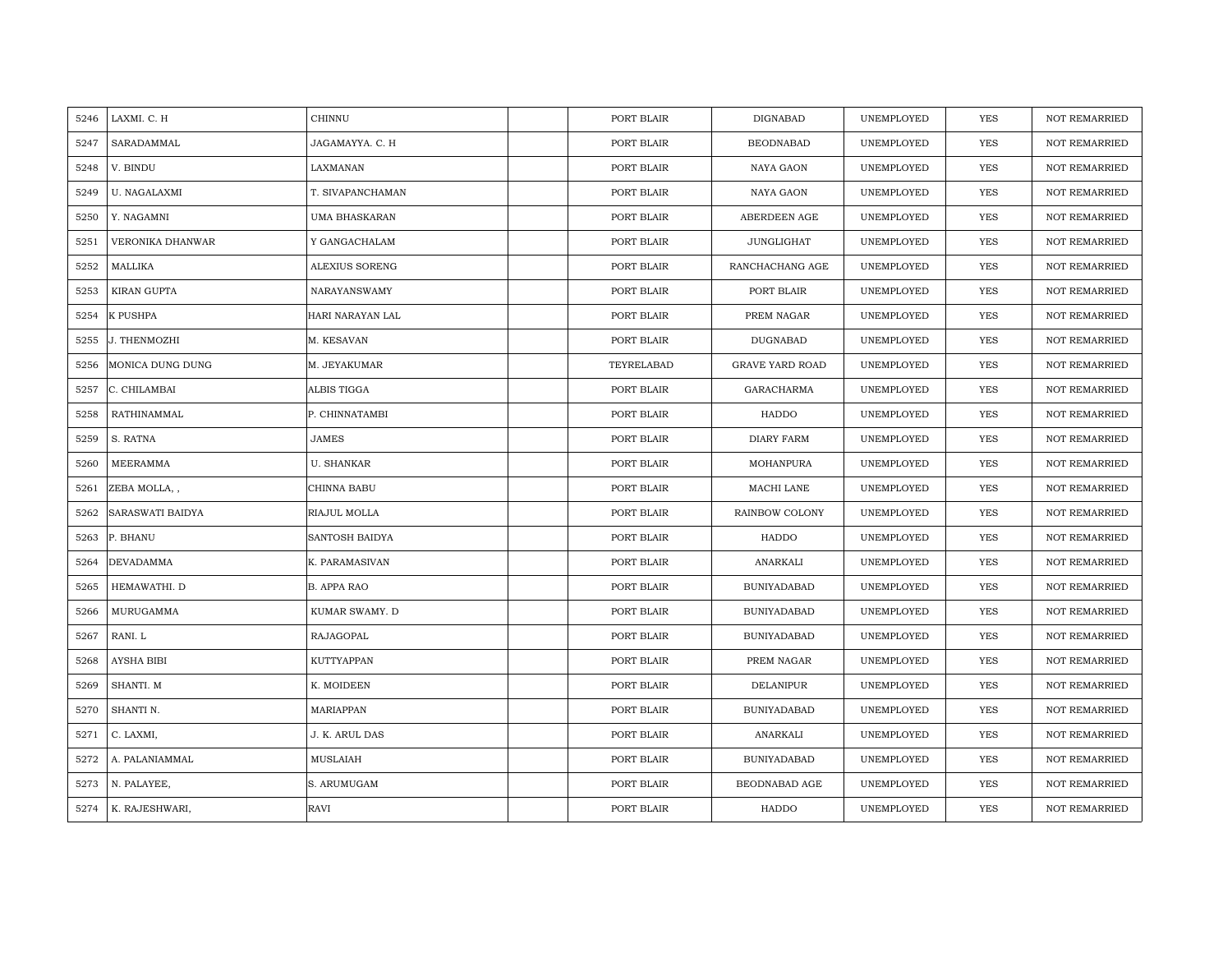| 5275 | C. KALAIYARASI,      | K. KAMAYYA               | PORT BLAIR | <b>BATHU BASTHI</b>     | UNEMPLOYED | <b>YES</b> | <b>NOT REMARRIED</b> |
|------|----------------------|--------------------------|------------|-------------------------|------------|------------|----------------------|
| 5276 | SARASWATI. T         | V. BOSE                  | PORT BLAIR | LAMBA LINE              | UNEMPLOYED | <b>YES</b> | <b>NOT REMARRIED</b> |
| 5277 | KUMAMMA. D           | TIRUMALINGAM. T.         | PORT BLAIR | DAIRY FARM              | UNEMPLOYED | YES        | <b>NOT REMARRIED</b> |
| 5278 | SAROJANI AMMA. B     | ERAIAH. D                | PORT BLAIR | JUNGLIGHAT              | UNEMPLOYED | YES        | <b>NOT REMARRIED</b> |
| 5279 | VIJAYA               | DESIAH. B                | PORT BLAIR | <b>BURMANALLAH</b>      | UNEMPLOYED | YES        | <b>NOT REMARRIED</b> |
| 5280 | <b>ESWARAMMA</b>     | VELLU                    | D/FARM     | <b>FISHERIES COLONY</b> | UNEMPLOYED | <b>YES</b> | <b>NOT REMARRIED</b> |
| 5281 | <b>KAVITA</b>        | DEVA RAJU                | PORT BLAIR | DOLLY GUNJ              | UNEMPLOYED | YES        | <b>NOT REMARRIED</b> |
| 5282 | ADI LAKSHMI          | LOKINDER SINGH           | PORT BLAIR | WARD NO VIII            | UNEMPLOYED | YES        | NOT REMARRIED        |
| 5283 | <b>GOURAMMA</b>      | SARATHI. Y               | PORT BLAIR | <b>BRIJGUNJ</b>         | UNEMPLOYED | YES        | <b>NOT REMARRIED</b> |
| 5284 | GOVINDA LAXMAMMA     | <b>BAIRAGI</b>           | PORT BLAIR | DAIRY FARM              | UNEMPLOYED | YES        | <b>NOT REMARRIED</b> |
| 5285 | TAMILARASI. V        | <b>GOVINDA RAMA</b>      | PORT BLAIR | DAIRY FARM              | UNEMPLOYED | YES        | <b>NOT REMARRIED</b> |
| 5286 | SABITA CHATTERJEE    | VELU. V                  | PORT BLAIR | DOLLYGUNJ               | UNEMPLOYED | <b>YES</b> | <b>NOT REMARRIED</b> |
| 5287 | RAMULAMMA            | LAKHI KANATA CHATARJEE   | PORT BLAIR | <b>BROOKSADAB</b>       | UNEMPLOYED | <b>YES</b> | <b>NOT REMARRIED</b> |
| 5288 | C. H. KESUVAMMA      | LACHAIAH. B              | PORT BLAIR | <b>FISHERIES COLONY</b> | UNEMPLOYED | YES        | <b>NOT REMARRIED</b> |
| 5289 | NOOKAMMA             | C. H. DURYODHAN          | PORT BLAIR | <b>BROOKSHABAD</b>      | UNEMPLOYED | <b>YES</b> | NOT REMARRIED        |
| 5290 | <b>SHWETA</b>        | <b>B. NEEL KANTA RAO</b> | PORT BLAIR | PORT BLAIR              | UNEMPLOYED | <b>YES</b> | <b>NOT REMARRIED</b> |
| 5291 | S. ACHAMMA           | SHIV NARAYAN             | PORT BLAIR | HADDO                   | UNEMPLOYED | YES        | <b>NOT REMARRIED</b> |
| 5292 | ZULAKHA BIBI         | S. KARRAIAH              | PORT BLAIR | PHOENIX BAY             | UNEMPLOYED | <b>YES</b> | <b>NOT REMARRIED</b> |
| 5293 | NARINDER KAUR,       | A. BASHEER AHMED         | PORT BLAIR | <b>SUPPLY LINE</b>      | UNEMPLOYED | YES        | <b>NOT REMARRIED</b> |
| 5294 | SMTI. T. SHANTI      | <b>BHAJAN SINGH</b>      | PORT BLAIR | <b>CARBYN'S COVE</b>    | UNEMPLOYED | YES        | NOT REMARRIED        |
| 5295 | S. DHANA BAGYAM,     | G. THAMARAI CHELLIAN     | PORT BLAIR | <b>SHORE POINT</b>      | UNEMPLOYED | YES        | <b>NOT REMARRIED</b> |
| 5296 | <b>JAMUNA BISWAS</b> | S. D. SWAMY DAS          | PORT BLAIR | <b>DURGAPUR</b>         | UNEMPLOYED | YES        | NOT REMARRIED        |
| 5297 | R CHINNAMMA          | LATE. ASHOK BISWAS       | HUT BAY    | <b>ONGI TIKRY</b>       | UNEMPLOYED | YES        | <b>NOT REMARRIED</b> |
| 5298 | <b>S VASANTHA</b>    | LATE. R KARODU           | PORT BLAIR | HADDO                   | UNEMPLOYED | YES        | <b>NOT REMARRIED</b> |
| 5299 | <b>SUGANTI BECK</b>  | LATE. S SAMPATH          | PORT BLAIR | RANCHI BASTHI           | UNEMPLOYED | YES        | NOT REMARRIED        |
| 5300 | D HEMAWATHI          | VIJAY TIGGA              | PORT BLAIR | DAIRYFARM               | UNEMPLOYED | <b>YES</b> | <b>NOT REMARRIED</b> |
| 5301 | <b>SANDHYA BALA</b>  | LATE. D GANGAIAH         | PORT BLAIR | RGT ROAD                | UNEMPLOYED | YES        | NOT REMARRIED        |
| 5302 | <b>SAVITA ROY</b>    | LATE. KHOKON BALA        | PORT BLAIR | <b>BADMASH PAHAR</b>    | UNEMPLOYED | YES        | <b>NOT REMARRIED</b> |
| 5303 | MAHALAXMI            | LATE. DULALA ROY         | PORT BLAIR | MAYABUNDER              | UNEMPLOYED | <b>YES</b> | <b>NOT REMARRIED</b> |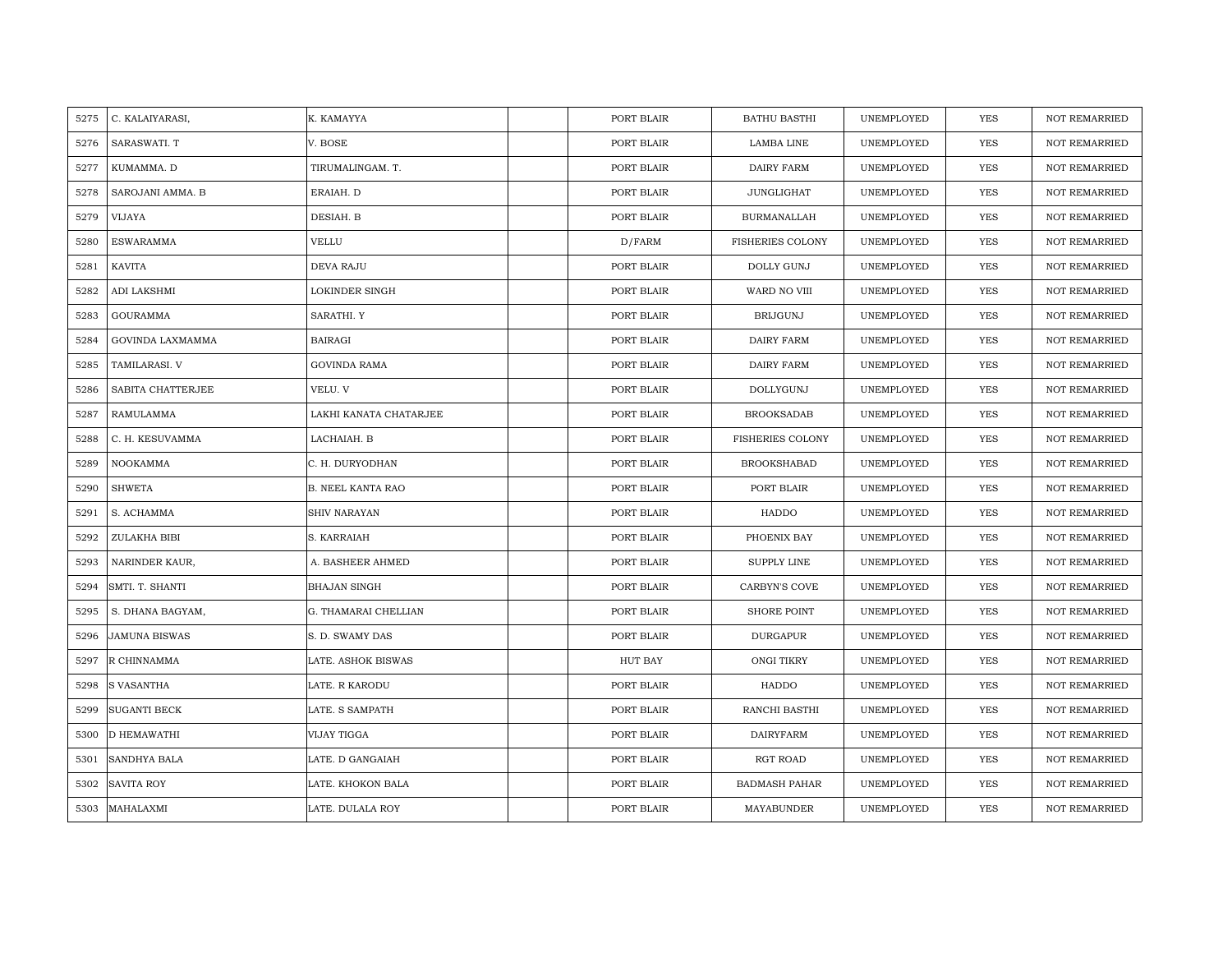| 5304 | <b>S RANJEETHAM</b>      | LATE. RAMULU             | PORT BLAIR         | <b>BUNIYADABAD</b>    | UNEMPLOYED | YES        | <b>NOT REMARRIED</b> |
|------|--------------------------|--------------------------|--------------------|-----------------------|------------|------------|----------------------|
| 5305 | <b>JAI SUSHILA</b>       | LATE. S SATAIAH          | PORT BLAIR         | POKKADERA             | UNEMPLOYED | <b>YES</b> | <b>NOT REMARRIED</b> |
| 5306 | <b>D DEVI</b>            | LATE. BALARAJ            | PORT BLAIR         | OLD PAHAR GAON        | UNEMPLOYED | <b>YES</b> | <b>NOT REMARRIED</b> |
| 5307 | P SHIRISHA               | LATE. D MUTYALA NAIDU    | PORT BLAIR         | LAMBA LINE            | UNEMPLOYED | <b>YES</b> | NOT REMARRIED        |
| 5308 | MANJU SINGH              | LATE. PATHEN GOPI        | PORT BLAIR         | JUNGLIGHAT            | UNEMPLOYED | <b>YES</b> | <b>NOT REMARRIED</b> |
| 5309 | <b>SAROJ KUJUR</b>       | LATE. BHAGBWAN SINGH     | PORT BLAIR         | HADDO                 | UNEMPLOYED | <b>YES</b> | <b>NOT REMARRIED</b> |
| 5310 | P LAXMI,                 | LATE. K ALOK             | PORT BLAIR         | TEYLARABAD            | UNEMPLOYED | <b>YES</b> | <b>NOT REMARRIED</b> |
| 5311 | M APPALA NARASAMMA       | LATE. P SURI BABU        | PORT BLAIR         | STEWARTGUNJ           | UNEMPLOYED | YES        | <b>NOT REMARRIED</b> |
| 5312 | MINI MOL                 | LATE. M BODDESU          | PORT BLAIR         | FERRARGUNJ            | UNEMPLOYED | YES        | NOT REMARRIED        |
| 5313 | VIJAYA JACOB             | LT. SATYAN               | PORT BLAIR         | BIRD LINE             | UNEMPLOYED | YES        | <b>NOT REMARRIED</b> |
| 5314 | <b>ANIMA RAM</b>         | LATE. JACOB              | PORT BLAIR         | FERRARGUNJ            | UNEMPLOYED | YES        | NOT REMARRIED        |
| 5315 | N JAYA LAXMI             | LATE. BAN DHANA MAHALI   | PORT BLAIR         | MAYABUNDER            | UNEMPLOYED | YES        | NOT REMARRIED        |
| 5316 | SHOBA CHAKRABORTY        | LATE. P SUNDAR RAO       | LITTLE ANDAMAN     | KALI NGAR             | UNEMPLOYED | YES        | <b>NOT REMARRIED</b> |
| 5317 | <b>KATHEEJA</b>          | <b>ASHOK CHAKRABORTY</b> | <b>HADDO</b>       | LILLY PUR             | UNEMPLOYED | <b>YES</b> | <b>NOT REMARRIED</b> |
| 5318 | <b>BERNADIT KISPOTTA</b> | LT. C. HUSSAIN           | CAMPBELL BAY       | <b>JOGINDER NAGAR</b> | UNEMPLOYED | YES        | <b>NOT REMARRIED</b> |
| 5319 | KUSUM KANTI KUJUR        | LATE. AUGUSTUS MINJ      | CAMPBELL BAY       | KAMAL BASTHI          | UNEMPLOYED | YES        | <b>NOT REMARRIED</b> |
| 5320 | <b>G KALAISELVI</b>      | LATE. ANAND KUMAR XALXO  | CAMPBELL BAY       | VIJAY NAGAR           | UNEMPLOYED | <b>YES</b> | <b>NOT REMARRIED</b> |
| 5321 | KAMLESHWARI              | LATE. P GANESAN          | PORT BLAIR         | LAMBA LINE            | UNEMPLOYED | <b>YES</b> | <b>NOT REMARRIED</b> |
| 5322 | N PARAMESHWARI PILLAI    | T RAJA RAM               | PORT BLAIR         | NEAR CLOCK TOWER      | UNEMPLOYED | YES        | <b>NOT REMARRIED</b> |
| 5323 | T. KAMACHI               | LATE. A NARAYAN PILLAI   | PORT BLAIR         | HADDO                 | UNEMPLOYED | <b>YES</b> | <b>NOT REMARRIED</b> |
| 5324 | P. M. AMINA BIBI         | LT. TAMIL SELVAM         | PORT BLAIR         | OGRABRAJ              | UNEMPLOYED | YES        | <b>NOT REMARRIED</b> |
| 5325 | <b>MALATI CHOUDARY</b>   | LT. JAMSAD ALI           | <b>BARATANG</b>    | <b>BARATANG</b>       | UNEMPLOYED | YES        | NOT REMARRIED        |
| 5326 | <b>SABITA MISTRY</b>     | LT. KISHORE HR. CHOUDARY | <b>BILLYGROUND</b> | PINAKI NAGAR          | UNEMPLOYED | YES        | <b>NOT REMARRIED</b> |
| 5327 | R. MUTHU LAXMI           | LATE. BHABEN MISTRY      | PORT BLAIR         | <b>JUNGLIGHAT</b>     | UNEMPLOYED | YES        | <b>NOT REMARRIED</b> |
| 5328 | S SHANMUGAVALLI          | LT. RAVI CHANDRAM        | RANGAT             | RANGAT                | UNEMPLOYED | <b>YES</b> | <b>NOT REMARRIED</b> |
| 5329 | RINA SARKAR              | LATE. A T SHANMUGAN      | RANGAT             | PARNASALA             | UNEMPLOYED | YES        | NOT REMARRIED        |
| 5330 | MEERA BHABUK,            | LATE. BHABESH SARKAR     | RANGAT             | <b>SABARI</b>         | UNEMPLOYED | YES        | <b>NOT REMARRIED</b> |
| 5331 | M. RAJAMMA               | LATE. BINOD BHABUK       | <b>BAKULTALA</b>   | <b>BAKULTALA</b>      | UNEMPLOYED | <b>YES</b> | <b>NOT REMARRIED</b> |
|      | 5332 DASI BISWAS         | LT. M. DESAIAH           | . KADAMTALA        | KADAMTALA             | UNEMPLOYED | <b>YES</b> | <b>NOT REMARRIED</b> |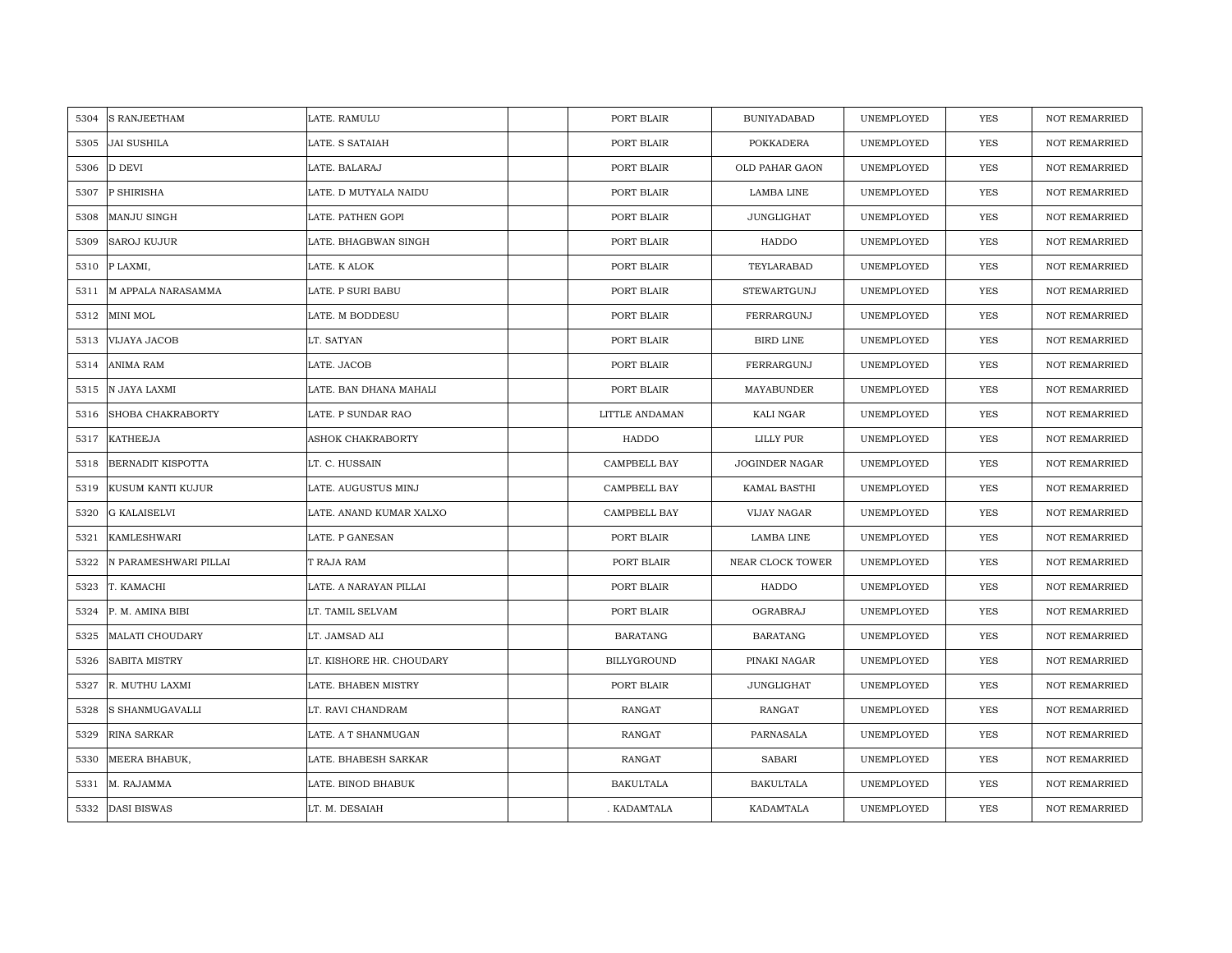| 5333 | <b>SUJITA MALI</b>   | LATE. HEMANTA BISWAS      | . KADAMTALA        | KADAMTALA          | UNEMPLOYED | <b>YES</b> | <b>NOT REMARRIED</b> |
|------|----------------------|---------------------------|--------------------|--------------------|------------|------------|----------------------|
| 5334 | CHARUBALA HALDER     | LATE. SUKHCHAN MALI       | . KADAMTALA        | KADAMTALA          | UNEMPLOYED | <b>YES</b> | <b>NOT REMARRIED</b> |
| 5335 | <b>EGNESH LAKRA</b>  | LATE. SHISHUBAR HALDER    | MAYABUNDER         | KARMATANG          | UNEMPLOYED | YES        | <b>NOT REMARRIED</b> |
| 5336 | ALO SEAL             | LATE. JAMES KUJU          | PORT BLAIR         | GARACHARMA         | UNEMPLOYED | YES        | <b>NOT REMARRIED</b> |
| 5337 | <b>AROTI SARKAR</b>  | LT. PARITOSH CHANDRA SEAL | DIGLIPUR           | LAXMIPUR           | UNEMPLOYED | YES        | <b>NOT REMARRIED</b> |
| 5338 | JITHNI MAJHI         | LATE. GOKUL SARKAR        | KISHORI NAGAR      | PILONE NALLAH      | UNEMPLOYED | <b>YES</b> | NOT REMARRIED        |
| 5339 | <b>G SARASWATHI</b>  | LATE. RAGHUNATH MAJI      | <b>DIGLIPUR</b>    | NAVEEN NAGAR       | UNEMPLOYED | YES        | <b>NOT REMARRIED</b> |
| 5340 | PARBATI MONDAL       | LATE. M GANESHAN          | <b>DIGLIPUR</b>    | NABAGRAM           | UNEMPLOYED | YES        | <b>NOT REMARRIED</b> |
| 5341 | S. PARWATHI          | LATE. GOUTAM MONDAL       | MAYABUNDER         | MAYABUNDER         | UNEMPLOYED | <b>YES</b> | NOT REMARRIED        |
| 5342 | P. PUNYAVATHI        | LT. S. PAPA RAO           | MAYABUNDER         | MAYABUNDER         | UNEMPLOYED | YES        | <b>NOT REMARRIED</b> |
| 5343 | B. ANKAMMA           | LT. P. BALARAJU           | PORT BLAIR         | JUNGLIGHAT         | UNEMPLOYED | YES        | <b>NOT REMARRIED</b> |
| 5344 | T. HEMA LATHA        | LT. CHINNA RAO            | PORT BLAIR         | OLD PAHARGOAN      | UNEMPLOYED | YES        | <b>NOT REMARRIED</b> |
| 5345 | K. YESODHA           | LT. T. RAJESH             | PORT BLAIR         | GARACHARMA         | UNEMPLOYED | <b>YES</b> | NOT REMARRIED        |
| 5346 | <b>BITNI TOPPO</b>   | LT. KARUPPAIAH            | <b>BARATANG</b>    | <b>BARATANG</b>    | UNEMPLOYED | <b>YES</b> | <b>NOT REMARRIED</b> |
| 5347 | K VARALAXMI          | LT. GANGA BARWA           | PORT BLAIR         | LAMBA PAHAR        | UNEMPLOYED | YES        | NOT REMARRIED        |
| 5348 | SABITRI CHAKRABARTHY | LATE. K SRINIVAS          | <b>BILLIGROUND</b> | PINAKI NAGAR       | UNEMPLOYED | <b>YES</b> | NOT REMARRIED        |
| 5349 | T. RAJA LAKSHMI      | LATE. SUDHIR CHAKRABARTHY | 4 TH KM            | NANJAPPA NAGAR     | UNEMPLOYED | YES        | <b>NOT REMARRIED</b> |
| 5350 | <b>M BANUMATHI</b>   | K. THANGAVELU             | GARACHARMA         | PATHAR GUDDA       | UNEMPLOYED | YES        | <b>NOT REMARRIED</b> |
| 5351 | R. SARASU            | V K MALAIRAJAN            | PORT BLAIR         | <b>BATHUBASTI</b>  | UNEMPLOYED | YES        | <b>NOT REMARRIED</b> |
| 5352 | PRATIMA RANI SAHA    | LT. M. RAMAIAH            | PREM NAGAR         | NEAR KALI MANDIR   | UNEMPLOYED | YES        | <b>NOT REMARRIED</b> |
| 5353 | S. UMMYA,            | LATE. SHYAMAL KUMAR SAHA  | PORT BLAIR         | <b>AUSTINABAD</b>  | UNEMPLOYED | YES        | <b>NOT REMARRIED</b> |
| 5354 | SELESTINA TIRKEY,    | <b>SOCAMON</b>            | RANCHI BASTI.      | <b>SCHOOL LINE</b> | UNEMPLOYED | YES        | <b>NOT REMARRIED</b> |
| 5355 | SUMITRA MONDAL,      | MUKTI DAN TIRKEY          | PORT BLAIR         | TUSNABAD           | UNEMPLOYED | YES        | <b>NOT REMARRIED</b> |
| 5356 | SARAJINI BACHAR,     | LATE. BIRAN MONDAL        | PORT BLAIR         | OGRABAJ            | UNEMPLOYED | YES        | <b>NOT REMARRIED</b> |
| 5357 | BENETHA TOPPO,       | SANTOSH BACHAR            | L/ANDAMAN          | ONGI TIRKEY        | UNEMPLOYED | YES        | <b>NOT REMARRIED</b> |
| 5358 | MOLINA PARAMANIK,    | THEROOSE XALCO            | N&M ANDAMAN        | N&M ANDAMAN        | UNEMPLOYED | YES        | NOT REMARRIED        |
| 5359 | SABITA MONDAL,       | NARARYAN PARAMANIK        | N&MANDAMAN         | <b>DUKENAGAR</b>   | UNEMPLOYED | YES        | <b>NOT REMARRIED</b> |
| 5360 | SHUBASHINI MONDAL,   | ARBINDA MONDAL            | KADAMTALA          | WARD NO 4          | UNEMPLOYED | YES        | <b>NOT REMARRIED</b> |
| 5361 | <b>MAMTA HALDER</b>  | KARTICK MONDAL            | RANGAT.            | <b>DASRAAPUR</b>   | UNEMPLOYED | YES        | NOT REMARRIED        |
|      |                      |                           |                    |                    |            |            |                      |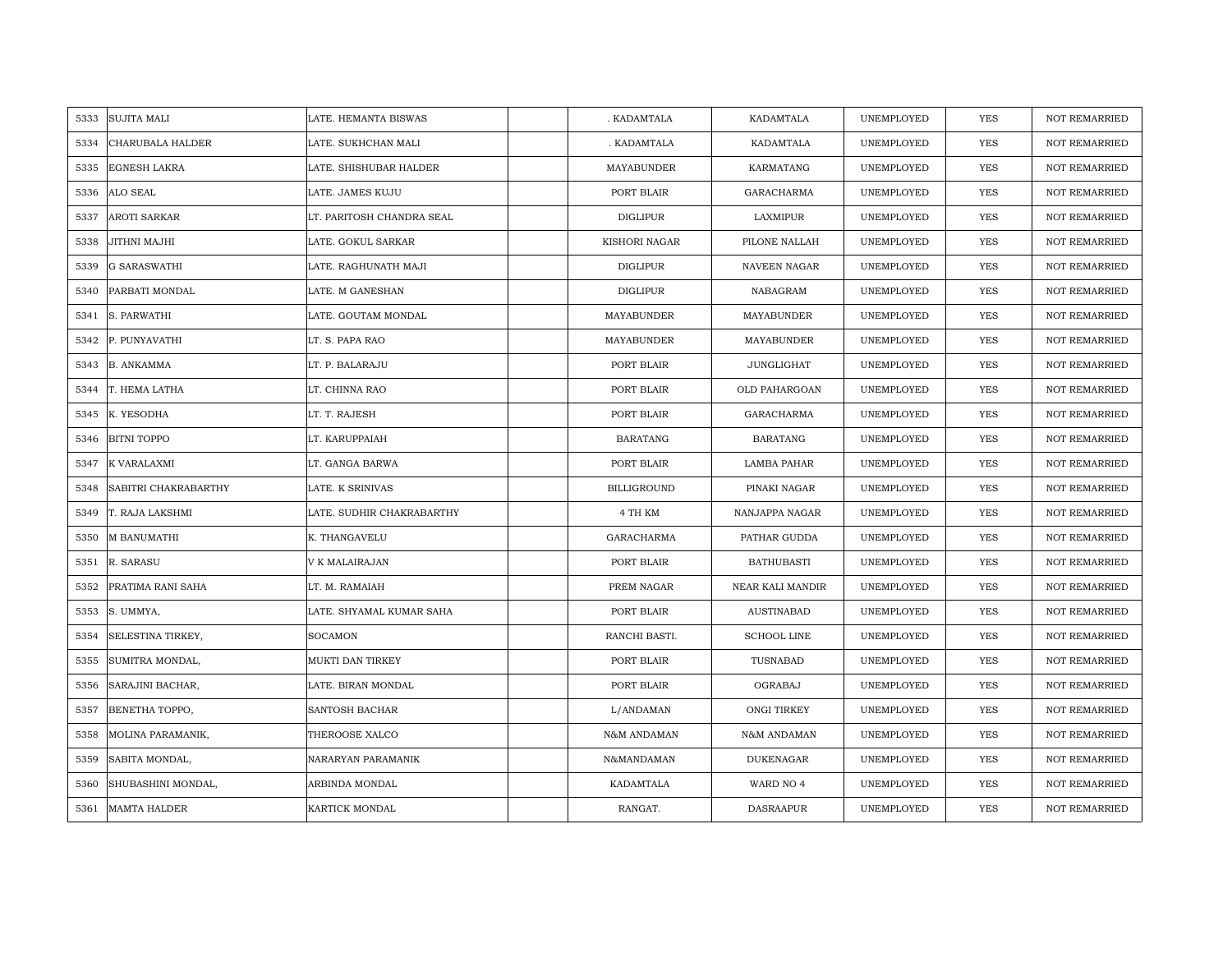| 5362 | ANAMIKA ROY,                 | ROBIN HALDER            | MIDDLEANDAMN      | KAUSALYA NAGAR       | UNEMPLOYED | <b>YES</b> | <b>NOT REMARRIED</b> |
|------|------------------------------|-------------------------|-------------------|----------------------|------------|------------|----------------------|
| 5363 | BARUNA ROY,                  | LATE. SASHI ROY         | HUTBAY.           | R K PUR              | UNEMPLOYED | <b>YES</b> | NOT REMARRIED        |
| 5364 | JOSANA DAS,                  | <b>UDAY KRISHNA ROY</b> | DIGLIPUR.         | MADHUPUR             | UNEMPLOYED | YES        | <b>NOT REMARRIED</b> |
| 5365 | <b>GOURI BISWAS KALIPUR,</b> | JAGADEESH CHANDRA DAS   | DIGLIPUR.         | DIGLIPUR             | UNEMPLOYED | <b>YES</b> | NOT REMARRIED        |
| 5366 | ANJALI DAS,,                 | SUBHAS CHANDRA BISWAS   | NEIL ISLAND.      | NEIL KENDRA          | UNEMPLOYED | YES        | <b>NOT REMARRIED</b> |
| 5367 | KERMILA KERKETTA,            | NEPAL CHANDRA DAS       | SOUTH ANDAMAN.    | <b>KRISHNA NAGAR</b> | UNEMPLOYED | YES        | <b>NOT REMARRIED</b> |
| 5368 | P. BAGGYA LAXMI,,            | <b>KERKETTA</b>         | PHOONGICHAUNG     | PHOONGICHAUNG        | UNEMPLOYED | <b>YES</b> | <b>NOT REMARRIED</b> |
| 5369 | G. VEERAMMA,                 | P. V. SATYA NARAYAN     | PORT BLAIR        | ABERDEEN BAZAR       | UNEMPLOYED | YES        | NOT REMARRIED        |
| 5370 | N. KAMALWATHI,               | G. ACHIBABU             | PORT BLAIR        | HADDO                | UNEMPLOYED | YES        | NOT REMARRIED        |
| 5371 | K. PALLANIAMMA               | V. NAGARATHINAM         | PORT BLAIR        | <b>BHATUBASTI</b>    | UNEMPLOYED | <b>YES</b> | <b>NOT REMARRIED</b> |
| 5372 | SAROJINI,                    | S. KANNAN               | <b>BAMBOOFLAT</b> | TSUNAMI SHELTER      | UNEMPLOYED | YES        | <b>NOT REMARRIED</b> |
| 5373 | K. VANDAMMA,                 | RAJESH BARLA            | PORT BLAIR        | <b>BAMBOO FLAT</b>   | UNEMPLOYED | YES        | NOT REMARRIED        |
| 5374 | GYANAMMAL,                   | LATK. JAGGA RAO         | PORT BLAIR        | SHOAL BAY            | UNEMPLOYED | <b>YES</b> | NOT REMARRIED        |
| 5375 | DEMANTHI GOP,                | RAJANAYAGAM             | FERRARGUNJ.       | MATHURA              | UNEMPLOYED | <b>YES</b> | <b>NOT REMARRIED</b> |
| 5376 | D. NAGA DURGA LAXMI, ,       | <b>BALKU GOP</b>        | PORT BLAIR        | FERRARGUNJ           | UNEMPLOYED | YES        | NOT REMARRIED        |
| 5377 | MITHU GHORAI,                | P. VENKAT KRISHNA       | PORT BLAIR        | PAHALGOAN            | UNEMPLOYED | YES        | <b>NOT REMARRIED</b> |
| 5378 | M. NAGESHWARI,               | MILAN GHORAI            | PORT BLAIR        | NAYASHAR             | UNEMPLOYED | <b>YES</b> | <b>NOT REMARRIED</b> |
| 5379 | S. BHANUWATHI,               | ANANDRAJ                | HUTBAY.           | MACHI DERA           | UNEMPLOYED | YES        | <b>NOT REMARRIED</b> |
| 5380 | G. VIJAYA FISHERMAN COLONY,  | S. VALLABA RAO          | CAMPBELL BAY.     | CAMPBELL BAY         | UNEMPLOYED | <b>YES</b> | NOT REMARRIED        |
| 5381 | SUSHEELA,                    | G. MALLESH              | CAMPBELL BAY.     | CAMPHELL BAY         | UNEMPLOYED | <b>YES</b> | <b>NOT REMARRIED</b> |
| 5382 | DHANA LAXMI,,                | LATE. JAGTAR SINGH      | PORT BLAIR        | GARACHARMA           | UNEMPLOYED | YES        | <b>NOT REMARRIED</b> |
| 5383 | JOTHI RANI,                  | K. GANESHAN             | PORT BLAIR        | <b>BEODNABAD</b>     | UNEMPLOYED | YES        | NOT REMARRIED        |
| 5384 | Y. CHANDRA DEVI              | N. RAM DAS              | PORT BLAIR        | DIGNABAD             | UNEMPLOYED | YES        | <b>NOT REMARRIED</b> |
| 5385 | <b>RAMIAMMA</b>              | A. YESUDAS              | PORT BLAIR        | PHOUNGY CHAUNG       | UNEMPLOYED | YES        | <b>NOT REMARRIED</b> |
| 5386 | <b>GUNA SELVI</b>            | N. GANGA RAJU           | PORT BLAIR        | NAYAGOAN             | UNEMPLOYED | YES        | <b>NOT REMARRIED</b> |
| 5387 | T. NIRMALA                   | ARUMUGAM                | PORT BLAIR        | PHOUNGICHAUNG        | UNEMPLOYED | YES        | NOT REMARRIED        |
| 5388 | <b>SUMITRA BISWAS</b>        | T. CHANDRA RAO          | PORT BLAIR        | <b>SHANTIPUR</b>     | UNEMPLOYED | YES        | <b>NOT REMARRIED</b> |
| 5389 | <b>SANDHYA MISTRY</b>        | KRISHNA BISWAS          | DIGLIPUR.         | <b>SWADESH NAGAR</b> | UNEMPLOYED | YES        | <b>NOT REMARRIED</b> |
| 5390 | KAKULI ROY                   | RABIN MISTRY            | MAYABUNDER        | MAYABUNDER           | UNEMPLOYED | <b>YES</b> | <b>NOT REMARRIED</b> |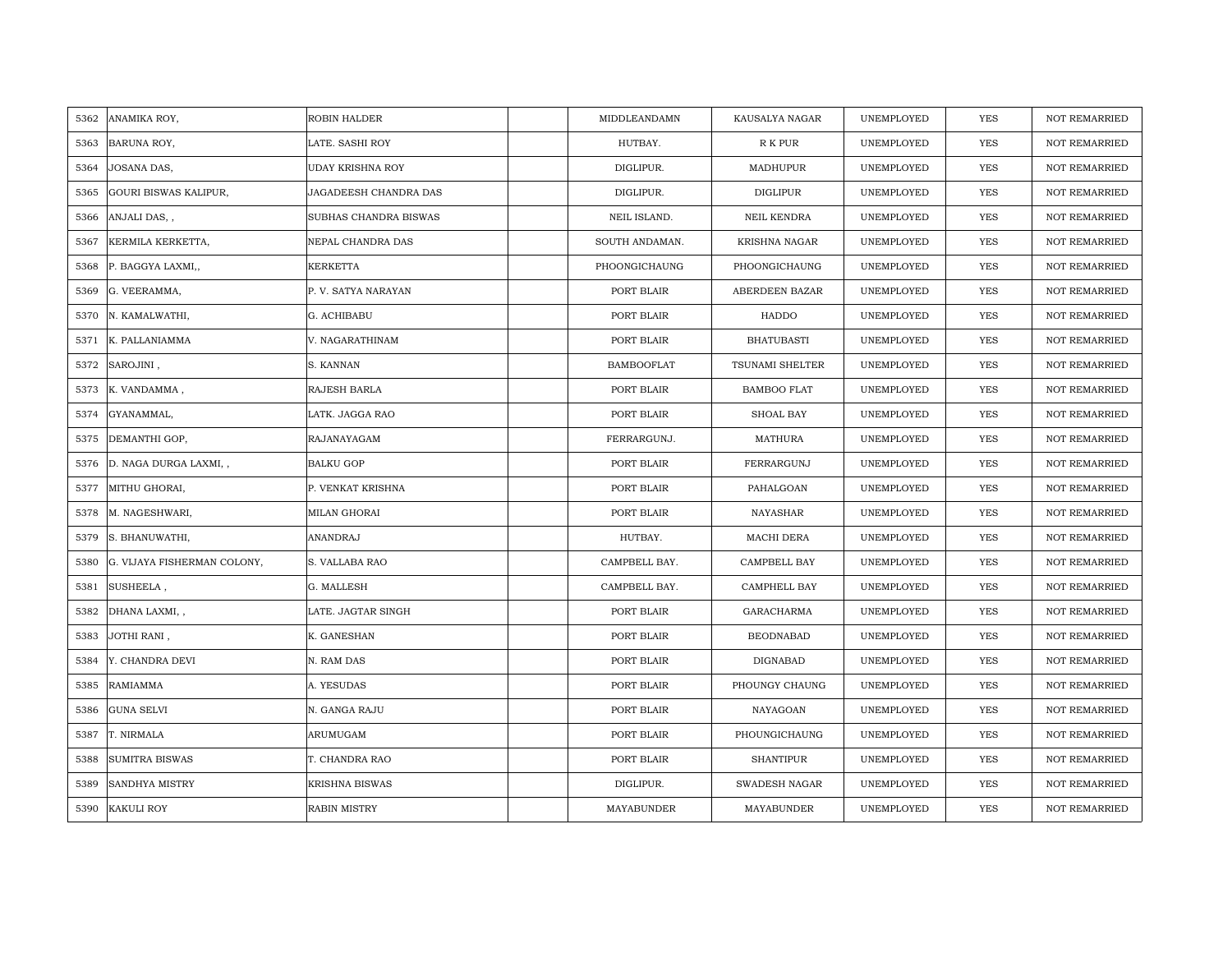| 5391 | <b>RENUBALA ROY</b>      | RATAN KUMAR ROY        | <b>DIGLIPUR</b>        | <b>DIGLIPUR</b>                      | UNEMPLOYED | YES        | <b>NOT REMARRIED</b> |
|------|--------------------------|------------------------|------------------------|--------------------------------------|------------|------------|----------------------|
| 5392 | <b>LAXMI RANI BAIN</b>   | <b>DULAL ROY</b>       | <b>DIGLIPUR</b>        | <b>DIGLIPUR</b>                      | UNEMPLOYED | <b>YES</b> | <b>NOT REMARRIED</b> |
| 5393 | SWAPNA CHOWKIDHAR        | <b>NAREN BAIN</b>      | D.B.GRAM               | D B GRAM                             | UNEMPLOYED | <b>YES</b> | <b>NOT REMARRIED</b> |
| 5394 | USHA RANI BAROI          | RANJIT KUMAR CHOWKIDAR | <b>DIGLIPUR</b>        | <b>DIGLIPUR</b>                      | UNEMPLOYED | <b>YES</b> | <b>NOT REMARRIED</b> |
| 5395 | <b>BISHNU PRIYA DAS</b>  | AMAL BAROI             | <b>DIGLIPUR</b>        | <b>DIGLIPUR</b>                      | UNEMPLOYED | <b>YES</b> | <b>NOT REMARRIED</b> |
| 5396 | LEELAWATHI BAI           | ISWAR CHAND DAS        | <b>DIGLIPUR</b>        | <b>DIGLIPUR</b>                      | UNEMPLOYED | <b>YES</b> | <b>NOT REMARRIED</b> |
| 5397 | <b>KALPANA DAS</b>       | BAHURAM LOHAR          | <b>DIGLIPUR</b>        | <b>DIGLIPUR</b>                      | UNEMPLOYED | <b>YES</b> | <b>NOT REMARRIED</b> |
| 5398 | <b>MILAN PANDEY</b>      | SUKHCHAND              | <b>DIGLIPUR</b>        | <b>DIGLIPUR</b>                      | UNEMPLOYED | YES        | <b>NOT REMARRIED</b> |
| 5399 | <b>BALAM DHINA SURIN</b> | SUJIT KUMAR PANDEY     | <b>DIGLIPUR</b>        | <b>DIGLIPUR</b>                      | UNEMPLOYED | <b>YES</b> | <b>NOT REMARRIED</b> |
| 5400 | <b>LAXMI MUTHU</b>       | FEDRICK KUJUR          | <b>DIGLIPUR</b>        | <b>DIGLIPUR</b>                      | UNEMPLOYED | <b>YES</b> | <b>NOT REMARRIED</b> |
| 5401 | M. KARPAGAM              | C. MUTHU               | <b>DIGLIPUR</b>        | <b>DIGLIPUR</b>                      | UNEMPLOYED | YES        | <b>NOT REMARRIED</b> |
| 5402 | CHAMPA ROY               | C. MAHENDRAN           | DIGLIPUR               | <b>DIGLIPUR</b>                      | UNEMPLOYED | YES        | <b>NOT REMARRIED</b> |
| 5403 | NAYANTARA MONDAL         | MANOJ KR. ROY          | <b>DURGAPUR</b>        | <b>DURGAPUR</b>                      | UNEMPLOYED | <b>YES</b> | <b>NOT REMARRIED</b> |
| 5404 | SNEHA LATHA DAS          | MOTILAL MONDAL         | <b>DURGAPUR</b>        | AERIAL BAY                           | UNEMPLOYED | <b>YES</b> | <b>NOT REMARRIED</b> |
| 5405 | <b>SUMITRI</b>           | DHIREN DAS             | <b>DIGLIPUR</b>        | <b>DURGAPUR</b>                      | UNEMPLOYED | YES        | <b>NOT REMARRIED</b> |
| 5406 | ANIMA GHOSH              | J. KANAKAIAH           | <b>DURGAPUR</b>        | <b>DIGLIPUR</b>                      | UNEMPLOYED | YES        | <b>NOT REMARRIED</b> |
| 5407 | J. LAXMIAMMA             | BINOD CH. GHOSH        | <b>DURGAPUR</b>        | <b>DURGAPUR</b>                      | UNEMPLOYED | <b>YES</b> | <b>NOT REMARRIED</b> |
| 5408 | ROZILLIA BELUNG          | <b>GANESH</b>          | <b>DIGLIPUR</b>        | KALIGHAT                             | UNEMPLOYED | <b>YES</b> | <b>NOT REMARRIED</b> |
| 5409 | FLORA TOPPO              | AMRUS DUNG DUNG        | NORTH ANDAMAN          | NORTH ANDAMAN                        | UNEMPLOYED | <b>YES</b> | <b>NOT REMARRIED</b> |
| 5410 | <b>GOLABI RAOUT</b>      | PETER TOPPO            | NABAGRAM.              | NABAGRAM                             | UNEMPLOYED | <b>YES</b> | <b>NOT REMARRIED</b> |
| 5411 | PHILOMINA TOPPO          | JAGDISH RAOUT          | NORTH ANDAMAN          | NORTH ANDAMAN                        | UNEMPLOYED | <b>YES</b> | <b>NOT REMARRIED</b> |
| 5412 | USHA RANI HALDAR         | ALEXANDER TOPPO        | NORTH & MIDDLE ANDAMAN | <b>NORTH &amp; MIDDLE</b><br>ANDAMAN | UNEMPLOYED | YES        | NOT REMARRIED        |
| 5413 | <b>LAXMI ROY</b>         | KRISHNA HALDAR         | NIMBUTALA              | RANGAT                               | UNEMPLOYED | <b>YES</b> | <b>NOT REMARRIED</b> |
| 5414 | LAXMI RANI HALDER        | KALACHAND ROY          | LONG ISLAND            | <b>RANGAT</b>                        | UNEMPLOYED | YES        | <b>NOT REMARRIED</b> |
| 5415 | RAMA MONDAL              | AMAL HALDER            | NIMBUTALA              | NIMBUTALA                            | UNEMPLOYED | YES        | <b>NOT REMARRIED</b> |
| 5416 | S. LAXMI                 | BONOY MONDAL           | NIMBUTALA              | LONG ISLAND                          | UNEMPLOYED | YES        | NOT REMARRIED        |
| 5417 | NILIMA MONDAL            | S. SOLAI               | KARMATANG              | NIMBUTALA                            | UNEMPLOYED | YES        | <b>NOT REMARRIED</b> |
| 5418 | JHUMA DEB                | AMAL MONDLA            | RAMPUR                 | NIMBUTALA                            | UNEMPLOYED | <b>YES</b> | <b>NOT REMARRIED</b> |
| 5419 | ANUKA RANI KULLU         | <b>BIPUL HALDER</b>    | MAYABUNDER             | KARMATANG                            | UNEMPLOYED | <b>YES</b> | <b>NOT REMARRIED</b> |
|      |                          |                        |                        |                                      |            |            |                      |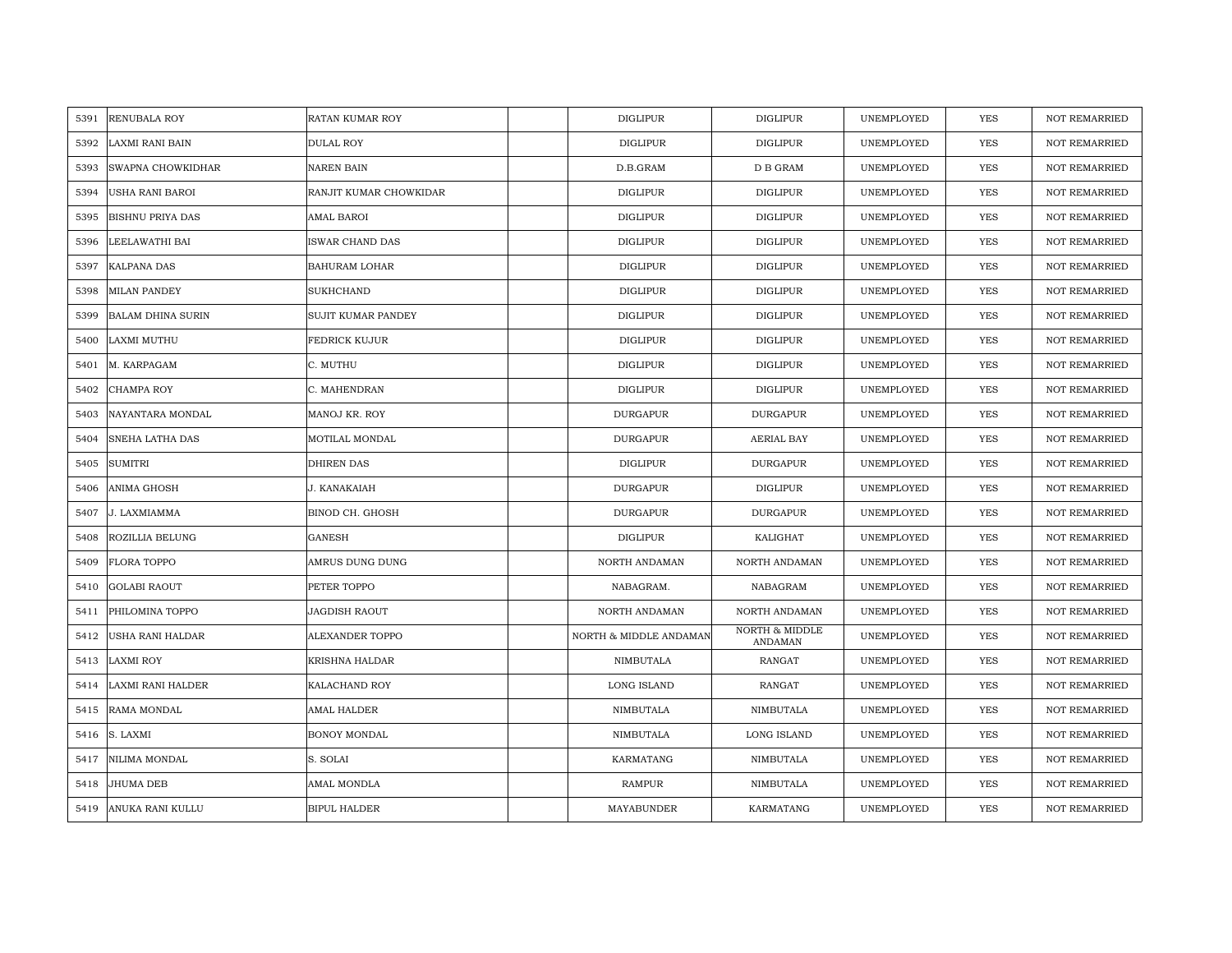| AFSANA BIBI<br>5420        | SHAHI KULLU           | HANSPURI           | <b>RAMPUR</b>      | UNEMPLOYED | <b>YES</b> | <b>NOT REMARRIED</b> |
|----------------------------|-----------------------|--------------------|--------------------|------------|------------|----------------------|
| N. PARWATI<br>5421         | SAYED ALI             | MAYABUNDER         | <b>MAYABUNDER</b>  | UNEMPLOYED | <b>YES</b> | <b>NOT REMARRIED</b> |
| ROJALIYA MINJ<br>5422      | N. CHIRANJEEVULU      | LITTLE ANDAMAN     | <b>HANSPURI</b>    | UNEMPLOYED | YES        | <b>NOT REMARRIED</b> |
| 5423<br>G. LAXMI           | <b>HERMON TOPPO</b>   | R.K.PUR            | MAYABUNDER         | UNEMPLOYED | YES        | <b>NOT REMARRIED</b> |
| <b>SAINABA</b><br>5424     | S. GANESHAN           | HUTBAY             | LITTLE ANDAMAN     | UNEMPLOYED | YES        | <b>NOT REMARRIED</b> |
| 5425<br>CHANCHALA GAIN     | K/MOIDEEN             | KADAMTALA          | R K PUR            | UNEMPLOYED | YES        | <b>NOT REMARRIED</b> |
| SMTI. VIJAYA LAXMI<br>5426 | HARI PADA GAIN        | HAVELOCK           | HUTBAY             | UNEMPLOYED | YES        | <b>NOT REMARRIED</b> |
| CHANDINI DEVI<br>5427      | M. AMALRAJ            | <b>BAKULTALA</b>   | <b>BAKULTALA</b>   | UNEMPLOYED | YES        | NOT REMARRIED        |
| JEEVANTI BHAGWAR<br>5428   | <b>BHAGIRATHI GOP</b> | <b>BAKULTALA</b>   | <b>BAKULTALA</b>   | UNEMPLOYED | <b>YES</b> | NOT REMARRIED        |
| SHYAMALI MISTRY<br>5429    | RAV MUNDA             | KADAMTALA          | KADAMTALA          | UNEMPLOYED | <b>YES</b> | <b>NOT REMARRIED</b> |
| <b>SAVITHRI</b><br>5430    | NIKUNJA MISTRY        | <b>HAVELOCK</b>    | <b>BURMANALLAH</b> | UNEMPLOYED | <b>YES</b> | <b>NOT REMARRIED</b> |
| KABITA KHAN<br>5431        | RAM NATH RAM          | HAVELOCK           | <b>HAVELOCK</b>    | UNEMPLOYED | <b>YES</b> | <b>NOT REMARRIED</b> |
| 5432<br>ANITA DEVI         | AKHIL CHANDRA KHAN    | PORT BLAIR         | DOLLYGUNJ          | UNEMPLOYED | YES        | <b>NOT REMARRIED</b> |
| MEENAKUMARI<br>5433        | <b>VENKETASWAMY</b>   | PORT BLAIR         | TUSHNABAD          | UNEMPLOYED | <b>YES</b> | <b>NOT REMARRIED</b> |
| 5434<br>G. KASTURI         | JAIRAM DUNG DUNG      | PORT BLAIR         | OGRABAJ            | UNEMPLOYED | YES        | NOT REMARRIED        |
| VANKA JANAKIAMMA<br>5435   | P. GANESH BHOOPATI    | PORT BLAIR         | DAIRY FARM         | UNEMPLOYED | <b>YES</b> | <b>NOT REMARRIED</b> |
| <b>SAROJA</b><br>5436      | VANKA LAVANNA         | <b>NICOBAR</b>     | <b>NICOBAR</b>     | UNEMPLOYED | YES        | <b>NOT REMARRIED</b> |
| 5437<br>SAVITHRI           | P. JAYARAM            | PORT BLAIR         | PATHARGUDDA        | UNEMPLOYED | <b>YES</b> | <b>NOT REMARRIED</b> |
| AMINA BIBI<br>5438         | LOKESHWAR             | PORT BLAIR         | GARACHARMA         | UNEMPLOYED | YES        | <b>NOT REMARRIED</b> |
| 5439<br>SHIVAGAMI          | AMANULLAB             | PORT BLAIR         | PROTHRAPUR         | UNEMPLOYED | <b>YES</b> | <b>NOT REMARRIED</b> |
| 5440<br>A. VIJAY RANI      | GANESAN               | PORT BLAIR         | <b>BIRDLINE</b>    | UNEMPLOYED | <b>YES</b> | <b>NOT REMARRIED</b> |
| K. DURGA<br>5441           | P. ARUMUGAM           | PORT BLAIR         | SOUTH ANDAMAN      | UNEMPLOYED | YES        | <b>NOT REMARRIED</b> |
| RAZINA SORENG<br>5442      | SHANKAR ADHIKARI      | PORT BLAIR         | <b>SCHOOL LINE</b> | UNEMPLOYED | <b>YES</b> | <b>NOT REMARRIED</b> |
| KORAMAMMA<br>5443          | ALPHONSE SORENG       | PORT BLAIR         | <b>NORTH BAY</b>   | UNEMPLOYED | YES        | <b>NOT REMARRIED</b> |
| REENA BARMAN<br>5444       | Y. VEERASWAMY         | <b>NEIL ISLAND</b> | <b>NEIL ISLAND</b> | UNEMPLOYED | <b>YES</b> | <b>NOT REMARRIED</b> |
| DIBYA SUMAN MINJ<br>5445   | SWAPAN BARMAN         | LONG ISLAND        | LONG ISLAND        | UNEMPLOYED | YES        | NOT REMARRIED        |
| SAROJINI MISTRY<br>5446    | <b>RAJESH XESS</b>    | NORTH ANDAMAN      | NORTH ANDAMAN      | UNEMPLOYED | <b>YES</b> | <b>NOT REMARRIED</b> |
| URMILA SAMADDAR<br>5447    | <b>DULAL MISTRY</b>   | PORT BLAIR         | <b>BHATUBASTI</b>  | UNEMPLOYED | YES        | <b>NOT REMARRIED</b> |
| APPOLINA TOPPA<br>5448     | SIBANUJ SAMADDAR      | PORT BLAIR         | <b>BUNIYADABAD</b> | UNEMPLOYED | YES        | NOT REMARRIED        |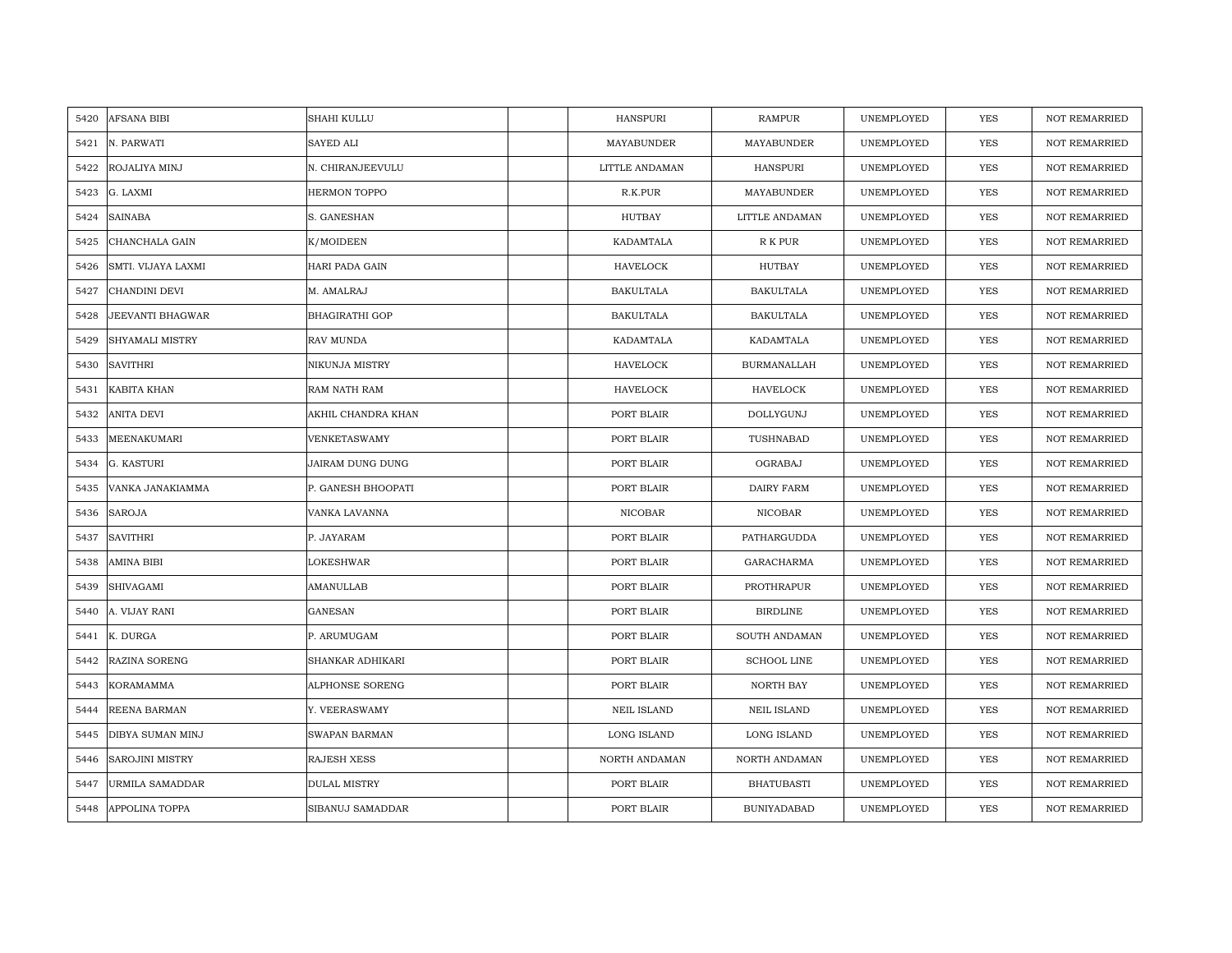| 5449 | R. PANKAJAM            | <b>FRANCIS INDWAR</b>       | PORT BLAIR        | <b>DAIRYFARM</b>     | UNEMPLOYED | YES        | <b>NOT REMARRIED</b> |
|------|------------------------|-----------------------------|-------------------|----------------------|------------|------------|----------------------|
| 5450 | <b>DAHRI MAJHI</b>     | S. RAVI                     | PORT BLAIR        | <b>CARBYN'S COVE</b> | UNEMPLOYED | <b>YES</b> | NOT REMARRIED        |
| 5451 | <b>BITHIKA SIKHDER</b> | MALKU MAJHI                 | <b>RANGAT</b>     | KAUSALYA NAGAR       | UNEMPLOYED | <b>YES</b> | <b>NOT REMARRIED</b> |
| 5452 | <b>SAYERA BIBI</b>     | <b>SUDHAMA SIKHDER</b>      | PORT BLAIR        | PREM NAGAR           | UNEMPLOYED | <b>YES</b> | NOT REMARRIED        |
| 5453 | R. SHEELA MARY         | <b>SAFIKUL MONDAL</b>       | PORT BLAIR        | PREM NAGAR           | UNEMPLOYED | <b>YES</b> | <b>NOT REMARRIED</b> |
| 5454 | <b>RAJESHWARI</b>      | K. RAMESH                   | PORT BLAIR        | LAMBA LINE           | UNEMPLOYED | <b>YES</b> | <b>NOT REMARRIED</b> |
| 5455 | <b>NAGAVENI</b>        | <b>SUBBAIYYA</b>            | PORT BLAIR        | HADDO                | UNEMPLOYED | <b>YES</b> | <b>NOT REMARRIED</b> |
| 5456 | SARITA DEVI            | K. ARJUN RAO                | PORT BLAIR        | PRATHRAPUR           | UNEMPLOYED | YES        | <b>NOT REMARRIED</b> |
| 5457 | V. SHANTI              | P. ARIVALAGAN               | PORT BLAIR        | <b>BATHUBASTI</b>    | UNEMPLOYED | YES        | <b>NOT REMARRIED</b> |
| 5458 | RITA SAHA              | <b>VELAPAN</b>              | DIGLIPUR          | <b>DIGLIPUR</b>      | UNEMPLOYED | <b>YES</b> | <b>NOT REMARRIED</b> |
| 5459 | MUTHULAXMI             | NIRANJAN SAHA               | <b>DIGLIPUR</b>   | <b>DIGLIPUR</b>      | UNEMPLOYED | YES        | <b>NOT REMARRIED</b> |
| 5460 | PURNA LAXMI DAS        | K. V. RAMANATHAN            | <b>DIGLIPUR</b>   | <b>DIGLIPUR</b>      | UNEMPLOYED | YES        | <b>NOT REMARRIED</b> |
| 5461 | ANJANA BALA DAS        | <b>HARIHARDAS</b>           | DIGLIPUR          | R K GRAM             | UNEMPLOYED | <b>YES</b> | <b>NOT REMARRIED</b> |
| 5462 | <b>RINA BHOWMICK</b>   | <b>BINOY KRISHNA BALLAB</b> | PORT BLAIR        | MIDDLE POINT         | UNEMPLOYED | <b>YES</b> | <b>NOT REMARRIED</b> |
| 5463 | REENA MAZUMDER         | <b>SWAPAN BHOWMICK</b>      | DIGLIPUR          | <b>DIGLIPUR</b>      | UNEMPLOYED | YES        | <b>NOT REMARRIED</b> |
| 5464 | MANGA DEVI             | ANATH MAZUNDER              | PORT BLAIR        | <b>SHADIPUR</b>      | UNEMPLOYED | YES        | <b>NOT REMARRIED</b> |
| 5465 | <b>ANANDVELLI</b>      | T. BABJI                    | PORT BLAIR        | <b>TIRUR</b>         | UNEMPLOYED | <b>YES</b> | <b>NOT REMARRIED</b> |
| 5466 | G. NANAMMA             | C. MALAISAMY                | <b>BAMBOOFLAT</b> | NORTH BAY            | UNEMPLOYED | YES        | <b>NOT REMARRIED</b> |
| 5467 | <b>GEETA RANI DAS</b>  | JOGA RAO                    | HUTBAY            | HUTBAY               | UNEMPLOYED | YES        | <b>NOT REMARRIED</b> |
| 5468 | PROMILA KUMAR BAUL     | RANJIT KUMAR DAS            | HUTBAY            | HUTBAY               | UNEMPLOYED | <b>YES</b> | <b>NOT REMARRIED</b> |
| 5469 | M. CHITRA              | RANKIT KUMAR BAUL           | PORT BLAIR        | <b>BROOKSHABAD</b>   | UNEMPLOYED | YES        | <b>NOT REMARRIED</b> |
| 5470 | PURNIMA MAZUMDER       | MUNIYASWAMY                 | LITTLE ANDAMAN    | R K PUR              | UNEMPLOYED | YES        | NOT REMARRIED        |
| 5471 | ASHA LATA PAR          | PRATIPADA MAZUMDER          | LITTLE ANDAMAN    | NETAJI NAGAR         | UNEMPLOYED | <b>YES</b> | <b>NOT REMARRIED</b> |
| 5472 | NIRMALA MINJ           | <b>JAGADISH PAR</b>         | HUTBAY            | ONGI TIKRI           | UNEMPLOYED | YES        | <b>NOT REMARRIED</b> |
| 5473 | NILIMA MONDAL          | JERIUI TIRKEY               | DIGLIPUR          | <b>SAGAR DWEEP</b>   | UNEMPLOYED | YES        | <b>NOT REMARRIED</b> |
| 5474 | M. ANUSUYA             | <b>BIJAY ROY</b>            | <b>DIGLIPUR</b>   | NAVEEN NAGAR         | UNEMPLOYED | YES        | NOT REMARRIED        |
| 5475 | <b>SARAJU ROY</b>      | M. PAPPAYYA                 | <b>DIGLIPUR</b>   | MADHUPUR             | UNEMPLOYED | YES        | <b>NOT REMARRIED</b> |
| 5476 | <b>SARASWATHI</b>      | PARITOSH ROY                | <b>DIGLIPUR</b>   | <b>SHADIPUR</b>      | UNEMPLOYED | <b>YES</b> | <b>NOT REMARRIED</b> |
| 5477 | TARAMANI MAJHI         | T. MOHAN RAO                | <b>DIGLIPUR</b>   | NABAGRAM             | UNEMPLOYED | <b>YES</b> | <b>NOT REMARRIED</b> |
|      |                        |                             |                   |                      |            |            |                      |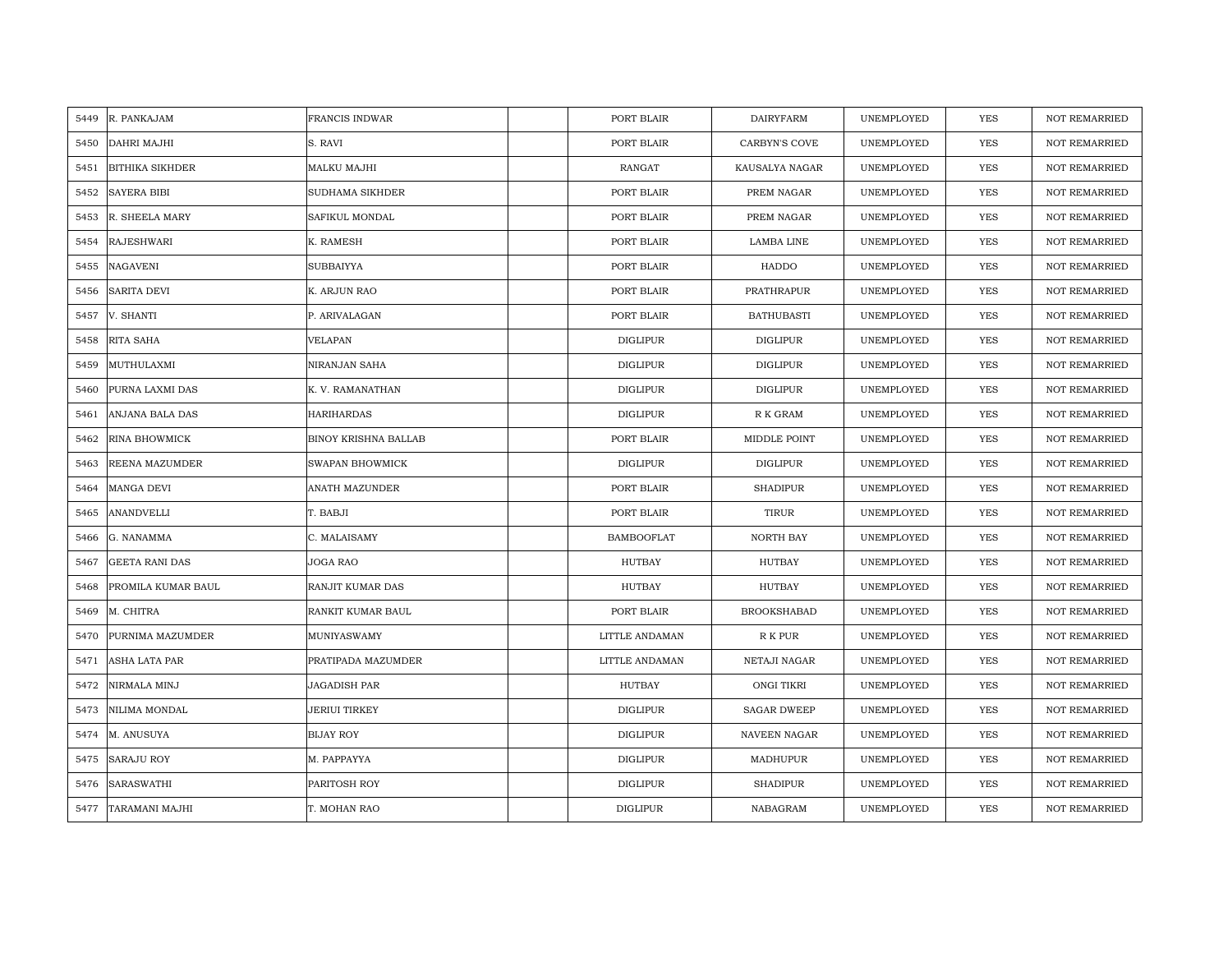| 5478 | <b>SARAWATHI DAS</b>   | RABIN MAJHI            | DIGLIPUR          | SUBASHGRAM         | UNEMPLOYED | YES        | <b>NOT REMARRIED</b> |
|------|------------------------|------------------------|-------------------|--------------------|------------|------------|----------------------|
| 5479 | <b>BIPASHA BAROI</b>   | <b>AMAR DAS</b>        | RANGAT            | PINAKI NAGAR       | UNEMPLOYED | <b>YES</b> | NOT REMARRIED        |
| 5480 | <b>SUJATA MAZUMDER</b> | <b>ASHUTOSH BAROI</b>  | NIMBUTALA         | NIMBUTALA          | UNEMPLOYED | <b>YES</b> | <b>NOT REMARRIED</b> |
| 5481 | G. NAGAVALLI           | J. K. MAZUMDER         | ONGI TIKRI HUTBAY | ONGI TIKRI HUTBAY  | UNEMPLOYED | <b>YES</b> | <b>NOT REMARRIED</b> |
| 5482 | <b>DIPALI BISWAS</b>   | T. GOVINDARAJ          | LITTLE ANDAMAN    | R / O NETAJI NAGAR | UNEMPLOYED | <b>YES</b> | <b>NOT REMARRIED</b> |
| 5483 | FRISKA LAKRA           | <b>NARAYANBISWAS</b>   | LITTLE ANDAMAN    | R / O NETAJI NAGAR | UNEMPLOYED | <b>YES</b> | <b>NOT REMARRIED</b> |
| 5484 | <b>MALATI FALIA</b>    | <b>ALEXIUS TOPPO</b>   | <b>DIGLIPUR</b>   | KALIGHAT           | UNEMPLOYED | <b>YES</b> | <b>NOT REMARRIED</b> |
| 5485 | <b>GEETA RANI ROY</b>  | <b>DIREN FALIA</b>     | <b>DIGLIPUR</b>   | PANCHIM SAGAR      | UNEMPLOYED | YES        | <b>NOT REMARRIED</b> |
| 5486 | SAMPATHI MONDAL        | <b>HAZARI LALL ROY</b> | <b>DIGLIPUR</b>   | PANCHIM SAGAR      | UNEMPLOYED | YES        | <b>NOT REMARRIED</b> |
| 5487 | <b>SALEM EKKA</b>      | MURARI MOHAN MONDAL    | PORT BLAIR        | MITHAKARI          | UNEMPLOYED | <b>YES</b> | <b>NOT REMARRIED</b> |
| 5488 | <b>SHIKHA BISWAS</b>   | KALYAN EKKA            | PORT BLAIR        | <b>BHARATPUR</b>   | UNEMPLOYED | YES        | <b>NOT REMARRIED</b> |
| 5489 | CHAYA RANI SAHA        | <b>RANJITH BISWAS</b>  | PORT BLAIR        | CHOULDARI          | UNEMPLOYED | YES        | <b>NOT REMARRIED</b> |
| 5490 | SANDHYA GHOSH          | <b>BASUDEV SAHA</b>    | <b>HAVELOCK</b>   | GOVINDNAGAR        | UNEMPLOYED | <b>YES</b> | <b>NOT REMARRIED</b> |
| 5491 | PARIMALA               | <b>BISHNUGHOSH</b>     | PORT BLAIR        | <b>BIRDLINE</b>    | UNEMPLOYED | <b>YES</b> | <b>NOT REMARRIED</b> |
| 5492 | RINA DAS BALA          | YOGAPPAN               | PORT BLAIR        | <b>DOLLYGUNJ</b>   | UNEMPLOYED | <b>YES</b> | <b>NOT REMARRIED</b> |
| 5493 | A. MANI                | BIRENDRA NATH BALA     | PORT BLAIR        | <b>HADDO</b>       | UNEMPLOYED | <b>YES</b> | <b>NOT REMARRIED</b> |
| 5494 | VIMALAMANI             | G. ARUMUGAM            | PORT BLAIR        | <b>HADDO</b>       | UNEMPLOYED | <b>YES</b> | NOT REMARRIED        |
| 5495 | K. VIJAYA KUMARI       | N. MANI                | PORT BLAIR        | <b>SHADIPUR</b>    | UNEMPLOYED | YES        | <b>NOT REMARRIED</b> |
| 5496 | V. RAJESHWARI          | VENKETESWARA RAO       | HUTBAY            | <b>FARM TIKRI</b>  | UNEMPLOYED | <b>YES</b> | <b>NOT REMARRIED</b> |
| 5497 | DIPTI BAIDYA           | V. KAMESHWAR RAO       | LITTLE ANDAMAN    | R K PUR            | UNEMPLOYED | <b>YES</b> | <b>NOT REMARRIED</b> |
| 5498 | <b>ANITA DEBNATH</b>   | <b>SANJAY MONDAL</b>   | LITTLE ANDAMAN    | R K PUR            | UNEMPLOYED | <b>YES</b> | <b>NOT REMARRIED</b> |
| 5499 | <b>TULSI MALI</b>      | GOPAL CHANDRA DEBNATH  | LITTLE ANDAMAN    | R K PUR            | UNEMPLOYED | YES        | <b>NOT REMARRIED</b> |
| 5500 | JAMUNA MONDAL          | ANADI BUSHAN MALI      | LITTLE ANDAMAN    | R K PUR            | UNEMPLOYED | <b>YES</b> | <b>NOT REMARRIED</b> |
| 5501 | <b>MINATI ROY</b>      | <b>KHAGEN MONDAL</b>   | LITTLE ANDAMAN    | R K PUR            | UNEMPLOYED | YES        | <b>NOT REMARRIED</b> |
| 5502 | G. DHAMAYANTHI         | KALIPADA ROY           | PORT BLAIR        | PREM NAGAR         | UNEMPLOYED | YES        | <b>NOT REMARRIED</b> |
| 5503 | M. KUMARI              | G. SRI RAMLU           | <b>JUNGLIGHAT</b> | DEEN STREET        | UNEMPLOYED | YES        | NOT REMARRIED        |
| 5504 | PRARTHANA DUTTA        | M. ADHI NARAYAN        | <b>DIGLIPUR</b>   | MADHUPUR           | UNEMPLOYED | YES        | <b>NOT REMARRIED</b> |
| 5505 | PROMILA GAIN           | <b>GOURANGA DUTTA</b>  | <b>DIGLIPUR</b>   | PANCHIM SAGAR      | UNEMPLOYED | <b>YES</b> | <b>NOT REMARRIED</b> |
| 5506 | <b>SUMITRA MONDAL</b>  | SUBODH CH. GAIN        | <b>DIGLIPUR</b>   | <b>SHIBPUR</b>     | UNEMPLOYED | <b>YES</b> | <b>NOT REMARRIED</b> |
|      |                        |                        |                   |                    |            |            |                      |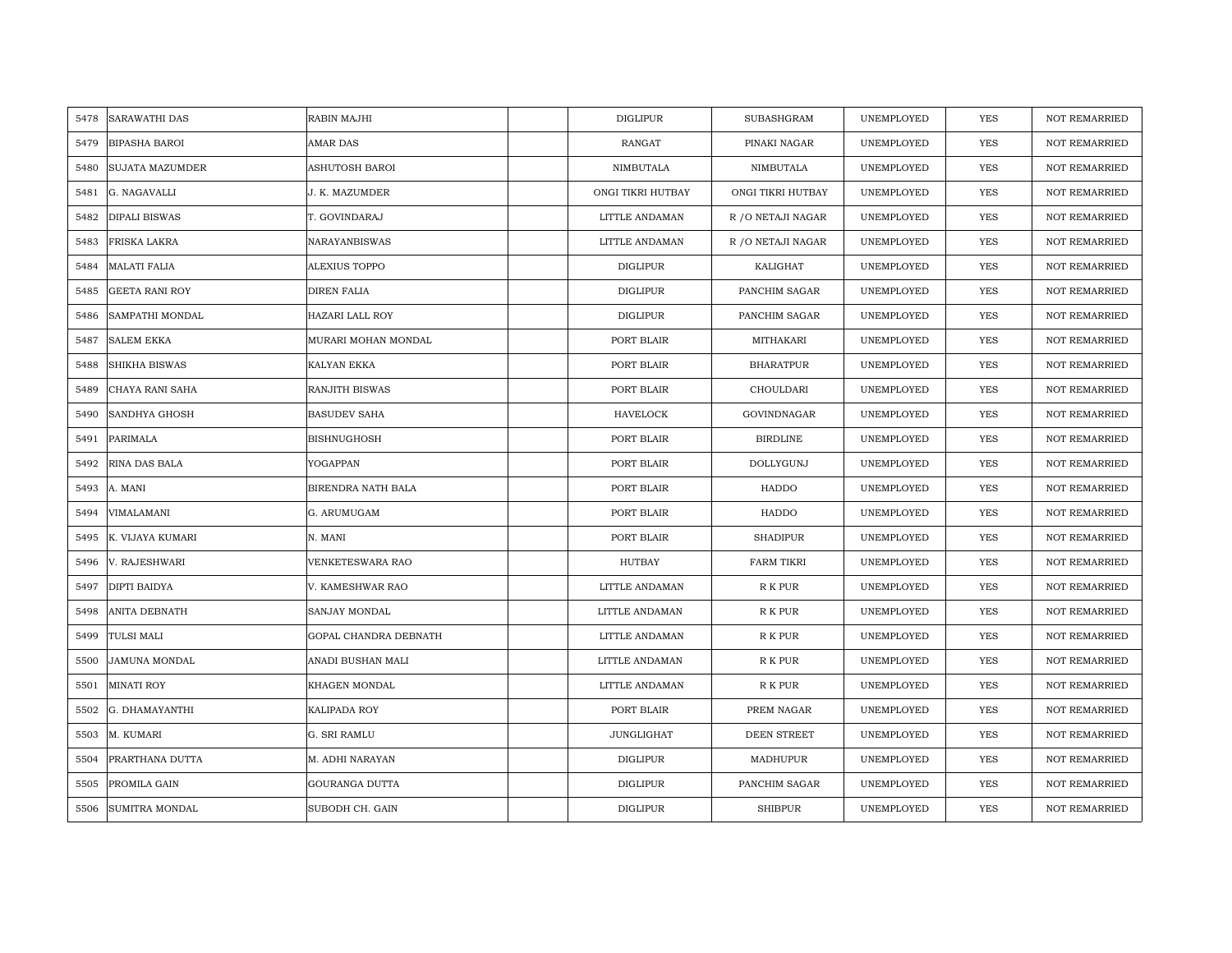| <b>BASANTI MONDAL</b><br>5507 | SUKUMAR MONDAL        | <b>DIGLIPUR</b>  | LAXMIPUR             | UNEMPLOYED | <b>YES</b> | <b>NOT REMARRIED</b> |
|-------------------------------|-----------------------|------------------|----------------------|------------|------------|----------------------|
| <b>SULAPATTI DEVI</b><br>5508 | SUNIL MONDAL          | MAYABUNDER       | LUKNOW               | UNEMPLOYED | <b>YES</b> | <b>NOT REMARRIED</b> |
| <b>SUGAN TOPPO</b><br>5509    | <b>JAMNU NAYAK</b>    | RANGAT           | <b>URMILAPUR</b>     | UNEMPLOYED | YES        | <b>NOT REMARRIED</b> |
| 5510<br>J. JAYA LAKSHMI       | CHAMA URAON           | MAYABUNDER       | MAYABUNDER           | UNEMPLOYED | <b>YES</b> | <b>NOT REMARRIED</b> |
| <b>BIMLA DEVI</b><br>5511     | <b>BOGA RAO</b>       | PORT BLAIR       | FERRARGUNJ           | UNEMPLOYED | <b>YES</b> | <b>NOT REMARRIED</b> |
| 5512<br><b>SUNITI BISWAS</b>  | <b>BANDHU MAHATO</b>  | <b>HAVELOCK</b>  | <b>GOVINDA NAGAR</b> | UNEMPLOYED | YES        | <b>NOT REMARRIED</b> |
| K. LAXMI<br>5513              | DEBENDRANATH SARKAR   | PORT BLAIR       | <b>AUSTINABAD</b>    | UNEMPLOYED | <b>YES</b> | <b>NOT REMARRIED</b> |
| R. KASTURI BAI<br>5514        | SURYANARAYANAN        | PORT BLAIR       | KAMRAJ NAGAR         | UNEMPLOYED | YES        | NOT REMARRIED        |
| <b>B. NANAMMA</b><br>5515     | N. MUTHU              | MIDDLE ANDAMAN   | <b>BETAPUR</b>       | UNEMPLOYED | YES        | NOT REMARRIED        |
| P. PARVATHI<br>5516           | RAJA RAO              | <b>BAKULTALA</b> | <b>BAKULTALA</b>     | UNEMPLOYED | YES        | <b>NOT REMARRIED</b> |
| ISIFLEENA LAKRA<br>5517       | P. CHRINJIVLU         | C/BAY            | <b>GOVIND NAGAR</b>  | UNEMPLOYED | <b>YES</b> | <b>NOT REMARRIED</b> |
| VIJAYA LAKHSMI<br>5518        | XAVIER TIGGA          | PORT BLAIR       | MILDERA KATCHAL      | UNEMPLOYED | YES        | <b>NOT REMARRIED</b> |
| 5519<br>SULOCHINI KUMARI      | VALVANATHAN           | KATCHAL          | KAPANGA              | UNEMPLOYED | YES        | NOT REMARRIED        |
| <b>SUKHINI LAKRA</b><br>5520  | <b>GOVIND SINGH</b>   | MAYABUNDER       | HORRYBAY             | UNEMPLOYED | <b>YES</b> | <b>NOT REMARRIED</b> |
| 5521<br>ANAJLI DUTTA          | DARSAI BECK           | <b>DIGLIPUR</b>  | MADHUPUR             | UNEMPLOYED | YES        | NOT REMARRIED        |
| MALATI MONDAL<br>5522         | MANI MOHANDUTTA       | <b>DIGLIPUR</b>  | <b>DURGAPUR</b>      | UNEMPLOYED | <b>YES</b> | NOT REMARRIED        |
| KAMALA CHAKRABORTHY<br>5523   | ANIL MONDAL           | <b>DIGLIPUR</b>  | <b>SITA NAGAR</b>    | UNEMPLOYED | YES        | <b>NOT REMARRIED</b> |
| K. GANAMMPAL<br>5524          | SHIV PADA CHAKRABORTY | PORT BLAIR       | PROTHRAPUR           | UNEMPLOYED | <b>YES</b> | <b>NOT REMARRIED</b> |
| 5525<br>KANTA SINGH           | KADIRVELU             | PORT BLAIR       | HUMPRYGUNJ           | UNEMPLOYED | <b>YES</b> | NOT REMARRIED        |
| 5526<br>SUCHEETA EKKA         | PREM SINGH            | PORT BLAIR       | FERRARGUNJ           | UNEMPLOYED | YES        | <b>NOT REMARRIED</b> |
| <b>BINDU DEVI</b><br>5527     | KISHORE KINDO         | PORT BLAIR       | <b>BAMBOOFLAT</b>    | UNEMPLOYED | YES        | <b>NOT REMARRIED</b> |
| 5528<br>SARASWATHI SAHA       | HARI BANS TIWARI      | HAVELOCK         | GOVINDA NAGAR        | UNEMPLOYED | YES        | NOT REMARRIED        |
| BHANDANI BILUNG<br>5529       | UMA PADA RAHA         | PORT BLAIR       | <b>SIPPIGHAT</b>     | UNEMPLOYED | YES        | <b>NOT REMARRIED</b> |
| 5530<br>RUKMANI               | ARJUN BELONG          | HUTBAY           | <b>ONGI TIKRI</b>    | UNEMPLOYED | YES        | <b>NOT REMARRIED</b> |
| 5531<br>M. SELVI              | BHAGAT RAM            | HUTBAY           | <b>ONGI TIKRI</b>    | UNEMPLOYED | YES        | <b>NOT REMARRIED</b> |
| PARO BIBI<br>5532             | N. MURUGAN            | HUTBAY           | <b>FARM TIKRI</b>    | UNEMPLOYED | YES        | <b>NOT REMARRIED</b> |
| AINA MONDAL<br>5533           | SHEIKH HAIDER ALI     | LITTLE ANDAMAN   | R K PUR              | UNEMPLOYED | <b>YES</b> | <b>NOT REMARRIED</b> |
| SABITA SARKAR<br>5534         | DILIP MONDAL          | <b>HUTBAY</b>    | V K PUR              | UNEMPLOYED | <b>YES</b> | <b>NOT REMARRIED</b> |
| ZAIBUN NISA<br>5535           | KRISHNA PADA SARKAR   | PORT BLAIR       | <b>DIGNABAD</b>      | UNEMPLOYED | <b>YES</b> | <b>NOT REMARRIED</b> |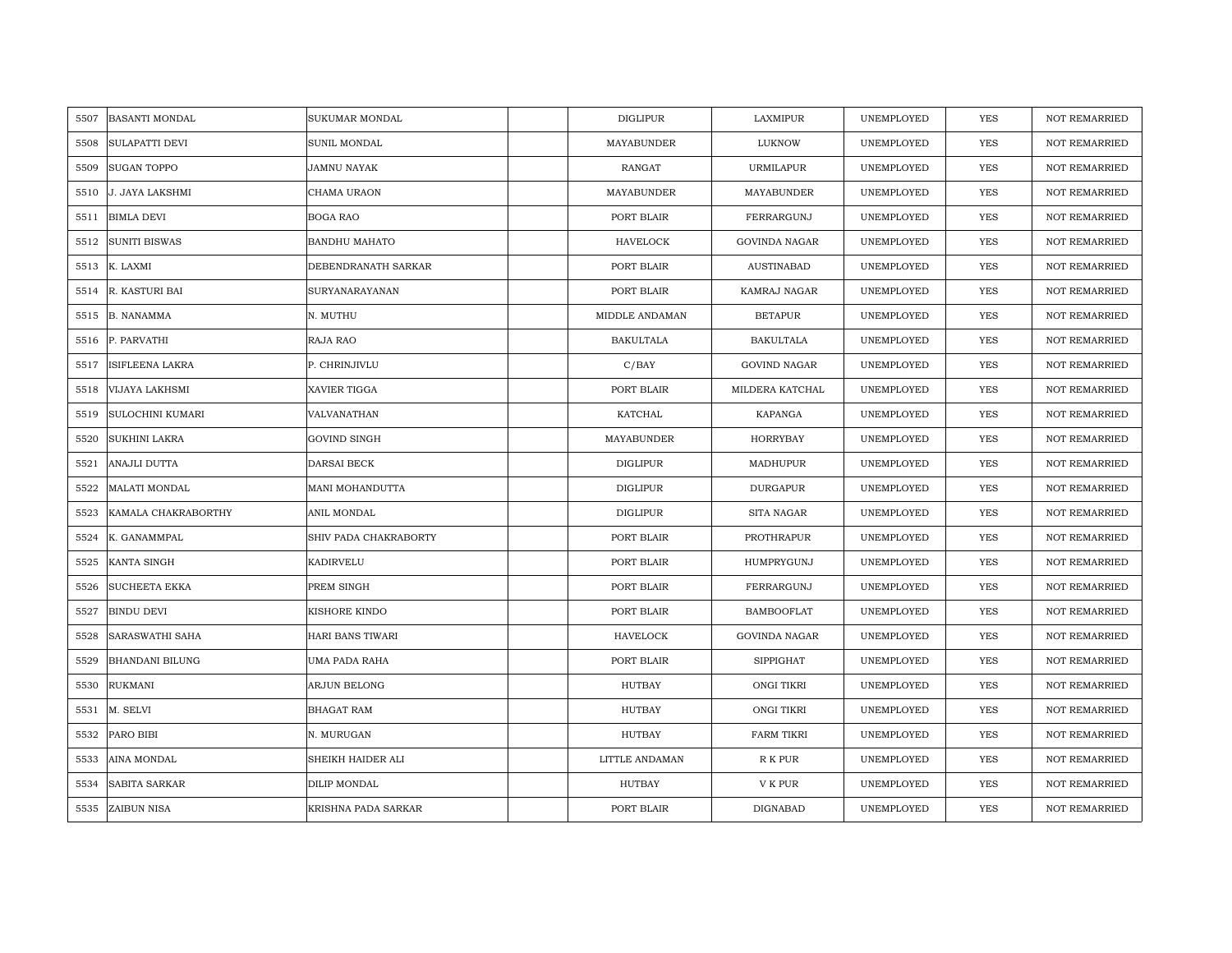| 5536 | ANDAMMAL                   | AZAD KHAN             | PORT BLAIR         | <b>BATHUBASTHI</b>   | UNEMPLOYED | <b>YES</b> | <b>NOT REMARRIED</b> |
|------|----------------------------|-----------------------|--------------------|----------------------|------------|------------|----------------------|
| 5537 | ARADHANA DEVI              | JAI PRAKASH           | PORT BLAIR         | <b>BEODNABAD</b>     | UNEMPLOYED | <b>YES</b> | <b>NOT REMARRIED</b> |
| 5538 | S. MUTHU LAKSHMI           | K. SUBRAMANI          | PORT BLAIR         | <b>DAIRYFARM</b>     | UNEMPLOYED | <b>YES</b> | <b>NOT REMARRIED</b> |
| 5539 | KARMELA MINJ               | A. R. SELVARAJ        | <b>RAMPUR</b>      | KERKETTAAGE          | UNEMPLOYED | YES        | NOT REMARRIED        |
| 5540 | KAMACHIAMMA. M             | RUBIN EKKA            | <b>BAKULTALA</b>   | <b>BAKULTALA</b>     | UNEMPLOYED | YES        | NOT REMARRIED        |
| 5541 | <b>SARALA MISTRY</b>       | RUDRAIAH. M           | RANGAT             | VISHNUPUR SABARI     | UNEMPLOYED | <b>YES</b> | NOT REMARRIED        |
| 5542 | <b>SARASWATI ROY</b>       | MISTRY . K. K         | <b>BAKULTALA</b>   | KALSI                | UNEMPLOYED | YES        | <b>NOT REMARRIED</b> |
| 5543 | SOBHA HIRA                 | TARAPADA ROY          | <b>BAKULTALA</b>   | <b>BAKULTALA</b>     | UNEMPLOYED | <b>YES</b> | NOT REMARRIED        |
| 5544 | JOGOMAIYA DUTTA            | SATISH HIRA           | <b>BILLIGROUND</b> | HARINAGAR            | UNEMPLOYED | <b>YES</b> | <b>NOT REMARRIED</b> |
| 5545 | PRIYA BALA BAIN            | AMRITLALL DUTTA       | ILLIGROUND         | KAMALAPURB           | UNEMPLOYED | <b>YES</b> | <b>NOT REMARRIED</b> |
| 5546 | <b>BHANUMATHI</b>          | NISHI KANTA BAIN      | <b>NEIL ISALND</b> | NEIL KENDRA          | UNEMPLOYED | YES        | <b>NOT REMARRIED</b> |
| 5547 | ANASTASIA SORENG           | CHINNAKARPAN. K       | HUT BAY            | HUT BAY              | UNEMPLOYED | YES        | <b>NOT REMARRIED</b> |
| 5548 | <b>BINDU BABY</b>          | ANTHONY XALXO         | PORT BLAIR         | PORT BLAIR           | UNEMPLOYED | <b>YES</b> | <b>NOT REMARRIED</b> |
| 5549 | JEBAKANI                   | <b>BIJU K. THOMAS</b> | R.K.PUR            | HADDO                | UNEMPLOYED | <b>YES</b> | <b>NOT REMARRIED</b> |
| 5550 | PRAMILA MANDAL             | P. BABU               | R.K.PUR            | R K PUR              | UNEMPLOYED | <b>YES</b> | <b>NOT REMARRIED</b> |
| 5551 | SALEJA NARAYAN             | CHANDRAKANTA MANDAL   | PORT BLAIR         | KODIYAGHAT           | UNEMPLOYED | <b>YES</b> | <b>NOT REMARRIED</b> |
| 5552 | K. NAGAVENI                | KRISHNA MOORTHY       | PORT BLAIR         | <b>SISTY NAGAR</b>   | UNEMPLOYED | <b>YES</b> | <b>NOT REMARRIED</b> |
| 5553 | <b>ANIMA DAS</b>           | K. DAS                | <b>HAVELOCK</b>    | <b>HAVELOCK</b>      | UNEMPLOYED | <b>YES</b> | <b>NOT REMARRIED</b> |
| 5554 | DRAUPADI SARKAR            | PARESH DAS            | KAMALAPURM         | KAMALAPURM M/A       | UNEMPLOYED | <b>YES</b> | <b>NOT REMARRIED</b> |
| 5555 | <b>MAYA RANI BAIN</b>      | KALIPADA SARKAR       | SWARAJGRAM         | <b>BAHADUR TIKRY</b> | UNEMPLOYED | YES        | NOT REMARRIED        |
| 5556 | <b>ANJALI DEVI</b>         | JURAN BAIN            | PORT BLAIR         | BEODNABAD POST       | UNEMPLOYED | YES        | <b>NOT REMARRIED</b> |
| 5557 | PUSHPA RANI BAROI          | <b>GURUSWAMY</b>      | <b>DIGLIPUR</b>    | DIGLIPUR             | UNEMPLOYED | YES        | <b>NOT REMARRIED</b> |
| 5558 | RAJU BALA DAS              | MADHU BINDA BAROI     | <b>DIGLIPUR</b>    | <b>DIGLIPUR</b>      | UNEMPLOYED | <b>YES</b> | <b>NOT REMARRIED</b> |
| 5559 | PARBATI BUGH               | CHINTA HARAN          | RANGAT             | <b>RAMPUR</b>        | UNEMPLOYED | <b>YES</b> | <b>NOT REMARRIED</b> |
| 5560 | PRABHATI TARUUA            | FRANCIS BAGH          | <b>HAVELOCK</b>    | KRISHNANAGAR -6      | UNEMPLOYED | YES        | <b>NOT REMARRIED</b> |
| 5561 | RENU MONDAL                | REJAN TARUA           | PORT BLAIR         | HERBERTABAD          | UNEMPLOYED | YES        | NOT REMARRIED        |
| 5562 | RADHA RANI SARKAR          | BHEDU MONDAL          | RANGAT             | PANCHAWATI           | UNEMPLOYED | YES        | <b>NOT REMARRIED</b> |
| 5563 | <b>MEERA SARKAR</b>        | <b>JITENDRANATH</b>   | RANGAT             | RANGAT               | UNEMPLOYED | <b>YES</b> | <b>NOT REMARRIED</b> |
| 5564 | <b>SHANTISHEELA TIRKEY</b> | JITEN KUMAR           | MAYABUNDER         | MAYABUNDER           | UNEMPLOYED | <b>YES</b> | <b>NOT REMARRIED</b> |
|      |                            |                       |                    |                      |            |            |                      |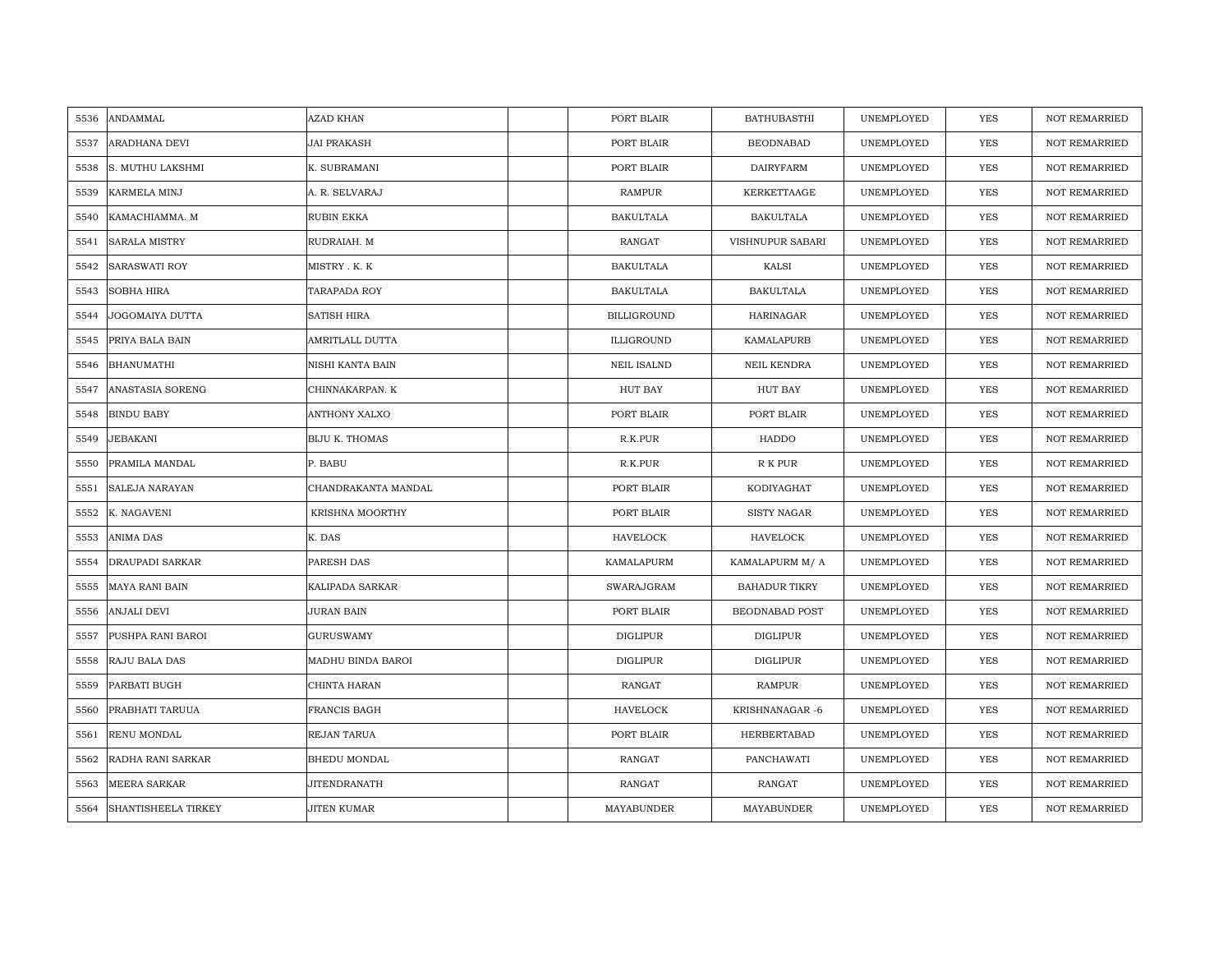| 5565 | <b>SUMITRA ROY</b>      | ATUL CH. ROY            | <b>DIGLIPUR</b>    | RADHANAGAR              | UNEMPLOYED | <b>YES</b> | <b>NOT REMARRIED</b> |
|------|-------------------------|-------------------------|--------------------|-------------------------|------------|------------|----------------------|
| 5566 | JOYTSHNA BALA DAS       | <b>RABIN ROY</b>        | MAYABUNDER         | MAYABUNDER              | UNEMPLOYED | <b>YES</b> | <b>NOT REMARRIED</b> |
| 5567 | SEFALI MONDAL           | <b>BINOY KUMAR DAS</b>  | DIGLIPUR           | PACHIM NAGAR            | UNEMPLOYED | YES        | <b>NOT REMARRIED</b> |
| 5568 | N. KRISHNA              | GOURNGA MONDAL          | <b>BARATANG</b>    | ORAL KATCHA             | UNEMPLOYED | YES        | <b>NOT REMARRIED</b> |
| 5569 | SOLAIAMMAL              | PARMANAND               | KATCHAL            | RUBBER DIVISION         | UNEMPLOYED | YES        | <b>NOT REMARRIED</b> |
| 5570 | <b>GIRIBALA DIWAN</b>   | M. PALANI               | <b>BILLIGROUND</b> | PINAKI NAGAR            | UNEMPLOYED | <b>YES</b> | NOT REMARRIED        |
| 5571 | PROMILA BALA            | RADHARAMAN              | <b>DIGLIPUR</b>    | KALIGHAT                | UNEMPLOYED | YES        | <b>NOT REMARRIED</b> |
| 5572 | <b>NAMITA BEPARI</b>    | AMAL BALA               | BILLYGROUND        | <b>HARINAGAR</b>        | UNEMPLOYED | YES        | <b>NOT REMARRIED</b> |
| 5573 | ARAYEE                  | <b>GANESH CH BEPARI</b> | <b>DIGLIPUR</b>    | MILANGRAM               | UNEMPLOYED | <b>YES</b> | NOT REMARRIED        |
| 5574 | URMILA SARDAR           | RENGA SWAMY. P          | FERRARGUNJ         | SHOAL BAY NO 19         | UNEMPLOYED | YES        | <b>NOT REMARRIED</b> |
| 5575 | <b>HARAPRIYA PAHAR</b>  | SANYASI SARDAR          | <b>DIGLIPUR</b>    | <b>NABIN NAGAR</b>      | UNEMPLOYED | YES        | <b>NOT REMARRIED</b> |
| 5576 | <b>MAYA RANI SIKDAR</b> | <b>FAKIR PAHAR</b>      | <b>DIGLIPUR</b>    | SUBASHGRAM              | UNEMPLOYED | YES        | <b>NOT REMARRIED</b> |
| 5577 | ABHA RANI SAHA          | MAHENDRA NATH           | DIGLIPUR           | MADHUPUR                | UNEMPLOYED | <b>YES</b> | NOT REMARRIED        |
| 5578 | ROJALIA BECK            | MANORANJAN              | <b>DIGLIPUR</b>    | BEACH DERA              | UNEMPLOYED | <b>YES</b> | <b>NOT REMARRIED</b> |
| 5579 | <b>SUMATI BAROI</b>     | ADWARD MINJ             | <b>HAVELOCK</b>    | KRISHNA NAGAR           | UNEMPLOYED | YES        | NOT REMARRIED        |
| 5580 | HELENA BARLA            | SUKUMAR BAROI           | <b>HAVELOCK</b>    | PANCHU TIKERY           | UNEMPLOYED | <b>YES</b> | NOT REMARRIED        |
| 5581 | CHOTTO RANI HIRA        | TRIBHUVAN               | <b>DIGLIPUR</b>    | <b>SAGAR DWEEP</b>      | UNEMPLOYED | YES        | <b>NOT REMARRIED</b> |
| 5582 | PANCHAVARNAM            | <b>GOUR PADA HIRA</b>   | DIGLIPUR           | NANJAPPA NAGAR          | UNEMPLOYED | YES        | <b>NOT REMARRIED</b> |
| 5583 | LALITA KERKETTA         | PANJACHARAM             | <b>DIGLIPUR</b>    | <b>LAMIYA BAY</b>       | UNEMPLOYED | YES        | <b>NOT REMARRIED</b> |
| 5584 | <b>BHAGAWATI DAS</b>    | MURGESHAN               | <b>DIGLIPUR</b>    | <b>SAGAR DWEEP</b>      | UNEMPLOYED | YES        | <b>NOT REMARRIED</b> |
| 5585 | R. VIJAYLAXMI           | <b>SACHIN DAS</b>       | PORT BLAIR         | MUNICIPAL COUNCIL       | UNEMPLOYED | YES        | <b>NOT REMARRIED</b> |
| 5586 | KALPANA MAZUMDAR        | R. APPA RAO             | <b>SHADIPUR</b>    | SUBASH NAGAR            | UNEMPLOYED | YES        | <b>NOT REMARRIED</b> |
| 5587 | KAVERI S.               | <b>HARILAL</b>          | PORT BLAIR         | <b>SHADIPUR</b>         | UNEMPLOYED | <b>YES</b> | <b>NOT REMARRIED</b> |
| 5588 | THANGAMMAL              | S. P. SINGARAM          | PORT BLAIR         | <b>BEODNABAD</b>        | UNEMPLOYED | <b>YES</b> | <b>NOT REMARRIED</b> |
| 5589 | <b>KANTAMMA</b>         | <b>ANDI SWAMY</b>       | D/FARM             | MACHI JOPHARI           | UNEMPLOYED | YES        | <b>NOT REMARRIED</b> |
| 5590 | Y. DAMAYANTI            | MAKAIAH                 | <b>DAIRY FARM</b>  | BAMBOO CHATTAI BAY      | UNEMPLOYED | YES        | NOT REMARRIED        |
| 5591 | KUNJU BALA DAS          | Y. NARAYAN              | <b>DIGLIPUR</b>    | GANESHNAGAR             | UNEMPLOYED | YES        | <b>NOT REMARRIED</b> |
| 5592 | ASUVATHI. M             | UMESH CH. DAS           | PORT BLAIR         | PORT BLAIR              | UNEMPLOYED | YES        | <b>NOT REMARRIED</b> |
| 5593 | KONDA EASWARAMMA        | CHINNU                  | DAIRY FARM.        | <b>FISHERIES COLONY</b> | UNEMPLOYED | YES        | NOT REMARRIED        |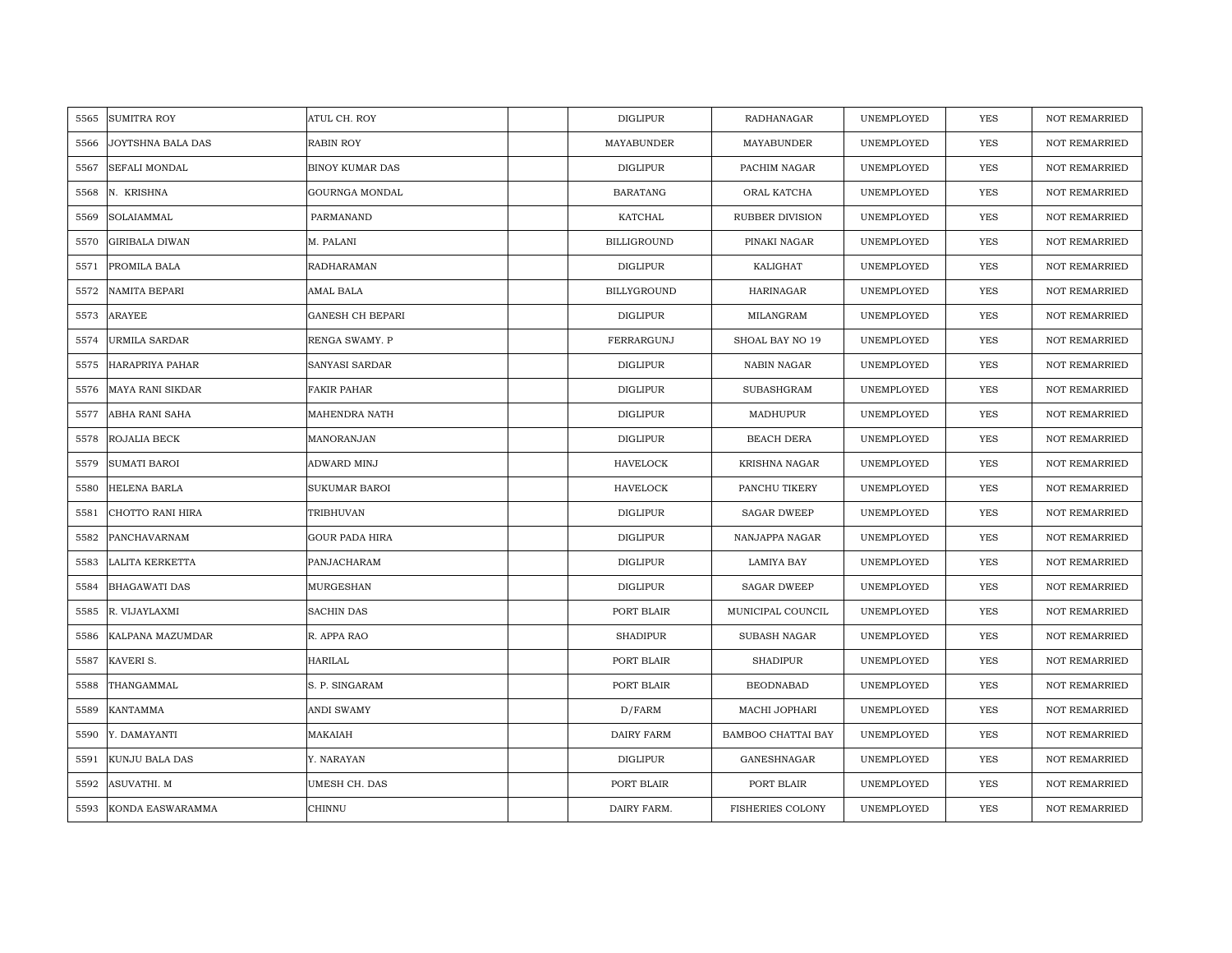| 5594 | <b>BHARATI RANI SAHA</b> | K. DILLI RAO        | <b>BEACH DERA</b> | FERRARGUNJ              | UNEMPLOYED | <b>YES</b> | <b>NOT REMARRIED</b> |
|------|--------------------------|---------------------|-------------------|-------------------------|------------|------------|----------------------|
| 5595 | <b>KUSUMI HOWLADER</b>   | <b>HARI KRISHNA</b> | <b>BAMBOOFLAT</b> | MADHUPUR                | UNEMPLOYED | <b>YES</b> | <b>NOT REMARRIED</b> |
| 5596 | LOSHI                    | NIKUNJA             | <b>BAMBOOFLAT</b> | HOPE TOWN               | UNEMPLOYED | YES        | <b>NOT REMARRIED</b> |
| 5597 | MEERA MANDAL             | MICHEL. J           | <b>DIGLIPUR</b>   | KISHORINAGAR            | UNEMPLOYED | YES        | <b>NOT REMARRIED</b> |
| 5598 | AUGASTINA MINJ           | NAKUL MONDAL        | DIGLIPUR          | <b>BURMACHAD</b>        | UNEMPLOYED | YES        | <b>NOT REMARRIED</b> |
| 5599 | VENKET NARSHIMHA         | PULKAR XALXO        | MIDDLE ANDAMAN    | PANCHWATI               | UNEMPLOYED | <b>YES</b> | NOT REMARRIED        |
| 5600 | RINA BAIRAGI             | MURTHY. N           | LITTLE ANDAMAN    | RABINDRA NAGAR          | UNEMPLOYED | YES        | <b>NOT REMARRIED</b> |
| 5601 | ESHWARAMMA. B            | TARUN MONDAL        | MAYABUNDER        | MAYABUNDER              | UNEMPLOYED | YES        | <b>NOT REMARRIED</b> |
| 5602 | <b>JAMUNA GOSH</b>       | GUSSAIAH. B         | HAVELOCK          | <b>GOVIND NAGAR</b>     | UNEMPLOYED | <b>YES</b> | NOT REMARRIED        |
| 5603 | <b>NAW MAYGEE</b>        | AJIT KUMAR GHOSH    | MAYABUNDER        | LUCKNOW AGE             | UNEMPLOYED | YES        | <b>NOT REMARRIED</b> |
| 5604 | KALIDASI GHARAMI         | <b>SAWPANYO</b>     | <b>RANGAT</b>     | MITHILA                 | UNEMPLOYED | YES        | <b>NOT REMARRIED</b> |
| 5605 | <b>JOSNA GAIN</b>        | ATUL GHARAMI        | TUGAPUR           | PAHAL GOAN              | UNEMPLOYED | YES        | <b>NOT REMARRIED</b> |
| 5606 | RANI BALA SIKDER         | ADHIR GAIN          | <b>HAVELOCK</b>   | <b>GOVINDA NAGAR</b>    | UNEMPLOYED | <b>YES</b> | <b>NOT REMARRIED</b> |
| 5607 | RADHA RANI ROY           | DURYADHAN           | NABAGRAM          | MADHYAMGRAM             | UNEMPLOYED | <b>YES</b> | <b>NOT REMARRIED</b> |
| 5608 | MONIKA TOPPO             | SUDHIR KUMAR        | CAMPBELL BAY      | CAMPBELL BAY            | UNEMPLOYED | YES        | NOT REMARRIED        |
| 5609 | KIRAN BALA BEPARI        | LAL SAI KUJUR       | MADHURAI          | <b>CHAINPUR</b>         | UNEMPLOYED | <b>YES</b> | NOT REMARRIED        |
| 5610 | SANTHI D.                | GOPAL CH. BEPARI    | <b>DIGLIPUR</b>   | <b>NAVIN NAGAR</b>      | UNEMPLOYED | YES        | <b>NOT REMARRIED</b> |
| 5611 | SAVITRI. J.              | DURAIPANDI          | MAYABUNDER        | WARD NO 8               | UNEMPLOYED | YES        | <b>NOT REMARRIED</b> |
| 5612 | <b>ELIZABETH GURIA</b>   | APPANA. J           | <b>BAKULTALA</b>  | <b>BAKULTALA</b>        | UNEMPLOYED | YES        | <b>NOT REMARRIED</b> |
| 5613 | DEEPALI MONDAL           | PATRAS GURIA        | MIDDLE ANDAMAN    | KADAMTALA               | UNEMPLOYED | YES        | <b>NOT REMARRIED</b> |
| 5614 | <b>ETWARI GOP</b>        | DIPENDAR MONDAL     | <b>DIGLIPUR</b>   | RAMAKRISHNA GRAM        | UNEMPLOYED | YES        | <b>NOT REMARRIED</b> |
| 5615 | <b>SEFALI MALLICK</b>    | <b>MANSUDAN GOP</b> | KADAMTALA         | KADAMTALA               | UNEMPLOYED | YES        | <b>NOT REMARRIED</b> |
| 5616 | <b>GOLAPI MONDAL</b>     | NARAYAN             | <b>BARATANG</b>   | VIJAY GARH              | UNEMPLOYED | YES        | <b>NOT REMARRIED</b> |
| 5617 | MANGALI DHALI            | SUNIL MONDAL        | LITTLE ANDAMAN    | <b>RAM KRISHNAPUR</b>   | UNEMPLOYED | <b>YES</b> | <b>NOT REMARRIED</b> |
| 5618 | <b>B. APPLANARSAMMA</b>  | <b>SARAT DHALI</b>  | MAYABUNDER-8      | <b>FISHERIES COLONY</b> | UNEMPLOYED | YES        | <b>NOT REMARRIED</b> |
| 5619 | RAJU BALA MAZUMDAR       | <b>B. APPANNA</b>   | <b>DIGLIPUR</b>   | PASCHIMSAGAR            | UNEMPLOYED | YES        | NOT REMARRIED        |
| 5620 | KALARA DUNG DUNG         | MANINDRA NATH       | KADAMTALA         | RAMA NAGAR              | UNEMPLOYED | YES        | <b>NOT REMARRIED</b> |
| 5621 | RAKKAMMAL                | BHIMSEN DUNG DUNG   | DIGLIPUR          | R K GRAM                | UNEMPLOYED | YES        | <b>NOT REMARRIED</b> |
| 5622 | <b>SULOCHANA</b>         | K. GOPALAN          | W/GUNJ            | MANARGHAT               | UNEMPLOYED | YES        | NOT REMARRIED        |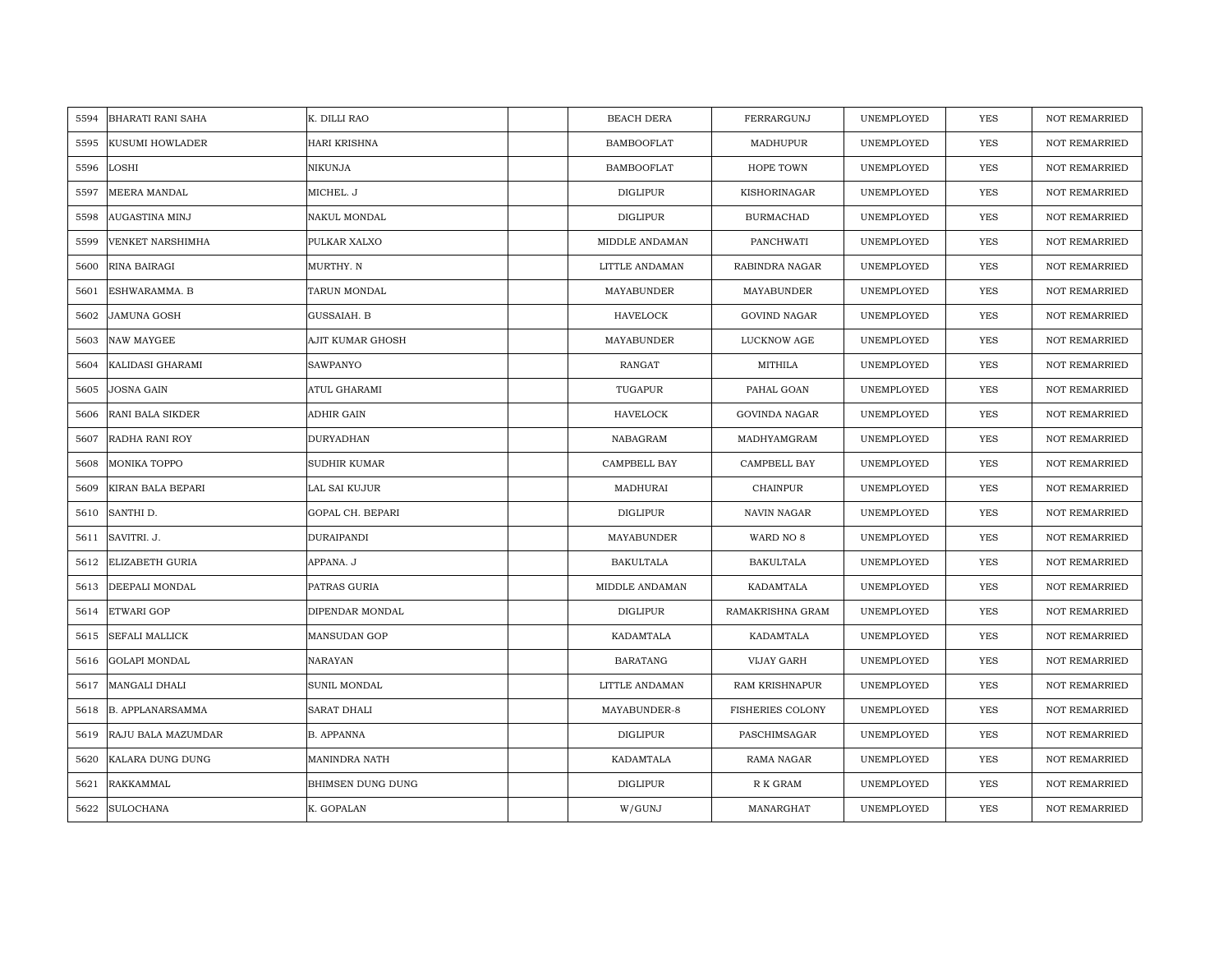| 5623 | AMALA PUSHPAM. S       | A. PANGODA             | PORT BLAIR         | <b>JUNGLIGHAT</b>   | UNEMPLOYED | YES        | <b>NOT REMARRIED</b> |
|------|------------------------|------------------------|--------------------|---------------------|------------|------------|----------------------|
| 5624 | PARVATI                | SELVA RAJ. M           | PORT BLAIR         | DAIRY FARM          | UNEMPLOYED | <b>YES</b> | <b>NOT REMARRIED</b> |
| 5625 | <b>KARUNAVATHI</b>     | <b>RAM KRISHNA</b>     | PORT BLAIR         | <b>BROOKSAD</b>     | UNEMPLOYED | <b>YES</b> | <b>NOT REMARRIED</b> |
| 5626 | PICHAMMA               | SUBRAMANIAM. K         | PORT BLAIR         | <b>BUNIYADABAD</b>  | UNEMPLOYED | YES        | <b>NOT REMARRIED</b> |
| 5627 | SEFALI MRIDHA          | ABHIMANNIU             | FERRARGUNJ         | CHOULDARI           | UNEMPLOYED | YES        | <b>NOT REMARRIED</b> |
| 5628 | URSILA LAKRA           | SUDHIR MRIDHA          | DANDUS POINT       | NAMUNAGHAR          | UNEMPLOYED | YES        | NOT REMARRIED        |
| 5629 | A. VANAKKAMARY         | KAMIL KERKETTA         | PORT BLAIR         | 10 NO CHOULDARI     | UNEMPLOYED | YES        | <b>NOT REMARRIED</b> |
| 5630 | <b>SUMITRA BISWAS</b>  | AROKYA NATHAN          | LITTLE ANDAMAN     | R K PUR             | UNEMPLOYED | YES        | NOT REMARRIED        |
| 5631 | USHA MONDAL            | <b>RASIK BISWAS</b>    | LITTLE ANDAMAN     | R K PUR             | UNEMPLOYED | YES        | <b>NOT REMARRIED</b> |
| 5632 | SAROJINI MONDAL        | SRIDAM MONDAL          | LITTLE ANDAMAN     | <b>HUT BAY</b>      | UNEMPLOYED | <b>YES</b> | <b>NOT REMARRIED</b> |
| 5633 | NAGAMMA                | PALANISWAMY.C          | BAMBOOFLA T        | NARSIAH PAHAD       | UNEMPLOYED | YES        | <b>NOT REMARRIED</b> |
| 5634 | <b>KRISHNA DEVI</b>    | <b>GANGA RAM</b>       | PO OGRABRAJ        | MITHA KHARI         | UNEMPLOYED | YES        | <b>NOT REMARRIED</b> |
| 5635 | <b>SUDASINI MISTRY</b> | <b>SHRI RAM</b>        | L/ ANDAMAN         | VIVEKANANDAPUR      | UNEMPLOYED | <b>YES</b> | <b>NOT REMARRIED</b> |
| 5636 | <b>SAVITRI MONDAL</b>  | KISHAB MISTRY          | HUMFRIGUNJ         | MANGLUTAN           | UNEMPLOYED | <b>YES</b> | <b>NOT REMARRIED</b> |
| 5637 | N. MUCKAMMAL           | MONDAL. P. C           | MANGLUTAN          | <b>INDIRA NAGAR</b> | UNEMPLOYED | <b>YES</b> | <b>NOT REMARRIED</b> |
| 5638 | <b>SANDHYA ROY</b>     | NARAYANAN              | CHOOLWARD NO. 4    | CHOULDARI S         | UNEMPLOYED | <b>YES</b> | <b>NOT REMARRIED</b> |
| 5639 | KUSHALYA. M            | <b>KARTHICK ROY</b>    | <b>BAMBOOFLAT</b>  | <b>BAMBOOFLAT</b>   | UNEMPLOYED | <b>YES</b> | <b>NOT REMARRIED</b> |
| 5640 | <b>JANET</b>           | MURTHY. S              | NEAR SURIYA CHAKRA | <b>BAMBOOFLAT</b>   | UNEMPLOYED | <b>YES</b> | <b>NOT REMARRIED</b> |
| 5641 | <b>KANAN BALA DAS</b>  | <b>EDWARD BARLA</b>    | PORT BLAIR         | MANGLUTAN           | UNEMPLOYED | <b>YES</b> | <b>NOT REMARRIED</b> |
| 5642 | BELARANI MAJUMDER      | NITAI CHANDRA DAS      | PURLITTLE ANDAMAN  | RAM KRISHNA         | UNEMPLOYED | YES        | <b>NOT REMARRIED</b> |
| 5643 | <b>SEPALI MONDAL</b>   | <b>BIDHAN MAJUMDER</b> | CHOULDARI          | <b>BADMASHPAHAR</b> | UNEMPLOYED | YES        | <b>NOT REMARRIED</b> |
| 5644 | <b>BASANA BAIDYA</b>   | DULAL MONDAL           | PORT BLAIR         | WANDOOR             | UNEMPLOYED | YES        | <b>NOT REMARRIED</b> |
| 5645 | SHISUBALA DEBNATH      | <b>SISHU BAIDYA</b>    | <b>DIGLIPUR</b>    | MADHUPUR            | UNEMPLOYED | <b>YES</b> | <b>NOT REMARRIED</b> |
| 5646 | PHOOLKUMARI BAI        | RAJ KRISHNA            | PORT BLAIR         | <b>BRICHGUNJ</b>    | UNEMPLOYED | <b>YES</b> | <b>NOT REMARRIED</b> |
| 5647 | SAROJINI               | <b>MANSIRAM BHAGAT</b> | CHOUDARI           | NIBU BAGECHA        | UNEMPLOYED | <b>YES</b> | <b>NOT REMARRIED</b> |
| 5648 | ARCHAMMA               | K. N. KUMAR            | PORT BLAIR         | ANARKALI AGE        | UNEMPLOYED | YES        | NOT REMARRIED        |
| 5649 | <b>RAM KUMARI</b>      | DEMUDU                 | PORT BLAIR         | JUNGLIGHAT          | UNEMPLOYED | YES        | <b>NOT REMARRIED</b> |
| 5650 | VALAVANDHAL. C         | <b>BHAGWAN SINGH</b>   | <b>BHATU BASTI</b> | C V NAGAR           | UNEMPLOYED | <b>YES</b> | <b>NOT REMARRIED</b> |
|      | 5651 B. TULASAMMA      | <b>CHITRASWAMY</b>     | <b>BAMBOOFLAT</b>  | <b>SHORE POINT</b>  | UNEMPLOYED | <b>YES</b> | <b>NOT REMARRIED</b> |
|      |                        |                        |                    |                     |            |            |                      |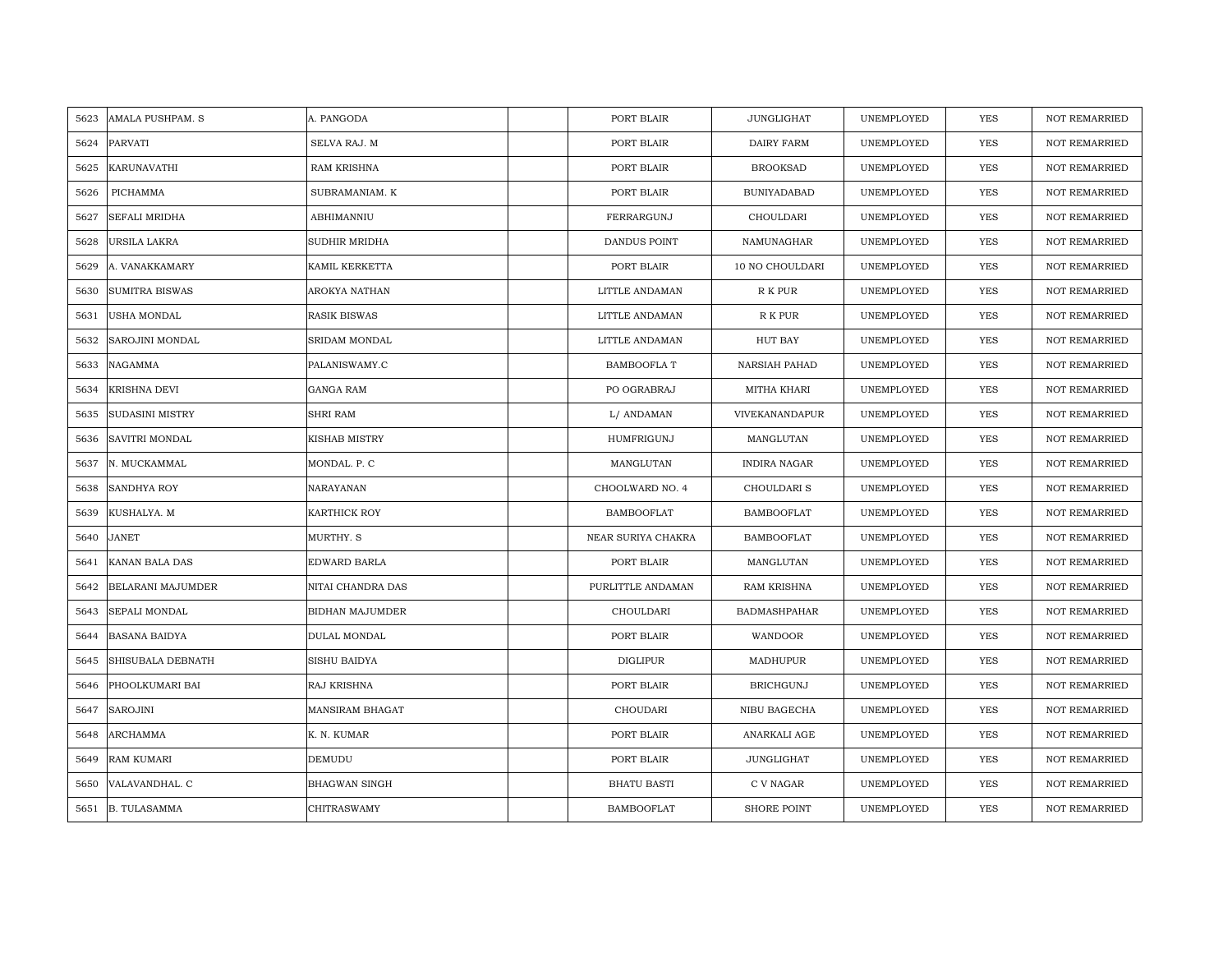| 5652 | <b>ABOO ROJA</b>    | <b>B. RAMA RAO</b> | <b>BAMBOOFLAT</b>   | <b>SHORE POINT</b>    | UNEMPLOYED | <b>YES</b> | <b>NOT REMARRIED</b> |
|------|---------------------|--------------------|---------------------|-----------------------|------------|------------|----------------------|
| 5653 | SANDHYA GHARAMI,    | NAINA MOHAMMED     | <b>DIGLIPUR</b>     | LAXMIPUR              | UNEMPLOYED | <b>YES</b> | <b>NOT REMARRIED</b> |
| 5654 | <b>SANTI ROY</b>    | ARJUN GHARAMI      | LITTLE ANDAMAN      | R K PUR               | UNEMPLOYED | YES        | <b>NOT REMARRIED</b> |
| 5655 | MALLIKA. B          | NIRAPADA ROY       | CAMPBELL BAY        | RAJEEV NAGAR - II     | UNEMPLOYED | YES        | <b>NOT REMARRIED</b> |
| 5656 | <b>B. PANDIAMMA</b> | BOSE. M            | CAMPBELL BAY        | CAMPBELL BAY          | UNEMPLOYED | YES        | NOT REMARRIED        |
| 5657 | M. JAYA             | G. BOSE            | PORT BLAIR          | <b>BURMANALLA</b>     | UNEMPLOYED | <b>YES</b> | NOT REMARRIED        |
| 5658 | PICHAIAMMAL         | R. MARI            | PORT BLAIR          | PATHAR GUDDA          | UNEMPLOYED | YES        | NOT REMARRIED        |
| 5659 | <b>GUNNAMMA</b>     | P. MADHAVAN        | <b>DAIRY FARM</b>   | FISHERMAN COLONY      | UNEMPLOYED | YES        | NOT REMARRIED        |
| 5660 | GANGAMMA. M         | NEELAIAH. A        | DAIRY FARM          | FISHERMEN COLONY      | UNEMPLOYED | YES        | NOT REMARRIED        |
| 5661 | P. L. MANICKAM      | SANYASI. M         | CAMPBELL BAY        | CAMPBELL BAY          | UNEMPLOYED | YES        | <b>NOT REMARRIED</b> |
| 5662 | <b>SHANAZ BEGUM</b> | ABDUL AZIZ         | PORT BLAIR          | JUNGLIGHAT            | UNEMPLOYED | YES        | <b>NOT REMARRIED</b> |
| 5663 | JOGAMMA. B          | ABDUL AZIZ         | PORT BLAIR          | PANIGHAT CHUNNA BATTA | UNEMPLOYED | YES        | NOT REMARRIED        |
| 5664 | K. LAXMI RAO        | <b>GANAPATHI</b>   | <b>BAMBOOFLAT</b>   | TAPU BASTI            | UNEMPLOYED | YES        | <b>NOT REMARRIED</b> |
| 5665 | KAMAMMA, C. H       | K. JANKI RAO       | NORTH BAY           | CHUNNA BATTA          | UNEMPLOYED | YES        | <b>NOT REMARRIED</b> |
| 5666 | SAGARIKA DAS,       | KORLAIAH. C. H     | PORT BLAIR          | MANGLUTAN             | UNEMPLOYED | YES        | NOT REMARRIED        |
| 5667 | <b>RAMANI</b>       | JOHNSON KUJUR      | PORT BLAIR          | PROTHRAPUR            | UNEMPLOYED | <b>YES</b> | <b>NOT REMARRIED</b> |
| 5668 | <b>MERCY</b>        | <b>NICONER</b>     | CAMP PILLOBHABI     | RAJIV NAGAR           | UNEMPLOYED | YES        | <b>NOT REMARRIED</b> |
| 5669 | PHILOMINA           | YOHAN. A           | <b>GANDHI NAGAR</b> | BEHING PHC            | UNEMPLOYED | YES        | <b>NOT REMARRIED</b> |
| 5670 | AMY                 | <b>BERNAD</b>      | CAR NICOBAR         | TAMALOO AGE           | UNEMPLOYED | <b>YES</b> | <b>NOT REMARRIED</b> |
| 5671 | <b>AUGUSTINA</b>    | WATCHFULL          | CAR NICOBAR         | <b>SMALL LAPATHY</b>  | UNEMPLOYED | YES        | <b>NOT REMARRIED</b> |
| 5672 | <b>AUGUSTINE</b>    | <b>EDMUND</b>      | CAR NICOBAR         | ARONG AGE             | UNEMPLOYED | YES        | NOT REMARRIED        |
| 5673 | <b>BETHSIE</b>      | EDWIN              | CAR NICOBAR         | TAMALOO AGE           | UNEMPLOYED | YES        | NOT REMARRIED        |
| 5674 | CAROL               | <b>ALLEN</b>       | CAR NICOBAR         | SMALL LAPATHY         | UNEMPLOYED | <b>YES</b> | NOT REMARRIED        |
| 5675 | <b>CHRISTIE</b>     | <b>DANIEL</b>      | CAR NICOBAR         | SMALLL LAPATHY        | UNEMPLOYED | <b>YES</b> | <b>NOT REMARRIED</b> |
| 5676 | <b>CLEMENTINE</b>   | JOHN               | TAMALOO VILLAGE     | OTLIAL HOUSE          | UNEMPLOYED | <b>YES</b> | <b>NOT REMARRIED</b> |
| 5677 | <b>DORISH</b>       | REGINALD           | TAMALOO VILLAGE     | <b>NOSA HOUSE</b>     | UNEMPLOYED | YES        | NOT REMARRIED        |
| 5678 | <b>DOROTHY</b>      | <b>ISSAC</b>       | CAR NICOBAR         | $\rm ARONG$ $\rm AGE$ | UNEMPLOYED | YES        | <b>NOT REMARRIED</b> |
| 5679 | <b>EDITH</b>        | <b>ERICK</b>       | CAR NICOBAR         | KENYUKA AGE           | UNEMPLOYED | YES        | <b>NOT REMARRIED</b> |
| 5680 | <b>EDLEEN</b>       | <b>ANDERSON</b>    | CAR NICOBAR         | TAMALOO AGE           | UNEMPLOYED | <b>YES</b> | <b>NOT REMARRIED</b> |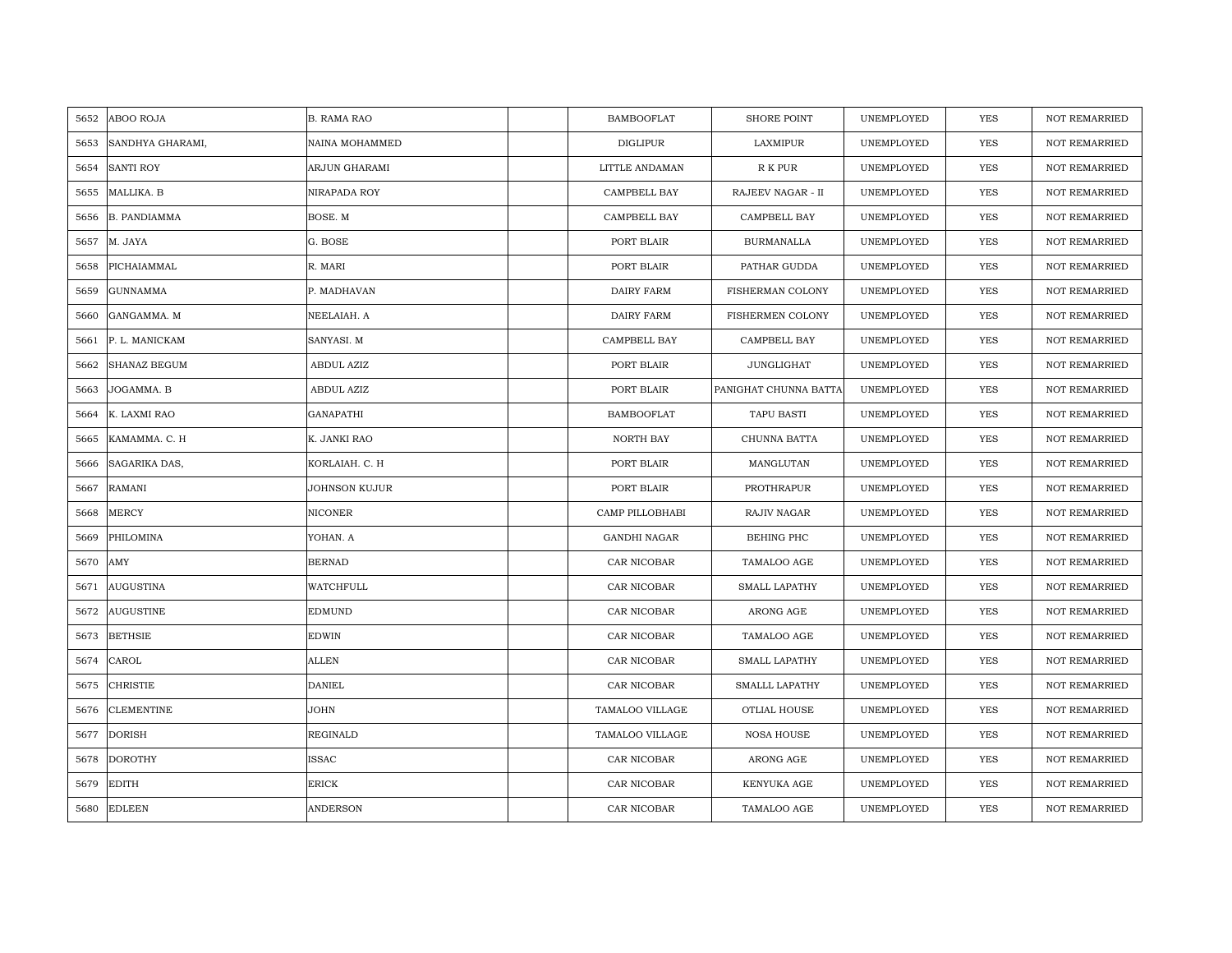| 5681 | <b>EVERLYN</b>        | <b>LENGLIE</b>        | MALACCA VILLAGE | <b>KERLA HOUSE</b>               | UNEMPLOYED | <b>YES</b> | <b>NOT REMARRIED</b> |
|------|-----------------------|-----------------------|-----------------|----------------------------------|------------|------------|----------------------|
| 5682 | <b>FAITH</b>          | THEPHELUS             | CAR NICOBAR     | KINYUKA AGE                      | UNEMPLOYED | <b>YES</b> | <b>NOT REMARRIED</b> |
| 5683 | <b>FATHIMA AKHTAR</b> | <b>MARCUS</b>         | CAR NICOBAR     | CHUK CHUCHA                      | UNEMPLOYED | YES        | <b>NOT REMARRIED</b> |
| 5684 | <b>GLADYS</b>         | <b>AKHTAR HUSSAIN</b> | CAR NICOBAR     | LOOROM CHUKCHUCHA<br>AGE         | UNEMPLOYED | YES        | <b>NOT REMARRIED</b> |
| 5685 | GRACIE                | <b>DYDIMUS</b>        | CAR NICOBAR     | ARONG AGE                        | UNEMPLOYED | YES        | <b>NOT REMARRIED</b> |
| 5686 | <b>HANNAH</b>         | <b>VINCENT</b>        | CAR NICOBAR     | TAMALOO AGE                      | UNEMPLOYED | YES        | <b>NOT REMARRIED</b> |
| 5687 | <b>HILTA</b>          | JEREMIAH              | CAR NICOBAR     | KINYUKA AGE                      | UNEMPLOYED | YES        | <b>NOT REMARRIED</b> |
| 5688 | <b>HOPE</b>           | <b>GETIAN</b>         | CAR NICOBAR     | KAKANA AGE                       | UNEMPLOYED | YES        | <b>NOT REMARRIED</b> |
| 5689 | <b>IRISH</b>          | ZETHWILL              | CAR NICOBAR     | <b>SMALL LAPATHY</b>             | UNEMPLOYED | YES        | <b>NOT REMARRIED</b> |
| 5690 | <b>IVY</b>            | <b>DAMUS</b>          | CAR NICOBAR     | PERKA AGE                        | UNEMPLOYED | YES        | <b>NOT REMARRIED</b> |
| 5691 | <b>JANE</b>           | <b>MARK</b>           | CAR NICOBAR     | MUS AGECAR NICOBAR               | UNEMPLOYED | YES        | <b>NOT REMARRIED</b> |
| 5692 | <b>JOSOEPHINE</b>     | <b>NICOLAS</b>        | CAR NICOBAR     | LAPATHY AGE                      | UNEMPLOYED | YES        | <b>NOT REMARRIED</b> |
| 5693 | <b>LUCY</b>           | LEVI                  | CAR NICOBAR     | HOHTOMSAK<br>CHUKCHUCHA          | UNEMPLOYED | YES        | <b>NOT REMARRIED</b> |
| 5694 | <b>LUCY</b>           | <b>JOB</b>            | CAR NICOBAR     | KENYUKA AGE                      | UNEMPLOYED | YES        | <b>NOT REMARRIED</b> |
| 5695 | <b>LUCY</b>           | <b>SIMON</b>          | CAR NICOBAR     | HECHOKAKANA AGE                  | UNEMPLOYED | YES        | <b>NOT REMARRIED</b> |
| 5696 | MARY                  | <b>RUFUS</b>          | CAR NICOBAR     | ELSAH HOUSE MUS AGE              | UNEMPLOYED | YES        | <b>NOT REMARRIED</b> |
| 5697 | <b>MCDALINE</b>       | <b>RAPHEL</b>         | CAR NICOBAR     | TAMALOO AGE                      | UNEMPLOYED | YES        | <b>NOT REMARRIED</b> |
| 5698 | MERCY                 | <b>DAVIS</b>          | CAR NICOBAR     | TAMALOO AGE                      | UNEMPLOYED | YES        | <b>NOT REMARRIED</b> |
| 5699 | <b>NAFEESA</b>        | <b>NICONER</b>        | CAR NICOBAR     | RA ANGTA CHUKCHUCHA              | UNEMPLOYED | <b>YES</b> | <b>NOT REMARRIED</b> |
| 5700 | <b>NOWARA</b>         | ZAKIR HUSSAIN         | CAR NICOBAR     | KENYUKA AGE S                    | UNEMPLOYED | YES        | <b>NOT REMARRIED</b> |
| 5701 | <b>POLINA</b>         | PHELEP                | CAR NICOBAR     | OT KOTARU                        | UNEMPLOYED | YES        | <b>NOT REMARRIED</b> |
| 5702 | <b>RABIA</b>          | <b>BURNARD</b>        | CAR NICOBAR     | KINYUKA AGE                      | UNEMPLOYED | YES        | <b>NOT REMARRIED</b> |
| 5703 | <b>RACHEAL</b>        | EBRAHIM MALLICK       | CAR NICOBAR     | KENYUKA AGE                      | UNEMPLOYED | YES        | NOT REMARRIED        |
| 5704 | <b>RACHEL</b>         | LOT                   | CAR NICOBAR     | TWHET<br><b>DISAHOKTAPOIMING</b> | UNEMPLOYED | YES        | <b>NOT REMARRIED</b> |
| 5705 | REHMAT BIBI           | <b>DANIEL</b>         | CAR NICOBAR     | KIMOSCAR                         | UNEMPLOYED | YES        | <b>NOT REMARRIED</b> |
| 5706 | <b>RHODA</b>          | <b>SIRAJUL AMEEN</b>  | CAR NICOBAR     | JAYANTHI AGE                     | UNEMPLOYED | <b>YES</b> | <b>NOT REMARRIED</b> |
| 5707 | <b>ROSE MARY</b>      | JOHNIE                | CAR NICOBAR     | ARONG AGE                        | UNEMPLOYED | YES        | NOT REMARRIED        |
| 5708 | <b>ROSEE</b>          | <b>MARTIN</b>         | CAR NICOBAR     | HONKITUISMALL LAPATHY            | UNEMPLOYED | YES        | <b>NOT REMARRIED</b> |
| 5709 | <b>RUBY</b>           | WILLIAM               | CAR NICOBAR     | <b>JAYANTI</b>                   | UNEMPLOYED | <b>YES</b> | <b>NOT REMARRIED</b> |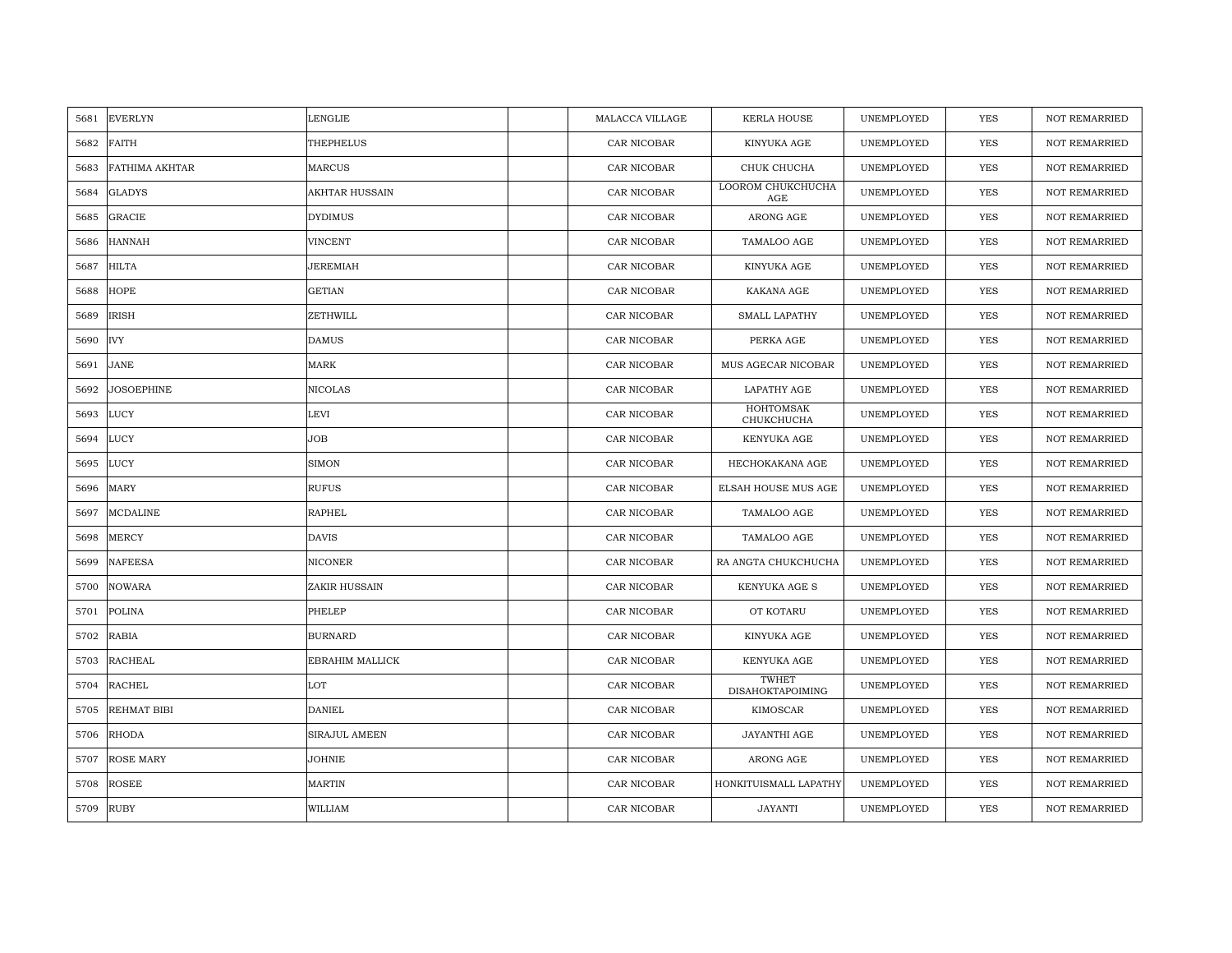| 5710 | <b>SHAMSHAD BEGUM</b> | <b>SILAS HEMILTON</b> | CAR NICOBAR     | MUS AGE                          | UNEMPLOYED | <b>YES</b> | <b>NOT REMARRIED</b> |
|------|-----------------------|-----------------------|-----------------|----------------------------------|------------|------------|----------------------|
| 5711 | <b>STELLA</b>         | MUZTAR AHMAD          | CAR NICOBAR     | TAMALOO AGE                      | UNEMPLOYED | YES        | <b>NOT REMARRIED</b> |
| 5712 | <b>VORONICA</b>       | <b>EDMOND</b>         | CAR NICOBAR     | TAMALOO AGE                      | UNEMPLOYED | <b>YES</b> | NOT REMARRIED        |
| 5713 | <b>ESTHER</b>         | PILGREME              | CAR NICOBAR     | <b>SMAL LAPATHY</b>              | UNEMPLOYED | <b>YES</b> | <b>NOT REMARRIED</b> |
| 5714 | <b>CLERA</b>          | LAWRIS                | CAR NICOBAR     | <b>MUS AGE</b>                   | UNEMPLOYED | <b>YES</b> | <b>NOT REMARRIED</b> |
| 5715 | <b>LEELA</b>          | <b>THOMAS</b>         | CAR NICOBAR     | ARONG                            | UNEMPLOYED | YES        | <b>NOT REMARRIED</b> |
| 5716 | <b>GETHSIE</b>        | <b>NICOLAS</b>        | CAR NICOBAR     | TAMALOO AGE                      | UNEMPLOYED | <b>YES</b> | NOT REMARRIED        |
| 5717 | <b>EILEEN</b>         | <b>BENHERT</b>        | CAR NICOBAR     | TAMALOO AGE                      | UNEMPLOYED | <b>YES</b> | <b>NOT REMARRIED</b> |
| 5718 | <b>EDLEEN</b>         | <b>MATHEW</b>         | CAR NICOBAR     | TAMALOO AGE                      | UNEMPLOYED | YES        | <b>NOT REMARRIED</b> |
| 5719 | <b>ALICE</b>          | THOMDICK              | CAR NICOBAR     | MUS                              | UNEMPLOYED | YES        | <b>NOT REMARRIED</b> |
| 5720 | <b>CLERA</b>          | <b>MARTIN</b>         | CAR NICOBAR     | <b>KANANA</b>                    | UNEMPLOYED | YES        | <b>NOT REMARRIED</b> |
| 5721 | <b>CLERINA</b>        | ABEL                  | CAR NICOBAR     | KIMIOUD                          | UNEMPLOYED | YES        | <b>NOT REMARRIED</b> |
| 5722 | VERONICA              | MATHAIS               | CAR NICOBAR     | ARONG                            | UNEMPLOYED | <b>YES</b> | <b>NOT REMARRIED</b> |
| 5723 | <b>AISHA</b>          | <b>THOMAS</b>         | CAR NICOBAR     | PERKA AGE                        | UNEMPLOYED | <b>YES</b> | <b>NOT REMARRIED</b> |
| 5724 | <b>AUGUSTINA</b>      | <b>HUSSAIN</b>        | CAR NICOBAR     | <b>NEW KIMOS AGE</b>             | UNEMPLOYED | <b>YES</b> | NOT REMARRIED        |
| 5725 | <b>DAICY</b>          | <b>FRANCIS</b>        | CAR NICOBAR     | <b>NEW KIMOS AGE</b>             | UNEMPLOYED | <b>YES</b> | <b>NOT REMARRIED</b> |
| 5726 | <b>DIANA</b>          | <b>GREATHARD</b>      | CAR NICOBAR     | KINMAI AGE                       | UNEMPLOYED | <b>YES</b> | <b>NOT REMARRIED</b> |
| 5727 | <b>DORCUS</b>         | <b>ISACC</b>          | CAR NICOBAR     | <b>BIG LAPATHY AGE</b>           | UNEMPLOYED | <b>YES</b> | <b>NOT REMARRIED</b> |
| 5728 | <b>FLORANCE</b>       | <b>AUGUSTUS</b>       | CAR NICOBAR     | TAMALOO AGE                      | UNEMPLOYED | YES        | NOT REMARRIED        |
| 5729 | <b>HANEESA</b>        | <b>BENEDICK</b>       | CAR NICOBAR     | JAYANTI AGE                      | UNEMPLOYED | <b>YES</b> | <b>NOT REMARRIED</b> |
| 5730 | JANE                  | YAZEEN                | CAR NICOBAR     | TAMALOO AGE                      | UNEMPLOYED | YES        | <b>NOT REMARRIED</b> |
| 5731 | <b>KETHERINE</b>      | <b>CYRIL</b>          | CAR NICOBAR     | TAMALOO AGE                      | UNEMPLOYED | YES        | <b>NOT REMARRIED</b> |
| 5732 | <b>KITTY</b>          | WELLINGTON            | CAR NICOBAR     | <b>NEW KIMOS AGE</b>             | UNEMPLOYED | YES        | <b>NOT REMARRIED</b> |
| 5733 | LILIAN                | CHABERLANE            | CAR NICOBAR     | TAMALOO                          | UNEMPLOYED | <b>YES</b> | NOT REMARRIED        |
| 5734 | <b>LYDIA</b>          | <b>CHRISTOPHER</b>    | CAR NICOBAR     | KINMAI AGE                       | UNEMPLOYED | <b>YES</b> | <b>NOT REMARRIED</b> |
| 5735 | MADILDA               | <b>SIMON</b>          | TAMALOO VILLAGE | KUINYAS HOUSE                    | UNEMPLOYED | <b>YES</b> | <b>NOT REMARRIED</b> |
| 5736 | <b>MARTHA</b>         | SIMON                 | CAR NICOBAR     | KINMAI AGE                       | UNEMPLOYED | <b>YES</b> | <b>NOT REMARRIED</b> |
| 5737 | <b>SARA</b>           | REV. SIMON            | CAR NICOBAR     | PERKA AGE                        | UNEMPLOYED | YES        | NOT REMARRIED        |
| 5738 | <b>SUCY</b>           | YOUSUF IBRAHIM        | CAR NICOBAR     | TUHET<br><b>OTSAHOKTAPOIMING</b> | UNEMPLOYED | <b>YES</b> | <b>NOT REMARRIED</b> |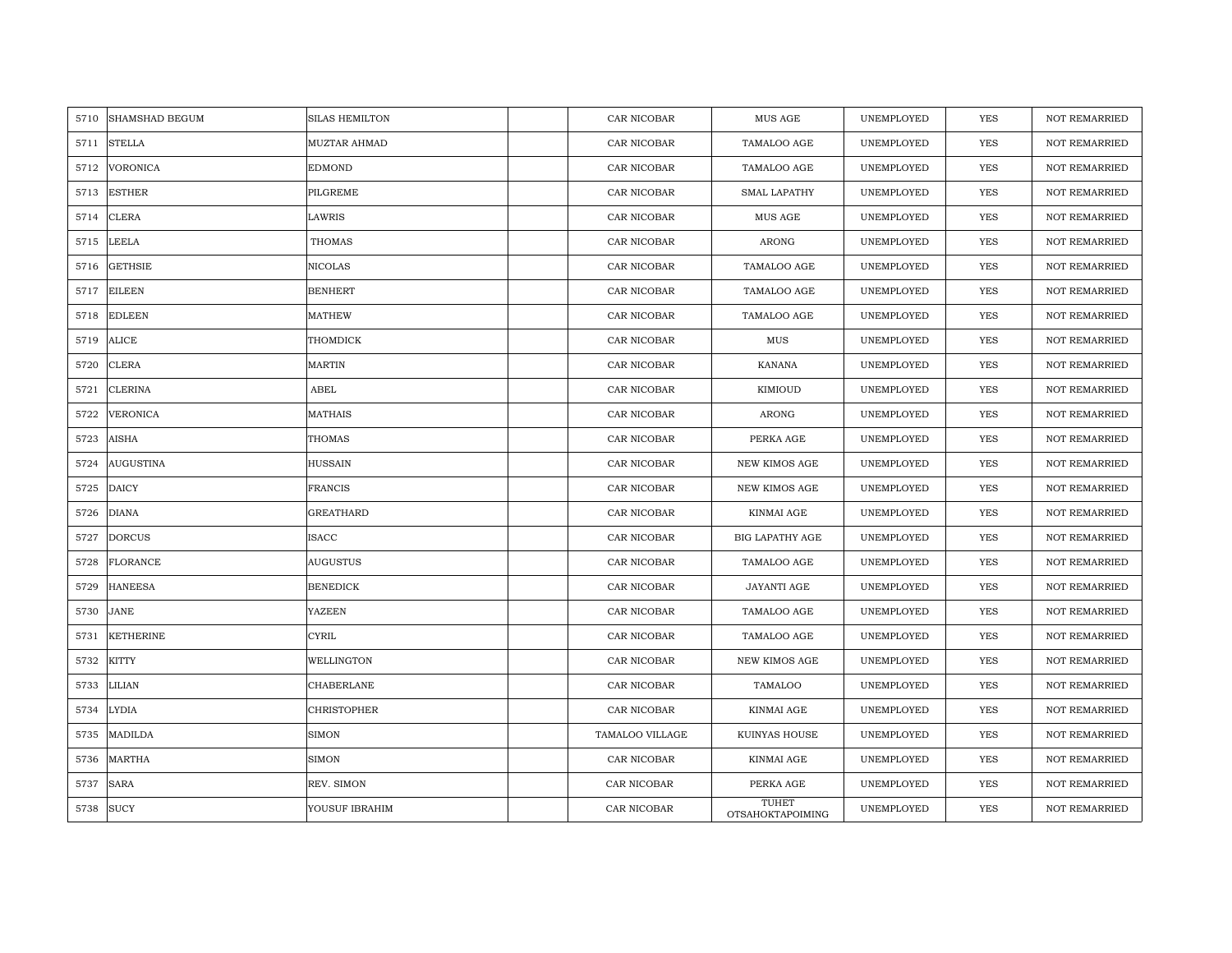| 5739 | AMMIE,                   | THIMORTHY           | C/NICOBAR       | PERKA AGE                         | UNEMPLOYED | <b>YES</b> | <b>NOT REMARRIED</b> |
|------|--------------------------|---------------------|-----------------|-----------------------------------|------------|------------|----------------------|
| 5740 | ROSE,                    | <b>MARTIN</b>       | C/NICOBAR       | PERKA HOUSE                       | UNEMPLOYED | <b>YES</b> | <b>NOT REMARRIED</b> |
| 5741 | JORISH,                  | <b>WALTER</b>       | C/NICOBAR       | MALACCA AGE                       | UNEMPLOYED | YES        | <b>NOT REMARRIED</b> |
| 5742 | AGNES,                   | <b>GEORGE</b>       | CAR NICOBAR     | <b>BIG LAPATHY</b>                | UNEMPLOYED | YES        | <b>NOT REMARRIED</b> |
| 5743 | JESSIE,                  | <b>HARISON</b>      | MALACCA VILL    | TACHSA HOUSE                      | UNEMPLOYED | YES        | <b>NOT REMARRIED</b> |
| 5744 | MADILDA,                 | <b>STEPHEN</b>      | CAR NICOBAR     | MALACCA                           | UNEMPLOYED | <b>YES</b> | <b>NOT REMARRIED</b> |
| 5745 | <b>VERONICA</b>          | <b>HEM</b>          | CAR NICOBAR     | <b>NEW KIMIOS AGE</b>             | UNEMPLOYED | <b>YES</b> | <b>NOT REMARRIED</b> |
| 5746 | EDLEEN,                  | <b>EDMUND</b>       | CAR NICOBAR     | TAMALOO AGE                       | UNEMPLOYED | <b>YES</b> | <b>NOT REMARRIED</b> |
| 5747 | ROSA,                    | <b>NATHENIEL</b>    | TAMALOO VILLAGE | POCHO HOUSE                       | UNEMPLOYED | <b>YES</b> | <b>NOT REMARRIED</b> |
| 5748 | <b>HUMERA</b>            | <b>THOMAS</b>       | MEENAKSHI NAGAR | KATCHAL                           | UNEMPLOYED | YES        | <b>NOT REMARRIED</b> |
| 5749 | <b>INLONTI</b>           | <b>IBRAHIM AYUB</b> | KATCHAL         | MEENKSHI NAGAR                    | UNEMPLOYED | YES        | <b>NOT REMARRIED</b> |
| 5750 | <b>JASSIE</b>            | <b>EZRA</b>         | KATCHAL         | MEENAKSHI NAGAR                   | UNEMPLOYED | YES        | <b>NOT REMARRIED</b> |
| 5751 | <b>UNICEY LIVINGSTON</b> | <b>TIMOTI</b>       | KATCHAL         | MEENSKSHI NAHAR                   | UNEMPLOYED | YES        | <b>NOT REMARRIED</b> |
| 5752 | <b>EMMIE</b>             | LIVINGSTON          | KATCHAL         | MEENAKSHI NAGAR                   | UNEMPLOYED | YES        | <b>NOT REMARRIED</b> |
| 5753 | <b>ADA</b>               | <b>IRINUS</b>       | CAR NICOBAR     | ARONG AGE                         | UNEMPLOYED | YES        | <b>NOT REMARRIED</b> |
| 5754 | <b>ALEXIS</b>            | <b>MOSES</b>        | CAR NICOBAR     | ARONG AGE                         | UNEMPLOYED | YES        | <b>NOT REMARRIED</b> |
| 5755 | AMMIE                    | ABRAHAM             | CAR NICOBAR     | RA ANGTIMA<br>CHUKCHUCHA AGE      | UNEMPLOYED | YES        | <b>NOT REMARRIED</b> |
| 5756 | <b>ANGELINA</b>          | <b>VINCEN</b>       | CAR NICOBAR     | TUHET NYEKTATAPOIMING             | UNEMPLOYED | YES        | <b>NOT REMARRIED</b> |
| 5757 | <b>MARLYN</b>            | <b>LYNUS</b>        | CAR NICOBAR     | TAMALOO AGE CAR<br><b>NICOBAR</b> | UNEMPLOYED | <b>YES</b> | <b>NOT REMARRIED</b> |
| 5758 | <b>MORAH</b>             | WELLINGTON          | CAR NICOBAR     | TUHET NYEKTA<br><b>TAPOIMING</b>  | UNEMPLOYED | YES        | <b>NOT REMARRIED</b> |
| 5759 | <b>SYLVIA</b>            | HOPHUL              | CAR NICOBAR     | TUHET NYEKTATAPOIMING             | UNEMPLOYED | YES        | <b>NOT REMARRIED</b> |
| 5760 | <b>DOROTHY</b>           | <b>FRANCIS</b>      | CAR NICOBAR     | SMALL LAPATHY                     | UNEMPLOYED | YES        | <b>NOT REMARRIED</b> |
| 5761 | <b>EDLEEN</b>            | NATHANIEL           | CAR NICOBAR     | KENYUKA AGE                       | UNEMPLOYED | <b>YES</b> | <b>NOT REMARRIED</b> |
| 5762 | <b>ANNIE</b>             | <b>NENEVY</b>       | PILLOBHABI      | RAJIV NAGAR                       | UNEMPLOYED | YES        | <b>NOT REMARRIED</b> |
| 5763 | <b>NEOMEI</b>            | <b>NICOLAS</b>      | PILLOBHABI      | TUHET<br><b>URELCHONTAPOIMING</b> | UNEMPLOYED | <b>YES</b> | <b>NOT REMARRIED</b> |
| 5764 | <b>ROSA</b>              | <b>EUDCUS</b>       | PILLOBHABI      | PIRAT TUHET TAPOIMING             | UNEMPLOYED | YES        | <b>NOT REMARRIED</b> |
| 5765 | VOILIT VINCINT           | RECOBERTH           | KAMORTA ISLAND  | RAMJAN                            | UNEMPLOYED | YES        | <b>NOT REMARRIED</b> |
| 5766 | ANNA                     | <b>SOLOMON</b>      | CAR NICOBAR     | KENYUKA AGE                       | UNEMPLOYED | YES        | <b>NOT REMARRIED</b> |
| 5767 | <b>DIANA</b>             | ABEL                | KUKANA VILLAGE  | <b>SAKIN HOUSE</b>                | UNEMPLOYED | <b>YES</b> | <b>NOT REMARRIED</b> |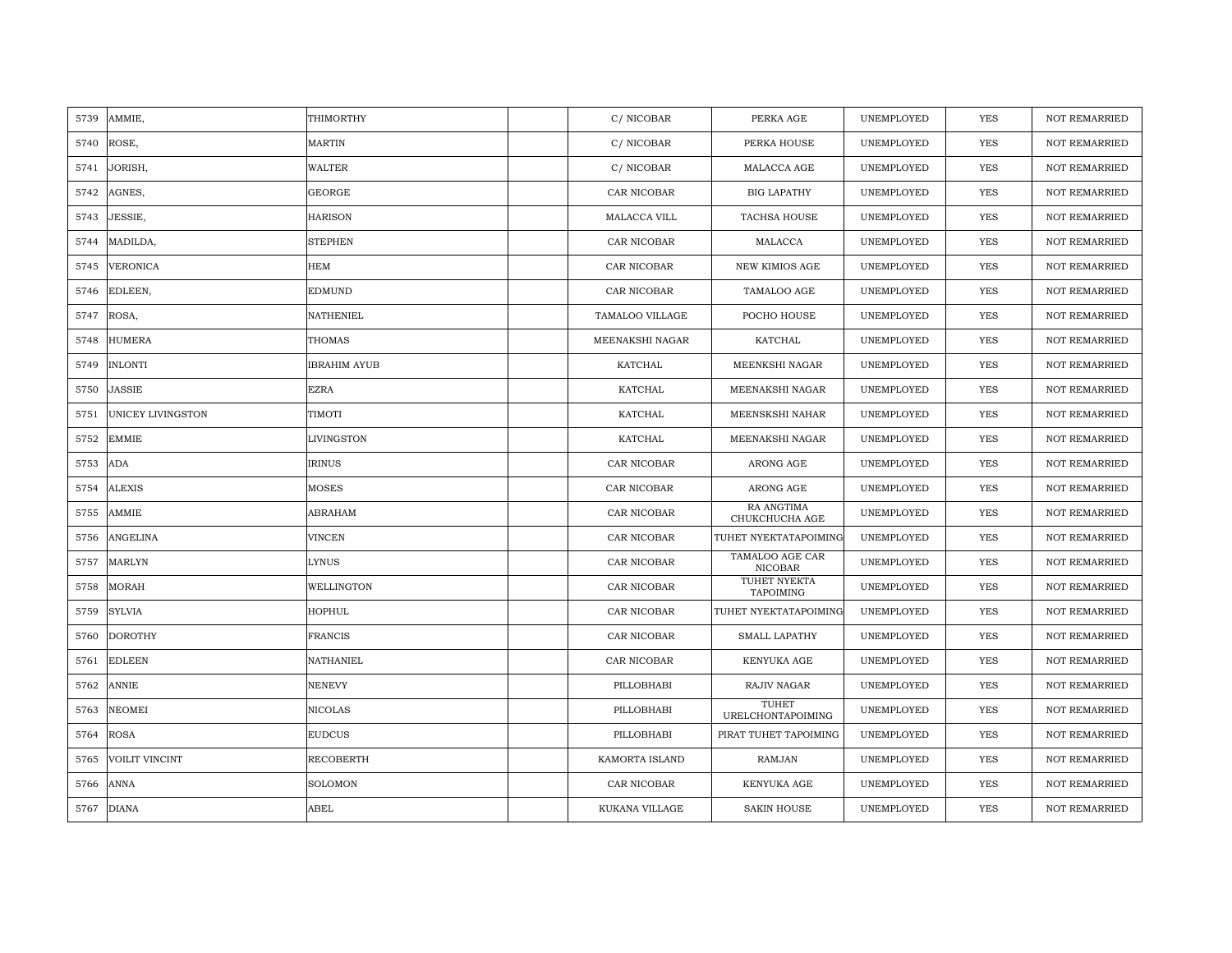| 5768 | <b>EDITH</b>        | SAMSON. S             | <b>KAKANA HOUSE</b> | <b>SAKIN HOUSE</b>         | UNEMPLOYED | <b>YES</b> | <b>NOT REMARRIED</b> |
|------|---------------------|-----------------------|---------------------|----------------------------|------------|------------|----------------------|
| 5769 | <b>ELIZEBETH</b>    | SAMSON. S             | PERKA VILLAGE       | CHONG HOUSE                | UNEMPLOYED | <b>YES</b> | <b>NOT REMARRIED</b> |
| 5770 | <b>ELSIE</b>        | CHRISESTOM            | CAR NICOBAR         | TATOP AGE                  | UNEMPLOYED | YES        | NOT REMARRIED        |
| 5771 | <b>FAITH</b>        | <b>FESTUS</b>         | CAR NICOBAR         | MALACCA AGE                | UNEMPLOYED | YES        | <b>NOT REMARRIED</b> |
| 5772 | <b>GLADYS</b>       | <b>HUSIA</b>          | CAR NICOBAR         | JAYANTHI AGE               | UNEMPLOYED | YES        | <b>NOT REMARRIED</b> |
| 5773 | <b>JANE</b>         | <b>GABRIEL</b>        | CAR NICOBAR         | KENYUKA AGE                | UNEMPLOYED | YES        | <b>NOT REMARRIED</b> |
| 5774 | <b>MADILTHA</b>     | DANIEL. J. B          | CAR NICOBAR         | RA ANGTIMA<br>СНИКСНИСНА   | UNEMPLOYED | YES        | <b>NOT REMARRIED</b> |
| 5775 | <b>MARY</b>         | <b>NELSON</b>         | CAR NICOBAR         | MALACA AGE (PICHAL)        | UNEMPLOYED | YES        | <b>NOT REMARRIED</b> |
| 5776 | MARY MAGDALINE      | NEHEMIAH              | CAR NICOBAR         | TAMALOO AGE                | UNEMPLOYED | <b>YES</b> | <b>NOT REMARRIED</b> |
| 5777 | <b>MEBEL</b>        | <b>DAVID</b>          | CAR NICOBAR         | HONKITULSMALL LAPATHY      | UNEMPLOYED | YES        | <b>NOT REMARRIED</b> |
| 5778 | <b>NAFISA</b>       | WATERFALL             | CAR NICOBAR         | CHUK CHUCHA AGE            | UNEMPLOYED | YES        | <b>NOT REMARRIED</b> |
| 5779 | <b>NEENA</b>        | <b>TAHAIR HUSSAIN</b> | CAR NICOBAR         | KENYUKA AGE                | UNEMPLOYED | YES        | <b>NOT REMARRIED</b> |
| 5780 | <b>NEENA</b>        | JOSHUA                | CAR NICOBAR         | PERKA AGE                  | UNEMPLOYED | YES        | <b>NOT REMARRIED</b> |
| 5781 | <b>NELLIE</b>       | PAUL. K. R            | CAR NICOBAR         | KENYUKA AGE                | UNEMPLOYED | YES        | <b>NOT REMARRIED</b> |
| 5782 | <b>RAHILA</b>       | <b>CENDRICK</b>       | CAR NICOBAR         | KENYUKA AGE                | UNEMPLOYED | YES        | <b>NOT REMARRIED</b> |
| 5783 | <b>RUTH</b>         | <b>ABOUBAKER</b>      | CAR NICOBAR         | KINYUKA AGE                | UNEMPLOYED | YES        | NOT REMARRIED        |
| 5784 | <b>RUTH</b>         | <b>JOB</b>            | CAR NICOBAR         | TUHET ORTAHOKTA<br>POIMING | UNEMPLOYED | YES        | <b>NOT REMARRIED</b> |
| 5785 | <b>ADENY</b>        | JOB                   | CAR NICOBAR         | KINYUKA AGE                | UNEMPLOYED | YES        | <b>NOT REMARRIED</b> |
| 5786 | <b>NEEMA THOMAS</b> | THOMPDISKSON          | CAR NICOBAR         | MUS AGE                    | UNEMPLOYED | YES        | <b>NOT REMARRIED</b> |
| 5787 | NEENA               | THOMAS PHILIP         | CAR NICOBAR         | KENYUKA AGE                | UNEMPLOYED | YES        | <b>NOT REMARRIED</b> |
| 5788 | <b>RODHA</b>        | THOMAS HURTHA         | CAR NICOBAR         | KINMAI AGE                 | UNEMPLOYED | YES        | <b>NOT REMARRIED</b> |
| 5789 | AMMIE               | <b>HAGGIE ISIAH</b>   | CHUKCHUKA           | RA ANGTIMA                 | UNEMPLOYED | YES        | <b>NOT REMARRIED</b> |
| 5790 | <b>BIRSHIBA</b>     | <b>ELIZER</b>         | KAMORTA             | TAPONG AGE                 | UNEMPLOYED | YES        | <b>NOT REMARRIED</b> |
| 5791 | <b>DURCUS</b>       | HEM                   | <b>KARMORTA</b>     | <b>VIKAS NAGAR</b>         | UNEMPLOYED | YES        | <b>NOT REMARRIED</b> |
| 5792 | <b>ELSIE</b>        | SIMON                 | KAMORTA ISLAND      | <b>VIKAS NAGAR</b>         | UNEMPLOYED | YES        | <b>NOT REMARRIED</b> |
| 5793 | <b>HENAHRTI</b>     | THENATHY              | KAMORTA             | KAMORTA                    | UNEMPLOYED | YES        | <b>NOT REMARRIED</b> |
| 5794 | <b>MARIAM</b>       | <b>JOHNAH</b>         | KAMORTA NANCOWRY    | KAKANA                     | UNEMPLOYED | YES        | <b>NOT REMARRIED</b> |
| 5795 | MARGRETH,           | <b>PETER</b>          | KAMORTA ISLAND      | PILPILLOW AGE              | UNEMPLOYED | <b>YES</b> | <b>NOT REMARRIED</b> |
| 5796 | FELICITY,           | <b>MATHEW</b>         | <b>NANCOWRIE</b>    | <b>CHAMPIN</b>             | UNEMPLOYED | <b>YES</b> | <b>NOT REMARRIED</b> |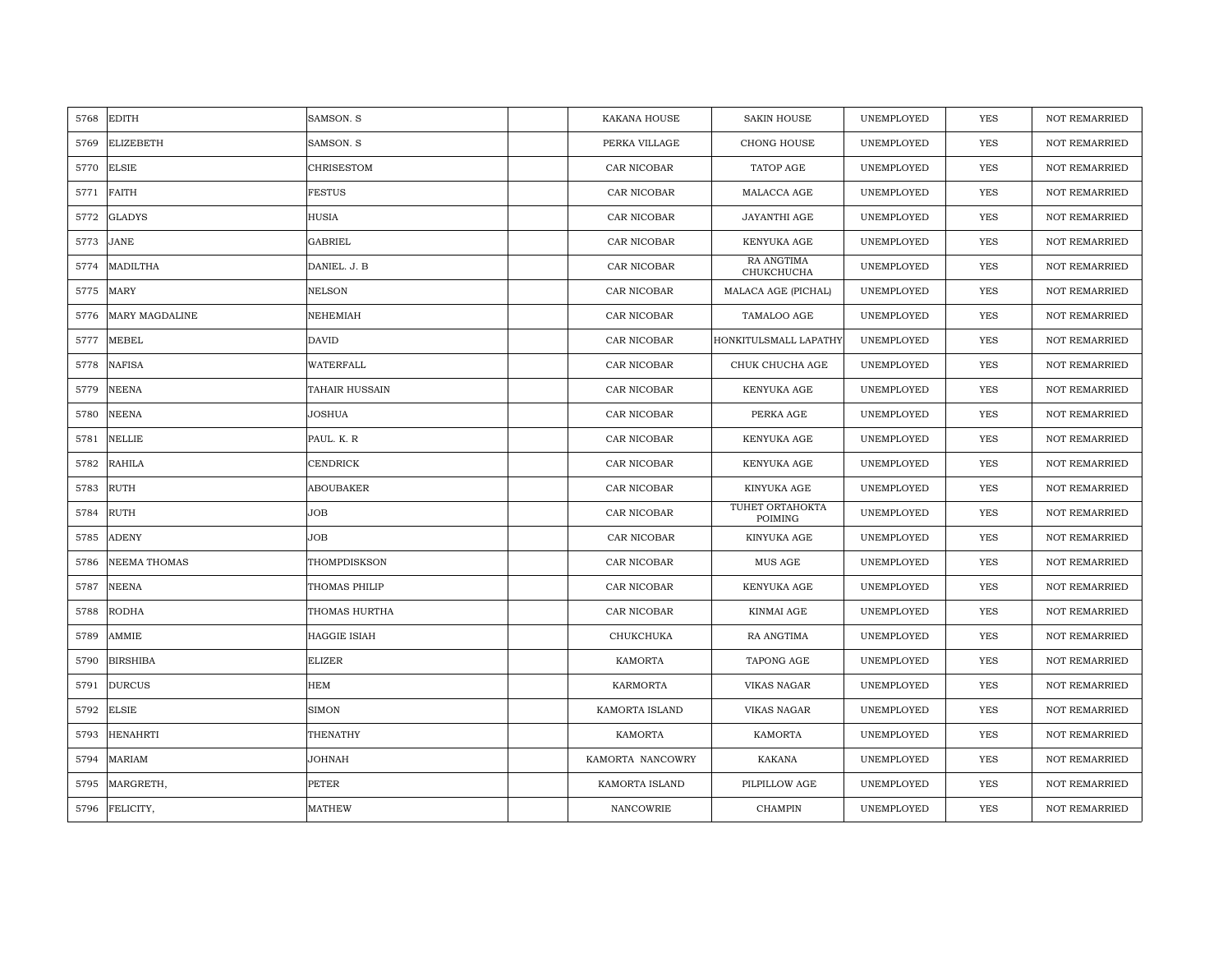| 5797 | <b>EILEEN</b>     | JOHN BENJAMINE        | <b>CAMP PILLOBHASI</b> | RAJIV NAGAR               | UNEMPLOYED | <b>YES</b> | <b>NOT REMARRIED</b> |
|------|-------------------|-----------------------|------------------------|---------------------------|------------|------------|----------------------|
| 5798 | <b>NEENA</b>      | <b>BARNABAS</b>       | CAR NICOBAR            | KINYUKA AGE               | UNEMPLOYED | <b>YES</b> | NOT REMARRIED        |
| 5799 | YASMIN            | LATE. JAPTHA          | CAR NICOBAR            | <b>TAPOIMING AGE</b>      | UNEMPLOYED | YES        | <b>NOT REMARRIED</b> |
| 5800 | SMTI. ROSA,       | LAE. TAHIR HUSSAIN    | CAR NICOBAR            | TAPOIMING AGE             | UNEMPLOYED | YES        | <b>NOT REMARRIED</b> |
| 5801 | RODHA,            | MICHEAL               | CAMPHELL BAY.          | PULOBHA                   | UNEMPLOYED | YES        | <b>NOT REMARRIED</b> |
| 5802 | <b>ADA</b>        | <b>SURENDRA SINGH</b> | CAR NICOBAR.           | MALACCA AGE               | UNEMPLOYED | YES        | <b>NOT REMARRIED</b> |
| 5803 | <b>NELLIE</b>     | <b>ANTHONY</b>        | CAR NICOBAR            | CAR NICOBAR               | UNEMPLOYED | YES        | <b>NOT REMARRIED</b> |
| 5804 | <b>EVA</b>        | JEROME                | CAR NICOBAR            | CAR NICOBAR               | UNEMPLOYED | YES        | NOT REMARRIED        |
| 5805 | <b>CHRISTINA</b>  | JOSEPH                | CAR NICOBAR            | TAMALU                    | UNEMPLOYED | YES        | NOT REMARRIED        |
| 5806 | <b>LINDA</b>      | <b>DIKSON</b>         | CAR NICOBAR            | TAMALU                    | UNEMPLOYED | <b>YES</b> | <b>NOT REMARRIED</b> |
| 5807 | <b>BEERSHEBA</b>  | <b>CLAYTON</b>        | CAR NICOBAR            | TAMALU                    | UNEMPLOYED | YES        | <b>NOT REMARRIED</b> |
| 5808 | <b>IVY</b>        | <b>LIVINGTON</b>      | CAR NICOBAR            | ARONG                     | UNEMPLOYED | YES        | NOT REMARRIED        |
| 5809 | <b>ANNA</b>       | <b>JAMES</b>          | CAR NICOBAR            | <b>ARONG</b>              | UNEMPLOYED | <b>YES</b> | NOT REMARRIED        |
| 5810 | <b>MORAH</b>      | WILLIAM               | CAR NICOBAR            | ARONG                     | UNEMPLOYED | YES        | <b>NOT REMARRIED</b> |
| 5811 | <b>ROSE AMRY</b>  | <b>HILTON</b>         | CAR NICOBAR            | <b>SMALL LAPATHY</b>      | UNEMPLOYED | YES        | NOT REMARRIED        |
| 5812 | <b>HELENA</b>     | KONSTANTINE           | CAR NICOBAR            | TAMALOO                   | UNEMPLOYED | <b>YES</b> | NOT REMARRIED        |
| 5813 | <b>ANNIE</b>      | <b>THOMAS</b>         | CAR NICOBAR            | <b>JAYANTHI</b>           | UNEMPLOYED | <b>YES</b> | NOT REMARRIED        |
| 5814 | <b>MARY</b>       | <b>ATKINSON</b>       | CAR NICOBAR            | LOOROMCHUK CHU CHA        | UNEMPLOYED | YES        | NOT REMARRIED        |
| 5815 | <b>RACHALD</b>    | <b>IRIOUS</b>         | CAR NICOBAR            | RA ANG TA CHUKCHUCHA      | UNEMPLOYED | <b>YES</b> | NOT REMARRIED        |
| 5816 | <b>SUCY FAITH</b> | LANGLIE               | CAR NICOBAR            | TUHETPANAMMA              | UNEMPLOYED | <b>YES</b> | <b>NOT REMARRIED</b> |
| 5817 | <b>CHARITY</b>    | <b>SAMUEL</b>         | CAR NICOBAR            | MALACCA AGE               | UNEMPLOYED | YES        | <b>NOT REMARRIED</b> |
| 5818 | LILY,             | <b>PATRICK</b>        | CAR NICOBAR            | MISEUR HOUSE PERKA<br>AGE | UNEMPLOYED | YES        | NOT REMARRIED        |
| 5819 | MARINA,           | <b>PATRICK</b>        | CAR NICOBAR            | SMALL LAPATHI AGE         | UNEMPLOYED | YES        | <b>NOT REMARRIED</b> |
| 5820 | <b>ESTHER</b>     | <b>BASIL</b>          | CAR NICOBAR            | KIMIOUS AGE               | UNEMPLOYED | YES        | <b>NOT REMARRIED</b> |
| 5821 | <b>FLORENCE</b>   | <b>ALEXANDER</b>      | <b>TERESSA</b>         | KALASI AGETERESSA         | UNEMPLOYED | YES        | NOT REMARRIED        |
| 5822 | <b>HENNAH</b>     | <b>MATHEW</b>         | <b>TERESSA</b>         | ALORONG TERESSA           | UNEMPLOYED | YES        | NOT REMARRIED        |
| 5823 | LILLY             | ZEACKRAIH. L          | <b>TERESSA</b>         | <b>ALORONG TERESSA</b>    | UNEMPLOYED | YES        | <b>NOT REMARRIED</b> |
| 5824 | <b>MEREYANA</b>   | THOMAS                | <b>TERESSA</b>         | <b>ALORONG TERESSA</b>    | UNEMPLOYED | YES        | <b>NOT REMARRIED</b> |
| 5825 | <b>NELLIE</b>     | <b>HAMILTON</b>       | <b>TERESSA</b>         | <b>ALORONG</b>            | UNEMPLOYED | <b>YES</b> | <b>NOT REMARRIED</b> |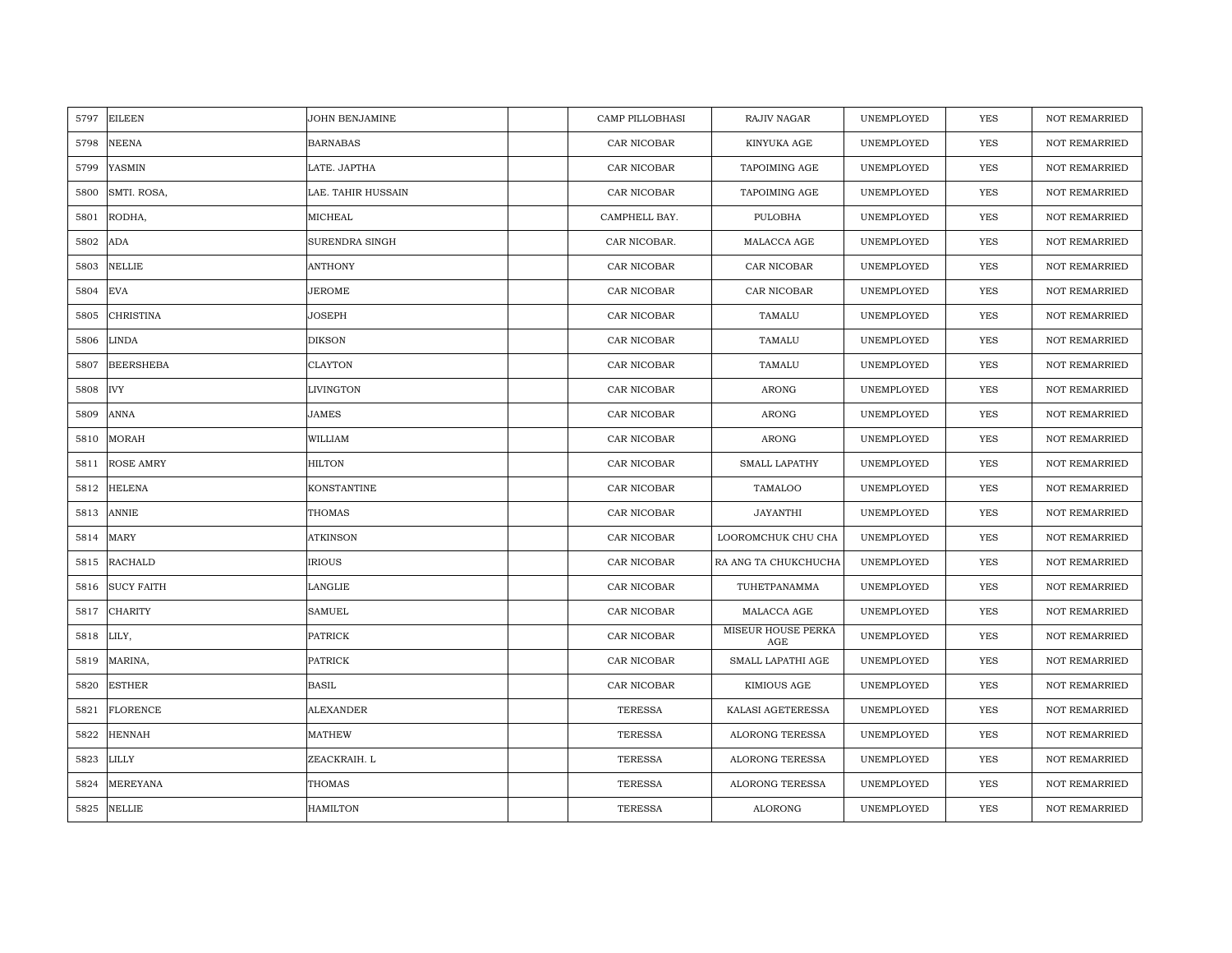| 5826 | <b>EDHA</b>              | <b>INYAHLO</b>      | <b>TERESSA</b>      | <b>ALORONG TERESSA</b>     | UNEMPLOYED | YES        | <b>NOT REMARRIED</b> |
|------|--------------------------|---------------------|---------------------|----------------------------|------------|------------|----------------------|
| 5827 | <b>FELICITY</b>          | <b>TITUS</b>        | <b>TERESSA</b>      | CHOWRA CAMPTERESSA         | UNEMPLOYED | <b>YES</b> | <b>NOT REMARRIED</b> |
| 5828 | <b>JOHENA</b>            | <b>HERBERT</b>      | <b>TERESSA</b>      | CHOWRA CAMPTERESSA         | UNEMPLOYED | YES        | <b>NOT REMARRIED</b> |
| 5829 | <b>GLADYS</b>            | LEVI                | <b>TERESSA</b>      | MUS AGE                    | UNEMPLOYED | YES        | <b>NOT REMARRIED</b> |
| 5830 | <b>HANIEL</b>            | STEPHAN JOSEPH      | <b>TERESSA</b>      | JAYANTHI                   | UNEMPLOYED | <b>YES</b> | NOT REMARRIED        |
| 5831 | <b>SUKRO MAHTO</b>       | <b>DONALD</b>       | CAMPBELL BAY        | CAMPBELL BAY               | UNEMPLOYED | <b>YES</b> | NOT REMARRIED        |
| 5832 | <b>LYDIA</b>             | SIKANDER MAHTO      | CAMPBELL BAY        | <b>KAKANA</b>              | UNEMPLOYED | <b>YES</b> | <b>NOT REMARRIED</b> |
| 5833 | MIGAIL                   | ZEBEDEE             | CAR NICOBAR         | TAMALOO AGE CAR<br>NIOCBAR | UNEMPLOYED | YES        | <b>NOT REMARRIED</b> |
| 5834 | <b>KATHIZA</b>           | <b>HARRY</b>        | CAR NICOBAR         | MUS C/N                    | UNEMPLOYED | <b>YES</b> | <b>NOT REMARRIED</b> |
| 5835 | <b>EILEEN</b>            | <b>MUSTAGE</b>      | CAR NICOBAR         | MUS C/N                    | UNEMPLOYED | <b>YES</b> | <b>NOT REMARRIED</b> |
| 5836 | <b>LEELA</b>             | CRUSOE              | CAMPBELL BAY        | <b>JOPGINDER</b>           | UNEMPLOYED | <b>YES</b> | <b>NOT REMARRIED</b> |
| 5837 | <b>AYSA</b>              | LAXMANAN            | CAR NICOBAR         | <b>TAPOIMING</b>           | UNEMPLOYED | <b>YES</b> | <b>NOT REMARRIED</b> |
| 5838 | <b>MORAH</b>             | ZAKEL AHMED         | CAR NICOBAR         | HONGTARIK                  | UNEMPLOYED | YES        | <b>NOT REMARRIED</b> |
| 5839 | <b>CHARITY</b>           | <b>WALTER</b>       | CAR NICOBAR         | TAMALOO AGE                | UNEMPLOYED | <b>YES</b> | <b>NOT REMARRIED</b> |
| 5840 | <b>GLADIES</b>           | <b>TITUS</b>        | CAR NICOBAR         | $_{\rm MUS}$               | UNEMPLOYED | YES        | NOT REMARRIED        |
| 5841 | KITTY,                   | LOWIS               | CAR NICOBAR         | AGRA TUHET MALACCA<br>AGE  | UNEMPLOYED | YES        | NOT REMARRIED        |
| 5842 | AUGUSTINA,               | <b>EMMANUEL</b>     | CAR NICOBAR         | <b>ARONG</b>               | UNEMPLOYED | YES        | <b>NOT REMARRIED</b> |
| 5843 | <b>PERPITUA</b>          | <b>AUSTIN</b>       | CAR NICOBAR         | TEETOP VILALGE             | UNEMPLOYED | <b>YES</b> | <b>NOT REMARRIED</b> |
| 5844 | <b>SHELY</b>             | <b>HOPEFUL</b>      | CAR NICOBAR         | KAKANA AGE                 | UNEMPLOYED | YES        | NOT REMARRIED        |
| 5845 | HENNAH,                  | LEVI                | RAJIV NAGAR         | CAMPBELL BAY               | UNEMPLOYED | <b>YES</b> | <b>NOT REMARRIED</b> |
| 5846 | <b>HARRIET</b>           | PAUL MANON          | MALACCA VILLAGE     | MALACCA AGE                | UNEMPLOYED | <b>YES</b> | <b>NOT REMARRIED</b> |
| 5847 | <b>BIBHA RANI BEPARI</b> | <b>GILES</b>        | RADHA NAGAR         | HAVELOCK                   | UNEMPLOYED | <b>YES</b> | <b>NOT REMARRIED</b> |
| 5848 | MUNIAMMA                 | SATISH CHANDRA      | <b>GOVIN DNAGAR</b> | HAVELOCK                   | UNEMPLOYED | YES        | <b>NOT REMARRIED</b> |
| 5849 | SHIBANI DAS              | V. PROPDAM          | <b>SHYAM NAGAR</b>  | <b>HAVELOCK</b>            | UNEMPLOYED | YES        | NOT REMARRIED        |
| 5850 | AKKAMMA B.               | <b>SUBASH DAS</b>   | HADDO               | PORT BLAIR                 | UNEMPLOYED | <b>YES</b> | <b>NOT REMARRIED</b> |
| 5851 | AROKIYA MARY             | <b>B. SUBBA RAO</b> | <b>HADDO</b>        | PORT BLAIR                 | UNEMPLOYED | YES        | NOT REMARRIED        |
| 5852 | ZAITOON BIBI             | <b>SIMON</b>        | HADDO               | PORT BLAIR                 | UNEMPLOYED | <b>YES</b> | <b>NOT REMARRIED</b> |
| 5853 | JAYAMMA R.               | SAMSUDDIN           | <b>BUNIYADABAD</b>  | PORT BLAIR                 | UNEMPLOYED | YES        | <b>NOT REMARRIED</b> |
| 5854 | <b>AMALA HIRA</b>        | R. DEVRAJ           | SUBASHGRAM          | <b>DIGLIPUR</b>            | UNEMPLOYED | YES        | NOT REMARRIED        |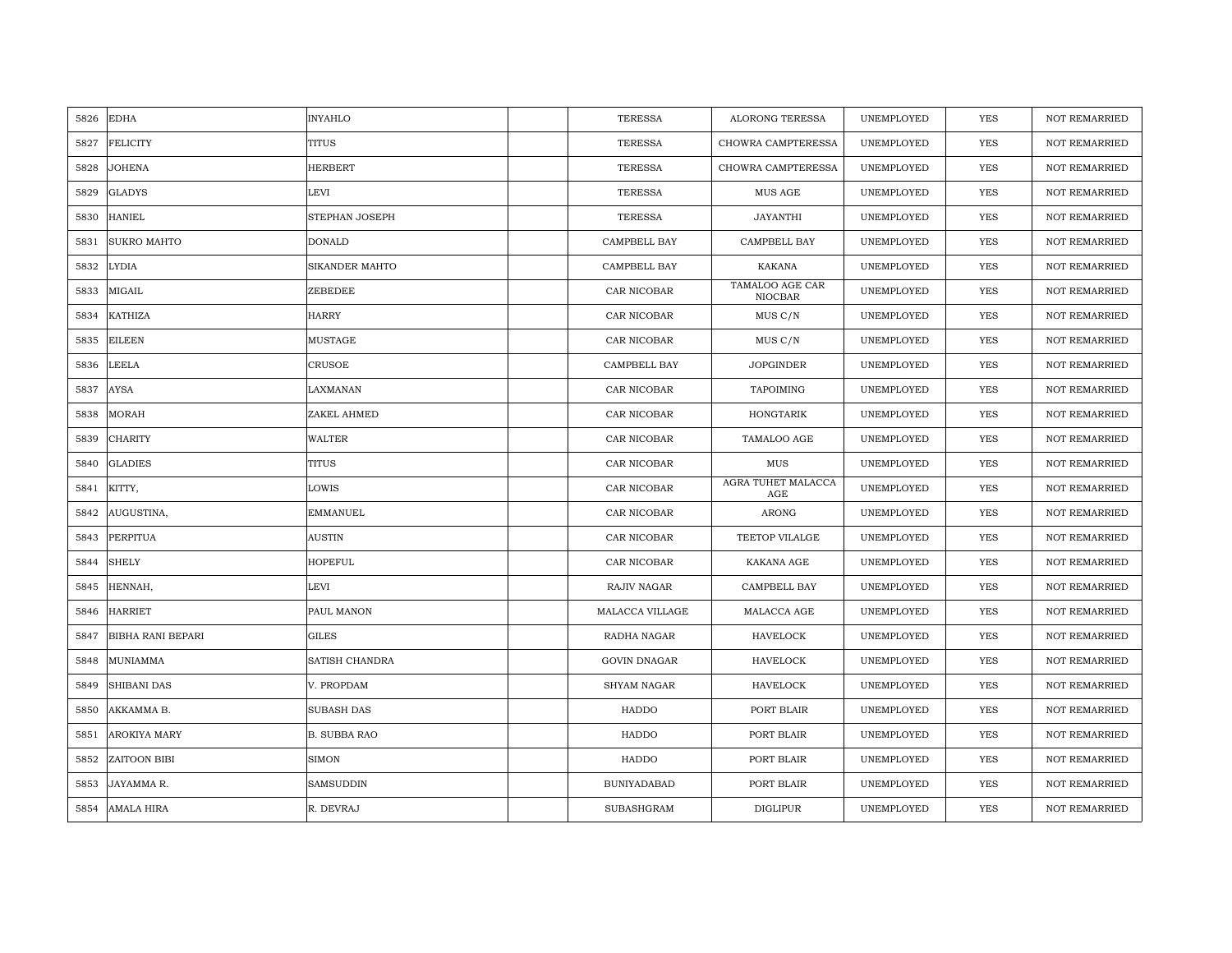| 5855 | <b>KALIDASI BISWAS</b>  | <b>SUNIL HIRA</b>    | MOHANPURA                   | <b>DIGLIPUR</b>    | UNEMPLOYED        | <b>YES</b> | <b>NOT REMARRIED</b> |
|------|-------------------------|----------------------|-----------------------------|--------------------|-------------------|------------|----------------------|
| 5856 | KAMALA BARMAN           | KALICHARAN           | KISHORI NAGAR               | <b>DIGLIPUR</b>    | UNEMPLOYED        | <b>YES</b> | <b>NOT REMARRIED</b> |
| 5857 | <b>KRISHNA BALA</b>     | <b>MOHINI BARMAN</b> | <b>SITA NAGAR</b>           | <b>DIGLIPUR</b>    | UNEMPLOYED        | <b>YES</b> | <b>NOT REMARRIED</b> |
| 5858 | KUMADINI DAS            | <b>MANOHAR BALA</b>  | NABAGRAM DIGLIPUR           | <b>DIGLIPUR</b>    | UNEMPLOYED        | <b>YES</b> | <b>NOT REMARRIED</b> |
| 5859 | MAHALAXMI. D            | <b>GOPAL DAS</b>     | NAVEEN NAGARDIGLIPUR        | <b>DIGLIPUR</b>    | UNEMPLOYED        | <b>YES</b> | <b>NOT REMARRIED</b> |
| 5860 | MANJU ROY               | BAIRAGI. D           | SUBASHGRAMDIGLIPUR          | <b>DIGLIPUR</b>    | UNEMPLOYED        | <b>YES</b> | <b>NOT REMARRIED</b> |
| 5861 | <b>MINA TALUKDAR</b>    | <b>MAHINDRA ROY</b>  | SUBASHGRAMDIGLIPUR          | DIGLIPUR           | <b>UNEMPLOYED</b> | <b>YES</b> | <b>NOT REMARRIED</b> |
| 5862 | <b>PURNIMA BISWAS</b>   | NIRANJAN             | KHUDIRAMPURDIGLIPUR         | <b>DIGLIPUR</b>    | UNEMPLOYED        | YES        | <b>NOT REMARRIED</b> |
| 5863 | RENUKA PODDAR           | <b>BIJAY BISWAS</b>  | D.B. GRAMDILGIPUR           | DIGLIPUR           | UNEMPLOYED        | YES        | <b>NOT REMARRIED</b> |
| 5864 | SONALI DAS              | <b>BHUPEN PODDAR</b> | SUBASHGRAM                  | <b>DIGLIPUR</b>    | UNEMPLOYED        | <b>YES</b> | <b>NOT REMARRIED</b> |
| 5865 | <b>SUMATI MANDAL</b>    | <b>JAHWARLAL DAS</b> | LAXMIPUR                    | <b>DIGLIPUR</b>    | UNEMPLOYED        | <b>YES</b> | <b>NOT REMARRIED</b> |
| 5866 | <b>SURA BALA GAIN</b>   | PAVESH MANDAL        | MADHUPUR                    | DIGLIPUR           | UNEMPLOYED        | YES        | <b>NOT REMARRIED</b> |
| 5867 | <b>SUSHILA BALA DAS</b> | MAHENDRA GAIN        | SUBHASH GRAM                | DIGLIPUR           | UNEMPLOYED        | YES        | <b>NOT REMARRIED</b> |
| 5868 | <b>URMILA MISTRY</b>    | UPEDNDRA MOHAN       | TALBAGAN                    | <b>DIGLIPUR</b>    | UNEMPLOYED        | <b>YES</b> | <b>NOT REMARRIED</b> |
| 5869 | URMILA MONDAL           | <b>SARAT MISTRY</b>  | LAXMIPUR                    | DIGLIPUR           | UNEMPLOYED        | <b>YES</b> | <b>NOT REMARRIED</b> |
| 5870 | SARASWATI BISWAS        | DHIREN MONDAL        | SUBHASHGRAM                 | <b>DIGLIPUR</b>    | UNEMPLOYED        | YES        | <b>NOT REMARRIED</b> |
| 5871 | SUBHASINI MONDAL        | <b>ANIL BISWAS</b>   | MADHUPURPOST                | <b>DIGLIPUR</b>    | UNEMPLOYED        | <b>YES</b> | <b>NOT REMARRIED</b> |
| 5872 | <b>JASODA BAIRAGI</b>   | MADHUSUDAN           | <b>SITA NAGAR</b>           | <b>DIGLIPUR</b>    | UNEMPLOYED        | <b>YES</b> | <b>NOT REMARRIED</b> |
| 5873 | PURNALAXMI BEPARI       | NITYA NANDA          | SITA NAGAR                  | <b>DIGLIPUR</b>    | UNEMPLOYED        | <b>YES</b> | <b>NOT REMARRIED</b> |
| 5874 | <b>DURGAVATI DEVI</b>   | <b>NALENI BEPARI</b> | VILLAGE SITA NAGAR          | DIGLIPUR           | UNEMPLOYED        | <b>YES</b> | <b>NOT REMARRIED</b> |
| 5875 | FATHEEMA. P             | KISHORE KUMAR        | MALAPURAMP.O<br>MANARGHAT   | PORT BLAIR         | UNEMPLOYED        | YES        | <b>NOT REMARRIED</b> |
| 5876 | <b>BIMALA HALDER</b>    | ABOOBAKER. P         | CHAIN PUR                   | PUDUMADURAI        | UNEMPLOYED        | YES        | <b>NOT REMARRIED</b> |
| 5877 | RENU BALA BEPARI        | <b>DHIRENDRA</b>     | <b>HORRY BAY</b>            | <b>DIGLIPUR</b>    | UNEMPLOYED        | YES        | <b>NOT REMARRIED</b> |
| 5878 | MANOKUSHI MONDAL        | <b>SUNIL CHANDRA</b> | KADAMTALA                   | RANGAT             | UNEMPLOYED        | YES        | <b>NOT REMARRIED</b> |
| 5879 | SREEMATI MONDAL         | MAHADEV MONDAL       | KADAMTALA                   | RANGAT             | UNEMPLOYED        | <b>YES</b> | <b>NOT REMARRIED</b> |
| 5880 | M. MARIAMMA             | <b>SURJA KANTA</b>   | KAUSHALYA<br>NAGARM.ANDAMAN | <b>DIGLIPUR</b>    | UNEMPLOYED        | <b>YES</b> | <b>NOT REMARRIED</b> |
| 5881 | MANICKAMMA J.           | STEPHEN. P. K        | PADMANABHAPURAM             | <b>AGE BETAPUR</b> | UNEMPLOYED        | YES        | <b>NOT REMARRIED</b> |
| 5882 | SHANTA. C               | J. LACHAMAIAN        | <b>RANGAT BAY</b>           | NIMBUTALA          | UNEMPLOYED        | <b>YES</b> | <b>NOT REMARRIED</b> |
| 5883 | <b>SHOBA BAIRAGI</b>    | S. RAMACHANDRAN      | RANGAT BAY                  | RANGAT BAY         | UNEMPLOYED        | <b>YES</b> | <b>NOT REMARRIED</b> |
|      |                         |                      |                             |                    |                   |            |                      |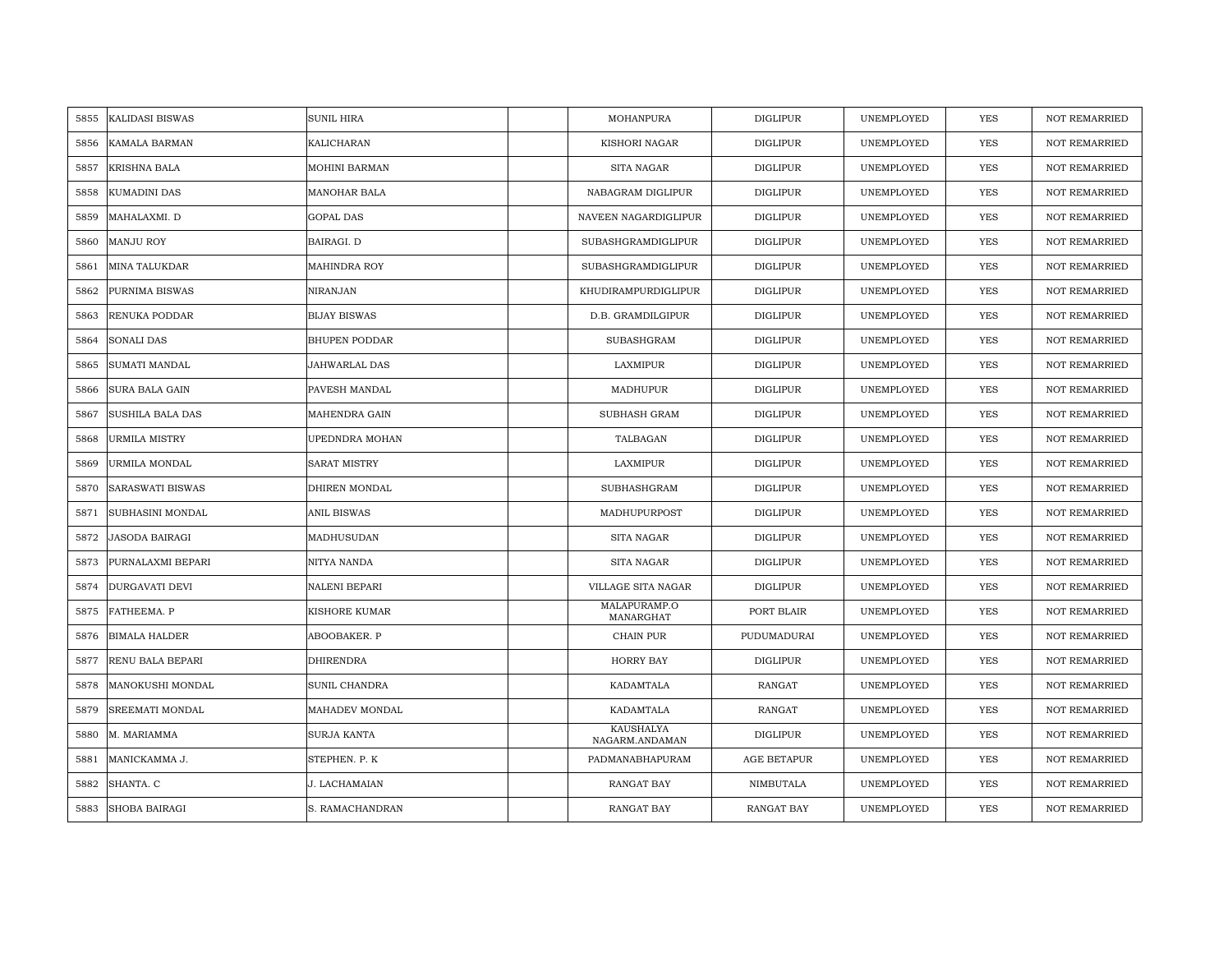| PUSPA MALA ROY<br>5884       | NARAYAN BAIRAGI      | NABAGRAM              | <b>DIGLIPUR</b>    | UNEMPLOYED | <b>YES</b> | <b>NOT REMARRIED</b> |
|------------------------------|----------------------|-----------------------|--------------------|------------|------------|----------------------|
| RAJLAXMI GOMASTA<br>5885     | HARI PADA ROY        | RAM NAGARP.O          | <b>DIGLIPUR</b>    | UNEMPLOYED | <b>YES</b> | <b>NOT REMARRIED</b> |
| AHMABATI. G<br>5886          | <b>HEMANTA KUMAR</b> | <b>DURGA PUR</b>      | <b>DIGLIPUR</b>    | UNEMPLOYED | <b>YES</b> | <b>NOT REMARRIED</b> |
| ALOMATI BARMAN<br>5887       | TATA RAO. G          | KALIPUR               | <b>DIGLIPUR</b>    | UNEMPLOYED | YES        | <b>NOT REMARRIED</b> |
| 5888<br><b>BIJU BALA DAS</b> | MADHAB BARMAN        | <b>DURGAPUR</b>       | <b>DIGLIPUR</b>    | UNEMPLOYED | YES        | <b>NOT REMARRIED</b> |
| 5889<br>SURA BALA DAS        | <b>HEJURAM DAS</b>   | AERIAL BAY            | <b>DIGLIPUR</b>    | UNEMPLOYED | YES        | NOT REMARRIED        |
| <b>MINOTI DAS</b><br>5890    | SUBASH CH. DAS       | NAVIN NAGAR           | <b>DIGLIPUR</b>    | UNEMPLOYED | YES        | NOT REMARRIED        |
| 5891<br>K. T. SABRA BIBI     | MANI MOHAN DAS       | <b>MATHURA</b>        | FERRARGUNJ         | UNEMPLOYED | YES        | NOT REMARRIED        |
| KARMELA TOPPO<br>5892        | R. T. MOHAMMED       | BADA BALU CHIDIYATAPU | PORT BLAIR         | UNEMPLOYED | <b>YES</b> | NOT REMARRIED        |
| 5893<br>RAMA RANI DEY        | EDWARD TOPPO         | <b>SITA PUR</b>       | KADAMTALA          | UNEMPLOYED | YES        | <b>NOT REMARRIED</b> |
| 5894<br>SAROJINI HALDAR      | SUNIL DEY            | KADAMTALA             | RANGAT             | UNEMPLOYED | <b>YES</b> | <b>NOT REMARRIED</b> |
| 5895<br>URMILA MONDAL        | SRINATH HALDAR       | KADAMTALARANGAT       | RANGAT             | UNEMPLOYED | YES        | NOT REMARRIED        |
| 5896<br>JAYA LAXMI. M        | KRISHNAKANTA         | RANGAT                | RANGAT             | UNEMPLOYED | <b>YES</b> | <b>NOT REMARRIED</b> |
| AYSHA<br>5897                | MUTHUKARUPPAN        | OGRABRAJ              | PORT BLAIR         | UNEMPLOYED | <b>YES</b> | <b>NOT REMARRIED</b> |
| AYSHA P. P<br>5898           | A. MOIDEEN           | OGRABRAJ              | PORT BLAIR         | UNEMPLOYED | YES        | <b>NOT REMARRIED</b> |
| 5899<br>CHIANA KARMAKAR      | C. ALI               | <b>HERBERTABADS</b>   | PORT BLAIR         | UNEMPLOYED | <b>YES</b> | <b>NOT REMARRIED</b> |
| KADAMI CHAKRABORTY<br>5900   | NIRMAL               | HERBERTA BAD          | PORT BLAIR         | UNEMPLOYED | <b>YES</b> | <b>NOT REMARRIED</b> |
| MANORAMMA<br>5901            | HARADHAN             | TIRUR HERPETABAD      | PORT BLAIR         | UNEMPLOYED | <b>YES</b> | <b>NOT REMARRIED</b> |
| 5902<br>NAMITA ROY           | AKSHAY               | TIRUR HERBERTABAD     | PORT BLAIR         | UNEMPLOYED | <b>YES</b> | <b>NOT REMARRIED</b> |
| 5903<br>SISHU BALA ROY       | <b>BINOD ROY</b>     | MANJERI               | PORT BLAIR         | UNEMPLOYED | YES        | <b>NOT REMARRIED</b> |
| VEERAMMAL S.<br>5904         | KHOKA RAM ROY        | ANNA TAILOR           | PORT BLAIR         | UNEMPLOYED | YES        | NOT REMARRIED        |
| ALOKA BAIRAGI<br>5905        | S. SOKKU             | GOVINDPUR             | NIMBUDERA          | UNEMPLOYED | YES        | NOT REMARRIED        |
| 5906<br>KARUNA ADHIKARI      | TITNE BAIRAGI        | HARINAGAR             | BILLYGROUND        | UNEMPLOYED | <b>YES</b> | <b>NOT REMARRIED</b> |
| MAYA SAHA<br>5907            | RASARAJ ADHIKARI     | HARI NAGAR            | <b>BILLYGROUND</b> | UNEMPLOYED | YES        | <b>NOT REMARRIED</b> |
| 5908<br>MOHINAMMA            | KAMALESH SAHA        | PORT BLAIR            | PORT BLAIR         | UNEMPLOYED | YES        | <b>NOT REMARRIED</b> |
| SHESAMMA G.<br>5909          | PAPA RAO. T          | DAIRY FARM            | PORT BLAIR         | UNEMPLOYED | YES        | NOT REMARRIED        |
| 5910<br>NIRMALA CHAND        | G. HEMA RAO          | LAXMANPUR             | NEIL ISLAND        | UNEMPLOYED | <b>YES</b> | <b>NOT REMARRIED</b> |
| APPI MAZHI<br>5911           | HARALAL CHAND        | PORT BLAIR            | PORT BLAIR         | UNEMPLOYED | <b>YES</b> | <b>NOT REMARRIED</b> |
| 5912<br>NARAYAN DEVI         | MANGRU MAZHI         | DOLLYGUNJ             | PORT BLAIR         | UNEMPLOYED | <b>YES</b> | <b>NOT REMARRIED</b> |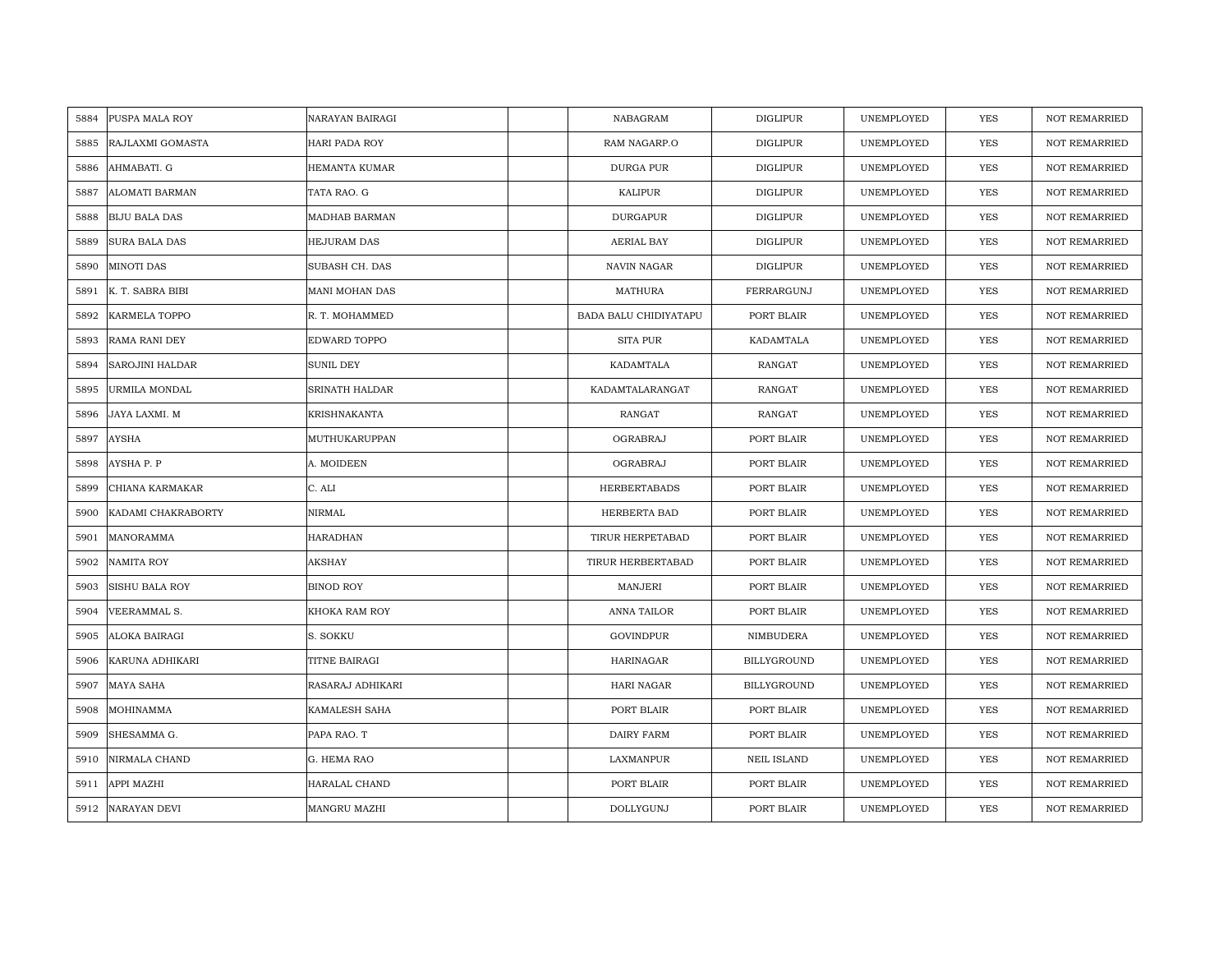| 5913 | <b>SILIM KERKETTA</b> | <b>NARAYAN SWAMY</b>  | RAMU PAN SHOP         | HAFARIGUNJ        | UNEMPLOYED | YES        | <b>NOT REMARRIED</b> |
|------|-----------------------|-----------------------|-----------------------|-------------------|------------|------------|----------------------|
| 5914 | <b>KANTI KERKETTA</b> | THADORLAKRA           | RANCHI BASTI          | PORT BLAIR        | UNEMPLOYED | <b>YES</b> | <b>NOT REMARRIED</b> |
| 5915 | C. TAMIL SELVI        | <b>JOHN TETE</b>      | ABERDEEN BAZAR        | PORT BLAIR        | UNEMPLOYED | YES        | <b>NOT REMARRIED</b> |
| 5916 | KUNTI DEVI            | R. CHINNASWAMY        | PAHARGAON             | PORT BLAIR        | UNEMPLOYED | YES        | <b>NOT REMARRIED</b> |
| 5917 | K. BHAVANI            | <b>BRIJPAL SINGH</b>  | OLD PAHARGOAN         | PORT BLAIR        | UNEMPLOYED | YES        | <b>NOT REMARRIED</b> |
| 5918 | CHINTHAMANI. A        | K. K. NAIDU           | PORT BLAIR            | PORT BLAIR        | UNEMPLOYED | YES        | NOT REMARRIED        |
| 5919 | <b>MANYA BAHDRA</b>   | <b>ATHMANATHAN</b>    | V.K.PUR               | <b>HUTBAY</b>     | UNEMPLOYED | YES        | <b>NOT REMARRIED</b> |
| 5920 | RANJANA HALDER        | PARIMAL BHADRA        | VIVEKANANDA PUR       | HUTBAY            | UNEMPLOYED | YES        | <b>NOT REMARRIED</b> |
| 5921 | <b>BERONICA KUJUR</b> | ANANTA HALDER         | PORT MOUT             | PORT BLAIR        | UNEMPLOYED | <b>YES</b> | NOT REMARRIED        |
| 5922 | MANJU MONDAL          | <b>RAJESH RAM</b>     | CHOULDARIS            | PORT BLAIR        | UNEMPLOYED | YES        | <b>NOT REMARRIED</b> |
| 5923 | RADHA I. K            | <b>BISWANATH</b>      | CHOULDARI             | PORT BLAIR        | UNEMPLOYED | YES        | <b>NOT REMARRIED</b> |
| 5924 | <b>BALAMMA</b>        | <b>KRISHNA MURTHY</b> | PORT BLAIR            | HOPE TOWN         | UNEMPLOYED | YES        | <b>NOT REMARRIED</b> |
| 5925 | <b>RATNAMMA</b>       | CHINNADU              | VELLUAR NAGAR         | <b>BAMBOOFLAT</b> | UNEMPLOYED | YES        | NOT REMARRIED        |
| 5926 | <b>GOLAPI ROY</b>     | VEERASWAMY            | V.K.PUR               | HUTBAY            | UNEMPLOYED | <b>YES</b> | <b>NOT REMARRIED</b> |
| 5927 | HIRU MONDAL           | LAKHI KANTA ROY       | VIVEKANANDA PUR       | HUTBAY            | UNEMPLOYED | YES        | NOT REMARRIED        |
| 5928 | KALAMMA               | ADHIR MONDAL          | MACHI DERA            | <b>HUT BAY</b>    | UNEMPLOYED | YES        | NOT REMARRIED        |
| 5929 | KANTAMMA V.           | <b>BODDAIAH</b>       | MACHI DERA            | <b>HUT BAY</b>    | UNEMPLOYED | YES        | <b>NOT REMARRIED</b> |
| 5930 | <b>KASHI BISWAS</b>   | KRISHNA MOORTHY       | V.K PUR               | <b>HUTBAY</b>     | UNEMPLOYED | YES        | <b>NOT REMARRIED</b> |
| 5931 | <b>NAMITA SAHA</b>    | <b>SUSANTA BISWAS</b> | PADAUK TIKRY          | HUTBAY            | UNEMPLOYED | YES        | <b>NOT REMARRIED</b> |
| 5932 | RADHA ADHIKARI        | SUBASH CH SAHA        | <b>RAMKRISHNA PUR</b> | HUTBAY            | UNEMPLOYED | YES        | <b>NOT REMARRIED</b> |
| 5933 | USHA RANI KARMAKAR    | NONI GOPAL            | NETAJI NAGAR          | <b>HUTBAY</b>     | UNEMPLOYED | YES        | <b>NOT REMARRIED</b> |
| 5934 | <b>BASANTI BACHAR</b> | SAKHANATH             | VIVEKANANDA PUR       | HUTBAY            | UNEMPLOYED | YES        | <b>NOT REMARRIED</b> |
| 5935 | KORLAMMA. S           | <b>GOLACK BACHAR</b>  | PADUAK TIKERY         | <b>HUT BAY</b>    | UNEMPLOYED | YES        | <b>NOT REMARRIED</b> |
| 5936 | RANI                  | RAMA RAO. S           | D.CAFE                | HUMFRIGUNJ        | UNEMPLOYED | <b>YES</b> | <b>NOT REMARRIED</b> |
| 5937 | ZULEKHA BIBI          | <b>SUBRAMANIAM</b>    | MITHAKHARI            | OGRABRAJ          | UNEMPLOYED | YES        | <b>NOT REMARRIED</b> |
| 5938 | <b>BHABANI MONDAL</b> | K. MOHAMMED           | SMITH ISLAND          | SMITH ISLAND      | UNEMPLOYED | YES        | NOT REMARRIED        |
| 5939 | <b>HARAPRIYA DAS</b>  | NIMAI MONDAL          | SUBASHGRAM            | DIGLIPUR          | UNEMPLOYED | YES        | <b>NOT REMARRIED</b> |
| 5940 | LEELAWATI SARKAR      | KUNJA BEHARI          | KRISHNAPUR            | SITA NAGAR        | UNEMPLOYED | YES        | <b>NOT REMARRIED</b> |
| 5941 | ASHA BIBI. B          | MONORANJAN            | PORT BLAIR            | PORT BLAIR        | UNEMPLOYED | YES        | NOT REMARRIED        |